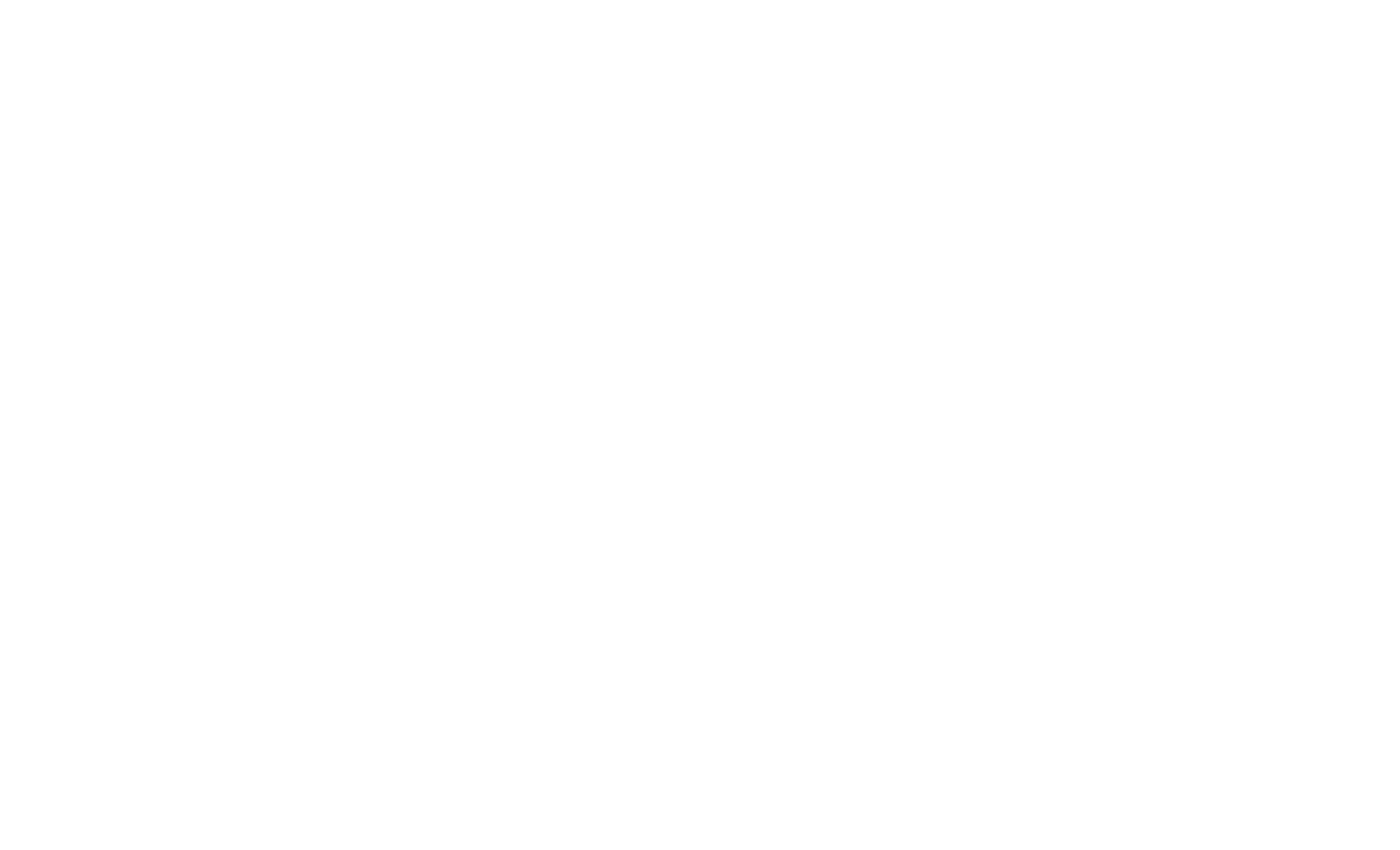| STATE OF NEW YORK<br>COUNTY - Herkimer<br>- Fairfield<br>TOWN<br>VILLAGE - Middleville<br>SWIS<br>$-212401$ | 2017<br>FINAL<br>THESE ASSESSMENTS ARE ALSO USED FOR VILLAGE PURPOSES                                                                              | TAXABLE SECTION OF THE ROLL - 1<br>OWNERS NAME SEQUENCE<br>UNIFORM PERCENT OF VALUE IS 078.00 | A S S E S S M E N T                                                                                        |                                                                                        | R O L L          | TAXABLE STATUS DATE-MAR 01, 2017                                                                                |                                                         | PAGE<br>VALUATION DATE-JUL 01, 2016                          |
|-------------------------------------------------------------------------------------------------------------|----------------------------------------------------------------------------------------------------------------------------------------------------|-----------------------------------------------------------------------------------------------|------------------------------------------------------------------------------------------------------------|----------------------------------------------------------------------------------------|------------------|-----------------------------------------------------------------------------------------------------------------|---------------------------------------------------------|--------------------------------------------------------------|
| TAX MAP PARCEL NUMBER<br>CURRENT OWNERS NAME<br>CURRENT OWNERS ADDRESS                                      | PROPERTY LOCATION & CLASS ASSESSMENT EXEMPTION CODE-----VILLAGE------COUNTY-------TOWN------SCHOOL<br>SCHOOL DISTRICT<br>PARCEL SIZE/GRID COORD    | LAND<br>TOTAL                                                                                 |                                                                                                            | TAX DESCRIPTION<br>SPECIAL DISTRICTS                                                   |                  | TAXABLE VALUE                                                                                                   |                                                         | ACCOUNT NO.                                                  |
| *********************                                                                                       |                                                                                                                                                    | ***************                                                                               |                                                                                                            |                                                                                        |                  |                                                                                                                 |                                                         |                                                              |
|                                                                                                             | 16 Park Ave                                                                                                                                        |                                                                                               |                                                                                                            |                                                                                        |                  |                                                                                                                 |                                                         | 092000960                                                    |
| $100.51 - 1 - 40$<br>Adams Kristopher T<br>Adams Victoria L<br>16 Park Ave                                  | 210 1 Family Res<br>West Canada Val 212402<br>FRNT 84.00 DPTH 284.30<br>EAST-0367053 NRTH-1569359                                                  | 8,000<br>58,000                                                                               | TOWN                                                                                                       | VILLAGE TAXABLE VALUE<br>COUNTY TAXABLE VALUE<br>TAXABLE VALUE<br>SCHOOL TAXABLE VALUE |                  | 58,000<br>58,000<br>58,000<br>58,000                                                                            |                                                         |                                                              |
| Middleville, NY 13406                                                                                       | DEED BOOK 1596 PG-188                                                                                                                              |                                                                                               |                                                                                                            |                                                                                        |                  |                                                                                                                 |                                                         |                                                              |
|                                                                                                             | FULL MARKET VALUE<br>****************************                                                                                                  | 74,359                                                                                        |                                                                                                            |                                                                                        |                  |                                                                                                                 |                                                         |                                                              |
|                                                                                                             | 128 S Main St                                                                                                                                      |                                                                                               |                                                                                                            |                                                                                        |                  |                                                                                                                 |                                                         | 092003480                                                    |
| $100.67 - 1 - 3$<br>Agne Becky A<br>128 S Main St<br>Middleville, NY 13406                                  | 210 1 Family Res<br>West Canada Val 212402<br>1.30<br>ACRES<br>EAST-0367472 NRTH-1566231                                                           | 10,000<br>45,000                                                                              | <b>BAS STAR</b><br>TOWN                                                                                    | 41854<br>VILLAGE TAXABLE VALUE<br>COUNTY TAXABLE VALUE<br>TAXABLE VALUE                |                  | $\overline{0}$<br>$\Omega$<br>45,000<br>45,000<br>45,000                                                        | $\Omega$                                                | 24,000                                                       |
|                                                                                                             | DEED BOOK 1544 PG-334                                                                                                                              |                                                                                               |                                                                                                            | SCHOOL TAXABLE VALUE                                                                   |                  | 21,000                                                                                                          |                                                         |                                                              |
|                                                                                                             | FULL MARKET VALUE                                                                                                                                  | 57,692                                                                                        |                                                                                                            |                                                                                        |                  |                                                                                                                 |                                                         |                                                              |
|                                                                                                             | ************************                                                                                                                           |                                                                                               |                                                                                                            |                                                                                        |                  | ************ 100.59-1-10 *****************                                                                      |                                                         |                                                              |
| $100.59 - 1 - 10$<br>Ainslie Nancy<br>21 S Main St<br>Middleville, NY 13406                                 | 21 S Main St<br>210 1 Family Res<br>West Canada Val 212402<br>FRNT 56.10 DPTH 150.48<br>EAST-0367133 NRTH-1568583<br>DEED BOOK 1529 PG-950         | 12,000<br>40,000                                                                              | TOWN                                                                                                       | VILLAGE TAXABLE VALUE<br>COUNTY TAXABLE VALUE<br>TAXABLE VALUE<br>SCHOOL TAXABLE VALUE |                  | 40,000<br>40,000<br>40,000<br>40,000                                                                            |                                                         | 092086012                                                    |
|                                                                                                             | FULL MARKET VALUE                                                                                                                                  | 51,282                                                                                        |                                                                                                            |                                                                                        |                  |                                                                                                                 |                                                         |                                                              |
|                                                                                                             | 42 Huyck Ave                                                                                                                                       |                                                                                               |                                                                                                            |                                                                                        |                  |                                                                                                                 |                                                         | 092002850                                                    |
| $100.42 - 1 - 11$<br>Apel Karen<br>42 Huyck Ave<br>Middleville, NY 13406                                    | 210 1 Family Res<br>West Canada Val 212402<br>FRNT 100.00 DPTH 220.00<br>EAST-0366632 NRTH-1571045<br>DEED BOOK 687<br>PG-277<br>FULL MARKET VALUE | 8,000<br>78,000<br>100,000                                                                    | ENH STAR 41834<br>VILLAGE TAXABLE VALUE<br>TOWN                                                            | COUNTY TAXABLE VALUE<br>TAXABLE VALUE<br>SCHOOL TAXABLE VALUE                          |                  | $\Omega$<br>$\overline{0}$<br>78,000<br>78,000<br>78,000<br>25,600                                              | $\Omega$                                                | 52,400                                                       |
|                                                                                                             |                                                                                                                                                    |                                                                                               |                                                                                                            |                                                                                        |                  |                                                                                                                 |                                                         |                                                              |
|                                                                                                             | 76 S Main St                                                                                                                                       |                                                                                               |                                                                                                            |                                                                                        |                  |                                                                                                                 |                                                         | 092003330                                                    |
| $100.59 - 1 - 33$<br>Archer Jeffrey<br>Archer Jenelyn<br>76 S Main St<br>PO Box 53                          | 210 1 Family Res<br>West Canada Val 212402<br>ACRES<br>2.50 BANK<br>135<br>EAST-0367092 NRTH-1567431<br>DEED BOOK 1306 PG-142                      |                                                                                               | VET COM C 41132<br>20,000 VET COM T 41133<br>120,000 VET DIS C 41142<br>VET DIS T 41143<br><b>BAS STAR</b> | 41854                                                                                  | 12,000<br>24,000 | 12,000<br>$\overline{0}$<br>$\mathbf{0}$<br>24,000<br>$\mathbf 0$<br>$\mathbf{0}$<br>$\Omega$<br>$\overline{0}$ | $\Omega$<br>16,000<br>$\mathbf 0$<br>24,000<br>$\Omega$ | $\Omega$<br>$\mathbf 0$<br>$\mathbf 0$<br>$\Omega$<br>24,000 |
| Middleville, NY 13406 FULL MARKET VALUE                                                                     |                                                                                                                                                    |                                                                                               | 153,846 VILLAGE TAXABLE VALUE<br>TOWN                                                                      | COUNTY TAXABLE VALUE<br>TAXABLE VALUE<br>SCHOOL TAXABLE VALUE                          |                  | 84,000<br>84,000<br>80,000<br>96,000                                                                            |                                                         |                                                              |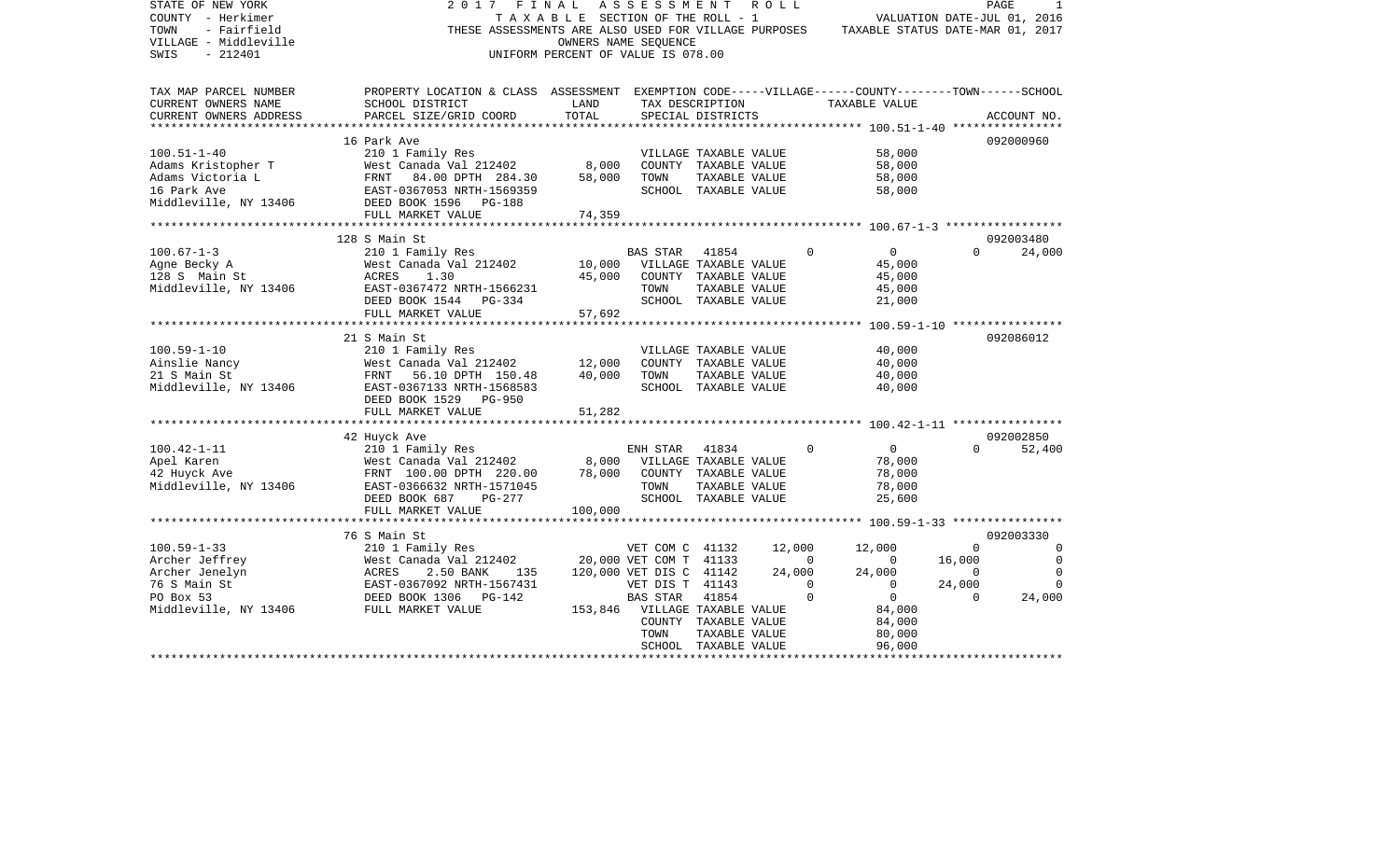| STATE OF NEW YORK<br>COUNTY - Herkimer<br>TOWN<br>- Fairfield<br>VILLAGE - Middleville<br>$-212401$<br>SWIS | 2017<br>THESE ASSESSMENTS ARE ALSO USED FOR VILLAGE PURPOSES                                       | FINAL<br>TAXABLE SECTION OF THE ROLL - 1<br>OWNERS NAME SEQUENCE<br>UNIFORM PERCENT OF VALUE IS 078.00 |                 | A S S E S S M E N T R O L L           |             | VALUATION DATE-JUL 01, 2016<br>TAXABLE STATUS DATE-MAR 01, 2017 |              | 2<br>PAGE   |
|-------------------------------------------------------------------------------------------------------------|----------------------------------------------------------------------------------------------------|--------------------------------------------------------------------------------------------------------|-----------------|---------------------------------------|-------------|-----------------------------------------------------------------|--------------|-------------|
| TAX MAP PARCEL NUMBER                                                                                       | PROPERTY LOCATION & CLASS ASSESSMENT EXEMPTION CODE-----VILLAGE------COUNTY-------TOWN------SCHOOL |                                                                                                        |                 |                                       |             |                                                                 |              |             |
| CURRENT OWNERS NAME                                                                                         | SCHOOL DISTRICT                                                                                    | LAND                                                                                                   |                 | TAX DESCRIPTION                       |             | TAXABLE VALUE                                                   |              |             |
| CURRENT OWNERS ADDRESS                                                                                      | PARCEL SIZE/GRID COORD                                                                             | TOTAL                                                                                                  |                 | SPECIAL DISTRICTS                     |             |                                                                 |              | ACCOUNT NO. |
|                                                                                                             |                                                                                                    |                                                                                                        |                 |                                       |             |                                                                 |              |             |
|                                                                                                             | 46 S Main St                                                                                       |                                                                                                        |                 |                                       |             |                                                                 |              | 092004230   |
| $100.59 - 1 - 18$                                                                                           | 210 1 Family Res                                                                                   |                                                                                                        | ENH STAR        | 41834                                 | $\Omega$    | $\mathbf{0}$                                                    | $\Omega$     | 52,400      |
| Arthur Lloyd                                                                                                | West Canada Val 212402                                                                             |                                                                                                        |                 | 7,000 VILLAGE TAXABLE VALUE           |             | 66,000                                                          |              |             |
| Arthur Ruth                                                                                                 | FRNT 105.00 DPTH 170.00                                                                            | 66,000                                                                                                 |                 | COUNTY TAXABLE VALUE                  |             | 66,000                                                          |              |             |
| 46 S Main St                                                                                                | FRNT 105.00 DPIH 170.00<br>EAST-0367145 NRTH-1568018                                               |                                                                                                        | TOWN            | TAXABLE VALUE                         |             | 66,000                                                          |              |             |
| Middleville, NY 13406 DEED BOOK 673                                                                         | PG-235                                                                                             |                                                                                                        |                 | SCHOOL TAXABLE VALUE                  |             | 13,600                                                          |              |             |
|                                                                                                             | FULL MARKET VALUE                                                                                  | 84,615                                                                                                 |                 |                                       |             |                                                                 |              |             |
|                                                                                                             | 28 Park Ave                                                                                        |                                                                                                        |                 |                                       |             |                                                                 |              | 092003120   |
| $100.51 - 1 - 30$                                                                                           | 210 1 Family Res                                                                                   |                                                                                                        |                 | VILLAGE TAXABLE VALUE                 |             | 65,000                                                          |              |             |
| Baker Jennifer                                                                                              | West Canada Val 212402                                                                             | 8,000                                                                                                  |                 | COUNTY TAXABLE VALUE                  |             | 65,000                                                          |              |             |
| Baker Jeffrey                                                                                               | FRNT 169.70 DPTH 151.00                                                                            | 65,000                                                                                                 | TOWN            | TAXABLE VALUE                         |             | 65,000                                                          |              |             |
| 28 Park Ave                                                                                                 | FRNT<br>ACRES<br>0.57                                                                              |                                                                                                        |                 | SCHOOL TAXABLE VALUE                  |             | 65,000                                                          |              |             |
| Middleville, NY 13406-0119                                                                                  | EAST-0367333 NRTH-1569503                                                                          |                                                                                                        |                 |                                       |             |                                                                 |              |             |
|                                                                                                             | DEED BOOK 1590<br>PG-72                                                                            |                                                                                                        |                 |                                       |             |                                                                 |              |             |
|                                                                                                             | FULL MARKET VALUE                                                                                  | 83,333                                                                                                 |                 |                                       |             |                                                                 |              |             |
|                                                                                                             |                                                                                                    |                                                                                                        |                 |                                       |             |                                                                 |              |             |
| $100.51 - 1 - 10$                                                                                           | 49 Park Ave<br>210 1 Family Res                                                                    |                                                                                                        |                 | VILLAGE TAXABLE VALUE                 |             | 45,000                                                          |              | 092081492   |
| Bates Mairye E                                                                                              | West Canada Val 212402                                                                             | 6,000                                                                                                  |                 | COUNTY TAXABLE VALUE                  |             | 45,000                                                          |              |             |
| 2240 Sunset Dr                                                                                              | 50.00 DPTH 150.00                                                                                  | 45,000                                                                                                 | TOWN            | TAXABLE VALUE                         |             | 45,000                                                          |              |             |
| Escondido, CA 92025                                                                                         | West<br>FRNT<br>EAST-<br>EAST-0367579 NRTH-1569751                                                 |                                                                                                        |                 | SCHOOL TAXABLE VALUE                  |             | 45,000                                                          |              |             |
|                                                                                                             | DEED BOOK 1323 PG-359                                                                              |                                                                                                        |                 |                                       |             |                                                                 |              |             |
|                                                                                                             | FULL MARKET VALUE                                                                                  | 57,692                                                                                                 |                 |                                       |             |                                                                 |              |             |
|                                                                                                             |                                                                                                    |                                                                                                        |                 |                                       |             |                                                                 |              |             |
|                                                                                                             | 57 Fairfield St                                                                                    |                                                                                                        |                 |                                       |             |                                                                 |              | 092000210   |
| $100.51 - 1 - 24$                                                                                           | 210 1 Family Res                                                                                   |                                                                                                        | <b>BAS STAR</b> | 41854                                 | $\Omega$    | $\overline{0}$                                                  | $\Omega$     | 24,000      |
| Berner John F Jr                                                                                            | West Canada Val 212402                                                                             |                                                                                                        |                 | 7,000 VILLAGE TAXABLE VALUE           |             | 72,000                                                          |              |             |
| 57 Fairfield St                                                                                             | FRNT 100.00 DPTH 193.00                                                                            | 72,000                                                                                                 |                 | COUNTY TAXABLE VALUE                  |             | 72,000                                                          |              |             |
| Middleville, NY 13406                                                                                       | EAST-0367956 NRTH-1569378<br>DEED BOOK 795<br>PG-526                                               |                                                                                                        | TOWN            | TAXABLE VALUE<br>SCHOOL TAXABLE VALUE |             | 72,000                                                          |              |             |
|                                                                                                             | FULL MARKET VALUE                                                                                  | 92,308                                                                                                 |                 |                                       |             | 48,000                                                          |              |             |
|                                                                                                             | ******************************                                                                     |                                                                                                        |                 |                                       |             |                                                                 |              |             |
|                                                                                                             | 53 Fairfield St                                                                                    |                                                                                                        |                 |                                       |             |                                                                 |              | 092004500   |
| $100.51 - 1 - 25$                                                                                           | 220 2 Family Res                                                                                   |                                                                                                        |                 | VILLAGE TAXABLE VALUE                 |             | 56,000                                                          |              |             |
| Berner John Jr                                                                                              | West Canada Val 212402                                                                             | 8,000                                                                                                  |                 | COUNTY TAXABLE VALUE                  |             | 56,000                                                          |              |             |
| Berner Kathleen                                                                                             | FRNT 202.00 DPTH<br>78.00                                                                          | 56,000                                                                                                 | TOWN            | TAXABLE VALUE                         |             | 56,000                                                          |              |             |
| 57 Fairfield St                                                                                             | EAST-0367868 NRTH-1569390                                                                          |                                                                                                        |                 | SCHOOL TAXABLE VALUE                  |             | 56,000                                                          |              |             |
| Middleville, NY 13406-0568                                                                                  | DEED BOOK 753<br>$PG-36$                                                                           |                                                                                                        |                 |                                       |             |                                                                 |              |             |
|                                                                                                             | FULL MARKET VALUE                                                                                  | 71,795                                                                                                 |                 |                                       |             |                                                                 |              |             |
|                                                                                                             |                                                                                                    |                                                                                                        |                 |                                       |             |                                                                 |              | 092086010   |
| $100.42 - 1 - 9.2$                                                                                          | 120 N Main St<br>210 1 Family Res                                                                  |                                                                                                        | BAS STAR        | 41854                                 | $\mathbf 0$ | $\overline{0}$                                                  | $\mathbf{0}$ | 24,000      |
| Bienkowski Richelle Lynn                                                                                    | West Canada Val 212402                                                                             | 9,000                                                                                                  |                 | VILLAGE TAXABLE VALUE                 |             | 75,000                                                          |              |             |
| 120 N Main St                                                                                               | FRNT 157.26 DPTH 224.92                                                                            | 75,000                                                                                                 |                 | COUNTY TAXABLE VALUE                  |             | 75,000                                                          |              |             |
| Middleville, NY 13406                                                                                       | EAST-0365868 NRTH-1571139                                                                          |                                                                                                        | TOWN            | TAXABLE VALUE                         |             | 75,000                                                          |              |             |
|                                                                                                             | DEED BOOK 1345 PG-786                                                                              |                                                                                                        |                 | SCHOOL TAXABLE VALUE                  |             | 51,000                                                          |              |             |
|                                                                                                             | FULL MARKET VALUE                                                                                  | 96,154                                                                                                 |                 |                                       |             |                                                                 |              |             |
|                                                                                                             |                                                                                                    |                                                                                                        |                 |                                       |             |                                                                 |              |             |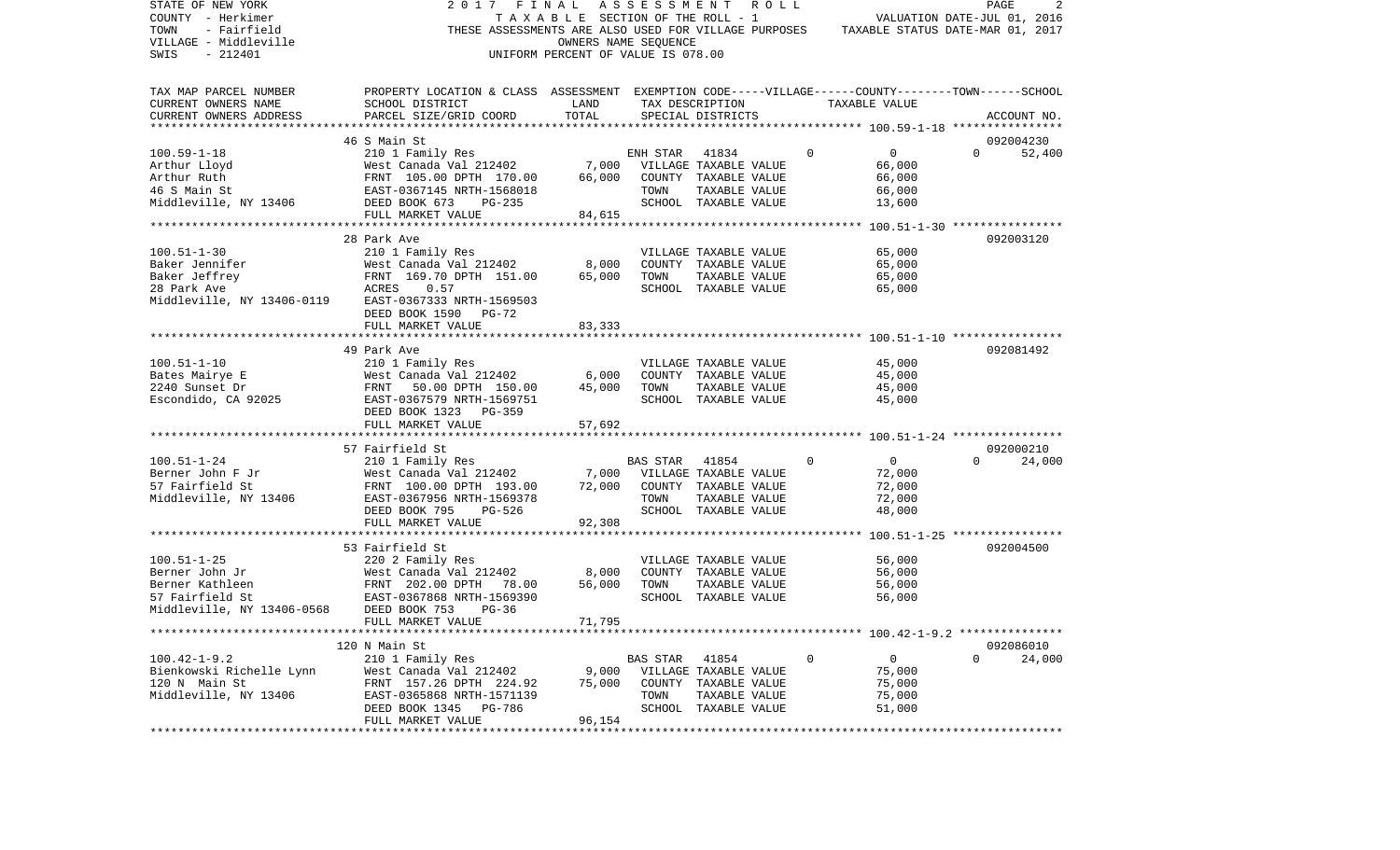| STATE OF NEW YORK      | 2 0 1 7                                                                                            | FINAL                                 | ASSESSMENT                         |                       | R O L L |             |                                             |             | PAGE<br>3                          |
|------------------------|----------------------------------------------------------------------------------------------------|---------------------------------------|------------------------------------|-----------------------|---------|-------------|---------------------------------------------|-------------|------------------------------------|
| COUNTY - Herkimer      |                                                                                                    | T A X A B L E SECTION OF THE ROLL - 1 |                                    |                       |         |             |                                             |             | VALUATION DATE-JUL 01, 2016        |
| - Fairfield<br>TOWN    | THESE ASSESSMENTS ARE ALSO USED FOR VILLAGE PURPOSES                                               |                                       |                                    |                       |         |             | TAXABLE STATUS DATE-MAR 01, 2017            |             |                                    |
| VILLAGE - Middleville  |                                                                                                    |                                       | OWNERS NAME SEQUENCE               |                       |         |             |                                             |             |                                    |
| SWIS<br>$-212401$      |                                                                                                    | UNIFORM PERCENT OF VALUE IS 078.00    |                                    |                       |         |             |                                             |             |                                    |
|                        |                                                                                                    |                                       |                                    |                       |         |             |                                             |             |                                    |
|                        |                                                                                                    |                                       |                                    |                       |         |             |                                             |             |                                    |
| TAX MAP PARCEL NUMBER  | PROPERTY LOCATION & CLASS ASSESSMENT EXEMPTION CODE-----VILLAGE------COUNTY-------TOWN------SCHOOL |                                       |                                    |                       |         |             |                                             |             |                                    |
| CURRENT OWNERS NAME    | SCHOOL DISTRICT                                                                                    | LAND                                  |                                    | TAX DESCRIPTION       |         |             | TAXABLE VALUE                               |             |                                    |
| CURRENT OWNERS ADDRESS | PARCEL SIZE/GRID COORD                                                                             | TOTAL                                 |                                    | SPECIAL DISTRICTS     |         |             |                                             |             | ACCOUNT NO.                        |
| *********************  |                                                                                                    |                                       |                                    |                       |         |             |                                             |             |                                    |
|                        | 49 Huyck Ave                                                                                       |                                       |                                    |                       |         |             |                                             |             | 092002160                          |
| $100.42 - 1 - 8$       | 210 1 Family Res                                                                                   |                                       | <b>BAS STAR</b>                    | 41854                 |         | $\mathbf 0$ | 0                                           | $\Omega$    | 24,000                             |
| Bigelow Martin         | West Canada Val 212402                                                                             | 10,000                                |                                    | VILLAGE TAXABLE VALUE |         |             | 105,000                                     |             |                                    |
| Bigelow Kim            | FRNT 200.00 DPTH 300.00                                                                            | 105,000                               |                                    | COUNTY TAXABLE VALUE  |         |             | 105,000                                     |             |                                    |
| 49 Huyck Ave           | EAST-0366729 NRTH-1571390                                                                          |                                       | TOWN                               | TAXABLE VALUE         |         |             | 105,000                                     |             |                                    |
| PO Box 353             | DEED BOOK 838<br>PG-634                                                                            |                                       |                                    | SCHOOL TAXABLE VALUE  |         |             | 81,000                                      |             |                                    |
| Middleville, NY 13406  | FULL MARKET VALUE                                                                                  | 134,615                               |                                    |                       |         |             |                                             |             |                                    |
|                        |                                                                                                    |                                       |                                    |                       |         |             |                                             |             |                                    |
|                        | 86 N Main St                                                                                       |                                       |                                    |                       |         |             |                                             |             | 092004440                          |
| $100.50 - 1 - 27$      | 210 1 Family Res                                                                                   |                                       | CW_15_VET/ 41162                   |                       |         | 0           | 7,200                                       | $\Omega$    | 0                                  |
| Bolton Philip C        | West Canada Val 212402                                                                             |                                       | 6,000 BAS STAR                     | 41854                 |         | $\Omega$    | $\mathbf{0}$                                | $\Omega$    | 24,000                             |
| Bolton Melissa         | FRNT<br>60.00 DPTH 174.83                                                                          | 92,000                                |                                    | VILLAGE TAXABLE VALUE |         |             | 92,000                                      |             |                                    |
| 86 N Main St           | EAST-0366200 NRTH-1570539                                                                          |                                       |                                    | COUNTY TAXABLE VALUE  |         |             | 84,800                                      |             |                                    |
| PO Box 23              | DEED BOOK 893<br>PG-319                                                                            |                                       | TOWN                               | TAXABLE VALUE         |         |             | 92,000                                      |             |                                    |
| Middleville, NY 13406  | FULL MARKET VALUE                                                                                  | 117,949                               |                                    | SCHOOL TAXABLE VALUE  |         |             | 68,000                                      |             |                                    |
|                        |                                                                                                    |                                       | ********************************** |                       |         |             |                                             |             | $100.42 - 1 - 15$ **************** |
|                        | Huyck Ave                                                                                          |                                       |                                    |                       |         |             |                                             |             | 092000150                          |
| $100.42 - 1 - 15$      | 210 1 Family Res                                                                                   |                                       | <b>BAS STAR</b>                    | 41854                 |         | 0           | 0                                           | $\Omega$    | 24,000                             |
| Candella Richard       | West Canada Val 212402                                                                             | 10,000                                |                                    | VILLAGE TAXABLE VALUE |         |             | 100,000                                     |             |                                    |
| Candella Sharon        | FRNT 174.18 DPTH 224.00                                                                            | 100,000                               |                                    | COUNTY TAXABLE VALUE  |         |             | 100,000                                     |             |                                    |
| 14 Huyck Ave           | EAST-0366119 NRTH-1570962                                                                          |                                       | TOWN                               | TAXABLE VALUE         |         |             | 100,000                                     |             |                                    |
| Middleville, NY 13406  | DEED BOOK 00654 PG-00938                                                                           |                                       |                                    | SCHOOL TAXABLE VALUE  |         |             | 76,000                                      |             |                                    |
|                        | FULL MARKET VALUE                                                                                  | 128,205                               |                                    |                       |         |             |                                             |             |                                    |
|                        |                                                                                                    |                                       |                                    |                       |         |             |                                             |             |                                    |
|                        | 17 Huyck Ave                                                                                       |                                       |                                    |                       |         |             |                                             |             | 092002790                          |
| $100.42 - 1 - 2$       | 210 1 Family Res                                                                                   |                                       | ENH STAR                           | 41834                 |         | $\Omega$    | $\mathbf{0}$                                | $\Omega$    | 52,400                             |
| Carlson Anton          | West Canada Val 212402                                                                             | 7,000                                 |                                    | VILLAGE TAXABLE VALUE |         |             | 70,000                                      |             |                                    |
| 17 Huyck Ave           | FRNT 100.00 DPTH 200.00                                                                            | 70,000                                |                                    | COUNTY TAXABLE VALUE  |         |             | 70,000                                      |             |                                    |
| Middleville, NY 13406  | EAST-0366097 NRTH-1571218                                                                          |                                       | TOWN                               | TAXABLE VALUE         |         |             | 70,000                                      |             |                                    |
|                        | DEED BOOK 1448 PG-611                                                                              |                                       |                                    | SCHOOL TAXABLE VALUE  |         |             | 17,600                                      |             |                                    |
|                        | FULL MARKET VALUE                                                                                  | 89,744                                |                                    |                       |         |             |                                             |             |                                    |
|                        |                                                                                                    | ********************************      |                                    |                       |         |             | ************* 100.59-1-28 ***************** |             |                                    |
|                        | 66 S Main St                                                                                       |                                       |                                    |                       |         |             |                                             |             | 092000780                          |
| $100.59 - 1 - 28$      | 210 1 Family Res                                                                                   |                                       | VET COM C 41132                    |                       | 12,000  |             | 12,000                                      | $\mathbf 0$ | 0                                  |
| Carney James W         | West Canada Val 212402                                                                             |                                       | 8,000 VET COM T 41133              |                       |         | 0           | $\circ$                                     | 16,000      | $\Omega$                           |
| 66 S Main St           | 57.00 DPTH 168.00<br>FRNT                                                                          |                                       | 110,000 ENH STAR                   | 41834                 |         | $\mathbf 0$ | 0                                           | $\Omega$    | 52,400                             |
| Middleville, NY 13406  | EAST-0367117 NRTH-1567630                                                                          |                                       |                                    | VILLAGE TAXABLE VALUE |         |             | 98,000                                      |             |                                    |
|                        | DEED BOOK 00622 PG-00528                                                                           |                                       |                                    | COUNTY TAXABLE VALUE  |         |             | 98,000                                      |             |                                    |
|                        | FULL MARKET VALUE                                                                                  | 141,026                               | TOWN                               | TAXABLE VALUE         |         |             | 94,000                                      |             |                                    |
|                        |                                                                                                    |                                       | SCHOOL                             | TAXABLE VALUE         |         |             | 57,600                                      |             |                                    |
|                        |                                                                                                    |                                       |                                    |                       |         |             |                                             |             |                                    |
|                        | S Main St                                                                                          |                                       |                                    |                       |         |             |                                             |             | 092003840                          |
| $100.59 - 1 - 21.1$    | 322 Rural vac>10                                                                                   |                                       |                                    | VILLAGE TAXABLE VALUE |         |             | 14,000                                      |             |                                    |
| Carney John            | West Canada Val 212402                                                                             | 14,000                                |                                    | COUNTY TAXABLE VALUE  |         |             | 14,000                                      |             |                                    |
| 19 Masters Common So.  | Landlocked                                                                                         | 14,000                                | TOWN                               | TAXABLE VALUE         |         |             | 14,000                                      |             |                                    |
| Queensbury, NY 12804   | ACRES<br>20.30                                                                                     |                                       |                                    | SCHOOL TAXABLE VALUE  |         |             | 14,000                                      |             |                                    |
|                        | EAST-0368387 NRTH-1567664                                                                          |                                       |                                    |                       |         |             |                                             |             |                                    |
|                        | DEED BOOK 941<br>PG-336                                                                            |                                       |                                    |                       |         |             |                                             |             |                                    |
|                        | FULL MARKET VALUE                                                                                  | 17,949                                |                                    |                       |         |             |                                             |             |                                    |
|                        |                                                                                                    |                                       |                                    |                       |         |             |                                             |             |                                    |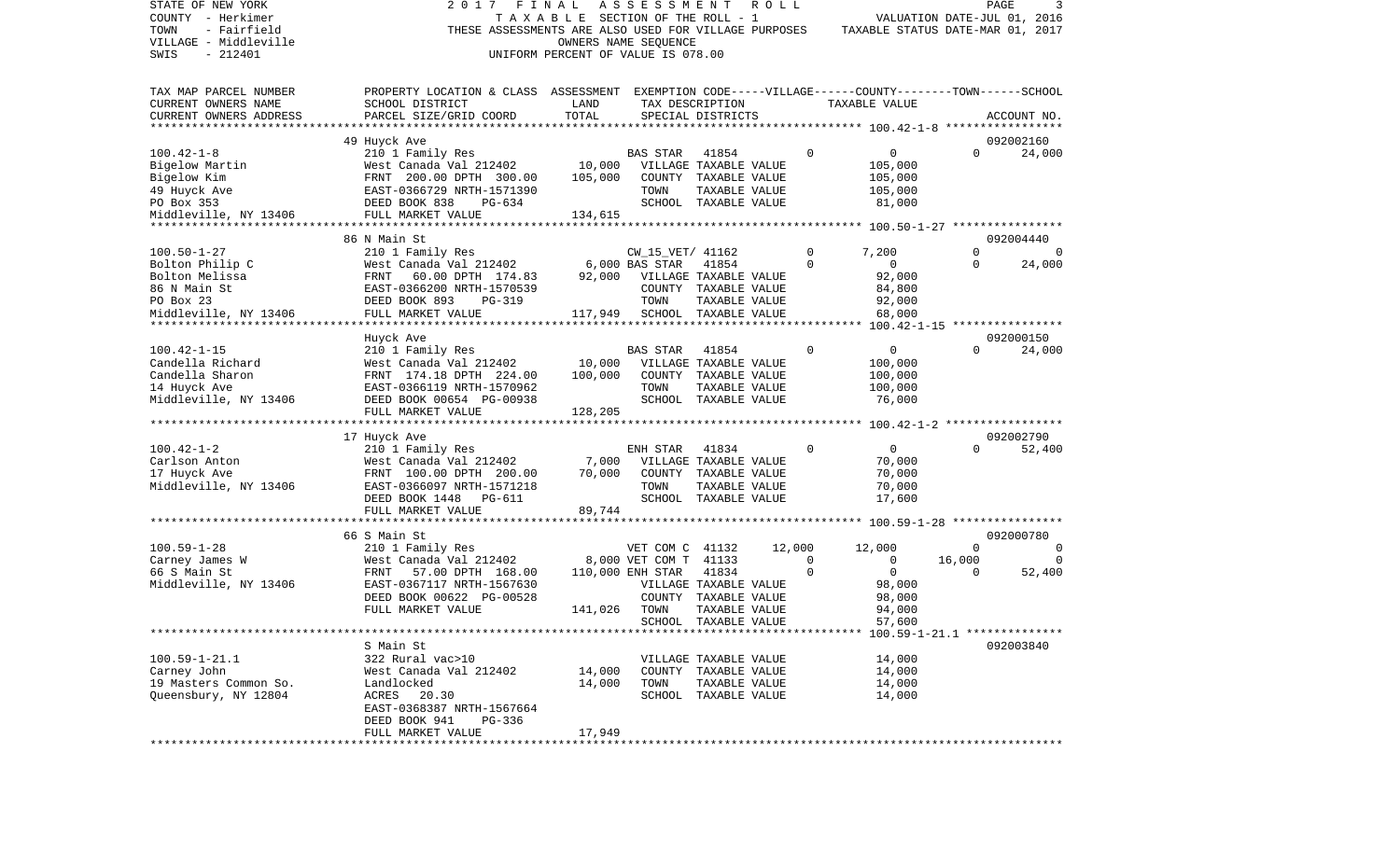| STATE OF NEW YORK<br>COUNTY - Herkimer<br>TOWN<br>- Fairfield<br>VILLAGE - Middleville<br>SWIS<br>- 212401 | 2017 FINAL<br>THESE ASSESSMENTS ARE ALSO USED FOR VILLAGE PURPOSES                                                    | T A X A B L E SECTION OF THE ROLL - 1<br>OWNERS NAME SEQUENCE<br>UNIFORM PERCENT OF VALUE IS 078.00 | ASSESSMENT      |                       | R O L L  | TAXABLE STATUS DATE-MAR 01, 2017 | PAGE<br>VALUATION DATE-JUL 01, 2016 |        |
|------------------------------------------------------------------------------------------------------------|-----------------------------------------------------------------------------------------------------------------------|-----------------------------------------------------------------------------------------------------|-----------------|-----------------------|----------|----------------------------------|-------------------------------------|--------|
| TAX MAP PARCEL NUMBER<br>CURRENT OWNERS NAME                                                               | PROPERTY LOCATION & CLASS ASSESSMENT EXEMPTION CODE-----VILLAGE------COUNTY-------TOWN------SCHOOL<br>SCHOOL DISTRICT | LAND                                                                                                |                 | TAX DESCRIPTION       |          | TAXABLE VALUE                    |                                     |        |
| CURRENT OWNERS ADDRESS<br>***********************                                                          | PARCEL SIZE/GRID COORD                                                                                                | TOTAL                                                                                               |                 | SPECIAL DISTRICTS     |          |                                  | ACCOUNT NO.                         |        |
|                                                                                                            | 112 N Main St                                                                                                         |                                                                                                     |                 |                       |          |                                  | 092004380                           |        |
| $100.42 - 1 - 17$                                                                                          | 210 1 Family Res                                                                                                      |                                                                                                     | <b>BAS STAR</b> | 41854                 | $\Omega$ | $\overline{0}$                   | $\Omega$                            | 24,000 |
| Carney Keri L                                                                                              | West Canada Val 212402                                                                                                | 6,000                                                                                               |                 | VILLAGE TAXABLE VALUE |          | 55,000                           |                                     |        |
| 112 N Main St                                                                                              | Doublewide                                                                                                            | 55,000                                                                                              |                 | COUNTY TAXABLE VALUE  |          | 55,000                           |                                     |        |
| Middleville, NY 13406                                                                                      | FRNT 113.77 DPTH 75.00                                                                                                |                                                                                                     | TOWN            | TAXABLE VALUE         |          | 55,000                           |                                     |        |
|                                                                                                            | EAST-0365927 NRTH-1570962                                                                                             |                                                                                                     |                 | SCHOOL TAXABLE VALUE  |          | 31,000                           |                                     |        |
|                                                                                                            | DEED BOOK 1427 PG-43                                                                                                  |                                                                                                     |                 |                       |          |                                  |                                     |        |
|                                                                                                            | FULL MARKET VALUE                                                                                                     | 70,513                                                                                              |                 |                       |          |                                  |                                     |        |
|                                                                                                            |                                                                                                                       |                                                                                                     |                 |                       |          |                                  |                                     |        |
| $100.59 - 1 - 32$                                                                                          | 87 S Main St<br>210 1 Family Res                                                                                      |                                                                                                     |                 | VILLAGE TAXABLE VALUE |          | 135,000                          | 092000810                           |        |
| Carney Michael F                                                                                           | West Canada Val 212402                                                                                                | 30,000                                                                                              |                 | COUNTY TAXABLE VALUE  |          | 135,000                          |                                     |        |
| Carney John P                                                                                              | 8.25<br>ACRES                                                                                                         | 135,000                                                                                             | TOWN            | TAXABLE VALUE         |          | 135,000                          |                                     |        |
| 19 Masters Common                                                                                          | EAST-0367750 NRTH-1567441                                                                                             |                                                                                                     |                 | SCHOOL TAXABLE VALUE  |          | 135,000                          |                                     |        |
| Queensbury, NY 12804                                                                                       | DEED BOOK 1290 PG-927                                                                                                 |                                                                                                     |                 |                       |          |                                  |                                     |        |
|                                                                                                            | FULL MARKET VALUE                                                                                                     | 173,077                                                                                             |                 |                       |          |                                  |                                     |        |
|                                                                                                            | ************************                                                                                              | * * * * * * * * * * * * *                                                                           |                 |                       |          |                                  |                                     |        |
|                                                                                                            | 92 N Main St                                                                                                          |                                                                                                     |                 |                       |          |                                  | 092000750                           |        |
| $100.43 - 1 - 4$                                                                                           | 210 1 Family Res                                                                                                      |                                                                                                     |                 | VILLAGE TAXABLE VALUE |          | 100,000                          |                                     |        |
| Carney Mildred S                                                                                           | West Canada Val 212402                                                                                                | 15,000                                                                                              |                 | COUNTY TAXABLE VALUE  |          | 100,000                          |                                     |        |
| Carney Robert J Sr.                                                                                        | ACRES 26.00                                                                                                           | 100,000                                                                                             | TOWN            | TAXABLE VALUE         |          | 100,000                          |                                     |        |
| John Carney                                                                                                | EAST-0366872 NRTH-1570672                                                                                             |                                                                                                     |                 | SCHOOL TAXABLE VALUE  |          | 100,000                          |                                     |        |
| 19 Masters Common S                                                                                        | DEED BOOK 1143 PG-130                                                                                                 |                                                                                                     |                 |                       |          |                                  |                                     |        |
| Queensbury, NY 12804                                                                                       | FULL MARKET VALUE<br>*****************************                                                                    | 128,205                                                                                             |                 |                       |          |                                  |                                     |        |
|                                                                                                            | S Main St                                                                                                             |                                                                                                     |                 |                       |          |                                  | 092002700                           |        |
| $100.59 - 1 - 35$                                                                                          | 210 1 Family Res                                                                                                      |                                                                                                     | <b>BAS STAR</b> | 41854                 | 0        | $\overline{0}$                   | $\Omega$                            | 24,000 |
| Carney Twila                                                                                               | West Canada Val 212402                                                                                                | 8,000                                                                                               |                 | VILLAGE TAXABLE VALUE |          | 97,000                           |                                     |        |
| PO Box 325                                                                                                 | FRNT 155.00 DPTH 170.00                                                                                               | 97,000                                                                                              |                 | COUNTY TAXABLE VALUE  |          | 97,000                           |                                     |        |
| Middleville, NY 13406                                                                                      | EAST-0367555 NRTH-1567119                                                                                             |                                                                                                     | TOWN            | TAXABLE VALUE         |          | 97,000                           |                                     |        |
|                                                                                                            | DEED BOOK 773<br>PG-273                                                                                               |                                                                                                     |                 | SCHOOL TAXABLE VALUE  |          | 73,000                           |                                     |        |
|                                                                                                            | FULL MARKET VALUE                                                                                                     | 124,359                                                                                             |                 |                       |          |                                  |                                     |        |
|                                                                                                            | **********************                                                                                                |                                                                                                     |                 |                       |          |                                  |                                     |        |
|                                                                                                            | 8 Fairfield St                                                                                                        |                                                                                                     |                 |                       |          |                                  | 092000600                           |        |
| $100.51 - 1 - 53$                                                                                          | 210 1 Family Res                                                                                                      |                                                                                                     | ENH STAR        | 41834                 | 0        | $\overline{0}$                   | $\Omega$                            | 52,400 |
| Casanova Lou Ann                                                                                           | West Canada Val 212402                                                                                                | 6,000                                                                                               |                 | VILLAGE TAXABLE VALUE |          | 67,000                           |                                     |        |
| 8 Fairfield St                                                                                             | Fairfield St                                                                                                          | 67,000                                                                                              |                 | COUNTY TAXABLE VALUE  |          | 67,000                           |                                     |        |
| Middleville, NY 13406                                                                                      | House                                                                                                                 |                                                                                                     | TOWN            | TAXABLE VALUE         |          | 67,000                           |                                     |        |
|                                                                                                            | FRNT<br>68.46 DPTH 140.00                                                                                             |                                                                                                     |                 | SCHOOL TAXABLE VALUE  |          | 14,600                           |                                     |        |
|                                                                                                            | BANK<br>720<br>EAST-0367061 NRTH-1568934                                                                              |                                                                                                     |                 |                       |          |                                  |                                     |        |
|                                                                                                            | DEED BOOK 697<br>PG-170                                                                                               |                                                                                                     |                 |                       |          |                                  |                                     |        |
|                                                                                                            | FULL MARKET VALUE                                                                                                     | 85,897                                                                                              |                 |                       |          |                                  |                                     |        |
|                                                                                                            |                                                                                                                       |                                                                                                     |                 |                       |          |                                  |                                     |        |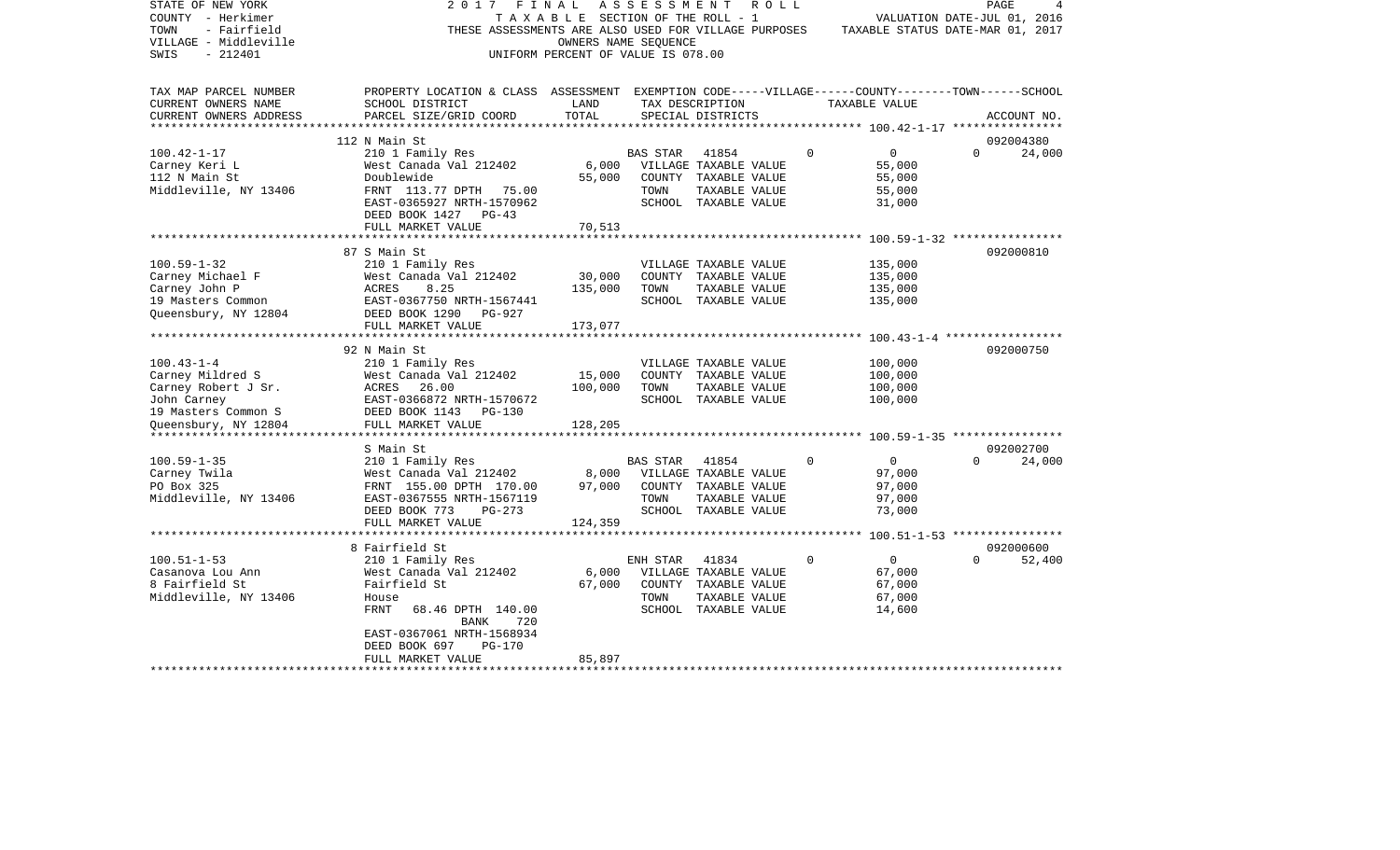| STATE OF NEW YORK<br>COUNTY - Herkimer<br>TOWN<br>- Fairfield                                                                                                                                                                          | 2017<br>FINAL                                                                                          | TAXABLE SECTION OF THE ROLL - 1                            | ASSESSMENT ROLL            |                       |                       | VALUATION DATE-JUL 01, 2016<br>THESE ASSESSMENTS ARE ALSO USED FOR VILLAGE PURPOSES TAXABLE STATUS DATE-MAR 01, 2017 |          | PAGE           |
|----------------------------------------------------------------------------------------------------------------------------------------------------------------------------------------------------------------------------------------|--------------------------------------------------------------------------------------------------------|------------------------------------------------------------|----------------------------|-----------------------|-----------------------|----------------------------------------------------------------------------------------------------------------------|----------|----------------|
| VILLAGE - Middleville<br>SWIS<br>- 212401                                                                                                                                                                                              |                                                                                                        | OWNERS NAME SEQUENCE<br>UNIFORM PERCENT OF VALUE IS 078.00 |                            |                       |                       |                                                                                                                      |          |                |
| TAX MAP PARCEL NUMBER                                                                                                                                                                                                                  | PROPERTY LOCATION & CLASS ASSESSMENT EXEMPTION CODE-----VILLAGE------COUNTY-------TOWN------SCHOOL     |                                                            |                            |                       |                       |                                                                                                                      |          |                |
| CURRENT OWNERS NAME<br>CURRENT OWNERS ADDRESS                                                                                                                                                                                          | SCHOOL DISTRICT<br>PARCEL SIZE/GRID COORD                                                              | LAND<br>TOTAL                                              | TAX DESCRIPTION            | SPECIAL DISTRICTS     |                       | TAXABLE VALUE                                                                                                        |          | ACCOUNT NO.    |
| **********************                                                                                                                                                                                                                 |                                                                                                        |                                                            |                            |                       |                       |                                                                                                                      |          | 092000930      |
| VET WAR C 41122<br>Choquette Gerald A West Canada Val 212402 10,000 VET WAR C 41122<br>Choquette Alice ACRES 1.00 90,000 ENH STAR 41834<br>48 Huyck Ave EAST-0366779 NRTH-1571078 VILLAGE TAXABLE<br>PO Box 365 DEED BOOK 00606 PG-008 | 48 Huyck Ave                                                                                           |                                                            | VET WAR C 41122            |                       | 7,200                 | 7,200                                                                                                                | $\Omega$ | $\Omega$       |
|                                                                                                                                                                                                                                        |                                                                                                        |                                                            |                            |                       | $\overline{0}$        | $\overline{0}$                                                                                                       | 9,600    | $\overline{0}$ |
|                                                                                                                                                                                                                                        |                                                                                                        |                                                            |                            |                       | $\mathbf 0$           | $\overline{0}$                                                                                                       | $\Omega$ | 52,400         |
|                                                                                                                                                                                                                                        |                                                                                                        |                                                            | VILLAGE TAXABLE VALUE      |                       |                       | 82,800                                                                                                               |          |                |
|                                                                                                                                                                                                                                        |                                                                                                        |                                                            |                            |                       | COUNTY TAXABLE VALUE  | 82,800                                                                                                               |          |                |
|                                                                                                                                                                                                                                        |                                                                                                        |                                                            |                            | TAXABLE VALUE         |                       | 80,400                                                                                                               |          |                |
|                                                                                                                                                                                                                                        |                                                                                                        |                                                            |                            | SCHOOL TAXABLE VALUE  |                       | 37,600                                                                                                               |          |                |
|                                                                                                                                                                                                                                        |                                                                                                        |                                                            |                            |                       |                       |                                                                                                                      |          |                |
|                                                                                                                                                                                                                                        | 78 N Main St                                                                                           |                                                            |                            |                       |                       |                                                                                                                      |          | 092003240      |
| $100.50 - 1 - 24$                                                                                                                                                                                                                      | 210 1 Family Res                                                                                       |                                                            | VILLAGE TAXABLE VALUE      |                       |                       | 58,000                                                                                                               |          |                |
| Christensen Robert T                                                                                                                                                                                                                   |                                                                                                        |                                                            | 6,000 COUNTY TAXABLE VALUE |                       |                       | 58,000                                                                                                               |          |                |
| 78 N Main St                                                                                                                                                                                                                           |                                                                                                        | 58,000                                                     | TOWN                       | TAXABLE VALUE         |                       | 58,000                                                                                                               |          |                |
| PO Box 108                                                                                                                                                                                                                             | West Canada Val 212402<br>FRNT 59.00 DPTH 171.00<br>EAST-0366290 NRTH-1570383<br>DEED BOOK 1564 PG-989 |                                                            |                            | SCHOOL TAXABLE VALUE  |                       | 58,000                                                                                                               |          |                |
| Middleville, NY 13406                                                                                                                                                                                                                  |                                                                                                        |                                                            |                            |                       |                       |                                                                                                                      |          |                |
|                                                                                                                                                                                                                                        | FULL MARKET VALUE                                                                                      | 74,359                                                     |                            |                       |                       |                                                                                                                      |          |                |
|                                                                                                                                                                                                                                        |                                                                                                        |                                                            |                            |                       |                       |                                                                                                                      |          |                |
|                                                                                                                                                                                                                                        | 85 Fairfield St                                                                                        |                                                            |                            |                       |                       |                                                                                                                      |          | 092001350      |
| $100.51 - 1 - 18$                                                                                                                                                                                                                      | 210 1 Family Res                                                                                       |                                                            |                            |                       | VILLAGE TAXABLE VALUE | 78,000                                                                                                               |          |                |
|                                                                                                                                                                                                                                        |                                                                                                        | 10,000                                                     | COUNTY TAXABLE VALUE       |                       |                       | 78,000                                                                                                               |          |                |
|                                                                                                                                                                                                                                        |                                                                                                        | 78,000                                                     | TOWN                       | TAXABLE VALUE         |                       | 78,000                                                                                                               |          |                |
|                                                                                                                                                                                                                                        |                                                                                                        |                                                            |                            | SCHOOL TAXABLE VALUE  |                       | 78,000                                                                                                               |          |                |
| 100.51-1-18<br>Cleary Patrick Mest Canada Val 212402<br>Decarr-Cleary Amy FRNT 99.00 DPTH 414.50<br>45 Fairfield St ACRES 0.94 BANK 135<br>200 PON 435<br>200 PON 435<br>200 PON 435<br>200 PON 435<br>200 PON 435<br>200 PON 435      |                                                                                                        |                                                            |                            |                       |                       |                                                                                                                      |          |                |
| Middleville, NY 13406 DEED BOOK 848                                                                                                                                                                                                    | PG-467<br>FULL MARKET VALUE                                                                            | 100,000                                                    |                            |                       |                       |                                                                                                                      |          |                |
|                                                                                                                                                                                                                                        |                                                                                                        |                                                            |                            |                       |                       |                                                                                                                      |          |                |
|                                                                                                                                                                                                                                        | 64 N Main St                                                                                           |                                                            |                            |                       |                       |                                                                                                                      |          | 092001590      |
| $100.50 - 1 - 21$                                                                                                                                                                                                                      | 220 2 Family Res                                                                                       |                                                            | VILLAGE TAXABLE VALUE      |                       |                       | 99,000                                                                                                               |          |                |
| Connors II Mathew M                                                                                                                                                                                                                    | West Canada Val 212402                                                                                 | 8,000                                                      | COUNTY TAXABLE VALUE       |                       |                       | 99,000                                                                                                               |          |                |
| 266 Graves Rd                                                                                                                                                                                                                          |                                                                                                        | 99,000                                                     | TOWN                       | TAXABLE VALUE         |                       | 99,000                                                                                                               |          |                |
| Newport, NY 13416                                                                                                                                                                                                                      | West Canada Val 212402<br>FRNT 100.00 DPTH 271.00<br>EAST-0366481 NRTH-1570163                         |                                                            |                            | SCHOOL TAXABLE VALUE  |                       | 99,000                                                                                                               |          |                |
|                                                                                                                                                                                                                                        | DEED BOOK 2017    PG-2301                                                                              |                                                            |                            |                       |                       |                                                                                                                      |          |                |
| PRIOR OWNER ON 3/01/2017                                                                                                                                                                                                               | FULL MARKET VALUE                                                                                      | 126,923                                                    |                            |                       |                       |                                                                                                                      |          |                |
| Connors II Mathew M                                                                                                                                                                                                                    |                                                                                                        |                                                            |                            |                       |                       |                                                                                                                      |          |                |
|                                                                                                                                                                                                                                        |                                                                                                        |                                                            |                            |                       |                       |                                                                                                                      |          |                |
|                                                                                                                                                                                                                                        | S Main St                                                                                              |                                                            |                            |                       |                       |                                                                                                                      |          | 092003960      |
| $100.59 - 1 - 13$                                                                                                                                                                                                                      | 314 Rural vac<10                                                                                       |                                                            |                            | VILLAGE TAXABLE VALUE |                       | 500                                                                                                                  |          |                |
| Cookinham Scott T                                                                                                                                                                                                                      | West Canada Val 212402                                                                                 | 500                                                        |                            | COUNTY TAXABLE VALUE  |                       | 500                                                                                                                  |          |                |
| 555 Beecher Rd                                                                                                                                                                                                                         | Wasteland                                                                                              | 500                                                        | TOWN                       | TAXABLE VALUE         |                       | 500                                                                                                                  |          |                |
| Poland, NY 13431                                                                                                                                                                                                                       | FRNT 280.00 DPTH 70.00                                                                                 |                                                            |                            | SCHOOL TAXABLE VALUE  |                       | 500                                                                                                                  |          |                |
|                                                                                                                                                                                                                                        | EAST-0367060 NRTH-1568346                                                                              |                                                            |                            |                       |                       |                                                                                                                      |          |                |
|                                                                                                                                                                                                                                        | DEED BOOK 1504 PG-716                                                                                  |                                                            |                            |                       |                       |                                                                                                                      |          |                |
|                                                                                                                                                                                                                                        | FULL MARKET VALUE                                                                                      | 641                                                        |                            |                       |                       |                                                                                                                      |          |                |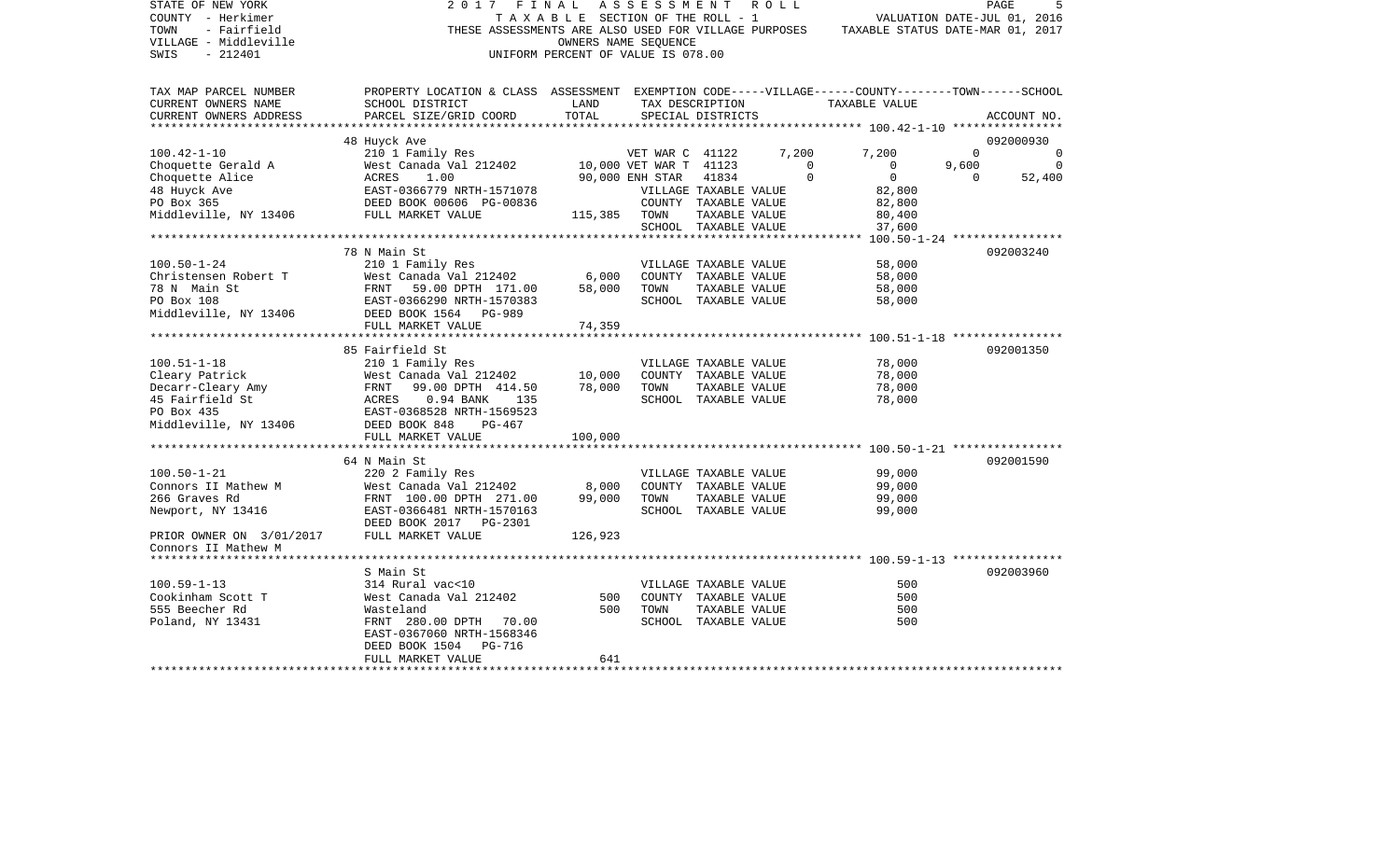| STATE OF NEW YORK<br>COUNTY - Herkimer<br>TOWN<br>- Fairfield<br>VILLAGE - Middleville<br>$-212401$<br>SWIS | 2 0 1 7<br>FINAL<br>THESE ASSESSMENTS ARE ALSO USED FOR VILLAGE PURPOSES                           | T A X A B L E SECTION OF THE ROLL - 1<br>UNIFORM PERCENT OF VALUE IS 078.00 | ASSESSMENT ROLL<br>OWNERS NAME SEOUENCE |                                                   |             | TAXABLE STATUS DATE-MAR 01, 2017 | VALUATION DATE-JUL 01, 2016         | PAGE        |
|-------------------------------------------------------------------------------------------------------------|----------------------------------------------------------------------------------------------------|-----------------------------------------------------------------------------|-----------------------------------------|---------------------------------------------------|-------------|----------------------------------|-------------------------------------|-------------|
| TAX MAP PARCEL NUMBER                                                                                       | PROPERTY LOCATION & CLASS ASSESSMENT EXEMPTION CODE-----VILLAGE------COUNTY-------TOWN------SCHOOL |                                                                             |                                         |                                                   |             |                                  |                                     |             |
| CURRENT OWNERS NAME                                                                                         | SCHOOL DISTRICT                                                                                    | LAND                                                                        |                                         | TAX DESCRIPTION                                   |             | TAXABLE VALUE                    |                                     |             |
| CURRENT OWNERS ADDRESS                                                                                      | PARCEL SIZE/GRID COORD                                                                             | TOTAL                                                                       |                                         | SPECIAL DISTRICTS                                 |             |                                  |                                     | ACCOUNT NO. |
|                                                                                                             | 51 N Main St                                                                                       |                                                                             |                                         |                                                   |             |                                  |                                     | 092003150   |
| $100.50 - 1 - 6$                                                                                            | 210 1 Family Res                                                                                   |                                                                             |                                         | VILLAGE TAXABLE VALUE                             |             | 95,000                           |                                     |             |
| Corbin Corey                                                                                                | West Canada Val 212402                                                                             | 7,000                                                                       |                                         | COUNTY TAXABLE VALUE                              |             | 95,000                           |                                     |             |
| 13 Card Ave                                                                                                 | 63.00 DPTH 244.00<br>FRNT                                                                          | 95,000                                                                      | TOWN                                    | TAXABLE VALUE                                     |             | 95,000                           |                                     |             |
| Camden, NY 13316                                                                                            | EAST-0365982 NRTH-1570417                                                                          |                                                                             |                                         | SCHOOL TAXABLE VALUE                              |             | 95,000                           |                                     |             |
|                                                                                                             | DEED BOOK 1615 PG-766<br>FULL MARKET VALUE                                                         | 121,795                                                                     |                                         |                                                   |             |                                  |                                     |             |
|                                                                                                             |                                                                                                    |                                                                             |                                         |                                                   |             |                                  |                                     |             |
|                                                                                                             | 62 S Main St                                                                                       |                                                                             |                                         |                                                   |             |                                  |                                     | 092003030   |
| $100.59 - 1 - 27$                                                                                           | 210 1 Family Res                                                                                   |                                                                             |                                         | VILLAGE TAXABLE VALUE                             |             | 140,000                          |                                     |             |
| Coriale David B                                                                                             | West Canada Val 212402                                                                             | 15,000                                                                      |                                         | COUNTY TAXABLE VALUE                              |             | 140,000                          |                                     |             |
| 62 S Main St                                                                                                | ACRES<br>2.76                                                                                      | 140,000                                                                     | TOWN                                    | TAXABLE VALUE                                     |             | 140,000                          |                                     |             |
| Middleville, NY 13406                                                                                       | EAST-0367138 NRTH-1567746                                                                          |                                                                             |                                         | SCHOOL TAXABLE VALUE                              |             | 140,000                          |                                     |             |
|                                                                                                             | DEED BOOK 1622<br><b>PG-950</b><br>FULL MARKET VALUE                                               | 179,487                                                                     |                                         |                                                   |             |                                  |                                     |             |
|                                                                                                             |                                                                                                    |                                                                             |                                         |                                                   |             |                                  |                                     |             |
|                                                                                                             | 80 N Main St                                                                                       |                                                                             |                                         |                                                   |             |                                  |                                     | 092002730   |
| $100.50 - 1 - 25$                                                                                           | 210 1 Family Res                                                                                   |                                                                             | <b>BAS STAR</b>                         | 41854                                             | $\mathbf 0$ | $\overline{0}$                   | $\Omega$                            | 24,000      |
| Cornwell Jarred                                                                                             | West Canada Val 212402                                                                             | 6,000                                                                       |                                         | VILLAGE TAXABLE VALUE                             |             | 45,000                           |                                     |             |
| Palma Elizabeth                                                                                             | FRNT<br>65.44 DPTH 174.93                                                                          | 45,000                                                                      |                                         | COUNTY TAXABLE VALUE                              |             | 45,000                           |                                     |             |
| 80 N Main St                                                                                                | EAST-0366262 NRTH-1570435                                                                          |                                                                             | TOWN                                    | TAXABLE VALUE                                     |             | 45,000                           |                                     |             |
| Newport, NY 13406                                                                                           | DEED BOOK 1331 PG-673                                                                              |                                                                             |                                         | SCHOOL TAXABLE VALUE                              |             | 21,000                           |                                     |             |
|                                                                                                             | FULL MARKET VALUE<br>************************                                                      | 57,692                                                                      |                                         |                                                   |             |                                  |                                     |             |
|                                                                                                             | 18 Park Ave                                                                                        |                                                                             |                                         |                                                   |             |                                  |                                     | 092003990   |
| $100.51 - 1 - 39$                                                                                           | 210 1 Family Res                                                                                   |                                                                             | VET COM C 41132                         |                                                   | 12,000      | 12,000                           | $\Omega$                            | $\Omega$    |
| Crossett William                                                                                            | West Canada Val 212402                                                                             |                                                                             | 6,000 VET COM T 41133                   |                                                   | $\Omega$    | $\overline{0}$                   | 16,000                              | $\Omega$    |
| Crossett Phyllis                                                                                            | 42.40 DPTH 220.00<br>FRNT                                                                          |                                                                             | 70,000 BAS STAR                         | 41854                                             | $\Omega$    | $\overline{0}$                   | $\Omega$                            | 24,000      |
| 18 Park Ave                                                                                                 | EAST-0367100 NRTH-1569402                                                                          |                                                                             |                                         | VILLAGE TAXABLE VALUE                             |             | 58,000                           |                                     |             |
| Middleville, NY 13406                                                                                       | DEED BOOK 00639 PG-00557                                                                           |                                                                             |                                         | COUNTY TAXABLE VALUE                              |             | 58,000                           |                                     |             |
|                                                                                                             | FULL MARKET VALUE                                                                                  | 89,744                                                                      | TOWN                                    | TAXABLE VALUE                                     |             | 54,000                           |                                     |             |
|                                                                                                             |                                                                                                    |                                                                             |                                         | SCHOOL TAXABLE VALUE<br>************************* |             | 46,000                           |                                     |             |
|                                                                                                             | 19 N Main St                                                                                       |                                                                             |                                         |                                                   |             |                                  | $100.50 - 1 - 15$ ***************** | 092001110   |
| $100.50 - 1 - 15$                                                                                           | 633 Aged - home                                                                                    |                                                                             |                                         | VILLAGE TAXABLE VALUE                             |             | 260,000                          |                                     |             |
| Deluca Anthony                                                                                              | West Canada Val 212402                                                                             | 30,000                                                                      |                                         | COUNTY TAXABLE VALUE                              |             | 260,000                          |                                     |             |
| 568 Garden St                                                                                               | Retirement Home                                                                                    | 260,000                                                                     | TOWN                                    | TAXABLE VALUE                                     |             | 260,000                          |                                     |             |
| Little Falls, NY 13365                                                                                      | 2.80<br>ACRES                                                                                      |                                                                             |                                         | SCHOOL TAXABLE VALUE                              |             | 260,000                          |                                     |             |
|                                                                                                             | EAST-0366500 NRTH-1569167                                                                          |                                                                             |                                         |                                                   |             |                                  |                                     |             |
|                                                                                                             | DEED BOOK 1626<br>PG-796                                                                           |                                                                             |                                         |                                                   |             |                                  |                                     |             |
|                                                                                                             | FULL MARKET VALUE                                                                                  | 333,333                                                                     |                                         |                                                   |             |                                  |                                     |             |
|                                                                                                             |                                                                                                    |                                                                             |                                         |                                                   |             |                                  |                                     |             |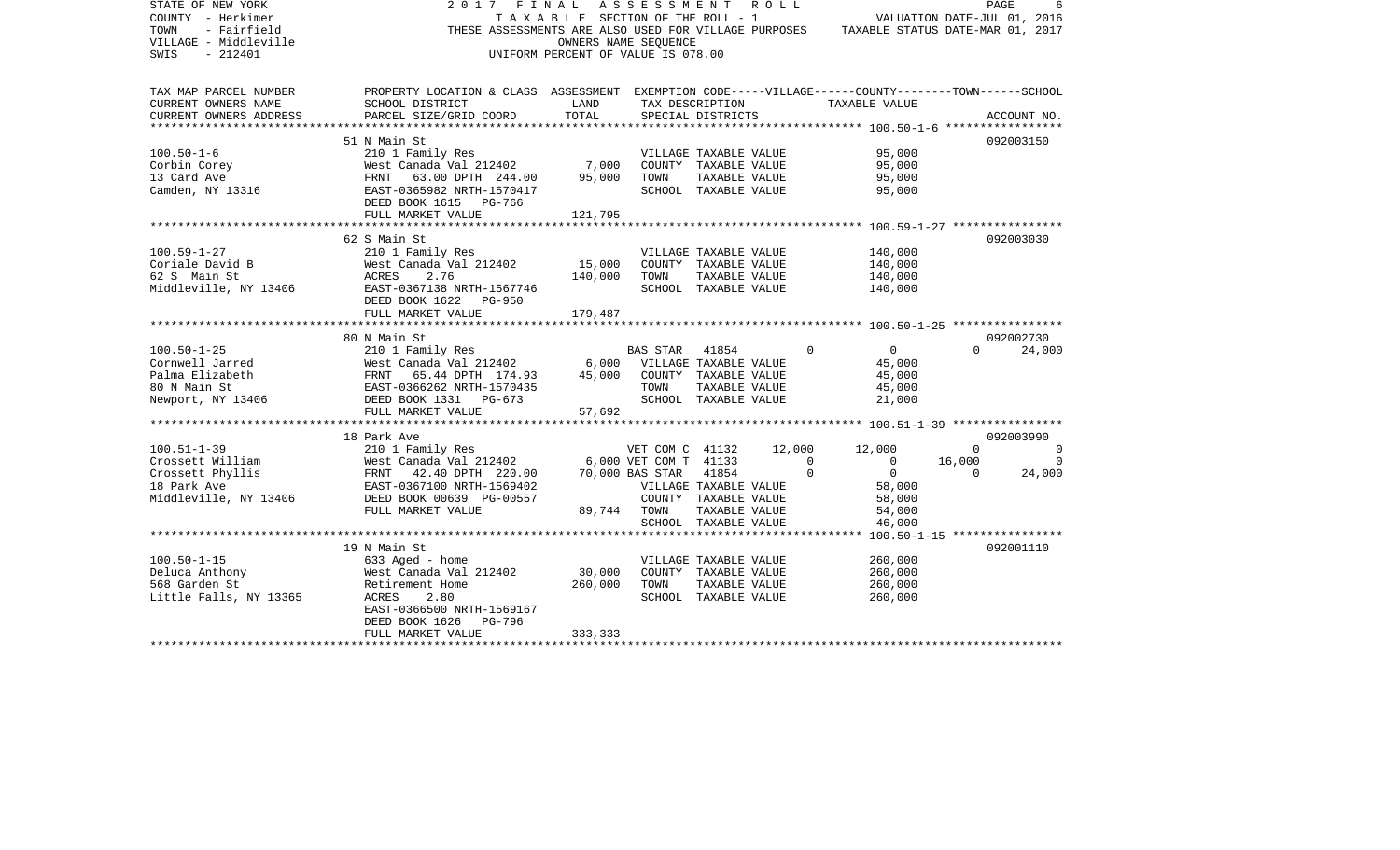| STATE OF NEW YORK<br>COUNTY - Herkimer<br>- Fairfield<br>TOWN<br>VILLAGE - Middleville<br>$-212401$<br>SWIS | 2017 FINAL<br>THESE ASSESSMENTS ARE ALSO USED FOR VILLAGE PURPOSES                                 | TAXABLE SECTION OF THE ROLL - 1<br>UNIFORM PERCENT OF VALUE IS 078.00 | ASSESSMENT ROLL<br>OWNERS NAME SEQUENCE |                                               |          | TAXABLE STATUS DATE-MAR 01, 2017                   | PAGE<br>VALUATION DATE-JUL 01, 2016 | 7           |
|-------------------------------------------------------------------------------------------------------------|----------------------------------------------------------------------------------------------------|-----------------------------------------------------------------------|-----------------------------------------|-----------------------------------------------|----------|----------------------------------------------------|-------------------------------------|-------------|
| TAX MAP PARCEL NUMBER                                                                                       | PROPERTY LOCATION & CLASS ASSESSMENT EXEMPTION CODE-----VILLAGE------COUNTY-------TOWN------SCHOOL |                                                                       |                                         |                                               |          |                                                    |                                     |             |
| CURRENT OWNERS NAME                                                                                         | SCHOOL DISTRICT                                                                                    | LAND                                                                  |                                         | TAX DESCRIPTION                               |          | TAXABLE VALUE                                      |                                     |             |
| CURRENT OWNERS ADDRESS<br>******************                                                                | PARCEL SIZE/GRID COORD                                                                             | TOTAL                                                                 |                                         | SPECIAL DISTRICTS                             |          | ******************** 100.51-1-26 ***************** |                                     | ACCOUNT NO. |
|                                                                                                             | 11 Reservoir Rd                                                                                    |                                                                       |                                         |                                               |          |                                                    | 092001170                           |             |
| $100.51 - 1 - 26$                                                                                           | 283 Res w/Comuse                                                                                   |                                                                       | ENH STAR                                | 41834                                         | $\Omega$ | $\overline{0}$                                     | $\Omega$                            | 52,400      |
| Denapole Donald                                                                                             | West Canada Val 212402                                                                             | 15,000                                                                |                                         | VILLAGE TAXABLE VALUE                         |          | 156,000                                            |                                     |             |
| 11 Reservoir Rd                                                                                             | ACRES<br>1.15                                                                                      | 156,000                                                               |                                         | COUNTY TAXABLE VALUE                          |          | 156,000                                            |                                     |             |
| PO Box 77                                                                                                   | EAST-0367723 NRTH-1569448                                                                          |                                                                       | TOWN                                    | TAXABLE VALUE                                 |          | 156,000                                            |                                     |             |
| Middleville, NY 13406-0077                                                                                  | DEED BOOK 00601 PG-00026                                                                           |                                                                       |                                         | SCHOOL TAXABLE VALUE                          |          | 103,600                                            |                                     |             |
|                                                                                                             | FULL MARKET VALUE                                                                                  | 200,000                                                               |                                         |                                               |          |                                                    |                                     |             |
|                                                                                                             | 45 Fairfield St                                                                                    |                                                                       |                                         |                                               |          |                                                    | 092001440                           |             |
| $100.51 - 1 - 31$                                                                                           | 220 2 Family Res                                                                                   |                                                                       |                                         | VILLAGE TAXABLE VALUE                         |          | 80,000                                             |                                     |             |
| Denapole Donald                                                                                             | West Canada Val 212402                                                                             | 7,000                                                                 |                                         | COUNTY TAXABLE VALUE                          |          | 80,000                                             |                                     |             |
| PO Box 77                                                                                                   | 2 apartments/office                                                                                | 80,000                                                                | TOWN                                    | TAXABLE VALUE                                 |          | 80,000                                             |                                     |             |
| Middleville, NY 13406-0077                                                                                  | FRNT 115.00 DPTH 116.00                                                                            |                                                                       |                                         | SCHOOL TAXABLE VALUE                          |          | 80,000                                             |                                     |             |
|                                                                                                             | EAST-0367640 NRTH-1569320                                                                          |                                                                       |                                         |                                               |          |                                                    |                                     |             |
|                                                                                                             | DEED BOOK 667<br>PG-941<br>FULL MARKET VALUE                                                       | 102,564                                                               |                                         |                                               |          |                                                    |                                     |             |
|                                                                                                             |                                                                                                    |                                                                       |                                         |                                               |          |                                                    |                                     |             |
|                                                                                                             | Fairfield Rd                                                                                       |                                                                       |                                         |                                               |          |                                                    | 092004002                           |             |
| $100.51 - 1 - 58$                                                                                           | 210 1 Family Res                                                                                   |                                                                       |                                         | VILLAGE TAXABLE VALUE                         |          | 26,000                                             |                                     |             |
| Denapole Donald                                                                                             | West Canada Val 212402                                                                             | 6,000                                                                 |                                         | COUNTY TAXABLE VALUE                          |          | 26,000                                             |                                     |             |
| PO Box 77                                                                                                   | FRNT 204.00 DPTH 118.00                                                                            | 26,000                                                                | TOWN                                    | TAXABLE VALUE                                 |          | 26,000                                             |                                     |             |
| Middleville, NY 13406                                                                                       | 0.35<br>ACRES<br>EAST-0367744 NRTH-1569200                                                         |                                                                       |                                         | SCHOOL TAXABLE VALUE                          |          | 26,000                                             |                                     |             |
|                                                                                                             | DEED BOOK 00651 PG-00693                                                                           |                                                                       |                                         |                                               |          |                                                    |                                     |             |
|                                                                                                             | FULL MARKET VALUE                                                                                  | 33,333                                                                |                                         |                                               |          |                                                    |                                     |             |
|                                                                                                             |                                                                                                    |                                                                       |                                         |                                               |          |                                                    |                                     |             |
|                                                                                                             | 44 Park Ave                                                                                        |                                                                       |                                         |                                               |          |                                                    | 092001830                           |             |
| $100.51 - 1 - 27$                                                                                           | 210 1 Family Res                                                                                   |                                                                       |                                         | VILLAGE TAXABLE VALUE                         |          | 30,000                                             |                                     |             |
| Denapole Tania<br>44 Park Ave                                                                               | West Canada Val 212402<br>vacant/gutted                                                            | 8,000<br>30,000                                                       | TOWN                                    | COUNTY TAXABLE VALUE<br>TAXABLE VALUE         |          | 30,000<br>30,000                                   |                                     |             |
| Middleville, NY 13406                                                                                       | FRNT 100.00 DPTH 160.00                                                                            |                                                                       |                                         | SCHOOL TAXABLE VALUE                          |          | 30,000                                             |                                     |             |
|                                                                                                             | EAST-0367588 NRTH-1569535                                                                          |                                                                       |                                         |                                               |          |                                                    |                                     |             |
|                                                                                                             | DEED BOOK 1603<br>$PG-953$                                                                         |                                                                       |                                         |                                               |          |                                                    |                                     |             |
|                                                                                                             | FULL MARKET VALUE                                                                                  | 38,462                                                                |                                         |                                               |          |                                                    |                                     |             |
|                                                                                                             |                                                                                                    |                                                                       |                                         |                                               |          |                                                    |                                     |             |
|                                                                                                             | Reservoir Rd                                                                                       |                                                                       |                                         |                                               |          |                                                    | 092003695                           |             |
| $100.51 - 1 - 13.1$<br>Devins Donald                                                                        | 311 Res vac land<br>West Canada Val 212402                                                         | 2,500                                                                 |                                         | VILLAGE TAXABLE VALUE<br>COUNTY TAXABLE VALUE |          | 2,500<br>2,500                                     |                                     |             |
| Devins Tammy                                                                                                | ACRES<br>2.30                                                                                      | 2,500                                                                 | TOWN                                    | TAXABLE VALUE                                 |          | 2,500                                              |                                     |             |
| RD1 Box 138 Castle Rd                                                                                       | EAST-0368133 NRTH-1570164                                                                          |                                                                       |                                         | SCHOOL TAXABLE VALUE                          |          | 2,500                                              |                                     |             |
| Newport, NY 13416                                                                                           | DEED BOOK 728<br>$PG-75$                                                                           |                                                                       |                                         |                                               |          |                                                    |                                     |             |
|                                                                                                             | FULL MARKET VALUE                                                                                  | 3,205                                                                 |                                         |                                               |          |                                                    |                                     |             |
|                                                                                                             |                                                                                                    |                                                                       |                                         |                                               |          |                                                    |                                     |             |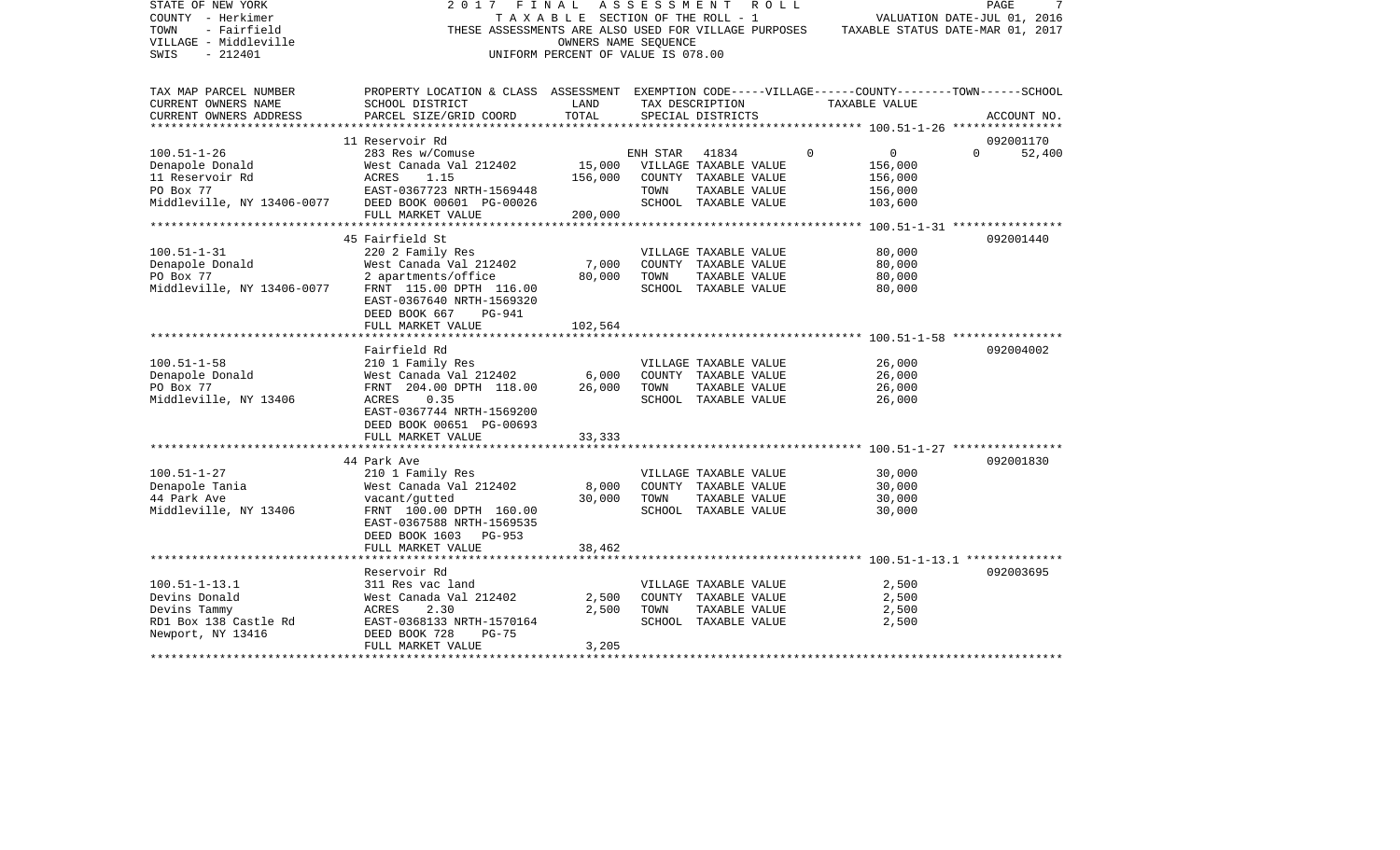| STATE OF NEW YORK<br>COUNTY - Herkimer<br>TOWN<br>- Fairfield<br>VILLAGE - Middleville<br>SWIS<br>$-212401$ | 2017<br>FINAL<br>THESE ASSESSMENTS ARE ALSO USED FOR VILLAGE PURPOSES TAXABLE STATUS DATE-MAR 01, 2017                       | TAXABLE SECTION OF THE ROLL - 1<br>OWNERS NAME SEQUENCE<br>UNIFORM PERCENT OF VALUE IS 078.00 | ASSESSMENT                   |                                      | R O L L |                | VALUATION DATE-JUL 01, 2016 |             | PAGE           |
|-------------------------------------------------------------------------------------------------------------|------------------------------------------------------------------------------------------------------------------------------|-----------------------------------------------------------------------------------------------|------------------------------|--------------------------------------|---------|----------------|-----------------------------|-------------|----------------|
| TAX MAP PARCEL NUMBER<br>CURRENT OWNERS NAME<br>SCHOOL DISTRICT<br>CURRENT OWNERS ADDRESS                   | PROPERTY LOCATION & CLASS ASSESSMENT EXEMPTION CODE-----VILLAGE------COUNTY-------TOWN------SCHOOL<br>PARCEL SIZE/GRID COORD | LAND<br>TOTAL                                                                                 |                              | TAX DESCRIPTION<br>SPECIAL DISTRICTS |         |                | TAXABLE VALUE               |             | ACCOUNT NO.    |
|                                                                                                             |                                                                                                                              |                                                                                               |                              |                                      |         |                |                             |             | 092001980      |
| 51 Park Ave<br>$100.51 - 1 - 12$<br>210 1 Family Res                                                        |                                                                                                                              |                                                                                               | <b>BAS STAR</b>              | 41854                                |         | $\Omega$       | $\overline{0}$              | $\Omega$    | 24,000         |
| Devins Sarah                                                                                                | West Canada Val 212402                                                                                                       | 6,000 VILLAGE TAXABLE VALUE                                                                   |                              |                                      |         |                | 52,000                      |             |                |
| 51 Park Ave                                                                                                 | Life Use- Francisco                                                                                                          |                                                                                               | 52,000 COUNTY TAXABLE VALUE  |                                      |         |                | 52,000                      |             |                |
| Middleville, NY 13406                                                                                       | FRNT 100.00 DPTH 150.00                                                                                                      |                                                                                               | TOWN                         | TAXABLE VALUE                        |         |                | 52,000                      |             |                |
| ACRES                                                                                                       | 0.34<br>EAST-0367654 NRTH-1569766<br>DEED BOOK 1506 PG-696                                                                   |                                                                                               |                              | SCHOOL TAXABLE VALUE                 |         |                | 28,000                      |             |                |
|                                                                                                             | FULL MARKET VALUE                                                                                                            | 66,667                                                                                        |                              |                                      |         |                |                             |             |                |
|                                                                                                             |                                                                                                                              |                                                                                               |                              |                                      |         |                |                             |             |                |
| 25 S Main St                                                                                                |                                                                                                                              |                                                                                               |                              |                                      |         |                |                             |             | 092001140      |
| $100.59 - 1 - 12$                                                                                           | 210 1 Family Res                                                                                                             |                                                                                               | AGED-CT                      | 41801                                |         | $\circ$        | 37,500                      | 37,500      | - 0            |
| Dibble Joan                                                                                                 | 210 1 Family Res<br>West Canada Val 212402             9,000 ENH STAR<br>FRATT  120.00 DPTH  289.20       75,000   VILLAGE T |                                                                                               |                              | 41834                                |         | $\mathbf 0$    | $\overline{0}$              | $\Omega$    | 52,400         |
| 25 S Main St                                                                                                |                                                                                                                              |                                                                                               | 75,000 VILLAGE TAXABLE VALUE |                                      |         |                | 75,000                      |             |                |
| Middleville, NY 13406                                                                                       | EAST-0367197 NRTH-1568504                                                                                                    |                                                                                               |                              | COUNTY TAXABLE VALUE                 |         |                | 37,500                      |             |                |
|                                                                                                             | DEED BOOK 00448 PG-00439                                                                                                     |                                                                                               | TOWN                         | TAXABLE VALUE                        |         |                | 37,500                      |             |                |
| FULL MARKET VALUE<br>***************************                                                            |                                                                                                                              |                                                                                               | 96,154 SCHOOL TAXABLE VALUE  |                                      |         |                | 22,600                      |             |                |
| 58 N Main St                                                                                                |                                                                                                                              |                                                                                               |                              |                                      |         |                |                             |             | 092000090      |
| $100.50 - 1 - 20$<br>210 1 Family Res                                                                       |                                                                                                                              |                                                                                               | ENH STAR                     | 41834                                |         | $\Omega$       | $\overline{0}$              | $\Omega$    | 52,400         |
|                                                                                                             | West Canada Val 212402                                                                                                       | 8,000                                                                                         | VILLAGE TAXABLE VALUE        |                                      |         |                | 75,000                      |             |                |
|                                                                                                             |                                                                                                                              | 75,000                                                                                        |                              | COUNTY TAXABLE VALUE                 |         |                | 75,000                      |             |                |
| Division Charles<br>58 No Main St<br>58 No Main St                                                          | West Canada Val 212402<br>FRNT 100.00 DPTH 255.00<br>EAST-0366513 NRTH-1570073                                               |                                                                                               | TOWN                         | TAXABLE VALUE                        |         |                | 75,000                      |             |                |
| Middleville, NY 13406 DEED BOOK 704                                                                         | PG-261                                                                                                                       |                                                                                               |                              | SCHOOL TAXABLE VALUE                 |         |                | 22,600                      |             |                |
| FULL MARKET VALUE                                                                                           |                                                                                                                              | 96,154                                                                                        |                              |                                      |         |                |                             |             |                |
|                                                                                                             | ****************************                                                                                                 |                                                                                               |                              |                                      |         |                |                             |             |                |
| 83 N Main St                                                                                                |                                                                                                                              |                                                                                               |                              |                                      |         |                |                             |             | 092001200      |
| $100.50 - 1 - 7$                                                                                            | 210 1 Family Res                                                                                                             |                                                                                               | VET COM C 41132 12,000       |                                      |         |                | 12,000                      | $\mathbf 0$ | $\sim$ 0       |
| Dingman Walter                                                                                              | West Canada Val 212402                                                                                                       | 25,000 VET COM T 41133<br>90,000 ENH STAR 41834                                               |                              |                                      |         | $\overline{0}$ | $\overline{0}$              | 16,000      | 0              |
| Dingman Nancy<br>FRNT                                                                                       | 56.00 DPTH                                                                                                                   |                                                                                               |                              |                                      |         | $\Omega$       | $\overline{0}$              | $\Omega$    | 52,400         |
| 83 N Main St<br>ACRES 11.56                                                                                 |                                                                                                                              |                                                                                               |                              | VILLAGE TAXABLE VALUE                |         |                | 78,000                      |             |                |
| Middleville, NY 13406                                                                                       | EAST-0329316 NRTH-1145770<br>PG-249                                                                                          |                                                                                               | TOWN                         | COUNTY TAXABLE VALUE                 |         |                | 78,000                      |             |                |
| DEED BOOK 683<br>FULL MARKET VALUE                                                                          |                                                                                                                              |                                                                                               | 115,385 SCHOOL TAXABLE VALUE | TAXABLE VALUE                        |         |                | 74,000<br>37,600            |             |                |
| ********************                                                                                        |                                                                                                                              |                                                                                               |                              |                                      |         |                |                             |             |                |
| 28 Huyck Ave                                                                                                |                                                                                                                              |                                                                                               |                              |                                      |         |                |                             |             | 092001230      |
| $100.42 - 1 - 13$<br>210 1 Family Res                                                                       |                                                                                                                              |                                                                                               | VET COM C 41132              |                                      | 12,000  |                | 12,000                      | $\Omega$    | $\Omega$       |
| Dmitri Henry B                                                                                              | West Canada Val 212402                                                                                                       |                                                                                               | 10,000 VET COM T 41133       |                                      |         | $\Omega$       | $\overline{0}$              | 16,000      | $\overline{0}$ |
| 28 Huyck Ave                                                                                                | FRNT 200.00 DPTH 200.00                                                                                                      |                                                                                               | 109,500 ENH STAR 41834       |                                      |         | $\Omega$       | $\overline{0}$              | $\Omega$    | 52,400         |
| Middleville, NY 13406                                                                                       | EAST-0366391 NRTH-1571003                                                                                                    |                                                                                               |                              | VILLAGE TAXABLE VALUE                |         |                | 97,500                      |             |                |
|                                                                                                             | DEED BOOK 00656 PG-00379                                                                                                     |                                                                                               |                              | COUNTY TAXABLE VALUE                 |         |                | 97,500                      |             |                |
| FULL MARKET VALUE                                                                                           |                                                                                                                              | 140,385 TOWN                                                                                  |                              | TAXABLE VALUE                        |         |                | 93,500                      |             |                |
|                                                                                                             |                                                                                                                              |                                                                                               |                              | SCHOOL TAXABLE VALUE                 |         |                | 57,100                      |             |                |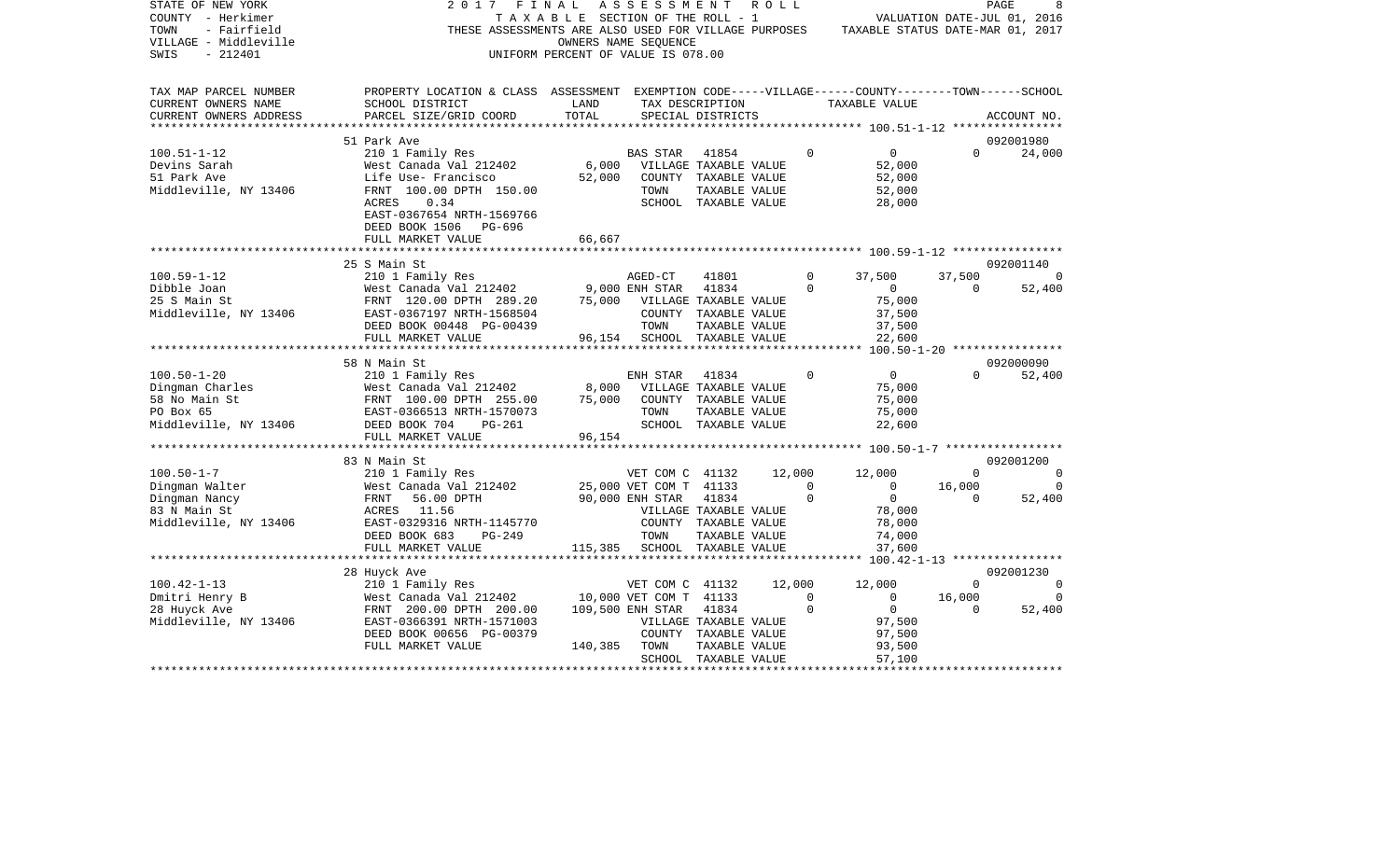| STATE OF NEW YORK<br>COUNTY - Herkimer<br>TOWN<br>- Fairfield<br>VILLAGE - Middleville<br>SWIS<br>$-212401$                                                                                                                                                                                                                                                                                                                                                | 2017<br>FINAL                                                                                                                                   | T A X A B L E SECTION OF THE ROLL - 1<br>OWNERS NAME SEQUENCE<br>UNIFORM PERCENT OF VALUE IS 078.00 |                 | ASSESSMENT ROLL<br>THESE ASSESSMENTS ARE ALSO USED FOR VILLAGE PURPOSES TAXABLE STATUS DATE-MAR 01, 2017 |             | VALUATION DATE-JUL 01, 2016 | PAGE     | 9           |
|------------------------------------------------------------------------------------------------------------------------------------------------------------------------------------------------------------------------------------------------------------------------------------------------------------------------------------------------------------------------------------------------------------------------------------------------------------|-------------------------------------------------------------------------------------------------------------------------------------------------|-----------------------------------------------------------------------------------------------------|-----------------|----------------------------------------------------------------------------------------------------------|-------------|-----------------------------|----------|-------------|
| TAX MAP PARCEL NUMBER<br>CURRENT OWNERS NAME<br>CURRENT OWNERS ADDRESS                                                                                                                                                                                                                                                                                                                                                                                     | PROPERTY LOCATION & CLASS ASSESSMENT EXEMPTION CODE-----VILLAGE------COUNTY-------TOWN------SCHOOL<br>SCHOOL DISTRICT<br>PARCEL SIZE/GRID COORD | LAND<br>TOTAL                                                                                       |                 | TAX DESCRIPTION<br>SPECIAL DISTRICTS                                                                     |             | TAXABLE VALUE               |          | ACCOUNT NO. |
|                                                                                                                                                                                                                                                                                                                                                                                                                                                            |                                                                                                                                                 |                                                                                                     |                 |                                                                                                          |             |                             |          |             |
|                                                                                                                                                                                                                                                                                                                                                                                                                                                            | 35 Park Ave                                                                                                                                     |                                                                                                     |                 |                                                                                                          | $\Omega$    |                             |          | 092000660   |
| $100.51 - 1 - 6.1$<br>Dmitri Johnathan                                                                                                                                                                                                                                                                                                                                                                                                                     | 210 1 Family Res                                                                                                                                |                                                                                                     | BAS STAR        | 41854                                                                                                    |             | $\overline{0}$<br>70,000    | $\Omega$ | 24,000      |
| Dmitri Abbey                                                                                                                                                                                                                                                                                                                                                                                                                                               | West Canada Val 212402 10,000 VILLAGE TAXABLE VALUE<br>FRNT 160.00 DPTH 243.00 70,000 COUNTY TAXABLE VALUE                                      |                                                                                                     |                 |                                                                                                          |             | 70,000                      |          |             |
| 35 Park Ave                                                                                                                                                                                                                                                                                                                                                                                                                                                | ACRES<br>0.80                                                                                                                                   |                                                                                                     | TOWN            | TAXABLE VALUE                                                                                            |             | 70,000                      |          |             |
| Middleville, NY 13406                                                                                                                                                                                                                                                                                                                                                                                                                                      | EAST-0367261 NRTH-1569716                                                                                                                       |                                                                                                     |                 | SCHOOL TAXABLE VALUE                                                                                     |             | 46,000                      |          |             |
|                                                                                                                                                                                                                                                                                                                                                                                                                                                            | DEED BOOK 1406 PG-448                                                                                                                           |                                                                                                     |                 |                                                                                                          |             |                             |          |             |
|                                                                                                                                                                                                                                                                                                                                                                                                                                                            | FULL MARKET VALUE                                                                                                                               | 89,744                                                                                              |                 |                                                                                                          |             |                             |          |             |
|                                                                                                                                                                                                                                                                                                                                                                                                                                                            |                                                                                                                                                 |                                                                                                     |                 |                                                                                                          |             |                             |          |             |
|                                                                                                                                                                                                                                                                                                                                                                                                                                                            | 68 N Main St                                                                                                                                    |                                                                                                     |                 |                                                                                                          |             |                             |          | 092002970   |
| $100.50 - 1 - 22$                                                                                                                                                                                                                                                                                                                                                                                                                                          | 210 1 Family Res                                                                                                                                |                                                                                                     | BAS STAR        | 41854                                                                                                    | $\Omega$    | $\overline{0}$              | $\Omega$ | 24,000      |
| Dodge John W                                                                                                                                                                                                                                                                                                                                                                                                                                               | 210 1 ramily Res<br>West Canada Val 212402 7,000<br>FRNT 72.00 DPTH 300.00 90,000                                                               |                                                                                                     |                 | VILLAGE TAXABLE VALUE                                                                                    |             | 90,000                      |          |             |
| 68 N Main St<br>PO Box 564                                                                                                                                                                                                                                                                                                                                                                                                                                 | BANK<br>023                                                                                                                                     |                                                                                                     | TOWN            | COUNTY TAXABLE VALUE<br>TAXABLE VALUE                                                                    |             | 90,000<br>90,000            |          |             |
| Middleville, NY 13406                                                                                                                                                                                                                                                                                                                                                                                                                                      | EAST-0366400 NRTH-1570224                                                                                                                       |                                                                                                     |                 | SCHOOL TAXABLE VALUE                                                                                     |             | 66,000                      |          |             |
|                                                                                                                                                                                                                                                                                                                                                                                                                                                            | DEED BOOK 902<br>$PG-544$                                                                                                                       |                                                                                                     |                 |                                                                                                          |             |                             |          |             |
|                                                                                                                                                                                                                                                                                                                                                                                                                                                            | FULL MARKET VALUE                                                                                                                               | 115,385                                                                                             |                 |                                                                                                          |             |                             |          |             |
|                                                                                                                                                                                                                                                                                                                                                                                                                                                            |                                                                                                                                                 |                                                                                                     |                 |                                                                                                          |             |                             |          |             |
|                                                                                                                                                                                                                                                                                                                                                                                                                                                            | 60 Huyck Ave                                                                                                                                    |                                                                                                     |                 |                                                                                                          |             |                             |          | 092004000   |
| $100.43 - 1 - 3$                                                                                                                                                                                                                                                                                                                                                                                                                                           | 210 1 Family Res                                                                                                                                |                                                                                                     |                 | VILLAGE TAXABLE VALUE                                                                                    |             | 125,000                     |          |             |
| Donald George Haag The Living West Canada Val 212402 10,000                                                                                                                                                                                                                                                                                                                                                                                                |                                                                                                                                                 |                                                                                                     |                 | COUNTY TAXABLE VALUE                                                                                     |             | 125,000                     |          |             |
| 60 Huyck Ave                                                                                                                                                                                                                                                                                                                                                                                                                                               | FRNT 235.00 DPTH 220.00                                                                                                                         | 125,000                                                                                             | TOWN            | TAXABLE VALUE                                                                                            |             | 125,000                     |          |             |
| Middleville, NY 13406                                                                                                                                                                                                                                                                                                                                                                                                                                      | 1.19<br>ACRES                                                                                                                                   |                                                                                                     |                 | SCHOOL TAXABLE VALUE                                                                                     |             | 125,000                     |          |             |
|                                                                                                                                                                                                                                                                                                                                                                                                                                                            | EAST-0367079 NRTH-1571140<br>DEED BOOK 1603 PG-625                                                                                              |                                                                                                     |                 |                                                                                                          |             |                             |          |             |
|                                                                                                                                                                                                                                                                                                                                                                                                                                                            | FULL MARKET VALUE                                                                                                                               | 160,256                                                                                             |                 |                                                                                                          |             |                             |          |             |
|                                                                                                                                                                                                                                                                                                                                                                                                                                                            |                                                                                                                                                 |                                                                                                     |                 |                                                                                                          |             |                             |          |             |
|                                                                                                                                                                                                                                                                                                                                                                                                                                                            | 39 Huyck Ave                                                                                                                                    |                                                                                                     |                 |                                                                                                          |             |                             |          | 092001260   |
| $100.42 - 1 - 6$                                                                                                                                                                                                                                                                                                                                                                                                                                           | 210 1 Family Res                                                                                                                                |                                                                                                     | ENH STAR        | 41834                                                                                                    | $\Omega$    | $\overline{0}$              | $\Omega$ | 52,400      |
| Dougherty Lawrence                                                                                                                                                                                                                                                                                                                                                                                                                                         |                                                                                                                                                 |                                                                                                     |                 | 10,000 VILLAGE TAXABLE VALUE                                                                             |             | 102,000                     |          |             |
| Dougherty Mary                                                                                                                                                                                                                                                                                                                                                                                                                                             | West Canada Val 212402<br>BAR change 6/05<br>EDNE 200.00 DDEU 200.00                                                                            | 102,000                                                                                             |                 | COUNTY TAXABLE VALUE                                                                                     |             | 102,000                     |          |             |
| 39 Huyck Ave                                                                                                                                                                                                                                                                                                                                                                                                                                               | FRNT 200.00 DPTH 300.00                                                                                                                         |                                                                                                     | TOWN            | TAXABLE VALUE                                                                                            |             | 102,000                     |          |             |
| Middleville, NY 13406                                                                                                                                                                                                                                                                                                                                                                                                                                      | ACRES<br>1.40                                                                                                                                   |                                                                                                     |                 | SCHOOL TAXABLE VALUE                                                                                     |             | 49,600                      |          |             |
|                                                                                                                                                                                                                                                                                                                                                                                                                                                            | EAST-0366533 NRTH-1571335                                                                                                                       |                                                                                                     |                 |                                                                                                          |             |                             |          |             |
|                                                                                                                                                                                                                                                                                                                                                                                                                                                            | DEED BOOK 1586 PG-346                                                                                                                           |                                                                                                     |                 |                                                                                                          |             |                             |          |             |
|                                                                                                                                                                                                                                                                                                                                                                                                                                                            | FULL MARKET VALUE                                                                                                                               | 130,769                                                                                             |                 |                                                                                                          |             |                             |          |             |
|                                                                                                                                                                                                                                                                                                                                                                                                                                                            | 15 Fairfield St                                                                                                                                 |                                                                                                     |                 |                                                                                                          |             |                             |          | 092001950   |
| $100.51 - 1 - 47$                                                                                                                                                                                                                                                                                                                                                                                                                                          | 210 1 Family Res                                                                                                                                |                                                                                                     | <b>BAS STAR</b> | 41854                                                                                                    | $\mathbf 0$ | $\overline{0}$              | $\Omega$ | 24,000      |
|                                                                                                                                                                                                                                                                                                                                                                                                                                                            |                                                                                                                                                 | 6,000                                                                                               |                 | VILLAGE TAXABLE VALUE                                                                                    |             | 40,000                      |          |             |
|                                                                                                                                                                                                                                                                                                                                                                                                                                                            |                                                                                                                                                 |                                                                                                     |                 | COUNTY TAXABLE VALUE                                                                                     |             | 40,000                      |          |             |
|                                                                                                                                                                                                                                                                                                                                                                                                                                                            |                                                                                                                                                 |                                                                                                     | TOWN            | TAXABLE VALUE                                                                                            |             | 40,000                      |          |             |
| Drummond Wm $\begin{array}{l} \text{Drummond Wm} \\ \text{Drummond Cindy} \\ \text{15 Fairfield St} \\ \text{PO Box 92} \\ \text{PO Box 92} \\ \text{PO} \\ \text{PO} \\ \text{O} \\ \text{O} \\ \text{O} \\ \text{O} \\ \text{O} \\ \text{O} \\ \text{O} \\ \text{O} \\ \text{O} \\ \text{O} \\ \text{O} \\ \text{O} \\ \text{O} \\ \text{O} \\ \text{O} \\ \text{O} \\ \text{O} \\ \text{O} \\ \text{O} \\ \text{O} \\ \text{O} \\ \text{O} \\ \text{O}$ |                                                                                                                                                 |                                                                                                     |                 | SCHOOL TAXABLE VALUE                                                                                     |             | 16,000                      |          |             |
| Middleville, NY 13406 FULL MARKET VALUE                                                                                                                                                                                                                                                                                                                                                                                                                    |                                                                                                                                                 | 51,282                                                                                              |                 |                                                                                                          |             |                             |          |             |
|                                                                                                                                                                                                                                                                                                                                                                                                                                                            |                                                                                                                                                 |                                                                                                     |                 |                                                                                                          |             |                             |          |             |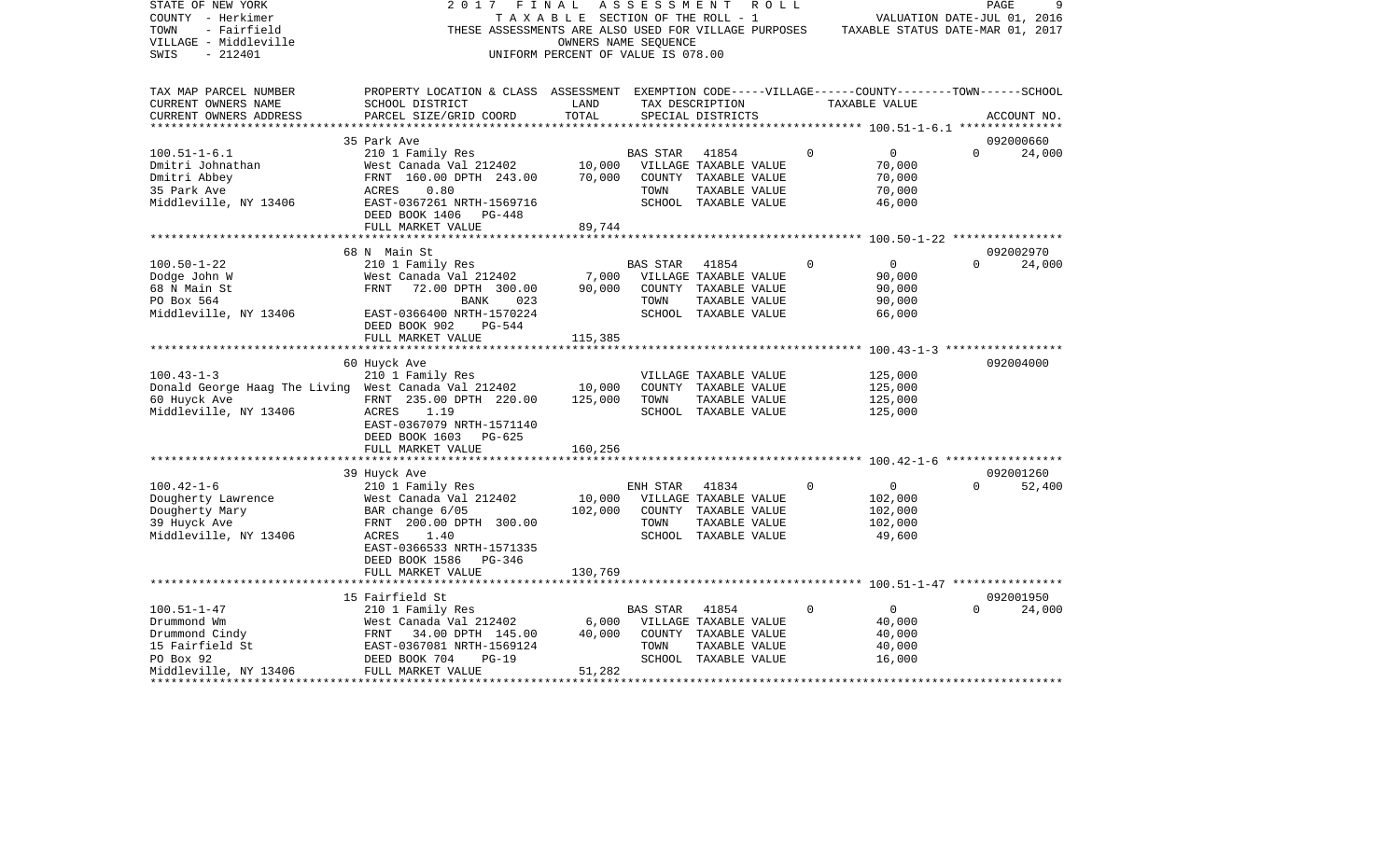| STATE OF NEW YORK                                                                                                                                                                                             | 2017                                                                                               | FINAL ASSESSMENT ROLL              |          |                       |          |                                                                                       | PAGE                        | 10     |
|---------------------------------------------------------------------------------------------------------------------------------------------------------------------------------------------------------------|----------------------------------------------------------------------------------------------------|------------------------------------|----------|-----------------------|----------|---------------------------------------------------------------------------------------|-----------------------------|--------|
| COUNTY - Herkimer                                                                                                                                                                                             |                                                                                                    | TAXABLE SECTION OF THE ROLL - 1    |          |                       |          |                                                                                       | VALUATION DATE-JUL 01, 2016 |        |
| TOWN<br>- Fairfield                                                                                                                                                                                           |                                                                                                    |                                    |          |                       |          | THESE ASSESSMENTS ARE ALSO USED FOR VILLAGE PURPOSES TAXABLE STATUS DATE-MAR 01, 2017 |                             |        |
| VILLAGE - Middleville                                                                                                                                                                                         |                                                                                                    | OWNERS NAME SEOUENCE               |          |                       |          |                                                                                       |                             |        |
| SWIS<br>- 212401                                                                                                                                                                                              |                                                                                                    | UNIFORM PERCENT OF VALUE IS 078.00 |          |                       |          |                                                                                       |                             |        |
|                                                                                                                                                                                                               |                                                                                                    |                                    |          |                       |          |                                                                                       |                             |        |
| TAX MAP PARCEL NUMBER                                                                                                                                                                                         | PROPERTY LOCATION & CLASS ASSESSMENT EXEMPTION CODE-----VILLAGE------COUNTY-------TOWN------SCHOOL |                                    |          |                       |          |                                                                                       |                             |        |
| CURRENT OWNERS NAME                                                                                                                                                                                           | SCHOOL DISTRICT                                                                                    | LAND                               |          | TAX DESCRIPTION       |          | TAXABLE VALUE                                                                         |                             |        |
|                                                                                                                                                                                                               |                                                                                                    |                                    |          |                       |          |                                                                                       |                             |        |
| CURRENT OWNERS ADDRESS                                                                                                                                                                                        | PARCEL SIZE/GRID COORD                                                                             | TOTAL                              |          | SPECIAL DISTRICTS     |          |                                                                                       | ACCOUNT NO.                 |        |
|                                                                                                                                                                                                               |                                                                                                    |                                    |          |                       |          |                                                                                       |                             |        |
|                                                                                                                                                                                                               | 37 N Main St                                                                                       |                                    |          |                       |          |                                                                                       | 092003660                   |        |
| $100.50 - 1 - 12$                                                                                                                                                                                             | 714 Lite Ind Man                                                                                   |                                    |          | VILLAGE TAXABLE VALUE |          | 147,600                                                                               |                             |        |
| E J Willis Co Inc                                                                                                                                                                                             | West Canada Val 212402                                                                             | 25,000                             |          | COUNTY TAXABLE VALUE  |          | 147,600                                                                               |                             |        |
| 37 N Main St<br>PO Box 437<br>Middleville, NY 13406<br>DEED BOOK 759                                                                                                                                          |                                                                                                    | 147,600                            | TOWN     | TAXABLE VALUE         |          | 147,600                                                                               |                             |        |
|                                                                                                                                                                                                               | EAST-0366191 NRTH-1569548                                                                          |                                    |          | SCHOOL TAXABLE VALUE  |          | 147,600                                                                               |                             |        |
|                                                                                                                                                                                                               | PG-338                                                                                             |                                    |          |                       |          |                                                                                       |                             |        |
|                                                                                                                                                                                                               | FULL MARKET VALUE                                                                                  | 189,231                            |          |                       |          |                                                                                       |                             |        |
|                                                                                                                                                                                                               |                                                                                                    |                                    |          |                       |          |                                                                                       |                             |        |
|                                                                                                                                                                                                               | 27 N Main St                                                                                       |                                    |          |                       |          |                                                                                       | 092003630                   |        |
| $100.50 - 1 - 14$                                                                                                                                                                                             |                                                                                                    |                                    |          |                       |          |                                                                                       |                             |        |
|                                                                                                                                                                                                               | 714 Lite Ind Man                                                                                   |                                    |          | VILLAGE TAXABLE VALUE |          | 57,400                                                                                |                             |        |
| E J Willis Co Inc                                                                                                                                                                                             | West Canada Val 212402                                                                             | 3,000                              |          | COUNTY TAXABLE VALUE  |          | 57,400                                                                                |                             |        |
| $\begin{tabular}{lllllllllll} 37 N Main St & & & ACRES & 3.00 \\ PO Box 437 & & & EAST-0366375 N \\ Middleville, NY 13406 & DEED BOOK 759 \\ \end{tabular}$                                                   |                                                                                                    | 57,400                             | TOWN     | TAXABLE VALUE         |          | 57,400                                                                                |                             |        |
|                                                                                                                                                                                                               | EAST-0366375 NRTH-1569359                                                                          |                                    |          | SCHOOL TAXABLE VALUE  |          | 57,400                                                                                |                             |        |
|                                                                                                                                                                                                               | PG-335                                                                                             |                                    |          |                       |          |                                                                                       |                             |        |
|                                                                                                                                                                                                               | FULL MARKET VALUE                                                                                  | 73,590                             |          |                       |          |                                                                                       |                             |        |
|                                                                                                                                                                                                               |                                                                                                    |                                    |          |                       |          |                                                                                       |                             |        |
|                                                                                                                                                                                                               | Park Ave                                                                                           |                                    |          |                       |          |                                                                                       | 092003750                   |        |
| $100.51 - 1 - 9$                                                                                                                                                                                              | 330 Vacant comm                                                                                    |                                    |          | VILLAGE TAXABLE VALUE |          | 8,000                                                                                 |                             |        |
| E J Willis Co Inc                                                                                                                                                                                             | West Canada Val 212402                                                                             | 8,000                              |          | COUNTY TAXABLE VALUE  |          | 8,000                                                                                 |                             |        |
| 37 N Main St                                                                                                                                                                                                  | building partial shell                                                                             | 8,000                              | TOWN     | TAXABLE VALUE         |          | 8,000                                                                                 |                             |        |
| PO Box 437                                                                                                                                                                                                    | FRNT 84.00 DPTH 150.00                                                                             |                                    |          | SCHOOL TAXABLE VALUE  |          |                                                                                       |                             |        |
|                                                                                                                                                                                                               |                                                                                                    |                                    |          |                       |          | 8,000                                                                                 |                             |        |
| Middleville, NY 13406                                                                                                                                                                                         | ACRES<br>0.29                                                                                      |                                    |          |                       |          |                                                                                       |                             |        |
|                                                                                                                                                                                                               | EAST-0367515 NRTH-1569749                                                                          |                                    |          |                       |          |                                                                                       |                             |        |
|                                                                                                                                                                                                               | DEED BOOK 759<br>PG-338                                                                            |                                    |          |                       |          |                                                                                       |                             |        |
|                                                                                                                                                                                                               | FULL MARKET VALUE                                                                                  | 10,256                             |          |                       |          |                                                                                       |                             |        |
|                                                                                                                                                                                                               |                                                                                                    |                                    |          |                       |          |                                                                                       |                             |        |
|                                                                                                                                                                                                               | Park Ave                                                                                           |                                    |          |                       |          |                                                                                       | 092003720                   |        |
| $100.51 - 1 - 28$                                                                                                                                                                                             | 710 Manufacture                                                                                    |                                    |          | VILLAGE TAXABLE VALUE |          | 130,000                                                                               |                             |        |
| E J Willis Co Inc                                                                                                                                                                                             | West Canada Val 212402                                                                             | 15,000                             |          | COUNTY TAXABLE VALUE  |          | 130,000                                                                               |                             |        |
| 37 N Main St                                                                                                                                                                                                  | INCLUDES>100.51.1-29                                                                               | 130,000                            | TOWN     | TAXABLE VALUE         |          | 130,000                                                                               |                             |        |
| PO Box 437                                                                                                                                                                                                    | FRNT 125.00 DPTH 156.00                                                                            |                                    |          | SCHOOL TAXABLE VALUE  |          | 130,000                                                                               |                             |        |
| Middleville, NY 13406                                                                                                                                                                                         | ACRES<br>0.46                                                                                      |                                    |          |                       |          |                                                                                       |                             |        |
|                                                                                                                                                                                                               | EAST-0367479 NRTH-1569532                                                                          |                                    |          |                       |          |                                                                                       |                             |        |
|                                                                                                                                                                                                               |                                                                                                    |                                    |          |                       |          |                                                                                       |                             |        |
|                                                                                                                                                                                                               | DEED BOOK 759<br>PG-335                                                                            |                                    |          |                       |          |                                                                                       |                             |        |
|                                                                                                                                                                                                               | FULL MARKET VALUE                                                                                  | 166,667                            |          |                       |          |                                                                                       |                             |        |
|                                                                                                                                                                                                               |                                                                                                    |                                    |          |                       |          |                                                                                       |                             |        |
|                                                                                                                                                                                                               | 12 Fairfield St                                                                                    |                                    |          |                       |          |                                                                                       | 092002520                   |        |
| $100.51 - 1 - 54$                                                                                                                                                                                             | 210 1 Family Res                                                                                   |                                    | ENH STAR | 41834                 | $\Omega$ | $\overline{0}$                                                                        | $\Omega$                    | 52,400 |
|                                                                                                                                                                                                               | West Canada Val 212402                                                                             | 9,000                              |          | VILLAGE TAXABLE VALUE |          | 78,000                                                                                |                             |        |
|                                                                                                                                                                                                               |                                                                                                    | 78,000                             |          | COUNTY TAXABLE VALUE  |          | 78,000                                                                                |                             |        |
|                                                                                                                                                                                                               |                                                                                                    |                                    | TOWN     | TAXABLE VALUE         |          | 78,000                                                                                |                             |        |
| Edick Willard Mest Canada Val 212402<br>Edick Jeanette FRNT 108.00 DPTH 300.00<br>12 Fairfield St EAST-0367142 NRTH-1568927<br>PO Box 172 DEED BOOK 00612 PG-00389<br>Middleville, NY 13406 FULL MARKET VALUE |                                                                                                    |                                    |          | SCHOOL TAXABLE VALUE  |          | 25,600                                                                                |                             |        |
|                                                                                                                                                                                                               |                                                                                                    | 100,000                            |          |                       |          |                                                                                       |                             |        |
|                                                                                                                                                                                                               |                                                                                                    |                                    |          |                       |          |                                                                                       |                             |        |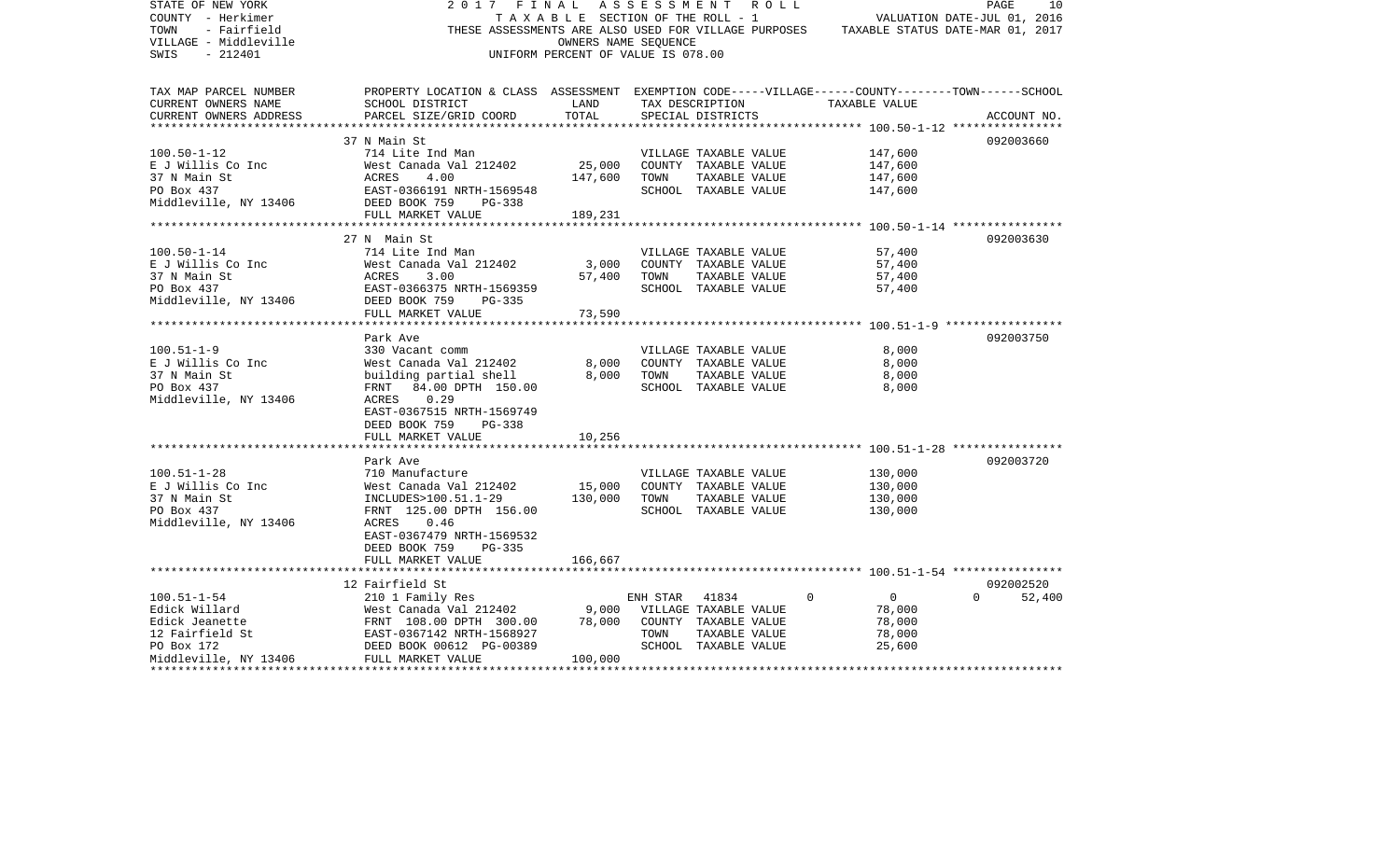| STATE OF NEW YORK<br>COUNTY - Herkimer<br>TOWN<br>- Fairfield<br>VILLAGE - Middleville<br>$-212401$<br>SWIS | 2017<br>FINAL<br>THESE ASSESSMENTS ARE ALSO USED FOR VILLAGE PURPOSES                              | TAXABLE SECTION OF THE ROLL - 1<br>OWNERS NAME SEOUENCE<br>UNIFORM PERCENT OF VALUE IS 078.00 | ASSESSMENT      | ROLL                                  |                            | $\mathop{\mathtt{PAGE}}$<br>VALUATION DATE-JUL 01, 2016<br>TAXABLE STATUS DATE-MAR 01, 2017 | 11          |
|-------------------------------------------------------------------------------------------------------------|----------------------------------------------------------------------------------------------------|-----------------------------------------------------------------------------------------------|-----------------|---------------------------------------|----------------------------|---------------------------------------------------------------------------------------------|-------------|
| TAX MAP PARCEL NUMBER                                                                                       | PROPERTY LOCATION & CLASS ASSESSMENT EXEMPTION CODE-----VILLAGE------COUNTY-------TOWN------SCHOOL |                                                                                               |                 |                                       |                            |                                                                                             |             |
| CURRENT OWNERS NAME                                                                                         | SCHOOL DISTRICT                                                                                    | LAND                                                                                          |                 | TAX DESCRIPTION                       | TAXABLE VALUE              |                                                                                             |             |
| CURRENT OWNERS ADDRESS                                                                                      | PARCEL SIZE/GRID COORD                                                                             | TOTAL                                                                                         |                 | SPECIAL DISTRICTS                     |                            |                                                                                             | ACCOUNT NO. |
|                                                                                                             |                                                                                                    |                                                                                               |                 |                                       |                            |                                                                                             |             |
| $100.67 - 1 - 2$                                                                                            | 117 S Main St<br>210 1 Family Res                                                                  |                                                                                               |                 | VILLAGE TAXABLE VALUE                 | 70,000                     |                                                                                             | 092001080   |
| Elliott Diane D                                                                                             | West Canada Val 212402                                                                             | 10,000                                                                                        |                 | COUNTY TAXABLE VALUE                  | 70,000                     |                                                                                             |             |
| Elliott David M                                                                                             | rental                                                                                             | 70,000                                                                                        | TOWN            | TAXABLE VALUE                         | 70,000                     |                                                                                             |             |
| 3909 E Sandra Ter                                                                                           | Lifeuse To Mary (facility                                                                          |                                                                                               |                 | SCHOOL TAXABLE VALUE                  | 70,000                     |                                                                                             |             |
| Phoenix, AZ 85032                                                                                           | ACRES<br>1.00                                                                                      |                                                                                               |                 |                                       |                            |                                                                                             |             |
|                                                                                                             | EAST-0367617 NRTH-1566687                                                                          |                                                                                               |                 |                                       |                            |                                                                                             |             |
|                                                                                                             | DEED BOOK 1090<br>PG-719                                                                           |                                                                                               |                 |                                       |                            |                                                                                             |             |
|                                                                                                             | FULL MARKET VALUE                                                                                  | 89,744                                                                                        |                 |                                       |                            |                                                                                             |             |
|                                                                                                             |                                                                                                    |                                                                                               |                 |                                       |                            |                                                                                             |             |
|                                                                                                             | 29 Reservoir Rd                                                                                    |                                                                                               |                 |                                       | $\Omega$                   | $\Omega$                                                                                    | 09003690    |
| $100.51 - 1 - 13.2$<br>Elwood Eugene                                                                        | 210 1 Family Res<br>West Canada Val 212402                                                         | 20,000                                                                                        | <b>BAS STAR</b> | 41854<br>VILLAGE TAXABLE VALUE        | $\mathbf{0}$<br>130,000    |                                                                                             | 24,000      |
| 29 Reservoir Rd                                                                                             | ACRES<br>6.50                                                                                      | 130,000                                                                                       |                 | COUNTY TAXABLE VALUE                  | 130,000                    |                                                                                             |             |
| Middleville, NY 13406                                                                                       | EAST-0367544 NRTH-1569986                                                                          |                                                                                               | TOWN            | TAXABLE VALUE                         | 130,000                    |                                                                                             |             |
|                                                                                                             | DEED BOOK 903<br><b>PG-198</b>                                                                     |                                                                                               |                 | SCHOOL TAXABLE VALUE                  | 106,000                    |                                                                                             |             |
|                                                                                                             | FULL MARKET VALUE                                                                                  | 166,667                                                                                       |                 |                                       |                            |                                                                                             |             |
|                                                                                                             | ***********************                                                                            |                                                                                               |                 |                                       |                            |                                                                                             |             |
|                                                                                                             | 28 Reservoir Rd                                                                                    |                                                                                               |                 |                                       |                            |                                                                                             | 092001050   |
| $100.51 - 1 - 15$                                                                                           | 210 1 Family Res                                                                                   |                                                                                               | ENH STAR        | 41834                                 | $\Omega$<br>$\overline{0}$ | $\Omega$                                                                                    | 52,400      |
| Farber Carl                                                                                                 | West Canada Val 212402                                                                             | 7,000                                                                                         |                 | VILLAGE TAXABLE VALUE                 | 63,000                     |                                                                                             |             |
| Farber Iva                                                                                                  | FRNT<br>68.50 DPTH 295.00                                                                          | 63,000                                                                                        |                 | COUNTY TAXABLE VALUE                  | 63,000                     |                                                                                             |             |
| 28 Reservoir Rd<br>Newport, NY 13416                                                                        | EAST-0368062 NRTH-1569866<br>DEED BOOK 1491<br>PG-813                                              |                                                                                               | TOWN            | TAXABLE VALUE<br>SCHOOL TAXABLE VALUE | 63,000<br>10,600           |                                                                                             |             |
|                                                                                                             | FULL MARKET VALUE                                                                                  | 80,769                                                                                        |                 |                                       |                            |                                                                                             |             |
|                                                                                                             |                                                                                                    |                                                                                               |                 |                                       |                            |                                                                                             |             |
|                                                                                                             | 54 N Main St                                                                                       |                                                                                               |                 |                                       |                            |                                                                                             | 092001560   |
| $100.50 - 1 - 19$                                                                                           | 210 1 Family Res                                                                                   |                                                                                               |                 | VILLAGE TAXABLE VALUE                 | 68,300                     |                                                                                             |             |
| Fargo Bank, N.A. Wells                                                                                      | West Canada Val 212402                                                                             | 9,000                                                                                         |                 | COUNTY TAXABLE VALUE                  | 68,300                     |                                                                                             |             |
| 1 Home Campus Dr                                                                                            | FRNT 120.00 DPTH 302.00                                                                            | 68,300                                                                                        | TOWN            | TAXABLE VALUE                         | 68,300                     |                                                                                             |             |
| Des Moines, IA 50328                                                                                        | EAST-0366566 NRTH-1569991                                                                          |                                                                                               |                 | SCHOOL TAXABLE VALUE                  | 68,300                     |                                                                                             |             |
|                                                                                                             | DEED BOOK 2017 PG-2170                                                                             |                                                                                               |                 |                                       |                            |                                                                                             |             |
| PRIOR OWNER ON 3/01/2017                                                                                    | FULL MARKET VALUE                                                                                  | 87,564                                                                                        |                 |                                       |                            |                                                                                             |             |
| Fargo Bank, N.A. Wells                                                                                      |                                                                                                    |                                                                                               |                 |                                       |                            |                                                                                             |             |
|                                                                                                             | 91 N Main St                                                                                       |                                                                                               |                 |                                       |                            |                                                                                             | 092001470   |
| $100.50 - 1 - 5$                                                                                            | 210 1 Family Res                                                                                   |                                                                                               | ENH STAR        | 41834                                 | $\Omega$<br>$\mathbf{0}$   |                                                                                             | 52,400      |
| Farrington Ralph                                                                                            | West Canada Val 212402                                                                             | 10,000                                                                                        |                 | VILLAGE TAXABLE VALUE                 | 85,000                     |                                                                                             |             |
| 91 N Main St                                                                                                | FRNT 118.00 DPTH 348.00                                                                            | 85,000                                                                                        |                 | COUNTY TAXABLE VALUE                  | 85,000                     |                                                                                             |             |
| Middleville, NY 13406                                                                                       | EAST-0365885 NRTH-1570488                                                                          |                                                                                               | TOWN            | TAXABLE VALUE                         | 85,000                     |                                                                                             |             |
|                                                                                                             | DEED BOOK 842<br>$PG-268$                                                                          |                                                                                               |                 | SCHOOL TAXABLE VALUE                  | 32,600                     |                                                                                             |             |
|                                                                                                             | FULL MARKET VALUE                                                                                  | 108,974                                                                                       |                 |                                       |                            | ***********************************                                                         |             |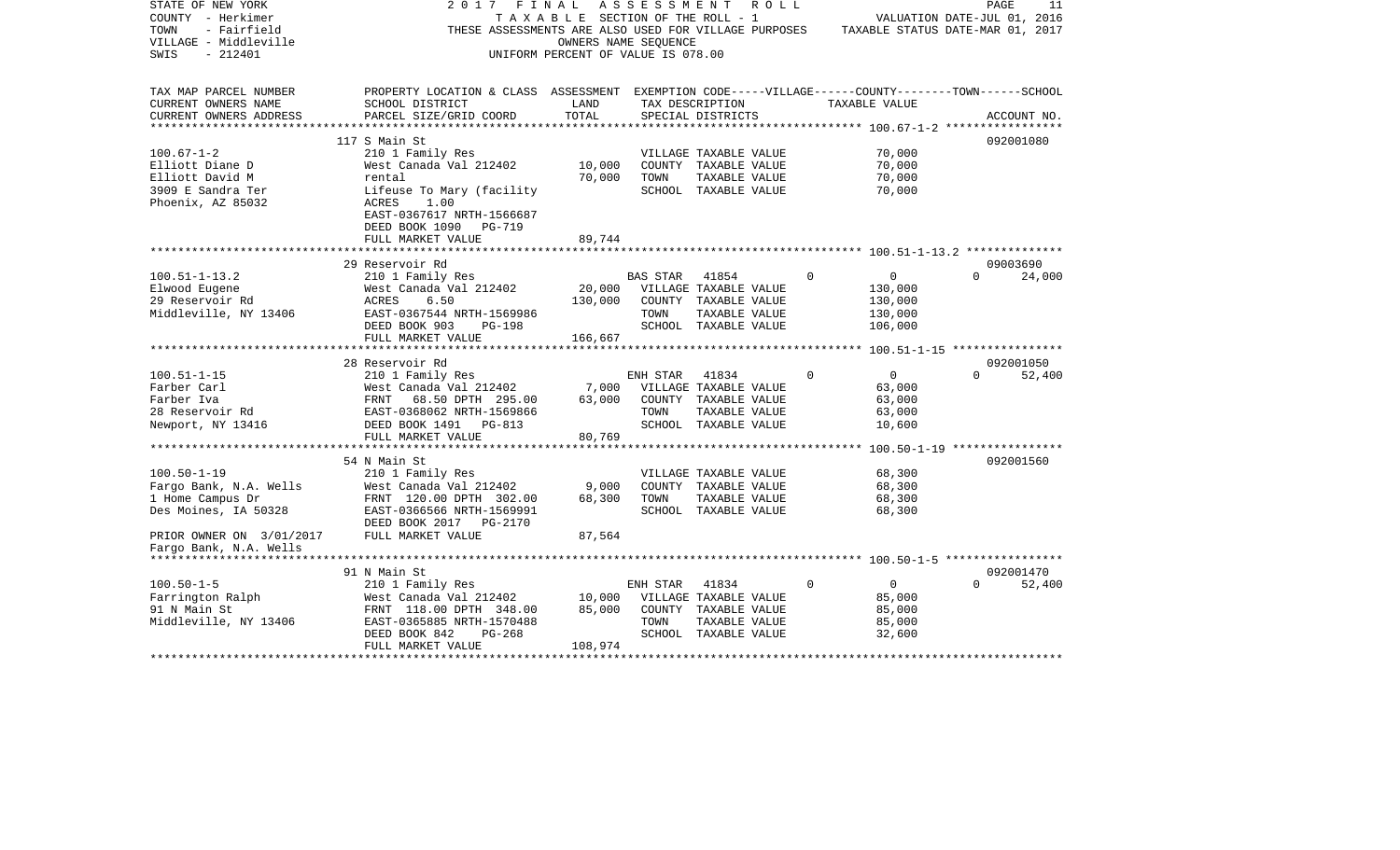| STATE OF NEW YORK<br>COUNTY - Herkimer<br>TOWN<br>- Fairfield<br>VILLAGE - Middleville<br>SWIS<br>$-212401$ | 2017 FINAL ASSESSMENT ROLL<br>THESE ASSESSMENTS ARE ALSO USED FOR VILLAGE PURPOSES                                    | OWNERS NAME SEOUENCE<br>UNIFORM PERCENT OF VALUE IS 078.00 |          | TAXABLE SECTION OF THE ROLL - 1 |          | VALUATION DATE-JUL 01, 2016<br>TAXABLE STATUS DATE-MAR 01, 2017 | PAGE        | 12     |
|-------------------------------------------------------------------------------------------------------------|-----------------------------------------------------------------------------------------------------------------------|------------------------------------------------------------|----------|---------------------------------|----------|-----------------------------------------------------------------|-------------|--------|
| TAX MAP PARCEL NUMBER<br>CURRENT OWNERS NAME                                                                | PROPERTY LOCATION & CLASS ASSESSMENT EXEMPTION CODE-----VILLAGE------COUNTY-------TOWN------SCHOOL<br>SCHOOL DISTRICT | LAND                                                       |          | TAX DESCRIPTION                 |          | TAXABLE VALUE                                                   |             |        |
| CURRENT OWNERS ADDRESS                                                                                      | PARCEL SIZE/GRID COORD                                                                                                | TOTAL                                                      |          | SPECIAL DISTRICTS               |          |                                                                 | ACCOUNT NO. |        |
|                                                                                                             |                                                                                                                       |                                                            |          |                                 |          |                                                                 |             |        |
|                                                                                                             | 49 S Main St                                                                                                          |                                                            |          |                                 |          |                                                                 | 092003840   |        |
| $100.59 - 1 - 21.2$                                                                                         | 210 1 Family Res                                                                                                      |                                                            | ENH STAR | 41834                           | $\Omega$ | $\overline{0}$                                                  | $\Omega$    | 40,000 |
| Fasske Wayne                                                                                                | West Canada Val 212402 13,000 VILLAGE TAXABLE VALUE                                                                   |                                                            |          |                                 |          | 40,000                                                          |             |        |
| 49 S Main St                                                                                                | 5.10<br>ACRES                                                                                                         | 40,000                                                     |          | COUNTY TAXABLE VALUE            |          | 40,000                                                          |             |        |
| Middleville, NY 13406                                                                                       |                                                                                                                       |                                                            | TOWN     | TAXABLE VALUE                   |          | 40,000<br>$\Omega$                                              |             |        |
|                                                                                                             | FULL MARKET VALUE                                                                                                     | 51,282                                                     |          | SCHOOL TAXABLE VALUE            |          |                                                                 |             |        |
|                                                                                                             |                                                                                                                       |                                                            |          |                                 |          |                                                                 |             |        |
|                                                                                                             | N Main St                                                                                                             |                                                            |          |                                 |          |                                                                 | 092000390   |        |
| $100.51 - 1 - 45$                                                                                           | 422 Diner/lunch                                                                                                       |                                                            |          | VILLAGE TAXABLE VALUE           |          | 130,000                                                         |             |        |
| Fehlhaber Craig                                                                                             | West Canada Val 212402                                                                                                | 50,000                                                     |          | COUNTY TAXABLE VALUE            |          | 130,000                                                         |             |        |
| Fehlhaber Kelly                                                                                             | Cary's Diner                                                                                                          | 130,000                                                    | TOWN     | TAXABLE VALUE                   |          | 130,000                                                         |             |        |
| 803 Cook Hill Rd                                                                                            | FRNT 123.70 DPTH 148.32                                                                                               |                                                            |          | SCHOOL TAXABLE VALUE            |          | 130,000                                                         |             |        |
| Newport, NY 13416                                                                                           | EAST-0366927 NRTH-1569097                                                                                             |                                                            |          |                                 |          |                                                                 |             |        |
|                                                                                                             | DEED BOOK 1470 PG-549                                                                                                 |                                                            |          |                                 |          |                                                                 |             |        |
|                                                                                                             | FULL MARKET VALUE                                                                                                     | 166,667                                                    |          |                                 |          |                                                                 |             |        |
|                                                                                                             | Fairfield St                                                                                                          |                                                            |          |                                 |          |                                                                 | 092002910   |        |
| $100.51 - 1 - 46$                                                                                           | 311 Res vac land                                                                                                      |                                                            |          | VILLAGE TAXABLE VALUE           |          | 15,000                                                          |             |        |
| Fehlhaber Craig                                                                                             | West Canada Val 212402                                                                                                | 15,000                                                     |          | COUNTY TAXABLE VALUE            |          | 15,000                                                          |             |        |
| Fehlhaber Kelly                                                                                             | West Canada Woodwork                                                                                                  | 15,000                                                     | TOWN     | TAXABLE VALUE                   |          | 15,000                                                          |             |        |
| 803 Cook Hill Rd                                                                                            | FRNT 65.00 DPTH 145.00                                                                                                |                                                            |          | SCHOOL TAXABLE VALUE            |          | 15,000                                                          |             |        |
| Newport, NY 13416                                                                                           | EAST-0367033 NRTH-1569122                                                                                             |                                                            |          |                                 |          |                                                                 |             |        |
|                                                                                                             | DEED BOOK 1470 PG-552                                                                                                 |                                                            |          |                                 |          |                                                                 |             |        |
|                                                                                                             | FULL MARKET VALUE                                                                                                     | 19,231                                                     |          |                                 |          |                                                                 |             |        |
|                                                                                                             |                                                                                                                       |                                                            |          |                                 |          |                                                                 | 092002220   |        |
| $100.51 - 1 - 36$                                                                                           | 26 Park Ave<br>210 1 Family Res                                                                                       |                                                            |          | VILLAGE TAXABLE VALUE           |          | 65,000                                                          |             |        |
| Ferreira-Force Patricia                                                                                     | West Canada Val 212402                                                                                                | 6,000                                                      |          | COUNTY TAXABLE VALUE            |          | 65,000                                                          |             |        |
| 26 Park Ave                                                                                                 | FRNT 69.60 DPTH 129.00                                                                                                | 65,000                                                     | TOWN     | TAXABLE VALUE                   |          | 65,000                                                          |             |        |
| PO Box 543                                                                                                  | EAST-0367214 NRTH-1569483                                                                                             |                                                            |          | SCHOOL TAXABLE VALUE            |          | 65,000                                                          |             |        |
| Middleville, NY 13406 DEED BOOK 1281 PG-56                                                                  |                                                                                                                       |                                                            |          |                                 |          |                                                                 |             |        |
|                                                                                                             | FULL MARKET VALUE                                                                                                     | 83,333                                                     |          |                                 |          |                                                                 |             |        |
|                                                                                                             |                                                                                                                       |                                                            |          |                                 |          |                                                                 |             |        |
|                                                                                                             | 12 Reservoir Rd                                                                                                       |                                                            |          |                                 |          |                                                                 | 092000240   |        |
| $100.51 - 1 - 23$                                                                                           | 210 1 Family Res                                                                                                      |                                                            |          | VILLAGE TAXABLE VALUE           |          | 45,000                                                          |             |        |
| Flansburg Zachary O                                                                                         | West Canada Val 212402 8,000<br>FRNT 130.00 DPTH 205.03 45,000                                                        |                                                            |          | COUNTY TAXABLE VALUE            |          | 45,000                                                          |             |        |
| PO Box 45                                                                                                   |                                                                                                                       |                                                            | TOWN     | TAXABLE VALUE                   |          | 45,000                                                          |             |        |
| Newport, NY 13416                                                                                           | EAST-0367969 NRTH-1569597<br>DEED BOOK 1373 PG-768                                                                    |                                                            |          | SCHOOL TAXABLE VALUE            |          | 45,000                                                          |             |        |
|                                                                                                             | FULL MARKET VALUE                                                                                                     | 57,692                                                     |          |                                 |          |                                                                 |             |        |
|                                                                                                             |                                                                                                                       |                                                            |          |                                 |          |                                                                 |             |        |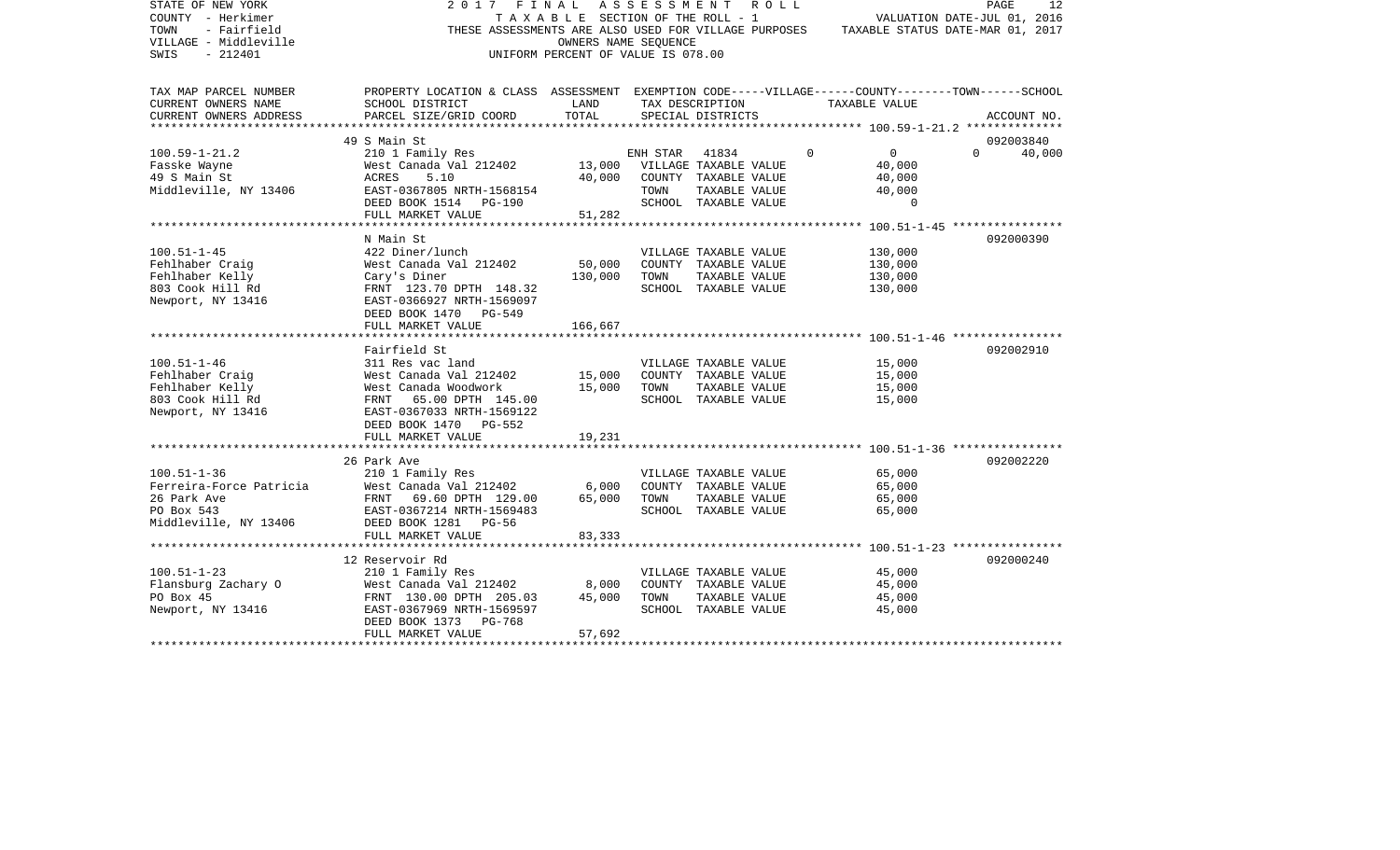| STATE OF NEW YORK<br>COUNTY - Herkimer<br>- Fairfield<br>TOWN<br>VILLAGE - Middleville | 2017<br>FINAL                                                                                      | TAXABLE SECTION OF THE ROLL - 1    | A S S E S S M E N T<br>OWNERS NAME SEOUENCE |                                | ROLL  |                         | THESE ASSESSMENTS ARE ALSO USED FOR VILLAGE PURPOSES TAXABLE STATUS DATE-MAR 01, 2017 |                   | PAGE<br>13<br>VALUATION DATE-JUL 01, 2016 |
|----------------------------------------------------------------------------------------|----------------------------------------------------------------------------------------------------|------------------------------------|---------------------------------------------|--------------------------------|-------|-------------------------|---------------------------------------------------------------------------------------|-------------------|-------------------------------------------|
| SWIS<br>$-212401$                                                                      |                                                                                                    | UNIFORM PERCENT OF VALUE IS 078.00 |                                             |                                |       |                         |                                                                                       |                   |                                           |
| TAX MAP PARCEL NUMBER                                                                  | PROPERTY LOCATION & CLASS ASSESSMENT EXEMPTION CODE-----VILLAGE------COUNTY-------TOWN------SCHOOL |                                    |                                             |                                |       |                         |                                                                                       |                   |                                           |
| CURRENT OWNERS NAME                                                                    | SCHOOL DISTRICT                                                                                    | LAND                               |                                             | TAX DESCRIPTION                |       |                         | TAXABLE VALUE                                                                         |                   |                                           |
| CURRENT OWNERS ADDRESS                                                                 | PARCEL SIZE/GRID COORD                                                                             | TOTAL                              |                                             | SPECIAL DISTRICTS              |       |                         |                                                                                       |                   | ACCOUNT NO.                               |
|                                                                                        | 30 N Main St                                                                                       |                                    |                                             |                                |       |                         |                                                                                       |                   | 092001320                                 |
| $100.51 - 1 - 3$                                                                       | 210 1 Family Res                                                                                   |                                    | <b>BAS STAR</b>                             | 41854                          |       | $\Omega$                | $\overline{0}$                                                                        | $\Omega$          | 24,000                                    |
| Ford Constance                                                                         | West Canada Val 212402                                                                             | 7,000                              |                                             | VILLAGE TAXABLE VALUE          |       |                         | 58,000                                                                                |                   |                                           |
| 30 N Main St                                                                           | FRNT 104.90 DPTH 129.00                                                                            | 58,000                             |                                             | COUNTY TAXABLE VALUE           |       |                         | 58,000                                                                                |                   |                                           |
| Newport, NY 13416                                                                      | EAST-0366709 NRTH-1569566                                                                          |                                    | TOWN                                        | TAXABLE VALUE                  |       |                         | 58,000                                                                                |                   |                                           |
|                                                                                        | DEED BOOK 792<br><b>PG-380</b>                                                                     |                                    |                                             | SCHOOL TAXABLE VALUE           |       |                         | 34,000                                                                                |                   |                                           |
|                                                                                        | FULL MARKET VALUE                                                                                  | 74,359                             |                                             |                                |       |                         |                                                                                       |                   |                                           |
|                                                                                        |                                                                                                    |                                    |                                             |                                |       |                         |                                                                                       |                   |                                           |
| $100.42 - 1 - 4$                                                                       | 6 Huyck Ave<br>210 1 Family Res                                                                    |                                    | <b>BAS STAR</b>                             | 41854                          |       | $\Omega$                | $\overline{0}$                                                                        | $\Omega$          | 092000720<br>24,000                       |
| Foster Daniel G                                                                        | West Canada Val 212402                                                                             | 10,000                             |                                             | VILLAGE TAXABLE VALUE          |       |                         | 100,000                                                                               |                   |                                           |
| Foster Donna M                                                                         | FRNT 100.00 DPTH 375.00                                                                            | 100,000                            |                                             | COUNTY TAXABLE VALUE           |       |                         | 100,000                                                                               |                   |                                           |
| 6 Huyck Ave                                                                            | BANK<br>135                                                                                        |                                    | TOWN                                        | TAXABLE VALUE                  |       |                         | 100,000                                                                               |                   |                                           |
| PO Box 557                                                                             | EAST-0366277 NRTH-1571327                                                                          |                                    |                                             | SCHOOL TAXABLE VALUE           |       |                         | 76,000                                                                                |                   |                                           |
| Middleville, NY 13406                                                                  | DEED BOOK 861<br>PG-665                                                                            |                                    |                                             |                                |       |                         |                                                                                       |                   |                                           |
|                                                                                        | FULL MARKET VALUE                                                                                  | 128,205                            |                                             |                                |       |                         |                                                                                       |                   |                                           |
|                                                                                        |                                                                                                    |                                    |                                             |                                |       |                         |                                                                                       |                   |                                           |
|                                                                                        | 31 S Main St                                                                                       |                                    |                                             |                                |       |                         |                                                                                       |                   | 092003810                                 |
| $100.59 - 1 - 14$                                                                      | 210 1 Family Res                                                                                   |                                    | VET WAR C 41122                             |                                | 7,200 |                         | 7,200                                                                                 | $\Omega$          | $\Omega$                                  |
| Fox Irrevocable Trust                                                                  | West Canada Val 212402                                                                             |                                    | 13,000 VET WAR T 41123                      |                                |       | $\Omega$<br>$\mathbf 0$ | $\mathbf{0}$                                                                          | 9,600<br>$\Omega$ |                                           |
| 31 S Main St<br>Middleville, NY 13406                                                  | ACRES<br>$6.10$ BANK<br>291<br>EAST-0367779 NRTH-1568406                                           |                                    | 148,000 BAS STAR                            | 41854<br>VILLAGE TAXABLE VALUE |       |                         | $\overline{0}$<br>140,800                                                             |                   | 24,000                                    |
|                                                                                        | DEED BOOK 1553<br><b>PG-709</b>                                                                    |                                    |                                             | COUNTY TAXABLE VALUE           |       |                         | 140,800                                                                               |                   |                                           |
|                                                                                        | FULL MARKET VALUE                                                                                  | 189,744                            | TOWN                                        | TAXABLE VALUE                  |       |                         | 138,400                                                                               |                   |                                           |
|                                                                                        |                                                                                                    |                                    |                                             | SCHOOL TAXABLE VALUE           |       |                         | 124,000                                                                               |                   |                                           |
|                                                                                        |                                                                                                    |                                    |                                             |                                |       |                         | *** 100.50-1-10 *****************                                                     |                   |                                           |
|                                                                                        | 63 N Main St                                                                                       |                                    |                                             |                                |       |                         |                                                                                       |                   | 092000060                                 |
| $100.50 - 1 - 10$                                                                      | 210 1 Family Res                                                                                   |                                    |                                             | VILLAGE TAXABLE VALUE          |       |                         | 120,000                                                                               |                   |                                           |
| Fritsch David                                                                          | West Canada Val 212402                                                                             | 20,000                             |                                             | COUNTY TAXABLE VALUE           |       |                         | 120,000                                                                               |                   |                                           |
| Fritsch Paula                                                                          | 5.80<br>ACRES                                                                                      | 120,000                            | TOWN                                        | TAXABLE VALUE                  |       |                         | 120,000                                                                               |                   |                                           |
| 63 N Main St                                                                           | EAST-0365941 NRTH-1569907                                                                          |                                    |                                             | SCHOOL TAXABLE VALUE           |       |                         | 120,000                                                                               |                   |                                           |
| Middleville, NY 13406                                                                  | DEED BOOK 882<br>$PG-406$                                                                          |                                    |                                             |                                |       |                         |                                                                                       |                   |                                           |
|                                                                                        | FULL MARKET VALUE                                                                                  | 153,846                            |                                             |                                |       |                         |                                                                                       |                   |                                           |
|                                                                                        | 64 Fairfield St                                                                                    |                                    |                                             |                                |       |                         |                                                                                       |                   | 092002460                                 |
| $100.51 - 1 - 63$                                                                      | 210 1 Family Res                                                                                   |                                    | ENH STAR                                    | 41834                          |       | $\mathbf 0$             | $\overline{0}$                                                                        | $\Omega$          | 48,000                                    |
| Gardner Edward                                                                         | West Canada Val 212402                                                                             | 6,000                              |                                             | VILLAGE TAXABLE VALUE          |       |                         | 48,000                                                                                |                   |                                           |
| Gardner Helen                                                                          | FRNT<br>56.60 DPTH 170.00                                                                          | 48,000                             |                                             | COUNTY TAXABLE VALUE           |       |                         | 48,000                                                                                |                   |                                           |
| PO Box 422                                                                             | EAST-0368095 NRTH-1569202                                                                          |                                    | TOWN                                        | TAXABLE VALUE                  |       |                         | 48,000                                                                                |                   |                                           |
| Middleville, NY 13406                                                                  | DEED BOOK 00621 PG-00600                                                                           |                                    |                                             | SCHOOL TAXABLE VALUE           |       |                         | $\Omega$                                                                              |                   |                                           |
|                                                                                        | FULL MARKET VALUE                                                                                  | 61,538                             |                                             |                                |       |                         |                                                                                       |                   |                                           |
|                                                                                        |                                                                                                    |                                    |                                             |                                |       |                         |                                                                                       |                   |                                           |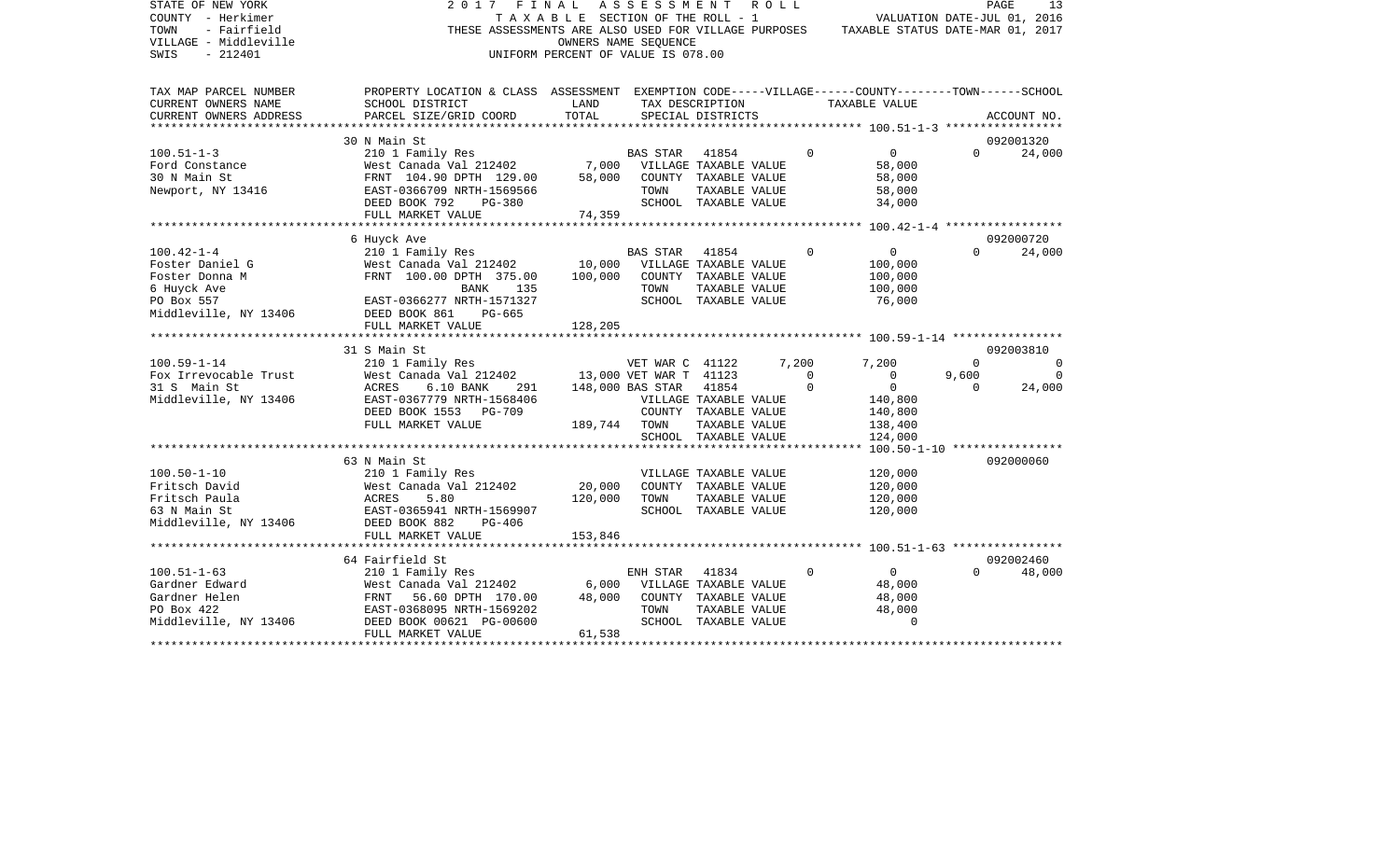| STATE OF NEW YORK         | 2017<br>FINAL                                                                                      |                                       | A S S E S S M E N T    |                       | R O L L |          |                                                                                       |                             | PAGE<br>14  |
|---------------------------|----------------------------------------------------------------------------------------------------|---------------------------------------|------------------------|-----------------------|---------|----------|---------------------------------------------------------------------------------------|-----------------------------|-------------|
| COUNTY - Herkimer         |                                                                                                    | T A X A B L E SECTION OF THE ROLL - 1 |                        |                       |         |          |                                                                                       | VALUATION DATE-JUL 01, 2016 |             |
| TOWN<br>- Fairfield       |                                                                                                    |                                       |                        |                       |         |          | THESE ASSESSMENTS ARE ALSO USED FOR VILLAGE PURPOSES TAXABLE STATUS DATE-MAR 01, 2017 |                             |             |
| VILLAGE - Middleville     |                                                                                                    |                                       | OWNERS NAME SEQUENCE   |                       |         |          |                                                                                       |                             |             |
| $-212401$<br>SWIS         |                                                                                                    | UNIFORM PERCENT OF VALUE IS 078.00    |                        |                       |         |          |                                                                                       |                             |             |
|                           |                                                                                                    |                                       |                        |                       |         |          |                                                                                       |                             |             |
|                           |                                                                                                    |                                       |                        |                       |         |          |                                                                                       |                             |             |
| TAX MAP PARCEL NUMBER     | PROPERTY LOCATION & CLASS ASSESSMENT EXEMPTION CODE-----VILLAGE------COUNTY-------TOWN------SCHOOL |                                       |                        |                       |         |          |                                                                                       |                             |             |
| CURRENT OWNERS NAME       | SCHOOL DISTRICT                                                                                    | LAND                                  |                        | TAX DESCRIPTION       |         |          | TAXABLE VALUE                                                                         |                             |             |
| CURRENT OWNERS ADDRESS    | PARCEL SIZE/GRID COORD                                                                             | TOTAL                                 |                        | SPECIAL DISTRICTS     |         |          |                                                                                       |                             | ACCOUNT NO. |
|                           |                                                                                                    |                                       |                        |                       |         |          |                                                                                       |                             |             |
|                           | 44 N Main St                                                                                       |                                       |                        |                       |         |          |                                                                                       |                             | 092004350   |
| $100.51 - 1 - 2.1$        | 210 1 Family Res                                                                                   |                                       | BAS STAR               | 41854                 |         | $\Omega$ | $0 \qquad \qquad$                                                                     | $\Omega$                    | 24,000      |
| Goodhines Kenneth F       | West Canada Val 212402                                                                             | 10,000                                |                        | VILLAGE TAXABLE VALUE |         |          | 65,000                                                                                |                             |             |
| Susan M                   | 1.28 BANK<br>ACRES<br>135                                                                          | 65,000                                |                        | COUNTY TAXABLE VALUE  |         |          | 65,000                                                                                |                             |             |
| 44 S Main St              |                                                                                                    |                                       |                        |                       |         |          | 65,000                                                                                |                             |             |
|                           | EAST-0366712 NRTH-1569827                                                                          |                                       | TOWN                   | TAXABLE VALUE         |         |          |                                                                                       |                             |             |
| PO Box 476                | DEED BOOK 862<br>PG-600                                                                            |                                       |                        | SCHOOL TAXABLE VALUE  |         |          | 41,000                                                                                |                             |             |
| Middleville, NY 13406     | FULL MARKET VALUE                                                                                  | 83,333                                |                        |                       |         |          |                                                                                       |                             |             |
|                           |                                                                                                    |                                       |                        |                       |         |          |                                                                                       |                             |             |
|                           | 84 N Main St                                                                                       |                                       |                        |                       |         |          |                                                                                       |                             | 092003090   |
| $100.50 - 1 - 26$         | 210 1 Family Res                                                                                   |                                       | <b>BAS STAR</b>        | 41854                 |         | $\Omega$ | $\overline{0}$                                                                        | $\Omega$                    | 24,000      |
| Gorman Randy              | West Canada Val 212402                                                                             | 6,000                                 |                        | VILLAGE TAXABLE VALUE |         |          | 85,000                                                                                |                             |             |
| Gorman Melinda            | FRNT<br>61.42 DPTH 174.93                                                                          | 85,000                                |                        | COUNTY TAXABLE VALUE  |         |          | 85,000                                                                                |                             |             |
| 84 N Main St              | EAST-0366228 NRTH-1570489                                                                          |                                       | TOWN                   | TAXABLE VALUE         |         |          | 85,000                                                                                |                             |             |
| PO Box 414                | DEED BOOK 1256 PG-393                                                                              |                                       |                        | SCHOOL TAXABLE VALUE  |         |          | 61,000                                                                                |                             |             |
| Middleville, NY 13406     | FULL MARKET VALUE                                                                                  | 108,974                               |                        |                       |         |          |                                                                                       |                             |             |
|                           |                                                                                                    |                                       |                        |                       |         |          |                                                                                       |                             |             |
|                           | 72 S Main St                                                                                       |                                       |                        |                       |         |          |                                                                                       |                             | 092001740   |
| $100.59 - 1 - 29$         | 210 1 Family Res                                                                                   |                                       | VET WAR C 41122        |                       |         | 7,200    | 7,200                                                                                 | $\Omega$                    | $\Omega$    |
| Greene Jay I              | West Canada Val 212402                                                                             |                                       | 12,000 VET WAR T 41123 |                       |         | $\Omega$ | $\Omega$                                                                              | 9,600                       | $\Omega$    |
| 72 S Main St              | ACRES<br>1.10                                                                                      |                                       | 115,000 ENH STAR       | 41834                 |         | $\Omega$ | $\overline{0}$                                                                        | $\Omega$                    | 52,400      |
| Middleville, NY 13406     | EAST-0367055 NRTH-1567546                                                                          |                                       |                        | VILLAGE TAXABLE VALUE |         |          | 107,800                                                                               |                             |             |
|                           | DEED BOOK 00630 PG-00654                                                                           |                                       |                        | COUNTY TAXABLE VALUE  |         |          | 107,800                                                                               |                             |             |
|                           | FULL MARKET VALUE                                                                                  | 147,436 TOWN                          |                        | TAXABLE VALUE         |         |          | 105,400                                                                               |                             |             |
|                           |                                                                                                    |                                       |                        | SCHOOL TAXABLE VALUE  |         |          | 62,600                                                                                |                             |             |
|                           |                                                                                                    |                                       |                        |                       |         |          | ****** 100.42-1-23 *****************                                                  |                             |             |
|                           | 94 N Main St                                                                                       |                                       |                        |                       |         |          |                                                                                       |                             | 092001800   |
| $100.42 - 1 - 23$         | 210 1 Family Res                                                                                   |                                       | ENH STAR               | 41834                 |         | $\Omega$ | $\overline{0}$                                                                        | $\Omega$                    | 52,400      |
|                           | West Canada Val 212402                                                                             | 6,000                                 |                        |                       |         |          |                                                                                       |                             |             |
| Gross Living Trust Gail C |                                                                                                    |                                       |                        | VILLAGE TAXABLE VALUE |         |          | 80,000                                                                                |                             |             |
| 94 N Main St              | FRNT 71.00 DPTH 168.00                                                                             | 80,000                                |                        | COUNTY TAXABLE VALUE  |         |          | 80,000                                                                                |                             |             |
| PO Box 363                | EAST-0366088 NRTH-1570730                                                                          |                                       | TOWN                   | TAXABLE VALUE         |         |          | 80,000                                                                                |                             |             |
| Middleville, NY 13406     | DEED BOOK 1571 PG-678                                                                              |                                       |                        | SCHOOL TAXABLE VALUE  |         |          | 27,600                                                                                |                             |             |
|                           | FULL MARKET VALUE                                                                                  | 102,564                               |                        |                       |         |          |                                                                                       |                             |             |
|                           |                                                                                                    |                                       |                        |                       |         |          |                                                                                       |                             |             |
|                           | N Main St                                                                                          |                                       |                        |                       |         |          |                                                                                       |                             | 092002130   |
| $100.42 - 1 - 9.5$        | 314 Rural vac<10                                                                                   |                                       |                        | VILLAGE TAXABLE VALUE |         |          | 2,500                                                                                 |                             |             |
| Gross Michael J           | West Canada Val 212402                                                                             | 2,500                                 |                        | COUNTY TAXABLE VALUE  |         |          | 2,500                                                                                 |                             |             |
| PO Box 469                | FRNT<br>20.20 DPTH                                                                                 | 2,500                                 | TOWN                   | TAXABLE VALUE         |         |          | 2,500                                                                                 |                             |             |
| Middleville, NY 13406     | ACRES<br>0.70                                                                                      |                                       |                        | SCHOOL TAXABLE VALUE  |         |          | 2,500                                                                                 |                             |             |
|                           | EAST-0366129 NRTH-1571365                                                                          |                                       |                        |                       |         |          |                                                                                       |                             |             |
|                           | DEED BOOK 871<br><b>PG-549</b>                                                                     |                                       |                        |                       |         |          |                                                                                       |                             |             |
|                           | FULL MARKET VALUE                                                                                  | 3,205                                 |                        |                       |         |          |                                                                                       |                             |             |
|                           |                                                                                                    |                                       |                        |                       |         |          |                                                                                       |                             |             |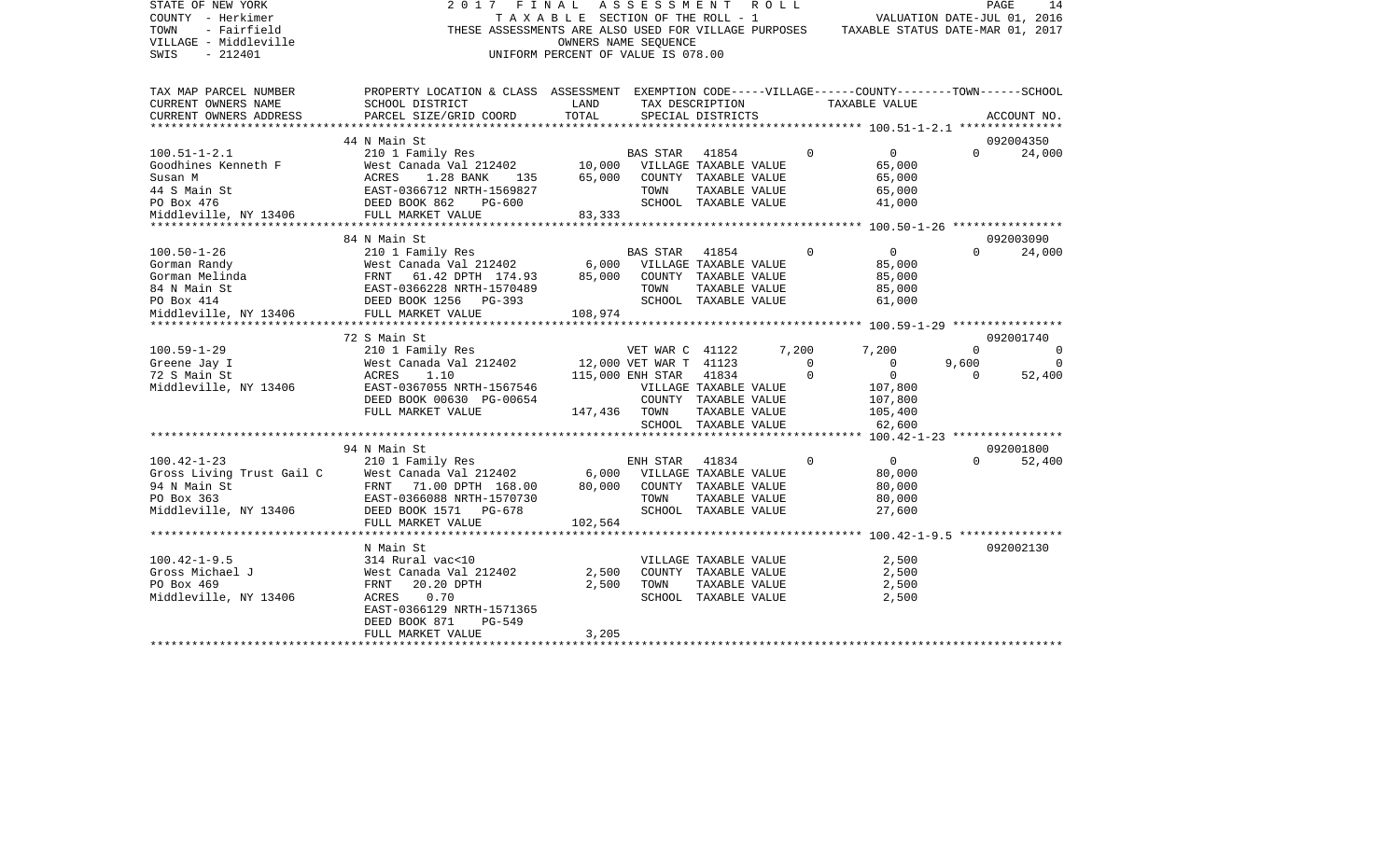| TAXABLE SECTION OF THE ROLL - 1<br>VALUATION DATE-JUL 01, 2016<br>- Fairfield<br>THESE ASSESSMENTS ARE ALSO USED FOR VILLAGE PURPOSES<br>TAXABLE STATUS DATE-MAR 01, 2017<br>OWNERS NAME SEQUENCE<br>$-212401$<br>UNIFORM PERCENT OF VALUE IS 078.00<br>PROPERTY LOCATION & CLASS ASSESSMENT EXEMPTION CODE-----VILLAGE------COUNTY-------TOWN------SCHOOL<br>CURRENT OWNERS NAME<br>SCHOOL DISTRICT<br>LAND<br>TAX DESCRIPTION<br>TAXABLE VALUE<br>TOTAL<br>CURRENT OWNERS ADDRESS<br>PARCEL SIZE/GRID COORD<br>SPECIAL DISTRICTS<br>ACCOUNT NO.<br>092002070<br>21 Huyck Ave<br>$\mathbf 0$<br>$\mathbf 0$<br>210 1 Family Res<br><b>BAS STAR</b><br>41854<br>$\Omega$<br>24,000<br>Grossi Jennifer<br>West Canada Val 212402<br>7,000<br>VILLAGE TAXABLE VALUE<br>94,000<br>94,000<br>21 Huyck Ave<br>FRNT 100.00 DPTH 200.00<br>94,000<br>COUNTY TAXABLE VALUE<br>PO Box 102<br>94,000<br>EAST-0366191 NRTH-1571238<br>TOWN<br>TAXABLE VALUE<br>Middleville, NY 13406<br>DEED BOOK 1278<br>SCHOOL TAXABLE VALUE<br>70,000<br>PG-627<br>FULL MARKET VALUE<br>120,513<br>092001410<br>61 Huyck Ave<br>$\Omega$<br>210 1 Family Res<br>41834<br>0<br>$\mathbf{0}$<br>52,400<br>ENH STAR<br>West Canada Val 212402<br>7,000<br>VILLAGE TAXABLE VALUE<br>78,000<br>FRNT 200.00 DPTH 200.00<br>78,000<br>COUNTY TAXABLE VALUE<br>78,000<br>TOWN<br>TAXABLE VALUE<br>78,000<br>EAST-0366993 NRTH-1571392<br>SCHOOL TAXABLE VALUE<br>DEED BOOK 846<br>$PG-3$<br>25,600<br>FULL MARKET VALUE<br>100,000<br>092004080<br>73 Fairfield St<br>$\mathsf{O}$<br>$\Omega$<br>210 1 Family Res<br><b>BAS STAR</b><br>41854<br>0<br>24,000<br>West Canada Val 212402<br>20,000<br>VILLAGE TAXABLE VALUE<br>90,000<br>90,000<br>COUNTY TAXABLE VALUE<br>FRNT 294.30 DPTH<br>90,000<br>TAXABLE VALUE<br>ACRES<br>5.40<br>TOWN<br>90,000<br>EAST-0368279 NRTH-1569642<br>SCHOOL TAXABLE VALUE<br>66,000<br>DEED BOOK 1404 PG-106<br>FULL MARKET VALUE<br>115,385<br>41 Park Ave<br>092002040<br>$\mathbf 0$<br>210 1 Family Res<br>VET COM C 41132<br>12,000<br>12,000<br>0<br>6,000 VET COM T 41133<br>West Canada Val 212402<br>$\mathbf{0}$<br>$\overline{0}$<br>15,000<br>0<br>$\overline{0}$<br>FRNT<br>66.00 DPTH 150.00<br>60,000 ENH STAR<br>41834<br>0<br>$\Omega$<br>52,400<br>EAST-0367435 NRTH-1569702<br>VILLAGE TAXABLE VALUE<br>48,000<br>DEED BOOK 1292<br>PG-924<br>COUNTY TAXABLE VALUE<br>48,000<br>FULL MARKET VALUE<br>76,923<br>TOWN<br>TAXABLE VALUE<br>45,000<br>SCHOOL TAXABLE VALUE<br>7,600<br>67 N Main St<br>092002100<br>41834<br>$\mathbf 0$<br>52,400<br>$100.50 - 1 - 9$<br>210 1 Family Res<br>$\overline{0}$<br>$\Omega$<br>ENH STAR<br>6,000<br>West Canada Val 212402<br>VILLAGE TAXABLE VALUE<br>65,000<br>65,000<br>PO Box 337<br>FRNT<br>COUNTY TAXABLE VALUE<br>60.00 DPTH 148.00<br>65,000<br>Middleville, NY 13406-0337<br>EAST-0366199 NRTH-1570097<br>65,000<br>TOWN<br>TAXABLE VALUE<br>DEED BOOK 702 PG-559<br>SCHOOL TAXABLE VALUE<br>12.600<br>FULL MARKET VALUE<br>83,333<br>45 S Main St<br>092006000<br>$100.59 - 1 - 16$<br>220 2 Family Res<br>72,000<br>VILLAGE TAXABLE VALUE<br>Hillman IRR. Trust Michael&Pat West Canada Val 212402<br>6,000<br>COUNTY TAXABLE VALUE<br>72,000<br>72,000<br>Hillman Steven&Michae<br>FRNT<br>98.00 DPTH<br>72,000<br>TOWN<br>TAXABLE VALUE<br>85.00<br>8183 State Rte. 28<br>SCHOOL TAXABLE VALUE<br>72,000<br>EAST-0367273 NRTH-1568120<br>Newport, NY 13416<br>DEED BOOK 2017 PG-551<br>92,308<br>FULL MARKET VALUE<br>********************** | STATE OF NEW YORK         | 2017 | FINAL | ASSESSMENT | R O L L |  | PAGE<br>15 |
|---------------------------------------------------------------------------------------------------------------------------------------------------------------------------------------------------------------------------------------------------------------------------------------------------------------------------------------------------------------------------------------------------------------------------------------------------------------------------------------------------------------------------------------------------------------------------------------------------------------------------------------------------------------------------------------------------------------------------------------------------------------------------------------------------------------------------------------------------------------------------------------------------------------------------------------------------------------------------------------------------------------------------------------------------------------------------------------------------------------------------------------------------------------------------------------------------------------------------------------------------------------------------------------------------------------------------------------------------------------------------------------------------------------------------------------------------------------------------------------------------------------------------------------------------------------------------------------------------------------------------------------------------------------------------------------------------------------------------------------------------------------------------------------------------------------------------------------------------------------------------------------------------------------------------------------------------------------------------------------------------------------------------------------------------------------------------------------------------------------------------------------------------------------------------------------------------------------------------------------------------------------------------------------------------------------------------------------------------------------------------------------------------------------------------------------------------------------------------------------------------------------------------------------------------------------------------------------------------------------------------------------------------------------------------------------------------------------------------------------------------------------------------------------------------------------------------------------------------------------------------------------------------------------------------------------------------------------------------------------------------------------------------------------------------------------------------------------------------------------------------------------------------------------------------------------------------------------------------------------------------------------------------------------------------------------------------------------------------------------------------------------------------------------------------------------------------------------------------------------------------------------------------|---------------------------|------|-------|------------|---------|--|------------|
|                                                                                                                                                                                                                                                                                                                                                                                                                                                                                                                                                                                                                                                                                                                                                                                                                                                                                                                                                                                                                                                                                                                                                                                                                                                                                                                                                                                                                                                                                                                                                                                                                                                                                                                                                                                                                                                                                                                                                                                                                                                                                                                                                                                                                                                                                                                                                                                                                                                                                                                                                                                                                                                                                                                                                                                                                                                                                                                                                                                                                                                                                                                                                                                                                                                                                                                                                                                                                                                                                                                           | COUNTY - Herkimer         |      |       |            |         |  |            |
|                                                                                                                                                                                                                                                                                                                                                                                                                                                                                                                                                                                                                                                                                                                                                                                                                                                                                                                                                                                                                                                                                                                                                                                                                                                                                                                                                                                                                                                                                                                                                                                                                                                                                                                                                                                                                                                                                                                                                                                                                                                                                                                                                                                                                                                                                                                                                                                                                                                                                                                                                                                                                                                                                                                                                                                                                                                                                                                                                                                                                                                                                                                                                                                                                                                                                                                                                                                                                                                                                                                           | TOWN                      |      |       |            |         |  |            |
|                                                                                                                                                                                                                                                                                                                                                                                                                                                                                                                                                                                                                                                                                                                                                                                                                                                                                                                                                                                                                                                                                                                                                                                                                                                                                                                                                                                                                                                                                                                                                                                                                                                                                                                                                                                                                                                                                                                                                                                                                                                                                                                                                                                                                                                                                                                                                                                                                                                                                                                                                                                                                                                                                                                                                                                                                                                                                                                                                                                                                                                                                                                                                                                                                                                                                                                                                                                                                                                                                                                           | VILLAGE - Middleville     |      |       |            |         |  |            |
|                                                                                                                                                                                                                                                                                                                                                                                                                                                                                                                                                                                                                                                                                                                                                                                                                                                                                                                                                                                                                                                                                                                                                                                                                                                                                                                                                                                                                                                                                                                                                                                                                                                                                                                                                                                                                                                                                                                                                                                                                                                                                                                                                                                                                                                                                                                                                                                                                                                                                                                                                                                                                                                                                                                                                                                                                                                                                                                                                                                                                                                                                                                                                                                                                                                                                                                                                                                                                                                                                                                           | SWIS                      |      |       |            |         |  |            |
|                                                                                                                                                                                                                                                                                                                                                                                                                                                                                                                                                                                                                                                                                                                                                                                                                                                                                                                                                                                                                                                                                                                                                                                                                                                                                                                                                                                                                                                                                                                                                                                                                                                                                                                                                                                                                                                                                                                                                                                                                                                                                                                                                                                                                                                                                                                                                                                                                                                                                                                                                                                                                                                                                                                                                                                                                                                                                                                                                                                                                                                                                                                                                                                                                                                                                                                                                                                                                                                                                                                           |                           |      |       |            |         |  |            |
|                                                                                                                                                                                                                                                                                                                                                                                                                                                                                                                                                                                                                                                                                                                                                                                                                                                                                                                                                                                                                                                                                                                                                                                                                                                                                                                                                                                                                                                                                                                                                                                                                                                                                                                                                                                                                                                                                                                                                                                                                                                                                                                                                                                                                                                                                                                                                                                                                                                                                                                                                                                                                                                                                                                                                                                                                                                                                                                                                                                                                                                                                                                                                                                                                                                                                                                                                                                                                                                                                                                           | TAX MAP PARCEL NUMBER     |      |       |            |         |  |            |
|                                                                                                                                                                                                                                                                                                                                                                                                                                                                                                                                                                                                                                                                                                                                                                                                                                                                                                                                                                                                                                                                                                                                                                                                                                                                                                                                                                                                                                                                                                                                                                                                                                                                                                                                                                                                                                                                                                                                                                                                                                                                                                                                                                                                                                                                                                                                                                                                                                                                                                                                                                                                                                                                                                                                                                                                                                                                                                                                                                                                                                                                                                                                                                                                                                                                                                                                                                                                                                                                                                                           |                           |      |       |            |         |  |            |
|                                                                                                                                                                                                                                                                                                                                                                                                                                                                                                                                                                                                                                                                                                                                                                                                                                                                                                                                                                                                                                                                                                                                                                                                                                                                                                                                                                                                                                                                                                                                                                                                                                                                                                                                                                                                                                                                                                                                                                                                                                                                                                                                                                                                                                                                                                                                                                                                                                                                                                                                                                                                                                                                                                                                                                                                                                                                                                                                                                                                                                                                                                                                                                                                                                                                                                                                                                                                                                                                                                                           |                           |      |       |            |         |  |            |
|                                                                                                                                                                                                                                                                                                                                                                                                                                                                                                                                                                                                                                                                                                                                                                                                                                                                                                                                                                                                                                                                                                                                                                                                                                                                                                                                                                                                                                                                                                                                                                                                                                                                                                                                                                                                                                                                                                                                                                                                                                                                                                                                                                                                                                                                                                                                                                                                                                                                                                                                                                                                                                                                                                                                                                                                                                                                                                                                                                                                                                                                                                                                                                                                                                                                                                                                                                                                                                                                                                                           | ************************* |      |       |            |         |  |            |
|                                                                                                                                                                                                                                                                                                                                                                                                                                                                                                                                                                                                                                                                                                                                                                                                                                                                                                                                                                                                                                                                                                                                                                                                                                                                                                                                                                                                                                                                                                                                                                                                                                                                                                                                                                                                                                                                                                                                                                                                                                                                                                                                                                                                                                                                                                                                                                                                                                                                                                                                                                                                                                                                                                                                                                                                                                                                                                                                                                                                                                                                                                                                                                                                                                                                                                                                                                                                                                                                                                                           |                           |      |       |            |         |  |            |
|                                                                                                                                                                                                                                                                                                                                                                                                                                                                                                                                                                                                                                                                                                                                                                                                                                                                                                                                                                                                                                                                                                                                                                                                                                                                                                                                                                                                                                                                                                                                                                                                                                                                                                                                                                                                                                                                                                                                                                                                                                                                                                                                                                                                                                                                                                                                                                                                                                                                                                                                                                                                                                                                                                                                                                                                                                                                                                                                                                                                                                                                                                                                                                                                                                                                                                                                                                                                                                                                                                                           | $100.42 - 1 - 3$          |      |       |            |         |  |            |
|                                                                                                                                                                                                                                                                                                                                                                                                                                                                                                                                                                                                                                                                                                                                                                                                                                                                                                                                                                                                                                                                                                                                                                                                                                                                                                                                                                                                                                                                                                                                                                                                                                                                                                                                                                                                                                                                                                                                                                                                                                                                                                                                                                                                                                                                                                                                                                                                                                                                                                                                                                                                                                                                                                                                                                                                                                                                                                                                                                                                                                                                                                                                                                                                                                                                                                                                                                                                                                                                                                                           |                           |      |       |            |         |  |            |
|                                                                                                                                                                                                                                                                                                                                                                                                                                                                                                                                                                                                                                                                                                                                                                                                                                                                                                                                                                                                                                                                                                                                                                                                                                                                                                                                                                                                                                                                                                                                                                                                                                                                                                                                                                                                                                                                                                                                                                                                                                                                                                                                                                                                                                                                                                                                                                                                                                                                                                                                                                                                                                                                                                                                                                                                                                                                                                                                                                                                                                                                                                                                                                                                                                                                                                                                                                                                                                                                                                                           |                           |      |       |            |         |  |            |
|                                                                                                                                                                                                                                                                                                                                                                                                                                                                                                                                                                                                                                                                                                                                                                                                                                                                                                                                                                                                                                                                                                                                                                                                                                                                                                                                                                                                                                                                                                                                                                                                                                                                                                                                                                                                                                                                                                                                                                                                                                                                                                                                                                                                                                                                                                                                                                                                                                                                                                                                                                                                                                                                                                                                                                                                                                                                                                                                                                                                                                                                                                                                                                                                                                                                                                                                                                                                                                                                                                                           |                           |      |       |            |         |  |            |
|                                                                                                                                                                                                                                                                                                                                                                                                                                                                                                                                                                                                                                                                                                                                                                                                                                                                                                                                                                                                                                                                                                                                                                                                                                                                                                                                                                                                                                                                                                                                                                                                                                                                                                                                                                                                                                                                                                                                                                                                                                                                                                                                                                                                                                                                                                                                                                                                                                                                                                                                                                                                                                                                                                                                                                                                                                                                                                                                                                                                                                                                                                                                                                                                                                                                                                                                                                                                                                                                                                                           |                           |      |       |            |         |  |            |
|                                                                                                                                                                                                                                                                                                                                                                                                                                                                                                                                                                                                                                                                                                                                                                                                                                                                                                                                                                                                                                                                                                                                                                                                                                                                                                                                                                                                                                                                                                                                                                                                                                                                                                                                                                                                                                                                                                                                                                                                                                                                                                                                                                                                                                                                                                                                                                                                                                                                                                                                                                                                                                                                                                                                                                                                                                                                                                                                                                                                                                                                                                                                                                                                                                                                                                                                                                                                                                                                                                                           |                           |      |       |            |         |  |            |
|                                                                                                                                                                                                                                                                                                                                                                                                                                                                                                                                                                                                                                                                                                                                                                                                                                                                                                                                                                                                                                                                                                                                                                                                                                                                                                                                                                                                                                                                                                                                                                                                                                                                                                                                                                                                                                                                                                                                                                                                                                                                                                                                                                                                                                                                                                                                                                                                                                                                                                                                                                                                                                                                                                                                                                                                                                                                                                                                                                                                                                                                                                                                                                                                                                                                                                                                                                                                                                                                                                                           |                           |      |       |            |         |  |            |
|                                                                                                                                                                                                                                                                                                                                                                                                                                                                                                                                                                                                                                                                                                                                                                                                                                                                                                                                                                                                                                                                                                                                                                                                                                                                                                                                                                                                                                                                                                                                                                                                                                                                                                                                                                                                                                                                                                                                                                                                                                                                                                                                                                                                                                                                                                                                                                                                                                                                                                                                                                                                                                                                                                                                                                                                                                                                                                                                                                                                                                                                                                                                                                                                                                                                                                                                                                                                                                                                                                                           |                           |      |       |            |         |  |            |
|                                                                                                                                                                                                                                                                                                                                                                                                                                                                                                                                                                                                                                                                                                                                                                                                                                                                                                                                                                                                                                                                                                                                                                                                                                                                                                                                                                                                                                                                                                                                                                                                                                                                                                                                                                                                                                                                                                                                                                                                                                                                                                                                                                                                                                                                                                                                                                                                                                                                                                                                                                                                                                                                                                                                                                                                                                                                                                                                                                                                                                                                                                                                                                                                                                                                                                                                                                                                                                                                                                                           | $100.43 - 1 - 1$          |      |       |            |         |  |            |
|                                                                                                                                                                                                                                                                                                                                                                                                                                                                                                                                                                                                                                                                                                                                                                                                                                                                                                                                                                                                                                                                                                                                                                                                                                                                                                                                                                                                                                                                                                                                                                                                                                                                                                                                                                                                                                                                                                                                                                                                                                                                                                                                                                                                                                                                                                                                                                                                                                                                                                                                                                                                                                                                                                                                                                                                                                                                                                                                                                                                                                                                                                                                                                                                                                                                                                                                                                                                                                                                                                                           | Hall James                |      |       |            |         |  |            |
|                                                                                                                                                                                                                                                                                                                                                                                                                                                                                                                                                                                                                                                                                                                                                                                                                                                                                                                                                                                                                                                                                                                                                                                                                                                                                                                                                                                                                                                                                                                                                                                                                                                                                                                                                                                                                                                                                                                                                                                                                                                                                                                                                                                                                                                                                                                                                                                                                                                                                                                                                                                                                                                                                                                                                                                                                                                                                                                                                                                                                                                                                                                                                                                                                                                                                                                                                                                                                                                                                                                           | Hall Marion               |      |       |            |         |  |            |
|                                                                                                                                                                                                                                                                                                                                                                                                                                                                                                                                                                                                                                                                                                                                                                                                                                                                                                                                                                                                                                                                                                                                                                                                                                                                                                                                                                                                                                                                                                                                                                                                                                                                                                                                                                                                                                                                                                                                                                                                                                                                                                                                                                                                                                                                                                                                                                                                                                                                                                                                                                                                                                                                                                                                                                                                                                                                                                                                                                                                                                                                                                                                                                                                                                                                                                                                                                                                                                                                                                                           | 61 Huyck Ave              |      |       |            |         |  |            |
|                                                                                                                                                                                                                                                                                                                                                                                                                                                                                                                                                                                                                                                                                                                                                                                                                                                                                                                                                                                                                                                                                                                                                                                                                                                                                                                                                                                                                                                                                                                                                                                                                                                                                                                                                                                                                                                                                                                                                                                                                                                                                                                                                                                                                                                                                                                                                                                                                                                                                                                                                                                                                                                                                                                                                                                                                                                                                                                                                                                                                                                                                                                                                                                                                                                                                                                                                                                                                                                                                                                           | Middleville, NY 13406     |      |       |            |         |  |            |
|                                                                                                                                                                                                                                                                                                                                                                                                                                                                                                                                                                                                                                                                                                                                                                                                                                                                                                                                                                                                                                                                                                                                                                                                                                                                                                                                                                                                                                                                                                                                                                                                                                                                                                                                                                                                                                                                                                                                                                                                                                                                                                                                                                                                                                                                                                                                                                                                                                                                                                                                                                                                                                                                                                                                                                                                                                                                                                                                                                                                                                                                                                                                                                                                                                                                                                                                                                                                                                                                                                                           |                           |      |       |            |         |  |            |
|                                                                                                                                                                                                                                                                                                                                                                                                                                                                                                                                                                                                                                                                                                                                                                                                                                                                                                                                                                                                                                                                                                                                                                                                                                                                                                                                                                                                                                                                                                                                                                                                                                                                                                                                                                                                                                                                                                                                                                                                                                                                                                                                                                                                                                                                                                                                                                                                                                                                                                                                                                                                                                                                                                                                                                                                                                                                                                                                                                                                                                                                                                                                                                                                                                                                                                                                                                                                                                                                                                                           |                           |      |       |            |         |  |            |
|                                                                                                                                                                                                                                                                                                                                                                                                                                                                                                                                                                                                                                                                                                                                                                                                                                                                                                                                                                                                                                                                                                                                                                                                                                                                                                                                                                                                                                                                                                                                                                                                                                                                                                                                                                                                                                                                                                                                                                                                                                                                                                                                                                                                                                                                                                                                                                                                                                                                                                                                                                                                                                                                                                                                                                                                                                                                                                                                                                                                                                                                                                                                                                                                                                                                                                                                                                                                                                                                                                                           |                           |      |       |            |         |  |            |
|                                                                                                                                                                                                                                                                                                                                                                                                                                                                                                                                                                                                                                                                                                                                                                                                                                                                                                                                                                                                                                                                                                                                                                                                                                                                                                                                                                                                                                                                                                                                                                                                                                                                                                                                                                                                                                                                                                                                                                                                                                                                                                                                                                                                                                                                                                                                                                                                                                                                                                                                                                                                                                                                                                                                                                                                                                                                                                                                                                                                                                                                                                                                                                                                                                                                                                                                                                                                                                                                                                                           | $100.51 - 1 - 17$         |      |       |            |         |  |            |
|                                                                                                                                                                                                                                                                                                                                                                                                                                                                                                                                                                                                                                                                                                                                                                                                                                                                                                                                                                                                                                                                                                                                                                                                                                                                                                                                                                                                                                                                                                                                                                                                                                                                                                                                                                                                                                                                                                                                                                                                                                                                                                                                                                                                                                                                                                                                                                                                                                                                                                                                                                                                                                                                                                                                                                                                                                                                                                                                                                                                                                                                                                                                                                                                                                                                                                                                                                                                                                                                                                                           | Harris Glen S             |      |       |            |         |  |            |
|                                                                                                                                                                                                                                                                                                                                                                                                                                                                                                                                                                                                                                                                                                                                                                                                                                                                                                                                                                                                                                                                                                                                                                                                                                                                                                                                                                                                                                                                                                                                                                                                                                                                                                                                                                                                                                                                                                                                                                                                                                                                                                                                                                                                                                                                                                                                                                                                                                                                                                                                                                                                                                                                                                                                                                                                                                                                                                                                                                                                                                                                                                                                                                                                                                                                                                                                                                                                                                                                                                                           | Harris Karin M            |      |       |            |         |  |            |
|                                                                                                                                                                                                                                                                                                                                                                                                                                                                                                                                                                                                                                                                                                                                                                                                                                                                                                                                                                                                                                                                                                                                                                                                                                                                                                                                                                                                                                                                                                                                                                                                                                                                                                                                                                                                                                                                                                                                                                                                                                                                                                                                                                                                                                                                                                                                                                                                                                                                                                                                                                                                                                                                                                                                                                                                                                                                                                                                                                                                                                                                                                                                                                                                                                                                                                                                                                                                                                                                                                                           | 73 Fairfield St           |      |       |            |         |  |            |
|                                                                                                                                                                                                                                                                                                                                                                                                                                                                                                                                                                                                                                                                                                                                                                                                                                                                                                                                                                                                                                                                                                                                                                                                                                                                                                                                                                                                                                                                                                                                                                                                                                                                                                                                                                                                                                                                                                                                                                                                                                                                                                                                                                                                                                                                                                                                                                                                                                                                                                                                                                                                                                                                                                                                                                                                                                                                                                                                                                                                                                                                                                                                                                                                                                                                                                                                                                                                                                                                                                                           | Middleville, NY 13406     |      |       |            |         |  |            |
|                                                                                                                                                                                                                                                                                                                                                                                                                                                                                                                                                                                                                                                                                                                                                                                                                                                                                                                                                                                                                                                                                                                                                                                                                                                                                                                                                                                                                                                                                                                                                                                                                                                                                                                                                                                                                                                                                                                                                                                                                                                                                                                                                                                                                                                                                                                                                                                                                                                                                                                                                                                                                                                                                                                                                                                                                                                                                                                                                                                                                                                                                                                                                                                                                                                                                                                                                                                                                                                                                                                           |                           |      |       |            |         |  |            |
|                                                                                                                                                                                                                                                                                                                                                                                                                                                                                                                                                                                                                                                                                                                                                                                                                                                                                                                                                                                                                                                                                                                                                                                                                                                                                                                                                                                                                                                                                                                                                                                                                                                                                                                                                                                                                                                                                                                                                                                                                                                                                                                                                                                                                                                                                                                                                                                                                                                                                                                                                                                                                                                                                                                                                                                                                                                                                                                                                                                                                                                                                                                                                                                                                                                                                                                                                                                                                                                                                                                           |                           |      |       |            |         |  |            |
|                                                                                                                                                                                                                                                                                                                                                                                                                                                                                                                                                                                                                                                                                                                                                                                                                                                                                                                                                                                                                                                                                                                                                                                                                                                                                                                                                                                                                                                                                                                                                                                                                                                                                                                                                                                                                                                                                                                                                                                                                                                                                                                                                                                                                                                                                                                                                                                                                                                                                                                                                                                                                                                                                                                                                                                                                                                                                                                                                                                                                                                                                                                                                                                                                                                                                                                                                                                                                                                                                                                           |                           |      |       |            |         |  |            |
|                                                                                                                                                                                                                                                                                                                                                                                                                                                                                                                                                                                                                                                                                                                                                                                                                                                                                                                                                                                                                                                                                                                                                                                                                                                                                                                                                                                                                                                                                                                                                                                                                                                                                                                                                                                                                                                                                                                                                                                                                                                                                                                                                                                                                                                                                                                                                                                                                                                                                                                                                                                                                                                                                                                                                                                                                                                                                                                                                                                                                                                                                                                                                                                                                                                                                                                                                                                                                                                                                                                           |                           |      |       |            |         |  |            |
|                                                                                                                                                                                                                                                                                                                                                                                                                                                                                                                                                                                                                                                                                                                                                                                                                                                                                                                                                                                                                                                                                                                                                                                                                                                                                                                                                                                                                                                                                                                                                                                                                                                                                                                                                                                                                                                                                                                                                                                                                                                                                                                                                                                                                                                                                                                                                                                                                                                                                                                                                                                                                                                                                                                                                                                                                                                                                                                                                                                                                                                                                                                                                                                                                                                                                                                                                                                                                                                                                                                           | $100.51 - 1 - 8$          |      |       |            |         |  |            |
|                                                                                                                                                                                                                                                                                                                                                                                                                                                                                                                                                                                                                                                                                                                                                                                                                                                                                                                                                                                                                                                                                                                                                                                                                                                                                                                                                                                                                                                                                                                                                                                                                                                                                                                                                                                                                                                                                                                                                                                                                                                                                                                                                                                                                                                                                                                                                                                                                                                                                                                                                                                                                                                                                                                                                                                                                                                                                                                                                                                                                                                                                                                                                                                                                                                                                                                                                                                                                                                                                                                           | Haynes Robert             |      |       |            |         |  |            |
|                                                                                                                                                                                                                                                                                                                                                                                                                                                                                                                                                                                                                                                                                                                                                                                                                                                                                                                                                                                                                                                                                                                                                                                                                                                                                                                                                                                                                                                                                                                                                                                                                                                                                                                                                                                                                                                                                                                                                                                                                                                                                                                                                                                                                                                                                                                                                                                                                                                                                                                                                                                                                                                                                                                                                                                                                                                                                                                                                                                                                                                                                                                                                                                                                                                                                                                                                                                                                                                                                                                           | Dupont Kathleen           |      |       |            |         |  |            |
|                                                                                                                                                                                                                                                                                                                                                                                                                                                                                                                                                                                                                                                                                                                                                                                                                                                                                                                                                                                                                                                                                                                                                                                                                                                                                                                                                                                                                                                                                                                                                                                                                                                                                                                                                                                                                                                                                                                                                                                                                                                                                                                                                                                                                                                                                                                                                                                                                                                                                                                                                                                                                                                                                                                                                                                                                                                                                                                                                                                                                                                                                                                                                                                                                                                                                                                                                                                                                                                                                                                           | 41 Park Ave               |      |       |            |         |  |            |
|                                                                                                                                                                                                                                                                                                                                                                                                                                                                                                                                                                                                                                                                                                                                                                                                                                                                                                                                                                                                                                                                                                                                                                                                                                                                                                                                                                                                                                                                                                                                                                                                                                                                                                                                                                                                                                                                                                                                                                                                                                                                                                                                                                                                                                                                                                                                                                                                                                                                                                                                                                                                                                                                                                                                                                                                                                                                                                                                                                                                                                                                                                                                                                                                                                                                                                                                                                                                                                                                                                                           | Middleville, NY 13406     |      |       |            |         |  |            |
|                                                                                                                                                                                                                                                                                                                                                                                                                                                                                                                                                                                                                                                                                                                                                                                                                                                                                                                                                                                                                                                                                                                                                                                                                                                                                                                                                                                                                                                                                                                                                                                                                                                                                                                                                                                                                                                                                                                                                                                                                                                                                                                                                                                                                                                                                                                                                                                                                                                                                                                                                                                                                                                                                                                                                                                                                                                                                                                                                                                                                                                                                                                                                                                                                                                                                                                                                                                                                                                                                                                           |                           |      |       |            |         |  |            |
|                                                                                                                                                                                                                                                                                                                                                                                                                                                                                                                                                                                                                                                                                                                                                                                                                                                                                                                                                                                                                                                                                                                                                                                                                                                                                                                                                                                                                                                                                                                                                                                                                                                                                                                                                                                                                                                                                                                                                                                                                                                                                                                                                                                                                                                                                                                                                                                                                                                                                                                                                                                                                                                                                                                                                                                                                                                                                                                                                                                                                                                                                                                                                                                                                                                                                                                                                                                                                                                                                                                           |                           |      |       |            |         |  |            |
|                                                                                                                                                                                                                                                                                                                                                                                                                                                                                                                                                                                                                                                                                                                                                                                                                                                                                                                                                                                                                                                                                                                                                                                                                                                                                                                                                                                                                                                                                                                                                                                                                                                                                                                                                                                                                                                                                                                                                                                                                                                                                                                                                                                                                                                                                                                                                                                                                                                                                                                                                                                                                                                                                                                                                                                                                                                                                                                                                                                                                                                                                                                                                                                                                                                                                                                                                                                                                                                                                                                           |                           |      |       |            |         |  |            |
|                                                                                                                                                                                                                                                                                                                                                                                                                                                                                                                                                                                                                                                                                                                                                                                                                                                                                                                                                                                                                                                                                                                                                                                                                                                                                                                                                                                                                                                                                                                                                                                                                                                                                                                                                                                                                                                                                                                                                                                                                                                                                                                                                                                                                                                                                                                                                                                                                                                                                                                                                                                                                                                                                                                                                                                                                                                                                                                                                                                                                                                                                                                                                                                                                                                                                                                                                                                                                                                                                                                           |                           |      |       |            |         |  |            |
|                                                                                                                                                                                                                                                                                                                                                                                                                                                                                                                                                                                                                                                                                                                                                                                                                                                                                                                                                                                                                                                                                                                                                                                                                                                                                                                                                                                                                                                                                                                                                                                                                                                                                                                                                                                                                                                                                                                                                                                                                                                                                                                                                                                                                                                                                                                                                                                                                                                                                                                                                                                                                                                                                                                                                                                                                                                                                                                                                                                                                                                                                                                                                                                                                                                                                                                                                                                                                                                                                                                           |                           |      |       |            |         |  |            |
|                                                                                                                                                                                                                                                                                                                                                                                                                                                                                                                                                                                                                                                                                                                                                                                                                                                                                                                                                                                                                                                                                                                                                                                                                                                                                                                                                                                                                                                                                                                                                                                                                                                                                                                                                                                                                                                                                                                                                                                                                                                                                                                                                                                                                                                                                                                                                                                                                                                                                                                                                                                                                                                                                                                                                                                                                                                                                                                                                                                                                                                                                                                                                                                                                                                                                                                                                                                                                                                                                                                           | Heath Vita C              |      |       |            |         |  |            |
|                                                                                                                                                                                                                                                                                                                                                                                                                                                                                                                                                                                                                                                                                                                                                                                                                                                                                                                                                                                                                                                                                                                                                                                                                                                                                                                                                                                                                                                                                                                                                                                                                                                                                                                                                                                                                                                                                                                                                                                                                                                                                                                                                                                                                                                                                                                                                                                                                                                                                                                                                                                                                                                                                                                                                                                                                                                                                                                                                                                                                                                                                                                                                                                                                                                                                                                                                                                                                                                                                                                           |                           |      |       |            |         |  |            |
|                                                                                                                                                                                                                                                                                                                                                                                                                                                                                                                                                                                                                                                                                                                                                                                                                                                                                                                                                                                                                                                                                                                                                                                                                                                                                                                                                                                                                                                                                                                                                                                                                                                                                                                                                                                                                                                                                                                                                                                                                                                                                                                                                                                                                                                                                                                                                                                                                                                                                                                                                                                                                                                                                                                                                                                                                                                                                                                                                                                                                                                                                                                                                                                                                                                                                                                                                                                                                                                                                                                           |                           |      |       |            |         |  |            |
|                                                                                                                                                                                                                                                                                                                                                                                                                                                                                                                                                                                                                                                                                                                                                                                                                                                                                                                                                                                                                                                                                                                                                                                                                                                                                                                                                                                                                                                                                                                                                                                                                                                                                                                                                                                                                                                                                                                                                                                                                                                                                                                                                                                                                                                                                                                                                                                                                                                                                                                                                                                                                                                                                                                                                                                                                                                                                                                                                                                                                                                                                                                                                                                                                                                                                                                                                                                                                                                                                                                           |                           |      |       |            |         |  |            |
|                                                                                                                                                                                                                                                                                                                                                                                                                                                                                                                                                                                                                                                                                                                                                                                                                                                                                                                                                                                                                                                                                                                                                                                                                                                                                                                                                                                                                                                                                                                                                                                                                                                                                                                                                                                                                                                                                                                                                                                                                                                                                                                                                                                                                                                                                                                                                                                                                                                                                                                                                                                                                                                                                                                                                                                                                                                                                                                                                                                                                                                                                                                                                                                                                                                                                                                                                                                                                                                                                                                           |                           |      |       |            |         |  |            |
|                                                                                                                                                                                                                                                                                                                                                                                                                                                                                                                                                                                                                                                                                                                                                                                                                                                                                                                                                                                                                                                                                                                                                                                                                                                                                                                                                                                                                                                                                                                                                                                                                                                                                                                                                                                                                                                                                                                                                                                                                                                                                                                                                                                                                                                                                                                                                                                                                                                                                                                                                                                                                                                                                                                                                                                                                                                                                                                                                                                                                                                                                                                                                                                                                                                                                                                                                                                                                                                                                                                           |                           |      |       |            |         |  |            |
|                                                                                                                                                                                                                                                                                                                                                                                                                                                                                                                                                                                                                                                                                                                                                                                                                                                                                                                                                                                                                                                                                                                                                                                                                                                                                                                                                                                                                                                                                                                                                                                                                                                                                                                                                                                                                                                                                                                                                                                                                                                                                                                                                                                                                                                                                                                                                                                                                                                                                                                                                                                                                                                                                                                                                                                                                                                                                                                                                                                                                                                                                                                                                                                                                                                                                                                                                                                                                                                                                                                           |                           |      |       |            |         |  |            |
|                                                                                                                                                                                                                                                                                                                                                                                                                                                                                                                                                                                                                                                                                                                                                                                                                                                                                                                                                                                                                                                                                                                                                                                                                                                                                                                                                                                                                                                                                                                                                                                                                                                                                                                                                                                                                                                                                                                                                                                                                                                                                                                                                                                                                                                                                                                                                                                                                                                                                                                                                                                                                                                                                                                                                                                                                                                                                                                                                                                                                                                                                                                                                                                                                                                                                                                                                                                                                                                                                                                           |                           |      |       |            |         |  |            |
|                                                                                                                                                                                                                                                                                                                                                                                                                                                                                                                                                                                                                                                                                                                                                                                                                                                                                                                                                                                                                                                                                                                                                                                                                                                                                                                                                                                                                                                                                                                                                                                                                                                                                                                                                                                                                                                                                                                                                                                                                                                                                                                                                                                                                                                                                                                                                                                                                                                                                                                                                                                                                                                                                                                                                                                                                                                                                                                                                                                                                                                                                                                                                                                                                                                                                                                                                                                                                                                                                                                           |                           |      |       |            |         |  |            |
|                                                                                                                                                                                                                                                                                                                                                                                                                                                                                                                                                                                                                                                                                                                                                                                                                                                                                                                                                                                                                                                                                                                                                                                                                                                                                                                                                                                                                                                                                                                                                                                                                                                                                                                                                                                                                                                                                                                                                                                                                                                                                                                                                                                                                                                                                                                                                                                                                                                                                                                                                                                                                                                                                                                                                                                                                                                                                                                                                                                                                                                                                                                                                                                                                                                                                                                                                                                                                                                                                                                           |                           |      |       |            |         |  |            |
|                                                                                                                                                                                                                                                                                                                                                                                                                                                                                                                                                                                                                                                                                                                                                                                                                                                                                                                                                                                                                                                                                                                                                                                                                                                                                                                                                                                                                                                                                                                                                                                                                                                                                                                                                                                                                                                                                                                                                                                                                                                                                                                                                                                                                                                                                                                                                                                                                                                                                                                                                                                                                                                                                                                                                                                                                                                                                                                                                                                                                                                                                                                                                                                                                                                                                                                                                                                                                                                                                                                           |                           |      |       |            |         |  |            |
|                                                                                                                                                                                                                                                                                                                                                                                                                                                                                                                                                                                                                                                                                                                                                                                                                                                                                                                                                                                                                                                                                                                                                                                                                                                                                                                                                                                                                                                                                                                                                                                                                                                                                                                                                                                                                                                                                                                                                                                                                                                                                                                                                                                                                                                                                                                                                                                                                                                                                                                                                                                                                                                                                                                                                                                                                                                                                                                                                                                                                                                                                                                                                                                                                                                                                                                                                                                                                                                                                                                           |                           |      |       |            |         |  |            |
|                                                                                                                                                                                                                                                                                                                                                                                                                                                                                                                                                                                                                                                                                                                                                                                                                                                                                                                                                                                                                                                                                                                                                                                                                                                                                                                                                                                                                                                                                                                                                                                                                                                                                                                                                                                                                                                                                                                                                                                                                                                                                                                                                                                                                                                                                                                                                                                                                                                                                                                                                                                                                                                                                                                                                                                                                                                                                                                                                                                                                                                                                                                                                                                                                                                                                                                                                                                                                                                                                                                           |                           |      |       |            |         |  |            |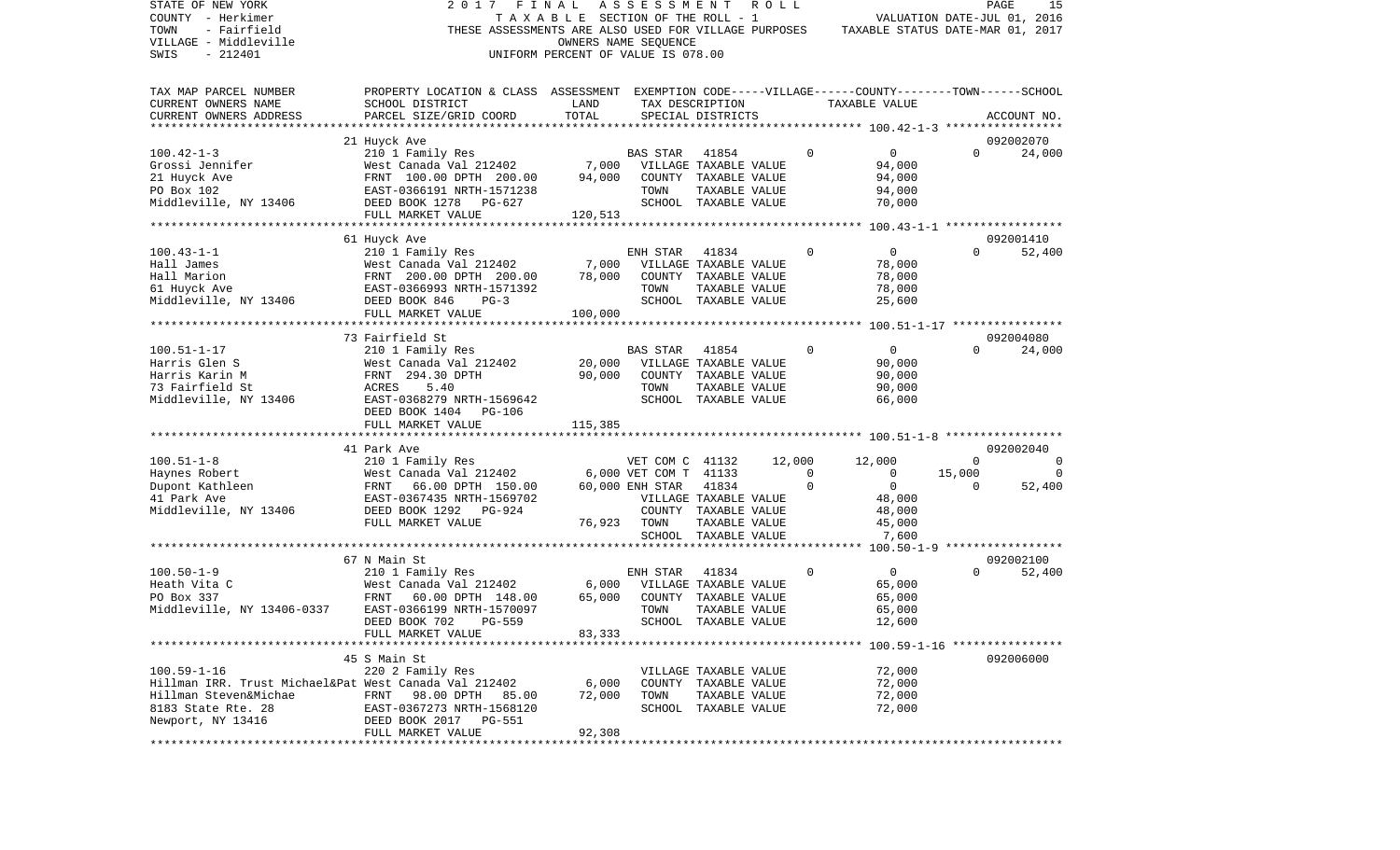| STATE OF NEW YORK<br>COUNTY - Herkimer<br>- Fairfield<br>TOWN<br>VILLAGE - Middleville<br>$-212401$<br>SWIS | 2017<br>FINAL<br>THESE ASSESSMENTS ARE ALSO USED FOR VILLAGE PURPOSES                                                 | TAXABLE SECTION OF THE ROLL - 1<br>UNIFORM PERCENT OF VALUE IS 078.00 | ASSESSMENT<br>OWNERS NAME SEQUENCE |                                               | R O L L |                            | VALUATION DATE-JUL 01, 2016<br>TAXABLE STATUS DATE-MAR 01, 2017 |                   | PAGE<br>16         |
|-------------------------------------------------------------------------------------------------------------|-----------------------------------------------------------------------------------------------------------------------|-----------------------------------------------------------------------|------------------------------------|-----------------------------------------------|---------|----------------------------|-----------------------------------------------------------------|-------------------|--------------------|
| TAX MAP PARCEL NUMBER<br>CURRENT OWNERS NAME                                                                | PROPERTY LOCATION & CLASS ASSESSMENT EXEMPTION CODE-----VILLAGE------COUNTY-------TOWN------SCHOOL<br>SCHOOL DISTRICT | LAND                                                                  |                                    | TAX DESCRIPTION                               |         |                            | TAXABLE VALUE                                                   |                   |                    |
| CURRENT OWNERS ADDRESS                                                                                      | PARCEL SIZE/GRID COORD                                                                                                | TOTAL                                                                 |                                    | SPECIAL DISTRICTS                             |         |                            |                                                                 |                   | ACCOUNT NO.        |
|                                                                                                             |                                                                                                                       |                                                                       |                                    |                                               |         |                            |                                                                 |                   |                    |
|                                                                                                             | 42 S Main St                                                                                                          |                                                                       |                                    |                                               |         |                            |                                                                 |                   | 092004290          |
| $100.59 - 1 - 17$                                                                                           | 210 1 Family Res                                                                                                      |                                                                       |                                    | VILLAGE TAXABLE VALUE                         |         |                            | 18,000                                                          |                   |                    |
| Hillman IRR. Trust William&Pat West Canada Val 212402                                                       |                                                                                                                       | 7,000                                                                 |                                    | COUNTY TAXABLE VALUE                          |         |                            | 18,000                                                          |                   |                    |
| Hillman Steven&Michae FRNT 140.00 DPTH 120.00<br>8183 State Rte. 28                                         |                                                                                                                       | 18,000                                                                | TOWN                               | TAXABLE VALUE<br>SCHOOL TAXABLE VALUE         |         |                            | 18,000<br>18,000                                                |                   |                    |
| Newport, NY 13416                                                                                           | EAST-0367126 NRTH-1568129<br>DEED BOOK 2017 PG-553                                                                    |                                                                       |                                    |                                               |         |                            |                                                                 |                   |                    |
|                                                                                                             | FULL MARKET VALUE                                                                                                     | 23,077                                                                |                                    |                                               |         |                            |                                                                 |                   |                    |
|                                                                                                             |                                                                                                                       |                                                                       |                                    |                                               |         |                            |                                                                 |                   |                    |
|                                                                                                             | 57 S Main St                                                                                                          |                                                                       |                                    |                                               |         |                            |                                                                 |                   | 092002640          |
| $100.59 - 1 - 22$                                                                                           | 210 1 Family Res                                                                                                      |                                                                       | BAS STAR                           | 41854                                         |         | $\Omega$                   | $\overline{0}$                                                  | $\Omega$          | 24,000             |
| Hilts Richard                                                                                               | West Canada Val 212402                                                                                                | 7,000                                                                 |                                    | VILLAGE TAXABLE VALUE                         |         |                            | 85,000                                                          |                   |                    |
| 57 S Main St<br>Middleville, NY 13406                                                                       | FRNT<br>61.00 DPTH 296.00<br>EAST-0367460 NRTH-1567890                                                                | 85,000                                                                | TOWN                               | COUNTY TAXABLE VALUE<br>TAXABLE VALUE         |         |                            | 85,000<br>85,000                                                |                   |                    |
|                                                                                                             | DEED BOOK 1366 PG-388                                                                                                 |                                                                       |                                    | SCHOOL TAXABLE VALUE                          |         |                            | 61,000                                                          |                   |                    |
|                                                                                                             | FULL MARKET VALUE                                                                                                     | 108,974                                                               |                                    |                                               |         |                            |                                                                 |                   |                    |
|                                                                                                             | ***********************                                                                                               |                                                                       |                                    |                                               |         |                            |                                                                 |                   |                    |
|                                                                                                             | 17 S Main St                                                                                                          |                                                                       |                                    |                                               |         |                            |                                                                 |                   | 092000630          |
| $100.59 - 1 - 11$                                                                                           | 210 1 Family Res                                                                                                      |                                                                       | VET COM C 41132                    |                                               | 12,000  |                            | 12,000                                                          | $\Omega$          | $\Omega$           |
| Holmes Kurt                                                                                                 | West Canada Val 212402                                                                                                |                                                                       | 10,000 VET COM T 41133             |                                               |         | $\circ$                    | $\overline{0}$                                                  | 16,000            | $\mathbf 0$        |
| Holmes Erin                                                                                                 | ACRES<br>1.40                                                                                                         |                                                                       | 82,000 VET DIS C 41142             |                                               | 8,200   |                            | 8,200                                                           | $\overline{0}$    | $\Omega$           |
| 17 S Main St<br>Middleville, NY 13406                                                                       | EAST-0367336 NRTH-1568673<br>DEED BOOK 1559<br>PG-764                                                                 |                                                                       | VET DIS T 41143<br>ENH STAR        | 41834                                         |         | $\overline{0}$<br>$\Omega$ | $\overline{0}$<br>$\overline{0}$                                | 8,200<br>$\Omega$ | $\Omega$<br>52,400 |
|                                                                                                             | FULL MARKET VALUE                                                                                                     |                                                                       | 105,128 VILLAGE TAXABLE VALUE      |                                               |         |                            | 61,800                                                          |                   |                    |
|                                                                                                             |                                                                                                                       |                                                                       |                                    | COUNTY TAXABLE VALUE                          |         |                            | 61,800                                                          |                   |                    |
|                                                                                                             |                                                                                                                       |                                                                       | TOWN                               | TAXABLE VALUE                                 |         |                            | 57,800                                                          |                   |                    |
|                                                                                                             |                                                                                                                       |                                                                       |                                    | SCHOOL TAXABLE VALUE                          |         |                            | 29,600                                                          |                   |                    |
|                                                                                                             |                                                                                                                       |                                                                       |                                    |                                               |         |                            |                                                                 |                   |                    |
|                                                                                                             | 74 Fairfield St                                                                                                       |                                                                       |                                    |                                               |         |                            |                                                                 |                   | 092002340          |
| $100.51 - 1 - 65$                                                                                           | 210 1 Family Res                                                                                                      |                                                                       | BAS STAR                           | 41854                                         |         | $\Omega$                   | $\Omega$                                                        | $\cap$            | 24,000             |
| Hull Jon S<br>Hull Valerie L                                                                                | West Canada Val 212402<br>ACRES<br>1.20                                                                               | 10,000<br>58,000                                                      |                                    | VILLAGE TAXABLE VALUE<br>COUNTY TAXABLE VALUE |         |                            | 58,000<br>58,000                                                |                   |                    |
| 74 Fairfield St                                                                                             | EAST-0368350 NRTH-1569135                                                                                             |                                                                       | TOWN                               | TAXABLE VALUE                                 |         |                            | 58,000                                                          |                   |                    |
| Middleville, NY 13406                                                                                       | DEED BOOK 871<br>$PG-250$                                                                                             |                                                                       |                                    | SCHOOL TAXABLE VALUE                          |         |                            | 34,000                                                          |                   |                    |
|                                                                                                             | FULL MARKET VALUE                                                                                                     | 74,359                                                                |                                    |                                               |         |                            |                                                                 |                   |                    |
|                                                                                                             |                                                                                                                       |                                                                       |                                    |                                               |         |                            | ********* 100.51-1-66 *****************                         |                   |                    |
|                                                                                                             | 82 Fairfield St                                                                                                       |                                                                       |                                    |                                               |         |                            |                                                                 |                   | 092002370          |
| $100.51 - 1 - 66$                                                                                           | 210 1 Family Res                                                                                                      |                                                                       |                                    | VILLAGE TAXABLE VALUE                         |         |                            | 45,000                                                          |                   |                    |
| Hull Valerie L                                                                                              | West Canada Val 212402                                                                                                | 7,000                                                                 |                                    | COUNTY TAXABLE VALUE                          |         |                            | 45,000                                                          |                   |                    |
| Hull Jon S                                                                                                  | FRNT 133.00 DPTH 134.30                                                                                               | 45,000                                                                | TOWN                               | TAXABLE VALUE<br>SCHOOL TAXABLE VALUE         |         |                            | 45,000                                                          |                   |                    |
| 82 Fairfield St<br>Middleville, NY 13406                                                                    | EAST-0368486 NRTH-1569204<br>DEED BOOK 1415<br>PG-578                                                                 |                                                                       |                                    |                                               |         |                            | 45,000                                                          |                   |                    |
|                                                                                                             | FULL MARKET VALUE                                                                                                     | 57,692                                                                |                                    |                                               |         |                            |                                                                 |                   |                    |
|                                                                                                             |                                                                                                                       |                                                                       |                                    |                                               |         |                            |                                                                 |                   |                    |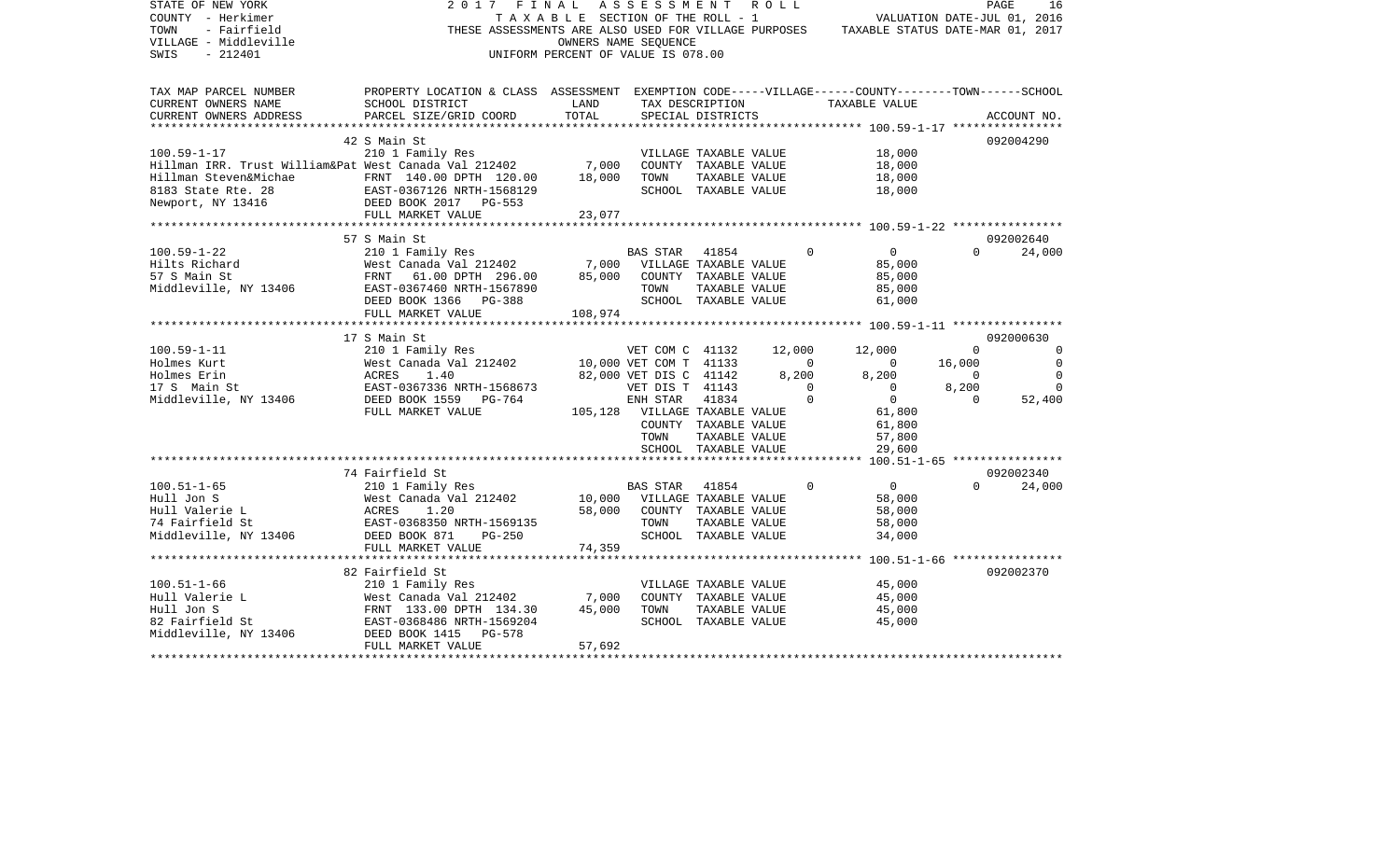| STATE OF NEW YORK                                  | 2017 FINAL                                                                                         |                                    | ASSESSMENT |                       | R O L L |             |                                  | PAGE     | 17          |
|----------------------------------------------------|----------------------------------------------------------------------------------------------------|------------------------------------|------------|-----------------------|---------|-------------|----------------------------------|----------|-------------|
| COUNTY - Herkimer                                  |                                                                                                    | TAXABLE SECTION OF THE ROLL - 1    |            |                       |         |             | VALUATION DATE-JUL 01, 2016      |          |             |
| - Fairfield<br>TOWN                                | THESE ASSESSMENTS ARE ALSO USED FOR VILLAGE PURPOSES                                               |                                    |            |                       |         |             | TAXABLE STATUS DATE-MAR 01, 2017 |          |             |
| VILLAGE - Middleville                              |                                                                                                    | OWNERS NAME SEQUENCE               |            |                       |         |             |                                  |          |             |
| $-212401$<br>SWIS                                  |                                                                                                    | UNIFORM PERCENT OF VALUE IS 078.00 |            |                       |         |             |                                  |          |             |
|                                                    |                                                                                                    |                                    |            |                       |         |             |                                  |          |             |
| TAX MAP PARCEL NUMBER                              | PROPERTY LOCATION & CLASS ASSESSMENT EXEMPTION CODE-----VILLAGE------COUNTY-------TOWN------SCHOOL |                                    |            |                       |         |             |                                  |          |             |
| CURRENT OWNERS NAME                                | SCHOOL DISTRICT                                                                                    | LAND<br>TOTAL                      |            | TAX DESCRIPTION       |         |             | TAXABLE VALUE                    |          |             |
| CURRENT OWNERS ADDRESS<br>************************ | PARCEL SIZE/GRID COORD                                                                             |                                    |            | SPECIAL DISTRICTS     |         |             |                                  |          | ACCOUNT NO. |
|                                                    | 132 N Main St                                                                                      |                                    |            |                       |         |             |                                  |          |             |
| $100.42 - 1 - 9.6$                                 | 210 1 Family Res                                                                                   |                                    | ENH STAR   | 41834                 |         | 0           | 0                                | 0        | 52,400      |
| Hutchins Robert A                                  | West Canada Val 212402                                                                             | 20,000                             |            | VILLAGE TAXABLE VALUE |         |             | 100,000                          |          |             |
| Hutchins Linda L                                   | FRNT 421.10 DPTH                                                                                   | 100,000                            |            | COUNTY TAXABLE VALUE  |         |             | 100,000                          |          |             |
| 132 N Main St                                      | 4.20<br>ACRES                                                                                      |                                    | TOWN       | TAXABLE VALUE         |         |             | 100,000                          |          |             |
| Newport, NY 13416                                  | EAST-0365905 NRTH-1571472                                                                          |                                    |            | SCHOOL TAXABLE VALUE  |         |             | 47,600                           |          |             |
|                                                    | DEED BOOK 1441 PG-882                                                                              |                                    |            |                       |         |             |                                  |          |             |
|                                                    | FULL MARKET VALUE                                                                                  | 128,205                            |            |                       |         |             |                                  |          |             |
|                                                    |                                                                                                    |                                    |            |                       |         |             |                                  |          |             |
|                                                    | 73 S Main St                                                                                       |                                    |            |                       |         |             |                                  |          | 092000330   |
| $100.59 - 1 - 31$                                  | 210 1 Family Res                                                                                   |                                    | BAS STAR   | 41854                 |         | $\Omega$    | $\overline{0}$                   | $\Omega$ | 24,000      |
| Huyck James                                        | West Canada Val 212402                                                                             | 6,000                              |            | VILLAGE TAXABLE VALUE |         |             | 85,000                           |          |             |
| Huyck Debra                                        | FRNT<br>57.00 DPTH 140.00                                                                          | 85,000                             |            | COUNTY TAXABLE VALUE  |         |             | 85,000                           |          |             |
| 73 S Main St                                       | 135<br>BANK                                                                                        |                                    | TOWN       | TAXABLE VALUE         |         |             | 85,000                           |          |             |
| PO Box 174                                         | EAST-0367458 NRTH-1567580                                                                          |                                    |            | SCHOOL TAXABLE VALUE  |         |             | 61,000                           |          |             |
| Middleville, NY 13406                              | DEED BOOK 667<br>PG-3354                                                                           |                                    |            |                       |         |             |                                  |          |             |
|                                                    | FULL MARKET VALUE                                                                                  | 108,974                            |            |                       |         |             |                                  |          |             |
|                                                    |                                                                                                    |                                    |            |                       |         |             |                                  |          |             |
|                                                    | N Main St                                                                                          |                                    |            |                       |         |             |                                  |          | 092003180   |
| $100.51 - 1 - 41$                                  | 411 Apartment                                                                                      |                                    |            | VILLAGE TAXABLE VALUE |         |             | 92,000                           |          |             |
| Huyck James F                                      | West Canada Val 212402                                                                             | 13,000                             |            | COUNTY TAXABLE VALUE  |         |             | 92,000                           |          |             |
| Huyck Debra J                                      | FRNT 137.23 DPTH 152.22                                                                            | 92,000                             | TOWN       | TAXABLE VALUE         |         |             | 92,000                           |          |             |
| 73 S Main Street                                   | EAST-0366900 NRTH-1569358                                                                          |                                    |            | SCHOOL TAXABLE VALUE  |         |             | 92,000                           |          |             |
| PO Box 174                                         |                                                                                                    |                                    |            |                       |         |             |                                  |          |             |
| Middleville, NY 13406                              | DEED BOOK 1090 PG-163<br>FULL MARKET VALUE                                                         | 117,949                            |            |                       |         |             |                                  |          |             |
|                                                    |                                                                                                    |                                    |            |                       |         |             |                                  |          |             |
|                                                    | S Main St                                                                                          |                                    |            |                       |         |             |                                  |          | 092001500   |
| $100.59 - 1 - 24$                                  | 314 Rural vac<10                                                                                   |                                    |            | VILLAGE TAXABLE VALUE |         |             | 1,500                            |          |             |
| Huyck Reta                                         | West Canada Val 212402                                                                             | 1,500                              |            | COUNTY TAXABLE VALUE  |         |             | 1,500                            |          |             |
| St                                                 | FRNT 61.00 DPTH 122.00                                                                             | 1,500                              | TOWN       | TAXABLE VALUE         |         |             | 1,500                            |          |             |
| PO Box 333                                         | EAST-0367553 NRTH-1567852                                                                          |                                    |            | SCHOOL TAXABLE VALUE  |         |             | 1,500                            |          |             |
| Middleville, NY 13406                              | DEED BOOK 1136 PG-897                                                                              |                                    |            |                       |         |             |                                  |          |             |
|                                                    | FULL MARKET VALUE                                                                                  | 1,923                              |            |                       |         |             |                                  |          |             |
|                                                    |                                                                                                    |                                    |            |                       |         |             |                                  |          |             |
|                                                    | 63 S Main St                                                                                       |                                    |            |                       |         |             |                                  |          | 092001530   |
| $100.59 - 1 - 25$                                  | 210 1 Family Res                                                                                   |                                    | ENH STAR   | 41834                 |         | $\mathbf 0$ | $\overline{0}$                   | $\Omega$ | 52,400      |
| Huyck Reta A                                       | West Canada Val 212402                                                                             | 7,000                              |            | VILLAGE TAXABLE VALUE |         |             | 70,000                           |          |             |
| Huyck James F                                      | FRNT<br>57.00 DPTH 294.00                                                                          | 70,000                             |            | COUNTY TAXABLE VALUE  |         |             | 70,000                           |          |             |
| PO Box 333                                         | EAST-0367489 NRTH-1567764                                                                          |                                    | TOWN       | TAXABLE VALUE         |         |             | 70,000                           |          |             |
| Middleville, NY 13406                              | DEED BOOK 1610 PG-881                                                                              |                                    | SCHOOL     | TAXARLE VALUE         |         |             | 17.600                           |          |             |
|                                                    | FULL MARKET VALUE                                                                                  | 89,744                             |            |                       |         |             |                                  |          |             |
|                                                    |                                                                                                    |                                    |            |                       |         |             |                                  |          |             |
|                                                    | N Main St                                                                                          |                                    |            |                       |         |             |                                  |          | 092001770   |
| $100.42 - 1 - 1$                                   | 311 Res vac land                                                                                   |                                    |            | VILLAGE TAXABLE VALUE |         |             | 15,000                           |          |             |
| Irrevocable Trust Goodman                          | West Canada Val 212402                                                                             | 15,000                             |            | COUNTY TAXABLE VALUE  |         |             | 15,000                           |          |             |
| 225 Old State Rd                                   | ACRES<br>8.20                                                                                      | 15,000                             | TOWN       | TAXABLE VALUE         |         |             | 15,000                           |          |             |
| Poland, NY 13431                                   | EAST-0365554 NRTH-1571113                                                                          |                                    |            | SCHOOL TAXABLE VALUE  |         |             | 15,000                           |          |             |
|                                                    | DEED BOOK 1569 PG-109                                                                              |                                    |            |                       |         |             |                                  |          |             |
|                                                    | FULL MARKET VALUE                                                                                  | 19,231                             |            |                       |         |             |                                  |          |             |
|                                                    |                                                                                                    |                                    |            |                       |         |             |                                  |          |             |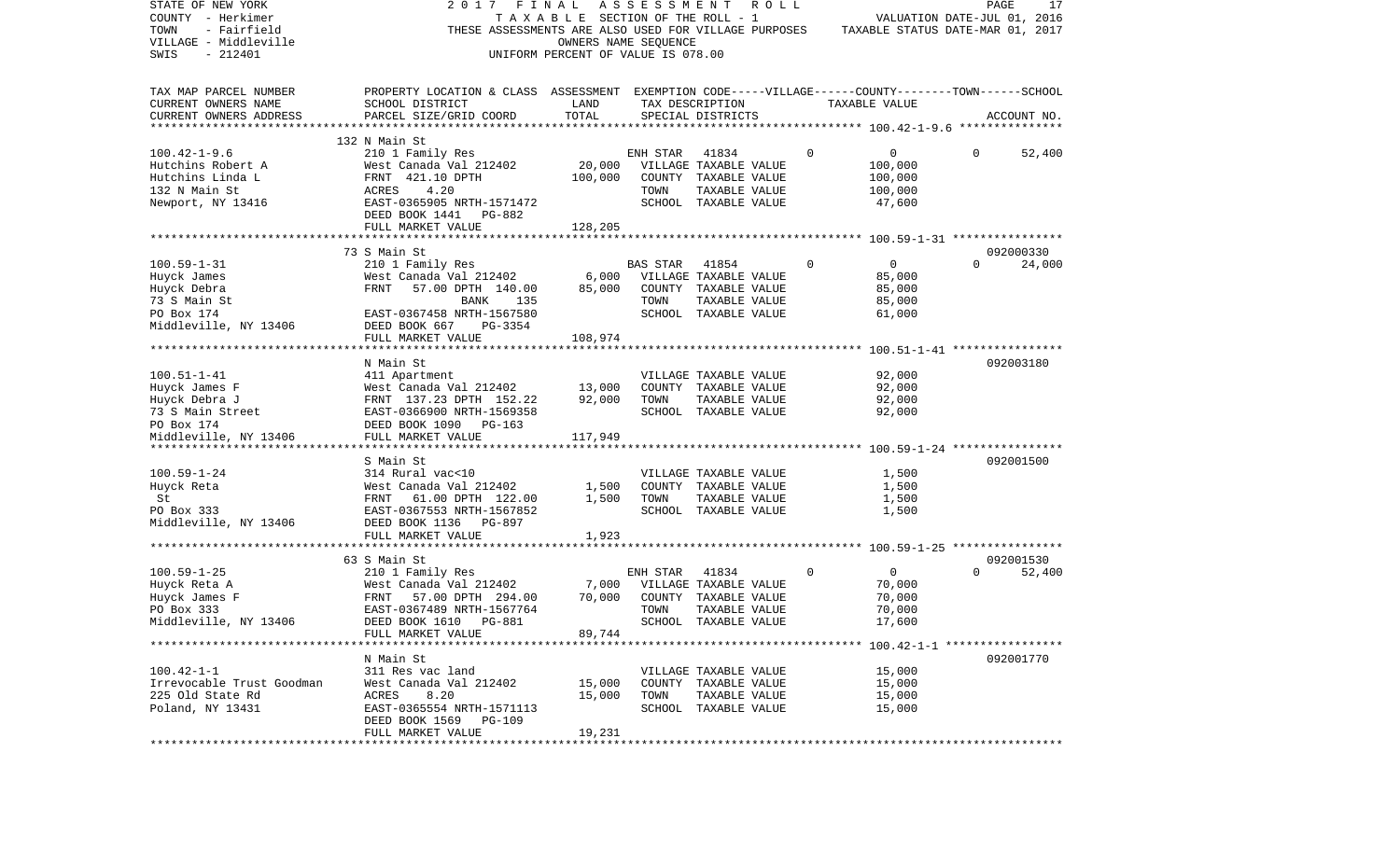| STATE OF NEW YORK<br>COUNTY - Herkimer<br>TOWN<br>- Fairfield<br>VILLAGE - Middleville<br>SWIS<br>$-212401$ | 2017<br>THESE ASSESSMENTS ARE ALSO USED FOR VILLAGE PURPOSES                                       | FINAL<br>TAXABLE SECTION OF THE ROLL - 1<br>OWNERS NAME SEQUENCE<br>UNIFORM PERCENT OF VALUE IS 078.00 |                 | ASSESSMENT ROLL                |              | VALUATION DATE-JUL 01, 2016<br>TAXABLE STATUS DATE-MAR 01, 2017 |             | PAGE<br>18          |
|-------------------------------------------------------------------------------------------------------------|----------------------------------------------------------------------------------------------------|--------------------------------------------------------------------------------------------------------|-----------------|--------------------------------|--------------|-----------------------------------------------------------------|-------------|---------------------|
|                                                                                                             |                                                                                                    |                                                                                                        |                 |                                |              |                                                                 |             |                     |
| TAX MAP PARCEL NUMBER                                                                                       | PROPERTY LOCATION & CLASS ASSESSMENT EXEMPTION CODE-----VILLAGE------COUNTY-------TOWN------SCHOOL |                                                                                                        |                 |                                |              |                                                                 |             |                     |
| CURRENT OWNERS NAME                                                                                         | SCHOOL DISTRICT                                                                                    | LAND                                                                                                   |                 | TAX DESCRIPTION                |              | TAXABLE VALUE                                                   |             |                     |
| CURRENT OWNERS ADDRESS<br>***********************                                                           | PARCEL SIZE/GRID COORD                                                                             | TOTAL                                                                                                  |                 | SPECIAL DISTRICTS              |              |                                                                 |             | ACCOUNT NO.         |
|                                                                                                             |                                                                                                    |                                                                                                        |                 |                                |              |                                                                 |             |                     |
| $100.51 - 1 - 22$                                                                                           | 63 Fairfield St<br>210 1 Family Res                                                                |                                                                                                        | BAS STAR        | 41854                          | $\mathbf 0$  | $\mathbf{0}$                                                    | $\Omega$    | 092002610<br>24,000 |
| Jackson Maryjo                                                                                              | West Canada Val 212402                                                                             |                                                                                                        |                 | 8,000 VILLAGE TAXABLE VALUE    |              | 59,300                                                          |             |                     |
| Rachon Frederick                                                                                            | FRNT 132.00 DPTH 259.05                                                                            | 59,300                                                                                                 |                 | COUNTY TAXABLE VALUE           |              | 59,300                                                          |             |                     |
| 63 Fairfield St                                                                                             | EAST-0368063 NRTH-1569421                                                                          |                                                                                                        | TOWN            | TAXABLE VALUE                  |              | 59,300                                                          |             |                     |
| Middleville, NY 13406                                                                                       | DEED BOOK 892<br>PG-692                                                                            |                                                                                                        |                 | SCHOOL TAXABLE VALUE           |              | 35,300                                                          |             |                     |
|                                                                                                             | FULL MARKET VALUE                                                                                  | 76,026                                                                                                 |                 |                                |              |                                                                 |             |                     |
|                                                                                                             |                                                                                                    |                                                                                                        |                 |                                |              |                                                                 |             |                     |
|                                                                                                             | 20 Fairfield St                                                                                    |                                                                                                        |                 |                                |              |                                                                 |             | 092004001           |
| $100.51 - 1 - 55$                                                                                           | 210 1 Family Res                                                                                   |                                                                                                        | BAS STAR        | 41854                          | 0            | 0                                                               | $\Omega$    | 20,000              |
| Jeffers Kirk & Jennifer                                                                                     | West Canada Val 212402                                                                             | 9,000                                                                                                  |                 | VILLAGE TAXABLE VALUE          |              | 20,000                                                          |             |                     |
| Jeffers Keith & Candac                                                                                      | Charles in Nursing Care                                                                            | 20,000                                                                                                 |                 | COUNTY TAXABLE VALUE           |              | 20,000                                                          |             |                     |
| 20 Fairfield St                                                                                             | FRNT 81.00 DPTH 133.00                                                                             |                                                                                                        | TOWN            | TAXABLE VALUE                  |              | 20,000                                                          |             |                     |
| Middleville, NY 13406                                                                                       | EAST-0367256 NRTH-1568989                                                                          |                                                                                                        |                 | SCHOOL TAXABLE VALUE           |              | $\overline{0}$                                                  |             |                     |
|                                                                                                             | DEED BOOK 1224 PG-433                                                                              |                                                                                                        |                 |                                |              |                                                                 |             |                     |
|                                                                                                             | FULL MARKET VALUE                                                                                  | 25,641                                                                                                 |                 |                                |              |                                                                 |             |                     |
|                                                                                                             |                                                                                                    |                                                                                                        |                 |                                |              |                                                                 |             |                     |
|                                                                                                             | 14 S Main St                                                                                       |                                                                                                        |                 |                                |              |                                                                 |             | 092003570           |
| $100.59 - 1 - 6$                                                                                            | 210 1 Family Res                                                                                   |                                                                                                        | <b>BAS STAR</b> | 41854                          | $\mathbf{0}$ | $\overline{0}$                                                  | $\Omega$    | 24,000              |
| Jones Michael S                                                                                             | West Canada Val 212402                                                                             | 7,000                                                                                                  |                 | VILLAGE TAXABLE VALUE          |              | 78,000                                                          |             |                     |
| Jones Beverly J                                                                                             | FRNT<br>87.00 DPTH 208.00                                                                          | 78,000                                                                                                 |                 | COUNTY TAXABLE VALUE           |              | 78,000                                                          |             |                     |
| 14 S Main St                                                                                                | EAST-0366881 NRTH-1568679                                                                          |                                                                                                        | TOWN            | TAXABLE VALUE                  |              | 78,000                                                          |             |                     |
| PO Box 411                                                                                                  | DEED BOOK 1252 PG-492                                                                              |                                                                                                        |                 | SCHOOL TAXABLE VALUE           |              | 54,000                                                          |             |                     |
| Middleville, NY 13406                                                                                       | FULL MARKET VALUE                                                                                  | 100,000                                                                                                |                 |                                |              |                                                                 |             |                     |
|                                                                                                             |                                                                                                    |                                                                                                        |                 |                                |              |                                                                 |             |                     |
| $100.51 - 1 - 32$                                                                                           | 29 Fairfield St                                                                                    |                                                                                                        |                 |                                | $\Omega$     | $\overline{0}$                                                  | $\Omega$    | 092002670           |
|                                                                                                             | 210 1 Family Res<br>West Canada Val 212402                                                         | 12,000                                                                                                 | ENH STAR        | 41834<br>VILLAGE TAXABLE VALUE |              | 74,000                                                          |             | 52,400              |
| Karpiak Robin<br>Karpiak Gary                                                                               | ACRES<br>1.70                                                                                      | 74,000                                                                                                 |                 | COUNTY TAXABLE VALUE           |              | 74,000                                                          |             |                     |
| 29 Fairfield St                                                                                             | EAST-0367433 NRTH-1569318                                                                          |                                                                                                        | TOWN            | TAXABLE VALUE                  |              | 74,000                                                          |             |                     |
| Middleville, NY 13406                                                                                       | DEED BOOK 788<br>PG-579                                                                            |                                                                                                        |                 | SCHOOL TAXABLE VALUE           |              | 21,600                                                          |             |                     |
|                                                                                                             | FULL MARKET VALUE                                                                                  | 94,872                                                                                                 |                 |                                |              |                                                                 |             |                     |
|                                                                                                             | ************************                                                                           |                                                                                                        |                 |                                |              |                                                                 |             |                     |
|                                                                                                             | 79 N Main St                                                                                       |                                                                                                        |                 |                                |              |                                                                 |             |                     |
| $100.50 - 1 - 1.1$                                                                                          | 210 1 Family Res                                                                                   |                                                                                                        |                 | VILLAGE TAXABLE VALUE          |              | 105,000                                                         |             |                     |
| Keiffer Susan                                                                                               | West Canada Val 212402                                                                             | 20,000                                                                                                 |                 | COUNTY TAXABLE VALUE           |              | 105,000                                                         |             |                     |
| 79 N Main St                                                                                                | ACRES<br>4.70                                                                                      | 105,000                                                                                                | TOWN            | TAXABLE VALUE                  |              | 105,000                                                         |             |                     |
| Middleville, NY 13406                                                                                       | EAST-0365446 NRTH-1570107                                                                          |                                                                                                        |                 | SCHOOL TAXABLE VALUE           |              | 105,000                                                         |             |                     |
|                                                                                                             | PG-757<br>DEED BOOK 1608                                                                           |                                                                                                        |                 |                                |              |                                                                 |             |                     |
|                                                                                                             | FULL MARKET VALUE                                                                                  | 134,615                                                                                                |                 |                                |              |                                                                 |             |                     |
|                                                                                                             |                                                                                                    |                                                                                                        |                 |                                |              |                                                                 |             |                     |
|                                                                                                             | 36 Huyck Ave                                                                                       |                                                                                                        |                 |                                |              |                                                                 |             | 092002880           |
| $100.42 - 1 - 12$                                                                                           | 210 1 Family Res                                                                                   |                                                                                                        | ENH STAR        | 41834                          | $\mathbf{0}$ | $\overline{0}$                                                  | $\mathbf 0$ | 52,400              |
| Kerr Michael                                                                                                | West Canada Val 212402                                                                             | 8,000                                                                                                  |                 | VILLAGE TAXABLE VALUE          |              | 90,000                                                          |             |                     |
| 36 Huyck Ave                                                                                                | FRNT 100.00 DPTH 223.00                                                                            | 90,000                                                                                                 |                 | COUNTY TAXABLE VALUE           |              | 90,000                                                          |             |                     |
| Middleville, NY 13406                                                                                       | EAST-0366533 NRTH-1571027                                                                          |                                                                                                        | TOWN            | TAXABLE VALUE                  |              | 90,000                                                          |             |                     |
|                                                                                                             | DEED BOOK 881<br>PG-569                                                                            |                                                                                                        |                 | SCHOOL TAXABLE VALUE           |              | 37,600                                                          |             |                     |
|                                                                                                             | FULL MARKET VALUE                                                                                  | 115,385                                                                                                |                 |                                |              |                                                                 |             |                     |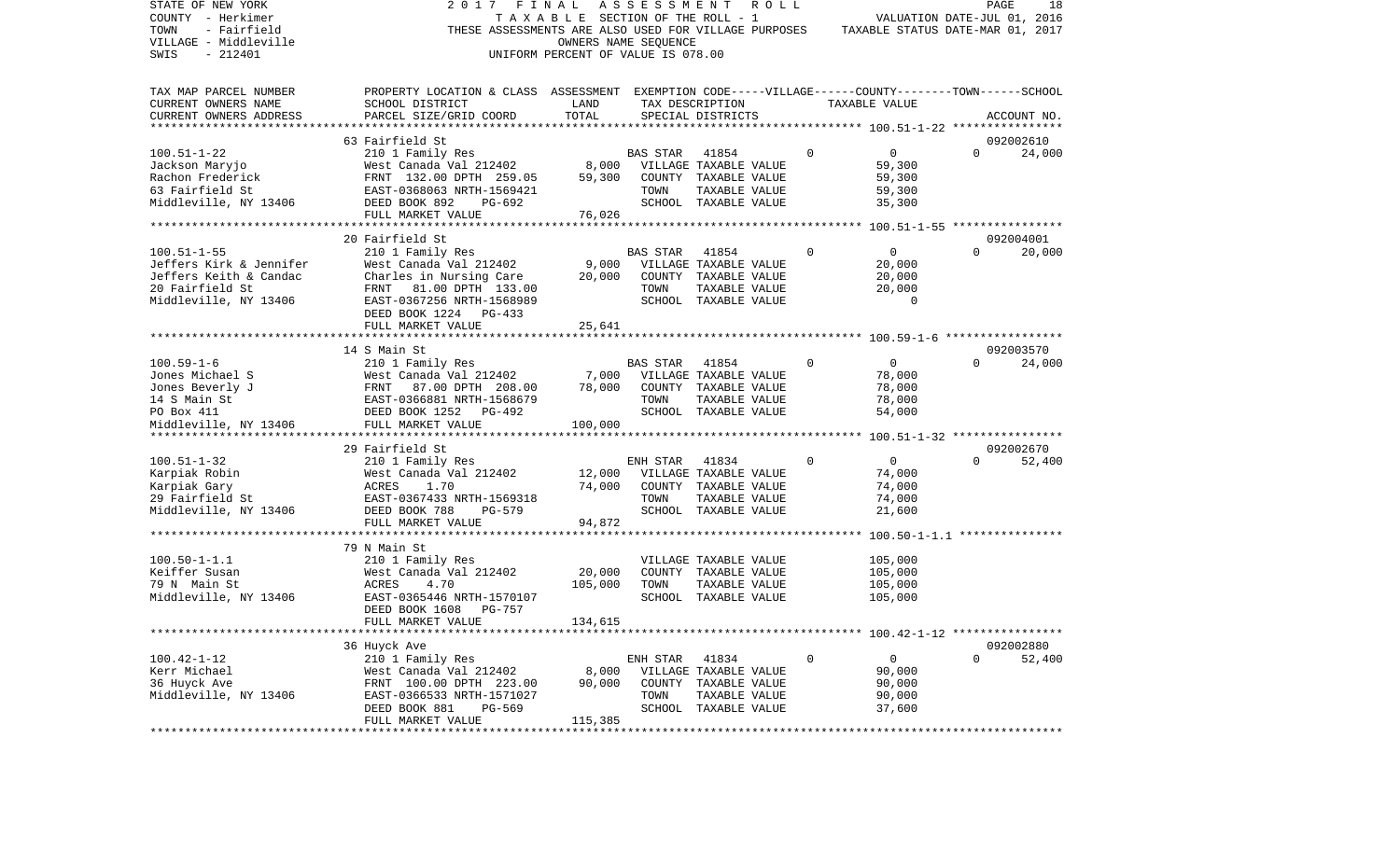| STATE OF NEW YORK      | 2017<br>FINAL                                                                                      |                                       | A S S E S S M E N T | R O L L                     |          |                                                                                       | PAGE                        | 19          |
|------------------------|----------------------------------------------------------------------------------------------------|---------------------------------------|---------------------|-----------------------------|----------|---------------------------------------------------------------------------------------|-----------------------------|-------------|
| COUNTY - Herkimer      |                                                                                                    | T A X A B L E SECTION OF THE ROLL - 1 |                     |                             |          |                                                                                       | VALUATION DATE-JUL 01, 2016 |             |
| TOWN<br>- Fairfield    |                                                                                                    |                                       |                     |                             |          | THESE ASSESSMENTS ARE ALSO USED FOR VILLAGE PURPOSES TAXABLE STATUS DATE-MAR 01, 2017 |                             |             |
| VILLAGE - Middleville  |                                                                                                    | OWNERS NAME SEQUENCE                  |                     |                             |          |                                                                                       |                             |             |
| $-212401$<br>SWIS      |                                                                                                    | UNIFORM PERCENT OF VALUE IS 078.00    |                     |                             |          |                                                                                       |                             |             |
|                        |                                                                                                    |                                       |                     |                             |          |                                                                                       |                             |             |
|                        |                                                                                                    |                                       |                     |                             |          |                                                                                       |                             |             |
| TAX MAP PARCEL NUMBER  | PROPERTY LOCATION & CLASS ASSESSMENT EXEMPTION CODE-----VILLAGE------COUNTY-------TOWN------SCHOOL |                                       |                     |                             |          |                                                                                       |                             |             |
| CURRENT OWNERS NAME    | SCHOOL DISTRICT                                                                                    | LAND                                  |                     | TAX DESCRIPTION             |          | TAXABLE VALUE                                                                         |                             |             |
| CURRENT OWNERS ADDRESS | PARCEL SIZE/GRID COORD                                                                             | TOTAL                                 |                     | SPECIAL DISTRICTS           |          |                                                                                       |                             | ACCOUNT NO. |
|                        |                                                                                                    |                                       |                     |                             |          |                                                                                       |                             |             |
|                        | 21 Fairfield St                                                                                    |                                       |                     |                             |          |                                                                                       |                             | 092003000   |
| $100.51 - 1 - 34$      | 210 1 Family Res                                                                                   |                                       | ENH STAR            | 41834                       | $\Omega$ | $0 \qquad \qquad$                                                                     | $\Omega$                    | 52,400      |
| Lanphere Wayne         | West Canada Val 212402                                                                             |                                       |                     | 6,000 VILLAGE TAXABLE VALUE |          | 70,000                                                                                |                             |             |
| Lanphere Jane          | FRNT 53.00 DPTH 135.00                                                                             | 70,000                                |                     | COUNTY TAXABLE VALUE        |          | 70,000                                                                                |                             |             |
| 21 Fairfield St        | EAST-0367235 NRTH-1569178                                                                          |                                       | TOWN                | TAXABLE VALUE               |          | 70,000                                                                                |                             |             |
| Middleville, NY 13406  | DEED BOOK 1364 PG-787                                                                              |                                       |                     | SCHOOL TAXABLE VALUE        |          | 17,600                                                                                |                             |             |
|                        | FULL MARKET VALUE                                                                                  | 89,744                                |                     |                             |          |                                                                                       |                             |             |
|                        |                                                                                                    |                                       |                     |                             |          |                                                                                       |                             |             |
|                        |                                                                                                    |                                       |                     |                             |          |                                                                                       |                             |             |
|                        | 65 Huyck Ave                                                                                       |                                       |                     |                             | $\Omega$ |                                                                                       | $\Omega$                    | 092002130   |
| $100.42 - 1 - 9.1$     | 210 1 Family Res                                                                                   |                                       | BAS STAR 41854      |                             |          | $\overline{0}$                                                                        |                             | 24,000      |
| Ludwig Frederick C     | West Canada Val 212402                                                                             | 20,000                                |                     | VILLAGE TAXABLE VALUE       |          | 88,500                                                                                |                             |             |
| Ludwig Christine E     | ACRES 10.70                                                                                        | 88,500                                |                     | COUNTY TAXABLE VALUE        |          | 88,500                                                                                |                             |             |
| PO Box 39              | EAST-0366586 NRTH-1571654                                                                          |                                       | TOWN                | TAXABLE VALUE               |          | 88,500                                                                                |                             |             |
| Middleville, NY 13406  | DEED BOOK 1159 PG-41                                                                               |                                       |                     | SCHOOL TAXABLE VALUE        |          | 64,500                                                                                |                             |             |
|                        | FULL MARKET VALUE                                                                                  | 113,462                               |                     |                             |          |                                                                                       |                             |             |
|                        |                                                                                                    |                                       |                     |                             |          |                                                                                       |                             |             |
|                        | 53 S Main St                                                                                       |                                       |                     |                             |          |                                                                                       |                             | 092000990   |
| $100.59 - 1 - 20.1$    | 210 1 Family Res                                                                                   |                                       | BAS STAR            | 41854                       | $\Omega$ | $\overline{0}$                                                                        | $\Omega$                    | 24,000      |
| Lynch Dennis M         | West Canada Val 212402                                                                             | 8,000                                 |                     | VILLAGE TAXABLE VALUE       |          | 35,000                                                                                |                             |             |
| Reagan Colleen Diedre  | ACRES<br>1.00                                                                                      | 35,000                                |                     | COUNTY TAXABLE VALUE        |          | 35,000                                                                                |                             |             |
| 53 S Main St           | EAST-0367434 NRTH-1567973                                                                          |                                       | TOWN                | TAXABLE VALUE               |          | 35,000                                                                                |                             |             |
| Middleville, NY 13406  | DEED BOOK 1548 PG-136                                                                              |                                       |                     | SCHOOL TAXABLE VALUE        |          | 11,000                                                                                |                             |             |
|                        | FULL MARKET VALUE                                                                                  | 44,872                                |                     |                             |          |                                                                                       |                             |             |
|                        |                                                                                                    |                                       |                     |                             |          |                                                                                       |                             |             |
|                        | Bridge St                                                                                          |                                       |                     |                             |          |                                                                                       |                             | 092003300   |
| $100.59 - 1 - 1$       | 481 Att row bldg                                                                                   |                                       |                     | VILLAGE TAXABLE VALUE       |          | 48,000                                                                                |                             |             |
| Lynch Eric             | West Canada Val 212402                                                                             | 12,000                                |                     | COUNTY TAXABLE VALUE        |          | 48,000                                                                                |                             |             |
| PO Box 112             | BAR change 6/05                                                                                    | 48,000                                | TOWN                | TAXABLE VALUE               |          | 48,000                                                                                |                             |             |
| Middleville, NY 13406  | includes 1-2                                                                                       |                                       |                     | SCHOOL TAXABLE VALUE        |          | 48,000                                                                                |                             |             |
|                        | 86.00 DPTH 45.00<br>FRNT                                                                           |                                       |                     |                             |          |                                                                                       |                             |             |
|                        |                                                                                                    |                                       |                     |                             |          |                                                                                       |                             |             |
|                        | EAST-0366730 NRTH-1568723                                                                          |                                       |                     |                             |          |                                                                                       |                             |             |
|                        | DEED BOOK 1587 PG-962                                                                              |                                       |                     |                             |          |                                                                                       |                             |             |
|                        | FULL MARKET VALUE                                                                                  | 61,538                                |                     |                             |          |                                                                                       |                             |             |
|                        |                                                                                                    |                                       |                     |                             |          |                                                                                       |                             |             |
|                        | Bridge St                                                                                          |                                       |                     |                             |          |                                                                                       |                             | 092000840   |
| $100.59 - 1 - 3.2$     | 330 Vacant comm                                                                                    |                                       |                     | VILLAGE TAXABLE VALUE       |          | 500                                                                                   |                             |             |
| Lynch Eric             | West Canada Val 212402                                                                             | 500                                   |                     | COUNTY TAXABLE VALUE        |          | 500                                                                                   |                             |             |
| PO Box 112             | ACRES<br>0.04                                                                                      | 500                                   | TOWN                | TAXABLE VALUE               |          | 500                                                                                   |                             |             |
| Middleville, NY 13406  | EAST-0366789 NRTH-1568731                                                                          |                                       |                     | SCHOOL TAXABLE VALUE        |          | 500                                                                                   |                             |             |
|                        | DEED BOOK 1604<br>$PG-25$                                                                          |                                       |                     |                             |          |                                                                                       |                             |             |
|                        | FULL MARKET VALUE                                                                                  | 641                                   |                     |                             |          |                                                                                       |                             |             |
|                        |                                                                                                    |                                       |                     |                             |          |                                                                                       |                             |             |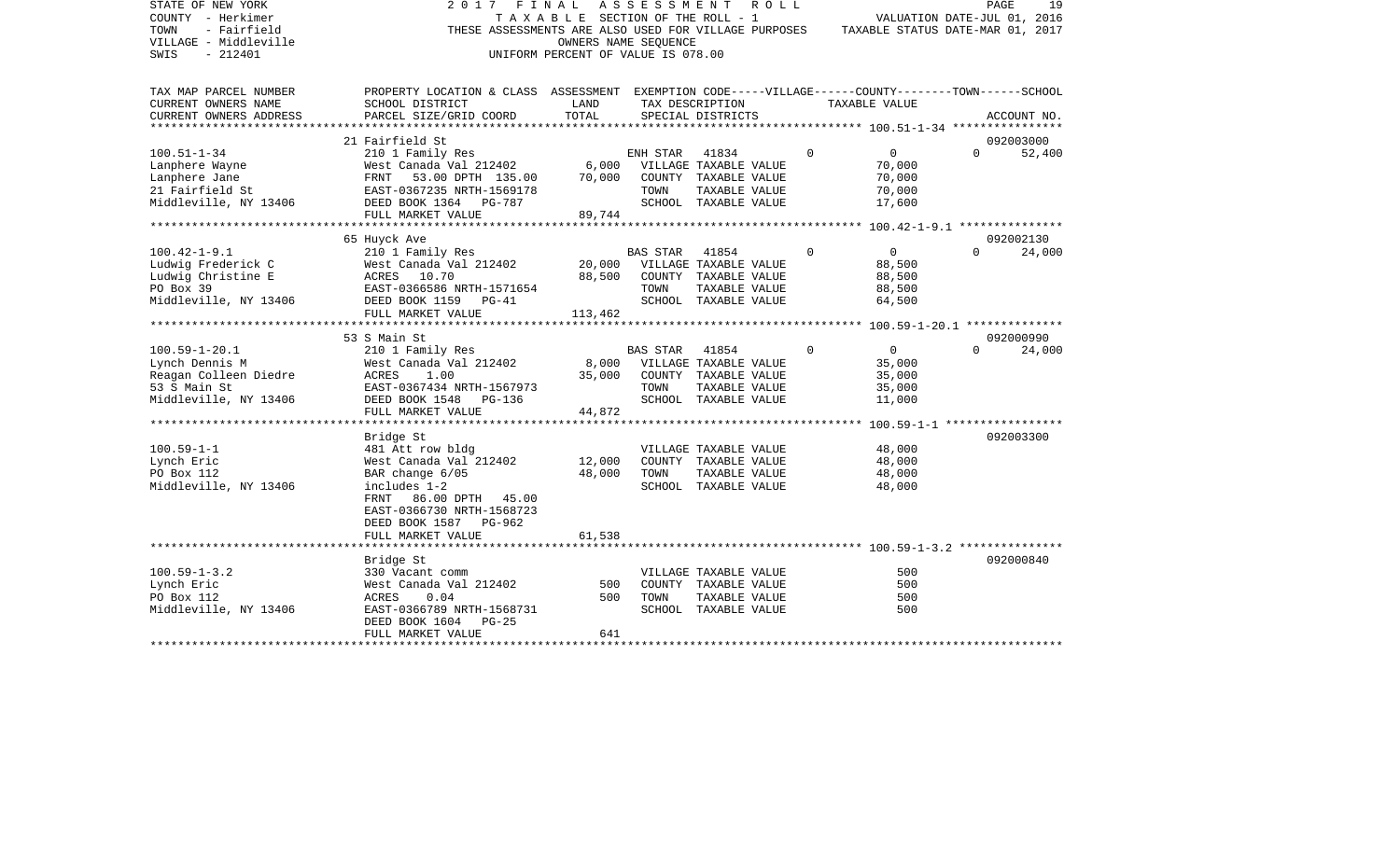| STATE OF NEW YORK<br>COUNTY - Herkimer<br>TOWN<br>- Fairfield<br>VILLAGE - Middleville<br>$-212401$<br>SWIS | 2017<br>THESE ASSESSMENTS ARE ALSO USED FOR VILLAGE PURPOSES                                                          | FINAL<br>TAXABLE SECTION OF THE ROLL - 1<br>UNIFORM PERCENT OF VALUE IS 078.00 | ASSESSMENT<br>OWNERS NAME SEQUENCE |                                               | R O L L     | TAXABLE STATUS DATE-MAR 01, 2017 | VALUATION DATE-JUL 01, 2016 | PAGE<br>20  |
|-------------------------------------------------------------------------------------------------------------|-----------------------------------------------------------------------------------------------------------------------|--------------------------------------------------------------------------------|------------------------------------|-----------------------------------------------|-------------|----------------------------------|-----------------------------|-------------|
| TAX MAP PARCEL NUMBER<br>CURRENT OWNERS NAME                                                                | PROPERTY LOCATION & CLASS ASSESSMENT EXEMPTION CODE-----VILLAGE------COUNTY-------TOWN------SCHOOL<br>SCHOOL DISTRICT | LAND                                                                           |                                    | TAX DESCRIPTION                               |             | TAXABLE VALUE                    |                             |             |
| CURRENT OWNERS ADDRESS                                                                                      | PARCEL SIZE/GRID COORD                                                                                                | TOTAL                                                                          |                                    | SPECIAL DISTRICTS                             |             |                                  |                             | ACCOUNT NO. |
| **********************                                                                                      |                                                                                                                       |                                                                                |                                    |                                               |             |                                  |                             |             |
|                                                                                                             | 20 Huyck Ave                                                                                                          |                                                                                |                                    |                                               |             |                                  |                             | 092002760   |
| $100.42 - 1 - 14$                                                                                           | 210 1 Family Res                                                                                                      |                                                                                | <b>BAS STAR</b>                    | 41854                                         | $\mathbf 0$ | $\overline{0}$                   | $\Omega$                    | 24,000      |
| Lynch Gregory J<br>20 Huyck Ave                                                                             | West Canada Val 212402<br>FRNT 100.00 DPTH 224.00                                                                     | 8,000<br>70,000                                                                |                                    | VILLAGE TAXABLE VALUE<br>COUNTY TAXABLE VALUE |             | 70,000<br>70,000                 |                             |             |
| Middleville, NY 13460                                                                                       | EAST-0366236 NRTH-1570968                                                                                             |                                                                                | TOWN                               | TAXABLE VALUE                                 |             | 70,000                           |                             |             |
|                                                                                                             | DEED BOOK 1391 PG-966                                                                                                 |                                                                                |                                    | SCHOOL TAXABLE VALUE                          |             | 46,000                           |                             |             |
|                                                                                                             | FULL MARKET VALUE                                                                                                     | 89,744                                                                         |                                    |                                               |             |                                  |                             |             |
|                                                                                                             |                                                                                                                       |                                                                                |                                    |                                               |             |                                  |                             |             |
|                                                                                                             | 98 N Main St                                                                                                          |                                                                                |                                    |                                               |             |                                  |                             | 092002280   |
| $100.42 - 1 - 22$                                                                                           | 210 1 Family Res                                                                                                      |                                                                                | ENH STAR                           | 41834                                         | $\Omega$    | $\mathbf{0}$                     | $\Omega$                    | 52,400      |
| Lynch Jody L                                                                                                | West Canada Val 212402                                                                                                | 6,000                                                                          |                                    | VILLAGE TAXABLE VALUE                         |             | 70,000                           |                             |             |
| Lynch Lisa L<br>3351 Military Rd                                                                            | 71.00 DPTH 170.00<br>FRNT<br>EAST-0366058 NRTH-1570784                                                                | 70,000                                                                         | TOWN                               | COUNTY TAXABLE VALUE<br>TAXABLE VALUE         |             | 70,000<br>70,000                 |                             |             |
| Newport, NY 13416                                                                                           | DEED BOOK 2017 PG-2341                                                                                                |                                                                                |                                    | SCHOOL TAXABLE VALUE                          |             | 17,600                           |                             |             |
|                                                                                                             | FULL MARKET VALUE                                                                                                     | 89,744                                                                         |                                    |                                               |             |                                  |                             |             |
| PRIOR OWNER ON 3/01/2017<br>Lynch Jody L                                                                    |                                                                                                                       |                                                                                |                                    |                                               |             |                                  |                             |             |
|                                                                                                             |                                                                                                                       |                                                                                |                                    |                                               |             |                                  |                             |             |
|                                                                                                             | off S Main St                                                                                                         |                                                                                |                                    |                                               |             |                                  |                             | 092000990   |
| $100.59 - 1 - 20.2$                                                                                         | 210 1 Family Res                                                                                                      |                                                                                |                                    | VILLAGE TAXABLE VALUE                         |             | 3,500                            |                             |             |
| Maggie Properties, LLC<br>49 S Main St                                                                      | West Canada Val 212402<br>ACRES<br>1.70                                                                               | 3,500<br>3,500                                                                 | TOWN                               | COUNTY TAXABLE VALUE<br>TAXABLE VALUE         |             | 3,500<br>3,500                   |                             |             |
| Middleville, NY 13406                                                                                       | EAST-0367721 NRTH-1567924                                                                                             |                                                                                |                                    | SCHOOL TAXABLE VALUE                          |             | 3,500                            |                             |             |
|                                                                                                             | DEED BOOK 1524<br>PG-320                                                                                              |                                                                                |                                    |                                               |             |                                  |                             |             |
|                                                                                                             | FULL MARKET VALUE                                                                                                     | 4,487                                                                          |                                    |                                               |             |                                  |                             |             |
|                                                                                                             |                                                                                                                       |                                                                                |                                    |                                               |             |                                  |                             |             |
|                                                                                                             | State Route 169                                                                                                       |                                                                                |                                    |                                               |             |                                  |                             |             |
| $100.67 - 1 - 1.3$                                                                                          | 322 Rural vac>10                                                                                                      | 38,000                                                                         | AG MKTS L 41720                    |                                               | $\Omega$    | 17,686                           | 17,686                      | 17,686      |
| Maggie Properties, LLC<br>49 S Main St                                                                      | West Canada Val 212402<br>FRNT 775.00 DPTH                                                                            | 38,000                                                                         |                                    | VILLAGE TAXABLE VALUE<br>COUNTY TAXABLE VALUE |             | 38,000<br>20,314                 |                             |             |
| Middleville, NY 13406                                                                                       | ACRES<br>38.00                                                                                                        |                                                                                | TOWN                               | TAXABLE VALUE                                 |             | 20,314                           |                             |             |
|                                                                                                             | EAST-0331120 NRTH-1141820                                                                                             |                                                                                |                                    | SCHOOL TAXABLE VALUE                          |             | 20,314                           |                             |             |
| MAY BE SUBJECT TO PAYMENT                                                                                   | DEED BOOK 1507<br>$PG-265$                                                                                            |                                                                                |                                    |                                               |             |                                  |                             |             |
| UNDER AGDIST LAW TIL 2021                                                                                   | FULL MARKET VALUE                                                                                                     | 48,718                                                                         |                                    |                                               |             |                                  |                             |             |
| **********************                                                                                      | ***************                                                                                                       |                                                                                |                                    |                                               |             |                                  |                             |             |
|                                                                                                             | Fairfield St Middleville                                                                                              |                                                                                |                                    |                                               |             |                                  |                             | 092001890   |
| $100.51 - 1 - 68$<br>Magnotta Joshua                                                                        | 311 Res vac land<br>West Canada Val 212402                                                                            | 25,000                                                                         |                                    | VILLAGE TAXABLE VALUE<br>COUNTY TAXABLE VALUE |             | 25,000<br>25,000                 |                             |             |
| Magnotta Magda                                                                                              | ACRES 17.00                                                                                                           | 25,000                                                                         | TOWN                               | TAXABLE VALUE                                 |             | 25,000                           |                             |             |
| 17 Wildwood Acres                                                                                           | EAST-0368593 NRTH-1568938                                                                                             |                                                                                |                                    | SCHOOL TAXABLE VALUE                          |             | 25,000                           |                             |             |
| Rockfalls, CT 06481                                                                                         | DEED BOOK 1150<br>PG-142                                                                                              |                                                                                |                                    |                                               |             |                                  |                             |             |
|                                                                                                             | FULL MARKET VALUE                                                                                                     | 32,051                                                                         |                                    |                                               |             |                                  |                             |             |
|                                                                                                             |                                                                                                                       |                                                                                |                                    |                                               |             |                                  |                             |             |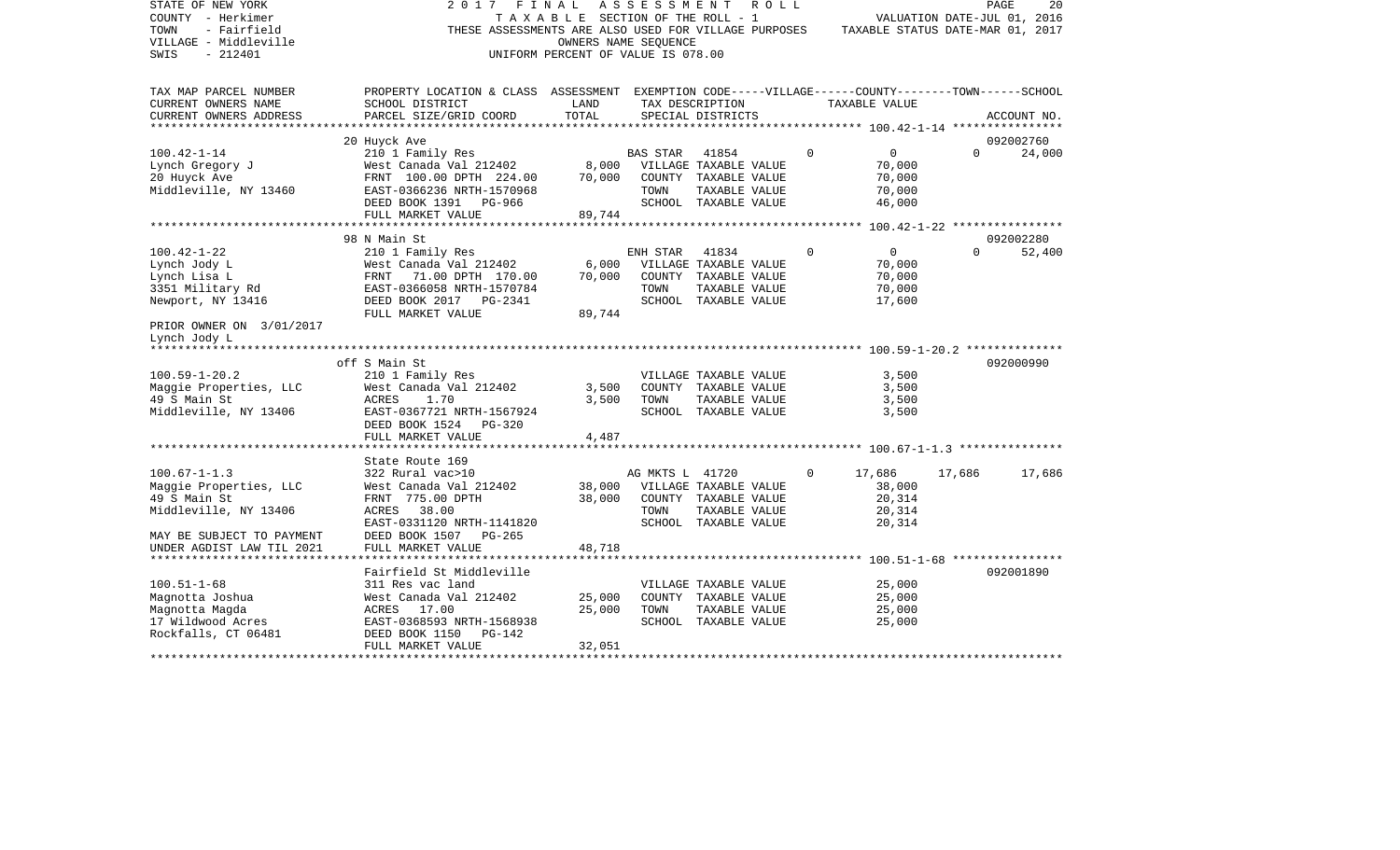| STATE OF NEW YORK<br>COUNTY - Herkimer<br>TOWN<br>- Fairfield<br>VILLAGE - Middleville<br>SWIS<br>$-212401$ | 2017<br>F I N A L                                                                                                                                                                | T A X A B L E SECTION OF THE ROLL - 1<br>OWNERS NAME SEOUENCE<br>UNIFORM PERCENT OF VALUE IS 078.00 | A S S E S S M E N T    |                                                                                        | R O L L  | THESE ASSESSMENTS ARE ALSO USED FOR VILLAGE PURPOSES TAXABLE STATUS DATE-MAR 01, 2017 | PAGE<br>VALUATION DATE-JUL 01, 2016 | 21          |
|-------------------------------------------------------------------------------------------------------------|----------------------------------------------------------------------------------------------------------------------------------------------------------------------------------|-----------------------------------------------------------------------------------------------------|------------------------|----------------------------------------------------------------------------------------|----------|---------------------------------------------------------------------------------------|-------------------------------------|-------------|
| TAX MAP PARCEL NUMBER<br>CURRENT OWNERS NAME<br>CURRENT OWNERS ADDRESS                                      | PROPERTY LOCATION & CLASS ASSESSMENT EXEMPTION CODE-----VILLAGE------COUNTY-------TOWN------SCHOOL<br>SCHOOL DISTRICT<br>PARCEL SIZE/GRID COORD                                  | LAND<br>TOTAL                                                                                       | TAX DESCRIPTION        | SPECIAL DISTRICTS                                                                      |          | TAXABLE VALUE                                                                         |                                     | ACCOUNT NO. |
| **********************                                                                                      |                                                                                                                                                                                  |                                                                                                     |                        |                                                                                        |          |                                                                                       |                                     |             |
| $100.59 - 1 - 23$<br>Maine Martha<br>61 S Main St<br>Middleville, NY 13406                                  | 61 S Main St<br>210 1 Family Res<br>West Canada Val 212402<br>Life Use-Edna<br>FRNT 64.00 DPTH 299.00<br>EAST-0367421 NRTH-1567812<br>DEED BOOK 1589 PG-866<br>FULL MARKET VALUE | 6,000<br>64,000<br>82,051                                                                           | TOWN                   | VILLAGE TAXABLE VALUE<br>COUNTY TAXABLE VALUE<br>TAXABLE VALUE<br>SCHOOL TAXABLE VALUE |          | 64,000<br>64,000<br>64,000<br>64,000                                                  | 092003870                           |             |
|                                                                                                             |                                                                                                                                                                                  |                                                                                                     |                        |                                                                                        |          |                                                                                       |                                     |             |
|                                                                                                             | 19 Fairfield St                                                                                                                                                                  |                                                                                                     |                        |                                                                                        |          |                                                                                       | 092001920                           |             |
| $100.51 - 1 - 35$<br>Mansfield Carter William<br>19 Fairfield St<br>Middleville, NY 13406                   | 210 1 Family Res<br>West Canada Val 212402<br>Life Use to Hammersly<br>FRNT 116.00 DPTH 227.60<br>EAST-0367145 NRTH-1569184<br>DEED BOOK 1536 PG-657                             | 8,000<br>70,000                                                                                     | BAS STAR 41854<br>TOWN | VILLAGE TAXABLE VALUE<br>COUNTY TAXABLE VALUE<br>TAXABLE VALUE<br>SCHOOL TAXABLE VALUE | $\Omega$ | $\overline{0}$<br>70,000<br>70,000<br>70,000<br>46,000                                | $\Omega$                            | 24,000      |
|                                                                                                             | FULL MARKET VALUE                                                                                                                                                                | 89,744                                                                                              |                        |                                                                                        |          |                                                                                       |                                     |             |
|                                                                                                             | N Main St                                                                                                                                                                        |                                                                                                     |                        |                                                                                        |          |                                                                                       | 092000030                           |             |
| $100.51 - 1 - 42$<br>Maxwell Linda<br>1619 Hawthorne Hill Road<br>Newport, NY 13416                         | 210 1 Family Res<br>West Canada Val 212402<br>FRNT 56.30 DPTH 104.27<br>EAST-0366784 NRTH-1569377<br>DEED BOOK 687<br>PG-350                                                     | 6,000<br>21,000                                                                                     | TOWN                   | VILLAGE TAXABLE VALUE<br>COUNTY TAXABLE VALUE<br>TAXABLE VALUE<br>SCHOOL TAXABLE VALUE |          | 21,000<br>21,000<br>21,000<br>21,000                                                  |                                     |             |
|                                                                                                             | FULL MARKET VALUE                                                                                                                                                                | 26,923                                                                                              |                        |                                                                                        |          |                                                                                       |                                     |             |
| $100.59 - 1 - 34$<br>Maxwell Thomas<br>3029 Patrick Rd<br>Schenectady, NY 12303-6009                        | S Main St<br>411 Apartment<br>West Canada Val 212402<br>schoolhouse/partial resid<br>ACRES<br>4.90<br>EAST-0367138 NRTH-1567195<br>DEED BOOK 848<br>$PG-204$                     | 25,000<br>50,000                                                                                    | TOWN                   | VILLAGE TAXABLE VALUE<br>COUNTY TAXABLE VALUE<br>TAXABLE VALUE<br>SCHOOL TAXABLE VALUE |          | 50,000<br>50,000<br>50,000<br>50,000                                                  | 090086024                           |             |
|                                                                                                             | FULL MARKET VALUE                                                                                                                                                                | 64,103                                                                                              |                        |                                                                                        |          |                                                                                       |                                     |             |
| $100.42 - 1 - 19$<br>McCooey-Alenikov Gail<br>108 N Main St<br>Middleville, NY 13406                        | 108 N Main St<br>210 1 Family Res<br>West Canada Val 212402<br>FRNT 110.00 DPTH 170.00<br>EAST-0366010 NRTH-1570927<br>DEED BOOK 1633 PG-150<br>FULL MARKET VALUE                | 7,000<br>75,000<br>96,154                                                                           | TOWN                   | VILLAGE TAXABLE VALUE<br>COUNTY TAXABLE VALUE<br>TAXABLE VALUE<br>SCHOOL TAXABLE VALUE |          | 75,000<br>75,000<br>75,000<br>75,000                                                  | 092000360                           |             |
|                                                                                                             |                                                                                                                                                                                  |                                                                                                     |                        |                                                                                        |          |                                                                                       |                                     |             |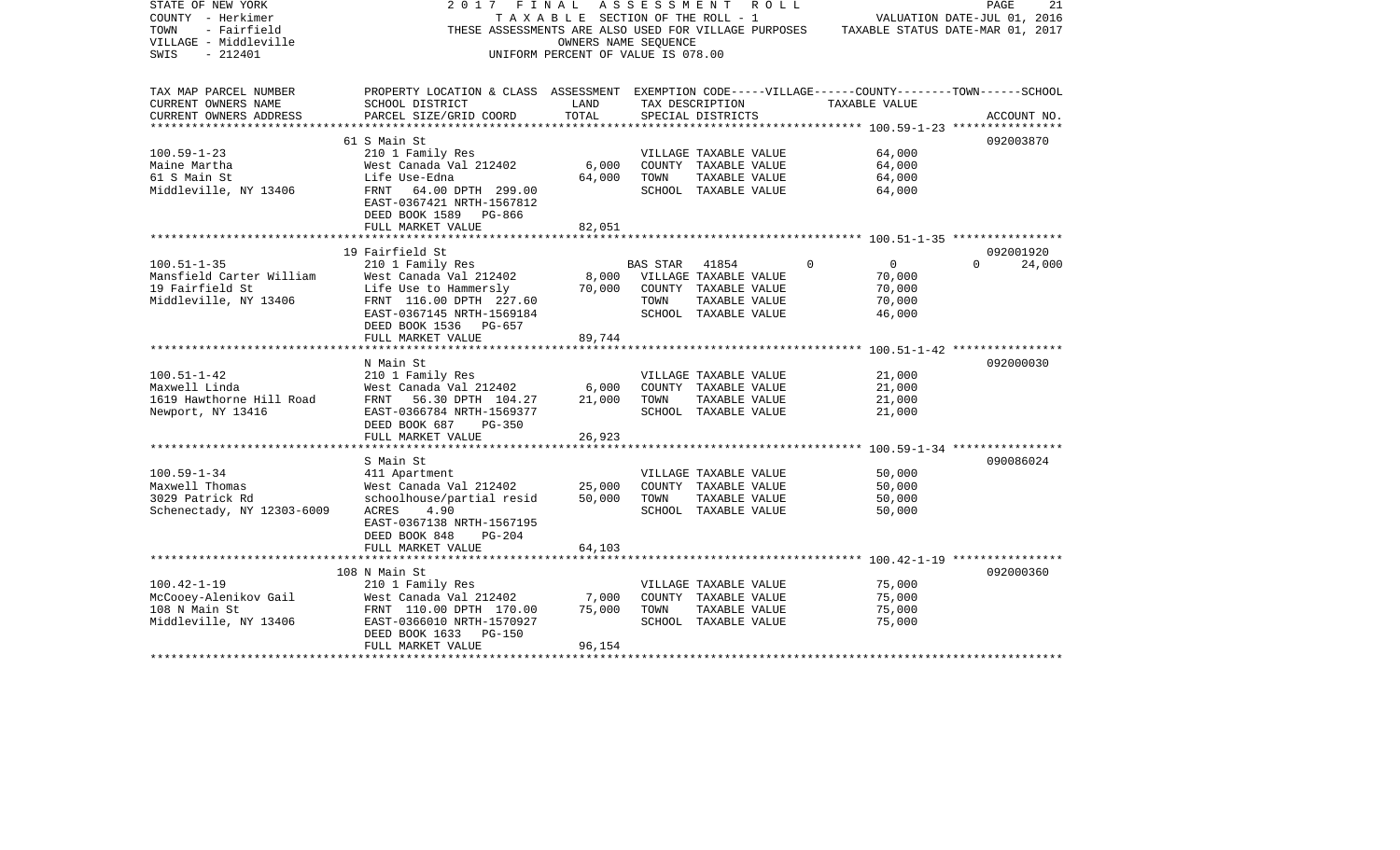| STATE OF NEW YORK                                    | 2017 FINAL ASSESSMENT                                                                              |                                    |                      |                                       | R O L L     |                                  | PAGE     | 22          |
|------------------------------------------------------|----------------------------------------------------------------------------------------------------|------------------------------------|----------------------|---------------------------------------|-------------|----------------------------------|----------|-------------|
| COUNTY - Herkimer                                    |                                                                                                    | TAXABLE SECTION OF THE ROLL - 1    |                      |                                       |             | VALUATION DATE-JUL 01, 2016      |          |             |
| - Fairfield<br>TOWN                                  | THESE ASSESSMENTS ARE ALSO USED FOR VILLAGE PURPOSES                                               |                                    |                      |                                       |             | TAXABLE STATUS DATE-MAR 01, 2017 |          |             |
| VILLAGE - Middleville                                |                                                                                                    |                                    | OWNERS NAME SEQUENCE |                                       |             |                                  |          |             |
| $-212401$<br>SWIS                                    |                                                                                                    | UNIFORM PERCENT OF VALUE IS 078.00 |                      |                                       |             |                                  |          |             |
|                                                      |                                                                                                    |                                    |                      |                                       |             |                                  |          |             |
| TAX MAP PARCEL NUMBER                                | PROPERTY LOCATION & CLASS ASSESSMENT EXEMPTION CODE-----VILLAGE------COUNTY-------TOWN------SCHOOL |                                    |                      |                                       |             |                                  |          |             |
| CURRENT OWNERS NAME                                  | SCHOOL DISTRICT                                                                                    | LAND                               |                      | TAX DESCRIPTION                       |             | TAXABLE VALUE                    |          |             |
| CURRENT OWNERS ADDRESS                               | PARCEL SIZE/GRID COORD                                                                             | TOTAL                              |                      | SPECIAL DISTRICTS                     |             |                                  |          | ACCOUNT NO. |
|                                                      |                                                                                                    |                                    |                      |                                       |             |                                  |          |             |
|                                                      | 138 S Main St                                                                                      |                                    |                      |                                       |             |                                  |          |             |
| $100.67 - 1 - 1.2$                                   | 210 1 Family Res WET COM C 41132<br>West Canada Val 212402 11,000 VET COM T 41133                  |                                    |                      |                                       | 12,000      | 12,000                           | 0        | 0           |
| Mcevoy Shannon                                       |                                                                                                    |                                    |                      |                                       | 0           | $\mathbf{0}$                     | 16,000   | 0           |
| Mcevoy Tricia                                        | House & Garage                                                                                     | 130,000 BAS STAR 41854             |                      |                                       | $\mathbf 0$ | $\overline{0}$                   | $\Omega$ | 24,000      |
| PO Box 495                                           | ACRES<br>2.60                                                                                      |                                    |                      | VILLAGE TAXABLE VALUE                 |             | 118,000                          |          |             |
| Middleville, NY 13406                                | EAST-0367349 NRTH-1566175                                                                          |                                    |                      | COUNTY TAXABLE VALUE                  |             | 118,000                          |          |             |
|                                                      | DEED BOOK 882<br>PG-498                                                                            |                                    | TOWN                 | TAXABLE VALUE                         |             | 114,000                          |          |             |
|                                                      | FULL MARKET VALUE                                                                                  | 166,667 SCHOOL TAXABLE VALUE       |                      |                                       |             | 106,000                          |          |             |
|                                                      |                                                                                                    |                                    |                      |                                       |             |                                  |          |             |
|                                                      | 58 Fairfield St                                                                                    |                                    |                      |                                       |             |                                  |          | 092003780   |
| $100.51 - 1 - 61$                                    | 210 1 Family Res                                                                                   |                                    |                      | VILLAGE TAXABLE VALUE                 |             | 75,000                           |          |             |
| MidFirst Bank                                        | West Canada Val 212402                                                                             | 6,000                              |                      | COUNTY TAXABLE VALUE                  |             | 75,000                           |          |             |
| 53 Gibson St                                         | FRNT 67.00 DPTH 140.00                                                                             | 75,000                             | TOWN                 | TAXABLE VALUE                         |             | 75,000                           |          |             |
| Bay Shore, NY 11706                                  | EAST-0367971 NRTH-1569202                                                                          |                                    |                      | SCHOOL TAXABLE VALUE                  |             | 75,000                           |          |             |
|                                                      | DEED BOOK 2017 PG-2283                                                                             |                                    |                      |                                       |             |                                  |          |             |
| PRIOR OWNER ON 3/01/2017                             | FULL MARKET VALUE                                                                                  | 96,154                             |                      |                                       |             |                                  |          |             |
| MidFirst Bank                                        |                                                                                                    |                                    |                      |                                       |             |                                  |          |             |
|                                                      |                                                                                                    |                                    |                      |                                       |             |                                  |          |             |
|                                                      | N Main St                                                                                          |                                    |                      |                                       |             |                                  |          | 092004200   |
| $100.42 - 1 - 20$                                    | 314 Rural vac<10                                                                                   |                                    |                      | VILLAGE TAXABLE VALUE                 |             | 1,000                            |          |             |
| Miller Linda                                         | West Canada Val 212402                                                                             | 1,000                              |                      | COUNTY TAXABLE VALUE                  |             | 1,000                            |          |             |
| Smith Larry                                          | FRNT 60.00 DPTH 75.00                                                                              | 1,000                              | TOWN                 | TAXABLE VALUE                         |             | 1,000                            |          |             |
| PO Box 504                                           | EAST-0366147 NRTH-1570863                                                                          |                                    |                      | SCHOOL TAXABLE VALUE                  |             | 1,000                            |          |             |
| Middleville, NY 13406                                | DEED BOOK 1521 PG-917                                                                              |                                    |                      |                                       |             |                                  |          |             |
|                                                      | FULL MARKET VALUE                                                                                  | 1,282                              |                      |                                       |             |                                  |          |             |
|                                                      |                                                                                                    |                                    |                      |                                       |             |                                  |          |             |
|                                                      | 104 N Main St                                                                                      |                                    |                      |                                       |             |                                  |          | 092004410   |
| $100.42 - 1 - 21$                                    | 210 1 Family Res                                                                                   |                                    |                      | VILLAGE TAXABLE VALUE                 |             | 65,000                           |          |             |
| Miller Linda Lee                                     | West Canada Val 212402                                                                             | 6,000                              |                      | COUNTY TAXABLE VALUE                  |             | 65,000                           |          |             |
|                                                      | FRNT 60.00 DPTH 170.00                                                                             | 65,000                             | TOWN                 | TAXABLE VALUE                         |             | 65,000                           |          |             |
|                                                      | EAST-0366026 NRTH-1570841                                                                          |                                    |                      | SCHOOL TAXABLE VALUE                  |             | 65,000                           |          |             |
| Smith Larry R<br>PO Box 504<br>Middleville, NY 13406 | DEED BOOK 1521 PG-917                                                                              |                                    |                      |                                       |             |                                  |          |             |
|                                                      | FULL MARKET VALUE                                                                                  | 83,333                             |                      |                                       |             |                                  |          |             |
|                                                      |                                                                                                    |                                    |                      |                                       |             |                                  |          |             |
|                                                      | 106 Fairfield St                                                                                   |                                    |                      |                                       |             |                                  |          | 090007950   |
| $100.51 - 1 - 70$                                    | 210 1 Family Res                                                                                   |                                    |                      | VILLAGE TAXABLE VALUE                 |             | 30,000                           |          |             |
| Miller Rosemary<br>Steve Miller                      | West Canada Val 212402                                                                             | 7,000                              |                      | COUNTY TAXABLE VALUE                  |             | 30,000                           |          |             |
|                                                      | ACRES<br>0.31                                                                                      | 30,000                             | TOWN                 | TAXABLE VALUE                         |             | 30,000                           |          |             |
| PO Box 147                                           | EAST-0369017 NRTH-1569187                                                                          |                                    |                      | SCHOOL TAXABLE VALUE                  |             | 30,000                           |          |             |
| Middleville, NY 13406                                | DEED BOOK 830 PG-192                                                                               |                                    |                      |                                       |             |                                  |          |             |
|                                                      | FULL MARKET VALUE                                                                                  | 38,462                             |                      |                                       |             |                                  |          |             |
|                                                      |                                                                                                    |                                    |                      |                                       |             |                                  |          |             |
|                                                      | 69 N Main St                                                                                       |                                    |                      |                                       |             |                                  |          | 092004170   |
| $100.50 - 1 - 8.1$                                   | 210 1 Family Res                                                                                   |                                    |                      | VILLAGE TAXABLE VALUE                 |             | 85,000                           |          |             |
|                                                      | West Canada Val 212402                                                                             |                                    |                      |                                       |             |                                  |          |             |
| Miner Roselle W<br>69 N Main St                      |                                                                                                    | 9,000                              |                      | COUNTY TAXABLE VALUE<br>TAXABLE VALUE |             | 85,000                           |          |             |
| PO Box 102                                           | FRNT 159.00 DPTH 212.00                                                                            | 85,000                             | TOWN                 | SCHOOL TAXABLE VALUE                  |             | 85,000                           |          |             |
| Newport, NY 13416                                    | EAST-0366120 NRTH-1570152                                                                          |                                    |                      |                                       |             | 85,000                           |          |             |
|                                                      | DEED BOOK 1582 PG-949                                                                              | 108,974                            |                      |                                       |             |                                  |          |             |
|                                                      | FULL MARKET VALUE                                                                                  |                                    |                      |                                       |             |                                  |          |             |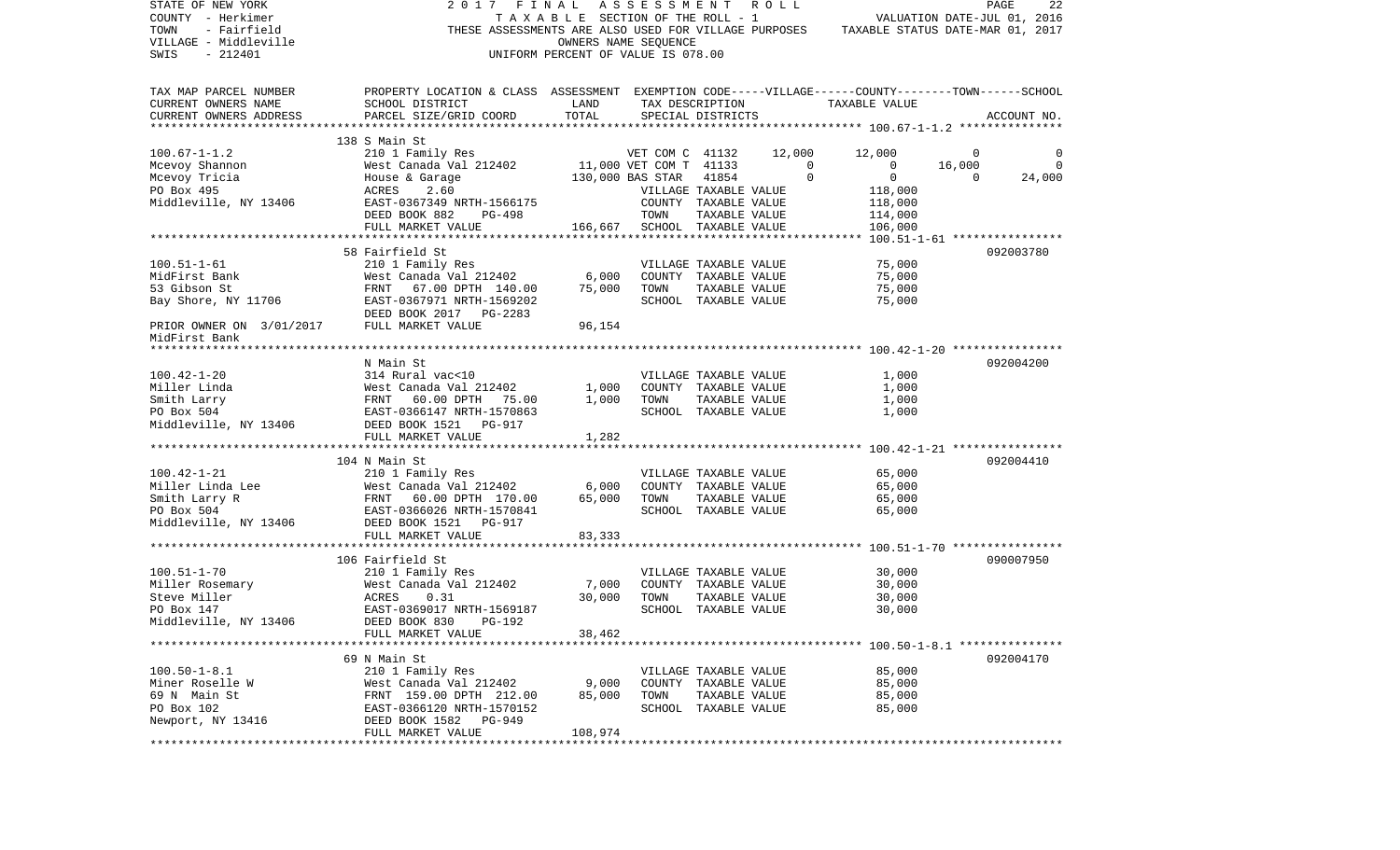| STATE OF NEW YORK<br>COUNTY - Herkimer<br>- Fairfield<br>TOWN<br>VILLAGE - Middleville                                                  | 2017                                                                                               | FINAL<br>TAXABLE SECTION OF THE ROLL - 1 | A S S E S S M E N T<br>OWNERS NAME SEOUENCE |                                      | R O L L |                        | THESE ASSESSMENTS ARE ALSO USED FOR VILLAGE PURPOSES TAXABLE STATUS DATE-MAR 01, 2017 |          | PAGE<br>23<br>VALUATION DATE-JUL 01, 2016 |
|-----------------------------------------------------------------------------------------------------------------------------------------|----------------------------------------------------------------------------------------------------|------------------------------------------|---------------------------------------------|--------------------------------------|---------|------------------------|---------------------------------------------------------------------------------------|----------|-------------------------------------------|
| SWIS<br>$-212401$                                                                                                                       |                                                                                                    | UNIFORM PERCENT OF VALUE IS 078.00       |                                             |                                      |         |                        |                                                                                       |          |                                           |
| TAX MAP PARCEL NUMBER                                                                                                                   | PROPERTY LOCATION & CLASS ASSESSMENT EXEMPTION CODE-----VILLAGE------COUNTY-------TOWN------SCHOOL |                                          |                                             |                                      |         |                        |                                                                                       |          |                                           |
| CURRENT OWNERS NAME<br>CURRENT OWNERS ADDRESS                                                                                           | SCHOOL DISTRICT<br>PARCEL SIZE/GRID COORD                                                          | LAND<br>TOTAL                            |                                             | TAX DESCRIPTION<br>SPECIAL DISTRICTS |         |                        | TAXABLE VALUE                                                                         |          | ACCOUNT NO.                               |
|                                                                                                                                         | 73 N Main St                                                                                       |                                          |                                             |                                      |         |                        |                                                                                       |          | 092004003                                 |
| $100.50 - 1 - 8.2$                                                                                                                      | 210 1 Family Res                                                                                   |                                          | CW_15_VET/ 41161                            |                                      |         | $\overline{0}$         |                                                                                       | $\Omega$ | $\Omega$                                  |
|                                                                                                                                         | West Canada Val 212402 12,000 CW_DISBLD_ 41171                                                     |                                          |                                             |                                      |         | $\Omega$               | $7,200$<br>$24.000$<br>24,000                                                         | $\Omega$ | $\Omega$                                  |
| Miner Roselle W West Canada Val 212402<br>73 N Main St<br>PO Box 102<br>Newport, NY 13416<br>Newport, NY 13416<br>DEED BOOK 1582 PG-976 |                                                                                                    |                                          | 68,000 VILLAGE TAXABLE VALUE                |                                      |         |                        | 68,000                                                                                |          |                                           |
|                                                                                                                                         |                                                                                                    |                                          |                                             | COUNTY TAXABLE VALUE                 |         |                        | 36,800                                                                                |          |                                           |
|                                                                                                                                         |                                                                                                    |                                          | TOWN                                        | TAXABLE VALUE                        |         |                        | 68,000                                                                                |          |                                           |
|                                                                                                                                         | FULL MARKET VALUE                                                                                  | 87,179                                   | SCHOOL TAXABLE VALUE                        |                                      |         |                        | 68,000                                                                                |          |                                           |
|                                                                                                                                         |                                                                                                    |                                          |                                             |                                      |         |                        |                                                                                       |          |                                           |
|                                                                                                                                         | 54 Fairfield St                                                                                    |                                          |                                             |                                      |         |                        |                                                                                       |          | 092003210                                 |
| $100.51 - 1 - 60$                                                                                                                       | 210 1 Family Res                                                                                   |                                          | BAS STAR                                    | 41854                                |         | $\mathbf 0$            | $\overline{0}$                                                                        | $\Omega$ | 24,000                                    |
| Moffatt Melissa                                                                                                                         | West Canada Val 212402                                                                             |                                          | 6,000 VILLAGE TAXABLE VALUE                 |                                      |         |                        | 42,000                                                                                |          |                                           |
| 54 Fairfield St                                                                                                                         | Life Use To Ozog                                                                                   | 42,000                                   | COUNTY TAXABLE VALUE                        |                                      |         |                        | 42,000                                                                                |          |                                           |
| Middleville, NY 13406                                                                                                                   | FRNT 62.00 DPTH 178.00                                                                             |                                          | TOWN                                        | TAXABLE VALUE                        |         |                        | 42,000                                                                                |          |                                           |
|                                                                                                                                         | EAST-0367912 NRTH-1569206<br>DEED BOOK 1530 PG-154                                                 |                                          |                                             | SCHOOL TAXABLE VALUE                 |         |                        | 18,000                                                                                |          |                                           |
|                                                                                                                                         | FULL MARKET VALUE                                                                                  | 53,846                                   |                                             |                                      |         |                        |                                                                                       |          |                                           |
|                                                                                                                                         |                                                                                                    |                                          |                                             |                                      |         |                        |                                                                                       |          |                                           |
|                                                                                                                                         | 11 Huyck Ave                                                                                       |                                          |                                             |                                      |         |                        |                                                                                       |          |                                           |
| $100.42 - 1 - 9.3$                                                                                                                      | 210 1 Family Res                                                                                   |                                          | ENH STAR 41834                              |                                      |         | $\Omega$               | $\overline{0}$                                                                        | $\Omega$ | 52,400                                    |
| Mueller Margot H                                                                                                                        | West Canada Val 212402 7,000                                                                       |                                          | VILLAGE TAXABLE VALUE                       |                                      |         |                        | 57,000                                                                                |          |                                           |
| Mueller Richard P                                                                                                                       | West Canada Val 212402<br>Life use to Margot Muelle                                                | 57,000                                   | COUNTY TAXABLE VALUE                        |                                      |         |                        | 57,000                                                                                |          |                                           |
| 11 Huyck Ave                                                                                                                            | FRNT 100.00 DPTH 200.00                                                                            |                                          | TOWN                                        | TAXABLE VALUE                        |         |                        | 57,000                                                                                |          |                                           |
| Middleville, NY 13406                                                                                                                   | EAST-0365999 NRTH-1571204                                                                          |                                          |                                             | SCHOOL TAXABLE VALUE                 |         |                        | 4,600                                                                                 |          |                                           |
|                                                                                                                                         | DEED BOOK 926<br>PG-644                                                                            |                                          |                                             |                                      |         |                        |                                                                                       |          |                                           |
|                                                                                                                                         | FULL MARKET VALUE                                                                                  | 73,077                                   |                                             |                                      |         |                        |                                                                                       |          |                                           |
|                                                                                                                                         |                                                                                                    |                                          |                                             |                                      |         |                        |                                                                                       |          |                                           |
|                                                                                                                                         | 56 Huyck Ave                                                                                       |                                          |                                             |                                      |         |                        |                                                                                       | $\Omega$ | 092002820                                 |
| $100.43 - 1 - 2$<br>Mueller Richard&Bonnie                                                                                              | 210 1 Family Res<br>West Canada Val 212402                                                         |                                          | VET COM C 41132<br>7,000 VET COM T 41133    |                                      |         | 12,000<br>$\mathbf{0}$ | 12,000<br>$\overline{0}$                                                              | 16,000   | $\Omega$                                  |
| Mueller David J                                                                                                                         | FRNT 100.00 DPTH 223.00                                                                            |                                          | 84,000 BAS STAR                             | 41854                                |         | $\Omega$               | $\overline{0}$                                                                        | $\Omega$ | 24,000                                    |
| 56 Huyck Ave                                                                                                                            | EAST-0366926 NRTH-1571112                                                                          |                                          | VILLAGE TAXABLE VALUE                       |                                      |         |                        | 72,000                                                                                |          |                                           |
| Middleville, NY 13406                                                                                                                   | DEED BOOK 1517 PG-907                                                                              |                                          |                                             | COUNTY TAXABLE VALUE                 |         |                        | 72,000                                                                                |          |                                           |
|                                                                                                                                         | FULL MARKET VALUE                                                                                  | 107,692 TOWN                             |                                             | TAXABLE VALUE                        |         |                        | 68,000                                                                                |          |                                           |
|                                                                                                                                         |                                                                                                    |                                          |                                             | SCHOOL TAXABLE VALUE                 |         |                        | 60,000                                                                                |          |                                           |
|                                                                                                                                         | ********************                                                                               |                                          |                                             |                                      |         |                        | ******* 100.42-1-18 *****************                                                 |          |                                           |
|                                                                                                                                         | 61 N Main St                                                                                       |                                          |                                             |                                      |         |                        |                                                                                       |          | 092003510                                 |
| $100.42 - 1 - 18$                                                                                                                       | 314 Rural vac<10                                                                                   |                                          |                                             | VILLAGE TAXABLE VALUE                |         |                        | 8,000                                                                                 |          |                                           |
| Murphy Joyce                                                                                                                            | West Canada Val 212402                                                                             | 8,000                                    | COUNTY TAXABLE VALUE                        |                                      |         |                        | 8,000                                                                                 |          |                                           |
| PO Box 175                                                                                                                              | FRNT 120.00 DPTH 120.00                                                                            | 8,000                                    | TOWN                                        | TAXABLE VALUE                        |         |                        | 8,000                                                                                 |          |                                           |
| Middleville, NY 13406                                                                                                                   | EAST-0365813 NRTH-1570804                                                                          |                                          |                                             | SCHOOL TAXABLE VALUE                 |         |                        | 8,000                                                                                 |          |                                           |
|                                                                                                                                         |                                                                                                    |                                          |                                             |                                      |         |                        |                                                                                       |          |                                           |
|                                                                                                                                         | DEED BOOK 682<br>PG-353<br>FULL MARKET VALUE                                                       | 10,256                                   |                                             |                                      |         |                        |                                                                                       |          |                                           |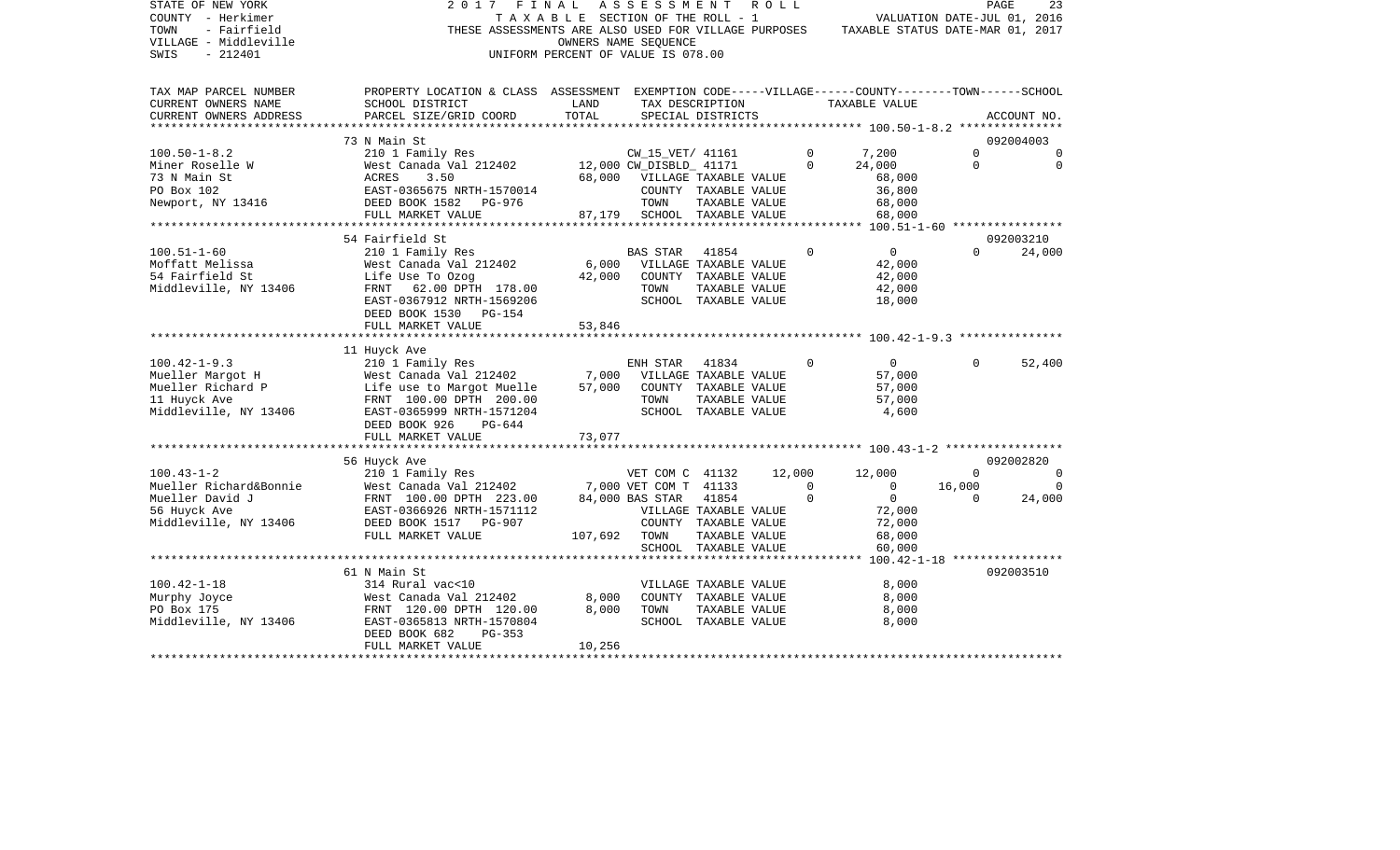| STATE OF NEW YORK<br>COUNTY - Herkimer<br>TOWN<br>- Fairfield<br>VILLAGE - Middleville<br>SWIS<br>$-212401$                                                                         | 2017 FINAL ASSESSMENT ROLL                                                                                            | T A X A B L E SECTION OF THE ROLL - 1<br>OWNERS NAME SEOUENCE<br>UNIFORM PERCENT OF VALUE IS 078.00 |                      |                                |                            | VALUATION DATE-JUL 01, 2016<br>THESE ASSESSMENTS ARE ALSO USED FOR VILLAGE PURPOSES TAXABLE STATUS DATE-MAR 01, 2017 | PAGE               | 24          |
|-------------------------------------------------------------------------------------------------------------------------------------------------------------------------------------|-----------------------------------------------------------------------------------------------------------------------|-----------------------------------------------------------------------------------------------------|----------------------|--------------------------------|----------------------------|----------------------------------------------------------------------------------------------------------------------|--------------------|-------------|
| TAX MAP PARCEL NUMBER<br>CURRENT OWNERS NAME                                                                                                                                        | PROPERTY LOCATION & CLASS ASSESSMENT EXEMPTION CODE-----VILLAGE------COUNTY-------TOWN------SCHOOL<br>SCHOOL DISTRICT | LAND                                                                                                |                      | TAX DESCRIPTION                |                            | TAXABLE VALUE                                                                                                        |                    |             |
| CURRENT OWNERS ADDRESS                                                                                                                                                              | PARCEL SIZE/GRID COORD                                                                                                | TOTAL                                                                                               |                      | SPECIAL DISTRICTS              |                            |                                                                                                                      |                    | ACCOUNT NO. |
|                                                                                                                                                                                     |                                                                                                                       |                                                                                                     |                      |                                |                            |                                                                                                                      |                    |             |
|                                                                                                                                                                                     | 105 N Main St                                                                                                         |                                                                                                     |                      |                                |                            |                                                                                                                      |                    | 092001860   |
| $100.50 - 1 - 3$                                                                                                                                                                    | 210 1 Family Res                                                                                                      |                                                                                                     | VET COM C 41132      |                                |                            | 12,000 12,000                                                                                                        | $\Omega$           | 0           |
| Murphy Joyce                                                                                                                                                                        | West Canada Val 212402 15,000 VET COM T 41133<br>includes 100.50-1-2 80,000 ENH STAR 41834                            |                                                                                                     |                      |                                | $\overline{0}$<br>$\Omega$ | $\overline{0}$<br>$\Omega$                                                                                           | 16,000<br>$\Omega$ | 0           |
| PO Box 175                                                                                                                                                                          | 3.10<br>ACRES                                                                                                         |                                                                                                     |                      | 41834<br>VILLAGE TAXABLE VALUE |                            | 68,000                                                                                                               |                    | 52,400      |
| Middleville, NY 13406                                                                                                                                                               | EAST-0365638 NRTH-1570588                                                                                             |                                                                                                     |                      | COUNTY TAXABLE VALUE           |                            | 68,000                                                                                                               |                    |             |
|                                                                                                                                                                                     | DEED BOOK 668<br>PG-421                                                                                               |                                                                                                     | TOWN                 | TAXABLE VALUE                  |                            | 64,000                                                                                                               |                    |             |
|                                                                                                                                                                                     | FULL MARKET VALUE                                                                                                     | 102,564                                                                                             | SCHOOL TAXABLE VALUE |                                |                            | 27,600                                                                                                               |                    |             |
|                                                                                                                                                                                     |                                                                                                                       |                                                                                                     |                      |                                |                            |                                                                                                                      |                    |             |
|                                                                                                                                                                                     | N Main St                                                                                                             |                                                                                                     |                      |                                |                            |                                                                                                                      |                    | 092002430   |
| $100.51 - 1 - 43$                                                                                                                                                                   | 461 Bank                                                                                                              |                                                                                                     |                      | VILLAGE TAXABLE VALUE          |                            | 270,000                                                                                                              |                    |             |
| NBT Bank                                                                                                                                                                            | West Canada Val 212402                                                                                                | 50,000                                                                                              |                      | COUNTY TAXABLE VALUE           |                            | 270,000                                                                                                              |                    |             |
|                                                                                                                                                                                     |                                                                                                                       | 270,000                                                                                             | TOWN                 | TAXABLE VALUE                  |                            | 270,000                                                                                                              |                    |             |
| NBI Balk<br>Brad Hall<br>52 S Broad St<br>Norwich, NY 13815<br>RAST-0366897 NRTH-1569228<br>RAST-0366897 NRTH-1569228                                                               |                                                                                                                       |                                                                                                     |                      | SCHOOL TAXABLE VALUE           |                            | 270,000                                                                                                              |                    |             |
|                                                                                                                                                                                     |                                                                                                                       |                                                                                                     |                      |                                |                            |                                                                                                                      |                    |             |
|                                                                                                                                                                                     | DEED BOOK 753<br>$PG-62$<br>FULL MARKET VALUE                                                                         | 346,154                                                                                             |                      |                                |                            |                                                                                                                      |                    |             |
|                                                                                                                                                                                     |                                                                                                                       |                                                                                                     |                      |                                |                            |                                                                                                                      |                    |             |
|                                                                                                                                                                                     | 13 S Main St                                                                                                          |                                                                                                     |                      |                                |                            |                                                                                                                      |                    | 092002310   |
| $100.51 - 1 - 52$                                                                                                                                                                   | 411 Apartment                                                                                                         |                                                                                                     |                      | VILLAGE TAXABLE VALUE          |                            | 83,800                                                                                                               |                    |             |
|                                                                                                                                                                                     |                                                                                                                       |                                                                                                     |                      | COUNTY TAXABLE VALUE           |                            | 83,800                                                                                                               |                    |             |
|                                                                                                                                                                                     |                                                                                                                       |                                                                                                     | TOWN                 | TAXABLE VALUE                  |                            | 83,800                                                                                                               |                    |             |
|                                                                                                                                                                                     |                                                                                                                       |                                                                                                     |                      | SCHOOL TAXABLE VALUE           |                            | 83,800                                                                                                               |                    |             |
| 100.51-1-52<br>01 A West Canada Val 212402<br>10,000<br>01 A West Canada Val 212402<br>10,000<br>8890 N Main St EAST-0367133 NRTH-1568745<br>Poland, NY 13431 DEED BOOK 1581 PG-172 |                                                                                                                       |                                                                                                     |                      |                                |                            |                                                                                                                      |                    |             |
|                                                                                                                                                                                     | FULL MARKET VALUE                                                                                                     | 107,436                                                                                             |                      |                                |                            |                                                                                                                      |                    |             |
|                                                                                                                                                                                     |                                                                                                                       |                                                                                                     |                      |                                |                            |                                                                                                                      |                    |             |
| $100.59 - 1 - 8.1$                                                                                                                                                                  | 18 S Main St                                                                                                          |                                                                                                     |                      |                                |                            |                                                                                                                      |                    | 092000540   |
|                                                                                                                                                                                     | 210 1 Family Res                                                                                                      | 7,000                                                                                               |                      | COUNTY TAXABLE VALUE           | VILLAGE TAXABLE VALUE      | 43,000<br>43,000                                                                                                     |                    |             |
|                                                                                                                                                                                     |                                                                                                                       | 43,000                                                                                              | TOWN                 | TAXABLE VALUE                  |                            | 43,000                                                                                                               |                    |             |
|                                                                                                                                                                                     |                                                                                                                       |                                                                                                     |                      | SCHOOL TAXABLE VALUE           |                            | 43,000                                                                                                               |                    |             |
|                                                                                                                                                                                     | DEED BOOK 738<br>PG-350                                                                                               |                                                                                                     |                      |                                |                            |                                                                                                                      |                    |             |
|                                                                                                                                                                                     | FULL MARKET VALUE                                                                                                     | 55,128                                                                                              |                      |                                |                            |                                                                                                                      |                    |             |
|                                                                                                                                                                                     |                                                                                                                       |                                                                                                     |                      |                                |                            |                                                                                                                      |                    |             |
|                                                                                                                                                                                     | 16 S Main St                                                                                                          |                                                                                                     |                      |                                |                            |                                                                                                                      |                    | 092003540   |
| $100.59 - 1 - 7$                                                                                                                                                                    | 210 1 Family Res                                                                                                      |                                                                                                     |                      |                                | VILLAGE TAXABLE VALUE      | 30,000                                                                                                               |                    |             |
| Olney Urban Restorations LLC West Canada Val 212402 6,000                                                                                                                           |                                                                                                                       |                                                                                                     |                      | COUNTY TAXABLE VALUE           |                            | 30,000                                                                                                               |                    |             |
| PO Box 68                                                                                                                                                                           | FRNT 60.00 DPTH 182.00                                                                                                | 30,000                                                                                              | TOWN                 | TAXABLE VALUE                  |                            | 30,000                                                                                                               |                    |             |
| Poland, NY 13431                                                                                                                                                                    | EAST-0366914 NRTH-1568613                                                                                             |                                                                                                     |                      | SCHOOL TAXABLE VALUE           |                            | 30,000                                                                                                               |                    |             |
|                                                                                                                                                                                     | DEED BOOK 941<br>$PG-77$                                                                                              |                                                                                                     |                      |                                |                            |                                                                                                                      |                    |             |
|                                                                                                                                                                                     | FULL MARKET VALUE                                                                                                     | 38,462                                                                                              |                      |                                |                            |                                                                                                                      |                    |             |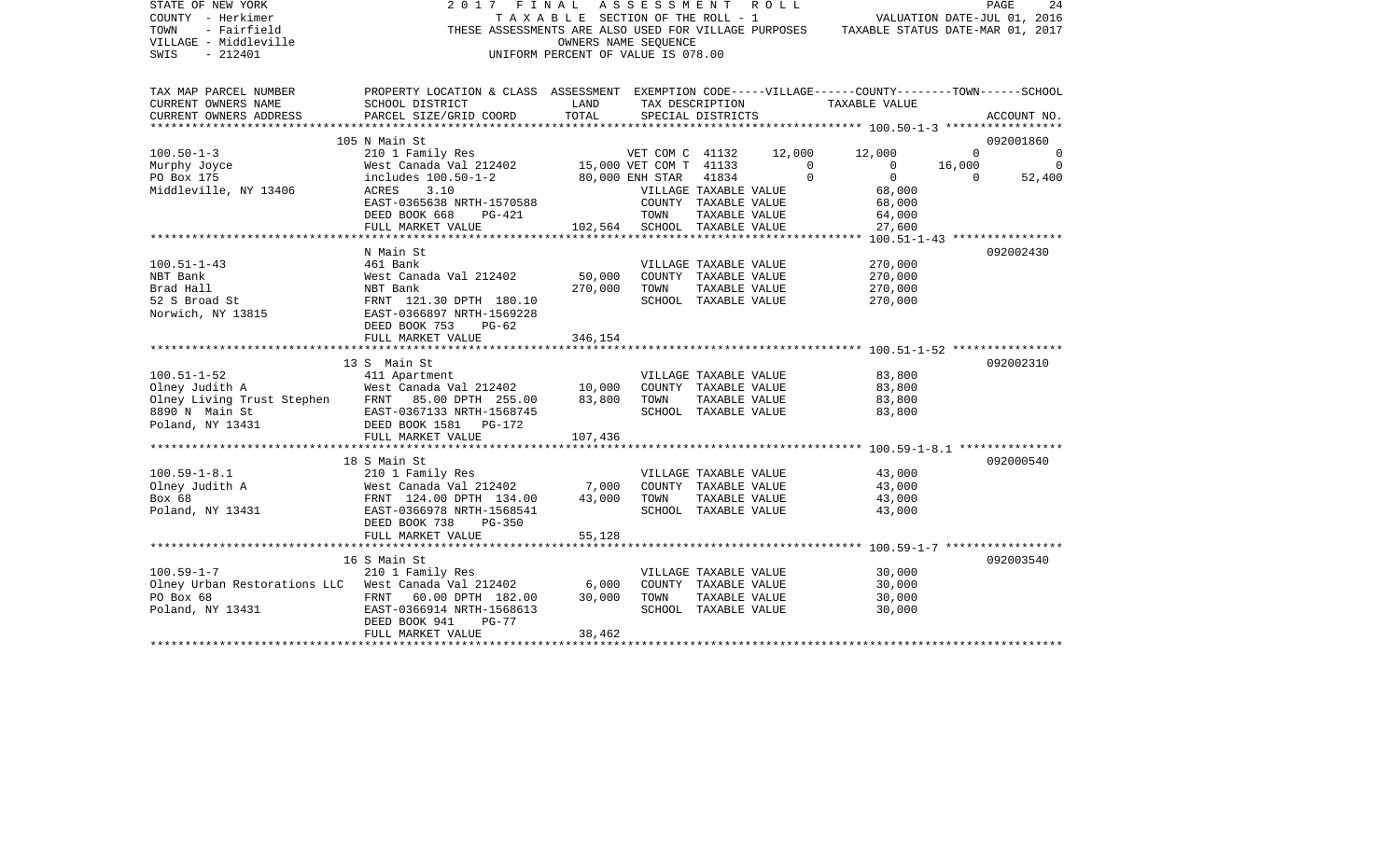| PROPERTY LOCATION & CLASS ASSESSMENT EXEMPTION CODE-----VILLAGE------COUNTY-------TOWN------SCHOOL<br>TAX MAP PARCEL NUMBER<br>CURRENT OWNERS NAME<br>SCHOOL DISTRICT<br><b>LAND</b><br>TAX DESCRIPTION<br>TAXABLE VALUE<br>TOTAL<br>CURRENT OWNERS ADDRESS<br>PARCEL SIZE/GRID COORD<br>SPECIAL DISTRICTS<br>ACCOUNT NO.<br>092000180<br>37 Park Ave<br>EALL AVE<br>210 1 Family Res<br>West Canada Val 212402<br>FRNT 50.00 DPTH 150.00 60,000 COUNTY TAXABLE VALUE<br>FRNT 50.00 DPTH 150.00 60,000 COUNTY TAXABLE VALUE<br>$\overline{0}$<br>$100.51 - 1 - 7$<br>$\Omega$<br>$\Omega$<br>24,000<br>60,000<br>Palmer Robert B II<br>37 Park Ave<br>60,000<br>TAXABLE VALUE<br>PO Box 381<br>BANK<br>023<br>TOWN<br>60,000<br>Middleville, NY 13406<br>EAST-0367386 NRTH-1569717<br>SCHOOL TAXABLE VALUE<br>36,000<br>DEED BOOK 833 PG-19<br>76,923<br>FULL MARKET VALUE<br>137 S Main St<br>092004050<br>$100.67 - 1 - 1.1$<br>240 Rural res<br>8,989<br>8,989<br>8,989<br>AG MKTS L 41720<br>$\overline{0}$<br>25,000 BAS STAR<br>$\Omega$<br>41854<br>$\overline{0}$<br>Petrie Joseph<br>West Canada Val 212402<br>$\overline{0}$<br>24,000<br>135,000 VILLAGE TAXABLE VALUE<br>FRNT 690.00 DPTH<br>135,000<br>Petrie Amanda<br>137 S Main St<br>ACRES 13.00<br>COUNTY TAXABLE VALUE<br>126,011<br>Middleville, NY 13406<br>EAST-0335010 NRTH-1141600<br>TOWN<br>TAXABLE VALUE<br>126,011<br>SCHOOL TAXABLE VALUE<br>DEED BOOK 1315 PG-997<br>102,011<br>173,077<br>FULL MARKET VALUE<br>MAY BE SUBJECT TO PAYMENT<br>UNDER AGDIST LAW TIL 2021<br>S Main St<br>092003420<br>314 Rural vac<10<br>$100.59 - 1 - 37$<br>VILLAGE TAXABLE VALUE<br>6,000<br>314 Rural vac<10<br>West Canada Val 212402<br>FRNT 80.00 DPTH 150.00<br>6,000<br>COUNTY TAXABLE VALUE<br>6,000<br>Pomichter Gerald<br>6,000<br>109 S Main St<br>TOWN TAXABLE VALUE<br>6,000<br>Middleville, NY 13406<br>SCHOOL TAXABLE VALUE<br>6,000<br>EAST-0367567 NRTH-1566921<br>DEED BOOK 831<br>$PG-438$<br>7,692<br>FULL MARKET VALUE<br>092003450<br>109 S Main St<br>210 1 Family Res<br>$100.59 - 1 - 38$<br>$\Omega$<br>VET WAR C 41122 7,200<br>7,200<br>$\Omega$<br>Pomichter Gerald P Mest Canada Val 212402 6,000 VET WAR C 41122<br>Pomichter Frances G FRNT 86.00 DPTH 150.00 85,000 ENH STAR 1123<br>109 S Main St EAST-0367583 NRTH-1566840 VILLAGE TAXABLE<br>Middleville, NY 13406-0481 DEED BOO<br>$\bigcirc$<br>$\overline{0}$<br>9,600<br>$\Omega$<br>$\overline{0}$<br>$\mathbf 0$<br>$\overline{0}$<br>52,400<br>77,800<br>VILLAGE TAXABLE VALUE<br>COUNTY TAXABLE VALUE<br>77,800<br>FULL MARKET VALUE<br>108,974 TOWN<br>TAXABLE VALUE<br>75,400<br>SCHOOL TAXABLE VALUE<br>32,600<br>68 S Main St<br>092088016<br>40,000<br>VILLAGE TAXABLE VALUE<br>COUNTY TAXABLE VALUE<br>40,000<br>TAXABLE VALUE<br>40,000<br>TOWN<br>SCHOOL TAXABLE VALUE<br>40,000 | STATE OF NEW YORK<br>COUNTY - Herkimer<br>TOWN<br>- Fairfield<br>VILLAGE - Middleville<br>$-212401$<br>SWIS | 2017 FINAL ASSESSMENT ROLL<br>THESE ASSESSMENTS ARE ALSO USED FOR VILLAGE PURPOSES TAXABLE STATUS DATE-MAR 01, 2017 | TAXABLE SECTION OF THE ROLL - 1<br>UNIFORM PERCENT OF VALUE IS 078.00 | OWNERS NAME SEQUENCE |  | VALUATION DATE-JUL 01, 2016 | PAGE<br>25 |
|-----------------------------------------------------------------------------------------------------------------------------------------------------------------------------------------------------------------------------------------------------------------------------------------------------------------------------------------------------------------------------------------------------------------------------------------------------------------------------------------------------------------------------------------------------------------------------------------------------------------------------------------------------------------------------------------------------------------------------------------------------------------------------------------------------------------------------------------------------------------------------------------------------------------------------------------------------------------------------------------------------------------------------------------------------------------------------------------------------------------------------------------------------------------------------------------------------------------------------------------------------------------------------------------------------------------------------------------------------------------------------------------------------------------------------------------------------------------------------------------------------------------------------------------------------------------------------------------------------------------------------------------------------------------------------------------------------------------------------------------------------------------------------------------------------------------------------------------------------------------------------------------------------------------------------------------------------------------------------------------------------------------------------------------------------------------------------------------------------------------------------------------------------------------------------------------------------------------------------------------------------------------------------------------------------------------------------------------------------------------------------------------------------------------------------------------------------------------------------------------------------------------------------------------------------------------------------------------------------------------------------------------------------------------------------------------------------------------------------------------------------------------------------------------------------------------------------------------------------|-------------------------------------------------------------------------------------------------------------|---------------------------------------------------------------------------------------------------------------------|-----------------------------------------------------------------------|----------------------|--|-----------------------------|------------|
|                                                                                                                                                                                                                                                                                                                                                                                                                                                                                                                                                                                                                                                                                                                                                                                                                                                                                                                                                                                                                                                                                                                                                                                                                                                                                                                                                                                                                                                                                                                                                                                                                                                                                                                                                                                                                                                                                                                                                                                                                                                                                                                                                                                                                                                                                                                                                                                                                                                                                                                                                                                                                                                                                                                                                                                                                                                     |                                                                                                             |                                                                                                                     |                                                                       |                      |  |                             |            |
|                                                                                                                                                                                                                                                                                                                                                                                                                                                                                                                                                                                                                                                                                                                                                                                                                                                                                                                                                                                                                                                                                                                                                                                                                                                                                                                                                                                                                                                                                                                                                                                                                                                                                                                                                                                                                                                                                                                                                                                                                                                                                                                                                                                                                                                                                                                                                                                                                                                                                                                                                                                                                                                                                                                                                                                                                                                     |                                                                                                             |                                                                                                                     |                                                                       |                      |  |                             |            |
|                                                                                                                                                                                                                                                                                                                                                                                                                                                                                                                                                                                                                                                                                                                                                                                                                                                                                                                                                                                                                                                                                                                                                                                                                                                                                                                                                                                                                                                                                                                                                                                                                                                                                                                                                                                                                                                                                                                                                                                                                                                                                                                                                                                                                                                                                                                                                                                                                                                                                                                                                                                                                                                                                                                                                                                                                                                     |                                                                                                             |                                                                                                                     |                                                                       |                      |  |                             |            |
|                                                                                                                                                                                                                                                                                                                                                                                                                                                                                                                                                                                                                                                                                                                                                                                                                                                                                                                                                                                                                                                                                                                                                                                                                                                                                                                                                                                                                                                                                                                                                                                                                                                                                                                                                                                                                                                                                                                                                                                                                                                                                                                                                                                                                                                                                                                                                                                                                                                                                                                                                                                                                                                                                                                                                                                                                                                     |                                                                                                             |                                                                                                                     |                                                                       |                      |  |                             |            |
|                                                                                                                                                                                                                                                                                                                                                                                                                                                                                                                                                                                                                                                                                                                                                                                                                                                                                                                                                                                                                                                                                                                                                                                                                                                                                                                                                                                                                                                                                                                                                                                                                                                                                                                                                                                                                                                                                                                                                                                                                                                                                                                                                                                                                                                                                                                                                                                                                                                                                                                                                                                                                                                                                                                                                                                                                                                     |                                                                                                             |                                                                                                                     |                                                                       |                      |  |                             |            |
|                                                                                                                                                                                                                                                                                                                                                                                                                                                                                                                                                                                                                                                                                                                                                                                                                                                                                                                                                                                                                                                                                                                                                                                                                                                                                                                                                                                                                                                                                                                                                                                                                                                                                                                                                                                                                                                                                                                                                                                                                                                                                                                                                                                                                                                                                                                                                                                                                                                                                                                                                                                                                                                                                                                                                                                                                                                     |                                                                                                             |                                                                                                                     |                                                                       |                      |  |                             |            |
|                                                                                                                                                                                                                                                                                                                                                                                                                                                                                                                                                                                                                                                                                                                                                                                                                                                                                                                                                                                                                                                                                                                                                                                                                                                                                                                                                                                                                                                                                                                                                                                                                                                                                                                                                                                                                                                                                                                                                                                                                                                                                                                                                                                                                                                                                                                                                                                                                                                                                                                                                                                                                                                                                                                                                                                                                                                     |                                                                                                             |                                                                                                                     |                                                                       |                      |  |                             |            |
|                                                                                                                                                                                                                                                                                                                                                                                                                                                                                                                                                                                                                                                                                                                                                                                                                                                                                                                                                                                                                                                                                                                                                                                                                                                                                                                                                                                                                                                                                                                                                                                                                                                                                                                                                                                                                                                                                                                                                                                                                                                                                                                                                                                                                                                                                                                                                                                                                                                                                                                                                                                                                                                                                                                                                                                                                                                     |                                                                                                             |                                                                                                                     |                                                                       |                      |  |                             |            |
|                                                                                                                                                                                                                                                                                                                                                                                                                                                                                                                                                                                                                                                                                                                                                                                                                                                                                                                                                                                                                                                                                                                                                                                                                                                                                                                                                                                                                                                                                                                                                                                                                                                                                                                                                                                                                                                                                                                                                                                                                                                                                                                                                                                                                                                                                                                                                                                                                                                                                                                                                                                                                                                                                                                                                                                                                                                     |                                                                                                             |                                                                                                                     |                                                                       |                      |  |                             |            |
|                                                                                                                                                                                                                                                                                                                                                                                                                                                                                                                                                                                                                                                                                                                                                                                                                                                                                                                                                                                                                                                                                                                                                                                                                                                                                                                                                                                                                                                                                                                                                                                                                                                                                                                                                                                                                                                                                                                                                                                                                                                                                                                                                                                                                                                                                                                                                                                                                                                                                                                                                                                                                                                                                                                                                                                                                                                     |                                                                                                             |                                                                                                                     |                                                                       |                      |  |                             |            |
|                                                                                                                                                                                                                                                                                                                                                                                                                                                                                                                                                                                                                                                                                                                                                                                                                                                                                                                                                                                                                                                                                                                                                                                                                                                                                                                                                                                                                                                                                                                                                                                                                                                                                                                                                                                                                                                                                                                                                                                                                                                                                                                                                                                                                                                                                                                                                                                                                                                                                                                                                                                                                                                                                                                                                                                                                                                     |                                                                                                             |                                                                                                                     |                                                                       |                      |  |                             |            |
|                                                                                                                                                                                                                                                                                                                                                                                                                                                                                                                                                                                                                                                                                                                                                                                                                                                                                                                                                                                                                                                                                                                                                                                                                                                                                                                                                                                                                                                                                                                                                                                                                                                                                                                                                                                                                                                                                                                                                                                                                                                                                                                                                                                                                                                                                                                                                                                                                                                                                                                                                                                                                                                                                                                                                                                                                                                     |                                                                                                             |                                                                                                                     |                                                                       |                      |  |                             |            |
|                                                                                                                                                                                                                                                                                                                                                                                                                                                                                                                                                                                                                                                                                                                                                                                                                                                                                                                                                                                                                                                                                                                                                                                                                                                                                                                                                                                                                                                                                                                                                                                                                                                                                                                                                                                                                                                                                                                                                                                                                                                                                                                                                                                                                                                                                                                                                                                                                                                                                                                                                                                                                                                                                                                                                                                                                                                     |                                                                                                             |                                                                                                                     |                                                                       |                      |  |                             |            |
|                                                                                                                                                                                                                                                                                                                                                                                                                                                                                                                                                                                                                                                                                                                                                                                                                                                                                                                                                                                                                                                                                                                                                                                                                                                                                                                                                                                                                                                                                                                                                                                                                                                                                                                                                                                                                                                                                                                                                                                                                                                                                                                                                                                                                                                                                                                                                                                                                                                                                                                                                                                                                                                                                                                                                                                                                                                     |                                                                                                             |                                                                                                                     |                                                                       |                      |  |                             |            |
|                                                                                                                                                                                                                                                                                                                                                                                                                                                                                                                                                                                                                                                                                                                                                                                                                                                                                                                                                                                                                                                                                                                                                                                                                                                                                                                                                                                                                                                                                                                                                                                                                                                                                                                                                                                                                                                                                                                                                                                                                                                                                                                                                                                                                                                                                                                                                                                                                                                                                                                                                                                                                                                                                                                                                                                                                                                     |                                                                                                             |                                                                                                                     |                                                                       |                      |  |                             |            |
|                                                                                                                                                                                                                                                                                                                                                                                                                                                                                                                                                                                                                                                                                                                                                                                                                                                                                                                                                                                                                                                                                                                                                                                                                                                                                                                                                                                                                                                                                                                                                                                                                                                                                                                                                                                                                                                                                                                                                                                                                                                                                                                                                                                                                                                                                                                                                                                                                                                                                                                                                                                                                                                                                                                                                                                                                                                     |                                                                                                             |                                                                                                                     |                                                                       |                      |  |                             |            |
|                                                                                                                                                                                                                                                                                                                                                                                                                                                                                                                                                                                                                                                                                                                                                                                                                                                                                                                                                                                                                                                                                                                                                                                                                                                                                                                                                                                                                                                                                                                                                                                                                                                                                                                                                                                                                                                                                                                                                                                                                                                                                                                                                                                                                                                                                                                                                                                                                                                                                                                                                                                                                                                                                                                                                                                                                                                     |                                                                                                             |                                                                                                                     |                                                                       |                      |  |                             |            |
|                                                                                                                                                                                                                                                                                                                                                                                                                                                                                                                                                                                                                                                                                                                                                                                                                                                                                                                                                                                                                                                                                                                                                                                                                                                                                                                                                                                                                                                                                                                                                                                                                                                                                                                                                                                                                                                                                                                                                                                                                                                                                                                                                                                                                                                                                                                                                                                                                                                                                                                                                                                                                                                                                                                                                                                                                                                     |                                                                                                             |                                                                                                                     |                                                                       |                      |  |                             |            |
|                                                                                                                                                                                                                                                                                                                                                                                                                                                                                                                                                                                                                                                                                                                                                                                                                                                                                                                                                                                                                                                                                                                                                                                                                                                                                                                                                                                                                                                                                                                                                                                                                                                                                                                                                                                                                                                                                                                                                                                                                                                                                                                                                                                                                                                                                                                                                                                                                                                                                                                                                                                                                                                                                                                                                                                                                                                     |                                                                                                             |                                                                                                                     |                                                                       |                      |  |                             |            |
|                                                                                                                                                                                                                                                                                                                                                                                                                                                                                                                                                                                                                                                                                                                                                                                                                                                                                                                                                                                                                                                                                                                                                                                                                                                                                                                                                                                                                                                                                                                                                                                                                                                                                                                                                                                                                                                                                                                                                                                                                                                                                                                                                                                                                                                                                                                                                                                                                                                                                                                                                                                                                                                                                                                                                                                                                                                     |                                                                                                             |                                                                                                                     |                                                                       |                      |  |                             |            |
|                                                                                                                                                                                                                                                                                                                                                                                                                                                                                                                                                                                                                                                                                                                                                                                                                                                                                                                                                                                                                                                                                                                                                                                                                                                                                                                                                                                                                                                                                                                                                                                                                                                                                                                                                                                                                                                                                                                                                                                                                                                                                                                                                                                                                                                                                                                                                                                                                                                                                                                                                                                                                                                                                                                                                                                                                                                     |                                                                                                             |                                                                                                                     |                                                                       |                      |  |                             |            |
|                                                                                                                                                                                                                                                                                                                                                                                                                                                                                                                                                                                                                                                                                                                                                                                                                                                                                                                                                                                                                                                                                                                                                                                                                                                                                                                                                                                                                                                                                                                                                                                                                                                                                                                                                                                                                                                                                                                                                                                                                                                                                                                                                                                                                                                                                                                                                                                                                                                                                                                                                                                                                                                                                                                                                                                                                                                     |                                                                                                             |                                                                                                                     |                                                                       |                      |  |                             |            |
|                                                                                                                                                                                                                                                                                                                                                                                                                                                                                                                                                                                                                                                                                                                                                                                                                                                                                                                                                                                                                                                                                                                                                                                                                                                                                                                                                                                                                                                                                                                                                                                                                                                                                                                                                                                                                                                                                                                                                                                                                                                                                                                                                                                                                                                                                                                                                                                                                                                                                                                                                                                                                                                                                                                                                                                                                                                     |                                                                                                             |                                                                                                                     |                                                                       |                      |  |                             |            |
|                                                                                                                                                                                                                                                                                                                                                                                                                                                                                                                                                                                                                                                                                                                                                                                                                                                                                                                                                                                                                                                                                                                                                                                                                                                                                                                                                                                                                                                                                                                                                                                                                                                                                                                                                                                                                                                                                                                                                                                                                                                                                                                                                                                                                                                                                                                                                                                                                                                                                                                                                                                                                                                                                                                                                                                                                                                     |                                                                                                             |                                                                                                                     |                                                                       |                      |  |                             |            |
|                                                                                                                                                                                                                                                                                                                                                                                                                                                                                                                                                                                                                                                                                                                                                                                                                                                                                                                                                                                                                                                                                                                                                                                                                                                                                                                                                                                                                                                                                                                                                                                                                                                                                                                                                                                                                                                                                                                                                                                                                                                                                                                                                                                                                                                                                                                                                                                                                                                                                                                                                                                                                                                                                                                                                                                                                                                     |                                                                                                             |                                                                                                                     |                                                                       |                      |  |                             |            |
|                                                                                                                                                                                                                                                                                                                                                                                                                                                                                                                                                                                                                                                                                                                                                                                                                                                                                                                                                                                                                                                                                                                                                                                                                                                                                                                                                                                                                                                                                                                                                                                                                                                                                                                                                                                                                                                                                                                                                                                                                                                                                                                                                                                                                                                                                                                                                                                                                                                                                                                                                                                                                                                                                                                                                                                                                                                     |                                                                                                             |                                                                                                                     |                                                                       |                      |  |                             |            |
|                                                                                                                                                                                                                                                                                                                                                                                                                                                                                                                                                                                                                                                                                                                                                                                                                                                                                                                                                                                                                                                                                                                                                                                                                                                                                                                                                                                                                                                                                                                                                                                                                                                                                                                                                                                                                                                                                                                                                                                                                                                                                                                                                                                                                                                                                                                                                                                                                                                                                                                                                                                                                                                                                                                                                                                                                                                     |                                                                                                             |                                                                                                                     |                                                                       |                      |  |                             |            |
|                                                                                                                                                                                                                                                                                                                                                                                                                                                                                                                                                                                                                                                                                                                                                                                                                                                                                                                                                                                                                                                                                                                                                                                                                                                                                                                                                                                                                                                                                                                                                                                                                                                                                                                                                                                                                                                                                                                                                                                                                                                                                                                                                                                                                                                                                                                                                                                                                                                                                                                                                                                                                                                                                                                                                                                                                                                     |                                                                                                             |                                                                                                                     |                                                                       |                      |  |                             |            |
|                                                                                                                                                                                                                                                                                                                                                                                                                                                                                                                                                                                                                                                                                                                                                                                                                                                                                                                                                                                                                                                                                                                                                                                                                                                                                                                                                                                                                                                                                                                                                                                                                                                                                                                                                                                                                                                                                                                                                                                                                                                                                                                                                                                                                                                                                                                                                                                                                                                                                                                                                                                                                                                                                                                                                                                                                                                     |                                                                                                             |                                                                                                                     |                                                                       |                      |  |                             |            |
|                                                                                                                                                                                                                                                                                                                                                                                                                                                                                                                                                                                                                                                                                                                                                                                                                                                                                                                                                                                                                                                                                                                                                                                                                                                                                                                                                                                                                                                                                                                                                                                                                                                                                                                                                                                                                                                                                                                                                                                                                                                                                                                                                                                                                                                                                                                                                                                                                                                                                                                                                                                                                                                                                                                                                                                                                                                     |                                                                                                             |                                                                                                                     |                                                                       |                      |  |                             |            |
|                                                                                                                                                                                                                                                                                                                                                                                                                                                                                                                                                                                                                                                                                                                                                                                                                                                                                                                                                                                                                                                                                                                                                                                                                                                                                                                                                                                                                                                                                                                                                                                                                                                                                                                                                                                                                                                                                                                                                                                                                                                                                                                                                                                                                                                                                                                                                                                                                                                                                                                                                                                                                                                                                                                                                                                                                                                     |                                                                                                             |                                                                                                                     |                                                                       |                      |  |                             |            |
|                                                                                                                                                                                                                                                                                                                                                                                                                                                                                                                                                                                                                                                                                                                                                                                                                                                                                                                                                                                                                                                                                                                                                                                                                                                                                                                                                                                                                                                                                                                                                                                                                                                                                                                                                                                                                                                                                                                                                                                                                                                                                                                                                                                                                                                                                                                                                                                                                                                                                                                                                                                                                                                                                                                                                                                                                                                     |                                                                                                             |                                                                                                                     |                                                                       |                      |  |                             |            |
|                                                                                                                                                                                                                                                                                                                                                                                                                                                                                                                                                                                                                                                                                                                                                                                                                                                                                                                                                                                                                                                                                                                                                                                                                                                                                                                                                                                                                                                                                                                                                                                                                                                                                                                                                                                                                                                                                                                                                                                                                                                                                                                                                                                                                                                                                                                                                                                                                                                                                                                                                                                                                                                                                                                                                                                                                                                     |                                                                                                             |                                                                                                                     |                                                                       |                      |  |                             |            |
|                                                                                                                                                                                                                                                                                                                                                                                                                                                                                                                                                                                                                                                                                                                                                                                                                                                                                                                                                                                                                                                                                                                                                                                                                                                                                                                                                                                                                                                                                                                                                                                                                                                                                                                                                                                                                                                                                                                                                                                                                                                                                                                                                                                                                                                                                                                                                                                                                                                                                                                                                                                                                                                                                                                                                                                                                                                     |                                                                                                             |                                                                                                                     |                                                                       |                      |  |                             |            |
|                                                                                                                                                                                                                                                                                                                                                                                                                                                                                                                                                                                                                                                                                                                                                                                                                                                                                                                                                                                                                                                                                                                                                                                                                                                                                                                                                                                                                                                                                                                                                                                                                                                                                                                                                                                                                                                                                                                                                                                                                                                                                                                                                                                                                                                                                                                                                                                                                                                                                                                                                                                                                                                                                                                                                                                                                                                     |                                                                                                             |                                                                                                                     |                                                                       |                      |  |                             |            |
|                                                                                                                                                                                                                                                                                                                                                                                                                                                                                                                                                                                                                                                                                                                                                                                                                                                                                                                                                                                                                                                                                                                                                                                                                                                                                                                                                                                                                                                                                                                                                                                                                                                                                                                                                                                                                                                                                                                                                                                                                                                                                                                                                                                                                                                                                                                                                                                                                                                                                                                                                                                                                                                                                                                                                                                                                                                     |                                                                                                             |                                                                                                                     |                                                                       |                      |  |                             |            |
|                                                                                                                                                                                                                                                                                                                                                                                                                                                                                                                                                                                                                                                                                                                                                                                                                                                                                                                                                                                                                                                                                                                                                                                                                                                                                                                                                                                                                                                                                                                                                                                                                                                                                                                                                                                                                                                                                                                                                                                                                                                                                                                                                                                                                                                                                                                                                                                                                                                                                                                                                                                                                                                                                                                                                                                                                                                     |                                                                                                             |                                                                                                                     |                                                                       |                      |  |                             |            |
| 51,282<br>FULL MARKET VALUE                                                                                                                                                                                                                                                                                                                                                                                                                                                                                                                                                                                                                                                                                                                                                                                                                                                                                                                                                                                                                                                                                                                                                                                                                                                                                                                                                                                                                                                                                                                                                                                                                                                                                                                                                                                                                                                                                                                                                                                                                                                                                                                                                                                                                                                                                                                                                                                                                                                                                                                                                                                                                                                                                                                                                                                                                         |                                                                                                             |                                                                                                                     |                                                                       |                      |  |                             |            |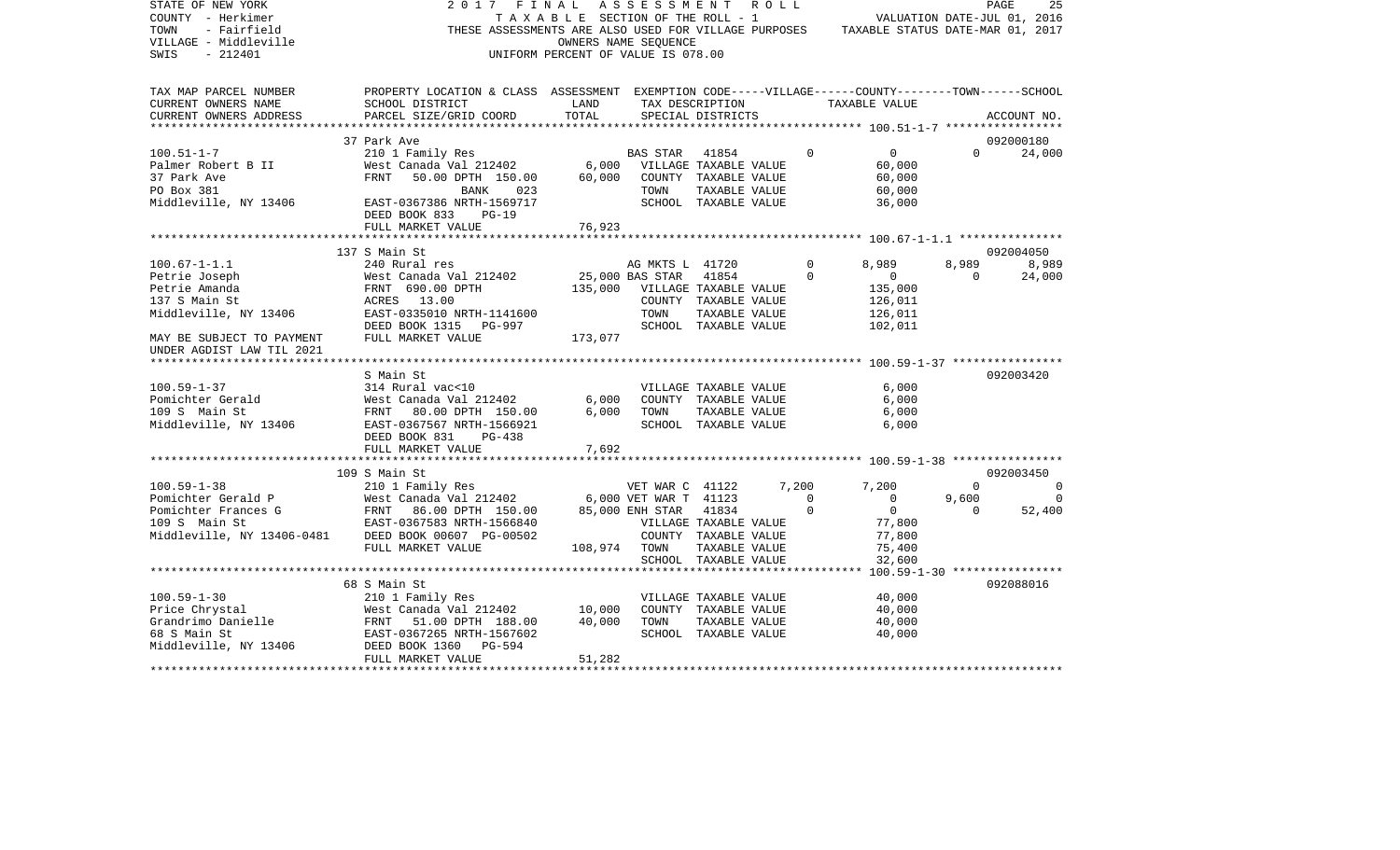| STATE OF NEW YORK<br>COUNTY - Herkimer | 2017<br>FINAL                                                                                      | TAXABLE SECTION OF THE ROLL - 1    | A S S E S S M E N T |                       | R O L L  |                | 26<br>PAGE<br>VALUATION DATE-JUL 01, 2016 |
|----------------------------------------|----------------------------------------------------------------------------------------------------|------------------------------------|---------------------|-----------------------|----------|----------------|-------------------------------------------|
| - Fairfield<br>TOWN                    | THESE ASSESSMENTS ARE ALSO USED FOR VILLAGE PURPOSES                                               |                                    |                     |                       |          |                | TAXABLE STATUS DATE-MAR 01, 2017          |
|                                        |                                                                                                    |                                    |                     |                       |          |                |                                           |
| VILLAGE - Middleville                  |                                                                                                    | OWNERS NAME SEQUENCE               |                     |                       |          |                |                                           |
| SWIS<br>- 212401                       |                                                                                                    | UNIFORM PERCENT OF VALUE IS 078.00 |                     |                       |          |                |                                           |
|                                        |                                                                                                    |                                    |                     |                       |          |                |                                           |
| TAX MAP PARCEL NUMBER                  | PROPERTY LOCATION & CLASS ASSESSMENT EXEMPTION CODE-----VILLAGE------COUNTY-------TOWN------SCHOOL |                                    |                     |                       |          |                |                                           |
| CURRENT OWNERS NAME                    | SCHOOL DISTRICT                                                                                    | LAND                               |                     | TAX DESCRIPTION       |          | TAXABLE VALUE  |                                           |
| CURRENT OWNERS ADDRESS                 | PARCEL SIZE/GRID COORD                                                                             | TOTAL                              |                     | SPECIAL DISTRICTS     |          |                | ACCOUNT NO.                               |
|                                        |                                                                                                    |                                    |                     |                       |          |                |                                           |
|                                        | 34 Reservoir Rd                                                                                    |                                    |                     |                       |          |                | 092000570                                 |
| $100.51 - 1 - 14$                      | 210 1 Family Res                                                                                   |                                    | <b>BAS STAR</b>     | 41854                 | $\Omega$ | $\overline{0}$ | $\Omega$<br>24,000                        |
| Price Robert                           | West Canada Val 212402                                                                             | 10,000                             |                     | VILLAGE TAXABLE VALUE |          | 75,000         |                                           |
| Price Luann                            | 1.00<br>ACRES                                                                                      | 75,000                             |                     | COUNTY TAXABLE VALUE  |          | 75,000         |                                           |
| 34 Resevoir Rd                         | EAST-0368076 NRTH-1569960                                                                          |                                    | TOWN                | TAXABLE VALUE         |          | 75,000         |                                           |
| Newport, NY 13406                      | DEED BOOK 784<br>PG-710                                                                            |                                    |                     | SCHOOL TAXABLE VALUE  |          | 51,000         |                                           |
|                                        | FULL MARKET VALUE                                                                                  | 96,154                             |                     |                       |          |                |                                           |
|                                        |                                                                                                    |                                    |                     |                       |          |                |                                           |
|                                        | Fairfield St                                                                                       |                                    |                     |                       |          |                | 092000480                                 |
| $100.51 - 1 - 19$                      | 311 Res vac land                                                                                   |                                    |                     | VILLAGE TAXABLE VALUE |          | 5,000          |                                           |
| Reiling Joseph                         | West Canada Val 212402                                                                             | 5,000                              |                     | COUNTY TAXABLE VALUE  |          | 5,000          |                                           |
| 97 Fairfield St                        | 99.00 DPTH 194.00<br>FRNT                                                                          | 5,000                              | TOWN                | TAXABLE VALUE         |          | 5,000          |                                           |
| Middleville, NY 13406                  | ACRES<br>0.44                                                                                      |                                    |                     | SCHOOL TAXABLE VALUE  |          | 5,000          |                                           |
|                                        | EAST-0368636 NRTH-1569412                                                                          |                                    |                     |                       |          |                |                                           |
|                                        | DEED BOOK 1604 PG-769                                                                              |                                    |                     |                       |          |                |                                           |
|                                        | FULL MARKET VALUE                                                                                  | 6,410                              |                     |                       |          |                |                                           |
|                                        |                                                                                                    |                                    |                     |                       |          |                | 092002190                                 |
| $100.51 - 1 - 20$                      | 97 Fairfield St<br>210 1 Family Res                                                                |                                    |                     | VILLAGE TAXABLE VALUE |          | 75,000         |                                           |
| Reiling Joseph A                       | West Canada Val 212402                                                                             | 8,000                              |                     | COUNTY TAXABLE VALUE  |          | 75,000         |                                           |
| 97 Fairfield St                        | FRNT 155.70 DPTH                                                                                   | 75,000                             | TOWN                | TAXABLE VALUE         |          | 75,000         |                                           |
| Middleville, NY 13406                  | 0.42<br>ACRES                                                                                      |                                    |                     | SCHOOL TAXABLE VALUE  |          | 75,000         |                                           |
|                                        | EAST-0368780 NRTH-1569367                                                                          |                                    |                     |                       |          |                |                                           |
|                                        | DEED BOOK 1604 PG-769                                                                              |                                    |                     |                       |          |                |                                           |
|                                        | FULL MARKET VALUE                                                                                  | 96,154                             |                     |                       |          |                |                                           |
|                                        |                                                                                                    |                                    |                     |                       |          |                |                                           |
|                                        | 68 Fairfield St                                                                                    |                                    |                     |                       |          |                | 092000270                                 |
| $100.51 - 1 - 64$                      | 210 1 Family Res                                                                                   |                                    |                     | VILLAGE TAXABLE VALUE |          | 41,000         |                                           |
| Rodriguez Miguel                       | West Canada Val 212402                                                                             | 6,000                              |                     | COUNTY TAXABLE VALUE  |          | 41,000         |                                           |
| 68 Fairfield St                        | FRNT 50.00 DPTH 190.60                                                                             | 41,000                             | TOWN                | TAXABLE VALUE         |          | 41,000         |                                           |
| Middleville, NY 13406                  | EAST-0368211 NRTH-1569148                                                                          |                                    |                     | SCHOOL TAXABLE VALUE  |          | 41,000         |                                           |
|                                        | DEED BOOK 1595 PG-106                                                                              |                                    |                     |                       |          |                |                                           |
|                                        | FULL MARKET VALUE                                                                                  | 52,564                             |                     |                       |          |                |                                           |
|                                        |                                                                                                    |                                    |                     |                       |          |                |                                           |
|                                        | 39 S Main St                                                                                       |                                    |                     |                       |          |                | 092004260                                 |
| $100.59 - 1 - 15$                      | 210 1 Family Res                                                                                   |                                    | BAS STAR            | 41854                 | $\Omega$ | $\overline{0}$ | $\Omega$<br>24,000                        |
| Saxer Aaron F                          | West Canada Val 212402                                                                             | 10,000                             |                     | VILLAGE TAXABLE VALUE |          | 85,000         |                                           |
| Saxer Stacey M                         | Life Estate To Whaleys                                                                             | 85,000                             |                     | COUNTY TAXABLE VALUE  |          | 85,000         |                                           |
| 39 S Main St                           | FRNT<br>98.00 DPTH                                                                                 |                                    | TOWN                | TAXABLE VALUE         |          | 85,000         |                                           |
| Middleville, NY 13406                  | ACRES<br>1.00                                                                                      |                                    |                     | SCHOOL TAXABLE VALUE  |          | 61,000         |                                           |
|                                        | EAST-0367499 NRTH-1568246                                                                          |                                    |                     |                       |          |                |                                           |
|                                        | DEED BOOK 1468<br>$PG-129$                                                                         |                                    |                     |                       |          |                |                                           |
|                                        | FULL MARKET VALUE                                                                                  | 108,974                            |                     |                       |          |                |                                           |
|                                        |                                                                                                    |                                    |                     |                       |          |                |                                           |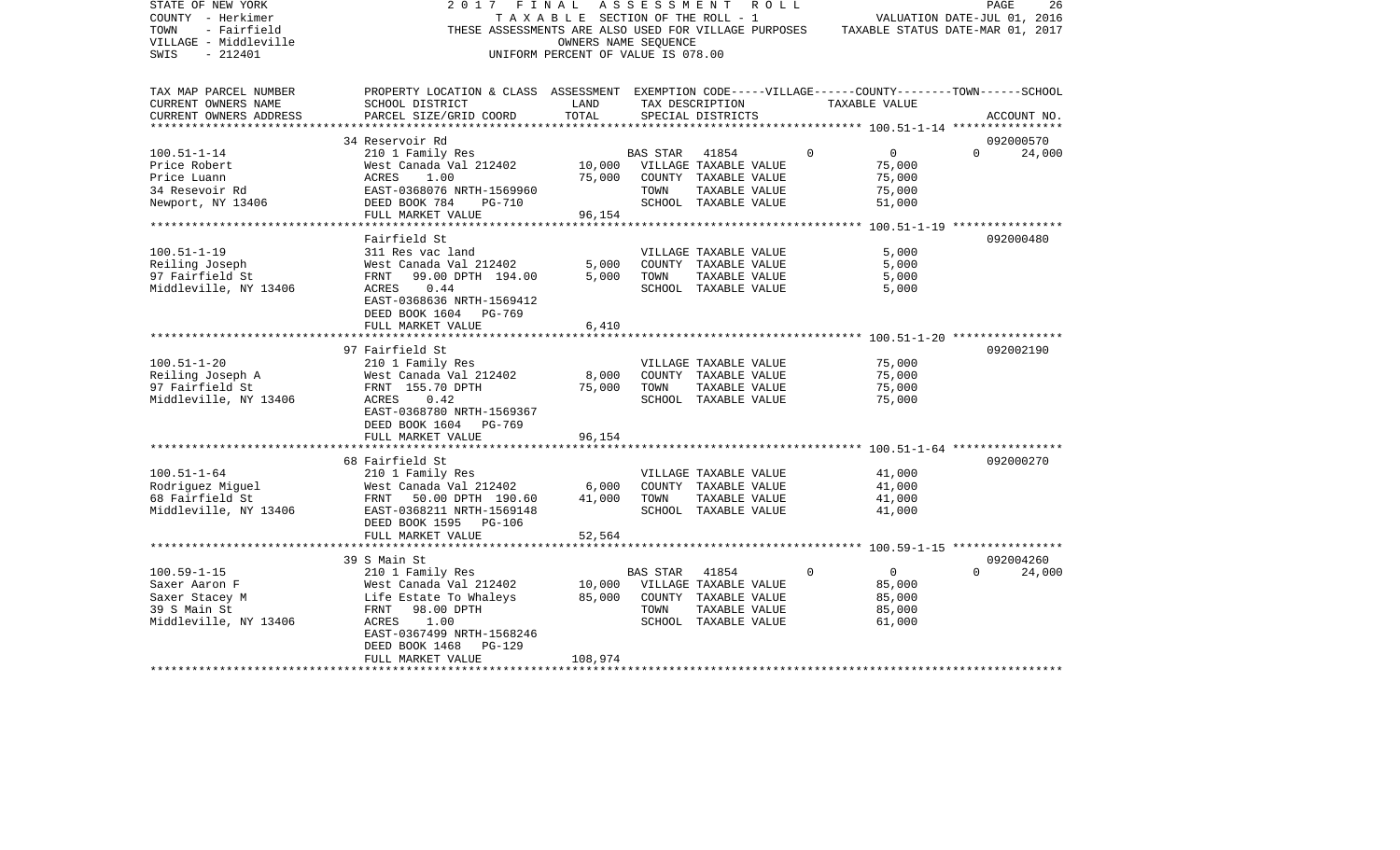| STATE OF NEW YORK<br>COUNTY - Herkimer<br>TOWN<br>- Fairfield<br>VILLAGE - Middleville | 2017<br>THESE ASSESSMENTS ARE ALSO USED FOR VILLAGE PURPOSES                                       | FINAL<br>TAXABLE SECTION OF THE ROLL - 1 | ASSESSMENT<br>OWNERS NAME SEQUENCE |                                       | R O L L |             | TAXABLE STATUS DATE-MAR 01, 2017           |              | PAGE<br>27<br>VALUATION DATE-JUL 01, 2016 |
|----------------------------------------------------------------------------------------|----------------------------------------------------------------------------------------------------|------------------------------------------|------------------------------------|---------------------------------------|---------|-------------|--------------------------------------------|--------------|-------------------------------------------|
| SWIS<br>$-212401$                                                                      |                                                                                                    | UNIFORM PERCENT OF VALUE IS 078.00       |                                    |                                       |         |             |                                            |              |                                           |
| TAX MAP PARCEL NUMBER                                                                  | PROPERTY LOCATION & CLASS ASSESSMENT EXEMPTION CODE-----VILLAGE------COUNTY-------TOWN------SCHOOL |                                          |                                    |                                       |         |             |                                            |              |                                           |
| CURRENT OWNERS NAME<br>CURRENT OWNERS ADDRESS<br>*************************             | SCHOOL DISTRICT<br>PARCEL SIZE/GRID COORD                                                          | LAND<br>TOTAL                            |                                    | TAX DESCRIPTION<br>SPECIAL DISTRICTS  |         |             | TAXABLE VALUE                              |              | ACCOUNT NO.                               |
|                                                                                        | 26 N Main St                                                                                       |                                          |                                    |                                       |         |             |                                            |              | 092000450                                 |
| $100.51 - 1 - 4$                                                                       | 210 1 Family Res                                                                                   |                                          |                                    | VILLAGE TAXABLE VALUE                 |         |             | 40,000                                     |              |                                           |
| Schrader Robert J                                                                      | West Canada Val 212402                                                                             | 6,000                                    |                                    | COUNTY TAXABLE VALUE                  |         |             | 40,000                                     |              |                                           |
| 115 Dickie Ave                                                                         | FRNT<br>75.00 DPTH<br>98.00                                                                        | 40,000                                   | TOWN                               | TAXABLE VALUE                         |         |             | 40,000                                     |              |                                           |
| Herkimer, NY 13350                                                                     | EAST-0366735 NRTH-1569485<br>DEED BOOK 1081<br>PG-225                                              |                                          |                                    | SCHOOL TAXABLE VALUE                  |         |             | 40,000                                     |              |                                           |
|                                                                                        | FULL MARKET VALUE                                                                                  | 51,282                                   |                                    |                                       |         |             |                                            |              |                                           |
|                                                                                        | 90 N Main St                                                                                       |                                          |                                    |                                       |         |             |                                            |              | 092008500                                 |
| $100.50 - 1 - 28$                                                                      | 210 1 Family Res                                                                                   |                                          | BAS STAR                           | 41854                                 |         | 0           | 0                                          | $\Omega$     | 24,000                                    |
| Shearin Jeffrey P                                                                      | West Canada Val 212402                                                                             | 6,000                                    |                                    | VILLAGE TAXABLE VALUE                 |         |             | 72,000                                     |              |                                           |
| Shearin Meredith L                                                                     | 50.00 DPTH 175.40<br>FRNT                                                                          | 72,000                                   |                                    | COUNTY TAXABLE VALUE                  |         |             | 72,000                                     |              |                                           |
| 90 N Main St                                                                           | EAST-0366176 NRTH-1570586                                                                          |                                          | TOWN                               | TAXABLE VALUE                         |         |             | 72,000                                     |              |                                           |
| Newport, NY 13416                                                                      | DEED BOOK 1348<br>PG-492                                                                           |                                          |                                    | SCHOOL TAXABLE VALUE                  |         |             | 48,000                                     |              |                                           |
|                                                                                        | FULL MARKET VALUE                                                                                  | 92,308                                   |                                    |                                       |         |             |                                            |              |                                           |
|                                                                                        | ***********************************                                                                |                                          | **********************             |                                       |         |             | ************ 100.51-1-62 ***************** |              |                                           |
|                                                                                        | 62 Fairfield St                                                                                    |                                          |                                    |                                       |         |             |                                            |              | 092003930                                 |
| $100.51 - 1 - 62$                                                                      | 210 1 Family Res                                                                                   |                                          |                                    | VILLAGE TAXABLE VALUE                 |         |             | 33,000                                     |              |                                           |
| Smith Amy L                                                                            | West Canada Val 212402                                                                             | 6,000                                    |                                    | COUNTY TAXABLE VALUE                  |         |             | 33,000                                     |              |                                           |
| 164 Gage Rd                                                                            | FRNT<br>57.50 DPTH 156.60                                                                          | 33,000                                   | TOWN                               | TAXABLE VALUE                         |         |             | 33,000                                     |              |                                           |
| Newport, NY 13416                                                                      | EAST-0368036 NRTH-1569209<br>DEED BOOK 1490 PG-543<br>FULL MARKET VALUE                            | 42,308                                   |                                    | SCHOOL TAXABLE VALUE                  |         |             | 33,000                                     |              |                                           |
|                                                                                        |                                                                                                    |                                          |                                    |                                       |         |             |                                            |              |                                           |
|                                                                                        | 54 S Main St                                                                                       |                                          |                                    |                                       |         |             |                                            |              | 092004020                                 |
| $100.59 - 1 - 19$                                                                      | 411 Apartment                                                                                      |                                          |                                    | VILLAGE TAXABLE VALUE                 |         |             | 125,000                                    |              |                                           |
| Smith Amy Lynn                                                                         | West Canada Val 212402                                                                             | 18,000                                   |                                    | COUNTY TAXABLE VALUE                  |         |             | 125,000                                    |              |                                           |
| 164 Gage Rd                                                                            | 5 Family Apt House                                                                                 | 125,000                                  | TOWN                               | TAXABLE VALUE                         |         |             | 125,000                                    |              |                                           |
| Newport, NY 13416                                                                      | FRNT 133.00 DPTH 272.00<br>EAST-0367158 NRTH-1567894                                               |                                          |                                    | SCHOOL TAXABLE VALUE                  |         |             | 125,000                                    |              |                                           |
|                                                                                        | DEED BOOK 1568 PG-938                                                                              |                                          |                                    |                                       |         |             |                                            |              |                                           |
|                                                                                        | FULL MARKET VALUE                                                                                  | 160,256                                  |                                    |                                       |         |             |                                            |              |                                           |
|                                                                                        | 97 N Main St                                                                                       |                                          |                                    |                                       |         |             |                                            |              | 092001710                                 |
| $100.50 - 1 - 4$                                                                       | 210 1 Family Res                                                                                   |                                          | VET COM C 41132                    |                                       | 12,000  |             | 12,000                                     | $\mathbf{0}$ | 0                                         |
| Smith Edward C II                                                                      | West Canada Val 212402                                                                             |                                          | 7,000 VET COM T 41133              |                                       |         | $\mathbf 0$ | $\mathbf 0$                                | 16,000       | 0                                         |
| Smith Lauralee                                                                         | FRNT 106.00 DPTH 123.00                                                                            |                                          | 75,000 BAS STAR                    | 41854                                 |         | $\Omega$    | $\mathbf 0$                                | $\Omega$     | 24,000                                    |
| 97 N Main St                                                                           | 023<br>BANK                                                                                        |                                          |                                    | VILLAGE TAXABLE VALUE                 |         |             | 63,000                                     |              |                                           |
| Newport, NY 13416                                                                      | EAST-0365910 NRTH-1570643                                                                          |                                          |                                    | COUNTY TAXABLE VALUE                  |         |             | 63,000                                     |              |                                           |
|                                                                                        | DEED BOOK 894 PG-231                                                                               |                                          | TOWN                               | TAXABLE VALUE                         |         |             | 59,000                                     |              |                                           |
|                                                                                        | FULL MARKET VALUE                                                                                  |                                          | 96,154 SCHOOL TAXABLE VALUE        |                                       |         |             | 51,000                                     |              |                                           |
|                                                                                        |                                                                                                    |                                          |                                    |                                       |         |             |                                            |              |                                           |
|                                                                                        | Bridge St                                                                                          |                                          |                                    |                                       |         |             |                                            |              |                                           |
| $100.50 - 1 - 16.1$                                                                    | 330 Vacant comm                                                                                    |                                          |                                    | VILLAGE TAXABLE VALUE                 |         |             | 30,000                                     |              |                                           |
| Smith Theodore P<br>PO Box 505                                                         | West Canada Val 212402                                                                             | 30,000                                   |                                    | COUNTY TAXABLE VALUE                  |         |             | 30,000                                     |              |                                           |
| Middleville, NY 13406                                                                  | ACRES<br>2.20<br>EAST-0366526 NRTH-1568887                                                         | 30,000                                   | TOWN                               | TAXABLE VALUE<br>SCHOOL TAXABLE VALUE |         |             | 30,000<br>30,000                           |              |                                           |
|                                                                                        | FULL MARKET VALUE                                                                                  | 38,462                                   |                                    |                                       |         |             |                                            |              |                                           |
|                                                                                        |                                                                                                    |                                          |                                    |                                       |         |             |                                            |              |                                           |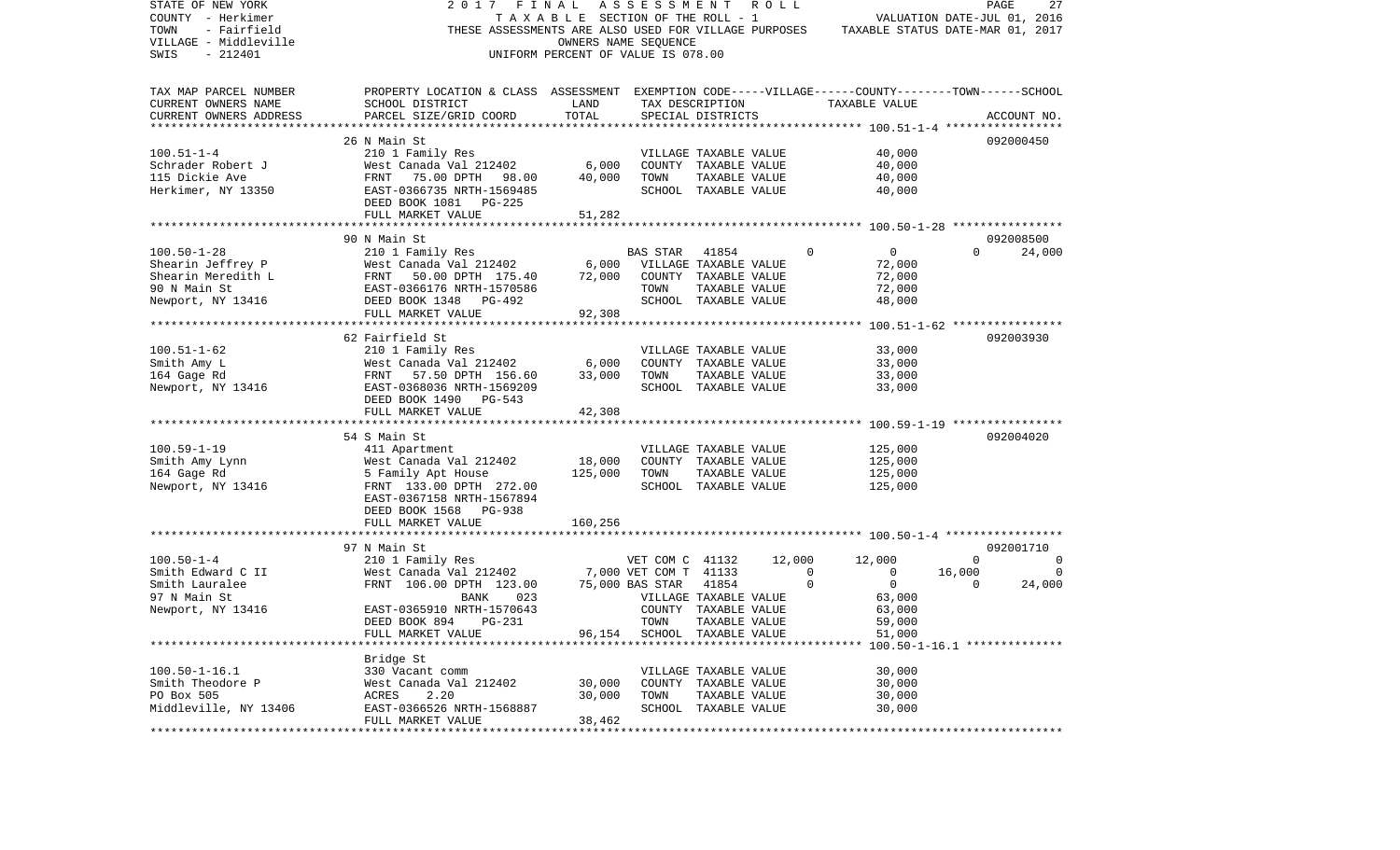| STATE OF NEW YORK<br>COUNTY - Herkimer<br>TOWN<br>- Fairfield<br>VILLAGE - Middleville | 2017<br>FINAL<br>THESE ASSESSMENTS ARE ALSO USED FOR VILLAGE PURPOSES                              | TAXABLE SECTION OF THE ROLL - 1<br>OWNERS NAME SEOUENCE |          | ASSESSMENT ROLL       |             | TAXABLE STATUS DATE-MAR 01, 2017 | PAGE<br>VALUATION DATE-JUL 01, 2016 | 28     |
|----------------------------------------------------------------------------------------|----------------------------------------------------------------------------------------------------|---------------------------------------------------------|----------|-----------------------|-------------|----------------------------------|-------------------------------------|--------|
| SWIS<br>$-212401$                                                                      |                                                                                                    | UNIFORM PERCENT OF VALUE IS 078.00                      |          |                       |             |                                  |                                     |        |
| TAX MAP PARCEL NUMBER                                                                  | PROPERTY LOCATION & CLASS ASSESSMENT EXEMPTION CODE-----VILLAGE------COUNTY-------TOWN------SCHOOL |                                                         |          |                       |             |                                  |                                     |        |
| CURRENT OWNERS NAME                                                                    | SCHOOL DISTRICT                                                                                    | LAND                                                    |          | TAX DESCRIPTION       |             | TAXABLE VALUE                    |                                     |        |
| CURRENT OWNERS ADDRESS                                                                 | PARCEL SIZE/GRID COORD                                                                             | TOTAL                                                   |          | SPECIAL DISTRICTS     |             |                                  | ACCOUNT NO.                         |        |
|                                                                                        |                                                                                                    |                                                         |          |                       |             |                                  |                                     |        |
|                                                                                        | 55 N Main St                                                                                       |                                                         |          |                       |             |                                  | 092000120                           |        |
| $100.50 - 1 - 11$                                                                      | 210 1 Family Res                                                                                   |                                                         |          | VILLAGE TAXABLE VALUE |             | 150,000                          |                                     |        |
| Smith Thomas                                                                           | West Canada Val 212402                                                                             | 18,000                                                  |          | COUNTY TAXABLE VALUE  |             | 150,000                          |                                     |        |
| 377 N Main St                                                                          | ACRES<br>3.80                                                                                      | 150,000                                                 | TOWN     | TAXABLE VALUE         |             | 150,000                          |                                     |        |
| PO Box 179                                                                             | EAST-0366126 NRTH-1569780                                                                          |                                                         |          | SCHOOL TAXABLE VALUE  |             | 150,000                          |                                     |        |
| Middleville, NY 13406                                                                  | DEED BOOK 1185 PG-30                                                                               |                                                         |          |                       |             |                                  |                                     |        |
|                                                                                        | FULL MARKET VALUE                                                                                  | 192,308                                                 |          |                       |             |                                  |                                     |        |
|                                                                                        |                                                                                                    |                                                         |          |                       |             |                                  |                                     |        |
|                                                                                        | 20 Park Ave                                                                                        |                                                         |          |                       |             |                                  | 092000690                           |        |
| $100.51 - 1 - 38$                                                                      | 210 1 Family Res                                                                                   |                                                         | BAS STAR | 41854                 | 0           | $\mathbf{0}$                     | $\Omega$                            | 24,000 |
| Snyder Elizabeth Amanda                                                                | West Canada Val 212402                                                                             | 6,000                                                   |          | VILLAGE TAXABLE VALUE |             | 65,000                           |                                     |        |
| 20 Park Ave                                                                            | FRNT<br>42.40 DPTH 168.00                                                                          | 65,000                                                  |          | COUNTY TAXABLE VALUE  |             | 65,000                           |                                     |        |
| Middleville, NY 13406                                                                  | 099<br>BANK                                                                                        |                                                         | TOWN     | TAXABLE VALUE         |             | 65,000                           |                                     |        |
|                                                                                        | EAST-0367138 NRTH-1569431                                                                          |                                                         |          | SCHOOL TAXABLE VALUE  |             | 41,000                           |                                     |        |
|                                                                                        | DEED BOOK 924<br>PG-585                                                                            |                                                         |          |                       |             |                                  |                                     |        |
|                                                                                        | FULL MARKET VALUE                                                                                  | 83,333                                                  |          |                       |             |                                  |                                     |        |
|                                                                                        |                                                                                                    |                                                         |          |                       |             |                                  |                                     |        |
| $100.51 - 1 - 69.1$                                                                    | State Route 29<br>314 Rural vac<10                                                                 |                                                         |          | VILLAGE TAXABLE VALUE |             | 20,000                           | 092003360                           |        |
| Spellman Jacqueline A                                                                  | West Canada Val 212402                                                                             | 20,000                                                  |          | COUNTY TAXABLE VALUE  |             | 20,000                           |                                     |        |
| Spellman James A                                                                       | 6.00<br>ACRES                                                                                      | 20,000                                                  | TOWN     | TAXABLE VALUE         |             | 20,000                           |                                     |        |
| 173 Route 29                                                                           | EAST-0368783 NRTH-1569630                                                                          |                                                         |          | SCHOOL TAXABLE VALUE  |             | 20,000                           |                                     |        |
| Middleville, NY 13406                                                                  | DEED BOOK 934<br><b>PG-106</b>                                                                     |                                                         |          |                       |             |                                  |                                     |        |
|                                                                                        | FULL MARKET VALUE                                                                                  | 25,641                                                  |          |                       |             |                                  |                                     |        |
|                                                                                        |                                                                                                    |                                                         |          |                       |             |                                  |                                     |        |
|                                                                                        | 57 Huyck Ave                                                                                       |                                                         |          |                       |             |                                  |                                     |        |
| $100.43 - 1 - 5$                                                                       | 210 1 Family Res                                                                                   |                                                         |          | VILLAGE TAXABLE VALUE |             | 65,000                           |                                     |        |
| Stevener Michael                                                                       | West Canada Val 212402                                                                             | 7,000                                                   |          | COUNTY TAXABLE VALUE  |             | 65,000                           |                                     |        |
| 57 Huyck Ave                                                                           | FRNT 100.00 DPTH 200.00                                                                            | 65,000                                                  | TOWN     | TAXABLE VALUE         |             | 65,000                           |                                     |        |
| Middleville, NY 13406                                                                  | EAST-0366883 NRTH-1571366                                                                          |                                                         |          | SCHOOL TAXABLE VALUE  |             | 65,000                           |                                     |        |
|                                                                                        | DEED BOOK 1602 PG-324                                                                              |                                                         |          |                       |             |                                  |                                     |        |
|                                                                                        | FULL MARKET VALUE                                                                                  | 83,333                                                  |          |                       |             |                                  |                                     |        |
|                                                                                        |                                                                                                    |                                                         |          |                       |             |                                  |                                     |        |
|                                                                                        | N Main St                                                                                          |                                                         |          |                       |             |                                  | 092003960                           |        |
| $100.50 - 1 - 17.1$                                                                    | 486 Mini-mart                                                                                      |                                                         |          | VILLAGE TAXABLE VALUE |             | 400,000                          |                                     |        |
| Stewarts Ice Cream Inc                                                                 | West Canada Val 212402                                                                             | 200,000                                                 |          | COUNTY TAXABLE VALUE  |             | 400,000                          |                                     |        |
| PO Box 435                                                                             | FRNT 200.00 DPTH                                                                                   | 400,000                                                 | TOWN     | TAXABLE VALUE         |             | 400,000                          |                                     |        |
| Saratoga Springs, NY 12866                                                             | ACRES<br>1.10                                                                                      |                                                         |          | SCHOOL TAXABLE VALUE  |             | 400,000                          |                                     |        |
|                                                                                        | EAST-0366724 NRTH-1568995                                                                          |                                                         |          |                       |             |                                  |                                     |        |
|                                                                                        | FULL MARKET VALUE                                                                                  | 512,821                                                 |          |                       |             |                                  |                                     |        |
|                                                                                        |                                                                                                    |                                                         |          |                       |             |                                  |                                     |        |
|                                                                                        | 28 N Main St                                                                                       |                                                         |          |                       |             |                                  | 092002550                           |        |
| $100.51 - 1 - 1$                                                                       | 210 1 Family Res                                                                                   |                                                         | BAS STAR | 41854                 | $\mathbf 0$ | $\mathbf{0}$                     | $\Omega$                            | 24,000 |
| Swanson Brianne L                                                                      | West Canada Val 212402                                                                             | 15,000                                                  |          | VILLAGE TAXABLE VALUE |             | 76,000                           |                                     |        |
| 48 N Main St                                                                           | ACRES 4.50                                                                                         | 76,000                                                  |          | COUNTY TAXABLE VALUE  |             | 76,000                           |                                     |        |
| Middleville, NY 13406                                                                  | EAST-0366905 NRTH-1570182                                                                          |                                                         | TOWN     | TAXABLE VALUE         |             | 76,000                           |                                     |        |
|                                                                                        | DEED BOOK 1539 PG-621                                                                              |                                                         |          | SCHOOL TAXABLE VALUE  |             | 52,000                           |                                     |        |
|                                                                                        | FULL MARKET VALUE                                                                                  | 97,436                                                  |          |                       |             |                                  |                                     |        |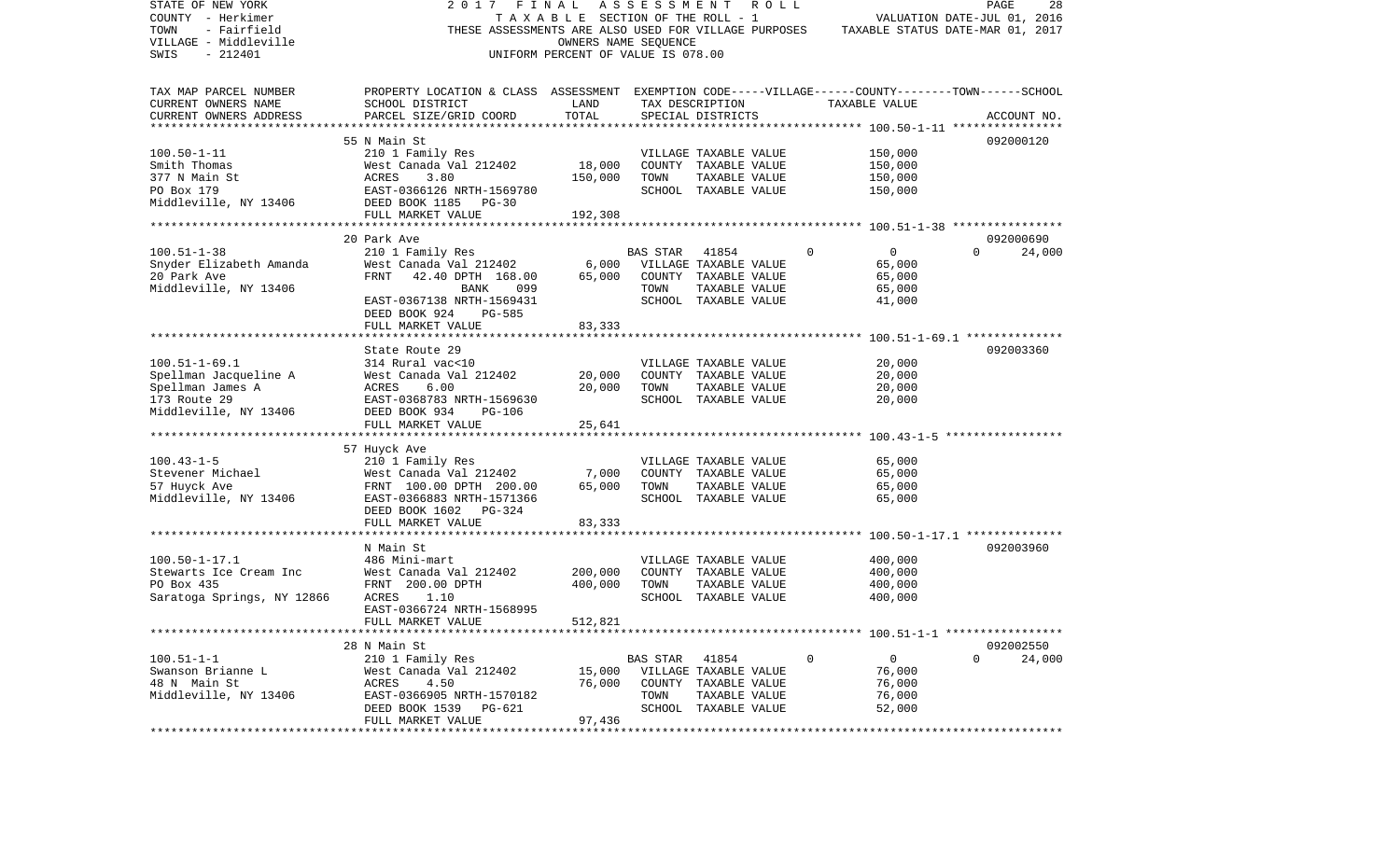| STATE OF NEW YORK<br>COUNTY - Herkimer<br>- Fairfield<br>TOWN<br>VILLAGE - Middleville<br>$-212401$<br>SWIS | 2 0 1 7<br>FINAL<br>THESE ASSESSMENTS ARE ALSO USED FOR VILLAGE PURPOSES                           | TAXABLE SECTION OF THE ROLL - 1<br>OWNERS NAME SEQUENCE<br>UNIFORM PERCENT OF VALUE IS 078.00 | ASSESSMENT      | R O L L                               |             | VALUATION DATE-JUL 01, 2016<br>TAXABLE STATUS DATE-MAR 01, 2017 | PAGE     | 29          |
|-------------------------------------------------------------------------------------------------------------|----------------------------------------------------------------------------------------------------|-----------------------------------------------------------------------------------------------|-----------------|---------------------------------------|-------------|-----------------------------------------------------------------|----------|-------------|
| TAX MAP PARCEL NUMBER<br>CURRENT OWNERS NAME                                                                | PROPERTY LOCATION & CLASS ASSESSMENT EXEMPTION CODE-----VILLAGE------COUNTY-------TOWN------SCHOOL | LAND                                                                                          |                 |                                       |             | TAXABLE VALUE                                                   |          |             |
| CURRENT OWNERS ADDRESS                                                                                      | SCHOOL DISTRICT<br>PARCEL SIZE/GRID COORD                                                          | TOTAL                                                                                         |                 | TAX DESCRIPTION<br>SPECIAL DISTRICTS  |             |                                                                 |          | ACCOUNT NO. |
| ******************                                                                                          |                                                                                                    |                                                                                               |                 |                                       |             |                                                                 |          |             |
|                                                                                                             | 74 N Main St                                                                                       |                                                                                               |                 |                                       |             |                                                                 |          | 092001650   |
| $100.50 - 1 - 23$                                                                                           | 210 1 Family Res                                                                                   |                                                                                               | <b>BAS STAR</b> | 41854                                 | $\Omega$    | $\overline{0}$                                                  | $\Omega$ | 24,000      |
| Thomas Michael                                                                                              | West Canada Val 212402                                                                             | 7,000                                                                                         |                 | VILLAGE TAXABLE VALUE                 |             | 69,000                                                          |          |             |
| 74 N Main St                                                                                                | includes 100.42-1-24                                                                               | 69,000                                                                                        |                 | COUNTY TAXABLE VALUE                  |             | 69,000                                                          |          |             |
| Newport, NY 13416                                                                                           | 30x126 rear portion of lo                                                                          |                                                                                               | TOWN            | TAXABLE VALUE                         |             | 69,000                                                          |          |             |
|                                                                                                             | FRNT 137.00 DPTH 167.00<br>EAST-0366319 NRTH-1570294<br>DEED BOOK 1512 PG-16                       |                                                                                               |                 | SCHOOL TAXABLE VALUE                  |             | 45,000                                                          |          |             |
|                                                                                                             | FULL MARKET VALUE                                                                                  | 88,462                                                                                        |                 |                                       |             |                                                                 |          |             |
|                                                                                                             |                                                                                                    |                                                                                               |                 |                                       |             |                                                                 |          |             |
|                                                                                                             | 25 Fairfield St                                                                                    |                                                                                               |                 |                                       |             |                                                                 |          | 092003900   |
| $100.51 - 1 - 33$                                                                                           | 210 1 Family Res                                                                                   |                                                                                               |                 | VILLAGE TAXABLE VALUE                 |             | 83,000                                                          |          |             |
| Uricola Angela                                                                                              | West Canada Val 212402<br>Life Use To Shirley Simon                                                | 7,000<br>83,000                                                                               | TOWN            | COUNTY TAXABLE VALUE                  |             | 83,000<br>83,000                                                |          |             |
| Salek Betty<br>25 Fairfield St                                                                              | 72.70 DPTH 231.38<br>FRNT                                                                          |                                                                                               |                 | TAXABLE VALUE<br>SCHOOL TAXABLE VALUE |             | 83,000                                                          |          |             |
| Middleville, NY 13406                                                                                       | EAST-0367260 NRTH-1569284<br>DEED BOOK 1607 PG-690                                                 |                                                                                               |                 |                                       |             |                                                                 |          |             |
|                                                                                                             | FULL MARKET VALUE                                                                                  | 106,410                                                                                       |                 |                                       |             |                                                                 |          |             |
|                                                                                                             |                                                                                                    |                                                                                               |                 |                                       |             |                                                                 |          |             |
|                                                                                                             | 31 Huyck Ave                                                                                       |                                                                                               |                 |                                       |             |                                                                 |          | 092002250   |
| $100.42 - 1 - 5$                                                                                            | 210 1 Family Res                                                                                   |                                                                                               |                 | VILLAGE TAXABLE VALUE                 |             | 68,000                                                          |          |             |
| Van Allen Gary                                                                                              | West Canada Val 212402                                                                             | 7,000                                                                                         |                 | COUNTY TAXABLE VALUE                  |             | 68,000                                                          |          |             |
| Van Allan Evelyn C                                                                                          | FRNT 100.00 DPTH 200.00                                                                            | 68,000                                                                                        | TOWN            | TAXABLE VALUE                         |             | 68,000                                                          |          |             |
| 31 Huyck Ave                                                                                                | EAST-0366387 NRTH-1571274                                                                          |                                                                                               |                 | SCHOOL TAXABLE VALUE                  |             | 68,000                                                          |          |             |
| Middleville, NY 13406                                                                                       | DEED BOOK 1593 PG-534                                                                              |                                                                                               |                 |                                       |             |                                                                 |          |             |
|                                                                                                             | FULL MARKET VALUE<br>***********************                                                       | 87,179                                                                                        |                 |                                       |             |                                                                 |          |             |
|                                                                                                             | 101 S Main St                                                                                      |                                                                                               |                 |                                       |             |                                                                 |          | 092003390   |
| $100.59 - 1 - 36$                                                                                           | 210 1 Family Res                                                                                   |                                                                                               | <b>BAS STAR</b> | 41854                                 | $\Omega$    | $\overline{0}$                                                  | $\Omega$ | 24,000      |
| Vennera Anthony L                                                                                           | West Canada Val 212402                                                                             | 6,000                                                                                         |                 | VILLAGE TAXABLE VALUE                 |             | 69,000                                                          |          |             |
| 101 S Main St                                                                                               | FRNT 80.00 DPTH 156.00                                                                             | 69,000                                                                                        |                 | COUNTY TAXABLE VALUE                  |             | 69,000                                                          |          |             |
| Middleville, NY 13406                                                                                       | EAST-0367556 NRTH-1567012                                                                          |                                                                                               | TOWN            | TAXABLE VALUE                         |             | 69,000                                                          |          |             |
|                                                                                                             | DEED BOOK 1193 PG-601                                                                              |                                                                                               |                 | SCHOOL TAXABLE VALUE                  |             | 45,000                                                          |          |             |
|                                                                                                             | FULL MARKET VALUE                                                                                  | 88,462                                                                                        |                 |                                       |             |                                                                 |          |             |
|                                                                                                             | **************************                                                                         |                                                                                               |                 |                                       |             |                                                                 |          |             |
|                                                                                                             | 24 Park Ave                                                                                        |                                                                                               |                 |                                       |             |                                                                 |          | 092002940   |
| $100.51 - 1 - 37$                                                                                           | 210 1 Family Res                                                                                   |                                                                                               | <b>BAS STAR</b> | 41854                                 | $\mathbf 0$ | $\overline{0}$                                                  | $\Omega$ | 24,000      |
| Visconti Joyce                                                                                              | West Canada Val 212402                                                                             | 6,000                                                                                         |                 | VILLAGE TAXABLE VALUE                 |             | 60,000                                                          |          |             |
| Visconti Edward                                                                                             | FRNT<br>42.40 DPTH 143.00                                                                          | 60,000                                                                                        |                 | COUNTY TAXABLE VALUE                  |             | 60,000                                                          |          |             |
| 24 Park Ave                                                                                                 | EAST-0367179 NRTH-1569445                                                                          |                                                                                               | TOWN            | TAXABLE VALUE                         |             | 60,000                                                          |          |             |
| Middleville, NY 13406                                                                                       | DEED BOOK 826<br>$PG-252$<br>FULL MARKET VALUE                                                     | 76,923                                                                                        |                 | SCHOOL TAXABLE VALUE                  |             | 36,000                                                          |          |             |
|                                                                                                             |                                                                                                    |                                                                                               |                 |                                       |             |                                                                 |          |             |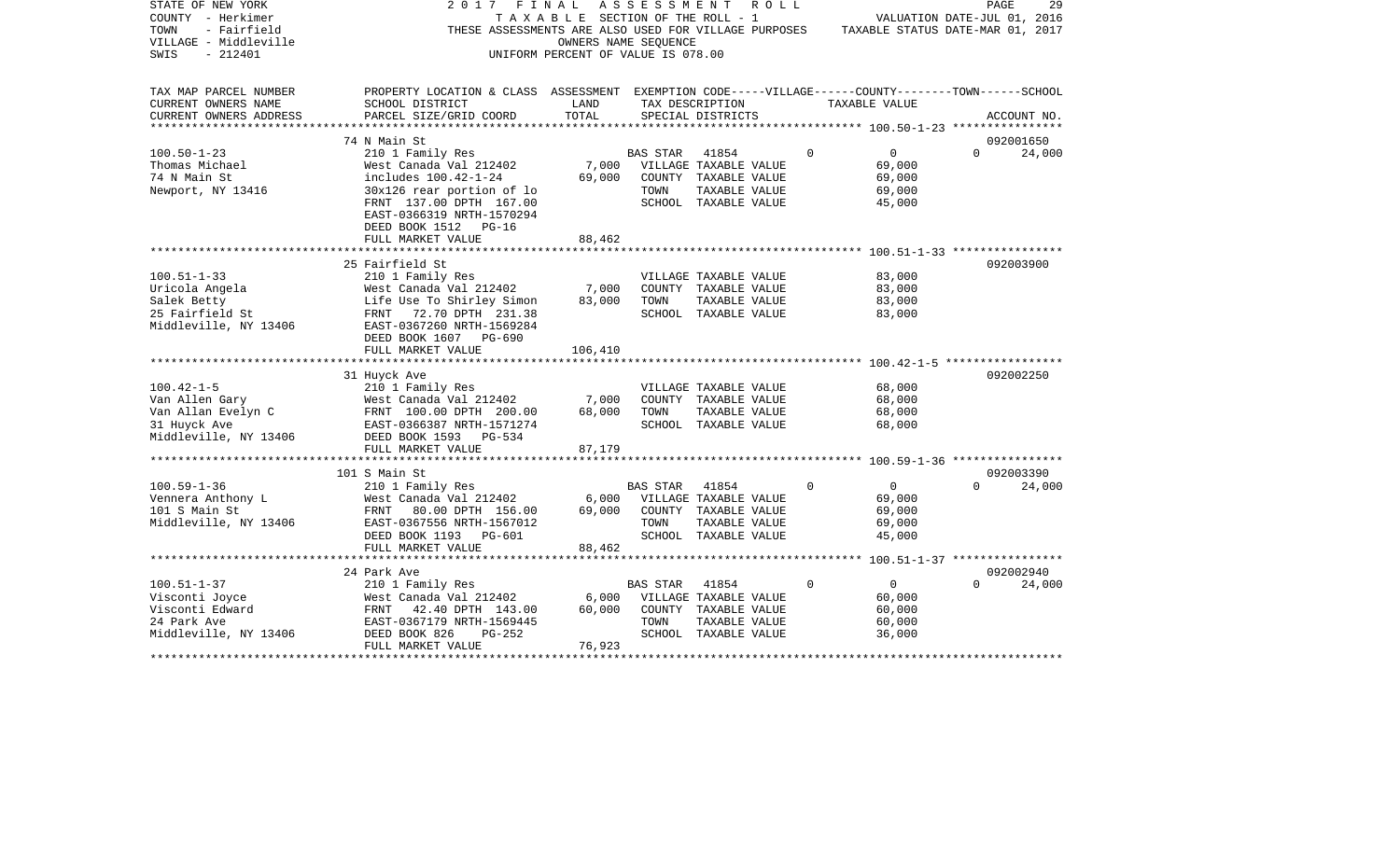| STATE OF NEW YORK<br>COUNTY - Herkimer<br>TOWN<br>- Fairfield<br>VILLAGE - Middleville<br>SWIS<br>$-212401$ |                                                                                                                                                                                                                        | OWNERS NAME SEOUENCE | 2017 FINAL ASSESSMENT ROLL<br>TAXABLE SECTION OF THE ROLL - 1<br>THESE ASSESSMENTS ARE ALSO USED FOR VILLAGE PURPOSES TAXABLE STATUS DATE-MAR 01, 2017<br>UNIFORM PERCENT OF VALUE IS 078.00 |                                                                      | PAGE<br>30<br>VALUATION DATE-JUL 01, 2016 |
|-------------------------------------------------------------------------------------------------------------|------------------------------------------------------------------------------------------------------------------------------------------------------------------------------------------------------------------------|----------------------|----------------------------------------------------------------------------------------------------------------------------------------------------------------------------------------------|----------------------------------------------------------------------|-------------------------------------------|
| TAX MAP PARCEL NUMBER<br>CURRENT OWNERS NAME<br>CURRENT OWNERS ADDRESS                                      | PROPERTY LOCATION & CLASS ASSESSMENT EXEMPTION CODE-----VILLAGE------COUNTY-------TOWN------SCHOOL<br>SCHOOL DISTRICT<br>PARCEL SIZE/GRID COORD                                                                        | LAND<br>TOTAL        | TAX DESCRIPTION<br>SPECIAL DISTRICTS                                                                                                                                                         | TAXABLE VALUE                                                        | ACCOUNT NO.                               |
| $100.42 - 1 - 25$<br>Weakley Brad<br>8942 North Main Street<br>Poland, NY 13431                             | North Main Street<br>314 Rural vac<10<br>West Canada Val 212402 9,300<br>6.79<br>ACRES<br>EAST-0365114 NRTH-1570863<br>DEED BOOK 1105 PG-67<br>FULL MARKET VALUE                                                       | 9,300<br>11,923      | VILLAGE TAXABLE VALUE<br>COUNTY TAXABLE VALUE<br>TOWN<br>TAXABLE VALUE<br>SCHOOL TAXABLE VALUE                                                                                               | 9,300<br>9,300<br>9,300<br>9,300                                     | 092300120                                 |
| $100.51 - 1 - 21$<br>Willoughby Kevin<br>PO Box 126<br>Middleville, NY 13406                                | 69 Fairfield St<br>210 1 Family Res<br>West Canada Val 212402 6,000 VILLAGE TAXABLE VALUE<br>FRNT 60.00 DPTH 182.00 78,000<br>BANK<br>135<br>EAST-0368145 NRTH-1569405<br>DEED BOOK 934<br>PG-319<br>FULL MARKET VALUE | 100,000              | <b>BAS STAR</b><br>41854<br>COUNTY TAXABLE VALUE<br>TOWN<br>TAXABLE VALUE<br>SCHOOL TAXABLE VALUE                                                                                            | $\Omega$<br>$\overline{0}$<br>78,000<br>78,000<br>78,000<br>54,000   | 092004140<br>24,000<br>$\Omega$           |
| $100.51 - 1 - 59$<br>Willoughby Ruby<br>52 Fairfield St<br>PO Box 394<br>Middleville, NY 13406              | 52 Fairfield St<br>210 1 Family Res<br>West Canada Val 212402<br>Chas $d/o/d$ 11/28/02<br>FRNT 45.00 DPTH 120.00<br>EAST-0367856 NRTH-1569213<br>DEED BOOK 00607 PG-00134<br>FULL MARKET VALUE                         | 40,000<br>51,282     | ENH STAR<br>41834<br>7,000 VILLAGE TAXABLE VALUE<br>COUNTY TAXABLE VALUE<br>TOWN<br>TAXABLE VALUE<br>SCHOOL TAXABLE VALUE                                                                    | $\Omega$<br>$\overline{0}$<br>40,000<br>40,000<br>40,000<br>$\Omega$ | 092004320<br>$\Omega$<br>40,000           |
|                                                                                                             |                                                                                                                                                                                                                        |                      |                                                                                                                                                                                              |                                                                      |                                           |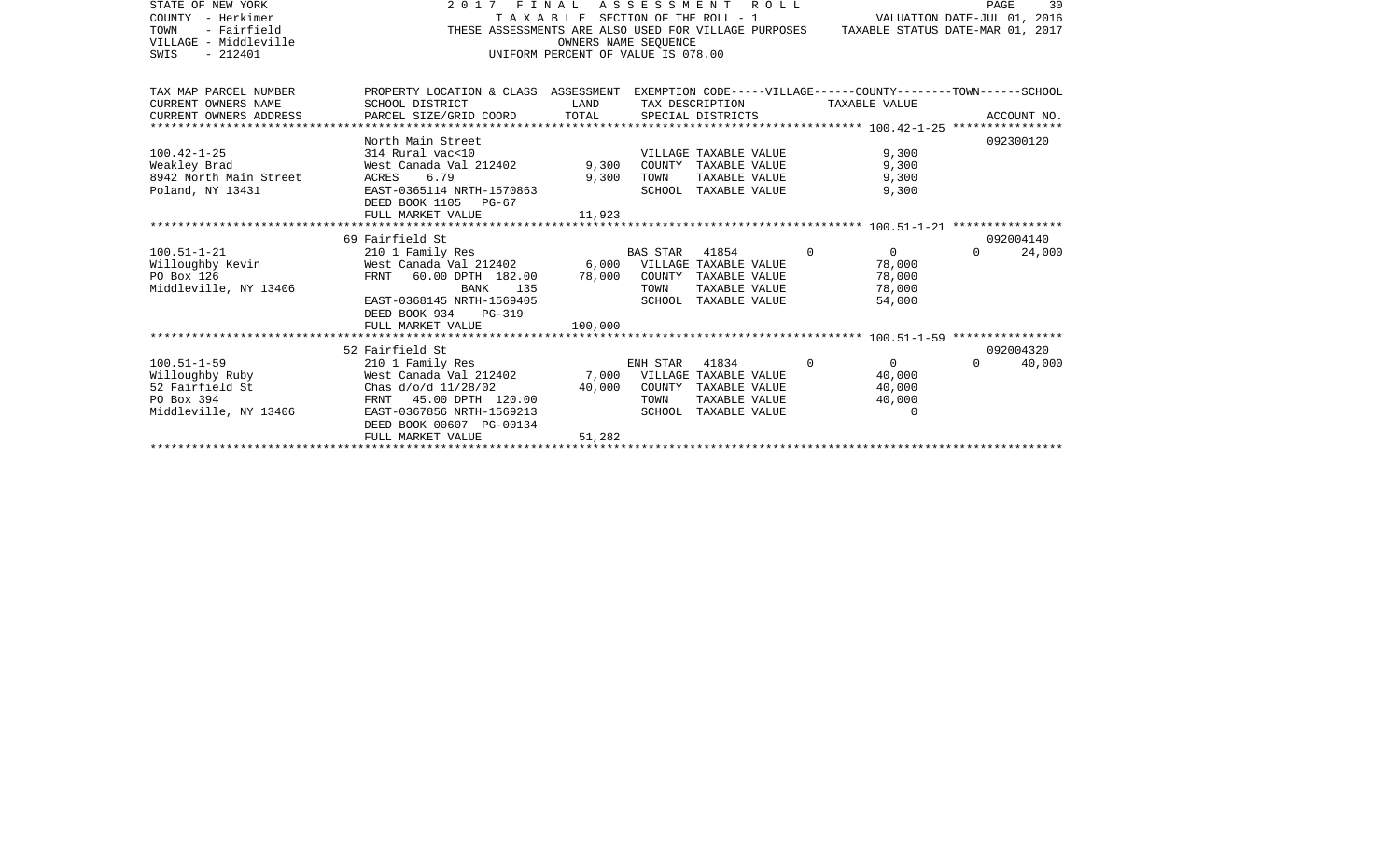| STATE OF NEW YORK     | 2017 FINAL ASSESSMENT ROLL                           |                                  | PAGE 31         |  |
|-----------------------|------------------------------------------------------|----------------------------------|-----------------|--|
| COUNTY - Herkimer     | TAXABLE SECTION OF THE ROLL - 1                      | VALUATION DATE-JUL 01, 2016      |                 |  |
| - Fairfield<br>TOWN   | THESE ASSESSMENTS ARE ALSO USED FOR VILLAGE PURPOSES | TAXABLE STATUS DATE-MAR 01, 2017 |                 |  |
| VILLAGE - Middleville |                                                      |                                  | RPS150/V04/L015 |  |
| SWIS<br>- 212401      | UNIFORM PERCENT OF VALUE IS 078.00                   | CURRENT DATE 6/20/2017           |                 |  |
|                       |                                                      |                                  |                 |  |

#### R O L L S E C T I O N T O T A L S

### \*\*\* S P E C I A L D I S T R I C T S U M M A R Y \*\*\*

|      |                             | $m \wedge m \wedge r$<br>∆יויי | <b>TON</b><br>H: N | EXTENSION    | <b>OREM</b><br>'د77<br>$\wedge$ $\vdots$<br>n. | ≤MΡ                     | .               |
|------|-----------------------------|--------------------------------|--------------------|--------------|------------------------------------------------|-------------------------|-----------------|
| CODE | $ \sim$<br>NAME.<br>, CTR T | PARCELS                        | TYPF               | - ---<br>MΔ. | TTT.<br>WΔ<br>.                                | 1N<br>$\mathsf{A}$ IVII | - 17 A L<br>LUP |

### NO SPECIAL DISTRICTS AT THIS LEVEL

#### \*\*\* S C H O O L D I S T R I C T S U M M A R Y \*\*\*

| CODE   | DISTRICT NAME      | TOTAL<br>PARCELS | ASSESSED<br>LAND | ASSESSED<br>TOTAL | EXEMPT<br>AMOUNT | TOTAL<br>TAXABLE | <b>STAR</b><br>AMOUNT | <b>STAR</b><br>TAXABLE |
|--------|--------------------|------------------|------------------|-------------------|------------------|------------------|-----------------------|------------------------|
| 212402 | West Canada Valley | 156              | 1814,300         | 11328,700         | 26,675           | 11302,025        | 2848,000              | 8454,025               |
|        | SUB-TOTAL          | 156              | 1814,300         | 11328,700         | 26,675           | 11302,025        | 2848,000              | 8454,025               |
|        | TOTAL              | 156              | 1814,300         | 11328,700         | 26,675           | 11302,025        | 2848,000              | 8454,025               |

## \*\*\* S Y S T E M C O D E S S U M M A R Y \*\*\*

#### NO SYSTEM EXEMPTIONS AT THIS LEVEL

## \*\*\* E X E M P T I O N S U M M A R Y \*\*\*

| CODE  | DESCRIPTION     | TOTAL<br>PARCELS | VILLAGE | COUNTY  | TOWN    | <b>SCHOOL</b> |
|-------|-----------------|------------------|---------|---------|---------|---------------|
| 41122 | VET WAR C       | 4                | 28,800  | 28,800  |         |               |
| 41123 | VET WAR T       | $\overline{4}$   |         |         | 38,400  |               |
| 41132 | VET COM C       | 11               | 132,000 | 132,000 |         |               |
| 41133 | VET COM T       | 11               |         |         | 175,000 |               |
| 41142 | VET DIS C       | 2                | 32,200  | 32,200  |         |               |
| 41143 | VET DIS T       | 2                |         |         | 32,200  |               |
| 41161 | $CW$ 15 $VET/$  |                  |         | 7,200   |         |               |
| 41162 | $CW$ 15 $VET/$  |                  |         | 7,200   |         |               |
| 41171 | CW DISBLD       |                  |         | 24,000  |         |               |
| 41720 | AG MKTS L       | 2                |         | 26,675  | 26,675  | 26,675        |
| 41801 | AGED-CT         | ÷                |         | 37,500  | 37,500  |               |
| 41834 | ENH STAR        | 33               |         |         |         | 1700,000      |
| 41854 | <b>BAS STAR</b> | 48               |         |         |         | 1148,000      |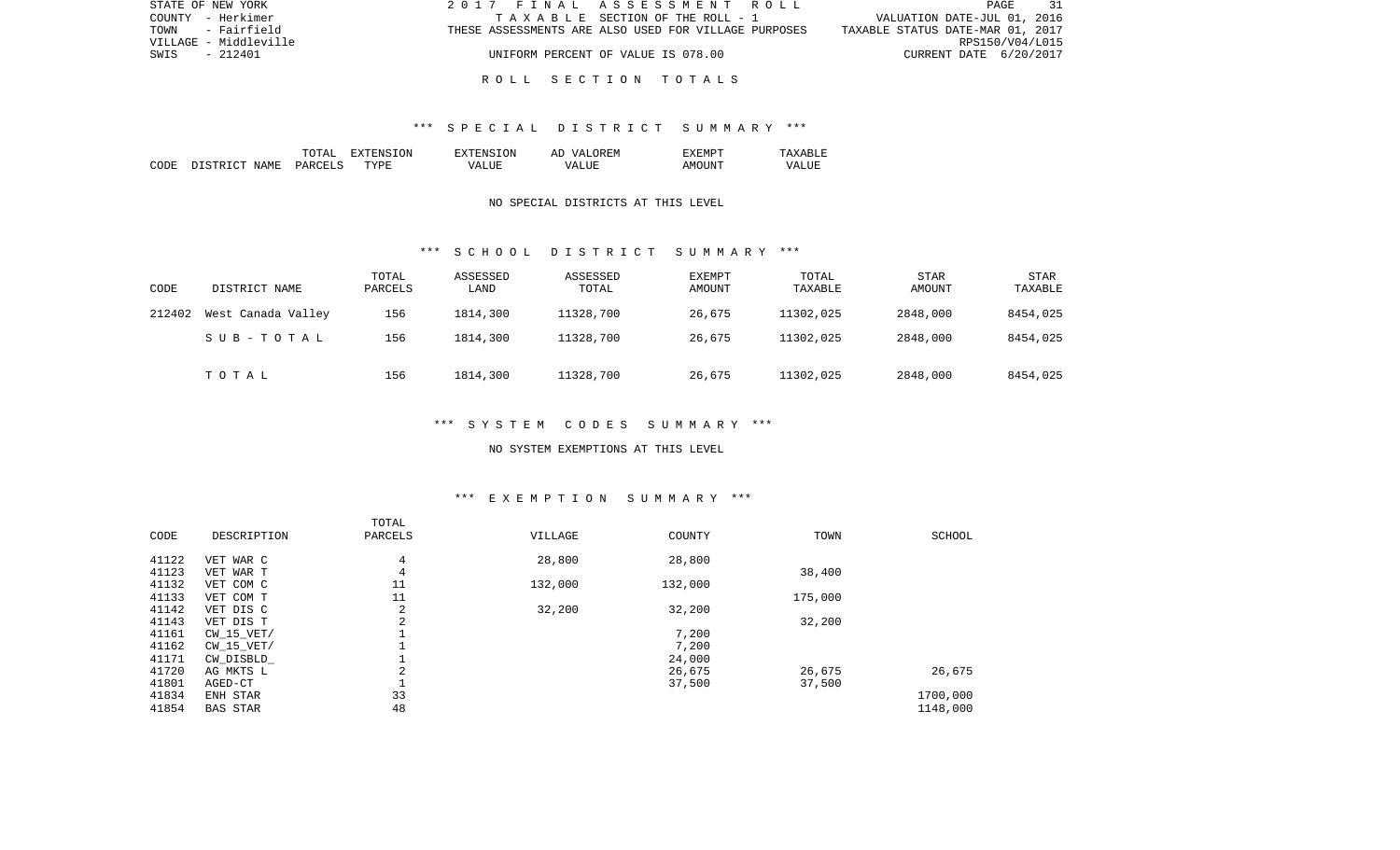| STATE OF NEW YORK     | 2017 FINAL ASSESSMENT ROLL                           | 32<br>PAGE                       |
|-----------------------|------------------------------------------------------|----------------------------------|
| COUNTY - Herkimer     | TAXABLE SECTION OF THE ROLL - 1                      | VALUATION DATE-JUL 01, 2016      |
| TOWN - Fairfield      | THESE ASSESSMENTS ARE ALSO USED FOR VILLAGE PURPOSES | TAXABLE STATUS DATE-MAR 01, 2017 |
| VILLAGE - Middleville |                                                      | RPS150/V04/L015                  |
| - 212401<br>SWIS      | UNIFORM PERCENT OF VALUE IS 078.00                   | CURRENT DATE 6/20/2017           |
|                       |                                                      |                                  |

R O L L S E C T I O N T O T A L S

### \*\*\* E X E M P T I O N S U M M A R Y \*\*\*

| CODE | DESCRIPTION | TOTAL<br><b>PARCELS</b> | VILLAGE | COUNTY  | TOWN    | SCHOOL   |
|------|-------------|-------------------------|---------|---------|---------|----------|
|      | TOTAL       | 121                     | 193,000 | 295,575 | 309,775 | 2874,675 |

### \*\*\* G R A N D T O T A L S \*\*\*

| ROLL | DESCRIPTION | TOTAL   | ASSESSED | ASSESSED  | TAXABLE   | TAXABLE   | <b>TAXABLE</b> | TAXABLE   | STAR     |
|------|-------------|---------|----------|-----------|-----------|-----------|----------------|-----------|----------|
| SEC  |             | PARCELS | LAND     | TOTAL     | VILLAGE   | COUNTY    | TOWN           | SCHOOL    | TAXABLE  |
|      | TAXABLE     | 156     | 1814,300 | 11328,700 | 11135,700 | 11033,125 | 11018,925      | 11302,025 | 8454,025 |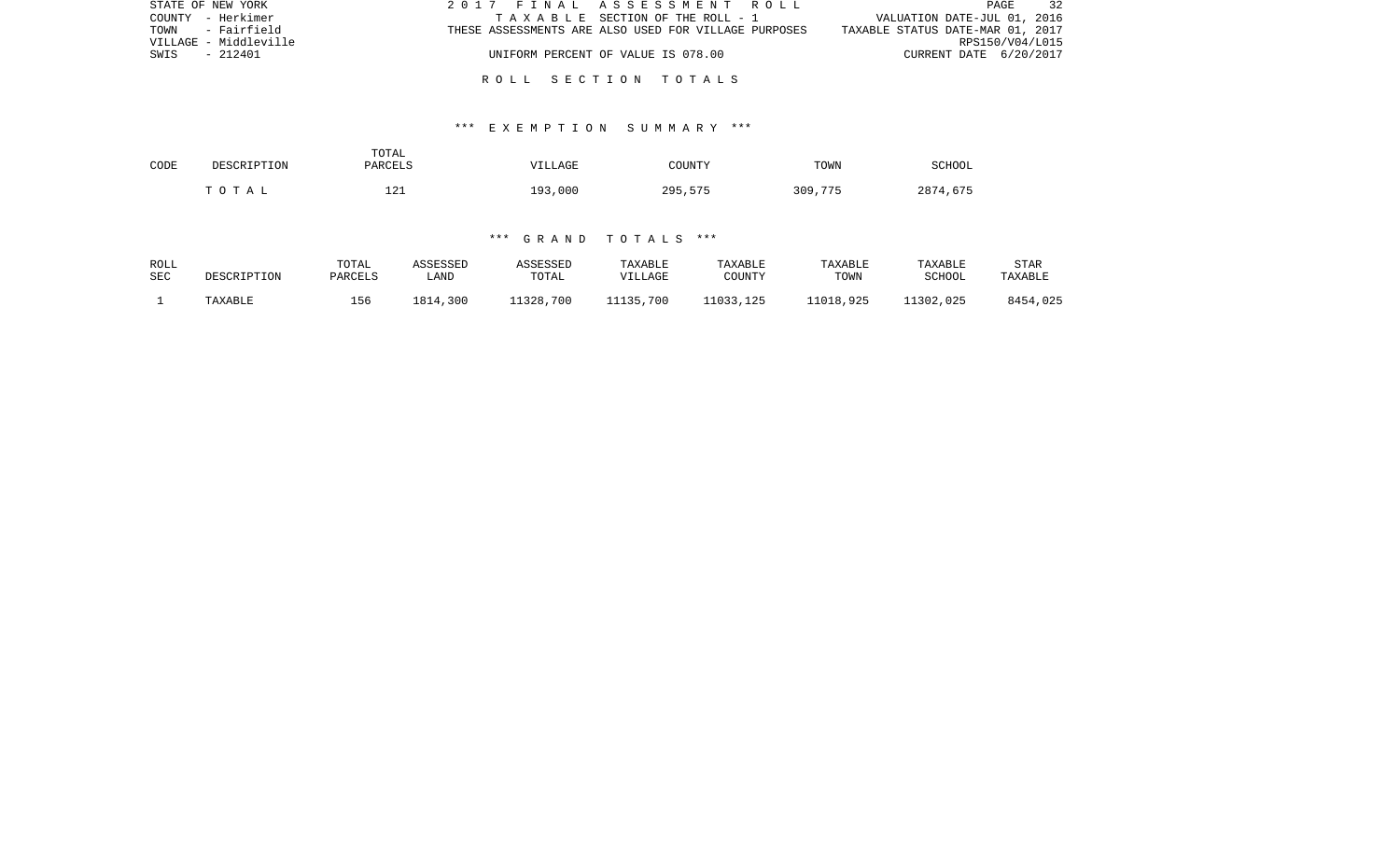| STATE OF NEW YORK<br>COUNTY - Herkimer<br>- Fairfield<br>TOWN<br>VILLAGE - Middleville<br>$-212401$<br>SWIS | 2017 FINAL ASSESSMENT<br>R O L L<br>PAGE<br>VALUATION DATE-JUL 01, 2016<br>SPECIAL FRANCHISE SECTION OF THE ROLL - 5<br>THESE ASSESSMENTS ARE ALSO USED FOR VILLAGE PURPOSES<br>TAXABLE STATUS DATE-MAR 01, 2017<br>OWNERS NAME SEOUENCE<br>UNIFORM PERCENT OF VALUE IS 078.00 |                |      |                                               |                    |           |  |  |
|-------------------------------------------------------------------------------------------------------------|--------------------------------------------------------------------------------------------------------------------------------------------------------------------------------------------------------------------------------------------------------------------------------|----------------|------|-----------------------------------------------|--------------------|-----------|--|--|
| TAX MAP PARCEL NUMBER                                                                                       | PROPERTY LOCATION & CLASS ASSESSMENT EXEMPTION CODE-----VILLAGE------COUNTY-------TOWN------SCHOOL                                                                                                                                                                             |                |      |                                               |                    |           |  |  |
| CURRENT OWNERS NAME                                                                                         | SCHOOL DISTRICT                                                                                                                                                                                                                                                                | LAND           |      | TAX DESCRIPTION                               | TAXABLE VALUE      |           |  |  |
| CURRENT OWNERS ADDRESS                                                                                      |                                                                                                                                                                                                                                                                                |                |      |                                               |                    |           |  |  |
|                                                                                                             |                                                                                                                                                                                                                                                                                |                |      |                                               |                    |           |  |  |
| $555. - 3 - 1$                                                                                              | Village                                                                                                                                                                                                                                                                        |                |      |                                               |                    | 092500030 |  |  |
| National Grid                                                                                               | 861 Elec & gas<br>West Canada Val 212402 (                                                                                                                                                                                                                                     | $\overline{0}$ |      | VILLAGE TAXABLE VALUE<br>COUNTY TAXABLE VALUE | 138,776<br>138,776 |           |  |  |
| Real Estate Tax Dept                                                                                        | Special Franchise                                                                                                                                                                                                                                                              | 138,776        | TOWN | TAXABLE VALUE                                 | 138,776            |           |  |  |
| 300 Erie Blvd W                                                                                             | Tenative 9112                                                                                                                                                                                                                                                                  |                |      | SCHOOL TAXABLE VALUE                          | 138,776            |           |  |  |
| Syracuse, NY 13202                                                                                          | DEED BOOK 00000                                                                                                                                                                                                                                                                |                |      |                                               |                    |           |  |  |
|                                                                                                             | FULL MARKET VALUE                                                                                                                                                                                                                                                              | 177,918        |      |                                               |                    |           |  |  |
|                                                                                                             |                                                                                                                                                                                                                                                                                |                |      |                                               |                    |           |  |  |
|                                                                                                             | Village                                                                                                                                                                                                                                                                        |                |      |                                               |                    | 092500060 |  |  |
| $555. -1 - 1$                                                                                               | 866 Telephone                                                                                                                                                                                                                                                                  |                |      | VILLAGE TAXABLE VALUE                         | 18,429             |           |  |  |
| Newport Telephone Co Inc                                                                                    | West Canada Val 212402 0                                                                                                                                                                                                                                                       |                |      | COUNTY TAXABLE VALUE                          | 18,429             |           |  |  |
| Bridge St                                                                                                   | Special Franchise                                                                                                                                                                                                                                                              | 18,429         | TOWN | TAXABLE VALUE                                 | 18,429             |           |  |  |
| Newport, NY 13416                                                                                           | Tenative 2235                                                                                                                                                                                                                                                                  |                |      | SCHOOL TAXABLE VALUE                          | 18,429             |           |  |  |
|                                                                                                             | DEED BOOK 00000<br>FULL MARKET VALUE                                                                                                                                                                                                                                           | 23,627         |      |                                               |                    |           |  |  |
|                                                                                                             |                                                                                                                                                                                                                                                                                |                |      |                                               |                    |           |  |  |
|                                                                                                             | Village                                                                                                                                                                                                                                                                        |                |      |                                               |                    | 092086014 |  |  |
| $555.4 - 1$                                                                                                 | 835 Cable tv                                                                                                                                                                                                                                                                   |                |      | VILLAGE TAXABLE VALUE 4,301                   |                    |           |  |  |
| Time Warner Cable                                                                                           | West Canada Val 212402 0                                                                                                                                                                                                                                                       |                |      | COUNTY TAXABLE VALUE                          | 4,301              |           |  |  |
| Beth Peterson                                                                                               | Special Franchise                                                                                                                                                                                                                                                              | 4,301          | TOWN | TAXABLE VALUE                                 | 4,301              |           |  |  |
| 7800 Crescent Executive Dr                                                                                  | Tenative 929                                                                                                                                                                                                                                                                   |                |      | SCHOOL TAXABLE VALUE                          | 4,301              |           |  |  |
| Charlotte, NC 28217                                                                                         | ACRES<br>0.01                                                                                                                                                                                                                                                                  |                |      |                                               |                    |           |  |  |
|                                                                                                             | FULL MARKET VALUE                                                                                                                                                                                                                                                              | 5,514          |      |                                               |                    |           |  |  |
|                                                                                                             |                                                                                                                                                                                                                                                                                |                |      |                                               |                    |           |  |  |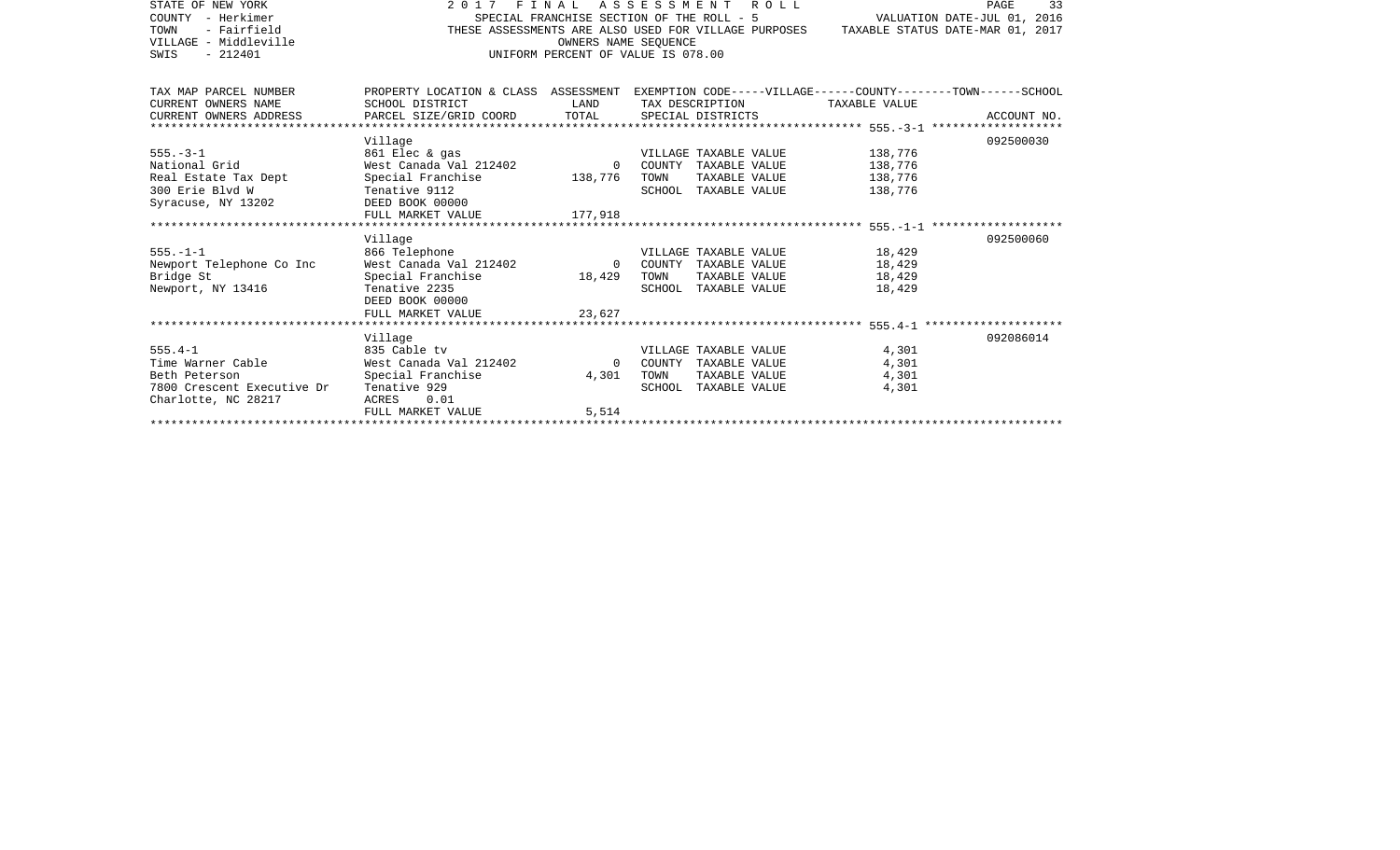| STATE OF NEW YORK     | 2017 FINAL ASSESSMENT ROLL                           | - 34<br>PAGE                     |
|-----------------------|------------------------------------------------------|----------------------------------|
| COUNTY - Herkimer     | SPECIAL FRANCHISE SECTION OF THE ROLL - 5            | VALUATION DATE-JUL 01, 2016      |
| - Fairfield<br>TOWN   | THESE ASSESSMENTS ARE ALSO USED FOR VILLAGE PURPOSES | TAXABLE STATUS DATE-MAR 01, 2017 |
| VILLAGE - Middleville |                                                      | RPS150/V04/L015                  |
| SWIS<br>- 212401      | UNIFORM PERCENT OF VALUE IS 078.00                   | CURRENT DATE 6/20/2017           |
|                       |                                                      |                                  |

#### R O L L S E C T I O N T O T A L S

### \*\*\* S P E C I A L D I S T R I C T S U M M A R Y \*\*\*

|      |                           | ו ב∠יוי       | .ON.<br>. л. | <b>TON</b><br>ENS.      | OREM<br>AĽ<br>$\sqrt{ }$ |           | $\cdots$<br>.       |
|------|---------------------------|---------------|--------------|-------------------------|--------------------------|-----------|---------------------|
| CODE | NAME.<br>$\sim$<br>T STR' | PARCET<br>$-$ | TYPE         | TJIR.<br>™Д.<br>د لله ا | T.HR:<br>$\sqrt{A}$      | <b>IN</b> | vд<br>LU.<br>______ |

## NO SPECIAL DISTRICTS AT THIS LEVEL

#### \*\*\* S C H O O L D I S T R I C T S U M M A R Y \*\*\*

| CODE   | DISTRICT NAME      | TOTAL<br>PARCELS | ASSESSED<br>LAND | ASSESSED<br>TOTAL | EXEMPT<br>AMOUNT | TOTAL<br>TAXABLE | STAR<br>AMOUNT | <b>STAR</b><br>TAXABLE |
|--------|--------------------|------------------|------------------|-------------------|------------------|------------------|----------------|------------------------|
| 212402 | West Canada Valley |                  |                  | 161,506           |                  | 161,506          |                | 161,506                |
|        | SUB-TOTAL          |                  |                  | 161,506           |                  | 161,506          |                | 161,506                |
|        | TOTAL              |                  |                  | 161,506           |                  | 161,506          |                | 161,506                |

## \*\*\* S Y S T E M C O D E S S U M M A R Y \*\*\*

#### NO SYSTEM EXEMPTIONS AT THIS LEVEL

# \*\*\* E X E M P T I O N S U M M A R Y \*\*\*

## NO EXEMPTIONS AT THIS LEVEL

## \*\*\* G R A N D T O T A L S \*\*\*

| ROLL |                   | TOTAL   | ASSESSEP | ASSESSED | <b>TAXABLE</b> | TAXABLE | <b>TAXABLE</b> | TAXABLE | <b>STAR</b> |
|------|-------------------|---------|----------|----------|----------------|---------|----------------|---------|-------------|
| SEC  | DESCRIPTION       | PARCELS | LAND     | TOTAL    | VILLAGE        | COUNTY  | TOWN           | SCHOOL  | TAXABLE     |
|      | SPECIAL FRANCHISE |         |          | 161,506  | 161,506        | 161,506 | 161,506        | 161,506 | 161,506     |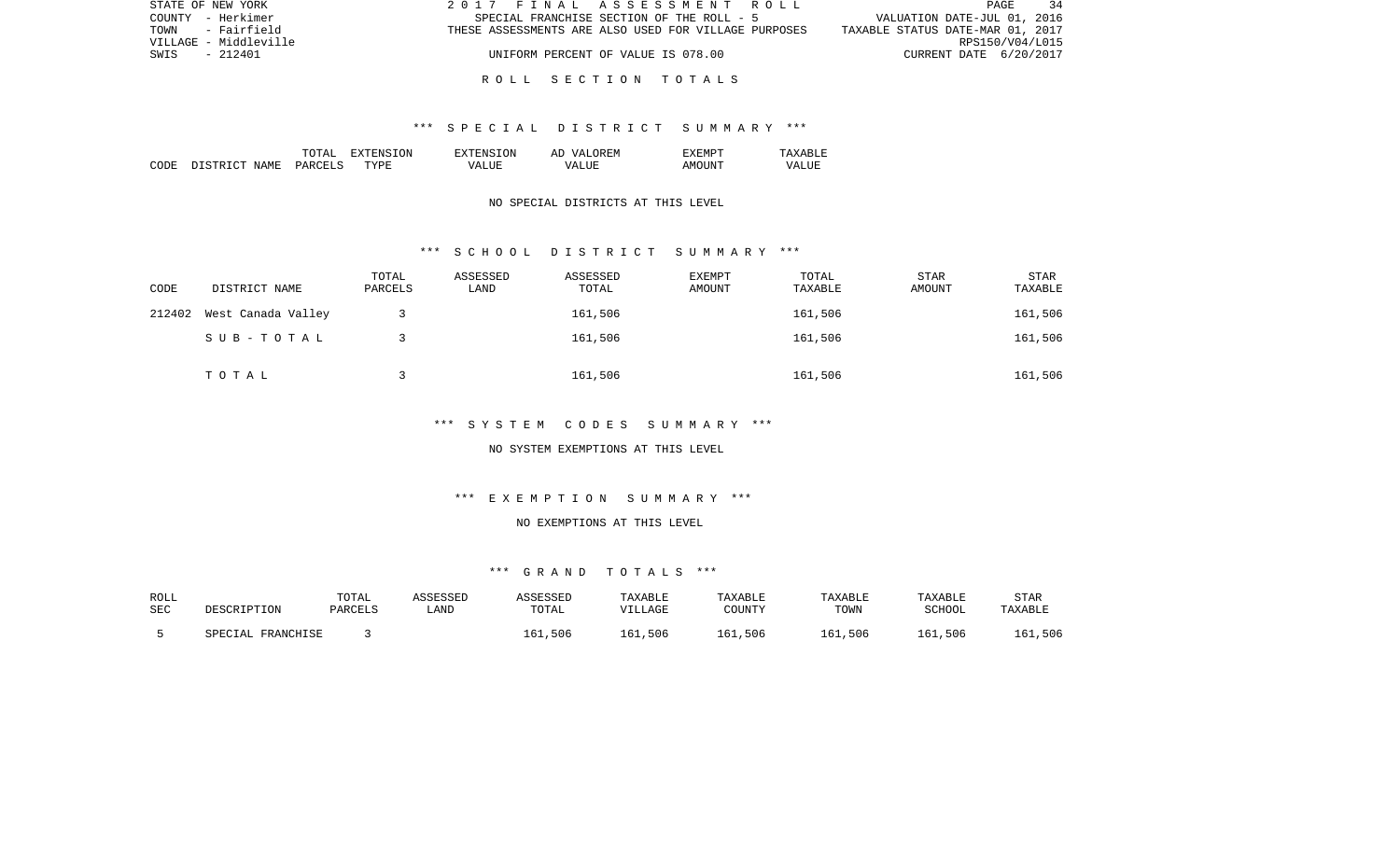| STATE OF NEW YORK<br>COUNTY - Herkimer<br>- Fairfield<br>TOWN<br>VILLAGE - Middleville<br>SWIS<br>$-212401$ | 2017                                                                                                                  | FINAL<br>UTILITY & R.R. SECTION OF THE ROLL - 6<br>OWNERS NAME SEQUENCE<br>UNIFORM PERCENT OF VALUE IS 078.00 |                  | A S S E S S M E N T A O L L<br>THESE ASSESSMENTS ARE ALSO USED FOR VILLAGE PURPOSES | TAXABLE STATUS DATE-MAR 01, 2017 | PAGE<br>VALUATION DATE-JUL 01, 2016 | 35          |
|-------------------------------------------------------------------------------------------------------------|-----------------------------------------------------------------------------------------------------------------------|---------------------------------------------------------------------------------------------------------------|------------------|-------------------------------------------------------------------------------------|----------------------------------|-------------------------------------|-------------|
| TAX MAP PARCEL NUMBER<br>CURRENT OWNERS NAME                                                                | PROPERTY LOCATION & CLASS ASSESSMENT EXEMPTION CODE-----VILLAGE------COUNTY-------TOWN------SCHOOL<br>SCHOOL DISTRICT | LAND                                                                                                          |                  | TAX DESCRIPTION                                                                     | TAXABLE VALUE                    |                                     |             |
| CURRENT OWNERS ADDRESS                                                                                      | PARCEL SIZE/GRID COORD                                                                                                | TOTAL                                                                                                         |                  | SPECIAL DISTRICTS                                                                   |                                  |                                     | ACCOUNT NO. |
| *************************                                                                                   | ************************                                                                                              |                                                                                                               |                  |                                                                                     |                                  |                                     |             |
|                                                                                                             | Outside Plant                                                                                                         |                                                                                                               |                  |                                                                                     |                                  |                                     | 092300090   |
| $100.51 - 1 - 16$                                                                                           | 872 Elec-Substation                                                                                                   |                                                                                                               |                  | VILLAGE TAXABLE VALUE                                                               | 90,739                           |                                     |             |
| National Grid                                                                                               | West Canada Val 212402                                                                                                | 1,700                                                                                                         |                  | COUNTY TAXABLE VALUE                                                                | 90,739                           |                                     |             |
| Real Estate Tax Dept                                                                                        | Middleville Substation                                                                                                | 90,739                                                                                                        | TOWN             | TAXABLE VALUE                                                                       | 90,739                           |                                     |             |
| 300 Erie Blvd W                                                                                             | EAST-0367991 NRTH-1569736                                                                                             |                                                                                                               |                  | SCHOOL TAXABLE VALUE                                                                | 90,739                           |                                     |             |
| Syracuse, NY 13202                                                                                          | DEED BOOK 557<br>$PG-400$<br>FULL MARKET VALUE                                                                        | 116,332                                                                                                       |                  |                                                                                     |                                  |                                     |             |
|                                                                                                             |                                                                                                                       |                                                                                                               |                  |                                                                                     |                                  |                                     |             |
|                                                                                                             | Trenton Falls-#24 T-Line                                                                                              |                                                                                                               |                  |                                                                                     |                                  |                                     |             |
| 624.001-9999-132.350-1002                                                                                   | 882 Elec Trans Imp                                                                                                    |                                                                                                               |                  | VILLAGE TAXABLE VALUE                                                               | 20,195                           |                                     |             |
| National Grid                                                                                               | West Canada Val 212402                                                                                                | $\mathsf{O}$                                                                                                  |                  | COUNTY TAXABLE VALUE                                                                | 20,195                           |                                     |             |
| Real Estate Tax Dept                                                                                        | Middleville #24 T-Line                                                                                                | 20,195                                                                                                        | TOWN             | TAXABLE VALUE                                                                       | 20,195                           |                                     |             |
| 300 Erie Blvd W                                                                                             | West Canada Valley                                                                                                    |                                                                                                               |                  | SCHOOL TAXABLE VALUE                                                                | 20,195                           |                                     |             |
| Syracuse, NY 13202                                                                                          | T186 Trenton Falls                                                                                                    |                                                                                                               |                  |                                                                                     |                                  |                                     |             |
| **************************                                                                                  | FULL MARKET VALUE                                                                                                     | 25,891                                                                                                        |                  |                                                                                     |                                  |                                     |             |
|                                                                                                             | Outside Plant                                                                                                         |                                                                                                               |                  |                                                                                     |                                  |                                     | 092300030   |
| 624.001-9999-132.350-1882                                                                                   | 884 Elec Dist Out                                                                                                     |                                                                                                               |                  | VILLAGE TAXABLE VALUE                                                               | 23,850                           |                                     |             |
| National Grid                                                                                               | West Canada Val 212402                                                                                                | $\Omega$                                                                                                      |                  | COUNTY TAXABLE VALUE                                                                | 23,850                           |                                     |             |
| Real Estate Tax Dept                                                                                        | Outside Plant                                                                                                         | 23,850                                                                                                        | TOWN             | TAXABLE VALUE                                                                       | 23,850                           |                                     |             |
| 132350                                                                                                      | Poles, wires, cables, etc                                                                                             |                                                                                                               |                  | SCHOOL TAXABLE VALUE                                                                | 23,850                           |                                     |             |
| 300 Erie Blvd W                                                                                             | Includes $666. -3-2$                                                                                                  |                                                                                                               |                  |                                                                                     |                                  |                                     |             |
| Syracuse, NY 13202                                                                                          | DEED BOOK 00000                                                                                                       |                                                                                                               |                  |                                                                                     |                                  |                                     |             |
|                                                                                                             | FULL MARKET VALUE                                                                                                     | 30,577                                                                                                        |                  |                                                                                     |                                  |                                     |             |
|                                                                                                             | Park Ave                                                                                                              |                                                                                                               |                  |                                                                                     |                                  |                                     | 092088017   |
| $100.51 - 1 - 44$                                                                                           | 831 Tele Comm                                                                                                         |                                                                                                               |                  | VILLAGE TAXABLE VALUE                                                               | 85,000                           |                                     |             |
| Newport Telephone Co Inc                                                                                    | West Canada Val 212402                                                                                                | 15,000                                                                                                        |                  | COUNTY TAXABLE VALUE                                                                | 85,000                           |                                     |             |
| Bridge St                                                                                                   | FRNT 54.00 DPTH 284.00                                                                                                | 85,000                                                                                                        | TOWN             | TAXABLE VALUE                                                                       | 85,000                           |                                     |             |
| Newport, NY 13416                                                                                           | EAST-0367012 NRTH-1569269                                                                                             |                                                                                                               |                  | SCHOOL TAXABLE VALUE                                                                | 85,000                           |                                     |             |
|                                                                                                             | FULL MARKET VALUE                                                                                                     | 108,974                                                                                                       |                  |                                                                                     |                                  |                                     |             |
|                                                                                                             | ********************                                                                                                  |                                                                                                               |                  |                                                                                     |                                  |                                     |             |
|                                                                                                             | Outside Plant                                                                                                         |                                                                                                               |                  |                                                                                     |                                  |                                     | 092300150   |
| 624.001-0000-630.500-1881                                                                                   | 836 Telecom. eq.                                                                                                      |                                                                                                               | Mass Telec 47100 |                                                                                     | 831<br>831                       | 831                                 | 831         |
| Newport Telephone Co Inc<br>Bridge St                                                                       | West Canada Val 212402<br>Outside Plant                                                                               | $\overline{0}$<br>6,817                                                                                       |                  | VILLAGE TAXABLE VALUE<br>COUNTY TAXABLE VALUE                                       | 5,986<br>5,986                   |                                     |             |
| Newport, NY 13416                                                                                           | includes $666. -1 - 1.3$                                                                                              |                                                                                                               | TOWN             | TAXABLE VALUE                                                                       | 5,986                            |                                     |             |
|                                                                                                             | Poles, wires, cables, etc                                                                                             |                                                                                                               |                  | SCHOOL TAXABLE VALUE                                                                | 5,986                            |                                     |             |
|                                                                                                             | DEED BOOK 00000                                                                                                       |                                                                                                               |                  |                                                                                     |                                  |                                     |             |
|                                                                                                             | FULL MARKET VALUE                                                                                                     | 8,740                                                                                                         |                  |                                                                                     |                                  |                                     |             |
|                                                                                                             |                                                                                                                       |                                                                                                               |                  |                                                                                     |                                  |                                     |             |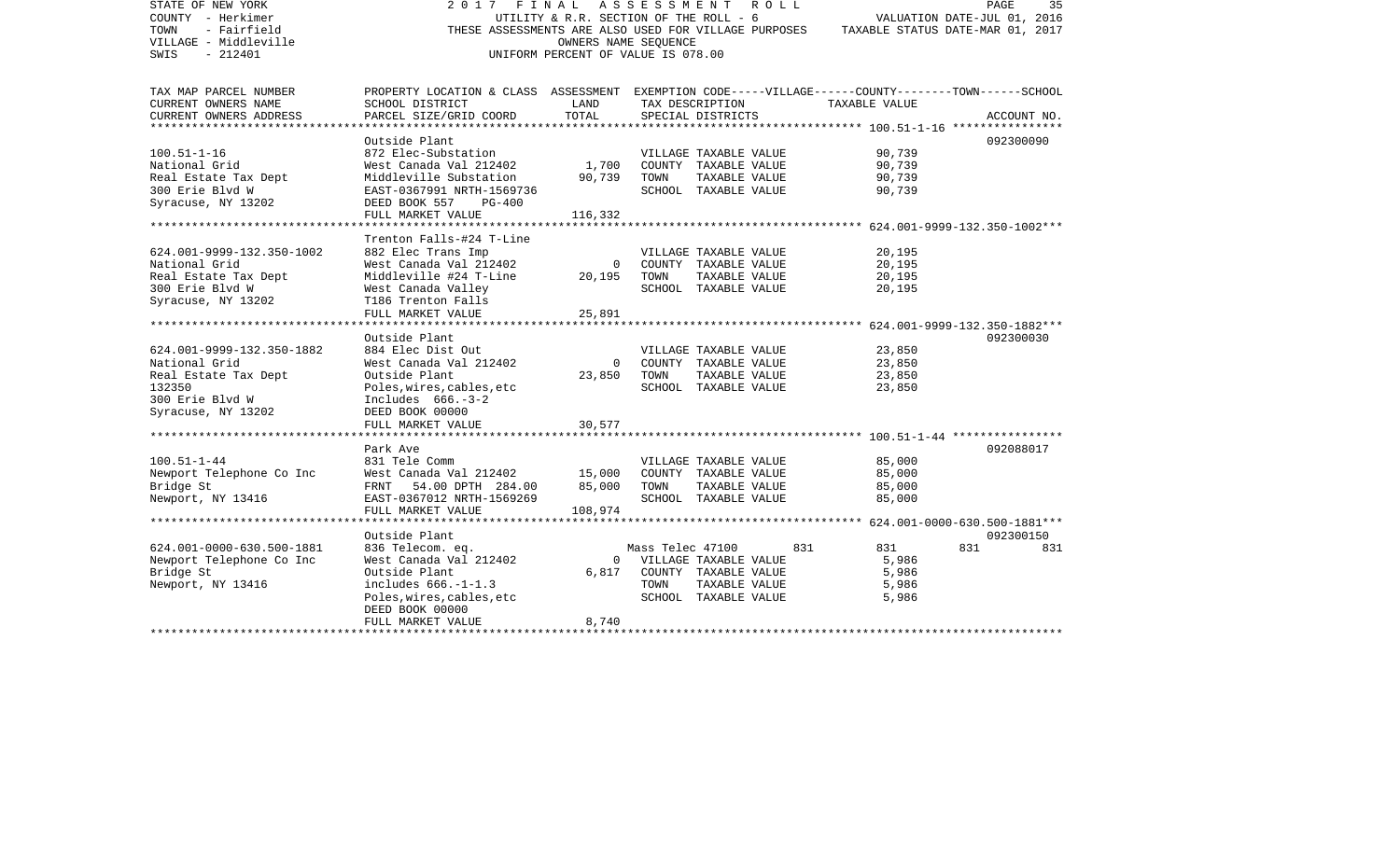| STATE OF NEW YORK     | 2017 FINAL ASSESSMENT ROLL                           | PAGE<br>36                       |
|-----------------------|------------------------------------------------------|----------------------------------|
| COUNTY - Herkimer     | UTILITY & R.R. SECTION OF THE ROLL - 6               | VALUATION DATE-JUL 01, 2016      |
| - Fairfield<br>TOWN   | THESE ASSESSMENTS ARE ALSO USED FOR VILLAGE PURPOSES | TAXABLE STATUS DATE-MAR 01, 2017 |
| VILLAGE - Middleville |                                                      | RPS150/V04/L015                  |
| SWIS<br>$-212401$     | UNIFORM PERCENT OF VALUE IS 078.00                   | CURRENT DATE 6/20/2017           |
|                       |                                                      |                                  |

### R O L L S E C T I O N T O T A L S

### \*\*\* S P E C I A L D I S T R I C T S U M M A R Y \*\*\*

|      |                   | ͲႶͲϪͳ                           | ON<br>$\tau$<br>. А | TON<br>$\neg$ v $\neg$ FNS $\neg$ | OREM<br>77 D<br>AΓ   | "XEMPT |                  |
|------|-------------------|---------------------------------|---------------------|-----------------------------------|----------------------|--------|------------------|
| CODE | ገ ደጥ በጣጥ<br>NAME. | <b>PARCELS</b><br>$\sim$ $\sim$ | TYPF.               | $- - - -$<br>VД                   | $- - - -$<br>۲Z<br>. | AMOUNT | VALU.<br>_______ |

## NO SPECIAL DISTRICTS AT THIS LEVEL

### \*\*\* S C H O O L D I S T R I C T S U M M A R Y \*\*\*

| CODE   | DISTRICT NAME      | TOTAL<br>PARCELS | ASSESSED<br>LAND | ASSESSED<br>TOTAL | EXEMPT<br>AMOUNT | TOTAL<br>TAXABLE | <b>STAR</b><br>AMOUNT | STAR<br>TAXABLE |
|--------|--------------------|------------------|------------------|-------------------|------------------|------------------|-----------------------|-----------------|
| 212402 | West Canada Valley |                  | 16,700           | 226,601           | 831              | 225,770          |                       | 225,770         |
|        | SUB-TOTAL          |                  | 16,700           | 226,601           | 831              | 225,770          |                       | 225,770         |
|        | TOTAL              |                  | 16,700           | 226,601           | 831              | 225,770          |                       | 225,770         |

# \*\*\* S Y S T E M C O D E S S U M M A R Y \*\*\*

#### NO SYSTEM EXEMPTIONS AT THIS LEVEL

# \*\*\* E X E M P T I O N S U M M A R Y \*\*\*

| CODE  | DESCRIPTION | TOTAL<br>PARCELS | VILLAGE | COUNTY | TOWN | SCHOOL |
|-------|-------------|------------------|---------|--------|------|--------|
| 47100 | Mass Telec  |                  | 831     | 831    | 831  | 831    |
|       | тотац       |                  | 831     | 831    | 831  | 831    |

## \*\*\* G R A N D T O T A L S \*\*\*

| ROLL | DESCRIPTION      | TOTAL   | ASSESSED | ASSESSED | TAXABLE | TAXABLE | TAXABLE | TAXABLE | STAR    |
|------|------------------|---------|----------|----------|---------|---------|---------|---------|---------|
| SEC  |                  | PARCELS | LAND     | TOTAL    | VILLAGE | COUNTY  | TOWN    | SCHOOL  | TAXABLE |
|      | UTILITIES & N.C. |         | 16,700   | 226,601  | 225,770 | 225,770 | 225,770 | 225,770 | 225,770 |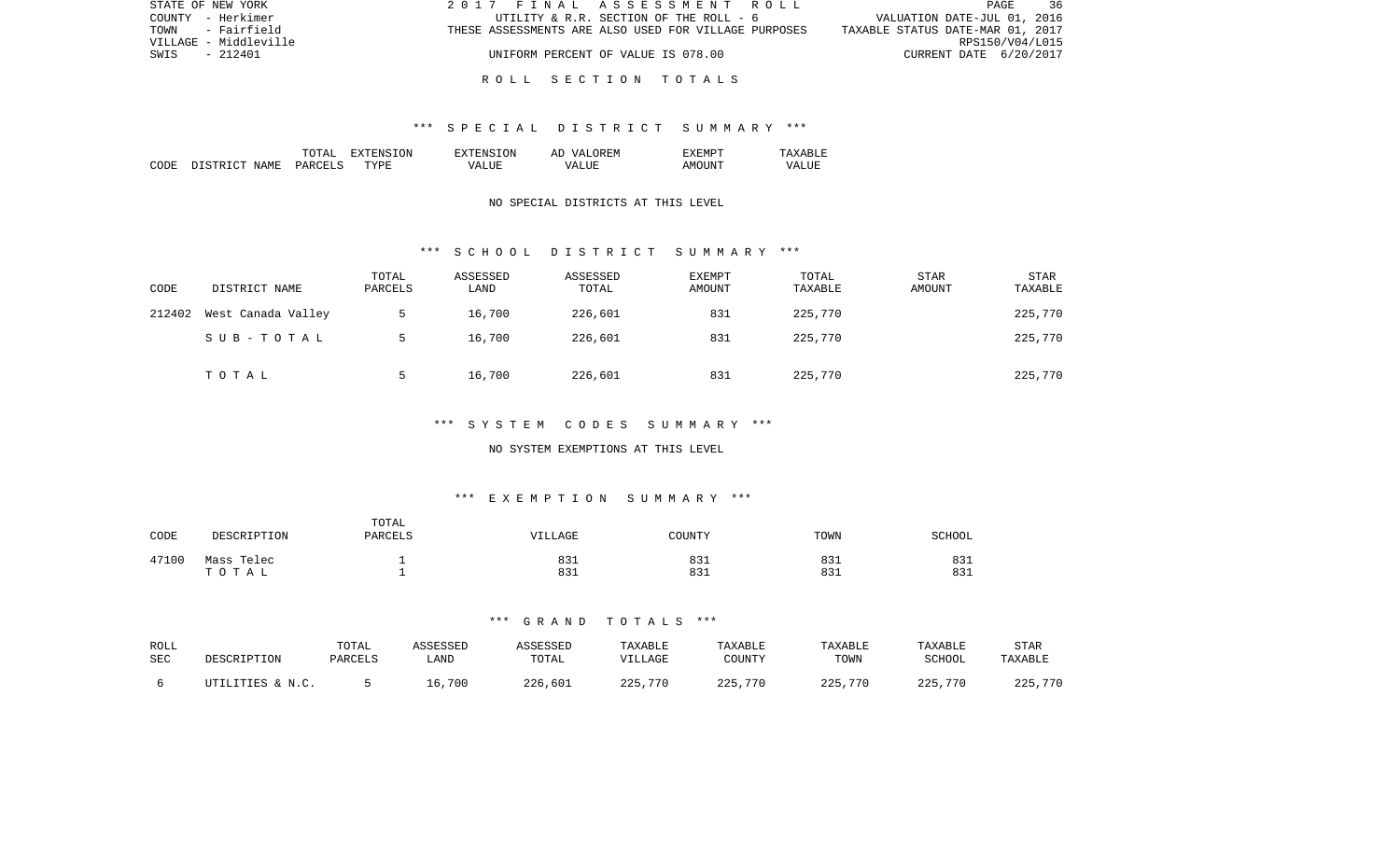| STATE OF NEW YORK<br>COUNTY - Herkimer<br>TOWN<br>- Fairfield<br>VILLAGE - Middleville<br>$-212401$<br>SWIS | 2017<br>FINAL                                                                                                                                  | WHOLLY EXEMPT SECTION OF THE ROLL - 8<br>UNIFORM PERCENT OF VALUE IS 078.00 | A S S E S S M E N T<br>OWNERS NAME SEQUENCE |               | R O L L         | THESE ASSESSMENTS ARE ALSO USED FOR VILLAGE PURPOSES TAXABLE STATUS DATE-MAR 01, 2017 |        | 37<br>PAGE<br>VALUATION DATE-JUL 01, 2016 |
|-------------------------------------------------------------------------------------------------------------|------------------------------------------------------------------------------------------------------------------------------------------------|-----------------------------------------------------------------------------|---------------------------------------------|---------------|-----------------|---------------------------------------------------------------------------------------|--------|-------------------------------------------|
| TAX MAP PARCEL NUMBER<br>CURRENT OWNERS NAME<br>CURRENT OWNERS ADDRESS                                      | PROPERTY LOCATION & CLASS ASSESSMENT EXEMPTION CODE-----VILLAGE------COUNTY-------TOWN-----SCHOOL<br>SCHOOL DISTRICT<br>PARCEL SIZE/GRID COORD | LAND<br>TOTAL                                                               | SPECIAL DISTRICTS                           |               | TAX DESCRIPTION | TAXABLE VALUE                                                                         |        | ACCOUNT NO.                               |
|                                                                                                             |                                                                                                                                                |                                                                             |                                             |               |                 |                                                                                       |        |                                           |
| $100.51 - 1 - 67$                                                                                           | 90 Fairfield St<br>210 1 Family Res                                                                                                            |                                                                             | WDRL/FORCL 29700                            |               | 20,000          | 20,000                                                                                | 20,000 | 092001680<br>20,000                       |
| Daley Sandra J                                                                                              | West Canada Val 212402                                                                                                                         |                                                                             | 6,000 VILLAGE TAXABLE VALUE                 |               |                 | $\Omega$                                                                              |        |                                           |
| 2350 West Covey Ln                                                                                          | Doublewide                                                                                                                                     | 20,000                                                                      | COUNTY TAXABLE VALUE                        |               |                 | $\mathbf 0$                                                                           |        |                                           |
| Chino Valley, AZ 86323                                                                                      | FRNT 192.00 DPTH 118.00                                                                                                                        |                                                                             | TOWN                                        | TAXABLE VALUE |                 | $\Omega$                                                                              |        |                                           |
|                                                                                                             | ACRES<br>0.43                                                                                                                                  |                                                                             | SCHOOL TAXABLE VALUE                        |               |                 | $\Omega$                                                                              |        |                                           |
| PRIOR OWNER ON 3/01/2017                                                                                    | EAST-0368599 NRTH-1569231                                                                                                                      |                                                                             |                                             |               |                 |                                                                                       |        |                                           |
| Daley Sandra J                                                                                              | DEED BOOK 2017 PG-2152                                                                                                                         |                                                                             |                                             |               |                 |                                                                                       |        |                                           |
|                                                                                                             | FULL MARKET VALUE                                                                                                                              | 25,641<br>********:                                                         |                                             |               |                 |                                                                                       |        |                                           |
|                                                                                                             | 9 S Main St                                                                                                                                    |                                                                             |                                             |               |                 |                                                                                       |        | 092000420                                 |
| $100.51 - 1 - 51$                                                                                           | 210 1 Family Res                                                                                                                               |                                                                             | WHOLLY EX 50000                             |               | 40,000          | 40,000                                                                                | 40,000 | 40,000                                    |
| Jeffers Keith Gordon                                                                                        | West Canada Val 212402                                                                                                                         | 7,000                                                                       | VILLAGE TAXABLE VALUE                       |               |                 | $\mathbf 0$                                                                           |        |                                           |
| 9 S Main St                                                                                                 | FRNT<br>59.00 DPTH 235.00                                                                                                                      | 40,000                                                                      | COUNTY TAXABLE VALUE                        |               |                 | $\mathbf 0$                                                                           |        |                                           |
| Middleville, NY 13406                                                                                       | EAST-0367083 NRTH-1568805                                                                                                                      |                                                                             | TOWN                                        | TAXABLE VALUE |                 | $\mathbf 0$                                                                           |        |                                           |
|                                                                                                             | DEED BOOK 2017 PG-2425                                                                                                                         |                                                                             | SCHOOL TAXABLE VALUE                        |               |                 | $\Omega$                                                                              |        |                                           |
| PRIOR OWNER ON 3/01/2017<br>Village of Middleville                                                          | FULL MARKET VALUE                                                                                                                              | 51,282                                                                      |                                             |               |                 |                                                                                       |        |                                           |
|                                                                                                             |                                                                                                                                                |                                                                             |                                             |               |                 |                                                                                       |        |                                           |
| $100.59 - 1 - 5$                                                                                            | Bridge St<br>330 Vacant comm                                                                                                                   |                                                                             | VLG/OTHER 13650                             |               | 1,000           | 1,000                                                                                 | 1,000  | 092000870<br>1,000                        |
| Lynch Eric                                                                                                  | West Canada Val 212402                                                                                                                         | 1,000                                                                       | VILLAGE TAXABLE VALUE                       |               |                 | $\Omega$                                                                              |        |                                           |
| PO Box 112                                                                                                  | FRNT 86.00 DPTH 80.00                                                                                                                          | 1,000                                                                       | COUNTY TAXABLE VALUE                        |               |                 | $\mathbf 0$                                                                           |        |                                           |
| Middleville, NY 13406                                                                                       | EAST-0366773 NRTH-1568679                                                                                                                      |                                                                             | TOWN                                        | TAXABLE VALUE |                 | $\mathbf{0}$                                                                          |        |                                           |
|                                                                                                             | DEED BOOK 1604 PG-25                                                                                                                           |                                                                             | SCHOOL TAXABLE VALUE                        |               |                 | $\Omega$                                                                              |        |                                           |
|                                                                                                             | FULL MARKET VALUE                                                                                                                              | 1,282                                                                       |                                             |               |                 |                                                                                       |        |                                           |
|                                                                                                             |                                                                                                                                                |                                                                             |                                             |               |                 |                                                                                       |        |                                           |
|                                                                                                             |                                                                                                                                                |                                                                             |                                             |               |                 |                                                                                       |        | 092086010                                 |
| $100.51 - 1 - 56$<br>United Methodist Church                                                                | 620 Religious<br>West Canada Val 212402                                                                                                        | 20,000                                                                      | N/P-RELIG 25110<br>VILLAGE TAXABLE VALUE    |               | 95,000          | 95,000<br>$\mathbf 0$                                                                 | 95,000 | 95,000                                    |
| Fairfield St                                                                                                | Church & Cemetary                                                                                                                              | 95,000                                                                      | COUNTY TAXABLE VALUE                        |               |                 | $\mathbf 0$                                                                           |        |                                           |
| Middleville, NY 13406                                                                                       | FRNT 90.00 DPTH 130.00                                                                                                                         |                                                                             | TOWN                                        | TAXABLE VALUE |                 | $\mathbf 0$                                                                           |        |                                           |
|                                                                                                             | EAST-0367351 NRTH-1569025                                                                                                                      |                                                                             | SCHOOL TAXABLE VALUE                        |               |                 | $\Omega$                                                                              |        |                                           |
|                                                                                                             | FULL MARKET VALUE                                                                                                                              | 121,795                                                                     |                                             |               |                 |                                                                                       |        |                                           |
|                                                                                                             | *******************                                                                                                                            |                                                                             |                                             |               |                 |                                                                                       |        |                                           |
|                                                                                                             | Huyck Ave Ext                                                                                                                                  |                                                                             |                                             |               |                 |                                                                                       |        | 092087015                                 |
| $100.43 - 1 - 6$                                                                                            | 822 Water supply                                                                                                                               |                                                                             | VLG/OTHER 13650                             |               | 30,000          | 30,000                                                                                | 30,000 | 30,000                                    |
| Village Of Middleville                                                                                      | West Canada Val 212402                                                                                                                         | 15,000                                                                      | VILLAGE TAXABLE VALUE                       |               |                 | 0<br>$\mathbf 0$                                                                      |        |                                           |
| 3 S Main St<br>Middleville, NY 13406                                                                        | Wells & Pumphouse, lines<br>Prior 100.42-1-9.4                                                                                                 | 30,000                                                                      | COUNTY TAXABLE VALUE<br>TOWN                | TAXABLE VALUE |                 | $\mathbf 0$                                                                           |        |                                           |
|                                                                                                             | ACRES<br>2.80                                                                                                                                  |                                                                             | SCHOOL TAXABLE VALUE                        |               |                 | $\Omega$                                                                              |        |                                           |
|                                                                                                             | EAST-0330085 NRTH-1147195                                                                                                                      |                                                                             |                                             |               |                 |                                                                                       |        |                                           |
|                                                                                                             | $PG-420$<br>DEED BOOK 708                                                                                                                      |                                                                             |                                             |               |                 |                                                                                       |        |                                           |
|                                                                                                             | FULL MARKET VALUE                                                                                                                              | 38,462                                                                      |                                             |               |                 |                                                                                       |        |                                           |
| ********************                                                                                        |                                                                                                                                                |                                                                             |                                             |               |                 |                                                                                       |        |                                           |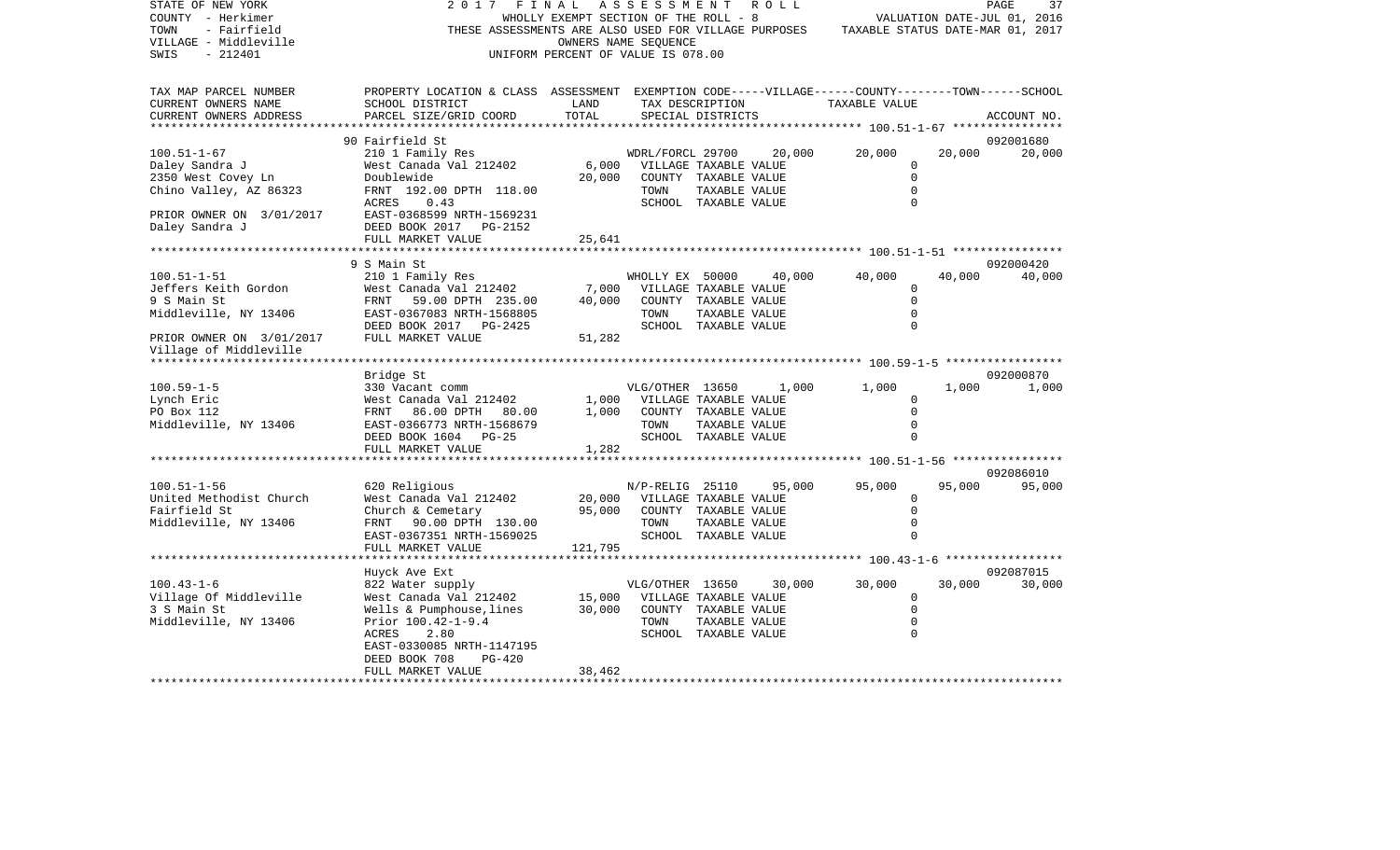| STATE OF NEW YORK<br>COUNTY - Herkimer<br>- Fairfield<br>TOWN<br>VILLAGE - Middleville<br>SWIS<br>$-212401$ | 2017 FINAL ASSESSMENT ROLL<br>THESE ASSESSMENTS ARE ALSO USED FOR VILLAGE PURPOSES TAXABLE STATUS DATE-MAR 01, 2017   | WHOLLY EXEMPT SECTION OF THE ROLL - 8<br>UNIFORM PERCENT OF VALUE IS 078.00 | OWNERS NAME SEQUENCE                           |                       |                         | VALUATION DATE-JUL 01, 2016 |         | PAGE<br>38  |
|-------------------------------------------------------------------------------------------------------------|-----------------------------------------------------------------------------------------------------------------------|-----------------------------------------------------------------------------|------------------------------------------------|-----------------------|-------------------------|-----------------------------|---------|-------------|
| TAX MAP PARCEL NUMBER<br>CURRENT OWNERS NAME                                                                | PROPERTY LOCATION & CLASS ASSESSMENT EXEMPTION CODE-----VILLAGE------COUNTY-------TOWN------SCHOOL<br>SCHOOL DISTRICT | LAND                                                                        |                                                | TAX DESCRIPTION       |                         | TAXABLE VALUE               |         |             |
| CURRENT OWNERS ADDRESS                                                                                      | PARCEL SIZE/GRID COORD                                                                                                | TOTAL                                                                       |                                                | SPECIAL DISTRICTS     |                         |                             |         | ACCOUNT NO. |
|                                                                                                             | N Main Street                                                                                                         |                                                                             |                                                |                       |                         |                             |         | 092005000   |
| $100.50 - 1 - 13$                                                                                           | 662 Police/fire                                                                                                       |                                                                             |                                                |                       | VLG/OTHER 13650 350,000 | 350,000                     | 350,000 | 350,000     |
| Village Of Middleville                                                                                      | West Canada Val 212402                                                                                                | VLG/OTHER 13650 350,<br>18,000 VILLAGE TAXABLE VALUE                        |                                                |                       |                         | 0                           |         |             |
| Fire House                                                                                                  | Fire House                                                                                                            | 350,000                                                                     | COUNTY TAXABLE VALUE                           |                       |                         | $\mathbf 0$                 |         |             |
| 3 S Main St                                                                                                 | FRNT 80.00 DPTH 125.20                                                                                                |                                                                             | TOWN                                           | TAXABLE VALUE         |                         | $\mathbf 0$                 |         |             |
| Middleville, NY 13406                                                                                       | EAST-0366471 NRTH-1569666<br>DEED BOOK 00608 PG-00665                                                                 |                                                                             |                                                | SCHOOL TAXABLE VALUE  |                         | 0                           |         |             |
|                                                                                                             | FULL MARKET VALUE                                                                                                     | 448,718                                                                     |                                                |                       |                         |                             |         |             |
|                                                                                                             |                                                                                                                       |                                                                             |                                                |                       |                         |                             |         |             |
|                                                                                                             | N Main St                                                                                                             |                                                                             |                                                |                       |                         |                             |         |             |
| $100.51 - 1 - 2.2$                                                                                          | 592 Athletic fld                                                                                                      |                                                                             | VLG/OTHER 13650                                |                       | 15,000                  | 15,000                      | 15,000  | 15,000      |
| Village Of Middleville<br>3 S Main St                                                                       | West Canada Val 212402 15,000 VILLAGE TAXABLE VALUE<br>2.34<br>ACRES                                                  | 15,000                                                                      |                                                | COUNTY TAXABLE VALUE  |                         | 0<br>0                      |         |             |
| Middleville, NY 13406                                                                                       | EAST-0367053 NRTH-1569930                                                                                             |                                                                             | TOWN                                           | TAXABLE VALUE         |                         | $\mathbf 0$                 |         |             |
|                                                                                                             | DEED BOOK 785<br>PG-556                                                                                               |                                                                             |                                                | SCHOOL TAXABLE VALUE  |                         | $\Omega$                    |         |             |
|                                                                                                             | FULL MARKET VALUE                                                                                                     | 19,231                                                                      |                                                |                       |                         |                             |         |             |
|                                                                                                             |                                                                                                                       |                                                                             |                                                |                       |                         |                             |         |             |
|                                                                                                             | Park Ave                                                                                                              |                                                                             |                                                |                       |                         |                             |         |             |
| $100.51 - 1 - 5$<br>Village of Middleville                                                                  | 314 Rural vac<10<br>West Canada Val 212402                                                                            |                                                                             | WHOLLY EX 50000<br>6,300 VILLAGE TAXABLE VALUE |                       | 6,300                   | 6,300<br>0                  | 6,300   | 6,300       |
| 3 S Main St                                                                                                 | 3.10<br>ACRES                                                                                                         |                                                                             | 6,300 COUNTY TAXABLE VALUE                     |                       |                         | $\Omega$                    |         |             |
| Middleville, NY 13406                                                                                       | EAST-0366977 NRTH-1569653                                                                                             |                                                                             | TOWN                                           | TAXABLE VALUE         |                         | 0                           |         |             |
|                                                                                                             | FULL MARKET VALUE                                                                                                     |                                                                             | 8,077 SCHOOL TAXABLE VALUE                     |                       |                         |                             |         |             |
|                                                                                                             |                                                                                                                       |                                                                             |                                                |                       |                         |                             |         |             |
|                                                                                                             | Park Ave                                                                                                              |                                                                             |                                                |                       |                         |                             |         |             |
| $100.51 - 1 - 6.2$<br>Village Of Middleville                                                                | 311 Res vac land<br>West Canada Val 212402                                                                            |                                                                             | MUN OWNED 13100<br>5,000 VILLAGE TAXABLE VALUE |                       | 5,000                   | 5,000<br>0                  | 5,000   | 5,000       |
| 3 S Main St                                                                                                 | FRNT 20.00 DPTH 248.00                                                                                                | 5,000                                                                       | COUNTY TAXABLE VALUE                           |                       |                         | $\mathbf 0$                 |         |             |
| Middleville, NY 13406                                                                                       | EAST-0367159 NRTH-1569774                                                                                             |                                                                             | TOWN                                           | TAXABLE VALUE         |                         | 0                           |         |             |
|                                                                                                             | DEED BOOK 895 PG-476                                                                                                  |                                                                             |                                                | SCHOOL TAXABLE VALUE  |                         | 0                           |         |             |
|                                                                                                             | FULL MARKET VALUE                                                                                                     | 6,410                                                                       |                                                |                       |                         |                             |         |             |
|                                                                                                             | S Main St                                                                                                             |                                                                             |                                                |                       |                         |                             |         | 092002580   |
| $100.51 - 1 - 48$                                                                                           | 652 Govt bldgs                                                                                                        |                                                                             | VLG/OTHER 13650                                |                       | 575,000                 | 575,000                     | 575,000 | 575,000     |
| Village Of Middleville                                                                                      | West Canada Val 212402                                                                                                |                                                                             | 40,000 VILLAGE TAXABLE VALUE                   |                       |                         | $\mathbf{0}$                |         |             |
| 3 S Main St                                                                                                 | Municipal Hall                                                                                                        | 575,000                                                                     |                                                | COUNTY TAXABLE VALUE  |                         | $\mathbf 0$                 |         |             |
| Middleville, NY 13406                                                                                       | FRNT 86.00 DPTH 111.00                                                                                                |                                                                             | TOWN                                           | TAXABLE VALUE         |                         | $\mathbf 0$                 |         |             |
|                                                                                                             | EAST-0366971 NRTH-1568939                                                                                             |                                                                             |                                                | SCHOOL TAXABLE VALUE  |                         | 0                           |         |             |
|                                                                                                             | FULL MARKET VALUE                                                                                                     | 737,179                                                                     |                                                |                       |                         |                             |         |             |
|                                                                                                             | 7 S Main St                                                                                                           |                                                                             |                                                |                       |                         |                             |         | 092004110   |
| $100.51 - 1 - 49.1$                                                                                         | 331 Com vac w/im                                                                                                      |                                                                             | MUN OWNED 13100                                |                       | 6,000                   | 6,000                       | 6,000   | 6,000       |
| Village Of Middleville                                                                                      | West Canada Val 212402                                                                                                | 2,000                                                                       |                                                | VILLAGE TAXABLE VALUE |                         | 0                           |         |             |
| 3 S Main St                                                                                                 | FRNT<br>17.00 DPTH 230.90                                                                                             | 6,000                                                                       |                                                | COUNTY TAXABLE VALUE  |                         | 0                           |         |             |
| Middleville, NY 13406                                                                                       | ACRES<br>0.25<br>EAST-0367037 NRTH-1568863                                                                            |                                                                             | TOWN                                           | TAXABLE VALUE         |                         | 0<br>0                      |         |             |
|                                                                                                             | DEED BOOK 836<br>$PG-538$                                                                                             |                                                                             |                                                | SCHOOL TAXABLE VALUE  |                         |                             |         |             |
|                                                                                                             | FULL MARKET VALUE                                                                                                     | 7,692                                                                       |                                                |                       |                         |                             |         |             |
|                                                                                                             |                                                                                                                       |                                                                             |                                                |                       |                         |                             |         |             |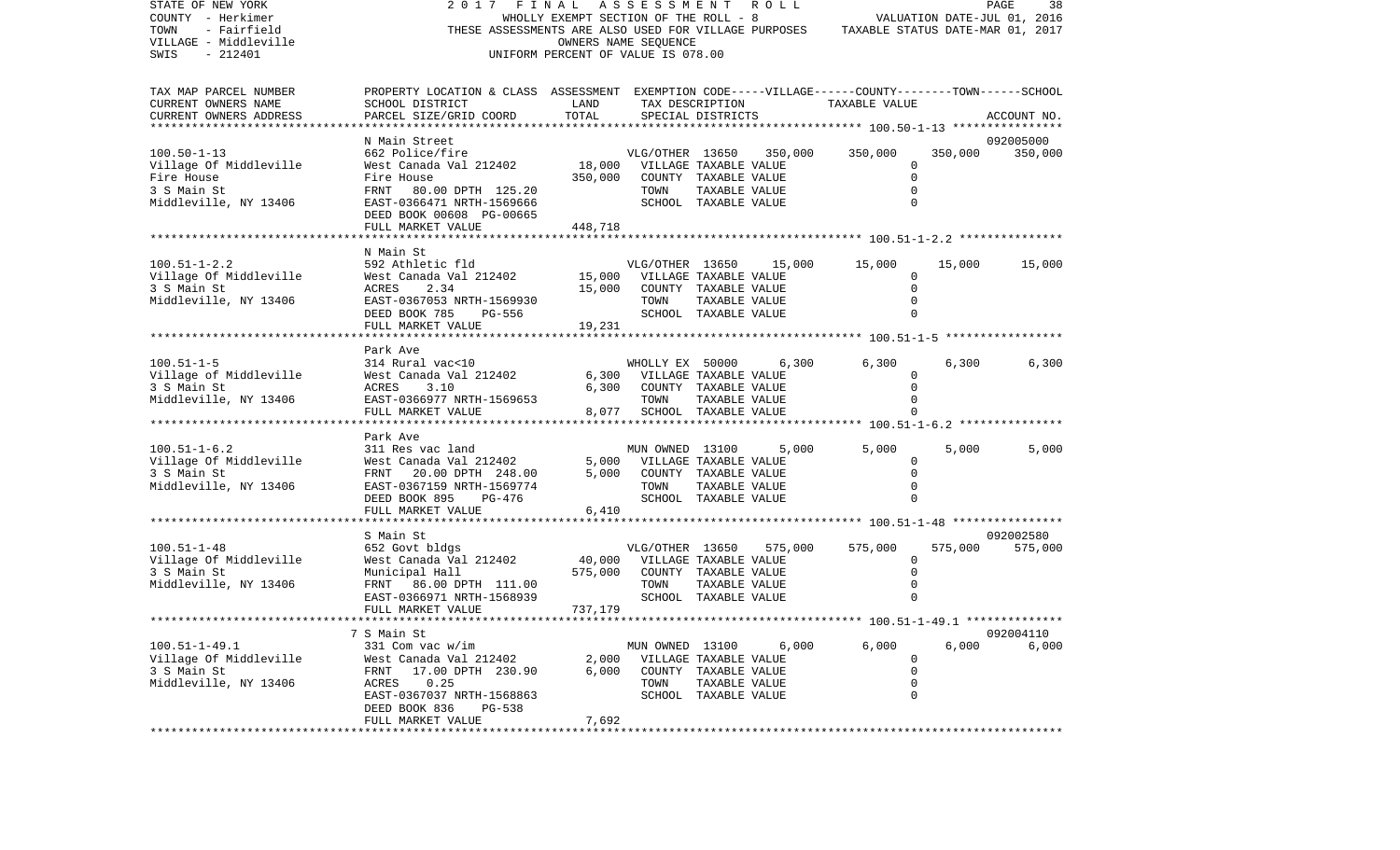| STATE OF NEW YORK                     | 2017 FINAL ASSESSMENT ROLL                                                                                           |                                       |                              |                      |        |                                  |                             | 39<br>PAGE  |
|---------------------------------------|----------------------------------------------------------------------------------------------------------------------|---------------------------------------|------------------------------|----------------------|--------|----------------------------------|-----------------------------|-------------|
| COUNTY - Herkimer                     |                                                                                                                      | WHOLLY EXEMPT SECTION OF THE ROLL - 8 |                              |                      |        |                                  | VALUATION DATE-JUL 01, 2016 |             |
| - Fairfield<br>TOWN                   | THESE ASSESSMENTS ARE ALSO USED FOR VILLAGE PURPOSES                                                                 |                                       |                              |                      |        | TAXABLE STATUS DATE-MAR 01, 2017 |                             |             |
| VILLAGE - Middleville                 |                                                                                                                      |                                       | OWNERS NAME SEOUENCE         |                      |        |                                  |                             |             |
| $-212401$<br>SWIS                     |                                                                                                                      | UNIFORM PERCENT OF VALUE IS 078.00    |                              |                      |        |                                  |                             |             |
|                                       |                                                                                                                      |                                       |                              |                      |        |                                  |                             |             |
|                                       |                                                                                                                      |                                       |                              |                      |        |                                  |                             |             |
| TAX MAP PARCEL NUMBER                 | PROPERTY LOCATION & CLASS ASSESSMENT EXEMPTION CODE-----VILLAGE------COUNTY-------TOWN------SCHOOL                   |                                       |                              |                      |        |                                  |                             |             |
| CURRENT OWNERS NAME                   | SCHOOL DISTRICT                                                                                                      | LAND                                  | TAX DESCRIPTION              |                      |        | TAXABLE VALUE                    |                             |             |
| CURRENT OWNERS ADDRESS                | PARCEL SIZE/GRID COORD                                                                                               | TOTAL                                 |                              | SPECIAL DISTRICTS    |        |                                  |                             | ACCOUNT NO. |
|                                       | 7 S Main St                                                                                                          |                                       |                              |                      |        |                                  |                             | 092004110   |
| $100.51 - 1 - 49.2$                   |                                                                                                                      |                                       |                              |                      | 30,000 | 30,000                           | 30,000                      | 30,000      |
| Village of Middleville                | 210 1 Family Res 6000 30, 210 1 Family Res 60202 30, 210 1 Family Rest Canada Val 212402 5,000 VILLAGE TAXABLE VALUE |                                       |                              |                      |        | 0                                |                             |             |
| 3 S Main St                           | FRNT 66.00 DPTH 53.00 30,000                                                                                         |                                       |                              | COUNTY TAXABLE VALUE |        | $\Omega$                         |                             |             |
| Middleville, NY 13406                 | 0.07<br>ACRES                                                                                                        |                                       | TOWN                         | TAXABLE VALUE        |        |                                  |                             |             |
|                                       | EAST-0366978 NRTH-1568840                                                                                            |                                       |                              | SCHOOL TAXABLE VALUE |        |                                  |                             |             |
| PRIOR OWNER ON 3/01/2017              | DEED BOOK 2017 PG-2518                                                                                               |                                       |                              |                      |        |                                  |                             |             |
| Village of Middleville                | FULL MARKET VALUE                                                                                                    | 38,462                                |                              |                      |        |                                  |                             |             |
|                                       |                                                                                                                      |                                       |                              |                      |        |                                  |                             |             |
|                                       | Bridge St                                                                                                            |                                       |                              |                      |        |                                  |                             | 092000840   |
| $100.59 - 1 - 3.1$                    | 330 Vacant comm                                                                                                      |                                       | VLG/OTHER 13650              |                      | 25,000 | 25,000                           | 25,000                      | 25,000      |
| Village Of Middleville                | West Canada Val 212402 25,000 VILLAGE TAXABLE VALUE                                                                  |                                       |                              |                      |        | $\Omega$                         |                             |             |
| 3 S Main St                           | ACRES<br>0.14                                                                                                        | 25,000                                |                              | COUNTY TAXABLE VALUE |        |                                  |                             |             |
| Middleville, NY 13406                 | EAST-0366799 NRTH-1568769                                                                                            |                                       | TOWN                         | TAXABLE VALUE        |        |                                  |                             |             |
|                                       | DEED BOOK 768<br>PG-386                                                                                              |                                       |                              | SCHOOL TAXABLE VALUE |        |                                  |                             |             |
|                                       | FULL MARKET VALUE                                                                                                    | 32,051                                |                              |                      |        |                                  |                             |             |
|                                       |                                                                                                                      |                                       |                              |                      |        |                                  |                             |             |
|                                       | S Main St<br>653 Govt pk lot                                                                                         |                                       |                              |                      |        |                                  |                             | 092000900   |
| $100.59 - 1 - 4$                      |                                                                                                                      |                                       | VLG/OTHER 13650              |                      | 50,000 | 50,000                           | 50,000                      | 50,000      |
| Village Of Middleville<br>3 S Main St | West Canada Val 212402                                                                                               |                                       | 50,000 VILLAGE TAXABLE VALUE | COUNTY TAXABLE VALUE |        | $\Omega$<br>$\Omega$             |                             |             |
| Middleville, NY 13406                 | Parking Lot<br>FRNT 160.00 DPTH 107.00                                                                               | 50,000                                | TOWN                         | TAXABLE VALUE        |        |                                  |                             |             |
|                                       | EAST-0366864 NRTH-1568798                                                                                            |                                       |                              | SCHOOL TAXABLE VALUE |        |                                  |                             |             |
|                                       | DEED BOOK 768<br>PG-386                                                                                              |                                       |                              |                      |        |                                  |                             |             |
|                                       | FULL MARKET VALUE                                                                                                    | 64,103                                |                              |                      |        |                                  |                             |             |
|                                       |                                                                                                                      |                                       |                              |                      |        |                                  |                             |             |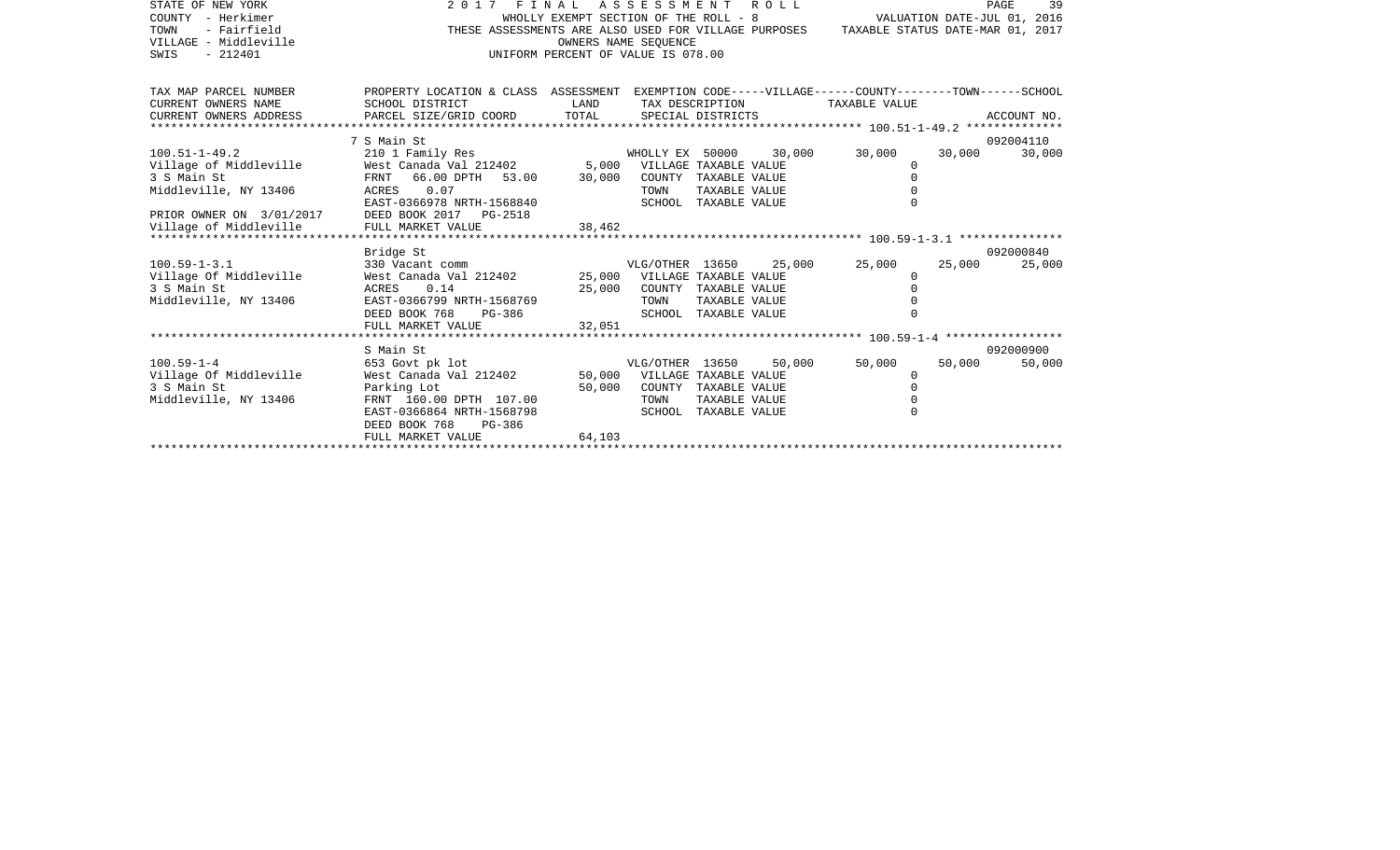| STATE OF NEW YORK     | 2017 FINAL ASSESSMENT ROLL                           | PAGE<br>- 40                     |
|-----------------------|------------------------------------------------------|----------------------------------|
| COUNTY - Herkimer     | WHOLLY EXEMPT SECTION OF THE ROLL - 8                | VALUATION DATE-JUL 01, 2016      |
| - Fairfield<br>TOWN   | THESE ASSESSMENTS ARE ALSO USED FOR VILLAGE PURPOSES | TAXABLE STATUS DATE-MAR 01, 2017 |
| VILLAGE - Middleville |                                                      | RPS150/V04/L015                  |
| SWIS<br>- 212401      | UNIFORM PERCENT OF VALUE IS 078.00                   | CURRENT DATE 6/20/2017           |
|                       |                                                      |                                  |

### R O L L S E C T I O N T O T A L S

### \*\*\* S P E C I A L D I S T R I C T S U M M A R Y \*\*\*

|      |                         | ͲႶͲϪႨ   | 'ON<br>ווחידצי | TON.<br>. HIN'         | OREM<br>7 Z<br>Al | "XEMPT |                  |
|------|-------------------------|---------|----------------|------------------------|-------------------|--------|------------------|
| CODE | NAME<br>DISTRI<br>יחיר. | PARCELS | <b>TYPE</b>    | $^{\prime}$ $\Delta$ . | <b>TTTT</b><br>۲Z | AMOINT | VALU.<br>_______ |

## NO SPECIAL DISTRICTS AT THIS LEVEL

### \*\*\* S C H O O L D I S T R I C T S U M M A R Y \*\*\*

| CODE   | DISTRICT NAME      | TOTAL<br>PARCELS | ASSESSED<br>LAND | ASSESSED<br>TOTAL | EXEMPT<br>AMOUNT | TOTAL<br>TAXABLE | STAR<br>AMOUNT | STAR<br>TAXABLE |
|--------|--------------------|------------------|------------------|-------------------|------------------|------------------|----------------|-----------------|
| 212402 | West Canada Valley | 14               | 215,300          | 1248,300          | 1248,300         |                  |                |                 |
|        | SUB-TOTAL          | 14               | 215,300          | 1248,300          | 1248,300         |                  |                |                 |
|        | TOTAL              | 14               | 215,300          | 1248,300          | 1248,300         |                  |                |                 |

# \*\*\* S Y S T E M C O D E S S U M M A R Y \*\*\*

| CODE  | DESCRIPTION        | TOTAL<br>PARCELS | VILLAGE          | COUNTY           | TOWN             | SCHOOL           |
|-------|--------------------|------------------|------------------|------------------|------------------|------------------|
| 50000 | WHOLLY EX<br>TOTAL |                  | 76,300<br>76,300 | 76,300<br>76,300 | 76,300<br>76,300 | 76,300<br>76,300 |

#### \*\*\* E X E M P T I O N S U M M A R Y \*\*\*

| CODE  | DESCRIPTION  | TOTAL<br>PARCELS | VILLAGE  | COUNTY   | TOWN     | <b>SCHOOL</b> |
|-------|--------------|------------------|----------|----------|----------|---------------|
| 13100 | MUN OWNED    |                  | 11,000   | 11,000   | 11,000   | 11,000        |
| 13650 | VLG/OTHER    |                  | 1046,000 | 1046,000 | 1046,000 | 1046,000      |
| 25110 | $N/P-RELLIG$ |                  | 95,000   | 95,000   | 95,000   | 95,000        |
| 29700 | WDRL/FORCL   |                  | 20,000   | 20,000   | 20,000   | 20,000        |
|       | TOTAL        |                  | 1172,000 | 1172,000 | 1172,000 | 1172,000      |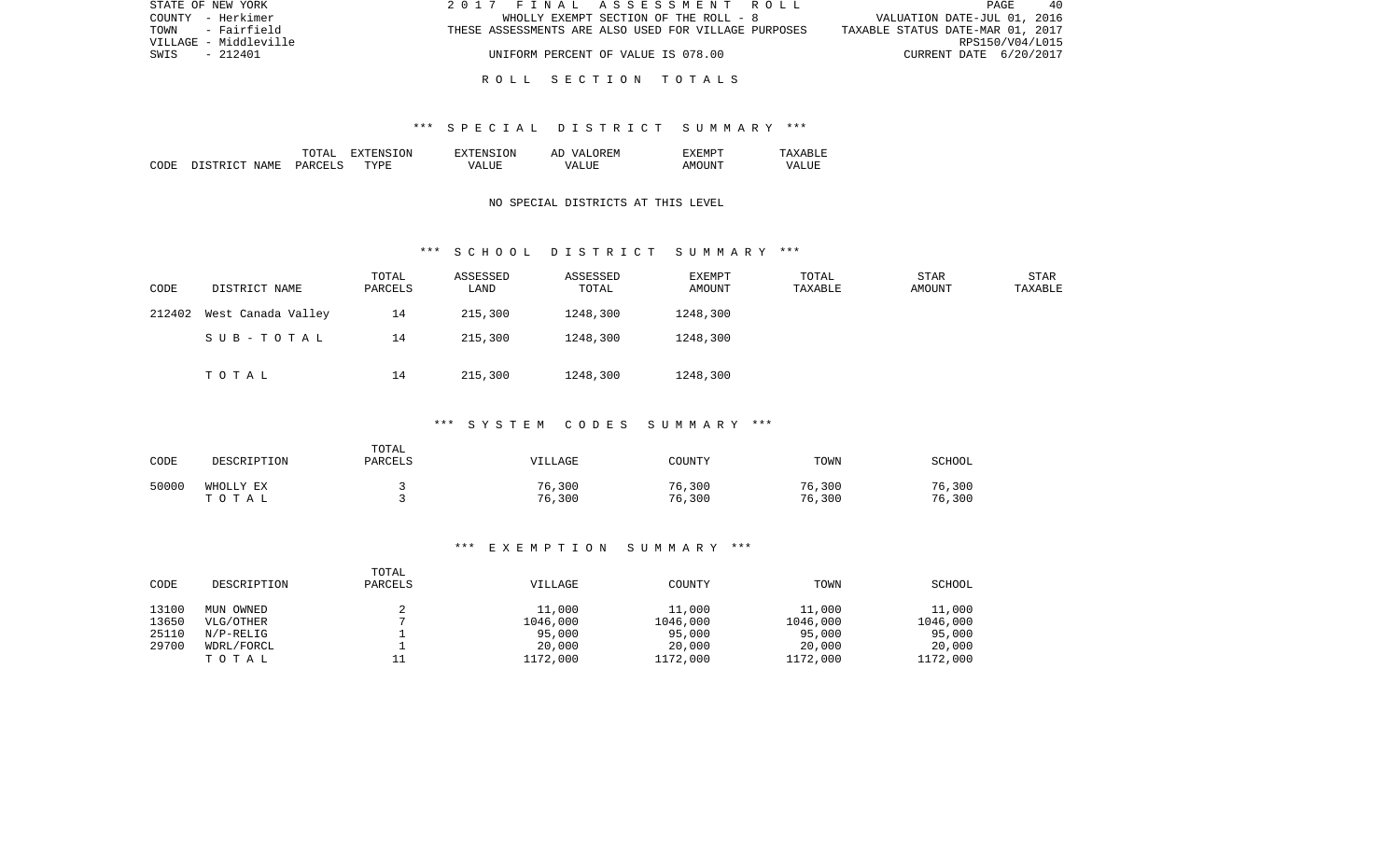| STATE OF NEW YORK     | 2017 FINAL ASSESSMENT ROLL                           | 41<br>PAGE                       |
|-----------------------|------------------------------------------------------|----------------------------------|
| COUNTY - Herkimer     | WHOLLY EXEMPT SECTION OF THE ROLL - 8                | VALUATION DATE-JUL 01, 2016      |
| TOWN - Fairfield      | THESE ASSESSMENTS ARE ALSO USED FOR VILLAGE PURPOSES | TAXABLE STATUS DATE-MAR 01, 2017 |
| VILLAGE - Middleville |                                                      | RPS150/V04/L015                  |
| - 212401<br>SWIS      | UNIFORM PERCENT OF VALUE IS 078.00                   | CURRENT DATE 6/20/2017           |
|                       |                                                      |                                  |
|                       | ROLL SECTION TOTALS                                  |                                  |

## \*\*\* G R A N D T O T A L S \*\*\*

| ROLL |                    | TOTAL   | ASSESSED    | ASSESSED | TAXABLE | TAXABLE | TAXABLE | TAXABLE | <b>STAR</b> |
|------|--------------------|---------|-------------|----------|---------|---------|---------|---------|-------------|
| SEC  | <b>DESCRIPTION</b> | PARCELS | LAND        | TOTAL    | VILLAGE | COUNTY  | TOWN    | SCHOOL  | TAXABLE     |
|      | WHOLLY EXEMPT      |         | つ15<br>,300 | 1248,300 |         |         |         |         |             |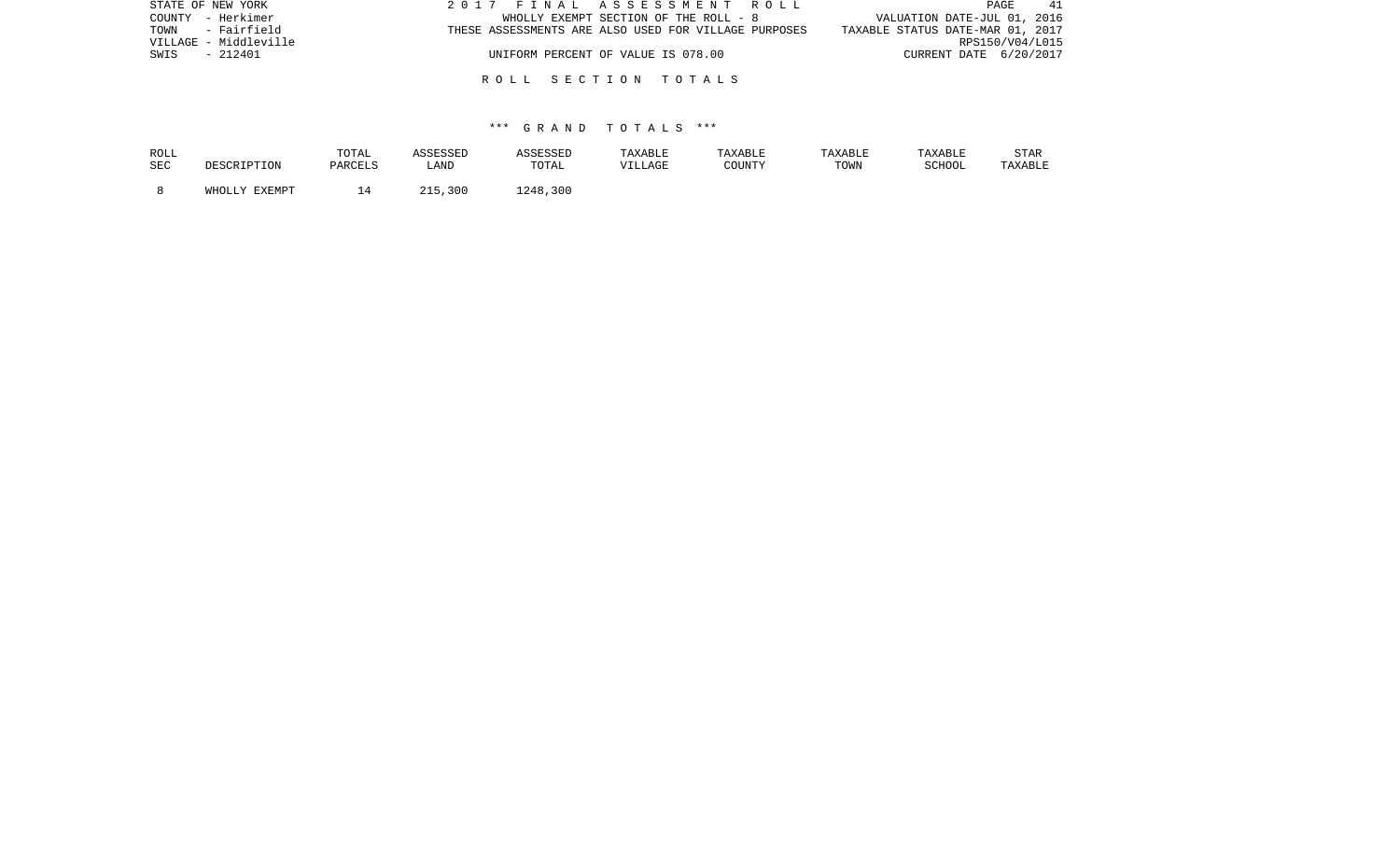| STATE OF NEW YORK     | 2017 FINAL ASSESSMENT ROLL                           | 42<br>PAGE                       |
|-----------------------|------------------------------------------------------|----------------------------------|
| COUNTY - Herkimer     |                                                      | VALUATION DATE-JUL 01, 2016      |
| - Fairfield<br>TOWN   | THESE ASSESSMENTS ARE ALSO USED FOR VILLAGE PURPOSES | TAXABLE STATUS DATE-MAR 01, 2017 |
| VILLAGE - Middleville | SWIS TOTALS                                          | RPS150/V04/L015                  |
| SWIS - 212401         | UNIFORM PERCENT OF VALUE IS 078.00                   | CURRENT DATE 6/20/2017           |

# \*\*\* S P E C I A L D I S T R I C T S U M M A R Y \*\*\*

|      |                         | $m \wedge m \wedge r$<br>. J'I'A I<br>∸ ∪ ⊥ ∠ ⊥ | 'ION<br>'ENS | <b>TON</b><br>'N S     | <b>TTT</b><br>∵) H H:Mi<br>AL | EXEMPT         |       |
|------|-------------------------|-------------------------------------------------|--------------|------------------------|-------------------------------|----------------|-------|
| CODE | NAME<br>LSTRICT.<br>דרי | DARCELS                                         | TYPF         | $^{\prime}$ $\Delta$ . | T T T T<br>vД<br>الل          | ΔM<br>דיתו זר. | VALU. |

# NO SPECIAL DISTRICTS AT THIS LEVEL

### \*\*\* S C H O O L D I S T R I C T S U M M A R Y \*\*\*

| CODE   | DISTRICT NAME      | TOTAL<br>PARCELS | ASSESSED<br>LAND | ASSESSED<br>TOTAL | EXEMPT<br>AMOUNT | TOTAL<br>TAXABLE | <b>STAR</b><br><b>AMOUNT</b> | <b>STAR</b><br>TAXABLE |
|--------|--------------------|------------------|------------------|-------------------|------------------|------------------|------------------------------|------------------------|
| 212402 | West Canada Valley | 178              | 2046,300         | 12965,107         | 1275,806         | 11689,301        | 2848,000                     | 8841,301               |
|        | SUB-TOTAL          | 178              | 2046,300         | 12965,107         | 1275,806         | 11689,301        | 2848,000                     | 8841,301               |
|        | тотаь              | 178              | 2046,300         | 12965,107         | 1275,806         | 11689,301        | 2848,000                     | 8841,301               |

### \*\*\* S Y S T E M C O D E S S U M M A R Y \*\*\*

| CODE  | DESCRIPTION        | TOTAL<br>PARCELS | VILLAGE          | COUNTY           | TOWN             | SCHOOL           |
|-------|--------------------|------------------|------------------|------------------|------------------|------------------|
| 50000 | WHOLLY EX<br>TOTAL |                  | 76,300<br>76,300 | 76,300<br>76,300 | 76,300<br>76,300 | 76,300<br>76,300 |

### \*\*\* E X E M P T I O N S U M M A R Y \*\*\*

|       |              | TOTAL                              |          |          |          |          |
|-------|--------------|------------------------------------|----------|----------|----------|----------|
| CODE  | DESCRIPTION  | PARCELS                            | VILLAGE  | COUNTY   | TOWN     | SCHOOL   |
| 13100 | MUN OWNED    | $\sim$                             | 11,000   | 11,000   | 11,000   | 11,000   |
| 13650 | VLG/OTHER    |                                    | 1046,000 | 1046,000 | 1046,000 | 1046,000 |
| 25110 | $N/P-RELLIG$ |                                    | 95,000   | 95,000   | 95,000   | 95,000   |
| 29700 | WDRL/FORCL   |                                    | 20,000   | 20,000   | 20,000   | 20,000   |
| 41122 | VET WAR C    | 4                                  | 28,800   | 28,800   |          |          |
| 41123 | VET WAR T    | 4                                  |          |          | 38,400   |          |
| 41132 | VET COM C    | ᆂᆂ                                 | 132,000  | 132,000  |          |          |
| 41133 | VET COM T    | $-1$<br>ᆂᆂ                         |          |          | 175,000  |          |
| 41142 | VET DIS C    | $\sim$<br>$\overline{\phantom{a}}$ | 32,200   | 32,200   |          |          |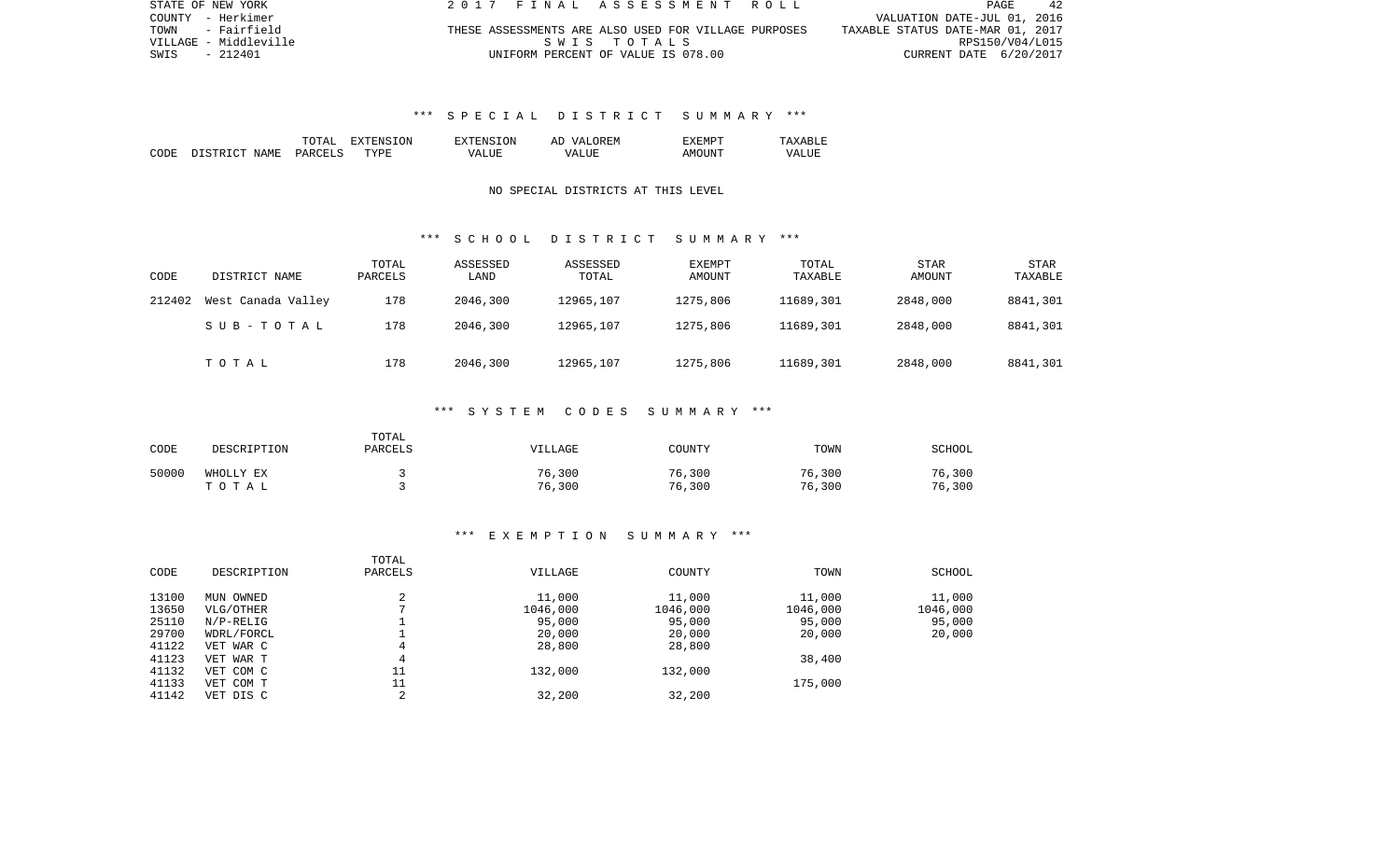| STATE OF NEW YORK     | 2017 FINAL ASSESSMENT ROLL                           | PAGE<br>43                       |
|-----------------------|------------------------------------------------------|----------------------------------|
| COUNTY - Herkimer     |                                                      | VALUATION DATE-JUL 01, 2016      |
| TOWN - Fairfield      | THESE ASSESSMENTS ARE ALSO USED FOR VILLAGE PURPOSES | TAXABLE STATUS DATE-MAR 01, 2017 |
| VILLAGE - Middleville | SWIS TOTALS                                          | RPS150/V04/L015                  |
| SWIS - 212401         | UNIFORM PERCENT OF VALUE IS 078.00                   | CURRENT DATE 6/20/2017           |

### \*\*\* E X E M P T I O N S U M M A R Y \*\*\*

| CODE  | DESCRIPTION     | TOTAL<br>PARCELS | VILLAGE  | COUNTY   | TOWN     | SCHOOL   |
|-------|-----------------|------------------|----------|----------|----------|----------|
| 41143 | VET DIS T       | 2                |          |          | 32,200   |          |
| 41161 | CW 15 VET/      |                  |          | 7,200    |          |          |
| 41162 | $CW_15_VET/$    |                  |          | 7,200    |          |          |
| 41171 | CW_DISBLD_      |                  |          | 24,000   |          |          |
| 41720 | AG MKTS L       | 2                |          | 26,675   | 26,675   | 26,675   |
| 41801 | AGED-CT         |                  |          | 37,500   | 37,500   |          |
| 41834 | ENH STAR        | 33               |          |          |          | 1700,000 |
| 41854 | <b>BAS STAR</b> | 48               |          |          |          | 1148,000 |
| 47100 | Mass Telec      | $\overline{ }$   | 831      | 831      | 831      | 831      |
|       | TOTAL           | 133              | 1365,831 | 1468,406 | 1482,606 | 4047,506 |

### \*\*\* G R A N D T O T A L S \*\*\*

| ROLL<br><b>SEC</b> | DESCRIPTION         | TOTAL<br>PARCELS | ASSESSED<br>LAND | ASSESSED<br>TOTAL | TAXABLE<br>VILLAGE | TAXABLE<br>COUNTY | TAXABLE<br>TOWN | TAXABLE<br>SCHOOL | STAR<br>TAXABLE |
|--------------------|---------------------|------------------|------------------|-------------------|--------------------|-------------------|-----------------|-------------------|-----------------|
| $\mathbf{1}$       | TAXABLE             | 156              | 1814,300         | 11328,700         | 11135,700          | 11033,125         | 11018,925       | 11302,025         | 8454,025        |
| 5                  | SPECIAL FRANCHISE   | 3                |                  | 161,506           | 161,506            | 161,506           | 161,506         | 161,506           | 161,506         |
| б.                 | UTILITIES & N.C.    | 5                | 16,700           | 226,601           | 225,770            | 225,770           | 225,770         | 225,770           | 225,770         |
| 8                  | WHOLLY EXEMPT       | 14               | 215,300          | 1248,300          |                    |                   |                 |                   |                 |
| $\star$            | <b>SUB</b><br>TOTAL | 178              | 2046,300         | 12965,107         | 11522,976          | 11420,401         | 11406,201       | 11689,301         | 8841,301        |
| $* *$              | GRAND TOTAL         | 178              | 2046,300         | 12965,107         | 11522,976          | 11420,401         | 11406,201       | 11689,301         | 8841,301        |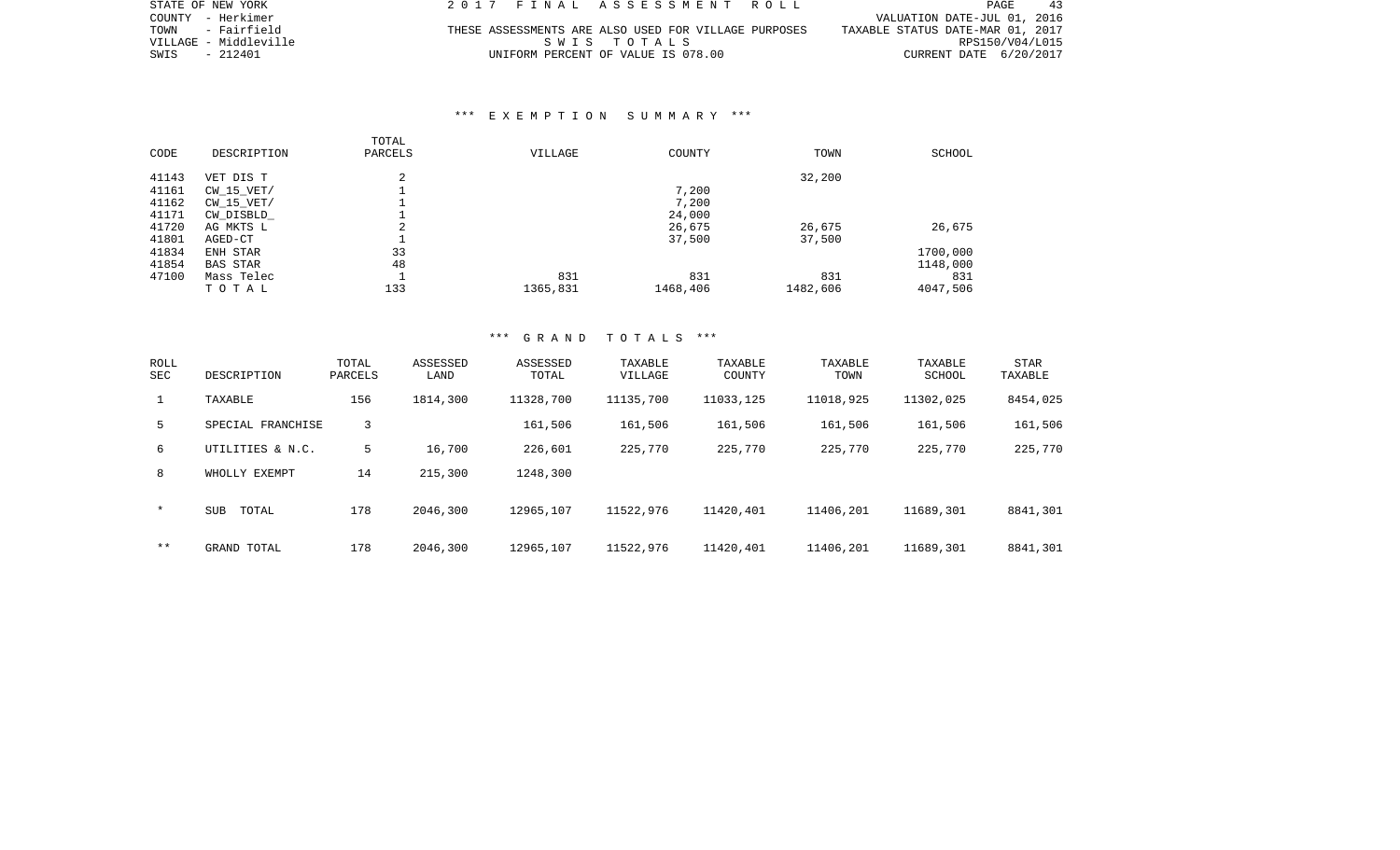STATE OF NEW YORK 2 0 1 7 F I N A L A S S E S S M E N T R O L L PAGE 44COUNTY - Herkimer T A X A B L E SECTION OF THE ROLL - 1 VALUATION DATE-JUL 01, 2016 TOWN - Fairfield TAXABLE STATUS DATE-MAR 01, 2017 SWIS - 212489 OWNERS NAME SEQUENCE UNIFORM PERCENT OF VALUE IS 078.00TAX MAP PARCEL NUMBER PROPERTY LOCATION & CLASS ASSESSMENT EXEMPTION CODE------------------COUNTY--------TOWN------SCHOOL CURRENT OWNERS NAME SCHOOL DISTRICT LAND TAX DESCRIPTION TAXABLE VALUECURRENT OWNERS ADDRESS PARCEL SIZE/GRID COORD TOTAL SPECIAL DISTRICTS ACCOUNT NO. \*\*\*\*\*\*\*\*\*\*\*\*\*\*\*\*\*\*\*\*\*\*\*\*\*\*\*\*\*\*\*\*\*\*\*\*\*\*\*\*\*\*\*\*\*\*\*\*\*\*\*\*\*\*\*\*\*\*\*\*\*\*\*\*\*\*\*\*\*\*\*\*\*\*\*\*\*\*\*\*\*\*\*\*\*\*\*\*\*\*\*\*\*\*\*\*\*\*\*\*\*\*\* 106.4-1-37.2 \*\*\*\*\*\*\*\*\*\*\*\*\*\*\*327 North Creek Rd 090007860 106.4-1-37.2 210 1 Family Res COUNTY TAXABLE VALUE 50,000 Abele Edward West Canada Val 212402 10,000 TOWN TAXABLE VALUE 50,000 Abele Sara &Matthew  $ACRES$  1.50 50,000 SCHOOL TAXABLE VALUE 50,000 327 North Creek Rd EAST-0368065 NRTH-1546805 FD040 Fairfield fire prot 50,000 TO M Little Falls, NY 13365 DEED BOOK 1403 PG-507 FULL MARKET VALUE 64,103 \*\*\*\*\*\*\*\*\*\*\*\*\*\*\*\*\*\*\*\*\*\*\*\*\*\*\*\*\*\*\*\*\*\*\*\*\*\*\*\*\*\*\*\*\*\*\*\*\*\*\*\*\*\*\*\*\*\*\*\*\*\*\*\*\*\*\*\*\*\*\*\*\*\*\*\*\*\*\*\*\*\*\*\*\*\*\*\*\*\*\*\*\*\*\*\*\*\*\*\*\*\*\* 107.3-2-3.2 \*\*\*\*\*\*\*\*\*\*\*\*\*\*\*\* 2408 State Route 169 107.3-2-3.2 240 Rural res ENH STAR 41834 0 0 0 52,400 Abele Edward West Canada Val 212402 15,000 COUNTY TAXABLE VALUE 95,000 Lowery Kathleen Split From Wallace Rose 95,000 TOWN TAXABLE VALUE 95,000 2408 State Route 169 Trust /Removed Back Shed SCHOOL TAXABLE VALUE 42,600 Little Falls, NY 13365 Includes 107.3-2-3.3 FD040 Fairfield fire prot 95,000 TO M FRNT 1374.00 DPTH ACRES 10.60 EAST-0374434 NRTH-1551996 DEED BOOK 1289 PG-510FULL MARKET VALUE 121,795 \*\*\*\*\*\*\*\*\*\*\*\*\*\*\*\*\*\*\*\*\*\*\*\*\*\*\*\*\*\*\*\*\*\*\*\*\*\*\*\*\*\*\*\*\*\*\*\*\*\*\*\*\*\*\*\*\*\*\*\*\*\*\*\*\*\*\*\*\*\*\*\*\*\*\*\*\*\*\*\*\*\*\*\*\*\*\*\*\*\*\*\*\*\*\*\*\*\*\*\*\*\*\* 095.3-4-14 \*\*\*\*\*\*\*\*\*\*\*\*\*\*\*\*\* 1389 Castle Rd095.3-4-14 270 Mfg housing BAS STAR 41854 0 0 0 24,000 Ackman Daniel West Canada Val 212402 11,000 COUNTY TAXABLE VALUE 30,000 1389 Castle Rd ACRES 2.10 30,000 TOWN TAXABLE VALUE 30,000 Newport, NY 13416 EAST-0345060 NRTH-1156190 SCHOOL TAXABLE VALUE 6,000 DEED BOOK 1379 PG-875 FD040 Fairfield fire prot 30,000 TO M FULL MARKET VALUE 38,462 \*\*\*\*\*\*\*\*\*\*\*\*\*\*\*\*\*\*\*\*\*\*\*\*\*\*\*\*\*\*\*\*\*\*\*\*\*\*\*\*\*\*\*\*\*\*\*\*\*\*\*\*\*\*\*\*\*\*\*\*\*\*\*\*\*\*\*\*\*\*\*\*\*\*\*\*\*\*\*\*\*\*\*\*\*\*\*\*\*\*\*\*\*\*\*\*\*\*\*\*\*\*\* 101.4-6-2.2 \*\*\*\*\*\*\*\*\*\*\*\*\*\*\*\* Thompson Rd 090009390 101.4-6-2.2 323 Vacant rural COUNTY TAXABLE VALUE 6,500 Albrecht Steven West Canada Val 212402 6,500 TOWN TAXABLE VALUE 6,500 Albrecht Wendy ACRES 12.20 6,500 SCHOOL TAXABLE VALUE 6,500 88 Bear Pond Rd EAST-0393559 NRTH-1562648 FD040 Fairfield fire prot 6,500 TO M Canaan, NH 03741 DEED BOOK 1543 PG-194 FULL MARKET VALUE 8,333 \*\*\*\*\*\*\*\*\*\*\*\*\*\*\*\*\*\*\*\*\*\*\*\*\*\*\*\*\*\*\*\*\*\*\*\*\*\*\*\*\*\*\*\*\*\*\*\*\*\*\*\*\*\*\*\*\*\*\*\*\*\*\*\*\*\*\*\*\*\*\*\*\*\*\*\*\*\*\*\*\*\*\*\*\*\*\*\*\*\*\*\*\*\*\*\*\*\*\*\*\*\*\* 101.4-6-3.1 \*\*\*\*\*\*\*\*\*\*\*\*\*\*\*\* Thompson Rd 090009390 101.4-6-3.1 322 Rural vac>10 COUNTY TAXABLE VALUE 1,600 Albrecht Steven West Canada Val 212402 1,600 TOWN TAXABLE VALUE 1,600 Albrecht Wendy ACRES 1.60 1,600 SCHOOL TAXABLE VALUE 1,600 88 Bear Pond Rd EAST-0392948 NRTH-1562088 FD040 Fairfield fire prot 1,600 TO M Canaan, NH 03741 DEED BOOK 1543 PG-194 FULL MARKET VALUE 2,051 \*\*\*\*\*\*\*\*\*\*\*\*\*\*\*\*\*\*\*\*\*\*\*\*\*\*\*\*\*\*\*\*\*\*\*\*\*\*\*\*\*\*\*\*\*\*\*\*\*\*\*\*\*\*\*\*\*\*\*\*\*\*\*\*\*\*\*\*\*\*\*\*\*\*\*\*\*\*\*\*\*\*\*\*\*\*\*\*\*\*\*\*\*\*\*\*\*\*\*\*\*\*\*\*\*\*\*\*\*\*\*\*\*\*\*\*\*\*\*\*\*\*\*\*\*\*\*\*\*\*\*\*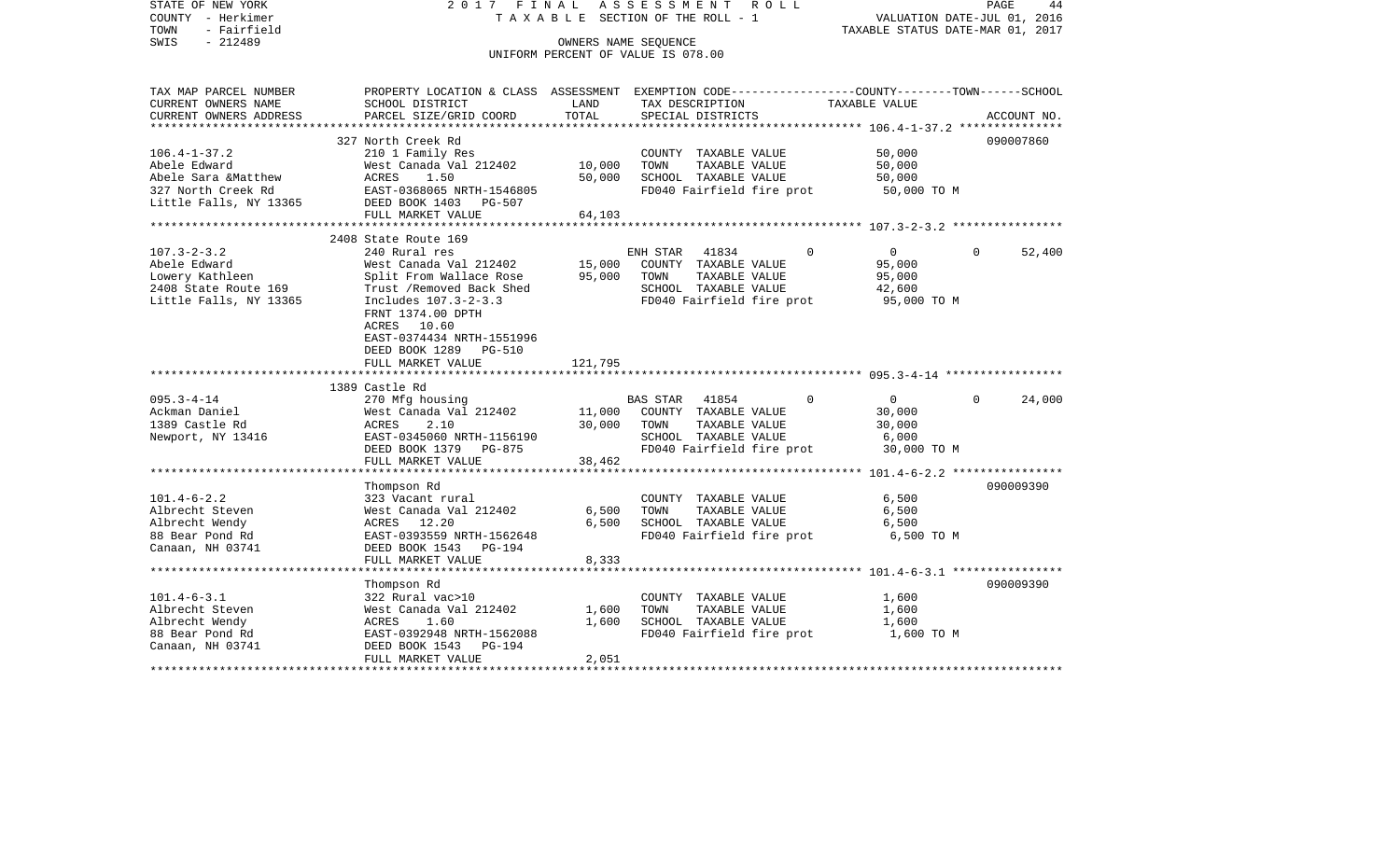STATE OF NEW YORK 2 0 1 7 F I N A L A S S E S S M E N T R O L L PAGE 45COUNTY - Herkimer T A X A B L E SECTION OF THE ROLL - 1 VALUATION DATE-JUL 01, 2016 TOWN - Fairfield TAXABLE STATUS DATE-MAR 01, 2017 SWIS - 212489 CONNERS NAME SEQUENCE UNIFORM PERCENT OF VALUE IS 078.00TAX MAP PARCEL NUMBER PROPERTY LOCATION & CLASS ASSESSMENT EXEMPTION CODE------------------COUNTY--------TOWN------SCHOOL CURRENT OWNERS NAME SCHOOL DISTRICT LAND TAX DESCRIPTION TAXABLE VALUECURRENT OWNERS ADDRESS PARCEL SIZE/GRID COORD TOTAL SPECIAL DISTRICTS ACCOUNT NO. \*\*\*\*\*\*\*\*\*\*\*\*\*\*\*\*\*\*\*\*\*\*\*\*\*\*\*\*\*\*\*\*\*\*\*\*\*\*\*\*\*\*\*\*\*\*\*\*\*\*\*\*\*\*\*\*\*\*\*\*\*\*\*\*\*\*\*\*\*\*\*\*\*\*\*\*\*\*\*\*\*\*\*\*\*\*\*\*\*\*\*\*\*\*\*\*\*\*\*\*\*\*\* 101.4-6-4.1 \*\*\*\*\*\*\*\*\*\*\*\*\*\*\*\* Thompson Rd 090009390 101.4-6-4.1 322 Rural vac>10 COUNTY TAXABLE VALUE 13,000 Albrecht Steven 61 13,000 West Canada Val 212402 13,000 TOWN TAXABLE VALUE 13,000 Albrecht Wendy ACRES 11.50 13,000 SCHOOL TAXABLE VALUE 13,000 EAST-0392564 NRTH-1561489 FD040 Fairfield fire prot 13,000 TO M Canaan, NH 03741 DEED BOOK 1543 PG-194 FULL MARKET VALUE 16,667 \*\*\*\*\*\*\*\*\*\*\*\*\*\*\*\*\*\*\*\*\*\*\*\*\*\*\*\*\*\*\*\*\*\*\*\*\*\*\*\*\*\*\*\*\*\*\*\*\*\*\*\*\*\*\*\*\*\*\*\*\*\*\*\*\*\*\*\*\*\*\*\*\*\*\*\*\*\*\*\*\*\*\*\*\*\*\*\*\*\*\*\*\*\*\*\*\*\*\*\*\*\*\* 107.3-2-27 \*\*\*\*\*\*\*\*\*\*\*\*\*\*\*\*\* 697 North Creek Rd 090100024107.3-2-27 240 Rural res 240 Rural res VET COM C 41132 0 12,000 0 0 0 Aldrich Ronald 6.000 West Canada Val 212402 16,000 VET COM T 41133 0 0 16,000 0 0 697 N Creek Rd North Creek Rd 146,200 ENH STAR 41834 0 0 0 52,400 Little Falls, NY 13365 House & Garage COUNTY TAXABLE VALUE 134,200 Merged All Acounts TOWN TAXABLE VALUE 130,200 ACRES 12.56 SCHOOL TAXABLE VALUE 93,800 EAST-0375051 NRTH-1547829 FD040 Fairfield fire prot 146,200 TO M DEED BOOK 00659 PG-00067FULL MARKET VALUE 187,436 \*\*\*\*\*\*\*\*\*\*\*\*\*\*\*\*\*\*\*\*\*\*\*\*\*\*\*\*\*\*\*\*\*\*\*\*\*\*\*\*\*\*\*\*\*\*\*\*\*\*\*\*\*\*\*\*\*\*\*\*\*\*\*\*\*\*\*\*\*\*\*\*\*\*\*\*\*\*\*\*\*\*\*\*\*\*\*\*\*\*\*\*\*\*\*\*\*\*\*\*\*\*\* 094.4-1-11.4 \*\*\*\*\*\*\*\*\*\*\*\*\*\*\* Castle Rd 094.4-1-11.4 210 1 Family Res COUNTY TAXABLE VALUE 35,000 Allen Christopher J West Canada Val 212402 10,000 TOWN TAXABLE VALUE 35,000 PO Box 501 **FRNT 533.20 DPTH** 35,000 SCHOOL TAXABLE VALUE 35,000 Newport, NY 13416 <br>
ACRES 3.40 EAST-0363416 NRTH-5788032 DEED BOOK 1599 PG-617FULL MARKET VALUE 44,872 \*\*\*\*\*\*\*\*\*\*\*\*\*\*\*\*\*\*\*\*\*\*\*\*\*\*\*\*\*\*\*\*\*\*\*\*\*\*\*\*\*\*\*\*\*\*\*\*\*\*\*\*\*\*\*\*\*\*\*\*\*\*\*\*\*\*\*\*\*\*\*\*\*\*\*\*\*\*\*\*\*\*\*\*\*\*\*\*\*\*\*\*\*\*\*\*\*\*\*\*\*\*\* 101.3-1-17.5 \*\*\*\*\*\*\*\*\*\*\*\*\*\*\* 672 Parkhurst Rd 090009240101.3-1-17.5 210 1 Family Res COUNTY TAXABLE VALUE 160,000 Arreola Paul 160,000 West Canada Val 212402 14,000 TOWN TAXABLE VALUE 160,000 Arreola Roseanne ACRES 2.00 160,000 SCHOOL TAXABLE VALUE 160,000 672 Parkhurst Rd EAST-0377937 NRTH-1563924 FD040 Fairfield fire prot 160,000 TO M Little Falls, NY 13365 DEED BOOK 836 PG-485 FULL MARKET VALUE 205,128 \*\*\*\*\*\*\*\*\*\*\*\*\*\*\*\*\*\*\*\*\*\*\*\*\*\*\*\*\*\*\*\*\*\*\*\*\*\*\*\*\*\*\*\*\*\*\*\*\*\*\*\*\*\*\*\*\*\*\*\*\*\*\*\*\*\*\*\*\*\*\*\*\*\*\*\*\*\*\*\*\*\*\*\*\*\*\*\*\*\*\*\*\*\*\*\*\*\*\*\*\*\*\* 095.3-1-27 \*\*\*\*\*\*\*\*\*\*\*\*\*\*\*\*\* 2026 Hardscrabble Rd 090000120095.3-1-27 210 1 Family Res ENH STAR 41834 0 0 0 50,000 Asaro Richard 60,000 West Canada Val 212402 10,000 COUNTY TAXABLE VALUE 50,000 Asaro Marleen 60,000 ACRES 1.50 50,000 TOWN TAXABLE VALUE 50,000 50,000 2026 Hard Scrabble EAST-0375266 NRTH-1582450 SCHOOL TAXABLE VALUE 0Newport, NY 13416 DEED BOOK 00595 PG-00787 FD040 Fairfield fire prot 50,000 TO M FULL MARKET VALUE 64,103 \*\*\*\*\*\*\*\*\*\*\*\*\*\*\*\*\*\*\*\*\*\*\*\*\*\*\*\*\*\*\*\*\*\*\*\*\*\*\*\*\*\*\*\*\*\*\*\*\*\*\*\*\*\*\*\*\*\*\*\*\*\*\*\*\*\*\*\*\*\*\*\*\*\*\*\*\*\*\*\*\*\*\*\*\*\*\*\*\*\*\*\*\*\*\*\*\*\*\*\*\*\*\*\*\*\*\*\*\*\*\*\*\*\*\*\*\*\*\*\*\*\*\*\*\*\*\*\*\*\*\*\*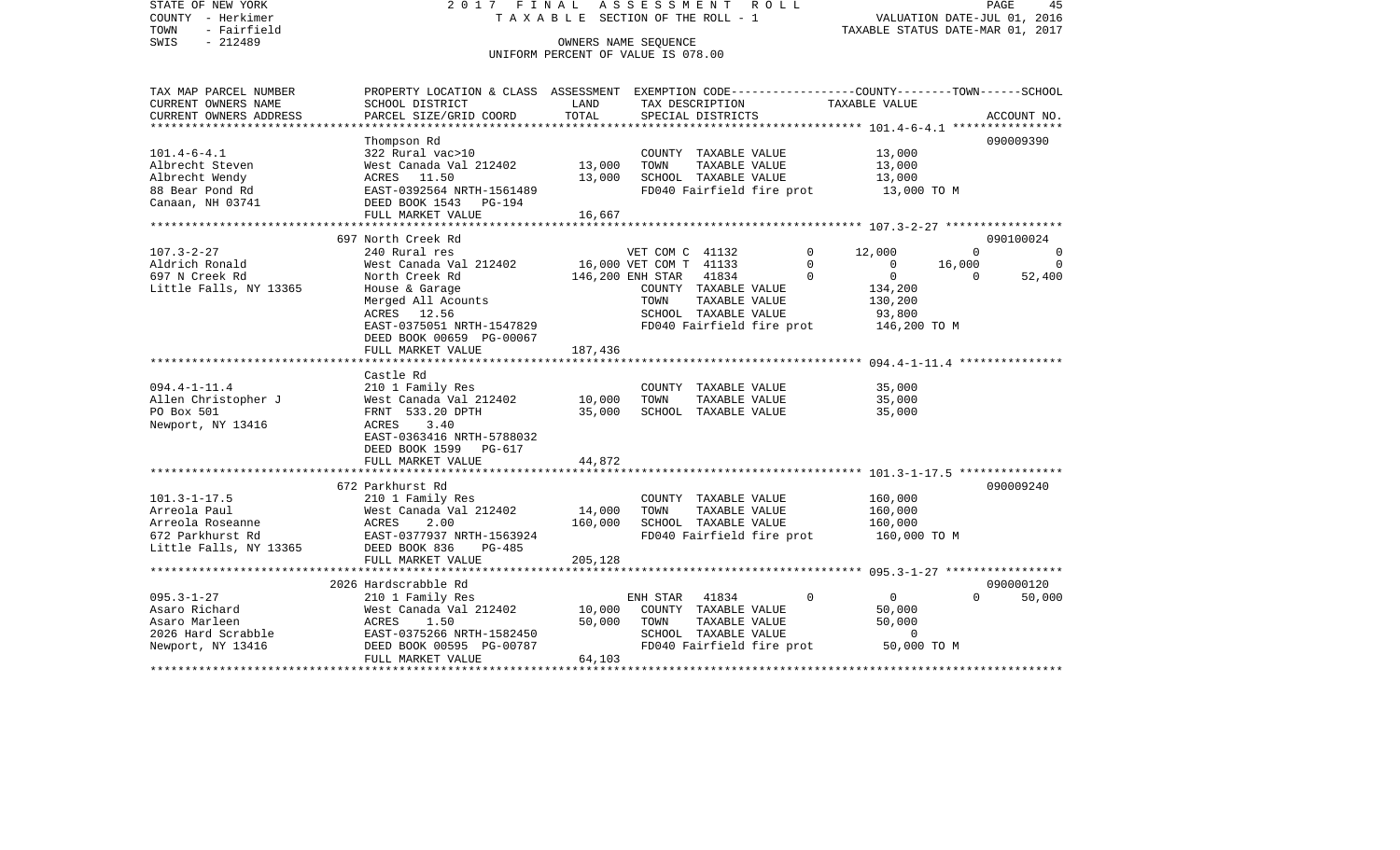COUNTY - Herkimer T A X A B L E SECTION OF THE ROLL - 1 VALUATION DATE-JUL 01, 2016 TOWN - Fairfield TAXABLE STATUS DATE-MAR 01, 2017 SWIS - 212489 OWNERS NAME SEQUENCE UNIFORM PERCENT OF VALUE IS 078.00TAX MAP PARCEL NUMBER PROPERTY LOCATION & CLASS ASSESSMENT EXEMPTION CODE------------------COUNTY--------TOWN------SCHOOL CURRENT OWNERS NAME SCHOOL DISTRICT LAND TAX DESCRIPTION TAXABLE VALUECURRENT OWNERS ADDRESS PARCEL SIZE/GRID COORD TOTAL SPECIAL DISTRICTS ACCOUNT NO. \*\*\*\*\*\*\*\*\*\*\*\*\*\*\*\*\*\*\*\*\*\*\*\*\*\*\*\*\*\*\*\*\*\*\*\*\*\*\*\*\*\*\*\*\*\*\*\*\*\*\*\*\*\*\*\*\*\*\*\*\*\*\*\*\*\*\*\*\*\*\*\*\*\*\*\*\*\*\*\*\*\*\*\*\*\*\*\*\*\*\*\*\*\*\*\*\*\*\*\*\*\*\* 107.1-2-14 \*\*\*\*\*\*\*\*\*\*\*\*\*\*\*\*\* 622 Davis Rd107.1-2-14 210 1 Family Res BAS STAR 41854 0 0 0 24,000 Ashley William J West Canada Val 212402 13,000 COUNTY TAXABLE VALUE 40,000 Ashley Holly A doublewide 40,000 TOWN TAXABLE VALUE 40,000 PO Box 227 **Portion Of 107.1-1-6.2** SCHOOL TAXABLE VALUE 16.000 Herkimer, NY 13350 ACRES 5.20 FD040 Fairfield fire prot 40,000 TO M EAST-0382538 NRTH-1556532 DEED BOOK 1500 PG-592 FULL MARKET VALUE 51,282 \*\*\*\*\*\*\*\*\*\*\*\*\*\*\*\*\*\*\*\*\*\*\*\*\*\*\*\*\*\*\*\*\*\*\*\*\*\*\*\*\*\*\*\*\*\*\*\*\*\*\*\*\*\*\*\*\*\*\*\*\*\*\*\*\*\*\*\*\*\*\*\*\*\*\*\*\*\*\*\*\*\*\*\*\*\*\*\*\*\*\*\*\*\*\*\*\*\*\*\*\*\*\* 101.4-5-1 \*\*\*\*\*\*\*\*\*\*\*\*\*\*\*\*\*\*State Route 29 090087059 101.4-5-1 322 Rural vac>10 COUNTY TAXABLE VALUE 15,000 Auger Kenneth J West Canada Val 212402 15,000 TOWN TAXABLE VALUE 15,000 Auger Susan M **ACRES** 14.06 15,000 SCHOOL TAXABLE VALUE 15,000 447 Valley View Rd EAST-0386022 NRTH-1567402 FD040 Fairfield fire prot 15,000 TO M Sterling, CT 06377 DEED BOOK 1516 PG-807 FULL MARKET VALUE 19, 231 \*\*\*\*\*\*\*\*\*\*\*\*\*\*\*\*\*\*\*\*\*\*\*\*\*\*\*\*\*\*\*\*\*\*\*\*\*\*\*\*\*\*\*\*\*\*\*\*\*\*\*\*\*\*\*\*\*\*\*\*\*\*\*\*\*\*\*\*\*\*\*\*\*\*\*\*\*\*\*\*\*\*\*\*\*\*\*\*\*\*\*\*\*\*\*\*\*\*\*\*\*\*\* 101.4-7-4 \*\*\*\*\*\*\*\*\*\*\*\*\*\*\*\*\*\* 355 Castle Rd101.4-7-4 240 Rural res COUNTY TAXABLE VALUE 25,000 Bachmann Alfred West Canada Val 212402 12,000 TOWN TAXABLE VALUE 25,000 59 Terrace Villas ACRES 11.20 25,000 SCHOOL TAXABLE VALUE 25,000 Fairport, NY 14450 **EAST-0389589 NRTH-1562978** FD040 Fairfield fire prot **25,000 TO M**  DEED BOOK 858 PG-127 FULL MARKET VALUE 32,051 \*\*\*\*\*\*\*\*\*\*\*\*\*\*\*\*\*\*\*\*\*\*\*\*\*\*\*\*\*\*\*\*\*\*\*\*\*\*\*\*\*\*\*\*\*\*\*\*\*\*\*\*\*\*\*\*\*\*\*\*\*\*\*\*\*\*\*\*\*\*\*\*\*\*\*\*\*\*\*\*\*\*\*\*\*\*\*\*\*\*\*\*\*\*\*\*\*\*\*\*\*\*\* 100.4-1-22.7 \*\*\*\*\*\*\*\*\*\*\*\*\*\*\* 312 Parkhurst Rd 09008991100.4-1-22.7 210 1 Family Res COUNTY TAXABLE VALUE 75,000 Bahr Jerold W West Canada Val 212402 13,000 TOWN TAXABLE VALUE 75,000 312 Parkhurst Rd ACRES 5.30 75,000 SCHOOL TAXABLE VALUE 75,000 Little Falls, NY 13365 EAST-0371168 NRTH-1565724 FD040 Fairfield fire prot 75,000 TO M DEED BOOK 1293 PG-944FULL MARKET VALUE 96,154 \*\*\*\*\*\*\*\*\*\*\*\*\*\*\*\*\*\*\*\*\*\*\*\*\*\*\*\*\*\*\*\*\*\*\*\*\*\*\*\*\*\*\*\*\*\*\*\*\*\*\*\*\*\*\*\*\*\*\*\*\*\*\*\*\*\*\*\*\*\*\*\*\*\*\*\*\*\*\*\*\*\*\*\*\*\*\*\*\*\*\*\*\*\*\*\*\*\*\*\*\*\*\* 101.4-3-4 \*\*\*\*\*\*\*\*\*\*\*\*\*\*\*\*\*\* State Route 170101.4-3-4 314 Rural vac<10 COUNTY TAXABLE VALUE 10,000 Baisley Glen A 6 70,000 West Canada Val 212402 10,000 TOWN TAXABLE VALUE 10,000 Baisley Sharon M **ACRES** 6.00 10,000 SCHOOL TAXABLE VALUE 10,000 124 Carlson Road EAST-0385789 NRTH-1565578 FD040 Fairfield fire prot 10,000 TO M Dolgeville, NY 13329 DEED BOOK 936 PG-670 FULL MARKET VALUE 12,821 \*\*\*\*\*\*\*\*\*\*\*\*\*\*\*\*\*\*\*\*\*\*\*\*\*\*\*\*\*\*\*\*\*\*\*\*\*\*\*\*\*\*\*\*\*\*\*\*\*\*\*\*\*\*\*\*\*\*\*\*\*\*\*\*\*\*\*\*\*\*\*\*\*\*\*\*\*\*\*\*\*\*\*\*\*\*\*\*\*\*\*\*\*\*\*\*\*\*\*\*\*\*\* 107.3-2-34 \*\*\*\*\*\*\*\*\*\*\*\*\*\*\*\*\* North Creek Rd107.3-2-34 323 Vacant rural COUNTY TAXABLE VALUE 800Baker Bradley P Little Falls Ce 210900 800 TOWN TAXABLE VALUE 800 Baker Elizabeth A FRNT 1085.00 DPTH 800 SCHOOL TAXABLE VALUE 800 636 North Creek Rd ACRES 1.50Little Falls, NY 13365 EAST-0372779 NRTH-1547041 FULL MARKET VALUE 1.026 \*\*\*\*\*\*\*\*\*\*\*\*\*\*\*\*\*\*\*\*\*\*\*\*\*\*\*\*\*\*\*\*\*\*\*\*\*\*\*\*\*\*\*\*\*\*\*\*\*\*\*\*\*\*\*\*\*\*\*\*\*\*\*\*\*\*\*\*\*\*\*\*\*\*\*\*\*\*\*\*\*\*\*\*\*\*\*\*\*\*\*\*\*\*\*\*\*\*\*\*\*\*\*\*\*\*\*\*\*\*\*\*\*\*\*\*\*\*\*\*\*\*\*\*\*\*\*\*\*\*\*\*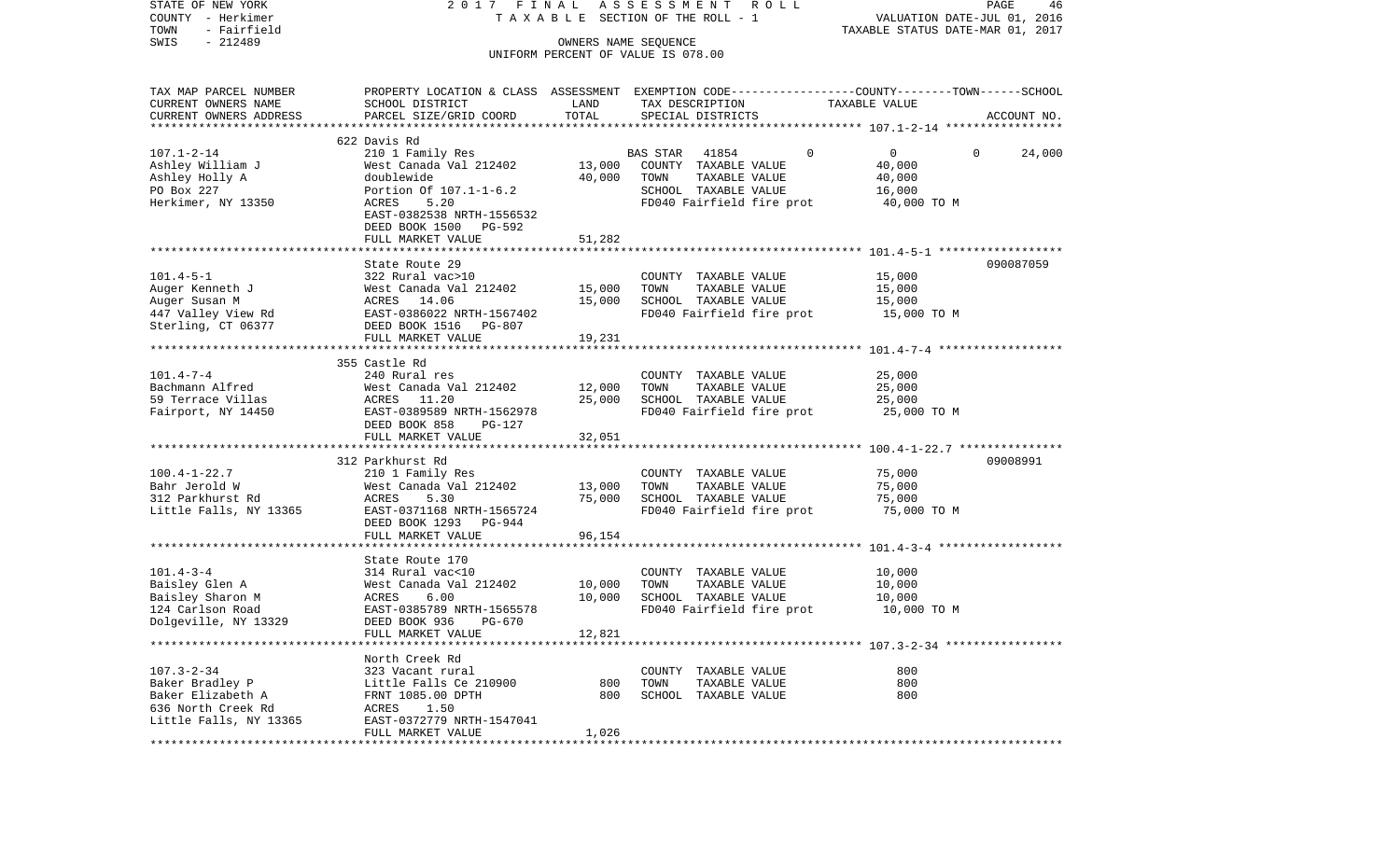STATE OF NEW YORK 2 0 1 7 F I N A L A S S E S S M E N T R O L L PAGE 47COUNTY - Herkimer T A X A B L E SECTION OF THE ROLL - 1 VALUATION DATE-JUL 01, 2016 TOWN - Fairfield TAXABLE STATUS DATE-MAR 01, 2017 SWIS - 212489 OWNERS NAME SEQUENCE UNIFORM PERCENT OF VALUE IS 078.00TAX MAP PARCEL NUMBER PROPERTY LOCATION & CLASS ASSESSMENT EXEMPTION CODE------------------COUNTY--------TOWN------SCHOOL CURRENT OWNERS NAME SCHOOL DISTRICT LAND TAX DESCRIPTION TAXABLE VALUECURRENT OWNERS ADDRESS PARCEL SIZE/GRID COORD TOTAL SPECIAL DISTRICTS ACCOUNT NO. \*\*\*\*\*\*\*\*\*\*\*\*\*\*\*\*\*\*\*\*\*\*\*\*\*\*\*\*\*\*\*\*\*\*\*\*\*\*\*\*\*\*\*\*\*\*\*\*\*\*\*\*\*\*\*\*\*\*\*\*\*\*\*\*\*\*\*\*\*\*\*\*\*\*\*\*\*\*\*\*\*\*\*\*\*\*\*\*\*\*\*\*\*\*\*\*\*\*\*\*\*\*\* 106.2-3-5.2 \*\*\*\*\*\*\*\*\*\*\*\*\*\*\*\*775 West End Rd 090089099 106.2-3-5.2 210 1 Family Res COUNTY TAXABLE VALUE 100,000 Barretta Alisa J West Canada Val 212402 12,000 TOWN TAXABLE VALUE 100,000 775 West End Rd 5.3 acres per sale (902/2 100,000 SCHOOL TAXABLE VALUE 100,000 Little Falls, NY 13365 FRNT 659.10 DPTH FD040 Fairfield fire prot 100,000 TO M ACRES 5.30 EAST-0368492 NRTH-1553343 DEED BOOK 1096 PG-37 FULL MARKET VALUE 128,205 \*\*\*\*\*\*\*\*\*\*\*\*\*\*\*\*\*\*\*\*\*\*\*\*\*\*\*\*\*\*\*\*\*\*\*\*\*\*\*\*\*\*\*\*\*\*\*\*\*\*\*\*\*\*\*\*\*\*\*\*\*\*\*\*\*\*\*\*\*\*\*\*\*\*\*\*\*\*\*\*\*\*\*\*\*\*\*\*\*\*\*\*\*\*\*\*\*\*\*\*\*\*\* 101.1-1-1.6 \*\*\*\*\*\*\*\*\*\*\*\*\*\*\*\* 140 Murphy Rd 090007410 101.1-1-1.6 242 Rurl res&rec BAS STAR 41854 0 0 0 24,000 Barretta Zachary West Canada Val 212402 10,000 COUNTY TAXABLE VALUE 127,000 Barretta Alisa Guardian partial assessment on hou 127,000 TOWN TAXABLE VALUE 127,000 140 Murphy Rd FRNT 387.00 DPTH SCHOOL TAXABLE VALUE 103,000 Newport, NY 13416 ACRES 10.40 FD040 Fairfield fire prot 127,000 TO M EAST-0372640 NRTH-1575958 DEED BOOK 1357 PG-505FULL MARKET VALUE 162,821 \*\*\*\*\*\*\*\*\*\*\*\*\*\*\*\*\*\*\*\*\*\*\*\*\*\*\*\*\*\*\*\*\*\*\*\*\*\*\*\*\*\*\*\*\*\*\*\*\*\*\*\*\*\*\*\*\*\*\*\*\*\*\*\*\*\*\*\*\*\*\*\*\*\*\*\*\*\*\*\*\*\*\*\*\*\*\*\*\*\*\*\*\*\*\*\*\*\*\*\*\*\*\* 101.3-1-1 \*\*\*\*\*\*\*\*\*\*\*\*\*\*\*\*\*\* 363 Parkhurst Rd 090006210101.3-1-1 210 1 Family Res ENH STAR 41834 0 0 0 52,400 Barron Joseph R West Canada Val 212402 10,000 COUNTY TAXABLE VALUE 82,000 Barron Theresa M **Barron Theresa M** ACRES 1.50 82,000 TOWN TAXABLE VALUE 82,000 363 Parkhurst Rd EAST-0372247 NRTH-1565778 SCHOOL TAXABLE VALUE 29,600 Little Falls, NY 13365 DEED BOOK 1603 PG-614 FD040 Fairfield fire prot 82,000 TO M FULL MARKET VALUE 105,128 \*\*\*\*\*\*\*\*\*\*\*\*\*\*\*\*\*\*\*\*\*\*\*\*\*\*\*\*\*\*\*\*\*\*\*\*\*\*\*\*\*\*\*\*\*\*\*\*\*\*\*\*\*\*\*\*\*\*\*\*\*\*\*\*\*\*\*\*\*\*\*\*\*\*\*\*\*\*\*\*\*\*\*\*\*\*\*\*\*\*\*\*\*\*\*\*\*\*\*\*\*\*\* 106.4-1-16.2 \*\*\*\*\*\*\*\*\*\*\*\*\*\*\* W End Rd 090086032106.4-1-16.2 314 Rural vac<10 COUNTY TAXABLE VALUE 6,000 Barscz John West Canada Val 212402 6,000 TOWN TAXABLE VALUE 6,000 Barscz Christine  $ACRES$  2.20 BANK 135 6,000 SCHOOL TAXABLE VALUE 6,000 473 West End Rd EAST-0364903 NRTH-1549151 FD040 Fairfield fire prot 6,000 TO M Little Falls, NY 13365 DEED BOOK 683 PG-80 FULL MARKET VALUE 7,692 \*\*\*\*\*\*\*\*\*\*\*\*\*\*\*\*\*\*\*\*\*\*\*\*\*\*\*\*\*\*\*\*\*\*\*\*\*\*\*\*\*\*\*\*\*\*\*\*\*\*\*\*\*\*\*\*\*\*\*\*\*\*\*\*\*\*\*\*\*\*\*\*\*\*\*\*\*\*\*\*\*\*\*\*\*\*\*\*\*\*\*\*\*\*\*\*\*\*\*\*\*\*\* 106.4-1-17 \*\*\*\*\*\*\*\*\*\*\*\*\*\*\*\*\* 473 West End Rd 090100056106.4-1-17 210 1 Family Res ENH STAR 41834 0 0 0 52,400 Barscz John J Jr **West Canada Val 212402** 8,000 COUNTY TAXABLE VALUE 70,000 Barscz Christine A FRNT 150.00 DPTH 192.60 70,000 TOWN TAXABLE VALUE 70,000 473 West End Rd BANK 135 SCHOOL TAXABLE VALUE 17,600 Little Falls, NY 13365 EAST-0365074 NRTH-1549002 FD040 Fairfield fire prot 70,000 TO M DEED BOOK 836 PG-339FULL MARKET VALUE 89,744 \*\*\*\*\*\*\*\*\*\*\*\*\*\*\*\*\*\*\*\*\*\*\*\*\*\*\*\*\*\*\*\*\*\*\*\*\*\*\*\*\*\*\*\*\*\*\*\*\*\*\*\*\*\*\*\*\*\*\*\*\*\*\*\*\*\*\*\*\*\*\*\*\*\*\*\*\*\*\*\*\*\*\*\*\*\*\*\*\*\*\*\*\*\*\*\*\*\*\*\*\*\*\*\*\*\*\*\*\*\*\*\*\*\*\*\*\*\*\*\*\*\*\*\*\*\*\*\*\*\*\*\*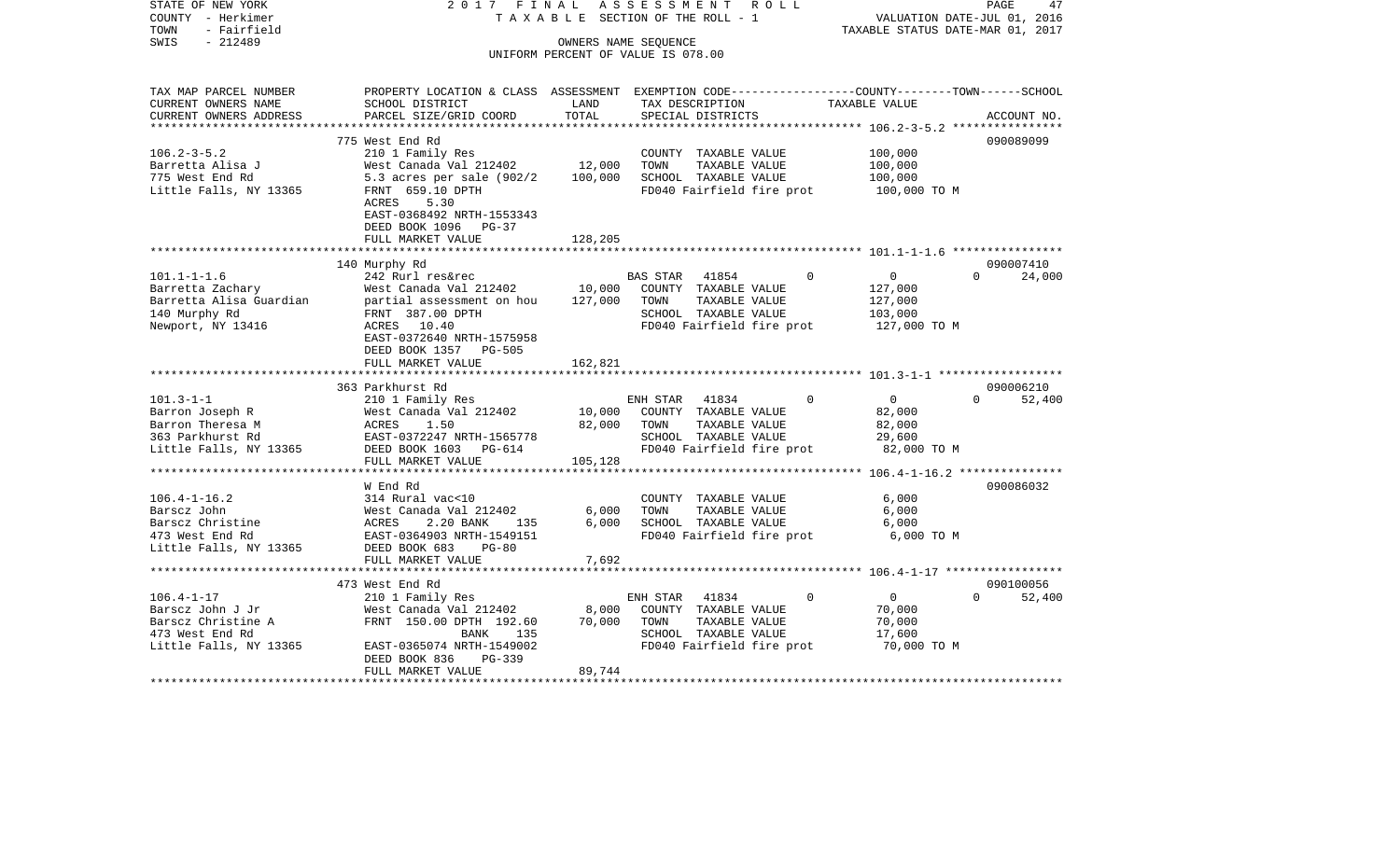STATE OF NEW YORK 2 0 1 7 F I N A L A S S E S S M E N T R O L L PAGE 48COUNTY - Herkimer T A X A B L E SECTION OF THE ROLL - 1 VALUATION DATE-JUL 01, 2016 TOWN - Fairfield TAXABLE STATUS DATE-MAR 01, 2017 SWIS - 212489 CONNERS NAME SEQUENCE UNIFORM PERCENT OF VALUE IS 078.00TAX MAP PARCEL NUMBER PROPERTY LOCATION & CLASS ASSESSMENT EXEMPTION CODE------------------COUNTY--------TOWN------SCHOOL CURRENT OWNERS NAME SCHOOL DISTRICT LAND TAX DESCRIPTION TAXABLE VALUECURRENT OWNERS ADDRESS PARCEL SIZE/GRID COORD TOTAL SPECIAL DISTRICTS ACCOUNT NO. \*\*\*\*\*\*\*\*\*\*\*\*\*\*\*\*\*\*\*\*\*\*\*\*\*\*\*\*\*\*\*\*\*\*\*\*\*\*\*\*\*\*\*\*\*\*\*\*\*\*\*\*\*\*\*\*\*\*\*\*\*\*\*\*\*\*\*\*\*\*\*\*\*\*\*\*\*\*\*\*\*\*\*\*\*\*\*\*\*\*\*\*\*\*\*\*\*\*\*\*\*\*\* 100.2-1-24 \*\*\*\*\*\*\*\*\*\*\*\*\*\*\*\*\* N Main St 090004290090004290 100.2-1-24 322 Rural vac>10 COUNTY TAXABLE VALUE 20,000 Bartlett Marion West Canada Val 212402 20,000 TOWN TAXABLE VALUE 20,000 548 Lockhard Mtn. Rd ACRES 29.90 20,000 SCHOOL TAXABLE VALUE 20,000 Lake George, NY 12845 EAST-0367510 NRTH-1571966 FD040 Fairfield fire prot 20,000 TO M DEED BOOK 1492 PG-417FULL MARKET VALUE 25,641 \*\*\*\*\*\*\*\*\*\*\*\*\*\*\*\*\*\*\*\*\*\*\*\*\*\*\*\*\*\*\*\*\*\*\*\*\*\*\*\*\*\*\*\*\*\*\*\*\*\*\*\*\*\*\*\*\*\*\*\*\*\*\*\*\*\*\*\*\*\*\*\*\*\*\*\*\*\*\*\*\*\*\*\*\*\*\*\*\*\*\*\*\*\*\*\*\*\*\*\*\*\*\* 100.4-1-11 \*\*\*\*\*\*\*\*\*\*\*\*\*\*\*\*\* 317 Parkhurst Rd 090006150100.4-1-11 270 Mfg housing ENH STAR 41834 0 0 0 28,000 Baumes Theresa A West Canada Val 212402 10,000 COUNTY TAXABLE VALUE 28,000 317 Parkhurst Rd ACRES 1.00 28,000 TOWN TAXABLE VALUE 28,000 PO Box 404 **EAST-0371310 NRTH-1566275** SCHOOL TAXABLE VALUE 0 28,000 TO M Middleville, NY 13406 DEED BOOK 832 PG-629 FD040 Fairfield fire prot FULL MARKET VALUE 35,897 \*\*\*\*\*\*\*\*\*\*\*\*\*\*\*\*\*\*\*\*\*\*\*\*\*\*\*\*\*\*\*\*\*\*\*\*\*\*\*\*\*\*\*\*\*\*\*\*\*\*\*\*\*\*\*\*\*\*\*\*\*\*\*\*\*\*\*\*\*\*\*\*\*\*\*\*\*\*\*\*\*\*\*\*\*\*\*\*\*\*\*\*\*\*\*\*\*\*\*\*\*\*\* 107.1-2-15 \*\*\*\*\*\*\*\*\*\*\*\*\*\*\*\*\* 634 Davis Rd107.1-2-15 281 Multiple res BAS STAR 41854 0 0 0 24,000 Baylor Alan J West Canada Val 212402 13,000 COUNTY TAXABLE VALUE 92,000 634 Davis Rd doublewide & singlewide 92,000 TOWN TAXABLE VALUE 92,000 Little Falls, NY 13365 ACRES 5.20 SCHOOL TAXABLE VALUE 68,000 EAST-0382796 NRTH-1556561 FD040 Fairfield fire prot 92,000 TO M DEED BOOK 789 PG-178FULL MARKET VALUE 117,949 \*\*\*\*\*\*\*\*\*\*\*\*\*\*\*\*\*\*\*\*\*\*\*\*\*\*\*\*\*\*\*\*\*\*\*\*\*\*\*\*\*\*\*\*\*\*\*\*\*\*\*\*\*\*\*\*\*\*\*\*\*\*\*\*\*\*\*\*\*\*\*\*\*\*\*\*\*\*\*\*\*\*\*\*\*\*\*\*\*\*\*\*\*\*\*\*\*\*\*\*\*\*\* 106.4-1-4.6 \*\*\*\*\*\*\*\*\*\*\*\*\*\*\*\* 563 West End Rd106.4-1-4.6 210 1 Family Res BAS STAR 41854 0 0 0 24,000 Beam Sara L 61 125,000 West Canada Val 212402 15,000 COUNTY TAXABLE VALUE 125,000 563 West End Rd FRNT 339.00 DPTH 125,000 TOWN TAXABLE VALUE 125,000 Little Falls, NY 13365 ACRES 4.20 SCHOOL TAXABLE VALUE 101,000 EAST-0366148 NRTH-1550219 FD040 Fairfield fire prot 125,000 TO M DEED BOOK 1406 PG-490FULL MARKET VALUE 160,256 \*\*\*\*\*\*\*\*\*\*\*\*\*\*\*\*\*\*\*\*\*\*\*\*\*\*\*\*\*\*\*\*\*\*\*\*\*\*\*\*\*\*\*\*\*\*\*\*\*\*\*\*\*\*\*\*\*\*\*\*\*\*\*\*\*\*\*\*\*\*\*\*\*\*\*\*\*\*\*\*\*\*\*\*\*\*\*\*\*\*\*\*\*\*\*\*\*\*\*\*\*\*\* 101.3-3-8 \*\*\*\*\*\*\*\*\*\*\*\*\*\*\*\*\*\* Casler Rd 090009240101.3-3-8 314 Rural vac<10 COUNTY TAXABLE VALUE 10,000 Benson Kirsten E West Canada Val 212402 10,000 TOWN TAXABLE VALUE 10,000 Peters James W Lot#8 Lot#8 10,000 SCHOOL TAXABLE VALUE 10,000 112 4th Ave ACRES 8.00 FD040 Fairfield fire prot 10,000 TO M Ilion, NY 13357 EAST-0375669 NRTH-1562168 DEED BOOK 1355 PG-176 FULL MARKET VALUE 12.821 \*\*\*\*\*\*\*\*\*\*\*\*\*\*\*\*\*\*\*\*\*\*\*\*\*\*\*\*\*\*\*\*\*\*\*\*\*\*\*\*\*\*\*\*\*\*\*\*\*\*\*\*\*\*\*\*\*\*\*\*\*\*\*\*\*\*\*\*\*\*\*\*\*\*\*\*\*\*\*\*\*\*\*\*\*\*\*\*\*\*\*\*\*\*\*\*\*\*\*\*\*\*\*\*\*\*\*\*\*\*\*\*\*\*\*\*\*\*\*\*\*\*\*\*\*\*\*\*\*\*\*\*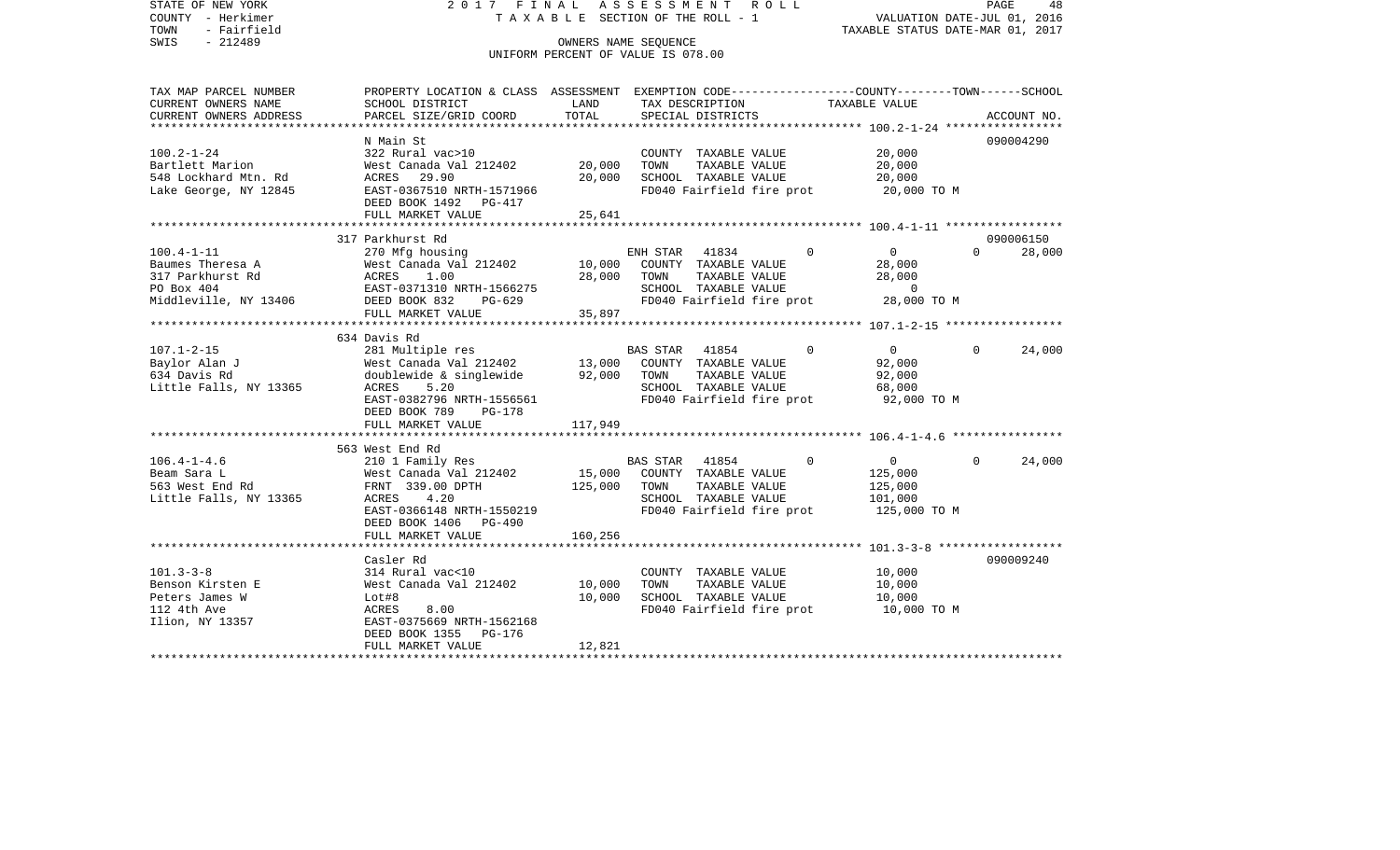STATE OF NEW YORK 2 0 1 7 F I N A L A S S E S S M E N T R O L L PAGE 49COUNTY - Herkimer T A X A B L E SECTION OF THE ROLL - 1 VALUATION DATE-JUL 01, 2016 TOWN - Fairfield TAXABLE STATUS DATE-MAR 01, 2017 SWIS - 212489 CONNERS NAME SEQUENCE UNIFORM PERCENT OF VALUE IS 078.00TAX MAP PARCEL NUMBER PROPERTY LOCATION & CLASS ASSESSMENT EXEMPTION CODE------------------COUNTY--------TOWN------SCHOOL CURRENT OWNERS NAME SCHOOL DISTRICT LAND TAX DESCRIPTION TAXABLE VALUECURRENT OWNERS ADDRESS PARCEL SIZE/GRID COORD TOTAL SPECIAL DISTRICTS ACCOUNT NO. \*\*\*\*\*\*\*\*\*\*\*\*\*\*\*\*\*\*\*\*\*\*\*\*\*\*\*\*\*\*\*\*\*\*\*\*\*\*\*\*\*\*\*\*\*\*\*\*\*\*\*\*\*\*\*\*\*\*\*\*\*\*\*\*\*\*\*\*\*\*\*\*\*\*\*\*\*\*\*\*\*\*\*\*\*\*\*\*\*\*\*\*\*\*\*\*\*\*\*\*\*\*\* 101.3-3-9 \*\*\*\*\*\*\*\*\*\*\*\*\*\*\*\*\*\* Casler Rd 090009240090009240 101.3-3-9 314 Rural vac<10 COUNTY TAXABLE VALUE 10,000 Benson Kirsten E 6 10,000 West Canada Val 212402 10,000 TOWN TAXABLE VALUE 10,000 Peters James W 10,000 SCHOOL TAXABLE VALUE 10,000 Peters James W 10,000 112 4th Ave ACRES 7.10 FD040 Fairfield fire prot 10,000 TO M Ilion, NY 13357 EAST-0375729 NRTH-1561831 DEED BOOK 1355 PG-176FULL MARKET VALUE 12,821 \*\*\*\*\*\*\*\*\*\*\*\*\*\*\*\*\*\*\*\*\*\*\*\*\*\*\*\*\*\*\*\*\*\*\*\*\*\*\*\*\*\*\*\*\*\*\*\*\*\*\*\*\*\*\*\*\*\*\*\*\*\*\*\*\*\*\*\*\*\*\*\*\*\*\*\*\*\*\*\*\*\*\*\*\*\*\*\*\*\*\*\*\*\*\*\*\*\*\*\*\*\*\* 107.1-1-3.2 \*\*\*\*\*\*\*\*\*\*\*\*\*\*\*\*State Route 169 090007020 107.1-1-3.2 314 Rural vac<10 COUNTY TAXABLE VALUE 12,000 Berneche Daniel G West Canada Val 212402 12,000 TOWN TAXABLE VALUE 12,000 246 West St FRNT 250.00 DPTH 12,000 SCHOOL TAXABLE VALUE 12,000 Ware, MA 01082 **ACRES** 6.00 **FD040** Fairfield fire prot 12,000 TO M EAST-0372684 NRTH-1557904 DEED BOOK 1145 PG-627FULL MARKET VALUE 15,385 \*\*\*\*\*\*\*\*\*\*\*\*\*\*\*\*\*\*\*\*\*\*\*\*\*\*\*\*\*\*\*\*\*\*\*\*\*\*\*\*\*\*\*\*\*\*\*\*\*\*\*\*\*\*\*\*\*\*\*\*\*\*\*\*\*\*\*\*\*\*\*\*\*\*\*\*\*\*\*\*\*\*\*\*\*\*\*\*\*\*\*\*\*\*\*\*\*\*\*\*\*\*\* 101.4-6-13 \*\*\*\*\*\*\*\*\*\*\*\*\*\*\*\*\* Thompson Rd 090009390 101.4-6-13 312 Vac w/imprv COUNTY TAXABLE VALUE 32,000 Bickelhaupt Mark West Canada Val 212402 12,000 TOWN TAXABLE VALUE 32,000 Bickelhaupt Teresa ACRES 9.80 32,000 SCHOOL TAXABLE VALUE 32,000 1058 State Rte. 170 EAST-0392288 NRTH-1560743 FD040 Fairfield fire prot 32,000 TO M Little Falls, NY 13365 DEED BOOK 1614 PG-844 FULL MARKET VALUE 41,026 \*\*\*\*\*\*\*\*\*\*\*\*\*\*\*\*\*\*\*\*\*\*\*\*\*\*\*\*\*\*\*\*\*\*\*\*\*\*\*\*\*\*\*\*\*\*\*\*\*\*\*\*\*\*\*\*\*\*\*\*\*\*\*\*\*\*\*\*\*\*\*\*\*\*\*\*\*\*\*\*\*\*\*\*\*\*\*\*\*\*\*\*\*\*\*\*\*\*\*\*\*\*\* 107.2-1-12.4 \*\*\*\*\*\*\*\*\*\*\*\*\*\*\* State Route 170107.2-1-12.4 322 Rural vac>10 COUNTY TAXABLE VALUE 19,000 Bickelhaupt Mark West Canada Val 212402 19,000 TOWN TAXABLE VALUE 19,000 Bickelhaupt Teresa ACRES 16.00 19,000 SCHOOL TAXABLE VALUE 19,000 1058 State Route 170 EAST-0389897 NRTH-1561244 FD040 Fairfield fire prot 19,000 TO M Little Falls, NY 13365 DEED BOOK 1551 PG-186 FULL MARKET VALUE 24,359 \*\*\*\*\*\*\*\*\*\*\*\*\*\*\*\*\*\*\*\*\*\*\*\*\*\*\*\*\*\*\*\*\*\*\*\*\*\*\*\*\*\*\*\*\*\*\*\*\*\*\*\*\*\*\*\*\*\*\*\*\*\*\*\*\*\*\*\*\*\*\*\*\*\*\*\*\*\*\*\*\*\*\*\*\*\*\*\*\*\*\*\*\*\*\*\*\*\*\*\*\*\*\* 107.2-1-12.6 \*\*\*\*\*\*\*\*\*\*\*\*\*\*\* Castle Rd107.2-1-12.6 322 Rural vac>10 AG MKTS L 41720 0 5,602 5,602 5,602 Bickelhaupt Mark West Canada Val 212402 22,000 COUNTY TAXABLE VALUE 16,398 Bickelhaupt Theresa acreage calculated @ 29.6 22,000 TOWN TAXABLE VALUE 16,398 1058 St. Rte. 170 ACRES 29.60 SCHOOL TAXABLE VALUE 16,398 Little Falls, NY 13365 EAST-0391068 NRTH-1559650 FD040 Fairfield fire prot 16,398 TO M DEED BOOK 1380 PG-912 5,602 EX MAY BE SUBJECT TO PAYMENT FULL MARKET VALUE 28,205 UNDER AGDIST LAW TIL 2021\*\*\*\*\*\*\*\*\*\*\*\*\*\*\*\*\*\*\*\*\*\*\*\*\*\*\*\*\*\*\*\*\*\*\*\*\*\*\*\*\*\*\*\*\*\*\*\*\*\*\*\*\*\*\*\*\*\*\*\*\*\*\*\*\*\*\*\*\*\*\*\*\*\*\*\*\*\*\*\*\*\*\*\*\*\*\*\*\*\*\*\*\*\*\*\*\*\*\*\*\*\*\*\*\*\*\*\*\*\*\*\*\*\*\*\*\*\*\*\*\*\*\*\*\*\*\*\*\*\*\*\*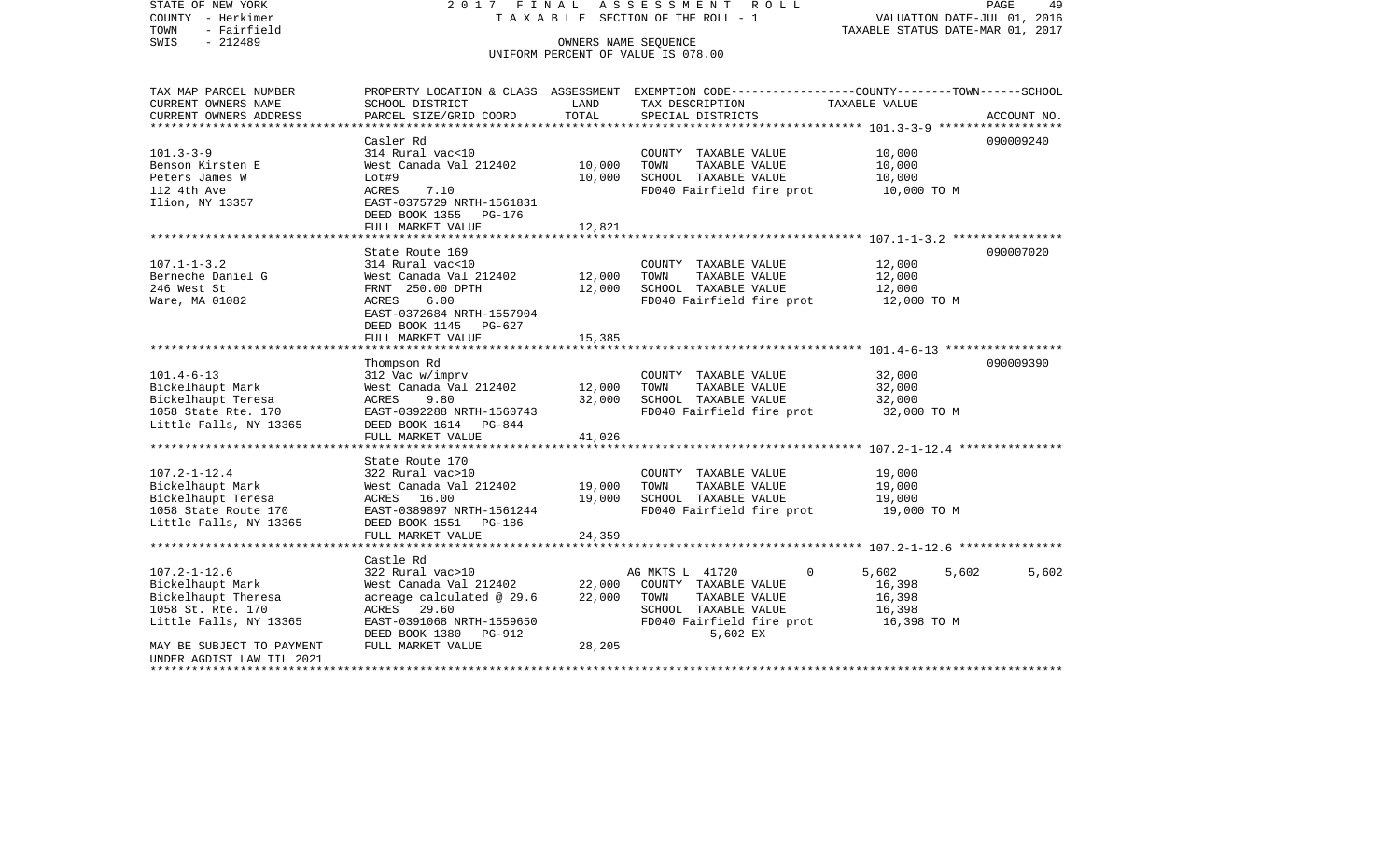| STATE OF NEW YORK<br>COUNTY - Herkimer<br>- Fairfield<br>TOWN                                  | 2017 FINAL<br>T A X A B L E SECTION OF THE ROLL - 1                                                                                          |                  | PAGE<br>50<br>VALUATION DATE-JUL 01, 2016<br>TAXABLE STATUS DATE-MAR 01, 2017 |                           |                                           |                   |                 |
|------------------------------------------------------------------------------------------------|----------------------------------------------------------------------------------------------------------------------------------------------|------------------|-------------------------------------------------------------------------------|---------------------------|-------------------------------------------|-------------------|-----------------|
| $-212489$<br>SWIS                                                                              |                                                                                                                                              |                  | OWNERS NAME SEQUENCE<br>UNIFORM PERCENT OF VALUE IS 078.00                    |                           |                                           |                   |                 |
| TAX MAP PARCEL NUMBER<br>CURRENT OWNERS NAME<br>CURRENT OWNERS ADDRESS                         | PROPERTY LOCATION & CLASS ASSESSMENT EXEMPTION CODE---------------COUNTY-------TOWN------SCHOOL<br>SCHOOL DISTRICT<br>PARCEL SIZE/GRID COORD | LAND<br>TOTAL    | TAX DESCRIPTION<br>SPECIAL DISTRICTS                                          |                           | TAXABLE VALUE                             |                   | ACCOUNT NO.     |
| ************************                                                                       |                                                                                                                                              |                  |                                                                               |                           |                                           |                   |                 |
| $107.2 - 1 - 12.8$                                                                             | 2376 Rte. 170<br>105 Vac farmland                                                                                                            |                  |                                                                               | $\mathbf 0$               | 6,668                                     | 6,668             | 6,668           |
| Bickelhaupt Mark<br>Bickelhaupt Teresa<br>1058 St. Rte. 170                                    | West Canada Val 212402<br>split from 12.3<br>FRNT 689.00 DPTH                                                                                | 15,000<br>15,000 | AG MKTS L 41720<br>COUNTY TAXABLE VALUE<br>TOWN<br>SCHOOL TAXABLE VALUE       | TAXABLE VALUE             | 8,332<br>8,332<br>8,332                   |                   |                 |
| Little Falls, NY 13365<br>MAY BE SUBJECT TO PAYMENT                                            | ACRES 13.00<br>EAST-0389641 NRTH-1559868<br>DEED BOOK 1432<br>PG-437                                                                         |                  | FD040 Fairfield fire prot                                                     | 6,668 EX                  | 8,332 TO M                                |                   |                 |
| UNDER AGDIST LAW TIL 2021                                                                      | FULL MARKET VALUE                                                                                                                            | 19,231           |                                                                               |                           |                                           |                   |                 |
| $107.2 - 1 - 35$                                                                               | Castle Rd<br>105 Vac farmland                                                                                                                |                  | AG MKTS L 41720                                                               | $\Omega$                  | 8,382                                     | 8,382             | 8,382           |
| Bickelhaupt Mark<br>Bickelhaupt Teresa                                                         | West Canada Val 212402<br>ACRES 13.80                                                                                                        | 15,000<br>15,000 | COUNTY TAXABLE VALUE<br>TOWN                                                  | TAXABLE VALUE             | 6,618<br>6,618                            |                   |                 |
| 1058 State Rte. 170<br>Little Falls, NY 13365                                                  | EAST-0390990 NRTH-1561003<br>DEED BOOK 1537 PG-408<br>FULL MARKET VALUE                                                                      | 19,231           | SCHOOL TAXABLE VALUE<br>FD040 Fairfield fire prot                             | 8,382 EX                  | 6,618<br>6,618 TO M                       |                   |                 |
| MAY BE SUBJECT TO PAYMENT<br>UNDER AGDIST LAW TIL 2021                                         |                                                                                                                                              |                  |                                                                               |                           |                                           |                   |                 |
|                                                                                                | State Rte 170                                                                                                                                |                  |                                                                               |                           |                                           |                   |                 |
| $107.2 - 2 - 8.2$<br>Bickelhaupt Mark & Teresa<br>1058 State Rte 170<br>Little Falls, NY 13365 | 105 Vac farmland<br>West Canada Val 212402<br>FRNT 750.00 DPTH<br>ACRES 29.50<br>EAST-0392692 NRTH-1558274                                   | 25,000<br>25,000 | AG MKTS L 41720<br>COUNTY TAXABLE VALUE<br>TOWN<br>SCHOOL TAXABLE VALUE       | 0<br>TAXABLE VALUE        | 9,203<br>15,797<br>15,797<br>15,797       | 9,203             | 9,203           |
| MAY BE SUBJECT TO PAYMENT<br>UNDER AGDIST LAW TIL 2021                                         | FULL MARKET VALUE                                                                                                                            | 32,051           |                                                                               |                           |                                           |                   |                 |
|                                                                                                | 1058 State Route 170                                                                                                                         |                  |                                                                               |                           |                                           |                   | 090010620       |
| $107.2 - 1 - 18$<br>Bickelhaupt Mark&Teresa                                                    | 240 Rural res<br>West Canada Val 212402                                                                                                      |                  | AG MKTS L 41720<br>73,000 BAS STAR<br>41854                                   | $\Omega$<br>$\Omega$      | 3,988<br>$\mathbf 0$                      | 3,988<br>$\Omega$ | 3,988<br>24,000 |
| 1058 State Route 170<br>Little Falls, NY 13365                                                 | ACRES 128.80<br>EAST-0391194 NRTH-1557734<br>DEED BOOK 1376<br>PG-756                                                                        | 130,000          | COUNTY TAXABLE VALUE<br>TOWN<br>SCHOOL TAXABLE VALUE                          | TAXABLE VALUE             | 126,012<br>126,012<br>102,012             |                   |                 |
| MAY BE SUBJECT TO PAYMENT<br>UNDER AGDIST LAW TIL 2021                                         | FULL MARKET VALUE                                                                                                                            | 166,667          | FD040 Fairfield fire prot                                                     | 3,988 EX                  | 126,012 TO M                              |                   |                 |
|                                                                                                | 4968 State Rte 28                                                                                                                            |                  |                                                                               |                           |                                           |                   | 090002190       |
| $100.2 - 1 - 12.2$<br>Bills Maria L<br>4968 St. Rte. 28<br>Newport, NY 13416                   | 210 1 Family Res<br>West Canada Val 212402<br>ACRES<br>0.90<br>EAST-0365542 NRTH-1571756                                                     | 9,000<br>75,000  | 41854<br>BAS STAR<br>COUNTY TAXABLE VALUE<br>TOWN<br>SCHOOL TAXABLE VALUE     | $\Omega$<br>TAXABLE VALUE | $\mathbf 0$<br>75,000<br>75,000<br>51,000 | $\Omega$          | 24,000          |
|                                                                                                | DEED BOOK 844<br>$PG-69$<br>FULL MARKET VALUE                                                                                                | 96,154           | FD040 Fairfield fire prot                                                     |                           | 75,000 TO M                               |                   |                 |
|                                                                                                |                                                                                                                                              |                  |                                                                               |                           |                                           |                   |                 |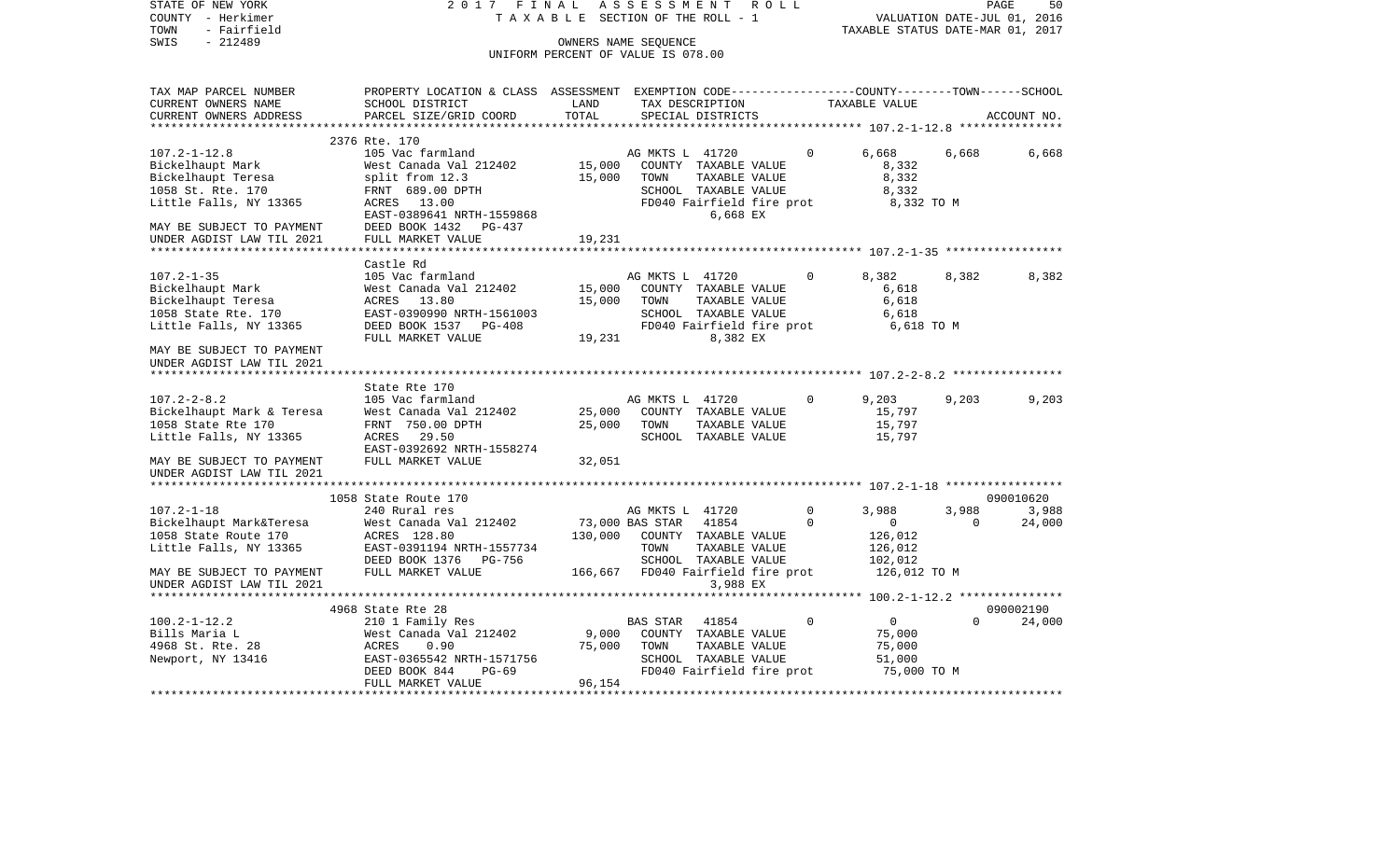STATE OF NEW YORK 2 0 1 7 F I N A L A S S E S S M E N T R O L L PAGE 51COUNTY - Herkimer **T A X A B L E** SECTION OF THE ROLL - 1 VALUATION DATE-JUL 01, 2016 TOWN - Fairfield TAXABLE STATUS DATE-MAR 01, 2017 SWIS - 212489 OWNERS NAME SEQUENCE UNIFORM PERCENT OF VALUE IS 078.00TAX MAP PARCEL NUMBER PROPERTY LOCATION & CLASS ASSESSMENT EXEMPTION CODE------------------COUNTY--------TOWN------SCHOOL CURRENT OWNERS NAME SCHOOL DISTRICT LAND TAX DESCRIPTION TAXABLE VALUECURRENT OWNERS ADDRESS PARCEL SIZE/GRID COORD TOTAL SPECIAL DISTRICTS ACCOUNT NO. \*\*\*\*\*\*\*\*\*\*\*\*\*\*\*\*\*\*\*\*\*\*\*\*\*\*\*\*\*\*\*\*\*\*\*\*\*\*\*\*\*\*\*\*\*\*\*\*\*\*\*\*\*\*\*\*\*\*\*\*\*\*\*\*\*\*\*\*\*\*\*\*\*\*\*\*\*\*\*\*\*\*\*\*\*\*\*\*\*\*\*\*\*\*\*\*\*\*\*\*\*\*\* 107.1-2-9 \*\*\*\*\*\*\*\*\*\*\*\*\*\*\*\*\*\* Davis Rd314 Rural vac<10 107.1-2-9 314 Rural vac<10 COUNTY TAXABLE VALUE 10,000 Bingaman Carson G West Canada Val 212402 10,000 TOWN TAXABLE VALUE 10,000 979 Bowersox Rd Portion Of 107.1-1-6.2 10,000 SCHOOL TAXABLE VALUE 10,000 Middleburg, PA 17842 ACRES 5.10 FD040 Fairfield fire prot 10,000 TO M EAST-0384343 NRTH-1557505 DEED BOOK 1190 PG-807FULL MARKET VALUE 12,821 \*\*\*\*\*\*\*\*\*\*\*\*\*\*\*\*\*\*\*\*\*\*\*\*\*\*\*\*\*\*\*\*\*\*\*\*\*\*\*\*\*\*\*\*\*\*\*\*\*\*\*\*\*\*\*\*\*\*\*\*\*\*\*\*\*\*\*\*\*\*\*\*\*\*\*\*\*\*\*\*\*\*\*\*\*\*\*\*\*\*\*\*\*\*\*\*\*\*\*\*\*\*\* 100.4-1-10 \*\*\*\*\*\*\*\*\*\*\*\*\*\*\*\*\* Parkhurst Rd 09000474024,000 100.4-1-10 210 1 Family Res BAS STAR 41854 0 0 0 24,000 Bintliff Paul F West Canada Val 212402 13,000 COUNTY TAXABLE VALUE 64,000 Bintliff Diane S 64,000 ACRES 6.40 64,000 TOWN TAXABLE VALUE 64,000 PO Box 534 EAST-0371657 NRTH-1566144 SCHOOL TAXABLE VALUE 40,000 Middleville, NY 13406 DEED BOOK 1394 PG-251 FD040 Fairfield fire prot 64,000 TO M FULL MARKET VALUE 82,051 \*\*\*\*\*\*\*\*\*\*\*\*\*\*\*\*\*\*\*\*\*\*\*\*\*\*\*\*\*\*\*\*\*\*\*\*\*\*\*\*\*\*\*\*\*\*\*\*\*\*\*\*\*\*\*\*\*\*\*\*\*\*\*\*\*\*\*\*\*\*\*\*\*\*\*\*\*\*\*\*\*\*\*\*\*\*\*\*\*\*\*\*\*\*\*\*\*\*\*\*\*\*\* 107.4-2-5 \*\*\*\*\*\*\*\*\*\*\*\*\*\*\*\*\*\* 594 State Route 170 090000660107.4-2-5 210 1 Family Res ENH STAR 41834 0 0 0 52,400 Blanchard Thomas E West Canada Val 212402 7,000 COUNTY TAXABLE VALUE 65,000 Blanchard Barbara A Life Use To J&F Brinski 65,000 TOWN TAXABLE VALUE 65,000 Attn: Frances Brinski 615.00 DPTH 40.00 SCHOOL TAXABLE VALUE 12,600 167 Hagaman Ave ACRES 0.42 FD040 Fairfield fire prot 65,000 TO M Amsterdam, NY 12010 EAST-0396042 NRTH-1551109 DEED BOOK 810 PG-665FULL MARKET VALUE 83,333 \*\*\*\*\*\*\*\*\*\*\*\*\*\*\*\*\*\*\*\*\*\*\*\*\*\*\*\*\*\*\*\*\*\*\*\*\*\*\*\*\*\*\*\*\*\*\*\*\*\*\*\*\*\*\*\*\*\*\*\*\*\*\*\*\*\*\*\*\*\*\*\*\*\*\*\*\*\*\*\*\*\*\*\*\*\*\*\*\*\*\*\*\*\*\*\*\*\*\*\*\*\*\* 101.4-3-2 \*\*\*\*\*\*\*\*\*\*\*\*\*\*\*\*\*\* State Route 29101.4-3-2 322 Rural vac>10 COUNTY TAXABLE VALUE 18,000 Bogossian Mark S West Canada Val 212402 18,000 TOWN TAXABLE VALUE 18,000 39 Milner Ave ACRES 20.00 18,000 SCHOOL TAXABLE VALUE 18,000 Albany, NY 12203 EAST-0386081 NRTH-1566336 FD040 Fairfield fire prot 18,000 TO M DEED BOOK 1133 PG-99FULL MARKET VALUE 23,077 \*\*\*\*\*\*\*\*\*\*\*\*\*\*\*\*\*\*\*\*\*\*\*\*\*\*\*\*\*\*\*\*\*\*\*\*\*\*\*\*\*\*\*\*\*\*\*\*\*\*\*\*\*\*\*\*\*\*\*\*\*\*\*\*\*\*\*\*\*\*\*\*\*\*\*\*\*\*\*\*\*\*\*\*\*\*\*\*\*\*\*\*\*\*\*\*\*\*\*\*\*\*\* 101.4-7-6 \*\*\*\*\*\*\*\*\*\*\*\*\*\*\*\*\*\* 383 Castle Rd240 Rural res 101.4-7-6 240 Rural res BAS STAR 41854 0 0 0 24,000 Bolen Allen O West Canada Val 212402 19,000 COUNTY TAXABLE VALUE 39,000 Bolen Patricia  $\sim$  sales verify 9/05 39,000 TOWN TAXABLE VALUE 39,000 383 Castle Rd ACRES 18.20 SCHOOL TAXABLE VALUE 15,000 Little Falls, NY 13365 EAST-0389370 NRTH-1563647 FD040 Fairfield fire prot 39,000 TO M DEED BOOK 1112 PG-396FULL MARKET VALUE 50,000

\*\*\*\*\*\*\*\*\*\*\*\*\*\*\*\*\*\*\*\*\*\*\*\*\*\*\*\*\*\*\*\*\*\*\*\*\*\*\*\*\*\*\*\*\*\*\*\*\*\*\*\*\*\*\*\*\*\*\*\*\*\*\*\*\*\*\*\*\*\*\*\*\*\*\*\*\*\*\*\*\*\*\*\*\*\*\*\*\*\*\*\*\*\*\*\*\*\*\*\*\*\*\*\*\*\*\*\*\*\*\*\*\*\*\*\*\*\*\*\*\*\*\*\*\*\*\*\*\*\*\*\*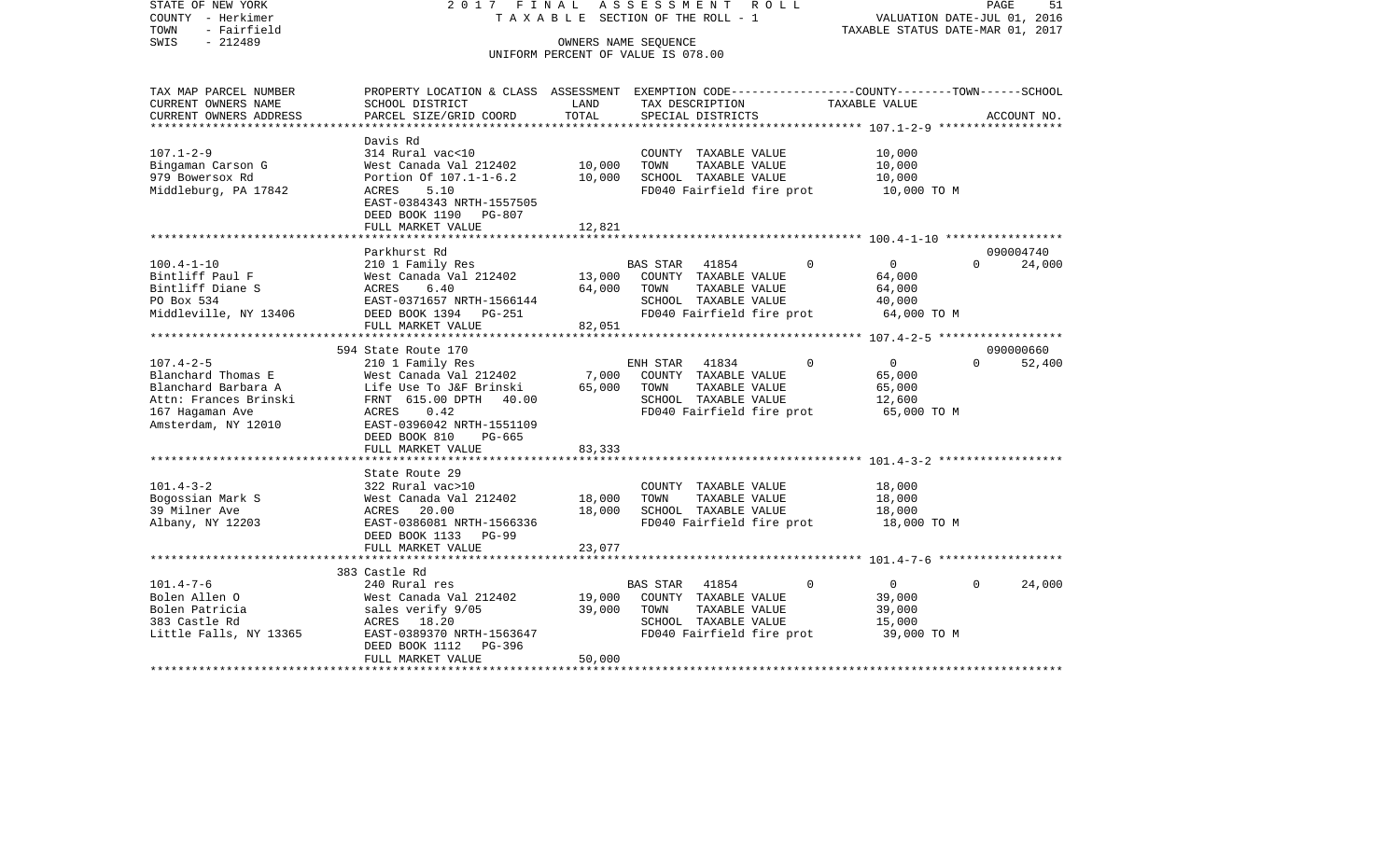| STATE OF NEW YORK<br>COUNTY - Herkimer<br>TOWN<br>- Fairfield | 2017 FINAL<br>TAXABLE SECTION OF THE ROLL - 1                                                    | PAGE<br>52<br>VALUATION DATE-JUL 01, 2016<br>TAXABLE STATUS DATE-MAR 01, 2017 |                              |                      |                                   |                     |                |             |
|---------------------------------------------------------------|--------------------------------------------------------------------------------------------------|-------------------------------------------------------------------------------|------------------------------|----------------------|-----------------------------------|---------------------|----------------|-------------|
| $-212489$<br>SWIS                                             |                                                                                                  | OWNERS NAME SEQUENCE                                                          |                              |                      |                                   |                     |                |             |
|                                                               |                                                                                                  | UNIFORM PERCENT OF VALUE IS 078.00                                            |                              |                      |                                   |                     |                |             |
| TAX MAP PARCEL NUMBER                                         | PROPERTY LOCATION & CLASS ASSESSMENT EXEMPTION CODE----------------COUNTY-------TOWN------SCHOOL |                                                                               |                              |                      |                                   |                     |                |             |
| CURRENT OWNERS NAME                                           | SCHOOL DISTRICT                                                                                  | LAND                                                                          |                              | TAX DESCRIPTION      |                                   | TAXABLE VALUE       |                |             |
| CURRENT OWNERS ADDRESS                                        | PARCEL SIZE/GRID COORD                                                                           | TOTAL                                                                         |                              | SPECIAL DISTRICTS    |                                   |                     |                | ACCOUNT NO. |
|                                                               | State Route 169                                                                                  |                                                                               |                              |                      |                                   |                     |                | 090007020   |
| $107.1 - 1 - 3.5$                                             | 210 1 Family Res                                                                                 |                                                                               | BAS STAR 41854               |                      | $\Omega$                          | $\overline{0}$      | $\Omega$       | 24,000      |
| Bostwick David B                                              | West Canada Val 212402                                                                           | 15,000 COUNTY TAXABLE VALUE                                                   |                              |                      |                                   | 165,000             |                |             |
| Difillippo Dorothy E                                          | ACRES<br>5.00                                                                                    | 165,000                                                                       | TOWN                         | TAXABLE VALUE        |                                   | 165,000             |                |             |
| 2758 State Route 169<br>Little Falls, NY 13365                | EAST-0372625 NRTH-1558326                                                                        |                                                                               |                              | SCHOOL TAXABLE VALUE |                                   | 141,000             |                |             |
|                                                               | DEED BOOK 1409 PG-684<br>FULL MARKET VALUE                                                       |                                                                               |                              |                      | FD040 Fairfield fire prot         | 165,000 TO M        |                |             |
|                                                               |                                                                                                  | 211,538                                                                       |                              |                      |                                   |                     |                |             |
|                                                               |                                                                                                  |                                                                               |                              |                      |                                   |                     |                |             |
| $101.4 - 3 - 17$                                              | 181 Castle Rd<br>260 Seasonal res                                                                |                                                                               |                              | COUNTY TAXABLE VALUE |                                   | 30,000              |                |             |
| Bota Michael                                                  | West Canada Val 212402 16,000                                                                    |                                                                               | TOWN                         | TAXABLE VALUE        |                                   | 30,000              |                |             |
| 142 Centerton Rd                                              | ACRES 17.50                                                                                      | 30,000                                                                        |                              | SCHOOL TAXABLE VALUE |                                   | 30,000              |                |             |
| Parsippany, NJ 07054 EAST-0390263 NRTH-1565416                |                                                                                                  |                                                                               |                              |                      | FD040 Fairfield fire prot         | 30,000 TO M         |                |             |
|                                                               | DEED BOOK 788<br>PG-452                                                                          |                                                                               |                              |                      |                                   |                     |                |             |
|                                                               | FULL MARKET VALUE                                                                                | 38,462                                                                        |                              |                      |                                   |                     |                |             |
|                                                               |                                                                                                  |                                                                               |                              |                      |                                   |                     |                |             |
|                                                               | 160 Kelly Rd                                                                                     |                                                                               |                              |                      |                                   |                     |                | 090089110   |
| $106.2 - 3 - 12.1$                                            | 314 Rural vac<10                                                                                 |                                                                               |                              |                      | COUNTY TAXABLE VALUE              | 4,200               |                |             |
| Bouchard Aaron                                                | West Canada Val 212402<br>acreage corrected per map 4,200                                        | 4,200                                                                         | TOWN                         | TAXABLE VALUE        |                                   | 4,200               |                |             |
| Bouchard Karen O<br>160 Kelly Rd                              | FRNT 1157.00 DPTH                                                                                |                                                                               |                              | SCHOOL TAXABLE VALUE | FD040 Fairfield fire prot         | 4,200<br>4,200 TO M |                |             |
| Little Falls, NY 13365                                        | ACRES<br>2.40                                                                                    |                                                                               |                              |                      |                                   |                     |                |             |
|                                                               | EAST-0367478 NRTH-1551770                                                                        |                                                                               |                              |                      |                                   |                     |                |             |
|                                                               | DEED BOOK 1423 PG-614                                                                            |                                                                               |                              |                      |                                   |                     |                |             |
|                                                               | FULL MARKET VALUE                                                                                | 5,385                                                                         |                              |                      |                                   |                     |                |             |
|                                                               |                                                                                                  |                                                                               |                              |                      |                                   |                     |                |             |
|                                                               | West End Rd                                                                                      |                                                                               |                              |                      |                                   |                     |                | 090009720   |
| $106.4 - 1 - 6.1$                                             | 120 Field crops                                                                                  |                                                                               | AG MKTS L 41720              |                      | $\Omega$                          | 9,926               | 9,926          | 9,926       |
| Bouchard Aaron                                                | West Canada Val 212402 72,000 BAS STAR 41854                                                     |                                                                               |                              |                      | $\Omega$                          | $\overline{0}$      | $\overline{0}$ | 24,000      |
| Bouchard Karen O                                              | ACRES 118.00                                                                                     |                                                                               | 169,000 COUNTY TAXABLE VALUE |                      |                                   | 159,074             |                |             |
| 160 Kelly Rd                                                  | EAST-0368273 NRTH-1550597                                                                        |                                                                               | TOWN                         | TAXABLE VALUE        |                                   | 159,074             |                |             |
| Little Falls, NY 13365                                        | DEED BOOK 1361 PG-710                                                                            |                                                                               |                              | SCHOOL TAXABLE VALUE |                                   | 135,074             |                |             |
|                                                               | FULL MARKET VALUE                                                                                |                                                                               |                              |                      | 216,667 FD040 Fairfield fire prot | 159,074 TO M        |                |             |
| MAY BE SUBJECT TO PAYMENT<br>UNDER AGDIST LAW TIL 2021        |                                                                                                  |                                                                               |                              | 9,926 EX             |                                   |                     |                |             |
| **************************                                    |                                                                                                  |                                                                               |                              |                      |                                   |                     |                |             |
|                                                               | 2696 Rte. 169                                                                                    |                                                                               |                              |                      |                                   |                     |                |             |
|                                                               |                                                                                                  |                                                                               | BAS STAR                     | 41854                | $\Omega$                          | $\overline{0}$      | $\Omega$       | 24,000      |
|                                                               |                                                                                                  | 8,000 COUNTY TAXABLE VALUE                                                    |                              |                      |                                   | 65,000              |                |             |
|                                                               |                                                                                                  | 65,000                                                                        | TOWN                         | TAXABLE VALUE        |                                   | 65,000              |                |             |
|                                                               |                                                                                                  | 83,333                                                                        |                              | SCHOOL TAXABLE VALUE |                                   | 41,000              |                |             |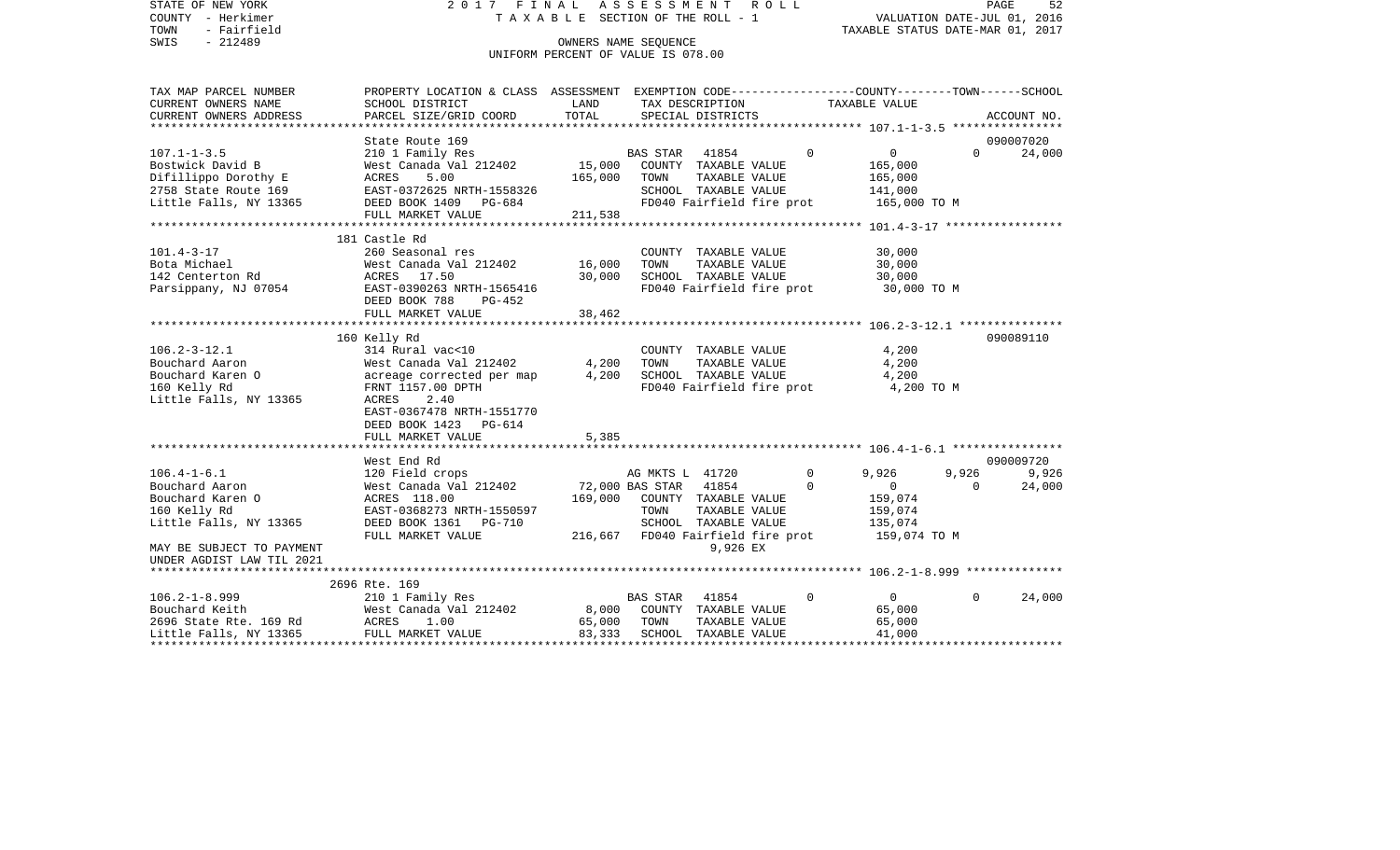COUNTY - Herkimer T A X A B L E SECTION OF THE ROLL - 1 VALUATION DATE-JUL 01, 2016

# OWNERS NAME SEQUENCE UNIFORM PERCENT OF VALUE IS 078.00

| TAX MAP PARCEL NUMBER<br>CURRENT OWNERS NAME | PROPERTY LOCATION & CLASS ASSESSMENT EXEMPTION CODE---------------COUNTY-------TOWN------SCHOOL<br>SCHOOL DISTRICT | LAND    |                          | TAX DESCRIPTION                             |             | TAXABLE VALUE                            |          |             |
|----------------------------------------------|--------------------------------------------------------------------------------------------------------------------|---------|--------------------------|---------------------------------------------|-------------|------------------------------------------|----------|-------------|
| CURRENT OWNERS ADDRESS                       | PARCEL SIZE/GRID COORD                                                                                             | TOTAL   |                          | SPECIAL DISTRICTS                           |             |                                          |          | ACCOUNT NO. |
|                                              |                                                                                                                    |         |                          |                                             |             |                                          |          |             |
|                                              | 257 Pickert Rd                                                                                                     |         |                          | 25 PCT OF VALUE USED FOR EXEMPTION PURPOSES |             |                                          |          | 090008130   |
| $106.2 - 1 - 8$                              | 113 Cattle farm                                                                                                    |         | VET COM C 41132          |                                             | $\Omega$    | 12,000                                   | $\Omega$ | 0           |
| Bouchard Lorraine                            | West Canada Val 212402                                                                                             |         | 144,000 VET COM T 41133  |                                             | $\Omega$    | $\Omega$                                 | 12,375   | 0           |
| Bouchard Aaron Keith                         | includes 106.2-1-7.1&106.                                                                                          |         | 198,000 AG MKTS          | 41730                                       | 0           | 40,399                                   | 40,399   | 40,399      |
| 257 Pickert Rd                               | FRNT 6065.00 DPTH                                                                                                  |         | <b>BAS STAR</b>          | 41854                                       | $\Omega$    | $\overline{0}$                           | $\Omega$ | 24,000      |
| Little Falls, NY 13365                       | ACRES 251.70                                                                                                       |         |                          | COUNTY TAXABLE VALUE                        |             | 145,601                                  |          |             |
|                                              | EAST-0367358 NRTH-1556076                                                                                          |         | TOWN                     | TAXABLE VALUE                               |             | 145,226                                  |          |             |
| MAY BE SUBJECT TO PAYMENT                    | DEED BOOK 900<br>$PG-125$                                                                                          |         |                          | SCHOOL TAXABLE VALUE                        |             | 133,601                                  |          |             |
| UNDER AGDIST LAW TIL 2024                    | FULL MARKET VALUE                                                                                                  |         |                          | 253,846 FD040 Fairfield fire prot           |             | 198,000 TO M                             |          |             |
|                                              |                                                                                                                    |         |                          |                                             |             |                                          |          |             |
|                                              | 1322 Castle Rd                                                                                                     |         |                          |                                             |             |                                          |          | 090087055   |
| $095.3 - 4 - 6$                              | 240 Rural res                                                                                                      |         | <b>BAS STAR</b>          | 41854                                       | $\mathbf 0$ | $\overline{0}$                           | $\Omega$ | 24,000      |
| Bowman Justin W                              | West Canada Val 212402                                                                                             | 20,000  |                          | COUNTY TAXABLE VALUE                        |             | 95,000                                   |          |             |
| Bowman Catherine H                           | ACRES<br>20.55                                                                                                     | 95,000  | TOWN                     | TAXABLE VALUE                               |             | 95,000                                   |          |             |
| 1322 Castle Rd                               | EAST-0346035 NRTH-1154915                                                                                          |         |                          | SCHOOL TAXABLE VALUE                        |             | 71,000                                   |          |             |
| Newport, NY 13416                            | DEED BOOK 1477<br>PG-848                                                                                           |         |                          | FD040 Fairfield fire prot                   |             | 95,000 TO M                              |          |             |
|                                              | FULL MARKET VALUE<br>**********************************                                                            | 121,795 |                          |                                             |             |                                          |          |             |
|                                              |                                                                                                                    |         |                          |                                             |             |                                          |          |             |
|                                              | 345 Lynch Rd                                                                                                       |         |                          |                                             |             |                                          |          |             |
| $106.2 - 1 - 9.4$                            | 116 Other stock                                                                                                    |         | AG MKTS                  | 41730                                       | $\Omega$    | 36,678                                   | 36,678   | 36,678      |
| Bowne Douglas                                | West Canada Val 212402                                                                                             |         | 100,000 BAS STAR         | 41854                                       | $\Omega$    | $\mathbf 0$                              | $\Omega$ | 24,000      |
| Bowne Catherine                              | ACRES 163.20                                                                                                       |         | 187,000 AGRIC 10 Y 42100 |                                             | 0           | 7,400                                    | 7,400    | 7,400       |
| 345 Lynch Rd                                 | EAST-0365472 NRTH-1555567                                                                                          |         |                          | COUNTY TAXABLE VALUE                        |             | 142,922                                  |          |             |
| Little Falls, NY 13365                       | DEED BOOK 766<br>PG-476                                                                                            |         | TOWN                     | TAXABLE VALUE                               |             | 142,922                                  |          |             |
|                                              | FULL MARKET VALUE                                                                                                  | 239,744 |                          | SCHOOL TAXABLE VALUE                        |             | 118,922                                  |          |             |
| MAY BE SUBJECT TO PAYMENT                    |                                                                                                                    |         |                          | FD040 Fairfield fire prot                   |             | 187,000 TO M                             |          |             |
| UNDER AGDIST LAW TIL 2024                    |                                                                                                                    |         |                          |                                             |             |                                          |          |             |
|                                              |                                                                                                                    |         |                          |                                             |             | ********** 106.4-1-14.1 **************** |          |             |
|                                              | Rasbach Rd                                                                                                         |         |                          |                                             |             |                                          |          | 090010290   |
| $106.4 - 1 - 14.1$                           | 312 Vac w/imprv                                                                                                    |         |                          | COUNTY TAXABLE VALUE                        |             | 30,000                                   |          |             |
| Bowne Douglas                                | West Canada Val 212402                                                                                             | 17,000  | TOWN                     | TAXABLE VALUE                               |             | 30,000                                   |          |             |
| Bowne Catherine                              | includes 106.4-1-14.2                                                                                              | 30,000  |                          | SCHOOL TAXABLE VALUE                        |             | 30,000                                   |          |             |
| 345 Lynch Rd                                 | FRNT 245.00 DPTH                                                                                                   |         |                          | FD040 Fairfield fire prot                   |             | 30,000 TO M                              |          |             |
| Little Falls, NY 13365                       | ACRES<br>14.30                                                                                                     |         |                          |                                             |             |                                          |          |             |
|                                              | EAST-0362175 NRTH-1550434                                                                                          |         |                          |                                             |             |                                          |          |             |
|                                              | DEED BOOK 668<br><b>PG-377</b>                                                                                     |         |                          |                                             |             |                                          |          |             |
|                                              | FULL MARKET VALUE<br>***************************                                                                   | 38,462  |                          |                                             |             |                                          |          |             |
|                                              |                                                                                                                    |         |                          |                                             |             |                                          |          | 090009510   |
|                                              | Lynch Rd                                                                                                           |         |                          |                                             |             |                                          |          |             |
| $106.4 - 1 - 1$                              | 321 Abandoned ag                                                                                                   |         | AG MKTS                  | 41730                                       | $\mathbf 0$ | 31,060                                   | 31,060   | 31,060      |
| Bowne Douglas E                              | West Canada Val 212402                                                                                             | 60,000  |                          | COUNTY TAXABLE VALUE                        |             | 28,940                                   |          |             |
| Bowne Catherine E                            | ACRES<br>84.20                                                                                                     | 60,000  | TOWN                     | TAXABLE VALUE                               |             | 28,940                                   |          |             |
| 345 Lynch Rd                                 | EAST-0363156 NRTH-1552107                                                                                          |         |                          | SCHOOL TAXABLE VALUE                        |             | 28,940                                   |          |             |
| Little Falls, NY 13365                       | DEED BOOK 842<br>PG-625                                                                                            |         |                          | FD040 Fairfield fire prot                   |             | 60,000 TO M                              |          |             |
|                                              | FULL MARKET VALUE                                                                                                  | 76,923  |                          |                                             |             |                                          |          |             |
| MAY BE SUBJECT TO PAYMENT                    |                                                                                                                    |         |                          |                                             |             |                                          |          |             |
| UNDER AGDIST LAW TIL 2024                    |                                                                                                                    |         |                          |                                             |             |                                          |          |             |
|                                              |                                                                                                                    |         |                          |                                             |             |                                          |          |             |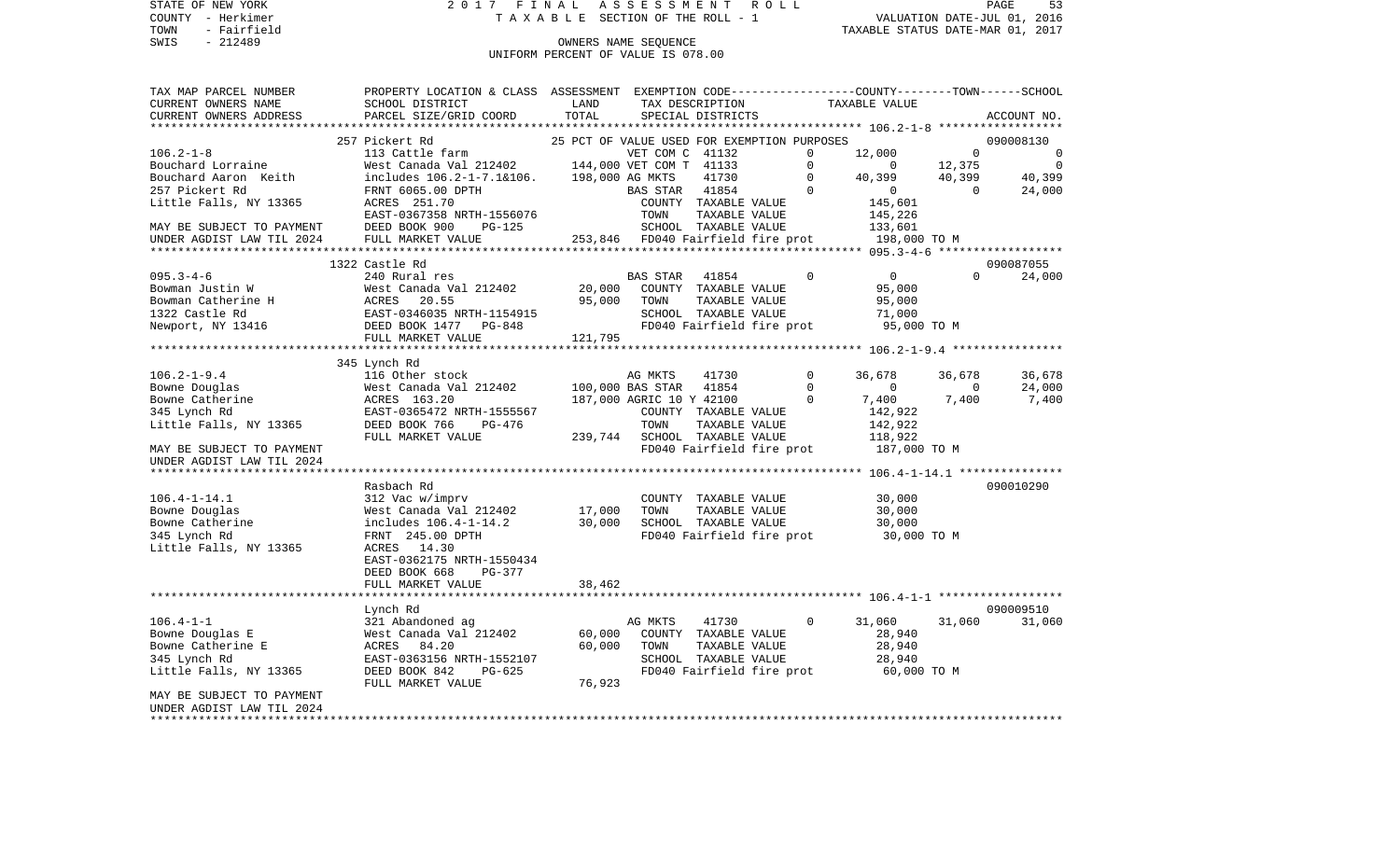| COUNTY<br>- Herkimer                                   |                                                                                                                    | TAXABLE SECTION OF THE ROLL - 1    |                         |                                                   |          |                                                      | VALUATION DATE-JUL 01, 2016 |             |
|--------------------------------------------------------|--------------------------------------------------------------------------------------------------------------------|------------------------------------|-------------------------|---------------------------------------------------|----------|------------------------------------------------------|-----------------------------|-------------|
| - Fairfield<br>TOWN                                    |                                                                                                                    |                                    |                         |                                                   |          | TAXABLE STATUS DATE-MAR 01, 2017                     |                             |             |
| SWIS<br>$-212489$                                      |                                                                                                                    | OWNERS NAME SEQUENCE               |                         |                                                   |          |                                                      |                             |             |
|                                                        |                                                                                                                    | UNIFORM PERCENT OF VALUE IS 078.00 |                         |                                                   |          |                                                      |                             |             |
|                                                        |                                                                                                                    |                                    |                         |                                                   |          |                                                      |                             |             |
| TAX MAP PARCEL NUMBER<br>CURRENT OWNERS NAME           | PROPERTY LOCATION & CLASS ASSESSMENT EXEMPTION CODE---------------COUNTY-------TOWN------SCHOOL<br>SCHOOL DISTRICT | LAND                               |                         | TAX DESCRIPTION                                   |          | TAXABLE VALUE                                        |                             |             |
| CURRENT OWNERS ADDRESS                                 | PARCEL SIZE/GRID COORD                                                                                             | TOTAL                              |                         | SPECIAL DISTRICTS                                 |          |                                                      |                             | ACCOUNT NO. |
|                                                        |                                                                                                                    |                                    |                         |                                                   |          |                                                      |                             |             |
|                                                        | Lynch Rd                                                                                                           |                                    |                         |                                                   |          |                                                      |                             |             |
| $106.2 - 1 - 10.4$                                     | 105 Vac farmland                                                                                                   |                                    | AG MKTS L 41720         |                                                   | $\Omega$ | 13,174                                               | 13,174                      | 13,174      |
| Bowne Douglass                                         | West Canada Val 212402                                                                                             | 34,000                             |                         | COUNTY TAXABLE VALUE                              |          | 20,826                                               |                             |             |
| Bowne Catherine                                        | FRNT 2518.00 DPTH                                                                                                  | 34,000                             | TOWN                    | TAXABLE VALUE                                     |          | 20,826                                               |                             |             |
| Lynch Rd                                               | ACRES<br>68.20                                                                                                     |                                    |                         | SCHOOL TAXABLE VALUE                              |          | 20,826                                               |                             |             |
| Fairfield, NY                                          | EAST-0364913 NRTH-1554014                                                                                          |                                    |                         |                                                   |          |                                                      |                             |             |
|                                                        | FULL MARKET VALUE                                                                                                  | 43,590                             |                         |                                                   |          |                                                      |                             |             |
| MAY BE SUBJECT TO PAYMENT<br>UNDER AGDIST LAW TIL 2021 |                                                                                                                    |                                    |                         |                                                   |          |                                                      |                             |             |
|                                                        |                                                                                                                    |                                    |                         |                                                   |          |                                                      |                             |             |
|                                                        | 924 State Route 170                                                                                                |                                    |                         |                                                   |          |                                                      |                             | 090010740   |
| $107.2 - 2 - 9$                                        | 210 1 Family Res                                                                                                   |                                    | BAS STAR                | 41854                                             |          | $\mathbf 0$                                          | $\Omega$                    | 24,000      |
| Bramer Wendy                                           | West Canada Val 212402                                                                                             | 11,000                             |                         | COUNTY TAXABLE VALUE                              |          | 90,000                                               |                             |             |
| Bramer Todd M                                          | Doublewide                                                                                                         | 90,000                             | TOWN                    | TAXABLE VALUE                                     |          | 90,000                                               |                             |             |
| 924 State Route 170<br>Little Falls, NY 13365          | FRNT 300.00 DPTH<br>ACRES<br>3.00                                                                                  |                                    |                         | SCHOOL TAXABLE VALUE<br>FD040 Fairfield fire prot |          | 66,000<br>90,000 TO M                                |                             |             |
|                                                        | EAST-0393635 NRTH-1557020                                                                                          |                                    |                         |                                                   |          |                                                      |                             |             |
|                                                        | DEED BOOK 1271<br>PG-894                                                                                           |                                    |                         |                                                   |          |                                                      |                             |             |
|                                                        | FULL MARKET VALUE                                                                                                  | 115,385                            |                         |                                                   |          |                                                      |                             |             |
|                                                        |                                                                                                                    |                                    |                         |                                                   |          | ********************************** 106.2-1-5 ******* |                             |             |
|                                                        | 2813 State Route 169                                                                                               |                                    |                         |                                                   |          |                                                      |                             | 090100082   |
| $106.2 - 1 - 5$                                        | 210 1 Family Res                                                                                                   |                                    | ENH STAR                | 41834                                             | $\Omega$ | $\overline{0}$                                       | $\Omega$                    | 52,400      |
| Brelinsky John & Winifred                              | West Canada Val 212402                                                                                             | 10,000                             |                         | COUNTY TAXABLE VALUE                              |          | 90,000                                               |                             |             |
| Brelinsky Daniel&Jennifer                              | Doublewide                                                                                                         | 90,000                             | TOWN                    | TAXABLE VALUE                                     |          | 90,000                                               |                             |             |
| 2813 State Route 169                                   | ACRES<br>1.10                                                                                                      |                                    |                         | SCHOOL TAXABLE VALUE                              |          | 37,600                                               |                             |             |
| Little Falls, NY 13365                                 | EAST-0371916 NRTH-1559197                                                                                          |                                    |                         | FD040 Fairfield fire prot                         |          | 90,000 TO M                                          |                             |             |
|                                                        | DEED BOOK 1575 PG-420<br>FULL MARKET VALUE                                                                         | 115,385                            |                         |                                                   |          |                                                      |                             |             |
|                                                        | ***********************                                                                                            |                                    |                         |                                                   |          |                                                      |                             |             |
|                                                        | 332 Platform Rd                                                                                                    |                                    |                         |                                                   |          |                                                      |                             | 090000510   |
| $100.2 - 1 - 14$                                       | 112 Dairy farm                                                                                                     |                                    | AG MKTS L 41720         |                                                   | $\Omega$ | 34,545                                               | 34,545                      | 34,545      |
| Brelinsky Richard                                      | West Canada Val 212402                                                                                             |                                    | 69,000 AGRIC 10 Y 42100 |                                                   | $\Omega$ | 3,000                                                | 3,000                       | 3,000       |
| Brelinsky Donna                                        | New Silo                                                                                                           | 170,000                            |                         | COUNTY TAXABLE VALUE                              |          | 132,455                                              |                             |             |
| 332 Platform Rd                                        | House Barns                                                                                                        |                                    | TOWN                    | TAXABLE VALUE                                     |          | 132,455                                              |                             |             |
| Newport, NY 13416                                      | ACRES 108.30                                                                                                       |                                    |                         | SCHOOL TAXABLE VALUE                              |          | 132,455                                              |                             |             |
|                                                        | EAST-0366678 NRTH-1575249                                                                                          |                                    |                         | FD040 Fairfield fire prot                         |          | 135,455 TO M                                         |                             |             |
| MAY BE SUBJECT TO PAYMENT                              | DEED BOOK 695<br>PG-956                                                                                            |                                    |                         | 34,545 EX                                         |          |                                                      |                             |             |
| UNDER AGDIST LAW TIL 2021                              | FULL MARKET VALUE                                                                                                  | 217,949                            |                         |                                                   |          |                                                      |                             |             |
|                                                        |                                                                                                                    |                                    |                         |                                                   |          |                                                      |                             |             |
| $094.4 - 1 - 11.3$                                     | Castle Rd<br>105 Vac farmland                                                                                      |                                    |                         | COUNTY TAXABLE VALUE                              |          | 27,500                                               |                             |             |
| Brelinsky Richard M                                    | West Canada Val 212402                                                                                             | 22,500                             | TOWN                    | TAXABLE VALUE                                     |          | 27,500                                               |                             |             |
| Brelinsky Donna L                                      | FRNT 1207.00 DPTH                                                                                                  | 27,500                             |                         | SCHOOL TAXABLE VALUE                              |          | 27,500                                               |                             |             |
| 332 Platform Rd                                        | 34.20<br>ACRES                                                                                                     |                                    |                         |                                                   |          |                                                      |                             |             |
| Newport, NY 13416                                      | EAST-0364387 NRTH-1577893                                                                                          |                                    |                         |                                                   |          |                                                      |                             |             |
|                                                        | DEED BOOK 1576<br><b>PG-195</b>                                                                                    |                                    |                         |                                                   |          |                                                      |                             |             |
|                                                        | FULL MARKET VALUE                                                                                                  | 35,256                             |                         |                                                   |          |                                                      |                             |             |
| **************************                             | ******************                                                                                                 |                                    |                         |                                                   |          |                                                      |                             |             |

PAGE 54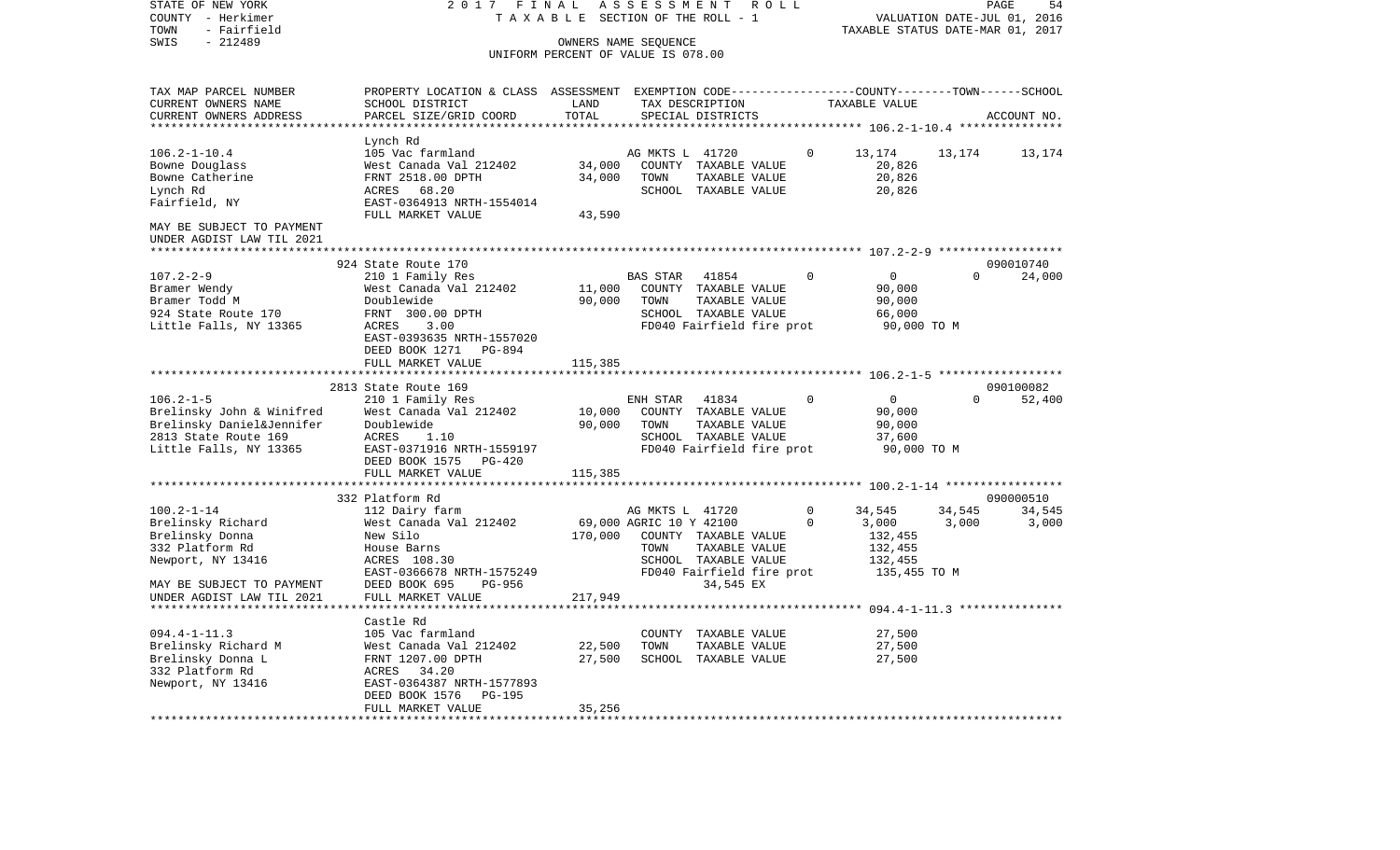STATE OF NEW YORK 2 0 1 7 F I N A L A S S E S S M E N T R O L L PAGE 55COUNTY - Herkimer T A X A B L E SECTION OF THE ROLL - 1 VALUATION DATE-JUL 01, 2016 TOWN - Fairfield TAXABLE STATUS DATE-MAR 01, 2017 SWIS - 212489 CONNERS NAME SEQUENCE UNIFORM PERCENT OF VALUE IS 078.00TAX MAP PARCEL NUMBER PROPERTY LOCATION & CLASS ASSESSMENT EXEMPTION CODE------------------COUNTY--------TOWN------SCHOOL CURRENT OWNERS NAME SCHOOL DISTRICT LAND TAX DESCRIPTION TAXABLE VALUECURRENT OWNERS ADDRESS PARCEL SIZE/GRID COORD TOTAL SPECIAL DISTRICTS ACCOUNT NO. \*\*\*\*\*\*\*\*\*\*\*\*\*\*\*\*\*\*\*\*\*\*\*\*\*\*\*\*\*\*\*\*\*\*\*\*\*\*\*\*\*\*\*\*\*\*\*\*\*\*\*\*\*\*\*\*\*\*\*\*\*\*\*\*\*\*\*\*\*\*\*\*\*\*\*\*\*\*\*\*\*\*\*\*\*\*\*\*\*\*\*\*\*\*\*\*\*\*\*\*\*\*\* 101.14-1-25 \*\*\*\*\*\*\*\*\*\*\*\*\*\*\*\* Fairfield Vlg 090008550 101.14-1-25 314 Rural vac<10 COUNTY TAXABLE VALUE 3,000 Brennan Nancy Leigh West Canada Val 212402 3,000 TOWN TAXABLE VALUE 3,000 50 3rd Avenue S Unit 803 FRNT 210.00 DPTH 219.80 3,000 SCHOOL TAXABLE VALUE 3,000 Jacksonville Beach, FL 32250 ACRES 1.06 FOOT FD040 Fairfield fire prot 3,000 TO M EAST-0381313 NRTH-1568528 DEED BOOK 849 PG-50FULL MARKET VALUE 3,846 \*\*\*\*\*\*\*\*\*\*\*\*\*\*\*\*\*\*\*\*\*\*\*\*\*\*\*\*\*\*\*\*\*\*\*\*\*\*\*\*\*\*\*\*\*\*\*\*\*\*\*\*\*\*\*\*\*\*\*\*\*\*\*\*\*\*\*\*\*\*\*\*\*\*\*\*\*\*\*\*\*\*\*\*\*\*\*\*\*\*\*\*\*\*\*\*\*\*\*\*\*\*\* 101.14-1-7 \*\*\*\*\*\*\*\*\*\*\*\*\*\*\*\*\* Hardscrabble Rd 090000600101.14-1-7 314 Rural vac<10 COUNTY TAXABLE VALUE 11,000 Brennon Nancy Leigh **West Canada Val 212402** 11,000 TOWN TAXABLE VALUE 11,000 50 3rd Avenue S Unit 803 ACRES 7.00 11,000 SCHOOL TAXABLE VALUE 11,000 Jacksonville Beach, FL 32250 EAST-0381489 NRTH-1567577 FDD40 Fairfield fire prot 11,000 TO M DEED BOOK 876 PG-604 FULL MARKET VALUE 14,103 \*\*\*\*\*\*\*\*\*\*\*\*\*\*\*\*\*\*\*\*\*\*\*\*\*\*\*\*\*\*\*\*\*\*\*\*\*\*\*\*\*\*\*\*\*\*\*\*\*\*\*\*\*\*\*\*\*\*\*\*\*\*\*\*\*\*\*\*\*\*\*\*\*\*\*\*\*\*\*\*\*\*\*\*\*\*\*\*\*\*\*\*\*\*\*\*\*\*\*\*\*\*\* 101.14-1-8 \*\*\*\*\*\*\*\*\*\*\*\*\*\*\*\*\* Hardscrabble Rd 090000630101.14-1-8 210 1 Family Res COUNTY TAXABLE VALUE 45,000 Brennon Nancy Leigh  $W$ est Canada Val 212402 14,000 TOWN TAXABLE VALUE 45,000 50 3rd Avenue S Unit 803 ACRES 7.50 45,000 SCHOOL TAXABLE VALUE 45,000 Jacksonville Beach, FL 32250 EAST-0381387 NRTH-1567882 FD040 Fairfield fire prot 45,000 TO M DEED BOOK 876 PG-604FULL MARKET VALUE 57,692 \*\*\*\*\*\*\*\*\*\*\*\*\*\*\*\*\*\*\*\*\*\*\*\*\*\*\*\*\*\*\*\*\*\*\*\*\*\*\*\*\*\*\*\*\*\*\*\*\*\*\*\*\*\*\*\*\*\*\*\*\*\*\*\*\*\*\*\*\*\*\*\*\*\*\*\*\*\*\*\*\*\*\*\*\*\*\*\*\*\*\*\*\*\*\*\*\*\*\*\*\*\*\* 095.3-1-5 \*\*\*\*\*\*\*\*\*\*\*\*\*\*\*\*\*\* 1666 Castle Rd 090100006095.3-1-5 210 1 Family Res ENH STAR 41834 0 0 0 52,400 Brewer Melanie West Canada Val 212402 11,000 COUNTY TAXABLE VALUE 78,000 1666 Castle Rd FRNT 380.00 DPTH 200.00 78,000 TOWN TAXABLE VALUE 78,000 PO Box 158 ACRES 1.74 SCHOOL TAXABLE VALUE 25,600 Newport, NY 13416 EAST-0376731 NRTH-1580789 FD040 Fairfield fire prot 78,000 TO M DEED BOOK 889 PG-536FULL MARKET VALUE 100,000 \*\*\*\*\*\*\*\*\*\*\*\*\*\*\*\*\*\*\*\*\*\*\*\*\*\*\*\*\*\*\*\*\*\*\*\*\*\*\*\*\*\*\*\*\*\*\*\*\*\*\*\*\*\*\*\*\*\*\*\*\*\*\*\*\*\*\*\*\*\*\*\*\*\*\*\*\*\*\*\*\*\*\*\*\*\*\*\*\*\*\*\*\*\*\*\*\*\*\*\*\*\*\* 100.2-1-29 \*\*\*\*\*\*\*\*\*\*\*\*\*\*\*\*\* 199 State Route 29 090008250100.2-1-29 240 Rural res ENH STAR 41834 0 0 0 52,400 Brooks Barbara M West Canada Val 212402 46,000 COUNTY TAXABLE VALUE 150,000 Brooks Richard W **ACRES** 72.70 150,000 TOWN TAXABLE VALUE 150,000 PO Box 367 EAST-0371732 NRTH-1569809 SCHOOL TAXABLE VALUE 97,600 Middleville, NY 13406 DEED BOOK 1154 PG-875 FD040 Fairfield fire prot 150,000 TO M FULL MARKET VALUE 192,308 \*\*\*\*\*\*\*\*\*\*\*\*\*\*\*\*\*\*\*\*\*\*\*\*\*\*\*\*\*\*\*\*\*\*\*\*\*\*\*\*\*\*\*\*\*\*\*\*\*\*\*\*\*\*\*\*\*\*\*\*\*\*\*\*\*\*\*\*\*\*\*\*\*\*\*\*\*\*\*\*\*\*\*\*\*\*\*\*\*\*\*\*\*\*\*\*\*\*\*\*\*\*\*\*\*\*\*\*\*\*\*\*\*\*\*\*\*\*\*\*\*\*\*\*\*\*\*\*\*\*\*\*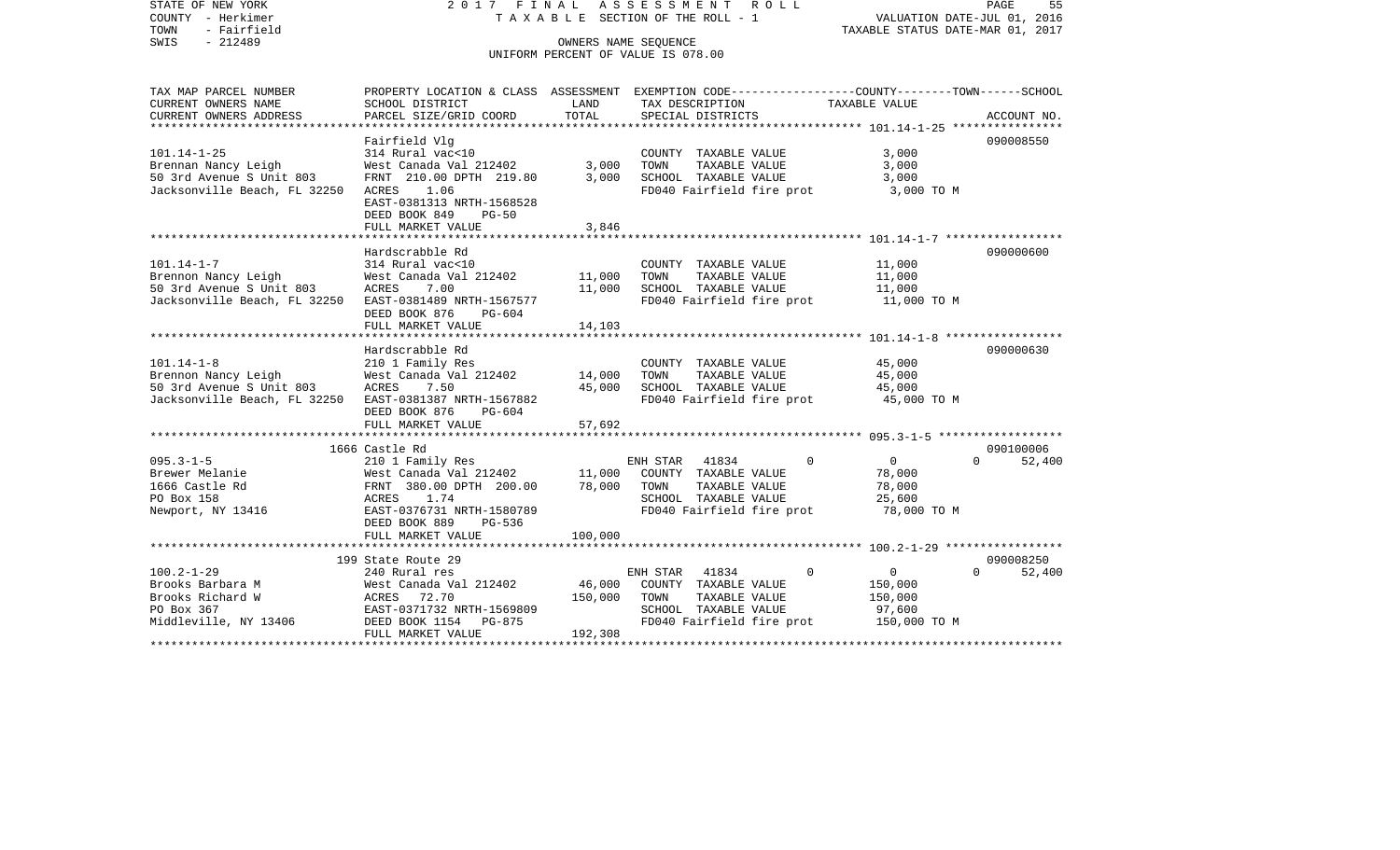| STATE OF NEW YORK<br>COUNTY - Herkimer<br>TOWN<br>- Fairfield | 2017 FINAL<br>TAXABLE                                                                           |         | ASSESSMENT ROLL<br>SECTION OF THE ROLL - 1        | TAXABLE STATUS DATE-MAR 01, 2017                        | 56<br>PAGE<br>VALUATION DATE-JUL 01, 2016 |
|---------------------------------------------------------------|-------------------------------------------------------------------------------------------------|---------|---------------------------------------------------|---------------------------------------------------------|-------------------------------------------|
| $-212489$<br>SWIS                                             |                                                                                                 |         | OWNERS NAME SEQUENCE                              |                                                         |                                           |
|                                                               |                                                                                                 |         | UNIFORM PERCENT OF VALUE IS 078.00                |                                                         |                                           |
| TAX MAP PARCEL NUMBER                                         | PROPERTY LOCATION & CLASS ASSESSMENT EXEMPTION CODE---------------COUNTY-------TOWN------SCHOOL |         |                                                   |                                                         |                                           |
| CURRENT OWNERS NAME                                           | SCHOOL DISTRICT                                                                                 | LAND    | TAX DESCRIPTION                                   | TAXABLE VALUE                                           |                                           |
| CURRENT OWNERS ADDRESS<br>*********************               | PARCEL SIZE/GRID COORD                                                                          | TOTAL   | SPECIAL DISTRICTS                                 |                                                         | ACCOUNT NO.                               |
|                                                               | State Route 29                                                                                  |         |                                                   |                                                         |                                           |
| $100.2 - 1 - 27.1$                                            | 314 Rural vac<10                                                                                |         | COUNTY TAXABLE VALUE                              | 18,000                                                  |                                           |
| Brooks Richard W                                              | West Canada Val 212402                                                                          | 18,000  | TAXABLE VALUE<br>TOWN                             | 18,000                                                  |                                           |
| PO Box 367                                                    | ACRES 36.70                                                                                     | 18,000  | SCHOOL TAXABLE VALUE                              | 18,000                                                  |                                           |
| Middleville, NY 13406                                         | EAST-0369685 NRTH-1569761<br>DEED BOOK 1091 PG-162                                              |         | FD040 Fairfield fire prot                         | 18,000 TO M                                             |                                           |
|                                                               | FULL MARKET VALUE                                                                               | 23,077  |                                                   |                                                         |                                           |
|                                                               |                                                                                                 |         |                                                   |                                                         |                                           |
|                                                               | Davis Rd                                                                                        |         |                                                   |                                                         | 090001710                                 |
| $107.1 - 1 - 11.1$<br>Brost George A                          | 105 Vac farmland<br>West Canada Val 212402                                                      | 40,000  | COUNTY TAXABLE VALUE<br>TOWN<br>TAXABLE VALUE     | 40,000<br>40,000                                        |                                           |
| Brost MarySue                                                 | Land                                                                                            | 40,000  | SCHOOL TAXABLE VALUE                              | 40,000                                                  |                                           |
| 9253 Podunk Rd                                                | Res To 11.4                                                                                     |         | FD040 Fairfield fire prot                         | 40,000 TO M                                             |                                           |
| Lee Center, NY 13363                                          | ACRES 80.20                                                                                     |         |                                                   |                                                         |                                           |
|                                                               | EAST-0375718 NRTH-1558683                                                                       |         |                                                   |                                                         |                                           |
|                                                               | DEED BOOK 1547 PG-5                                                                             |         |                                                   |                                                         |                                           |
|                                                               | FULL MARKET VALUE                                                                               | 51,282  |                                                   |                                                         |                                           |
|                                                               | 1710 Hardscrabble Rd                                                                            |         |                                                   |                                                         |                                           |
| $095.3 - 3 - 6$                                               | 240 Rural res                                                                                   |         | ENH STAR<br>41834                                 | $\Omega$<br>$\circ$                                     | 52,400<br>$\Omega$                        |
| Brown Alan                                                    | West Canada Val 212402                                                                          | 28,000  | COUNTY TAXABLE VALUE                              | 195,000                                                 |                                           |
| Brown Maria                                                   | ACRES<br>35.30                                                                                  | 195,000 | TAXABLE VALUE<br>TOWN                             | 195,000                                                 |                                           |
| 1710 Hardscrabble Rd<br>Newport, NY 13416                     | EAST-0379903 NRTH-1577559<br>DEED BOOK 803<br>$PG-73$                                           |         | SCHOOL TAXABLE VALUE<br>FD040 Fairfield fire prot | 142,600<br>195,000 TO M                                 |                                           |
|                                                               | FULL MARKET VALUE                                                                               | 250,000 |                                                   |                                                         |                                           |
|                                                               | ******************                                                                              |         |                                                   | ********** 106.4-1-16.1 ****************                |                                           |
|                                                               | Rasbach Rd                                                                                      |         |                                                   |                                                         | 090006300                                 |
| $106.4 - 1 - 16.1$<br>Brown Patrick C                         | 321 Abandoned ag<br>West Canada Val 212402                                                      | 30,000  | COUNTY TAXABLE VALUE<br>TAXABLE VALUE<br>TOWN     | 30,000<br>30,000                                        |                                           |
| Brown Phyllis J                                               | deed correction from 11/9                                                                       | 30,000  | SCHOOL TAXABLE VALUE                              | 30,000                                                  |                                           |
| 156 Rasbach Rd                                                | ACRES 42.00                                                                                     |         | FD040 Fairfield fire prot                         | 30,000 TO M                                             |                                           |
| Little Falls, NY 13365                                        | EAST-0363950 NRTH-1549093                                                                       |         |                                                   |                                                         |                                           |
|                                                               | DEED BOOK 1079 PG-774                                                                           |         |                                                   |                                                         |                                           |
|                                                               | FULL MARKET VALUE                                                                               | 38,462  |                                                   | ************************** 106.4-1-11.2 *************** |                                           |
|                                                               | 156 Rasbach Rd                                                                                  |         |                                                   |                                                         |                                           |
| $106.4 - 1 - 11.2$                                            | 240 Rural res                                                                                   |         | COUNTY TAXABLE VALUE                              | 356,000                                                 |                                           |
| Brown Phyllis                                                 | West Canada Val 212402                                                                          | 30,000  | TAXABLE VALUE<br>TOWN                             | 356,000                                                 |                                           |
| 156 Rasbach Rd                                                | ACRES 41.40                                                                                     | 356,000 | SCHOOL TAXABLE VALUE                              | 356,000                                                 |                                           |
| Little Falls, NY 13365                                        | EAST-0364590 NRTH-1550387<br>DEED BOOK 877<br><b>PG-702</b>                                     |         | FD040 Fairfield fire prot                         | 356,000 TO M                                            |                                           |
|                                                               | FULL MARKET VALUE                                                                               | 456,410 |                                                   |                                                         |                                           |
|                                                               |                                                                                                 |         |                                                   |                                                         |                                           |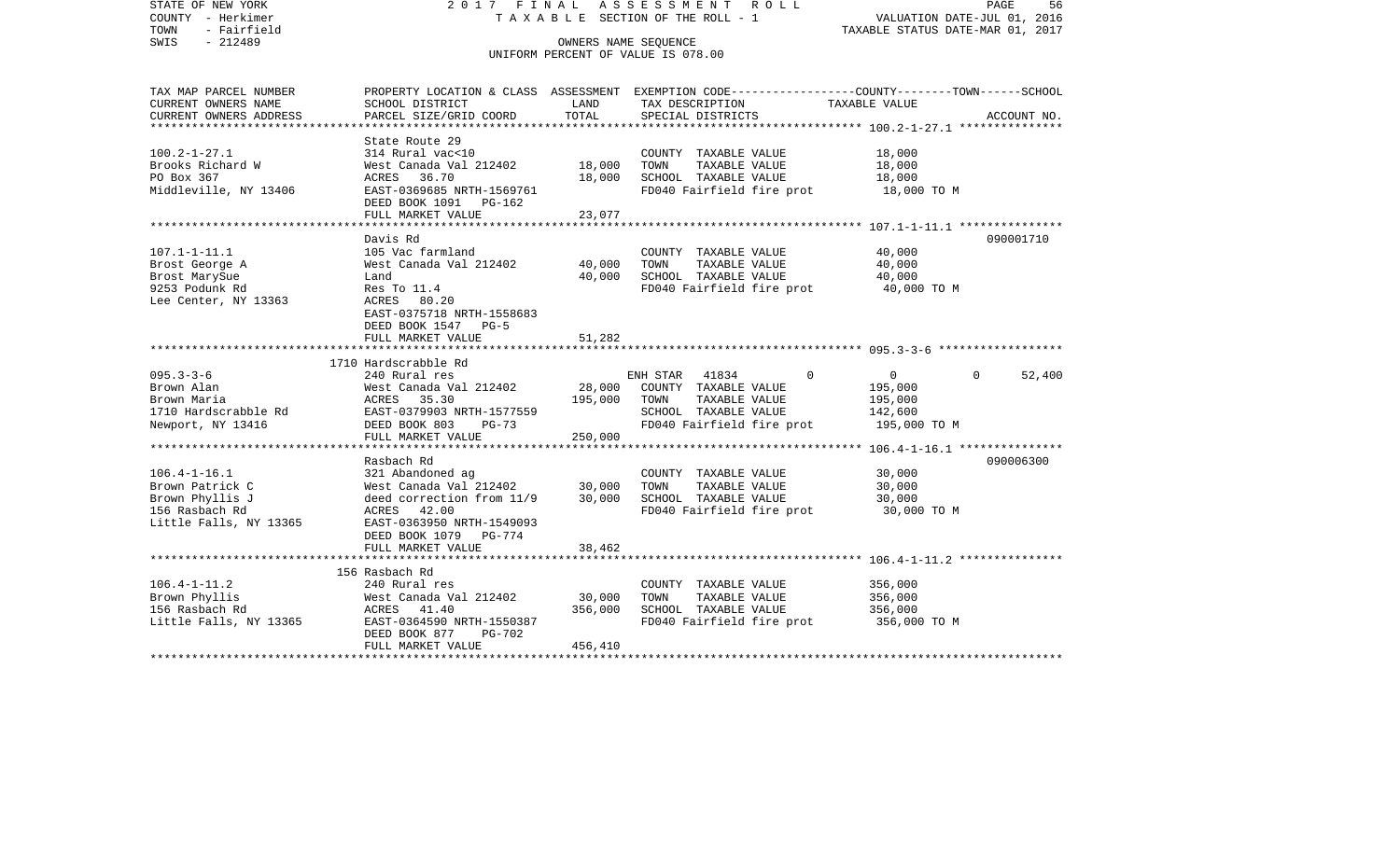| STATE OF NEW YORK<br>COUNTY - Herkimer | 2017 FINAL<br>TAXABLE                                                                           |                                                            |                         | ASSESSMENT ROLL<br>SECTION OF THE ROLL - 1 |              |                                  |                | PAGE<br>57<br>VALUATION DATE-JUL 01, 2016 |
|----------------------------------------|-------------------------------------------------------------------------------------------------|------------------------------------------------------------|-------------------------|--------------------------------------------|--------------|----------------------------------|----------------|-------------------------------------------|
| - Fairfield<br>TOWN<br>$-212489$       |                                                                                                 |                                                            |                         |                                            |              | TAXABLE STATUS DATE-MAR 01, 2017 |                |                                           |
| SWIS                                   |                                                                                                 | OWNERS NAME SEQUENCE<br>UNIFORM PERCENT OF VALUE IS 078.00 |                         |                                            |              |                                  |                |                                           |
|                                        |                                                                                                 |                                                            |                         |                                            |              |                                  |                |                                           |
| TAX MAP PARCEL NUMBER                  | PROPERTY LOCATION & CLASS ASSESSMENT EXEMPTION CODE---------------COUNTY-------TOWN------SCHOOL |                                                            |                         |                                            |              |                                  |                |                                           |
| CURRENT OWNERS NAME                    | SCHOOL DISTRICT                                                                                 | LAND                                                       |                         | TAX DESCRIPTION                            |              | TAXABLE VALUE                    |                |                                           |
| CURRENT OWNERS ADDRESS                 | PARCEL SIZE/GRID COORD                                                                          | TOTAL                                                      |                         | SPECIAL DISTRICTS                          |              |                                  |                | ACCOUNT NO.                               |
| ***********************                |                                                                                                 |                                                            |                         |                                            |              |                                  |                |                                           |
|                                        | Castle Rd                                                                                       |                                                            |                         |                                            |              |                                  |                | 090100042                                 |
| $095.3 - 1 - 1$                        | 322 Rural vac>10                                                                                |                                                            |                         | COUNTY TAXABLE VALUE                       |              | 44,000                           |                |                                           |
| Brucculeri Alfonso                     | West Canada Val 212402                                                                          | 44,000                                                     | TOWN                    | TAXABLE VALUE                              |              | 44,000                           |                |                                           |
| 4 Parkside Ln                          | ACRES 79.00                                                                                     | 44,000                                                     |                         | SCHOOL TAXABLE VALUE                       |              | 44,000                           |                |                                           |
| North Babylon, NY 11703                | EAST-0373322 NRTH-1581834                                                                       |                                                            |                         | FD040 Fairfield fire prot                  |              | 44,000 TO M                      |                |                                           |
|                                        | DEED BOOK 00638 PG-00255                                                                        |                                                            |                         |                                            |              |                                  |                |                                           |
|                                        | FULL MARKET VALUE                                                                               | 56,410                                                     |                         |                                            |              |                                  |                |                                           |
|                                        | Beaver Rd                                                                                       |                                                            |                         |                                            |              |                                  |                | 090000930                                 |
| $101.2 - 1 - 9$                        | 322 Rural vac>10                                                                                |                                                            |                         | COUNTY TAXABLE VALUE                       |              | 7,000                            |                |                                           |
| Brygidowicz Keith                      | West Canada Val 212402                                                                          | 7,000                                                      | TOWN                    | TAXABLE VALUE                              |              | 7,000                            |                |                                           |
| PO Box 222                             | ACRES 12.80                                                                                     | 7,000                                                      |                         | SCHOOL TAXABLE VALUE                       |              | 7,000                            |                |                                           |
| Dolgeville, NY 13329                   | EAST-0392177 NRTH-1574393                                                                       |                                                            |                         | FD040 Fairfield fire prot                  |              | 7,000 TO M                       |                |                                           |
|                                        | DEED BOOK 686<br>$PG-413$                                                                       |                                                            |                         |                                            |              |                                  |                |                                           |
|                                        | FULL MARKET VALUE                                                                               | 8,974                                                      |                         |                                            |              |                                  |                |                                           |
|                                        |                                                                                                 |                                                            |                         |                                            |              |                                  |                |                                           |
|                                        | 581 Davis Rd                                                                                    |                                                            |                         |                                            |              |                                  |                |                                           |
| $107.1 - 3 - 3$                        | 210 1 Family Res                                                                                |                                                            | VET COM C 41132         |                                            | $\mathbf 0$  | 12,000                           | $\mathbf 0$    | 0                                         |
| Buckbee David A                        | West Canada Val 212402                                                                          |                                                            | 13,000 VET COM T 41133  |                                            | $\Omega$     | $\sim$ 0                         | 16,000         | 0                                         |
| 581 Davis Rd                           | ACRES<br>3.30                                                                                   |                                                            | 100,000 VET DIS C 41142 |                                            | $\mathsf{O}$ | 24,000                           | $\overline{0}$ | $\mathbf 0$                               |
| Little Falls, NY 13365                 | EAST-0381419 NRTH-1557826                                                                       |                                                            | VET DIS T 41143         |                                            | $\Omega$     | $\mathbf 0$                      | 32,000         | $\Omega$                                  |
|                                        | DEED BOOK 1568 PG-397                                                                           |                                                            | BAS STAR                | 41854                                      | $\Omega$     | $\overline{0}$                   | $\Omega$       | 24,000                                    |
|                                        | FULL MARKET VALUE                                                                               | 128,205                                                    |                         | COUNTY TAXABLE VALUE                       |              | 64,000                           |                |                                           |
|                                        |                                                                                                 |                                                            | TOWN                    | TAXABLE VALUE                              |              | 52,000                           |                |                                           |
|                                        |                                                                                                 |                                                            |                         | SCHOOL TAXABLE VALUE                       |              | 76,000                           |                |                                           |
|                                        |                                                                                                 |                                                            |                         | FD040 Fairfield fire prot                  |              | 100,000 TO M                     |                |                                           |
|                                        |                                                                                                 |                                                            |                         |                                            |              |                                  |                |                                           |
|                                        | 245 Rasbach Rd                                                                                  |                                                            |                         |                                            |              |                                  |                |                                           |
| $106.4 - 1 - 14.3$                     | 240 Rural res                                                                                   |                                                            | VET WAR C 41122         |                                            | 0            | 7,200                            | $\Omega$       | 0                                         |
| Bullis John D                          | West Canada Val 212402                                                                          |                                                            | 15,000 VET WAR T 41123  |                                            | $\Omega$     | $\Omega$                         | 9,600          | $\Omega$                                  |
| Tamburrino Janet L                     | ACRES 10.00                                                                                     |                                                            | 156,000 BAS STAR        | 41854                                      | $\Omega$     | $\mathbf 0$                      | $\Omega$       | 24,000                                    |
| 245 Rasbach Rd                         | EAST-0362491 NRTH-1549573                                                                       |                                                            |                         | COUNTY TAXABLE VALUE                       |              | 148,800                          |                |                                           |
| Little Falls, NY 13365                 | DEED BOOK 804<br>PG-456                                                                         |                                                            | TOWN                    | TAXABLE VALUE                              |              | 146,400                          |                |                                           |
|                                        | FULL MARKET VALUE                                                                               | 200,000                                                    |                         | SCHOOL TAXABLE VALUE                       |              | 132,000                          |                |                                           |
|                                        |                                                                                                 |                                                            |                         | FD040 Fairfield fire prot                  |              | 156,000 TO M                     |                |                                           |
|                                        |                                                                                                 |                                                            |                         | ******************************             |              | *** 101.3-1-6.2 **************** |                |                                           |
|                                        | 411 Parkhurst Rd                                                                                |                                                            |                         |                                            |              |                                  |                | 090005070                                 |
| $101.3 - 1 - 6.2$                      | 240 Rural res                                                                                   |                                                            |                         | COUNTY TAXABLE VALUE                       |              | 60,000                           |                |                                           |
| Bunnelle Patricia L                    | West Canada Val 212402                                                                          | 16,000                                                     | TOWN                    | TAXABLE VALUE                              |              | 60,000                           |                |                                           |
| 335 Teall Rd                           | JJ29646                                                                                         | 60,000                                                     |                         | SCHOOL TAXABLE VALUE                       |              | 60,000                           |                |                                           |
| Middleville, NY 13406                  | FRNT 356.60 DPTH                                                                                |                                                            |                         | FD040 Fairfield fire prot                  |              | 60,000 TO M                      |                |                                           |
|                                        | ACRES 13.32                                                                                     |                                                            |                         |                                            |              |                                  |                |                                           |
|                                        | EAST-0275296 NRTH-1564988<br>PG-544                                                             |                                                            |                         |                                            |              |                                  |                |                                           |
|                                        | DEED BOOK 2017<br>FULL MARKET VALUE                                                             | 76,923                                                     |                         |                                            |              |                                  |                |                                           |
|                                        |                                                                                                 |                                                            |                         |                                            |              |                                  |                |                                           |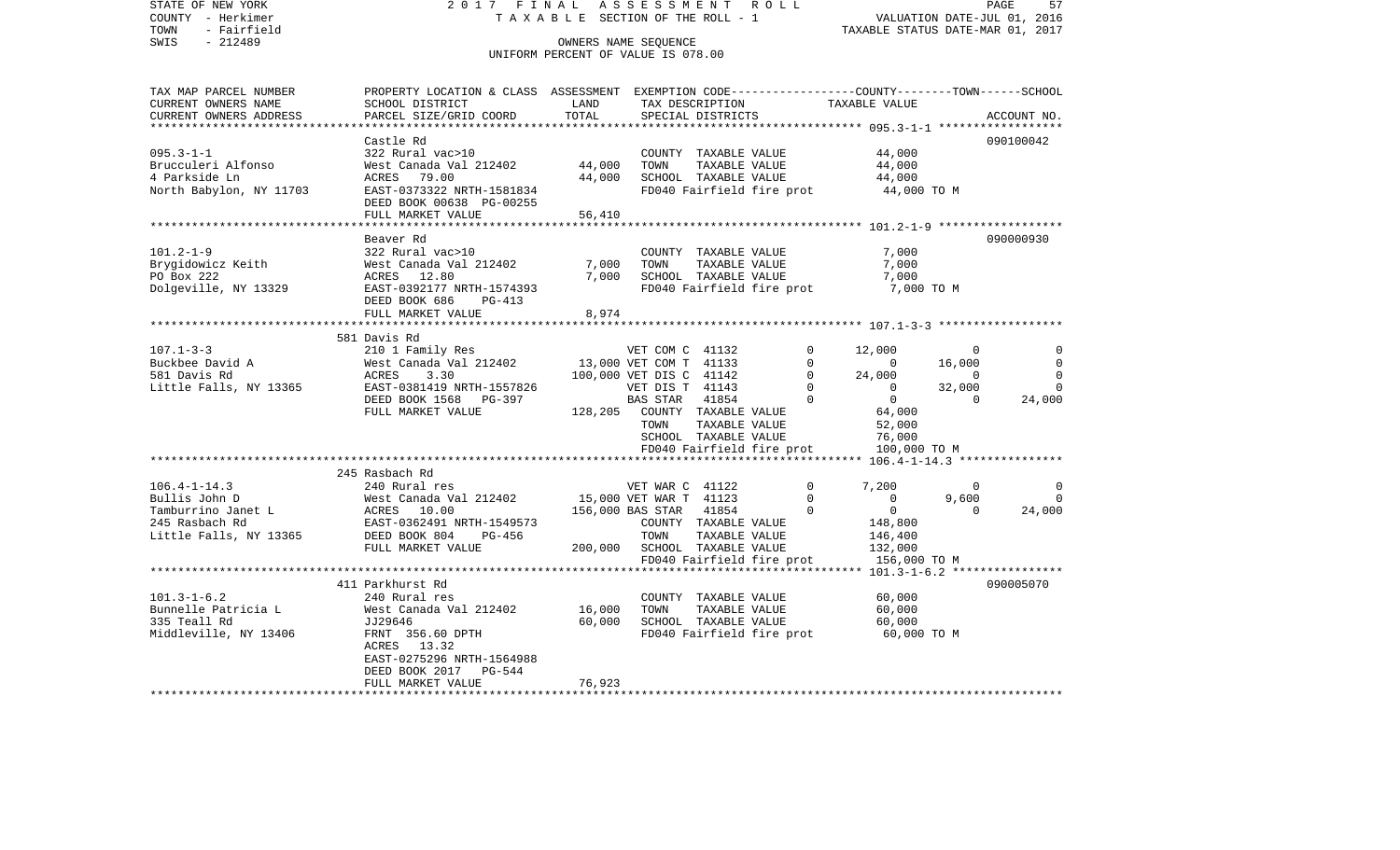| STATE OF NEW YORK            | 2017 FINAL                                                                                      |                                    | ASSESSMENT              |                      | R O L L                   |                                                     |                             | 58<br>PAGE  |
|------------------------------|-------------------------------------------------------------------------------------------------|------------------------------------|-------------------------|----------------------|---------------------------|-----------------------------------------------------|-----------------------------|-------------|
| COUNTY - Herkimer            | SECTION OF THE ROLL - 1<br>TAXABLE                                                              |                                    |                         |                      |                           |                                                     | VALUATION DATE-JUL 01, 2016 |             |
| - Fairfield<br>TOWN          |                                                                                                 |                                    |                         |                      |                           | TAXABLE STATUS DATE-MAR 01, 2017                    |                             |             |
| SWIS<br>$-212489$            |                                                                                                 |                                    | OWNERS NAME SEQUENCE    |                      |                           |                                                     |                             |             |
|                              |                                                                                                 | UNIFORM PERCENT OF VALUE IS 078.00 |                         |                      |                           |                                                     |                             |             |
| TAX MAP PARCEL NUMBER        | PROPERTY LOCATION & CLASS ASSESSMENT EXEMPTION CODE---------------COUNTY-------TOWN------SCHOOL |                                    |                         |                      |                           |                                                     |                             |             |
| CURRENT OWNERS NAME          | SCHOOL DISTRICT                                                                                 | LAND                               |                         | TAX DESCRIPTION      |                           | TAXABLE VALUE                                       |                             |             |
| CURRENT OWNERS ADDRESS       | PARCEL SIZE/GRID COORD                                                                          | TOTAL                              |                         | SPECIAL DISTRICTS    |                           |                                                     |                             | ACCOUNT NO. |
| ***********************      |                                                                                                 |                                    |                         |                      |                           |                                                     |                             |             |
|                              | 335 Teall Rd                                                                                    |                                    |                         |                      |                           |                                                     |                             | 090003660   |
| $101.2 - 1 - 1.8$            | 120 Field crops                                                                                 |                                    | AG MKTS L 41720         |                      | $\Omega$                  | 3,894                                               | 3,894                       | 3,894       |
| Bunnelle Paul                | West Canada Val 212402                                                                          |                                    | 50,000 BAS STAR         | 41854                | $\Omega$                  | $\overline{0}$                                      | $\Omega$                    | 24,000      |
| Bunnelle Patricia            | FRNT 1616.00 DPTH                                                                               | 100,000                            |                         | COUNTY TAXABLE VALUE |                           | 96,106                                              |                             |             |
| 335 Teall Rd                 | ACRES<br>77.30                                                                                  |                                    | TOWN                    | TAXABLE VALUE        |                           | 96,106                                              |                             |             |
| Middleville, NY 13406        | EAST-0386346 NRTH-1571814                                                                       |                                    |                         | SCHOOL TAXABLE VALUE |                           | 72,106                                              |                             |             |
|                              | DEED BOOK 1257<br>PG-924                                                                        |                                    |                         |                      | FD040 Fairfield fire prot | 96,106 TO M                                         |                             |             |
| MAY BE SUBJECT TO PAYMENT    | FULL MARKET VALUE                                                                               | 128,205                            |                         | 3,894 EX             |                           |                                                     |                             |             |
| UNDER AGDIST LAW TIL 2021    |                                                                                                 |                                    |                         |                      |                           |                                                     |                             |             |
| ******************           |                                                                                                 |                                    | *********************** |                      |                           | ********************* 106.4–1–5 ******************* |                             |             |
|                              | 608 West End Rd                                                                                 |                                    |                         |                      |                           |                                                     |                             | 090000450   |
| $106.4 - 1 - 5$              | 210 1 Family Res                                                                                |                                    | ENH STAR                | 41834                |                           | $\overline{0}$                                      | $\Omega$                    | 52,400      |
| Burdick Steven               | West Canada Val 212402                                                                          | 10,000                             |                         | COUNTY TAXABLE VALUE |                           | 58,000                                              |                             |             |
| Burdick Sandra               | Doublewide                                                                                      | 58,000                             | TOWN                    | TAXABLE VALUE        |                           | 58,000                                              |                             |             |
| 608 West End Rd              | ACRES<br>1.00 BANK<br>291                                                                       |                                    |                         | SCHOOL TAXABLE VALUE |                           | 5,600                                               |                             |             |
| Little Falls, NY 13365       | EAST-0366642 NRTH-1550607                                                                       |                                    |                         |                      | FD040 Fairfield fire prot | 58,000 TO M                                         |                             |             |
|                              | DEED BOOK 697<br>PG-598                                                                         |                                    |                         |                      |                           |                                                     |                             |             |
|                              | FULL MARKET VALUE<br>***********************                                                    | 74,359                             |                         |                      |                           |                                                     |                             |             |
|                              | 357 Cole Rd                                                                                     |                                    |                         |                      |                           |                                                     |                             | 090000750   |
| $107.4 - 2 - 11.1$           | 120 Field crops                                                                                 |                                    |                         | COUNTY TAXABLE VALUE |                           | 93,000                                              |                             |             |
| Burns Irrevocable Trust T.J. | Little Falls Ce 210900                                                                          | 78,000                             | TOWN                    | TAXABLE VALUE        |                           | 93,000                                              |                             |             |
| 357 Cole Rd                  | ACRES 124.40                                                                                    | 93,000                             |                         | SCHOOL TAXABLE VALUE |                           | 93,000                                              |                             |             |
| Little Falls, NY 13365       | EAST-0386511 NRTH-1547771                                                                       |                                    |                         |                      | FD040 Fairfield fire prot | 93,000 TO M                                         |                             |             |
|                              | DEED BOOK 1587<br>PG-256                                                                        |                                    |                         |                      |                           |                                                     |                             |             |
|                              | FULL MARKET VALUE                                                                               | 119,231                            |                         |                      |                           |                                                     |                             |             |
|                              |                                                                                                 |                                    |                         |                      |                           |                                                     |                             |             |
|                              | 2062 Davis Road                                                                                 |                                    |                         |                      |                           |                                                     |                             |             |
| $107.2 - 1 - 12.7$           | 210 1 Family Res                                                                                |                                    | <b>BAS STAR</b>         | 41854                | $\Omega$                  | $\overline{0}$                                      | $\Omega$                    | 24,000      |
| Butcher James Jr             | West Canada Val 212402                                                                          | 13,000                             |                         | COUNTY TAXABLE VALUE |                           | 72,000                                              |                             |             |
| Butcher Melissa              | Doublewide                                                                                      | 72,000                             | TOWN                    | TAXABLE VALUE        |                           | 72,000                                              |                             |             |
| 2062 Davis Road              | FRNT 353.50 DPTH                                                                                |                                    |                         | SCHOOL TAXABLE VALUE |                           | 48,000                                              |                             |             |
| Little Falls, NY 13365       | ACRES<br>6.50                                                                                   |                                    |                         |                      | FD040 Fairfield fire prot | 72,000 TO M                                         |                             |             |
|                              | EAST-0389527 NRTH-1558215                                                                       |                                    |                         |                      |                           |                                                     |                             |             |
|                              | DEED BOOK 931<br>$PG-263$                                                                       |                                    |                         |                      |                           |                                                     |                             |             |
|                              | FULL MARKET VALUE                                                                               | 92,308                             |                         |                      |                           |                                                     |                             |             |
|                              |                                                                                                 |                                    |                         |                      |                           |                                                     |                             |             |
|                              | 169 Kilts Hill Rd                                                                               |                                    |                         |                      |                           |                                                     |                             |             |
| $107.2 - 2 - 5$              | 210 1 Family Res                                                                                |                                    | BAS STAR                | 41854                | 0                         | $\overline{0}$                                      | 0                           | 24,000      |
| Calkins Jeremy               | West Canada Val 212402                                                                          | 14,000                             |                         | COUNTY TAXABLE VALUE |                           | 85,000                                              |                             |             |
| Calkins Mary B               | NEW SUB. DIV. MAP-JJ27C28                                                                       | 85,000                             | TOWN                    | TAXABLE VALUE        |                           | 85,000                                              |                             |             |
| 169 Kilts Hill Rd            | FRNT 502.00 DPTH                                                                                |                                    |                         | SCHOOL TAXABLE VALUE |                           | 61,000                                              |                             |             |
| Little Falls, NY 13365       | ACRES<br>6.95                                                                                   |                                    |                         |                      | FD040 Fairfield fire prot | 85,000 TO M                                         |                             |             |
|                              | EAST-0394931 NRTH-1556446                                                                       |                                    |                         |                      |                           |                                                     |                             |             |
|                              | DEED BOOK 1402<br><b>PG-505</b><br>FULL MARKET VALUE                                            |                                    |                         |                      |                           |                                                     |                             |             |
| ***********************      | ***************************                                                                     | 108,974                            |                         |                      |                           |                                                     |                             |             |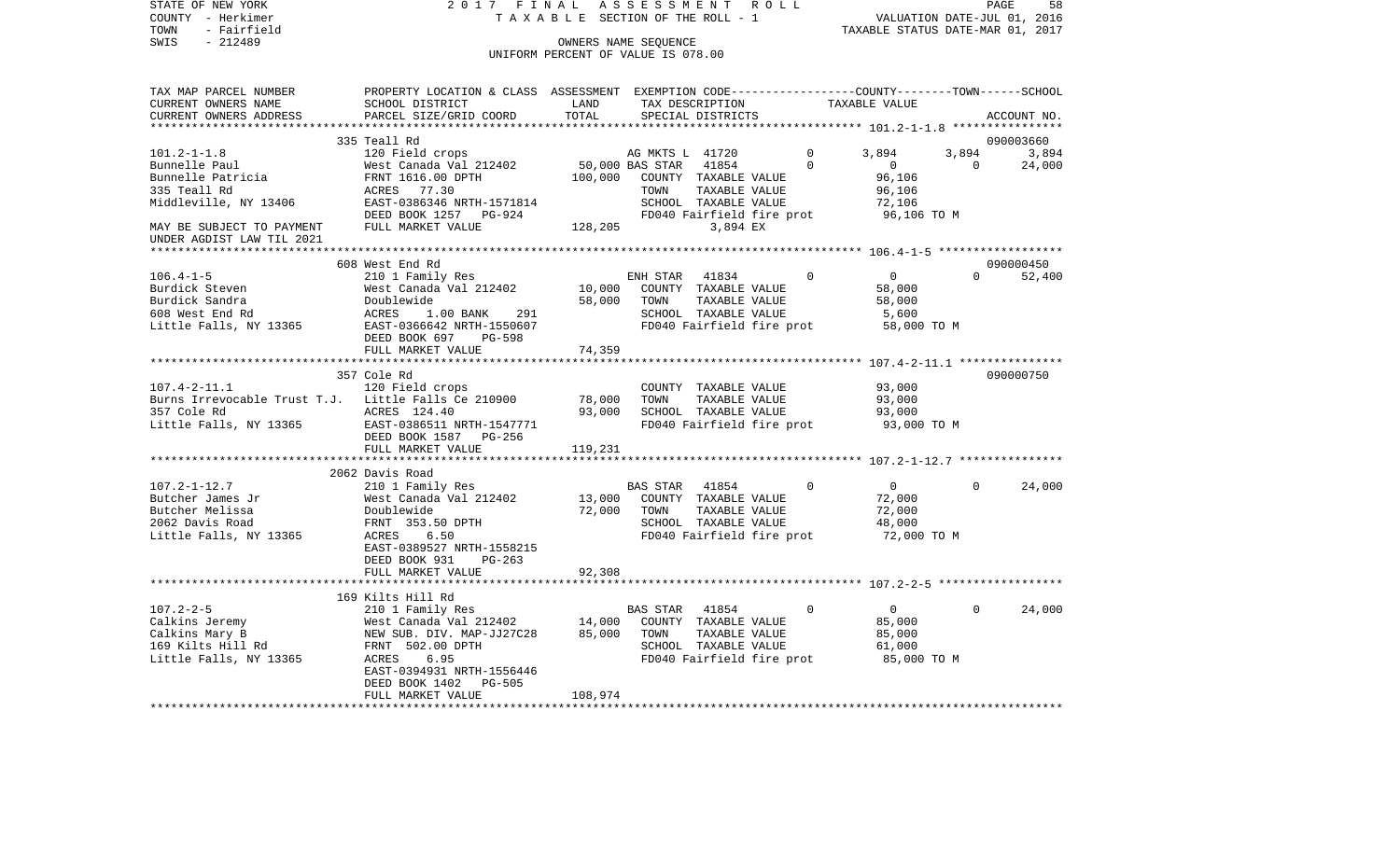STATE OF NEW YORK 2 0 1 7 F I N A L A S S E S S M E N T R O L L PAGE 59COUNTY - Herkimer T A X A B L E SECTION OF THE ROLL - 1 VALUATION DATE-JUL 01, 2016 TOWN - Fairfield TAXABLE STATUS DATE-MAR 01, 2017 SWIS - 212489 CONNERS NAME SEQUENCE UNIFORM PERCENT OF VALUE IS 078.00TAX MAP PARCEL NUMBER PROPERTY LOCATION & CLASS ASSESSMENT EXEMPTION CODE------------------COUNTY--------TOWN------SCHOOL CURRENT OWNERS NAME SCHOOL DISTRICT LAND TAX DESCRIPTION TAXABLE VALUECURRENT OWNERS ADDRESS PARCEL SIZE/GRID COORD TOTAL SPECIAL DISTRICTS ACCOUNT NO. \*\*\*\*\*\*\*\*\*\*\*\*\*\*\*\*\*\*\*\*\*\*\*\*\*\*\*\*\*\*\*\*\*\*\*\*\*\*\*\*\*\*\*\*\*\*\*\*\*\*\*\*\*\*\*\*\*\*\*\*\*\*\*\*\*\*\*\*\*\*\*\*\*\*\*\*\*\*\*\*\*\*\*\*\*\*\*\*\*\*\*\*\*\*\*\*\*\*\*\*\*\*\* 107.2-2-8.1 \*\*\*\*\*\*\*\*\*\*\*\*\*\*\*\*State Route 170 090010680 107.2-2-8.1 323 Vacant rural COUNTY TAXABLE VALUE 60,000 Callender Desmond B West Canada Val 212402 60,000 TOWN TAXABLE VALUE 60,000 99 Partridge St NEW SUB. DIV.-MAP JJ27C28 60,000 SCHOOL TAXABLE VALUE 60,000 Albany, NY 12206 icludes 3,7,12,13,14,15 FD040 Fairfield fire prot 60,000 TO M FRNT 1635.00 DPTH ACRES 79.80 EAST-0393721 NRTH-1558479 DEED BOOK 911 PG-543FULL MARKET VALUE 76,923 \*\*\*\*\*\*\*\*\*\*\*\*\*\*\*\*\*\*\*\*\*\*\*\*\*\*\*\*\*\*\*\*\*\*\*\*\*\*\*\*\*\*\*\*\*\*\*\*\*\*\*\*\*\*\*\*\*\*\*\*\*\*\*\*\*\*\*\*\*\*\*\*\*\*\*\*\*\*\*\*\*\*\*\*\*\*\*\*\*\*\*\*\*\*\*\*\*\*\*\*\*\*\* 107.1-1-15 \*\*\*\*\*\*\*\*\*\*\*\*\*\*\*\*\* Arnold Rd 090005160107.1-1-15 240 Rural res COUNTY TAXABLE VALUE 120,000 Campbell Edgar West Canada Val 212402 85,000 TOWN TAXABLE VALUE 120,000 PO Box 477 ACRES 120.00 120,000 SCHOOL TAXABLE VALUE 120,000 Scarsdale, NY 10583-0477 EAST-0376565 NRTH-1554204 FD040 Fairfield fire prot 120,000 TO M DEED BOOK 767 PG-583FULL MARKET VALUE 153,846 \*\*\*\*\*\*\*\*\*\*\*\*\*\*\*\*\*\*\*\*\*\*\*\*\*\*\*\*\*\*\*\*\*\*\*\*\*\*\*\*\*\*\*\*\*\*\*\*\*\*\*\*\*\*\*\*\*\*\*\*\*\*\*\*\*\*\*\*\*\*\*\*\*\*\*\*\*\*\*\*\*\*\*\*\*\*\*\*\*\*\*\*\*\*\*\*\*\*\*\*\*\*\* 095.3-4-4 \*\*\*\*\*\*\*\*\*\*\*\*\*\*\*\*\*\* 1342 Castle Rd 090010107095.3-4-4 210 1 Family Res COUNTY TAXABLE VALUE 90,000 Campbell Shirley M 68 West Canada Val 212402 15,000 TOWN TAXABLE VALUE 90,000 1342 Castle Rd ACRES 9.77 90,000 SCHOOL TAXABLE VALUE 90,000 Little Falls, NY 13365 EAST-0345580 NRTH-1155750 FD040 Fairfield fire prot 90,000 TO M DEED BOOK 2017 PG-1808PRIOR OWNER ON 3/01/2017 FULL MARKET VALUE 115,385 Campbell Shirley M \*\*\*\*\*\*\*\*\*\*\*\*\*\*\*\*\*\*\*\*\*\*\*\*\*\*\*\*\*\*\*\*\*\*\*\*\*\*\*\*\*\*\*\*\*\*\*\*\*\*\*\*\*\*\*\*\*\*\*\*\*\*\*\*\*\*\*\*\*\*\*\*\*\*\*\*\*\*\*\*\*\*\*\*\*\*\*\*\*\*\*\*\*\*\*\*\*\*\*\*\*\*\* 095.4-1-12 \*\*\*\*\*\*\*\*\*\*\*\*\*\*\*\*\* Larue Rd 090000990095.4-1-12 322 Rural vac>10 COUNTY TAXABLE VALUE 28,000 Cannizzaro Gene West Canada Val 212402 28,000 TOWN TAXABLE VALUE 28,000 Cannizzaro Maryellen  $ACRES$  45.00 28,000 SCHOOL TAXABLE VALUE 28,000 88 Whitelands Rd EAST-0392312 NRTH-1584390 FD040 Fairfield fire prot 28,000 TO M Stone Ridge, NY 12484 DEED BOOK 1452 PG-414 FULL MARKET VALUE 35,897 \*\*\*\*\*\*\*\*\*\*\*\*\*\*\*\*\*\*\*\*\*\*\*\*\*\*\*\*\*\*\*\*\*\*\*\*\*\*\*\*\*\*\*\*\*\*\*\*\*\*\*\*\*\*\*\*\*\*\*\*\*\*\*\*\*\*\*\*\*\*\*\*\*\*\*\*\*\*\*\*\*\*\*\*\*\*\*\*\*\*\*\*\*\*\*\*\*\*\*\*\*\*\* 107.3-2-15 \*\*\*\*\*\*\*\*\*\*\*\*\*\*\*\*\* Hardscrabble Rd 090001260107.3-2-15 105 Vac farmland COUNTY TAXABLE VALUE 22,000 Carlson Eric **Carlson Eric Carlson Carlson Carlson Eric Carlson Eric Carlson Eric Carlson Carlson Carlson** 22,000 Carlson Alice  $ACRES$  44.70 BANK 023 22,000 SCHOOL TAXABLE VALUE 22,000 1810 State Rte. 169 EAST-0382351 NRTH-1547947 FD040 Fairfield fire prot 22,000 TO M Little Falls, NY 13365 DEED BOOK 00428 PG-00331 FULL MARKET VALUE 28,205 \*\*\*\*\*\*\*\*\*\*\*\*\*\*\*\*\*\*\*\*\*\*\*\*\*\*\*\*\*\*\*\*\*\*\*\*\*\*\*\*\*\*\*\*\*\*\*\*\*\*\*\*\*\*\*\*\*\*\*\*\*\*\*\*\*\*\*\*\*\*\*\*\*\*\*\*\*\*\*\*\*\*\*\*\*\*\*\*\*\*\*\*\*\*\*\*\*\*\*\*\*\*\*\*\*\*\*\*\*\*\*\*\*\*\*\*\*\*\*\*\*\*\*\*\*\*\*\*\*\*\*\*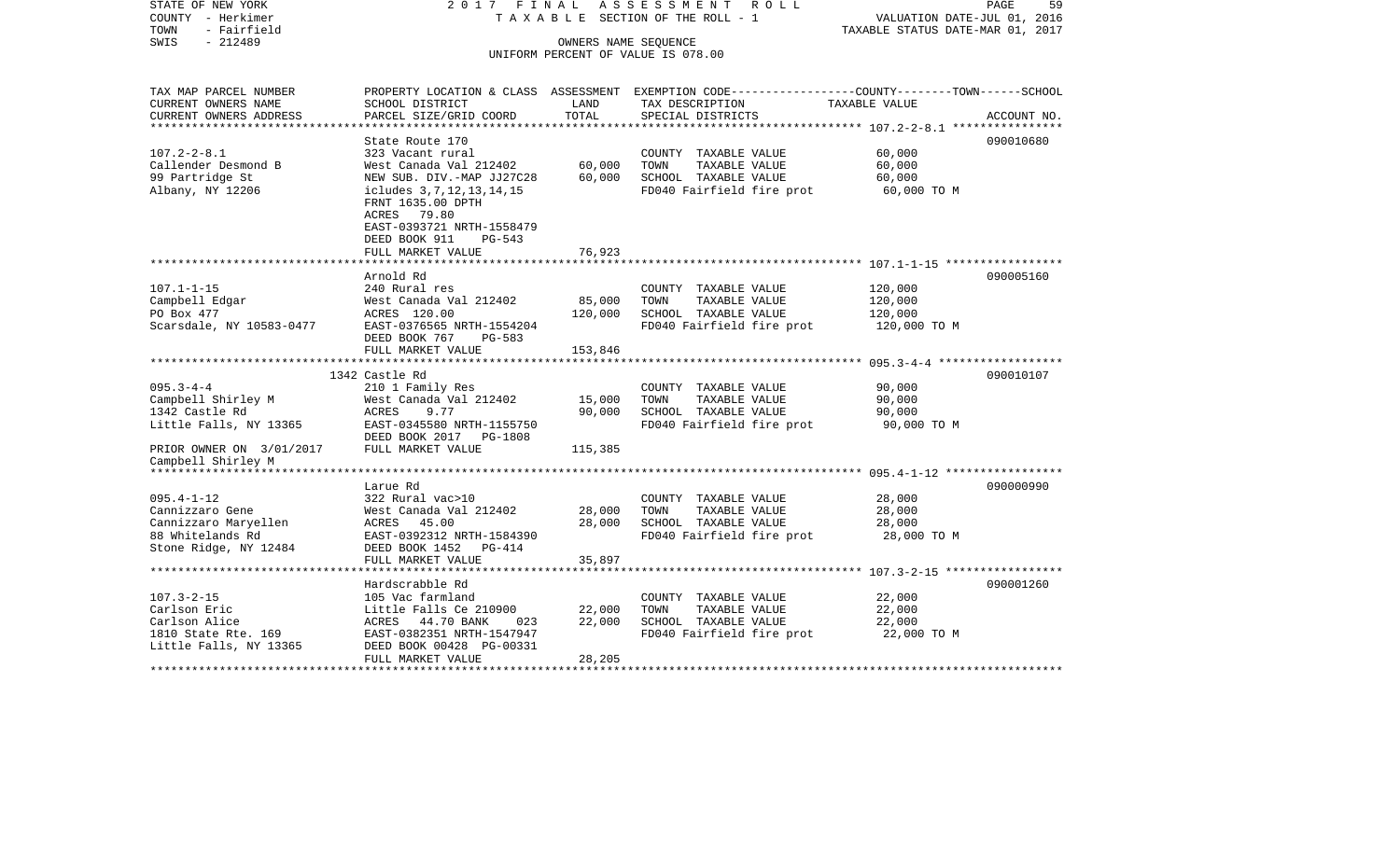STATE OF NEW YORK 2 0 1 7 F I N A L A S S E S S M E N T R O L L PAGE 60COUNTY - Herkimer T A X A B L E SECTION OF THE ROLL - 1 VALUATION DATE-JUL 01, 2016 TOWN - Fairfield TAXABLE STATUS DATE-MAR 01, 2017 SWIS - 212489 CONNERS NAME SEQUENCE UNIFORM PERCENT OF VALUE IS 078.00TAX MAP PARCEL NUMBER PROPERTY LOCATION & CLASS ASSESSMENT EXEMPTION CODE------------------COUNTY--------TOWN------SCHOOL CURRENT OWNERS NAME SCHOOL DISTRICT LAND TAX DESCRIPTION TAXABLE VALUECURRENT OWNERS ADDRESS PARCEL SIZE/GRID COORD TOTAL SPECIAL DISTRICTS ACCOUNT NO. \*\*\*\*\*\*\*\*\*\*\*\*\*\*\*\*\*\*\*\*\*\*\*\*\*\*\*\*\*\*\*\*\*\*\*\*\*\*\*\*\*\*\*\*\*\*\*\*\*\*\*\*\*\*\*\*\*\*\*\*\*\*\*\*\*\*\*\*\*\*\*\*\*\*\*\*\*\*\*\*\*\*\*\*\*\*\*\*\*\*\*\*\*\*\*\*\*\*\*\*\*\*\* 100.4-1-16.1 \*\*\*\*\*\*\*\*\*\*\*\*\*\*\* S Main St 090009330090009330 100.4-1-16.1 322 Rural vac>10 COUNTY TAXABLE VALUE 40,000 Carney John West Canada Val 212402 40,000 TOWN TAXABLE VALUE 40,000 19 Masters Common So. ACRES 70.80 40,000 SCHOOL TAXABLE VALUE 40,000 Queensbury, NY 12804 EAST-0369255 NRTH-1567444 FD040 Fairfield fire prot 40,000 TO M DEED BOOK 941 PG-336FULL MARKET VALUE 51,282 \*\*\*\*\*\*\*\*\*\*\*\*\*\*\*\*\*\*\*\*\*\*\*\*\*\*\*\*\*\*\*\*\*\*\*\*\*\*\*\*\*\*\*\*\*\*\*\*\*\*\*\*\*\*\*\*\*\*\*\*\*\*\*\*\*\*\*\*\*\*\*\*\*\*\*\*\*\*\*\*\*\*\*\*\*\*\*\*\*\*\*\*\*\*\*\*\*\*\*\*\*\*\* 100.2-1-25 \*\*\*\*\*\*\*\*\*\*\*\*\*\*\*\*\* N Main St 090001320100.2-1-25 314 Rural vac<10 COUNTY TAXABLE VALUE 9,000 Carney Mildred S West Canada Val 212402 9,000 TOWN TAXABLE VALUE 9,000 Carney Robert J Sr.  $ACRES$  9.00 9,000 SCHOOL TAXABLE VALUE 9,000 John Carney EAST-0367951 NRTH-1570906 FD040 Fairfield fire prot 9,000 TO M 19 Masters Common S DEED BOOK 1143 PG-130Queensbury, NY 12804 FULL MARKET VALUE 11,538 \*\*\*\*\*\*\*\*\*\*\*\*\*\*\*\*\*\*\*\*\*\*\*\*\*\*\*\*\*\*\*\*\*\*\*\*\*\*\*\*\*\*\*\*\*\*\*\*\*\*\*\*\*\*\*\*\*\*\*\*\*\*\*\*\*\*\*\*\*\*\*\*\*\*\*\*\*\*\*\*\*\*\*\*\*\*\*\*\*\*\*\*\*\*\*\*\*\*\*\*\*\*\* 101.3-1-17.7 \*\*\*\*\*\*\*\*\*\*\*\*\*\*\* 660 Parkhurst Rd 090009240101.3-1-17.7 210 1 Family Res COUNTY TAXABLE VALUE 112,000 Carney Robert J IV **West Canada Val 212402** 11,000 TOWN TAXABLE VALUE 112,000 PO Box 482 **ACRES** 2.00 112,000 SCHOOL TAXABLE VALUE 112,000 Middleville, NY 13406 EAST-0377739 NRTH-1563880 FD040 Fairfield fire prot 112,000 TO M DEED BOOK 849 PG-82FULL MARKET VALUE 143,590 \*\*\*\*\*\*\*\*\*\*\*\*\*\*\*\*\*\*\*\*\*\*\*\*\*\*\*\*\*\*\*\*\*\*\*\*\*\*\*\*\*\*\*\*\*\*\*\*\*\*\*\*\*\*\*\*\*\*\*\*\*\*\*\*\*\*\*\*\*\*\*\*\*\*\*\*\*\*\*\*\*\*\*\*\*\*\*\*\*\*\*\*\*\*\*\*\*\*\*\*\*\*\* 101.3-1-17.1 \*\*\*\*\*\*\*\*\*\*\*\*\*\*\* 714 Parkhurst Rd 090009240101.3-1-17.1 210 1 Family Res COUNTY TAXABLE VALUE 125,000 Carney Teresa A West Canada Val 212402 14,000 TOWN TAXABLE VALUE 125,000 714 Parkhurst Rd Merged 18 & 17.1 125,000 SCHOOL TAXABLE VALUE 125,000 Little Falls, NY 13365 ACRES 6.50 ACRES 6.50 FD040 Fairfield fire prot 125,000 TO M EAST-0378809 NRTH-1563671 DEED BOOK 873 PG-91FULL MARKET VALUE 160,256 \*\*\*\*\*\*\*\*\*\*\*\*\*\*\*\*\*\*\*\*\*\*\*\*\*\*\*\*\*\*\*\*\*\*\*\*\*\*\*\*\*\*\*\*\*\*\*\*\*\*\*\*\*\*\*\*\*\*\*\*\*\*\*\*\*\*\*\*\*\*\*\*\*\*\*\*\*\*\*\*\*\*\*\*\*\*\*\*\*\*\*\*\*\*\*\*\*\*\*\*\*\*\* 095.3-3-7 \*\*\*\*\*\*\*\*\*\*\*\*\*\*\*\*\*\* 1734 Hardscrabble Rd 095.3-3-7 322 Rural vac>10 COUNTY TAXABLE VALUE 5,000 Carole Joseph West Canada Val 212402 5,000 TOWN TAXABLE VALUE 5,000 SCHOOL TAXABLE VALUE Madison, NY 13404 **EAST-0379145 NRTH-1578710** FD040 Fairfield fire prot 5,000 TO M DEED BOOK 1409 PG-191 FULL MARKET VALUE 6,410 \*\*\*\*\*\*\*\*\*\*\*\*\*\*\*\*\*\*\*\*\*\*\*\*\*\*\*\*\*\*\*\*\*\*\*\*\*\*\*\*\*\*\*\*\*\*\*\*\*\*\*\*\*\*\*\*\*\*\*\*\*\*\*\*\*\*\*\*\*\*\*\*\*\*\*\*\*\*\*\*\*\*\*\*\*\*\*\*\*\*\*\*\*\*\*\*\*\*\*\*\*\*\* 095.3-3-8 \*\*\*\*\*\*\*\*\*\*\*\*\*\*\*\*\*\* 1734 Hardscrabble Rd095.3-3-8 311 Res vac land COUNTY TAXABLE VALUE 7,000 Carole Joseph West Canada Val 212402 7,000 TOWN TAXABLE VALUE 7,000 PO Box 194 ACRES 5.00 7,000 SCHOOL TAXABLE VALUE 7,000 Madison, NY 13404 **EAST-0379209 NRTH-1578089** FD040 Fairfield fire prot 7,000 TO M DEED BOOK 1409 PG-191FULL MARKET VALUE 8,974 \*\*\*\*\*\*\*\*\*\*\*\*\*\*\*\*\*\*\*\*\*\*\*\*\*\*\*\*\*\*\*\*\*\*\*\*\*\*\*\*\*\*\*\*\*\*\*\*\*\*\*\*\*\*\*\*\*\*\*\*\*\*\*\*\*\*\*\*\*\*\*\*\*\*\*\*\*\*\*\*\*\*\*\*\*\*\*\*\*\*\*\*\*\*\*\*\*\*\*\*\*\*\*\*\*\*\*\*\*\*\*\*\*\*\*\*\*\*\*\*\*\*\*\*\*\*\*\*\*\*\*\*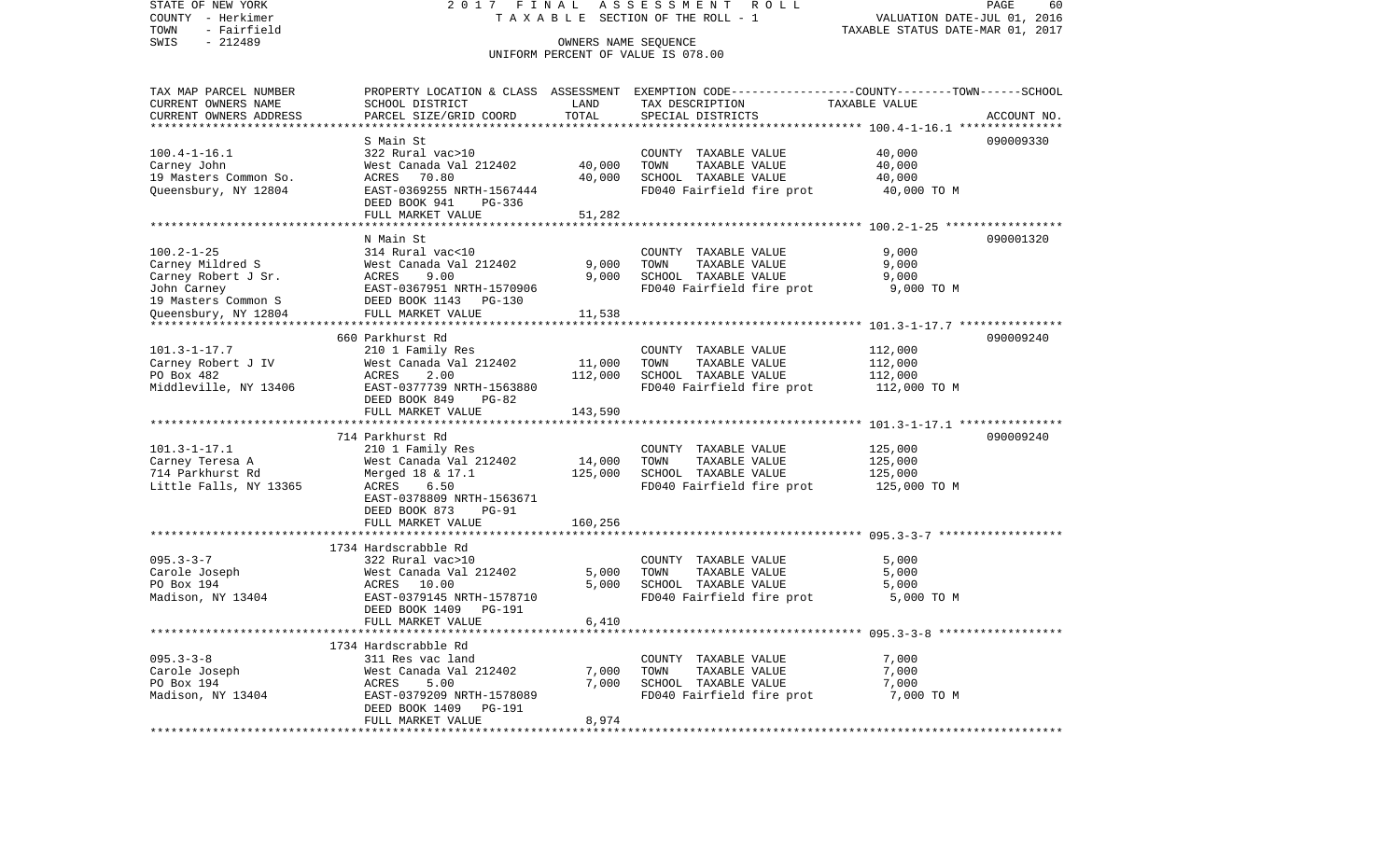STATE OF NEW YORK 2 0 1 7 F I N A L A S S E S S M E N T R O L L PAGE 61COUNTY - Herkimer T A X A B L E SECTION OF THE ROLL - 1 VALUATION DATE-JUL 01, 2016 TOWN - Fairfield TAXABLE STATUS DATE-MAR 01, 2017 SWIS - 212489 CONNERS NAME SEQUENCE UNIFORM PERCENT OF VALUE IS 078.00TAX MAP PARCEL NUMBER PROPERTY LOCATION & CLASS ASSESSMENT EXEMPTION CODE------------------COUNTY--------TOWN------SCHOOL CURRENT OWNERS NAME SCHOOL DISTRICT LAND TAX DESCRIPTION TAXABLE VALUECURRENT OWNERS ADDRESS PARCEL SIZE/GRID COORD TOTAL SPECIAL DISTRICTS ACCOUNT NO. \*\*\*\*\*\*\*\*\*\*\*\*\*\*\*\*\*\*\*\*\*\*\*\*\*\*\*\*\*\*\*\*\*\*\*\*\*\*\*\*\*\*\*\*\*\*\*\*\*\*\*\*\*\*\*\*\*\*\*\*\*\*\*\*\*\*\*\*\*\*\*\*\*\*\*\*\*\*\*\*\*\*\*\*\*\*\*\*\*\*\*\*\*\*\*\*\*\*\*\*\*\*\* 095.3-3-10 \*\*\*\*\*\*\*\*\*\*\*\*\*\*\*\*\* 1734 Hardscrabble Rd $322$  Rural vac $>10$ 095.3-3-10 322 Rural vac>10 COUNTY TAXABLE VALUE 16,000 Carole Joseph West Canada Val 212402 16,000 TOWN TAXABLE VALUE 16,000 PO Box 194 **ACRES** 22.40 16,000 SCHOOL TAXABLE VALUE 16,000 Madison, NY 13404 **EAST-0379818 NRTH-1578666** FD040 Fairfield fire prot 16,000 TO M DEED BOOK 1409 PG-191FULL MARKET VALUE 20,513 \*\*\*\*\*\*\*\*\*\*\*\*\*\*\*\*\*\*\*\*\*\*\*\*\*\*\*\*\*\*\*\*\*\*\*\*\*\*\*\*\*\*\*\*\*\*\*\*\*\*\*\*\*\*\*\*\*\*\*\*\*\*\*\*\*\*\*\*\*\*\*\*\*\*\*\*\*\*\*\*\*\*\*\*\*\*\*\*\*\*\*\*\*\*\*\*\*\*\*\*\*\*\* 101.14-1-39 \*\*\*\*\*\*\*\*\*\*\*\*\*\*\*\*State Route 29 090100046 101.14-1-39 314 Rural vac<10 COUNTY TAXABLE VALUE 4,000 Carvin Cassandra F West Canada Val 212402 4,000 TOWN TAXABLE VALUE 4,000 783 State Route 29 FRNT 105.00 DPTH 231.00 4,000 SCHOOL TAXABLE VALUE 4,000 Fairfield, NY 13406 **EAST-0381969 NRTH-1568223** FD040 Fairfield fire prot **FULL 4,000 TO M**  DEED BOOK 1253 PG-507FULL MARKET VALUE 5,128 \*\*\*\*\*\*\*\*\*\*\*\*\*\*\*\*\*\*\*\*\*\*\*\*\*\*\*\*\*\*\*\*\*\*\*\*\*\*\*\*\*\*\*\*\*\*\*\*\*\*\*\*\*\*\*\*\*\*\*\*\*\*\*\*\*\*\*\*\*\*\*\*\*\*\*\*\*\*\*\*\*\*\*\*\*\*\*\*\*\*\*\*\*\*\*\*\*\*\*\*\*\*\* 101.14-1-40 \*\*\*\*\*\*\*\*\*\*\*\*\*\*\*\* 783 State Route 29 090008940101.14-1-40 210 1 Family Res COUNTY TAXABLE VALUE 94,000 Carvin Cassandra F West Canada Val 212402 10,000 TOWN TAXABLE VALUE 94,000 783 State Route 29 ACRES 1.25 94,000 SCHOOL TAXABLE VALUE 94,000 Fairfield, NY 13406 EAST-0382107 NRTH-1568178 FD040 Fairfield fire prot 94,000 TO M DEED BOOK 1253 PG-511FULL MARKET VALUE 120,513 \*\*\*\*\*\*\*\*\*\*\*\*\*\*\*\*\*\*\*\*\*\*\*\*\*\*\*\*\*\*\*\*\*\*\*\*\*\*\*\*\*\*\*\*\*\*\*\*\*\*\*\*\*\*\*\*\*\*\*\*\*\*\*\*\*\*\*\*\*\*\*\*\*\*\*\*\*\*\*\*\*\*\*\*\*\*\*\*\*\*\*\*\*\*\*\*\*\*\*\*\*\*\* 100.4-1-8.3 \*\*\*\*\*\*\*\*\*\*\*\*\*\*\*\* 309 State Route 29 090008222100.4-1-8.3 220 2 Family Res COUNTY TAXABLE VALUE 68,000 Cassagnol Mary Alice West Canada Val 212402 7,000 TOWN TAXABLE VALUE 68,000 521 Mary Ann Ln Rental-no exemptions 68,000 SCHOOL TAXABLE VALUE 68,000 West Hempstead, NY 11552 FRNT 150.00 DPTH 90.00 FOD40 Fairfield fire prot 68,000 TO M ACRES 0.37 EAST-0372876 NRTH-1568194 DEED BOOK 1356 PG-979FULL MARKET VALUE 87,179 \*\*\*\*\*\*\*\*\*\*\*\*\*\*\*\*\*\*\*\*\*\*\*\*\*\*\*\*\*\*\*\*\*\*\*\*\*\*\*\*\*\*\*\*\*\*\*\*\*\*\*\*\*\*\*\*\*\*\*\*\*\*\*\*\*\*\*\*\*\*\*\*\*\*\*\*\*\*\*\*\*\*\*\*\*\*\*\*\*\*\*\*\*\*\*\*\*\*\*\*\*\*\* 100.4-1-8.4 \*\*\*\*\*\*\*\*\*\*\*\*\*\*\*\* 311 State Route 29100.4-1-8.4 210 1 Family Res COUNTY TAXABLE VALUE 55,000<br>Cassagnol Mary Alice West Canada Val 212402 6,000 TOWN TAXABLE VALUE 55,000 West Canada Val  $212402$  6,000 TOWN 521 MaryAnn Ln Primary 55,000 SCHOOL TAXABLE VALUE 55,000 West Hempstead, NY 11552 FRNT 150.00 DPTH 90.00 FO040 Fairfield fire prot 55,000 TO M ACRES 0.31 EAST-0373056 NRTH-1568203 DEED BOOK 1356 PG-979FULL MARKET VALUE 70,513 \*\*\*\*\*\*\*\*\*\*\*\*\*\*\*\*\*\*\*\*\*\*\*\*\*\*\*\*\*\*\*\*\*\*\*\*\*\*\*\*\*\*\*\*\*\*\*\*\*\*\*\*\*\*\*\*\*\*\*\*\*\*\*\*\*\*\*\*\*\*\*\*\*\*\*\*\*\*\*\*\*\*\*\*\*\*\*\*\*\*\*\*\*\*\*\*\*\*\*\*\*\*\*\*\*\*\*\*\*\*\*\*\*\*\*\*\*\*\*\*\*\*\*\*\*\*\*\*\*\*\*\*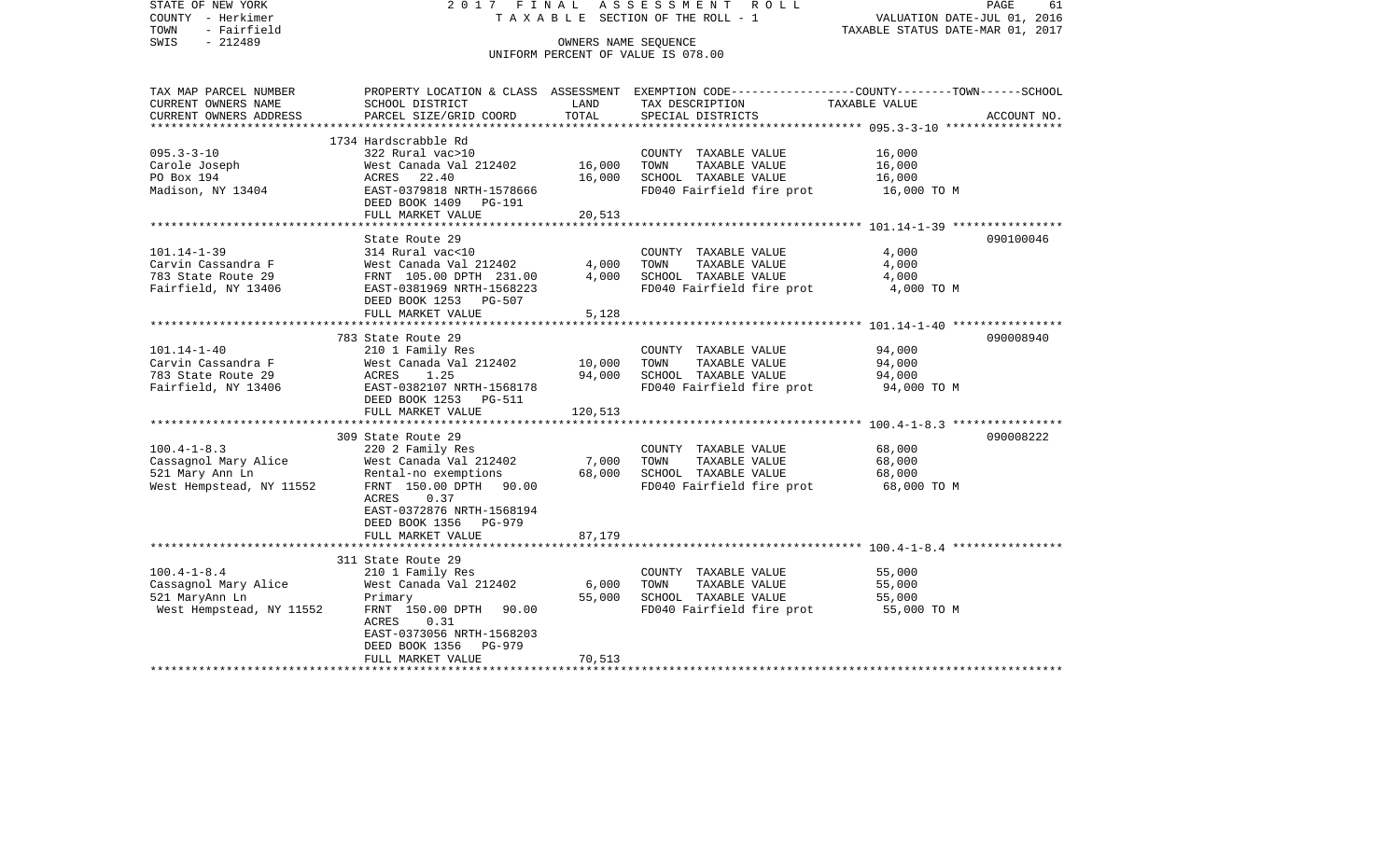VALUATION DATE-JUL 01, 2016 COUNTY - Herkimer T A X A B L E SECTION OF THE ROLL - 1 TOWN - Fairfield TAXABLE STATUS DATE-MAR 01, 2017 SWIS - 212489 CONNERS NAME SEQUENCE UNIFORM PERCENT OF VALUE IS 078.00TAX MAP PARCEL NUMBER PROPERTY LOCATION & CLASS ASSESSMENT EXEMPTION CODE------------------COUNTY--------TOWN------SCHOOL CURRENT OWNERS NAME SCHOOL DISTRICT LAND TAX DESCRIPTION TAXABLE VALUECURRENT OWNERS ADDRESS PARCEL SIZE/GRID COORD TOTAL SPECIAL DISTRICTS ACCOUNT NO. \*\*\*\*\*\*\*\*\*\*\*\*\*\*\*\*\*\*\*\*\*\*\*\*\*\*\*\*\*\*\*\*\*\*\*\*\*\*\*\*\*\*\*\*\*\*\*\*\*\*\*\*\*\*\*\*\*\*\*\*\*\*\*\*\*\*\*\*\*\*\*\*\*\*\*\*\*\*\*\*\*\*\*\*\*\*\*\*\*\*\*\*\*\*\*\*\*\*\*\*\*\*\* 100.4-1-8.1 \*\*\*\*\*\*\*\*\*\*\*\*\*\*\*\* 319 State Route 29 090008220100.4-1-8.1 210 1 Family Res COUNTY TAXABLE VALUE 186,000 Cassagnol Sidney West Canada Val 212402 40,000 TOWN TAXABLE VALUE 186,000 165 Branch Ave 9.7 a - split 8.6 186,000 SCHOOL TAXABLE VALUE 186,000 Central Islip, NY 11722 ACRES 50.80 ACRES FOR FORD PERSON FOR THE PROOF OF THE PROOF OF M EAST-0372432 NRTH-1568824 DEED BOOK 1254 PG-116FULL MARKET VALUE 238,462 \*\*\*\*\*\*\*\*\*\*\*\*\*\*\*\*\*\*\*\*\*\*\*\*\*\*\*\*\*\*\*\*\*\*\*\*\*\*\*\*\*\*\*\*\*\*\*\*\*\*\*\*\*\*\*\*\*\*\*\*\*\*\*\*\*\*\*\*\*\*\*\*\*\*\*\*\*\*\*\*\*\*\*\*\*\*\*\*\*\*\*\*\*\*\*\*\*\*\*\*\*\*\* 101.3-1-17.14 \*\*\*\*\*\*\*\*\*\*\*\*\*\* 192 Casler Rd101.3-1-17.14 210 1 Family Res COUNTY TAXABLE VALUE 120,000 Chamberlain Jeremy 6 West Canada Val 212402 11,000 TOWN TAXABLE VALUE 192 Casler Rd FRNT 101.00 DPTH 120,000 SCHOOL TAXABLE VALUE 120,000 Little Falls, NY 13365 ACRES 2.30 **FD040** Fairfield fire prot 120,000 TO M EAST-0378492 NRTH-1563075 DEED BOOK 1614 PG-970FULL MARKET VALUE 153,846 \*\*\*\*\*\*\*\*\*\*\*\*\*\*\*\*\*\*\*\*\*\*\*\*\*\*\*\*\*\*\*\*\*\*\*\*\*\*\*\*\*\*\*\*\*\*\*\*\*\*\*\*\*\*\*\*\*\*\*\*\*\*\*\*\*\*\*\*\*\*\*\*\*\*\*\*\*\*\*\*\*\*\*\*\*\*\*\*\*\*\*\*\*\*\*\*\*\*\*\*\*\*\* 106.2-1-1.1 \*\*\*\*\*\*\*\*\*\*\*\*\*\*\*\* Lynch Rd 090006000 106.2-1-1.1 322 Rural vac>10 COUNTY TAXABLE VALUE 100,000 Champon Charles West Canada Val 212402 100,000 TOWN TAXABLE VALUE 100,000 1266 Ocean Ave 13 ACRES 135.50 100,000 SCHOOL TAXABLE VALUE 100,000 Sea Bright, NJ 07760 EAST-0364249 NRTH-1558286 FD040 Fairfield fire prot 100,000 TO M DEED BOOK 920 PG-215FULL MARKET VALUE 128,205 \*\*\*\*\*\*\*\*\*\*\*\*\*\*\*\*\*\*\*\*\*\*\*\*\*\*\*\*\*\*\*\*\*\*\*\*\*\*\*\*\*\*\*\*\*\*\*\*\*\*\*\*\*\*\*\*\*\*\*\*\*\*\*\*\*\*\*\*\*\*\*\*\*\*\*\*\*\*\*\*\*\*\*\*\*\*\*\*\*\*\*\*\*\*\*\*\*\*\*\*\*\*\* 107.3-2-5 \*\*\*\*\*\*\*\*\*\*\*\*\*\*\*\*\*\* 258 Myers Rd 090001050 107.3-2-5 112 Dairy farm AG MKTS 41730 0 31,225 31,225 31,225 Chlus David Chlus David Chlus Christian Little Falls Ce 210900 150,000 AGRIC 10 Y 42100 0 35,000 35,000 35,000 Chlus Debie ACRES 266.90 350,000 COUNTY TAXABLE VALUE 283,775 388 Myers Rd EAST-0377402 NRTH-1550795 TOWN TAXABLE VALUE 283,775 Little Falls, NY 13365 DEED BOOK 1467 PG-257 SCHOOL TAXABLE VALUE 283,775 FULL MARKET VALUE 448,718 FD040 Fairfield fire prot 350,000 TO M MAY BE SUBJECT TO PAYMENT UNDER AGDIST LAW TIL 2024 \*\*\*\*\*\*\*\*\*\*\*\*\*\*\*\*\*\*\*\*\*\*\*\*\*\*\*\*\*\*\*\*\*\*\*\*\*\*\*\*\*\*\*\*\*\*\*\*\*\*\*\*\*\*\*\*\*\*\*\*\*\*\*\*\*\*\*\*\*\*\*\*\*\*\*\*\*\*\*\*\*\*\*\*\*\*\*\*\*\*\*\*\*\*\*\*\*\*\*\*\*\*\* 107.3-2-7 \*\*\*\*\*\*\*\*\*\*\*\*\*\*\*\*\*\* 388 Myers Rd 090009810 107.3-2-7 113 Cattle farm AG MKTS 41730 0 24,620 24,620 24,620 24,620 Chlus David Chlus David West Canada Val 212402 73,000 AGRIC 10 Y 42100 0 6,000 6,000 6,000 Chlus Debie 6 1 Merged 8.1, 8.3, 11 500,000 COUNTY TAXABLE VALUE 469,380 388 Myers Rd ACRES 120.00 TOWN TAXABLE VALUE 469,380 Little Falls, NY 13365 EAST-0378969 NRTH-1552795 SCHOOL TAXABLE VALUE 469,380 DEED BOOK 1467 PG-257 FD040 Fairfield fire prot 500,000 TO M<br>FULL MARKET VALUE 500 FOR 641.026 MAY BE SUBJECT TO PAYMENT FULL MARKET VALUE 641,026 UNDER AGDIST LAW TIL 2024\*\*\*\*\*\*\*\*\*\*\*\*\*\*\*\*\*\*\*\*\*\*\*\*\*\*\*\*\*\*\*\*\*\*\*\*\*\*\*\*\*\*\*\*\*\*\*\*\*\*\*\*\*\*\*\*\*\*\*\*\*\*\*\*\*\*\*\*\*\*\*\*\*\*\*\*\*\*\*\*\*\*\*\*\*\*\*\*\*\*\*\*\*\*\*\*\*\*\*\*\*\*\*\*\*\*\*\*\*\*\*\*\*\*\*\*\*\*\*\*\*\*\*\*\*\*\*\*\*\*\*\*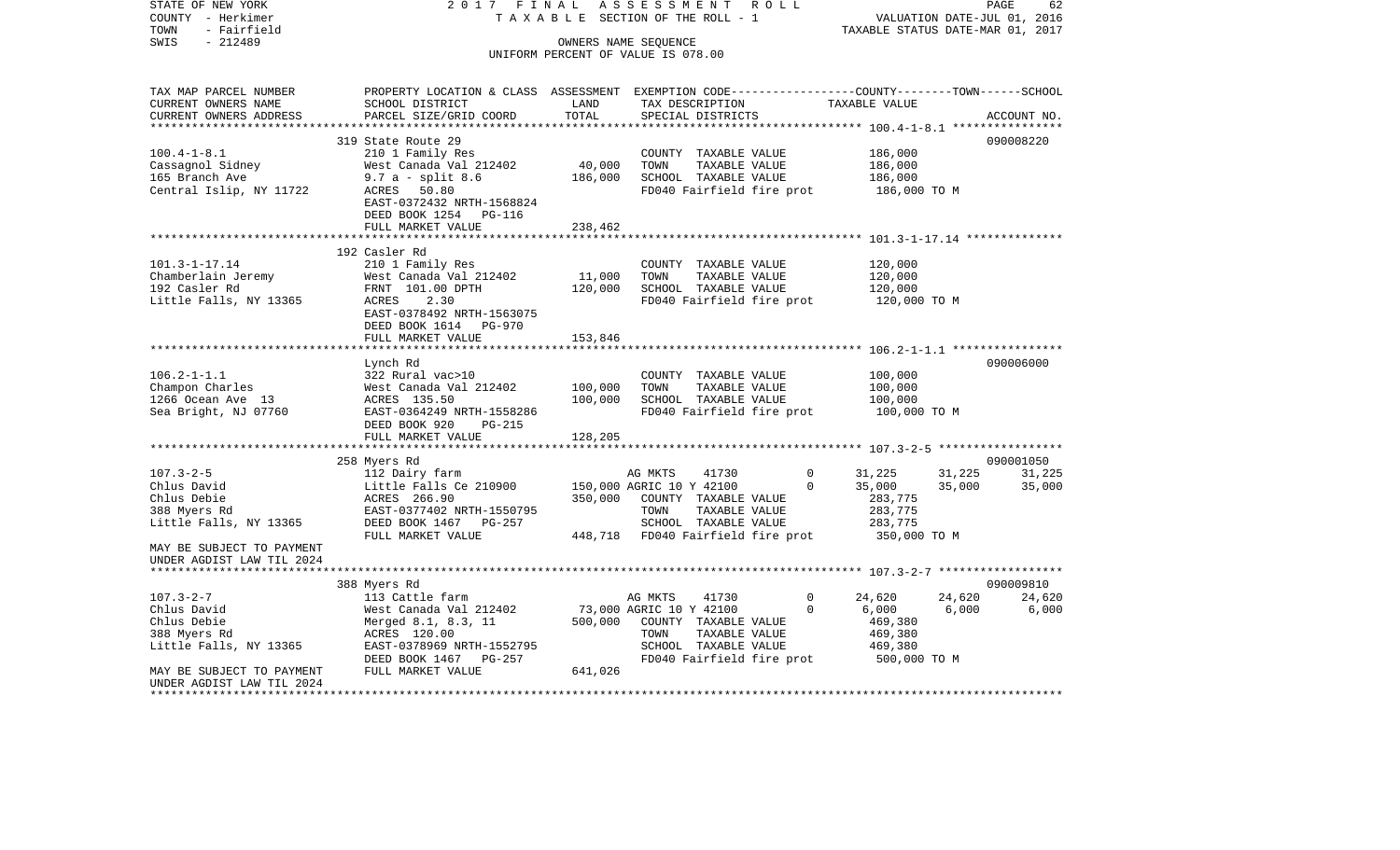| STATE OF NEW YORK<br>COUNTY - Herkimer<br>TOWN<br>- Fairfield<br>$-212489$ | 2017 FINAL                                                                                      | TAXABLE SECTION OF THE ROLL - 1                            | A S S E S S M E N T | R O L L                                           |             | TAXABLE STATUS DATE-MAR 01, 2017 | VALUATION DATE-JUL 01, 2016 | PAGE<br>63  |
|----------------------------------------------------------------------------|-------------------------------------------------------------------------------------------------|------------------------------------------------------------|---------------------|---------------------------------------------------|-------------|----------------------------------|-----------------------------|-------------|
| SWIS                                                                       |                                                                                                 | OWNERS NAME SEQUENCE<br>UNIFORM PERCENT OF VALUE IS 078.00 |                     |                                                   |             |                                  |                             |             |
|                                                                            |                                                                                                 |                                                            |                     |                                                   |             |                                  |                             |             |
| TAX MAP PARCEL NUMBER                                                      | PROPERTY LOCATION & CLASS ASSESSMENT EXEMPTION CODE----------------COUNTY-------TOWN-----SCHOOL |                                                            |                     |                                                   |             |                                  |                             |             |
| CURRENT OWNERS NAME                                                        | SCHOOL DISTRICT                                                                                 | LAND                                                       |                     | TAX DESCRIPTION                                   |             | TAXABLE VALUE                    |                             |             |
| CURRENT OWNERS ADDRESS                                                     | PARCEL SIZE/GRID COORD                                                                          | TOTAL                                                      |                     | SPECIAL DISTRICTS                                 |             |                                  |                             | ACCOUNT NO. |
|                                                                            |                                                                                                 |                                                            |                     |                                                   |             |                                  |                             |             |
| $107.3 - 2 - 32.1$                                                         | Hardscrabble Rd<br>105 Vac farmland                                                             |                                                            | AG MKTS             | 41730                                             | $\Omega$    | 24,458                           | 24,458                      | 24,458      |
| Chlus David                                                                | Little Falls Ce 210900                                                                          | 90,000                                                     |                     | COUNTY TAXABLE VALUE                              |             | 65,542                           |                             |             |
| Chlus Debie                                                                | FORMERLY IN-107.3-2-7                                                                           | 90,000                                                     | TOWN                | TAXABLE VALUE                                     |             | 65,542                           |                             |             |
| 388 Myers Rd                                                               | ACRES 166.00                                                                                    |                                                            |                     | SCHOOL TAXABLE VALUE                              |             | 65,542                           |                             |             |
| Little Falls, NY 13365                                                     | EAST-0381843 NRTH-1550363                                                                       |                                                            |                     | FD040 Fairfield fire prot                         |             | 90,000 TO M                      |                             |             |
|                                                                            | DEED BOOK 1467 PG-257                                                                           |                                                            |                     |                                                   |             |                                  |                             |             |
| MAY BE SUBJECT TO PAYMENT<br>UNDER AGDIST LAW TIL 2024                     | FULL MARKET VALUE                                                                               | 115,385                                                    |                     |                                                   |             |                                  |                             |             |
|                                                                            |                                                                                                 |                                                            |                     |                                                   |             |                                  |                             |             |
|                                                                            | 2267 State Route 169                                                                            |                                                            |                     |                                                   |             |                                  |                             | 090100083   |
| $107.3 - 2 - 26.2$                                                         | 210 1 Family Res                                                                                |                                                            | ENH STAR            | 41834                                             | $\Omega$    | $\overline{0}$                   | $\Omega$                    | 52,400      |
| Chlus Fred                                                                 | Little Falls Ce 210900                                                                          | 12,000                                                     |                     | COUNTY TAXABLE VALUE                              |             | 120,000                          |                             |             |
| Chlus Charlotte                                                            | ACRES<br>4.00                                                                                   | 120,000                                                    | TOWN                | TAXABLE VALUE                                     |             | 120,000                          |                             |             |
| 2267 State Route 169<br>Little Falls, NY 13365                             | EAST-0375473 NRTH-1549598<br>DEED BOOK 772<br><b>PG-92</b>                                      |                                                            |                     | SCHOOL TAXABLE VALUE<br>FD040 Fairfield fire prot |             | 67,600<br>120,000 TO M           |                             |             |
|                                                                            | FULL MARKET VALUE                                                                               | 153,846                                                    |                     |                                                   |             |                                  |                             |             |
|                                                                            | ******************************                                                                  |                                                            |                     |                                                   |             |                                  |                             |             |
|                                                                            | 232 Myers Rd                                                                                    |                                                            |                     |                                                   |             |                                  |                             | 090001020   |
| $107.3 - 2 - 6$                                                            | 210 1 Family Res                                                                                |                                                            | ENH STAR            | 41834                                             | $\mathbf 0$ | $\overline{0}$                   | $\Omega$                    | 52,400      |
| Chlus Mitchell                                                             | Little Falls Ce 210900                                                                          | 11,000                                                     |                     | COUNTY TAXABLE VALUE                              |             | 148,000                          |                             |             |
| Chlus Mary Jane                                                            | ACRES<br>1.80                                                                                   | 148,000                                                    | TOWN                | TAXABLE VALUE                                     |             | 148,000                          |                             |             |
| 232 Myers Rd                                                               | EAST-0377327 NRTH-1549885                                                                       |                                                            |                     | SCHOOL TAXABLE VALUE                              |             | 95,600                           |                             |             |
| Little Falls, NY 13365                                                     | DEED BOOK 1141 PG-438                                                                           |                                                            |                     | FD040 Fairfield fire prot                         |             | 148,000 TO M                     |                             |             |
|                                                                            | FULL MARKET VALUE                                                                               | 189,744                                                    |                     |                                                   |             |                                  |                             |             |
|                                                                            | Hardscrabble Rd                                                                                 |                                                            |                     |                                                   |             |                                  |                             | 090001860   |
| $107.3 - 2 - 20$                                                           | 322 Rural vac>10                                                                                |                                                            |                     | COUNTY TAXABLE VALUE                              |             | 6,000                            |                             |             |
| Chlus Mitchell                                                             | Little Falls Ce 210900                                                                          | 6,000                                                      | TOWN                | TAXABLE VALUE                                     |             | 6,000                            |                             |             |
| Chlus Mary Jane                                                            | FRNT 365.00 DPTH                                                                                | 6,000                                                      |                     | SCHOOL TAXABLE VALUE                              |             | 6,000                            |                             |             |
| 232 Myers Rd                                                               | ACRES 11.50                                                                                     |                                                            |                     | FD040 Fairfield fire prot                         |             | 6,000 TO M                       |                             |             |
| Little Falls, NY 13365                                                     | EAST-0377931 NRTH-1549643                                                                       |                                                            |                     |                                                   |             |                                  |                             |             |
|                                                                            | DEED BOOK 902<br>PG-468                                                                         |                                                            |                     |                                                   |             |                                  |                             |             |
|                                                                            | FULL MARKET VALUE                                                                               | 7,692                                                      |                     |                                                   |             |                                  |                             |             |
|                                                                            | 1862 Hardscrabble Rd                                                                            |                                                            |                     |                                                   |             |                                  |                             | 090090010   |
| $095.3 - 1 - 24$                                                           | 240 Rural res                                                                                   |                                                            | <b>BAS STAR</b>     | 41854                                             | $\Omega$    | $\mathbf{0}$                     | $\Omega$                    | 24,000      |
| Chlus Steven K                                                             | West Canada Val 212402                                                                          | 26,000                                                     |                     | COUNTY TAXABLE VALUE                              |             | 170,000                          |                             |             |
| Chlus Liane L                                                              | ACRES<br>31.30                                                                                  | 170,000                                                    | TOWN                | TAXABLE VALUE                                     |             | 170,000                          |                             |             |
| 1862 Hard Scrabble Rd                                                      | EAST-0378028 NRTH-1580361                                                                       |                                                            |                     | SCHOOL TAXABLE VALUE                              |             | 146,000                          |                             |             |
| Newport, NY 13416                                                          | DEED BOOK 831<br>PG-387                                                                         |                                                            |                     | FD040 Fairfield fire prot                         |             | 170,000 TO M                     |                             |             |
|                                                                            | FULL MARKET VALUE                                                                               | 217,949                                                    |                     |                                                   |             |                                  |                             |             |
|                                                                            |                                                                                                 |                                                            |                     |                                                   |             |                                  |                             |             |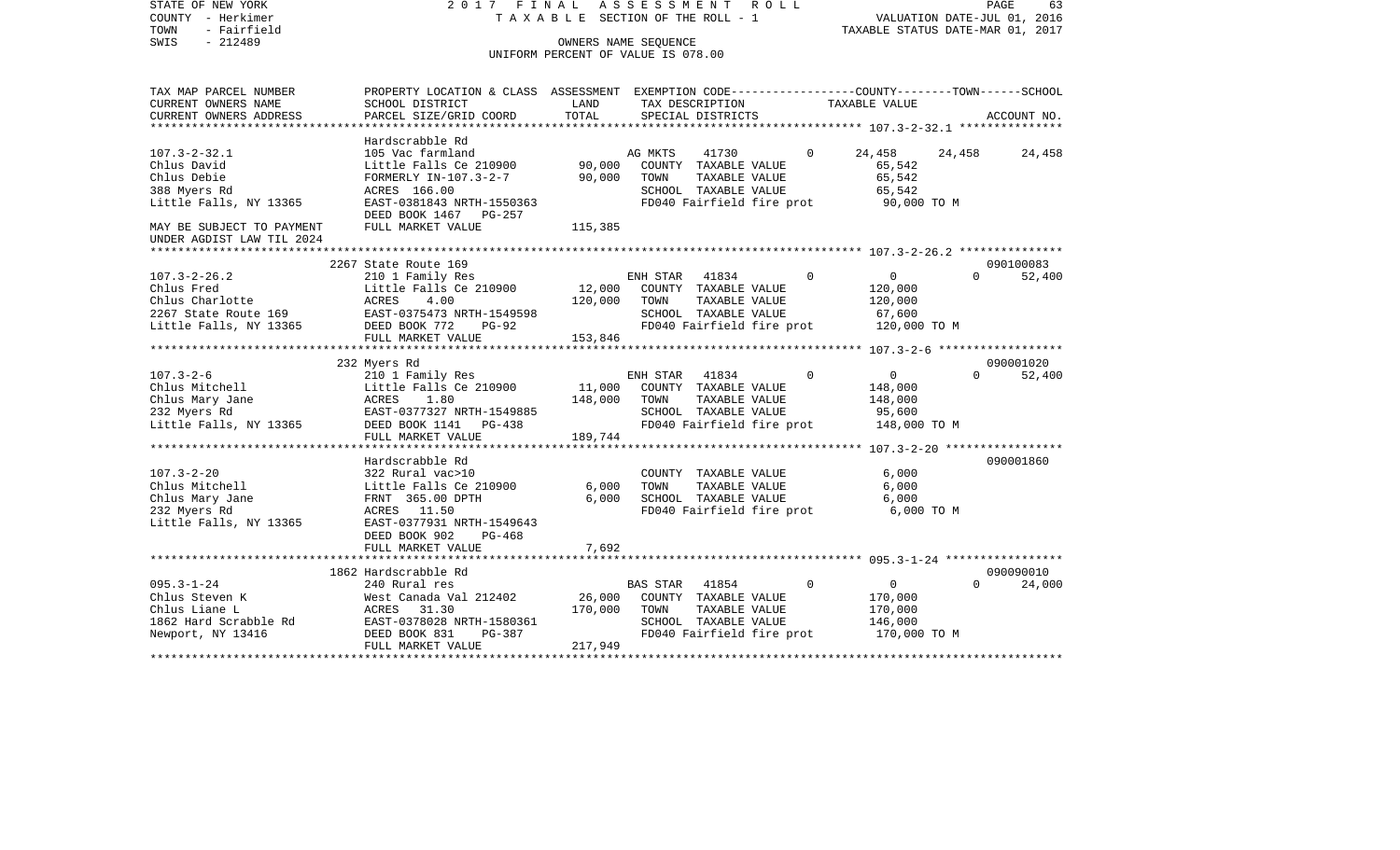COUNTY - Herkimer T A X A B L E SECTION OF THE ROLL - 1 VALUATION DATE-JUL 01, 2016 TOWN - Fairfield TAXABLE STATUS DATE-MAR 01, 2017 SWIS - 212489 CONNERS NAME SEQUENCE UNIFORM PERCENT OF VALUE IS 078.00TAX MAP PARCEL NUMBER PROPERTY LOCATION & CLASS ASSESSMENT EXEMPTION CODE------------------COUNTY--------TOWN------SCHOOL CURRENT OWNERS NAME SCHOOL DISTRICT LAND TAX DESCRIPTION TAXABLE VALUECURRENT OWNERS ADDRESS PARCEL SIZE/GRID COORD TOTAL SPECIAL DISTRICTS ACCOUNT NO. \*\*\*\*\*\*\*\*\*\*\*\*\*\*\*\*\*\*\*\*\*\*\*\*\*\*\*\*\*\*\*\*\*\*\*\*\*\*\*\*\*\*\*\*\*\*\*\*\*\*\*\*\*\*\*\*\*\*\*\*\*\*\*\*\*\*\*\*\*\*\*\*\*\*\*\*\*\*\*\*\*\*\*\*\*\*\*\*\*\*\*\*\*\*\*\*\*\*\*\*\*\*\* 106.2-1-9.1 \*\*\*\*\*\*\*\*\*\*\*\*\*\*\*\* Pickert Rd 090005970090005970 106.2-1-9.1 322 Rural vac>10 COUNTY TAXABLE VALUE 11,700 Ciancio Carlo West Canada Val 212402 11,700 TOWN TAXABLE VALUE 11,700 Ciancio Rose ACRES 21.30 11,700 SCHOOL TAXABLE VALUE 11,700 137 Pickert Rd EAST-0367667 NRTH-1554672 FD040 Fairfield fire prot 11,700 TO M Little Falls, NY 13365 DEED BOOK 771 PG-12 FULL MARKET VALUE 15,000 \*\*\*\*\*\*\*\*\*\*\*\*\*\*\*\*\*\*\*\*\*\*\*\*\*\*\*\*\*\*\*\*\*\*\*\*\*\*\*\*\*\*\*\*\*\*\*\*\*\*\*\*\*\*\*\*\*\*\*\*\*\*\*\*\*\*\*\*\*\*\*\*\*\*\*\*\*\*\*\*\*\*\*\*\*\*\*\*\*\*\*\*\*\*\*\*\*\*\*\*\*\*\* 106.2-1-9.2 \*\*\*\*\*\*\*\*\*\*\*\*\*\*\*\* 137 Pickert Rd 090087067106.2-1-9.2 240 Rural res VET COM C 41132 0 12,000 0 0 0 Ciancio Carlo West Canada Val 212402 18,000 VET COM T 41133 0 0 16,000 0 Ciancio Rose ACRES 21.00 90,000 ENH STAR 41834 0 0 0 52,400 137 Pickert Rd EAST-0368032 NRTH-1554060 COUNTY TAXABLE VALUE 78,000 Little Falls, NY 13365 DEED BOOK 723 PG-118 TOWN TAXABLE VALUE 74,000 FULL MARKET VALUE  $115,385$  SCHOOL TAXABLE VALUE  $37,600$ FD040 Fairfield fire prot 90,000 TO M<br>\*\*\*\*\*\*\*\*\*\*\*\*\*\*\*\*\*\*\*\*\*\*\*\*\*\*\*\*\*\*\*\*\* 100.2-1-8 \*\*\*\*\*\*\*\*\*\*\*\*\*\*\*\*\*\* \*\*\*\*\*\*\*\*\*\*\*\*\*\*\*\*\*\*\*\*\*\*\*\*\*\*\*\*\*\*\*\*\*\*\*\*\*\*\*\*\*\*\*\*\*\*\*\*\*\*\*\*\*\*\*\*\*\*\*\*\*\*\*\*\*\*\*\*\*\*\*\*\*\*\*\*\*\*\*\*\*\*\*\*\*\*\*\*\*\*\*\*\*\*\*\*\*\*\*\*\*\*\* 100.2-1-8 \*\*\*\*\*\*\*\*\*\*\*\*\*\*\*\*\*\* 5015 State Route 28 090011100100.2-1-8 210 1 Family Res COUNTY TAXABLE VALUE 73,000 Citizens Bank, N.A. West Canada Val 212402 8,000 TOWN TAXABLE VALUE 73,000 10 Tripps Ln FRNT 275.00 DPTH 150.00 73,000 SCHOOL TAXABLE VALUE 73,000 Riverside, RI 02915 ACRES 0.60 FD040 Fairfield fire prot 73,000 TO M EAST-0364961 NRTH-1572282 PRIOR OWNER ON 3/01/2017 DEED BOOK 2017 PG-2168 Veterans Affair Secretary of FULL MARKET VALUE 93,590 \*\*\*\*\*\*\*\*\*\*\*\*\*\*\*\*\*\*\*\*\*\*\*\*\*\*\*\*\*\*\*\*\*\*\*\*\*\*\*\*\*\*\*\*\*\*\*\*\*\*\*\*\*\*\*\*\*\*\*\*\*\*\*\*\*\*\*\*\*\*\*\*\*\*\*\*\*\*\*\*\*\*\*\*\*\*\*\*\*\*\*\*\*\*\*\*\*\*\*\*\*\*\* 106.4-1-37.1 \*\*\*\*\*\*\*\*\*\*\*\*\*\*\* 351 North Creek Rd 090100063106.4-1-37.1 240 Rural res COUNTY TAXABLE VALUE 115,000 Clark Perry L West Canada Val 212402 16,000 TOWN TAXABLE VALUE 115,000 Clark Sarah J ACRES 11.70 115,000 SCHOOL TAXABLE VALUE 115,000 351 North Creek Rd EAST-0368229 NRTH-1547201 FD040 Fairfield fire prot 115,000 TO M Little Falls, NY 13365 DEED BOOK 1557 PG-918 FULL MARKET VALUE 147,436 \*\*\*\*\*\*\*\*\*\*\*\*\*\*\*\*\*\*\*\*\*\*\*\*\*\*\*\*\*\*\*\*\*\*\*\*\*\*\*\*\*\*\*\*\*\*\*\*\*\*\*\*\*\*\*\*\*\*\*\*\*\*\*\*\*\*\*\*\*\*\*\*\*\*\*\*\*\*\*\*\*\*\*\*\*\*\*\*\*\*\*\*\*\*\*\*\*\*\*\*\*\*\* 100.4-1-16.4 \*\*\*\*\*\*\*\*\*\*\*\*\*\*\* Parkhurst Rd 090089085100.4-1-16.4 322 Rural vac>10 COUNTY TAXABLE VALUE 11,000 Clark Wm West Canada Val 212402 11,000 TOWN TAXABLE VALUE 11,000 Clark Mary 61,000 Deed Restriction 11,000 SCHOOL TAXABLE VALUE 11,000 56 Ninham Av ACRES 12.50 FD040 Fairfield fire prot 11,000 TO M Wappingers Falls, NY 12590 EAST-0369715 NRTH-1565673 DEED BOOK 753 PG-72FULL MARKET VALUE 14,103 \*\*\*\*\*\*\*\*\*\*\*\*\*\*\*\*\*\*\*\*\*\*\*\*\*\*\*\*\*\*\*\*\*\*\*\*\*\*\*\*\*\*\*\*\*\*\*\*\*\*\*\*\*\*\*\*\*\*\*\*\*\*\*\*\*\*\*\*\*\*\*\*\*\*\*\*\*\*\*\*\*\*\*\*\*\*\*\*\*\*\*\*\*\*\*\*\*\*\*\*\*\*\*\*\*\*\*\*\*\*\*\*\*\*\*\*\*\*\*\*\*\*\*\*\*\*\*\*\*\*\*\*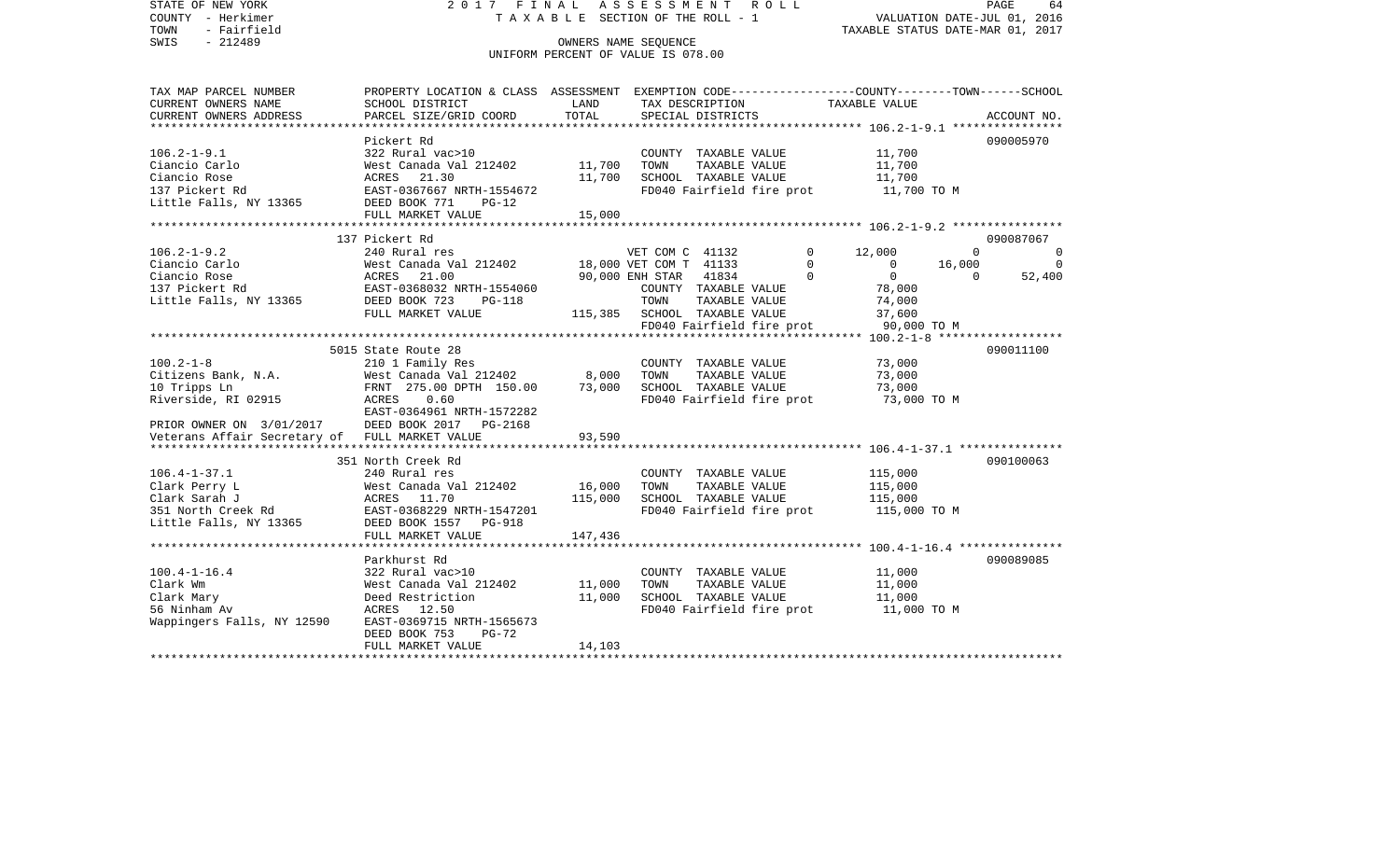STATE OF NEW YORK 2 0 1 7 F I N A L A S S E S S M E N T R O L L PAGE 65COUNTY - Herkimer T A X A B L E SECTION OF THE ROLL - 1 VALUATION DATE-JUL 01, 2016 TOWN - Fairfield TAXABLE STATUS DATE-MAR 01, 2017 SWIS - 212489 OWNERS NAME SEQUENCE UNIFORM PERCENT OF VALUE IS 078.00TAX MAP PARCEL NUMBER PROPERTY LOCATION & CLASS ASSESSMENT EXEMPTION CODE------------------COUNTY--------TOWN------SCHOOL CURRENT OWNERS NAME SCHOOL DISTRICT LAND TAX DESCRIPTION TAXABLE VALUECURRENT OWNERS ADDRESS PARCEL SIZE/GRID COORD TOTAL SPECIAL DISTRICTS ACCOUNT NO. \*\*\*\*\*\*\*\*\*\*\*\*\*\*\*\*\*\*\*\*\*\*\*\*\*\*\*\*\*\*\*\*\*\*\*\*\*\*\*\*\*\*\*\*\*\*\*\*\*\*\*\*\*\*\*\*\*\*\*\*\*\*\*\*\*\*\*\*\*\*\*\*\*\*\*\*\*\*\*\*\*\*\*\*\*\*\*\*\*\*\*\*\*\*\*\*\*\*\*\*\*\*\* 107.1-2-17 \*\*\*\*\*\*\*\*\*\*\*\*\*\*\*\*\* Davis Rd107.1-2-17 314 Rural vac<10 COUNTY TAXABLE VALUE 10,000 Coe Elijah West Canada Val 212402 10,000 TOWN TAXABLE VALUE 10,000 668 Davis Rd Portion Of 107.1-1-6.2 10,000 SCHOOL TAXABLE VALUE 10,000 Little Falls, NY 13365 ACRES 5.30 ACRES FD040 Fairfield fire prot 10,000 TO M EAST-0383317 NRTH-1556624 DEED BOOK 1384 PG-455FULL MARKET VALUE 12,821 \*\*\*\*\*\*\*\*\*\*\*\*\*\*\*\*\*\*\*\*\*\*\*\*\*\*\*\*\*\*\*\*\*\*\*\*\*\*\*\*\*\*\*\*\*\*\*\*\*\*\*\*\*\*\*\*\*\*\*\*\*\*\*\*\*\*\*\*\*\*\*\*\*\*\*\*\*\*\*\*\*\*\*\*\*\*\*\*\*\*\*\*\*\*\*\*\*\*\*\*\*\*\* 107.1-2-18 \*\*\*\*\*\*\*\*\*\*\*\*\*\*\*\*\* Davis Rd107.1-2-18 314 Rural vac<10 COUNTY TAXABLE VALUE 10,000 Coe Elijah West Canada Val 212402 10,000 TOWN TAXABLE VALUE 10,000 Subdivision 10,000 SCHOOL TAXABLE VALUE 10,000 Little Falls, NY 13365 Portion Of 107.1-1-6.2 FD040 Fairfield fire prot 10,000 TO M ACRES 5.10 EAST-0383579 NRTH-1556654 DEED BOOK 1384 PG-455FULL MARKET VALUE 12.821 \*\*\*\*\*\*\*\*\*\*\*\*\*\*\*\*\*\*\*\*\*\*\*\*\*\*\*\*\*\*\*\*\*\*\*\*\*\*\*\*\*\*\*\*\*\*\*\*\*\*\*\*\*\*\*\*\*\*\*\*\*\*\*\*\*\*\*\*\*\*\*\*\*\*\*\*\*\*\*\*\*\*\*\*\*\*\*\*\*\*\*\*\*\*\*\*\*\*\*\*\*\*\* 107.1-2-19 \*\*\*\*\*\*\*\*\*\*\*\*\*\*\*\*\* 668 Davis Rd 107.1-2-19 210 1 Family Res BAS STAR 41854 0 0 0 24,000 Coe Elijah West Canada Val 212402 13,000 COUNTY TAXABLE VALUE 85,000 668 Davis Rd ACRES 5.50 85,000 TOWN TAXABLE VALUE 85,000 Little Falls, NY 13365 EAST-0383835 NRTH-1556686 SCHOOL TAXABLE VALUE 61,000 DEED BOOK 1384 PG-455 FD040 Fairfield fire prot 85,000 TO M FULL MARKET VALUE 108,974 \*\*\*\*\*\*\*\*\*\*\*\*\*\*\*\*\*\*\*\*\*\*\*\*\*\*\*\*\*\*\*\*\*\*\*\*\*\*\*\*\*\*\*\*\*\*\*\*\*\*\*\*\*\*\*\*\*\*\*\*\*\*\*\*\*\*\*\*\*\*\*\*\*\*\*\*\*\*\*\*\*\*\*\*\*\*\*\*\*\*\*\*\*\*\*\*\*\*\*\*\*\*\* 107.4-2-10 \*\*\*\*\*\*\*\*\*\*\*\*\*\*\*\*\* Cole Rd 090001830107.4-2-10 320 Rural vacant AG MKTS L 41720 0 5,321 5,321 5,321 Comstock Harold Little Falls Ce 210900 7,500 COUNTY TAXABLE VALUE 2,179 Comstock Linda and acreage x per map acreage 1,500 TOWN TAXABLE VALUE 2,179 141 Top Notch Rd  $ACRES$  8.00 BANK 262 SCHOOL TAXABLE VALUE 2,179 Little Falls, NY 13365 EAST-0385562 NRTH-1547022 FD040 Fairfield fire prot 2,179 TO M DEED BOOK 852 PG-324 5,321 EX MAY BE SUBJECT TO PAYMENT FULL MARKET VALUE  $9,615$ UNDER AGDIST LAW TIL 2021 \*\*\*\*\*\*\*\*\*\*\*\*\*\*\*\*\*\*\*\*\*\*\*\*\*\*\*\*\*\*\*\*\*\*\*\*\*\*\*\*\*\*\*\*\*\*\*\*\*\*\*\*\*\*\*\*\*\*\*\*\*\*\*\*\*\*\*\*\*\*\*\*\*\*\*\*\*\*\*\*\*\*\*\*\*\*\*\*\*\*\*\*\*\*\*\*\*\*\*\*\*\*\* 107.4-2-14.3 \*\*\*\*\*\*\*\*\*\*\*\*\*\*\* Topnotch Rd 107.4-2-14.3 314 Rural vac<10 AG MKTS 41730 0 8,398 8,398 8,398 Comstock Harold  $Little$  Falls Ce 210900 12,000 COUNTY TAXABLE VALUE 3,602 Comstock Linda ACRES 9.50 12,000 TOWN TAXABLE VALUE 3,602 141 Topnotch Rd EAST-0391890 NRTH-1546287 SCHOOL TAXABLE VALUE 3,602 Little Falls, NY 13365 DEED BOOK 779 PG-199 FOO40 Fairfield fire prot 12,000 TO M FULL MARKET VALUE 15,385 MAY BE SUBJECT TO PAYMENTUNDER AGDIST LAW TIL 2024\*\*\*\*\*\*\*\*\*\*\*\*\*\*\*\*\*\*\*\*\*\*\*\*\*\*\*\*\*\*\*\*\*\*\*\*\*\*\*\*\*\*\*\*\*\*\*\*\*\*\*\*\*\*\*\*\*\*\*\*\*\*\*\*\*\*\*\*\*\*\*\*\*\*\*\*\*\*\*\*\*\*\*\*\*\*\*\*\*\*\*\*\*\*\*\*\*\*\*\*\*\*\*\*\*\*\*\*\*\*\*\*\*\*\*\*\*\*\*\*\*\*\*\*\*\*\*\*\*\*\*\*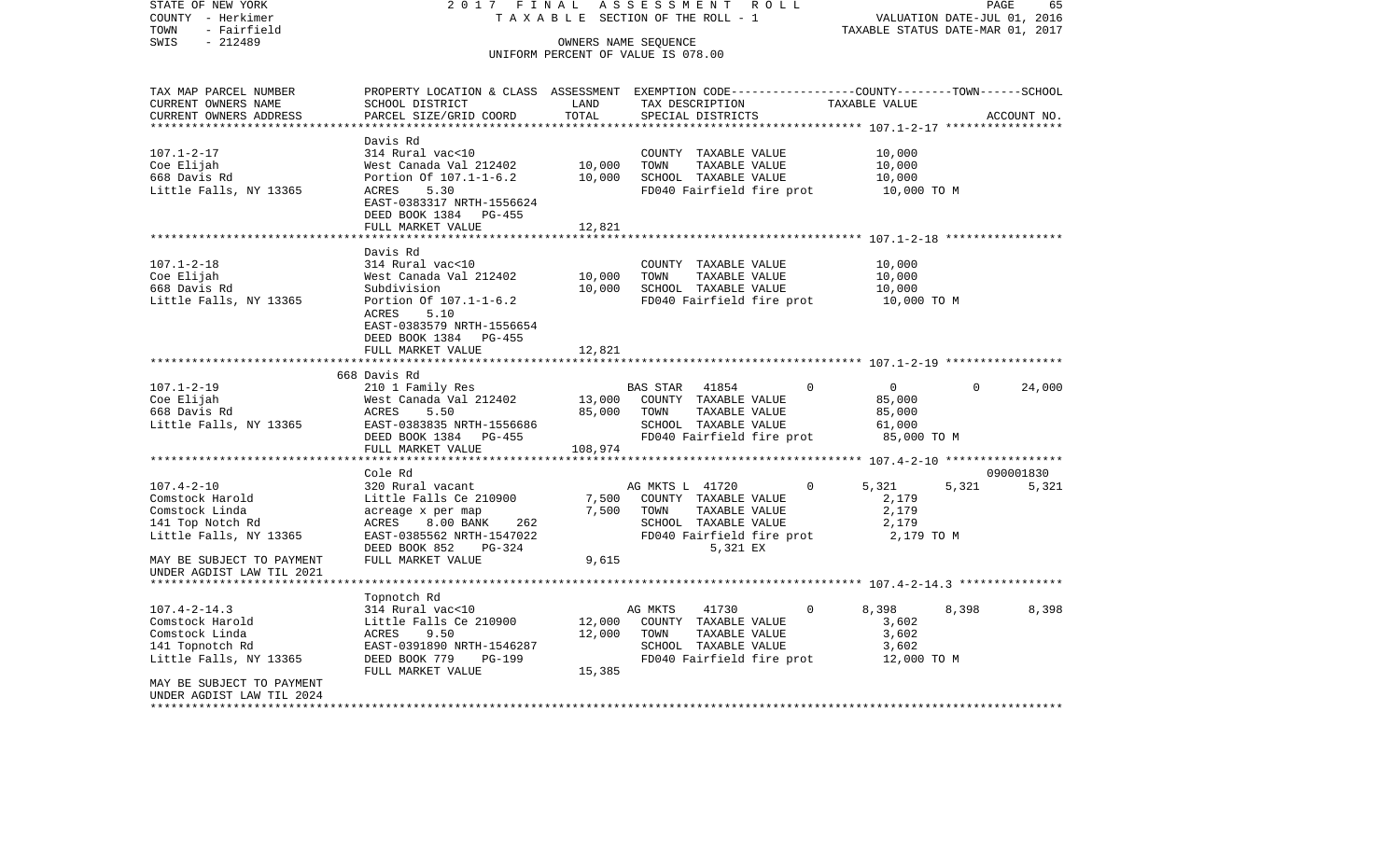STATE OF NEW YORK 2 0 1 7 F I N A L A S S E S S M E N T R O L L PAGE 66COUNTY - Herkimer T A X A B L E SECTION OF THE ROLL - 1 VALUATION DATE-JUL 01, 2016 TOWN - Fairfield TAXABLE STATUS DATE-MAR 01, 2017 SWIS - 212489 OWNERS NAME SEQUENCE UNIFORM PERCENT OF VALUE IS 078.00TAX MAP PARCEL NUMBER PROPERTY LOCATION & CLASS ASSESSMENT EXEMPTION CODE------------------COUNTY--------TOWN------SCHOOL CURRENT OWNERS NAME SCHOOL DISTRICT LAND TAX DESCRIPTION TAXABLE VALUECURRENT OWNERS ADDRESS PARCEL SIZE/GRID COORD TOTAL SPECIAL DISTRICTS ACCOUNT NO. \*\*\*\*\*\*\*\*\*\*\*\*\*\*\*\*\*\*\*\*\*\*\*\*\*\*\*\*\*\*\*\*\*\*\*\*\*\*\*\*\*\*\*\*\*\*\*\*\*\*\*\*\*\*\*\*\*\*\*\*\*\*\*\*\*\*\*\*\*\*\*\*\*\*\*\*\*\*\*\*\*\*\*\*\*\*\*\*\*\*\*\*\*\*\*\*\*\*\*\*\*\*\* 107.4-2-22 \*\*\*\*\*\*\*\*\*\*\*\*\*\*\*\*\* Stahl Rd 090010111107.4-2-22 322 Rural vac>10 AG MKTS 41730 0 12,520 12,520 12,520 Comstock Harold **West Canada Val 212402** 26,000 COUNTY TAXABLE VALUE 13,480 Comstock Linda ACRES 36.10 26,000 TOWN TAXABLE VALUE 13,480 141 Top Notch Rd EAST-0391184 NRTH-1549007 SCHOOL TAXABLE VALUE 13,480 DEED BOOK 779 PG-199 FD040 Fairfield fire prot FULL MARKET VALUE 33,333 MAY BE SUBJECT TO PAYMENT UNDER AGDIST LAW TIL 2024 \*\*\*\*\*\*\*\*\*\*\*\*\*\*\*\*\*\*\*\*\*\*\*\*\*\*\*\*\*\*\*\*\*\*\*\*\*\*\*\*\*\*\*\*\*\*\*\*\*\*\*\*\*\*\*\*\*\*\*\*\*\*\*\*\*\*\*\*\*\*\*\*\*\*\*\*\*\*\*\*\*\*\*\*\*\*\*\*\*\*\*\*\*\*\*\*\*\*\*\*\*\*\* 101.3-1-19 \*\*\*\*\*\*\*\*\*\*\*\*\*\*\*\*\* Parkhurst Rd 090001170101.3-1-19 105 Vac farmland AG MKTS L 41720 0 18,439 18,439 18,439 Comstock Harold L West Canada Val 212402 44,000 COUNTY TAXABLE VALUE 25,561 Comstock Linda C  $ACRES$  75.00  $44,000$  TOWN TAXABLE VALUE 25,561 141 Topnotch Rd EAST-0379406 NRTH-1562591 SCHOOL TAXABLE VALUE 25,561 Little Falls, NY 13365 DEED BOOK 1575 PG-435 FD040 Fairfield fire prot 25,561 TO M<br>FULL MARKET VALUE 56.410 18.439 EX FULL MARKET VALUE 56,410 18,439 EX MAY BE SUBJECT TO PAYMENTUNDER AGDIST LAW TIL 2021 \*\*\*\*\*\*\*\*\*\*\*\*\*\*\*\*\*\*\*\*\*\*\*\*\*\*\*\*\*\*\*\*\*\*\*\*\*\*\*\*\*\*\*\*\*\*\*\*\*\*\*\*\*\*\*\*\*\*\*\*\*\*\*\*\*\*\*\*\*\*\*\*\*\*\*\*\*\*\*\*\*\*\*\*\*\*\*\*\*\*\*\*\*\*\*\*\*\*\*\*\*\*\* 107.4-2-12 \*\*\*\*\*\*\*\*\*\*\*\*\*\*\*\*\* Topnotch Rd 090001140 107.4-2-12 314 Rural vac<10 AG MKTS 41730 0 9,274 9,274 9,274 Comstock Harold L **Little Falls Ce 210900** 11,000 COUNTY TAXABLE VALUE 1,726 Comstock Linda C  $ACRES$  7.60 11,000 TOWN TAXABLE VALUE 1,726 141 Topnotch Rd EAST-0386811 NRTH-1546755 SCHOOL TAXABLE VALUE 1,726 Little Falls, NY 13365 DEED BOOK 1575 PG-435 FD040 Fairfield fire prot 11,000 TO M FULL MARKET VALUE 14,103 MAY BE SUBJECT TO PAYMENTUNDER AGDIST LAW TIL 2024 \*\*\*\*\*\*\*\*\*\*\*\*\*\*\*\*\*\*\*\*\*\*\*\*\*\*\*\*\*\*\*\*\*\*\*\*\*\*\*\*\*\*\*\*\*\*\*\*\*\*\*\*\*\*\*\*\*\*\*\*\*\*\*\*\*\*\*\*\*\*\*\*\*\*\*\*\*\*\*\*\*\*\*\*\*\*\*\*\*\*\*\*\*\*\*\*\*\*\*\*\*\*\* 094.4-1-19.2 \*\*\*\*\*\*\*\*\*\*\*\*\*\*\* 2103 Castle Rd 094.4-1-19.2 210 1 Family Res BAS STAR 41854 0 0 0 24,000 Conover Christopher J West Canada Val 212402 12,000 COUNTY TAXABLE VALUE 130,400 Conover Tracey B Doublewide 130,400 TOWN TAXABLE VALUE 130,400 2103 Castle Road FRNT 250.00 DPTH SCHOOL TAXABLE VALUE 106,400 Newport, NY 13416 ACRES 3.60 BANK 813 FD040 Fairfield fire prot 130,400 TO M EAST-0331410 NRTH-1154585 DEED BOOK 923 PG-346FULL MARKET VALUE 167,179 \*\*\*\*\*\*\*\*\*\*\*\*\*\*\*\*\*\*\*\*\*\*\*\*\*\*\*\*\*\*\*\*\*\*\*\*\*\*\*\*\*\*\*\*\*\*\*\*\*\*\*\*\*\*\*\*\*\*\*\*\*\*\*\*\*\*\*\*\*\*\*\*\*\*\*\*\*\*\*\*\*\*\*\*\*\*\*\*\*\*\*\*\*\*\*\*\*\*\*\*\*\*\*\*\*\*\*\*\*\*\*\*\*\*\*\*\*\*\*\*\*\*\*\*\*\*\*\*\*\*\*\*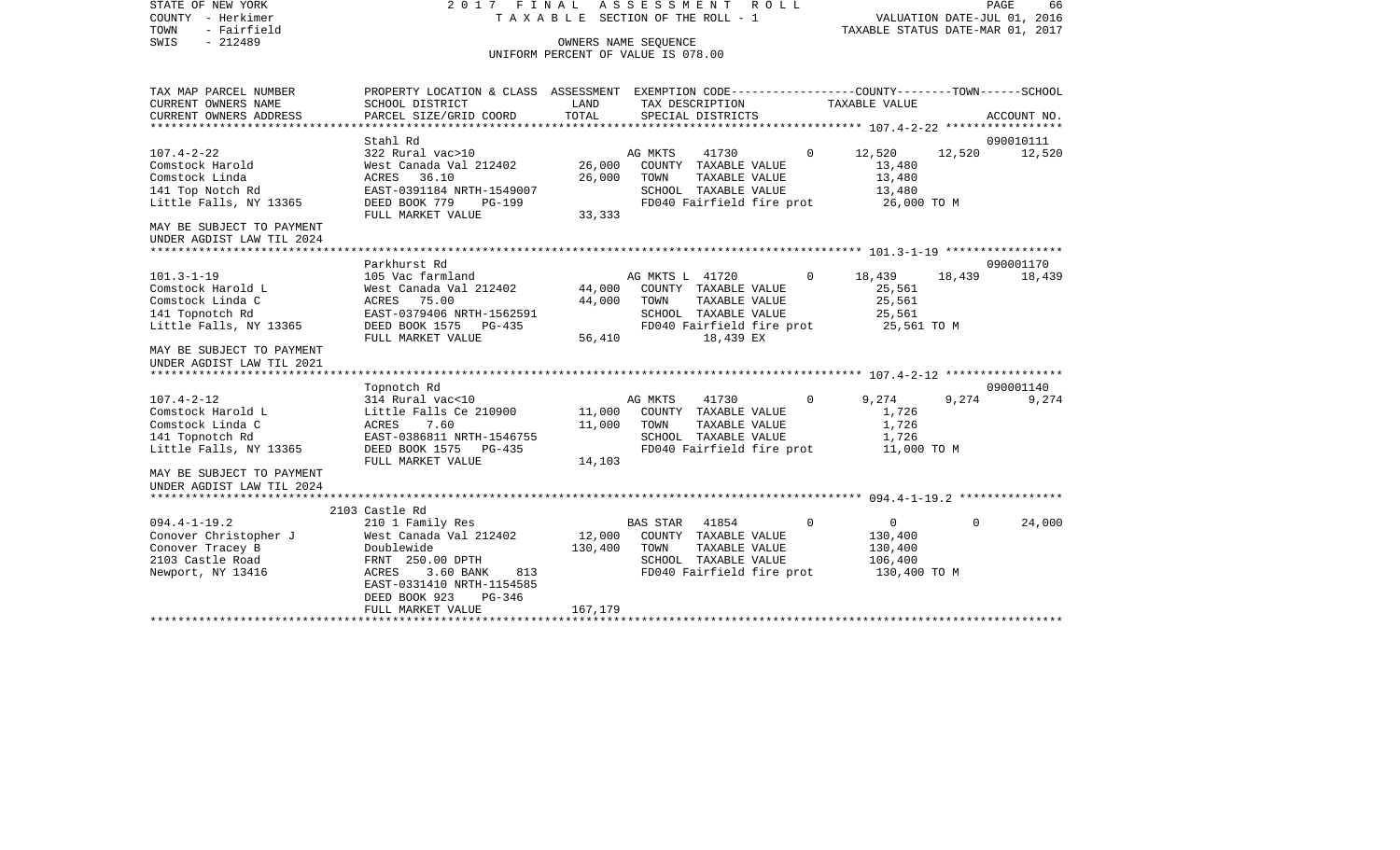| TOWN<br>- Fairfield<br>SWIS<br>$-212489$     |                                                                                                                   |                                    | OWNERS NAME SEOUENCE                      |                                       |               | TAXABLE STATUS DATE-MAR 01, 2017                    |                       |                              |
|----------------------------------------------|-------------------------------------------------------------------------------------------------------------------|------------------------------------|-------------------------------------------|---------------------------------------|---------------|-----------------------------------------------------|-----------------------|------------------------------|
|                                              |                                                                                                                   | UNIFORM PERCENT OF VALUE IS 078.00 |                                           |                                       |               |                                                     |                       |                              |
| TAX MAP PARCEL NUMBER<br>CURRENT OWNERS NAME | PROPERTY LOCATION & CLASS ASSESSMENT EXEMPTION CODE---------------COUNTY-------TOWN-----SCHOOL<br>SCHOOL DISTRICT | LAND                               |                                           | TAX DESCRIPTION                       |               | TAXABLE VALUE                                       |                       |                              |
| CURRENT OWNERS ADDRESS                       | PARCEL SIZE/GRID COORD                                                                                            | TOTAL                              |                                           | SPECIAL DISTRICTS                     |               |                                                     |                       | ACCOUNT NO.                  |
| **********************                       |                                                                                                                   |                                    |                                           |                                       |               |                                                     |                       |                              |
|                                              | 1183 State Route 170                                                                                              |                                    |                                           |                                       |               |                                                     |                       | 090010770                    |
| $107.2 - 1 - 9$                              | 210 1 Family Res                                                                                                  |                                    | VET WAR C 41122                           |                                       |               | 7,200                                               | $\Omega$              |                              |
| Consolazio Monique                           | West Canada Val 212402                                                                                            |                                    | 11,000 VET WAR T 41123                    |                                       | $\Omega$      | $\Omega$                                            | 9,600                 | $\overline{0}$               |
| 1183 St Rte 170<br>Little Falls, NY 13365    | FRNT 213.00 DPTH<br>ACRES<br>3.00                                                                                 |                                    | 78,000 VET DIS C 41142<br>VET DIS T 41143 |                                       | 0<br>$\Omega$ | 24,000<br>$\mathbf 0$                               | $\mathbf 0$<br>32,000 | $\overline{0}$<br>$\bigcirc$ |
|                                              | EAST-0389430 NRTH-1560291                                                                                         |                                    | BAS STAR                                  | 41854                                 | $\Omega$      | $\overline{0}$                                      | $\Omega$              | 24,000                       |
|                                              | DEED BOOK 815<br>PG-610                                                                                           |                                    |                                           | COUNTY TAXABLE VALUE                  |               | 46,800                                              |                       |                              |
|                                              | FULL MARKET VALUE                                                                                                 | 100,000                            | TOWN                                      | TAXABLE VALUE                         |               | 36,400                                              |                       |                              |
|                                              |                                                                                                                   |                                    |                                           | SCHOOL TAXABLE VALUE                  |               | 54,000                                              |                       |                              |
|                                              |                                                                                                                   |                                    |                                           | FD040 Fairfield fire prot             |               | 78,000 TO M                                         |                       |                              |
|                                              |                                                                                                                   |                                    |                                           |                                       |               | ******************** 101.1-2-11 ******************  |                       |                              |
|                                              | 1316 Hardscrabble Rd                                                                                              |                                    |                                           |                                       |               |                                                     |                       | 090006360                    |
| $101.1 - 2 - 11$                             | 270 Mfg housing                                                                                                   |                                    | BAS STAR                                  | 41854                                 | $\mathbf 0$   | $\overline{0}$                                      | $\Omega$              | 24,000                       |
| Cook Kevin                                   | West Canada Val 212402                                                                                            | 20,000                             |                                           | COUNTY TAXABLE VALUE                  |               | 48,000                                              |                       |                              |
| Cook Cora                                    | FRNT 517.00 DPTH                                                                                                  | 48,000                             | TOWN                                      | TAXABLE VALUE                         |               | 48,000                                              |                       |                              |
| 1316 Hardscrabble Rd                         | ACRES 14.10                                                                                                       |                                    |                                           | SCHOOL TAXABLE VALUE                  |               | 24,000                                              |                       |                              |
| Middleville, NY 13406                        | EAST-0382104 NRTH-1570615<br>DEED BOOK 1142<br>$PG-15$                                                            |                                    |                                           | FD040 Fairfield fire prot             |               | 48,000 TO M                                         |                       |                              |
|                                              | FULL MARKET VALUE                                                                                                 | 61,538                             |                                           |                                       |               |                                                     |                       |                              |
|                                              |                                                                                                                   |                                    |                                           |                                       |               |                                                     |                       |                              |
|                                              | 2831 St.Rte. 169                                                                                                  |                                    |                                           |                                       |               |                                                     |                       |                              |
| $106.2 - 1 - 6.3$                            | 210 1 Family Res                                                                                                  |                                    | BAS STAR                                  | 41854                                 | $\Omega$      | $\overline{0}$                                      | $\Omega$              | 24,000                       |
| Cool Todd F                                  | West Canada Val 212402                                                                                            | 9,000                              |                                           | COUNTY TAXABLE VALUE                  |               | 85,000                                              |                       |                              |
| 2831 St.Rte. 169                             | FRNT 465.00 DPTH                                                                                                  | 85,000                             | TOWN                                      | TAXABLE VALUE                         |               | 85,000                                              |                       |                              |
| Little Falls, NY 13365                       | ACRES<br>3.00                                                                                                     |                                    |                                           | SCHOOL TAXABLE VALUE                  |               | 61,000                                              |                       |                              |
|                                              | EAST-0371580 NRTH-1559627                                                                                         |                                    |                                           |                                       |               |                                                     |                       |                              |
|                                              | DEED BOOK 1267<br>PG-457                                                                                          |                                    |                                           |                                       |               |                                                     |                       |                              |
|                                              | FULL MARKET VALUE                                                                                                 | 108,974<br>* * * * * * * * *       |                                           |                                       |               | ************************ 107.1-3-5 **************** |                       |                              |
|                                              | 685 Hardscrabble Rd                                                                                               |                                    |                                           |                                       |               |                                                     |                       |                              |
| $107.1 - 3 - 5$                              | 210 1 Family Res                                                                                                  |                                    | VET WAR CT 41121                          |                                       | $\circ$       | 7,200                                               | 9,000                 | 0                            |
| Coonradt Ronald A                            | West Canada Val 212402                                                                                            |                                    | 14,000 ENH STAR                           | 41834                                 | $\Omega$      | $\Omega$                                            | $\Omega$              | 52,400                       |
| Coonradt Albina                              | doublewide                                                                                                        | 60,000                             |                                           | COUNTY TAXABLE VALUE                  |               | 52,800                                              |                       |                              |
| 685 Hardscrabble Rd                          | ACRES<br>6.10                                                                                                     |                                    | TOWN                                      | TAXABLE VALUE                         |               | 51,000                                              |                       |                              |
| Little Falls, NY 13365                       | EAST-0381190 NRTH-1558082                                                                                         |                                    |                                           | SCHOOL TAXABLE VALUE                  |               | 7,600                                               |                       |                              |
|                                              | DEED BOOK 1526 PG-987                                                                                             |                                    |                                           | FD040 Fairfield fire prot             |               | 60,000 TO M                                         |                       |                              |
|                                              | FULL MARKET VALUE                                                                                                 | 76,923                             |                                           |                                       |               |                                                     |                       |                              |
|                                              |                                                                                                                   |                                    |                                           |                                       |               |                                                     |                       |                              |
|                                              | 940 Castle Rd                                                                                                     |                                    |                                           |                                       |               |                                                     |                       | 090100150                    |
| $101.2 - 1 - 1.4$                            | 312 Vac w/imprv                                                                                                   |                                    |                                           | COUNTY TAXABLE VALUE                  |               | 52,000                                              |                       |                              |
| Cornell Kevin<br>Cornell Burton              | West Canada Val 212402                                                                                            | 40,000<br>52,000                   | TOWN                                      | TAXABLE VALUE<br>SCHOOL TAXABLE VALUE |               | 52,000                                              |                       |                              |
| PO Box 401                                   | ACRES<br>60.00<br>EAST-0387629 NRTH-1574093                                                                       |                                    |                                           | FD040 Fairfield fire prot             |               | 52,000<br>52,000 TO M                               |                       |                              |
| Middleville, NY 13406                        | DEED BOOK 841<br>PG-656                                                                                           |                                    |                                           |                                       |               |                                                     |                       |                              |
|                                              | FULL MARKET VALUE                                                                                                 | 66,667                             |                                           |                                       |               |                                                     |                       |                              |
|                                              |                                                                                                                   |                                    |                                           |                                       |               |                                                     |                       |                              |

STATE OF NEW YORK 2 0 1 7 F I N A L A S S E S S M E N T R O L L PAGE 67 COUNTY - Herkimer T A X A B L E SECTION OF THE ROLL - 1 VALUATION DATE-JUL 01, 2016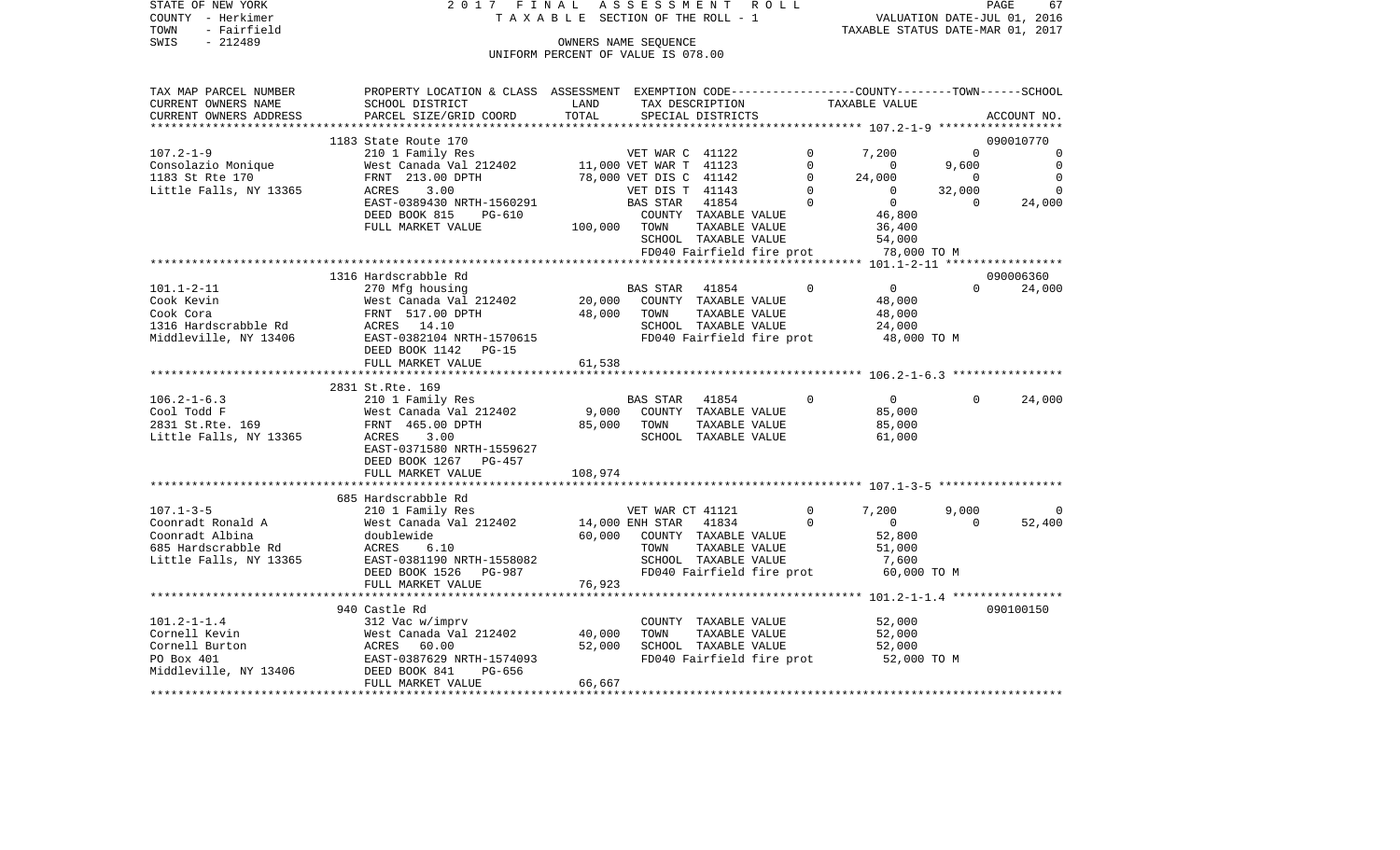| STATE OF NEW YORK<br>COUNTY - Herkimer<br>- Fairfield<br>TOWN<br>SWIS<br>$-212489$                           | 2017 FINAL                                                                                                                                                                | OWNERS NAME SEOUENCE       | ASSESSMENT ROLL<br>T A X A B L E SECTION OF THE ROLL - 1                                           | PAGE<br>68<br>VALUATION DATE-JUL 01, 2016<br>TAXABLE STATUS DATE-MAR 01, 2017                                                    |
|--------------------------------------------------------------------------------------------------------------|---------------------------------------------------------------------------------------------------------------------------------------------------------------------------|----------------------------|----------------------------------------------------------------------------------------------------|----------------------------------------------------------------------------------------------------------------------------------|
|                                                                                                              |                                                                                                                                                                           |                            | UNIFORM PERCENT OF VALUE IS 078.00                                                                 |                                                                                                                                  |
| TAX MAP PARCEL NUMBER<br>CURRENT OWNERS NAME<br>CURRENT OWNERS ADDRESS                                       | SCHOOL DISTRICT<br>PARCEL SIZE/GRID COORD                                                                                                                                 | LAND<br>TOTAL              | TAX DESCRIPTION<br>SPECIAL DISTRICTS                                                               | PROPERTY LOCATION & CLASS ASSESSMENT EXEMPTION CODE----------------COUNTY-------TOWN------SCHOOL<br>TAXABLE VALUE<br>ACCOUNT NO. |
|                                                                                                              |                                                                                                                                                                           |                            |                                                                                                    |                                                                                                                                  |
| $101.4 - 6 - 3.2$<br>Cornwell James M<br>1232 State Route 170<br>Little Falls, NY 13365                      | Castle Rd<br>314 Rural vac<10<br>West Canada Val 212402<br>7.10<br>ACRES<br>EAST-0392891 NRTH-1562456<br>DEED BOOK 916<br>PG-558<br>FULL MARKET VALUE                     | 7,000<br>7,000<br>8,974    | COUNTY TAXABLE VALUE<br>TAXABLE VALUE<br>TOWN<br>SCHOOL TAXABLE VALUE<br>FD040 Fairfield fire prot | 7,000<br>7,000<br>7,000<br>7,000 TO M                                                                                            |
|                                                                                                              |                                                                                                                                                                           |                            |                                                                                                    |                                                                                                                                  |
| $101.4 - 6 - 4.2$<br>Cornwell James M<br>1232 State Route 170<br>Little Falls, NY 13365                      | Thompson Rd<br>314 Rural vac<10<br>West Canada Val 212402<br>ACRES<br>7.30<br>EAST-0392426 NRTH-1562421<br>DEED BOOK 916<br>PG-558                                        | 7,000<br>7,000             | COUNTY TAXABLE VALUE<br>TOWN<br>TAXABLE VALUE<br>SCHOOL TAXABLE VALUE<br>FD040 Fairfield fire prot | 7,000<br>7,000<br>7,000<br>7,000 TO M                                                                                            |
|                                                                                                              | FULL MARKET VALUE                                                                                                                                                         | 8,974                      |                                                                                                    |                                                                                                                                  |
| $101.4 - 6 - 7$<br>Cornwell James M<br>1232 State Route 170<br>Little Falls, NY 13365                        | Castle Rd<br>322 Rural vac>10<br>West Canada Val 212402<br>ACRES 19.00<br>EAST-0391560 NRTH-1562477<br>DEED BOOK 916<br>PG-558<br>FULL MARKET VALUE                       | 17,000<br>17,000<br>21,795 | COUNTY TAXABLE VALUE<br>TOWN<br>TAXABLE VALUE<br>SCHOOL TAXABLE VALUE<br>FD040 Fairfield fire prot | 090009390<br>17,000<br>17,000<br>17,000<br>17,000 TO M                                                                           |
|                                                                                                              | 1232 State Route 170                                                                                                                                                      |                            |                                                                                                    | 090009270                                                                                                                        |
| $107.2 - 1 - 11.1$<br>Cornwell James M<br>1232 State Route 170<br>Little Falls, NY 13365                     | 240 Rural res<br>West Canada Val 212402<br>L Falls Rd<br>House Barn & Garage<br>ACRES 23.30 BANK<br>135<br>EAST-0389940 NRTH-1561756<br>DEED BOOK 897<br>PG-187           | 17,000<br>80,000           | COUNTY TAXABLE VALUE<br>TOWN<br>TAXABLE VALUE<br>SCHOOL TAXABLE VALUE<br>FD040 Fairfield fire prot | 80,000<br>80,000<br>80,000<br>80,000 TO M                                                                                        |
|                                                                                                              | FULL MARKET VALUE                                                                                                                                                         | 102,564                    |                                                                                                    |                                                                                                                                  |
| $107.2 - 1 - 11.3$<br>Cornwell James M<br>Tortorella Linda<br>1232 State Route 170<br>Little Falls, NY 13365 | State Route 170<br>311 Res vac land<br>West Canada Val 212402<br>ACRES<br>2.40 BANK<br>135<br>EAST-0389497 NRTH-1561553<br>DEED BOOK 832<br>$PG-669$<br>FULL MARKET VALUE | 2,000<br>2,000<br>2,564    | COUNTY TAXABLE VALUE<br>TOWN<br>TAXABLE VALUE<br>SCHOOL TAXABLE VALUE<br>FD040 Fairfield fire prot | 2,000<br>2,000<br>2,000<br>2,000 TO M                                                                                            |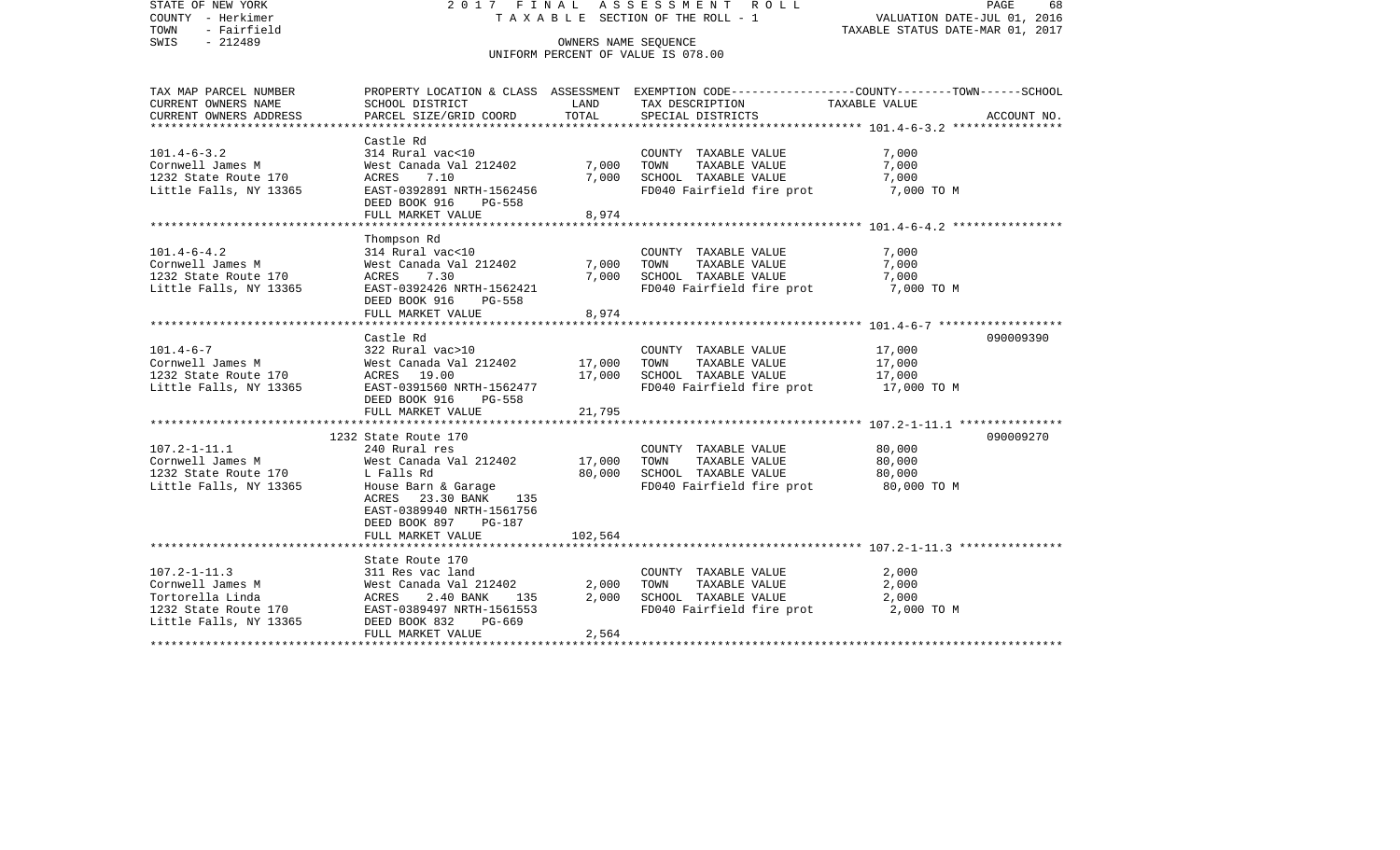| STATE OF NEW YORK<br>COUNTY - Herkimer<br>- Fairfield<br>TOWN<br>$-212489$<br>SWIS                                  | 2017 FINAL                                                                                                                                                                 |                              | ASSESSMENT<br>T A X A B L E SECTION OF THE ROLL - 1<br>OWNERS NAME SEQUENCE<br>UNIFORM PERCENT OF VALUE IS 078.00 | R O L L                      | VALUATION DATE-JUL 01, 2016<br>TAXABLE STATUS DATE-MAR 01, 2017 | PAGE     | 69                  |
|---------------------------------------------------------------------------------------------------------------------|----------------------------------------------------------------------------------------------------------------------------------------------------------------------------|------------------------------|-------------------------------------------------------------------------------------------------------------------|------------------------------|-----------------------------------------------------------------|----------|---------------------|
| TAX MAP PARCEL NUMBER<br>CURRENT OWNERS NAME<br>CURRENT OWNERS ADDRESS                                              | PROPERTY LOCATION & CLASS ASSESSMENT EXEMPTION CODE---------------COUNTY-------TOWN-----SCHOOL<br>SCHOOL DISTRICT<br>PARCEL SIZE/GRID COORD                                | LAND<br>TOTAL                | TAX DESCRIPTION<br>SPECIAL DISTRICTS                                                                              |                              | TAXABLE VALUE                                                   |          | ACCOUNT NO.         |
| ************************                                                                                            |                                                                                                                                                                            |                              |                                                                                                                   |                              |                                                                 |          |                     |
| $100.4 - 1 - 26.3$<br>Corsi Samuel W Jr.<br>Corsi Colleen Canorro<br>3053 State Route 169<br>Little Falls, NY 13365 | 3053 State Route 169<br>210 1 Family Res<br>West Canada Val 212402<br>ACRES<br>5.00<br>EAST-0369608 NRTH-1563650<br>DEED BOOK 2017 PG-102<br>FULL MARKET VALUE             | 13,000<br>122,000<br>156,410 | BAS STAR<br>41854<br>COUNTY TAXABLE VALUE<br>TOWN<br>SCHOOL TAXABLE VALUE<br>FD040 Fairfield fire prot            | $\Omega$<br>TAXABLE VALUE    | $\Omega$<br>122,000<br>122,000<br>98,000<br>122,000 TO M        | $\Omega$ | 24,000              |
|                                                                                                                     |                                                                                                                                                                            |                              |                                                                                                                   |                              |                                                                 |          |                     |
| $101.4 - 7 - 1$<br>Cosh George A<br>8 Mark Dr<br>Port Jervis, NY 12771                                              | Castle Rd<br>311 Res vac land<br>West Canada Val 212402<br>8.10<br>ACRES<br>EAST-0390143 NRTH-1562013<br>DEED BOOK 1597 PG-258                                             | 12,000<br>12,000             | COUNTY TAXABLE VALUE<br>TOWN<br>SCHOOL TAXABLE VALUE<br>FD040 Fairfield fire prot                                 | TAXABLE VALUE                | 12,000<br>12,000<br>12,000<br>12,000 TO M                       |          |                     |
|                                                                                                                     | FULL MARKET VALUE                                                                                                                                                          | 15,385                       |                                                                                                                   |                              |                                                                 |          |                     |
|                                                                                                                     |                                                                                                                                                                            |                              |                                                                                                                   |                              |                                                                 |          |                     |
| $106.4 - 1 - 35.1$<br>Costello Daniel K<br>Costello April L<br>213 N Creek Rd<br>Little Falls, NY 13365             | 213 N Creek Rd<br>240 Rural res<br>West Canada Val 212402<br>ACRES 102.70<br>EAST-0365742 NRTH-1546816<br>DEED BOOK 908<br>PG-197<br>FULL MARKET VALUE                     | 64,000<br>138,000<br>176,923 | <b>BAS STAR</b><br>41854<br>COUNTY TAXABLE VALUE<br>TOWN<br>SCHOOL TAXABLE VALUE<br>FD040 Fairfield fire prot     | $\Omega$<br>TAXABLE VALUE    | $\overline{0}$<br>138,000<br>138,000<br>114,000<br>138,000 TO M | $\Omega$ | 090002970<br>24,000 |
|                                                                                                                     | ***********************                                                                                                                                                    | ************                 |                                                                                                                   |                              |                                                                 |          |                     |
| $106.4 - 1 - 35.5$<br>Costello Kenan<br>Costello Amanda<br>285 N Creek Rd<br>Little Falls, NY 13365                 | 285 N Creek Rd<br>242 Rurl res&rec<br>West Canada Val 212402<br>FRNT 679.00 DPTH<br>ACRES 14.00<br>EAST-0367491 NRTH-1546781<br>FULL MARKET VALUE<br>********************* | 11,000<br>110,000<br>141,026 | COUNTY TAXABLE VALUE<br>TOWN<br>SCHOOL TAXABLE VALUE                                                              | TAXABLE VALUE                | 110,000<br>110,000<br>110,000                                   |          |                     |
|                                                                                                                     | 2176 Castle Rd                                                                                                                                                             |                              |                                                                                                                   |                              | *********************** 094.4-1-14.1 ***************            |          | 090001950           |
| $094.4 - 1 - 14.1$<br>Cota Mary Anne K<br>2176 Castle Rd<br>Newport, NY 13416                                       | 210 1 Family Res<br>West Canada Val 212402<br>FRNT 310.00 DPTH 140.00<br>BANK<br>135<br>EAST-0366662 NRTH-1579407<br>DEED BOOK 933<br>PG-595<br>FULL MARKET VALUE          | 10,000<br>65,000<br>83,333   | BAS STAR<br>41854<br>COUNTY TAXABLE VALUE<br>TOWN<br>SCHOOL TAXABLE VALUE<br>FD040 Fairfield fire prot            | $\mathbf 0$<br>TAXABLE VALUE | $\overline{0}$<br>65,000<br>65,000<br>41,000<br>65,000 TO M     | $\Omega$ | 24,000              |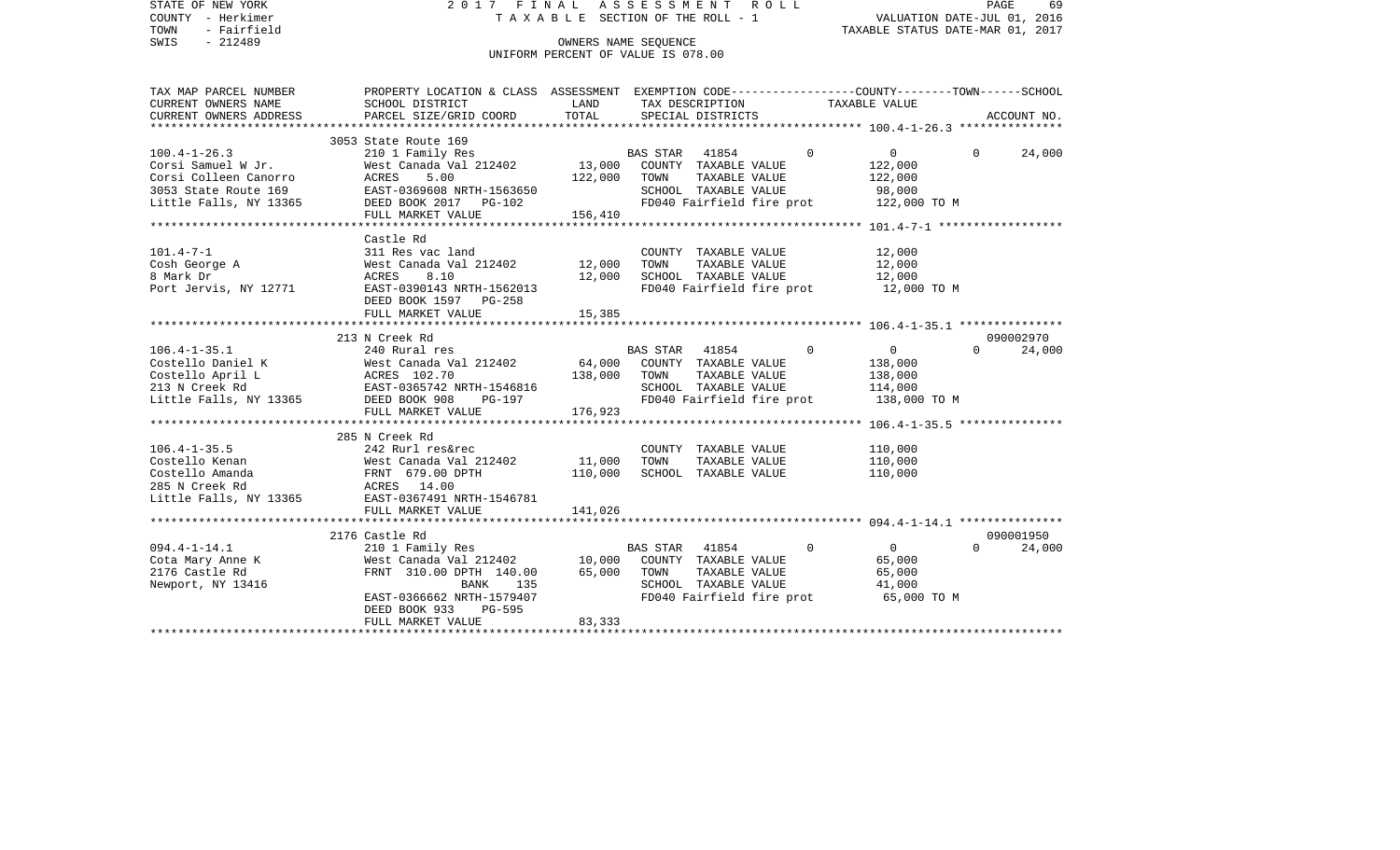STATE OF NEW YORK 2 0 1 7 F I N A L A S S E S S M E N T R O L L PAGE 70COUNTY - Herkimer T A X A B L E SECTION OF THE ROLL - 1 VALUATION DATE-JUL 01, 2016 TOWN - Fairfield TAXABLE STATUS DATE-MAR 01, 2017 SWIS - 212489 OWNERS NAME SEQUENCE UNIFORM PERCENT OF VALUE IS 078.00TAX MAP PARCEL NUMBER PROPERTY LOCATION & CLASS ASSESSMENT EXEMPTION CODE------------------COUNTY--------TOWN------SCHOOL CURRENT OWNERS NAME SCHOOL DISTRICT LAND TAX DESCRIPTION TAXABLE VALUECURRENT OWNERS ADDRESS PARCEL SIZE/GRID COORD TOTAL SPECIAL DISTRICTS ACCOUNT NO. \*\*\*\*\*\*\*\*\*\*\*\*\*\*\*\*\*\*\*\*\*\*\*\*\*\*\*\*\*\*\*\*\*\*\*\*\*\*\*\*\*\*\*\*\*\*\*\*\*\*\*\*\*\*\*\*\*\*\*\*\*\*\*\*\*\*\*\*\*\*\*\*\*\*\*\*\*\*\*\*\*\*\*\*\*\*\*\*\*\*\*\*\*\*\*\*\*\*\*\*\*\*\* 107.4-2-13 \*\*\*\*\*\*\*\*\*\*\*\*\*\*\*\*\* Topnotch Rd 090001470 107.4-2-13 322 Rural vac>10 VETFUND CT 41101 0 200 200 0Cotton Gary **Cotton Gary** 10,000 COUNTY TAXABLE VALUE 9,800 246 Topnotch Rd ACRES 12.90 10,000 TOWN TAXABLE VALUE 9,800 Little Falls, NY 13365 EAST-0387992 NRTH-1546773 SCHOOL TAXABLE VALUE 10,000 DEED BOOK 00494 PG-00249 **FDD40** FD040 Fairfield fire prot 10,000 TO M FULL MARKET VALUE 12,821 \*\*\*\*\*\*\*\*\*\*\*\*\*\*\*\*\*\*\*\*\*\*\*\*\*\*\*\*\*\*\*\*\*\*\*\*\*\*\*\*\*\*\*\*\*\*\*\*\*\*\*\*\*\*\*\*\*\*\*\*\*\*\*\*\*\*\*\*\*\*\*\*\*\*\*\*\*\*\*\*\*\*\*\*\*\*\*\*\*\*\*\*\*\*\*\*\*\*\*\*\*\*\* 107.4-2-14.1 \*\*\*\*\*\*\*\*\*\*\*\*\*\*\* Topnotch Rd 090001680 107.4-2-14.1 105 Vac farmland COUNTY TAXABLE VALUE 35,000 Cotton Gary Little Falls Ce 210900 35,000 TOWN TAXABLE VALUE 35,000 246 Topnotch Rd ACRES 63.00 35,000 SCHOOL TAXABLE VALUE 35,000 Little Falls, NY 13365 EAST-0389936 NRTH-1546813 FD040 Fairfield fire prot 35,000 TO M DEED BOOK 828 PG-199 FULL MARKET VALUE 44,872 \*\*\*\*\*\*\*\*\*\*\*\*\*\*\*\*\*\*\*\*\*\*\*\*\*\*\*\*\*\*\*\*\*\*\*\*\*\*\*\*\*\*\*\*\*\*\*\*\*\*\*\*\*\*\*\*\*\*\*\*\*\*\*\*\*\*\*\*\*\*\*\*\*\*\*\*\*\*\*\*\*\*\*\*\*\*\*\*\*\*\*\*\*\*\*\*\*\*\*\*\*\*\* 095.3-3-9 \*\*\*\*\*\*\*\*\*\*\*\*\*\*\*\*\*\* 1720 Hardscrabble Rd095.3-3-9 210 1 Family Res BAS STAR 41854 0 0 0 24,000 Couchman Dean West Canada Val 212402 13,000 COUNTY TAXABLE VALUE 135,000 PO Box 480 BAR change 6/05 135,000 TOWN TAXABLE VALUE 135,000 Middleville, NY 13406 ACRES 5.00 BANK 135 SCHOOL TAXABLE VALUE 111,000 EAST-0379283 NRTH-1577806 FD040 Fairfield fire prot 135,000 TO M DEED BOOK 923 PG-206 FULL MARKET VALUE 173,077 \*\*\*\*\*\*\*\*\*\*\*\*\*\*\*\*\*\*\*\*\*\*\*\*\*\*\*\*\*\*\*\*\*\*\*\*\*\*\*\*\*\*\*\*\*\*\*\*\*\*\*\*\*\*\*\*\*\*\*\*\*\*\*\*\*\*\*\*\*\*\*\*\*\*\*\*\*\*\*\*\*\*\*\*\*\*\*\*\*\*\*\*\*\*\*\*\*\*\*\*\*\*\* 100.2-1-22 \*\*\*\*\*\*\*\*\*\*\*\*\*\*\*\*\* 183 Reservoir Rd 090006990100.2-1-22 270 Mfg housing BAS STAR 41854 0 0 0 22,000 County of Herkimer West Canada Val 212402 9,000 COUNTY TAXABLE VALUE 22,000 108 Mary St FRNT 380.00 DPTH 114.00 22,000 TOWN TAXABLE VALUE 22,000 Herkimer, NY 13350 EAST-0368953 NRTH-1571459 SCHOOL TAXABLE VALUE 0 DEED BOOK 2017 PG-1914 FD040 Fairfield fire prot 22,000 TO M PRIOR OWNER ON 3/01/2017 FULL MARKET VALUE 28,205 County of Herkimer \*\*\*\*\*\*\*\*\*\*\*\*\*\*\*\*\*\*\*\*\*\*\*\*\*\*\*\*\*\*\*\*\*\*\*\*\*\*\*\*\*\*\*\*\*\*\*\*\*\*\*\*\*\*\*\*\*\*\*\*\*\*\*\*\*\*\*\*\*\*\*\*\*\*\*\*\*\*\*\*\*\*\*\*\*\*\*\*\*\*\*\*\*\*\*\*\*\*\*\*\*\*\* 107.2-2-17 \*\*\*\*\*\*\*\*\*\*\*\*\*\*\*\*\* Castle Rd 090010680107.2-2-17 314 Rural vac<10 COUNTY TAXABLE VALUE 12,000 County of Herkimer West Canada Val 212402 12,000 TOWN TAXABLE VALUE 12,000 108 Mary St MAP JJ27C28 12,000 SCHOOL TAXABLE VALUE 12,000 Herkimer, NY 13350 FRNT 258.00 DPTH FD040 Fairfield fire prot 12,000 TO M ACRES 8.20PRIOR OWNER ON 3/01/2017 EAST-0391633 NRTH-1560138 County of Herkimer DEED BOOK 2017 PG-1914 FULL MARKET VALUE 15,385 \*\*\*\*\*\*\*\*\*\*\*\*\*\*\*\*\*\*\*\*\*\*\*\*\*\*\*\*\*\*\*\*\*\*\*\*\*\*\*\*\*\*\*\*\*\*\*\*\*\*\*\*\*\*\*\*\*\*\*\*\*\*\*\*\*\*\*\*\*\*\*\*\*\*\*\*\*\*\*\*\*\*\*\*\*\*\*\*\*\*\*\*\*\*\*\*\*\*\*\*\*\*\*\*\*\*\*\*\*\*\*\*\*\*\*\*\*\*\*\*\*\*\*\*\*\*\*\*\*\*\*\*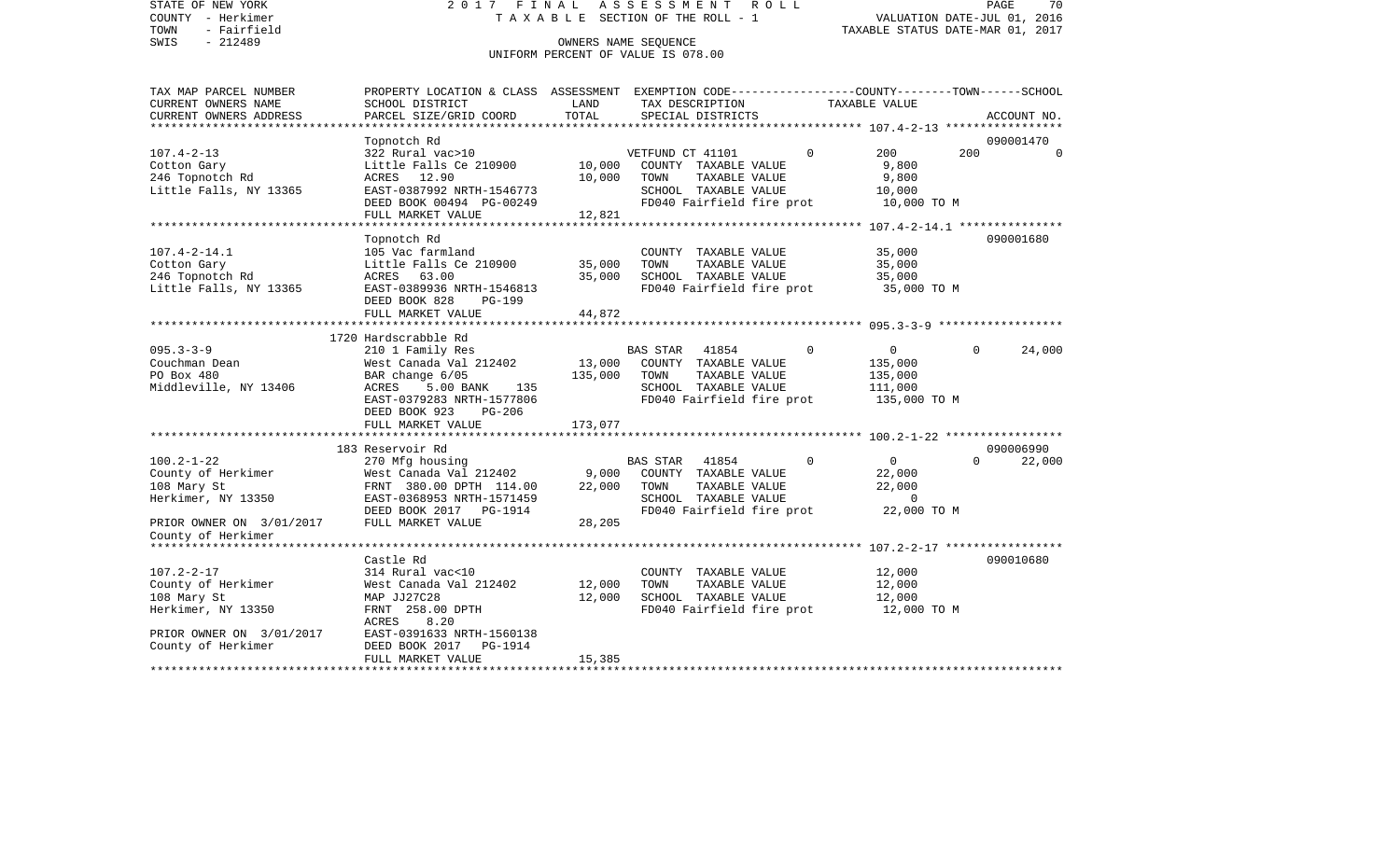| SWIS<br>$-212489$<br>OWNERS NAME SEOUENCE<br>UNIFORM PERCENT OF VALUE IS 078.00<br>PROPERTY LOCATION & CLASS ASSESSMENT EXEMPTION CODE---------------COUNTY-------TOWN------SCHOOL<br>SCHOOL DISTRICT<br>TAX DESCRIPTION<br>TAXABLE VALUE<br>LAND<br>TOTAL<br>PARCEL SIZE/GRID COORD<br>SPECIAL DISTRICTS<br>ACCOUNT NO.<br>2456 State Route 169<br>090086046<br>$107.1 - 1 - 13.4$<br>120 Field crops<br>$\Omega$<br>0<br>$\Omega$<br>AG MKTS<br>41730<br>$\Omega$<br>West Canada Val 212402<br>90,000 BAS STAR<br>41854<br>$\mathbf 0$<br>$\overline{0}$<br>$\mathbf 0$<br>24,000<br>Cowles Daniel<br>Cowles Susan<br>acreage per tax map<br>140,000<br>COUNTY TAXABLE VALUE<br>140,000<br>2456 State Route 169<br>ACRES 174.20<br>TAXABLE VALUE<br>TOWN<br>140,000<br>Little Falls, NY 13365<br>EAST-0373986 NRTH-1553931<br>SCHOOL TAXABLE VALUE<br>116,000<br>FD040 Fairfield fire prot<br>DEED BOOK 741<br>$PG-95$<br>140,000 TO M<br>FULL MARKET VALUE<br>179,487<br>MAY BE SUBJECT TO PAYMENT<br>UNDER AGDIST LAW TIL 2024<br>1444 Hardscrabble Rd<br>240 Rural res<br>$\overline{0}$<br>24,000<br><b>BAS STAR</b><br>41854<br>$\Omega$<br>$\Omega$<br>West Canada Val 212402<br>17,000<br>COUNTY TAXABLE VALUE<br>66,000<br>Doublewide<br>66,000<br>TOWN<br>TAXABLE VALUE<br>66,000<br>ACRES 14.80<br>SCHOOL TAXABLE VALUE<br>42,000<br>Middleville, NY 13407<br>EAST-0381364 NRTH-1572836<br>FD040 Fairfield fire prot<br>66,000 TO M<br>DEED BOOK 1127 PG-468<br>FULL MARKET VALUE<br>84,615<br>090009240<br>Casler Rd<br>$101.3 - 3 - 13$<br>$\overline{0}$<br>$\Omega$<br>24,000<br>210 1 Family Res<br>BAS STAR<br>41854<br>$\Omega$<br>Crawford Ryan N<br>West Canada Val 212402<br>10,000<br>COUNTY TAXABLE VALUE<br>130,000<br>PO Box 93<br>Lot#13<br>130,000<br>TOWN<br>TAXABLE VALUE<br>130,000<br>Middleville, NY 13406<br>SCHOOL TAXABLE VALUE<br>106,000<br>ACRES<br>5.00<br>EAST-0376962 NRTH-1561753<br>FD040 Fairfield fire prot<br>130,000 TO M<br>DEED BOOK 1424 PG-928<br>FULL MARKET VALUE<br>166,667<br>090009240<br>Casler Rd<br>$101.3 - 3 - 14$<br>314 Rural vac<10<br>10,000<br>COUNTY TAXABLE VALUE<br>10,000<br>Crawford Ryan N<br>West Canada Val 212402<br>TOWN<br>TAXABLE VALUE<br>10,000<br>PO Box 93<br>Lot#14<br>10,000<br>SCHOOL TAXABLE VALUE<br>10,000<br>Middleville, NY 13406<br>FD040 Fairfield fire prot<br>ACRES<br>5.00<br>10,000 TO M<br>EAST-0377268 NRTH-1561845<br>DEED BOOK 1398 PG-228<br>12,821<br>FULL MARKET VALUE<br>090009180<br>Parkhurst Rd<br>314 Rural vac<10<br>COUNTY TAXABLE VALUE<br>10,000<br>TOWN<br>TAXABLE VALUE<br>West Canada Val 212402<br>10,000<br>10,000<br>10,000<br>SCHOOL TAXABLE VALUE<br>ACRES<br>5.25<br>10,000<br>EAST-0370937 NRTH-1565745<br>FD040 Fairfield fire prot<br>10,000 TO M<br>DEED BOOK 1225<br>PG-453<br>12,821<br>FULL MARKET VALUE | COUNTY - Herkimer<br>- Fairfield<br>TOWN | T A X A B L E SECTION OF THE ROLL - 1 |  |  |  |  |  | VALUATION DATE-JUL 01, 2016<br>TAXABLE STATUS DATE-MAR 01, 2017 |  |  |  |
|-------------------------------------------------------------------------------------------------------------------------------------------------------------------------------------------------------------------------------------------------------------------------------------------------------------------------------------------------------------------------------------------------------------------------------------------------------------------------------------------------------------------------------------------------------------------------------------------------------------------------------------------------------------------------------------------------------------------------------------------------------------------------------------------------------------------------------------------------------------------------------------------------------------------------------------------------------------------------------------------------------------------------------------------------------------------------------------------------------------------------------------------------------------------------------------------------------------------------------------------------------------------------------------------------------------------------------------------------------------------------------------------------------------------------------------------------------------------------------------------------------------------------------------------------------------------------------------------------------------------------------------------------------------------------------------------------------------------------------------------------------------------------------------------------------------------------------------------------------------------------------------------------------------------------------------------------------------------------------------------------------------------------------------------------------------------------------------------------------------------------------------------------------------------------------------------------------------------------------------------------------------------------------------------------------------------------------------------------------------------------------------------------------------------------------------------------------------------------------------------------------------------------------------------------------------------------------------------------------------------------------------------------------------------------------------------------------------------------------------------------------------------------------------------------------------------------------------------|------------------------------------------|---------------------------------------|--|--|--|--|--|-----------------------------------------------------------------|--|--|--|
|                                                                                                                                                                                                                                                                                                                                                                                                                                                                                                                                                                                                                                                                                                                                                                                                                                                                                                                                                                                                                                                                                                                                                                                                                                                                                                                                                                                                                                                                                                                                                                                                                                                                                                                                                                                                                                                                                                                                                                                                                                                                                                                                                                                                                                                                                                                                                                                                                                                                                                                                                                                                                                                                                                                                                                                                                                           |                                          |                                       |  |  |  |  |  |                                                                 |  |  |  |
|                                                                                                                                                                                                                                                                                                                                                                                                                                                                                                                                                                                                                                                                                                                                                                                                                                                                                                                                                                                                                                                                                                                                                                                                                                                                                                                                                                                                                                                                                                                                                                                                                                                                                                                                                                                                                                                                                                                                                                                                                                                                                                                                                                                                                                                                                                                                                                                                                                                                                                                                                                                                                                                                                                                                                                                                                                           |                                          |                                       |  |  |  |  |  |                                                                 |  |  |  |
|                                                                                                                                                                                                                                                                                                                                                                                                                                                                                                                                                                                                                                                                                                                                                                                                                                                                                                                                                                                                                                                                                                                                                                                                                                                                                                                                                                                                                                                                                                                                                                                                                                                                                                                                                                                                                                                                                                                                                                                                                                                                                                                                                                                                                                                                                                                                                                                                                                                                                                                                                                                                                                                                                                                                                                                                                                           |                                          |                                       |  |  |  |  |  |                                                                 |  |  |  |
|                                                                                                                                                                                                                                                                                                                                                                                                                                                                                                                                                                                                                                                                                                                                                                                                                                                                                                                                                                                                                                                                                                                                                                                                                                                                                                                                                                                                                                                                                                                                                                                                                                                                                                                                                                                                                                                                                                                                                                                                                                                                                                                                                                                                                                                                                                                                                                                                                                                                                                                                                                                                                                                                                                                                                                                                                                           | TAX MAP PARCEL NUMBER                    |                                       |  |  |  |  |  |                                                                 |  |  |  |
|                                                                                                                                                                                                                                                                                                                                                                                                                                                                                                                                                                                                                                                                                                                                                                                                                                                                                                                                                                                                                                                                                                                                                                                                                                                                                                                                                                                                                                                                                                                                                                                                                                                                                                                                                                                                                                                                                                                                                                                                                                                                                                                                                                                                                                                                                                                                                                                                                                                                                                                                                                                                                                                                                                                                                                                                                                           | CURRENT OWNERS NAME                      |                                       |  |  |  |  |  |                                                                 |  |  |  |
|                                                                                                                                                                                                                                                                                                                                                                                                                                                                                                                                                                                                                                                                                                                                                                                                                                                                                                                                                                                                                                                                                                                                                                                                                                                                                                                                                                                                                                                                                                                                                                                                                                                                                                                                                                                                                                                                                                                                                                                                                                                                                                                                                                                                                                                                                                                                                                                                                                                                                                                                                                                                                                                                                                                                                                                                                                           | CURRENT OWNERS ADDRESS                   |                                       |  |  |  |  |  |                                                                 |  |  |  |
|                                                                                                                                                                                                                                                                                                                                                                                                                                                                                                                                                                                                                                                                                                                                                                                                                                                                                                                                                                                                                                                                                                                                                                                                                                                                                                                                                                                                                                                                                                                                                                                                                                                                                                                                                                                                                                                                                                                                                                                                                                                                                                                                                                                                                                                                                                                                                                                                                                                                                                                                                                                                                                                                                                                                                                                                                                           |                                          |                                       |  |  |  |  |  |                                                                 |  |  |  |
|                                                                                                                                                                                                                                                                                                                                                                                                                                                                                                                                                                                                                                                                                                                                                                                                                                                                                                                                                                                                                                                                                                                                                                                                                                                                                                                                                                                                                                                                                                                                                                                                                                                                                                                                                                                                                                                                                                                                                                                                                                                                                                                                                                                                                                                                                                                                                                                                                                                                                                                                                                                                                                                                                                                                                                                                                                           |                                          |                                       |  |  |  |  |  |                                                                 |  |  |  |
|                                                                                                                                                                                                                                                                                                                                                                                                                                                                                                                                                                                                                                                                                                                                                                                                                                                                                                                                                                                                                                                                                                                                                                                                                                                                                                                                                                                                                                                                                                                                                                                                                                                                                                                                                                                                                                                                                                                                                                                                                                                                                                                                                                                                                                                                                                                                                                                                                                                                                                                                                                                                                                                                                                                                                                                                                                           |                                          |                                       |  |  |  |  |  |                                                                 |  |  |  |
|                                                                                                                                                                                                                                                                                                                                                                                                                                                                                                                                                                                                                                                                                                                                                                                                                                                                                                                                                                                                                                                                                                                                                                                                                                                                                                                                                                                                                                                                                                                                                                                                                                                                                                                                                                                                                                                                                                                                                                                                                                                                                                                                                                                                                                                                                                                                                                                                                                                                                                                                                                                                                                                                                                                                                                                                                                           |                                          |                                       |  |  |  |  |  |                                                                 |  |  |  |
|                                                                                                                                                                                                                                                                                                                                                                                                                                                                                                                                                                                                                                                                                                                                                                                                                                                                                                                                                                                                                                                                                                                                                                                                                                                                                                                                                                                                                                                                                                                                                                                                                                                                                                                                                                                                                                                                                                                                                                                                                                                                                                                                                                                                                                                                                                                                                                                                                                                                                                                                                                                                                                                                                                                                                                                                                                           |                                          |                                       |  |  |  |  |  |                                                                 |  |  |  |
|                                                                                                                                                                                                                                                                                                                                                                                                                                                                                                                                                                                                                                                                                                                                                                                                                                                                                                                                                                                                                                                                                                                                                                                                                                                                                                                                                                                                                                                                                                                                                                                                                                                                                                                                                                                                                                                                                                                                                                                                                                                                                                                                                                                                                                                                                                                                                                                                                                                                                                                                                                                                                                                                                                                                                                                                                                           |                                          |                                       |  |  |  |  |  |                                                                 |  |  |  |
|                                                                                                                                                                                                                                                                                                                                                                                                                                                                                                                                                                                                                                                                                                                                                                                                                                                                                                                                                                                                                                                                                                                                                                                                                                                                                                                                                                                                                                                                                                                                                                                                                                                                                                                                                                                                                                                                                                                                                                                                                                                                                                                                                                                                                                                                                                                                                                                                                                                                                                                                                                                                                                                                                                                                                                                                                                           |                                          |                                       |  |  |  |  |  |                                                                 |  |  |  |
|                                                                                                                                                                                                                                                                                                                                                                                                                                                                                                                                                                                                                                                                                                                                                                                                                                                                                                                                                                                                                                                                                                                                                                                                                                                                                                                                                                                                                                                                                                                                                                                                                                                                                                                                                                                                                                                                                                                                                                                                                                                                                                                                                                                                                                                                                                                                                                                                                                                                                                                                                                                                                                                                                                                                                                                                                                           |                                          |                                       |  |  |  |  |  |                                                                 |  |  |  |
|                                                                                                                                                                                                                                                                                                                                                                                                                                                                                                                                                                                                                                                                                                                                                                                                                                                                                                                                                                                                                                                                                                                                                                                                                                                                                                                                                                                                                                                                                                                                                                                                                                                                                                                                                                                                                                                                                                                                                                                                                                                                                                                                                                                                                                                                                                                                                                                                                                                                                                                                                                                                                                                                                                                                                                                                                                           |                                          |                                       |  |  |  |  |  |                                                                 |  |  |  |
|                                                                                                                                                                                                                                                                                                                                                                                                                                                                                                                                                                                                                                                                                                                                                                                                                                                                                                                                                                                                                                                                                                                                                                                                                                                                                                                                                                                                                                                                                                                                                                                                                                                                                                                                                                                                                                                                                                                                                                                                                                                                                                                                                                                                                                                                                                                                                                                                                                                                                                                                                                                                                                                                                                                                                                                                                                           |                                          |                                       |  |  |  |  |  |                                                                 |  |  |  |
|                                                                                                                                                                                                                                                                                                                                                                                                                                                                                                                                                                                                                                                                                                                                                                                                                                                                                                                                                                                                                                                                                                                                                                                                                                                                                                                                                                                                                                                                                                                                                                                                                                                                                                                                                                                                                                                                                                                                                                                                                                                                                                                                                                                                                                                                                                                                                                                                                                                                                                                                                                                                                                                                                                                                                                                                                                           |                                          |                                       |  |  |  |  |  |                                                                 |  |  |  |
|                                                                                                                                                                                                                                                                                                                                                                                                                                                                                                                                                                                                                                                                                                                                                                                                                                                                                                                                                                                                                                                                                                                                                                                                                                                                                                                                                                                                                                                                                                                                                                                                                                                                                                                                                                                                                                                                                                                                                                                                                                                                                                                                                                                                                                                                                                                                                                                                                                                                                                                                                                                                                                                                                                                                                                                                                                           | $101.1 - 1 - 18.2$                       |                                       |  |  |  |  |  |                                                                 |  |  |  |
|                                                                                                                                                                                                                                                                                                                                                                                                                                                                                                                                                                                                                                                                                                                                                                                                                                                                                                                                                                                                                                                                                                                                                                                                                                                                                                                                                                                                                                                                                                                                                                                                                                                                                                                                                                                                                                                                                                                                                                                                                                                                                                                                                                                                                                                                                                                                                                                                                                                                                                                                                                                                                                                                                                                                                                                                                                           | Crawford Allan                           |                                       |  |  |  |  |  |                                                                 |  |  |  |
|                                                                                                                                                                                                                                                                                                                                                                                                                                                                                                                                                                                                                                                                                                                                                                                                                                                                                                                                                                                                                                                                                                                                                                                                                                                                                                                                                                                                                                                                                                                                                                                                                                                                                                                                                                                                                                                                                                                                                                                                                                                                                                                                                                                                                                                                                                                                                                                                                                                                                                                                                                                                                                                                                                                                                                                                                                           | Crawford Jamie                           |                                       |  |  |  |  |  |                                                                 |  |  |  |
|                                                                                                                                                                                                                                                                                                                                                                                                                                                                                                                                                                                                                                                                                                                                                                                                                                                                                                                                                                                                                                                                                                                                                                                                                                                                                                                                                                                                                                                                                                                                                                                                                                                                                                                                                                                                                                                                                                                                                                                                                                                                                                                                                                                                                                                                                                                                                                                                                                                                                                                                                                                                                                                                                                                                                                                                                                           | 1444 Hardscrabble Rd                     |                                       |  |  |  |  |  |                                                                 |  |  |  |
|                                                                                                                                                                                                                                                                                                                                                                                                                                                                                                                                                                                                                                                                                                                                                                                                                                                                                                                                                                                                                                                                                                                                                                                                                                                                                                                                                                                                                                                                                                                                                                                                                                                                                                                                                                                                                                                                                                                                                                                                                                                                                                                                                                                                                                                                                                                                                                                                                                                                                                                                                                                                                                                                                                                                                                                                                                           |                                          |                                       |  |  |  |  |  |                                                                 |  |  |  |
|                                                                                                                                                                                                                                                                                                                                                                                                                                                                                                                                                                                                                                                                                                                                                                                                                                                                                                                                                                                                                                                                                                                                                                                                                                                                                                                                                                                                                                                                                                                                                                                                                                                                                                                                                                                                                                                                                                                                                                                                                                                                                                                                                                                                                                                                                                                                                                                                                                                                                                                                                                                                                                                                                                                                                                                                                                           |                                          |                                       |  |  |  |  |  |                                                                 |  |  |  |
|                                                                                                                                                                                                                                                                                                                                                                                                                                                                                                                                                                                                                                                                                                                                                                                                                                                                                                                                                                                                                                                                                                                                                                                                                                                                                                                                                                                                                                                                                                                                                                                                                                                                                                                                                                                                                                                                                                                                                                                                                                                                                                                                                                                                                                                                                                                                                                                                                                                                                                                                                                                                                                                                                                                                                                                                                                           |                                          |                                       |  |  |  |  |  |                                                                 |  |  |  |
|                                                                                                                                                                                                                                                                                                                                                                                                                                                                                                                                                                                                                                                                                                                                                                                                                                                                                                                                                                                                                                                                                                                                                                                                                                                                                                                                                                                                                                                                                                                                                                                                                                                                                                                                                                                                                                                                                                                                                                                                                                                                                                                                                                                                                                                                                                                                                                                                                                                                                                                                                                                                                                                                                                                                                                                                                                           |                                          |                                       |  |  |  |  |  |                                                                 |  |  |  |
|                                                                                                                                                                                                                                                                                                                                                                                                                                                                                                                                                                                                                                                                                                                                                                                                                                                                                                                                                                                                                                                                                                                                                                                                                                                                                                                                                                                                                                                                                                                                                                                                                                                                                                                                                                                                                                                                                                                                                                                                                                                                                                                                                                                                                                                                                                                                                                                                                                                                                                                                                                                                                                                                                                                                                                                                                                           |                                          |                                       |  |  |  |  |  |                                                                 |  |  |  |
|                                                                                                                                                                                                                                                                                                                                                                                                                                                                                                                                                                                                                                                                                                                                                                                                                                                                                                                                                                                                                                                                                                                                                                                                                                                                                                                                                                                                                                                                                                                                                                                                                                                                                                                                                                                                                                                                                                                                                                                                                                                                                                                                                                                                                                                                                                                                                                                                                                                                                                                                                                                                                                                                                                                                                                                                                                           |                                          |                                       |  |  |  |  |  |                                                                 |  |  |  |
|                                                                                                                                                                                                                                                                                                                                                                                                                                                                                                                                                                                                                                                                                                                                                                                                                                                                                                                                                                                                                                                                                                                                                                                                                                                                                                                                                                                                                                                                                                                                                                                                                                                                                                                                                                                                                                                                                                                                                                                                                                                                                                                                                                                                                                                                                                                                                                                                                                                                                                                                                                                                                                                                                                                                                                                                                                           |                                          |                                       |  |  |  |  |  |                                                                 |  |  |  |
|                                                                                                                                                                                                                                                                                                                                                                                                                                                                                                                                                                                                                                                                                                                                                                                                                                                                                                                                                                                                                                                                                                                                                                                                                                                                                                                                                                                                                                                                                                                                                                                                                                                                                                                                                                                                                                                                                                                                                                                                                                                                                                                                                                                                                                                                                                                                                                                                                                                                                                                                                                                                                                                                                                                                                                                                                                           |                                          |                                       |  |  |  |  |  |                                                                 |  |  |  |
|                                                                                                                                                                                                                                                                                                                                                                                                                                                                                                                                                                                                                                                                                                                                                                                                                                                                                                                                                                                                                                                                                                                                                                                                                                                                                                                                                                                                                                                                                                                                                                                                                                                                                                                                                                                                                                                                                                                                                                                                                                                                                                                                                                                                                                                                                                                                                                                                                                                                                                                                                                                                                                                                                                                                                                                                                                           |                                          |                                       |  |  |  |  |  |                                                                 |  |  |  |
|                                                                                                                                                                                                                                                                                                                                                                                                                                                                                                                                                                                                                                                                                                                                                                                                                                                                                                                                                                                                                                                                                                                                                                                                                                                                                                                                                                                                                                                                                                                                                                                                                                                                                                                                                                                                                                                                                                                                                                                                                                                                                                                                                                                                                                                                                                                                                                                                                                                                                                                                                                                                                                                                                                                                                                                                                                           |                                          |                                       |  |  |  |  |  |                                                                 |  |  |  |
|                                                                                                                                                                                                                                                                                                                                                                                                                                                                                                                                                                                                                                                                                                                                                                                                                                                                                                                                                                                                                                                                                                                                                                                                                                                                                                                                                                                                                                                                                                                                                                                                                                                                                                                                                                                                                                                                                                                                                                                                                                                                                                                                                                                                                                                                                                                                                                                                                                                                                                                                                                                                                                                                                                                                                                                                                                           |                                          |                                       |  |  |  |  |  |                                                                 |  |  |  |
|                                                                                                                                                                                                                                                                                                                                                                                                                                                                                                                                                                                                                                                                                                                                                                                                                                                                                                                                                                                                                                                                                                                                                                                                                                                                                                                                                                                                                                                                                                                                                                                                                                                                                                                                                                                                                                                                                                                                                                                                                                                                                                                                                                                                                                                                                                                                                                                                                                                                                                                                                                                                                                                                                                                                                                                                                                           |                                          |                                       |  |  |  |  |  |                                                                 |  |  |  |
|                                                                                                                                                                                                                                                                                                                                                                                                                                                                                                                                                                                                                                                                                                                                                                                                                                                                                                                                                                                                                                                                                                                                                                                                                                                                                                                                                                                                                                                                                                                                                                                                                                                                                                                                                                                                                                                                                                                                                                                                                                                                                                                                                                                                                                                                                                                                                                                                                                                                                                                                                                                                                                                                                                                                                                                                                                           |                                          |                                       |  |  |  |  |  |                                                                 |  |  |  |
|                                                                                                                                                                                                                                                                                                                                                                                                                                                                                                                                                                                                                                                                                                                                                                                                                                                                                                                                                                                                                                                                                                                                                                                                                                                                                                                                                                                                                                                                                                                                                                                                                                                                                                                                                                                                                                                                                                                                                                                                                                                                                                                                                                                                                                                                                                                                                                                                                                                                                                                                                                                                                                                                                                                                                                                                                                           |                                          |                                       |  |  |  |  |  |                                                                 |  |  |  |
|                                                                                                                                                                                                                                                                                                                                                                                                                                                                                                                                                                                                                                                                                                                                                                                                                                                                                                                                                                                                                                                                                                                                                                                                                                                                                                                                                                                                                                                                                                                                                                                                                                                                                                                                                                                                                                                                                                                                                                                                                                                                                                                                                                                                                                                                                                                                                                                                                                                                                                                                                                                                                                                                                                                                                                                                                                           |                                          |                                       |  |  |  |  |  |                                                                 |  |  |  |
|                                                                                                                                                                                                                                                                                                                                                                                                                                                                                                                                                                                                                                                                                                                                                                                                                                                                                                                                                                                                                                                                                                                                                                                                                                                                                                                                                                                                                                                                                                                                                                                                                                                                                                                                                                                                                                                                                                                                                                                                                                                                                                                                                                                                                                                                                                                                                                                                                                                                                                                                                                                                                                                                                                                                                                                                                                           |                                          |                                       |  |  |  |  |  |                                                                 |  |  |  |
|                                                                                                                                                                                                                                                                                                                                                                                                                                                                                                                                                                                                                                                                                                                                                                                                                                                                                                                                                                                                                                                                                                                                                                                                                                                                                                                                                                                                                                                                                                                                                                                                                                                                                                                                                                                                                                                                                                                                                                                                                                                                                                                                                                                                                                                                                                                                                                                                                                                                                                                                                                                                                                                                                                                                                                                                                                           |                                          |                                       |  |  |  |  |  |                                                                 |  |  |  |
|                                                                                                                                                                                                                                                                                                                                                                                                                                                                                                                                                                                                                                                                                                                                                                                                                                                                                                                                                                                                                                                                                                                                                                                                                                                                                                                                                                                                                                                                                                                                                                                                                                                                                                                                                                                                                                                                                                                                                                                                                                                                                                                                                                                                                                                                                                                                                                                                                                                                                                                                                                                                                                                                                                                                                                                                                                           |                                          |                                       |  |  |  |  |  |                                                                 |  |  |  |
|                                                                                                                                                                                                                                                                                                                                                                                                                                                                                                                                                                                                                                                                                                                                                                                                                                                                                                                                                                                                                                                                                                                                                                                                                                                                                                                                                                                                                                                                                                                                                                                                                                                                                                                                                                                                                                                                                                                                                                                                                                                                                                                                                                                                                                                                                                                                                                                                                                                                                                                                                                                                                                                                                                                                                                                                                                           |                                          |                                       |  |  |  |  |  |                                                                 |  |  |  |
|                                                                                                                                                                                                                                                                                                                                                                                                                                                                                                                                                                                                                                                                                                                                                                                                                                                                                                                                                                                                                                                                                                                                                                                                                                                                                                                                                                                                                                                                                                                                                                                                                                                                                                                                                                                                                                                                                                                                                                                                                                                                                                                                                                                                                                                                                                                                                                                                                                                                                                                                                                                                                                                                                                                                                                                                                                           |                                          |                                       |  |  |  |  |  |                                                                 |  |  |  |
|                                                                                                                                                                                                                                                                                                                                                                                                                                                                                                                                                                                                                                                                                                                                                                                                                                                                                                                                                                                                                                                                                                                                                                                                                                                                                                                                                                                                                                                                                                                                                                                                                                                                                                                                                                                                                                                                                                                                                                                                                                                                                                                                                                                                                                                                                                                                                                                                                                                                                                                                                                                                                                                                                                                                                                                                                                           |                                          |                                       |  |  |  |  |  |                                                                 |  |  |  |
|                                                                                                                                                                                                                                                                                                                                                                                                                                                                                                                                                                                                                                                                                                                                                                                                                                                                                                                                                                                                                                                                                                                                                                                                                                                                                                                                                                                                                                                                                                                                                                                                                                                                                                                                                                                                                                                                                                                                                                                                                                                                                                                                                                                                                                                                                                                                                                                                                                                                                                                                                                                                                                                                                                                                                                                                                                           | $100.4 - 1 - 22.1$                       |                                       |  |  |  |  |  |                                                                 |  |  |  |
|                                                                                                                                                                                                                                                                                                                                                                                                                                                                                                                                                                                                                                                                                                                                                                                                                                                                                                                                                                                                                                                                                                                                                                                                                                                                                                                                                                                                                                                                                                                                                                                                                                                                                                                                                                                                                                                                                                                                                                                                                                                                                                                                                                                                                                                                                                                                                                                                                                                                                                                                                                                                                                                                                                                                                                                                                                           | Creek Lawn Farm LLC                      |                                       |  |  |  |  |  |                                                                 |  |  |  |
|                                                                                                                                                                                                                                                                                                                                                                                                                                                                                                                                                                                                                                                                                                                                                                                                                                                                                                                                                                                                                                                                                                                                                                                                                                                                                                                                                                                                                                                                                                                                                                                                                                                                                                                                                                                                                                                                                                                                                                                                                                                                                                                                                                                                                                                                                                                                                                                                                                                                                                                                                                                                                                                                                                                                                                                                                                           | 1698 Central Ave                         |                                       |  |  |  |  |  |                                                                 |  |  |  |
|                                                                                                                                                                                                                                                                                                                                                                                                                                                                                                                                                                                                                                                                                                                                                                                                                                                                                                                                                                                                                                                                                                                                                                                                                                                                                                                                                                                                                                                                                                                                                                                                                                                                                                                                                                                                                                                                                                                                                                                                                                                                                                                                                                                                                                                                                                                                                                                                                                                                                                                                                                                                                                                                                                                                                                                                                                           | Albany, NY 12205                         |                                       |  |  |  |  |  |                                                                 |  |  |  |
|                                                                                                                                                                                                                                                                                                                                                                                                                                                                                                                                                                                                                                                                                                                                                                                                                                                                                                                                                                                                                                                                                                                                                                                                                                                                                                                                                                                                                                                                                                                                                                                                                                                                                                                                                                                                                                                                                                                                                                                                                                                                                                                                                                                                                                                                                                                                                                                                                                                                                                                                                                                                                                                                                                                                                                                                                                           |                                          |                                       |  |  |  |  |  |                                                                 |  |  |  |
|                                                                                                                                                                                                                                                                                                                                                                                                                                                                                                                                                                                                                                                                                                                                                                                                                                                                                                                                                                                                                                                                                                                                                                                                                                                                                                                                                                                                                                                                                                                                                                                                                                                                                                                                                                                                                                                                                                                                                                                                                                                                                                                                                                                                                                                                                                                                                                                                                                                                                                                                                                                                                                                                                                                                                                                                                                           |                                          |                                       |  |  |  |  |  |                                                                 |  |  |  |

PAGE 71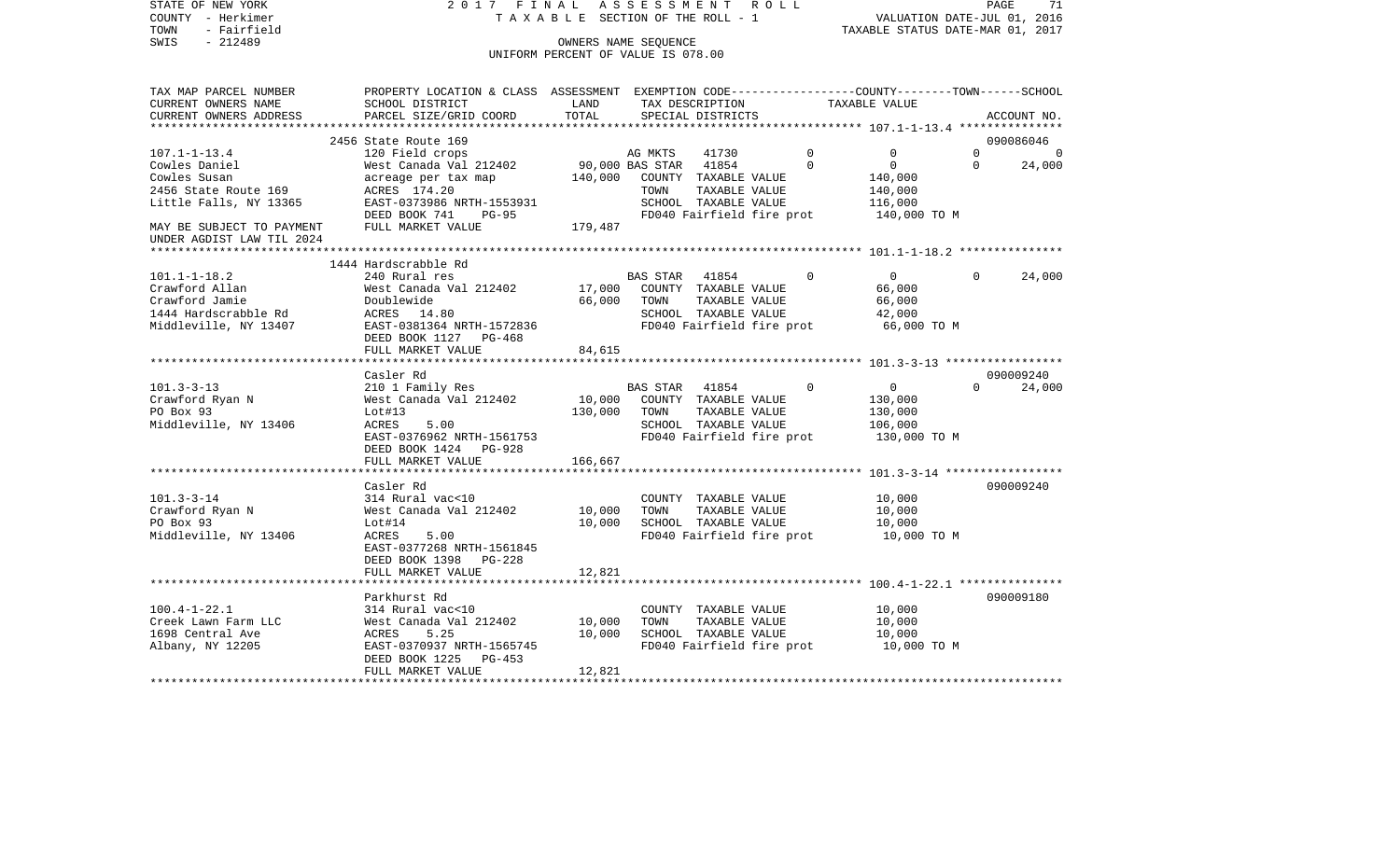STATE OF NEW YORK 2 0 1 7 F I N A L A S S E S S M E N T R O L L PAGE 72COUNTY - Herkimer T A X A B L E SECTION OF THE ROLL - 1 VALUATION DATE-JUL 01, 2016 TOWN - Fairfield TAXABLE STATUS DATE-MAR 01, 2017 SWIS - 212489 OWNERS NAME SEQUENCE UNIFORM PERCENT OF VALUE IS 078.00TAX MAP PARCEL NUMBER PROPERTY LOCATION & CLASS ASSESSMENT EXEMPTION CODE------------------COUNTY--------TOWN------SCHOOL CURRENT OWNERS NAME SCHOOL DISTRICT LAND TAX DESCRIPTION TAXABLE VALUECURRENT OWNERS ADDRESS PARCEL SIZE/GRID COORD TOTAL SPECIAL DISTRICTS ACCOUNT NO. \*\*\*\*\*\*\*\*\*\*\*\*\*\*\*\*\*\*\*\*\*\*\*\*\*\*\*\*\*\*\*\*\*\*\*\*\*\*\*\*\*\*\*\*\*\*\*\*\*\*\*\*\*\*\*\*\*\*\*\*\*\*\*\*\*\*\*\*\*\*\*\*\*\*\*\*\*\*\*\*\*\*\*\*\*\*\*\*\*\*\*\*\*\*\*\*\*\*\*\*\*\*\* 100.4-1-22.3 \*\*\*\*\*\*\*\*\*\*\*\*\*\*\*Parkhurst Rd 090089086 100.4-1-22.3 314 Rural vac<10 COUNTY TAXABLE VALUE 10,000 Creek Lawn Farm LLC West Canada Val 212402 10,000 TOWN TAXABLE VALUE 10,000 1698 Central Ave Deed Restriction 10,000 SCHOOL TAXABLE VALUE 10,000 Albany, NY 12205 ACRES 5.30 FD040 Fairfield fire prot 10,000 TO M EAST-0370716 NRTH-1565745 DEED BOOK 1225 PG-453FULL MARKET VALUE 12,821 \*\*\*\*\*\*\*\*\*\*\*\*\*\*\*\*\*\*\*\*\*\*\*\*\*\*\*\*\*\*\*\*\*\*\*\*\*\*\*\*\*\*\*\*\*\*\*\*\*\*\*\*\*\*\*\*\*\*\*\*\*\*\*\*\*\*\*\*\*\*\*\*\*\*\*\*\*\*\*\*\*\*\*\*\*\*\*\*\*\*\*\*\*\*\*\*\*\*\*\*\*\*\* 100.4-1-22.5 \*\*\*\*\*\*\*\*\*\*\*\*\*\*\* Parkhurst Rd 090089089100.4-1-22.5 311 Res vac land COUNTY TAXABLE VALUE 10,000 Creek Lawn Farm LLC West Canada Val 212402 10,000 TOWN TAXABLE VALUE 10,000 1698 Central Ave ACRES 5.30 10,000 SCHOOL TAXABLE VALUE 10,000 Albany, NY 12205 EAST-0370511 NRTH-1565766 FD040 Fairfield fire prot 10,000 TO M DEED BOOK 1225 PG-453 FULL MARKET VALUE 12,821 \*\*\*\*\*\*\*\*\*\*\*\*\*\*\*\*\*\*\*\*\*\*\*\*\*\*\*\*\*\*\*\*\*\*\*\*\*\*\*\*\*\*\*\*\*\*\*\*\*\*\*\*\*\*\*\*\*\*\*\*\*\*\*\*\*\*\*\*\*\*\*\*\*\*\*\*\*\*\*\*\*\*\*\*\*\*\*\*\*\*\*\*\*\*\*\*\*\*\*\*\*\*\* 100.4-1-22.6 \*\*\*\*\*\*\*\*\*\*\*\*\*\*\* Parkhurst Rd 090089090100.4-1-22.6 314 Rural vac<10 COUNTY TAXABLE VALUE 10,000 Creek Lawn Farm LLC West Canada Val 212402 10,000 TOWN TAXABLE VALUE 10,000 1698 Central Ave ACRES 5.30 10,000 SCHOOL TAXABLE VALUE 10,000 Albany, NY 12205 EAST-0370303 NRTH-1565772 FD040 Fairfield fire prot 10,000 TO M DEED BOOK 1225 PG-453 FULL MARKET VALUE 12,821 \*\*\*\*\*\*\*\*\*\*\*\*\*\*\*\*\*\*\*\*\*\*\*\*\*\*\*\*\*\*\*\*\*\*\*\*\*\*\*\*\*\*\*\*\*\*\*\*\*\*\*\*\*\*\*\*\*\*\*\*\*\*\*\*\*\*\*\*\*\*\*\*\*\*\*\*\*\*\*\*\*\*\*\*\*\*\*\*\*\*\*\*\*\*\*\*\*\*\*\*\*\*\* 100.4-1-26.1 \*\*\*\*\*\*\*\*\*\*\*\*\*\*\*State Route 169 090002070 100.4-1-26.1 322 Rural vac>10 AG MKTS L 41720 0 16,559 16,559 16,559 Creek Lawn Farm LLC West Canada Val 212402 95,300 COUNTY TAXABLE VALUE 78,741 1698 Central Ave ACRES 111.70 95,300 TOWN TAXABLE VALUE 78,741 Albany, NY 12205 EAST-0368318 NRTH-1563482 SCHOOL TAXABLE VALUE 78,741 DEED BOOK 1225 PG-470 FD040 Fairfield fire prot 78,741 TO M MAY BE SUBJECT TO PAYMENT FULL MARKET VALUE 122,179 16,559 EX UNDER AGDIST LAW TIL 2021 \*\*\*\*\*\*\*\*\*\*\*\*\*\*\*\*\*\*\*\*\*\*\*\*\*\*\*\*\*\*\*\*\*\*\*\*\*\*\*\*\*\*\*\*\*\*\*\*\*\*\*\*\*\*\*\*\*\*\*\*\*\*\*\*\*\*\*\*\*\*\*\*\*\*\*\*\*\*\*\*\*\*\*\*\*\*\*\*\*\*\*\*\*\*\*\*\*\*\*\*\*\*\* 100.4-1-27.1 \*\*\*\*\*\*\*\*\*\*\*\*\*\*\* State Route 169 090009600100.4-1-27.1 105 Vac farmland COUNTY TAXABLE VALUE 95,000 Creek Lawn Farm, LLC West Canada Val 212402 95,000 TOWN TAXABLE VALUE 95,000 1698 Central Ave L Falls Rd 95,000 SCHOOL TAXABLE VALUE 95,000 Albany, NY 12205 FRNT 150.00 DPTH FD040 Fairfield fire prot 95,000 TO M ACRES 118.50 EAST-0367112 NRTH-1564230 DEED BOOK 1262 PG-819 FULL MARKET VALUE 121,795 \*\*\*\*\*\*\*\*\*\*\*\*\*\*\*\*\*\*\*\*\*\*\*\*\*\*\*\*\*\*\*\*\*\*\*\*\*\*\*\*\*\*\*\*\*\*\*\*\*\*\*\*\*\*\*\*\*\*\*\*\*\*\*\*\*\*\*\*\*\*\*\*\*\*\*\*\*\*\*\*\*\*\*\*\*\*\*\*\*\*\*\*\*\*\*\*\*\*\*\*\*\*\*\*\*\*\*\*\*\*\*\*\*\*\*\*\*\*\*\*\*\*\*\*\*\*\*\*\*\*\*\*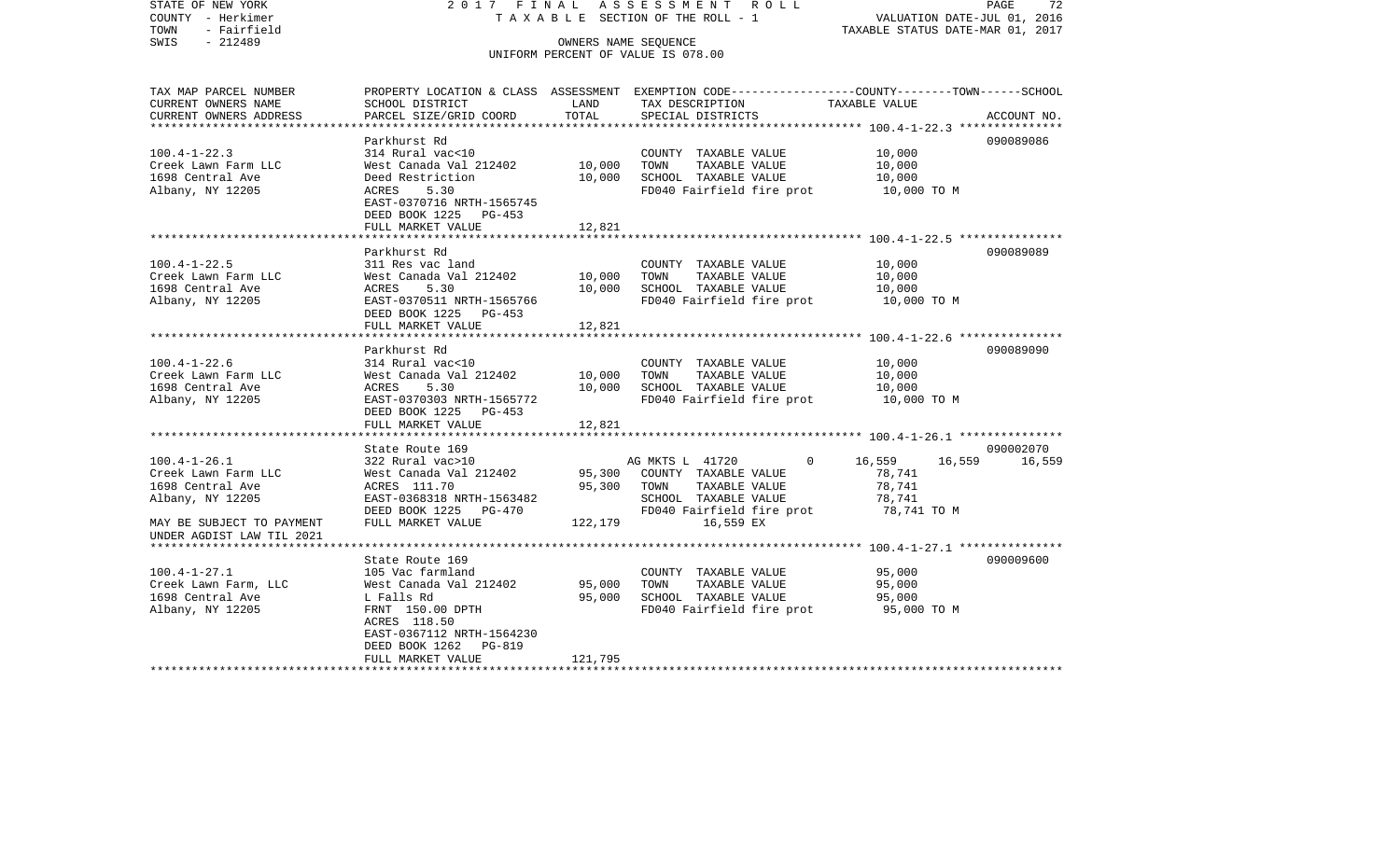STATE OF NEW YORK 2 0 1 7 F I N A L A S S E S S M E N T R O L L PAGE 73COUNTY - Herkimer **T A X A B L E** SECTION OF THE ROLL - 1 VALUATION DATE-JUL 01, 2016 TOWN - Fairfield TAXABLE STATUS DATE-MAR 01, 2017 SWIS - 212489 CONNERS NAME SEQUENCE UNIFORM PERCENT OF VALUE IS 078.00TAX MAP PARCEL NUMBER PROPERTY LOCATION & CLASS ASSESSMENT EXEMPTION CODE------------------COUNTY--------TOWN------SCHOOL CURRENT OWNERS NAME SCHOOL DISTRICT LAND TAX DESCRIPTION TAXABLE VALUECURRENT OWNERS ADDRESS PARCEL SIZE/GRID COORD TOTAL SPECIAL DISTRICTS ACCOUNT NO. \*\*\*\*\*\*\*\*\*\*\*\*\*\*\*\*\*\*\*\*\*\*\*\*\*\*\*\*\*\*\*\*\*\*\*\*\*\*\*\*\*\*\*\*\*\*\*\*\*\*\*\*\*\*\*\*\*\*\*\*\*\*\*\*\*\*\*\*\*\*\*\*\*\*\*\*\*\*\*\*\*\*\*\*\*\*\*\*\*\*\*\*\*\*\*\*\*\*\*\*\*\*\* 100.4-1-28 \*\*\*\*\*\*\*\*\*\*\*\*\*\*\*\*\*State Route 169 090011220 100.4-1-28 910 Priv forest COUNTY TAXABLE VALUE 40,000 Creek Lawn Farm, LLC West Canada Val 212402 40,000 TOWN TAXABLE VALUE 40,000 1698 Central Ave ACRES 58.30 40,000 SCHOOL TAXABLE VALUE 40,000 Albany, NY 12205 EAST-0364801 NRTH-1561154 FD040 Fairfield fire prot 40,000 TO M DEED BOOK 1262 PG-819FULL MARKET VALUE 51,282 \*\*\*\*\*\*\*\*\*\*\*\*\*\*\*\*\*\*\*\*\*\*\*\*\*\*\*\*\*\*\*\*\*\*\*\*\*\*\*\*\*\*\*\*\*\*\*\*\*\*\*\*\*\*\*\*\*\*\*\*\*\*\*\*\*\*\*\*\*\*\*\*\*\*\*\*\*\*\*\*\*\*\*\*\*\*\*\*\*\*\*\*\*\*\*\*\*\*\*\*\*\*\* 107.2-1-15 \*\*\*\*\*\*\*\*\*\*\*\*\*\*\*\*\* 227 Kilts Hill Rd 090001530107.2-1-15 240 Rural res ENH STAR 41834 0 0 0 52,400 Crofoot Henry West Canada Val 212402 22,000 COUNTY TAXABLE VALUE 100,000 Crofoot Deanna ACRES 23.80 BANK 135 100,000 TOWN TAXABLE VALUE 100,000 227 Kilts Hill Rd EAST-0395153 NRTH-1557641 SCHOOL TAXABLE VALUE 47,600 Little Falls, NY 13365 DEED BOOK 732 PG-163 FD040 Fairfield fire prot 100,000 TO M FULL MARKET VALUE 128,205 \*\*\*\*\*\*\*\*\*\*\*\*\*\*\*\*\*\*\*\*\*\*\*\*\*\*\*\*\*\*\*\*\*\*\*\*\*\*\*\*\*\*\*\*\*\*\*\*\*\*\*\*\*\*\*\*\*\*\*\*\*\*\*\*\*\*\*\*\*\*\*\*\*\*\*\*\*\*\*\*\*\*\*\*\*\*\*\*\*\*\*\*\*\*\*\*\*\*\*\*\*\*\* 094.4-1-19.1 \*\*\*\*\*\*\*\*\*\*\*\*\*\*\* 2205 Castle Rd 09000201029.537 094.4-1-19.1 112 Dairy farm AG MKTS L 41720 0 29,537 29,537 29,537 Crossett Keith & Crystal West Canada Val 212402 69,000 BAS STAR 41854 0 0 0 24,000 Crossett Clinton **FRNT 2730.00 DPTH** 150,000 AGRIC 10 Y 42100 0 6,000 6,000 6,000 6,000 119 Kast Bridge St ACRES 110.40 COUNTY TAXABLE VALUE 114,463 Herkimer, NY 13350 EAST-0330259 NRTH-1153950 TOWN TAXABLE VALUE 114,463 DEED BOOK 1537 PG-951 SCHOOL TAXABLE VALUE 90,463 MAY BE SUBJECT TO PAYMENT FULL MARKET VALUE 192,308 FD040 Fairfield fire prot 120,463 TO M UNDER AGDIST LAW TIL 2021 29,537 EX \*\*\*\*\*\*\*\*\*\*\*\*\*\*\*\*\*\*\*\*\*\*\*\*\*\*\*\*\*\*\*\*\*\*\*\*\*\*\*\*\*\*\*\*\*\*\*\*\*\*\*\*\*\*\*\*\*\*\*\*\*\*\*\*\*\*\*\*\*\*\*\*\*\*\*\*\*\*\*\*\*\*\*\*\*\*\*\*\*\*\*\*\*\*\*\*\*\*\*\*\*\*\* 095.3-1-29.1 \*\*\*\*\*\*\*\*\*\*\*\*\*\*\* 1648 Castle Rd 090001500095.3-1-29.1 240 Rural res VET COM C 41132 0 12,000 0 0 0 Crossett Leslie S 60 6 6 64,000 VET COM T 41133 0 0 16,000 0 0 16,000 Crossett Charlene includes 29.2 150,000 ENH STAR 41834 0 0 0 52,400 1648 Castle Rd ACRES 103.40 COUNTY TAXABLE VALUE 138,000 Newport, NY 13416 **EAST-0377554 NRTH-1582074** TOWN TAXABLE VALUE 134,000 DEED BOOK 1354 PG-360 SCHOOL TAXABLE VALUE 97,600 FULL MARKET VALUE 192,308 FD040 Fairfield fire prot 150,000 TO M \*\*\*\*\*\*\*\*\*\*\*\*\*\*\*\*\*\*\*\*\*\*\*\*\*\*\*\*\*\*\*\*\*\*\*\*\*\*\*\*\*\*\*\*\*\*\*\*\*\*\*\*\*\*\*\*\*\*\*\*\*\*\*\*\*\*\*\*\*\*\*\*\*\*\*\*\*\*\*\*\*\*\*\*\*\*\*\*\*\*\*\*\*\*\*\*\*\*\*\*\*\*\* 101.3-3-18 \*\*\*\*\*\*\*\*\*\*\*\*\*\*\*\*\* Casler Rd 090009240101.3-3-18 322 Rural vac>10 COUNTY TAXABLE VALUE 18,000 Crossett Seth C West Canada Val 212402 18,000 TOWN TAXABLE VALUE 18,000 Crossett Brenda M Lot#18 18,000 SCHOOL TAXABLE VALUE 18,000 54 N Main St ACRES 21.10 FD040 Fairfield fire prot 18,000 TO M Newport, NY 13416 EAST-0378214 NRTH-1560819 DEED BOOK 1353 PG-251FULL MARKET VALUE 23.077

\*\*\*\*\*\*\*\*\*\*\*\*\*\*\*\*\*\*\*\*\*\*\*\*\*\*\*\*\*\*\*\*\*\*\*\*\*\*\*\*\*\*\*\*\*\*\*\*\*\*\*\*\*\*\*\*\*\*\*\*\*\*\*\*\*\*\*\*\*\*\*\*\*\*\*\*\*\*\*\*\*\*\*\*\*\*\*\*\*\*\*\*\*\*\*\*\*\*\*\*\*\*\*\*\*\*\*\*\*\*\*\*\*\*\*\*\*\*\*\*\*\*\*\*\*\*\*\*\*\*\*\*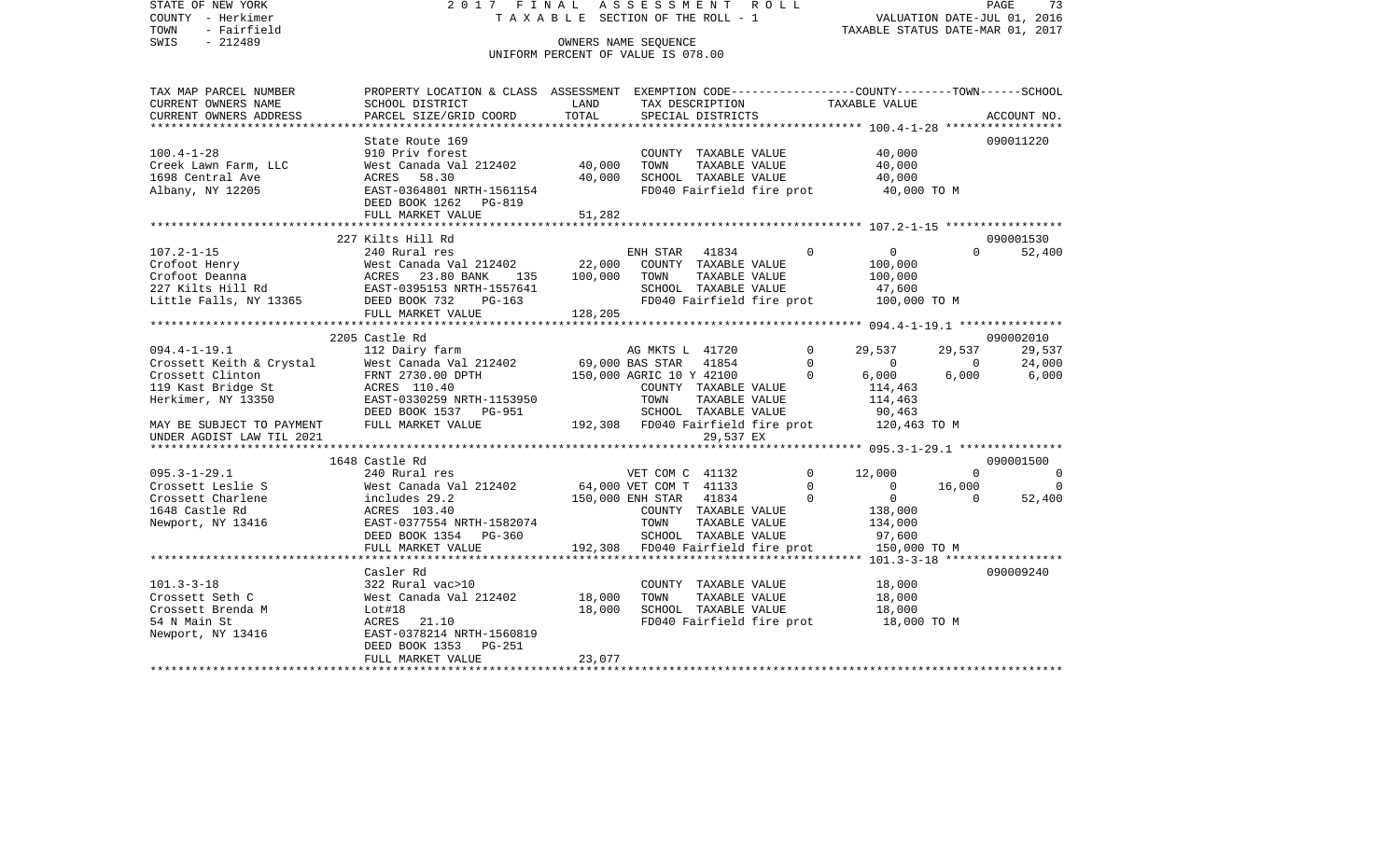| COUNTY<br>- Herkimer<br>- Fairfield<br>TOWN     | T A X A B L E SECTION OF THE ROLL - 1       | VALUATION DATE-JUL 01, 2016<br>TAXABLE STATUS DATE-MAR 01, 2017 |                                                                                                 |                       |          |             |
|-------------------------------------------------|---------------------------------------------|-----------------------------------------------------------------|-------------------------------------------------------------------------------------------------|-----------------------|----------|-------------|
| SWIS<br>$-212489$                               |                                             |                                                                 | OWNERS NAME SEQUENCE                                                                            |                       |          |             |
|                                                 |                                             |                                                                 | UNIFORM PERCENT OF VALUE IS 078.00                                                              |                       |          |             |
| TAX MAP PARCEL NUMBER                           |                                             |                                                                 | PROPERTY LOCATION & CLASS ASSESSMENT EXEMPTION CODE---------------COUNTY-------TOWN------SCHOOL |                       |          |             |
| CURRENT OWNERS NAME                             | SCHOOL DISTRICT                             | LAND                                                            | TAX DESCRIPTION                                                                                 | TAXABLE VALUE         |          |             |
| CURRENT OWNERS ADDRESS<br>********************* | PARCEL SIZE/GRID COORD                      | TOTAL                                                           | SPECIAL DISTRICTS                                                                               |                       |          | ACCOUNT NO. |
|                                                 |                                             | *************                                                   | ************************************** 101.3-3-19 *****                                         |                       |          |             |
|                                                 | Casler Rd                                   |                                                                 |                                                                                                 |                       |          | 090009240   |
| $101.3 - 3 - 19$<br>Crossett Seth C             | 322 Rural vac>10<br>West Canada Val 212402  | 28,000                                                          | COUNTY TAXABLE VALUE<br>TOWN<br>TAXABLE VALUE                                                   | 28,000<br>28,000      |          |             |
| Crossett Brenda M                               | Lot#19                                      | 28,000                                                          | SCHOOL TAXABLE VALUE                                                                            | 28,000                |          |             |
| 54 N Main St                                    | ACRES<br>41.10                              |                                                                 | FD040 Fairfield fire prot                                                                       | 28,000 TO M           |          |             |
| Newport, NY 13416                               | EAST-0379026 NRTH-1560735                   |                                                                 |                                                                                                 |                       |          |             |
|                                                 | DEED BOOK 1353 PG-251                       |                                                                 |                                                                                                 |                       |          |             |
|                                                 | FULL MARKET VALUE                           | 35,897                                                          |                                                                                                 |                       |          |             |
|                                                 |                                             |                                                                 |                                                                                                 |                       |          |             |
|                                                 | North Creek Road                            |                                                                 |                                                                                                 |                       |          |             |
| $106.4 - 1 - 34.2$                              | 314 Rural vac<10                            |                                                                 | COUNTY TAXABLE VALUE                                                                            | 1,200                 |          |             |
| Czernecki Gary M                                | West Canada Val 212402                      | 1,200                                                           | TOWN<br>TAXABLE VALUE                                                                           | 1,200                 |          |             |
| 130 North Creek Road                            | piece in Herkimer 106.4-1                   | 1,200                                                           | SCHOOL TAXABLE VALUE                                                                            | 1,200                 |          |             |
| Little Falls, NY 13365                          | FRNT 371.00 DPTH                            |                                                                 | FD040 Fairfield fire prot                                                                       | 1,200 TO M            |          |             |
|                                                 | ACRES<br>0.50                               |                                                                 |                                                                                                 |                       |          |             |
|                                                 | EAST-0364339 NRTH-1545817                   |                                                                 |                                                                                                 |                       |          |             |
|                                                 | FULL MARKET VALUE                           | 1,538                                                           |                                                                                                 |                       |          |             |
|                                                 |                                             |                                                                 |                                                                                                 |                       |          |             |
|                                                 | 217 Comstock Rd                             |                                                                 |                                                                                                 |                       |          |             |
| $095.3 - 1 - 32.5$                              | 240 Rural res                               |                                                                 | 41834<br>ENH STAR<br>$\Omega$                                                                   | $\mathbf{0}$          | $\Omega$ | 52,400      |
| Czyrny Boguslaw                                 | West Canada Val 212402                      | 29,000                                                          | COUNTY TAXABLE VALUE                                                                            | 72,000                |          |             |
| Mazurkiewicz Rosanna<br>Rosanna Mazurkiewicz    | partial                                     | 72,000                                                          | TAXABLE VALUE<br>TOWN<br>SCHOOL TAXABLE VALUE                                                   | 72,000                |          |             |
| 47 Ackerman St                                  | ACRES<br>38.40<br>EAST-0383647 NRTH-1583443 |                                                                 | FD040 Fairfield fire prot                                                                       | 19,600<br>72,000 TO M |          |             |
| Bloomfield, NJ 07003                            | DEED BOOK 1574<br><b>PG-988</b>             |                                                                 |                                                                                                 |                       |          |             |
|                                                 | FULL MARKET VALUE                           | 92,308                                                          |                                                                                                 |                       |          |             |
|                                                 | *************************                   |                                                                 |                                                                                                 |                       |          |             |
|                                                 | 331 Davis Rd                                |                                                                 |                                                                                                 |                       |          | 090100070   |
| $107.1 - 1 - 11.2$                              | 270 Mfg housing                             |                                                                 | 41834<br>ENH STAR<br>$\Omega$                                                                   | 0                     | $\Omega$ | 34,000      |
| Daley Clinton                                   | West Canada Val 212402                      | 10,000                                                          | COUNTY TAXABLE VALUE                                                                            | 34,000                |          |             |
| Daley Kathleen                                  | 1.00<br>ACRES                               | 34,000                                                          | TOWN<br>TAXABLE VALUE                                                                           | 34,000                |          |             |
| 331 Davis Rd                                    | EAST-0376606 NRTH-1557014                   |                                                                 | SCHOOL TAXABLE VALUE                                                                            | $\Omega$              |          |             |
| Little Falls, NY 13365                          | DEED BOOK 698<br>$PG-802$                   |                                                                 | FD040 Fairfield fire prot                                                                       | 34,000 TO M           |          |             |
|                                                 | FULL MARKET VALUE                           | 43,590                                                          |                                                                                                 |                       |          |             |
|                                                 |                                             |                                                                 |                                                                                                 |                       |          |             |
|                                                 | 2280 State Route 169                        |                                                                 |                                                                                                 |                       |          | 090001620   |
| $107.3 - 2 - 4.1$                               | 240 Rural res                               |                                                                 | VET WAR T 41123<br>$\Omega$                                                                     | $\Omega$              | 9,600    | $\Omega$    |
| Daley Robert                                    | Little Falls Ce 210900                      |                                                                 | 25,000 VET WAR CS 41125<br>$\Omega$                                                             | 7,200                 | $\Omega$ | 7,200       |
| Daley Carolyn                                   | ACRES<br>30.30                              |                                                                 | 95,000 ENH STAR<br>41834<br>$\Omega$                                                            | 0                     | $\Omega$ | 52,400      |
| 2280 State Route 169                            | EAST-0376034 NRTH-1550183                   |                                                                 | COUNTY TAXABLE VALUE                                                                            | 87,800                |          |             |
| Little Falls, NY 13365                          | DEED BOOK 00645 PG-00958                    |                                                                 | TAXABLE VALUE<br>TOWN                                                                           | 85,400                |          |             |
|                                                 | FULL MARKET VALUE                           | 121,795                                                         | SCHOOL TAXABLE VALUE                                                                            | 35,400                |          |             |
|                                                 |                                             |                                                                 | FD040 Fairfield fire prot                                                                       | 95,000 TO M           |          |             |

PAGE 74

STATE OF NEW YORK 2 0 1 7 F I N A L A S S E S S M E N T R O L L PAGE 74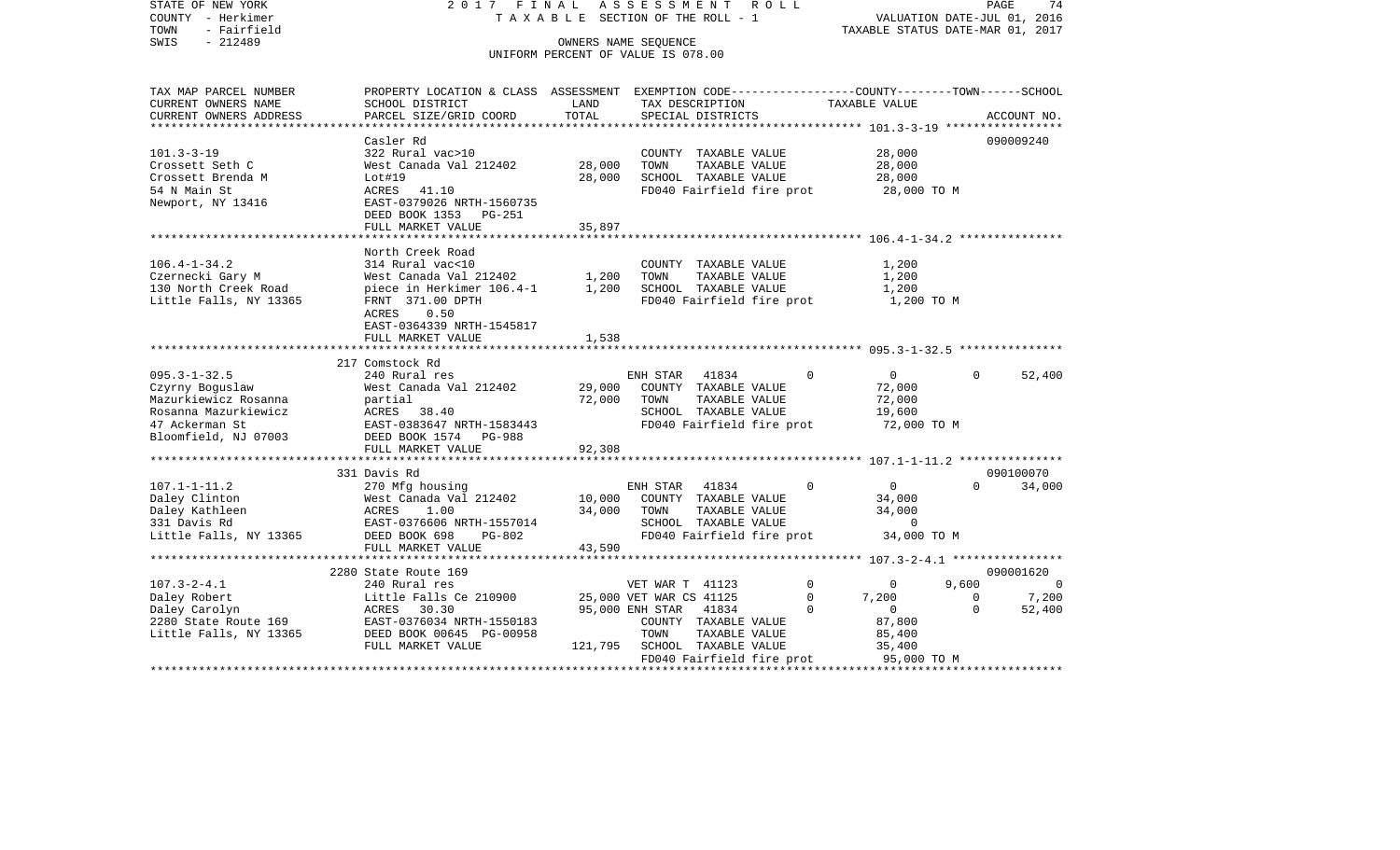STATE OF NEW YORK 2 0 1 7 F I N A L A S S E S S M E N T R O L L PAGE 75COUNTY - Herkimer **T A X A B L E** SECTION OF THE ROLL - 1 VALUATION DATE-JUL 01, 2016 TOWN - Fairfield TAXABLE STATUS DATE-MAR 01, 2017 SWIS - 212489 CONNERS NAME SEQUENCE UNIFORM PERCENT OF VALUE IS 078.00TAX MAP PARCEL NUMBER PROPERTY LOCATION & CLASS ASSESSMENT EXEMPTION CODE------------------COUNTY--------TOWN------SCHOOL CURRENT OWNERS NAME SCHOOL DISTRICT LAND TAX DESCRIPTION TAXABLE VALUECURRENT OWNERS ADDRESS PARCEL SIZE/GRID COORD TOTAL SPECIAL DISTRICTS ACCOUNT NO. \*\*\*\*\*\*\*\*\*\*\*\*\*\*\*\*\*\*\*\*\*\*\*\*\*\*\*\*\*\*\*\*\*\*\*\*\*\*\*\*\*\*\*\*\*\*\*\*\*\*\*\*\*\*\*\*\*\*\*\*\*\*\*\*\*\*\*\*\*\*\*\*\*\*\*\*\*\*\*\*\*\*\*\*\*\*\*\*\*\*\*\*\*\*\*\*\*\*\*\*\*\*\* 095.4-1-15 \*\*\*\*\*\*\*\*\*\*\*\*\*\*\*\*\* 138 Comstock Rd 090100049095.4-1-15 210 1 Family Res BAS STAR 41854 0 0 0 24,000 Davies Carl F III West Canada Val 212402 10,000 COUNTY TAXABLE VALUE 65,000 138 Comstock Rd ACRES 1.00 BANK 135 65,000 TOWN TAXABLE VALUE 65,000 Newport, NY 13416 6 EAST-0390517 NRTH-1576724 SCHOOL TAXABLE VALUE 41,000 DEED BOOK 946 PG-553 FD040 Fairfield fire prot 65,000 TO M FULL MARKET VALUE 83,333 \*\*\*\*\*\*\*\*\*\*\*\*\*\*\*\*\*\*\*\*\*\*\*\*\*\*\*\*\*\*\*\*\*\*\*\*\*\*\*\*\*\*\*\*\*\*\*\*\*\*\*\*\*\*\*\*\*\*\*\*\*\*\*\*\*\*\*\*\*\*\*\*\*\*\*\*\*\*\*\*\*\*\*\*\*\*\*\*\*\*\*\*\*\*\*\*\*\*\*\*\*\*\* 101.4-5-2 \*\*\*\*\*\*\*\*\*\*\*\*\*\*\*\*\*\*State Route 29 090087059 101.4-5-2 322 Rural vac>10 COUNTY TAXABLE VALUE 15,000 Davis Gloria West Canada Val 212402 15,000 TOWN TAXABLE VALUE 15,000 56 Patton Ave ACRES 14.80 15,000 SCHOOL TAXABLE VALUE 15,000 Wyandanch, NY 11798-4210 EAST-0386450 NRTH-1567372 FD040 Fairfield fire prot 15,000 TO M DEED BOOK 861 PG-255FULL MARKET VALUE 19,231 \*\*\*\*\*\*\*\*\*\*\*\*\*\*\*\*\*\*\*\*\*\*\*\*\*\*\*\*\*\*\*\*\*\*\*\*\*\*\*\*\*\*\*\*\*\*\*\*\*\*\*\*\*\*\*\*\*\*\*\*\*\*\*\*\*\*\*\*\*\*\*\*\*\*\*\*\*\*\*\*\*\*\*\*\*\*\*\*\*\*\*\*\*\*\*\*\*\*\*\*\*\*\* 106.2-3-16 \*\*\*\*\*\*\*\*\*\*\*\*\*\*\*\*\* 677 West End Rd 09008910424,000 106.2-3-16 210 1 Family Res BAS STAR 41854 0 0 0 0 DAVIS JESSE L JR. West Canada Val 212402 12,000 COUNTY TAXABLE VALUE 180,000 DAVIS JOANNE E Combined With 106.2-2-17 180,000 TOWN TAXABLE VALUE 180,000 677 WEST END Rd ACRES 3.60 SCHOOL TAXABLE VALUE 156,000 LITTLE FALLS, NY 13365 EAST-0367546 NRTH-1552386 FD040 Fairfield fire prot 180,000 TO M DEED BOOK 912 PG-71FULL MARKET VALUE 230,769 \*\*\*\*\*\*\*\*\*\*\*\*\*\*\*\*\*\*\*\*\*\*\*\*\*\*\*\*\*\*\*\*\*\*\*\*\*\*\*\*\*\*\*\*\*\*\*\*\*\*\*\*\*\*\*\*\*\*\*\*\*\*\*\*\*\*\*\*\*\*\*\*\*\*\*\*\*\*\*\*\*\*\*\*\*\*\*\*\*\*\*\*\*\*\*\*\*\*\*\*\*\*\* 107.1-1-9 \*\*\*\*\*\*\*\*\*\*\*\*\*\*\*\*\*\* 301 Davis Rd 090100022107.1-1-9 210 1 Family Res COUNTY TAXABLE VALUE 55,000 Davis Noreen A West Canada Val 212402 10,000 TOWN TAXABLE VALUE 55,000 836 24th Ave Doublewide 55,000 SCHOOL TAXABLE VALUE 55,000 Vero Beach, FL 32960  $ACRES$  1.00  $BDD40$  Fairfield fire prot 55,000 TO M EAST-0375752 NRTH-1556900 DEED BOOK 00623 PG-00350FULL MARKET VALUE 70,513 \*\*\*\*\*\*\*\*\*\*\*\*\*\*\*\*\*\*\*\*\*\*\*\*\*\*\*\*\*\*\*\*\*\*\*\*\*\*\*\*\*\*\*\*\*\*\*\*\*\*\*\*\*\*\*\*\*\*\*\*\*\*\*\*\*\*\*\*\*\*\*\*\*\*\*\*\*\*\*\*\*\*\*\*\*\*\*\*\*\*\*\*\*\*\*\*\*\*\*\*\*\*\* 107.2-1-19.9 \*\*\*\*\*\*\*\*\*\*\*\*\*\*\* 629 Stahl Rd 090010108107.2-1-19.9 270 Mfg housing COUNTY TAXABLE VALUE 32,500 West Canada Val 212402 Davis Carry-Lynn T INCLUDES 107.2-1-19.6 32,500 SCHOOL TAXABLE VALUE 32,500 573 Stahl Rd FRNT 434.00 DPTH FD040 Fairfield fire prot 32,500 TO M Little Falls, NY 13365 ACRES 9.50 EAST-0388799 NRTH-1555053 DEED BOOK 1163 PG-67FULL MARKET VALUE 41,667 \*\*\*\*\*\*\*\*\*\*\*\*\*\*\*\*\*\*\*\*\*\*\*\*\*\*\*\*\*\*\*\*\*\*\*\*\*\*\*\*\*\*\*\*\*\*\*\*\*\*\*\*\*\*\*\*\*\*\*\*\*\*\*\*\*\*\*\*\*\*\*\*\*\*\*\*\*\*\*\*\*\*\*\*\*\*\*\*\*\*\*\*\*\*\*\*\*\*\*\*\*\*\*\*\*\*\*\*\*\*\*\*\*\*\*\*\*\*\*\*\*\*\*\*\*\*\*\*\*\*\*\*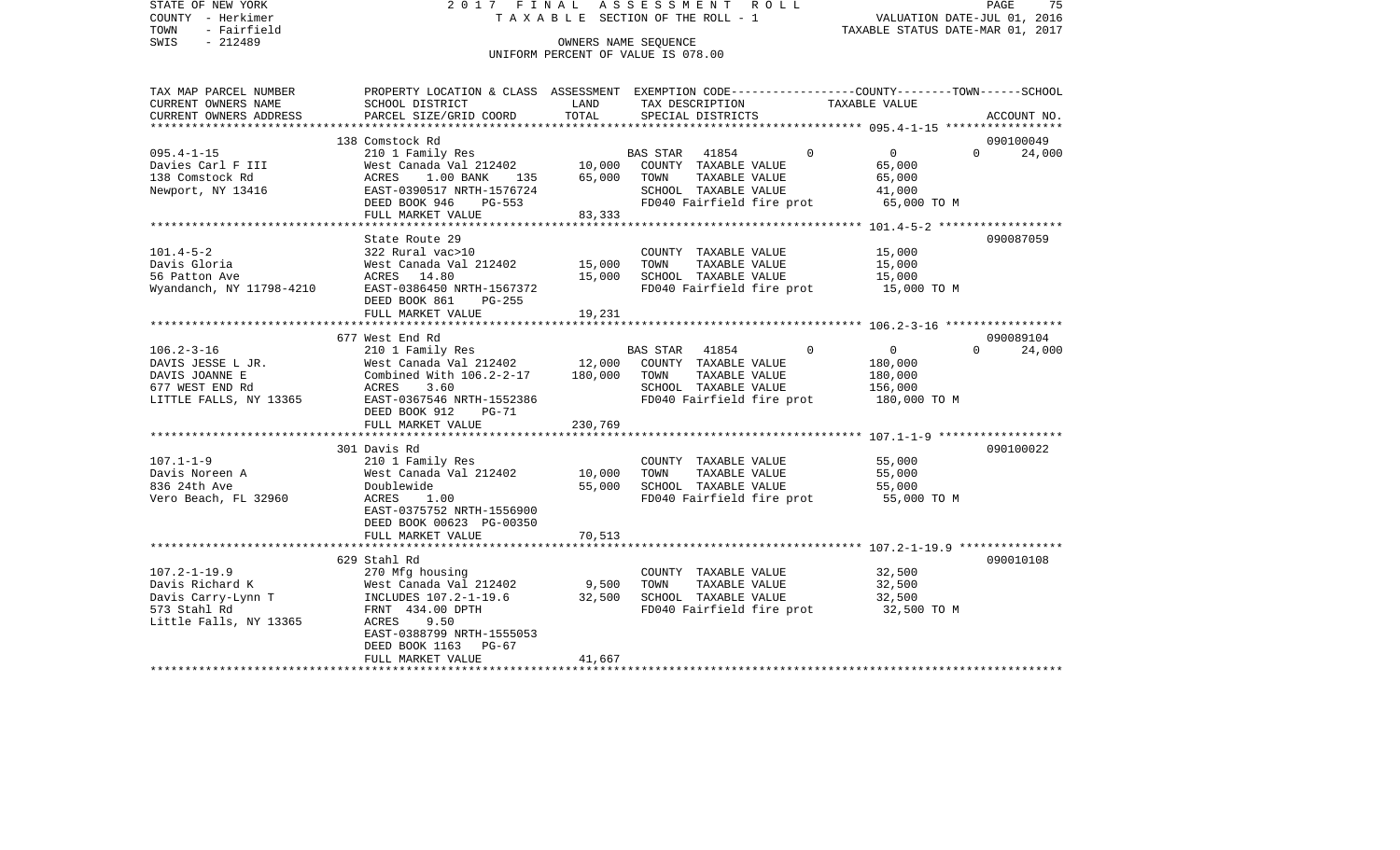| STATE OF NEW YORK<br>2017 FINAL ASSESSMENT ROLL<br>COUNTY - Herkimer<br>T A X A B L E SECTION OF THE ROLL - 1 |                                                                                                  |                                   |                           |  |             |                                  | PAGE<br>76<br>VALUATION DATE-JUL 01, 2016 |             |  |  |  |
|---------------------------------------------------------------------------------------------------------------|--------------------------------------------------------------------------------------------------|-----------------------------------|---------------------------|--|-------------|----------------------------------|-------------------------------------------|-------------|--|--|--|
| TOWN<br>- Fairfield                                                                                           |                                                                                                  |                                   |                           |  |             | TAXABLE STATUS DATE-MAR 01, 2017 |                                           |             |  |  |  |
| $-212489$<br>SWIS                                                                                             |                                                                                                  | OWNERS NAME SEQUENCE              |                           |  |             |                                  |                                           |             |  |  |  |
|                                                                                                               | UNIFORM PERCENT OF VALUE IS 078.00                                                               |                                   |                           |  |             |                                  |                                           |             |  |  |  |
|                                                                                                               |                                                                                                  |                                   |                           |  |             |                                  |                                           |             |  |  |  |
| TAX MAP PARCEL NUMBER                                                                                         | PROPERTY LOCATION & CLASS ASSESSMENT EXEMPTION CODE----------------COUNTY-------TOWN------SCHOOL |                                   |                           |  |             |                                  |                                           |             |  |  |  |
| SCHOOL DISTRICT<br>CURRENT OWNERS NAME                                                                        | LAND                                                                                             |                                   | TAX DESCRIPTION           |  |             | TAXABLE VALUE                    |                                           |             |  |  |  |
| CURRENT OWNERS ADDRESS<br>PARCEL SIZE/GRID COORD                                                              | TOTAL                                                                                            |                                   | SPECIAL DISTRICTS         |  |             |                                  |                                           | ACCOUNT NO. |  |  |  |
| 573 Stahl Rd                                                                                                  |                                                                                                  |                                   |                           |  |             |                                  |                                           | 090009900   |  |  |  |
| $107.2 - 1 - 26$<br>120 Field crops                                                                           |                                                                                                  | AG MKTS                           | 41730                     |  | $\Omega$    | 21,073                           | 21,073                                    | 21,073      |  |  |  |
| Davis Richard K<br>West Canada Val 212402                                                                     |                                                                                                  | 84,000 ENH STAR 41834             |                           |  | $\mathbf 0$ | 0                                | $\overline{\phantom{0}}$                  | 52,400      |  |  |  |
| Davis Carry-Lynn T<br>Includes 107.2-1-27 & 29                                                                |                                                                                                  | 172,000 AGRIC 10 Y 42100          |                           |  | $\Omega$    | 4,000                            | 4,000                                     | 4,000       |  |  |  |
| 573 Stahl Rd<br>ACRES 140.10                                                                                  |                                                                                                  |                                   | COUNTY TAXABLE VALUE      |  |             | 146,927                          |                                           |             |  |  |  |
| Little Falls, NY 13365<br>EAST-0390025 NRTH-1554483                                                           |                                                                                                  | TOWN                              | TAXABLE VALUE             |  |             | 146,927                          |                                           |             |  |  |  |
| DEED BOOK 1163 PG-74                                                                                          |                                                                                                  |                                   | SCHOOL TAXABLE VALUE      |  |             | 94,527                           |                                           |             |  |  |  |
| MAY BE SUBJECT TO PAYMENT FULL MARKET VALUE                                                                   |                                                                                                  | 220,513 FD040 Fairfield fire prot |                           |  |             | 172,000 TO M                     |                                           |             |  |  |  |
| UNDER AGDIST LAW TIL 2024                                                                                     |                                                                                                  |                                   |                           |  |             |                                  |                                           |             |  |  |  |
|                                                                                                               |                                                                                                  |                                   |                           |  |             |                                  | ********** 094.4-1-5 *******************  |             |  |  |  |
| Castle Rd                                                                                                     |                                                                                                  |                                   |                           |  |             |                                  |                                           | 090006330   |  |  |  |
| 312 Vac w/imprv<br>$094.4 - 1 - 5$                                                                            |                                                                                                  |                                   | COUNTY TAXABLE VALUE      |  |             | 40,000                           |                                           |             |  |  |  |
| Davis Timothy<br>West Canada Val 212402                                                                       | 16,000                                                                                           | TOWN                              | TAXABLE VALUE             |  |             | 40,000                           |                                           |             |  |  |  |
| 173 South St<br>ACRES 13.80                                                                                   | 40,000                                                                                           |                                   | SCHOOL TAXABLE VALUE      |  |             | 40,000                           |                                           |             |  |  |  |
| Upton, MA 01568<br>EAST-0362995 NRTH-1577804                                                                  |                                                                                                  |                                   | FD040 Fairfield fire prot |  |             | 40,000 TO M                      |                                           |             |  |  |  |
| DEED BOOK 1256 PG-758                                                                                         |                                                                                                  |                                   |                           |  |             |                                  |                                           |             |  |  |  |
| FULL MARKET VALUE                                                                                             | 51,282                                                                                           |                                   |                           |  |             |                                  |                                           |             |  |  |  |
|                                                                                                               |                                                                                                  |                                   |                           |  |             |                                  |                                           |             |  |  |  |
| 618 Parkhurst Rd                                                                                              |                                                                                                  |                                   |                           |  |             |                                  |                                           |             |  |  |  |
| $101.3 - 1 - 12.3$<br>210 1 Family Res                                                                        |                                                                                                  |                                   | COUNTY TAXABLE VALUE      |  |             | 58,000                           |                                           |             |  |  |  |
| Dawson David<br>West Canada Val 212402                                                                        | 10,000                                                                                           | TOWN                              | TAXABLE VALUE             |  |             | 58,000                           |                                           |             |  |  |  |
| Dawson Eileen<br>Doublewide                                                                                   | 58,000                                                                                           |                                   | SCHOOL TAXABLE VALUE      |  |             | 58,000                           |                                           |             |  |  |  |
| 618 Parkhurst Rd<br>ACRES<br>1.00                                                                             |                                                                                                  |                                   | FD040 Fairfield fire prot |  |             | 58,000 TO M                      |                                           |             |  |  |  |
| Little Falls, NY 13365<br>EAST-0376894 NRTH-1563853                                                           |                                                                                                  |                                   |                           |  |             |                                  |                                           |             |  |  |  |
| DEED BOOK 804<br>FULL MARKET VALUE                                                                            | PG-592<br>74,359                                                                                 |                                   |                           |  |             |                                  |                                           |             |  |  |  |
|                                                                                                               |                                                                                                  |                                   |                           |  |             |                                  |                                           |             |  |  |  |
| off Parkhurst Rd                                                                                              |                                                                                                  |                                   |                           |  |             |                                  |                                           |             |  |  |  |
| $101.3 - 1 - 12.4$<br>323 Vacant rural                                                                        |                                                                                                  |                                   | COUNTY TAXABLE VALUE      |  |             | 500                              |                                           |             |  |  |  |
| Dawson David<br>West Canada Val 212402                                                                        |                                                                                                  | 500<br>TOWN                       | TAXABLE VALUE             |  |             | 500                              |                                           |             |  |  |  |
| 618 Parkhurst Rd<br>ACRES<br>1.00                                                                             |                                                                                                  | 500                               | SCHOOL TAXABLE VALUE      |  |             | 500                              |                                           |             |  |  |  |
| Little Falls, NY 13365<br>EAST-0376938 NRTH-1563668                                                           |                                                                                                  |                                   |                           |  |             |                                  |                                           |             |  |  |  |
| DEED BOOK 1600 PG-517                                                                                         |                                                                                                  |                                   |                           |  |             |                                  |                                           |             |  |  |  |
| FULL MARKET VALUE                                                                                             |                                                                                                  | 641                               |                           |  |             |                                  |                                           |             |  |  |  |
|                                                                                                               |                                                                                                  |                                   |                           |  |             |                                  |                                           |             |  |  |  |
| 1771 Castle Rd                                                                                                |                                                                                                  |                                   |                           |  |             |                                  |                                           | 090007980   |  |  |  |
| $095.3 - 1 - 6$<br>210 1 Family Res                                                                           |                                                                                                  | <b>BAS STAR</b>                   | 41854                     |  | $\Omega$    | $\overline{0}$                   | $\Omega$                                  | 24,000      |  |  |  |
| Dawson Susan<br>West Canada Val 212402                                                                        | 11,000                                                                                           |                                   | COUNTY TAXABLE VALUE      |  |             | 70,000                           |                                           |             |  |  |  |
| 1771 Castle Rd<br>ACRES<br>2.00                                                                               | 70,000                                                                                           | TOWN                              | TAXABLE VALUE             |  |             | 70,000                           |                                           |             |  |  |  |
| Newport, NY 13416<br>EAST-0374659 NRTH-1580340                                                                |                                                                                                  |                                   | SCHOOL TAXABLE VALUE      |  |             | 46,000                           |                                           |             |  |  |  |
| DEED BOOK 704                                                                                                 | PG-435                                                                                           |                                   | FD040 Fairfield fire prot |  |             | 70,000 TO M                      |                                           |             |  |  |  |
| FULL MARKET VALUE                                                                                             | 89,744                                                                                           |                                   |                           |  |             |                                  |                                           |             |  |  |  |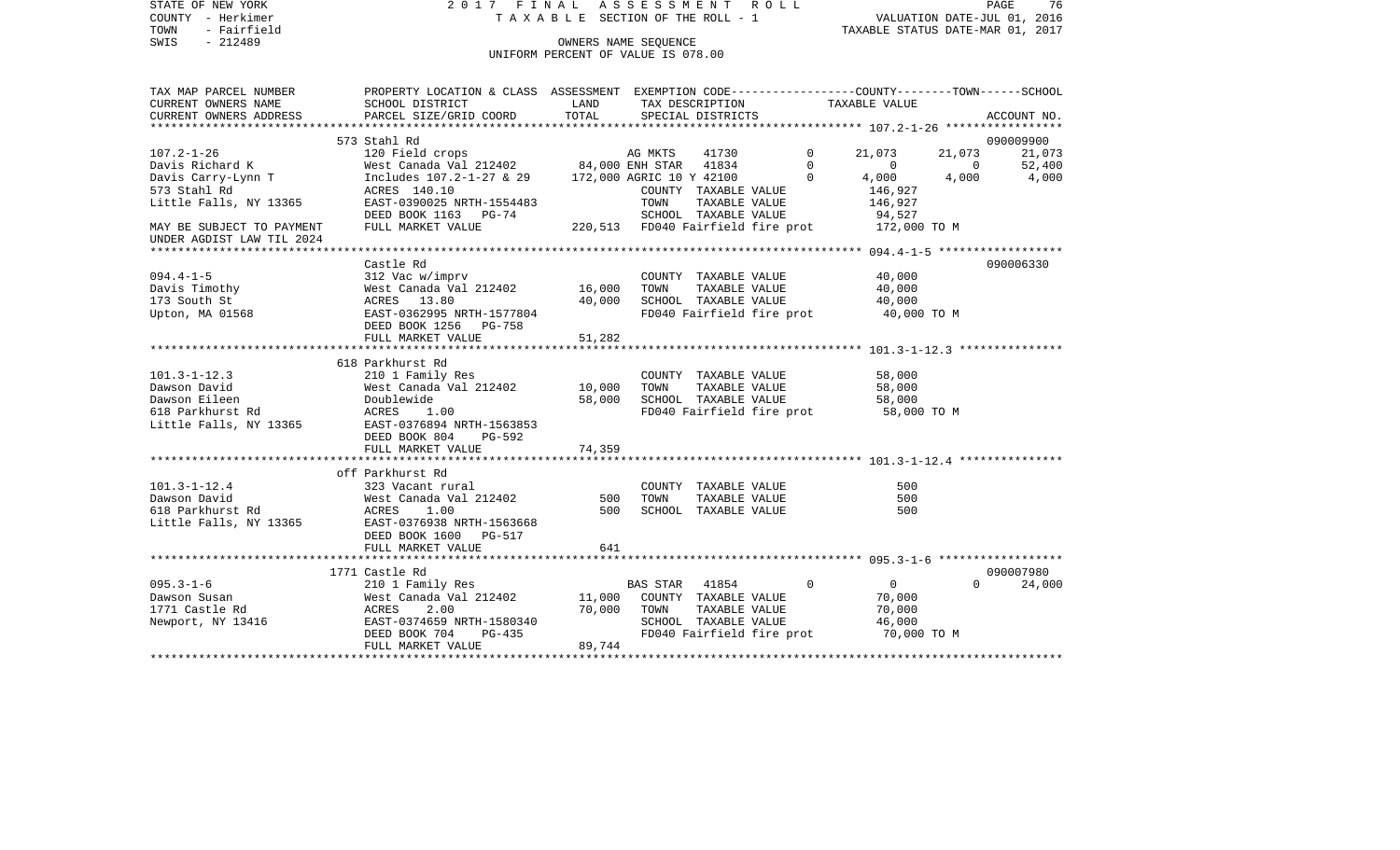STATE OF NEW YORK 2 0 1 7 F I N A L A S S E S S M E N T R O L L PAGE 77COUNTY - Herkimer T A X A B L E SECTION OF THE ROLL - 1 VALUATION DATE-JUL 01, 2016 TOWN - Fairfield TAXABLE STATUS DATE-MAR 01, 2017 SWIS - 212489 CONNERS NAME SEQUENCE UNIFORM PERCENT OF VALUE IS 078.00TAX MAP PARCEL NUMBER PROPERTY LOCATION & CLASS ASSESSMENT EXEMPTION CODE------------------COUNTY--------TOWN------SCHOOL CURRENT OWNERS NAME SCHOOL DISTRICT LAND TAX DESCRIPTION TAXABLE VALUECURRENT OWNERS ADDRESS PARCEL SIZE/GRID COORD TOTAL SPECIAL DISTRICTS ACCOUNT NO. \*\*\*\*\*\*\*\*\*\*\*\*\*\*\*\*\*\*\*\*\*\*\*\*\*\*\*\*\*\*\*\*\*\*\*\*\*\*\*\*\*\*\*\*\*\*\*\*\*\*\*\*\*\*\*\*\*\*\*\*\*\*\*\*\*\*\*\*\*\*\*\*\*\*\*\*\*\*\*\*\*\*\*\*\*\*\*\*\*\*\*\*\*\*\*\*\*\*\*\*\*\*\* 101.1-2-9.1 \*\*\*\*\*\*\*\*\*\*\*\*\*\*\*\*162 Teall Rd 090006360 101.1-2-9.1 210 1 Family Res COUNTY TAXABLE VALUE 120,000 Day Glenn P 61 20,000 West Canada Val 212402 11,500 TOWN TAXABLE VALUE 120,000 Day Florinda FRNT 283.00 DPTH 120,000 SCHOOL TAXABLE VALUE 120,000 30 Maple Ave ACRES 15.60 FD040 Fairfield fire prot 120,000 TO M Tarrytown, NY 10591 EAST-0382713 NRTH-1571749 DEED BOOK 1295 PG-958FULL MARKET VALUE 153,846 \*\*\*\*\*\*\*\*\*\*\*\*\*\*\*\*\*\*\*\*\*\*\*\*\*\*\*\*\*\*\*\*\*\*\*\*\*\*\*\*\*\*\*\*\*\*\*\*\*\*\*\*\*\*\*\*\*\*\*\*\*\*\*\*\*\*\*\*\*\*\*\*\*\*\*\*\*\*\*\*\*\*\*\*\*\*\*\*\*\*\*\*\*\*\*\*\*\*\*\*\*\*\* 101.3-3-11 \*\*\*\*\*\*\*\*\*\*\*\*\*\*\*\*\* Casler Rd 090009240101.3-3-11 314 Rural vac<10 COUNTY TAXABLE VALUE 10,000 De Palo Rocco L West Canada Val 212402 10,000 TOWN TAXABLE VALUE 10,000 De Palo Carol A 10,000 SCHOOL TAXABLE VALUE 10,000 PORT 10,000 47 Beaver Hill Rd ACRES 6.59 FD040 Fairfield fire prot 10,000 TO M Elmsford, NY 10523 EAST-0376178 NRTH-1561557 DEED BOOK 1251 PG-313 FULL MARKET VALUE 12,821 \*\*\*\*\*\*\*\*\*\*\*\*\*\*\*\*\*\*\*\*\*\*\*\*\*\*\*\*\*\*\*\*\*\*\*\*\*\*\*\*\*\*\*\*\*\*\*\*\*\*\*\*\*\*\*\*\*\*\*\*\*\*\*\*\*\*\*\*\*\*\*\*\*\*\*\*\*\*\*\*\*\*\*\*\*\*\*\*\*\*\*\*\*\*\*\*\*\*\*\*\*\*\* 100.2-1-2.1 \*\*\*\*\*\*\*\*\*\*\*\*\*\*\*\* 207 Platform Rd 09009000024,000 100.2-1-2.1 210 1 Family Res BAS STAR 41854 0 0 0 0 Dedicke John West Canada Val 212402 10,000 COUNTY TAXABLE VALUE 90,500 Dedicke Mary Lee M ACRES 1.00 BANK 135 90,500 TOWN TAXABLE VALUE 90,500 207 Platform Rd EAST-0364206 NRTH-1576660 SCHOOL TAXABLE VALUE 66,500 Newport, NY 13416 DEED BOOK 849 PG-679 FD040 Fairfield fire prot 90,500 TO M<br>FULL MARKET VALUE 116.026 FULL MARKET VALUE \*\*\*\*\*\*\*\*\*\*\*\*\*\*\*\*\*\*\*\*\*\*\*\*\*\*\*\*\*\*\*\*\*\*\*\*\*\*\*\*\*\*\*\*\*\*\*\*\*\*\*\*\*\*\*\*\*\*\*\*\*\*\*\*\*\*\*\*\*\*\*\*\*\*\*\*\*\*\*\*\*\*\*\*\*\*\*\*\*\*\*\*\*\*\*\*\*\*\*\*\*\*\* 100.2-1-2.2 \*\*\*\*\*\*\*\*\*\*\*\*\*\*\*\* Platform Rd 090087061100.2-1-2.2 314 Rural vac<10 COUNTY TAXABLE VALUE 5,000 Dedicke John West Canada Val 212402 5,000 TOWN TAXABLE VALUE 5,000 Dedicke Mary **ACRES** 1.00 5,000 SCHOOL TAXABLE VALUE 5,000 207 Platform Rd EAST-0364429 NRTH-1576650 FD040 Fairfield fire prot 5,000 TO M Newport, NY 13416 DEED BOOK 735 PG-267 FULL MARKET VALUE 6,410 \*\*\*\*\*\*\*\*\*\*\*\*\*\*\*\*\*\*\*\*\*\*\*\*\*\*\*\*\*\*\*\*\*\*\*\*\*\*\*\*\*\*\*\*\*\*\*\*\*\*\*\*\*\*\*\*\*\*\*\*\*\*\*\*\*\*\*\*\*\*\*\*\*\*\*\*\*\*\*\*\*\*\*\*\*\*\*\*\*\*\*\*\*\*\*\*\*\*\*\*\*\*\* 106.2-4-1 \*\*\*\*\*\*\*\*\*\*\*\*\*\*\*\*\*\* 836 West End Rd106.2-4-1 312 Vac w/imprv COUNTY TAXABLE VALUE 25,000 Nest Canada Val 212402 10,000 TOWN<br>ACRES 4.50 25,000 SCHOO 766 Shells Bush Rd ACRES 4.50 25,000 SCHOOL TAXABLE VALUE 25,000 Herkimer, NY 13350 EAST-0370035 NRTH-1554181 FD040 Fairfield fire prot 25,000 TO M DEED BOOK 788 PG-18FULL MARKET VALUE 32,051 \*\*\*\*\*\*\*\*\*\*\*\*\*\*\*\*\*\*\*\*\*\*\*\*\*\*\*\*\*\*\*\*\*\*\*\*\*\*\*\*\*\*\*\*\*\*\*\*\*\*\*\*\*\*\*\*\*\*\*\*\*\*\*\*\*\*\*\*\*\*\*\*\*\*\*\*\*\*\*\*\*\*\*\*\*\*\*\*\*\*\*\*\*\*\*\*\*\*\*\*\*\*\*\*\*\*\*\*\*\*\*\*\*\*\*\*\*\*\*\*\*\*\*\*\*\*\*\*\*\*\*\*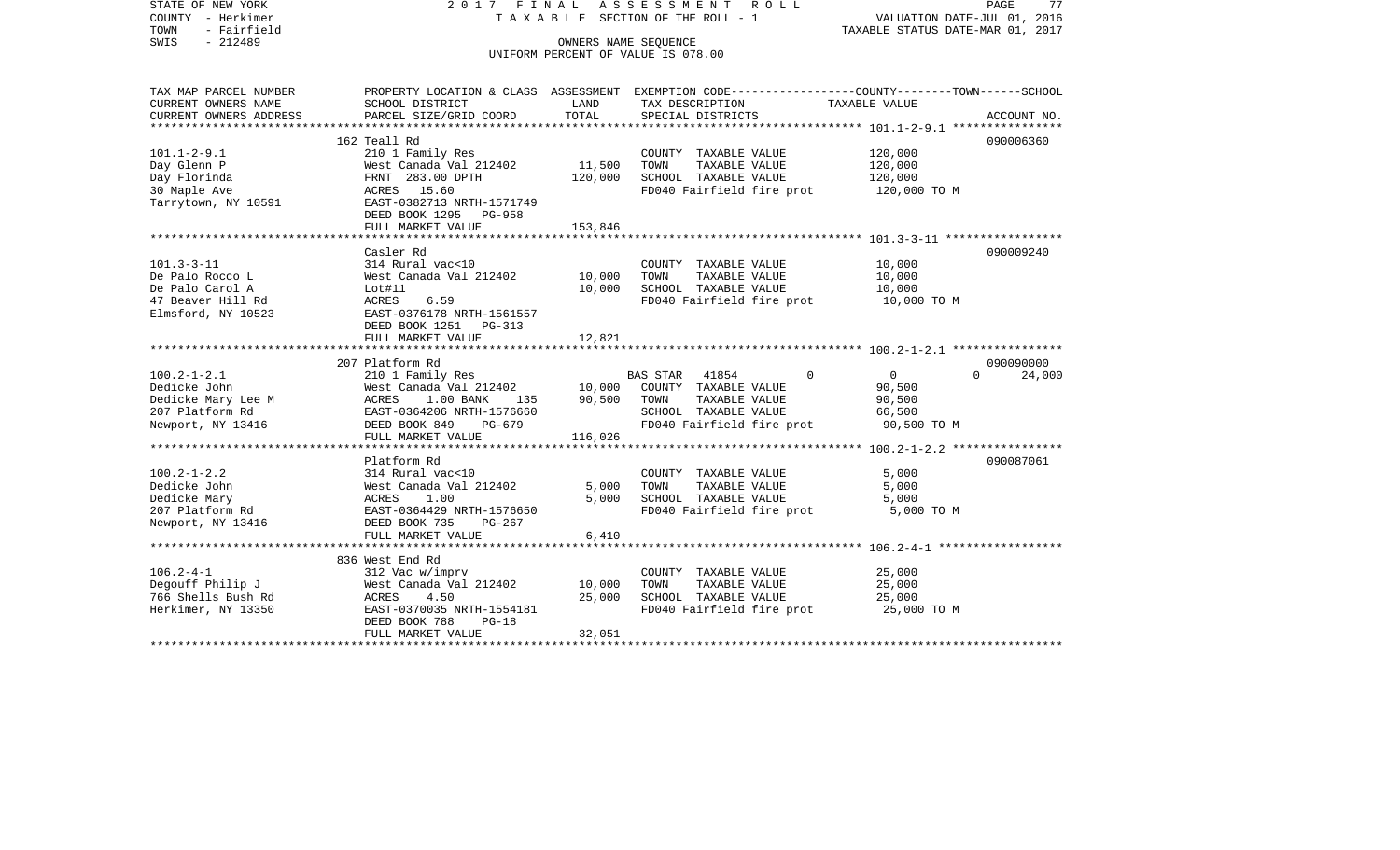STATE OF NEW YORK 2 0 1 7 F I N A L A S S E S S M E N T R O L L PAGE 78COUNTY - Herkimer **T A X A B L E** SECTION OF THE ROLL - 1 VALUATION DATE-JUL 01, 2016 TOWN - Fairfield TAXABLE STATUS DATE-MAR 01, 2017 SWIS - 212489 CONNERS NAME SEQUENCE UNIFORM PERCENT OF VALUE IS 078.00TAX MAP PARCEL NUMBER PROPERTY LOCATION & CLASS ASSESSMENT EXEMPTION CODE------------------COUNTY--------TOWN------SCHOOL CURRENT OWNERS NAME SCHOOL DISTRICT LAND TAX DESCRIPTION TAXABLE VALUECURRENT OWNERS ADDRESS PARCEL SIZE/GRID COORD TOTAL SPECIAL DISTRICTS ACCOUNT NO. \*\*\*\*\*\*\*\*\*\*\*\*\*\*\*\*\*\*\*\*\*\*\*\*\*\*\*\*\*\*\*\*\*\*\*\*\*\*\*\*\*\*\*\*\*\*\*\*\*\*\*\*\*\*\*\*\*\*\*\*\*\*\*\*\*\*\*\*\*\*\*\*\*\*\*\*\*\*\*\*\*\*\*\*\*\*\*\*\*\*\*\*\*\*\*\*\*\*\*\*\*\*\* 106.2-3-14 \*\*\*\*\*\*\*\*\*\*\*\*\*\*\*\*\* 707 West End Rd 090001290106.2-3-14 210 1 Family Res BAS STAR 41854 0 0 0 24,000 Dekalb Francis L West Canada Val 212402 12,000 COUNTY TAXABLE VALUE 135,000 Dekalb Kathleen A ACRES 4.00 BANK 135 135,000 TOWN TAXABLE VALUE 135,000 707 West End Rd EAST-0367824 NRTH-1552669 SCHOOL TAXABLE VALUE 111,000 Little Falls, NY 13365 DEED BOOK 856 PG-459 FD040 Fairfield fire prot 135,000 TO M FULL MARKET VALUE 173,077 \*\*\*\*\*\*\*\*\*\*\*\*\*\*\*\*\*\*\*\*\*\*\*\*\*\*\*\*\*\*\*\*\*\*\*\*\*\*\*\*\*\*\*\*\*\*\*\*\*\*\*\*\*\*\*\*\*\*\*\*\*\*\*\*\*\*\*\*\*\*\*\*\*\*\*\*\*\*\*\*\*\*\*\*\*\*\*\*\*\*\*\*\*\*\*\*\*\*\*\*\*\*\* 101.4-3-16 \*\*\*\*\*\*\*\*\*\*\*\*\*\*\*\*\* Castle Rd101.4-3-16 322 Rural vac>10 COUNTY TAXABLE VALUE 15,000 Deluca Anthony West Canada Val 212402 15,000 TOWN TAXABLE VALUE 15,000 Deluca Mary ACRES 14.70 15,000 SCHOOL TAXABLE VALUE 15,000 875 Skinner St EAST-0389855 NRTH-1565643 FD040 Fairfield fire prot 15,000 TO M Little Falls, NY 13365 DEED BOOK 801 PG-200 FULL MARKET VALUE 19,231 \*\*\*\*\*\*\*\*\*\*\*\*\*\*\*\*\*\*\*\*\*\*\*\*\*\*\*\*\*\*\*\*\*\*\*\*\*\*\*\*\*\*\*\*\*\*\*\*\*\*\*\*\*\*\*\*\*\*\*\*\*\*\*\*\*\*\*\*\*\*\*\*\*\*\*\*\*\*\*\*\*\*\*\*\*\*\*\*\*\*\*\*\*\*\*\*\*\*\*\*\*\*\* 101.3-3-10 \*\*\*\*\*\*\*\*\*\*\*\*\*\*\*\*\* Casler Rd 090009240101.3-3-10 314 Rural vac<10 COUNTY TAXABLE VALUE 10,000 DePalo Rocco L West Canada Val 212402 10,000 TOWN TAXABLE VALUE 10,000 Depalo Carol A Lot#10 10,000 SCHOOL TAXABLE VALUE 10,000 47 Beaver Hill Rd **ACRES** 5.06 **FD040** Fairfield fire prot 10,000 TO M Elmsford, NY 10523 EAST-0375841 NRTH-1561623 DEED BOOK 1275 PG-572FULL MARKET VALUE 12,821 \*\*\*\*\*\*\*\*\*\*\*\*\*\*\*\*\*\*\*\*\*\*\*\*\*\*\*\*\*\*\*\*\*\*\*\*\*\*\*\*\*\*\*\*\*\*\*\*\*\*\*\*\*\*\*\*\*\*\*\*\*\*\*\*\*\*\*\*\*\*\*\*\*\*\*\*\*\*\*\*\*\*\*\*\*\*\*\*\*\*\*\*\*\*\*\*\*\*\*\*\*\*\* 101.1-2-7.1 \*\*\*\*\*\*\*\*\*\*\*\*\*\*\*\* 1398 Hardscrabble Rd101.1-2-7.1 240 Rural res BAS STAR 41854 0 0 0 24,000 Depew Vincent West Canada Val 212402 21,000 COUNTY TAXABLE VALUE 79,000 Depew Cynthia M FRNT 1503.00 DPTH 79,000 TOWN TAXABLE VALUE 79,000 1398 Hardscrabble Rd ACRES 11.20 SCHOOL TAXABLE VALUE 55,000 Middleville, NY 13406 EAST-0381654 NRTH-1571787 FD040 Fairfield fire prot 79,000 TO M DEED BOOK 927 PG-601FULL MARKET VALUE 101,282 \*\*\*\*\*\*\*\*\*\*\*\*\*\*\*\*\*\*\*\*\*\*\*\*\*\*\*\*\*\*\*\*\*\*\*\*\*\*\*\*\*\*\*\*\*\*\*\*\*\*\*\*\*\*\*\*\*\*\*\*\*\*\*\*\*\*\*\*\*\*\*\*\*\*\*\*\*\*\*\*\*\*\*\*\*\*\*\*\*\*\*\*\*\*\*\*\*\*\*\*\*\*\* 100.4-1-29 \*\*\*\*\*\*\*\*\*\*\*\*\*\*\*\*\* 2949 State Route 169 090010110100.4-1-29 112 Dairy farm AG MKTS L 41720 0 45,290 45,290 45,290 Detwiler Gerald L West Canada Val 212402 140,000 BAS STAR 41854 0 0 0 24,000 Detwiler Janet M **ACRES** 255.50 240,000 AGRIC 10 Y 42100 0 10,000 10,000 10,000 2949 State Rte. 169 EAST-0367865 NRTH-1561632 COUNTY TAXABLE VALUE 184,710 Little Falls, NY 13365 DEED BOOK 1543 PG-325 TOWN TAXABLE VALUE 184,710 FULL MARKET VALUE  $307,692$  SCHOOL TAXABLE VALUE  $160,710$ MAY BE SUBJECT TO PAYMENT<br>
INDER AGDIST LAW TIL 2021 COMPUTER AGDIST LAW TIL 2021 UNDER AGDIST LAW TIL 202145,290 EX \*\*\*\*\*\*\*\*\*\*\*\*\*\*\*\*\*\*\*\*\*\*\*\*\*\*\*\*\*\*\*\*\*\*\*\*\*\*\*\*\*\*\*\*\*\*\*\*\*\*\*\*\*\*\*\*\*\*\*\*\*\*\*\*\*\*\*\*\*\*\*\*\*\*\*\*\*\*\*\*\*\*\*\*\*\*\*\*\*\*\*\*\*\*\*\*\*\*\*\*\*\*\*\*\*\*\*\*\*\*\*\*\*\*\*\*\*\*\*\*\*\*\*\*\*\*\*\*\*\*\*\*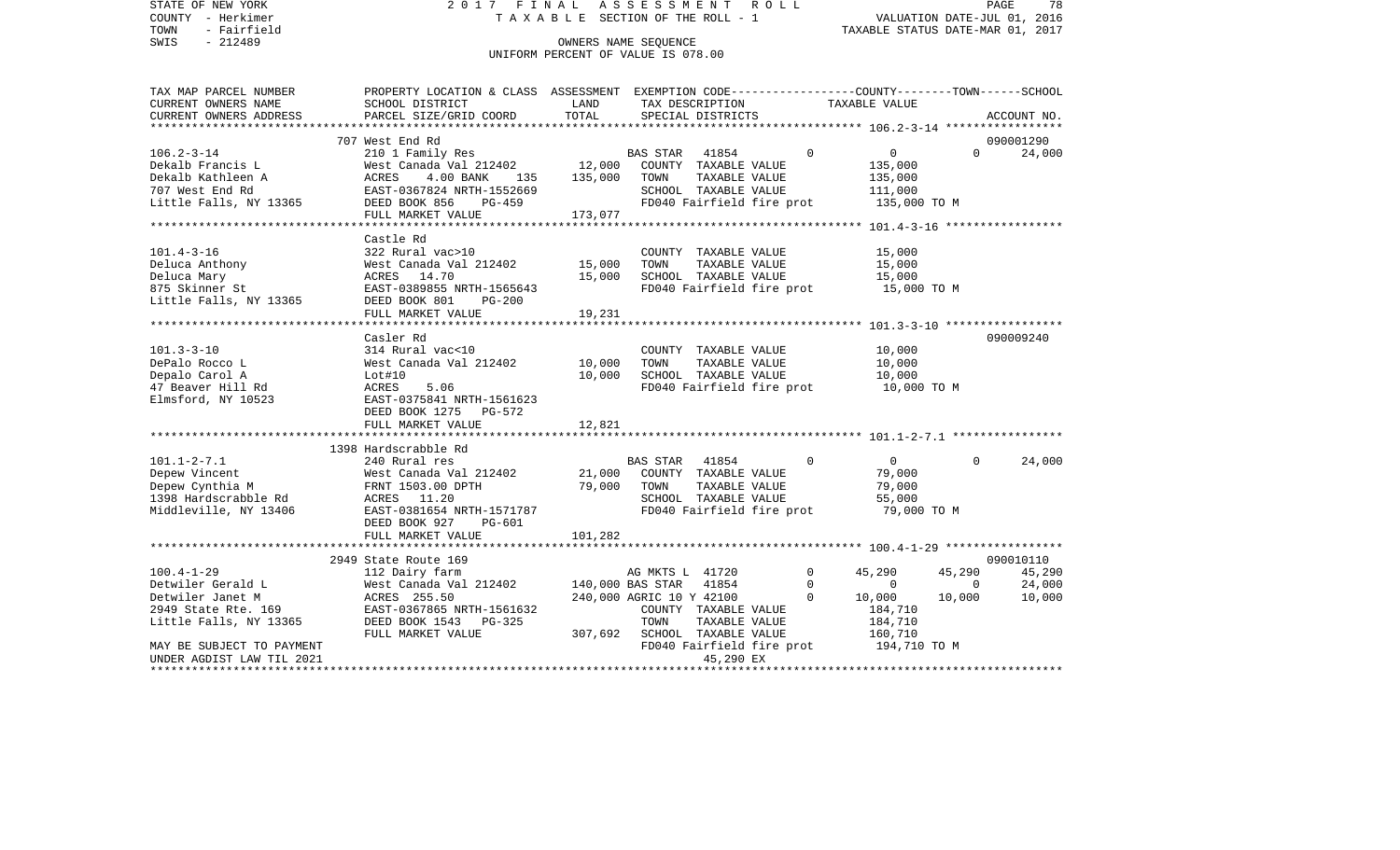| STATE OF NEW YORK<br>COUNTY - Herkimer                | 2017 FINAL ASSESSMENT ROLL<br>T A X A B L E SECTION OF THE ROLL - 1                                                                                                                                                                      |         | 79<br>PAGE<br>VALUATION DATE-JUL 01, 2016     |                            |                                  |  |
|-------------------------------------------------------|------------------------------------------------------------------------------------------------------------------------------------------------------------------------------------------------------------------------------------------|---------|-----------------------------------------------|----------------------------|----------------------------------|--|
| TOWN<br>- Fairfield                                   |                                                                                                                                                                                                                                          |         |                                               |                            | TAXABLE STATUS DATE-MAR 01, 2017 |  |
| $-212489$<br>SWIS                                     |                                                                                                                                                                                                                                          |         | OWNERS NAME SEOUENCE                          |                            |                                  |  |
|                                                       |                                                                                                                                                                                                                                          |         | UNIFORM PERCENT OF VALUE IS 078.00            |                            |                                  |  |
| TAX MAP PARCEL NUMBER                                 | PROPERTY LOCATION & CLASS ASSESSMENT EXEMPTION CODE----------------COUNTY-------TOWN------SCHOOL                                                                                                                                         |         |                                               |                            |                                  |  |
| CURRENT OWNERS NAME                                   | SCHOOL DISTRICT                                                                                                                                                                                                                          | LAND    | TAX DESCRIPTION TAXABLE VALUE                 |                            |                                  |  |
| CURRENT OWNERS ADDRESS                                | PARCEL SIZE/GRID COORD                                                                                                                                                                                                                   | TOTAL   | SPECIAL DISTRICTS                             |                            | ACCOUNT NO.                      |  |
|                                                       |                                                                                                                                                                                                                                          |         |                                               |                            |                                  |  |
|                                                       | 158 Reservoir Rd                                                                                                                                                                                                                         |         |                                               |                            | 090003690                        |  |
| 100.2-1-26.1                                          | 240 Rural res<br>240 Rural res<br>West Canada Val 212402 21,000 COUNTY TAXABLE VALUE<br>ACRES 21.10 BANK 135 170,000 TOWN TAXABLE VALUE<br>EAST-0368617 NRTH-1570678 SCHOOL TAXABLE VALUE<br>DEED BOOK 728 PG-75 FD040 Fairfield fire pr |         |                                               | 0                          | $\Omega$<br>24,000               |  |
| Devins Donald                                         |                                                                                                                                                                                                                                          |         |                                               | 170,000                    |                                  |  |
| Devins Tammy<br>158 Reservoir Rd<br>Newport, NY 13416 |                                                                                                                                                                                                                                          |         |                                               | 170,000                    |                                  |  |
|                                                       |                                                                                                                                                                                                                                          |         |                                               | 146,000                    |                                  |  |
|                                                       | FULL MARKET VALUE 217,949                                                                                                                                                                                                                |         | FD040 Fairfield fire prot                     | 170,000 TO M               |                                  |  |
|                                                       |                                                                                                                                                                                                                                          |         |                                               |                            |                                  |  |
|                                                       | Hardscrabble Rd                                                                                                                                                                                                                          |         |                                               |                            | 090090004                        |  |
|                                                       |                                                                                                                                                                                                                                          |         | COUNTY TAXABLE VALUE                          | 8,000                      |                                  |  |
|                                                       |                                                                                                                                                                                                                                          | 8,000   | TOWN<br>TAXABLE VALUE                         | 8,000                      |                                  |  |
|                                                       | $\mathbf{r}$ and $\mathbf{r}$ and $\mathbf{r}$                                                                                                                                                                                           | 8,000   | SCHOOL TAXABLE VALUE                          | 8,000                      |                                  |  |
|                                                       |                                                                                                                                                                                                                                          |         | FD040 Fairfield fire prot                     | 8,000 TO M                 |                                  |  |
|                                                       | DEED BOOK 00617 PG-00214                                                                                                                                                                                                                 |         |                                               |                            |                                  |  |
|                                                       | FULL MARKET VALUE                                                                                                                                                                                                                        | 10,256  |                                               |                            |                                  |  |
|                                                       |                                                                                                                                                                                                                                          |         |                                               |                            |                                  |  |
|                                                       | 2869 State Route 169                                                                                                                                                                                                                     |         |                                               |                            |                                  |  |
| 106.2-1-4.2                                           | 210 1 Family Res                                                                                                                                                                                                                         |         | BAS STAR 41854                                | $\Omega$<br>$\overline{0}$ | 24,000<br>$\Omega$               |  |
|                                                       |                                                                                                                                                                                                                                          |         | 12,000 COUNTY TAXABLE VALUE                   | 170,000                    |                                  |  |
|                                                       |                                                                                                                                                                                                                                          |         | TAXABLE VALUE                                 | 170,000                    |                                  |  |
|                                                       |                                                                                                                                                                                                                                          |         | SCHOOL TAXABLE VALUE                          | 146,000                    |                                  |  |
|                                                       |                                                                                                                                                                                                                                          |         | FD040 Fairfield fire prot                     | 170,000 TO M               |                                  |  |
|                                                       | DEED BOOK 897 PG-175                                                                                                                                                                                                                     |         |                                               |                            |                                  |  |
|                                                       | FULL MARKET VALUE                                                                                                                                                                                                                        | 217,949 |                                               |                            |                                  |  |
|                                                       |                                                                                                                                                                                                                                          |         |                                               |                            |                                  |  |
|                                                       | Parkhurst Road                                                                                                                                                                                                                           |         |                                               |                            |                                  |  |
|                                                       |                                                                                                                                                                                                                                          |         | BAS STAR 41854<br>12,000 COUNTY TAXABLE VALUE | $\Omega$<br>$\overline{0}$ | 24,000<br>$\Omega$               |  |
|                                                       |                                                                                                                                                                                                                                          |         |                                               | 120,000                    |                                  |  |
|                                                       |                                                                                                                                                                                                                                          |         | 120,000 TOWN<br>TAXABLE VALUE                 | 120,000                    |                                  |  |
|                                                       |                                                                                                                                                                                                                                          |         | SCHOOL TAXABLE VALUE                          | 96,000                     |                                  |  |
|                                                       | Little Falls, NY 13365         EAST-0377356 NRTH-1563443                                                                                                                                                                                 |         | FD040 Fairfield fire prot                     | 120,000 TO M               |                                  |  |
|                                                       | DEED BOOK 1116 PG-802                                                                                                                                                                                                                    |         |                                               |                            |                                  |  |
|                                                       | FULL MARKET VALUE                                                                                                                                                                                                                        | 153,846 |                                               |                            |                                  |  |
|                                                       | *****************************                                                                                                                                                                                                            |         |                                               |                            |                                  |  |
|                                                       | Hardscrabble Rd                                                                                                                                                                                                                          |         |                                               |                            | 090007440                        |  |
| 101.1-1-15.1                                          | 322 Rural vac>10<br>West Canada Val 212402                                                                                                                                                                                               |         | COUNTY TAXABLE VALUE                          | 48,000                     |                                  |  |
| Dibble Thomas A                                       |                                                                                                                                                                                                                                          | 48,000  | TAXABLE VALUE<br>TOWN                         | 48,000                     |                                  |  |
| 71 Summit Rd                                          | ACRES 81.60                                                                                                                                                                                                                              | 48,000  | SCHOOL TAXABLE VALUE                          | 48,000                     |                                  |  |
|                                                       |                                                                                                                                                                                                                                          |         | FD040 Fairfield fire prot 48,000 TO M         |                            |                                  |  |
|                                                       | DEED BOOK 1522 PG-867<br>FULL MARKET VALUE                                                                                                                                                                                               | 61,538  |                                               |                            |                                  |  |
|                                                       |                                                                                                                                                                                                                                          |         |                                               |                            |                                  |  |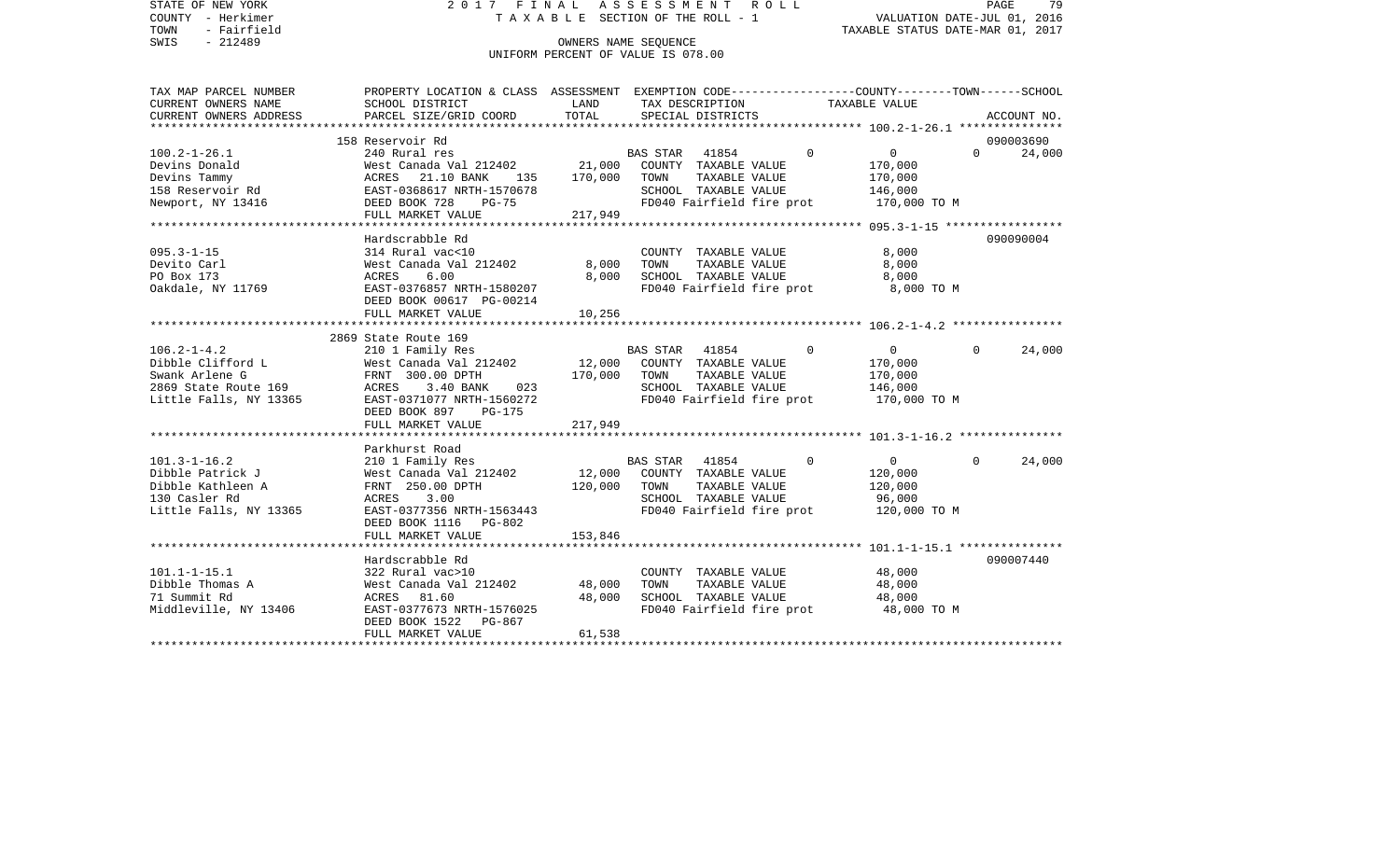| STATE OF NEW YORK                                                                   | 2017 FINAL ASSESSMENT ROLL                                                                       |                                       |                 |                      |                           |                                                 |                             | PAGE<br>80               |
|-------------------------------------------------------------------------------------|--------------------------------------------------------------------------------------------------|---------------------------------------|-----------------|----------------------|---------------------------|-------------------------------------------------|-----------------------------|--------------------------|
| COUNTY - Herkimer                                                                   |                                                                                                  | T A X A B L E SECTION OF THE ROLL - 1 |                 |                      |                           |                                                 | VALUATION DATE-JUL 01, 2016 |                          |
| TOWN<br>- Fairfield                                                                 |                                                                                                  |                                       |                 |                      |                           | TAXABLE STATUS DATE-MAR 01, 2017                |                             |                          |
| SWIS<br>$-212489$                                                                   |                                                                                                  | OWNERS NAME SEQUENCE                  |                 |                      |                           |                                                 |                             |                          |
|                                                                                     |                                                                                                  | UNIFORM PERCENT OF VALUE IS 078.00    |                 |                      |                           |                                                 |                             |                          |
|                                                                                     |                                                                                                  |                                       |                 |                      |                           |                                                 |                             |                          |
| TAX MAP PARCEL NUMBER                                                               | PROPERTY LOCATION & CLASS ASSESSMENT EXEMPTION CODE----------------COUNTY-------TOWN------SCHOOL |                                       |                 |                      |                           |                                                 |                             |                          |
| CURRENT OWNERS NAME                                                                 | SCHOOL DISTRICT                                                                                  | LAND                                  |                 | TAX DESCRIPTION      |                           | TAXABLE VALUE                                   |                             |                          |
| CURRENT OWNERS ADDRESS                                                              | PARCEL SIZE/GRID COORD                                                                           | TOTAL                                 |                 | SPECIAL DISTRICTS    |                           |                                                 |                             | ACCOUNT NO.              |
|                                                                                     | Hardscrabble Rd                                                                                  |                                       |                 |                      |                           |                                                 |                             |                          |
| $101.1 - 1 - 15.2$                                                                  | 322 Rural vac>10                                                                                 |                                       |                 | COUNTY TAXABLE VALUE |                           | 13,000                                          |                             |                          |
| Dibble Thomas A                                                                     | West Canada Val 212402                                                                           | 13,000                                | TOWN            | TAXABLE VALUE        |                           | 13,000                                          |                             |                          |
| 71 Summit Rd                                                                        | ACRES 10.40                                                                                      | 13,000                                |                 | SCHOOL TAXABLE VALUE |                           | 13,000                                          |                             |                          |
| Newport, NY 13416                                                                   | EAST-0378386 NRTH-1576575                                                                        |                                       |                 |                      | FD040 Fairfield fire prot | 13,000 TO M                                     |                             |                          |
|                                                                                     | DEED BOOK 1527 PG-184                                                                            |                                       |                 |                      |                           |                                                 |                             |                          |
|                                                                                     | FULL MARKET VALUE                                                                                | 16,667                                |                 |                      |                           |                                                 |                             |                          |
|                                                                                     |                                                                                                  |                                       |                 |                      |                           |                                                 |                             |                          |
|                                                                                     | State Route 29                                                                                   |                                       |                 |                      |                           |                                                 |                             | 090087059                |
| 101.4-5-3                                                                           | 322 Rural vac>10                                                                                 |                                       |                 | COUNTY TAXABLE VALUE |                           | 16,000                                          |                             |                          |
| Dibble Thomas A                                                                     | West Canada Val 212402                                                                           | 16,000                                | TOWN            | TAXABLE VALUE        |                           | 16,000                                          |                             |                          |
| 71 Summit Rd                                                                        | ACRES 17.20                                                                                      | 16,000                                |                 | SCHOOL TAXABLE VALUE |                           | 16,000                                          |                             |                          |
| Newport, NY 13416                                                                   | EAST-0386867 NRTH-1567298                                                                        |                                       |                 |                      | FD040 Fairfield fire prot | 16,000 TO M                                     |                             |                          |
|                                                                                     | DEED BOOK 1319 PG-288                                                                            |                                       |                 |                      |                           |                                                 |                             |                          |
|                                                                                     | FULL MARKET VALUE                                                                                | 20,513                                |                 |                      |                           |                                                 |                             |                          |
|                                                                                     |                                                                                                  |                                       |                 |                      |                           |                                                 |                             |                          |
|                                                                                     | Beaver Rd                                                                                        |                                       |                 |                      |                           |                                                 |                             | 090006540                |
| $101.2 - 1 - 8$                                                                     | 322 Rural vac>10                                                                                 |                                       |                 | COUNTY TAXABLE VALUE |                           | 14,000                                          |                             |                          |
| Dieffenbacher                                                                       | West Canada Val 212402                                                                           | 14,000                                | TOWN            | TAXABLE VALUE        |                           | 14,000                                          |                             |                          |
| Tomlin                                                                              | ACRES<br>25.00                                                                                   | 14,000                                |                 | SCHOOL TAXABLE VALUE |                           | 14,000                                          |                             |                          |
|                                                                                     |                                                                                                  |                                       |                 |                      | FD040 Fairfield fire prot | 14,000 TO M                                     |                             |                          |
|                                                                                     |                                                                                                  |                                       |                 |                      |                           |                                                 |                             |                          |
| Middleville, NY 13406                                                               | FULL MARKET VALUE                                                                                | 17,949                                |                 |                      |                           |                                                 |                             |                          |
|                                                                                     |                                                                                                  |                                       |                 |                      |                           |                                                 |                             |                          |
|                                                                                     | 786 State Route 29                                                                               |                                       |                 |                      |                           |                                                 |                             | 090002040                |
| 101.14-1-46                                                                         | 210 1 Family Res<br>West Canada Val 212402 11,000 VET WAR T 41123                                |                                       | VET WAR C 41122 |                      |                           | $\mathbf 0$<br>7,200                            | $\Omega$                    | $\overline{0}$           |
| Dieffenbacher George                                                                |                                                                                                  |                                       | 91,000 ENH STAR | 41834                | $\Omega$                  | $\mathbf 0$<br>$\overline{0}$<br>$\overline{0}$ | 9,600<br>$\Omega$           | $\overline{0}$<br>52,400 |
| Tomlin<br>Attn: Dieffenbacher George                                                | Life Use to George Dieffe<br>2.20                                                                |                                       |                 | COUNTY TAXABLE VALUE |                           | 83,800                                          |                             |                          |
| 786 State Rte. 29                                                                   | ACRES<br>EAST-0382174 NRTH-1567781                                                               |                                       | TOWN            | TAXABLE VALUE        |                           |                                                 |                             |                          |
| Middleville, NY 13406                                                               | DEED BOOK 897<br>PG-117                                                                          |                                       |                 | SCHOOL TAXABLE VALUE |                           | 81,400<br>38,600                                |                             |                          |
|                                                                                     | FULL MARKET VALUE                                                                                | 116,667 FD040 Fairfield fire prot     |                 |                      |                           | 91,000 TO M                                     |                             |                          |
|                                                                                     |                                                                                                  |                                       |                 |                      |                           |                                                 |                             |                          |
|                                                                                     | 588 West End Rd                                                                                  |                                       |                 |                      |                           |                                                 |                             | 090000540                |
| $106.4 - 1 - 4.7$                                                                   | 242 Rurl res&rec                                                                                 |                                       | AG MKTS L 41720 |                      |                           | $\mathbf 0$<br>12,000                           | 12,000                      | 12,000                   |
| DiGristina Toni A                                                                   | West Canada Val 212402                                                                           | 22,000 BAS STAR                       |                 | 41854                | $\Omega$                  | $\mathbf{0}$                                    | $\Omega$                    | 24,000                   |
| PO Box 771                                                                          | FRNT 1654.00 DPTH                                                                                | 222,000                               |                 | COUNTY TAXABLE VALUE |                           | 210,000                                         |                             |                          |
| Herkimer, NY 13350                                                                  | ACRES 21.50                                                                                      |                                       | TOWN            | TAXABLE VALUE        |                           | 210,000                                         |                             |                          |
|                                                                                     | EAST-0366834 NRTH-1549906                                                                        |                                       |                 | SCHOOL TAXABLE VALUE |                           | 186,000                                         |                             |                          |
|                                                                                     | DEED BOOK 1120<br>PG-9336                                                                        |                                       |                 |                      | FD040 Fairfield fire prot | 210,000 TO M                                    |                             |                          |
| MAY BE SUBJECT TO PAYMENT<br>UNDER AGDIST LAW TIL 2021<br>UNDER AGDIST LAW TIL 2021 | FULL MARKET VALUE                                                                                | 284,615                               |                 | 12,000 EX            |                           |                                                 |                             |                          |
|                                                                                     |                                                                                                  |                                       |                 |                      |                           |                                                 |                             |                          |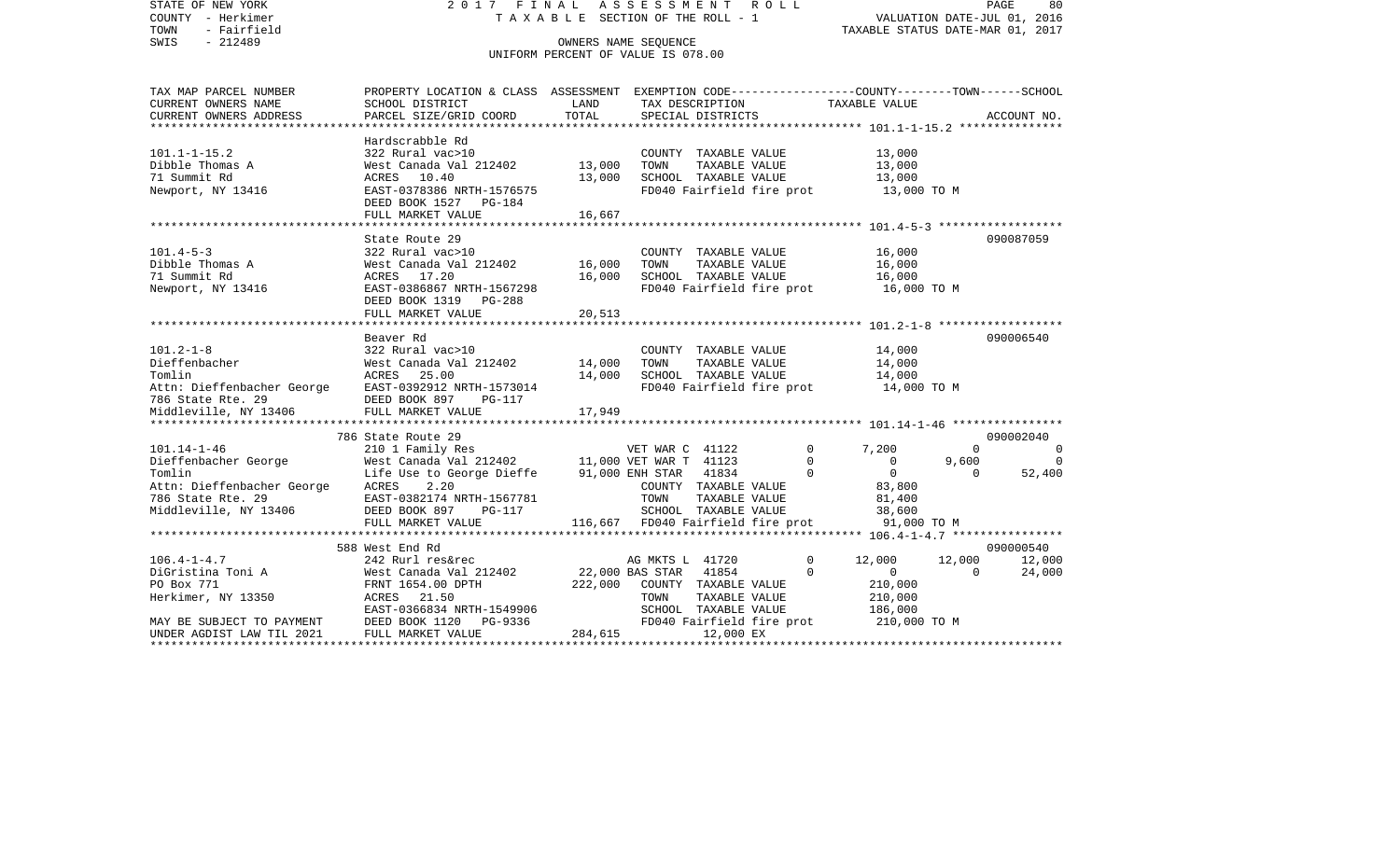COUNTY - Herkimer T A X A B L E SECTION OF THE ROLL - 1 VALUATION DATE-JUL 01, 2016 TOWN - Fairfield TAXABLE STATUS DATE-MAR 01, 2017 SWIS - 212489 CONNERS NAME SEQUENCE UNIFORM PERCENT OF VALUE IS 078.00TAX MAP PARCEL NUMBER PROPERTY LOCATION & CLASS ASSESSMENT EXEMPTION CODE------------------COUNTY--------TOWN------SCHOOL CURRENT OWNERS NAME SCHOOL DISTRICT LAND TAX DESCRIPTION TAXABLE VALUECURRENT OWNERS ADDRESS PARCEL SIZE/GRID COORD TOTAL SPECIAL DISTRICTS ACCOUNT NO. \*\*\*\*\*\*\*\*\*\*\*\*\*\*\*\*\*\*\*\*\*\*\*\*\*\*\*\*\*\*\*\*\*\*\*\*\*\*\*\*\*\*\*\*\*\*\*\*\*\*\*\*\*\*\*\*\*\*\*\*\*\*\*\*\*\*\*\*\*\*\*\*\*\*\*\*\*\*\*\*\*\*\*\*\*\*\*\*\*\*\*\*\*\*\*\*\*\*\*\*\*\*\* 100.4-1-21.2 \*\*\*\*\*\*\*\*\*\*\*\*\*\*\*3076 State Route 169 090100069 100.4-1-21.2 210 1 Family Res COUNTY TAXABLE VALUE 63,000 Dillenbeck Daniel E West Canada Val 212402 14,500 TOWN TAXABLE VALUE 63,000 3076 State Route 169 ranch & doublewide 63,000 SCHOOL TAXABLE VALUE 63,000 Little Falls, NY 13365 FRNT 755.00 DPTH FD040 Fairfield fire prot 63,000 TO M ACRES 6.50 EAST-0369803 NRTH-1564490 DEED BOOK 1598 PG-439 FULL MARKET VALUE 80,769 \*\*\*\*\*\*\*\*\*\*\*\*\*\*\*\*\*\*\*\*\*\*\*\*\*\*\*\*\*\*\*\*\*\*\*\*\*\*\*\*\*\*\*\*\*\*\*\*\*\*\*\*\*\*\*\*\*\*\*\*\*\*\*\*\*\*\*\*\*\*\*\*\*\*\*\*\*\*\*\*\*\*\*\*\*\*\*\*\*\*\*\*\*\*\*\*\*\*\*\*\*\*\* 107.1-1-5 \*\*\*\*\*\*\*\*\*\*\*\*\*\*\*\*\*\* 706 Hardscrabble Rd 090002130107.1-1-5 112 Dairy farm AG MKTS 41730 0 18,153 18,153 18,153 Dillenbeck Keith West Canada Val 212402 51,000 BAS STAR 41854 0 0 0 24,000 706 Hard Scrabble Rd ACRES 64.10 146,000 COUNTY TAXABLE VALUE 127,847 Little Falls, NY 13365 688T-0382875 NRTH-1558473 TOWN TAXABLE VALUE 127,847 DEED BOOK 742 PG-301 SCHOOL TAXABLE VALUE 103,847 MAY BE SUBJECT TO PAYMENT FULL MARKET VALUE 187,179 FD040 Fairfield fire prot 146,000 TO M UNDER AGDIST LAW TIL 2024 \*\*\*\*\*\*\*\*\*\*\*\*\*\*\*\*\*\*\*\*\*\*\*\*\*\*\*\*\*\*\*\*\*\*\*\*\*\*\*\*\*\*\*\*\*\*\*\*\*\*\*\*\*\*\*\*\*\*\*\*\*\*\*\*\*\*\*\*\*\*\*\*\*\*\*\*\*\*\*\*\*\*\*\*\*\*\*\*\*\*\*\*\*\*\*\*\*\*\*\*\*\*\* 100.4-1-21.1 \*\*\*\*\*\*\*\*\*\*\*\*\*\*\* 3062 State Route 169 090100069100.4-1-21.1 210 1 Family Res BAS STAR 41854 0 0 0 24,000 Dillenbeck Kevin West Canada Val 212402 12,500 COUNTY TAXABLE VALUE 90,000 Dillenbeck Marian ranch & doublewide 90,000 TOWN TAXABLE VALUE 90,000 3062 State Route 169 FRNT 302.00 DPTH SCHOOL TAXABLE VALUE 66,000 Little Falls, NY 13365 ACRES 4.50 ACRES 4.50 FD040 Fairfield fire prot 90,000 TO M EAST-0370167 NRTH-1564047 DEED BOOK 700 PG-229FULL MARKET VALUE 115,385 \*\*\*\*\*\*\*\*\*\*\*\*\*\*\*\*\*\*\*\*\*\*\*\*\*\*\*\*\*\*\*\*\*\*\*\*\*\*\*\*\*\*\*\*\*\*\*\*\*\*\*\*\*\*\*\*\*\*\*\*\*\*\*\*\*\*\*\*\*\*\*\*\*\*\*\*\*\*\*\*\*\*\*\*\*\*\*\*\*\*\*\*\*\*\*\*\*\*\*\*\*\*\* 107.1-1-20.1 \*\*\*\*\*\*\*\*\*\*\*\*\*\*\* Hardscrabble Rd 090002100107.1-1-20.1 323 Vacant rural COUNTY TAXABLE VALUE 14,500 Dillenbeck Mark West Canada Val 212402 14,500 TOWN TAXABLE VALUE 14,500 Dillenbeck Christine FRNT 101.00 DPTH 14,500 SCHOOL TAXABLE VALUE 14,500 472 Myers Rd ACRES 14.50 FD040 Fairfield fire prot 14,500 TO M Little Falls, NY 13365 EAST-0383733 NRTH-1553500 DEED BOOK 1317 PG-695MAY BE SUBJECT TO PAYMENT FULL MARKET VALUE 18,590 UNDER AGDIST LAW TIL 2020 \*\*\*\*\*\*\*\*\*\*\*\*\*\*\*\*\*\*\*\*\*\*\*\*\*\*\*\*\*\*\*\*\*\*\*\*\*\*\*\*\*\*\*\*\*\*\*\*\*\*\*\*\*\*\*\*\*\*\*\*\*\*\*\*\*\*\*\*\*\*\*\*\*\*\*\*\*\*\*\*\*\*\*\*\*\*\*\*\*\*\*\*\*\*\*\*\*\*\*\*\*\*\* 107.1-1-17.5 \*\*\*\*\*\*\*\*\*\*\*\*\*\*\* 472 Myers Rd 107.1-1-17.5 210 1 Family Res BAS STAR 41854 0 0 0 24,000 Dillenbeck Mark J West Canada Val 212402 15,000 COUNTY TAXABLE VALUE 105,000 Dillenbeck Christine M FRNT 500.00 DPTH 105,000 TOWN TAXABLE VALUE 105,000 472 Myers Rd ACRES 7.49 SCHOOL TAXABLE VALUE 81,000 Little Falls, NY 13365 EAST-0379916 NRTH-1552591 DEED BOOK 1437 PG-183 FULL MARKET VALUE 134,615 \*\*\*\*\*\*\*\*\*\*\*\*\*\*\*\*\*\*\*\*\*\*\*\*\*\*\*\*\*\*\*\*\*\*\*\*\*\*\*\*\*\*\*\*\*\*\*\*\*\*\*\*\*\*\*\*\*\*\*\*\*\*\*\*\*\*\*\*\*\*\*\*\*\*\*\*\*\*\*\*\*\*\*\*\*\*\*\*\*\*\*\*\*\*\*\*\*\*\*\*\*\*\*\*\*\*\*\*\*\*\*\*\*\*\*\*\*\*\*\*\*\*\*\*\*\*\*\*\*\*\*\*

STATE OF NEW YORK 2 0 1 7 F I N A L A S S E S S M E N T R O L L PAGE 81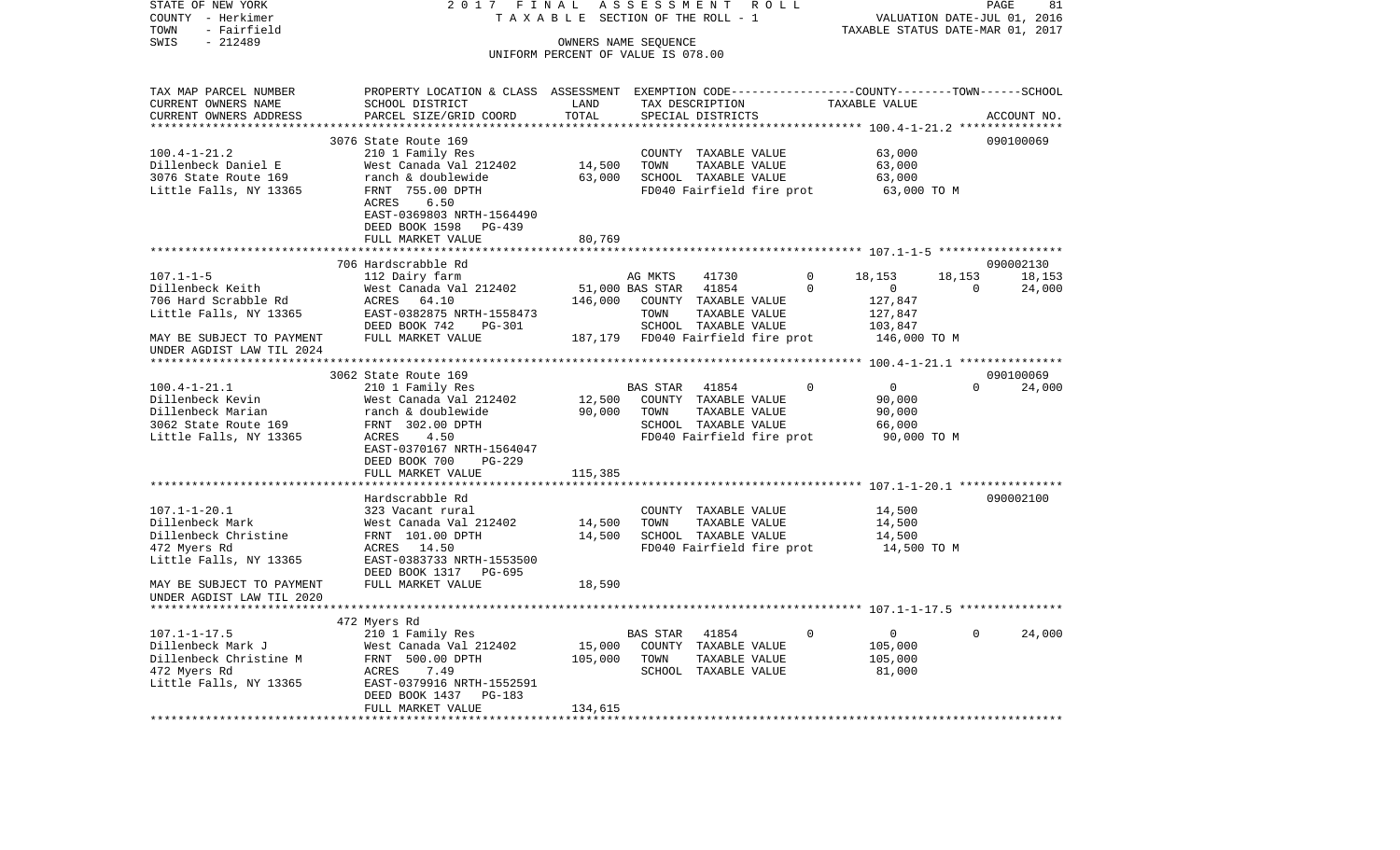STATE OF NEW YORK 2 0 1 7 F I N A L A S S E S S M E N T R O L L PAGE 82COUNTY - Herkimer T A X A B L E SECTION OF THE ROLL - 1 VALUATION DATE-JUL 01, 2016 TOWN - Fairfield TAXABLE STATUS DATE-MAR 01, 2017 SWIS - 212489 CONNERS NAME SEQUENCE UNIFORM PERCENT OF VALUE IS 078.00TAX MAP PARCEL NUMBER PROPERTY LOCATION & CLASS ASSESSMENT EXEMPTION CODE------------------COUNTY--------TOWN------SCHOOL CURRENT OWNERS NAME SCHOOL DISTRICT LAND TAX DESCRIPTION TAXABLE VALUECURRENT OWNERS ADDRESS PARCEL SIZE/GRID COORD TOTAL SPECIAL DISTRICTS ACCOUNT NO. \*\*\*\*\*\*\*\*\*\*\*\*\*\*\*\*\*\*\*\*\*\*\*\*\*\*\*\*\*\*\*\*\*\*\*\*\*\*\*\*\*\*\*\*\*\*\*\*\*\*\*\*\*\*\*\*\*\*\*\*\*\*\*\*\*\*\*\*\*\*\*\*\*\*\*\*\*\*\*\*\*\*\*\*\*\*\*\*\*\*\*\*\*\*\*\*\*\*\*\*\*\*\* 106.4-1-44.1 \*\*\*\*\*\*\*\*\*\*\*\*\*\*\*North Creek Rd 090003840 106.4-1-44.1 105 Vac farmland COUNTY TAXABLE VALUE 14,000 Dillenbeck William West Canada Val 212402 14,000 TOWN TAXABLE VALUE 14,000 Dillenbeck Ruth ACRES 28.90 14,000 SCHOOL TAXABLE VALUE 14,000 439 North Creek Rd EAST-0369300 NRTH-1547809 FD040 Fairfield fire prot 14,000 TO M Little Falls, NY 13365 DEED BOOK 795 PG-624 FULL MARKET VALUE 17,949 \*\*\*\*\*\*\*\*\*\*\*\*\*\*\*\*\*\*\*\*\*\*\*\*\*\*\*\*\*\*\*\*\*\*\*\*\*\*\*\*\*\*\*\*\*\*\*\*\*\*\*\*\*\*\*\*\*\*\*\*\*\*\*\*\*\*\*\*\*\*\*\*\*\*\*\*\*\*\*\*\*\*\*\*\*\*\*\*\*\*\*\*\*\*\*\*\*\*\*\*\*\*\* 106.4-1-45 \*\*\*\*\*\*\*\*\*\*\*\*\*\*\*\*\* 439 North Creek Rd 090003810106.4-1-45 112 Dairy farm ENH STAR 41834 0 0 0 52,400 West Canada Val 212402 68,000 AGRIC 10 Y 42100 0 8,000 8,000 8,000 8,000 Dillenbeck Ruth ACRES 109.40 200,000 COUNTY TAXABLE VALUE 192,000 439 North Creek Rd EAST-0370705 NRTH-1548046 TOWN TAXABLE VALUE 192,000 Little Falls, NY 13365 DEED BOOK 795 PG-624 SCHOOL TAXABLE VALUE 139,600 FULL MARKET VALUE 256,410 FD040 Fairfield fire prot 200,000 TO M \*\*\*\*\*\*\*\*\*\*\*\*\*\*\*\*\*\*\*\*\*\*\*\*\*\*\*\*\*\*\*\*\*\*\*\*\*\*\*\*\*\*\*\*\*\*\*\*\*\*\*\*\*\*\*\*\*\*\*\*\*\*\*\*\*\*\*\*\*\*\*\*\*\*\*\*\*\*\*\*\*\*\*\*\*\*\*\*\*\*\*\*\*\*\*\*\*\*\*\*\*\*\* 101.1-2-14.2 \*\*\*\*\*\*\*\*\*\*\*\*\*\*\* 1057 Platform Rd101.1-2-14.2 210 1 Family Res COUNTY TAXABLE VALUE 60,000 Dillenbeck William F Jr. West Canada Val 212402 11,000 TOWN TAXABLE VALUE 60,000 Dillenbeck Ruth A Doublewide 60,000 SCHOOL TAXABLE VALUE 60,000 439 North Creek Rd FRNT 641.00 DPTH FD040 Fairfield fire prot 60,000 TO M Little Falls, NY 13365 ACRES 3.00 EAST-0379223 NRTH-1570447 DEED BOOK 924 PG-443FULL MARKET VALUE 76,923 \*\*\*\*\*\*\*\*\*\*\*\*\*\*\*\*\*\*\*\*\*\*\*\*\*\*\*\*\*\*\*\*\*\*\*\*\*\*\*\*\*\*\*\*\*\*\*\*\*\*\*\*\*\*\*\*\*\*\*\*\*\*\*\*\*\*\*\*\*\*\*\*\*\*\*\*\*\*\*\*\*\*\*\*\*\*\*\*\*\*\*\*\*\*\*\*\*\*\*\*\*\*\* 106.2-3-20 \*\*\*\*\*\*\*\*\*\*\*\*\*\*\*\*\* 193 Kelly Rd 090089108 106.2-3-20 210 1 Family Res COUNTY TAXABLE VALUE 122,000 Dillon Brian F West Canada Val 212402 12,000 TOWN TAXABLE VALUE 122,000 Slopka Alexandra V ACRES 5.00 122,000 SCHOOL TAXABLE VALUE 122,000 193 Kelly Rd EAST-0369119 NRTH-1552049 FD040 Fairfield fire prot 122,000 TO M Little Falls, NY 13365 DEED BOOK 1631 PG-331 FULL MARKET VALUE 156,410 \*\*\*\*\*\*\*\*\*\*\*\*\*\*\*\*\*\*\*\*\*\*\*\*\*\*\*\*\*\*\*\*\*\*\*\*\*\*\*\*\*\*\*\*\*\*\*\*\*\*\*\*\*\*\*\*\*\*\*\*\*\*\*\*\*\*\*\*\*\*\*\*\*\*\*\*\*\*\*\*\*\*\*\*\*\*\*\*\*\*\*\*\*\*\*\*\*\*\*\*\*\*\* 106.2-3-9 \*\*\*\*\*\*\*\*\*\*\*\*\*\*\*\*\*\* West End Rd 090089102106.2-3-9 314 Rural vac<10 COUNTY TAXABLE VALUE 10,000 Dillon Debra West Canada Val 212402 10,000 TOWN TAXABLE VALUE 10,000 Wells James Lot #H 10,000 SCHOOL TAXABLE VALUE 10,000 758 West End Rd **ACRES** 5.00 FD040 Fairfield fire prot 10,000 TO M Little Falls, NY 13365 EAST-0368743 NRTH-1552518 DEED BOOK 850 PG-694FULL MARKET VALUE 12.821 \*\*\*\*\*\*\*\*\*\*\*\*\*\*\*\*\*\*\*\*\*\*\*\*\*\*\*\*\*\*\*\*\*\*\*\*\*\*\*\*\*\*\*\*\*\*\*\*\*\*\*\*\*\*\*\*\*\*\*\*\*\*\*\*\*\*\*\*\*\*\*\*\*\*\*\*\*\*\*\*\*\*\*\*\*\*\*\*\*\*\*\*\*\*\*\*\*\*\*\*\*\*\*\*\*\*\*\*\*\*\*\*\*\*\*\*\*\*\*\*\*\*\*\*\*\*\*\*\*\*\*\*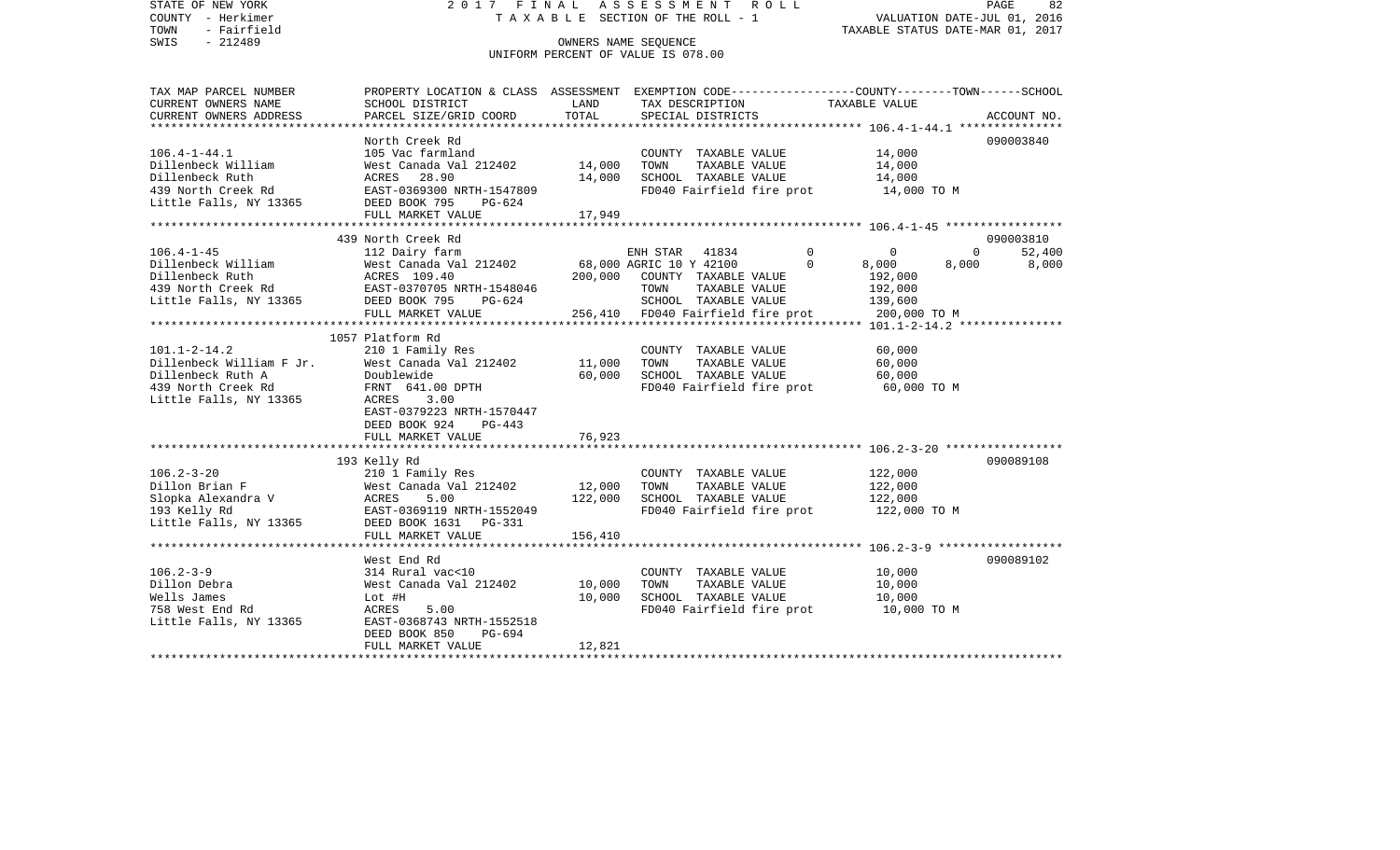STATE OF NEW YORK 2 0 1 7 F I N A L A S S E S S M E N T R O L L PAGE 83COUNTY - Herkimer T A X A B L E SECTION OF THE ROLL - 1 VALUATION DATE-JUL 01, 2016 TOWN - Fairfield TAXABLE STATUS DATE-MAR 01, 2017 SWIS - 212489 OWNERS NAME SEQUENCE UNIFORM PERCENT OF VALUE IS 078.00TAX MAP PARCEL NUMBER PROPERTY LOCATION & CLASS ASSESSMENT EXEMPTION CODE------------------COUNTY--------TOWN------SCHOOL CURRENT OWNERS NAME SCHOOL DISTRICT LAND TAX DESCRIPTION TAXABLE VALUECURRENT OWNERS ADDRESS PARCEL SIZE/GRID COORD TOTAL SPECIAL DISTRICTS ACCOUNT NO. \*\*\*\*\*\*\*\*\*\*\*\*\*\*\*\*\*\*\*\*\*\*\*\*\*\*\*\*\*\*\*\*\*\*\*\*\*\*\*\*\*\*\*\*\*\*\*\*\*\*\*\*\*\*\*\*\*\*\*\*\*\*\*\*\*\*\*\*\*\*\*\*\*\*\*\*\*\*\*\*\*\*\*\*\*\*\*\*\*\*\*\*\*\*\*\*\*\*\*\*\*\*\* 106.2-3-7 \*\*\*\*\*\*\*\*\*\*\*\*\*\*\*\*\*\*West End Rd 090089100 106.2-3-7 314 Rural vac<10 COUNTY TAXABLE VALUE 10,000 Dillon Debra S West Canada Val 212402 10,000 TOWN TAXABLE VALUE 10,000 758 West End Rd ACRES 5.10 10,000 SCHOOL TAXABLE VALUE 10,000 Little Falls, NY 13365-0337 EAST-0369093 NRTH-1552982 FD040 Fairfield fire prot 10,000 TO M DEED BOOK 850 PG-694FULL MARKET VALUE 12,821 \*\*\*\*\*\*\*\*\*\*\*\*\*\*\*\*\*\*\*\*\*\*\*\*\*\*\*\*\*\*\*\*\*\*\*\*\*\*\*\*\*\*\*\*\*\*\*\*\*\*\*\*\*\*\*\*\*\*\*\*\*\*\*\*\*\*\*\*\*\*\*\*\*\*\*\*\*\*\*\*\*\*\*\*\*\*\*\*\*\*\*\*\*\*\*\*\*\*\*\*\*\*\* 106.2-3-8 \*\*\*\*\*\*\*\*\*\*\*\*\*\*\*\*\*\* 758 West End Rd 090089101106.2-3-8 210 1 Family Res COUNTY TAXABLE VALUE 348,000  $West$  Canada Val 212402 12,000 TOWN 758 West End Rd ACRES 5.00 348,000 SCHOOL TAXABLE VALUE 348,000 Little Falls, NY 13365-0337 EAST-0368925 NRTH-1552708 FD040 Fairfield fire prot 348,000 TO M DEED BOOK 850 PG-694FULL MARKET VALUE 446,154 \*\*\*\*\*\*\*\*\*\*\*\*\*\*\*\*\*\*\*\*\*\*\*\*\*\*\*\*\*\*\*\*\*\*\*\*\*\*\*\*\*\*\*\*\*\*\*\*\*\*\*\*\*\*\*\*\*\*\*\*\*\*\*\*\*\*\*\*\*\*\*\*\*\*\*\*\*\*\*\*\*\*\*\*\*\*\*\*\*\*\*\*\*\*\*\*\*\*\*\*\*\*\* 100.2-1-19.2 \*\*\*\*\*\*\*\*\*\*\*\*\*\*\* 347 Reservoir Rd100.2-1-19.2 210 1 Family Res BAS STAR 41854 0 0 0 24,000 Dimov Ivan West Canada Val 212402 12,000 COUNTY TAXABLE VALUE 100,000 347 Reservoir Rd ACRES 5.00 100,000 TOWN TAXABLE VALUE 100,000 Newport, NY 13416-2319 EAST-0372600 NRTH-1572455 SCHOOL TAXABLE VALUE 76,000 DEED BOOK 839 PG-602 FD040 Fairfield fire prot 100,000 TO M FULL MARKET VALUE 128,205 \*\*\*\*\*\*\*\*\*\*\*\*\*\*\*\*\*\*\*\*\*\*\*\*\*\*\*\*\*\*\*\*\*\*\*\*\*\*\*\*\*\*\*\*\*\*\*\*\*\*\*\*\*\*\*\*\*\*\*\*\*\*\*\*\*\*\*\*\*\*\*\*\*\*\*\*\*\*\*\*\*\*\*\*\*\*\*\*\*\*\*\*\*\*\*\*\*\*\*\*\*\*\* 107.3-2-33.2 \*\*\*\*\*\*\*\*\*\*\*\*\*\*\* 439 Kelly Rd 090086038 107.3-2-33.2 210 1 Family Res VET WAR C 41122 0 7,200 0 0 Dineen John West Canada Val 212402 8,000 VET WAR T 41123 0 0 9,600 0 Dineen Mary 65,000 ENH STAR 41834 0 0 0 52,400 439 Kelly Rd FRNT 250.00 DPTH 110.00 COUNTY TAXABLE VALUE 57,800 Little Falls, NY 13365 EAST-0373028 NRTH-1550780 TOWN TAXABLE VALUE 55,400 DEED BOOK 714 PG-194 SCHOOL TAXABLE VALUE 12,600 FULL MARKET VALUE 83,333 FD040 Fairfield fire prot 65,000 TO M \*\*\*\*\*\*\*\*\*\*\*\*\*\*\*\*\*\*\*\*\*\*\*\*\*\*\*\*\*\*\*\*\*\*\*\*\*\*\*\*\*\*\*\*\*\*\*\*\*\*\*\*\*\*\*\*\*\*\*\*\*\*\*\*\*\*\*\*\*\*\*\*\*\*\*\*\*\*\*\*\*\*\*\*\*\*\*\*\*\*\*\*\*\*\*\*\*\*\*\*\*\*\* 107.3-2-33.3 \*\*\*\*\*\*\*\*\*\*\*\*\*\*\* 449 Kelly Rd 090086039 107.3-2-33.3 433 Auto body COUNTY TAXABLE VALUE 65,000 Dineen John Jr West Canada Val 212402 10,600 TOWN TAXABLE VALUE 65,000 Dineen Mary Ann BAR change 6/05 65,000 SCHOOL TAXABLE VALUE 65,000 449 Kelly Rd Map No Change 9/10/03 FD040 Fairfield fire prot 65,000 TO M Little Falls, NY 13365 ACRES 2.00 EAST-0373222 NRTH-1550844 DEED BOOK 702 PG-600FULL MARKET VALUE 83,333 \*\*\*\*\*\*\*\*\*\*\*\*\*\*\*\*\*\*\*\*\*\*\*\*\*\*\*\*\*\*\*\*\*\*\*\*\*\*\*\*\*\*\*\*\*\*\*\*\*\*\*\*\*\*\*\*\*\*\*\*\*\*\*\*\*\*\*\*\*\*\*\*\*\*\*\*\*\*\*\*\*\*\*\*\*\*\*\*\*\*\*\*\*\*\*\*\*\*\*\*\*\*\*\*\*\*\*\*\*\*\*\*\*\*\*\*\*\*\*\*\*\*\*\*\*\*\*\*\*\*\*\*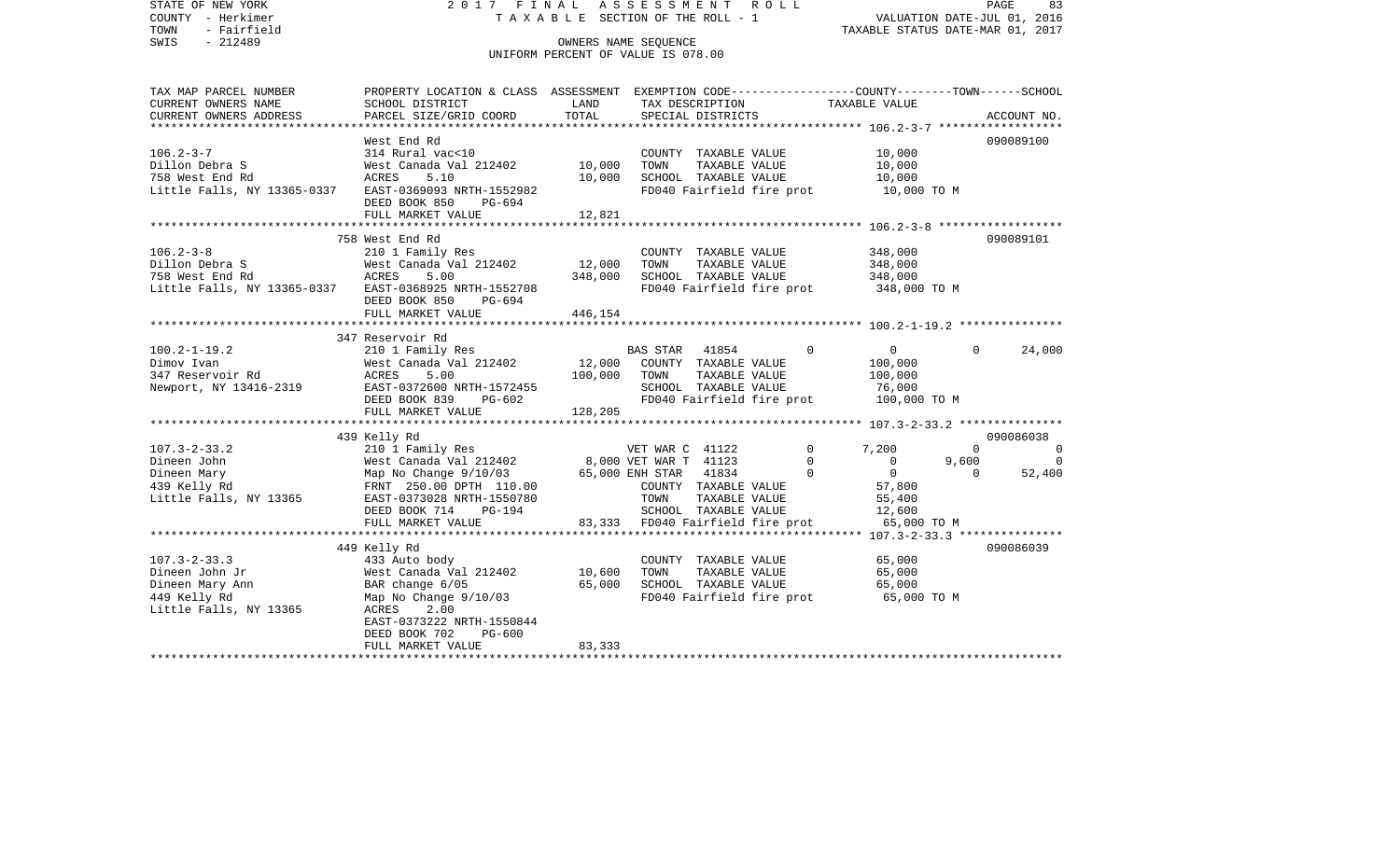| STATE OF NEW YORK<br>COUNTY - Herkimer<br>TOWN<br>- Fairfield           |                                                                                                  |                        | 2017 FINAL ASSESSMENT ROLL<br>TAXABLE SECTION OF THE ROLL - 1 |                            | PAGE<br>84<br>VALUATION DATE-JUL 01, 2016<br>TAXABLE STATUS DATE-MAR 01, 2017 |
|-------------------------------------------------------------------------|--------------------------------------------------------------------------------------------------|------------------------|---------------------------------------------------------------|----------------------------|-------------------------------------------------------------------------------|
| SWIS<br>$-212489$                                                       |                                                                                                  |                        |                                                               |                            |                                                                               |
|                                                                         |                                                                                                  |                        | UNIFORM PERCENT OF VALUE IS 078.00                            |                            |                                                                               |
| TAX MAP PARCEL NUMBER                                                   | PROPERTY LOCATION & CLASS ASSESSMENT EXEMPTION CODE----------------COUNTY-------TOWN------SCHOOL |                        |                                                               |                            |                                                                               |
| CURRENT OWNERS NAME                                                     | SCHOOL DISTRICT                                                                                  | LAND                   | TAX DESCRIPTION                                               | TAXABLE VALUE              |                                                                               |
| CURRENT OWNERS ADDRESS                                                  | PARCEL SIZE/GRID COORD                                                                           | TOTAL                  | SPECIAL DISTRICTS                                             |                            | ACCOUNT NO.                                                                   |
|                                                                         | 625 North Creek Rd                                                                               |                        |                                                               |                            | 090089109                                                                     |
| $107.3 - 2 - 29.2$                                                      | 210 1 Family Res                                                                                 |                        | BAS STAR<br>41854                                             | $\Omega$<br>$\overline{0}$ | $\Omega$<br>24,000                                                            |
| Dineen Ralph                                                            | West Canada Val 212402                                                                           | $12,000$ <sup>B.</sup> | COUNTY TAXABLE VALUE                                          | 160,000                    |                                                                               |
| Dineen Linda<br>625 North Creek Rd                                      | 4.00 BANK 135                                                                                    | 160,000                | TOWN<br>TAXABLE VALUE                                         | 160,000                    |                                                                               |
|                                                                         | ACRES 4.00 2020.<br>EAST-0373886 NRTH-1547626                                                    |                        | SCHOOL TAXABLE VALUE                                          | 136,000                    |                                                                               |
| Little Falls, NY 13365                                                  | DEED BOOK 752                                                                                    |                        | FD040 Fairfield fire prot                                     | 160,000 TO M               |                                                                               |
|                                                                         | FULL MARKET VALUE                                                                                | 205,128                |                                                               |                            |                                                                               |
|                                                                         |                                                                                                  |                        |                                                               |                            |                                                                               |
|                                                                         | North Creek Rd                                                                                   |                        |                                                               |                            | 090100033                                                                     |
| 107.3-2-29.1                                                            | 322 Rural vac>10<br>West Canada Val 212402                                                       | 9,000                  | COUNTY TAXABLE VALUE<br>TOWN<br>TAXABLE VALUE                 | 9,000<br>9,000             |                                                                               |
| Dineen Ralph F<br>Dineen Linda L                                        | ACRES<br>3.51                                                                                    | 9,000                  | SCHOOL TAXABLE VALUE                                          | 9,000                      |                                                                               |
| 625 North Creek Rd                                                      | EAST-0374122 NRTH-1547584                                                                        |                        | FD040 Fairfield fire prot                                     | 9,000 TO M                 |                                                                               |
| Little Falls, NY 13365                                                  | DEED BOOK 925<br>$PG-75$                                                                         |                        |                                                               |                            |                                                                               |
|                                                                         | FULL MARKET VALUE                                                                                | 11,538                 |                                                               |                            |                                                                               |
|                                                                         |                                                                                                  |                        |                                                               |                            |                                                                               |
|                                                                         | 1287 Hardscrabble Rd                                                                             |                        |                                                               |                            | 090008880                                                                     |
| $101.1 - 1 - 11$<br>101.1-1-11<br>Dingman William A<br>הוארי הוארי הואר | 240 Rural res                                                                                    |                        | BAS STAR 41854                                                | $\Omega$<br>$\overline{0}$ | 24,000<br>$\Omega$                                                            |
|                                                                         | West Canada Val 212402                                                                           | 18,000                 | COUNTY TAXABLE VALUE                                          | 70,000                     |                                                                               |
|                                                                         | W. Robinson life use                                                                             | 70,000                 | TAXABLE VALUE<br>TOWN                                         | 70,000                     |                                                                               |
| Middleville, NY 13406                                                   | ACRES 15.80                                                                                      |                        | SCHOOL TAXABLE VALUE                                          | 46,000                     |                                                                               |
|                                                                         | EAST-0381658 NRTH-1570063                                                                        |                        | FD040 Fairfield fire prot                                     | 70,000 TO M                |                                                                               |
|                                                                         | DEED BOOK 1183 PG-480                                                                            |                        |                                                               |                            |                                                                               |
|                                                                         | FULL MARKET VALUE                                                                                | 89,744                 |                                                               |                            |                                                                               |
|                                                                         | State Route 29                                                                                   |                        |                                                               |                            | 090087059                                                                     |
| $101.4 - 5 - 6$                                                         | 260 Seasonal res                                                                                 |                        | COUNTY TAXABLE VALUE                                          | 33,500                     |                                                                               |
| Dominguez Gladys                                                        | West Canada Val 212402                                                                           | 16,000                 | TOWN<br>TAXABLE VALUE                                         | 33,500                     |                                                                               |
| 122 Berwick St                                                          | ACRES 16.80                                                                                      | 33,500                 | SCHOOL TAXABLE VALUE                                          | 33,500                     |                                                                               |
| Elizabeth, NJ 07202                                                     | EAST-0388075 NRTH-1567484                                                                        |                        | FD040 Fairfield fire prot                                     | 33,500 TO M                |                                                                               |
|                                                                         | DEED BOOK 860<br>PG-524                                                                          |                        |                                                               |                            |                                                                               |
|                                                                         | FULL MARKET VALUE                                                                                | 42,949                 |                                                               |                            |                                                                               |
|                                                                         |                                                                                                  |                        |                                                               |                            |                                                                               |
|                                                                         | Platform Rd                                                                                      |                        |                                                               |                            | 090006930                                                                     |
| $100.2 - 1 - 19.3$                                                      | 105 Vac farmland                                                                                 |                        | COUNTY TAXABLE VALUE                                          | 13,000                     |                                                                               |
| Donald George Haag The Living West Canada Val 212402                    |                                                                                                  | 13,000                 | TAXABLE VALUE<br>TOWN                                         | 13,000                     |                                                                               |
| 60 Huyck Ave                                                            | ACRES<br>23.00                                                                                   | 13,000                 | SCHOOL TAXABLE VALUE                                          | 13,000                     |                                                                               |
| Middleville, NY 13406                                                   | EAST-0371562 NRTH-1572215<br>DEED BOOK 1603 PG-629                                               |                        | FD040 Fairfield fire prot                                     | 13,000 TO M                |                                                                               |
|                                                                         | סוו וגזו חסשם את ידווס                                                                           | 16.657                 |                                                               |                            |                                                                               |
|                                                                         |                                                                                                  |                        |                                                               |                            |                                                                               |

FULL MARKET VALUE 16,667 \*\*\*\*\*\*\*\*\*\*\*\*\*\*\*\*\*\*\*\*\*\*\*\*\*\*\*\*\*\*\*\*\*\*\*\*\*\*\*\*\*\*\*\*\*\*\*\*\*\*\*\*\*\*\*\*\*\*\*\*\*\*\*\*\*\*\*\*\*\*\*\*\*\*\*\*\*\*\*\*\*\*\*\*\*\*\*\*\*\*\*\*\*\*\*\*\*\*\*\*\*\*\*\*\*\*\*\*\*\*\*\*\*\*\*\*\*\*\*\*\*\*\*\*\*\*\*\*\*\*\*\*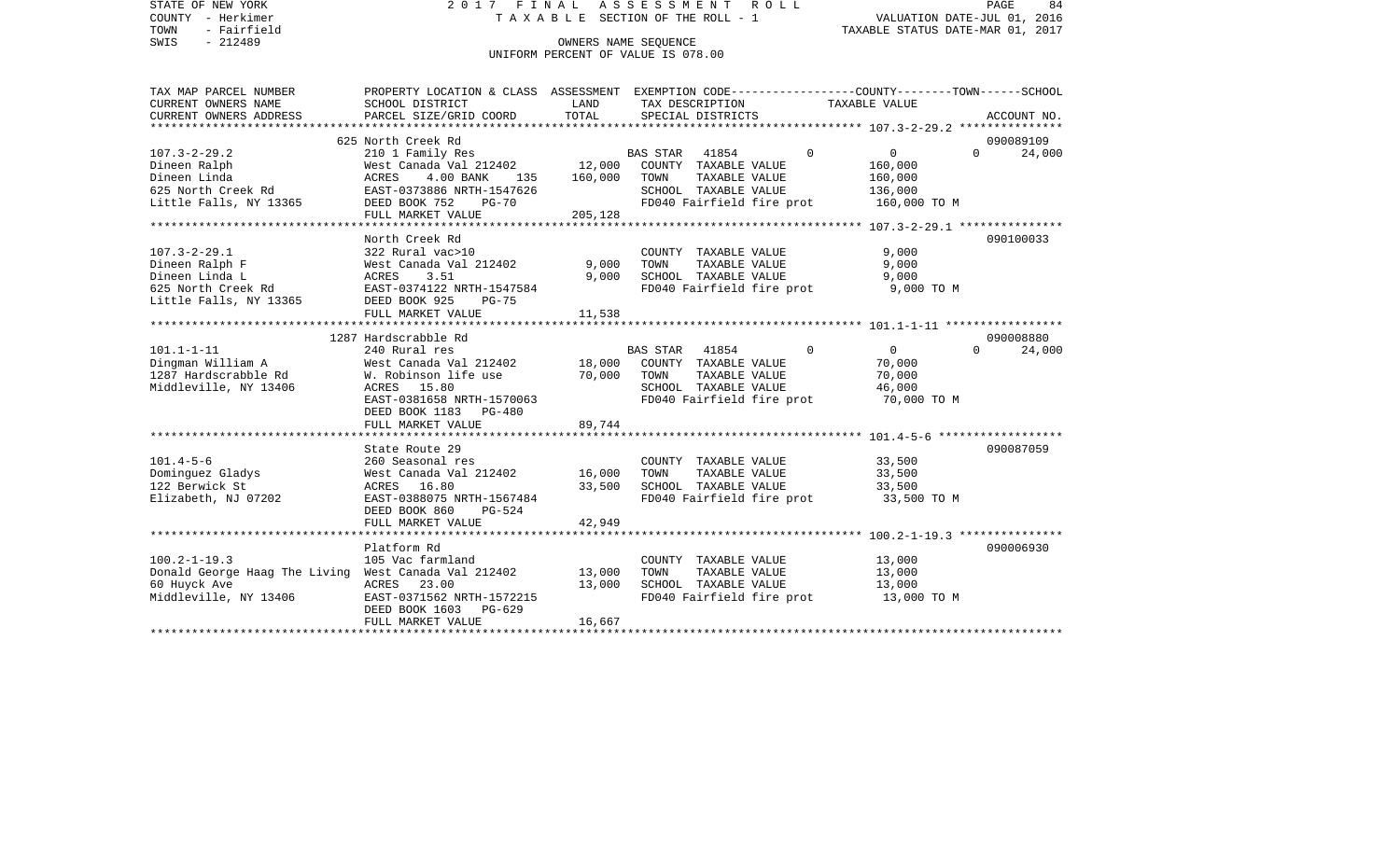STATE OF NEW YORK 2017 FINAL ASSESSMENT ROLL COUNTY - Herkimer T A X A B L E SECTION OF THE ROLL - 1 VALUATION DATE-JUL 01, 2016 TOWN - Fairfield TAXABLE STATUS DATE-MAR 01, 2017 OWNERS NAME SEQUENCE

UNIFORM PERCENT OF VALUE IS 078.00

| TAX MAP PARCEL NUMBER                                | PROPERTY LOCATION & CLASS ASSESSMENT EXEMPTION CODE---------------COUNTY-------TOWN------SCHOOL |                                   |                              |                      |                           |                                                    |             |             |
|------------------------------------------------------|-------------------------------------------------------------------------------------------------|-----------------------------------|------------------------------|----------------------|---------------------------|----------------------------------------------------|-------------|-------------|
| CURRENT OWNERS NAME                                  | SCHOOL DISTRICT                                                                                 | LAND                              |                              | TAX DESCRIPTION      |                           | TAXABLE VALUE                                      |             |             |
| CURRENT OWNERS ADDRESS                               | PARCEL SIZE/GRID COORD                                                                          | TOTAL                             |                              | SPECIAL DISTRICTS    |                           |                                                    |             | ACCOUNT NO. |
|                                                      |                                                                                                 |                                   |                              |                      |                           |                                                    |             |             |
|                                                      | 182 Reservoir Rd                                                                                |                                   |                              |                      |                           |                                                    |             | 090006900   |
| $100.2 - 1 - 20.1$                                   | 112 Dairy farm                                                                                  |                                   | ENH STAR 41834               |                      | $\Omega$                  | $\overline{0}$                                     | $\mathbf 0$ | 52,400      |
| Donald George Haag The Living West Canada Val 212402 |                                                                                                 | 90,000 AGRIC 10 Y 42100           |                              |                      | $\Omega$                  | 6,000                                              | 6,000       | 6,000       |
| 60 Huyck Ave                                         | ACRES 151.00                                                                                    |                                   | 210,000 COUNTY TAXABLE VALUE |                      |                           | 204,000                                            |             |             |
| Middleville, NY 13406                                | EAST-0369690 NRTH-1572071                                                                       |                                   | TOWN                         | TAXABLE VALUE        |                           | 204,000                                            |             |             |
|                                                      | DEED BOOK 1603 PG-629                                                                           |                                   |                              | SCHOOL TAXABLE VALUE |                           | 151,600                                            |             |             |
|                                                      | FULL MARKET VALUE                                                                               | 269,231 FD040 Fairfield fire prot |                              |                      |                           | 210,000 TO M                                       |             |             |
|                                                      |                                                                                                 |                                   |                              |                      |                           |                                                    |             |             |
|                                                      |                                                                                                 |                                   |                              |                      |                           |                                                    |             |             |
|                                                      | 1228 Castle Rd                                                                                  |                                   |                              |                      |                           |                                                    | $\Omega$    |             |
| $095.3 - 4 - 11$                                     | 270 Mfg housing                                                                                 |                                   | <b>BAS STAR</b>              | 41854                | $\mathbf 0$               | $\overline{0}$                                     |             | 12,000      |
| Donato Rose                                          | West Canada Val 212402 6,000                                                                    |                                   |                              | COUNTY TAXABLE VALUE |                           | 12,000                                             |             |             |
| 1228 Castle Rd                                       | FRNT 290.00 DPTH 290.00                                                                         | 12,000                            | TOWN                         | TAXABLE VALUE        |                           | 12,000                                             |             |             |
| Newport, NY 13416                                    | ACRES<br>1.90                                                                                   |                                   |                              | SCHOOL TAXABLE VALUE |                           | $\overline{0}$                                     |             |             |
|                                                      | EAST-0345760 NRTH-1153210                                                                       |                                   |                              |                      | FD040 Fairfield fire prot | 12,000 TO M                                        |             |             |
|                                                      | DEED BOOK 1149 PG-264                                                                           |                                   |                              |                      |                           |                                                    |             |             |
|                                                      | FULL MARKET VALUE                                                                               | 15,385                            |                              |                      |                           |                                                    |             |             |
|                                                      | *********************                                                                           | ********************              |                              |                      |                           |                                                    |             |             |
|                                                      | Sandy Lane Rd                                                                                   |                                   |                              |                      |                           |                                                    |             | 090009420   |
| $095.4 - 1 - 2$                                      | 321 Abandoned ag                                                                                |                                   |                              | COUNTY TAXABLE VALUE |                           | 25,000                                             |             |             |
| Doty David W                                         | West Canada Val 212402                                                                          | 25,000                            | TOWN                         | TAXABLE VALUE        |                           | 25,000                                             |             |             |
| Doty George R Sr.                                    | ACRES 75.00                                                                                     | 25,000                            |                              |                      | SCHOOL TAXABLE VALUE      | 25,000                                             |             |             |
| 211 Watkins Ave                                      | EAST-0387277 NRTH-1583355                                                                       |                                   |                              |                      | FD040 Fairfield fire prot | 25,000 TO M                                        |             |             |
| Middletown, NY 10940                                 | DEED BOOK 1200 PG-997                                                                           |                                   |                              |                      |                           |                                                    |             |             |
|                                                      | FULL MARKET VALUE                                                                               | 32,051                            |                              |                      |                           |                                                    |             |             |
|                                                      |                                                                                                 |                                   |                              |                      |                           |                                                    |             |             |
|                                                      | Castle Rd                                                                                       |                                   |                              |                      |                           |                                                    |             |             |
| $101.4 - 7 - 5$                                      | 322 Rural vac>10                                                                                |                                   |                              | COUNTY TAXABLE VALUE |                           | 13,000                                             |             |             |
| Drummond William A                                   | West Canada Val 212402                                                                          | 13,000                            | TOWN                         | TAXABLE VALUE        |                           | 13,000                                             |             |             |
| 113 Prospect Ave                                     | ACRES 10.40                                                                                     | 13,000                            |                              | SCHOOL TAXABLE VALUE |                           | 13,000                                             |             |             |
| Ilion, NY 13357                                      | EAST-0389452 NRTH-1563251                                                                       |                                   |                              |                      | FD040 Fairfield fire prot | 13,000 TO M                                        |             |             |
|                                                      |                                                                                                 |                                   |                              |                      |                           |                                                    |             |             |
|                                                      | DEED BOOK 2017 PG-1268<br>FULL MARKET VALUE                                                     | 16,667                            |                              |                      |                           |                                                    |             |             |
|                                                      |                                                                                                 |                                   |                              |                      |                           |                                                    |             |             |
|                                                      |                                                                                                 |                                   |                              |                      |                           |                                                    |             | 090010050   |
| $107.3 - 2 - 22$                                     | State Route 169                                                                                 |                                   |                              |                      | $\overline{0}$            | $\overline{0}$                                     | $\Omega$    |             |
|                                                      | 230 3 Family Res                                                                                |                                   | BAS STAR                     | 41854                |                           |                                                    |             | 24,000      |
| Duchnycz Catherine A                                 | Little Falls Ce 210900                                                                          | 4,000                             |                              | COUNTY TAXABLE VALUE |                           | 75,800                                             |             |             |
| 2153 State Route 169                                 | FRNT 310.00 DPTH 310.00                                                                         | 75,800                            | TOWN                         | TAXABLE VALUE        |                           | 75,800                                             |             |             |
| Little Falls, NY 13365                               | EAST-0376656 NRTH-1547722                                                                       |                                   |                              | SCHOOL TAXABLE VALUE |                           | 51,800                                             |             |             |
|                                                      | DEED BOOK 1142 PG-838                                                                           |                                   |                              |                      | FD040 Fairfield fire prot | 75,800 TO M                                        |             |             |
|                                                      | FULL MARKET VALUE                                                                               | 97,179                            |                              |                      |                           |                                                    |             |             |
|                                                      |                                                                                                 |                                   |                              |                      |                           | ********************************** 107.1-3-8 ***** |             |             |
|                                                      | Hardscrabble Rd                                                                                 |                                   |                              |                      |                           |                                                    |             |             |
| $107.1 - 3 - 8$                                      | 322 Rural vac>10                                                                                |                                   |                              | COUNTY TAXABLE VALUE |                           | 15,000                                             |             |             |
| Dudgeon David III                                    | West Canada Val 212402                                                                          | 15,000                            | TOWN                         | TAXABLE VALUE        |                           | 15,000                                             |             |             |
| 120 Osborne Hill Rd                                  | ACRES 14.50                                                                                     | 15,000                            |                              | SCHOOL TAXABLE VALUE |                           | 15,000                                             |             |             |
| Herkimer, NY 13350                                   | EAST-0381073 NRTH-1559227                                                                       |                                   |                              |                      | FD040 Fairfield fire prot | 15,000 TO M                                        |             |             |
|                                                      | DEED BOOK 1524 PG-62                                                                            |                                   |                              |                      |                           |                                                    |             |             |
|                                                      | FULL MARKET VALUE                                                                               | 19,231                            |                              |                      |                           |                                                    |             |             |
|                                                      |                                                                                                 |                                   |                              |                      |                           |                                                    |             |             |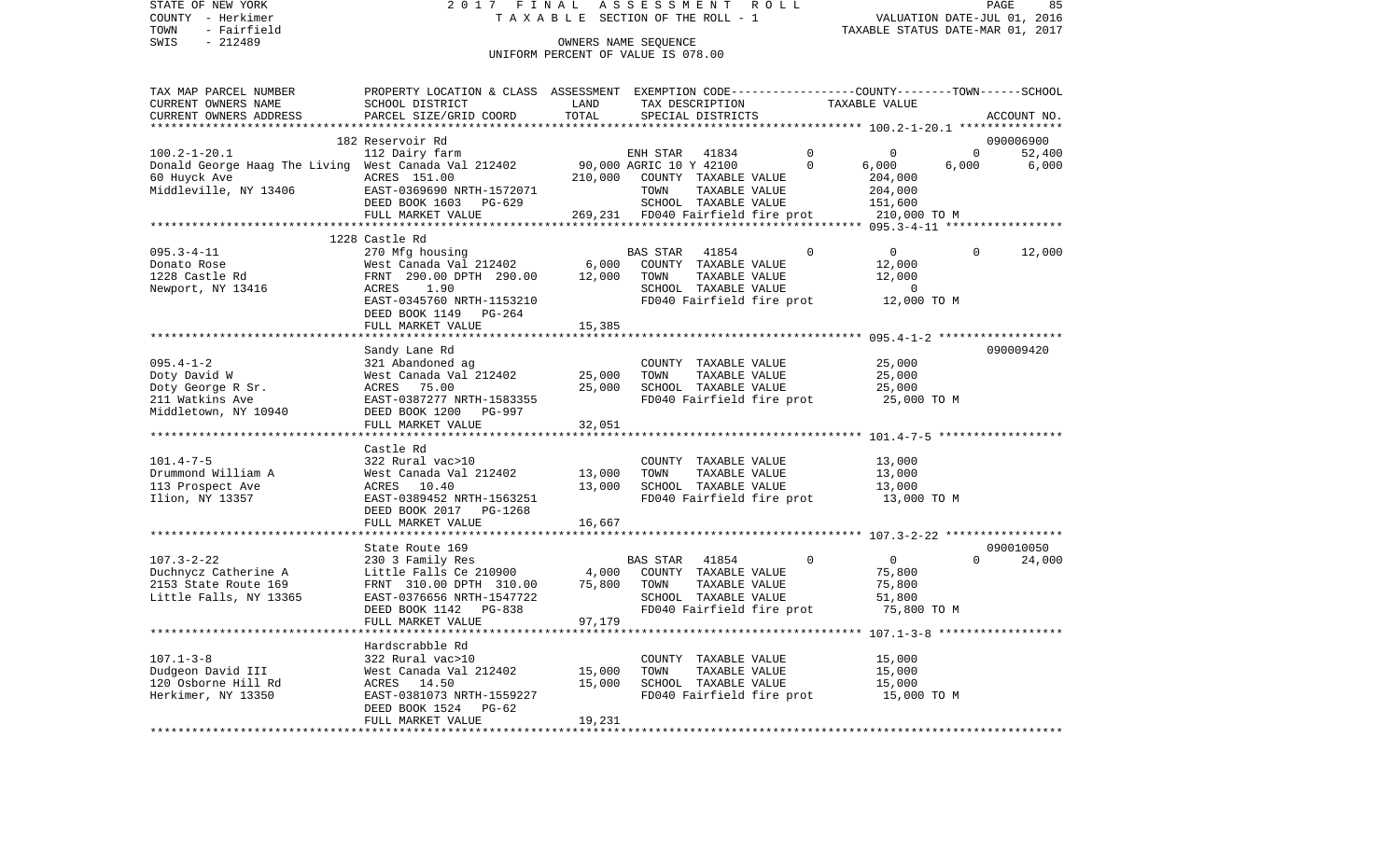| STATE OF NEW YORK<br>COUNTY - Herkimer<br>- Fairfield<br>TOWN | 2017 FINAL                                                                                     | TAXABLE SECTION OF THE ROLL - 1                            | ASSESSMENT                                        |                                       | R O L L |               | VALUATION DATE-JUL 01, 2016<br>TAXABLE STATUS DATE-MAR 01, 2017 |                         | PAGE<br>86                 |
|---------------------------------------------------------------|------------------------------------------------------------------------------------------------|------------------------------------------------------------|---------------------------------------------------|---------------------------------------|---------|---------------|-----------------------------------------------------------------|-------------------------|----------------------------|
| SWIS<br>$-212489$                                             |                                                                                                | OWNERS NAME SEQUENCE<br>UNIFORM PERCENT OF VALUE IS 078.00 |                                                   |                                       |         |               |                                                                 |                         |                            |
|                                                               |                                                                                                |                                                            |                                                   |                                       |         |               |                                                                 |                         |                            |
| TAX MAP PARCEL NUMBER                                         | PROPERTY LOCATION & CLASS ASSESSMENT EXEMPTION CODE---------------COUNTY-------TOWN-----SCHOOL |                                                            |                                                   |                                       |         |               |                                                                 |                         |                            |
| CURRENT OWNERS NAME                                           | SCHOOL DISTRICT                                                                                | LAND                                                       |                                                   | TAX DESCRIPTION                       |         |               | TAXABLE VALUE                                                   |                         |                            |
| CURRENT OWNERS ADDRESS<br>*************************           | PARCEL SIZE/GRID COORD                                                                         | TOTAL                                                      |                                                   | SPECIAL DISTRICTS                     |         |               |                                                                 |                         | ACCOUNT NO.                |
|                                                               | 491 Davis Rd                                                                                   |                                                            |                                                   |                                       |         |               |                                                                 |                         |                            |
| $107.1 - 3 - 11$                                              | 242 Rurl res&rec                                                                               |                                                            | ENH STAR                                          | 41834                                 |         | $\Omega$      | $\overline{0}$                                                  | $\Omega$                | 52,400                     |
| Duemmler Richard                                              | West Canada Val 212402                                                                         | 18,000                                                     |                                                   | COUNTY TAXABLE VALUE                  |         |               | 235,000                                                         |                         |                            |
| 491 Davis Rd                                                  | ACRES 15.97                                                                                    | 235,000                                                    | TOWN                                              | TAXABLE VALUE                         |         |               | 235,000                                                         |                         |                            |
| Little Falls, NY 13365                                        | EAST-0379631 NRTH-1558335                                                                      |                                                            |                                                   | SCHOOL TAXABLE VALUE                  |         |               | 182,600                                                         |                         |                            |
|                                                               | DEED BOOK 1409 PG-261                                                                          |                                                            |                                                   | FD040 Fairfield fire prot             |         |               | 235,000 TO M                                                    |                         |                            |
|                                                               | FULL MARKET VALUE                                                                              | 301,282                                                    |                                                   |                                       |         |               |                                                                 |                         |                            |
|                                                               |                                                                                                |                                                            |                                                   |                                       |         |               |                                                                 |                         |                            |
|                                                               | Lynch Rd                                                                                       |                                                            |                                                   |                                       |         |               |                                                                 |                         | 090000540                  |
| $106.4 - 1 - 2$                                               | 312 Vac w/imprv                                                                                |                                                            |                                                   | COUNTY TAXABLE VALUE                  |         |               | 69,000                                                          |                         |                            |
| Dufford Frank W Jr<br>135 Lynch Rd                            | West Canada Val 212402<br>ACRES 86.00                                                          | 45,000<br>69,000                                           | TOWN                                              | TAXABLE VALUE<br>SCHOOL TAXABLE VALUE |         |               | 69,000                                                          |                         |                            |
| Little Falls, NY 13365                                        | EAST-0365633 NRTH-1552379                                                                      |                                                            |                                                   | FD040 Fairfield fire prot             |         |               | 69,000<br>69,000 TO M                                           |                         |                            |
|                                                               | DEED BOOK 798<br>PG-698                                                                        |                                                            |                                                   |                                       |         |               |                                                                 |                         |                            |
|                                                               | FULL MARKET VALUE                                                                              | 88,462                                                     |                                                   |                                       |         |               |                                                                 |                         |                            |
|                                                               |                                                                                                |                                                            |                                                   |                                       |         |               |                                                                 |                         |                            |
|                                                               | 135 Lynch Rd                                                                                   |                                                            |                                                   |                                       |         |               |                                                                 |                         |                            |
| $106.4 - 1 - 4.3$                                             | 270 Mfg housing                                                                                |                                                            | <b>BAS STAR</b>                                   | 41854                                 |         | $\mathbf{0}$  | $\overline{0}$                                                  | $\Omega$                | 24,000                     |
| Dufford Frank W Jr                                            | West Canada Val 212402                                                                         | 12,000                                                     |                                                   | COUNTY TAXABLE VALUE                  |         |               | 60,000                                                          |                         |                            |
| 135 Lynch Rd                                                  | 4.70<br>ACRES                                                                                  | 60,000                                                     | TOWN                                              | TAXABLE VALUE                         |         |               | 60,000                                                          |                         |                            |
| Little Falls, NY 13365                                        | EAST-0364921 NRTH-1551161                                                                      |                                                            |                                                   | SCHOOL TAXABLE VALUE                  |         |               | 36,000                                                          |                         |                            |
|                                                               | DEED BOOK 798<br>PG-698                                                                        |                                                            |                                                   | FD040 Fairfield fire prot             |         |               | 60,000 TO M                                                     |                         |                            |
|                                                               | FULL MARKET VALUE                                                                              | 76,923                                                     |                                                   |                                       |         |               |                                                                 |                         |                            |
|                                                               | 2267 Castle Rd                                                                                 |                                                            |                                                   |                                       |         |               |                                                                 |                         | 090100085                  |
| $094.4 - 1 - 11.2$                                            | 210 1 Family Res                                                                               |                                                            | AGED-ALL 41800                                    |                                       |         | 0             | 36,000                                                          | 36,000                  | 36,000                     |
| Dupont Anne                                                   | West Canada Val 212402                                                                         |                                                            | 13,000 ENH STAR                                   | 41834                                 |         | $\Omega$      | $\overline{0}$                                                  | $\Omega$                | 36,000                     |
| 2267 Castle Rd                                                | ACRES<br>4.60                                                                                  | 72,000                                                     |                                                   | COUNTY TAXABLE VALUE                  |         |               | 36,000                                                          |                         |                            |
| Newport, NY 13416                                             | EAST-0365176 NRTH-1578260                                                                      |                                                            | TOWN                                              | TAXABLE VALUE                         |         |               | 36,000                                                          |                         |                            |
|                                                               | FULL MARKET VALUE                                                                              | 92,308                                                     |                                                   | SCHOOL TAXABLE VALUE                  |         |               | $\overline{0}$                                                  |                         |                            |
|                                                               |                                                                                                |                                                            |                                                   | FD040 Fairfield fire prot             |         |               | 72,000 TO M                                                     |                         |                            |
|                                                               |                                                                                                |                                                            |                                                   |                                       |         |               |                                                                 |                         |                            |
|                                                               | 283 Parkhurst Rd                                                                               |                                                            |                                                   |                                       |         |               |                                                                 |                         | 090002160                  |
| $100.4 - 1 - 14$                                              | 210 1 Family Res                                                                               |                                                            | CW_15_VET/ 41162                                  |                                       |         | 0             | 7,200<br>24,000                                                 | $\Omega$<br>$\mathbf 0$ | $\overline{0}$<br>$\Omega$ |
| Earl Shane<br>283 Parkhurst Rd                                | West Canada Val 212402<br>Life Use To Wm Dise Jr                                               |                                                            | 10,000 CW_DISBLD_ 41172<br>118,000 BAS STAR 41854 |                                       |         | 0<br>$\Omega$ | $\overline{0}$                                                  | $\Omega$                | 24,000                     |
| Little Falls, NY 13365                                        | ACRES<br>1.30                                                                                  |                                                            |                                                   | COUNTY TAXABLE VALUE                  |         |               | 86,800                                                          |                         |                            |
|                                                               | EAST-0370696 NRTH-1566403                                                                      |                                                            | TOWN                                              | TAXABLE VALUE                         |         |               | 118,000                                                         |                         |                            |
|                                                               | DEED BOOK 1545 PG-114                                                                          |                                                            |                                                   | SCHOOL TAXABLE VALUE                  |         |               | 94,000                                                          |                         |                            |
|                                                               | FULL MARKET VALUE                                                                              |                                                            | 151,282 FD040 Fairfield fire prot                 |                                       |         |               | 118,000 TO M                                                    |                         |                            |
|                                                               |                                                                                                |                                                            |                                                   |                                       |         |               |                                                                 |                         |                            |
|                                                               | Parkhurst Rd                                                                                   |                                                            |                                                   |                                       |         |               |                                                                 |                         | 090089084                  |
| $100.4 - 1 - 16.3$                                            | 314 Rural vac<10                                                                               |                                                            |                                                   | COUNTY TAXABLE VALUE                  |         |               | 6,000                                                           |                         |                            |
| Earl Shane                                                    | West Canada Val 212402                                                                         | 6,000                                                      | TOWN                                              | TAXABLE VALUE                         |         |               | 6,000                                                           |                         |                            |
| 283 Parkhurst Rd                                              | Deed Restriction                                                                               | 6,000                                                      |                                                   | SCHOOL TAXABLE VALUE                  |         |               | 6,000                                                           |                         |                            |
| Little Falls, NY 13365                                        | ACRES<br>4.01                                                                                  |                                                            |                                                   | FD040 Fairfield fire prot             |         |               | 6,000 TO M                                                      |                         |                            |
|                                                               | EAST-0370314 NRTH-1566610                                                                      |                                                            |                                                   |                                       |         |               |                                                                 |                         |                            |
|                                                               | DEED BOOK 1545 PG-114                                                                          | 7,692                                                      |                                                   |                                       |         |               |                                                                 |                         |                            |
|                                                               | FULL MARKET VALUE                                                                              |                                                            |                                                   |                                       |         |               |                                                                 |                         |                            |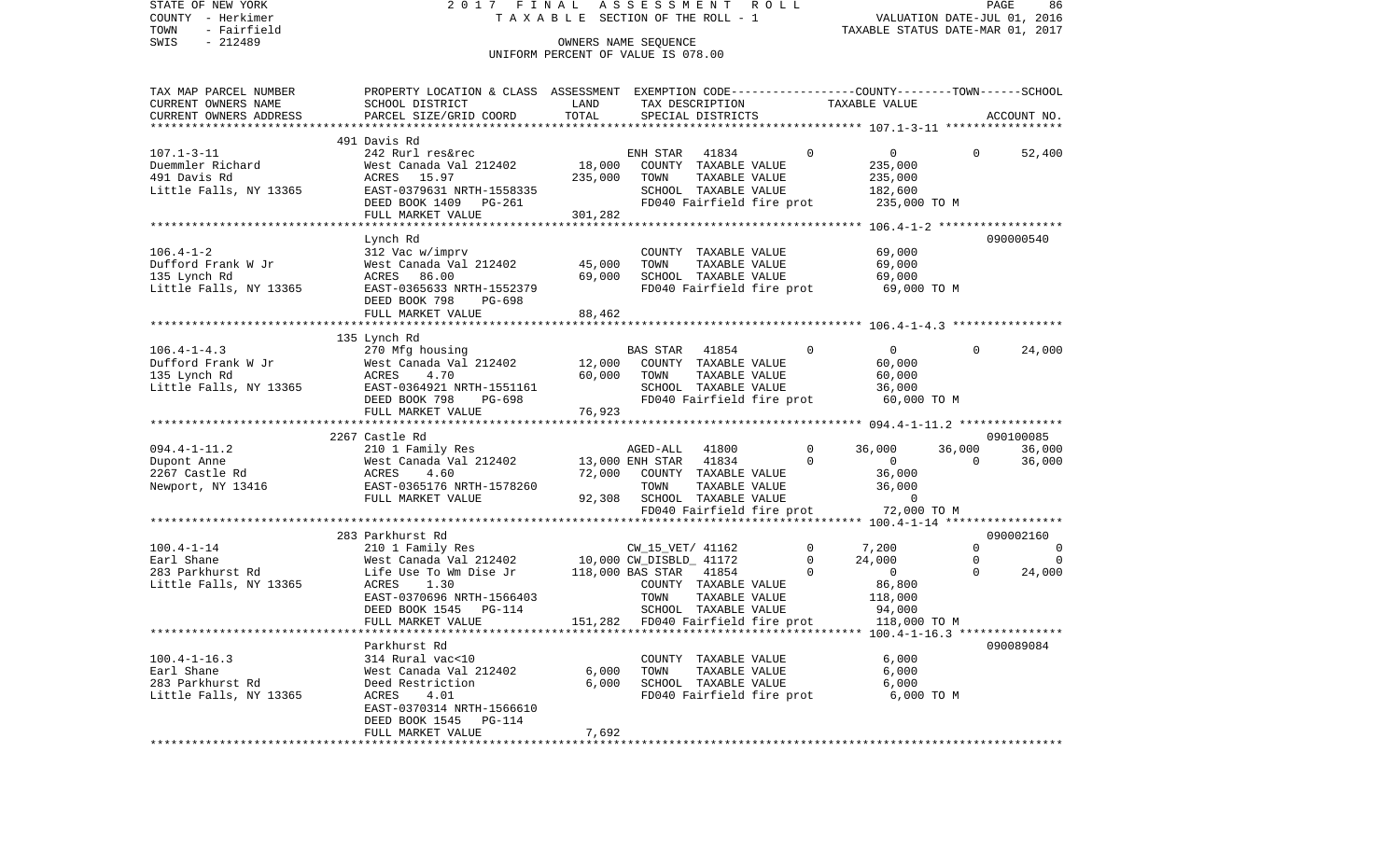SWIS - Fairfield<br>
SWIS - 212489 OWNERS NAME SEQUENCE

STATE OF NEW YORK 2017 FINAL ASSESSMENT ROLL COUNTY - Herkimer T A X A B L E SECTION OF THE ROLL - 1

TOWN - Fairfield TAXABLE STATUS DATE-MAR 01, 2017

## UNIFORM PERCENT OF VALUE IS 078.00

| TAX MAP PARCEL NUMBER     | PROPERTY LOCATION & CLASS ASSESSMENT EXEMPTION CODE---------------COUNTY-------TOWN-----SCHOOL                                                                                                                                                                                                                                                                                                                                                                        |         |                 |                           |                |                                        |          |             |
|---------------------------|-----------------------------------------------------------------------------------------------------------------------------------------------------------------------------------------------------------------------------------------------------------------------------------------------------------------------------------------------------------------------------------------------------------------------------------------------------------------------|---------|-----------------|---------------------------|----------------|----------------------------------------|----------|-------------|
| CURRENT OWNERS NAME       | SCHOOL DISTRICT                                                                                                                                                                                                                                                                                                                                                                                                                                                       | LAND    |                 | TAX DESCRIPTION           |                | TAXABLE VALUE                          |          |             |
| CURRENT OWNERS ADDRESS    | PARCEL SIZE/GRID COORD                                                                                                                                                                                                                                                                                                                                                                                                                                                | TOTAL   |                 | SPECIAL DISTRICTS         |                |                                        |          | ACCOUNT NO. |
|                           |                                                                                                                                                                                                                                                                                                                                                                                                                                                                       |         |                 |                           |                |                                        |          |             |
|                           |                                                                                                                                                                                                                                                                                                                                                                                                                                                                       |         |                 |                           |                |                                        |          | 090002370   |
|                           |                                                                                                                                                                                                                                                                                                                                                                                                                                                                       |         |                 |                           | $\overline{0}$ | $\overline{0}$                         | $\Omega$ | 24,000      |
|                           |                                                                                                                                                                                                                                                                                                                                                                                                                                                                       |         |                 |                           |                | 34,000                                 |          |             |
|                           |                                                                                                                                                                                                                                                                                                                                                                                                                                                                       |         |                 | TAXABLE VALUE             |                | 34,000                                 |          |             |
|                           |                                                                                                                                                                                                                                                                                                                                                                                                                                                                       |         |                 |                           |                | 10,000                                 |          |             |
|                           |                                                                                                                                                                                                                                                                                                                                                                                                                                                                       |         |                 | FD040 Fairfield fire prot |                | 34,000 TO M                            |          |             |
|                           | $\begin{tabular}{lllllllllll} \hline \textsc{lawaras Linda} & \textsc{and} & \textsc{1011} & \textsc{Family Res} & \textsc{bas STR} & 41854 \\ & \textsc{West Canada Val 212402} & 9,000 & \textsc{COUNTY} & \textsc{TXABLE VALUE} \\ 140 \text{ Town Garage Rd} & \textsc{FRNT} & 190.00 \text{ DPTH} & 200.00 & 34,000 & \textsc{TOWN} & \textsc{TXABLE VALUE} \\ \textsc{Middeville, NY} & 13406-9801 & \textsc{EAST}-0381461 \text{ NRTH}-1$<br>FULL MARKET VALUE | 43,590  |                 |                           |                |                                        |          |             |
|                           |                                                                                                                                                                                                                                                                                                                                                                                                                                                                       |         |                 |                           |                |                                        |          |             |
|                           | 124 Kelly Rd                                                                                                                                                                                                                                                                                                                                                                                                                                                          |         |                 |                           |                |                                        |          | 090100086   |
| $106.4 - 1 - 6.2$         | 270 Mfg housing                                                                                                                                                                                                                                                                                                                                                                                                                                                       |         | BAS STAR 41854  |                           | $\sim$ 0       | $\overline{0}$                         | $\Omega$ | 24,000      |
|                           |                                                                                                                                                                                                                                                                                                                                                                                                                                                                       |         |                 | COUNTY TAXABLE VALUE      |                | 65,000                                 |          |             |
|                           |                                                                                                                                                                                                                                                                                                                                                                                                                                                                       |         | TOWN            | TAXABLE VALUE             |                | 65,000                                 |          |             |
|                           |                                                                                                                                                                                                                                                                                                                                                                                                                                                                       |         |                 | SCHOOL TAXABLE VALUE      |                | 41,000                                 |          |             |
|                           |                                                                                                                                                                                                                                                                                                                                                                                                                                                                       |         |                 |                           |                | FD040 Fairfield fire prot 65,000 TO M  |          |             |
|                           | FULL MARKET VALUE                                                                                                                                                                                                                                                                                                                                                                                                                                                     | 83, 333 |                 |                           |                |                                        |          |             |
|                           |                                                                                                                                                                                                                                                                                                                                                                                                                                                                       |         |                 |                           |                |                                        |          |             |
|                           | 2065 Hardscrabble Rd                                                                                                                                                                                                                                                                                                                                                                                                                                                  |         |                 |                           |                |                                        |          | 090100053   |
|                           |                                                                                                                                                                                                                                                                                                                                                                                                                                                                       |         |                 |                           | $\overline{0}$ | $\overline{0}$                         |          | $\Omega$    |
| $095.3 - 1 - 2.1$         | 240 Rural res<br>West Canada<br>ACRES 40.30                                                                                                                                                                                                                                                                                                                                                                                                                           |         | BAS STAR 41854  |                           |                |                                        |          | 24,000      |
| Elliott Edward            | West Canada Val 212402 30,000                                                                                                                                                                                                                                                                                                                                                                                                                                         |         |                 | COUNTY TAXABLE VALUE      |                | 145,000                                |          |             |
| Elliott Cheryl            |                                                                                                                                                                                                                                                                                                                                                                                                                                                                       | 145,000 | TOWN            | TAXABLE VALUE             |                | 145,000                                |          |             |
|                           |                                                                                                                                                                                                                                                                                                                                                                                                                                                                       |         |                 | SCHOOL TAXABLE VALUE      |                | 121,000                                |          |             |
|                           | 2065 Hard Scrabble Rd<br>RAST-0374733 NRTH-1582055<br>Newport, NY 13416<br>Newport, NY 13416<br>Newport, NY 13416                                                                                                                                                                                                                                                                                                                                                     |         |                 |                           |                | FD040 Fairfield fire prot 145,000 TO M |          |             |
|                           | FULL MARKET VALUE                                                                                                                                                                                                                                                                                                                                                                                                                                                     | 185,897 |                 |                           |                |                                        |          |             |
|                           |                                                                                                                                                                                                                                                                                                                                                                                                                                                                       |         |                 |                           |                |                                        |          |             |
|                           | 1527 Castle Rd                                                                                                                                                                                                                                                                                                                                                                                                                                                        |         |                 |                           |                |                                        |          | 090002880   |
| $095.3 - 1 - 20.1$        |                                                                                                                                                                                                                                                                                                                                                                                                                                                                       |         | AG MKTS L 41720 |                           | $\overline{0}$ | 13,497                                 | 13,497   | 13,497      |
| Erickson David            |                                                                                                                                                                                                                                                                                                                                                                                                                                                                       |         |                 |                           | $\Omega$       | $\overline{0}$                         | $\Omega$ | 24,000      |
| 1527 Castle Rd            | includes 20.2                                                                                                                                                                                                                                                                                                                                                                                                                                                         | 123,000 |                 | COUNTY TAXABLE VALUE      |                | 109,503                                |          |             |
| Newport, NY 13416         | FRNT 1671.00 DPTH                                                                                                                                                                                                                                                                                                                                                                                                                                                     |         | TOWN            | TAXABLE VALUE             |                | 109,503                                |          |             |
|                           | ACRES<br>60.50                                                                                                                                                                                                                                                                                                                                                                                                                                                        |         |                 | SCHOOL TAXABLE VALUE      |                | 85,503                                 |          |             |
|                           | MAY BE SUBJECT TO PAYMENT EAST-0378825 NRTH-1580653<br>UNDER AGDIST LAW TIL 2021 DEED BOOK 842 PG-663                                                                                                                                                                                                                                                                                                                                                                 |         |                 |                           |                | FD040 Fairfield fire prot 109,503 TO M |          |             |
|                           |                                                                                                                                                                                                                                                                                                                                                                                                                                                                       |         |                 | 13,497 EX                 |                |                                        |          |             |
|                           | FULL MARKET VALUE                                                                                                                                                                                                                                                                                                                                                                                                                                                     | 157,692 |                 |                           |                |                                        |          |             |
|                           |                                                                                                                                                                                                                                                                                                                                                                                                                                                                       |         |                 |                           |                |                                        |          |             |
|                           | 226 Snyder Rd                                                                                                                                                                                                                                                                                                                                                                                                                                                         |         |                 |                           |                |                                        |          | 090009630   |
| $101.4 - 1 - 11$          | 120 Field crops                                                                                                                                                                                                                                                                                                                                                                                                                                                       |         | AG MKTS L 41720 |                           | $\circ$        | 11,350                                 | 11,350   | 11,350      |
| Esh David K               | West Canada Val 212402                                                                                                                                                                                                                                                                                                                                                                                                                                                | 92,000  |                 | COUNTY TAXABLE VALUE      |                | 160,650                                |          |             |
| Esh Rachel Z              | ACRES 164.00                                                                                                                                                                                                                                                                                                                                                                                                                                                          | 172,000 | TOWN            | TAXABLE VALUE             |                | 160,650                                |          |             |
| 226 Snyder Rd             | EAST-0392813 NRTH-1564310                                                                                                                                                                                                                                                                                                                                                                                                                                             |         |                 | SCHOOL TAXABLE VALUE      |                | 160,650                                |          |             |
| Little Falls, NY 13365    | DEED BOOK 1513 PG-882                                                                                                                                                                                                                                                                                                                                                                                                                                                 |         |                 |                           |                | FD040 Fairfield fire prot 160,650 TO M |          |             |
|                           | FULL MARKET VALUE                                                                                                                                                                                                                                                                                                                                                                                                                                                     | 220,513 |                 | 11,350 EX                 |                |                                        |          |             |
| MAY BE SUBJECT TO PAYMENT |                                                                                                                                                                                                                                                                                                                                                                                                                                                                       |         |                 |                           |                |                                        |          |             |
| UNDER AGDIST LAW TIL 2021 |                                                                                                                                                                                                                                                                                                                                                                                                                                                                       |         |                 |                           |                |                                        |          |             |
| **********************    |                                                                                                                                                                                                                                                                                                                                                                                                                                                                       |         |                 |                           |                |                                        |          |             |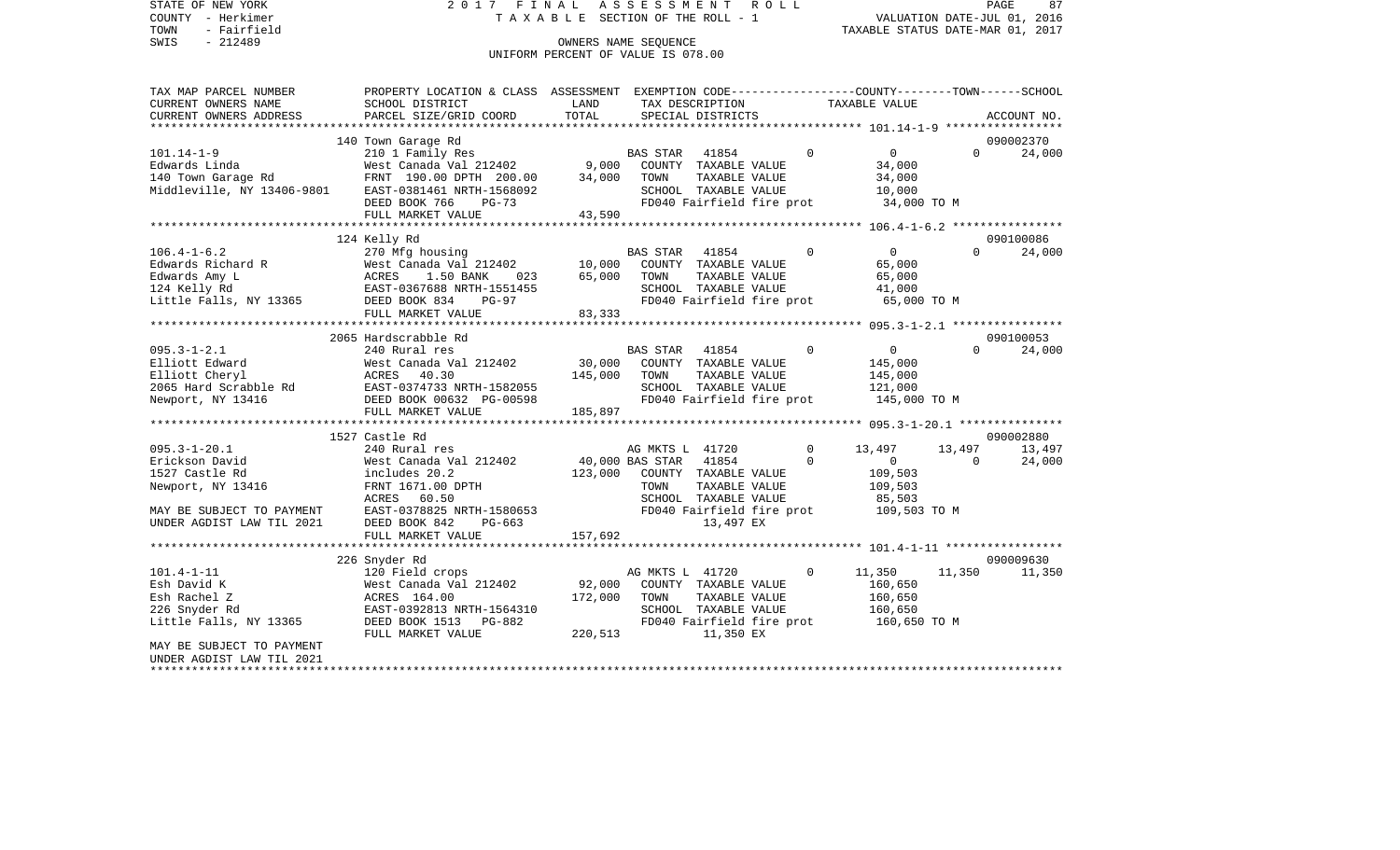STATE OF NEW YORK 2 0 1 7 F I N A L A S S E S S M E N T R O L L PAGE 88COUNTY - Herkimer T A X A B L E SECTION OF THE ROLL - 1 VALUATION DATE-JUL 01, 2016 TOWN - Fairfield TAXABLE STATUS DATE-MAR 01, 2017 SWIS - 212489 OWNERS NAME SEQUENCE UNIFORM PERCENT OF VALUE IS 078.00TAX MAP PARCEL NUMBER PROPERTY LOCATION & CLASS ASSESSMENT EXEMPTION CODE------------------COUNTY--------TOWN------SCHOOL CURRENT OWNERS NAME SCHOOL DISTRICT LAND TAX DESCRIPTION TAXABLE VALUECURRENT OWNERS ADDRESS PARCEL SIZE/GRID COORD TOTAL SPECIAL DISTRICTS ACCOUNT NO. \*\*\*\*\*\*\*\*\*\*\*\*\*\*\*\*\*\*\*\*\*\*\*\*\*\*\*\*\*\*\*\*\*\*\*\*\*\*\*\*\*\*\*\*\*\*\*\*\*\*\*\*\*\*\*\*\*\*\*\*\*\*\*\*\*\*\*\*\*\*\*\*\*\*\*\*\*\*\*\*\*\*\*\*\*\*\*\*\*\*\*\*\*\*\*\*\*\*\*\*\*\*\* 095.3-4-7 \*\*\*\*\*\*\*\*\*\*\*\*\*\*\*\*\*\* Castle Rd 090089078090089078 095.3-4-7 322 Rural vac>10 COUNTY TAXABLE VALUE 10,000 Fachini Joseph West Canada Val 212402 10,000 TOWN TAXABLE VALUE 10,000 999 Old Country Rd  $ACRES$  10.40 10,000 SCHOOL TAXABLE VALUE 10,000 Stamford, VT 05352 EAST-0344125 NRTH-1154660 FD040 Fairfield fire prot 10,000 TO M DEED BOOK 1289 PG-104FULL MARKET VALUE 12,821 \*\*\*\*\*\*\*\*\*\*\*\*\*\*\*\*\*\*\*\*\*\*\*\*\*\*\*\*\*\*\*\*\*\*\*\*\*\*\*\*\*\*\*\*\*\*\*\*\*\*\*\*\*\*\*\*\*\*\*\*\*\*\*\*\*\*\*\*\*\*\*\*\*\*\*\*\*\*\*\*\*\*\*\*\*\*\*\*\*\*\*\*\*\*\*\*\*\*\*\*\*\*\* 107.3-2-2.1 \*\*\*\*\*\*\*\*\*\*\*\*\*\*\*\*State Route 169 090007710 107.3-2-2.1 312 Vac w/imprv COUNTY TAXABLE VALUE 75,500 Family Limited Partnership Kuc West Canada Val 212402 50,500 TOWN TAXABLE VALUE 1108 Stueben Hill Rd Merge-Includes 3.1, 3.4 & 75,500 SCHOOL TAXABLE VALUE 75,500 Herkimer, NY 13350 FRNT 1308.00 DPTH FD040 Fairfield fire prot 75,500 TO M ACRES 81.20 EAST-0375722 NRTH-1551681 DEED BOOK 1471 PG-751FULL MARKET VALUE 96,795 \*\*\*\*\*\*\*\*\*\*\*\*\*\*\*\*\*\*\*\*\*\*\*\*\*\*\*\*\*\*\*\*\*\*\*\*\*\*\*\*\*\*\*\*\*\*\*\*\*\*\*\*\*\*\*\*\*\*\*\*\*\*\*\*\*\*\*\*\*\*\*\*\*\*\*\*\*\*\*\*\*\*\*\*\*\*\*\*\*\*\*\*\*\*\*\*\*\*\*\*\*\*\* 094.4-1-3.3 \*\*\*\*\*\*\*\*\*\*\*\*\*\*\*\* 2411 Castle Rd 09008807124,000 094.4-1-3.3 210 1 Family Res BAS STAR 41854 0 0 0 0 Farber Dale West Canada Val 212402 10,000 COUNTY TAXABLE VALUE 126,000 Farber Mary ACRES 1.40 126,000 TOWN TAXABLE VALUE 126,000 2411 Castle Rd EAST-0362789 NRTH-1577416 SCHOOL TAXABLE VALUE 102,000 Newport, NY 13416 DEED BOOK 732 PG-32 FD040 Fairfield fire prot 126,000 TO M<br>FULL MARKET VALUE 161.538 FULL MARKET VALUE \*\*\*\*\*\*\*\*\*\*\*\*\*\*\*\*\*\*\*\*\*\*\*\*\*\*\*\*\*\*\*\*\*\*\*\*\*\*\*\*\*\*\*\*\*\*\*\*\*\*\*\*\*\*\*\*\*\*\*\*\*\*\*\*\*\*\*\*\*\*\*\*\*\*\*\*\*\*\*\*\*\*\*\*\*\*\*\*\*\*\*\*\*\*\*\*\*\*\*\*\*\*\* 107.1-1-12.1 \*\*\*\*\*\*\*\*\*\*\*\*\*\*\* 163 Delayton 090006180 107.1-1-12.1 314 Rural vac<10 COUNTY TAXABLE VALUE 11,000 Farber Dustin A 600 West Canada Val 212402 11,000 TOWN TAXABLE VALUE 11,000 163 Delayton Rd ACRES 6.20 11,000 SCHOOL TAXABLE VALUE 11,000 Little Falls, NY 13365 EAST-0375776 NRTH-1555374 FD040 Fairfield fire prot 11,000 TO M DEED BOOK 1521 PG-722FULL MARKET VALUE 14,103 \*\*\*\*\*\*\*\*\*\*\*\*\*\*\*\*\*\*\*\*\*\*\*\*\*\*\*\*\*\*\*\*\*\*\*\*\*\*\*\*\*\*\*\*\*\*\*\*\*\*\*\*\*\*\*\*\*\*\*\*\*\*\*\*\*\*\*\*\*\*\*\*\*\*\*\*\*\*\*\*\*\*\*\*\*\*\*\*\*\*\*\*\*\*\*\*\*\*\*\*\*\*\* 106.4-1-43.2 \*\*\*\*\*\*\*\*\*\*\*\*\*\*\* 405 North Creek Rd106.4-1-43.2 270 Mfg housing ENH STAR 41834 0 0 0 52,400 West Canada Val 212402 Farber Rebecca BAR change  $6/05$  54,000 TOWN TAXABLE VALUE 54,000 405 North Creek Rd FRNT 150.00 DPTH SCHOOL TAXABLE VALUE 1,600 Little Falls, NY 13365 ACRES 2.85 ACRES 2.85 FD040 Fairfield fire prot 54,000 TO M EAST-0369592 NRTH-1547102 DEED BOOK 769 PG-188 FULL MARKET VALUE 69,231 \*\*\*\*\*\*\*\*\*\*\*\*\*\*\*\*\*\*\*\*\*\*\*\*\*\*\*\*\*\*\*\*\*\*\*\*\*\*\*\*\*\*\*\*\*\*\*\*\*\*\*\*\*\*\*\*\*\*\*\*\*\*\*\*\*\*\*\*\*\*\*\*\*\*\*\*\*\*\*\*\*\*\*\*\*\*\*\*\*\*\*\*\*\*\*\*\*\*\*\*\*\*\*\*\*\*\*\*\*\*\*\*\*\*\*\*\*\*\*\*\*\*\*\*\*\*\*\*\*\*\*\*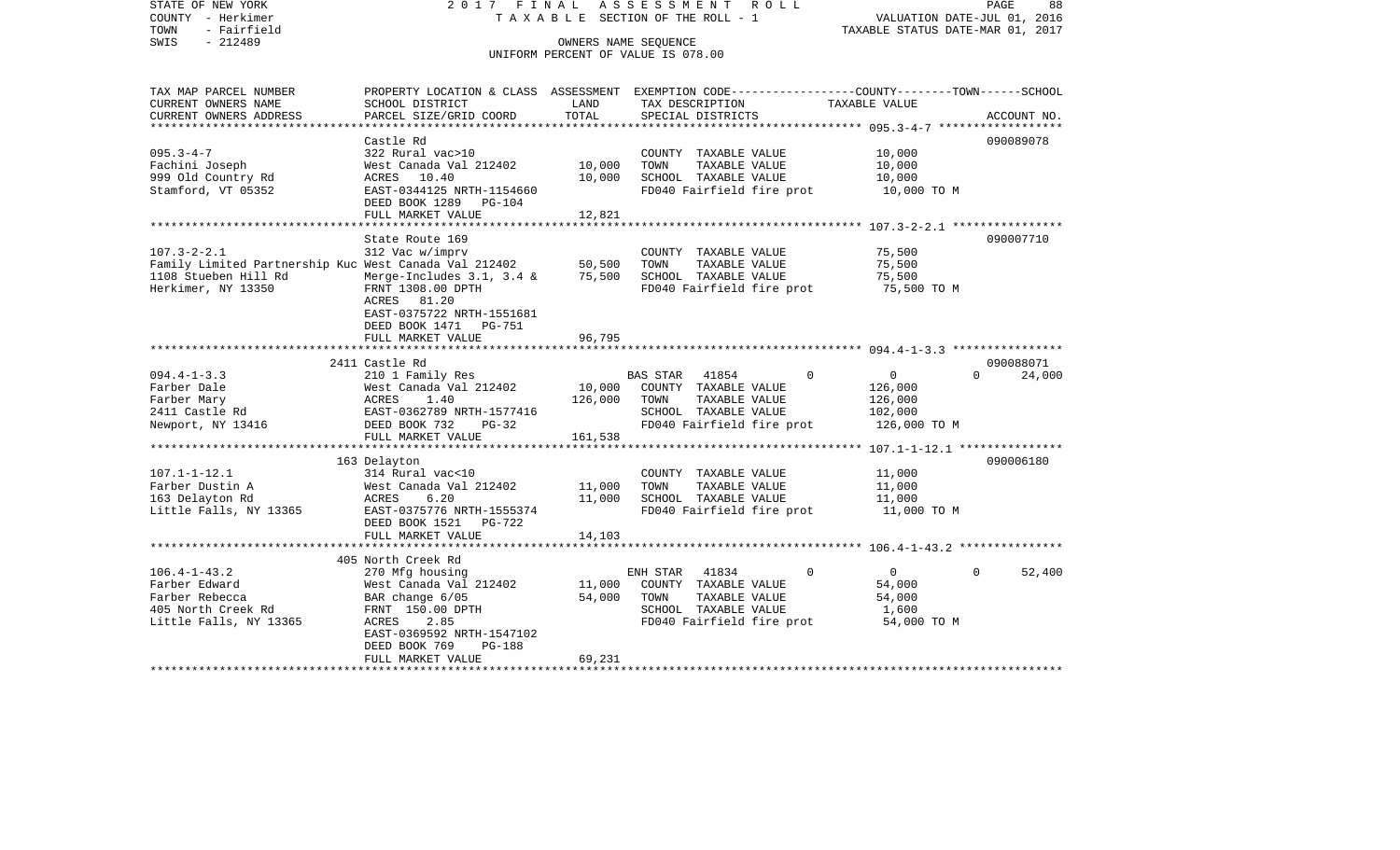| STATE OF NEW YORK<br>COUNTY - Herkimer | 2017 FINAL                          |                      | ASSESSMENT ROLL<br>TAXABLE SECTION OF THE ROLL - 1                                              | VALUATION DATE-JUL 01, 2016      | PAGE<br>89         |
|----------------------------------------|-------------------------------------|----------------------|-------------------------------------------------------------------------------------------------|----------------------------------|--------------------|
| - Fairfield<br>TOWN                    |                                     |                      |                                                                                                 | TAXABLE STATUS DATE-MAR 01, 2017 |                    |
| $-212489$<br>SWIS                      |                                     | OWNERS NAME SEQUENCE |                                                                                                 |                                  |                    |
|                                        |                                     |                      | UNIFORM PERCENT OF VALUE IS 078.00                                                              |                                  |                    |
|                                        |                                     |                      |                                                                                                 |                                  |                    |
| TAX MAP PARCEL NUMBER                  |                                     |                      | PROPERTY LOCATION & CLASS ASSESSMENT EXEMPTION CODE----------------COUNTY-------TOWN-----SCHOOL |                                  |                    |
| CURRENT OWNERS NAME                    | SCHOOL DISTRICT                     | LAND                 | TAX DESCRIPTION                                                                                 | TAXABLE VALUE                    |                    |
| CURRENT OWNERS ADDRESS                 | PARCEL SIZE/GRID COORD              | TOTAL                | SPECIAL DISTRICTS                                                                               |                                  | ACCOUNT NO.        |
| **********************                 |                                     |                      |                                                                                                 |                                  | 090086050          |
| $107.4 - 2 - 14.2$                     | 341 Topnotch Rd<br>210 1 Family Res |                      | COUNTY TAXABLE VALUE                                                                            | 35,000                           |                    |
| Farnell Beatrice                       | Little Falls Ce 210900              | 10,000               | TAXABLE VALUE<br>TOWN                                                                           | 35,000                           |                    |
| 139 Hilts Rd                           | FRNT 249.00 DPTH 86.00              | 35,000               | SCHOOL TAXABLE VALUE                                                                            | 35,000                           |                    |
| Little Falls, NY 13365                 | ACRES<br>0.54                       |                      | FD040 Fairfield fire prot                                                                       |                                  |                    |
|                                        | EAST-0390755 NRTH-1546120           |                      |                                                                                                 | 35,000 TO M                      |                    |
|                                        | DEED BOOK 693<br>$PG-680$           |                      |                                                                                                 |                                  |                    |
|                                        | FULL MARKET VALUE                   | 44,872               |                                                                                                 |                                  |                    |
|                                        |                                     |                      |                                                                                                 |                                  |                    |
|                                        | Stahl Rd                            |                      |                                                                                                 |                                  | 090002580          |
| $107.4 - 2 - 15.1$                     | 312 Vac w/imprv                     |                      | COUNTY TAXABLE VALUE                                                                            | 3,300                            |                    |
| Farnell Thomas                         | Little Falls Ce 210900              | 3,200                | TOWN<br>TAXABLE VALUE                                                                           | 3,300                            |                    |
| 139 Hilts Rd                           | ACRES<br>6.40                       | 3,300                | SCHOOL TAXABLE VALUE                                                                            | 3,300                            |                    |
| Little Falls, NY 13365                 | EAST-0392524 NRTH-1546453           |                      | FD040 Fairfield fire prot                                                                       | 3,300 TO M                       |                    |
|                                        | DEED BOOK 00573 PG-00035            |                      |                                                                                                 |                                  |                    |
| MAY BE SUBJECT TO PAYMENT              | FULL MARKET VALUE                   | 4,231                |                                                                                                 |                                  |                    |
| UNDER AGDIST LAW TIL 2020              |                                     |                      |                                                                                                 |                                  |                    |
|                                        |                                     |                      |                                                                                                 |                                  |                    |
|                                        | 535 Castle Rd                       |                      |                                                                                                 |                                  |                    |
| $101.4 - 3 - 8$                        | 322 Rural vac>10                    |                      | COUNTY TAXABLE VALUE                                                                            | 13,000                           |                    |
| Fasano Leonard                         | West Canada Val 212402              | 13,000               | TAXABLE VALUE<br>TOWN                                                                           | 13,000                           |                    |
| 235 Centre St                          | Subdivision                         | 13,000               | SCHOOL TAXABLE VALUE                                                                            | 13,000                           |                    |
| Nutley, NJ 07110                       | ACRES 10.80                         |                      | FD040 Fairfield fire prot                                                                       | 13,000 TO M                      |                    |
|                                        | EAST-0388435 NRTH-1566294           |                      |                                                                                                 |                                  |                    |
|                                        | DEED BOOK 788<br>$PG-20$            |                      |                                                                                                 |                                  |                    |
|                                        | FULL MARKET VALUE                   | 16,667               |                                                                                                 |                                  |                    |
|                                        |                                     |                      |                                                                                                 |                                  |                    |
|                                        | 435 Castle Rd                       |                      |                                                                                                 |                                  |                    |
| $101.4 - 3 - 14$                       | 314 Rural vac<10                    |                      | COUNTY TAXABLE VALUE                                                                            | 11,000                           |                    |
| Fasano Leonard R                       | West Canada Val 212402              | 11,000               | TOWN<br>TAXABLE VALUE                                                                           | 11,000                           |                    |
| 235 Centre St                          | Subdivision                         | 11,000               | SCHOOL TAXABLE VALUE                                                                            | 11,000                           |                    |
| Nutley, NJ 07110                       | ACRES<br>6.90                       |                      | FD040 Fairfield fire prot                                                                       | 11,000 TO M                      |                    |
|                                        | EAST-0389096 NRTH-1564361           |                      |                                                                                                 |                                  |                    |
|                                        | DEED BOOK 898<br>$PG-432$           |                      |                                                                                                 |                                  |                    |
|                                        | FULL MARKET VALUE                   | 14,103               |                                                                                                 |                                  |                    |
|                                        | *************************           |                      |                                                                                                 |                                  |                    |
|                                        | 738 Castle Rd                       |                      |                                                                                                 |                                  | 090003630          |
| $101.2 - 1 - 16$                       | 240 Rural res                       |                      | 41854<br>BAS STAR<br>$\mathbf 0$                                                                | $\overline{0}$                   | 24,000<br>$\Omega$ |
| Faville Dain & Carol                   | West Canada Val 212402              | 48,000               | COUNTY TAXABLE VALUE                                                                            | 125,000                          |                    |
| Gardner Margery                        | ACRES 188.00                        | 125,000              | TOWN<br>TAXABLE VALUE                                                                           | 125,000                          |                    |
| 738 Castle Rd                          | EAST-0390134 NRTH-1570951           |                      | SCHOOL TAXABLE VALUE                                                                            | 101,000                          |                    |
| Middleville, NY 13406                  | DEED BOOK 1535<br>PG-994            |                      | FD040 Fairfield fire prot                                                                       | 125,000 TO M                     |                    |
|                                        | FULL MARKET VALUE                   | 160,256              |                                                                                                 |                                  |                    |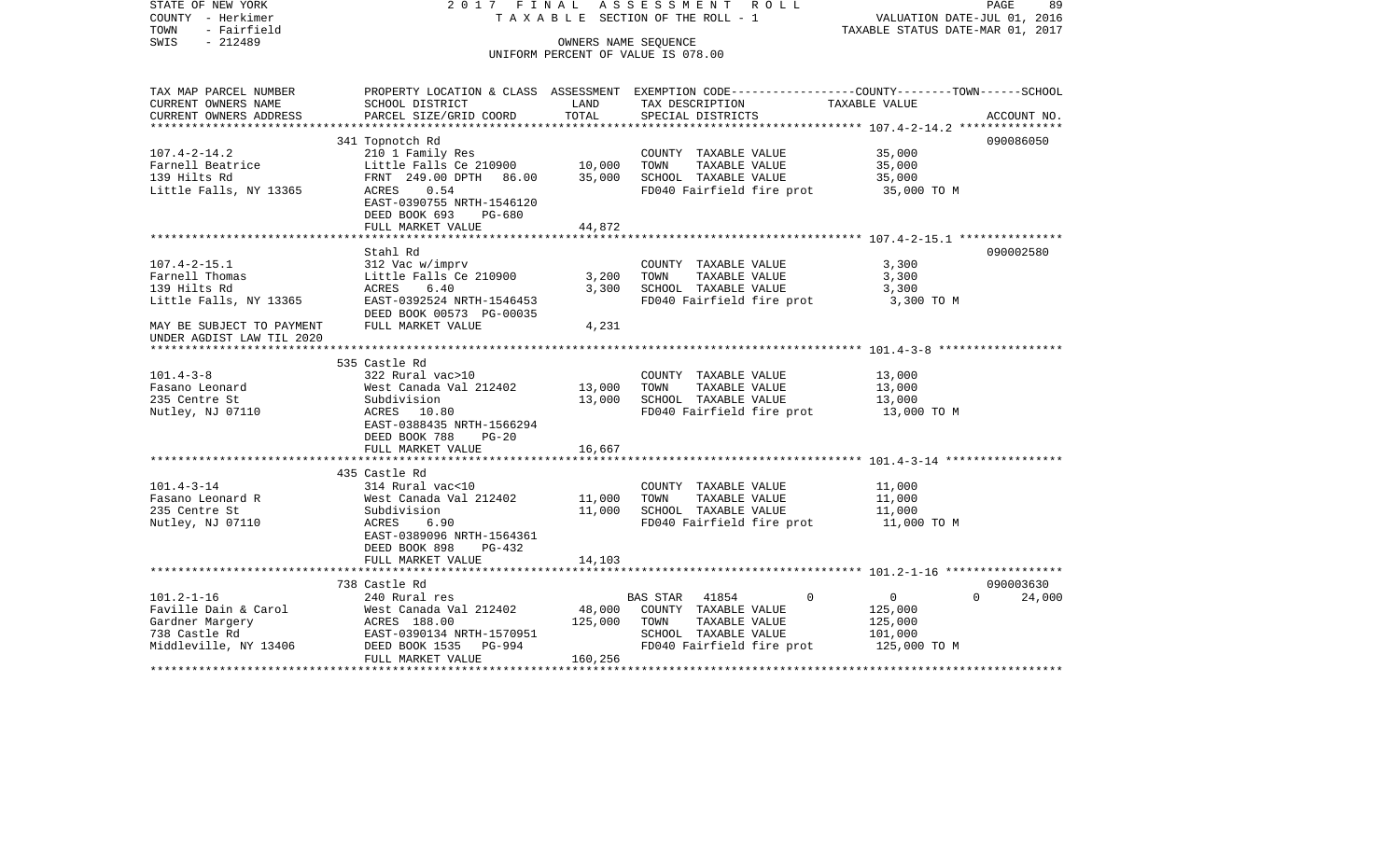| STATE OF NEW YORK<br>COUNTY - Herkimer<br>TOWN<br>- Fairfield<br>SWIS<br>$-212489$ | 2017 FINAL<br>TAXABLE SECTION OF THE ROLL - 1<br>UNIFORM PERCENT OF VALUE IS 078.00 | ASSESSMENT ROLL<br>90<br>PAGE<br>VALUATION DATE-JUL 01, 2016<br>TAXABLE STATUS DATE-MAR 01, 2017 |                                                                                                                    |                       |             |  |
|------------------------------------------------------------------------------------|-------------------------------------------------------------------------------------|--------------------------------------------------------------------------------------------------|--------------------------------------------------------------------------------------------------------------------|-----------------------|-------------|--|
|                                                                                    |                                                                                     |                                                                                                  |                                                                                                                    |                       |             |  |
| TAX MAP PARCEL NUMBER<br>CURRENT OWNERS NAME                                       | SCHOOL DISTRICT                                                                     | LAND                                                                                             | PROPERTY LOCATION & CLASS ASSESSMENT EXEMPTION CODE---------------COUNTY-------TOWN------SCHOOL<br>TAX DESCRIPTION | TAXABLE VALUE         |             |  |
| CURRENT OWNERS ADDRESS                                                             | PARCEL SIZE/GRID COORD                                                              | TOTAL                                                                                            | SPECIAL DISTRICTS                                                                                                  |                       | ACCOUNT NO. |  |
|                                                                                    | State Route 170                                                                     |                                                                                                  |                                                                                                                    |                       | 090010440   |  |
| $107.4 - 2 - 1$                                                                    | 314 Rural vac<10                                                                    |                                                                                                  | COUNTY TAXABLE VALUE                                                                                               | 6,000                 |             |  |
| Feldmeier Arl Ed                                                                   | West Canada Val 212402                                                              | 6,000                                                                                            | TAXABLE VALUE<br>TOWN                                                                                              | 6,000                 |             |  |
| Feldmeier Richard                                                                  | 2.00<br>ACRES                                                                       | 6,000                                                                                            | SCHOOL TAXABLE VALUE                                                                                               | 6,000                 |             |  |
| 532 E Gansevoort St<br>Little Falls, NY 13365                                      | EAST-0390139 NRTH-1551557<br>DEED BOOK 669<br>PG-593                                |                                                                                                  | FD040 Fairfield fire prot                                                                                          | 6,000 TO M            |             |  |
|                                                                                    | FULL MARKET VALUE                                                                   | 7,692                                                                                            |                                                                                                                    |                       |             |  |
|                                                                                    | Castle Rd                                                                           |                                                                                                  |                                                                                                                    |                       |             |  |
| $101.4 - 3 - 21$                                                                   | 311 Res vac land                                                                    |                                                                                                  | COUNTY TAXABLE VALUE                                                                                               | 1,000                 |             |  |
| Feldmeier Isaac                                                                    | West Canada Val 212402                                                              | 1,000                                                                                            | TAXABLE VALUE<br>TOWN                                                                                              | 1,000                 |             |  |
| 5021 State Route 167                                                               | FRNT 120.00 DPTH 163.00                                                             | 1,000                                                                                            | SCHOOL TAXABLE VALUE                                                                                               | 1,000                 |             |  |
| Little Falls, NY 13365                                                             | EAST-0388694 NRTH-1566760<br>DEED BOOK 1201 PG-487                                  |                                                                                                  | FD040 Fairfield fire prot 1,000 TO M                                                                               |                       |             |  |
|                                                                                    | FULL MARKET VALUE                                                                   | 1,282                                                                                            |                                                                                                                    |                       |             |  |
|                                                                                    |                                                                                     |                                                                                                  |                                                                                                                    |                       |             |  |
| $107.4 - 2 - 2$                                                                    | State Route 170<br>322 Rural vac>10                                                 |                                                                                                  | COUNTY TAXABLE VALUE                                                                                               | 92,000                | 090002640   |  |
| Feldmeier Isaac                                                                    | West Canada Val 212402                                                              | 92,000                                                                                           | TOWN<br>TAXABLE VALUE                                                                                              | 92,000                |             |  |
| 5021 State Route 167                                                               | ACRES 169.30                                                                        | 92,000                                                                                           | SCHOOL TAXABLE VALUE                                                                                               | 92,000                |             |  |
| Little Falls, NY 13365                                                             | EAST-0393010 NRTH-1553010<br>DEED BOOK 1201 PG-487                                  |                                                                                                  | FD040 Fairfield fire prot                                                                                          | 92,000 TO M           |             |  |
|                                                                                    | FULL MARKET VALUE                                                                   | 117,949                                                                                          |                                                                                                                    |                       |             |  |
| ************************                                                           |                                                                                     |                                                                                                  |                                                                                                                    |                       |             |  |
|                                                                                    | State Route 170                                                                     |                                                                                                  |                                                                                                                    |                       | 090002670   |  |
| $107.4 - 2 - 3$                                                                    | 314 Rural vac<10                                                                    |                                                                                                  | COUNTY TAXABLE VALUE<br>TAXABLE VALUE                                                                              | 5,000                 |             |  |
| Feldmeier Isaac<br>5021 State Route 167                                            | West Canada Val 212402<br>FRNT 208.00 DPTH 200.00                                   | 5,000<br>5,000                                                                                   | TOWN<br>SCHOOL TAXABLE VALUE                                                                                       | 5,000<br>5,000        |             |  |
| Little Falls, NY 13365                                                             | ACRES 0.96                                                                          |                                                                                                  | FD040 Fairfield fire prot                                                                                          | 5,000 TO M            |             |  |
|                                                                                    | EAST-0395669 NRTH-1552475                                                           |                                                                                                  |                                                                                                                    |                       |             |  |
|                                                                                    | DEED BOOK 1201 PG-487                                                               |                                                                                                  |                                                                                                                    |                       |             |  |
|                                                                                    | FULL MARKET VALUE                                                                   | 6,410                                                                                            |                                                                                                                    |                       |             |  |
|                                                                                    |                                                                                     |                                                                                                  |                                                                                                                    |                       |             |  |
|                                                                                    | 1196 Hardscrabble Rd                                                                |                                                                                                  |                                                                                                                    |                       | 090002820   |  |
| $101.14 - 1 - 47$                                                                  | 210 1 Family Res                                                                    |                                                                                                  | COUNTY TAXABLE VALUE                                                                                               | 89,000                |             |  |
| Ferguson David                                                                     | West Canada Val 212402                                                              | 11,000                                                                                           | TOWN<br>TAXABLE VALUE                                                                                              | 89,000                |             |  |
| Ferguson Lindsey<br>1196 Hardscrabble Rd                                           | FRNT 355.00 DPTH 260.00<br>ACRES 1.20                                               | 89,000                                                                                           | SCHOOL TAXABLE VALUE<br>FD040 Fairfield fire prot                                                                  | 89,000<br>89,000 TO M |             |  |
| Middleville, NY 13406                                                              | EAST-0381933 NRTH-1567934                                                           |                                                                                                  |                                                                                                                    |                       |             |  |
|                                                                                    | DEED BOOK 2017 PG-92                                                                |                                                                                                  |                                                                                                                    |                       |             |  |
|                                                                                    | FULL MARKET VALUE                                                                   | 114,103                                                                                          |                                                                                                                    |                       |             |  |
|                                                                                    |                                                                                     |                                                                                                  |                                                                                                                    |                       |             |  |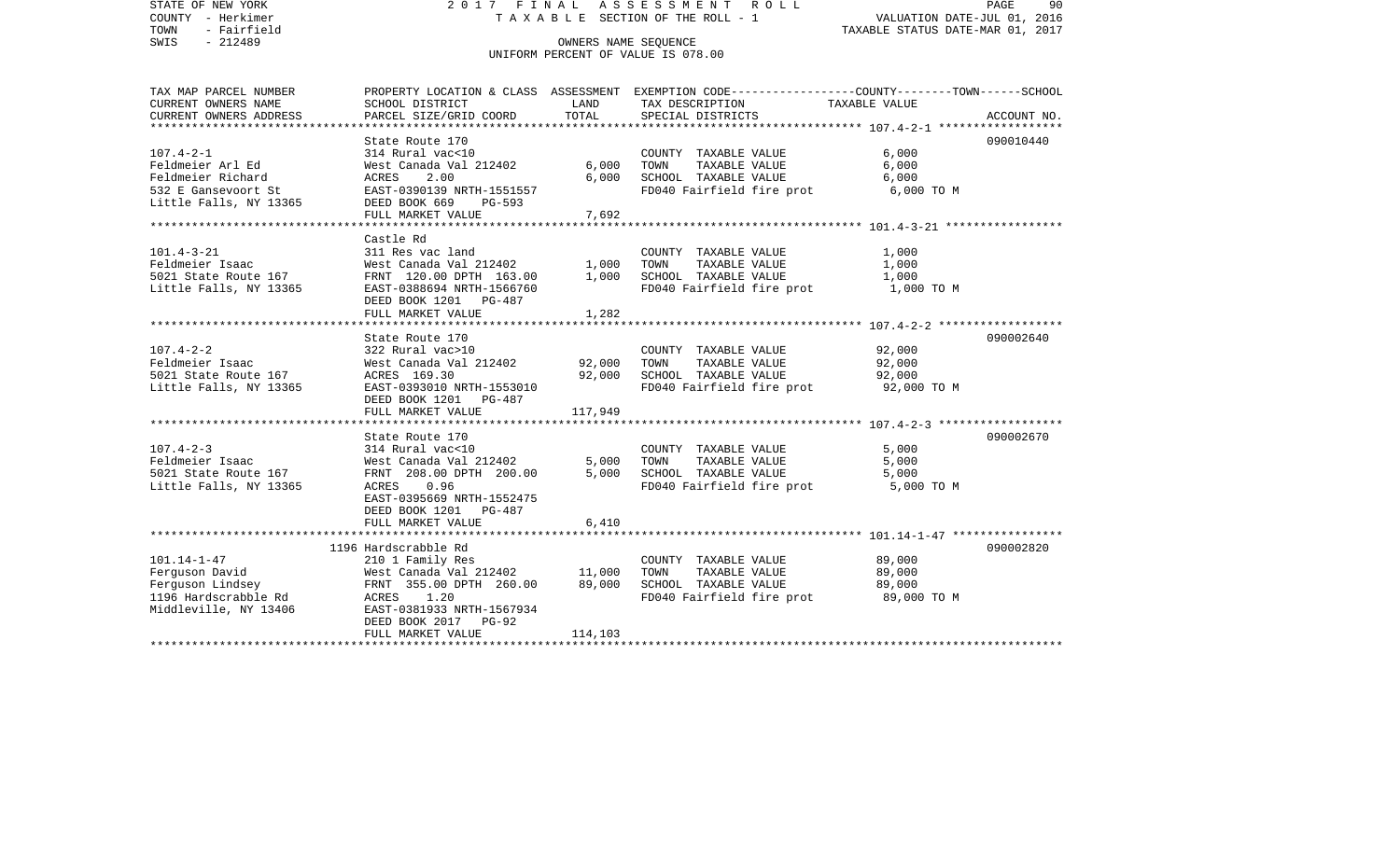COUNTY - Herkimer T A X A B L E SECTION OF THE ROLL - 1 VALUATION DATE-JUL 01, 2016 TOWN - Fairfield TAXABLE STATUS DATE-MAR 01, 2017 SWIS - 212489 OWNERS NAME SEQUENCE UNIFORM PERCENT OF VALUE IS 078.00TAX MAP PARCEL NUMBER PROPERTY LOCATION & CLASS ASSESSMENT EXEMPTION CODE------------------COUNTY--------TOWN------SCHOOL CURRENT OWNERS NAME SCHOOL DISTRICT LAND TAX DESCRIPTION TAXABLE VALUECURRENT OWNERS ADDRESS PARCEL SIZE/GRID COORD TOTAL SPECIAL DISTRICTS ACCOUNT NO. \*\*\*\*\*\*\*\*\*\*\*\*\*\*\*\*\*\*\*\*\*\*\*\*\*\*\*\*\*\*\*\*\*\*\*\*\*\*\*\*\*\*\*\*\*\*\*\*\*\*\*\*\*\*\*\*\*\*\*\*\*\*\*\*\*\*\*\*\*\*\*\*\*\*\*\*\*\*\*\*\*\*\*\*\*\*\*\*\*\*\*\*\*\*\*\*\*\*\*\*\*\*\* 101.1-1-1.1 \*\*\*\*\*\*\*\*\*\*\*\*\*\*\*\* 140 Murphy Rd 090007410 101.1-1-1.1 322 Rural vac>10 COUNTY TAXABLE VALUE 93,000 Fisher Emanuel West Canada Val 212402 93,000 TOWN TAXABLE VALUE 93,000 Fisher Reuben partial assessment on hou 93,000 SCHOOL TAXABLE VALUE 93,000 12707 Lurgan Rd FRNT 387.00 DPTH FD040 Fairfield fire prot 93,000 TO M Orrstown, PA 17244 ACRES 227.10 EAST-0372640 NRTH-1575958 DEED BOOK 820 PG-368FULL MARKET VALUE 119,231 \*\*\*\*\*\*\*\*\*\*\*\*\*\*\*\*\*\*\*\*\*\*\*\*\*\*\*\*\*\*\*\*\*\*\*\*\*\*\*\*\*\*\*\*\*\*\*\*\*\*\*\*\*\*\*\*\*\*\*\*\*\*\*\*\*\*\*\*\*\*\*\*\*\*\*\*\*\*\*\*\*\*\*\*\*\*\*\*\*\*\*\*\*\*\*\*\*\*\*\*\*\*\* 101.1-1-2 \*\*\*\*\*\*\*\*\*\*\*\*\*\*\*\*\*\*Reservoir Rd 090007470 101.1-1-2 322 Rural vac>10 COUNTY TAXABLE VALUE 16,000 Fisher Emanuel West Canada Val 212402 16,000 TOWN TAXABLE VALUE 16,000 Fisher Reuben ACRES 25.60 16,000 SCHOOL TAXABLE VALUE 16,000 12707 Lurgan Rd EAST-0374981 NRTH-1574606 FD040 Fairfield fire prot 16,000 TO M Orrstown, PA 17244 DEED BOOK 820 PG-368 FULL MARKET VALUE 20,513 \*\*\*\*\*\*\*\*\*\*\*\*\*\*\*\*\*\*\*\*\*\*\*\*\*\*\*\*\*\*\*\*\*\*\*\*\*\*\*\*\*\*\*\*\*\*\*\*\*\*\*\*\*\*\*\*\*\*\*\*\*\*\*\*\*\*\*\*\*\*\*\*\*\*\*\*\*\*\*\*\*\*\*\*\*\*\*\*\*\*\*\*\*\*\*\*\*\*\*\*\*\*\* 107.2-1-25.2 \*\*\*\*\*\*\*\*\*\*\*\*\*\*\* Stahl Rd 090086049107.2-1-25.2 314 Rural vac<10 COUNTY TAXABLE VALUE 6,000 Fisher Mason H West Canada Val 212402 6,000 TOWN TAXABLE VALUE 6,000 Fisher Heather L x 25.3 -split w/ 25.4 11/ 6,000 SCHOOL TAXABLE VALUE 6,000 516 Stahl Rd FRNT 488.70 DPTH FD040 Fairfield fire prot 6,000 TO M Little Falls, NY 13365 ACRES 2.00 EAST-0390155 NRTH-1553158 DEED BOOK 1583 PG-344FULL MARKET VALUE 7,692 \*\*\*\*\*\*\*\*\*\*\*\*\*\*\*\*\*\*\*\*\*\*\*\*\*\*\*\*\*\*\*\*\*\*\*\*\*\*\*\*\*\*\*\*\*\*\*\*\*\*\*\*\*\*\*\*\*\*\*\*\*\*\*\*\*\*\*\*\*\*\*\*\*\*\*\*\*\*\*\*\*\*\*\*\*\*\*\*\*\*\*\*\*\*\*\*\*\*\*\*\*\*\* 107.2-1-25.3 \*\*\*\*\*\*\*\*\*\*\*\*\*\*\* 516 Stahl Rd107.2-1-25.3 210 1 Family Res VET COM C 41132 0 12,000 0 0 Fisher Mason H West Canada Val 212402 11,000 VET COM T 41133 0 0 16,000 0 Fisher Heather L  $\begin{array}{ccccccccc} x & 25.2 & & & & 130,000 & \text{VET DIS C} & 41142 & & & 0 & & 19,500 & & & 0 \end{array}$ 516 Stahl Rd ACRES 1.70 VET DIS T 41143 0 0 19,500 0 Little Falls, NY 13365 EAST-0388995 NRTH-1552789 BAS STAR 41854 0 0 0 24,000 DEED BOOK 1583 PG-344 COUNTY TAXABLE VALUE 98,500 FULL MARKET VALUE 166,667 TOWN TAXABLE VALUE 94,500 SCHOOL TAXABLE VALUE 106,000 FD040 Fairfield fire prot 130,000 TO M \*\*\*\*\*\*\*\*\*\*\*\*\*\*\*\*\*\*\*\*\*\*\*\*\*\*\*\*\*\*\*\*\*\*\*\*\*\*\*\*\*\*\*\*\*\*\*\*\*\*\*\*\*\*\*\*\*\*\*\*\*\*\*\*\*\*\*\*\*\*\*\*\*\*\*\*\*\*\*\*\*\*\*\*\*\*\*\*\*\*\*\*\*\*\*\*\*\*\*\*\*\*\* 107.2-1-25.4 \*\*\*\*\*\*\*\*\*\*\*\*\*\*\* Stahl Road107.2-1-25.4 105 Vac farmland AG MKTS 41730 0 17,947 17,947 17,947 Fisher Mason H West Canada Val 212402 46,000 COUNTY TAXABLE VALUE 28,053 Fisher Heather L FRNT 704.00 DPTH 46,000 TOWN TAXABLE VALUE 28,053 516 Stahl Rd ACRES 78.00 SCHOOL TAXABLE VALUE 28,053 Little Falls, NY 13365 EAST-0390154 NRTH-1553154 FD040 Fairfield fire prot 46,000 TO M DEED BOOK 1583 PG-344 MAY BE SUBJECT TO PAYMENT FULL MARKET VALUE 58,974 UNDER AGDIST LAW TIL 2024\*\*\*\*\*\*\*\*\*\*\*\*\*\*\*\*\*\*\*\*\*\*\*\*\*\*\*\*\*\*\*\*\*\*\*\*\*\*\*\*\*\*\*\*\*\*\*\*\*\*\*\*\*\*\*\*\*\*\*\*\*\*\*\*\*\*\*\*\*\*\*\*\*\*\*\*\*\*\*\*\*\*\*\*\*\*\*\*\*\*\*\*\*\*\*\*\*\*\*\*\*\*\*\*\*\*\*\*\*\*\*\*\*\*\*\*\*\*\*\*\*\*\*\*\*\*\*\*\*\*\*\*

STATE OF NEW YORK 2 0 1 7 F I N A L A S S E S S M E N T R O L L PAGE 91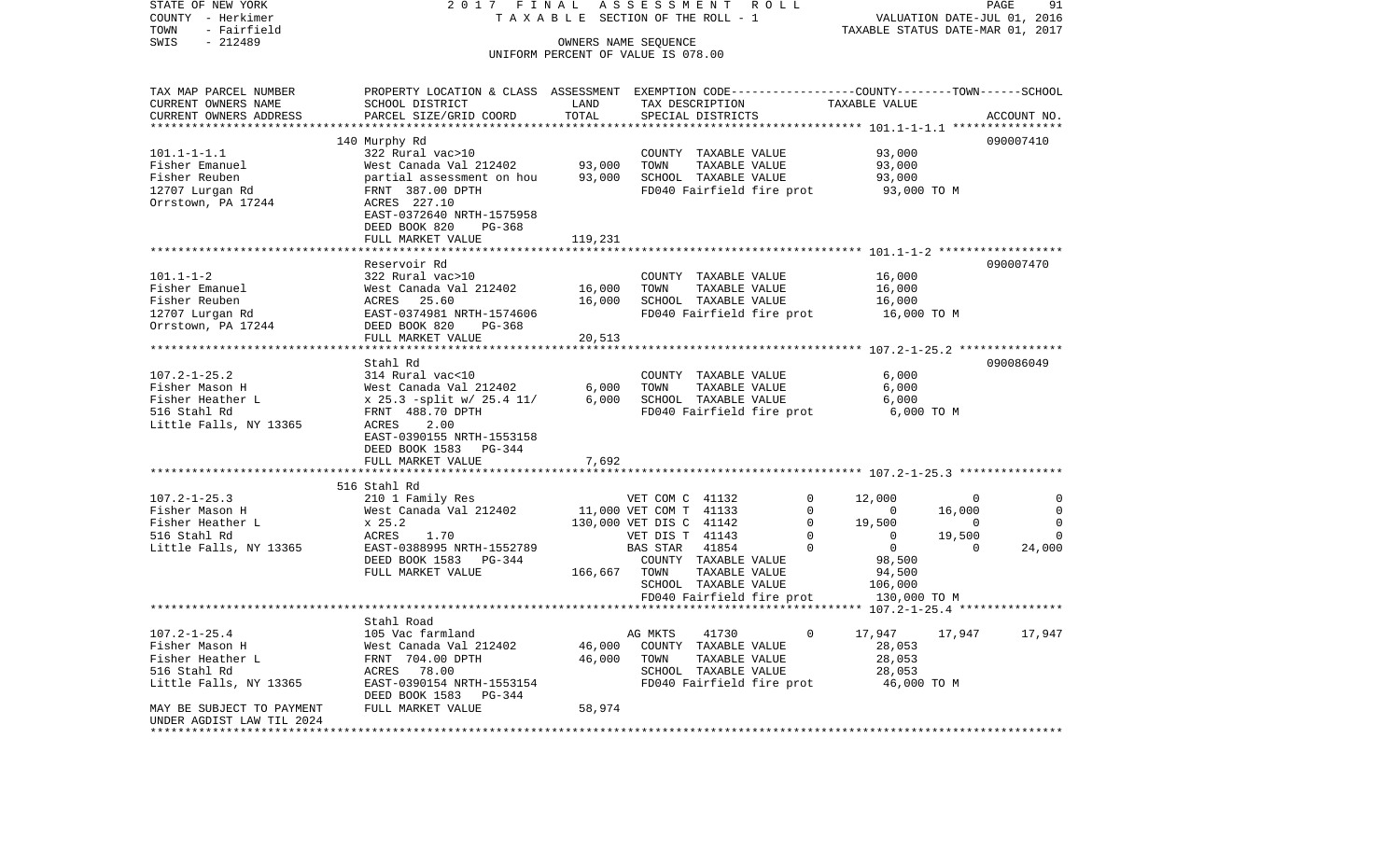STATE OF NEW YORK 2 0 1 7 F I N A L A S S E S S M E N T R O L L PAGE 92COUNTY - Herkimer **T A X A B L E** SECTION OF THE ROLL - 1 VALUATION DATE-JUL 01, 2016 TOWN - Fairfield TAXABLE STATUS DATE-MAR 01, 2017 SWIS - 212489 CONNERS NAME SEQUENCE UNIFORM PERCENT OF VALUE IS 078.00TAX MAP PARCEL NUMBER PROPERTY LOCATION & CLASS ASSESSMENT EXEMPTION CODE------------------COUNTY--------TOWN------SCHOOL CURRENT OWNERS NAME SCHOOL DISTRICT LAND TAX DESCRIPTION TAXABLE VALUECURRENT OWNERS ADDRESS PARCEL SIZE/GRID COORD TOTAL SPECIAL DISTRICTS ACCOUNT NO. \*\*\*\*\*\*\*\*\*\*\*\*\*\*\*\*\*\*\*\*\*\*\*\*\*\*\*\*\*\*\*\*\*\*\*\*\*\*\*\*\*\*\*\*\*\*\*\*\*\*\*\*\*\*\*\*\*\*\*\*\*\*\*\*\*\*\*\*\*\*\*\*\*\*\*\*\*\*\*\*\*\*\*\*\*\*\*\*\*\*\*\*\*\*\*\*\*\*\*\*\*\*\* 107.2-1-10 \*\*\*\*\*\*\*\*\*\*\*\*\*\*\*\*\*1211 State Route 170 090010950 090010950 090010950 090010950 090010950 090010950 090010950 090010950 090010950 107.2-1-10 270 Mfg housing VET COM C 41132 0 11,000 0 0 0 Florian Kurt Marie Jr a West Canada Val 212402 13,000 VET COM T 41133 0 0 11,000 0 0 11,000 1211 St Rte 170 FRNT 704.00 DPTH 44,000 VET DIS CT 41141 0 11,000 11,000 0 Little Falls, NY 13365 ACRES 6.00 ENH STAR 41834 0 0 0 44,000 EAST-0389269 NRTH-1560637 COUNTY TAXABLE VALUE 22,000 DEED BOOK 00621 PG-00081 TOWN TAXABLE VALUE 22,000 FULL MARKET VALUE 56,410 SCHOOL TAXABLE VALUE 0 FD040 Fairfield fire prot 44,000 TO M \*\*\*\*\*\*\*\*\*\*\*\*\*\*\*\*\*\*\*\*\*\*\*\*\*\*\*\*\*\*\*\*\*\*\*\*\*\*\*\*\*\*\*\*\*\*\*\*\*\*\*\*\*\*\*\*\*\*\*\*\*\*\*\*\*\*\*\*\*\*\*\*\*\*\*\*\*\*\*\*\*\*\*\*\*\*\*\*\*\*\*\*\*\*\*\*\*\*\*\*\*\*\* 094.4-1-24.1 \*\*\*\*\*\*\*\*\*\*\*\*\*\*\* Castle Rd 090010108094.4-1-24.1 105 Vac farmland AG MKTS L 41720 0 15.512 15.512 15.512 15.512 Ford Gary 61 12 13 6 West Canada Val 212402 43,000 COUNTY TAXABLE VALUE 27,488 Ford Terry 60 ACRES 77.90 43,000 TOWN TAXABLE VALUE 27,488 1883 Castle Rd EAST-0371702 NRTH-1581142 SCHOOL TAXABLE VALUE 27,488 Newport, NY 13416 DEED BOOK 784 PG-38 FD040 Fairfield fire prot 27,488 TO M<br>FULL MARKET VALUE 55.128 15.512 EX FULL MARKET VALUE 55,128 15,512 EX MAY BE SUBJECT TO PAYMENTUNDER AGDIST LAW TIL 2021 \*\*\*\*\*\*\*\*\*\*\*\*\*\*\*\*\*\*\*\*\*\*\*\*\*\*\*\*\*\*\*\*\*\*\*\*\*\*\*\*\*\*\*\*\*\*\*\*\*\*\*\*\*\*\*\*\*\*\*\*\*\*\*\*\*\*\*\*\*\*\*\*\*\*\*\*\*\*\*\*\*\*\*\*\*\*\*\*\*\*\*\*\*\*\*\*\*\*\*\*\*\*\* 094.4-1-27 \*\*\*\*\*\*\*\*\*\*\*\*\*\*\*\*\* 1883 Castle Rd 090011160094.4-1-27 120 Field crops AG MKTS L 41720 0 43,833 43,833 43,833 43,833 Ford Gary West Canada Val 212402 88,000 BAS STAR 41854 0 0 0 24,000 Ford Terry ACRES 148.00 170,000 AGRIC 10 Y 42100 0 2,000 2,000 2,000 2,000<br>1883 Castle Rd EAST-0372131 NRTH-1578833 COUNTY TAXA COUNTY TAXABLE VALUE Newport, NY 13416 DEED BOOK 740 PG-23 TOWN TAXABLE VALUE 124,167 FULL MARKET VALUE  $217.949$  SCHOOL TAXABLE VALUE  $100.167$ MAY BE SUBJECT TO PAYMENT TO THE SUBJECT TO PAYMENT THE SUBJECT OF THE SUBJECT OF MAY BE SUBJECT TO PAYMENT UNDER AGDIST LAW TIL 2021 43,833 EX \*\*\*\*\*\*\*\*\*\*\*\*\*\*\*\*\*\*\*\*\*\*\*\*\*\*\*\*\*\*\*\*\*\*\*\*\*\*\*\*\*\*\*\*\*\*\*\*\*\*\*\*\*\*\*\*\*\*\*\*\*\*\*\*\*\*\*\*\*\*\*\*\*\*\*\*\*\*\*\*\*\*\*\*\*\*\*\*\*\*\*\*\*\*\*\*\*\*\*\*\*\*\* 094.4-1-24.3 \*\*\*\*\*\*\*\*\*\*\*\*\*\*\* 1892 Castle Rd 090010109094.4-1-24.3 210 1 Family Res AGRIC 10 Y 41700 0 53,000 53,000 53,000 53,000 Ford Gary L West Canada Val 212402 5,000 COUNTY TAXABLE VALUE 5,000 Ford Terry L FRNT 210.00 DPTH 250.00 58,000 TOWN TAXABLE VALUE 5,000 1883 Castle Rd ACRES 1.00 SCHOOL TAXABLE VALUE 5,000 Newport, NY 13416 EAST-0372198 NRTH-1580249 FD040 Fairfield fire prot 58,000 TO M DEED BOOK 1382 PG-110MAY BE SUBJECT TO PAYMENT FULL MARKET VALUE 74,359 UNDER RPTL483 UNTIL 2026 \*\*\*\*\*\*\*\*\*\*\*\*\*\*\*\*\*\*\*\*\*\*\*\*\*\*\*\*\*\*\*\*\*\*\*\*\*\*\*\*\*\*\*\*\*\*\*\*\*\*\*\*\*\*\*\*\*\*\*\*\*\*\*\*\*\*\*\*\*\*\*\*\*\*\*\*\*\*\*\*\*\*\*\*\*\*\*\*\*\*\*\*\*\*\*\*\*\*\*\*\*\*\* 094.4-1-24.4 \*\*\*\*\*\*\*\*\*\*\*\*\*\*\* 1914 Castle Rd094.4-1-24.4 270 Mfg housing COUNTY TAXABLE VALUE 35,000 Ford Gary L West Canada Val 212402 12,000 TOWN TAXABLE VALUE 35,000 Ford Terry L **FRNT 208.00 DPTH** 35,000 SCHOOL TAXABLE VALUE 35,000 1883 Castle Rd **ACRES** 4.00 **ACRES** 4.00 **FD040** Fairfield fire prot 35,000 TO M Newport, NY 13416 EAST-0371827 NRTH-1580322 DEED BOOK 1241 PG-319FULL MARKET VALUE 44,872

\*\*\*\*\*\*\*\*\*\*\*\*\*\*\*\*\*\*\*\*\*\*\*\*\*\*\*\*\*\*\*\*\*\*\*\*\*\*\*\*\*\*\*\*\*\*\*\*\*\*\*\*\*\*\*\*\*\*\*\*\*\*\*\*\*\*\*\*\*\*\*\*\*\*\*\*\*\*\*\*\*\*\*\*\*\*\*\*\*\*\*\*\*\*\*\*\*\*\*\*\*\*\*\*\*\*\*\*\*\*\*\*\*\*\*\*\*\*\*\*\*\*\*\*\*\*\*\*\*\*\*\*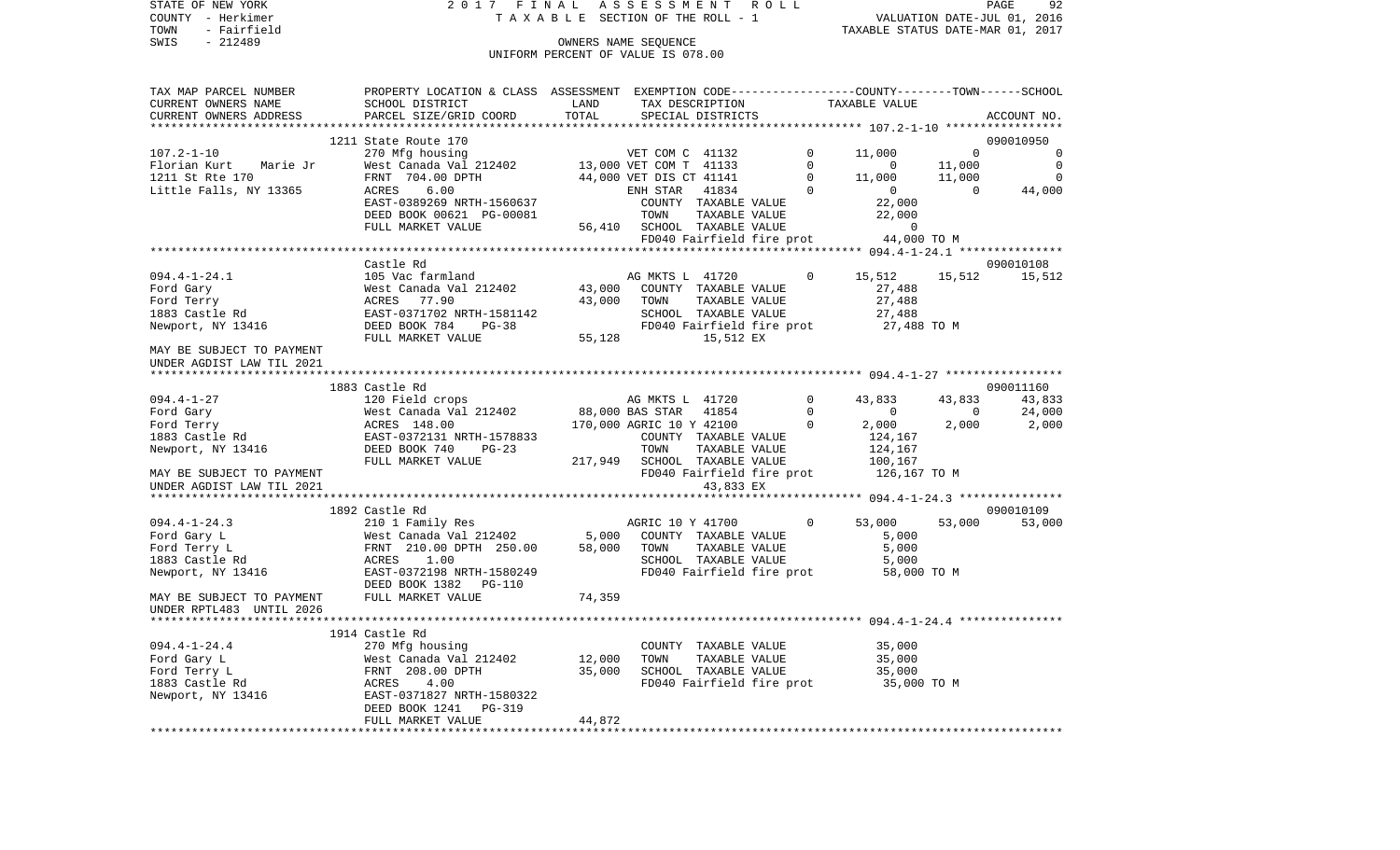| STATE OF NEW YORK                 | 2017 FINAL ASSESSMENT ROLL                                                                                         |                                       |                 |                                                   |                |                                  |                | PAGE<br>93                 |
|-----------------------------------|--------------------------------------------------------------------------------------------------------------------|---------------------------------------|-----------------|---------------------------------------------------|----------------|----------------------------------|----------------|----------------------------|
| COUNTY - Herkimer                 |                                                                                                                    | T A X A B L E SECTION OF THE ROLL - 1 |                 |                                                   |                | VALUATION DATE-JUL 01, 2016      |                |                            |
| TOWN<br>- Fairfield<br>$-212489$  |                                                                                                                    | OWNERS NAME SEOUENCE                  |                 |                                                   |                | TAXABLE STATUS DATE-MAR 01, 2017 |                |                            |
| SWIS                              |                                                                                                                    | UNIFORM PERCENT OF VALUE IS 078.00    |                 |                                                   |                |                                  |                |                            |
|                                   |                                                                                                                    |                                       |                 |                                                   |                |                                  |                |                            |
| TAX MAP PARCEL NUMBER             | PROPERTY LOCATION & CLASS ASSESSMENT EXEMPTION CODE----------------COUNTY-------TOWN------SCHOOL                   |                                       |                 |                                                   |                |                                  |                |                            |
| CURRENT OWNERS NAME               | SCHOOL DISTRICT                                                                                                    | LAND                                  |                 | TAX DESCRIPTION                                   |                | TAXABLE VALUE                    |                |                            |
| CURRENT OWNERS ADDRESS            | PARCEL SIZE/GRID COORD                                                                                             | TOTAL                                 |                 | SPECIAL DISTRICTS                                 |                |                                  |                | ACCOUNT NO.                |
|                                   |                                                                                                                    |                                       |                 |                                                   |                |                                  |                |                            |
|                                   | 248 Parkhurst Rd                                                                                                   |                                       |                 |                                                   |                |                                  |                | 090089083                  |
| $100.4 - 1 - 16.2$                | 210 1 Family Res                                                                                                   |                                       | BAS STAR 41854  |                                                   | $\Omega$       | $\overline{0}$                   | $\Omega$       | 24,000                     |
|                                   |                                                                                                                    | 13,000 COUNTY TAXABLE VALUE           |                 |                                                   |                | 128,000                          |                |                            |
|                                   |                                                                                                                    | 128,000 TOWN                          |                 | TAXABLE VALUE                                     |                | 128,000                          |                |                            |
|                                   |                                                                                                                    |                                       |                 | SCHOOL TAXABLE VALUE<br>FD040 Fairfield fire prot |                | 104,000<br>128,000 TO M          |                |                            |
|                                   | FULL MARKET VALUE                                                                                                  | 164, 103                              |                 |                                                   |                |                                  |                |                            |
|                                   |                                                                                                                    |                                       |                 |                                                   |                |                                  |                |                            |
|                                   | 1103 Platform Rd                                                                                                   |                                       |                 |                                                   |                |                                  |                | 090002760                  |
| 101.1-1-13                        | 280 Res Multiple                                                                                                   |                                       | VET COM C 41132 |                                                   | $\circ$        | 12,000                           | $\overline{0}$ | $\overline{0}$             |
| Foster Dawn I                     |                                                                                                                    |                                       |                 |                                                   | $\mathbf 0$    | $\overline{0}$                   | 16,000         | $\overline{0}$             |
| 1103 Platform Rd                  | West Canada Val 212402          15,000 VET COM T  41133<br>Life Use Robert Foster         105,000 ENH STAR   41834 |                                       |                 |                                                   | $\Omega$       | $\overline{0}$                   | $\Omega$       | 52,400                     |
| Newport, NY 13416                 | ACRES 11.20                                                                                                        |                                       |                 | COUNTY TAXABLE VALUE                              |                | 93,000                           |                |                            |
|                                   | EAST-0380125 NRTH-1569885                                                                                          |                                       | TOWN            | TAXABLE VALUE                                     |                | 89,000                           |                |                            |
|                                   | DEED BOOK 844<br>PG-252                                                                                            |                                       |                 | SCHOOL TAXABLE VALUE                              |                | 52,600                           |                |                            |
|                                   | FULL MARKET VALUE                                                                                                  | 134,615 FD040 Fairfield fire prot     |                 |                                                   |                | 105,000 то м                     |                |                            |
|                                   |                                                                                                                    |                                       |                 |                                                   |                |                                  |                |                            |
| 094.4-1-1                         | Old City Rd<br>105 Vac farmland                                                                                    |                                       | AG MKTS L 41720 |                                                   | $\circ$        | 14,594                           |                | 090002790<br>14,594 14,594 |
| Foster William                    |                                                                                                                    | 22,000                                |                 | COUNTY TAXABLE VALUE                              |                | 7,406                            |                |                            |
| Foster Rose                       |                                                                                                                    | 22,000                                | TOWN            | TAXABLE VALUE                                     |                | 7,406                            |                |                            |
| 270 Old City Rd                   | West Canada Val 212402<br>ACRES   42.80<br>EAST-0362509 NRTH-1580653                                               |                                       |                 | SCHOOL TAXABLE VALUE                              |                | 7,406                            |                |                            |
| Newport, NY 13416                 | DEED BOOK 816<br>PG-479                                                                                            |                                       |                 | FD040 Fairfield fire prot                         |                | 7,406 TO M                       |                |                            |
|                                   | FULL MARKET VALUE                                                                                                  | 28,205                                |                 | 14,594 EX                                         |                |                                  |                |                            |
| MAY BE SUBJECT TO PAYMENT         |                                                                                                                    |                                       |                 |                                                   |                |                                  |                |                            |
| UNDER AGDIST LAW TIL 2021         |                                                                                                                    |                                       |                 |                                                   |                |                                  |                |                            |
|                                   |                                                                                                                    |                                       |                 |                                                   |                |                                  |                |                            |
|                                   | Old City Rd                                                                                                        |                                       |                 |                                                   |                |                                  |                |                            |
| $94.4 - 1 - 28$                   | 105 Vac farmland                                                                                                   |                                       |                 | COUNTY TAXABLE VALUE                              |                | 100                              |                |                            |
| Foster William<br>270 Old City Rd | West Canada Val 212402                                                                                             | 100<br>100                            | TOWN            | TAXABLE VALUE<br>SCHOOL TAXABLE VALUE             |                | 100<br>100                       |                |                            |
| Newport, NY 13416                 | West Canaua<br>FRNT 363.00 DPTH<br>COLL 15                                                                         |                                       |                 |                                                   |                |                                  |                |                            |
|                                   | EAST-0362105 NRTH-1579406                                                                                          |                                       |                 |                                                   |                |                                  |                |                            |
|                                   | FULL MARKET VALUE                                                                                                  | 128                                   |                 |                                                   |                |                                  |                |                            |
|                                   |                                                                                                                    |                                       |                 |                                                   |                |                                  |                |                            |
|                                   | Thompson Rd                                                                                                        |                                       |                 |                                                   |                |                                  |                | 090009390                  |
| 101.4-6-1                         |                                                                                                                    |                                       | AG MKTS         | 41730                                             | $\overline{0}$ | 8,186                            | 8,186          | 8,186                      |
| Fountain Herbert H                | 322 Rural vac>10<br>West Canada Val 212402<br>ACRES 16.60<br>EAST-0394262 NRTH-1562005                             | 16,000                                |                 | COUNTY TAXABLE VALUE                              |                | 7,814                            |                |                            |
| Fountain Trisha L                 |                                                                                                                    | 16,000                                | TOWN            | TAXABLE VALUE                                     |                | 7,814                            |                |                            |
| 195 Thompson Rd                   |                                                                                                                    |                                       |                 | SCHOOL TAXABLE VALUE                              |                | 7,814                            |                |                            |
| Little Falls, NY 13365            | DEED BOOK 1552 PG-489                                                                                              |                                       |                 | FD040 Fairfield fire prot                         |                | 16,000 TO M                      |                |                            |
|                                   | FULL MARKET VALUE                                                                                                  | 20,513                                |                 |                                                   |                |                                  |                |                            |
| MAY BE SUBJECT TO PAYMENT         |                                                                                                                    |                                       |                 |                                                   |                |                                  |                |                            |

UNDER AGDIST LAW TIL 2024 \*\*\*\*\*\*\*\*\*\*\*\*\*\*\*\*\*\*\*\*\*\*\*\*\*\*\*\*\*\*\*\*\*\*\*\*\*\*\*\*\*\*\*\*\*\*\*\*\*\*\*\*\*\*\*\*\*\*\*\*\*\*\*\*\*\*\*\*\*\*\*\*\*\*\*\*\*\*\*\*\*\*\*\*\*\*\*\*\*\*\*\*\*\*\*\*\*\*\*\*\*\*\*\*\*\*\*\*\*\*\*\*\*\*\*\*\*\*\*\*\*\*\*\*\*\*\*\*\*\*\*\*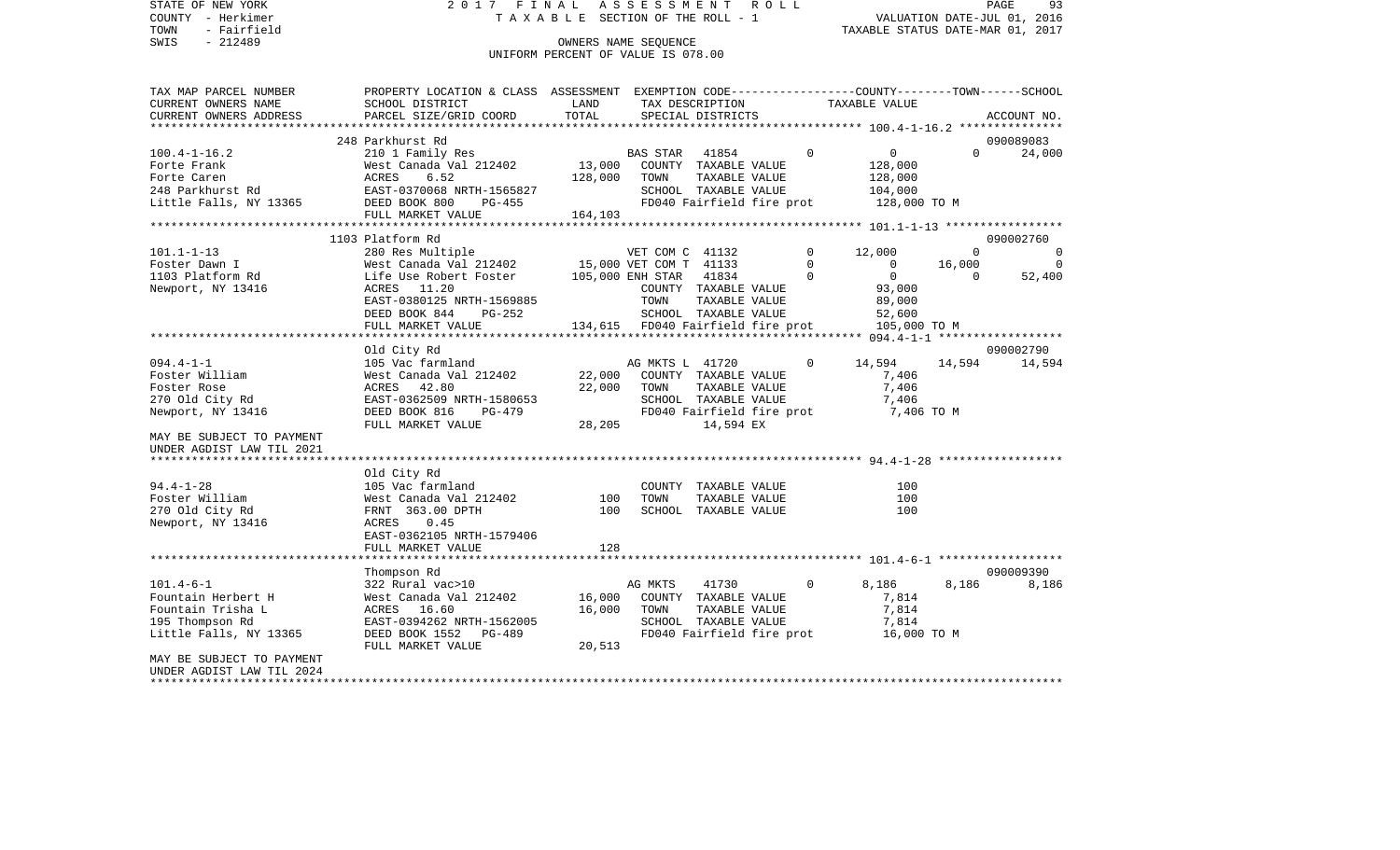STATE OF NEW YORK 2 0 1 7 F I N A L A S S E S S M E N T R O L L PAGE 94COUNTY - Herkimer **T A X A B L E SECTION OF THE ROLL - 1** VALUATION DATE-JUL 01, 2016 TOWN - Fairfield TAXABLE STATUS DATE-MAR 01, 2017 SWIS - 212489 OWNERS NAME SEQUENCE UNIFORM PERCENT OF VALUE IS 078.00TAX MAP PARCEL NUMBER PROPERTY LOCATION & CLASS ASSESSMENT EXEMPTION CODE------------------COUNTY--------TOWN------SCHOOL CURRENT OWNERS NAME SCHOOL DISTRICT LAND TAX DESCRIPTION TAXABLE VALUECURRENT OWNERS ADDRESS PARCEL SIZE/GRID COORD TOTAL SPECIAL DISTRICTS ACCOUNT NO. \*\*\*\*\*\*\*\*\*\*\*\*\*\*\*\*\*\*\*\*\*\*\*\*\*\*\*\*\*\*\*\*\*\*\*\*\*\*\*\*\*\*\*\*\*\*\*\*\*\*\*\*\*\*\*\*\*\*\*\*\*\*\*\*\*\*\*\*\*\*\*\*\*\*\*\*\*\*\*\*\*\*\*\*\*\*\*\*\*\*\*\*\*\*\*\*\*\*\*\*\*\*\* 101.4-6-2.1 \*\*\*\*\*\*\*\*\*\*\*\*\*\*\*\* 195 Thompson Rd 090009390 101.4-6-2.1 112 Dairy farm AGRIC 10 Y 41700 0 100,000 100,000 100,000 Fountain Herbert H West Canada Val 212402 28,000 AGRIC 10 Y 41700 0 70,000 70,000 70,000 195 Thompson Rd FRNT 604.00 DPTH 240,000 AG MKTS L 41720 0 8,998 8,998 8,998 Little Falls, NY 13365 ACRES 22.80 BAS STAR 41854 0 0 0 24,000 EAST-0393644 NRTH-1561829 COUNTY TAXABLE VALUE 61,002 MAY BE SUBJECT TO PAYMENT DEED BOOK 1217 PG-511 TOWN TAXABLE VALUE 61,002 UNDER AGDIST LAW TIL 2021 FULL MARKET VALUE 307,692 SCHOOL TAXABLE VALUE 37,002 FD040 Fairfield fire prot 231,002 TO M 8,998 EX \*\*\*\*\*\*\*\*\*\*\*\*\*\*\*\*\*\*\*\*\*\*\*\*\*\*\*\*\*\*\*\*\*\*\*\*\*\*\*\*\*\*\*\*\*\*\*\*\*\*\*\*\*\*\*\*\*\*\*\*\*\*\*\*\*\*\*\*\*\*\*\*\*\*\*\*\*\*\*\*\*\*\*\*\*\*\*\*\*\*\*\*\*\*\*\*\*\*\*\*\*\*\* 101.4-6-3.3 \*\*\*\*\*\*\*\*\*\*\*\*\*\*\*\* Thompson Rd 101.4-6-3.3 105 105 Vac farmland 122402 12,000 AG MKTS L 41720 17,249 7,249 7,249 7,249<br>12,000 COUNTY TAXABLE VALUE 4,751 4,751 Fountain Herbert H West Canada Val 212402 12,000 COUNTY TAXABLE VALUE 4,751 Fountain Trisha L 6,751 CHRNT 440.00 DPTH 12,000 TOWN TAXABLE VALUE 4,751 195 Thompson Rd ACRES 9.70 SCHOOL TAXABLE VALUE 4,751 Little Falls, NY 13365 EAST-0393009 NRTH-1561544 DEED BOOK 1364 PG-611MAY BE SUBJECT TO PAYMENT FULL MARKET VALUE 15,385 UNDER AGDIST LAW TIL 2021 \*\*\*\*\*\*\*\*\*\*\*\*\*\*\*\*\*\*\*\*\*\*\*\*\*\*\*\*\*\*\*\*\*\*\*\*\*\*\*\*\*\*\*\*\*\*\*\*\*\*\*\*\*\*\*\*\*\*\*\*\*\*\*\*\*\*\*\*\*\*\*\*\*\*\*\*\*\*\*\*\*\*\*\*\*\*\*\*\*\*\*\*\*\*\*\*\*\*\*\*\*\*\* 101.4-6-9 \*\*\*\*\*\*\*\*\*\*\*\*\*\*\*\*\*\* Thompson Rd 090009390 101.4-6-9 314 Rural vac<10 AG MKTS 41730 0 7,149 7,149 7,149 Fountain Herbert H West Canada Val 212402 12,000 COUNTY TAXABLE VALUE 4,851 Fountain Trisha L **Deyo Rd** 12,000 TOWN TAXABLE VALUE 4,851 195 Thompson Rd 198 SCHOOL TAXABLE VALUE 4,851 Little Falls, NY 13365 ACRES 8.40 ACRES 8.40 FD040 Fairfield fire prot 12,000 TO M EAST-0393886 NRTH-1560775 MAY BE SUBJECT TO PAYMENT DEED BOOK 1525 PG-530UNDER AGDIST LAW TIL 2024 FULL MARKET VALUE 15,385 \*\*\*\*\*\*\*\*\*\*\*\*\*\*\*\*\*\*\*\*\*\*\*\*\*\*\*\*\*\*\*\*\*\*\*\*\*\*\*\*\*\*\*\*\*\*\*\*\*\*\*\*\*\*\*\*\*\*\*\*\*\*\*\*\*\*\*\*\*\*\*\*\*\*\*\*\*\*\*\*\*\*\*\*\*\*\*\*\*\*\*\*\*\*\*\*\*\*\*\*\*\*\* 101.4-6-11 \*\*\*\*\*\*\*\*\*\*\*\*\*\*\*\*\* Thompson Rd 090009390 101.4-6-11 314 Rural vac<10 AG MKTS L 41720 0 8,154 8,154 8,154 Fountain Herbert H West Canada Val 212402 12,000 COUNTY TAXABLE VALUE 3,846 Fountain Trisha L **ACRES** 8.40 12,000 TOWN TAXABLE VALUE 3,846 195 Thompson Rd EAST-0392989 NRTH-1560666 SCHOOL TAXABLE VALUE 3,846 FD040 Fairfield fire prot FULL MARKET VALUE  $15,385$  8,154 EX MAY BE SUBJECT TO PAYMENTUNDER AGDIST LAW TIL 2021

\*\*\*\*\*\*\*\*\*\*\*\*\*\*\*\*\*\*\*\*\*\*\*\*\*\*\*\*\*\*\*\*\*\*\*\*\*\*\*\*\*\*\*\*\*\*\*\*\*\*\*\*\*\*\*\*\*\*\*\*\*\*\*\*\*\*\*\*\*\*\*\*\*\*\*\*\*\*\*\*\*\*\*\*\*\*\*\*\*\*\*\*\*\*\*\*\*\*\*\*\*\*\*\*\*\*\*\*\*\*\*\*\*\*\*\*\*\*\*\*\*\*\*\*\*\*\*\*\*\*\*\*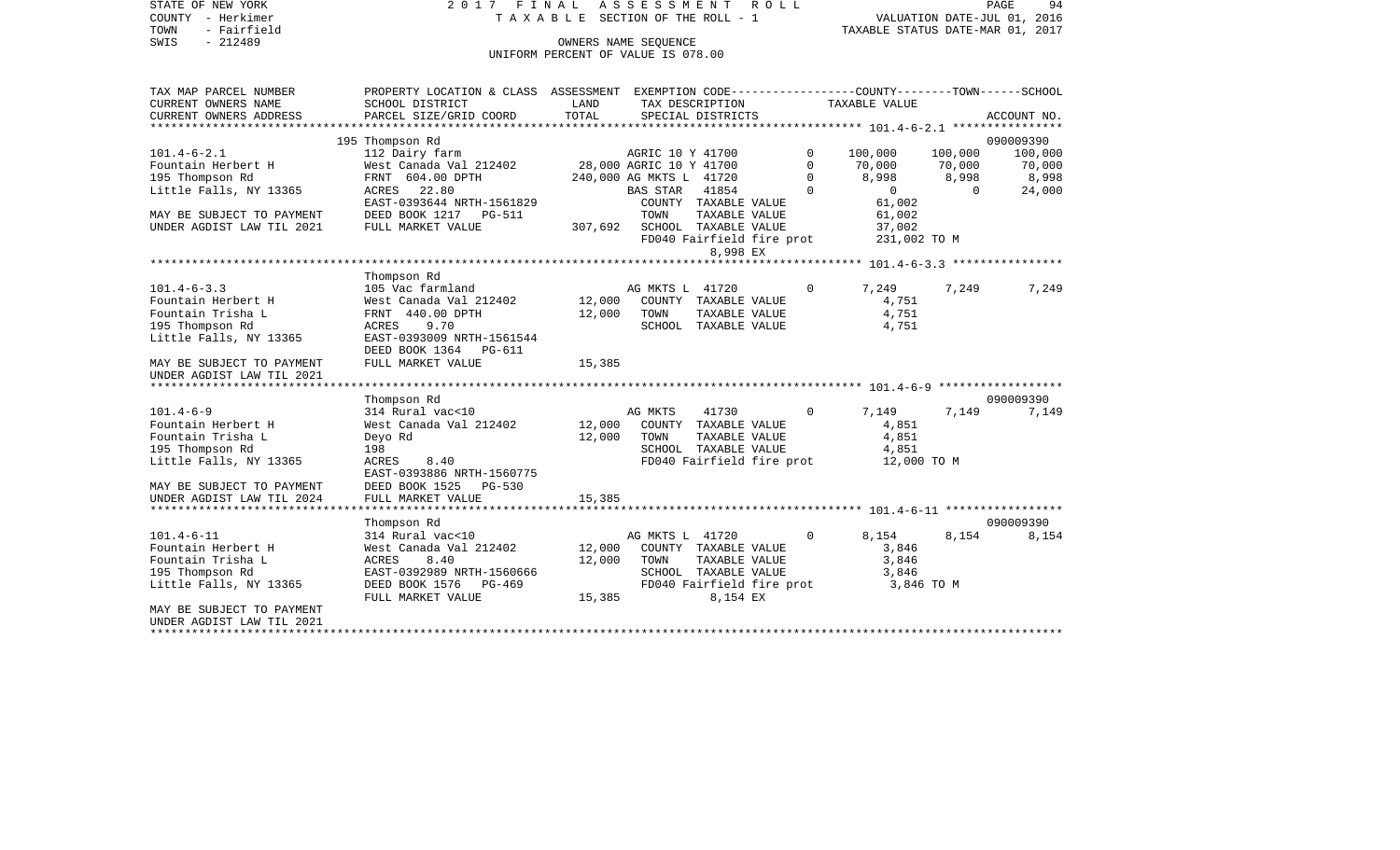| STATE OF NEW YORK<br>COUNTY - Herkimer<br>- Fairfield<br>TOWN<br>$-212489$<br>SWIS | 2017 FINAL                                                                                      |               | ASSESSMENT<br>TAXABLE SECTION OF THE ROLL - 1<br>OWNERS NAME SEQUENCE<br>UNIFORM PERCENT OF VALUE IS 078.00 |               | R O L L  | TAXABLE STATUS DATE-MAR 01, 2017 |             | 95<br>PAGE<br>VALUATION DATE-JUL 01, 2016 |
|------------------------------------------------------------------------------------|-------------------------------------------------------------------------------------------------|---------------|-------------------------------------------------------------------------------------------------------------|---------------|----------|----------------------------------|-------------|-------------------------------------------|
| TAX MAP PARCEL NUMBER                                                              | PROPERTY LOCATION & CLASS ASSESSMENT EXEMPTION CODE---------------COUNTY-------TOWN------SCHOOL |               |                                                                                                             |               |          |                                  |             |                                           |
| CURRENT OWNERS NAME<br>CURRENT OWNERS ADDRESS                                      | SCHOOL DISTRICT<br>PARCEL SIZE/GRID COORD                                                       | LAND<br>TOTAL | TAX DESCRIPTION<br>SPECIAL DISTRICTS                                                                        |               |          | TAXABLE VALUE                    |             | ACCOUNT NO.                               |
|                                                                                    |                                                                                                 |               |                                                                                                             |               |          |                                  |             |                                           |
| $107.2 - 2 - 18$                                                                   | 203 Castle Rd<br>105 Vac farmland                                                               |               | AG MKTS L 41720                                                                                             |               | $\Omega$ | 7,927                            | 7,927       | 7,927                                     |
| Fountain Herbert H                                                                 | West Canada Val 212402                                                                          | 10,000        | COUNTY TAXABLE VALUE                                                                                        |               |          | 2,073                            |             |                                           |
| Fountain Trisha L                                                                  | NEW SUB. DIV. MAP JJ27C28                                                                       | 10,000        | TOWN                                                                                                        | TAXABLE VALUE |          | 2,073                            |             |                                           |
| 195 Thompson Rd                                                                    | FRNT 369.00 DPTH                                                                                |               | SCHOOL TAXABLE VALUE                                                                                        |               |          | 2,073                            |             |                                           |
| Little Falls, NY 13365                                                             | ACRES<br>5.10                                                                                   |               | FD040 Fairfield fire prot                                                                                   |               |          | 2,073 TO M                       |             |                                           |
|                                                                                    | EAST-0391441 NRTH-1560531                                                                       |               |                                                                                                             | 7,927 EX      |          |                                  |             |                                           |
| MAY BE SUBJECT TO PAYMENT                                                          | DEED BOOK 1422<br>PG-66                                                                         |               |                                                                                                             |               |          |                                  |             |                                           |
| UNDER AGDIST LAW TIL 2021                                                          | FULL MARKET VALUE                                                                               | 12,821        |                                                                                                             |               |          |                                  |             |                                           |
|                                                                                    | 118 Delayton Rd                                                                                 |               |                                                                                                             |               |          |                                  |             | 090006180                                 |
| $107.1 - 1 - 12.3$                                                                 | 210 1 Family Res                                                                                |               | ENH STAR                                                                                                    | 41834         | $\Omega$ | $\overline{0}$                   | $\Omega$    | 52,400                                    |
| Fox Edward C                                                                       | West Canada Val 212402                                                                          | 13,000        | COUNTY TAXABLE VALUE                                                                                        |               |          | 110,000                          |             |                                           |
| 118 Delayton Rd                                                                    | FRNT 284.00 DPTH                                                                                | 110,000       | TOWN                                                                                                        | TAXABLE VALUE |          | 110,000                          |             |                                           |
| Little Falls, NY 13365                                                             | ACRES<br>4.97                                                                                   |               | SCHOOL TAXABLE VALUE                                                                                        |               |          | 57,600                           |             |                                           |
|                                                                                    | EAST-0375615 NRTH-1556468                                                                       |               | FD040 Fairfield fire prot                                                                                   |               |          | 110,000 TO M                     |             |                                           |
|                                                                                    | DEED BOOK 844<br><b>PG-122</b>                                                                  |               |                                                                                                             |               |          |                                  |             |                                           |
|                                                                                    | FULL MARKET VALUE                                                                               | 141,026       |                                                                                                             |               |          |                                  |             |                                           |
|                                                                                    | 700 Parkhurst Rd                                                                                |               |                                                                                                             |               |          |                                  |             |                                           |
| $101.3 - 1 - 17.8$                                                                 | 210 1 Family Res                                                                                |               | <b>BAS STAR</b>                                                                                             | 41854         | $\Omega$ | $\overline{0}$                   | $\mathbf 0$ | 24,000                                    |
| Franco Anthony C                                                                   | West Canada Val 212402                                                                          | 13,000        | COUNTY TAXABLE VALUE                                                                                        |               |          | 200,000                          |             |                                           |
| Franco Cynthia A                                                                   | Koehler Sub #4                                                                                  | 200,000       | TOWN                                                                                                        | TAXABLE VALUE |          | 200,000                          |             |                                           |
| PO Box 8325                                                                        | FRNT 293.00 DPTH                                                                                |               | SCHOOL TAXABLE VALUE                                                                                        |               |          | 176,000                          |             |                                           |
| Utica, NY 13505                                                                    | 6.48<br>ACRES                                                                                   |               | FD040 Fairfield fire prot                                                                                   |               |          | 200,000 TO M                     |             |                                           |
|                                                                                    | EAST-0378498 NRTH-1563640                                                                       |               |                                                                                                             |               |          |                                  |             |                                           |
|                                                                                    | DEED BOOK 916<br>$PG-221$                                                                       |               |                                                                                                             |               |          |                                  |             |                                           |
|                                                                                    | FULL MARKET VALUE<br>************************                                                   | 256,410       |                                                                                                             |               |          |                                  |             |                                           |
|                                                                                    | Platform Rd                                                                                     |               |                                                                                                             |               |          |                                  |             | 090002400                                 |
| $101.14 - 1 - 2$                                                                   | 210 1 Family Res                                                                                |               | COUNTY TAXABLE VALUE                                                                                        |               |          | 30,000                           |             |                                           |
| Fuller Anna-Leigh                                                                  | West Canada Val 212402                                                                          | 10,000        | TOWN                                                                                                        | TAXABLE VALUE |          | 30,000                           |             |                                           |
| 899 Platform Rd                                                                    | FRNT 260.00 DPTH 400.00                                                                         | 30,000        | SCHOOL TAXABLE VALUE                                                                                        |               |          | 30,000                           |             |                                           |
| Newport, NY 13416                                                                  | EAST-0380824 NRTH-1568656                                                                       |               | FD040 Fairfield fire prot                                                                                   |               |          | 30,000 TO M                      |             |                                           |
|                                                                                    | DEED BOOK 1529 PG-677                                                                           |               |                                                                                                             |               |          |                                  |             |                                           |
|                                                                                    | FULL MARKET VALUE                                                                               | 38,462        |                                                                                                             |               |          |                                  |             |                                           |
|                                                                                    |                                                                                                 |               |                                                                                                             |               |          |                                  |             |                                           |
|                                                                                    | Platform Rd                                                                                     |               |                                                                                                             |               | $\Omega$ |                                  |             | 090006510                                 |
| $101.1 - 1 - 16.2$<br>Fuller Arthur                                                | 322 Rural vac>10<br>West Canada Val 212402                                                      | 24,000        | AG MKTS L 41720<br>COUNTY TAXABLE VALUE                                                                     |               |          | 11,151<br>12,849                 | 11,151      | 11,151                                    |
| 922 Platform Rd                                                                    | ACRES 31.40                                                                                     | 24,000        | TOWN                                                                                                        | TAXABLE VALUE |          | 12,849                           |             |                                           |
| Newport, NY 13416                                                                  | EAST-0378142 NRTH-1572147                                                                       |               | SCHOOL TAXABLE VALUE                                                                                        |               |          | 12,849                           |             |                                           |
|                                                                                    | DEED BOOK 1151 PG-211                                                                           |               | FD040 Fairfield fire prot                                                                                   |               |          | 12,849 TO M                      |             |                                           |
| MAY BE SUBJECT TO PAYMENT                                                          | FULL MARKET VALUE                                                                               | 30,769        |                                                                                                             | 11,151 EX     |          |                                  |             |                                           |
| UNDER AGDIST LAW TIL 2021                                                          |                                                                                                 |               |                                                                                                             |               |          |                                  |             |                                           |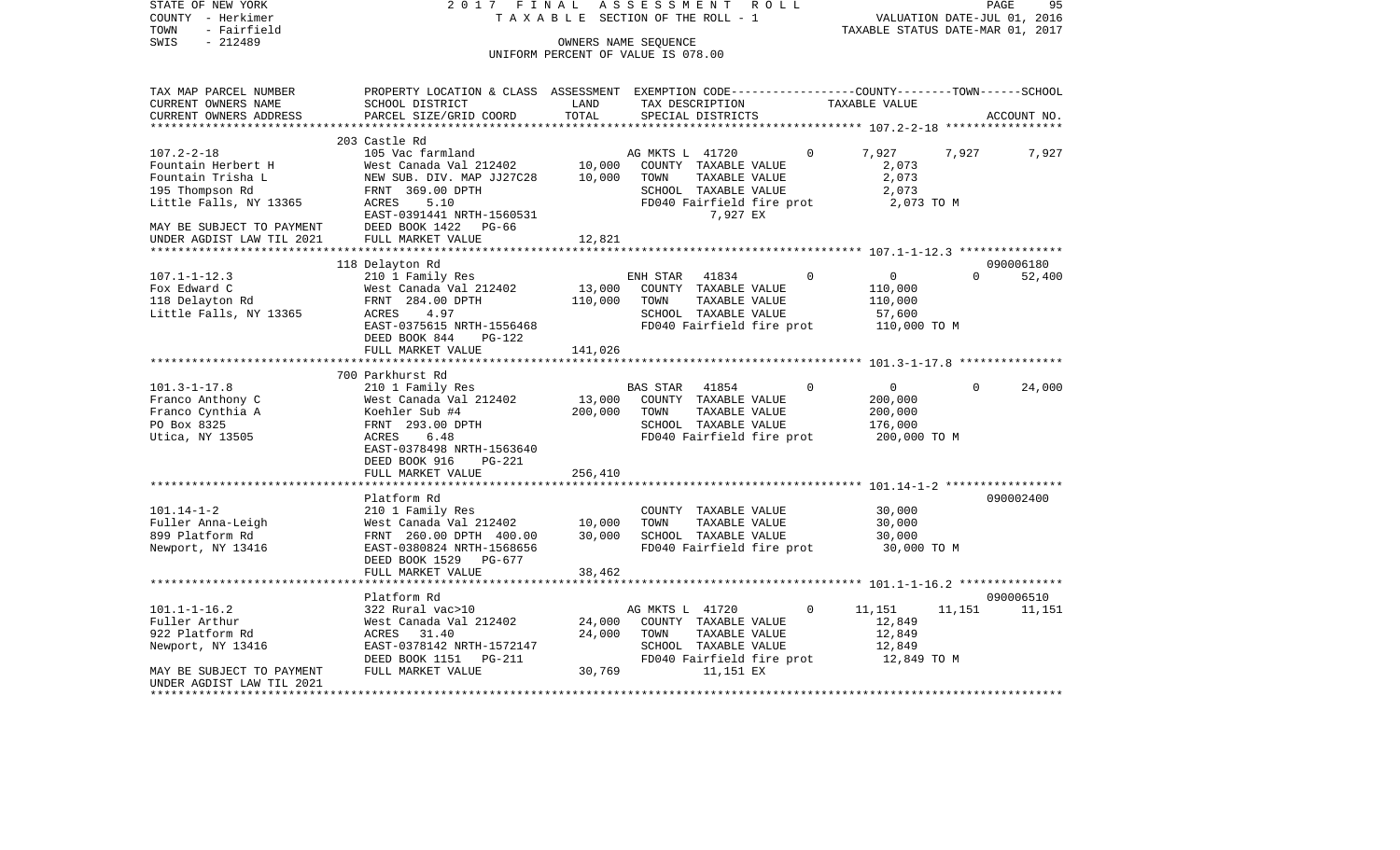STATE OF NEW YORK 2 0 1 7 F I N A L A S S E S S M E N T R O L L PAGE 96COUNTY - Herkimer **T A X A B L E** SECTION OF THE ROLL - 1 VALUATION DATE-JUL 01, 2016 TOWN - Fairfield TAXABLE STATUS DATE-MAR 01, 2017 SWIS - 212489 CONNERS NAME SEQUENCE UNIFORM PERCENT OF VALUE IS 078.00TAX MAP PARCEL NUMBER PROPERTY LOCATION & CLASS ASSESSMENT EXEMPTION CODE------------------COUNTY--------TOWN------SCHOOL CURRENT OWNERS NAME SCHOOL DISTRICT LAND TAX DESCRIPTION TAXABLE VALUECURRENT OWNERS ADDRESS PARCEL SIZE/GRID COORD TOTAL SPECIAL DISTRICTS ACCOUNT NO. \*\*\*\*\*\*\*\*\*\*\*\*\*\*\*\*\*\*\*\*\*\*\*\*\*\*\*\*\*\*\*\*\*\*\*\*\*\*\*\*\*\*\*\*\*\*\*\*\*\*\*\*\*\*\*\*\*\*\*\*\*\*\*\*\*\*\*\*\*\*\*\*\*\*\*\*\*\*\*\*\*\*\*\*\*\*\*\*\*\*\*\*\*\*\*\*\*\*\*\*\*\*\* 100.2-1-4 \*\*\*\*\*\*\*\*\*\*\*\*\*\*\*\*\*\* 263 Platform Rd 090002940100.2-1-4 210 1 Family Res ENH STAR 41834 0 0 0 52,400 Fuller Arthur & Linda West Canada Val 212402 10,000 COUNTY TAXABLE VALUE 99,000 Fuller Arthur et. al. ACRES 1.00 99,000 TOWN TAXABLE VALUE 99,000 263 Platform Rd EAST-0365313 NRTH-1576565 SCHOOL TAXABLE VALUE 46,600 Newport, NY 13416 **DEED BOOK 1307** PG-802 **FD040 Fairfield fire prot** 99,000 TO M FULL MARKET VALUE 126,923 \*\*\*\*\*\*\*\*\*\*\*\*\*\*\*\*\*\*\*\*\*\*\*\*\*\*\*\*\*\*\*\*\*\*\*\*\*\*\*\*\*\*\*\*\*\*\*\*\*\*\*\*\*\*\*\*\*\*\*\*\*\*\*\*\*\*\*\*\*\*\*\*\*\*\*\*\*\*\*\*\*\*\*\*\*\*\*\*\*\*\*\*\*\*\*\*\*\*\*\*\*\*\* 101.1-1-7.4 \*\*\*\*\*\*\*\*\*\*\*\*\*\*\*\* 922 Platform Rd 090088079101.1-1-7.4 210 1 Family Res BAS STAR 41854 0 0 0 24,000 12.000 COUNTY TAXABLE VALUE 140,000 Fuller Christine ACRES 4.00 BANK 135 140,000 TOWN TAXABLE VALUE 140,000 922 Platform Rd EAST-0376990 NRTH-1571738 SCHOOL TAXABLE VALUE 116,000 Newport, NY 13416 **DEED BOOK 1290** PG-537 **FD040 Fairfield fire prot** 140,000 TO M FULL MARKET VALUE 179,487 \*\*\*\*\*\*\*\*\*\*\*\*\*\*\*\*\*\*\*\*\*\*\*\*\*\*\*\*\*\*\*\*\*\*\*\*\*\*\*\*\*\*\*\*\*\*\*\*\*\*\*\*\*\*\*\*\*\*\*\*\*\*\*\*\*\*\*\*\*\*\*\*\*\*\*\*\*\*\*\*\*\*\*\*\*\*\*\*\*\*\*\*\*\*\*\*\*\*\*\*\*\*\* 101.1-1-1.4 \*\*\*\*\*\*\*\*\*\*\*\*\*\*\*\* 677 Platform Rd101.1-1-1.4 210 1 Family Res COUNTY TAXABLE VALUE 69,000 Fuller Arthur S West Canada Val 212402 12,000 TOWN TAXABLE VALUE 69,000 Fuller Christina  $\begin{array}{cccc}\n\text{BAR change } 6/05 \\
\text{Faller} & 69,000 \\
\text{SCHOOL} & \text{TAXABLE VALUE} \\
\end{array}$ 922 Platform Rd ACRES 4.00 FD040 Fairfield fire prot 69,000 TO M Newport, NY 13416 EAST-0373374 NRTH-1574731 DEED BOOK 916 PG-276FULL MARKET VALUE 88,462 \*\*\*\*\*\*\*\*\*\*\*\*\*\*\*\*\*\*\*\*\*\*\*\*\*\*\*\*\*\*\*\*\*\*\*\*\*\*\*\*\*\*\*\*\*\*\*\*\*\*\*\*\*\*\*\*\*\*\*\*\*\*\*\*\*\*\*\*\*\*\*\*\*\*\*\*\*\*\*\*\*\*\*\*\*\*\*\*\*\*\*\*\*\*\*\*\*\*\*\*\*\*\* 101.1-1-17 \*\*\*\*\*\*\*\*\*\*\*\*\*\*\*\*\* Platform Rd 090006480101.1-1-17 322 Rural vac>10 AG MKTS 41730 0 14,982 14,982 14,982 Fuller Arthur S West Canada Val 212402 27,000 COUNTY TAXABLE VALUE 12,018 Fuller Christina L FRNT 1860.00 DPTH 27,000 TOWN TAXABLE VALUE 12,018 922 Platform Rd ACRES 42.50 SCHOOL TAXABLE VALUE 12,018 Newport, NY 13416 EAST-0378793 NRTH-1571314 FD040 Fairfield fire prot 27,000 TO M DEED BOOK 1260 PG-87MAY BE SUBJECT TO PAYMENT FULL MARKET VALUE  $34.615$ UNDER AGDIST LAW TIL 2024 \*\*\*\*\*\*\*\*\*\*\*\*\*\*\*\*\*\*\*\*\*\*\*\*\*\*\*\*\*\*\*\*\*\*\*\*\*\*\*\*\*\*\*\*\*\*\*\*\*\*\*\*\*\*\*\*\*\*\*\*\*\*\*\*\*\*\*\*\*\*\*\*\*\*\*\*\*\*\*\*\*\*\*\*\*\*\*\*\*\*\*\*\*\*\*\*\*\*\*\*\*\*\* 101.1-2-9.2 \*\*\*\*\*\*\*\*\*\*\*\*\*\*\*\* 148 Teall Rd 09000636024.000 101.1-2-9.2 240 Rural res BAS STAR 41854 0 0 0 24,000 Fuller Corey&Natashia West Canada Val 212402 10,500 COUNTY TAXABLE VALUE 90,500 Fuller Rodney&Lori **FRNT 283.00 DPTH** 90,500 TOWN TAXABLE VALUE 90,500 148 Teall Rd ACRES 14.50 SCHOOL TAXABLE VALUE 66,500 Middleville, NY 13406 EAST-0382263 NRTH-1571603 FD040 Fairfield fire prot 90,500 TO M DEED BOOK 1548 PG-201

\*\*\*\*\*\*\*\*\*\*\*\*\*\*\*\*\*\*\*\*\*\*\*\*\*\*\*\*\*\*\*\*\*\*\*\*\*\*\*\*\*\*\*\*\*\*\*\*\*\*\*\*\*\*\*\*\*\*\*\*\*\*\*\*\*\*\*\*\*\*\*\*\*\*\*\*\*\*\*\*\*\*\*\*\*\*\*\*\*\*\*\*\*\*\*\*\*\*\*\*\*\*\*\*\*\*\*\*\*\*\*\*\*\*\*\*\*\*\*\*\*\*\*\*\*\*\*\*\*\*\*\*

FULL MARKET VALUE 116,026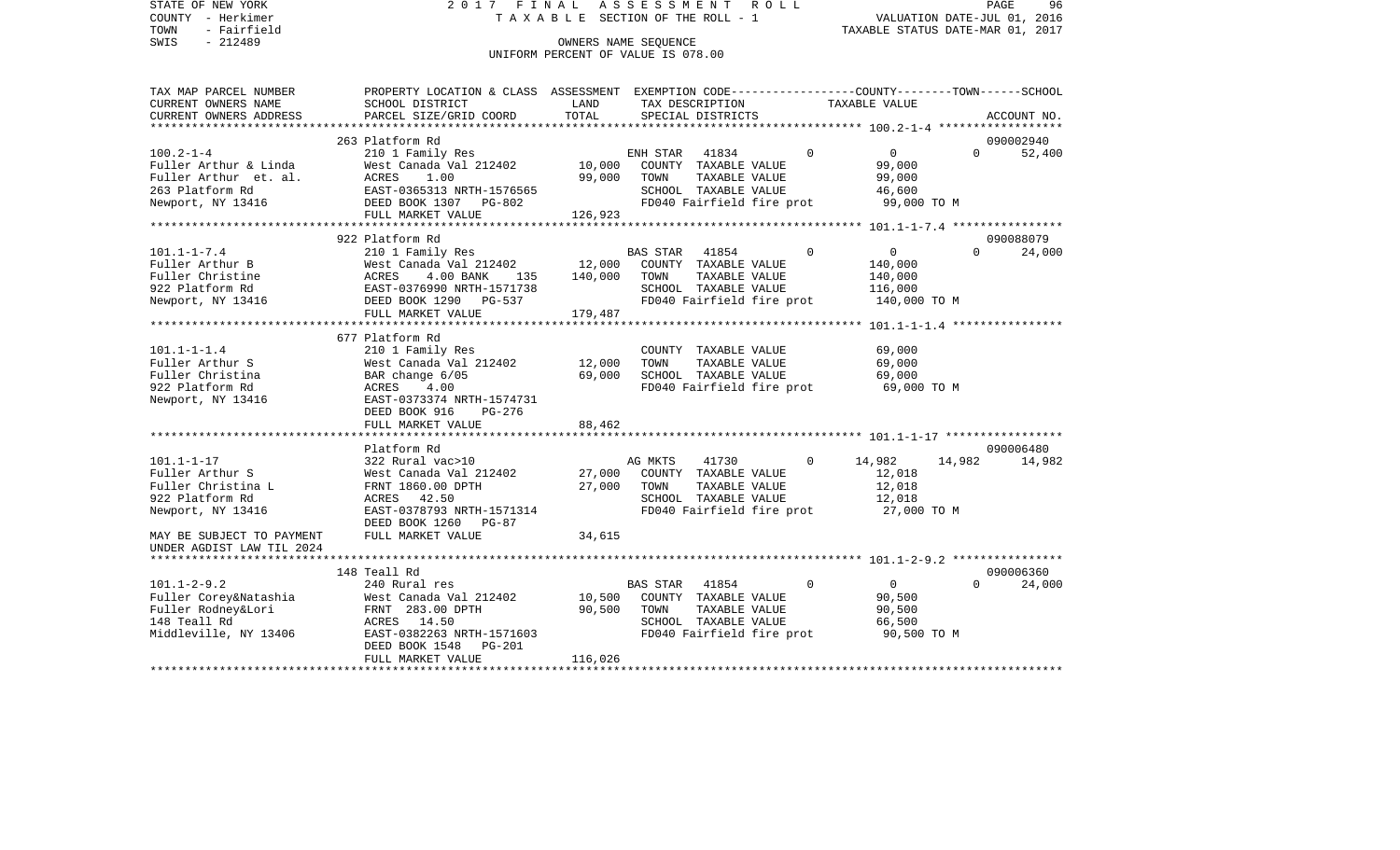SWIS - Fairfield<br>
SWIS - 212489 OWNERS NAME SEQUENCE

STATE OF NEW YORK 2017 FINAL ASSESSMENT ROLL COUNTY - Herkimer T A X A B L E SECTION OF THE ROLL - 1

TOWN - Fairfield TAXABLE STATUS DATE-MAR 01, 2017

## UNIFORM PERCENT OF VALUE IS 078.00

| TAX MAP PARCEL NUMBER     | PROPERTY LOCATION & CLASS ASSESSMENT |                 |                 |                           |             | EXEMPTION CODE-----------------COUNTY-------TOWN------SCHOOL |          |             |
|---------------------------|--------------------------------------|-----------------|-----------------|---------------------------|-------------|--------------------------------------------------------------|----------|-------------|
| CURRENT OWNERS NAME       | SCHOOL DISTRICT                      | LAND            |                 | TAX DESCRIPTION           |             | TAXABLE VALUE                                                |          |             |
| CURRENT OWNERS ADDRESS    | PARCEL SIZE/GRID COORD               | TOTAL           |                 | SPECIAL DISTRICTS         |             |                                                              |          | ACCOUNT NO. |
| ***********************   |                                      |                 |                 |                           |             |                                                              |          |             |
|                           | 1399 Hardscrabble Rd                 |                 |                 |                           |             |                                                              |          | 090006360   |
| $101.1 - 2 - 18$          | 322 Rural vac>10                     |                 | AG MKTS         | 41730                     | $\mathbf 0$ | 7,306                                                        | 7,306    | 7,306       |
| Fuller Justin             | West Canada Val 212402               | 20,000          |                 | COUNTY TAXABLE VALUE      |             | 12,694                                                       |          |             |
| 507 Reservoir Rd          | $101.1 - 1 - 22.1$                   | 20,000          | TOWN            | TAXABLE VALUE             |             | 12,694                                                       |          |             |
| Newport, NY 13416         | FRNT 573.00 DPTH                     |                 |                 | SCHOOL TAXABLE VALUE      |             | 12,694                                                       |          |             |
|                           | 32.20<br>ACRES                       |                 |                 | FD040 Fairfield fire prot |             | 20,000 TO M                                                  |          |             |
| MAY BE SUBJECT TO PAYMENT | EAST-0380265 NRTH-1571223            |                 |                 |                           |             |                                                              |          |             |
| UNDER AGDIST LAW TIL 2024 | DEED BOOK 1530<br>PG-577             |                 |                 |                           |             |                                                              |          |             |
|                           | FULL MARKET VALUE                    | 25,641          |                 |                           |             |                                                              |          |             |
|                           |                                      |                 |                 |                           |             |                                                              |          |             |
|                           | 507 Reservoir Rd                     |                 |                 |                           |             |                                                              |          | 090010500   |
| $100.2 - 1 - 17.2$        | 117 Horse farm                       |                 | AG MKTS L 41720 |                           | $\Omega$    | 10,440                                                       | 10,440   | 10,440      |
| Fuller Justin M           | West Canada Val 212402               | 54,000 BAS STAR |                 | 41854                     | $\Omega$    | $\mathbf{0}$                                                 | $\Omega$ | 24,000      |
| 507 Reservoir Rd          | Life use to Pauline Chase            | 223,000         |                 | COUNTY TAXABLE VALUE      |             | 212,560                                                      |          |             |
| Newport, NY 13416         | 85.90<br>ACRES                       |                 | TOWN            | TAXABLE VALUE             |             | 212,560                                                      |          |             |
|                           | EAST-0371047 NRTH-1575262            |                 |                 | SCHOOL TAXABLE VALUE      |             | 188,560                                                      |          |             |
|                           | DEED BOOK 1468<br>PG-813             |                 |                 |                           |             |                                                              |          |             |
| MAY BE SUBJECT TO PAYMENT | FULL MARKET VALUE                    | 285,897         |                 | FD040 Fairfield fire prot |             | 212,560 TO M                                                 |          |             |
| UNDER AGDIST LAW TIL 2021 |                                      |                 |                 | 10,440 EX                 |             |                                                              |          |             |
|                           |                                      |                 |                 |                           |             |                                                              |          | 090004320   |
| $100.2 - 1 - 5$           | 275 Platform Rd                      |                 |                 |                           |             |                                                              |          |             |
|                           | 210 1 Family Res                     |                 | TOWN            | COUNTY TAXABLE VALUE      |             | 68,000                                                       |          |             |
| Fuller Linda              | West Canada Val 212402               | 10,000          |                 | TAXABLE VALUE             |             | 68,000                                                       |          |             |
| 263 Platform Rd           | 1.00<br>ACRES                        | 68,000          |                 | SCHOOL TAXABLE VALUE      |             | 68,000                                                       |          |             |
| Newport, NY 13416         | EAST-0365540 NRTH-1576546            |                 |                 | FD040 Fairfield fire prot |             | 68,000 TO M                                                  |          |             |
|                           | DEED BOOK 776<br>$PG-377$            |                 |                 |                           |             |                                                              |          |             |
|                           | FULL MARKET VALUE                    | 87,179          |                 |                           |             |                                                              |          |             |
|                           |                                      |                 |                 |                           |             |                                                              |          |             |
|                           | Platform Rd                          |                 |                 |                           |             |                                                              |          | 09010102    |
| $101.1 - 1 - 7.3$         | 105 Vac farmland                     |                 | AG MKTS L 41720 |                           | $\Omega$    | 19,085                                                       | 19,085   | 19,085      |
| Fuller Robert             | West Canada Val 212402               | 54,000          |                 | COUNTY TAXABLE VALUE      |             | 34,915                                                       |          |             |
| 899 Platform Rd           | ACRES<br>94.60                       | 54,000          | TOWN            | TAXABLE VALUE             |             | 34,915                                                       |          |             |
| Newport, NY 13416         | EAST-0378007 NRTH-1570639            |                 |                 | SCHOOL TAXABLE VALUE      |             | 34,915                                                       |          |             |
|                           | DEED BOOK 946<br>PG-427              |                 |                 | FD040 Fairfield fire prot |             | 34,915 TO M                                                  |          |             |
| MAY BE SUBJECT TO PAYMENT | FULL MARKET VALUE                    | 69,231          |                 | 19,085 EX                 |             |                                                              |          |             |
| UNDER AGDIST LAW TIL 2021 |                                      |                 |                 |                           |             |                                                              |          |             |
|                           |                                      |                 |                 |                           |             |                                                              |          |             |
|                           | 1169 Platform Rd                     |                 |                 |                           |             |                                                              |          | 090002460   |
| $101.1 - 1 - 9$           | 105 Vac farmland                     |                 | AG MKTS L 41720 |                           | $\mathbf 0$ | 14,800                                                       | 14,800   | 14,800      |
| Fuller Robert S           | West Canada Val 212402               | 35,000          |                 | COUNTY TAXABLE VALUE      |             | 30,200                                                       |          |             |
| 899 Platform Rd           | 38.10<br>ACRES                       | 45,000          | TOWN            | TAXABLE VALUE             |             | 30,200                                                       |          |             |
| Newport, NY 13416         | EAST-0380841 NRTH-1569286            |                 |                 | SCHOOL TAXABLE VALUE      |             | 30,200                                                       |          |             |
|                           | DEED BOOK 818<br>PG-456              |                 |                 | FD040 Fairfield fire prot |             | 30,200 TO M                                                  |          |             |
| MAY BE SUBJECT TO PAYMENT | FULL MARKET VALUE                    | 57,692          |                 | 14,800 EX                 |             |                                                              |          |             |
| UNDER AGDIST LAW TIL 2021 |                                      |                 |                 |                           |             |                                                              |          |             |
|                           |                                      |                 |                 |                           |             |                                                              |          |             |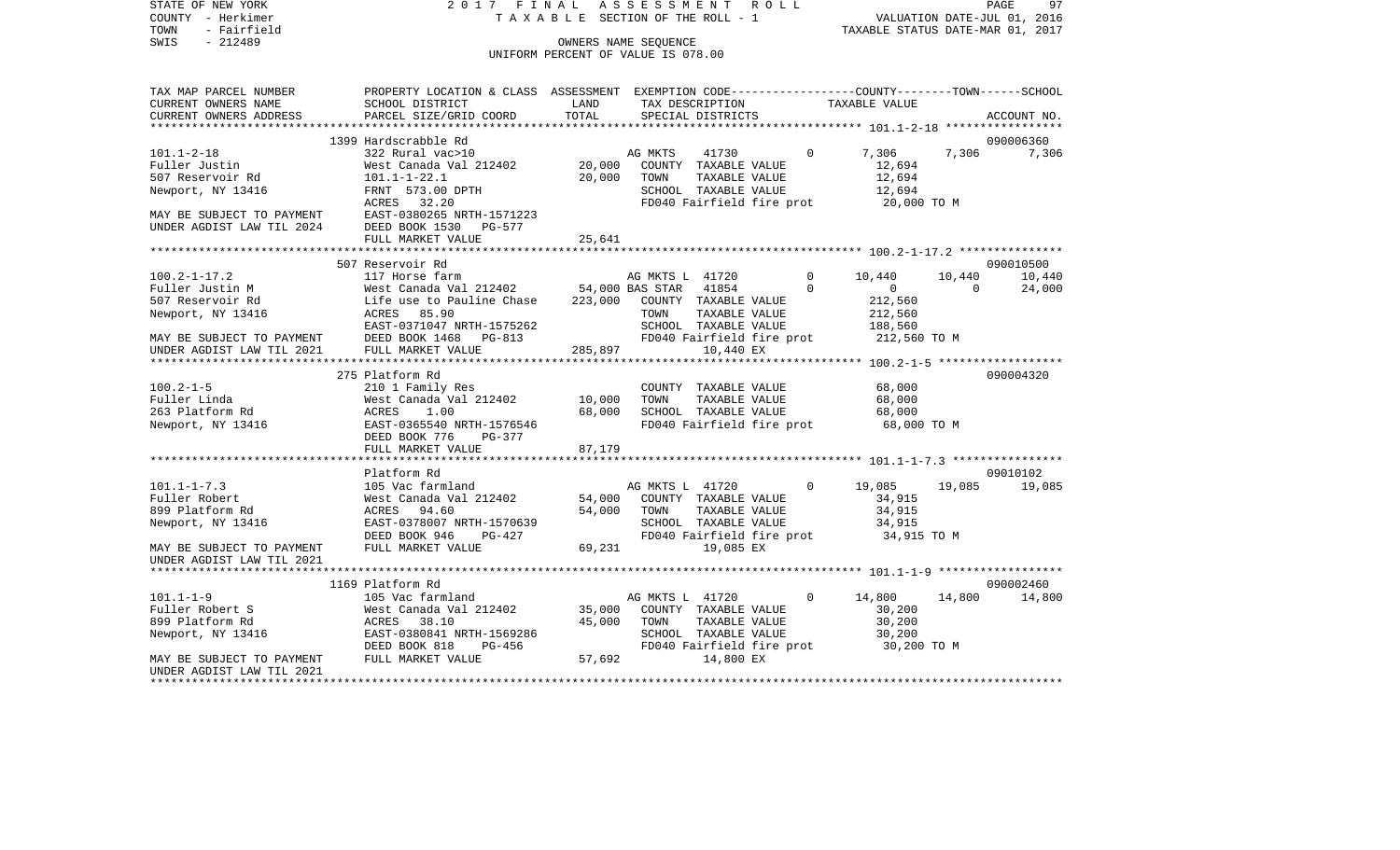STATE OF NEW YORK 2 0 1 7 F I N A L A S S E S S M E N T R O L L PAGE 98COUNTY - Herkimer **T A X A B L E** SECTION OF THE ROLL - 1 VALUATION DATE-JUL 01, 2016 TOWN - Fairfield TAXABLE STATUS DATE-MAR 01, 2017 SWIS - 212489 CONNERS NAME SEQUENCE UNIFORM PERCENT OF VALUE IS 078.00TAX MAP PARCEL NUMBER PROPERTY LOCATION & CLASS ASSESSMENT EXEMPTION CODE------------------COUNTY--------TOWN------SCHOOL CURRENT OWNERS NAME SCHOOL DISTRICT LAND TAX DESCRIPTION TAXABLE VALUECURRENT OWNERS ADDRESS PARCEL SIZE/GRID COORD TOTAL SPECIAL DISTRICTS ACCOUNT NO. \*\*\*\*\*\*\*\*\*\*\*\*\*\*\*\*\*\*\*\*\*\*\*\*\*\*\*\*\*\*\*\*\*\*\*\*\*\*\*\*\*\*\*\*\*\*\*\*\*\*\*\*\*\*\*\*\*\*\*\*\*\*\*\*\*\*\*\*\*\*\*\*\*\*\*\*\*\*\*\*\*\*\*\*\*\*\*\*\*\*\*\*\*\*\*\*\*\*\*\*\*\*\* 101.1-1-14 \*\*\*\*\*\*\*\*\*\*\*\*\*\*\*\*\* 899 Platform Rd 09000048030.121 101.1-1-14 112 Dairy farm AG MKTS L 41720 0 30,121 30,121 30,121 Fuller Robert S West Canada Val 212402 110,000 BAS STAR 41854 0 0 0 24,000 899 Platform Rd ACRES 187.00 177,000 AGRIC 10 Y 42100 0 4,000 4,000 4,000 4,000 Newport, NY 13416 EAST-0376100 NRTH-1572891 COUNTY TAXABLE VALUE 142,879 DEED BOOK 946 PG-429 TOWN TAXABLE VALUE MAY BE SUBJECT TO PAYMENT FULL MARKET VALUE 226,923 SCHOOL TAXABLE VALUE 118,879 UNDER AGDIST LAW TIL 2021 **FD040** Fairfield fire prot 146,879 TO M 30,121 EX \*\*\*\*\*\*\*\*\*\*\*\*\*\*\*\*\*\*\*\*\*\*\*\*\*\*\*\*\*\*\*\*\*\*\*\*\*\*\*\*\*\*\*\*\*\*\*\*\*\*\*\*\*\*\*\*\*\*\*\*\*\*\*\*\*\*\*\*\*\*\*\*\*\*\*\*\*\*\*\*\*\*\*\*\*\*\*\*\*\*\*\*\*\*\*\*\*\*\*\*\*\*\* 100.2-1-2.3 \*\*\*\*\*\*\*\*\*\*\*\*\*\*\*\* 225 Platform Rd 090087062100.2-1-2.3 210 1 Family Res BAS STAR 41854 0 0 0 24,000 Fuller Rodney West Canada Val 212402 10,000 COUNTY TAXABLE VALUE 169,000 225 Platform Rd ACRES 1.00 169,000 TOWN TAXABLE VALUE 169,000 Newport, NY 13416 6 EAST-0364634 NRTH-1576638 SCHOOL TAXABLE VALUE 145,000 DEED BOOK 817 PG-388 FD040 Fairfield fire prot 169,000 TO M<br>FULL MARKET VALUE 216.667 FULL MARKET VALUE \*\*\*\*\*\*\*\*\*\*\*\*\*\*\*\*\*\*\*\*\*\*\*\*\*\*\*\*\*\*\*\*\*\*\*\*\*\*\*\*\*\*\*\*\*\*\*\*\*\*\*\*\*\*\*\*\*\*\*\*\*\*\*\*\*\*\*\*\*\*\*\*\*\*\*\*\*\*\*\*\*\*\*\*\*\*\*\*\*\*\*\*\*\*\*\*\*\*\*\*\*\*\* 100.2-1-2.4 \*\*\*\*\*\*\*\*\*\*\*\*\*\*\*\* Platform Rd 090087064100.2-1-2.4 312 Vac w/imprv COUNTY TAXABLE VALUE 16,500 Fuller Rodney J West Canada Val 212402 4,500 TOWN TAXABLE VALUE 16,500 Fuller Lori L **.1** acre now 2.5 16,500 SCHOOL TAXABLE VALUE 16,500 225 Platform Rd FRNT 225.00 DPTH 187.00 FD040 Fairfield fire prot 16,500 TO M Newport, NY 13416 <br>
ACRES 0.90 EAST-0364868 NRTH-1576611 DEED BOOK 1452 PG-41FULL MARKET VALUE 21,154 \*\*\*\*\*\*\*\*\*\*\*\*\*\*\*\*\*\*\*\*\*\*\*\*\*\*\*\*\*\*\*\*\*\*\*\*\*\*\*\*\*\*\*\*\*\*\*\*\*\*\*\*\*\*\*\*\*\*\*\*\*\*\*\*\*\*\*\*\*\*\*\*\*\*\*\*\*\*\*\*\*\*\*\*\*\*\*\*\*\*\*\*\*\*\*\*\*\*\*\*\*\*\* 100.2-1-2.5 \*\*\*\*\*\*\*\*\*\*\*\*\*\*\*\* Platform Road100.2-1-2.5 314 Rural vac<10 COUNTY TAXABLE VALUE 500Fuller Rodney J West Canada Val 212402 500 TOWN TAXABLE VALUE 500 225 Platform Road **FRNT 30.00 DPTH 155.00** 500 SCHOOL TAXABLE VALUE 500 Newport, NY 13416 ACRES 0.10 FD040 Fairfield fire prot 500 TO M EAST-0364768 NRTH-1576670 DEED BOOK 1113 PG-703 FULL MARKET VALUE 641 \*\*\*\*\*\*\*\*\*\*\*\*\*\*\*\*\*\*\*\*\*\*\*\*\*\*\*\*\*\*\*\*\*\*\*\*\*\*\*\*\*\*\*\*\*\*\*\*\*\*\*\*\*\*\*\*\*\*\*\*\*\*\*\*\*\*\*\*\*\*\*\*\*\*\*\*\*\*\*\*\*\*\*\*\*\*\*\*\*\*\*\*\*\*\*\*\*\*\*\*\*\*\* 101.1-2-7.2 \*\*\*\*\*\*\*\*\*\*\*\*\*\*\*\* 193 Teall Rd101.1-2-7.2 240 Rural res BAS STAR 41854 0 0 0 24,000 Fuller Steven M West Canada Val 212402 10,500 COUNTY TAXABLE VALUE 120,000 193 Teal Rd FRNT 1886.00 DPTH 120,000 TOWN TAXABLE VALUE 120,000 Middleville, NY 13406 ACRES 21.30 SCHOOL TAXABLE VALUE 96,000 EAST-0382484 NRTH-1572711 FD040 Fairfield fire prot 120,000 TO M DEED BOOK 1166 PG-414FULL MARKET VALUE 153,846

\*\*\*\*\*\*\*\*\*\*\*\*\*\*\*\*\*\*\*\*\*\*\*\*\*\*\*\*\*\*\*\*\*\*\*\*\*\*\*\*\*\*\*\*\*\*\*\*\*\*\*\*\*\*\*\*\*\*\*\*\*\*\*\*\*\*\*\*\*\*\*\*\*\*\*\*\*\*\*\*\*\*\*\*\*\*\*\*\*\*\*\*\*\*\*\*\*\*\*\*\*\*\*\*\*\*\*\*\*\*\*\*\*\*\*\*\*\*\*\*\*\*\*\*\*\*\*\*\*\*\*\*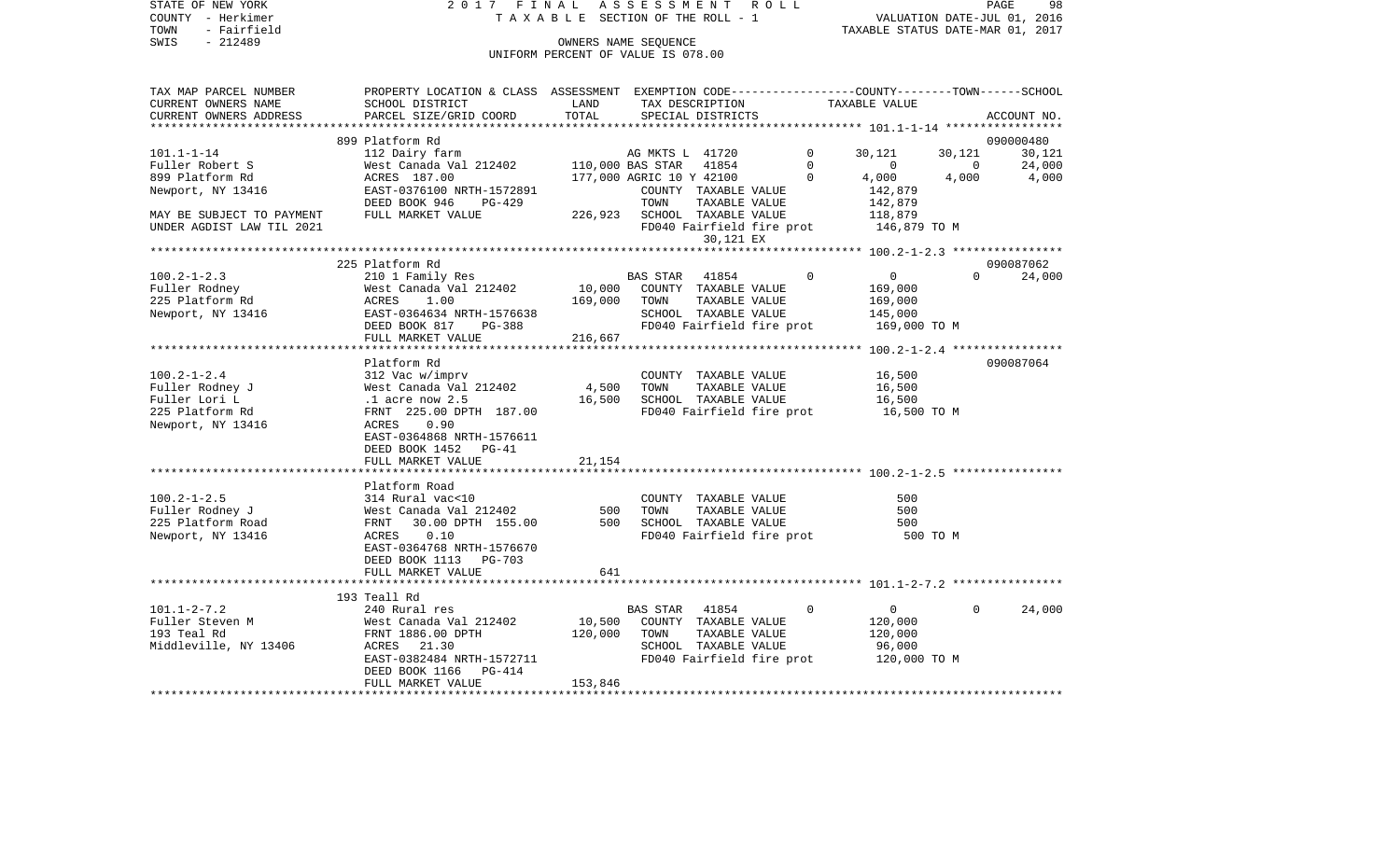COUNTY - Herkimer T A X A B L E SECTION OF THE ROLL - 1 VALUATION DATE-JUL 01, 2016

STATE OF NEW YORK 2017 FINAL ASSESSMENT ROLL

PAGE 99 ر - FAUR<br>VALUATION DATE-JUL 01, 2016<br>TAXABLE STATUS DATE-MAR 01, 2017

## OWNERS NAME SEQUENCE UNIFORM PERCENT OF VALUE IS 078.00

| TAX MAP PARCEL NUMBER               | PROPERTY LOCATION & CLASS ASSESSMENT EXEMPTION CODE----------------COUNTY-------TOWN-----SCHOOL |        |                                                   |                                                       |                   |                                           |                |                          |
|-------------------------------------|-------------------------------------------------------------------------------------------------|--------|---------------------------------------------------|-------------------------------------------------------|-------------------|-------------------------------------------|----------------|--------------------------|
| CURRENT OWNERS NAME                 | SCHOOL DISTRICT                                                                                 | LAND   |                                                   |                                                       |                   | TAX DESCRIPTION TAXABLE VALUE             |                |                          |
| CURRENT OWNERS ADDRESS              | PARCEL SIZE/GRID COORD                                                                          | TOTAL  |                                                   | SPECIAL DISTRICTS                                     |                   |                                           |                | ACCOUNT NO.              |
|                                     |                                                                                                 |        |                                                   |                                                       |                   |                                           |                |                          |
|                                     | 289 West End Rd                                                                                 |        |                                                   |                                                       |                   |                                           |                | 090010170                |
|                                     |                                                                                                 |        |                                                   |                                                       | $0 \qquad \qquad$ | 7,200                                     | $\overline{0}$ | $\overline{\phantom{0}}$ |
|                                     |                                                                                                 |        |                                                   |                                                       | $\Omega$          | $\overline{0}$                            | 8,400          | $\overline{a}$           |
|                                     |                                                                                                 |        |                                                   |                                                       | $\Omega$          | $\begin{array}{c} 0 \ 48,800 \end{array}$ | $\overline{0}$ | 24,000                   |
|                                     |                                                                                                 |        |                                                   | COUNTY TAXABLE VALUE                                  |                   |                                           |                |                          |
|                                     | DEED BOOK 916<br>PG-524                                                                         |        | TOWN                                              | TAXABLE VALUE                                         |                   | 47,600                                    |                |                          |
|                                     |                                                                                                 |        |                                                   |                                                       |                   |                                           |                |                          |
|                                     |                                                                                                 |        |                                                   |                                                       |                   |                                           |                |                          |
|                                     |                                                                                                 |        |                                                   |                                                       |                   |                                           |                |                          |
|                                     | 387 North Creek Rd                                                                              |        |                                                   |                                                       |                   |                                           |                | 090003000                |
|                                     |                                                                                                 |        |                                                   |                                                       |                   | BAS STAR 41854 0 0 0                      |                | $0 \t 24,000$            |
|                                     |                                                                                                 |        |                                                   |                                                       |                   | 55,000<br>55.000                          |                |                          |
|                                     |                                                                                                 |        |                                                   |                                                       |                   | 55,000                                    |                |                          |
|                                     | 391 North Creek Rd<br>EAST-0369368 NRTH-1546891                                                 |        |                                                   |                                                       |                   | SCHOOL TAXABLE VALUE 31,000               |                |                          |
|                                     | Little Falls, NY 13365 DEED BOOK 1125 PG-63                                                     |        |                                                   | FD040 Fairfield fire prot                             |                   | 55,000 TO M                               |                |                          |
|                                     | FULL MARKET VALUE                                                                               | 70,513 |                                                   |                                                       |                   |                                           |                |                          |
|                                     |                                                                                                 |        |                                                   |                                                       |                   |                                           |                |                          |
|                                     | 391 North Creek Rd                                                                              |        |                                                   |                                                       |                   |                                           |                |                          |
|                                     | $106.4 - 1 - 44.4$ 312 Vac w/imprv                                                              |        |                                                   |                                                       |                   | COUNTY TAXABLE VALUE 4,000                |                |                          |
|                                     |                                                                                                 |        |                                                   |                                                       |                   | 4,000                                     |                |                          |
|                                     |                                                                                                 |        |                                                   | TOWN       TAXABLE  VALUE<br>SCHOOL    TAXABLE  VALUE |                   | 4,000                                     |                |                          |
|                                     |                                                                                                 |        |                                                   |                                                       |                   | FD040 Fairfield fire prot 4,000 TO M      |                |                          |
|                                     |                                                                                                 |        |                                                   |                                                       |                   |                                           |                |                          |
|                                     |                                                                                                 |        |                                                   |                                                       |                   |                                           |                |                          |
|                                     |                                                                                                 |        |                                                   |                                                       |                   |                                           |                |                          |
|                                     | 579 North Creek Rd                                                                              |        |                                                   |                                                       |                   |                                           |                | 090010350                |
|                                     |                                                                                                 |        | ENH STAR 41834 0                                  |                                                       |                   | $\overline{0}$                            | $\Omega$       | 52,400                   |
|                                     |                                                                                                 |        |                                                   |                                                       |                   | 105,000                                   |                |                          |
|                                     |                                                                                                 |        |                                                   | TAXABLE VALUE                                         |                   | 105,000                                   |                |                          |
| Little Falls, NY 13365              | ACRES 8.50                                                                                      |        |                                                   | SCHOOL TAXABLE VALUE                                  |                   | 52,600                                    |                |                          |
|                                     | EAST-0373088 NRTH-1547451                                                                       |        | SCHOOL TAXABLE VALUE<br>FD040 Fairfield fire prot |                                                       |                   | 105,000 TO M                              |                |                          |
|                                     | DEED BOOK 784 PG-1                                                                              |        |                                                   |                                                       |                   |                                           |                |                          |
|                                     |                                                                                                 |        |                                                   |                                                       |                   |                                           |                |                          |
|                                     |                                                                                                 |        |                                                   |                                                       |                   |                                           |                |                          |
|                                     | Castle Rd                                                                                       |        |                                                   |                                                       |                   |                                           |                |                          |
| $101.4 - 3 - 12$                    |                                                                                                 |        |                                                   |                                                       |                   | COUNTY TAXABLE VALUE 10,000               |                |                          |
| Gano Allen A                        |                                                                                                 |        | TOWN                                              | TAXABLE VALUE                                         |                   | 10,000                                    |                |                          |
| Gano Kathy Ann                      |                                                                                                 | 10,000 |                                                   | SCHOOL TAXABLE VALUE                                  |                   | 10,000                                    |                |                          |
| 15 JUNE St                          | ACRES 5.10<br>EAST-0388943 NRTH-1565008                                                         |        |                                                   | FD040 Fairfield fire prot                             |                   | 10,000 TO M                               |                |                          |
| LINDENHURST, NY 11757 DEED BOOK 910 | PG-317                                                                                          |        |                                                   |                                                       |                   |                                           |                |                          |
|                                     | FULL MARKET VALUE                                                                               | 12,821 |                                                   |                                                       |                   |                                           |                |                          |
|                                     |                                                                                                 |        |                                                   |                                                       |                   |                                           |                |                          |
|                                     |                                                                                                 |        |                                                   |                                                       |                   |                                           |                |                          |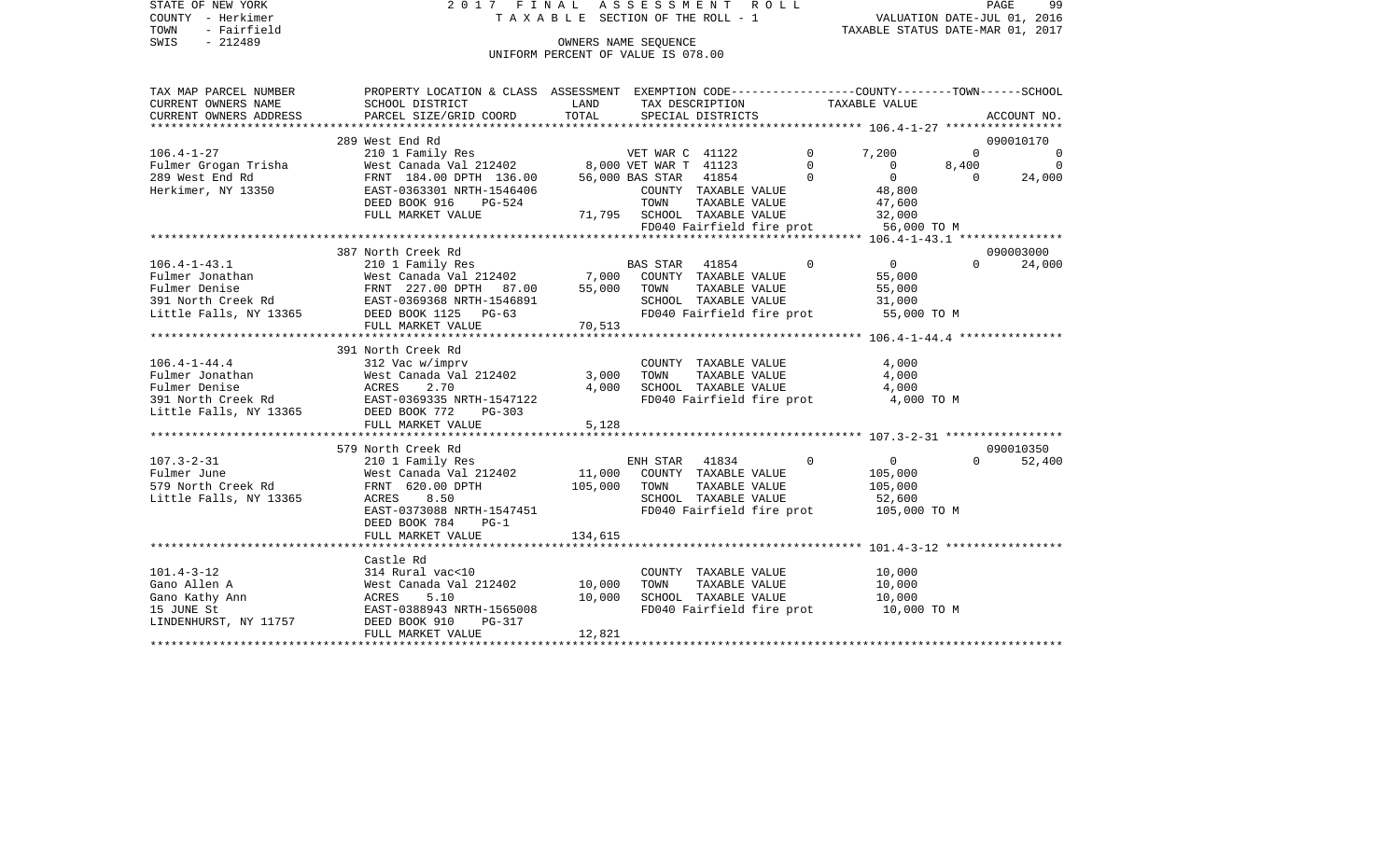STATE OF NEW YORK 2 0 1 7 F I N A L A S S E S S M E N T R O L L PAGE 100COUNTY - Herkimer T A X A B L E SECTION OF THE ROLL - 1 VALUATION DATE-JUL 01, 2016 TOWN - Fairfield TAXABLE STATUS DATE-MAR 01, 2017 SWIS - 212489 CONNERS NAME SEQUENCE UNIFORM PERCENT OF VALUE IS 078.00TAX MAP PARCEL NUMBER PROPERTY LOCATION & CLASS ASSESSMENT EXEMPTION CODE------------------COUNTY--------TOWN------SCHOOL CURRENT OWNERS NAME SCHOOL DISTRICT LAND TAX DESCRIPTION TAXABLE VALUECURRENT OWNERS ADDRESS PARCEL SIZE/GRID COORD TOTAL SPECIAL DISTRICTS ACCOUNT NO. \*\*\*\*\*\*\*\*\*\*\*\*\*\*\*\*\*\*\*\*\*\*\*\*\*\*\*\*\*\*\*\*\*\*\*\*\*\*\*\*\*\*\*\*\*\*\*\*\*\*\*\*\*\*\*\*\*\*\*\*\*\*\*\*\*\*\*\*\*\*\*\*\*\*\*\*\*\*\*\*\*\*\*\*\*\*\*\*\*\*\*\*\*\*\*\*\*\*\*\*\*\*\* 101.3-1-17.12 \*\*\*\*\*\*\*\*\*\*\*\*\*\* Casler Rd $314$  Rural vac< $10$ 101.3-1-17.12 314 Rural vac<10 COUNTY TAXABLE VALUE 5,200 Garramone John J West Canada Val 212402 5,200 TOWN TAXABLE VALUE 5,200 Garramone JoAnn H ACRES 5.00 5,200 SCHOOL TAXABLE VALUE 5,200 396 Eastport Manor Rd EAST-0378646 NRTH-1562488 FD040 Fairfield fire prot 5,200 TO M<br>Manorville, NY 11949 DEED BOOK 1412 PG-230 DEED BOOK 1412 PG-230 FULL MARKET VALUE 6,667 \*\*\*\*\*\*\*\*\*\*\*\*\*\*\*\*\*\*\*\*\*\*\*\*\*\*\*\*\*\*\*\*\*\*\*\*\*\*\*\*\*\*\*\*\*\*\*\*\*\*\*\*\*\*\*\*\*\*\*\*\*\*\*\*\*\*\*\*\*\*\*\*\*\*\*\*\*\*\*\*\*\*\*\*\*\*\*\*\*\*\*\*\*\*\*\*\*\*\*\*\*\*\* 101.3-1-17.13 \*\*\*\*\*\*\*\*\*\*\*\*\*\* Casler Rd101.3-1-17.13 323 Vacant rural COUNTY TAXABLE VALUE 500500 Garramone John J West Canada Val 212402 500 TOWN TAXABLE VALUE 500Garramone JoAnn H ACRES 0.10 500 SCHOOL TAXABLE VALUE 500396 Easport Manor Rd EAST-0378386 NRTH-1563020 FD040 Fairfield fire prot 500 TO M Manorville, NY 11949 DEED BOOK 1618 PG-279 FULL MARKET VALUE 641 \*\*\*\*\*\*\*\*\*\*\*\*\*\*\*\*\*\*\*\*\*\*\*\*\*\*\*\*\*\*\*\*\*\*\*\*\*\*\*\*\*\*\*\*\*\*\*\*\*\*\*\*\*\*\*\*\*\*\*\*\*\*\*\*\*\*\*\*\*\*\*\*\*\*\*\*\*\*\*\*\*\*\*\*\*\*\*\*\*\*\*\*\*\*\*\*\*\*\*\*\*\*\* 101.3-1-17.4 \*\*\*\*\*\*\*\*\*\*\*\*\*\*\* 188 Casler Ln101.3-1-17.4 210 1 Family Res COUNTY TAXABLE VALUE 210,000 Garramone John J West Canada Val 212402 11,000 TOWN TAXABLE VALUE 210,000 Garramone JoAnn H Koehler Sub3 210,000 SCHOOL TAXABLE VALUE 210,000 396 Eastport Manor Rd  $ACRES$  5.90  $S$  FD040 Fairfield fire prot 210,000 TO M Manorville, NY 11949 EAST-0378373 NRTH-1562741 DEED BOOK 1412 PG-230 FULL MARKET VALUE 269,231 \*\*\*\*\*\*\*\*\*\*\*\*\*\*\*\*\*\*\*\*\*\*\*\*\*\*\*\*\*\*\*\*\*\*\*\*\*\*\*\*\*\*\*\*\*\*\*\*\*\*\*\*\*\*\*\*\*\*\*\*\*\*\*\*\*\*\*\*\*\*\*\*\*\*\*\*\*\*\*\*\*\*\*\*\*\*\*\*\*\*\*\*\*\*\*\*\*\*\*\*\*\*\* 101.3-3-21 \*\*\*\*\*\*\*\*\*\*\*\*\*\*\*\*\* Casler Rd 090009240101.3-3-21 311 Res vac land COUNTY TAXABLE VALUE 10,000 Garramone John J West Canada Val 212402 10,000 TOWN TAXABLE VALUE 10,000 Garromone JoAnn H lot#21 10,000 SCHOOL TAXABLE VALUE 10,000 396 Eastport Manor Rd  $ACRES$  5.00 FOD ACRES FD040 Fairfield fire prot 10,000 TO M Manorville, NY 11949 EAST-0378456 NRTH-1561932 DEED BOOK 1438 PG-509FULL MARKET VALUE 12,821 \*\*\*\*\*\*\*\*\*\*\*\*\*\*\*\*\*\*\*\*\*\*\*\*\*\*\*\*\*\*\*\*\*\*\*\*\*\*\*\*\*\*\*\*\*\*\*\*\*\*\*\*\*\*\*\*\*\*\*\*\*\*\*\*\*\*\*\*\*\*\*\*\*\*\*\*\*\*\*\*\*\*\*\*\*\*\*\*\*\*\*\*\*\*\*\*\*\*\*\*\*\*\* 094.4-1-4 \*\*\*\*\*\*\*\*\*\*\*\*\*\*\*\*\*\* 2421 Castle Rd 090006960094.4-1-4 210 1 Family Res COUNTY TAXABLE VALUE 110,000 West Canada Val  $212402$  11,000 TOWN 2421 Castle Rd .16 Acre Added 110,000 SCHOOL TAXABLE VALUE 110,000 Newport, NY 13416 ACRES 1.96 FD040 Fairfield fire prot 110,000 TO M EAST-0362969 NRTH-1577277 DEED BOOK 1583 PG-64 FULL MARKET VALUE 141,026 \*\*\*\*\*\*\*\*\*\*\*\*\*\*\*\*\*\*\*\*\*\*\*\*\*\*\*\*\*\*\*\*\*\*\*\*\*\*\*\*\*\*\*\*\*\*\*\*\*\*\*\*\*\*\*\*\*\*\*\*\*\*\*\*\*\*\*\*\*\*\*\*\*\*\*\*\*\*\*\*\*\*\*\*\*\*\*\*\*\*\*\*\*\*\*\*\*\*\*\*\*\*\*\*\*\*\*\*\*\*\*\*\*\*\*\*\*\*\*\*\*\*\*\*\*\*\*\*\*\*\*\*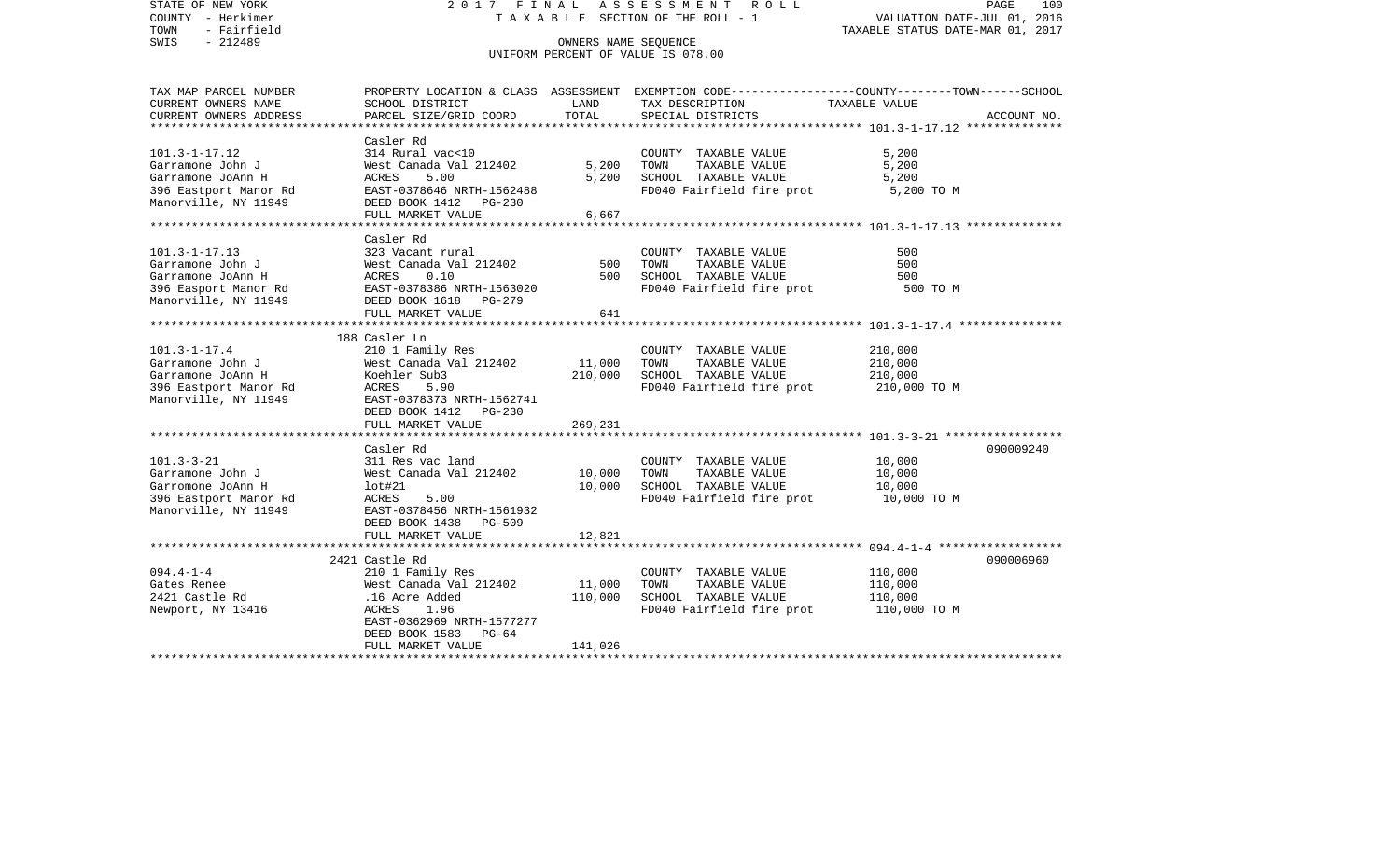STATE OF NEW YORK 2 0 1 7 F I N A L A S S E S S M E N T R O L L PAGE 101COUNTY - Herkimer **T A X A B L E** SECTION OF THE ROLL - 1 VALUATION DATE-JUL 01, 2016 TOWN - Fairfield TAXABLE STATUS DATE-MAR 01, 2017 SWIS - 212489 OWNERS NAME SEQUENCE UNIFORM PERCENT OF VALUE IS 078.00TAX MAP PARCEL NUMBER PROPERTY LOCATION & CLASS ASSESSMENT EXEMPTION CODE------------------COUNTY--------TOWN------SCHOOL CURRENT OWNERS NAME SCHOOL DISTRICT LAND TAX DESCRIPTION TAXABLE VALUECURRENT OWNERS ADDRESS PARCEL SIZE/GRID COORD TOTAL SPECIAL DISTRICTS ACCOUNT NO. \*\*\*\*\*\*\*\*\*\*\*\*\*\*\*\*\*\*\*\*\*\*\*\*\*\*\*\*\*\*\*\*\*\*\*\*\*\*\*\*\*\*\*\*\*\*\*\*\*\*\*\*\*\*\*\*\*\*\*\*\*\*\*\*\*\*\*\*\*\*\*\*\*\*\*\*\*\*\*\*\*\*\*\*\*\*\*\*\*\*\*\*\*\*\*\*\*\*\*\*\*\*\* 094.4-1-17 \*\*\*\*\*\*\*\*\*\*\*\*\*\*\*\*\* 2122 Castle Rd 090003060094.4-1-17 210 1 Family Res VET COM C 41132 0 10,000 0 0 0 Gay Donald W West Canada Val 212402 10,000 VET COM T 41133 0 0 10,000 0 Gay Mildred W ACRES 1.40 40,000 AGED-CT 41801 0 15,000 15,000 0 2122 Castle Rd EAST-0367642 NRTH-1579587 ENH STAR 41834 0 0 0 40,000 Newport, NY 13416 DEED BOOK 1175 PG-29 COUNTY TAXABLE VALUE 15,000 FULL MARKET VALUE 51,282 TOWN TAXABLE VALUE 15,000 SCHOOL TAXABLE VALUE 0 FD040 Fairfield fire prot 40,000 TO M \*\*\*\*\*\*\*\*\*\*\*\*\*\*\*\*\*\*\*\*\*\*\*\*\*\*\*\*\*\*\*\*\*\*\*\*\*\*\*\*\*\*\*\*\*\*\*\*\*\*\*\*\*\*\*\*\*\*\*\*\*\*\*\*\*\*\*\*\*\*\*\*\*\*\*\*\*\*\*\*\*\*\*\*\*\*\*\*\*\*\*\*\*\*\*\*\*\*\*\*\*\*\* 107.1-1-18 \*\*\*\*\*\*\*\*\*\*\*\*\*\*\*\*\* 547 Hardscrabble Rd 090100045107.1-1-18 210 1 Family Res ENH STAR 41834 0 0 0 52,400 Gee Harry **12.12 Example 20 Sect Canada Val 212402** 13,000 COUNTY TAXABLE VALUE 55,000 Gee Marjorie ACRES 5.00 55,000 TOWN TAXABLE VALUE 55,000 547 Hard Scrabble Rd EAST-0381662 NRTH-1555251 SCHOOL TAXABLE VALUE 2,600 Little Falls, NY 13365 DEED BOOK 00664 PG-00559 FD040 Fairfield fire prot 55,000 TO M<br>FULL MARKET VALUE 70.513 FULL MARKET VALUE 70,513 \*\*\*\*\*\*\*\*\*\*\*\*\*\*\*\*\*\*\*\*\*\*\*\*\*\*\*\*\*\*\*\*\*\*\*\*\*\*\*\*\*\*\*\*\*\*\*\*\*\*\*\*\*\*\*\*\*\*\*\*\*\*\*\*\*\*\*\*\*\*\*\*\*\*\*\*\*\*\*\*\*\*\*\*\*\*\*\*\*\*\*\*\*\*\*\*\*\*\*\*\*\*\* 101.14-1-34 \*\*\*\*\*\*\*\*\*\*\*\*\*\*\*\* 1252 Hardscrabble Rd 090001200101.14-1-34 210 1 Family Res COUNTY TAXABLE VALUE 80,000 Generalow Olga West Canada Val 212402 11,000 TOWN TAXABLE VALUE 80,000 182 Middlesex Rd ACRES 2.90 80,000 SCHOOL TAXABLE VALUE 80,000 Rochester, NY 14610 EAST-0381915 NRTH-1569272 FD040 Fairfield fire prot 80,000 TO M DEED BOOK 791 PG-55FULL MARKET VALUE 102,564 \*\*\*\*\*\*\*\*\*\*\*\*\*\*\*\*\*\*\*\*\*\*\*\*\*\*\*\*\*\*\*\*\*\*\*\*\*\*\*\*\*\*\*\*\*\*\*\*\*\*\*\*\*\*\*\*\*\*\*\*\*\*\*\*\*\*\*\*\*\*\*\*\*\*\*\*\*\*\*\*\*\*\*\*\*\*\*\*\*\*\*\*\*\*\*\*\*\*\*\*\*\*\* 101.4-6-12 \*\*\*\*\*\*\*\*\*\*\*\*\*\*\*\*\* Thompson Rd 101.4-6-12 314 Rural vac<10 COUNTY TAXABLE VALUE 12,000 George Robert M **West Canada Val 212402** 12,000 TOWN TAXABLE VALUE 12,000 George Thomas R  $ACRES$  8.30 12,000 SCHOOL TAXABLE VALUE 12,000 125 Zoller Rd EAST-0392339 NRTH-1560338 FD040 Fairfield fire prot 12,000 TO M Dolgeville, NY 13329 DEED BOOK 1301 PG-123 FULL MARKET VALUE 15,385 \*\*\*\*\*\*\*\*\*\*\*\*\*\*\*\*\*\*\*\*\*\*\*\*\*\*\*\*\*\*\*\*\*\*\*\*\*\*\*\*\*\*\*\*\*\*\*\*\*\*\*\*\*\*\*\*\*\*\*\*\*\*\*\*\*\*\*\*\*\*\*\*\*\*\*\*\*\*\*\*\*\*\*\*\*\*\*\*\*\*\*\*\*\*\*\*\*\*\*\*\*\*\* 107.1-2-11 \*\*\*\*\*\*\*\*\*\*\*\*\*\*\*\*\* 606 Hardscrabble Rd107.1-2-11 270 Mfg housing BAS STAR 41854 0 0 0 24,000 West Canada Val 212402 10,000 606 Hardscrabble Rd Portion Of 107.1-1-6.2 25,000 TOWN TAXABLE VALUE 25,000 Little Falls, NY 13365 ACRES 1.70 SCHOOL TAXABLE VALUE 1,000

EAST-0381996 NRTH-1556469 FD040 Fairfield fire prot 25,000 TO M

\*\*\*\*\*\*\*\*\*\*\*\*\*\*\*\*\*\*\*\*\*\*\*\*\*\*\*\*\*\*\*\*\*\*\*\*\*\*\*\*\*\*\*\*\*\*\*\*\*\*\*\*\*\*\*\*\*\*\*\*\*\*\*\*\*\*\*\*\*\*\*\*\*\*\*\*\*\*\*\*\*\*\*\*\*\*\*\*\*\*\*\*\*\*\*\*\*\*\*\*\*\*\*\*\*\*\*\*\*\*\*\*\*\*\*\*\*\*\*\*\*\*\*\*\*\*\*\*\*\*\*\*

DEED BOOK 843 PG-593

FULL MARKET VALUE 32.051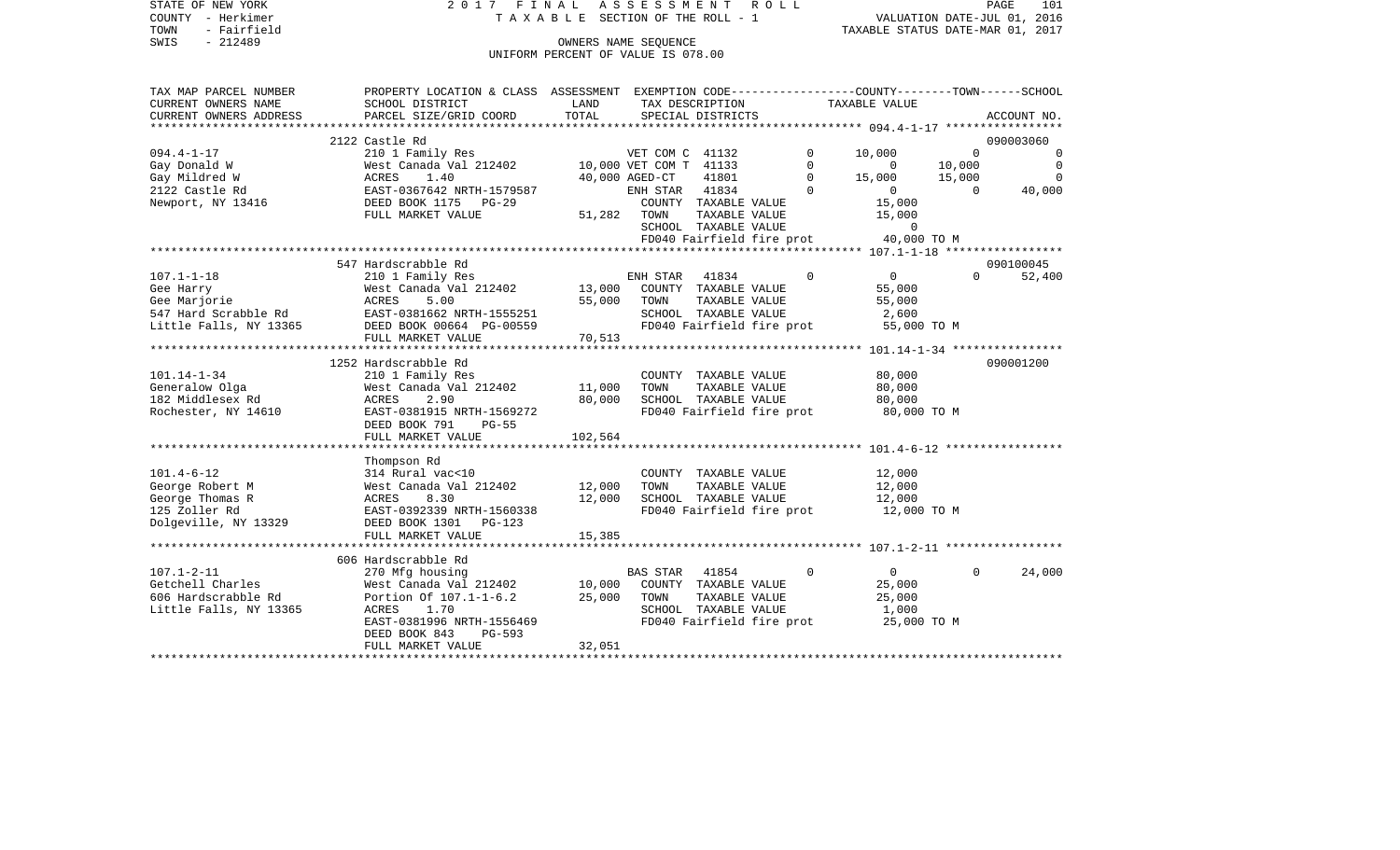| STATE OF NEW YORK<br>COUNTY - Herkimer<br>TOWN<br>- Fairfield<br>SWIS<br>$-212489$ | 2017 FINAL                                                                                                         | TAXABLE SECTION OF THE ROLL - 1<br>OWNERS NAME SEQUENCE |                                          | ASSESSMENT ROLL                                   |             | TAXABLE STATUS DATE-MAR 01, 2017      | VALUATION DATE-JUL 01, 2016 | PAGE<br>102         |
|------------------------------------------------------------------------------------|--------------------------------------------------------------------------------------------------------------------|---------------------------------------------------------|------------------------------------------|---------------------------------------------------|-------------|---------------------------------------|-----------------------------|---------------------|
|                                                                                    |                                                                                                                    | UNIFORM PERCENT OF VALUE IS 078.00                      |                                          |                                                   |             |                                       |                             |                     |
| TAX MAP PARCEL NUMBER<br>CURRENT OWNERS NAME                                       | PROPERTY LOCATION & CLASS ASSESSMENT EXEMPTION CODE----------------COUNTY-------TOWN-----SCHOOL<br>SCHOOL DISTRICT | LAND                                                    |                                          | TAX DESCRIPTION                                   |             | TAXABLE VALUE                         |                             |                     |
| CURRENT OWNERS ADDRESS<br>*********************                                    | PARCEL SIZE/GRID COORD                                                                                             | TOTAL                                                   |                                          | SPECIAL DISTRICTS                                 |             |                                       |                             | ACCOUNT NO.         |
|                                                                                    | 755 North Creek Rd                                                                                                 |                                                         |                                          |                                                   |             |                                       |                             | 090100030           |
| $107.3 - 2 - 23$                                                                   | 421 Restaurant                                                                                                     |                                                         |                                          | COUNTY TAXABLE VALUE                              |             | 172,000                               |                             |                     |
| Getman Frank                                                                       | West Canada Val 212402                                                                                             | 10,000                                                  | TOWN                                     | TAXABLE VALUE                                     |             | 172,000                               |                             |                     |
| 3001 St. Rte. 168                                                                  | Restaurant/Doublewide                                                                                              | 172,000                                                 |                                          | SCHOOL TAXABLE VALUE                              |             | 172,000                               |                             |                     |
| Mohawk, NY 13407                                                                   | ACRES<br>1.90<br>EAST-0376457 NRTH-1547820<br>DEED BOOK 2016 PG-20256<br>FULL MARKET VALUE                         | 220,513                                                 |                                          | FD040 Fairfield fire prot                         |             | 172,000 TO M                          |                             |                     |
|                                                                                    |                                                                                                                    |                                                         |                                          |                                                   |             |                                       |                             |                     |
|                                                                                    | 116 State Route 29                                                                                                 |                                                         |                                          |                                                   |             |                                       |                             | 090006690           |
| $100.4 - 1 - 2$                                                                    | 210 1 Family Res                                                                                                   |                                                         | BAS STAR                                 | 41854                                             | $\Omega$    | $\overline{0}$                        | $\Omega$                    | 24,000              |
| Gillman Kenneth                                                                    | West Canada Val 212402                                                                                             | 10,000                                                  |                                          | COUNTY TAXABLE VALUE                              |             | 35,000                                |                             |                     |
| 116 State Route 29                                                                 | ACRES<br>1.40 BANK<br>411                                                                                          | 35,000                                                  | TOWN                                     | TAXABLE VALUE                                     |             | 35,000                                |                             |                     |
| Middleville, NY 13406                                                              | EAST-0369174 NRTH-1569022                                                                                          |                                                         |                                          | SCHOOL TAXABLE VALUE                              |             | 11,000                                |                             |                     |
|                                                                                    | DEED BOOK 00611 PG-00644                                                                                           |                                                         |                                          | FD040 Fairfield fire prot                         |             | 35,000 TO M                           |                             |                     |
|                                                                                    | FULL MARKET VALUE                                                                                                  | 44,872                                                  |                                          |                                                   |             |                                       |                             |                     |
|                                                                                    | 1174 Hardscrabble Rd                                                                                               |                                                         |                                          |                                                   |             |                                       |                             | 090003090           |
| $101.14 - 1 - 48$                                                                  | 210 1 Family Res                                                                                                   |                                                         | VET WAR C 41122                          |                                                   | $\Omega$    | 7,200                                 | $\Omega$                    |                     |
| Gilman Wm                                                                          | West Canada Val 212402                                                                                             |                                                         | 11,000 VET WAR T 41123                   |                                                   | $\mathbf 0$ | $\overline{0}$                        | 9,600                       | $\overline{0}$      |
| Gilman Mary                                                                        | ACRES<br>3.30                                                                                                      |                                                         | 85,000 BAS STAR                          | 41854                                             | 0           | $\overline{0}$                        | $\Omega$                    | 24,000              |
|                                                                                    |                                                                                                                    |                                                         |                                          | COUNTY TAXABLE VALUE                              |             | 77,800                                |                             |                     |
| Middleville, NY 13406-9801                                                         | DEED BOOK 0599 PG-00122                                                                                            |                                                         | TOWN                                     | TAXABLE VALUE                                     |             | 75,400                                |                             |                     |
|                                                                                    | FULL MARKET VALUE                                                                                                  |                                                         |                                          | 108,974 SCHOOL TAXABLE VALUE                      |             | 61,000                                |                             |                     |
|                                                                                    |                                                                                                                    |                                                         |                                          | FD040 Fairfield fire prot                         |             | 85,000 TO M                           |                             |                     |
|                                                                                    |                                                                                                                    |                                                         |                                          |                                                   |             |                                       |                             |                     |
|                                                                                    | 1352 State Route 29                                                                                                |                                                         |                                          |                                                   |             |                                       |                             |                     |
| $101.4 - 4 - 8.1$                                                                  | 271 Mfg housings                                                                                                   |                                                         |                                          | COUNTY TAXABLE VALUE                              |             | 38,000                                |                             |                     |
| Girimaldi Lissette                                                                 | West Canada Val 212402                                                                                             | 19,000                                                  | TOWN                                     | TAXABLE VALUE                                     |             | 38,000                                |                             |                     |
| 674 State Route 29<br>Middleville, NY 13406                                        | FRNT 1776.00 DPTH<br>ACRES 18.20                                                                                   | 38,000                                                  |                                          | SCHOOL TAXABLE VALUE<br>FD040 Fairfield fire prot |             | 38,000<br>38,000 TO M                 |                             |                     |
|                                                                                    | EAST-0392712 NRTH-1566921<br>DEED BOOK 920<br>PG-697                                                               |                                                         |                                          |                                                   |             |                                       |                             |                     |
|                                                                                    | FULL MARKET VALUE                                                                                                  | 48,718                                                  |                                          |                                                   |             |                                       |                             |                     |
|                                                                                    |                                                                                                                    |                                                         |                                          |                                                   |             |                                       |                             |                     |
| $106.4 - 1 - 20$                                                                   | 468 West End Rd                                                                                                    |                                                         |                                          |                                                   | $\Omega$    |                                       |                             | 090004140<br>$\cap$ |
| Goldstein Jennifer                                                                 | 210 1 Family Res<br>West Canada Val 212402                                                                         |                                                         | VETFUND CT 41101<br>8,000 AGED-ALL 41800 |                                                   | $\Omega$    | 250<br>21,375                         | 250<br>21,375               | 21,500              |
| Hilts Richard                                                                      | FRNT 116.00 DPTH 192.00                                                                                            |                                                         | 43,000 ENH STAR 41834                    |                                                   | $\Omega$    | $\overline{0}$                        | $\Omega$                    | 21,500              |
| 460 West End Rd                                                                    | EAST-0365071 NRTH-1548662                                                                                          |                                                         |                                          | COUNTY TAXABLE VALUE                              |             | 21,375                                |                             |                     |
| Little Falls, NY 13365                                                             | DEED BOOK 1567 PG-331                                                                                              |                                                         | TOWN                                     | TAXABLE VALUE                                     |             | 21,375                                |                             |                     |
|                                                                                    | FULL MARKET VALUE                                                                                                  | 55,128                                                  |                                          | SCHOOL TAXABLE VALUE                              |             | 0                                     |                             |                     |
|                                                                                    |                                                                                                                    |                                                         |                                          |                                                   |             | FD040 Fairfield fire prot 43,000 TO M |                             |                     |
|                                                                                    |                                                                                                                    |                                                         |                                          |                                                   |             |                                       |                             |                     |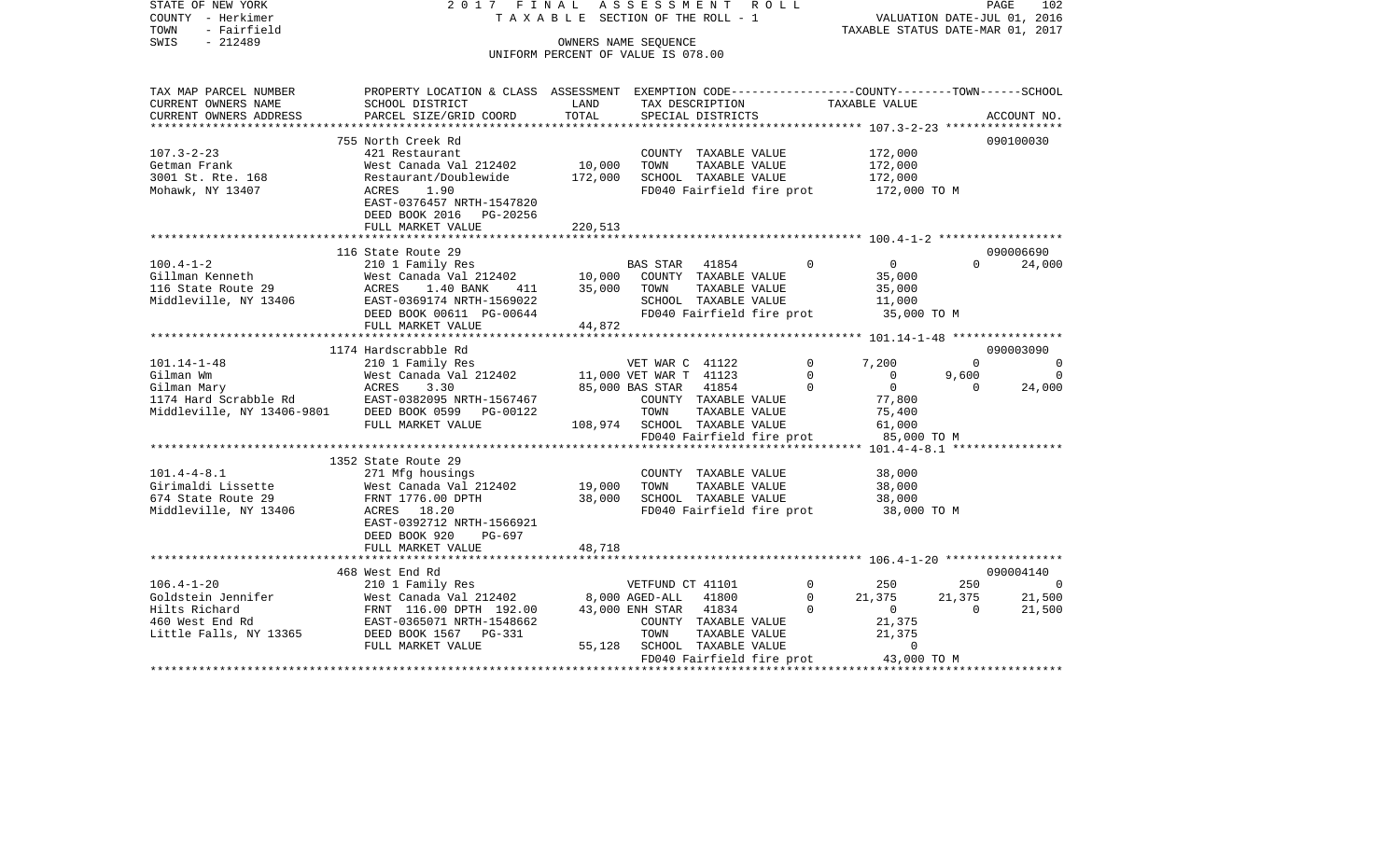| STATE OF NEW YORK<br>COUNTY - Herkimer<br>TOWN<br>- Fairfield | 2017 FINAL                                                                                      | TAXABLE SECTION OF THE ROLL - 1    | ASSESSMENT      |                           | R O L L |                | VALUATION DATE-JUL 01, 2016<br>TAXABLE STATUS DATE-MAR 01, 2017 |          | PAGE<br>103 |
|---------------------------------------------------------------|-------------------------------------------------------------------------------------------------|------------------------------------|-----------------|---------------------------|---------|----------------|-----------------------------------------------------------------|----------|-------------|
| $-212489$<br>SWIS                                             |                                                                                                 | OWNERS NAME SEQUENCE               |                 |                           |         |                |                                                                 |          |             |
|                                                               |                                                                                                 | UNIFORM PERCENT OF VALUE IS 078.00 |                 |                           |         |                |                                                                 |          |             |
|                                                               |                                                                                                 |                                    |                 |                           |         |                |                                                                 |          |             |
| TAX MAP PARCEL NUMBER                                         | PROPERTY LOCATION & CLASS ASSESSMENT EXEMPTION CODE----------------COUNTY-------TOWN-----SCHOOL |                                    |                 |                           |         |                |                                                                 |          |             |
| CURRENT OWNERS NAME                                           | SCHOOL DISTRICT                                                                                 | LAND                               |                 | TAX DESCRIPTION           |         |                | TAXABLE VALUE                                                   |          |             |
| CURRENT OWNERS ADDRESS                                        | PARCEL SIZE/GRID COORD                                                                          | TOTAL                              |                 | SPECIAL DISTRICTS         |         |                |                                                                 |          | ACCOUNT NO. |
| ***********************                                       |                                                                                                 |                                    |                 |                           |         |                |                                                                 |          |             |
|                                                               | 4997 State Route 28                                                                             |                                    |                 |                           |         |                |                                                                 |          | 090003210   |
| $100.2 - 1 - 10$                                              | 210 1 Family Res                                                                                |                                    | ENH STAR 41834  |                           |         | $\circ$        | $\overline{0}$                                                  | $\Omega$ | 52,400      |
| Goodman Jeffrey                                               | West Canada Val 212402                                                                          | 12,000                             |                 | COUNTY TAXABLE VALUE      |         |                | 78,000                                                          |          |             |
| Elwood Bonnie                                                 | includes 100.2-1-30                                                                             | 78,000                             | TOWN            | TAXABLE VALUE             |         |                | 78,000                                                          |          |             |
| 4997 State Rte. 28                                            | FRNT 360.00 DPTH                                                                                |                                    |                 | SCHOOL TAXABLE VALUE      |         |                | 25,600                                                          |          |             |
| Newport, NY 13416                                             | ACRES<br>2.80                                                                                   |                                    |                 | FD040 Fairfield fire prot |         |                | 78,000 TO M                                                     |          |             |
|                                                               | EAST-0365131 NRTH-1571949                                                                       |                                    |                 |                           |         |                |                                                                 |          |             |
|                                                               | DEED BOOK 916<br>PG-482                                                                         |                                    |                 |                           |         |                |                                                                 |          |             |
|                                                               | FULL MARKET VALUE                                                                               | 100,000                            |                 |                           |         |                |                                                                 |          |             |
|                                                               | 169 Farrington Rd                                                                               |                                    |                 |                           |         |                |                                                                 |          |             |
| $094.4 - 1 - 8.2$                                             | 210 1 Family Res                                                                                |                                    | BAS STAR        | 41854                     |         | $\overline{0}$ | $\overline{0}$                                                  | 0        | 24,000      |
| Goodwin Dorene                                                | West Canada Val 212402                                                                          | 13,000                             |                 | COUNTY TAXABLE VALUE      |         |                | 89,000                                                          |          |             |
| 169 Farrington Rd                                             | ACRES<br>5.00                                                                                   | 89,000                             | TOWN            | TAXABLE VALUE             |         |                | 89,000                                                          |          |             |
| Newport, NY 13416                                             | EAST-0364025 NRTH-1579345                                                                       |                                    |                 | SCHOOL TAXABLE VALUE      |         |                | 65,000                                                          |          |             |
|                                                               | DEED BOOK 945<br>PG-678                                                                         |                                    |                 | FD040 Fairfield fire prot |         |                | 89,000 TO M                                                     |          |             |
|                                                               | FULL MARKET VALUE                                                                               | 114,103                            |                 |                           |         |                |                                                                 |          |             |
|                                                               | ************************                                                                        |                                    |                 |                           |         |                |                                                                 |          |             |
|                                                               | 118 Academy Walk                                                                                |                                    |                 |                           |         |                |                                                                 |          | 090003390   |
| $101.14 - 1 - 24$                                             | 210 1 Family Res                                                                                |                                    | ENH STAR 41834  |                           |         | $\Omega$       | $\overline{0}$                                                  | $\Omega$ | 52,400      |
| Gorinshek Ada J                                               | West Canada Val 212402                                                                          | 8,000                              |                 | COUNTY TAXABLE VALUE      |         |                | 60,000                                                          |          |             |
| Gorinshek David J                                             | life use to John & Ada                                                                          | 60,000                             | TOWN            | TAXABLE VALUE             |         |                | 60,000                                                          |          |             |
| 118 Academy Walk                                              | FRNT 155.00 DPTH 133.00                                                                         |                                    |                 | SCHOOL TAXABLE VALUE      |         |                | 7,600                                                           |          |             |
| Middleville, NY 13406                                         | EAST-0381432 NRTH-1568485                                                                       |                                    |                 | FD040 Fairfield fire prot |         |                | 60,000 TO M                                                     |          |             |
|                                                               | DEED BOOK 944<br>$PG-5$                                                                         |                                    |                 |                           |         |                |                                                                 |          |             |
|                                                               | FULL MARKET VALUE                                                                               | 76,923                             |                 |                           |         |                |                                                                 |          |             |
|                                                               |                                                                                                 |                                    |                 |                           |         |                |                                                                 |          |             |
|                                                               | 1416 Hardscrabble Rd                                                                            |                                    |                 |                           |         |                |                                                                 |          |             |
| $101.1 - 2 - 6$                                               | 210 1 Family Res                                                                                |                                    | <b>BAS STAR</b> | 41854                     |         | $\mathbf 0$    | $\overline{0}$                                                  | $\Omega$ | 24,000      |
| Gorinshek David                                               | West Canada Val 212402                                                                          | 13,000                             |                 | COUNTY TAXABLE VALUE      |         |                | 104,000                                                         |          |             |
| 1416 Hardscrabble Rd                                          | ACRES<br>$6.00$ BANK<br>023                                                                     | 104,000                            | TOWN            | TAXABLE VALUE             |         |                | 104,000                                                         |          |             |
| Middleville, NY 13406                                         | EAST-0381538 NRTH-1572501                                                                       |                                    |                 | SCHOOL TAXABLE VALUE      |         |                | 80,000                                                          |          |             |
|                                                               | DEED BOOK 825<br>PG-357                                                                         |                                    |                 | FD040 Fairfield fire prot |         |                | 104,000 TO M                                                    |          |             |
|                                                               | FULL MARKET VALUE                                                                               | 133,333                            |                 |                           |         |                |                                                                 |          |             |
|                                                               |                                                                                                 |                                    |                 |                           |         |                |                                                                 |          |             |
|                                                               | 166 Sandy Lane Rd                                                                               |                                    |                 |                           |         |                |                                                                 |          | 090010107   |
| $095.3 - 4 - 13$                                              | 210 1 Family Res                                                                                |                                    | BAS STAR        | 41854                     |         | 0              | $\overline{0}$                                                  | $\Omega$ | 24,000      |
| Gorinshek Frank J                                             | West Canada Val 212402                                                                          | 10,000                             |                 | COUNTY TAXABLE VALUE      |         |                | 102,000                                                         |          |             |
| Gorinshek Cheryl                                              | Doublewide                                                                                      | 102,000                            | TOWN            | TAXABLE VALUE             |         |                | 102,000                                                         |          |             |
| 166 Sandy LANE Rd                                             | FRNT 150.00 DPTH                                                                                |                                    |                 | SCHOOL TAXABLE VALUE      |         |                | 78,000                                                          |          |             |
| Newport, NY 13416                                             | 2.77<br>ACRES                                                                                   |                                    |                 | FD040 Fairfield fire prot |         |                | 102,000 TO M                                                    |          |             |
|                                                               | EAST-0346470 NRTH-1156200                                                                       |                                    |                 |                           |         |                |                                                                 |          |             |
|                                                               | DEED BOOK 818<br>PG-337<br>FULL MARKET VALUE                                                    | 130,769                            |                 |                           |         |                |                                                                 |          |             |
|                                                               |                                                                                                 |                                    |                 |                           |         |                |                                                                 |          |             |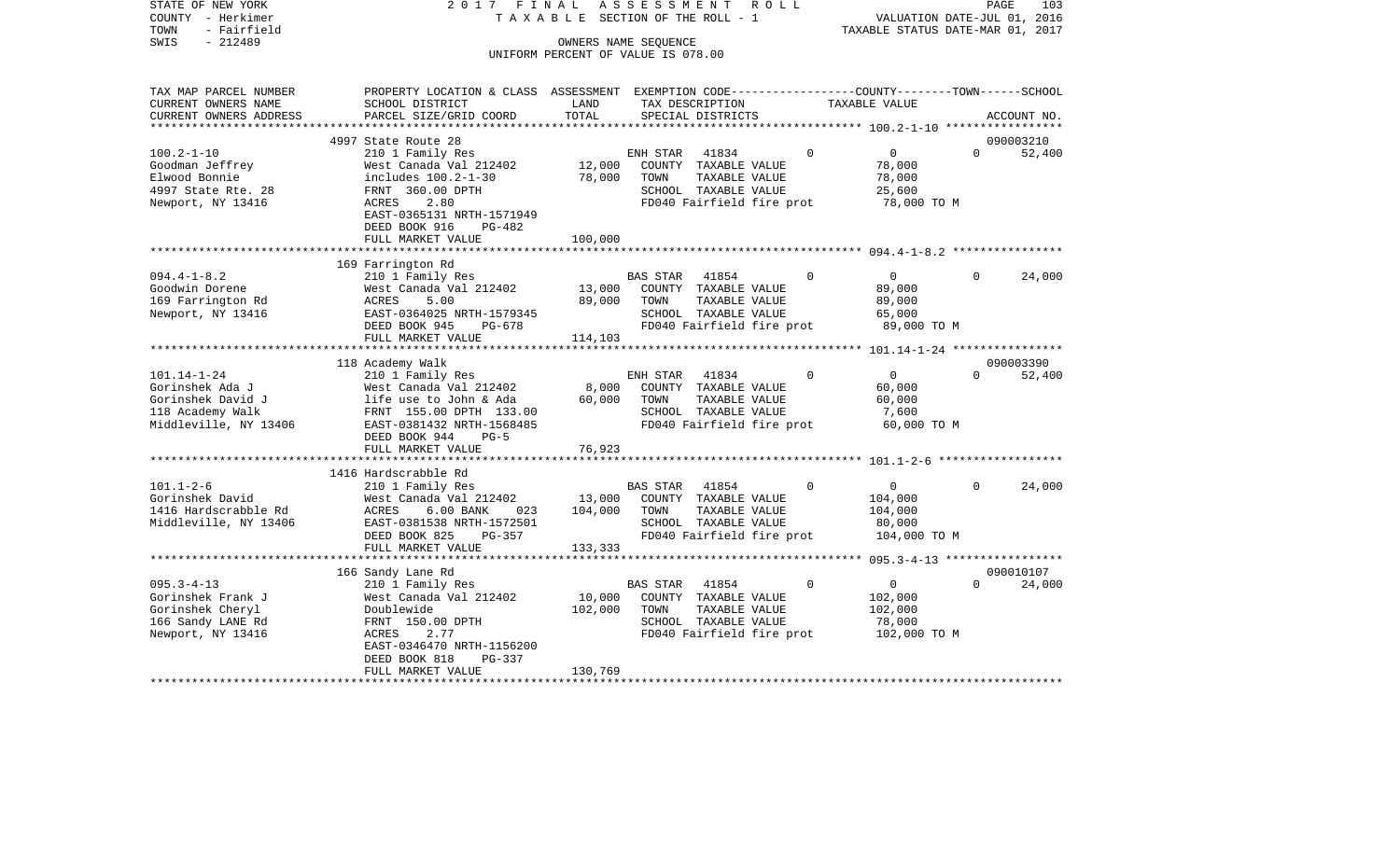| TOWN<br>- Fairfield    |                                                                                                 |                                    |                        |                                       |                           | TAXABLE STATUS DATE-MAR 01, 2017                    |             |             |
|------------------------|-------------------------------------------------------------------------------------------------|------------------------------------|------------------------|---------------------------------------|---------------------------|-----------------------------------------------------|-------------|-------------|
| SWIS<br>$-212489$      |                                                                                                 |                                    | OWNERS NAME SEQUENCE   |                                       |                           |                                                     |             |             |
|                        |                                                                                                 | UNIFORM PERCENT OF VALUE IS 078.00 |                        |                                       |                           |                                                     |             |             |
| TAX MAP PARCEL NUMBER  | PROPERTY LOCATION & CLASS ASSESSMENT EXEMPTION CODE---------------COUNTY-------TOWN------SCHOOL |                                    |                        |                                       |                           |                                                     |             |             |
| CURRENT OWNERS NAME    | SCHOOL DISTRICT                                                                                 | LAND                               |                        | TAX DESCRIPTION                       |                           | TAXABLE VALUE                                       |             |             |
| CURRENT OWNERS ADDRESS | PARCEL SIZE/GRID COORD                                                                          | TOTAL                              |                        | SPECIAL DISTRICTS                     |                           |                                                     |             |             |
| *****************      | **************************                                                                      | **********                         |                        |                                       |                           | ********************* 101.1-2-16 ****************** |             | ACCOUNT NO. |
|                        | 1365 Hardscrabble Rd                                                                            |                                    |                        |                                       |                           |                                                     |             | 090006360   |
| $101.1 - 2 - 16$       | 210 1 Family Res                                                                                |                                    | VET COM C 41132        |                                       | $\Omega$                  | 12,000                                              | $\Omega$    | $\Omega$    |
| Gorinshek Michael      | West Canada Val 212402                                                                          |                                    | 10,000 VET COM T 41133 |                                       | $\mathbf 0$               | 0                                                   | 16,000      | $\mathbf 0$ |
| 1365 Hardscrabble Rd   | Doublewide removed 4/05                                                                         |                                    | 73,300 VET DIS C 41142 |                                       | $\Omega$                  | 3,665                                               | 0           | $\Omega$    |
| Middleville, NY 13406  | ACRES<br>1.00                                                                                   |                                    | VET DIS T 41143        |                                       | $\Omega$                  | $\Omega$                                            | 3,665       | $\Omega$    |
|                        | EAST-0381223 NRTH-1571425                                                                       |                                    | ENH STAR               | 41834                                 | $\Omega$                  | $\mathbf 0$                                         | $\Omega$    | 52,400      |
|                        | DEED BOOK 1369<br>PG-155                                                                        |                                    |                        | COUNTY TAXABLE VALUE                  |                           | 57,635                                              |             |             |
|                        | FULL MARKET VALUE                                                                               | 93,974                             | TOWN                   | TAXABLE VALUE                         |                           | 53,635                                              |             |             |
|                        |                                                                                                 |                                    |                        | SCHOOL TAXABLE VALUE                  |                           | 20,900                                              |             |             |
|                        |                                                                                                 |                                    |                        |                                       | FD040 Fairfield fire prot | 73,300 TO M                                         |             |             |
|                        |                                                                                                 |                                    |                        |                                       |                           |                                                     |             |             |
|                        | 987 Cole Rd                                                                                     |                                    |                        |                                       |                           |                                                     |             |             |
| $107.2 - 1 - 19.7$     | 240 Rural res                                                                                   |                                    | <b>BAS STAR</b>        | 41854                                 | $\mathbf 0$               | 0                                                   | $\mathbf 0$ | 24,000      |
| Gorinshek Timothy A    | West Canada Val 212402                                                                          | 19,000                             |                        | COUNTY TAXABLE VALUE                  |                           | 68,000                                              |             |             |
| Gorinshek Tina M       | Doublewide                                                                                      | 68,000                             | TOWN                   | TAXABLE VALUE                         |                           | 68,000                                              |             |             |
| 987 Cole Rd            | 18.00 BANK<br>ACRES<br>023                                                                      |                                    |                        | SCHOOL TAXABLE VALUE                  |                           | 44,000                                              |             |             |
| Little Falls, NY 13365 | EAST-0387890 NRTH-1556261                                                                       |                                    |                        |                                       | FD040 Fairfield fire prot | 68,000 TO M                                         |             |             |
|                        | DEED BOOK 855<br>$PG-225$                                                                       |                                    |                        |                                       |                           |                                                     |             |             |
|                        | FULL MARKET VALUE                                                                               | 87,179                             |                        |                                       |                           |                                                     |             |             |
|                        |                                                                                                 |                                    |                        |                                       |                           |                                                     |             |             |
| $101.3 - 1 - 16.4$     | 116 Casler Rd                                                                                   |                                    |                        |                                       |                           | 110,000                                             |             | 090100034   |
| Gorman Michael         | 210 1 Family Res                                                                                | 10,000                             | TOWN                   | COUNTY TAXABLE VALUE<br>TAXABLE VALUE |                           | 110,000                                             |             |             |
| Gorman Melissa         | West Canada Val 212402<br>split 16.2 & 16.3 8/05                                                | 110,000                            |                        | SCHOOL TAXABLE VALUE                  |                           | 110,000                                             |             |             |
| 116 Casler Rd          | FRNT 759.00 DPTH                                                                                |                                    |                        |                                       | FD040 Fairfield fire prot | 110,000 TO M                                        |             |             |
| Little Falls, NY 13365 | 3.00<br>ACRES                                                                                   |                                    |                        |                                       |                           |                                                     |             |             |
|                        | EAST-0377438 NRTH-1563820                                                                       |                                    |                        |                                       |                           |                                                     |             |             |
|                        | DEED BOOK 1594<br>PG-674                                                                        |                                    |                        |                                       |                           |                                                     |             |             |
|                        | FULL MARKET VALUE                                                                               | 141,026                            |                        |                                       |                           |                                                     |             |             |
|                        | **************************                                                                      |                                    |                        |                                       |                           |                                                     |             |             |
|                        | 168 Casler Rd                                                                                   |                                    |                        |                                       |                           |                                                     |             |             |
| $101.3 - 1 - 17.11$    | 210 1 Family Res                                                                                |                                    | ENH STAR               | 41834                                 | 0                         | 0                                                   | 0           | 52,400      |
| Grice Maria            | West Canada Val 212402                                                                          | 13,000                             |                        | COUNTY TAXABLE VALUE                  |                           | 125,000                                             |             |             |
| PO Box 148             | Koehler Sub5                                                                                    | 125,000                            | TOWN                   | TAXABLE VALUE                         |                           | 125,000                                             |             |             |
| Middleville, NY 13406  | ACRES<br>5.00                                                                                   |                                    |                        | SCHOOL TAXABLE VALUE                  |                           | 72,600                                              |             |             |
|                        | EAST-0378033 NRTH-1562685                                                                       |                                    |                        |                                       | FD040 Fairfield fire prot | 125,000 TO M                                        |             |             |
|                        | DEED BOOK 895<br>PG-277                                                                         |                                    |                        |                                       |                           |                                                     |             |             |
|                        | FULL MARKET VALUE                                                                               | 160,256                            |                        |                                       |                           |                                                     |             |             |
|                        | ******************************                                                                  |                                    |                        |                                       |                           |                                                     |             |             |
|                        | 703 Hardscrabble Rd                                                                             |                                    |                        |                                       |                           |                                                     |             |             |
| $107.1 - 3 - 6$        | 210 1 Family Res                                                                                |                                    | ENH STAR               | 41834                                 | $\Omega$                  | $\mathbf{0}$                                        | $\Omega$    | 52,400      |
| Griffin Brian          | West Canada Val 212402                                                                          | 14,000                             |                        | COUNTY TAXABLE VALUE                  |                           | 86,000                                              |             |             |
| Griffin Beverly        | Doublewide                                                                                      | 86,000                             | TOWN                   | TAXABLE VALUE                         |                           | 86,000                                              |             |             |
| 703 Hardscrabble Rd    | 6.90<br>ACRES                                                                                   |                                    |                        | SCHOOL TAXABLE VALUE                  |                           | 33,600                                              |             |             |
| Little Falls, NY 13365 | EAST-0381163 NRTH-1558376<br><b>PG-599</b>                                                      |                                    |                        |                                       | FD040 Fairfield fire prot | 86,000 TO M                                         |             |             |
|                        | DEED BOOK 796<br>FULL MARKET VALUE                                                              | 110,256                            |                        |                                       |                           |                                                     |             |             |
|                        | * * * * * * * * * * * * * * * * * * *                                                           | *********                          |                        |                                       |                           |                                                     |             |             |

STATE OF NEW YORK 2 0 1 7 F I N A L A S S E S S M E N T R O L L PAGE 104 COUNTY - Herkimer T A X A B L E SECTION OF THE ROLL - 1 VALUATION DATE-JUL 01, 2016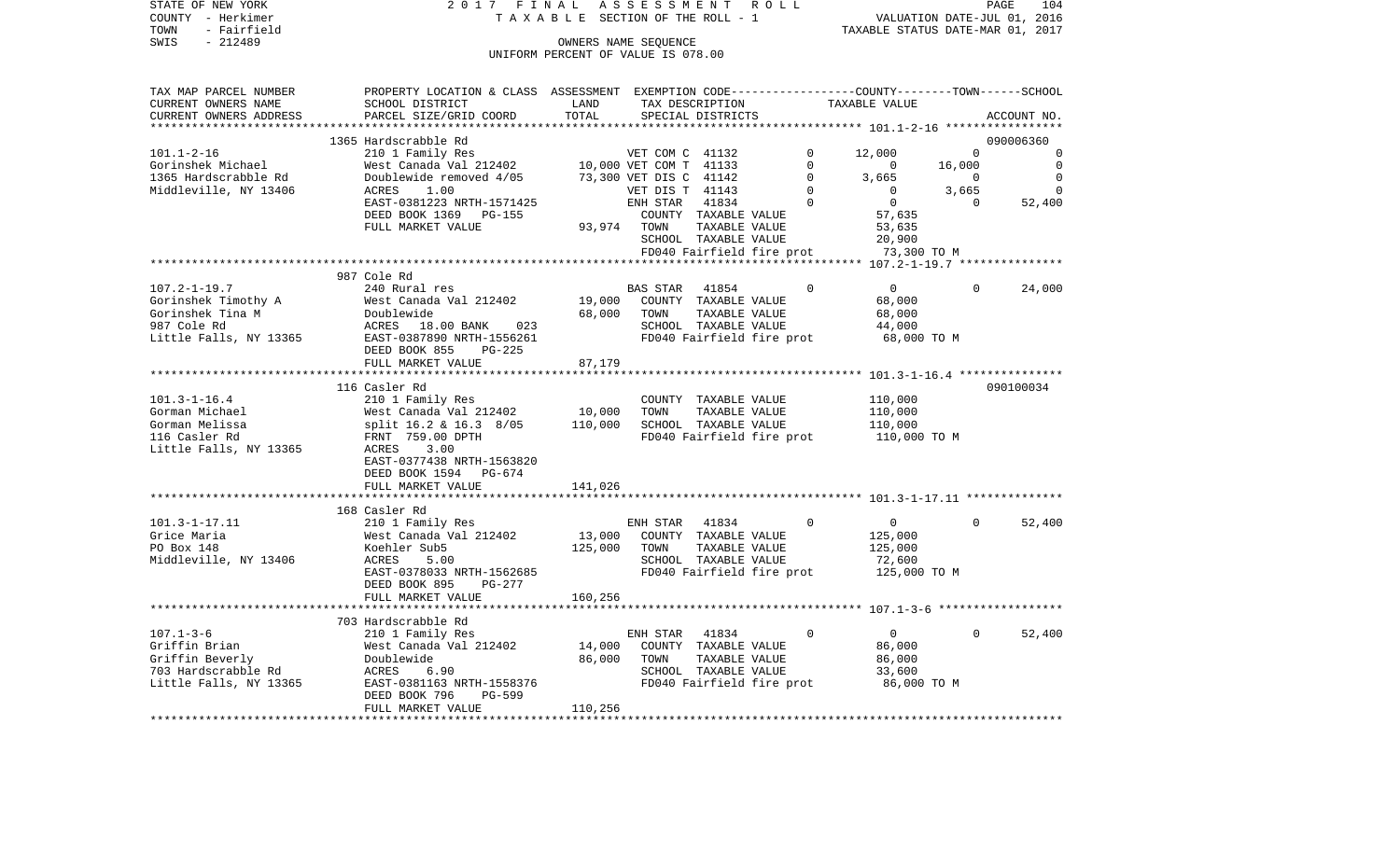STATE OF NEW YORK 2017 FINAL ASSESSMENT ROLL PAGE 105 COUNTY - Herkimer  $T A X A B L E$  SECTION OF THE ROLL - 1 TOWN - Fairfield TAXABLE STATUS DATE-MAR 01, 2017 OWNERS NAME SEQUENCE UNIFORM PERCENT OF VALUE IS 078.00

| TAX MAP PARCEL NUMBER      | PROPERTY LOCATION & CLASS ASSESSMENT EXEMPTION CODE----------------COUNTY-------TOWN-----SCHOOL |         |                                       |          |                |           |             |
|----------------------------|-------------------------------------------------------------------------------------------------|---------|---------------------------------------|----------|----------------|-----------|-------------|
| CURRENT OWNERS NAME        | SCHOOL DISTRICT                                                                                 | LAND    | TAX DESCRIPTION                       |          | TAXABLE VALUE  |           |             |
| CURRENT OWNERS ADDRESS     | PARCEL SIZE/GRID COORD                                                                          | TOTAL   | SPECIAL DISTRICTS                     |          |                |           | ACCOUNT NO. |
|                            |                                                                                                 |         |                                       |          |                |           |             |
|                            | 752 State Route 170                                                                             |         |                                       |          |                |           | 090007920   |
| $107.2 - 1 - 31$           | 240 Rural res                                                                                   |         | AGRIC 10 Y 42100                      | $\Omega$ | 5,400          | 5,400     | 5,400       |
| Grill Family Partnership   | West Canada Val 212402                                                                          | 27,000  | COUNTY TAXABLE VALUE                  |          | 61,600         |           |             |
| Attn: Philip Grill         | ACRES 18.10                                                                                     | 67,000  | TOWN<br>TAXABLE VALUE                 |          | 61,600         |           |             |
| 818 West University Pkwy   | EAST-0395362 NRTH-1554974                                                                       |         | SCHOOL TAXABLE VALUE                  |          | 61,600         |           |             |
| Baltimore, MD 21210        | DEED BOOK 872<br>PG-314                                                                         |         | FD040 Fairfield fire prot             |          | 67,000 TO M    |           |             |
|                            | FULL MARKET VALUE                                                                               | 85,897  |                                       |          |                |           |             |
|                            |                                                                                                 |         |                                       |          |                |           |             |
|                            | 674 State Route 29                                                                              |         |                                       |          |                |           | 0900006390  |
| $101.3 - 1 - 21.2$         | 210 1 Family Res                                                                                |         | <b>BAS STAR</b><br>41854              | $\Omega$ | $\overline{0}$ | $\Omega$  | 24,000      |
| Grimaldi Michael           | West Canada Val 212402                                                                          | 11,000  | COUNTY TAXABLE VALUE                  |          | 60,000         |           |             |
| Grimaldi Lissette          | ACRES<br>2.00 BANK<br>641                                                                       | 60,000  | TOWN<br>TAXABLE VALUE                 |          | 60,000         |           |             |
| 674 State Route 29         | EAST-0379965 NRTH-1568257                                                                       |         | SCHOOL TAXABLE VALUE                  |          | 36,000         |           |             |
| Middleville, NY 13406-9801 | DEED BOOK 944<br>PG-375                                                                         |         | FD040 Fairfield fire prot             |          | 60,000 TO M    |           |             |
|                            | FULL MARKET VALUE                                                                               | 76,923  |                                       |          |                |           |             |
|                            | ********************************                                                                |         |                                       |          |                |           |             |
|                            | Hardscrabble Rd                                                                                 |         |                                       |          |                |           |             |
| $107.1 - 3 - 2$            | 210 1 Family Res                                                                                |         | COUNTY TAXABLE VALUE                  |          | 55,000         |           |             |
| Groom Thomas               | West Canada Val 212402                                                                          | 14,000  | TOWN<br>TAXABLE VALUE                 |          | 55,000         |           |             |
| 11 East North St           | Doublewide                                                                                      | 55,000  | SCHOOL TAXABLE VALUE                  |          | 55,000         |           |             |
| Ilion, NY 13357            | ACRES<br>8.21                                                                                   |         | FD040 Fairfield fire prot 55,000 TO M |          |                |           |             |
|                            | EAST-0381289 NRTH-1557372                                                                       |         |                                       |          |                |           |             |
|                            | DEED BOOK 858<br>$PG-540$                                                                       |         |                                       |          |                |           |             |
|                            | FULL MARKET VALUE                                                                               | 70,513  |                                       |          |                |           |             |
|                            |                                                                                                 |         |                                       |          |                |           |             |
|                            | 667 Parkhurst Rd                                                                                |         |                                       |          |                |           | 090004890   |
| $101.3 - 1 - 15$           | 210 1 Family Res                                                                                |         | VET COM C 41132                       | $\Omega$ | 12,000         | $\bigcap$ | $\Omega$    |
| Gross Dale                 | West Canada Val 212402                                                                          |         | 10,000 VET COM T 41133                | $\Omega$ | $\Omega$       | 16,000    | $\Omega$    |
| Gross Constance            | FRNT 150.00 DPTH 290.00                                                                         |         | 73,000 VET DIS CT 41141               | $\Omega$ | 7,300          | 7,300     | $\Omega$    |
|                            | EAST-0377786 NRTH-1564313                                                                       |         | ENH STAR 41834                        | $\Omega$ | $\Omega$       | $\bigcap$ | 52,400      |
| PO Box 55                  |                                                                                                 |         |                                       |          |                |           |             |
| Middleville, NY 13406-0055 | DEED BOOK 672<br>$PG-174$                                                                       |         | COUNTY TAXABLE VALUE                  |          | 53,700         |           |             |
|                            | FULL MARKET VALUE                                                                               | 93,590  | TOWN<br>TAXABLE VALUE                 |          | 49,700         |           |             |
|                            |                                                                                                 |         | SCHOOL TAXABLE VALUE                  |          | 20,600         |           |             |
|                            |                                                                                                 |         | FD040 Fairfield fire prot             |          | 73,000 TO M    |           |             |
|                            |                                                                                                 |         |                                       |          |                |           |             |
|                            | 265 Kelly Rd                                                                                    |         |                                       |          |                |           | 090003510   |
| $106.2 - 1 - 17$           | 210 1 Family Res                                                                                |         | BAS STAR 41854                        | $\Omega$ | $\overline{0}$ | $\Omega$  | 24,000      |
| Gross Joshua M             | West Canada Val 212402                                                                          | 10,000  | COUNTY TAXABLE VALUE                  |          | 82,000         |           |             |
| Gross Sara A               | ACRES<br>1.50                                                                                   | 82,000  | TOWN<br>TAXABLE VALUE                 |          | 82,000         |           |             |
| 265 Kelly Rd               | EAST-0370316 NRTH-1551919                                                                       |         | SCHOOL TAXABLE VALUE                  |          | 58,000         |           |             |
| Little Falls, NY 13365     | DEED BOOK 1460<br>PG-835                                                                        |         | FD040 Fairfield fire prot             |          | 82,000 TO M    |           |             |
|                            | FULL MARKET VALUE                                                                               | 105,128 |                                       |          |                |           |             |
|                            |                                                                                                 |         |                                       |          |                |           |             |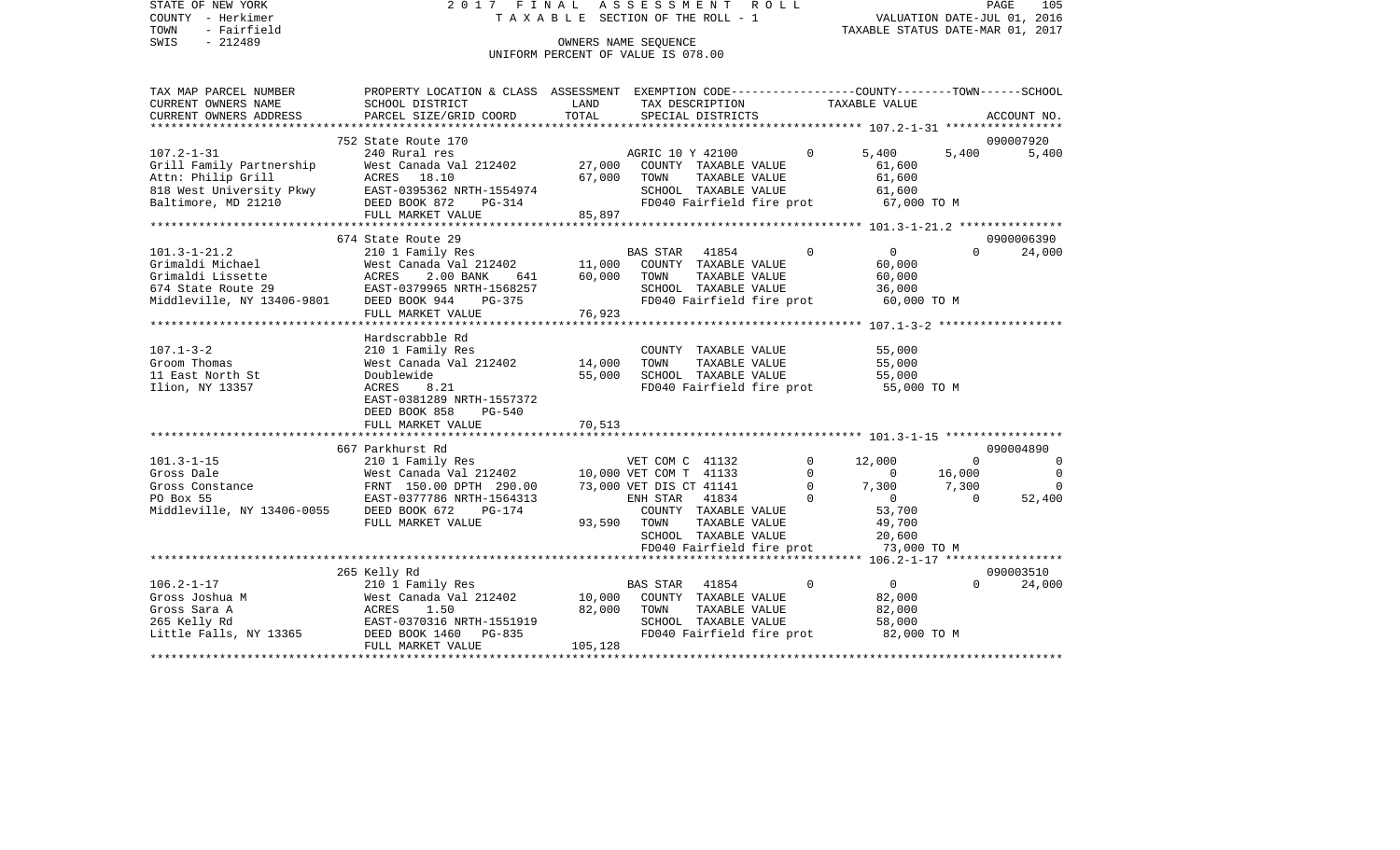STATE OF NEW YORK 2 0 1 7 F I N A L A S S E S S M E N T R O L L PAGE 106VALUATION DATE-JUL 01, 2016 COUNTY - Herkimer T A X A B L E SECTION OF THE ROLL - 1 TOWN - Fairfield TAXABLE STATUS DATE-MAR 01, 2017 SWIS - 212489 CONNERS NAME SEQUENCE UNIFORM PERCENT OF VALUE IS 078.00TAX MAP PARCEL NUMBER PROPERTY LOCATION & CLASS ASSESSMENT EXEMPTION CODE------------------COUNTY--------TOWN------SCHOOL CURRENT OWNERS NAME SCHOOL DISTRICT LAND TAX DESCRIPTION TAXABLE VALUECURRENT OWNERS ADDRESS PARCEL SIZE/GRID COORD TOTAL SPECIAL DISTRICTS ACCOUNT NO. \*\*\*\*\*\*\*\*\*\*\*\*\*\*\*\*\*\*\*\*\*\*\*\*\*\*\*\*\*\*\*\*\*\*\*\*\*\*\*\*\*\*\*\*\*\*\*\*\*\*\*\*\*\*\*\*\*\*\*\*\*\*\*\*\*\*\*\*\*\*\*\*\*\*\*\*\*\*\*\*\*\*\*\*\*\*\*\*\*\*\*\*\*\*\*\*\*\*\*\*\*\*\* 106.4-1-37.4 \*\*\*\*\*\*\*\*\*\*\*\*\*\*\* 337 North Creek Rd 09008872106.4-1-37.4 314 Rural vac<10 COUNTY TAXABLE VALUE 10,000 Gross Leroy **Example 3 New Standa Val 212402** 10,000 TOWN TAXABLE VALUE 10,000 Gross Virginia  $ACRES$  1.00 10,000 SCHOOL TAXABLE VALUE 10,000 337 North Creek Rd **EAST-0368210 NRTH-1546881** FD040 Fairfield fire prot 10,000 TO M Little Falls, NY 13365 DEED BOOK 732 PG-89 FULL MARKET VALUE 12,821 \*\*\*\*\*\*\*\*\*\*\*\*\*\*\*\*\*\*\*\*\*\*\*\*\*\*\*\*\*\*\*\*\*\*\*\*\*\*\*\*\*\*\*\*\*\*\*\*\*\*\*\*\*\*\*\*\*\*\*\*\*\*\*\*\*\*\*\*\*\*\*\*\*\*\*\*\*\*\*\*\*\*\*\*\*\*\*\*\*\*\*\*\*\*\*\*\*\*\*\*\*\*\* 101.4-1-15 \*\*\*\*\*\*\*\*\*\*\*\*\*\*\*\*\*1483 State Route 170 090003450 090003450 090003450 090003450 090003450 090003450 090003450 090003450 090003450 101.4-1-15 210 1 Family Res ENH STAR 41834 0 0 0 52,400 Gross Wava West Canada Val 212402 10,000 COUNTY TAXABLE VALUE 57,000 Denapole Michael J **Life use to Gross** 57,000 TOWN TAXABLE VALUE 57,000 1483 State Route 170 acreage adjusted per deed SCHOOL TAXABLE VALUE 4,600 Little Falls, NY 13365 ACRES 1.50 ACRES 1.50 FD040 Fairfield fire prot 57,000 TO M EAST-0385998 NRTH-1565290 DEED BOOK 944 PG-490FULL MARKET VALUE 73,077 \*\*\*\*\*\*\*\*\*\*\*\*\*\*\*\*\*\*\*\*\*\*\*\*\*\*\*\*\*\*\*\*\*\*\*\*\*\*\*\*\*\*\*\*\*\*\*\*\*\*\*\*\*\*\*\*\*\*\*\*\*\*\*\*\*\*\*\*\*\*\*\*\*\*\*\*\*\*\*\*\*\*\*\*\*\*\*\*\*\*\*\*\*\*\*\*\*\*\*\*\*\*\* 100.2-1-12.1 \*\*\*\*\*\*\*\*\*\*\*\*\*\*\* 4968 State Rte 28 090002190100.2-1-12.1 433 Auto body COUNTY TAXABLE VALUE 90,000 Grossi Michael J West Canada Val 212402 10,500 TOWN TAXABLE VALUE 90,000 PO Box 469 ACRES 2.30 90,000 SCHOOL TAXABLE VALUE 90,000 Middleville, NY 13406 EAST-0365542 NRTH-1571756 FD040 Fairfield fire prot 90,000 TO M DEED BOOK 844 PG-69FULL MARKET VALUE 115,385 \*\*\*\*\*\*\*\*\*\*\*\*\*\*\*\*\*\*\*\*\*\*\*\*\*\*\*\*\*\*\*\*\*\*\*\*\*\*\*\*\*\*\*\*\*\*\*\*\*\*\*\*\*\*\*\*\*\*\*\*\*\*\*\*\*\*\*\*\*\*\*\*\*\*\*\*\*\*\*\*\*\*\*\*\*\*\*\*\*\*\*\*\*\*\*\*\*\*\*\*\*\*\* 101.3-1-2.3 \*\*\*\*\*\*\*\*\*\*\*\*\*\*\*\* 501 Parkhurst Rd 090089081101.3-1-2.3 210 1 Family Res BAS STAR 41854 0 0 0 24,000 Grower Theresa 6000 West Canada Val 212402 10,000 COUNTY TAXABLE VALUE 95,000 501 Parkhurst Rd FRNT 223.00 DPTH 193.00 95,000 TOWN TAXABLE VALUE 95,000 Little Falls, NY 13365 EAST-0374579 NRTH-1564539 SCHOOL TAXABLE VALUE 71,000 DEED BOOK 1561 PG-385 FD040 Fairfield fire prot 95,000 TO M FULL MARKET VALUE 121,795 \*\*\*\*\*\*\*\*\*\*\*\*\*\*\*\*\*\*\*\*\*\*\*\*\*\*\*\*\*\*\*\*\*\*\*\*\*\*\*\*\*\*\*\*\*\*\*\*\*\*\*\*\*\*\*\*\*\*\*\*\*\*\*\*\*\*\*\*\*\*\*\*\*\*\*\*\*\*\*\*\*\*\*\*\*\*\*\*\*\*\*\*\*\*\*\*\*\*\*\*\*\*\* 107.3-2-16 \*\*\*\*\*\*\*\*\*\*\*\*\*\*\*\*\* State Route 169-Rear Lot107.3-2-16 105 Vac farmland AG MKTS 41730 0 2,842 2,842 2,842 Gulley William  $V = 7,158$ <br>Gulley William  $V = 7,158$ Gulley Gwen rear lot 10,000 TOWN TAXABLE VALUE 7,158 1842 State Rte 169 ACRES 19.60 SCHOOL TAXABLE VALUE 7,158 Little Falls, NY 13365 EAST-0381367 NRTH-1547874 FD040 Fairfield fire prot 10,000 TO M FULL MARKET VALUE 12,821 MAY BE SUBJECT TO PAYMENT UNDER AGDIST LAW TIL 2024\*\*\*\*\*\*\*\*\*\*\*\*\*\*\*\*\*\*\*\*\*\*\*\*\*\*\*\*\*\*\*\*\*\*\*\*\*\*\*\*\*\*\*\*\*\*\*\*\*\*\*\*\*\*\*\*\*\*\*\*\*\*\*\*\*\*\*\*\*\*\*\*\*\*\*\*\*\*\*\*\*\*\*\*\*\*\*\*\*\*\*\*\*\*\*\*\*\*\*\*\*\*\*\*\*\*\*\*\*\*\*\*\*\*\*\*\*\*\*\*\*\*\*\*\*\*\*\*\*\*\*\*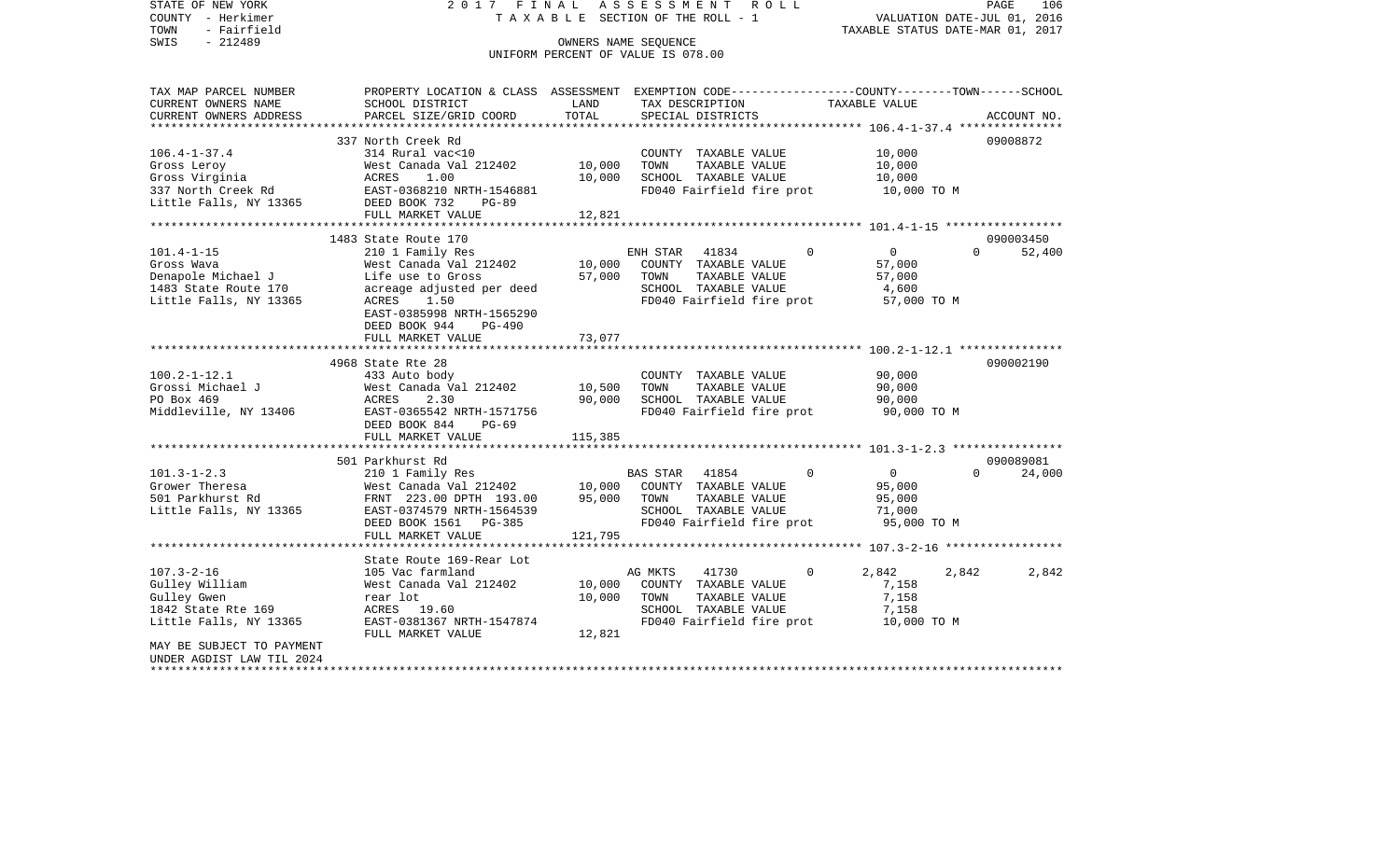| STATE OF NEW YORK<br>COUNTY - Herkimer<br>TOWN<br>- Fairfield<br>$-212489$<br>SWIS                                                                                                                                                                     | 2017 FINAL                                                                                                        | TAXABLE SECTION OF THE ROLL - 1<br>UNIFORM PERCENT OF VALUE IS 078.00 | ASSESSMENT ROLL<br>OWNERS NAME SEQUENCE |                           |                | VALUATION DATE-JUL 01, 2016<br>TAXABLE STATUS DATE-MAR 01, 2017 |                          | PAGE<br>107                                            |
|--------------------------------------------------------------------------------------------------------------------------------------------------------------------------------------------------------------------------------------------------------|-------------------------------------------------------------------------------------------------------------------|-----------------------------------------------------------------------|-----------------------------------------|---------------------------|----------------|-----------------------------------------------------------------|--------------------------|--------------------------------------------------------|
| TAX MAP PARCEL NUMBER<br>CURRENT OWNERS NAME                                                                                                                                                                                                           | PROPERTY LOCATION & CLASS ASSESSMENT EXEMPTION CODE---------------COUNTY-------TOWN-----SCHOOL<br>SCHOOL DISTRICT | LAND                                                                  |                                         |                           |                | TAX DESCRIPTION TAXABLE VALUE                                   |                          |                                                        |
| CURRENT OWNERS ADDRESS<br>***********************                                                                                                                                                                                                      | PARCEL SIZE/GRID COORD                                                                                            | TOTAL                                                                 |                                         | SPECIAL DISTRICTS         |                |                                                                 |                          | ACCOUNT NO.                                            |
|                                                                                                                                                                                                                                                        | BACKLOT Rockwell Rd                                                                                               |                                                                       |                                         |                           |                |                                                                 |                          | 090100012                                              |
| $107.3 - 2 - 17$                                                                                                                                                                                                                                       | 322 Rural vac>10                                                                                                  |                                                                       | AG MKTS                                 | 41730                     |                | 0 $4,312$                                                       |                          | 4,312 4,312                                            |
| Gulley William                                                                                                                                                                                                                                         | West Canada Val 212402 12,000                                                                                     |                                                                       |                                         | COUNTY TAXABLE VALUE      |                | $7,688$<br>$7,688$                                              |                          |                                                        |
| Gulley Gwen                                                                                                                                                                                                                                            | landlocked                                                                                                        | 12,000                                                                | TOWN                                    | TAXABLE VALUE             |                |                                                                 |                          |                                                        |
| 1842 State Rte 169<br>Little Falls, NY 13365 EAST-0384633 1                                                                                                                                                                                            |                                                                                                                   |                                                                       |                                         | SCHOOL TAXABLE VALUE      |                | 7,688<br>FD040 Fairfield fire prot 12,000 TO M                  |                          |                                                        |
|                                                                                                                                                                                                                                                        | EAST-0384633 NRTH-1547431<br>DEED BOOK 724<br>PG-246                                                              |                                                                       |                                         |                           |                |                                                                 |                          |                                                        |
| MAY BE SUBJECT TO PAYMENT                                                                                                                                                                                                                              | FULL MARKET VALUE                                                                                                 | 15,385                                                                |                                         |                           |                |                                                                 |                          |                                                        |
| UNDER AGDIST LAW TIL 2024                                                                                                                                                                                                                              |                                                                                                                   |                                                                       |                                         |                           |                |                                                                 |                          |                                                        |
|                                                                                                                                                                                                                                                        |                                                                                                                   |                                                                       |                                         |                           |                |                                                                 |                          | 090089076                                              |
|                                                                                                                                                                                                                                                        | 1610 Castle Rd                                                                                                    |                                                                       | BAS STAR 41854 0                        |                           |                | $\overline{0}$                                                  | $\Omega$                 | 24,000                                                 |
|                                                                                                                                                                                                                                                        |                                                                                                                   |                                                                       |                                         |                           |                |                                                                 |                          |                                                        |
|                                                                                                                                                                                                                                                        | West Canada Val 212402 10,000 COUNTY TAXABLE VALUE<br>FRNT 290.00 DPTH 150.00 26,000 TOWN TAXABLE VALUE           |                                                                       |                                         |                           |                | 26,000<br>26,000                                                |                          |                                                        |
|                                                                                                                                                                                                                                                        |                                                                                                                   |                                                                       |                                         | SCHOOL TAXABLE VALUE      |                | 2,000                                                           |                          |                                                        |
|                                                                                                                                                                                                                                                        |                                                                                                                   |                                                                       |                                         |                           |                | FD040 Fairfield fire prot 26,000 TO M                           |                          |                                                        |
| 095.3-1-29.3<br>Hall Richard J<br>1610 Castle Rd<br>Newport, NY 13416<br>Newport, NY 13416<br>CAST-0341095 NRTH-1156360<br>DEED BOOK 879<br>PG-127                                                                                                     |                                                                                                                   | 33,333                                                                |                                         |                           |                |                                                                 |                          |                                                        |
|                                                                                                                                                                                                                                                        |                                                                                                                   |                                                                       |                                         |                           |                |                                                                 |                          |                                                        |
|                                                                                                                                                                                                                                                        | 115 Comstock Rd                                                                                                   |                                                                       |                                         |                           |                |                                                                 |                          | 090100002                                              |
| $095.3 - 1 - 34$                                                                                                                                                                                                                                       | 210 1 Family Res                                                                                                  |                                                                       | VET WAR C 41122                         |                           | $\circ$        | 6,600                                                           | $\bigcirc$               | $\overline{0}$                                         |
|                                                                                                                                                                                                                                                        | West Canada Val 212402 10,000 VET WAR T 41123<br>FRNT 210.00 DPTH 210.00 44,000 AGED-CT 41801                     |                                                                       |                                         |                           | $\overline{0}$ | $\overline{0}$<br>$0$ 18,700                                    | 6,600                    | $\overline{0}$<br>$\begin{matrix} 0 \\ 0 \end{matrix}$ |
|                                                                                                                                                                                                                                                        | ACRES<br>1.00                                                                                                     |                                                                       | ENH STAR 41834                          |                           | $\overline{0}$ | $\overline{0}$                                                  | 18,700<br>$\overline{0}$ | 44,000                                                 |
| Hall Roland<br>Hall Donna<br>115 Comstock Rd<br>Newport, NY 13416                                                                                                                                                                                      | EAST-0384952 NRTH-1582049                                                                                         |                                                                       |                                         | COUNTY TAXABLE VALUE      |                |                                                                 |                          |                                                        |
|                                                                                                                                                                                                                                                        | DEED BOOK 785<br>PG-331                                                                                           |                                                                       | TOWN                                    | TAXABLE VALUE             |                | 18,700<br>18,700                                                |                          |                                                        |
|                                                                                                                                                                                                                                                        | FULL MARKET VALUE                                                                                                 |                                                                       | 56,410 SCHOOL TAXABLE VALUE             |                           |                | $\sim$ 0                                                        |                          |                                                        |
|                                                                                                                                                                                                                                                        |                                                                                                                   |                                                                       |                                         |                           |                | FD040 Fairfield fire prot 44,000 TO M                           |                          |                                                        |
|                                                                                                                                                                                                                                                        |                                                                                                                   |                                                                       |                                         |                           |                |                                                                 |                          |                                                        |
|                                                                                                                                                                                                                                                        | 177 Synder Rd                                                                                                     |                                                                       |                                         |                           |                |                                                                 |                          | 09010104                                               |
|                                                                                                                                                                                                                                                        |                                                                                                                   |                                                                       | BAS STAR 41854                          |                           | $\mathbf 0$    | $\overline{0}$                                                  |                          | $\Omega$<br>24,000                                     |
|                                                                                                                                                                                                                                                        |                                                                                                                   |                                                                       | 10,000 COUNTY TAXABLE VALUE             |                           |                | 35,000                                                          |                          |                                                        |
|                                                                                                                                                                                                                                                        |                                                                                                                   | 35,000 TOWN                                                           |                                         | TAXABLE VALUE             |                | 35,000                                                          |                          |                                                        |
|                                                                                                                                                                                                                                                        |                                                                                                                   |                                                                       |                                         | SCHOOL TAXABLE VALUE      |                | 11,000                                                          |                          |                                                        |
| 101.4-1-9.2<br>Hall Ronald<br>Hall Donna<br>177 Snyder Road<br>177 Snyder Road<br>177 Snyder Road<br>177 Snyder Road<br>177 Snyder Road<br>187 Snyder Road<br>187 Snyder Road<br>187 Snyder Road<br>1885 DEED BOOK 676 PG-211<br>187 SNP SNP SNP SNP S |                                                                                                                   | 44,872                                                                |                                         |                           |                | FD040 Fairfield fire prot 35,000 TO M                           |                          |                                                        |
|                                                                                                                                                                                                                                                        | ************************                                                                                          |                                                                       |                                         |                           |                |                                                                 |                          |                                                        |
|                                                                                                                                                                                                                                                        | Castle Rd                                                                                                         |                                                                       |                                         |                           |                |                                                                 |                          |                                                        |
| $101.4 - 3 - 13$                                                                                                                                                                                                                                       | 314 Rural vac<10                                                                                                  |                                                                       |                                         |                           |                | COUNTY TAXABLE VALUE 11,000                                     |                          |                                                        |
| Hall Scott                                                                                                                                                                                                                                             | West Canada Val 212402 11,000                                                                                     |                                                                       | TOWN                                    | TAXABLE VALUE             |                | 11,000                                                          |                          |                                                        |
|                                                                                                                                                                                                                                                        | Subdivision                                                                                                       | 11,000                                                                |                                         | SCHOOL TAXABLE VALUE      |                | 11,000                                                          |                          |                                                        |
| 161 Newark St Apt 1a<br>Hoboken, NY 07030                                                                                                                                                                                                              | ACRES<br>6.40                                                                                                     |                                                                       |                                         | FD040 Fairfield fire prot |                | 11,000 TO M                                                     |                          |                                                        |
|                                                                                                                                                                                                                                                        | EAST-0389029 NRTH-1564688                                                                                         |                                                                       |                                         |                           |                |                                                                 |                          |                                                        |
|                                                                                                                                                                                                                                                        | FULL MARKET VALUE                                                                                                 | 14,103                                                                |                                         |                           |                |                                                                 |                          |                                                        |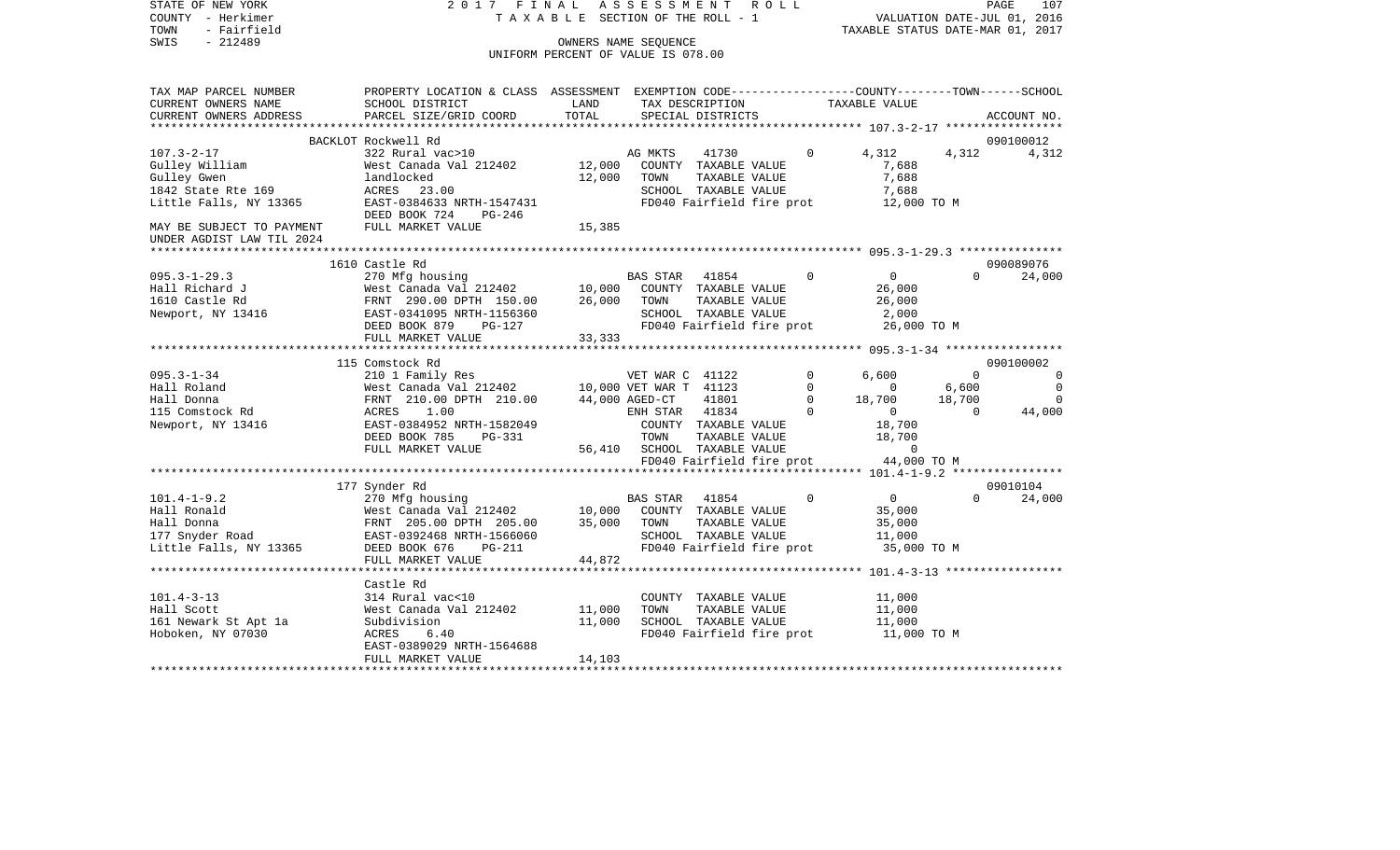COUNTY - Herkimer T A X A B L E SECTION OF THE ROLL - 1 VALUATION DATE-JUL 01, 2016 TOWN - Fairfield TAXABLE STATUS DATE-MAR 01, 2017 SWIS - 212489 CONNERS NAME SEQUENCE UNIFORM PERCENT OF VALUE IS 078.00TAX MAP PARCEL NUMBER PROPERTY LOCATION & CLASS ASSESSMENT EXEMPTION CODE------------------COUNTY--------TOWN------SCHOOL CURRENT OWNERS NAME SCHOOL DISTRICT LAND TAX DESCRIPTION TAXABLE VALUECURRENT OWNERS ADDRESS PARCEL SIZE/GRID COORD TOTAL SPECIAL DISTRICTS ACCOUNT NO. \*\*\*\*\*\*\*\*\*\*\*\*\*\*\*\*\*\*\*\*\*\*\*\*\*\*\*\*\*\*\*\*\*\*\*\*\*\*\*\*\*\*\*\*\*\*\*\*\*\*\*\*\*\*\*\*\*\*\*\*\*\*\*\*\*\*\*\*\*\*\*\*\*\*\*\*\*\*\*\*\*\*\*\*\*\*\*\*\*\*\*\*\*\*\*\*\*\*\*\*\*\*\* 107.1-3-13 \*\*\*\*\*\*\*\*\*\*\*\*\*\*\*\*\* Davis Rd322 Rural vac>10 107.1-3-13 322 Rural vac>10 COUNTY TAXABLE VALUE 13,000 Hall Sharon M West Canada Val 212402 13,000 TOWN TAXABLE VALUE 13,000 215 Gallager St ACRES 10.20 13,000 SCHOOL TAXABLE VALUE 13,000 Buchanan, NY 10511 **EAST-0379583 NRTH-1556948** FD040 Fairfield fire prot 13,000 TO M DEED BOOK 813 PG-556FULL MARKET VALUE 16,667 \*\*\*\*\*\*\*\*\*\*\*\*\*\*\*\*\*\*\*\*\*\*\*\*\*\*\*\*\*\*\*\*\*\*\*\*\*\*\*\*\*\*\*\*\*\*\*\*\*\*\*\*\*\*\*\*\*\*\*\*\*\*\*\*\*\*\*\*\*\*\*\*\*\*\*\*\*\*\*\*\*\*\*\*\*\*\*\*\*\*\*\*\*\*\*\*\*\*\*\*\*\*\* 107.4-2-19.2 \*\*\*\*\*\*\*\*\*\*\*\*\*\*\* Topnotch Rd 107.4-2-19.2 314 Rural vac<10 COUNTY TAXABLE VALUE 2,500 Halladay Merton Little Falls Ce 210900 2,500 TOWN TAXABLE VALUE 2,500 Halladay Shirley ACRES 3.60 2,500 SCHOOL TAXABLE VALUE 2,500 353 State Rte 170 EAST-0396242 NRTH-1545750 FD040 Fairfield fire prot 2,500 TO M Little Falls, NY 13365 DEED BOOK 789 PG-285 FULL MARKET VALUE 3,205 \*\*\*\*\*\*\*\*\*\*\*\*\*\*\*\*\*\*\*\*\*\*\*\*\*\*\*\*\*\*\*\*\*\*\*\*\*\*\*\*\*\*\*\*\*\*\*\*\*\*\*\*\*\*\*\*\*\*\*\*\*\*\*\*\*\*\*\*\*\*\*\*\*\*\*\*\*\*\*\*\*\*\*\*\*\*\*\*\*\*\*\*\*\*\*\*\*\*\*\*\*\*\* 107.4-2-20 \*\*\*\*\*\*\*\*\*\*\*\*\*\*\*\*\* 353 State Route 170 09000354052,400 107.4-2-20 210 1 Family Res ENH STAR 41834 0 0 0 0 Halladay Merton Little Falls Ce 210900 12,000 COUNTY TAXABLE VALUE 110,000 Halladay Shirley  $ACRES$  3.80 110,000 TOWN TAXABLE VALUE 110,000 353 State Route 170 EAST-0396197 NRTH-1546281 SCHOOL TAXABLE VALUE 57,600 Little Falls, NY 13365 DEED BOOK 00495 PG-00171 FD040 Fairfield fire prot 110,000 TO M FULL MARKET VALUE 141,026 \*\*\*\*\*\*\*\*\*\*\*\*\*\*\*\*\*\*\*\*\*\*\*\*\*\*\*\*\*\*\*\*\*\*\*\*\*\*\*\*\*\*\*\*\*\*\*\*\*\*\*\*\*\*\*\*\*\*\*\*\*\*\*\*\*\*\*\*\*\*\*\*\*\*\*\*\*\*\*\*\*\*\*\*\*\*\*\*\*\*\*\*\*\*\*\*\*\*\*\*\*\*\* 107.2-2-4 \*\*\*\*\*\*\*\*\*\*\*\*\*\*\*\*\*\* Kilts Hill Rd 090010680107.2-2-4 314 Rural vac<10 COUNTY TAXABLE VALUE 9,000 Halstead Paul West Canada Val 212402 9,000 TOWN TAXABLE VALUE 9,000 139 Southers Rd NEW SUB DIV.-MAP-JJ27C28 9,000 SCHOOL TAXABLE VALUE 9,000 Hudson, NY 12534 ACRES 3.30 FD040 Fairfield fire prot 9,000 TO M EAST-0395028 NRTH-1556018 DEED BOOK 2017 PG-176FULL MARKET VALUE 11,538 \*\*\*\*\*\*\*\*\*\*\*\*\*\*\*\*\*\*\*\*\*\*\*\*\*\*\*\*\*\*\*\*\*\*\*\*\*\*\*\*\*\*\*\*\*\*\*\*\*\*\*\*\*\*\*\*\*\*\*\*\*\*\*\*\*\*\*\*\*\*\*\*\*\*\*\*\*\*\*\*\*\*\*\*\*\*\*\*\*\*\*\*\*\*\*\*\*\*\*\*\*\*\* 100.2-1-1 \*\*\*\*\*\*\*\*\*\*\*\*\*\*\*\*\*\*Platform Rd 090002310 100.2-1-1 720 Mine/quarry COUNTY TAXABLE VALUE 90,000 Hanson Aggregates New York Inc West Canada Val 212402 90,000 TOWN TAXABLE VALUE 90,000<br>Marvin F. Poer & Co. ACRES 121.10 90.000 SCHOOL TAXABLE VALUE 90.000 SCHOOL TAXABLE VALUE PO Box 52427 EAST-0364593 NRTH-1576215 FD040 Fairfield fire prot 90,000 TO M Atlanta, GA 30355 DEED BOOK 00586 PG-00384 FULL MARKET VALUE 115,385 \*\*\*\*\*\*\*\*\*\*\*\*\*\*\*\*\*\*\*\*\*\*\*\*\*\*\*\*\*\*\*\*\*\*\*\*\*\*\*\*\*\*\*\*\*\*\*\*\*\*\*\*\*\*\*\*\*\*\*\*\*\*\*\*\*\*\*\*\*\*\*\*\*\*\*\*\*\*\*\*\*\*\*\*\*\*\*\*\*\*\*\*\*\*\*\*\*\*\*\*\*\*\* 100.2-1-6 \*\*\*\*\*\*\*\*\*\*\*\*\*\*\*\*\*\*State Route 28 090002340 100.2-1-6 720 Mine/quarry COUNTY TAXABLE VALUE 24,000 Hanson Aggregates New York Inc West Canada Val 212402 24,000 TOWN TAXABLE VALUE 24,000 Marvin F. Poer & Co. ACRES 28.10 24,000 SCHOOL TAXABLE VALUE 24,000 PO Box 52427 **EAST-0363575 NRTH-1575520** FD040 Fairfield fire prot 24,000 TO M Atlanta, GA 30355 DEED BOOK 00606 PG-00899 FULL MARKET VALUE 30,769 \*\*\*\*\*\*\*\*\*\*\*\*\*\*\*\*\*\*\*\*\*\*\*\*\*\*\*\*\*\*\*\*\*\*\*\*\*\*\*\*\*\*\*\*\*\*\*\*\*\*\*\*\*\*\*\*\*\*\*\*\*\*\*\*\*\*\*\*\*\*\*\*\*\*\*\*\*\*\*\*\*\*\*\*\*\*\*\*\*\*\*\*\*\*\*\*\*\*\*\*\*\*\*\*\*\*\*\*\*\*\*\*\*\*\*\*\*\*\*\*\*\*\*\*\*\*\*\*\*\*\*\*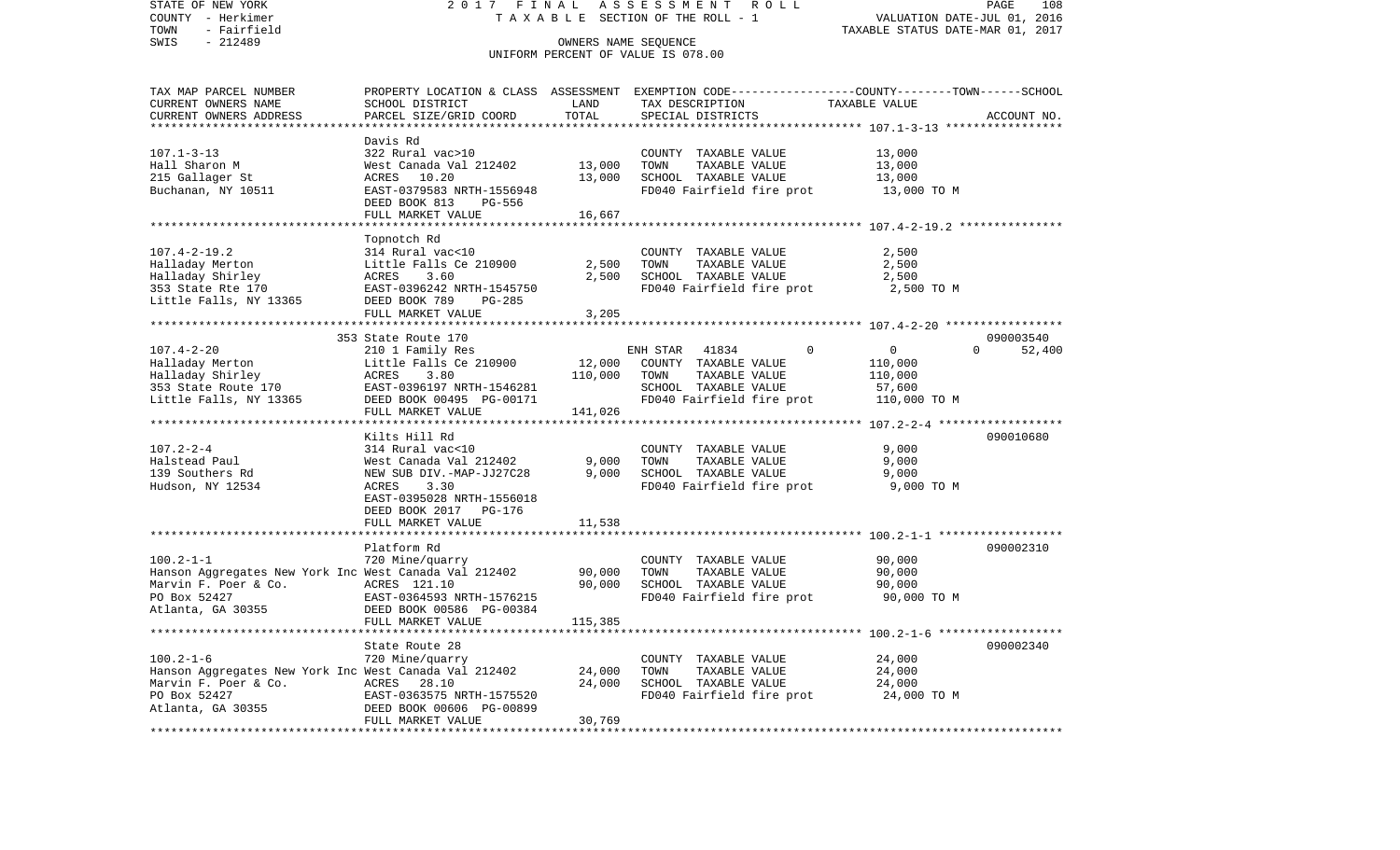| STATE OF NEW YORK<br>COUNTY - Herkimer<br>- Fairfield<br>TOWN<br>SWIS<br>- 212489                                 | 2017 FINAL                                                                                                                                                                          |                              | ASSESSMENT ROLL<br>TAXABLE SECTION OF THE ROLL - 1<br>OWNERS NAME SEQUENCE<br>UNIFORM PERCENT OF VALUE IS 078.00                        | VALUATION DATE-JUL 01, 2016<br>TAXABLE STATUS DATE-MAR 01, 2017            | 109<br>PAGE                     |
|-------------------------------------------------------------------------------------------------------------------|-------------------------------------------------------------------------------------------------------------------------------------------------------------------------------------|------------------------------|-----------------------------------------------------------------------------------------------------------------------------------------|----------------------------------------------------------------------------|---------------------------------|
| TAX MAP PARCEL NUMBER<br>CURRENT OWNERS NAME<br>CURRENT OWNERS ADDRESS                                            | SCHOOL DISTRICT<br>PARCEL SIZE/GRID COORD                                                                                                                                           | LAND<br>TOTAL                | PROPERTY LOCATION & CLASS ASSESSMENT EXEMPTION CODE---------------COUNTY-------TOWN------SCHOOL<br>TAX DESCRIPTION<br>SPECIAL DISTRICTS | TAXABLE VALUE                                                              | ACCOUNT NO.                     |
| $100.2 - 1 - 7$<br>Hanson Aggregates New York Inc West Canada Val 212402                                          | 5125 State Route 28<br>720 Mine/quarry<br>FULL MARKET VALUE                                                                                                                         | 75,000<br>250,000<br>320,513 | COUNTY TAXABLE VALUE<br>TAXABLE VALUE<br>TOWN<br>SCHOOL TAXABLE VALUE<br>FD040 Fairfield fire prot                                      | 250,000<br>250,000<br>250,000<br>250,000 TO M                              | 090002280                       |
| $101.2 - 1 - 4$                                                                                                   | Beaver Rd<br>322 Rural vac>10<br>DEED BOOK 822<br>PG-103                                                                                                                            | 14,000<br>14,000             | COUNTY TAXABLE VALUE<br>TOWN<br>TAXABLE VALUE<br>SCHOOL TAXABLE VALUE<br>FD040 Fairfield fire prot                                      | 14,000<br>14,000<br>14,000<br>14,000 TO M                                  | 090000300                       |
|                                                                                                                   | FULL MARKET VALUE                                                                                                                                                                   | 17,949                       |                                                                                                                                         |                                                                            |                                 |
| $095.3 - 4 - 16$<br>Harper Brian Jr.<br>McKerrow Kayla<br>1378 Castle Rd<br>Newport, NY 13416                     | 1378 Castle Rd<br>210 1 Family Res<br>West Canada Val 212402<br>Split 1998<br>ACRES<br>5.00<br>EAST-0345580 NRTH-1155750<br>DEED BOOK 1547 PG-858                                   |                              | BAS STAR 41854<br>12,000 COUNTY TAXABLE VALUE<br>92,500 TOWN<br>TAXABLE VALUE<br>SCHOOL TAXABLE VALUE<br>FD040 Fairfield fire prot      | $\mathbf 0$<br>$\overline{0}$<br>92,500<br>92,500<br>68,500<br>92,500 TO M | 090010107<br>$\Omega$<br>24,000 |
|                                                                                                                   | FULL MARKET VALUE<br>**************************                                                                                                                                     | 118,590                      |                                                                                                                                         |                                                                            |                                 |
| $107.1 - 2 - 12$<br>Harrod Joseph F<br>590 Hardscrabble Rd<br>Little Falls, NY 13365                              | 590 Hardscrabble Rd<br>270 Mfg housing<br>West Canada Val 212402 10,000<br>Portion Of 107.1-1-6.2<br>ACRES<br>1.60<br>EAST-0382039 NRTH-1556202<br>DEED BOOK 1388 PG-923            | 60,000<br>76,923             | BAS STAR 41854<br>COUNTY TAXABLE VALUE<br>TOWN<br>TAXABLE VALUE<br>SCHOOL TAXABLE VALUE<br>FD040 Fairfield fire prot                    | $\overline{0}$<br>$\Omega$<br>60,000<br>60,000<br>36,000<br>60,000 TO M    | $\Omega$<br>24,000              |
|                                                                                                                   | FULL MARKET VALUE                                                                                                                                                                   |                              |                                                                                                                                         |                                                                            |                                 |
| $107.1 - 2 - 13$<br>Harrod Joseph F<br>590 Hardscrabble Rd<br>Little Falls, NY 13365<br>************************* | Davis Rd<br>311 Res vac land<br>West Canada Val 212402<br>Portion Of 107.1-1-6.2 10,000<br>ACRES<br>5.20<br>EAST-0382265 NRTH-1556498<br>DEED BOOK 1388 PG-923<br>FULL MARKET VALUE | 10,000<br>12,821             | COUNTY TAXABLE VALUE<br>TOWN<br>TAXABLE VALUE<br>SCHOOL TAXABLE VALUE<br>FD040 Fairfield fire prot                                      | 10,000<br>10,000<br>10,000<br>10,000 TO M                                  |                                 |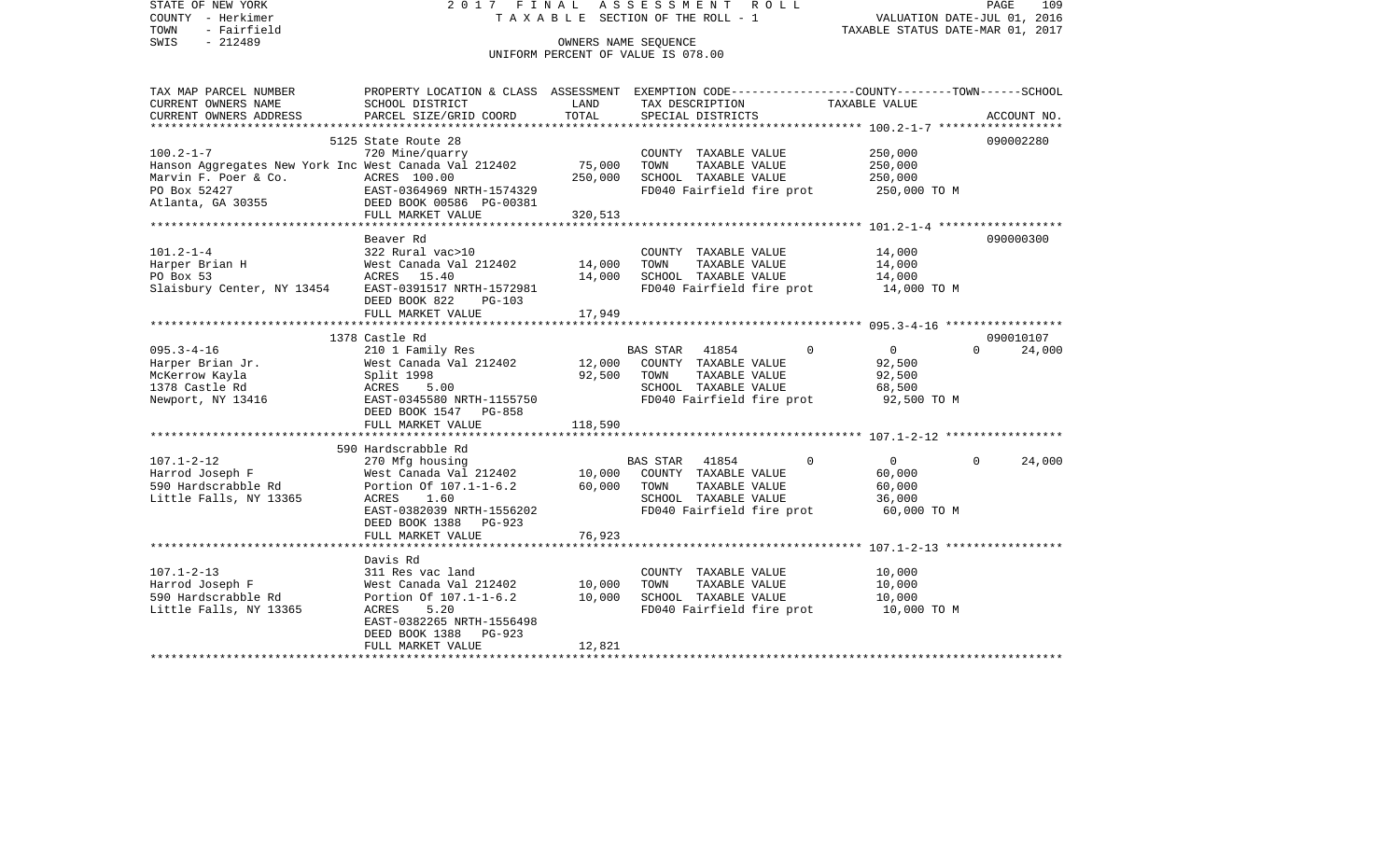STATE OF NEW YORK 2 0 1 7 F I N A L A S S E S S M E N T R O L L PAGE 110VALUATION DATE-JUL 01, 2016 COUNTY - Herkimer T A X A B L E SECTION OF THE ROLL - 1 TOWN - Fairfield TAXABLE STATUS DATE-MAR 01, 2017 SWIS - 212489 OWNERS NAME SEQUENCE UNIFORM PERCENT OF VALUE IS 078.00TAX MAP PARCEL NUMBER PROPERTY LOCATION & CLASS ASSESSMENT EXEMPTION CODE------------------COUNTY--------TOWN------SCHOOL CURRENT OWNERS NAME SCHOOL DISTRICT LAND TAX DESCRIPTION TAXABLE VALUECURRENT OWNERS ADDRESS PARCEL SIZE/GRID COORD TOTAL SPECIAL DISTRICTS ACCOUNT NO. \*\*\*\*\*\*\*\*\*\*\*\*\*\*\*\*\*\*\*\*\*\*\*\*\*\*\*\*\*\*\*\*\*\*\*\*\*\*\*\*\*\*\*\*\*\*\*\*\*\*\*\*\*\*\*\*\*\*\*\*\*\*\*\*\*\*\*\*\*\*\*\*\*\*\*\*\*\*\*\*\*\*\*\*\*\*\*\*\*\*\*\*\*\*\*\*\*\*\*\*\*\*\* 107.4-2-8 \*\*\*\*\*\*\*\*\*\*\*\*\*\*\*\*\*\* Stahl Rd 090003120090003120 107.4-2-8 105 Vac farmland COUNTY TAXABLE VALUE 25,000 Hart Scott D West Canada Val 212402 25,000 TOWN TAXABLE VALUE 25,000 409 Mill Rd ACRES 50.00 25,000 SCHOOL TAXABLE VALUE 25,000 St. Johnsville, NY 13452 EAST-0389599 NRTH-1550604 FD040 Fairfield fire prot 25,000 TO M DEED BOOK 1627 PG-676FULL MARKET VALUE 32,051 \*\*\*\*\*\*\*\*\*\*\*\*\*\*\*\*\*\*\*\*\*\*\*\*\*\*\*\*\*\*\*\*\*\*\*\*\*\*\*\*\*\*\*\*\*\*\*\*\*\*\*\*\*\*\*\*\*\*\*\*\*\*\*\*\*\*\*\*\*\*\*\*\*\*\*\*\*\*\*\*\*\*\*\*\*\*\*\*\*\*\*\*\*\*\*\*\*\*\*\*\*\*\* 106.4-1-35.3 \*\*\*\*\*\*\*\*\*\*\*\*\*\*\* 388 W End Rd 090010097106.4-1-35.3 210 1 Family Res BAS STAR 41854 0 0 0 24,000 Hartman Carol West Canada Val 212402 11,000 COUNTY TAXABLE VALUE 60,000 Morris Sheldon ACRES 2.90 60,000 TOWN TAXABLE VALUE 60,000 388 West End Rd EAST-0364684 NRTH-1547347 SCHOOL TAXABLE VALUE 36,000 Little Falls, NY 13365 DEED BOOK 790 PG-396 FD040 Fairfield fire prot 60,000 TO M FULL MARKET VALUE 76,923 \*\*\*\*\*\*\*\*\*\*\*\*\*\*\*\*\*\*\*\*\*\*\*\*\*\*\*\*\*\*\*\*\*\*\*\*\*\*\*\*\*\*\*\*\*\*\*\*\*\*\*\*\*\*\*\*\*\*\*\*\*\*\*\*\*\*\*\*\*\*\*\*\*\*\*\*\*\*\*\*\*\*\*\*\*\*\*\*\*\*\*\*\*\*\*\*\*\*\*\*\*\*\* 106.4-1-35.2 \*\*\*\*\*\*\*\*\*\*\*\*\*\*\* 147 North Creek Rd 09010008052,400 106.4-1-35.2 210 1 Family Res ENH STAR 41834 0 0 0 0 Hartman Wayne West Canada Val 212402 11,000 COUNTY TAXABLE VALUE 58,000 Hartman Barbara ACRES 2.00 BANK 291 58,000 TOWN TAXABLE VALUE 58,000 147 North Creek Rd EAST-0364563 NRTH-1545993 SCHOOL TAXABLE VALUE 5,600 Little Falls, NY 13365 DEED BOOK 784 PG-649 FD040 Fairfield fire prot 58,000 TO M FULL MARKET VALUE 74,359 \*\*\*\*\*\*\*\*\*\*\*\*\*\*\*\*\*\*\*\*\*\*\*\*\*\*\*\*\*\*\*\*\*\*\*\*\*\*\*\*\*\*\*\*\*\*\*\*\*\*\*\*\*\*\*\*\*\*\*\*\*\*\*\*\*\*\*\*\*\*\*\*\*\*\*\*\*\*\*\*\*\*\*\*\*\*\*\*\*\*\*\*\*\*\*\*\*\*\*\*\*\*\* 106.4-1-35.4 \*\*\*\*\*\*\*\*\*\*\*\*\*\*\* 161 North Creek Rd106.4-1-35.4 314 Rural vac<10 COUNTY TAXABLE VALUE 5,000 Hartman Wayne Sr West Canada Val 212402 5,000 TOWN TAXABLE VALUE 5,000 Hartman Barbara ACRES 1.00 5,000 SCHOOL TAXABLE VALUE 5,000 147 North Creek Rd EAST-0364946 NRTH-1545997 FD040 Fairfield fire prot 5,000 TO M Little Falls, NY 13365 DEED BOOK 891 PG-106 FULL MARKET VALUE 6,410 \*\*\*\*\*\*\*\*\*\*\*\*\*\*\*\*\*\*\*\*\*\*\*\*\*\*\*\*\*\*\*\*\*\*\*\*\*\*\*\*\*\*\*\*\*\*\*\*\*\*\*\*\*\*\*\*\*\*\*\*\*\*\*\*\*\*\*\*\*\*\*\*\*\*\*\*\*\*\*\*\*\*\*\*\*\*\*\*\*\*\*\*\*\*\*\*\*\*\*\*\*\*\* 106.4-1-7.2 \*\*\*\*\*\*\*\*\*\*\*\*\*\*\*\* 248 Kelly Rd 106.4-1-7.2 240 Rural res ENH STAR 41834 0 0 0 52,400 Hartrum Louise D West Canada Val 212402 12,300 COUNTY TAXABLE VALUE 69,000 248 Kelly Rd FRNT 476.10 DPTH 69,000 TOWN TAXABLE VALUE 69,000 SCHOOL TAXABLE VALUE EAST-0370222 NRTH-1551530 FD040 Fairfield fire prot 69,000 TO M DEED BOOK 1093 PG-804FULL MARKET VALUE 88,462 \*\*\*\*\*\*\*\*\*\*\*\*\*\*\*\*\*\*\*\*\*\*\*\*\*\*\*\*\*\*\*\*\*\*\*\*\*\*\*\*\*\*\*\*\*\*\*\*\*\*\*\*\*\*\*\*\*\*\*\*\*\*\*\*\*\*\*\*\*\*\*\*\*\*\*\*\*\*\*\*\*\*\*\*\*\*\*\*\*\*\*\*\*\*\*\*\*\*\*\*\*\*\* 101.4-6-6 \*\*\*\*\*\*\*\*\*\*\*\*\*\*\*\*\*\* Thompson Rd 090009390 101.4-6-6 322 Rural vac>10 COUNTY TAXABLE VALUE 18,000 Harvey David M West Canada Val 212402 18,000 TOWN TAXABLE VALUE 18,000 HARVEY Lori Lackers 21.60 18,000 SCHOOL TAXABLE VALUE 18,000 655 N Creek Rd EAST-0391495 NRTH-1561711 FD040 Fairfield fire prot 18,000 TO M

\*\*\*\*\*\*\*\*\*\*\*\*\*\*\*\*\*\*\*\*\*\*\*\*\*\*\*\*\*\*\*\*\*\*\*\*\*\*\*\*\*\*\*\*\*\*\*\*\*\*\*\*\*\*\*\*\*\*\*\*\*\*\*\*\*\*\*\*\*\*\*\*\*\*\*\*\*\*\*\*\*\*\*\*\*\*\*\*\*\*\*\*\*\*\*\*\*\*\*\*\*\*\*\*\*\*\*\*\*\*\*\*\*\*\*\*\*\*\*\*\*\*\*\*\*\*\*\*\*\*\*\*

Little Falls, NY 13365 DEED BOOK 1094 PG-512

FULL MARKET VALUE 23,077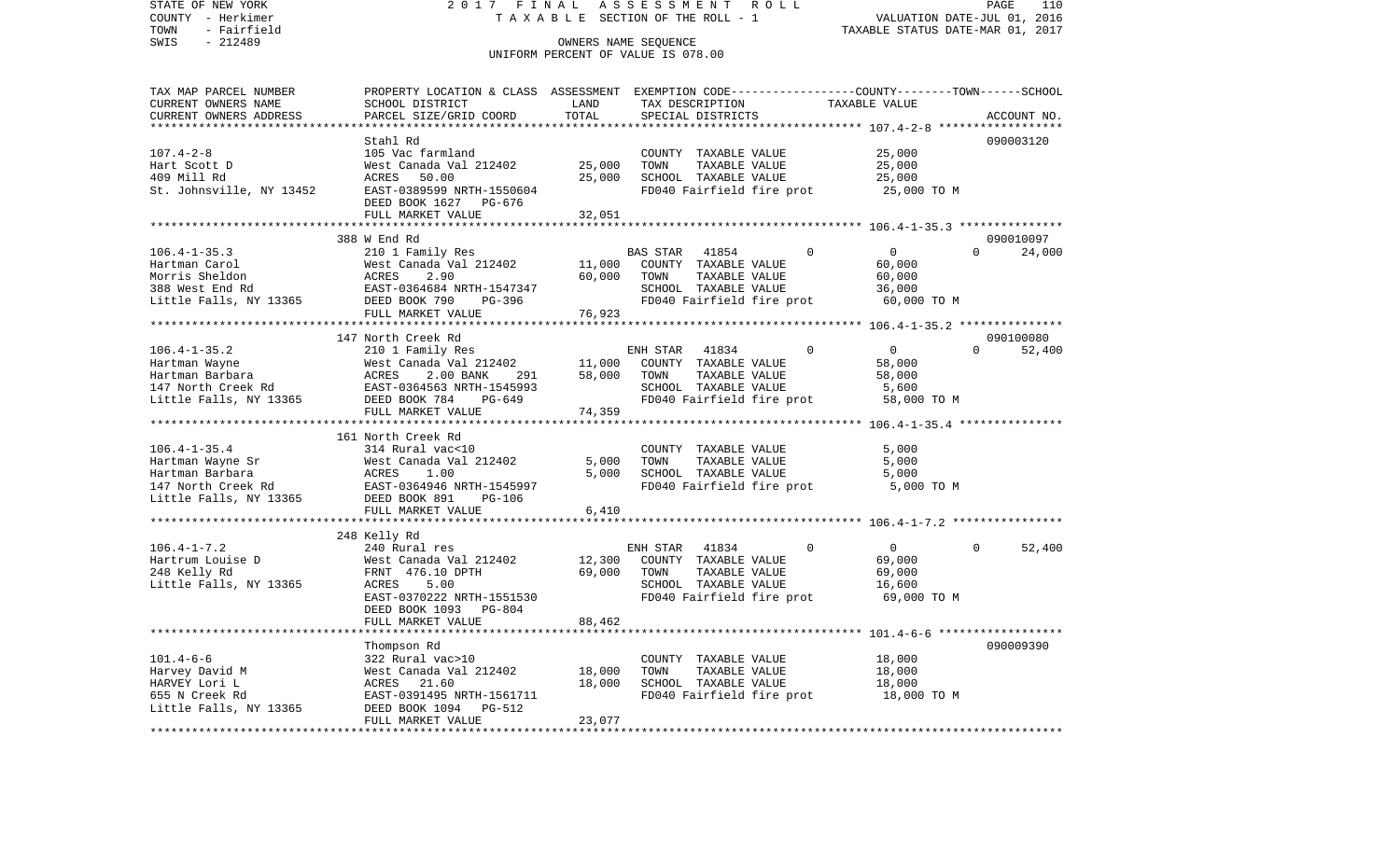| STATE OF NEW YORK<br>COUNTY - Herkimer | 2017                                                                                            | FINAL<br>TAXABLE SECTION OF THE ROLL - 1 | ASSESSMENT             |                      | R O L L                   |                                     |             | PAGE<br>111<br>VALUATION DATE-JUL 01, 2016 |
|----------------------------------------|-------------------------------------------------------------------------------------------------|------------------------------------------|------------------------|----------------------|---------------------------|-------------------------------------|-------------|--------------------------------------------|
| TOWN<br>- Fairfield                    |                                                                                                 |                                          |                        |                      |                           | TAXABLE STATUS DATE-MAR 01, 2017    |             |                                            |
| $-212489$<br>SWIS                      |                                                                                                 |                                          | OWNERS NAME SEQUENCE   |                      |                           |                                     |             |                                            |
|                                        |                                                                                                 | UNIFORM PERCENT OF VALUE IS 078.00       |                        |                      |                           |                                     |             |                                            |
| TAX MAP PARCEL NUMBER                  | PROPERTY LOCATION & CLASS ASSESSMENT EXEMPTION CODE---------------COUNTY-------TOWN------SCHOOL |                                          |                        |                      |                           |                                     |             |                                            |
| CURRENT OWNERS NAME                    | SCHOOL DISTRICT                                                                                 | LAND                                     |                        | TAX DESCRIPTION      |                           | TAXABLE VALUE                       |             |                                            |
| CURRENT OWNERS ADDRESS                 | PARCEL SIZE/GRID COORD                                                                          | TOTAL                                    |                        | SPECIAL DISTRICTS    |                           |                                     |             | ACCOUNT NO.                                |
|                                        |                                                                                                 |                                          |                        |                      |                           |                                     |             |                                            |
|                                        | 655 North Creek Rd                                                                              |                                          |                        |                      |                           |                                     |             | 090100033                                  |
| $107.3 - 2 - 29.3$                     | 210 1 Family Res                                                                                |                                          | VET COM C 41132        |                      | 0                         | 12,000                              | $\mathbf 0$ | $\mathbf 0$                                |
| Harvey David M                         | West Canada Val 212402                                                                          |                                          | 12,000 VET COM T 41133 |                      | $\Omega$                  | $\overline{0}$                      | 16,000      | $\Omega$                                   |
| Harvey Lori L                          | Split From 107.3-2-29.1                                                                         |                                          | 95,000 VET DIS C 41142 |                      | 0                         | 9,500                               | 0           | $\Omega$                                   |
| 655 North Creek Rd                     | 3.70<br>ACRES                                                                                   |                                          | VET DIS T 41143        |                      | $\Omega$                  | $\Omega$                            | 9,500       | $\Omega$                                   |
| Little Falls, NY 13365                 | EAST-0374427 NRTH-1547637                                                                       |                                          | BAS STAR               | 41854                | $\Omega$                  | $\mathbf{0}$                        | $\Omega$    | 24,000                                     |
|                                        | DEED BOOK 1334<br><b>PG-70</b>                                                                  |                                          |                        | COUNTY TAXABLE VALUE |                           | 73,500                              |             |                                            |
|                                        | FULL MARKET VALUE                                                                               | 121,795                                  | TOWN                   | TAXABLE VALUE        |                           | 69,500                              |             |                                            |
|                                        |                                                                                                 |                                          |                        | SCHOOL TAXABLE VALUE |                           | 71,000                              |             |                                            |
|                                        | *************************************                                                           |                                          |                        |                      | FD040 Fairfield fire prot | 95,000 TO M                         |             |                                            |
|                                        |                                                                                                 |                                          |                        |                      |                           | ***** 101.4-4-8.2 ***************** |             |                                            |
| $101.4 - 4 - 8.2$                      | 145 Snyder Rd<br>270 Mfg housing                                                                |                                          |                        | COUNTY TAXABLE VALUE |                           | 10,000                              |             |                                            |
| Hashim Mohamed A                       | West Canada Val 212402                                                                          | 9,900                                    | TOWN                   | TAXABLE VALUE        |                           | 10,000                              |             |                                            |
| 986 Bleecker St                        | FRNT 400.00 DPTH                                                                                | 10,000                                   |                        | SCHOOL TAXABLE VALUE |                           | 10,000                              |             |                                            |
| Utica, NY 13501                        | 3.00<br>ACRES                                                                                   |                                          |                        |                      | FD040 Fairfield fire prot | 10,000 TO M                         |             |                                            |
|                                        | EAST-0392477 NRTH-1566532                                                                       |                                          |                        |                      |                           |                                     |             |                                            |
|                                        | DEED BOOK 2017 PG-803                                                                           |                                          |                        |                      |                           |                                     |             |                                            |
|                                        | FULL MARKET VALUE                                                                               | 12,821                                   |                        |                      |                           |                                     |             |                                            |
|                                        |                                                                                                 |                                          |                        |                      |                           |                                     |             |                                            |
|                                        | Sandy Lane Rd                                                                                   |                                          |                        |                      |                           |                                     |             | 090086020                                  |
| $095.4 - 1 - 13$                       | 260 Seasonal res                                                                                |                                          |                        | COUNTY TAXABLE VALUE |                           | 54,000                              |             |                                            |
| Hayes Richard                          | West Canada Val 212402                                                                          | 22,000                                   | TOWN                   | TAXABLE VALUE        |                           | 54,000                              |             |                                            |
| 7342 St Hwy 29                         | 65.10<br>ACRES                                                                                  | 54,000                                   |                        | SCHOOL TAXABLE VALUE |                           | 54,000                              |             |                                            |
| Dolgeville, NY 13329                   | EAST-0392566 NRTH-1582258<br>DEED BOOK 833<br>PG-165                                            |                                          |                        |                      | FD040 Fairfield fire prot | 54,000 TO M                         |             |                                            |
|                                        | FULL MARKET VALUE                                                                               | 69,231                                   |                        |                      |                           |                                     |             |                                            |
|                                        |                                                                                                 |                                          |                        |                      |                           |                                     |             |                                            |
|                                        | North Creek Road                                                                                |                                          |                        |                      |                           |                                     |             |                                            |
| $106.4 - 1 - 42$                       | 314 Rural vac<10                                                                                |                                          |                        | COUNTY TAXABLE VALUE |                           | 2,000                               |             |                                            |
| Haynes Robert                          | West Canada Val 212402                                                                          | 2,000                                    | TOWN                   | TAXABLE VALUE        |                           | 2,000                               |             |                                            |
| 439 North Creek Road                   | piece in Herkimer 106.4-3                                                                       | 2,000                                    |                        | SCHOOL TAXABLE VALUE |                           | 2,000                               |             |                                            |
| Little Falls, NY 13365                 | FRNT 1015.00 DPTH                                                                               |                                          |                        |                      | FD040 Fairfield fire prot | 2,000 TO M                          |             |                                            |
|                                        | ACRES<br>7.40                                                                                   |                                          |                        |                      |                           |                                     |             |                                            |
|                                        | EAST-0369023 NRTH-1546639                                                                       |                                          |                        |                      |                           |                                     |             |                                            |
|                                        | FULL MARKET VALUE                                                                               | 2,564                                    |                        |                      |                           |                                     |             |                                            |
|                                        | ****************************<br>500 Platform Rd                                                 |                                          |                        |                      |                           |                                     |             | 090003870                                  |
| $100.2 - 1 - 16$                       | 120 Field crops                                                                                 |                                          | ENH STAR               | 41834                | $\Omega$                  | $\overline{0}$                      | $\Omega$    | 52,400                                     |
| Henzel Irrevocable Trust               | West Canada Val 212402                                                                          | 66,000                                   |                        | COUNTY TAXABLE VALUE |                           | 146,000                             |             |                                            |
| Collet Irrevocable Trust               | ACRES 107.00                                                                                    | 146,000                                  | TOWN                   | TAXABLE VALUE        |                           | 146,000                             |             |                                            |
| 500 Platform Rd                        | EAST-0369874 NRTH-1576193                                                                       |                                          |                        | SCHOOL TAXABLE VALUE |                           | 93,600                              |             |                                            |
| Newport, NY 13416                      | DEED BOOK 1406<br>PG-382                                                                        |                                          |                        |                      | FD040 Fairfield fire prot | 146,000 TO M                        |             |                                            |
|                                        | FULL MARKET VALUE                                                                               | 187,179                                  |                        |                      |                           |                                     |             |                                            |
|                                        |                                                                                                 | ************                             |                        |                      |                           |                                     |             | *****************                          |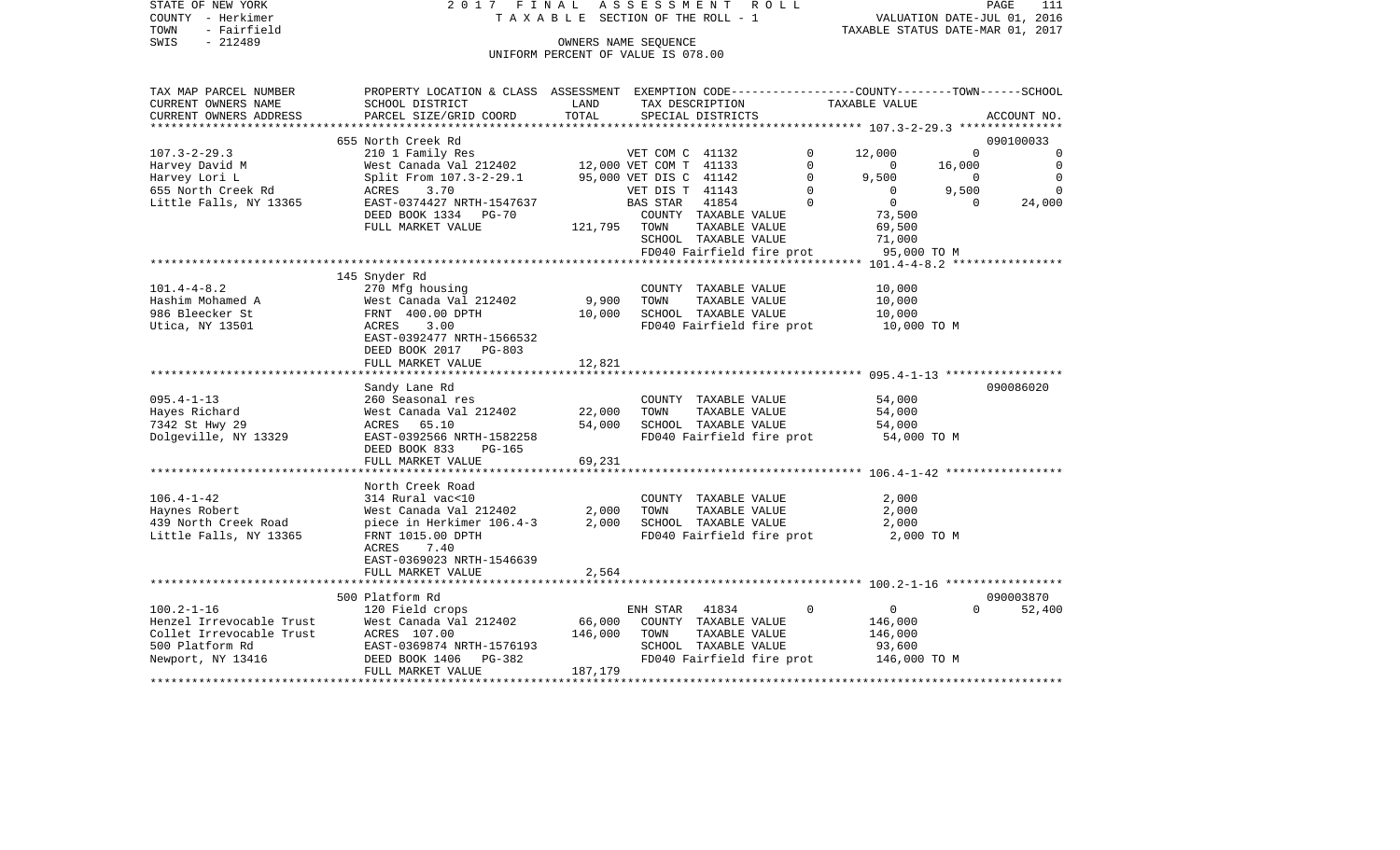| STATE OF NEW YORK                 |                                           |                      | 2017 FINAL ASSESSMENT ROLL                                                                       |                                  | PAGE<br>112        |
|-----------------------------------|-------------------------------------------|----------------------|--------------------------------------------------------------------------------------------------|----------------------------------|--------------------|
| COUNTY - Herkimer                 |                                           |                      | TAXABLE SECTION OF THE ROLL - 1                                                                  | VALUATION DATE-JUL 01, 2016      |                    |
| TOWN<br>- Fairfield               |                                           |                      |                                                                                                  | TAXABLE STATUS DATE-MAR 01, 2017 |                    |
| $-212489$<br>SWIS                 |                                           | OWNERS NAME SEQUENCE |                                                                                                  |                                  |                    |
|                                   |                                           |                      | UNIFORM PERCENT OF VALUE IS 078.00                                                               |                                  |                    |
| TAX MAP PARCEL NUMBER             |                                           |                      | PROPERTY LOCATION & CLASS ASSESSMENT EXEMPTION CODE----------------COUNTY-------TOWN------SCHOOL |                                  |                    |
| CURRENT OWNERS NAME               | SCHOOL DISTRICT                           | LAND                 | TAX DESCRIPTION                                                                                  | TAXABLE VALUE                    |                    |
| CURRENT OWNERS ADDRESS            | PARCEL SIZE/GRID COORD                    | TOTAL                | SPECIAL DISTRICTS                                                                                |                                  | ACCOUNT NO.        |
| **************************        |                                           |                      |                                                                                                  |                                  |                    |
|                                   | Castle Rd                                 |                      |                                                                                                  |                                  |                    |
| $101.4 - 3 - 19$<br>Hicks James F | 322 Rural vac>10                          | 15,000               | COUNTY TAXABLE VALUE<br>TOWN                                                                     | 15,000                           |                    |
| Hicks Marie                       | West Canada Val 212402<br>ACRES 15.70     | 15,000               | TAXABLE VALUE<br>SCHOOL TAXABLE VALUE                                                            | 15,000<br>15,000                 |                    |
| 1010 Italy Valley Road            | EAST-0390486 NRTH-1564679                 |                      | FD040 Fairfield fire prot                                                                        | 15,000 TO M                      |                    |
| Naples, NY 14512                  | DEED BOOK 1124 PG-363                     |                      |                                                                                                  |                                  |                    |
|                                   | FULL MARKET VALUE                         | 19,231               |                                                                                                  |                                  |                    |
|                                   |                                           |                      |                                                                                                  |                                  |                    |
|                                   | 414 Castle Rd                             |                      |                                                                                                  |                                  |                    |
| $101.4 - 3 - 20$                  | 240 Rural res                             |                      | COUNTY TAXABLE VALUE                                                                             | 40,000                           |                    |
| Hicks James F                     | West Canada Val 212402                    | 18,000               | TOWN<br>TAXABLE VALUE                                                                            | 40,000                           |                    |
| Hicks Marie                       | Doublewide                                | 40,000               | SCHOOL TAXABLE VALUE                                                                             | 40,000                           |                    |
| 1010 Italy Valley Rd              | partial on house 2004                     |                      | FD040 Fairfield fire prot                                                                        | 40,000 TO M                      |                    |
| Naples, NY 14512                  | ACRES 15.40                               |                      |                                                                                                  |                                  |                    |
|                                   | EAST-0390658 NRTH-1564335                 |                      |                                                                                                  |                                  |                    |
|                                   | DEED BOOK 899<br>PG-249                   |                      |                                                                                                  |                                  |                    |
|                                   | FULL MARKET VALUE                         | 51,282               |                                                                                                  |                                  |                    |
|                                   |                                           |                      |                                                                                                  |                                  | 090004050          |
| $106.4 - 1 - 21$                  | 460 West End Rd<br>210 1 Family Res       |                      | $\mathbf 0$<br>ENH STAR 41834                                                                    | $\overline{0}$                   | $\Omega$<br>52,400 |
| Hilts Richard M Sr                | West Canada Val 212402                    | 9,000                | COUNTY TAXABLE VALUE                                                                             | 65,000                           |                    |
| Goldstein Jennifer G              | doublewide                                | 65,000               | TAXABLE VALUE<br>TOWN                                                                            | 65,000                           |                    |
| 460 West End Road                 | portions of $22.1$ & $23.4$               |                      | SCHOOL TAXABLE VALUE                                                                             | 12,600                           |                    |
| Little Falls, NY 13365            | FRNT 98.00 DPTH                           |                      | FD040 Fairfield fire prot                                                                        | 65,000 TO M                      |                    |
|                                   | 0.88<br>ACRES                             |                      |                                                                                                  |                                  |                    |
|                                   | EAST-0365074 NRTH-1548487                 |                      |                                                                                                  |                                  |                    |
|                                   | DEED BOOK 927<br>PG-46                    |                      |                                                                                                  |                                  |                    |
|                                   | FULL MARKET VALUE                         | 83,333               |                                                                                                  |                                  |                    |
|                                   |                                           |                      |                                                                                                  |                                  |                    |
|                                   | Stahl Rd                                  |                      |                                                                                                  |                                  |                    |
| $107.4 - 2 - 15.2$                | 322 Rural vac>10                          |                      | COUNTY TAXABLE VALUE                                                                             | 70,000                           |                    |
| Hirst James R                     | Little Falls Ce 210900                    | 70,000               | TOWN<br>TAXABLE VALUE                                                                            | 70,000                           |                    |
| PO Box 517                        | AG LAND                                   | 70,000               | SCHOOL TAXABLE VALUE                                                                             | 70,000                           |                    |
| Fountainville, PA 18923           | FRNT 2650.00 DPTH                         |                      | FD040 Fairfield fire prot                                                                        | 70,000 TO M                      |                    |
|                                   | ACRES 160.00<br>EAST-0389352 NRTH-1548789 |                      |                                                                                                  |                                  |                    |
|                                   | PG-389<br>DEED BOOK 907                   |                      |                                                                                                  |                                  |                    |
|                                   | FULL MARKET VALUE                         | 89,744               |                                                                                                  |                                  |                    |
|                                   |                                           |                      |                                                                                                  |                                  |                    |
|                                   | 1427 Hardscrabble Rd                      |                      |                                                                                                  |                                  | 090006360          |
| $101.1 - 2 - 4.1$                 | 270 Mfg housing                           |                      | COUNTY TAXABLE VALUE                                                                             | 8,500                            |                    |
| Holm Nicholas David               | West Canada Val 212402                    | 7,500                | TOWN<br>TAXABLE VALUE                                                                            | 8,500                            |                    |
| Holm Nicholas David C             | Split From Kurts                          | 8,500                | SCHOOL TAXABLE VALUE                                                                             | 8,500                            |                    |
| 74 Maple Ave                      | $101.1 - 1 - 22.1$                        |                      | FD040 Fairfield fire prot                                                                        | 8,500 TO M                       |                    |
| Southhampton, PA 18966            | FRNT 356.00 DPTH                          |                      |                                                                                                  |                                  |                    |
|                                   | 3.10<br>ACRES                             |                      |                                                                                                  |                                  |                    |
|                                   | EAST-0380793 NRTH-1572302                 |                      |                                                                                                  |                                  |                    |
|                                   | DEED BOOK 1611<br>PG-376                  |                      |                                                                                                  |                                  |                    |
|                                   | FULL MARKET VALUE                         | 10,897               |                                                                                                  |                                  |                    |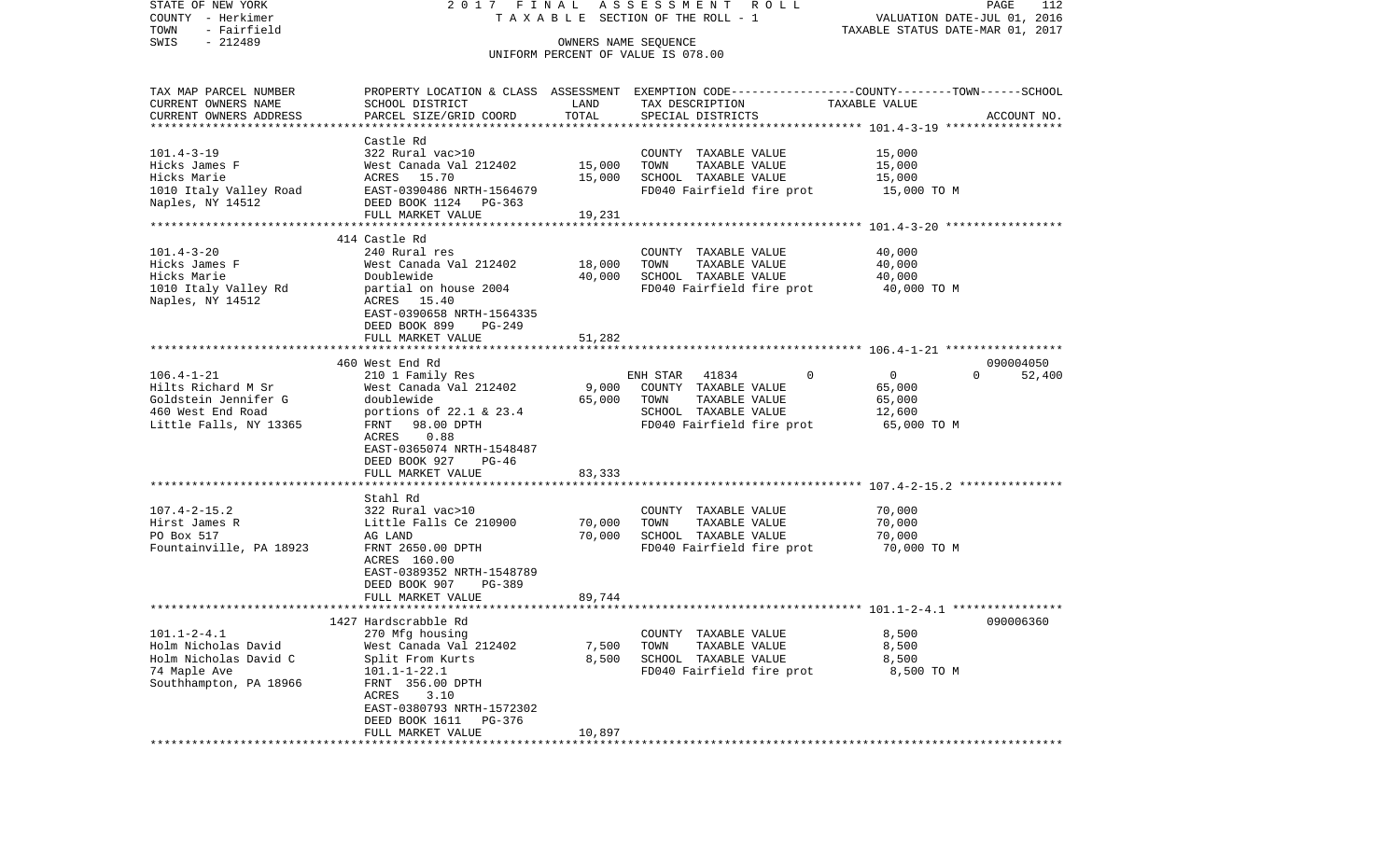STATE OF NEW YORK 2 0 1 7 F I N A L A S S E S S M E N T R O L L PAGE 113113 COUNTY - Herkimer T A X A B L E SECTION OF THE ROLL - 1 VALUATION DATE-JUL 01, 2016 TOWN - Fairfield TAXABLE STATUS DATE-MAR 01, 2017 SWIS - 212489 OWNERS NAME SEQUENCE UNIFORM PERCENT OF VALUE IS 078.00TAX MAP PARCEL NUMBER PROPERTY LOCATION & CLASS ASSESSMENT EXEMPTION CODE------------------COUNTY--------TOWN------SCHOOL CURRENT OWNERS NAME SCHOOL DISTRICT LAND TAX DESCRIPTION TAXABLE VALUECURRENT OWNERS ADDRESS PARCEL SIZE/GRID COORD TOTAL SPECIAL DISTRICTS ACCOUNT NO. \*\*\*\*\*\*\*\*\*\*\*\*\*\*\*\*\*\*\*\*\*\*\*\*\*\*\*\*\*\*\*\*\*\*\*\*\*\*\*\*\*\*\*\*\*\*\*\*\*\*\*\*\*\*\*\*\*\*\*\*\*\*\*\*\*\*\*\*\*\*\*\*\*\*\*\*\*\*\*\*\*\*\*\*\*\*\*\*\*\*\*\*\*\*\*\*\*\*\*\*\*\*\* 107.1-1-11.3 \*\*\*\*\*\*\*\*\*\*\*\*\*\*\* 323 Davis Rd 09010009424,000 107.1-1-11.3 210 1 Family Res BAS STAR 41854 0 0 0 Holovitz Danalou West Canada Val 212402 10,000 COUNTY TAXABLE VALUE 72,000 323 Davis Rd doublewide 72,000 TOWN TAXABLE VALUE 72,000 Little Falls, NY 13365 FRNT 163.00 DPTH 265.00 SCHOOL TAXABLE VALUE 48,000 EAST-0376434 NRTH-1557011 FD040 Fairfield fire prot 72,000 TO M DEED BOOK 1469 PG-742 FULL MARKET VALUE 92,308 \*\*\*\*\*\*\*\*\*\*\*\*\*\*\*\*\*\*\*\*\*\*\*\*\*\*\*\*\*\*\*\*\*\*\*\*\*\*\*\*\*\*\*\*\*\*\*\*\*\*\*\*\*\*\*\*\*\*\*\*\*\*\*\*\*\*\*\*\*\*\*\*\*\*\*\*\*\*\*\*\*\*\*\*\*\*\*\*\*\*\*\*\*\*\*\*\*\*\*\*\*\*\* 095.4-1-7.2 \*\*\*\*\*\*\*\*\*\*\*\*\*\*\*\*Sandy Lane Rd 090010100

|                         | FULL MARKET VALUE             | 92,308                                                       |                          |
|-------------------------|-------------------------------|--------------------------------------------------------------|--------------------------|
|                         | Sandy Lane Rd                 |                                                              | 090010100                |
| $095.4 - 1 - 7.2$       | 321 Abandoned ag              | COUNTY TAXABLE VALUE<br>13,700                               |                          |
| Homa Greg               | West Canada Val 212402 13,700 | TAXABLE VALUE<br>13,700<br>TOWN                              |                          |
| 220A Whitford Rd        | ACRES 32.30                   | 13,700<br>SCHOOL TAXABLE VALUE<br>13,700                     |                          |
| West Edmeston, NY 13485 | EAST-0387629 NRTH-1578848     | FD040 Fairfield fire prot 13,700 TO M                        |                          |
|                         | DEED BOOK 1366 PG-187         |                                                              |                          |
|                         | FULL MARKET VALUE             | 17,564                                                       |                          |
|                         |                               |                                                              |                          |
|                         | 264 Sandy Lane Rd             |                                                              | 090086016                |
| $095.4 - 1 - 7.3$       | 271 Mfg housings              | <b>BAS STAR</b><br>$\mathbf 0$<br>41854<br>$\overline{0}$    | $\Omega$<br>24,000       |
| Homa Ronald G           |                               | West Canada Val 212402 30,000 COUNTY TAXABLE VALUE<br>77,000 |                          |
| Homa Tobi Jo            | FRNT 1015.00 DPTH             | 77,000<br>TOWN<br>TAXABLE VALUE<br>77,000                    |                          |
| 264 Sandy Lane Rd       | ACRES 38.40                   | 53,000<br>SCHOOL TAXABLE VALUE                               |                          |
| Newport, NY 13416       | EAST-0384734 NRTH-1580598     | FD040 Fairfield fire prot<br>77,000 TO M                     |                          |
|                         | DEED BOOK 1185 PG-517         |                                                              |                          |
|                         | FULL MARKET VALUE             | 98,718                                                       |                          |
|                         |                               |                                                              |                          |
|                         | 251 Platform Rd               |                                                              | 090001920                |
| $100.2 - 1 - 3$         | 210 1 Family Res              | $\Omega$<br><b>BAS STAR</b><br>41854<br>$\overline{0}$       | 24,000<br>$\Omega$       |
| Hopsicker Jonathan P    |                               | West Canada Val 212402 10,000 COUNTY TAXABLE VALUE<br>90,000 |                          |
| Hopsicker Karen M       | 1.00<br>ACRES                 | 90,000<br>TOWN<br>90,000<br>TAXABLE VALUE                    |                          |
| 251 Platform Rd         | EAST-0365090 NRTH-1576582     | 66,000<br>SCHOOL TAXABLE VALUE                               |                          |
| Newport, NY 13416       | DEED BOOK 1506 PG-629         | FD040 Fairfield fire prot 90,000 TO M                        |                          |
|                         | FULL MARKET VALUE             | 115,385                                                      |                          |
|                         |                               |                                                              |                          |
|                         | 2115 Davis Rd                 |                                                              |                          |
| $107.2 - 1 - 12.2$      | 117 Horse farm                | BAS STAR 41854<br>$\mathbf 0$<br>$\overline{0}$              | $\overline{0}$<br>24,000 |
| Houle Tabitha L         | West Canada Val 212402        | 18,000<br>COUNTY TAXABLE VALUE<br>105,000                    |                          |
| Houle John L            | Land Contract                 | 105,000<br>TAXABLE VALUE<br>105,000<br>TOWN                  |                          |
| 2115 Davis Rd           | ACRES 16.30                   | SCHOOL TAXABLE VALUE<br>81,000                               |                          |
| Little Falls, NY 13365  | EAST-0390320 NRTH-1559321     | FD040 Fairfield fire prot 105,000 TO M                       |                          |
|                         | DEED BOOK 1237<br>PG-677      |                                                              |                          |
|                         | FULL MARKET VALUE             | 134,615                                                      |                          |
|                         |                               |                                                              |                          |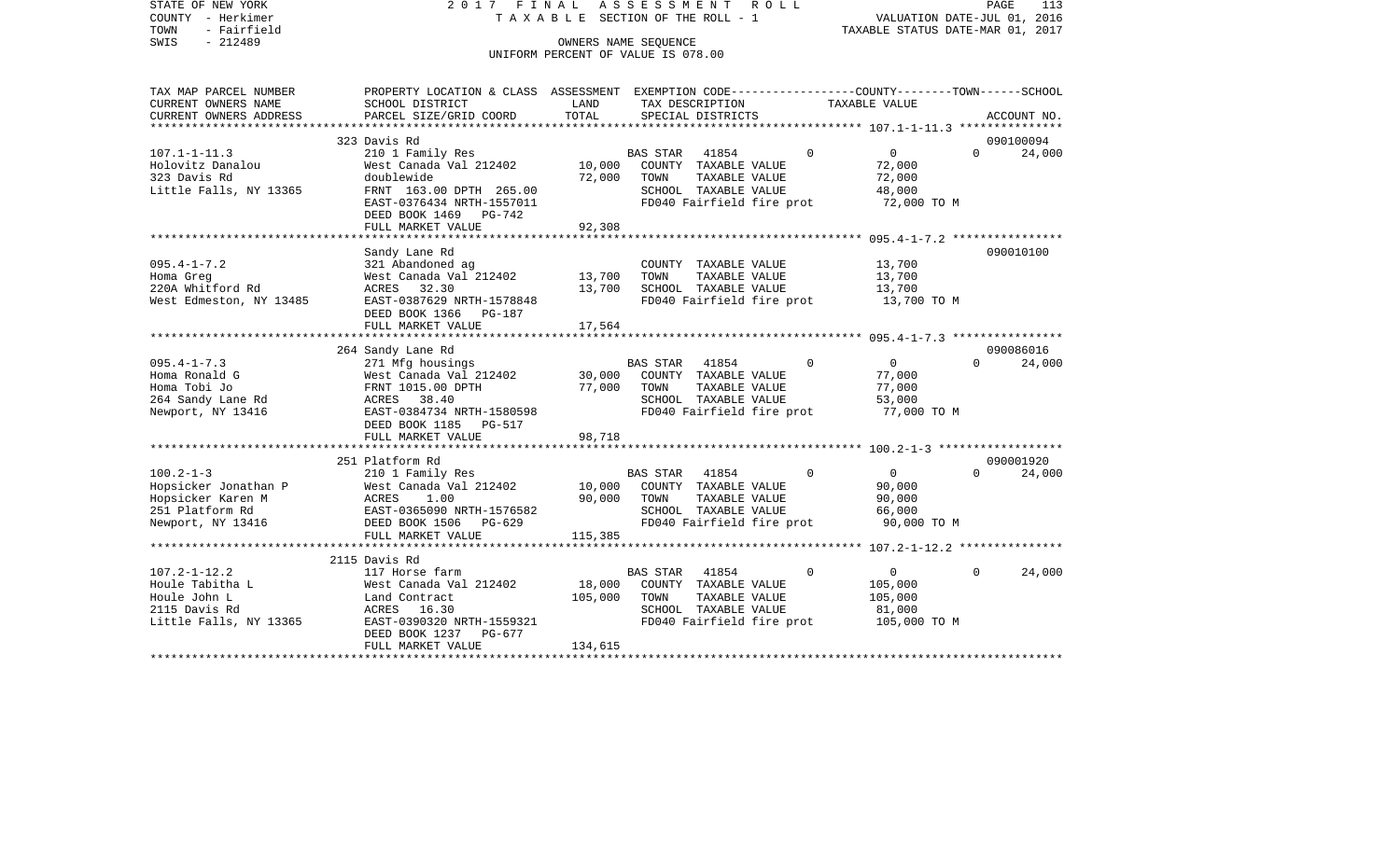| STATE OF NEW YORK<br>COUNTY - Herkimer<br>TOWN<br>- Fairfield | 2017 FINAL                                                                                       |               | ASSESSMENT<br>R O L L<br>TAXABLE SECTION OF THE ROLL - 1 |                               | PAGE<br>114<br>VALUATION DATE-JUL 01, 2016<br>TAXABLE STATUS DATE-MAR 01, 2017 |
|---------------------------------------------------------------|--------------------------------------------------------------------------------------------------|---------------|----------------------------------------------------------|-------------------------------|--------------------------------------------------------------------------------|
| $-212489$<br>SWIS                                             |                                                                                                  |               | OWNERS NAME SEQUENCE                                     |                               |                                                                                |
|                                                               |                                                                                                  |               | UNIFORM PERCENT OF VALUE IS 078.00                       |                               |                                                                                |
| TAX MAP PARCEL NUMBER                                         | PROPERTY LOCATION & CLASS ASSESSMENT EXEMPTION CODE----------------COUNTY-------TOWN------SCHOOL |               |                                                          |                               |                                                                                |
| CURRENT OWNERS NAME                                           | SCHOOL DISTRICT                                                                                  | LAND<br>TOTAL | TAX DESCRIPTION                                          | TAXABLE VALUE                 |                                                                                |
| CURRENT OWNERS ADDRESS                                        | PARCEL SIZE/GRID COORD                                                                           |               | SPECIAL DISTRICTS                                        |                               | ACCOUNT NO.                                                                    |
|                                                               | 162 Arnold Rd                                                                                    |               |                                                          |                               |                                                                                |
| $107.3 - 2 - 2.4$                                             | 241 Rural res&ag                                                                                 |               | COUNTY TAXABLE VALUE                                     | 42,000                        |                                                                                |
| Hull William                                                  | West Canada Val 212402                                                                           | 12,000        | TOWN<br>TAXABLE VALUE                                    | 42,000                        |                                                                                |
| 162 Arnold Rd                                                 | FRNT 941.00 DPTH                                                                                 | 42,000        | SCHOOL TAXABLE VALUE                                     | 42,000                        |                                                                                |
| Little Falls, NY 13365                                        | ACRES 13.20<br>EAST-0374906 NRTH-1552346<br>DEED BOOK 1240 PG-416                                |               |                                                          |                               |                                                                                |
|                                                               | FULL MARKET VALUE                                                                                | 53,846        |                                                          |                               |                                                                                |
|                                                               |                                                                                                  |               |                                                          |                               |                                                                                |
|                                                               | 131 Thompson Rd                                                                                  |               |                                                          |                               | 090009390                                                                      |
| $101.4 - 6 - 5$                                               | 270 Mfg housing                                                                                  |               | COUNTY TAXABLE VALUE                                     | 40,000                        |                                                                                |
| Humphreville Lewis W                                          | West Canada Val 212402                                                                           | 20,000        | TAXABLE VALUE<br>TOWN                                    | 40,000                        |                                                                                |
| Carnright Jodi L                                              | ACRES 14.00                                                                                      | 40,000        | SCHOOL TAXABLE VALUE                                     | 40,000                        |                                                                                |
| 118 Moody Ln<br>Poland, NY 13431                              | EAST-0392090 NRTH-1561552<br>DEED BOOK 1181    PG-514                                            |               | FD040 Fairfield fire prot                                | 40,000 TO M                   |                                                                                |
|                                                               | FULL MARKET VALUE                                                                                | 51,282        |                                                          |                               |                                                                                |
|                                                               |                                                                                                  |               |                                                          |                               |                                                                                |
|                                                               | 675 Davis Rd                                                                                     |               |                                                          |                               |                                                                                |
| $107.1 - 2 - 6.2$                                             | 210 1 Family Res                                                                                 |               | BAS STAR 41854                                           | $\overline{0}$<br>$\mathbf 0$ | $\Omega$<br>24,000                                                             |
| Hyland Partners Inc.                                          | West Canada Val 212402                                                                           |               | 11,000 COUNTY TAXABLE VALUE                              | 65,000                        |                                                                                |
| PO Box 563                                                    | FRNT 181.50 DPTH                                                                                 | 65,000        | TOWN<br>TAXABLE VALUE                                    | 65,000                        |                                                                                |
| Canastota, NY 13037                                           | ACRES<br>3.00                                                                                    |               | SCHOOL TAXABLE VALUE                                     | 41,000                        |                                                                                |
|                                                               | EAST-0383512 NRTH-1557467                                                                        |               | FD040 Fairfield fire prot                                | 65,000 TO M                   |                                                                                |
|                                                               | DEED BOOK 1466 PG-440                                                                            | 83,333        |                                                          |                               |                                                                                |
|                                                               | FULL MARKET VALUE                                                                                |               |                                                          |                               |                                                                                |
|                                                               | 659 Stahl Rd                                                                                     |               |                                                          |                               | 090001800                                                                      |
| $107.2 - 1 - 19.1$                                            | 210 1 Family Res                                                                                 |               | BAS STAR 41854                                           | $\Omega$<br>$\overline{0}$    | $\Omega$<br>24,000                                                             |
| Hysack James E                                                | West Canada Val 212402                                                                           |               | 10,000 COUNTY TAXABLE VALUE                              | 65,000                        |                                                                                |
| 659 Stahl Rd                                                  | FRNT 540.00 DPTH                                                                                 | 65,000        | TOWN<br>TAXABLE VALUE                                    | 65,000                        |                                                                                |
| Little Falls, NY 13365                                        | ACRES 1.70                                                                                       |               | SCHOOL TAXABLE VALUE                                     | 41,000                        |                                                                                |
|                                                               | EAST-0388375 NRTH-1555670<br>DEED BOOK 813<br>PG-565                                             |               | FD040 Fairfield fire prot                                | 65,000 TO M                   |                                                                                |
|                                                               | FULL MARKET VALUE                                                                                | 83,333        |                                                          |                               |                                                                                |
|                                                               | Cole Rd                                                                                          |               |                                                          |                               | 090086048                                                                      |
| $107.2 - 1 - 19.4$                                            | 314 Rural vac<10                                                                                 |               | COUNTY TAXABLE VALUE                                     | 6,000                         |                                                                                |
| Hysack James E                                                | West Canada Val 212402                                                                           | 6,000         | TOWN<br>TAXABLE VALUE                                    | 6,000                         |                                                                                |
| 659 Stahl Rd                                                  | Cole Rd Davis Rd                                                                                 | 6,000         | SCHOOL TAXABLE VALUE                                     | 6,000                         |                                                                                |
| Little Falls, NY 13365                                        | Land                                                                                             |               | FD040 Fairfield fire prot                                | 6,000 TO M                    |                                                                                |
|                                                               | ACRES<br>7.00                                                                                    |               |                                                          |                               |                                                                                |
|                                                               | EAST-0387503 NRTH-1555021                                                                        |               |                                                          |                               |                                                                                |
|                                                               | DEED BOOK 813<br>PG-565                                                                          |               |                                                          |                               |                                                                                |
|                                                               | FULL MARKET VALUE                                                                                | 7,692         |                                                          |                               |                                                                                |
|                                                               |                                                                                                  |               |                                                          |                               |                                                                                |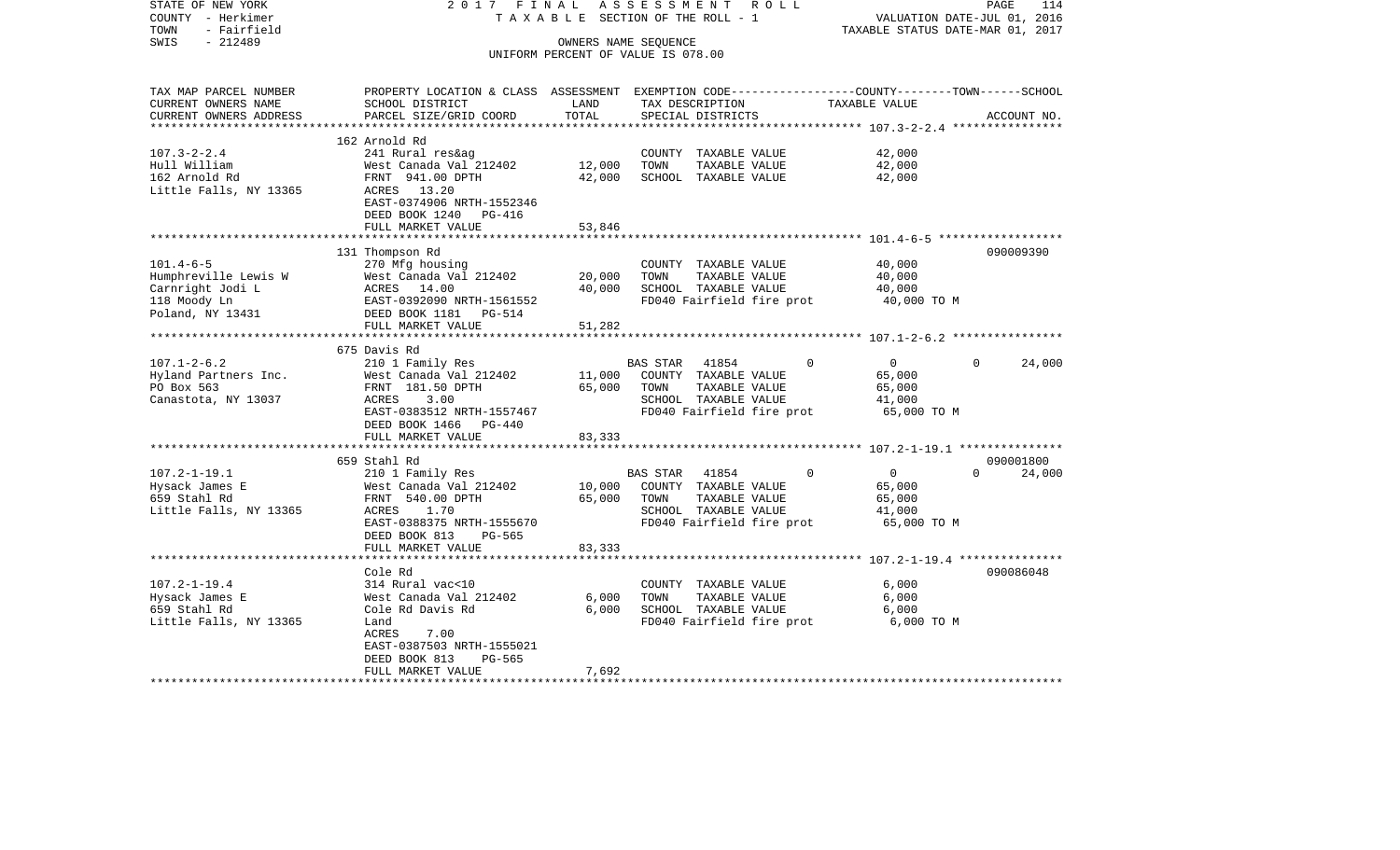| COUNTY<br>– Herkimer<br>TOWN<br>- Fairfield       |                                              |                  | TAXABLE SECTION OF THE ROLL - 1                                                                | TAXABLE STATUS DATE-MAR 01, 2017 | VALUATION DATE-JUL 01, 2016 |
|---------------------------------------------------|----------------------------------------------|------------------|------------------------------------------------------------------------------------------------|----------------------------------|-----------------------------|
| $-212489$<br>SWIS                                 |                                              |                  | OWNERS NAME SEOUENCE<br>UNIFORM PERCENT OF VALUE IS 078.00                                     |                                  |                             |
|                                                   |                                              |                  |                                                                                                |                                  |                             |
| TAX MAP PARCEL NUMBER                             |                                              |                  | PROPERTY LOCATION & CLASS ASSESSMENT EXEMPTION CODE---------------COUNTY-------TOWN-----SCHOOL |                                  |                             |
| CURRENT OWNERS NAME                               | SCHOOL DISTRICT                              | LAND             | TAX DESCRIPTION                                                                                | TAXABLE VALUE                    |                             |
| CURRENT OWNERS ADDRESS<br>*********************** | PARCEL SIZE/GRID COORD<br>****************** | TOTAL            | SPECIAL DISTRICTS                                                                              |                                  | ACCOUNT NO.                 |
|                                                   | Stahl Road                                   |                  |                                                                                                |                                  |                             |
| $107.2 - 1 - 19.8$                                | 105 Vac farmland                             |                  | COUNTY TAXABLE VALUE                                                                           | 12,000                           |                             |
| Hysack James E                                    | West Canada Val 212402                       | 12,000           | TOWN<br>TAXABLE VALUE                                                                          | 12,000                           |                             |
| 659 Stahl Road                                    | FRNT 1539.40 DPTH                            | 12,000           | SCHOOL TAXABLE VALUE                                                                           | 12,000                           |                             |
| Little Falls, NY 13365                            | ACRES 14.50                                  |                  | FD040 Fairfield fire prot                                                                      | 12,000 TO M                      |                             |
|                                                   | EAST-0387789 NRTH-1555483                    |                  |                                                                                                |                                  |                             |
|                                                   | DEED BOOK 1075 PG-301                        |                  |                                                                                                |                                  |                             |
|                                                   | FULL MARKET VALUE                            | 15,385           |                                                                                                |                                  |                             |
|                                                   | 444 Hardscrabble Rd                          |                  |                                                                                                |                                  | 090090001                   |
| $107.1 - 1 - 19$                                  | 210 1 Family Res                             |                  | 41854<br>$\Omega$<br>BAS STAR                                                                  | $\mathbf 0$                      | $\Omega$<br>24,000          |
| Hysack Robert                                     | West Canada Val 212402                       | 11,000           | COUNTY TAXABLE VALUE                                                                           | 75,000                           |                             |
| 444 Hard Scrabble Rd                              | FRNT 210.00 DPTH 240.00                      | 75,000           | TOWN<br>TAXABLE VALUE                                                                          | 75,000                           |                             |
| Little Falls, NY 13365                            | ACRES<br>1.90 BANK<br>023                    |                  | SCHOOL TAXABLE VALUE                                                                           | 51,000                           |                             |
|                                                   | EAST-0382506 NRTH-1553414                    |                  | FD040 Fairfield fire prot                                                                      | 75,000 TO M                      |                             |
|                                                   | DEED BOOK 878<br>$PG-340$                    |                  |                                                                                                |                                  |                             |
|                                                   | FULL MARKET VALUE                            | 96,154           |                                                                                                |                                  |                             |
|                                                   | Castle Rd                                    |                  |                                                                                                |                                  |                             |
| $101.4 - 3 - 11$                                  | 312 Vac w/imprv                              |                  | COUNTY TAXABLE VALUE                                                                           | 21,000                           |                             |
| Ingerick Richard Karl                             | West Canada Val 212402                       | 11,000           | TOWN<br>TAXABLE VALUE                                                                          | 21,000                           |                             |
| 8 S Helmer Ave                                    | Subdivision                                  | 21,000           | SCHOOL TAXABLE VALUE                                                                           | 21,000                           |                             |
| Dolgeville, NY 13329                              | ACRES<br>6.50                                |                  | FD040 Fairfield fire prot                                                                      | 21,000 TO M                      |                             |
|                                                   | EAST-0388835 NRTH-1565390                    |                  |                                                                                                |                                  |                             |
| PRIOR OWNER ON 3/01/2017                          | DEED BOOK 2017 PG-2098                       |                  |                                                                                                |                                  |                             |
| Ingerick Richard Karl                             | FULL MARKET VALUE                            | 26,923           |                                                                                                |                                  |                             |
| *****************                                 | ************************                     | **************** |                                                                                                |                                  | 090089082                   |
| $106.2 - 1 - 9.3$                                 | 426 Lynch Rd<br>210 1 Family Res             |                  | <b>BAS STAR</b><br>41854<br>$\Omega$                                                           | $\overline{0}$                   | 24,000<br>$\Omega$          |
| Irons John D                                      | West Canada Val 212402                       | 12,000           | COUNTY TAXABLE VALUE                                                                           | 95,000                           |                             |
| Irons Marissa J                                   | <b>ACRES</b><br>3.50                         | 95,000           | TOWN<br>TAXABLE VALUE                                                                          | 95,000                           |                             |
| 426 Lynch Rd                                      | EAST-0365852 NRTH-1556728                    |                  | SCHOOL TAXABLE VALUE                                                                           | 71,000                           |                             |
| Little Falls, NY 13365                            | DEED BOOK 1541<br>PG-308                     |                  | FD040 Fairfield fire prot                                                                      | 95,000 TO M                      |                             |
|                                                   | FULL MARKET VALUE                            | 121,795          |                                                                                                |                                  |                             |
|                                                   |                                              |                  |                                                                                                |                                  |                             |
|                                                   | State Rte 28                                 |                  |                                                                                                |                                  | 090003300                   |
| $100.2 - 1 - 11.1$                                | 314 Rural vac<10                             | 8,000            | COUNTY TAXABLE VALUE<br>TOWN<br>TAXABLE VALUE                                                  | 8,000                            |                             |
| Irrevocable Trust Goodman<br>225 Old State Rd     | West Canada Val 212402<br>FRNT 216.50 DPTH   | 8,000            | SCHOOL TAXABLE VALUE                                                                           | 8,000<br>8,000                   |                             |
| Poland, NY 13431                                  | ACRES<br>8.00                                |                  | FD040 Fairfield fire prot                                                                      | 8,000 TO M                       |                             |
|                                                   | EAST-0365834 NRTH-1571965                    |                  |                                                                                                |                                  |                             |
|                                                   | DEED BOOK 1569<br><b>PG-109</b>              |                  |                                                                                                |                                  |                             |
|                                                   | FULL MARKET VALUE                            | 10,256           |                                                                                                |                                  |                             |
| ***********************                           |                                              |                  |                                                                                                |                                  |                             |

PAGE 115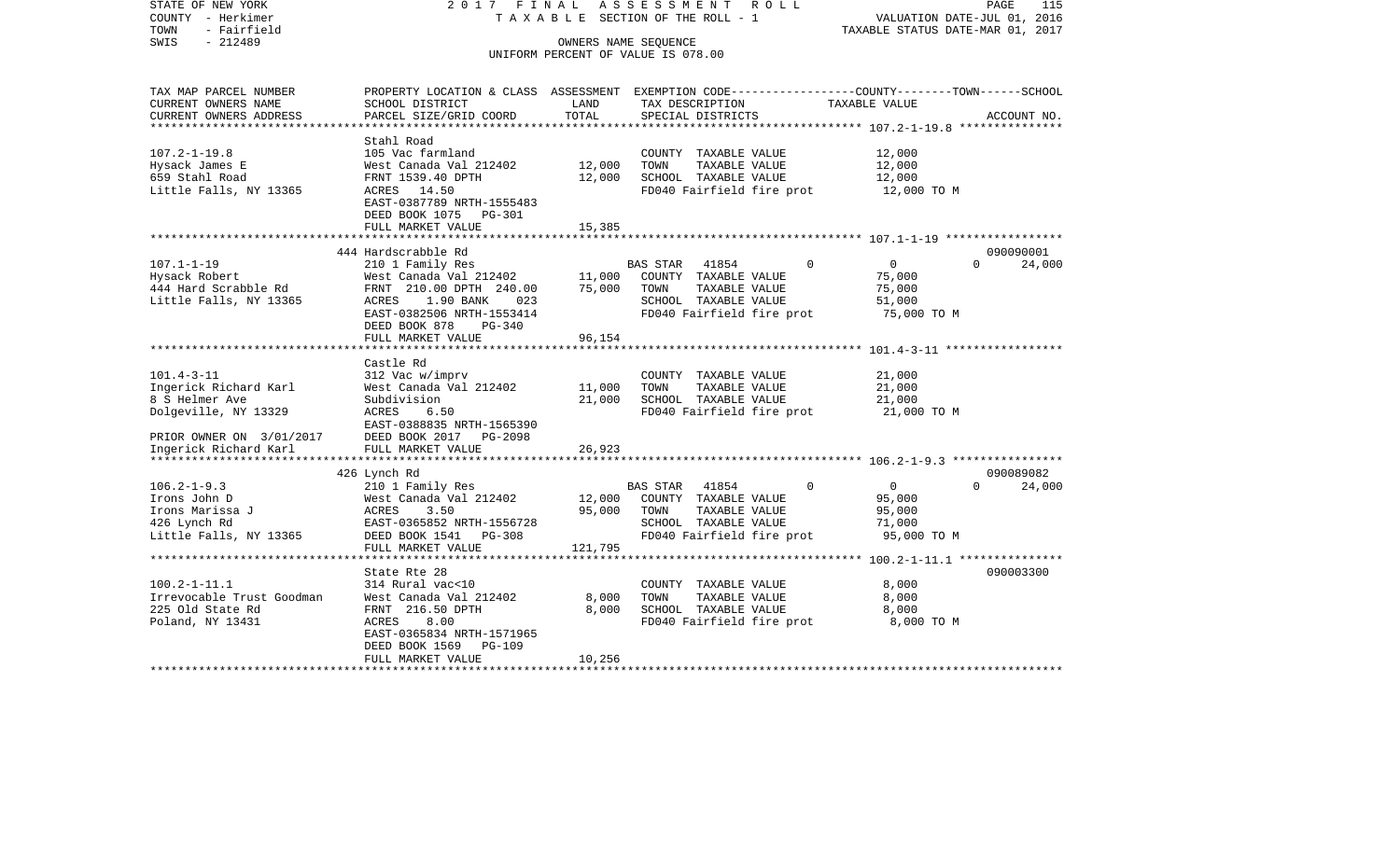COUNTY - Herkimer **T A X A B L E** SECTION OF THE ROLL - 1 VALUATION DATE-JUL 01, 2016 TOWN - Fairfield TAXABLE STATUS DATE-MAR 01, 2017 SWIS - 212489 CONNERS NAME SEQUENCE UNIFORM PERCENT OF VALUE IS 078.00TAX MAP PARCEL NUMBER PROPERTY LOCATION & CLASS ASSESSMENT EXEMPTION CODE------------------COUNTY--------TOWN------SCHOOL CURRENT OWNERS NAME SCHOOL DISTRICT LAND TAX DESCRIPTION TAXABLE VALUECURRENT OWNERS ADDRESS PARCEL SIZE/GRID COORD TOTAL SPECIAL DISTRICTS ACCOUNT NO. \*\*\*\*\*\*\*\*\*\*\*\*\*\*\*\*\*\*\*\*\*\*\*\*\*\*\*\*\*\*\*\*\*\*\*\*\*\*\*\*\*\*\*\*\*\*\*\*\*\*\*\*\*\*\*\*\*\*\*\*\*\*\*\*\*\*\*\*\*\*\*\*\*\*\*\*\*\*\*\*\*\*\*\*\*\*\*\*\*\*\*\*\*\*\*\*\*\*\*\*\*\*\* 100.2-1-11.3 \*\*\*\*\*\*\*\*\*\*\*\*\*\*\*State Rte 28 090003300 100.2-1-11.3 314 Rural vac<10 COUNTY TAXABLE VALUE 2,500 Irrevocable Trust Goodman West Canada Val 212402 2,500 TOWN TAXABLE VALUE 2,500 225 Old State Rd FRNT 48.00 DPTH 2,500 SCHOOL TAXABLE VALUE 2,500 Poland, NY 13431 **ACRES** 2.50 **ACRES** 2.50 **FD040** Fairfield fire prot 2,500 TO M EAST-0365065 NRTH-1571311 DEED BOOK 1569 PG-109FULL MARKET VALUE 3,205 \*\*\*\*\*\*\*\*\*\*\*\*\*\*\*\*\*\*\*\*\*\*\*\*\*\*\*\*\*\*\*\*\*\*\*\*\*\*\*\*\*\*\*\*\*\*\*\*\*\*\*\*\*\*\*\*\*\*\*\*\*\*\*\*\*\*\*\*\*\*\*\*\*\*\*\*\*\*\*\*\*\*\*\*\*\*\*\*\*\*\*\*\*\*\*\*\*\*\*\*\*\*\* 094.4-1-7 \*\*\*\*\*\*\*\*\*\*\*\*\*\*\*\*\*\* Farrington Rd 090086011 094.4-1-7 314 Rural vac<10 COUNTY TAXABLE VALUE 4,000 Irrevocable Trust Johnson Fami West Canada Val 212402 4,000 TOWN TAXABLE VALUE 4,000 Johnson, Andrea Sweet, Stephan FRNT 220.00 DPTH 290.00 4,000 SCHOOL TAXABLE VALUE 4,000 97 Fairfield St EAST-0363765 NRTH-1578739 FD040 Fairfield fire prot 4,000 TO M Middleville, NY 13406 DEED BOOK 1446 PG-645 FULL MARKET VALUE 5,128 \*\*\*\*\*\*\*\*\*\*\*\*\*\*\*\*\*\*\*\*\*\*\*\*\*\*\*\*\*\*\*\*\*\*\*\*\*\*\*\*\*\*\*\*\*\*\*\*\*\*\*\*\*\*\*\*\*\*\*\*\*\*\*\*\*\*\*\*\*\*\*\*\*\*\*\*\*\*\*\*\*\*\*\*\*\*\*\*\*\*\*\*\*\*\*\*\*\*\*\*\*\*\* 106.2-3-3 \*\*\*\*\*\*\*\*\*\*\*\*\*\*\*\*\*\* 115 Pickert Rd 090089097106.2-3-3 240 Rural res BAS STAR 41854 0 0 0 24,000 Irrevocable Trust Markey Famil West Canada Val 212402 15,500 COUNTY TAXABLE VALUE 143,500 Markey Mark & Laurie **includes 106.2-3-5.1** 143,500 TOWN TAXABLE VALUE 143,500 115 Pickert Rd FRNT 406.00 DPTH SCHOOL TAXABLE VALUE 119,500 Little Falls, NY 13365 ACRES 10.80 ACRES 10.80 FD040 Fairfield fire prot 143,500 TO M EAST-0368510 NRTH-1553619 DEED BOOK 1476 PG-774FULL MARKET VALUE 183,974 \*\*\*\*\*\*\*\*\*\*\*\*\*\*\*\*\*\*\*\*\*\*\*\*\*\*\*\*\*\*\*\*\*\*\*\*\*\*\*\*\*\*\*\*\*\*\*\*\*\*\*\*\*\*\*\*\*\*\*\*\*\*\*\*\*\*\*\*\*\*\*\*\*\*\*\*\*\*\*\*\*\*\*\*\*\*\*\*\*\*\*\*\*\*\*\*\*\*\*\*\*\*\* 107.3-2-33.1 \*\*\*\*\*\*\*\*\*\*\*\*\*\*\* 2377 State Rte 169 090007260107.3-2-33.1 241 Rural res&ag VET COM C 41132 0 12,000 0 0 Irrevocable Trust Pawlinga West Canada Val 212402 52,000 VET COM T 41133 0 0 0 16,000 0<br>Cowley Gail 0 0 52.400 Cowley Gail 6 Map No. Change 9/10/03 105,000 ENH STAR 41834 0 0 0 0 52,400 Gail Cowley ACRES 76.60 COUNTY TAXABLE VALUE 93,000 9 Kane Ave EAST-0373158 NRTH-1551808 TOWN TAXABLE VALUE 89,000 Skaneatles, NY 13152 DEED BOOK 1548 PG-994 SCHOOL TAXABLE VALUE 52,600 FULL MARKET VALUE 134,615 FD040 Fairfield fire prot 105,000 TO M \*\*\*\*\*\*\*\*\*\*\*\*\*\*\*\*\*\*\*\*\*\*\*\*\*\*\*\*\*\*\*\*\*\*\*\*\*\*\*\*\*\*\*\*\*\*\*\*\*\*\*\*\*\*\*\*\*\*\*\*\*\*\*\*\*\*\*\*\*\*\*\*\*\*\*\*\*\*\*\*\*\*\*\*\*\*\*\*\*\*\*\*\*\*\*\*\*\*\*\*\*\*\* 094.4-1-6 \*\*\*\*\*\*\*\*\*\*\*\*\*\*\*\*\*\* 113 Farrington Rd 090004350 094.4-1-6 210 1 Family Res ENH STAR 41834 0 0 0 36,000 Irving Elma M West Canada Val 212402 11,000 COUNTY TAXABLE VALUE 36,000 LaClair Patricia ACRES 3.00 36,000 TOWN TAXABLE VALUE 36,000 113 Farrington Rd EAST-0363560 NRTH-1578558 SCHOOL TAXABLE VALUE 0 Newport, NY 13416 **DEED BOOK 1548** PG-111 **FD040 Fairfield fire prot** 36,000 TO M FULL MARKET VALUE 46,154 \*\*\*\*\*\*\*\*\*\*\*\*\*\*\*\*\*\*\*\*\*\*\*\*\*\*\*\*\*\*\*\*\*\*\*\*\*\*\*\*\*\*\*\*\*\*\*\*\*\*\*\*\*\*\*\*\*\*\*\*\*\*\*\*\*\*\*\*\*\*\*\*\*\*\*\*\*\*\*\*\*\*\*\*\*\*\*\*\*\*\*\*\*\*\*\*\*\*\*\*\*\*\*\*\*\*\*\*\*\*\*\*\*\*\*\*\*\*\*\*\*\*\*\*\*\*\*\*\*\*\*\*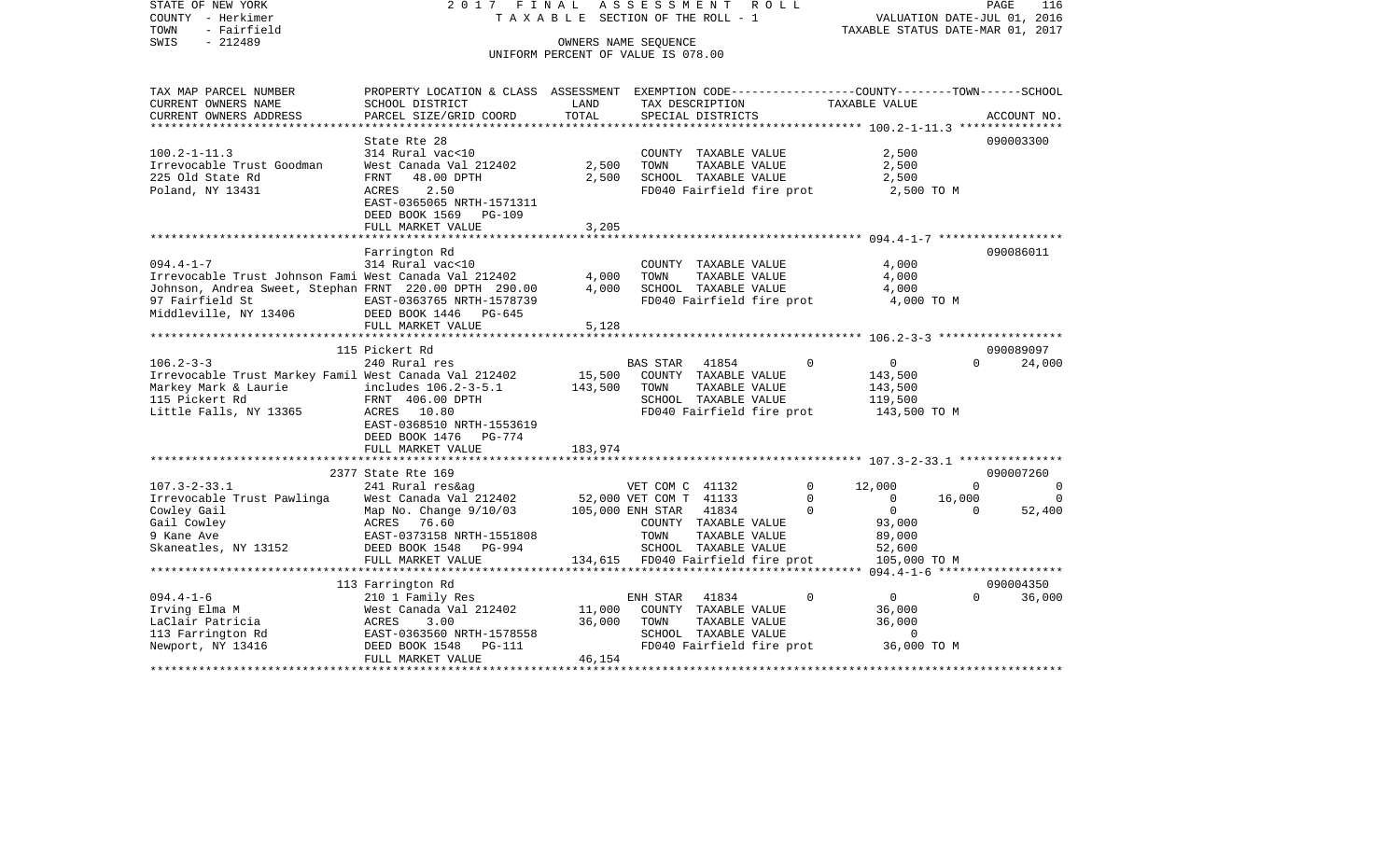STATE OF NEW YORK 2 0 1 7 F I N A L A S S E S S M E N T R O L L PAGE 117COUNTY - Herkimer **T A X A B L E** SECTION OF THE ROLL - 1 VALUATION DATE-JUL 01, 2016 TOWN - Fairfield TAXABLE STATUS DATE-MAR 01, 2017 SWIS - 212489 CONNERS NAME SEQUENCE UNIFORM PERCENT OF VALUE IS 078.00TAX MAP PARCEL NUMBER PROPERTY LOCATION & CLASS ASSESSMENT EXEMPTION CODE------------------COUNTY--------TOWN------SCHOOL CURRENT OWNERS NAME SCHOOL DISTRICT LAND TAX DESCRIPTION TAXABLE VALUECURRENT OWNERS ADDRESS PARCEL SIZE/GRID COORD TOTAL SPECIAL DISTRICTS ACCOUNT NO. \*\*\*\*\*\*\*\*\*\*\*\*\*\*\*\*\*\*\*\*\*\*\*\*\*\*\*\*\*\*\*\*\*\*\*\*\*\*\*\*\*\*\*\*\*\*\*\*\*\*\*\*\*\*\*\*\*\*\*\*\*\*\*\*\*\*\*\*\*\*\*\*\*\*\*\*\*\*\*\*\*\*\*\*\*\*\*\*\*\*\*\*\*\*\*\*\*\*\*\*\*\*\* 106.4-1-38 \*\*\*\*\*\*\*\*\*\*\*\*\*\*\*\*\* 321 North Creek Rd 090004380106.4-1-38 210 1 Family Res BAS STAR 41854 0 0 0 24,000 Jackson Brian West Canada Val 212402 10,000 COUNTY TAXABLE VALUE 40,000 Jackson Shirley ACRES 1.20 40,000 TOWN TAXABLE VALUE 40,000 321 North Creek Rd EAST-0367944 NRTH-1546766 SCHOOL TAXABLE VALUE 16,000 Little Falls, NY 13365 DEED BOOK 795 PG-357 FD040 Fairfield fire prot 40,000 TO M FULL MARKET VALUE 51,282 \*\*\*\*\*\*\*\*\*\*\*\*\*\*\*\*\*\*\*\*\*\*\*\*\*\*\*\*\*\*\*\*\*\*\*\*\*\*\*\*\*\*\*\*\*\*\*\*\*\*\*\*\*\*\*\*\*\*\*\*\*\*\*\*\*\*\*\*\*\*\*\*\*\*\*\*\*\*\*\*\*\*\*\*\*\*\*\*\*\*\*\*\*\*\*\*\*\*\*\*\*\*\* 094.4-1-15.2 \*\*\*\*\*\*\*\*\*\*\*\*\*\*\* 2146 Castle Rd 090100079094.4-1-15.2 210 1 Family Res COUNTY TAXABLE VALUE 90,000 Jackson Christopher West Canada Val 212402 11,000 TOWN Jackson Brad ACRES 2.50 90,000 SCHOOL TAXABLE VALUE 90,000 2146 Castle Rd EAST-0367260 NRTH-1579495 FD040 Fairfield fire prot 90,000 TO M Newport, NY 13416 DEED BOOK 948 PG-166 FULL MARKET VALUE 115,385 \*\*\*\*\*\*\*\*\*\*\*\*\*\*\*\*\*\*\*\*\*\*\*\*\*\*\*\*\*\*\*\*\*\*\*\*\*\*\*\*\*\*\*\*\*\*\*\*\*\*\*\*\*\*\*\*\*\*\*\*\*\*\*\*\*\*\*\*\*\*\*\*\*\*\*\*\*\*\*\*\*\*\*\*\*\*\*\*\*\*\*\*\*\*\*\*\*\*\*\*\*\*\* 094.4-1-14.2 \*\*\*\*\*\*\*\*\*\*\*\*\*\*\* 2162 Castle Rd 090001950094.4-1-14.2 312 Vac w/imprv COUNTY TAXABLE VALUE 8,000 Jackson Christopher M West Canada Val 212402 4,000 TOWN TAXABLE VALUE 8,000 2146 Castle Rd collapsed trailer 8,000 SCHOOL TAXABLE VALUE 8,000 Newport, NY 13416 split w/14.3 (foreclosure FD040 Fairfield fire prot 8,000 TO M FRNT 126.00 DPTH 220.00 EAST-0366882 NRTH-1579433 DEED BOOK 1496 PG-138FULL MARKET VALUE 10,256 \*\*\*\*\*\*\*\*\*\*\*\*\*\*\*\*\*\*\*\*\*\*\*\*\*\*\*\*\*\*\*\*\*\*\*\*\*\*\*\*\*\*\*\*\*\*\*\*\*\*\*\*\*\*\*\*\*\*\*\*\*\*\*\*\*\*\*\*\*\*\*\*\*\*\*\*\*\*\*\*\*\*\*\*\*\*\*\*\*\*\*\*\*\*\*\*\*\*\*\*\*\*\* 094.4-1-14.3 \*\*\*\*\*\*\*\*\*\*\*\*\*\*\* Castle Rd094.4-1-14.3 314 Rural vac<10 COUNTY TAXABLE VALUE 2,000 Jackson Christopher M West Canada Val 212402 2,000 TOWN TAXABLE VALUE 2,000 2146 Castle Rd portion from t dedicke 2,000 SCHOOL TAXABLE VALUE 2,000 Newport, NY 13416 **part of 14.2** (foreclosure FD040 Fairfield fire prot 2,000 TO M FRNT 218.00 DPTH 80.00 EAST-0366688 NRTH-1579480 DEED BOOK 1496 PG-138 FULL MARKET VALUE 2,564 \*\*\*\*\*\*\*\*\*\*\*\*\*\*\*\*\*\*\*\*\*\*\*\*\*\*\*\*\*\*\*\*\*\*\*\*\*\*\*\*\*\*\*\*\*\*\*\*\*\*\*\*\*\*\*\*\*\*\*\*\*\*\*\*\*\*\*\*\*\*\*\*\*\*\*\*\*\*\*\*\*\*\*\*\*\*\*\*\*\*\*\*\*\*\*\*\*\*\*\*\*\*\* 094.4-1-13 \*\*\*\*\*\*\*\*\*\*\*\*\*\*\*\*\* 2186 Castle Rd 090004440094.4-1-13 210 1 Family Res VET WAR C 41122 0 7,200 0 0 0 Jackson Irrevocable Trust Gera West Canada Val 212402 10,000 VET WAR T 41123 0 0 9,600 0 Jackson William A ACRES 1.00 82,000 ENH STAR 41834 0 0 0 52,400 Attn: Gerald Jackson EAST-0366461 NRTH-1579367 COUNTY TAXABLE VALUE 74,800 2186 Castle Rd DEED BOOK 1080 PG-436 TOWN TAXABLE VALUE 72,400 Newport, NY 13416-9745 FULL MARKET VALUE 105,128 SCHOOL TAXABLE VALUE 29,600 FD040 Fairfield fire prot 82,000 TO M \*\*\*\*\*\*\*\*\*\*\*\*\*\*\*\*\*\*\*\*\*\*\*\*\*\*\*\*\*\*\*\*\*\*\*\*\*\*\*\*\*\*\*\*\*\*\*\*\*\*\*\*\*\*\*\*\*\*\*\*\*\*\*\*\*\*\*\*\*\*\*\*\*\*\*\*\*\*\*\*\*\*\*\*\*\*\*\*\*\*\*\*\*\*\*\*\*\*\*\*\*\*\*\*\*\*\*\*\*\*\*\*\*\*\*\*\*\*\*\*\*\*\*\*\*\*\*\*\*\*\*\*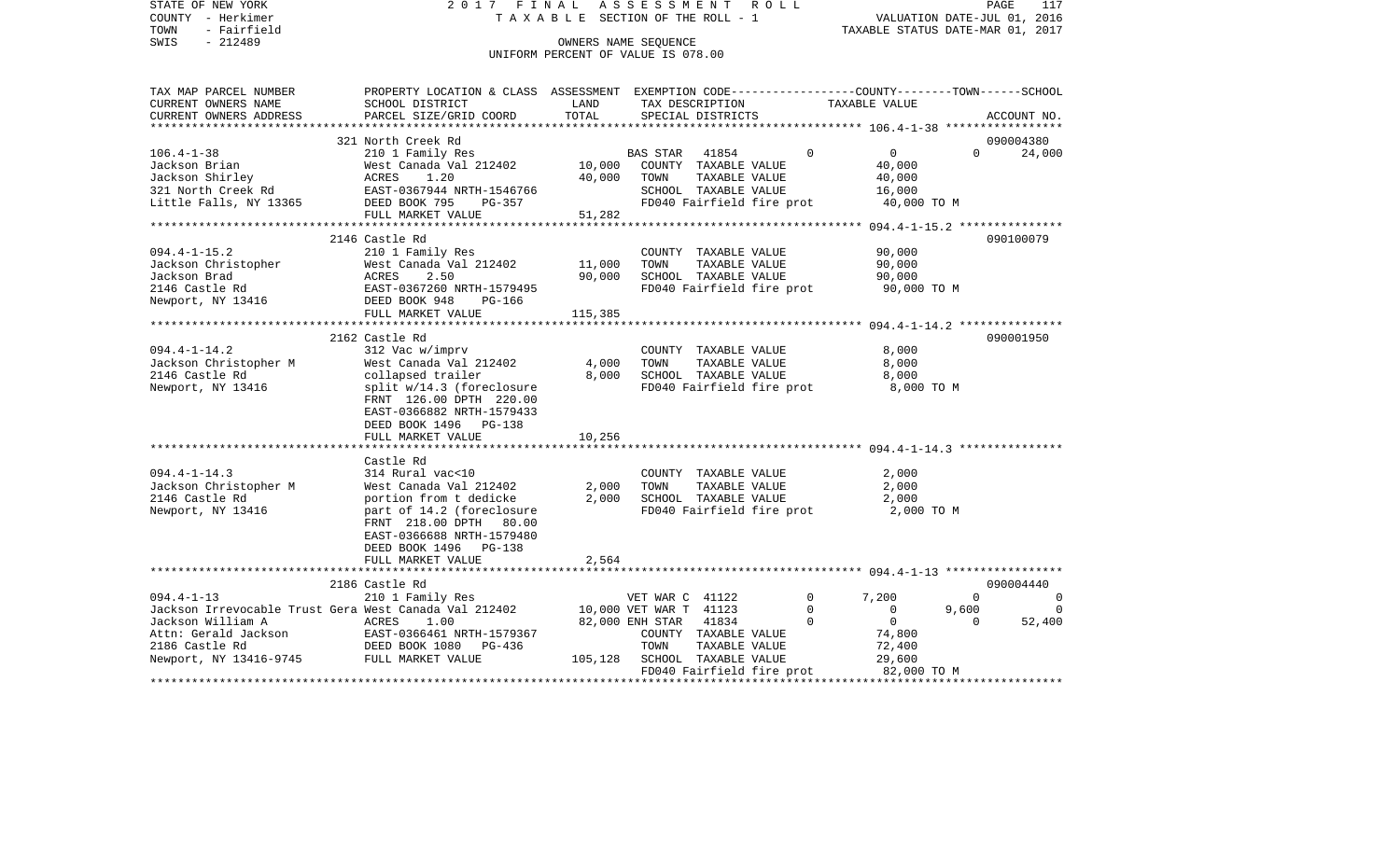STATE OF NEW YORK 2 0 1 7 F I N A L A S S E S S M E N T R O L L PAGE 118COUNTY - Herkimer T A X A B L E SECTION OF THE ROLL - 1 VALUATION DATE-JUL 01, 2016 TOWN - Fairfield TAXABLE STATUS DATE-MAR 01, 2017 SWIS - 212489 CONNERS NAME SEQUENCE UNIFORM PERCENT OF VALUE IS 078.00TAX MAP PARCEL NUMBER PROPERTY LOCATION & CLASS ASSESSMENT EXEMPTION CODE------------------COUNTY--------TOWN------SCHOOL CURRENT OWNERS NAME SCHOOL DISTRICT LAND TAX DESCRIPTION TAXABLE VALUECURRENT OWNERS ADDRESS PARCEL SIZE/GRID COORD TOTAL SPECIAL DISTRICTS ACCOUNT NO. \*\*\*\*\*\*\*\*\*\*\*\*\*\*\*\*\*\*\*\*\*\*\*\*\*\*\*\*\*\*\*\*\*\*\*\*\*\*\*\*\*\*\*\*\*\*\*\*\*\*\*\*\*\*\*\*\*\*\*\*\*\*\*\*\*\*\*\*\*\*\*\*\*\*\*\*\*\*\*\*\*\*\*\*\*\*\*\*\*\*\*\*\*\*\*\*\*\*\*\*\*\*\* 094.4-1-15.1 \*\*\*\*\*\*\*\*\*\*\*\*\*\*\* Castle Rd 090001980090001980 094.4-1-15.1 322 Rural vac>10 COUNTY TAXABLE VALUE 30,000 Jackson Irrevocable Trust Gera West Canada Val 212402 30,000 TOWN TAXABLE VALUE 30,000 Jackson William A 1/2 Jackson & 1/2 Dedicke 30,000 SCHOOL TAXABLE VALUE 30,000 Attn: Gerald Jackson  $ACRES$  60.00  $ACRES$  60.00  $FDD40$   $FD040$   $Fairfield$  fire prot 30,000 TO M 2186 Castle Rd EAST-0367042 NRTH-1580104Newport, NY 13416 DEED BOOK 1080 PG-432 FULL MARKET VALUE 38,462 \*\*\*\*\*\*\*\*\*\*\*\*\*\*\*\*\*\*\*\*\*\*\*\*\*\*\*\*\*\*\*\*\*\*\*\*\*\*\*\*\*\*\*\*\*\*\*\*\*\*\*\*\*\*\*\*\*\*\*\*\*\*\*\*\*\*\*\*\*\*\*\*\*\*\*\*\*\*\*\*\*\*\*\*\*\*\*\*\*\*\*\*\*\*\*\*\*\*\*\*\*\*\* 094.4-1-15.4 \*\*\*\*\*\*\*\*\*\*\*\*\*\*\* 2186 Castle Rd 0990054094.4-1-15.4 314 Rural vac<10 COUNTY TAXABLE VALUE 6,000 Jackson Irrevocable Trust Gera West Canada Val 212402 6,000 TOWN TAXABLE VALUE 6,000 Jackson William A ACRES 1.50 6,000 SCHOOL TAXABLE VALUE 6,000 Attn: Gerald Jackson EAST-0366209 NRTH-1579264 FD040 Fairfield fire prot 6,000 TO M 2186 Castle Rd DEED BOOK 1080 PG-436 Newport, NY 13416-9745 FULL MARKET VALUE 7,692 \*\*\*\*\*\*\*\*\*\*\*\*\*\*\*\*\*\*\*\*\*\*\*\*\*\*\*\*\*\*\*\*\*\*\*\*\*\*\*\*\*\*\*\*\*\*\*\*\*\*\*\*\*\*\*\*\*\*\*\*\*\*\*\*\*\*\*\*\*\*\*\*\*\*\*\*\*\*\*\*\*\*\*\*\*\*\*\*\*\*\*\*\*\*\*\*\*\*\*\*\*\*\* 101.4-1-10 \*\*\*\*\*\*\*\*\*\*\*\*\*\*\*\*\*State Route 29 090009960 101.4-1-10 321 Abandoned ag AG MKTS 41730 0 3,514 3,514 3,514 John Giovatto Charitable Remai West Canada Val 212402 22,000 COUNTY TAXABLE VALUE 18,486 78 Franklin St ACRES 43.40 22,000 TOWN TAXABLE VALUE 18,486 Elmwood Park, NJ 07407 EAST-0394449 NRTH-1564361 SCHOOL TAXABLE VALUE 18,486 DEED BOOK 1342 PG-1 FD040 Fairfield fire prot 22,000 TO M MAY BE SUBJECT TO PAYMENT FULL MARKET VALUE  $28,205$ UNDER AGDIST LAW TIL 2024 \*\*\*\*\*\*\*\*\*\*\*\*\*\*\*\*\*\*\*\*\*\*\*\*\*\*\*\*\*\*\*\*\*\*\*\*\*\*\*\*\*\*\*\*\*\*\*\*\*\*\*\*\*\*\*\*\*\*\*\*\*\*\*\*\*\*\*\*\*\*\*\*\*\*\*\*\*\*\*\*\*\*\*\*\*\*\*\*\*\*\*\*\*\*\*\*\*\*\*\*\*\*\* 094.4-1-25 \*\*\*\*\*\*\*\*\*\*\*\*\*\*\*\*\* 1953 Castle Rd 090100001094.4-1-25 210 1 Family Res BAS STAR 41854 0 0 0 24,000 Johnson Jack West Canada Val 212402 10,000 COUNTY TAXABLE VALUE 71,000 Johnson Dawnna ACRES 1.00 71,000 TOWN TAXABLE VALUE 71,000 1953 Castle Rd EAST-0371117 NRTH-1579810 SCHOOL TAXABLE VALUE 47,000 Newport, NY 13416 **DEED BOOK 00619 PG-00483** FD040 Fairfield fire prot 71,000 TO M FULL MARKET VALUE 91,026 \*\*\*\*\*\*\*\*\*\*\*\*\*\*\*\*\*\*\*\*\*\*\*\*\*\*\*\*\*\*\*\*\*\*\*\*\*\*\*\*\*\*\*\*\*\*\*\*\*\*\*\*\*\*\*\*\*\*\*\*\*\*\*\*\*\*\*\*\*\*\*\*\*\*\*\*\*\*\*\*\*\*\*\*\*\*\*\*\*\*\*\*\*\*\*\*\*\*\*\*\*\*\* 095.3-1-11 \*\*\*\*\*\*\*\*\*\*\*\*\*\*\*\*\* 1687 Castle Rd 090100018095.3-1-11 311 Res vac land COUNTY TAXABLE VALUE 5,000 Johnson Jack West Canada Val 212402 5,000 TOWN TAXABLE VALUE 5,000 Johnson Brenda FRNT 169.00 DPTH 258.00 5,000 SCHOOL TAXABLE VALUE 5,000 1677 Castle Rd **ACRES** 1.00 FD040 Fairfield fire prot 5,000 TO M Newport, NY 13416 EAST-0376411 NRTH-1580490 DEED BOOK 1400 PG-709FULL MARKET VALUE 6,410 \*\*\*\*\*\*\*\*\*\*\*\*\*\*\*\*\*\*\*\*\*\*\*\*\*\*\*\*\*\*\*\*\*\*\*\*\*\*\*\*\*\*\*\*\*\*\*\*\*\*\*\*\*\*\*\*\*\*\*\*\*\*\*\*\*\*\*\*\*\*\*\*\*\*\*\*\*\*\*\*\*\*\*\*\*\*\*\*\*\*\*\*\*\*\*\*\*\*\*\*\*\*\*\*\*\*\*\*\*\*\*\*\*\*\*\*\*\*\*\*\*\*\*\*\*\*\*\*\*\*\*\*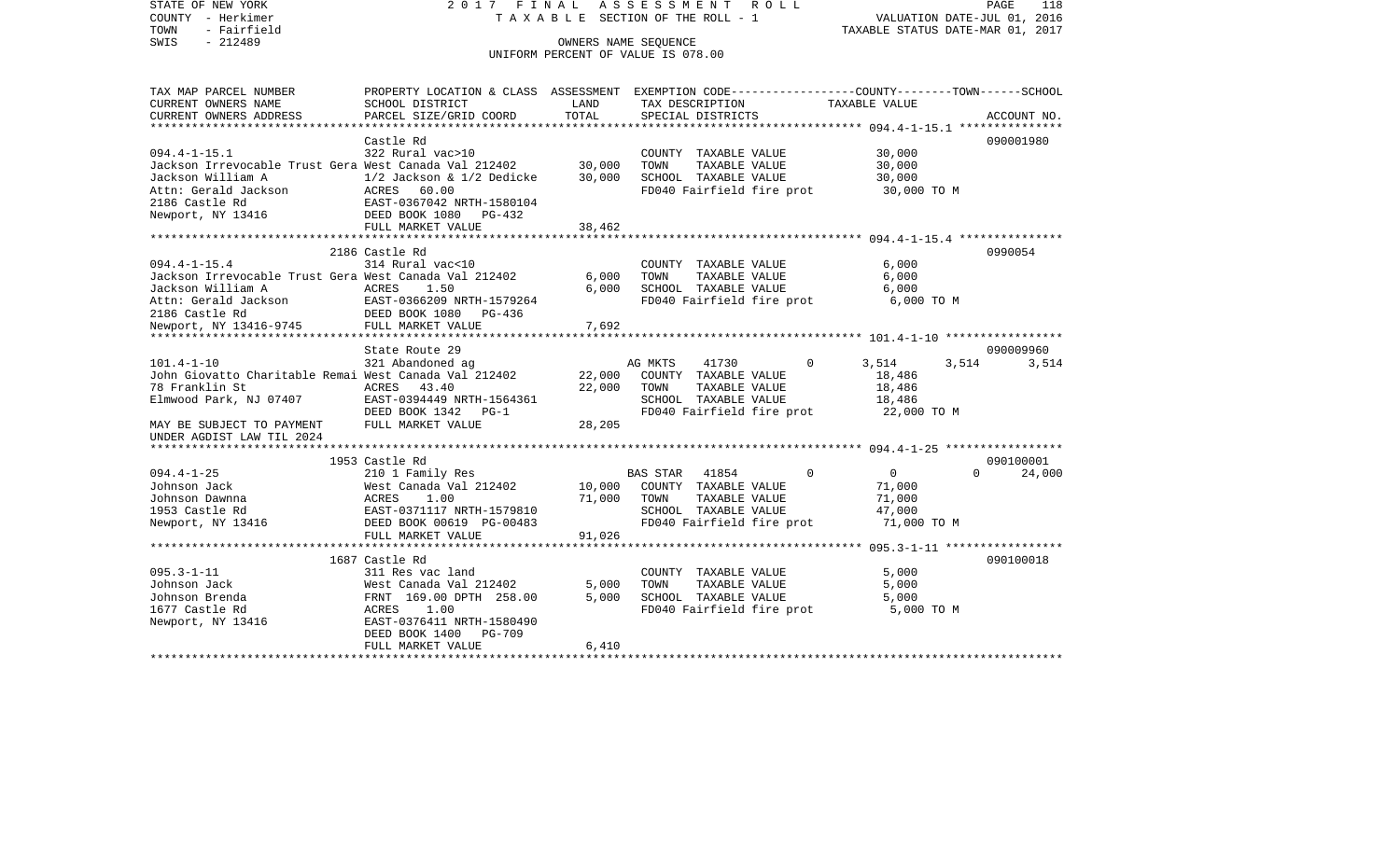COUNTY - Herkimer T A X A B L E SECTION OF THE ROLL - 1 VALUATION DATE-JUL 01, 2016 TOWN - Fairfield TAXABLE STATUS DATE-MAR 01, 2017 SWIS - 212489 OWNERS NAME SEQUENCE UNIFORM PERCENT OF VALUE IS 078.00TAX MAP PARCEL NUMBER PROPERTY LOCATION & CLASS ASSESSMENT EXEMPTION CODE------------------COUNTY--------TOWN------SCHOOL CURRENT OWNERS NAME SCHOOL DISTRICT LAND TAX DESCRIPTION TAXABLE VALUECURRENT OWNERS ADDRESS PARCEL SIZE/GRID COORD TOTAL SPECIAL DISTRICTS ACCOUNT NO. \*\*\*\*\*\*\*\*\*\*\*\*\*\*\*\*\*\*\*\*\*\*\*\*\*\*\*\*\*\*\*\*\*\*\*\*\*\*\*\*\*\*\*\*\*\*\*\*\*\*\*\*\*\*\*\*\*\*\*\*\*\*\*\*\*\*\*\*\*\*\*\*\*\*\*\*\*\*\*\*\*\*\*\*\*\*\*\*\*\*\*\*\*\*\*\*\*\*\*\*\*\*\* 095.3-1-12 \*\*\*\*\*\*\*\*\*\*\*\*\*\*\*\*\*1677 Castle Rd 090100019 095.3-1-12 210 1 Family Res COUNTY TAXABLE VALUE 88,000 Johnson Jack E West Canada Val 212402 8,000 TOWN TAXABLE VALUE 88,000 Anderson Brenda Doublewide 88,000 SCHOOL TAXABLE VALUE 88,000 1677 Castle Rd FRNT 150.00 DPTH 235.00 FD040 Fairfield fire prot 88,000 TO M EAST-0376556 NRTH-1580523 DEED BOOK 821 PG-90FULL MARKET VALUE 112,821 \*\*\*\*\*\*\*\*\*\*\*\*\*\*\*\*\*\*\*\*\*\*\*\*\*\*\*\*\*\*\*\*\*\*\*\*\*\*\*\*\*\*\*\*\*\*\*\*\*\*\*\*\*\*\*\*\*\*\*\*\*\*\*\*\*\*\*\*\*\*\*\*\*\*\*\*\*\*\*\*\*\*\*\*\*\*\*\*\*\*\*\*\*\*\*\*\*\*\*\*\*\*\* 100.4-1-8.6 \*\*\*\*\*\*\*\*\*\*\*\*\*\*\*\* State Route 29100.4-1-8.6 314 Rural vac<10 COUNTY TAXABLE VALUE 7,900 Johnson Jack E West Canada Val 212402 7,900 TOWN TAXABLE VALUE 7,900 Johnson Brenda L FRNT 1956.00 DPTH 7,900 SCHOOL TAXABLE VALUE 7,900 PO Box 81 ACRES 9.70 ACRES 9.70 FD040 Fairfield fire prot 7,900 TO M Newport, NY 13416 EAST-0372544 NRTH-1568036 DEED BOOK 1124 PG-346 FULL MARKET VALUE 10,128 \*\*\*\*\*\*\*\*\*\*\*\*\*\*\*\*\*\*\*\*\*\*\*\*\*\*\*\*\*\*\*\*\*\*\*\*\*\*\*\*\*\*\*\*\*\*\*\*\*\*\*\*\*\*\*\*\*\*\*\*\*\*\*\*\*\*\*\*\*\*\*\*\*\*\*\*\*\*\*\*\*\*\*\*\*\*\*\*\*\*\*\*\*\*\*\*\*\*\*\*\*\*\* 094.4-1-11.5 \*\*\*\*\*\*\*\*\*\*\*\*\*\*\* Farrington Rd 094.4-1-11.5 322 Rural vac>10 COUNTY TAXABLE VALUE 22,000 Johnson Marjorie J West Canada Val 212402 22,000 TOWN TAXABLE VALUE 22,000 113 Farrington Rd FRNT 2420.00 DPTH 22,000 SCHOOL TAXABLE VALUE 22,000 Newport, NY 13416 ACRES 33.50 EAST-0364787 NRTH-1580794 DEED BOOK 1601 PG-188 FULL MARKET VALUE 28,205 \*\*\*\*\*\*\*\*\*\*\*\*\*\*\*\*\*\*\*\*\*\*\*\*\*\*\*\*\*\*\*\*\*\*\*\*\*\*\*\*\*\*\*\*\*\*\*\*\*\*\*\*\*\*\*\*\*\*\*\*\*\*\*\*\*\*\*\*\*\*\*\*\*\*\*\*\*\*\*\*\*\*\*\*\*\*\*\*\*\*\*\*\*\*\*\*\*\*\*\*\*\*\* 095.3-1-32.1 \*\*\*\*\*\*\*\*\*\*\*\*\*\*\* Sandy Lane Rd 090006750 095.3-1-32.1 322 Rural vac>10 COUNTY TAXABLE VALUE 35,000 Johnson Mark West Canada Val 212402 35,000 TOWN TAXABLE VALUE 35,000 Johnson Suzanne ACRES 41.20 35,000 SCHOOL TAXABLE VALUE 35,000 72 Schofield Rd EAST-0382312 NRTH-1583295 FD040 Fairfield fire prot 35,000 TO M West Milford, NJ 07480 DEED BOOK 809 PG-195 FULL MARKET VALUE 44,872 \*\*\*\*\*\*\*\*\*\*\*\*\*\*\*\*\*\*\*\*\*\*\*\*\*\*\*\*\*\*\*\*\*\*\*\*\*\*\*\*\*\*\*\*\*\*\*\*\*\*\*\*\*\*\*\*\*\*\*\*\*\*\*\*\*\*\*\*\*\*\*\*\*\*\*\*\*\*\*\*\*\*\*\*\*\*\*\*\*\*\*\*\*\*\*\*\*\*\*\*\*\*\* 101.1-1-1.5 \*\*\*\*\*\*\*\*\*\*\*\*\*\*\*\* 701 Platform Rd 101.1-1-1.5 210 1 Family Res BAS STAR 41854 0 0 0 24,000 Johnson Roy West Canada Val 212402 11,000 COUNTY TAXABLE VALUE 85,000 Johnson Julie BAR change 6/05 85,000 TOWN TAXABLE VALUE 85,000 701 Platform Rd ACRES 3.29 SCHOOL TAXABLE VALUE 61,000 Newport, NY 13416 **EAST-0373697 NRTH-1574435** FD040 Fairfield fire prot 85,000 TO M DEED BOOK 817 PG-495FULL MARKET VALUE 108.974 \*\*\*\*\*\*\*\*\*\*\*\*\*\*\*\*\*\*\*\*\*\*\*\*\*\*\*\*\*\*\*\*\*\*\*\*\*\*\*\*\*\*\*\*\*\*\*\*\*\*\*\*\*\*\*\*\*\*\*\*\*\*\*\*\*\*\*\*\*\*\*\*\*\*\*\*\*\*\*\*\*\*\*\*\*\*\*\*\*\*\*\*\*\*\*\*\*\*\*\*\*\*\*\*\*\*\*\*\*\*\*\*\*\*\*\*\*\*\*\*\*\*\*\*\*\*\*\*\*\*\*\*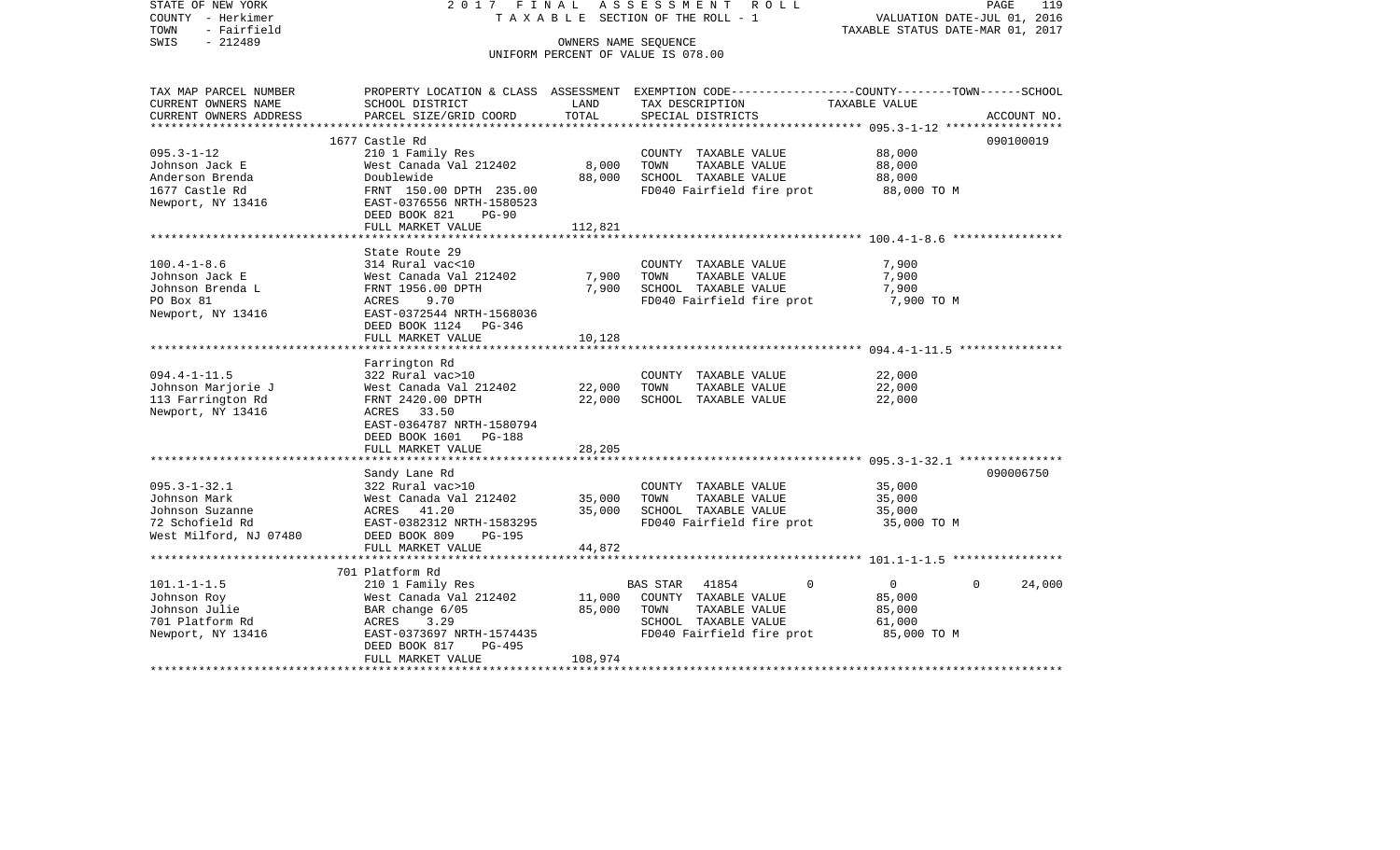| STATE OF NEW YORK<br>COUNTY - Herkimer                                    | 2017 FINAL                                                                                                                                                                          | TAXABLE SECTION OF THE ROLL - 1    |                          | ASSESSMENT ROLL                                           |             |                                                                 |                | PAGE<br>120 |
|---------------------------------------------------------------------------|-------------------------------------------------------------------------------------------------------------------------------------------------------------------------------------|------------------------------------|--------------------------|-----------------------------------------------------------|-------------|-----------------------------------------------------------------|----------------|-------------|
| - Fairfield<br>TOWN                                                       |                                                                                                                                                                                     |                                    |                          |                                                           |             | VALUATION DATE-JUL 01, 2016<br>TAXABLE STATUS DATE-MAR 01, 2017 |                |             |
| $-212489$<br>SWIS                                                         |                                                                                                                                                                                     | OWNERS NAME SEQUENCE               |                          |                                                           |             |                                                                 |                |             |
|                                                                           |                                                                                                                                                                                     | UNIFORM PERCENT OF VALUE IS 078.00 |                          |                                                           |             |                                                                 |                |             |
|                                                                           |                                                                                                                                                                                     |                                    |                          |                                                           |             |                                                                 |                |             |
| TAX MAP PARCEL NUMBER                                                     | PROPERTY LOCATION & CLASS ASSESSMENT EXEMPTION CODE---------------COUNTY-------TOWN-----SCHOOL                                                                                      |                                    |                          |                                                           |             |                                                                 |                |             |
| CURRENT OWNERS NAME                                                       | SCHOOL DISTRICT                                                                                                                                                                     | LAND                               |                          |                                                           |             | TAXABLE VALUE                                                   |                |             |
| CURRENT OWNERS ADDRESS                                                    | PARCEL SIZE/GRID COORD                                                                                                                                                              | TOTAL                              |                          | TAX DESCRIPTION<br>SPECIAL DISTRICTS<br>SPECIAL DISTRICTS |             |                                                                 |                | ACCOUNT NO. |
|                                                                           |                                                                                                                                                                                     |                                    |                          |                                                           |             |                                                                 |                |             |
|                                                                           | 249 Kelly Rd                                                                                                                                                                        |                                    |                          |                                                           |             |                                                                 |                |             |
| $106.4 - 1 - 7.4$                                                         | 210 1 Family Res                                                                                                                                                                    |                                    | <b>BAS STAR</b>          | 41854                                                     | $\Omega$    | $\overline{0}$                                                  | $\Omega$       | 24,000      |
| Johnson Timothy J                                                         | West Canada Val 212402                                                                                                                                                              | 15,000                             |                          | COUNTY TAXABLE VALUE                                      |             | 75,000                                                          |                |             |
| Johnson Tiffany M                                                         | $\begin{array}{cc}\n\text{FRNT} & 250.00 \text{ DPTH} \\ \text{AGPES} & 5.00\n\end{array}$                                                                                          | 75,000                             | TOWN                     | TAXABLE VALUE                                             |             | 75,000                                                          |                |             |
| 249 Kelly Rd                                                              | 5.00<br>ACRES                                                                                                                                                                       |                                    |                          | SCHOOL TAXABLE VALUE                                      |             | 51,000                                                          |                |             |
| Little Falls, NY 13365                                                    | ACRES 5.00<br>EAST-0371049 NRTH-1551194                                                                                                                                             |                                    |                          |                                                           |             |                                                                 |                |             |
|                                                                           | DEED BOOK 1613 PG-261                                                                                                                                                               |                                    |                          |                                                           |             |                                                                 |                |             |
|                                                                           | FULL MARKET VALUE                                                                                                                                                                   | 96,154                             |                          |                                                           |             |                                                                 |                |             |
|                                                                           |                                                                                                                                                                                     |                                    |                          |                                                           |             |                                                                 |                |             |
|                                                                           | 1980 Hardscrabble Rd                                                                                                                                                                |                                    |                          |                                                           |             |                                                                 |                | 090000840   |
| $095.3 - 1 - 26.1$                                                        | 240 Rural res                                                                                                                                                                       |                                    | BAS STAR                 | 41854                                                     | $\Omega$    | $\overline{0}$                                                  | $\Omega$       | 24,000      |
| Jones Laura A                                                             | EXECUTIVE MELTINE VALUE<br>NEXT-0376180 NRTH-1581941 20,000 COUNTY TAXABLE VALUE<br>REST-0376180 NRTH-1581941 5CHOOL TAXABLE VALUE<br>DEED BOOK 836 PG-237 PD040 Fairfield fire pro |                                    |                          |                                                           |             | 132,200                                                         |                |             |
| 1980 Hardscrabble Rd<br>Newport, NY 13416                                 |                                                                                                                                                                                     |                                    |                          |                                                           |             | 132,200                                                         |                |             |
|                                                                           |                                                                                                                                                                                     |                                    |                          | SCHOOL TAXABLE VALUE                                      |             | 108,200                                                         |                |             |
|                                                                           |                                                                                                                                                                                     |                                    |                          | FD040 Fairfield fire prot                                 |             | 132,200 TO M                                                    |                |             |
|                                                                           | FULL MARKET VALUE                                                                                                                                                                   | 169,487                            |                          |                                                           |             |                                                                 |                |             |
|                                                                           |                                                                                                                                                                                     |                                    |                          |                                                           |             |                                                                 |                |             |
|                                                                           | 192 Arnold Rd                                                                                                                                                                       |                                    |                          |                                                           |             |                                                                 |                |             |
| $107.3 - 2 - 3.7$                                                         | 210 1 Family Res                                                                                                                                                                    |                                    |                          | BAS STAR 41854                                            | $\Omega$    | $\overline{0}$                                                  | $\Omega$       | 24,000      |
| Jouben Dawn E                                                             | West Canada Val 212402                                                                                                                                                              | 11,000<br>96,000                   |                          | COUNTY TAXABLE VALUE                                      |             | 96,000                                                          |                |             |
| 192 Arnold Rd                                                             | Split From 107.3-2-3.6                                                                                                                                                              |                                    | TOWN                     | TAXABLE VALUE                                             |             | 96,000                                                          |                |             |
| Little Falls, NY 13365                                                    | FRNT 150.00 DPTH                                                                                                                                                                    |                                    |                          | SCHOOL TAXABLE VALUE                                      |             | 72,000                                                          |                |             |
|                                                                           | ACRES<br>3.00                                                                                                                                                                       |                                    |                          |                                                           |             | FD040 Fairfield fire prot 96,000 TO M                           |                |             |
|                                                                           | EAST-0375567 NRTH-1553026                                                                                                                                                           |                                    |                          |                                                           |             |                                                                 |                |             |
|                                                                           | DEED BOOK 1127 PG-136                                                                                                                                                               |                                    |                          |                                                           |             |                                                                 |                |             |
|                                                                           | FULL MARKET VALUE                                                                                                                                                                   | 123,077                            |                          |                                                           |             |                                                                 |                |             |
|                                                                           | Little Falls Rd                                                                                                                                                                     |                                    |                          |                                                           |             |                                                                 |                |             |
|                                                                           | 312 Vac w/imprv                                                                                                                                                                     |                                    |                          |                                                           |             |                                                                 |                |             |
| $107.3 - 2 - 3.6$<br>Jouben Joseph                                        | $West$ Canada Val 212402 25,000                                                                                                                                                     |                                    | TOWN                     | COUNTY TAXABLE VALUE<br>TAXABLE VALUE                     |             | 35,000<br>35,000                                                |                |             |
| 192 Arnold Rd                                                             |                                                                                                                                                                                     |                                    |                          |                                                           |             | 35,000                                                          |                |             |
| Little Falls, NY 13365                                                    | Rose Wallace Trust Split 35,000 SCHOOL TAXABLE VALUE                                                                                                                                |                                    |                          |                                                           |             | FD040 Fairfield fire prot 35,000 TO M                           |                |             |
|                                                                           | FRNT 174.60 DPTH<br>ACRES 37.00                                                                                                                                                     |                                    |                          |                                                           |             |                                                                 |                |             |
|                                                                           | EAST-0377033 NRTH-1552969                                                                                                                                                           |                                    |                          |                                                           |             |                                                                 |                |             |
|                                                                           | DEED BOOK 842<br>PG-46                                                                                                                                                              |                                    |                          |                                                           |             |                                                                 |                |             |
|                                                                           | FULL MARKET VALUE                                                                                                                                                                   | 44,872                             |                          |                                                           |             |                                                                 |                |             |
|                                                                           |                                                                                                                                                                                     |                                    |                          |                                                           |             |                                                                 |                |             |
|                                                                           | 1186 Castle Rd                                                                                                                                                                      |                                    |                          |                                                           |             |                                                                 |                | 090004500   |
| $101.1 - 1 - 19$                                                          | 113 Cattle farm                                                                                                                                                                     |                                    | AG MKTS                  | 41730                                                     | $\mathbf 0$ | 30,818                                                          | 30,818         | 30,818      |
|                                                                           | West Canada Val 212402                                                                                                                                                              | 186,000 BAS STAR 41854             |                          |                                                           | $\mathbf 0$ | $\overline{0}$                                                  | $\overline{0}$ | 24,000      |
|                                                                           | ACRES 328.00                                                                                                                                                                        |                                    | 226,000 AGRIC 10 Y 42100 |                                                           | $\Omega$    | 7,900                                                           | 7,900          | 7,900       |
|                                                                           | EAST-0382788 NRTH-1576296                                                                                                                                                           |                                    |                          | COUNTY TAXABLE VALUE                                      |             | 187,282                                                         |                |             |
|                                                                           | DEED BOOK 817 PG-350                                                                                                                                                                |                                    | TOWN                     | TAXABLE VALUE                                             |             | 187,282                                                         |                |             |
| -----><br>Newport, NY 13416<br>MAY BE SUPITE<br>MAY BE SUBJECT TO PAYMENT | FULL MARKET VALUE                                                                                                                                                                   |                                    |                          | 289,744 SCHOOL TAXABLE VALUE                              |             | 163,282                                                         |                |             |
| UNDER AGDIST LAW TIL 2024                                                 |                                                                                                                                                                                     |                                    |                          | FD040 Fairfield fire prot                                 |             | 226,000 TO M                                                    |                |             |
|                                                                           |                                                                                                                                                                                     |                                    |                          |                                                           |             |                                                                 |                |             |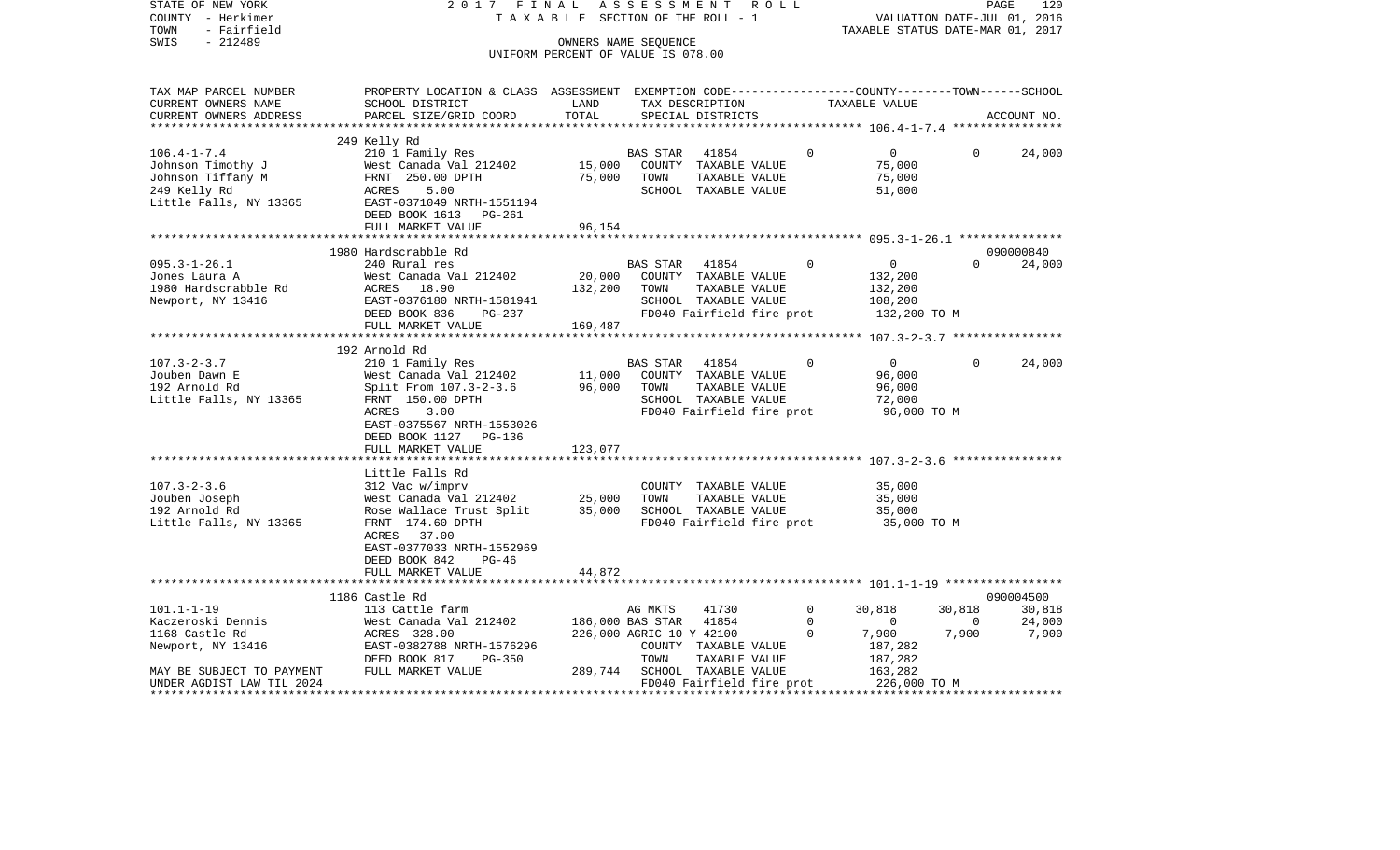STATE OF NEW YORK 2 0 1 7 F I N A L A S S E S S M E N T R O L L PAGE 121COUNTY - Herkimer T A X A B L E SECTION OF THE ROLL - 1 VALUATION DATE-JUL 01, 2016 TOWN - Fairfield TAXABLE STATUS DATE-MAR 01, 2017 SWIS - 212489 CONNERS NAME SEQUENCE UNIFORM PERCENT OF VALUE IS 078.00TAX MAP PARCEL NUMBER PROPERTY LOCATION & CLASS ASSESSMENT EXEMPTION CODE------------------COUNTY--------TOWN------SCHOOL CURRENT OWNERS NAME SCHOOL DISTRICT LAND TAX DESCRIPTION TAXABLE VALUECURRENT OWNERS ADDRESS PARCEL SIZE/GRID COORD TOTAL SPECIAL DISTRICTS ACCOUNT NO. \*\*\*\*\*\*\*\*\*\*\*\*\*\*\*\*\*\*\*\*\*\*\*\*\*\*\*\*\*\*\*\*\*\*\*\*\*\*\*\*\*\*\*\*\*\*\*\*\*\*\*\*\*\*\*\*\*\*\*\*\*\*\*\*\*\*\*\*\*\*\*\*\*\*\*\*\*\*\*\*\*\*\*\*\*\*\*\*\*\*\*\*\*\*\*\*\*\*\*\*\*\*\* 101.1-1-28 \*\*\*\*\*\*\*\*\*\*\*\*\*\*\*\*\* Cemetery Rd 090010590 101.1-1-28 314 Rural vac<10 COUNTY TAXABLE VALUE 5,000 Kaczeroski Dennis West Canada Val 212402 5,000 TOWN TAXABLE VALUE 5,000 1168 Castle Rd FRNT 140.25 DPTH 156.75 5,000 SCHOOL TAXABLE VALUE 5,000 Newport, NY 13416 EAST-0379341 NRTH-1576797 FD040 Fairfield fire prot 5,000 TO M DEED BOOK 776 PG-8FULL MARKET VALUE 6,410 \*\*\*\*\*\*\*\*\*\*\*\*\*\*\*\*\*\*\*\*\*\*\*\*\*\*\*\*\*\*\*\*\*\*\*\*\*\*\*\*\*\*\*\*\*\*\*\*\*\*\*\*\*\*\*\*\*\*\*\*\*\*\*\*\*\*\*\*\*\*\*\*\*\*\*\*\*\*\*\*\*\*\*\*\*\*\*\*\*\*\*\*\*\*\*\*\*\*\*\*\*\*\* 107.1-1-21 \*\*\*\*\*\*\*\*\*\*\*\*\*\*\*\*\* 2499 State Route 169 107.1-1-21 210 1 Family Res COUNTY TAXABLE VALUE 70,000 West Canada Val 212402 8,000 TOWN Mondrosch Grace FRNT 150.00 DPTH 150.00 70,000 SCHOOL TAXABLE VALUE 70,000 526 Weir Mountain Rd EAST-0372839 NRTH-1553274 FD040 Fairfield fire prot 70,000 TO M Gilbert, PA 18331 DEED BOOK 1542 PG-950 FULL MARKET VALUE 89,744 \*\*\*\*\*\*\*\*\*\*\*\*\*\*\*\*\*\*\*\*\*\*\*\*\*\*\*\*\*\*\*\*\*\*\*\*\*\*\*\*\*\*\*\*\*\*\*\*\*\*\*\*\*\*\*\*\*\*\*\*\*\*\*\*\*\*\*\*\*\*\*\*\*\*\*\*\*\*\*\*\*\*\*\*\*\*\*\*\*\*\*\*\*\*\*\*\*\*\*\*\*\*\* 107.1-2-16 \*\*\*\*\*\*\*\*\*\*\*\*\*\*\*\*\* 652 Davis Rd107.1-2-16 210 1 Family Res COUNTY TAXABLE VALUE 85,000 Kane Robert L **West Canada Val 212402** 13,000 TOWN TAXABLE VALUE 85,000 777 E Main St Doublewide 85,000 SCHOOL TAXABLE VALUE 85,000 Little Falls, NY 13365 Portion Of 107.1-1-6.2 FD040 Fairfield fire prot 85,000 TO M ACRES 5.20 EAST-0383043 NRTH-1556595 DEED BOOK 1591 PG-284FULL MARKET VALUE 108,974 \*\*\*\*\*\*\*\*\*\*\*\*\*\*\*\*\*\*\*\*\*\*\*\*\*\*\*\*\*\*\*\*\*\*\*\*\*\*\*\*\*\*\*\*\*\*\*\*\*\*\*\*\*\*\*\*\*\*\*\*\*\*\*\*\*\*\*\*\*\*\*\*\*\*\*\*\*\*\*\*\*\*\*\*\*\*\*\*\*\*\*\*\*\*\*\*\*\*\*\*\*\*\* 107.1-2-20 \*\*\*\*\*\*\*\*\*\*\*\*\*\*\*\*\* 698 Davis Rd107.1-2-20 210 1 Family Res COUNTY TAXABLE VALUE 60,000 Kapler Michael 60,000 West Canada Val 212402 13,000 TOWN TAXABLE VALUE 60,000 70 E Liberty St doublewide 60,000 SCHOOL TAXABLE VALUE 60,000 St Johnsville, NY 13452 Portion Of 107.1-1-6.2 FD040 Fairfield fire prot 60,000 TO M ACRES 5.60 EAST-0384137 NRTH-1556720 DEED BOOK 830 PG-650FULL MARKET VALUE 76,923 \*\*\*\*\*\*\*\*\*\*\*\*\*\*\*\*\*\*\*\*\*\*\*\*\*\*\*\*\*\*\*\*\*\*\*\*\*\*\*\*\*\*\*\*\*\*\*\*\*\*\*\*\*\*\*\*\*\*\*\*\*\*\*\*\*\*\*\*\*\*\*\*\*\*\*\*\*\*\*\*\*\*\*\*\*\*\*\*\*\*\*\*\*\*\*\*\*\*\*\*\*\*\* 101.3-1-17.6 \*\*\*\*\*\*\*\*\*\*\*\*\*\*\* Parkhurst Rd 090009240101.3-1-17.6 311 Res vac land COUNTY TAXABLE VALUE 6,000 Kardias James West Canada Val 212402 6,000 TOWN TAXABLE VALUE 6,000 337 San Marino Dr ACRES 2.00 6,000 SCHOOL TAXABLE VALUE 6,000 Ladylake, FL 32159 **EAST-0378151 NRTH-1563923** FD040 Fairfield fire prot 6,000 TO M DEED BOOK 837 PG-324FULL MARKET VALUE 7,692 \*\*\*\*\*\*\*\*\*\*\*\*\*\*\*\*\*\*\*\*\*\*\*\*\*\*\*\*\*\*\*\*\*\*\*\*\*\*\*\*\*\*\*\*\*\*\*\*\*\*\*\*\*\*\*\*\*\*\*\*\*\*\*\*\*\*\*\*\*\*\*\*\*\*\*\*\*\*\*\*\*\*\*\*\*\*\*\*\*\*\*\*\*\*\*\*\*\*\*\*\*\*\*\*\*\*\*\*\*\*\*\*\*\*\*\*\*\*\*\*\*\*\*\*\*\*\*\*\*\*\*\*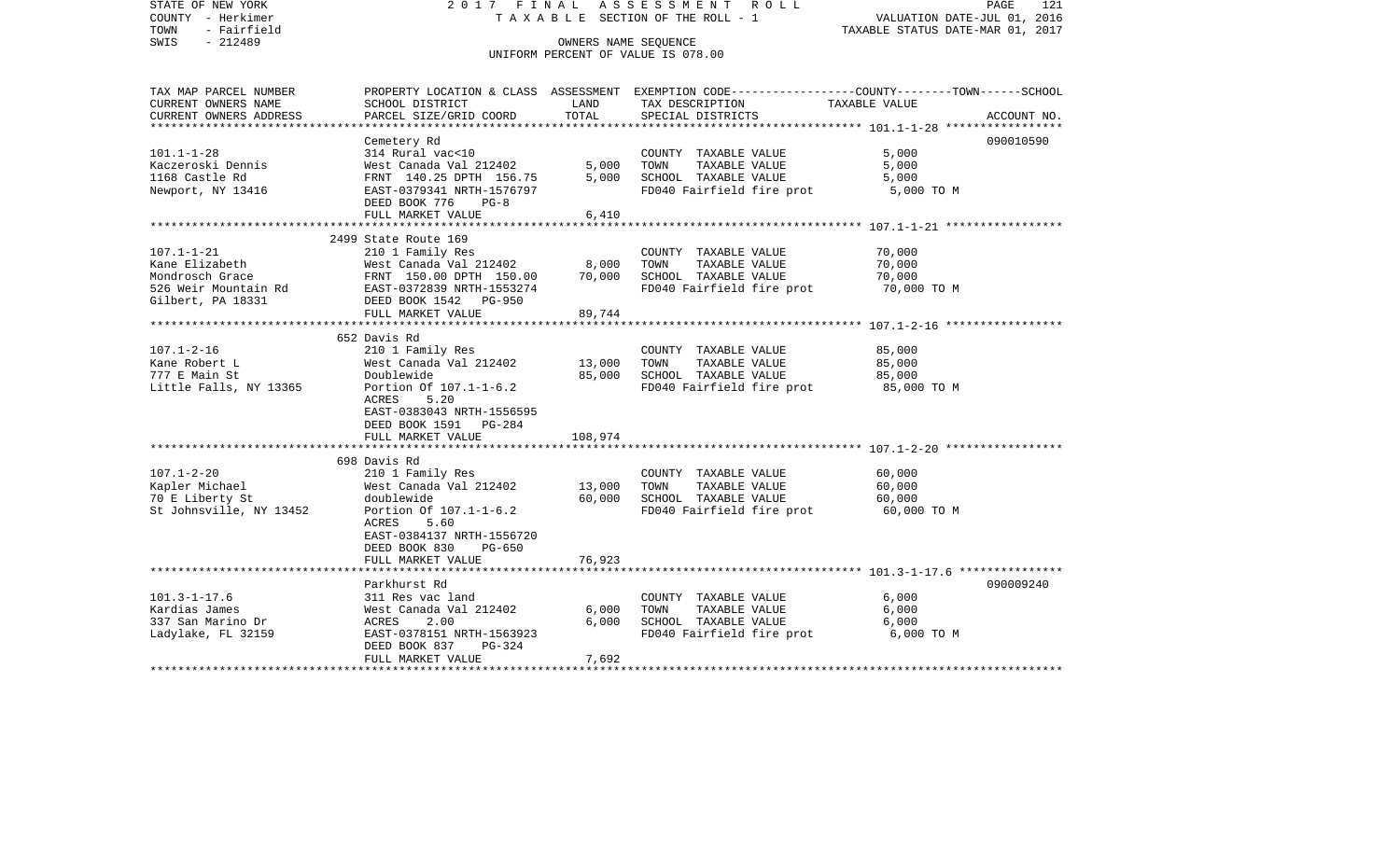STATE OF NEW YORK 2 0 1 7 F I N A L A S S E S S M E N T R O L L PAGE 122COUNTY - Herkimer **T A X A B L E** SECTION OF THE ROLL - 1 VALUATION DATE-JUL 01, 2016 TOWN - Fairfield TAXABLE STATUS DATE-MAR 01, 2017 SWIS - 212489 CONNERS NAME SEQUENCE UNIFORM PERCENT OF VALUE IS 078.00TAX MAP PARCEL NUMBER PROPERTY LOCATION & CLASS ASSESSMENT EXEMPTION CODE------------------COUNTY--------TOWN------SCHOOL CURRENT OWNERS NAME SCHOOL DISTRICT LAND TAX DESCRIPTION TAXABLE VALUECURRENT OWNERS ADDRESS PARCEL SIZE/GRID COORD TOTAL SPECIAL DISTRICTS ACCOUNT NO. \*\*\*\*\*\*\*\*\*\*\*\*\*\*\*\*\*\*\*\*\*\*\*\*\*\*\*\*\*\*\*\*\*\*\*\*\*\*\*\*\*\*\*\*\*\*\*\*\*\*\*\*\*\*\*\*\*\*\*\*\*\*\*\*\*\*\*\*\*\*\*\*\*\*\*\*\*\*\*\*\*\*\*\*\*\*\*\*\*\*\*\*\*\*\*\*\*\*\*\*\*\*\* 100.4-1-30 \*\*\*\*\*\*\*\*\*\*\*\*\*\*\*\*\* 2974 State Route 169 090004590100.4-1-30 112 Dairy farm AG MKTS 41730 0 36,057 36,057 36,057 Kelleher Francis 6,000 West Canada Val 212402 122,000 AGRIC 10 Y 42100 0 8,000 8,000 8,000 8,000 817 State Rte 170 ACRES 240.00 242,000 COUNTY TAXABLE VALUE 197,943 Little Falls, NY 13365 **EAST-0372458 NRTH-1562333** TOWN TAXABLE VALUE 197,943 DEED BOOK 00647 PG-00092 SCHOOL TAXABLE VALUE 197,943 MAY BE SUBJECT TO PAYMENT FULL MARKET VALUE 310,256 FD040 Fairfield fire prot 242,000 TO M UNDER AGDIST LAW TIL 2024 \*\*\*\*\*\*\*\*\*\*\*\*\*\*\*\*\*\*\*\*\*\*\*\*\*\*\*\*\*\*\*\*\*\*\*\*\*\*\*\*\*\*\*\*\*\*\*\*\*\*\*\*\*\*\*\*\*\*\*\*\*\*\*\*\*\*\*\*\*\*\*\*\*\*\*\*\*\*\*\*\*\*\*\*\*\*\*\*\*\*\*\*\*\*\*\*\*\*\*\*\*\*\* 107.1-1-7.1 \*\*\*\*\*\*\*\*\*\*\*\*\*\*\*\* Davis Rd 090004620107.1-1-7.1 112 Dairy farm AG MKTS 41730 0 37,137 37,137 37,137 Kelleher Francis West Canada Val 212402 141,000 AGRIC 10 Y 42100 0 8,500 8,500 8,500 817 State Rte 170 ACRES 247.60 188,500 COUNTY TAXABLE VALUE 142,863 Little Falls, NY 13365 EAST-0377880 NRTH-1557810 TOWN TAXABLE VALUE 142,863 DEED BOOK 00647 PG-00094 SCHOOL TAXABLE VALUE 142,863 MAY BE SUBJECT TO PAYMENT FULL MARKET VALUE 241,667 FD040 Fairfield fire prot 188,500 TO M UNDER AGDIST LAW TIL 2024 \*\*\*\*\*\*\*\*\*\*\*\*\*\*\*\*\*\*\*\*\*\*\*\*\*\*\*\*\*\*\*\*\*\*\*\*\*\*\*\*\*\*\*\*\*\*\*\*\*\*\*\*\*\*\*\*\*\*\*\*\*\*\*\*\*\*\*\*\*\*\*\*\*\*\*\*\*\*\*\*\*\*\*\*\*\*\*\*\*\*\*\*\*\*\*\*\*\*\*\*\*\*\* 107.2-1-7 \*\*\*\*\*\*\*\*\*\*\*\*\*\*\*\*\*\* Davis Rd 090004530107.2-1-7 113 Cattle farm AG MKTS 41730 0 9,520 9,520 9,520 9,520 Kelleher Francis West Canada Val 212402 68,000 AGRIC 10 Y 42100 0 2,000 2,000 2,000 817 State Rte 170 ACRES 107.00 118,000 COUNTY TAXABLE VALUE 106,480 Little Falls, NY 13365 EAST-0388121 NRTH-1558188 TOWN TAXABLE VALUE 106,480 DEED BOOK 00647 PG-00095 SCHOOL TAXABLE VALUE 106,480 MAY BE SUBJECT TO PAYMENT FULL MARKET VALUE 151,282 FD040 Fairfield fire prot 118,000 TO M UNDER AGDIST LAW TIL 2024 \*\*\*\*\*\*\*\*\*\*\*\*\*\*\*\*\*\*\*\*\*\*\*\*\*\*\*\*\*\*\*\*\*\*\*\*\*\*\*\*\*\*\*\*\*\*\*\*\*\*\*\*\*\*\*\*\*\*\*\*\*\*\*\*\*\*\*\*\*\*\*\*\*\*\*\*\*\*\*\*\*\*\*\*\*\*\*\*\*\*\*\*\*\*\*\*\*\*\*\*\*\*\* 107.2-1-8 \*\*\*\*\*\*\*\*\*\*\*\*\*\*\*\*\*\* Davis Rd 090004560107.2-1-8 105 Vac farmland AG MKTS 41730 0 7,416 7,416 7,416 Kelleher Francis West Canada Val 212402 54,000 COUNTY TAXABLE VALUE 46,584 817 State Rte 170 ACRES 99.00 54,000 TOWN TAXABLE VALUE 46,584 Little Falls, NY 13365 EAST-0387878 NRTH-1560119 SCHOOL TAXABLE VALUE 46,584 DEED BOOK 00647 PG-00095 FD040 Fairfield fire prot 54,000 TO M MAY BE SUBJECT TO PAYMENT FULL MARKET VALUE 69,231 UNDER AGDIST LAW TIL 2024 \*\*\*\*\*\*\*\*\*\*\*\*\*\*\*\*\*\*\*\*\*\*\*\*\*\*\*\*\*\*\*\*\*\*\*\*\*\*\*\*\*\*\*\*\*\*\*\*\*\*\*\*\*\*\*\*\*\*\*\*\*\*\*\*\*\*\*\*\*\*\*\*\*\*\*\*\*\*\*\*\*\*\*\*\*\*\*\*\*\*\*\*\*\*\*\*\*\*\*\*\*\*\* 107.2-1-20 \*\*\*\*\*\*\*\*\*\*\*\*\*\*\*\*\* Cole Rd 090001770107.2-1-20 105 Vac farmland 19 AG MKTS 41730 0 2,298 2,298 2,298 2,298 Kelleher Francis West Canada Val 212402 20,000 COUNTY TAXABLE VALUE 17,702 817 State Rte 170 ACRES 42.00 20,000 TOWN TAXABLE VALUE 17,702 Little Falls, NY 13365 EAST-0388542 NRTH-1557256 SCHOOL TAXABLE VALUE 17,702 DEED BOOK 870 PG-481 FD040 Fairfield fire prot 20,000 TO M MAY BE SUBJECT TO PAYMENT FULL MARKET VALUE  $25,641$ UNDER AGDIST LAW TIL 2024\*\*\*\*\*\*\*\*\*\*\*\*\*\*\*\*\*\*\*\*\*\*\*\*\*\*\*\*\*\*\*\*\*\*\*\*\*\*\*\*\*\*\*\*\*\*\*\*\*\*\*\*\*\*\*\*\*\*\*\*\*\*\*\*\*\*\*\*\*\*\*\*\*\*\*\*\*\*\*\*\*\*\*\*\*\*\*\*\*\*\*\*\*\*\*\*\*\*\*\*\*\*\*\*\*\*\*\*\*\*\*\*\*\*\*\*\*\*\*\*\*\*\*\*\*\*\*\*\*\*\*\*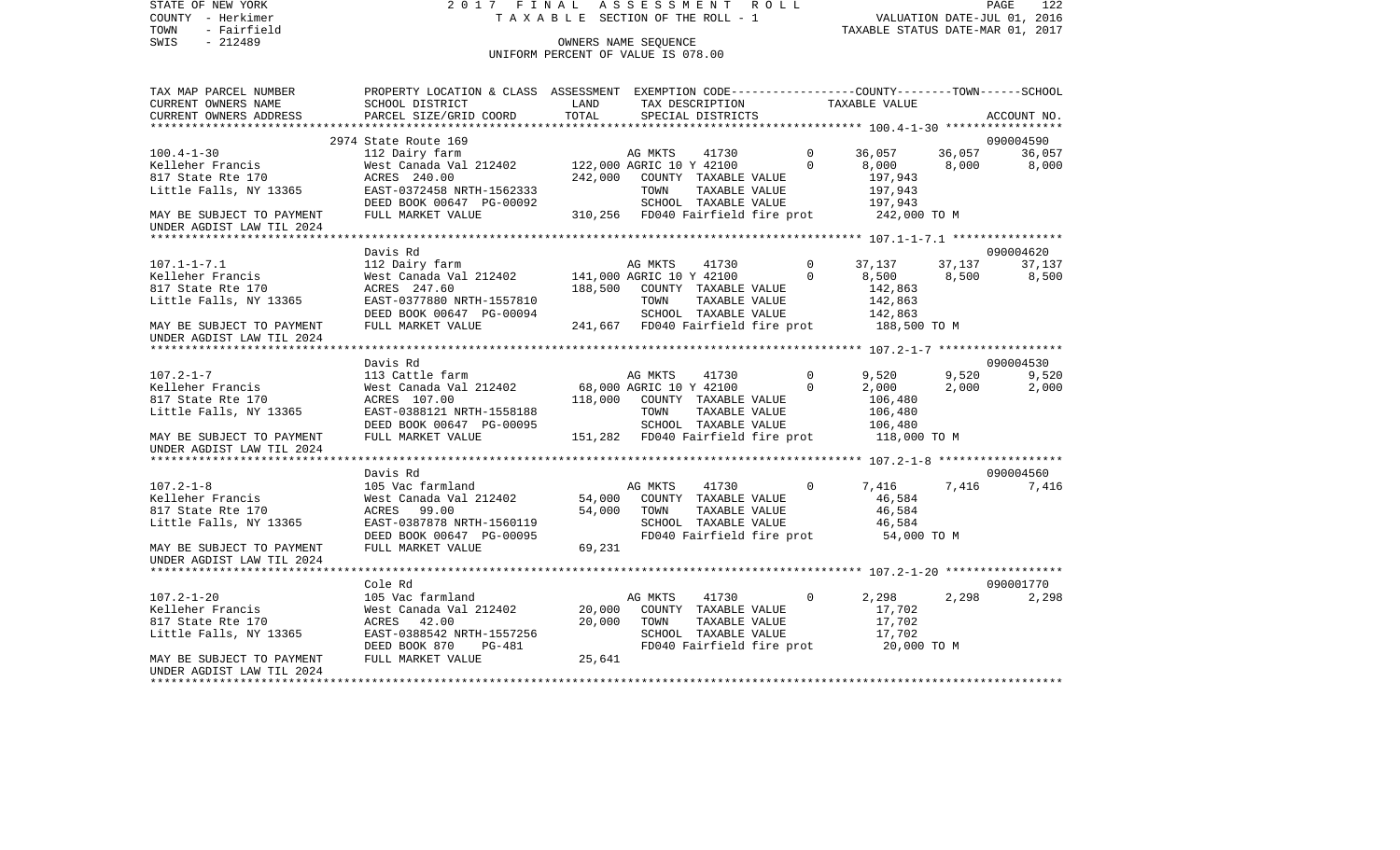STATE OF NEW YORK 2 0 1 7 F I N A L A S S E S S M E N T R O L L PAGE 123COUNTY - Herkimer **T A X A B L E** SECTION OF THE ROLL - 1 VALUATION DATE-JUL 01, 2016 TOWN - Fairfield TAXABLE STATUS DATE-MAR 01, 2017 SWIS - 212489 CONNERS NAME SEQUENCE UNIFORM PERCENT OF VALUE IS 078.00TAX MAP PARCEL NUMBER PROPERTY LOCATION & CLASS ASSESSMENT EXEMPTION CODE------------------COUNTY--------TOWN------SCHOOL CURRENT OWNERS NAME SCHOOL DISTRICT LAND TAX DESCRIPTION TAXABLE VALUECURRENT OWNERS ADDRESS PARCEL SIZE/GRID COORD TOTAL SPECIAL DISTRICTS ACCOUNT NO. \*\*\*\*\*\*\*\*\*\*\*\*\*\*\*\*\*\*\*\*\*\*\*\*\*\*\*\*\*\*\*\*\*\*\*\*\*\*\*\*\*\*\*\*\*\*\*\*\*\*\*\*\*\*\*\*\*\*\*\*\*\*\*\*\*\*\*\*\*\*\*\*\*\*\*\*\*\*\*\*\*\*\*\*\*\*\*\*\*\*\*\*\*\*\*\*\*\*\*\*\*\*\* 107.2-1-30 \*\*\*\*\*\*\*\*\*\*\*\*\*\*\*\*\*State Route 170 090004710 107.2-1-30 113 Cattle farm VET COM C 41132 0 12,000 0 0 0 Kelleher Francis West Canada Val 212402 55,000 VET COM T 41133 0 16,000 0 817 State Rte 170 ACRES 92.00 127,000 AG MKTS 41730 0 13,298 13,298 13,298 Little Falls, NY 13365 EAST-0393764 NRTH-1554743 ENH STAR 41834 0 0 0 52,400 DEED BOOK 00343 PG-00251 AGRIC 10 Y 42100 0 3,400 3,400 3,400 3,400 MAY BE SUBJECT TO PAYMENT FULL MARKET VALUE 162.821 COUNTY TAXABLE VALUE 98.302 UNDER AGDIST LAW TIL 2024 **The Set of the Set of Act of Town TAXABLE VALUE** 94,302 SCHOOL TAXABLE VALUE 57,902 FD040 Fairfield fire prot 127,000 TO M \*\*\*\*\*\*\*\*\*\*\*\*\*\*\*\*\*\*\*\*\*\*\*\*\*\*\*\*\*\*\*\*\*\*\*\*\*\*\*\*\*\*\*\*\*\*\*\*\*\*\*\*\*\*\*\*\*\*\*\*\*\*\*\*\*\*\*\*\*\*\*\*\*\*\*\*\*\*\*\*\*\*\*\*\*\*\*\*\*\*\*\*\*\*\*\*\*\*\*\*\*\*\* 094.4-1-21.1 \*\*\*\*\*\*\*\*\*\*\*\*\*\*\* 2009 Castle Rd 090005340094.4-1-21.1 120 Field crops AG MKTS L 41720 0 17.620 17.620 17.620 17.620 Kelleher Francis J West Canada Val 212402 68,000 COUNTY TAXABLE VALUE 81,380 817 State Rte 170 ACRES 110.80 99,000 TOWN TAXABLE VALUE 81,380 Little Falls, NY 13365 688 EAST-0369889 NRTH-1578524 SCHOOL TAXABLE VALUE 81,380 DEED BOOK 1301 PG-869 FD040 Fairfield fire prot 81,380 TO M<br>FULL MARKET VALUE 126.923 17.620 EX MAY BE SUBJECT TO PAYMENT FULL MARKET VALUE 126,923 17,620 EX UNDER AGDIST LAW TIL 2021 \*\*\*\*\*\*\*\*\*\*\*\*\*\*\*\*\*\*\*\*\*\*\*\*\*\*\*\*\*\*\*\*\*\*\*\*\*\*\*\*\*\*\*\*\*\*\*\*\*\*\*\*\*\*\*\*\*\*\*\*\*\*\*\*\*\*\*\*\*\*\*\*\*\*\*\*\*\*\*\*\*\*\*\*\*\*\*\*\*\*\*\*\*\*\*\*\*\*\*\*\*\*\* 106.2-1-18 \*\*\*\*\*\*\*\*\*\*\*\*\*\*\*\*\* 295 Kelly Rd 090100031 106.2-1-18 270 Mfg housing ENH STAR 41834 0 0 0 50,000 Kelly Elizabeth 60,000 West Canada Val 212402 12,000 COUNTY TAXABLE VALUE 50,000 Kelly John ACRES 5.50 50,000 TOWN TAXABLE VALUE 50,000 EAST-0370761 NRTH-1551880 SCHOOL TAXABLE VALUE 0 Little Falls, NY 13365 DEED BOOK 1538 PG-956 FD040 Fairfield fire prot 50,000 TO M FULL MARKET VALUE 64,103 \*\*\*\*\*\*\*\*\*\*\*\*\*\*\*\*\*\*\*\*\*\*\*\*\*\*\*\*\*\*\*\*\*\*\*\*\*\*\*\*\*\*\*\*\*\*\*\*\*\*\*\*\*\*\*\*\*\*\*\*\*\*\*\*\*\*\*\*\*\*\*\*\*\*\*\*\*\*\*\*\*\*\*\*\*\*\*\*\*\*\*\*\*\*\*\*\*\*\*\*\*\*\* 094.4-1-11.6 \*\*\*\*\*\*\*\*\*\*\*\*\*\*\* Farrington Rd 094.4-1-11.6 322 Rural vac>10 COUNTY TAXABLE VALUE 70,000 Kemler Robert **West Canada Val 212402** 70,000 TOWN TAXABLE VALUE 70,000 Kemler Betty **FRNT 125.00 DPTH** 70,000 SCHOOL TAXABLE VALUE 70,000 Farrington Rd ACRES 127.50 Fairfield, NY EAST-0364888 NRTH-1580794 FULL MARKET VALUE 89,744 \*\*\*\*\*\*\*\*\*\*\*\*\*\*\*\*\*\*\*\*\*\*\*\*\*\*\*\*\*\*\*\*\*\*\*\*\*\*\*\*\*\*\*\*\*\*\*\*\*\*\*\*\*\*\*\*\*\*\*\*\*\*\*\*\*\*\*\*\*\*\*\*\*\*\*\*\*\*\*\*\*\*\*\*\*\*\*\*\*\*\*\*\*\*\*\*\*\*\*\*\*\*\* 094.4-1-16 \*\*\*\*\*\*\*\*\*\*\*\*\*\*\*\*\* Castle Rd 090004830094.4-1-16 105 Vac farmland COUNTY TAXABLE VALUE 6,000 Kemler Robert West Canada Val 212402 6,000 TOWN TAXABLE VALUE 6,000 Kemler Betty landlocked 6,000 SCHOOL TAXABLE VALUE 6,000

356 Elmtree Road ACRES 10.00 FD040 Fairfield fire prot 6,000 TO M

\*\*\*\*\*\*\*\*\*\*\*\*\*\*\*\*\*\*\*\*\*\*\*\*\*\*\*\*\*\*\*\*\*\*\*\*\*\*\*\*\*\*\*\*\*\*\*\*\*\*\*\*\*\*\*\*\*\*\*\*\*\*\*\*\*\*\*\*\*\*\*\*\*\*\*\*\*\*\*\*\*\*\*\*\*\*\*\*\*\*\*\*\*\*\*\*\*\*\*\*\*\*\*\*\*\*\*\*\*\*\*\*\*\*\*\*\*\*\*\*\*\*\*\*\*\*\*\*\*\*\*\*

EAST-0366825 NRTH-1581815 DEED BOOK 00528 PG-00468

FULL MARKET VALUE 7,692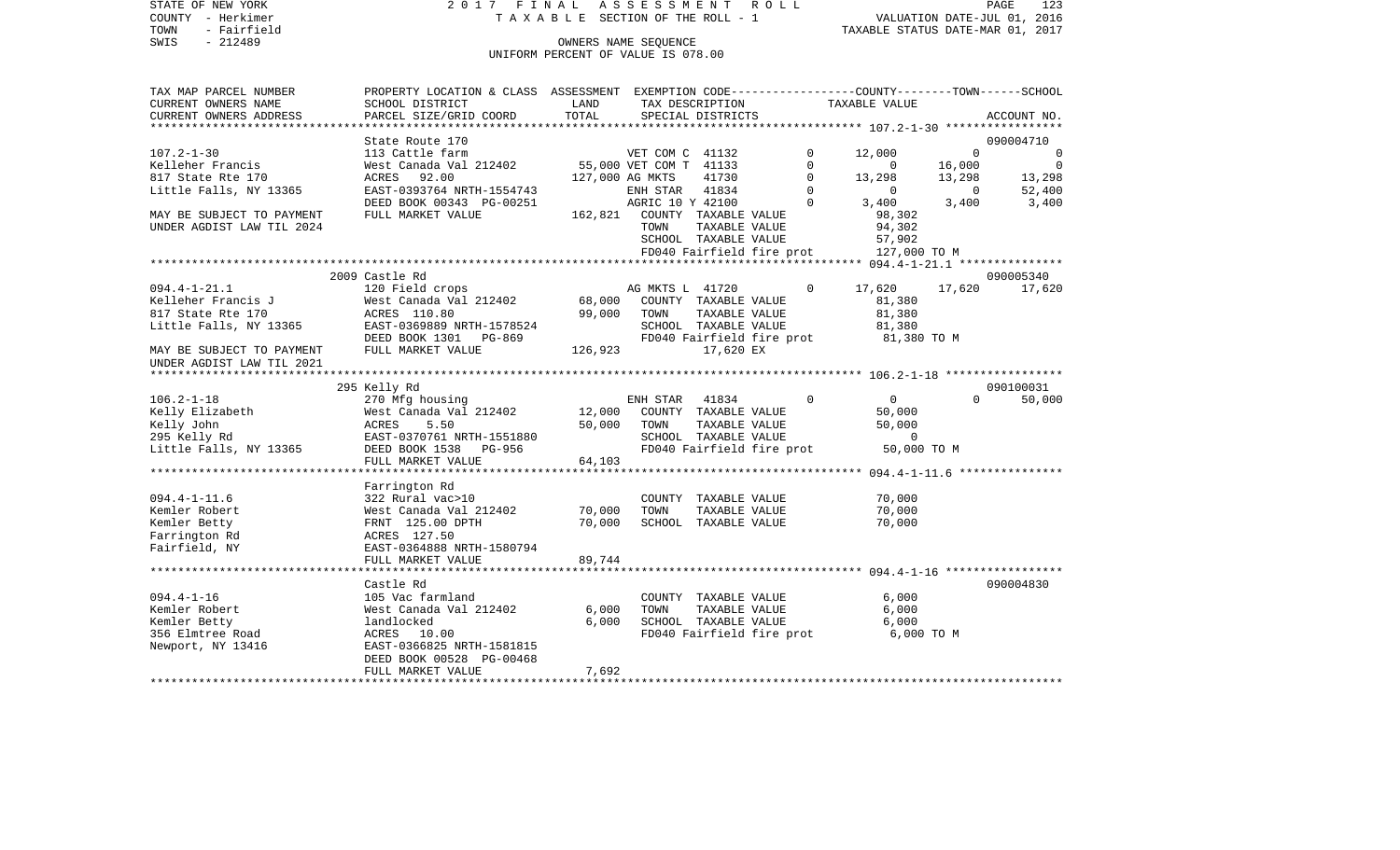STATE OF NEW YORK 2 0 1 7 F I N A L A S S E S S M E N T R O L L PAGE 124COUNTY - Herkimer T A X A B L E SECTION OF THE ROLL - 1 VALUATION DATE-JUL 01, 2016 TOWN - Fairfield TAXABLE STATUS DATE-MAR 01, 2017 SWIS - 212489 OWNERS NAME SEQUENCE UNIFORM PERCENT OF VALUE IS 078.00TAX MAP PARCEL NUMBER PROPERTY LOCATION & CLASS ASSESSMENT EXEMPTION CODE------------------COUNTY--------TOWN------SCHOOL CURRENT OWNERS NAME SCHOOL DISTRICT LAND TAX DESCRIPTION TAXABLE VALUECURRENT OWNERS ADDRESS PARCEL SIZE/GRID COORD TOTAL SPECIAL DISTRICTS ACCOUNT NO. \*\*\*\*\*\*\*\*\*\*\*\*\*\*\*\*\*\*\*\*\*\*\*\*\*\*\*\*\*\*\*\*\*\*\*\*\*\*\*\*\*\*\*\*\*\*\*\*\*\*\*\*\*\*\*\*\*\*\*\*\*\*\*\*\*\*\*\*\*\*\*\*\*\*\*\*\*\*\*\*\*\*\*\*\*\*\*\*\*\*\*\*\*\*\*\*\*\*\*\*\*\*\* 095.3-1-16.1 \*\*\*\*\*\*\*\*\*\*\*\*\*\*\* Hardscrabble Rd 090090011095.3-1-16.1 322 Rural vac>10 COUNTY TAXABLE VALUE 30,000 Kench Daniel **Manual West Canada Val 212402** 30,000 TOWN TAXABLE VALUE 30,000 Kench Thomas ACRES 76.78 30,000 SCHOOL TAXABLE VALUE 30,000 1757 Hard Scrabble Rd EAST-0376604 NRTH-1579222 FD040 Fairfield fire prot 30,000 TO M Newport, NY 13416 DEED BOOK 738 PG-42 FULL MARKET VALUE 38,462 \*\*\*\*\*\*\*\*\*\*\*\*\*\*\*\*\*\*\*\*\*\*\*\*\*\*\*\*\*\*\*\*\*\*\*\*\*\*\*\*\*\*\*\*\*\*\*\*\*\*\*\*\*\*\*\*\*\*\*\*\*\*\*\*\*\*\*\*\*\*\*\*\*\*\*\*\*\*\*\*\*\*\*\*\*\*\*\*\*\*\*\*\*\*\*\*\*\*\*\*\*\*\* 095.3-1-17 \*\*\*\*\*\*\*\*\*\*\*\*\*\*\*\*\* 1757 Hardscrabble Rd 090090012095.3-1-17 270 Mfg housing ENH STAR 41834 0 0 0 52,400 Kench Daniel West Canada Val 212402 43,000 COUNTY TAXABLE VALUE 63,000 1757 Hard Scrabble Rd ACRES 67.70 63,000 TOWN TAXABLE VALUE 63,000 Newport, NY 13416 EAST-0378016 NRTH-1578259 SCHOOL TAXABLE VALUE 10,600 DEED BOOK 00608 PG-00979 FD040 Fairfield fire prot 63,000 TO M FULL MARKET VALUE 80,769 \*\*\*\*\*\*\*\*\*\*\*\*\*\*\*\*\*\*\*\*\*\*\*\*\*\*\*\*\*\*\*\*\*\*\*\*\*\*\*\*\*\*\*\*\*\*\*\*\*\*\*\*\*\*\*\*\*\*\*\*\*\*\*\*\*\*\*\*\*\*\*\*\*\*\*\*\*\*\*\*\*\*\*\*\*\*\*\*\*\*\*\*\*\*\*\*\*\*\*\*\*\*\* 095.3-1-16.2 \*\*\*\*\*\*\*\*\*\*\*\*\*\*\* 1839 Hardscrabble Rd 090086014095.3-1-16.2 270 Mfg housing AGED-CT 41801 0 13,000 13,000 0 Kench Thomas Jr West Canada Val 212402 12,000 ENH STAR 41834 0 0 0 26,000 PO Box 538 ACRES 4.52 26,000 COUNTY TAXABLE VALUE 13,000 Newport, NY 13416 **EAST-0377266 NRTH-1579608** TOWN TAXABLE VALUE 13,000 DEED BOOK 791 PG-105 SCHOOL TAXABLE VALUE 0 FULL MARKET VALUE 33,333 FD040 Fairfield fire prot 26,000 TO M \*\*\*\*\*\*\*\*\*\*\*\*\*\*\*\*\*\*\*\*\*\*\*\*\*\*\*\*\*\*\*\*\*\*\*\*\*\*\*\*\*\*\*\*\*\*\*\*\*\*\*\*\*\*\*\*\*\*\*\*\*\*\*\*\*\*\*\*\*\*\*\*\*\*\*\*\*\*\*\*\*\*\*\*\*\*\*\*\*\*\*\*\*\*\*\*\*\*\*\*\*\*\* 101.14-1-42 \*\*\*\*\*\*\*\*\*\*\*\*\*\*\*\* 807 State Route 29 090004860101.14-1-42 241 Rural res&ag VET WAR C 41122 0 7,200 0 0 Kenney Mark A West Canada Val 212402 19,000 VET WAR T 41123 0 9,600 0 Kenney Tori L **ACRES** 17.10 132,000 BAS STAR 41854 0 0 0 24,000 807 State Route 29 EAST-0382508 NRTH-1568295 COUNTY TAXABLE VALUE 124,800 PO Box 513 DEED BOOK 921 PG-204 TOWN TAXABLE VALUE 122,400 Middleville, NY 13406 FULL MARKET VALUE 169,231 SCHOOL TAXABLE VALUE 108,000 FD040 Fairfield fire prot 132,000 TO M \*\*\*\*\*\*\*\*\*\*\*\*\*\*\*\*\*\*\*\*\*\*\*\*\*\*\*\*\*\*\*\*\*\*\*\*\*\*\*\*\*\*\*\*\*\*\*\*\*\*\*\*\*\*\*\*\*\*\*\*\*\*\*\*\*\*\*\*\*\*\*\*\*\*\*\*\*\*\*\*\*\*\*\*\*\*\*\*\*\*\*\*\*\*\*\*\*\*\*\*\*\*\* 101.2-1-6 \*\*\*\*\*\*\*\*\*\*\*\*\*\*\*\*\*\* Beaver Rd 090008730090008730 101.2-1-6 190 Game presrve COUNTY TAXABLE VALUE 14,000 Kermizian Construction LLC West Canada Val 212402 14,000 TOWN TAXABLE VALUE 14,000 465 Christman Rd ACRES 13.60 14,000 SCHOOL TAXABLE VALUE 14,000 Cold Brook, NY 13324 EAST-0392035 NRTH-1572997 FD040 Fairfield fire prot 14,000 TO M DEED BOOK 1444 PG-621FULL MARKET VALUE 17,949 \*\*\*\*\*\*\*\*\*\*\*\*\*\*\*\*\*\*\*\*\*\*\*\*\*\*\*\*\*\*\*\*\*\*\*\*\*\*\*\*\*\*\*\*\*\*\*\*\*\*\*\*\*\*\*\*\*\*\*\*\*\*\*\*\*\*\*\*\*\*\*\*\*\*\*\*\*\*\*\*\*\*\*\*\*\*\*\*\*\*\*\*\*\*\*\*\*\*\*\*\*\*\* 101.2-1-5 \*\*\*\*\*\*\*\*\*\*\*\*\*\*\*\*\*\* Beaver Rd 090008820101.2-1-5 190 Game presrve COUNTY TAXABLE VALUE 14,000 Kermizian Michael  $\sim$  West Canada Val 212402 14,000 TOWN TAXABLE VALUE 14,000 465 Christman Rd ACRES 13.60 14,000 SCHOOL TAXABLE VALUE 14,000 Cold Brook, NY 13324 EAST-0391776 NRTH-1572957 FD040 Fairfield fire prot 14,000 TO M DEED BOOK 1444 PG-627

\*\*\*\*\*\*\*\*\*\*\*\*\*\*\*\*\*\*\*\*\*\*\*\*\*\*\*\*\*\*\*\*\*\*\*\*\*\*\*\*\*\*\*\*\*\*\*\*\*\*\*\*\*\*\*\*\*\*\*\*\*\*\*\*\*\*\*\*\*\*\*\*\*\*\*\*\*\*\*\*\*\*\*\*\*\*\*\*\*\*\*\*\*\*\*\*\*\*\*\*\*\*\*\*\*\*\*\*\*\*\*\*\*\*\*\*\*\*\*\*\*\*\*\*\*\*\*\*\*\*\*\*

FULL MARKET VALUE 17,949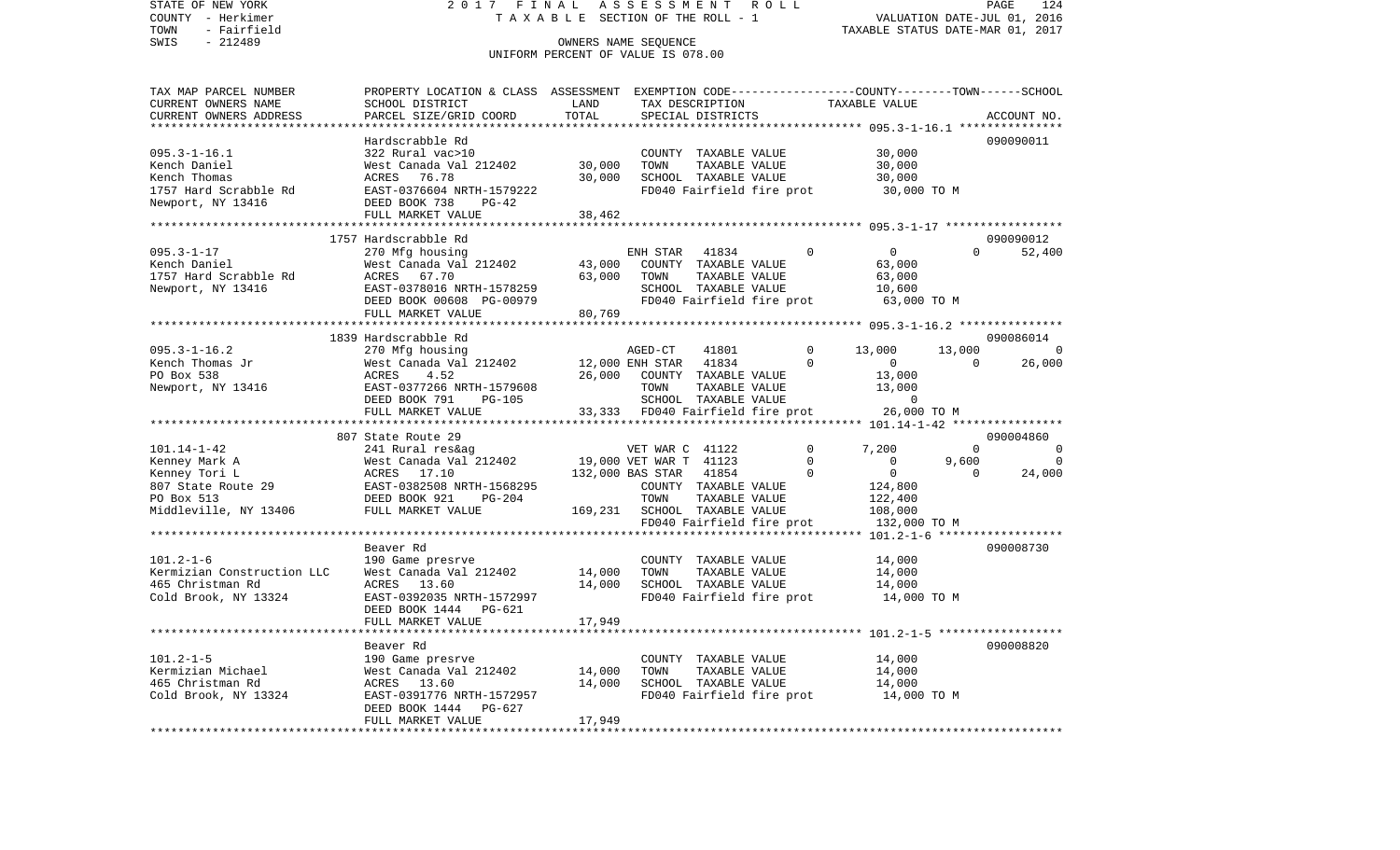STATE OF NEW YORK 2 0 1 7 F I N A L A S S E S S M E N T R O L L PAGE 125COUNTY - Herkimer T A X A B L E SECTION OF THE ROLL - 1 VALUATION DATE-JUL 01, 2016 TOWN - Fairfield TAXABLE STATUS DATE-MAR 01, 2017 SWIS - 212489 CONNERS NAME SEQUENCE UNIFORM PERCENT OF VALUE IS 078.00TAX MAP PARCEL NUMBER PROPERTY LOCATION & CLASS ASSESSMENT EXEMPTION CODE------------------COUNTY--------TOWN------SCHOOL CURRENT OWNERS NAME SCHOOL DISTRICT LAND TAX DESCRIPTION TAXABLE VALUECURRENT OWNERS ADDRESS PARCEL SIZE/GRID COORD TOTAL SPECIAL DISTRICTS ACCOUNT NO. \*\*\*\*\*\*\*\*\*\*\*\*\*\*\*\*\*\*\*\*\*\*\*\*\*\*\*\*\*\*\*\*\*\*\*\*\*\*\*\*\*\*\*\*\*\*\*\*\*\*\*\*\*\*\*\*\*\*\*\*\*\*\*\*\*\*\*\*\*\*\*\*\*\*\*\*\*\*\*\*\*\*\*\*\*\*\*\*\*\*\*\*\*\*\*\*\*\*\*\*\*\*\* 095.3-3-3 \*\*\*\*\*\*\*\*\*\*\*\*\*\*\*\*\*\* Castle Rd095.3-3-3 260 Seasonal res COUNTY TAXABLE VALUE 24,000 Kermizian, LLC 62,000 West Canada Val 212402 14,000 TOWN TAXABLE VALUE 24,000 465 Christman Rd ACRES 5.13 24,000 SCHOOL TAXABLE VALUE 24,000 Cold Brook, NY 13324 EAST-0381918 NRTH-1577747 FD040 Fairfield fire prot 24,000 TO M DEED BOOK 1470 PG-951FULL MARKET VALUE 30,769 \*\*\*\*\*\*\*\*\*\*\*\*\*\*\*\*\*\*\*\*\*\*\*\*\*\*\*\*\*\*\*\*\*\*\*\*\*\*\*\*\*\*\*\*\*\*\*\*\*\*\*\*\*\*\*\*\*\*\*\*\*\*\*\*\*\*\*\*\*\*\*\*\*\*\*\*\*\*\*\*\*\*\*\*\*\*\*\*\*\*\*\*\*\*\*\*\*\*\*\*\*\*\* 107.1-1-12.4 \*\*\*\*\*\*\*\*\*\*\*\*\*\*\* 174 Davis Rd107.1-1-12.4 210 1 Family Res BAS STAR 41854 0 0 0 24,000 Kiefer Ronald 60 = 109,000 West Canada Val 212402 = 11,000 COUNTY TAXABLE VALUE 109,000 Kiefer Laura FRNT 563.00 DPTH 109,000 TOWN TAXABLE VALUE 109,000 174 Davis Rd ACRES 3.00 SCHOOL TAXABLE VALUE 85,000 Little Falls, NY 13365 EAST-0373586 NRTH-1556367 FD040 Fairfield fire prot 109,000 TO M DEED BOOK 920 PG-193 FULL MARKET VALUE 139,744 \*\*\*\*\*\*\*\*\*\*\*\*\*\*\*\*\*\*\*\*\*\*\*\*\*\*\*\*\*\*\*\*\*\*\*\*\*\*\*\*\*\*\*\*\*\*\*\*\*\*\*\*\*\*\*\*\*\*\*\*\*\*\*\*\*\*\*\*\*\*\*\*\*\*\*\*\*\*\*\*\*\*\*\*\*\*\*\*\*\*\*\*\*\*\*\*\*\*\*\*\*\*\* 101.1-2-15 \*\*\*\*\*\*\*\*\*\*\*\*\*\*\*\*\* 1353 Hardscrabble Rd 090006360101.1-2-15 210 1 Family Res COUNTY TAXABLE VALUE 100,000 Kleist Bethany 6000 West Canada Val 212402 17,000 TOWN TAXABLE VALUE 100,000 1353 Hardscrabble Rd ACRES 8.20 100,000 SCHOOL TAXABLE VALUE 100,000 Middleville, NY 13406 EAST-0380979 NRTH-1571319 FD040 Fairfield fire prot 100,000 TO M DEED BOOK 1575 PG-404 FULL MARKET VALUE 128,205 \*\*\*\*\*\*\*\*\*\*\*\*\*\*\*\*\*\*\*\*\*\*\*\*\*\*\*\*\*\*\*\*\*\*\*\*\*\*\*\*\*\*\*\*\*\*\*\*\*\*\*\*\*\*\*\*\*\*\*\*\*\*\*\*\*\*\*\*\*\*\*\*\*\*\*\*\*\*\*\*\*\*\*\*\*\*\*\*\*\*\*\*\*\*\*\*\*\*\*\*\*\*\* 107.2-1-28 \*\*\*\*\*\*\*\*\*\*\*\*\*\*\*\*\*State Route 170 090005010 107.2-1-28 322 Rural vac>10 AG MKTS L 41720 0 4,000 4,000 4,000 Klock Paul & Barbara West Canada Val 212402 7,200 COUNTY TAXABLE VALUE 3,200 Micozzi Donna et. al ACRES 10.00 7,200 TOWN TAXABLE VALUE 3,200 130 State Route 170A EAST-0392119 NRTH-1554923 SCHOOL TAXABLE VALUE 3,200 Little Falls, NY 13365 DEED BOOK 1476 PG-476 FD040 Fairfield fire prot 3,200 TO M FULL MARKET VALUE  $9.231$   $4.000$  EX MAY BE SUBJECT TO PAYMENTUNDER AGDIST LAW TIL 2021 \*\*\*\*\*\*\*\*\*\*\*\*\*\*\*\*\*\*\*\*\*\*\*\*\*\*\*\*\*\*\*\*\*\*\*\*\*\*\*\*\*\*\*\*\*\*\*\*\*\*\*\*\*\*\*\*\*\*\*\*\*\*\*\*\*\*\*\*\*\*\*\*\*\*\*\*\*\*\*\*\*\*\*\*\*\*\*\*\*\*\*\*\*\*\*\*\*\*\*\*\*\*\* 107.2-1-33 \*\*\*\*\*\*\*\*\*\*\*\*\*\*\*\*\*State Route 170 090004980 7.618 107.2-1-33 105 Vac farmland AG MKTS L 41720 0 7,618 7,618 7,618 Klock Paul & Barbara West Canada Val 212402 9,000 COUNTY TAXABLE VALUE 1,382 Micozzi Donna et. al ACRES 3.40 9,000 TOWN TAXABLE VALUE 1,382 130 State Route 170A EAST-0395820 NRTH-1552738 SCHOOL TAXABLE VALUE 1,382 Little Falls, NY 13365 DEED BOOK 1476 PG-476 FD040 Fairfield fire prot 1,382 TO M FULL MARKET VALUE **11,538** 7,618 EX MAY BE SUBJECT TO PAYMENTUNDER AGDIST LAW TIL 2021\*\*\*\*\*\*\*\*\*\*\*\*\*\*\*\*\*\*\*\*\*\*\*\*\*\*\*\*\*\*\*\*\*\*\*\*\*\*\*\*\*\*\*\*\*\*\*\*\*\*\*\*\*\*\*\*\*\*\*\*\*\*\*\*\*\*\*\*\*\*\*\*\*\*\*\*\*\*\*\*\*\*\*\*\*\*\*\*\*\*\*\*\*\*\*\*\*\*\*\*\*\*\*\*\*\*\*\*\*\*\*\*\*\*\*\*\*\*\*\*\*\*\*\*\*\*\*\*\*\*\*\*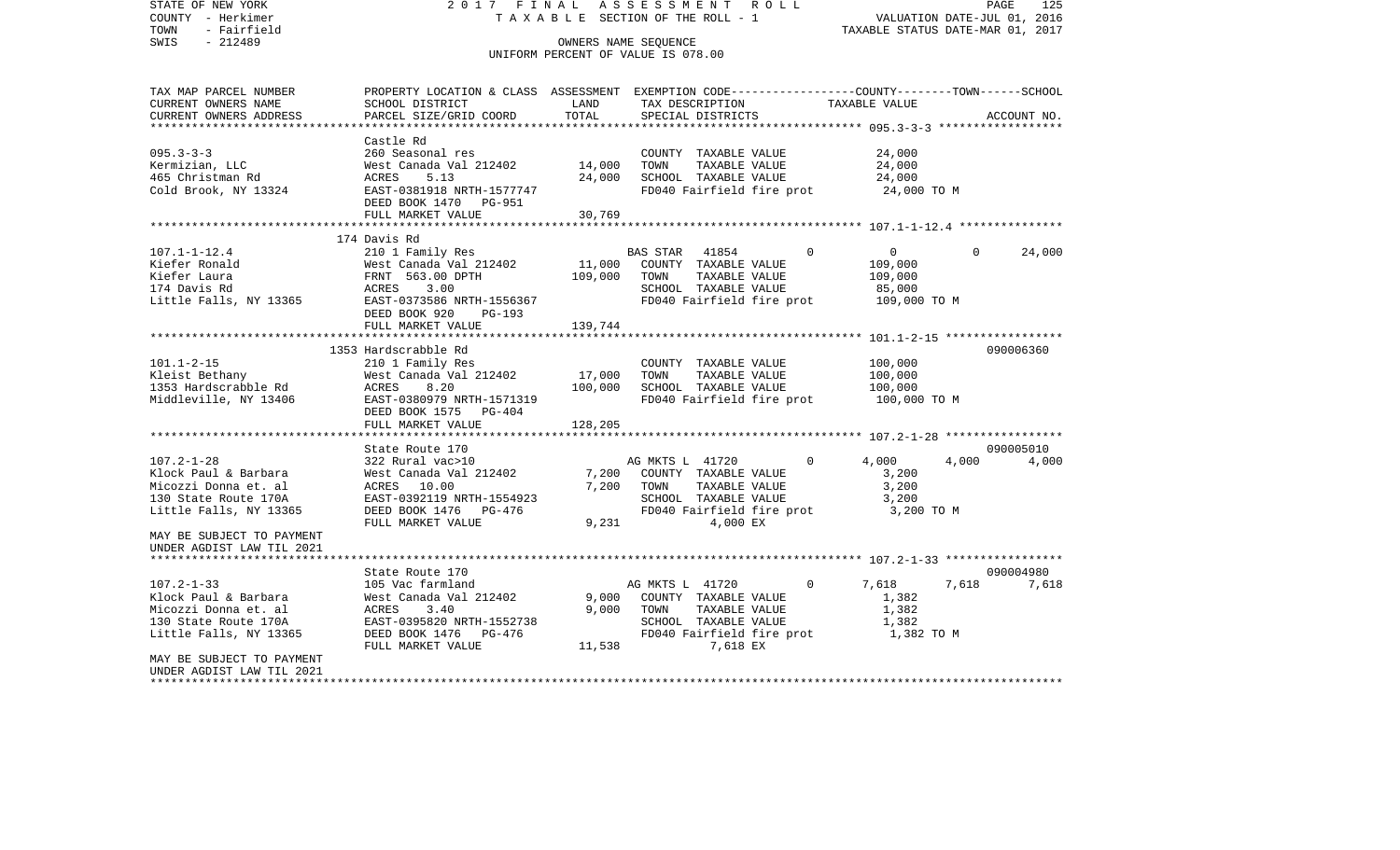VALUATION DATE-JUL 01, 2016 TOWN - Fairfield TAXABLE STATUS DATE-MAR 01, 2017 SWIS - 212489 CONNERS NAME SEQUENCE UNIFORM PERCENT OF VALUE IS 078.00TAX MAP PARCEL NUMBER PROPERTY LOCATION & CLASS ASSESSMENT EXEMPTION CODE------------------COUNTY--------TOWN------SCHOOL CURRENT OWNERS NAME SCHOOL DISTRICT LAND TAX DESCRIPTION TAXABLE VALUECURRENT OWNERS ADDRESS PARCEL SIZE/GRID COORD TOTAL SPECIAL DISTRICTS ACCOUNT NO. \*\*\*\*\*\*\*\*\*\*\*\*\*\*\*\*\*\*\*\*\*\*\*\*\*\*\*\*\*\*\*\*\*\*\*\*\*\*\*\*\*\*\*\*\*\*\*\*\*\*\*\*\*\*\*\*\*\*\*\*\*\*\*\*\*\*\*\*\*\*\*\*\*\*\*\*\*\*\*\*\*\*\*\*\*\*\*\*\*\*\*\*\*\*\*\*\*\*\*\*\*\*\* 100.2-1-15 \*\*\*\*\*\*\*\*\*\*\*\*\*\*\*\*\* 391 Platform Rd 090010470100.2-1-15 113 Cattle farm AG MKTS L 41720 0 29,980 29,980 29,980 Klossner Michael 6.400 West Canada Val 212402 111,000 AGRIC 10 Y 42100 0 3,400 3,400 3,400 3,400 Klossner Jennifer ACRES 189.00 225,000 COUNTY TAXABLE VALUE 191,620 479 Resevoir Rd EAST-0368172 NRTH-1576386 TOWN TAXABLE VALUE 191,620 Newport, NY 13416 **DEED BOOK 850** PG-211 SCHOOL TAXABLE VALUE 191,620 FULL MARKET VALUE 288,462 FD040 Fairfield fire prot 195,020 TO M MAY BE SUBJECT TO PAYMENT 29,980 EX UNDER AGDIST LAW TIL 2021 \*\*\*\*\*\*\*\*\*\*\*\*\*\*\*\*\*\*\*\*\*\*\*\*\*\*\*\*\*\*\*\*\*\*\*\*\*\*\*\*\*\*\*\*\*\*\*\*\*\*\*\*\*\*\*\*\*\*\*\*\*\*\*\*\*\*\*\*\*\*\*\*\*\*\*\*\*\*\*\*\*\*\*\*\*\*\*\*\*\*\*\*\*\*\*\*\*\*\*\*\*\*\* 101.1-1-3 \*\*\*\*\*\*\*\*\*\*\*\*\*\*\*\*\*\* 479 Reservoir Rd 090004650101.1-1-3 112 Dairy farm AG MKTS 41730 0 16,234 16,234 16,234 Klossner Michael C West Canada Val 212402 105,000 AGRIC 10 Y 42100 0 6,800 6,800 6,800 Klossner Jennifer L FRNT 7400.00 DPTH 250,000 COUNTY TAXABLE VALUE 226,966 391 Platform Rd ACRES 185.00 TOWN TAXABLE VALUE 226,966 Newport, NY 13406 EAST-0373151 NRTH-1573303 SCHOOL TAXABLE VALUE 226,966 DEED BOOK 945 PG-623 FD040 Fairfield fire prot 250,000 TO M<br>FULL MARKET VALUE 320,513 MAY BE SUBJECT TO PAYMENT FULL MARKET VALUE UNDER AGDIST LAW TIL 2024 \*\*\*\*\*\*\*\*\*\*\*\*\*\*\*\*\*\*\*\*\*\*\*\*\*\*\*\*\*\*\*\*\*\*\*\*\*\*\*\*\*\*\*\*\*\*\*\*\*\*\*\*\*\*\*\*\*\*\*\*\*\*\*\*\*\*\*\*\*\*\*\*\*\*\*\*\*\*\*\*\*\*\*\*\*\*\*\*\*\*\*\*\*\*\*\*\*\*\*\*\*\*\* 101.1-1-30 \*\*\*\*\*\*\*\*\*\*\*\*\*\*\*\*\* Reservoir Road101.1-1-30 314 Rural vac<10 COUNTY TAXABLE VALUE 10,000 Klossner Michael C 60 West Canada Val 212402 10,000 TOWN TAXABLE VALUE 10,000 Klossner Jennifer L Farm/land not connected 10,000 SCHOOL TAXABLE VALUE 10,000 Reservoir Road Parcel 2-10/6/04 transfer FD040 Fairfield fire prot 10,000 TO M Fairfield, NY 680 ACRES 8.80 EAST-0375015 NRTH-1571838FULL MARKET VALUE 12,821 \*\*\*\*\*\*\*\*\*\*\*\*\*\*\*\*\*\*\*\*\*\*\*\*\*\*\*\*\*\*\*\*\*\*\*\*\*\*\*\*\*\*\*\*\*\*\*\*\*\*\*\*\*\*\*\*\*\*\*\*\*\*\*\*\*\*\*\*\*\*\*\*\*\*\*\*\*\*\*\*\*\*\*\*\*\*\*\*\*\*\*\*\*\*\*\*\*\*\*\*\*\*\* 107.1-1-8 \*\*\*\*\*\*\*\*\*\*\*\*\*\*\*\*\*\* 255 Davis Rd 090001740107.1-1-8 240 Rural res BAS STAR 41854 0 0 0 24,000 Knobloch Jaquelyn A West Canada Val 212402 15,000 COUNTY TAXABLE VALUE 114,000 255 Davis Rd ACRES 10.58 114,000 TOWN TAXABLE VALUE 114,000 Little Falls, NY 13365 EAST-0374726 NRTH-1556864 SCHOOL TAXABLE VALUE 90,000 DEED BOOK 870 PG-443 FD040 Fairfield fire prot 114,000 TO M FULL MARKET VALUE 146,154 \*\*\*\*\*\*\*\*\*\*\*\*\*\*\*\*\*\*\*\*\*\*\*\*\*\*\*\*\*\*\*\*\*\*\*\*\*\*\*\*\*\*\*\*\*\*\*\*\*\*\*\*\*\*\*\*\*\*\*\*\*\*\*\*\*\*\*\*\*\*\*\*\*\*\*\*\*\*\*\*\*\*\*\*\*\*\*\*\*\*\*\*\*\*\*\*\*\*\*\*\*\*\* 101.3-3-22 \*\*\*\*\*\*\*\*\*\*\*\*\*\*\*\*\* Casler Rd 090009240101.3-3-22 311 Res vac land COUNTY TAXABLE VALUE 10,000 Koehler Christopher T West Canada Val 212402 10,000 TOWN TAXABLE VALUE 10,000 612 Creekside Ln Lot #22 10,000 SCHOOL TAXABLE VALUE 10,000 Fishkill, NY 12524 ACRES 5.00 FORD FORD FORD FORD FORD TO M EAST-0341300 NRTH-1137670 DEED BOOK 857 PG-359FULL MARKET VALUE 12,821 \*\*\*\*\*\*\*\*\*\*\*\*\*\*\*\*\*\*\*\*\*\*\*\*\*\*\*\*\*\*\*\*\*\*\*\*\*\*\*\*\*\*\*\*\*\*\*\*\*\*\*\*\*\*\*\*\*\*\*\*\*\*\*\*\*\*\*\*\*\*\*\*\*\*\*\*\*\*\*\*\*\*\*\*\*\*\*\*\*\*\*\*\*\*\*\*\*\*\*\*\*\*\*\*\*\*\*\*\*\*\*\*\*\*\*\*\*\*\*\*\*\*\*\*\*\*\*\*\*\*\*\*

STATE OF NEW YORK 2 0 1 7 F I N A L A S S E S S M E N T R O L L PAGE 126

COUNTY - Herkimer T A X A B L E SECTION OF THE ROLL - 1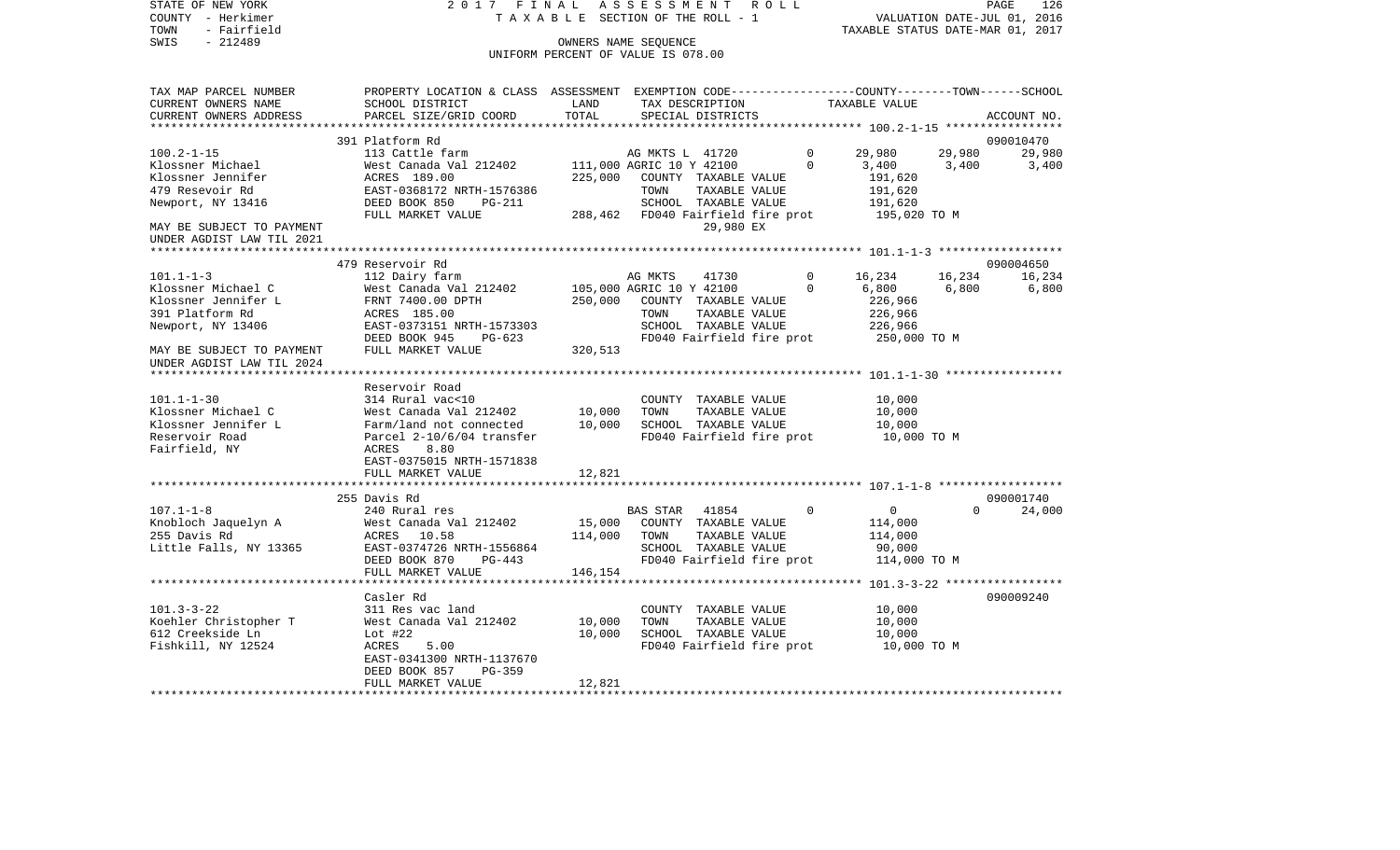| COUNTY<br>– Herkimer<br>TOWN<br>- Fairfield  | TAXABLE                                            |                        | SECTION OF THE ROLL - 1                                                                        | TAXABLE STATUS DATE-MAR 01, 2017 | VALUATION DATE-JUL 01, 2016 |
|----------------------------------------------|----------------------------------------------------|------------------------|------------------------------------------------------------------------------------------------|----------------------------------|-----------------------------|
| SWIS<br>$-212489$                            |                                                    |                        | OWNERS NAME SEQUENCE<br>UNIFORM PERCENT OF VALUE IS 078.00                                     |                                  |                             |
|                                              |                                                    |                        |                                                                                                |                                  |                             |
| TAX MAP PARCEL NUMBER                        |                                                    |                        | PROPERTY LOCATION & CLASS ASSESSMENT EXEMPTION CODE---------------COUNTY-------TOWN-----SCHOOL |                                  |                             |
| CURRENT OWNERS NAME                          | SCHOOL DISTRICT                                    | LAND                   | TAX DESCRIPTION                                                                                | TAXABLE VALUE                    |                             |
| CURRENT OWNERS ADDRESS                       | PARCEL SIZE/GRID COORD                             | TOTAL                  | SPECIAL DISTRICTS                                                                              |                                  | ACCOUNT NO.                 |
| ***********************                      | *************************                          |                        |                                                                                                |                                  |                             |
| $101.3 - 3 - 20$                             | Casler Rd                                          |                        |                                                                                                |                                  | 090009240                   |
| Koehler Mark T                               | 311 Res vac land<br>West Canada Val 212402         | 10,000                 | COUNTY TAXABLE VALUE<br>TOWN<br>TAXABLE VALUE                                                  | 10,000<br>10,000                 |                             |
| Koehler Christopher T                        | Lot $#20$                                          | 10,000                 | SCHOOL TAXABLE VALUE                                                                           | 10,000                           |                             |
| 192 Casler Rd. Ext                           | ACRES<br>6.90                                      |                        | FD040 Fairfield fire prot                                                                      | 10,000 TO M                      |                             |
| Little Falls, NY 13365                       | EAST-0378555 NRTH-1561615                          |                        |                                                                                                |                                  |                             |
|                                              | DEED BOOK 857<br>PG-349                            |                        |                                                                                                |                                  |                             |
|                                              | FULL MARKET VALUE                                  | 12,821                 |                                                                                                |                                  |                             |
|                                              | ***************************                        |                        |                                                                                                |                                  |                             |
|                                              | Casler Rd                                          |                        |                                                                                                |                                  | 090009240                   |
| $101.3 - 3 - 5$                              | 314 Rural vac<10                                   |                        | COUNTY TAXABLE VALUE                                                                           | 10,000                           |                             |
| Koehler Thomas F                             | West Canada Val 212402                             | 10,000                 | TOWN<br>TAXABLE VALUE                                                                          | 10,000                           |                             |
| 192 Casler Rd. Ext<br>Little Falls, NY 13365 | Lot#5<br>ACRES<br>5.00                             | 10,000                 | SCHOOL TAXABLE VALUE<br>FD040 Fairfield fire prot                                              | 10,000<br>10,000 TO M            |                             |
|                                              | EAST-0376472 NRTH-1562492                          |                        |                                                                                                |                                  |                             |
|                                              | DEED BOOK 1580 PG-835                              |                        |                                                                                                |                                  |                             |
|                                              | FULL MARKET VALUE                                  | 12,821                 |                                                                                                |                                  |                             |
|                                              |                                                    |                        |                                                                                                |                                  |                             |
|                                              | Casler Rd                                          |                        |                                                                                                |                                  | 090009240                   |
| $101.3 - 3 - 17$                             | 314 Rural vac<10                                   |                        | COUNTY TAXABLE VALUE                                                                           | 10,000                           |                             |
| Koehler Thomas F                             | West Canada Val 212402                             | 10,000                 | TOWN<br>TAXABLE VALUE                                                                          | 10,000                           |                             |
| 192 Casler Rd. Ext                           | Lot#17                                             | 10,000                 | SCHOOL TAXABLE VALUE                                                                           | 10,000                           |                             |
| Little Falls, NY 13365                       | ACRES<br>8.70                                      |                        | FD040 Fairfield fire prot                                                                      | 10,000 TO M                      |                             |
|                                              | EAST-0377731 NRTH-1561240<br>DEED BOOK 1580 PG-835 |                        |                                                                                                |                                  |                             |
|                                              | FULL MARKET VALUE                                  | 12,821                 |                                                                                                |                                  |                             |
|                                              | **********************                             | *************          |                                                                                                |                                  |                             |
|                                              | 430 W End Rd                                       |                        |                                                                                                |                                  |                             |
| $106.4 - 1 - 23.3$                           | 210 1 Family Res                                   |                        | <b>BAS STAR</b><br>41854<br>$\Omega$                                                           | $\circ$                          | 24,000<br>$\Omega$          |
| Kohn Heather                                 | West Canada Val 212402                             | 12,000                 | COUNTY TAXABLE VALUE                                                                           | 124,000                          |                             |
| Kohn Michael C                               | 4.00<br><b>ACRES</b>                               | 124,000                | TOWN<br>TAXABLE VALUE                                                                          | 124,000                          |                             |
| 430 W End Rd                                 | EAST-0364993 NRTH-1548142                          |                        | SCHOOL TAXABLE VALUE                                                                           | 100,000                          |                             |
| Little Falls, NY 13365                       | DEED BOOK 1214 PG-13                               |                        | FD040 Fairfield fire prot                                                                      | 124,000 TO M                     |                             |
|                                              | FULL MARKET VALUE<br>**************************    | 158,974<br>*********** |                                                                                                |                                  |                             |
|                                              | W End Rd                                           |                        |                                                                                                |                                  | 090080033                   |
| $106.4 - 1 - 23.1$                           | 314 Rural vac<10                                   |                        | COUNTY TAXABLE VALUE                                                                           | 11,000                           |                             |
| Kohn Michael                                 | West Canada Val 212402                             | 11,000                 | TOWN<br>TAXABLE VALUE                                                                          | 11,000                           |                             |
| 430 W End Rd                                 | correct deed 1/04 survey                           | 11,000                 | SCHOOL TAXABLE VALUE                                                                           | 11,000                           |                             |
| Little Falls, NY 13365                       | ACRES<br>9.60                                      |                        | FD040 Fairfield fire prot                                                                      | 11,000 TO M                      |                             |
|                                              | EAST-0364888 NRTH-1547691                          |                        |                                                                                                |                                  |                             |
|                                              | DEED BOOK 1225<br>PG-666                           |                        |                                                                                                |                                  |                             |
|                                              | FULL MARKET VALUE                                  | 14,103                 |                                                                                                |                                  |                             |
|                                              |                                                    |                        |                                                                                                |                                  |                             |

PAGE 127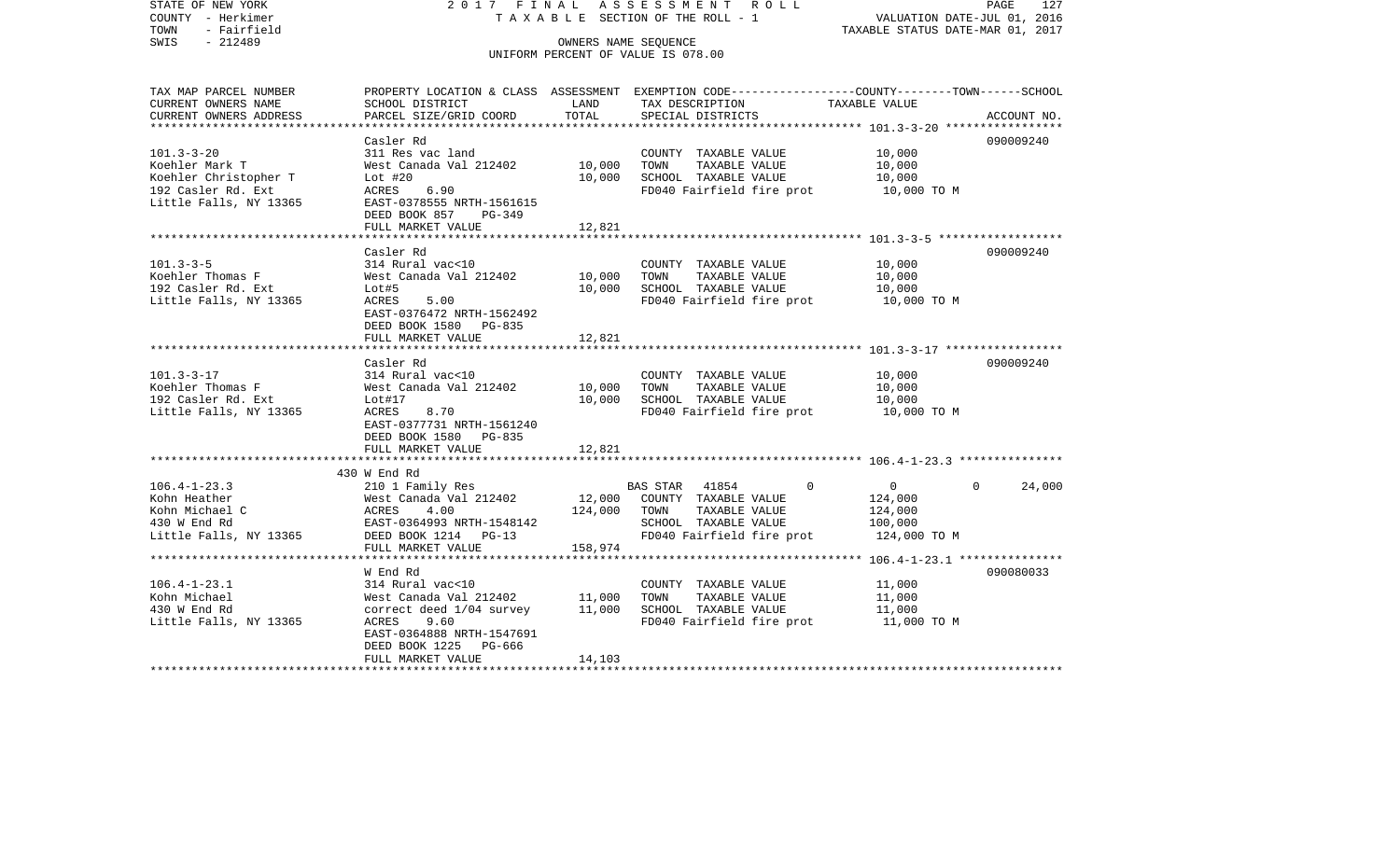STATE OF NEW YORK 2 0 1 7 F I N A L A S S E S S M E N T R O L L PAGE 128COUNTY - Herkimer **T A X A B L E SECTION OF THE ROLL - 1** VALUATION DATE-JUL 01, 2016 TOWN - Fairfield TAXABLE STATUS DATE-MAR 01, 2017 SWIS - 212489 OWNERS NAME SEQUENCE UNIFORM PERCENT OF VALUE IS 078.00TAX MAP PARCEL NUMBER PROPERTY LOCATION & CLASS ASSESSMENT EXEMPTION CODE------------------COUNTY--------TOWN------SCHOOL CURRENT OWNERS NAME SCHOOL DISTRICT LAND TAX DESCRIPTION TAXABLE VALUECURRENT OWNERS ADDRESS PARCEL SIZE/GRID COORD TOTAL SPECIAL DISTRICTS ACCOUNT NO. \*\*\*\*\*\*\*\*\*\*\*\*\*\*\*\*\*\*\*\*\*\*\*\*\*\*\*\*\*\*\*\*\*\*\*\*\*\*\*\*\*\*\*\*\*\*\*\*\*\*\*\*\*\*\*\*\*\*\*\*\*\*\*\*\*\*\*\*\*\*\*\*\*\*\*\*\*\*\*\*\*\*\*\*\*\*\*\*\*\*\*\*\*\*\*\*\*\*\*\*\*\*\* 107.1-1-3.3 \*\*\*\*\*\*\*\*\*\*\*\*\*\*\*\*State Route 169 090007020 107.1-1-3.3 314 Rural vac<10 COUNTY TAXABLE VALUE 12,000 Kollander Mikhael West Canada Val 212402 12,000 TOWN TAXABLE VALUE 12,000 Kollander Janice FRNT 250.00 DPTH 12,000 SCHOOL TAXABLE VALUE 12,000 320 Brower Rd
12,000 TO M
ACRES
6.00
Falantine Bridge, NY 13428
EAST-0372705 NRTH-1558119
BPALANTINE BRIDGE, NY 13428
EAST-0372705 NRTH-1558119
BPALANTINE BRIDGE, NY 13428
EAST-0372705 NRTH-1558119 Palantine Bridge, NY 13428 DEED BOOK 1274 PG-761FULL MARKET VALUE 15,385 \*\*\*\*\*\*\*\*\*\*\*\*\*\*\*\*\*\*\*\*\*\*\*\*\*\*\*\*\*\*\*\*\*\*\*\*\*\*\*\*\*\*\*\*\*\*\*\*\*\*\*\*\*\*\*\*\*\*\*\*\*\*\*\*\*\*\*\*\*\*\*\*\*\*\*\*\*\*\*\*\*\*\*\*\*\*\*\*\*\*\*\*\*\*\*\*\*\*\*\*\*\*\* 106.2-1-3 \*\*\*\*\*\*\*\*\*\*\*\*\*\*\*\*\*\* 464 Lynch Rd 090004920 106.2-1-3 210 1 Family Res ENH STAR 41834 0 0 0 0 Kraszewski Shirley West Canada Val 212402 56,000 COUNTY TAXABLE VALUE 128,000 464 Lynch Rd Doublewide 128,000 TOWN TAXABLE VALUE 128,000 Little Falls, NY 13365 FRNT 1255.00 DPTH SCHOOL TAXABLE VALUE 75,600 ACRES 131.40 FD040 Fairfield fire prot 128,000 TO M EAST-0366694 NRTH-1558464 DEED BOOK 871 PG-418FULL MARKET VALUE 164.103 \*\*\*\*\*\*\*\*\*\*\*\*\*\*\*\*\*\*\*\*\*\*\*\*\*\*\*\*\*\*\*\*\*\*\*\*\*\*\*\*\*\*\*\*\*\*\*\*\*\*\*\*\*\*\*\*\*\*\*\*\*\*\*\*\*\*\*\*\*\*\*\*\*\*\*\*\*\*\*\*\*\*\*\*\*\*\*\*\*\*\*\*\*\*\*\*\*\*\*\*\*\*\* 101.1-1-5.2 \*\*\*\*\*\*\*\*\*\*\*\*\*\*\*\* 383 State Route 29 090005370101.1-1-5.2 210 1 Family Res BAS STAR 41854 0 0 0 24,000 Kratzenberg John  $\blacksquare$  West Canada Val 212402 12,000 COUNTY TAXABLE VALUE 155,000 Kratzenberg Donna ACRES 4.70 155,000 TOWN TAXABLE VALUE 155,000 PO Box 382 EAST-0373956 NRTH-1567988 SCHOOL TAXABLE VALUE 131,000 Middleville, NY 13406 DEED BOOK 873 PG-468 FD040 Fairfield fire prot 155,000 TO M FULL MARKET VALUE 198,718 \*\*\*\*\*\*\*\*\*\*\*\*\*\*\*\*\*\*\*\*\*\*\*\*\*\*\*\*\*\*\*\*\*\*\*\*\*\*\*\*\*\*\*\*\*\*\*\*\*\*\*\*\*\*\*\*\*\*\*\*\*\*\*\*\*\*\*\*\*\*\*\*\*\*\*\*\*\*\*\*\*\*\*\*\*\*\*\*\*\*\*\*\*\*\*\*\*\*\*\*\*\*\* 095.3-1-21 \*\*\*\*\*\*\*\*\*\*\*\*\*\*\*\*\* 1790 Hardscrabble Rd 090090005095.3-1-21 270 Mfg housing VET WAR C 41122 0 5,550 0 0 Krawczyk Thomas Sherry West Canada Val 212402 20,000 VET WAR T  $41123$  0 0 5,550 0<br>1790 Hard Scrabble Rd acres 19.47 37.000 BAS STAR 41854 0 0 0 0 24.000 1790 Hard Scrabble Rd ACRES 19.47 37,000 BAS STAR 41854 0 0 0 24,000 Newport, NY 13416 EAST-0378900 NRTH-1579182 COUNTY TAXABLE VALUE 31,450 DEED BOOK 00621 PG-00338 TOWN TAXABLE VALUE 31,450 FULL MARKET VALUE  $47,436$  SCHOOL TAXABLE VALUE 13,000 FD040 Fairfield fire prot 37,000 TO M \*\*\*\*\*\*\*\*\*\*\*\*\*\*\*\*\*\*\*\*\*\*\*\*\*\*\*\*\*\*\*\*\*\*\*\*\*\*\*\*\*\*\*\*\*\*\*\*\*\*\*\*\*\*\*\*\*\*\*\*\*\*\*\*\*\*\*\*\*\*\*\*\*\*\*\*\*\*\*\*\*\*\*\*\*\*\*\*\*\*\*\*\*\*\*\*\*\*\*\*\*\*\* 106.2-3-1 \*\*\*\*\*\*\*\*\*\*\*\*\*\*\*\*\*\* 180 Lynch Rd 090089095 106.2-3-1 240 Rural res BAS STAR 41854 0 0 0 24,000 Labreche Daniel West Canada Val 212402 20,000 COUNTY TAXABLE VALUE 175,000 Labreche Jeannette ACRES 20.20 175,000 TOWN TAXABLE VALUE 175,000 180 Lynch Rd EAST-0366951 NRTH-1553492 SCHOOL TAXABLE VALUE 151,000 Little Falls, NY 13365  $DEED BOOK 781 PG-101$  FD040 Fairfield fire prot FULL MARKET VALUE 224,359 \*\*\*\*\*\*\*\*\*\*\*\*\*\*\*\*\*\*\*\*\*\*\*\*\*\*\*\*\*\*\*\*\*\*\*\*\*\*\*\*\*\*\*\*\*\*\*\*\*\*\*\*\*\*\*\*\*\*\*\*\*\*\*\*\*\*\*\*\*\*\*\*\*\*\*\*\*\*\*\*\*\*\*\*\*\*\*\*\*\*\*\*\*\*\*\*\*\*\*\*\*\*\*\*\*\*\*\*\*\*\*\*\*\*\*\*\*\*\*\*\*\*\*\*\*\*\*\*\*\*\*\*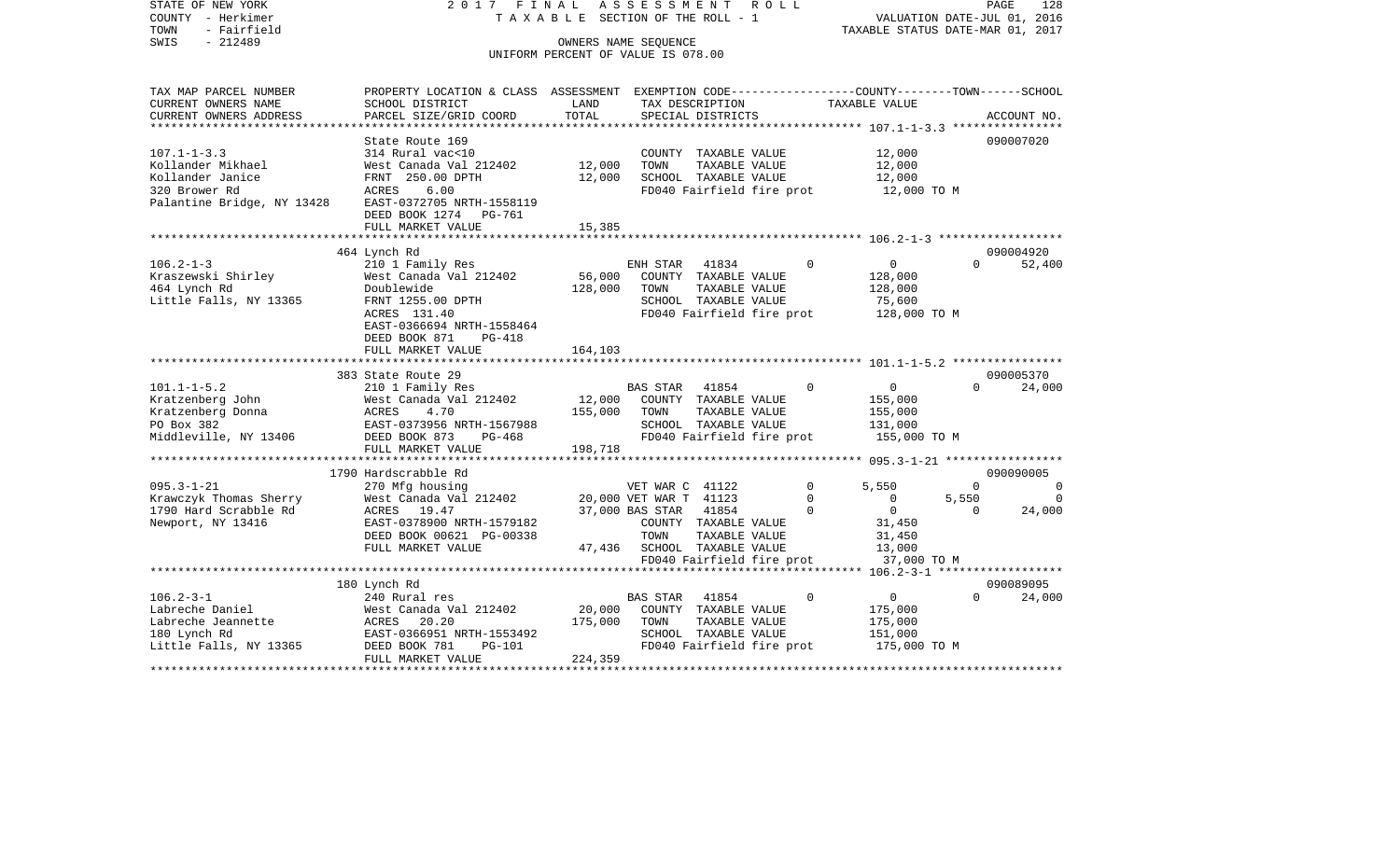| STATE OF NEW YORK<br>COUNTY - Herkimer<br>- Fairfield<br>TOWN<br>SWIS<br>$-212489$ | 2017 FINAL                                                                                                         |                | ASSESSMENT ROLL<br>TAXABLE SECTION OF THE ROLL - 1<br>OWNERS NAME SEQUENCE<br>UNIFORM PERCENT OF VALUE IS 078.00 |          | VALUATION DATE-JUL 01, 2016<br>TAXABLE STATUS DATE-MAR 01, 2017 | PAGE     | 129         |
|------------------------------------------------------------------------------------|--------------------------------------------------------------------------------------------------------------------|----------------|------------------------------------------------------------------------------------------------------------------|----------|-----------------------------------------------------------------|----------|-------------|
| TAX MAP PARCEL NUMBER<br>CURRENT OWNERS NAME                                       | PROPERTY LOCATION & CLASS ASSESSMENT EXEMPTION CODE----------------COUNTY-------TOWN-----SCHOOL<br>SCHOOL DISTRICT | LAND           | TAX DESCRIPTION                                                                                                  |          | TAXABLE VALUE                                                   |          |             |
| CURRENT OWNERS ADDRESS                                                             | PARCEL SIZE/GRID COORD                                                                                             | TOTAL          | SPECIAL DISTRICTS                                                                                                |          |                                                                 |          | ACCOUNT NO. |
|                                                                                    |                                                                                                                    |                |                                                                                                                  |          |                                                                 |          |             |
|                                                                                    | 533 Davis Rd                                                                                                       |                |                                                                                                                  |          |                                                                 |          |             |
| $107.1 - 3 - 9$                                                                    | 270 Mfg housing                                                                                                    |                | BAS STAR<br>41854                                                                                                | $\Omega$ | $\overline{0}$                                                  | $\Omega$ | 24,000      |
| Laclaire Joseph                                                                    | West Canada Val 212402                                                                                             | 20,000         | COUNTY TAXABLE VALUE                                                                                             |          | 59,000                                                          |          |             |
| 533 Davis Rd                                                                       | FRNT 450.00 DPTH                                                                                                   | 59,000         | TOWN<br>TAXABLE VALUE                                                                                            |          | 59,000                                                          |          |             |
| Little Falls, NY 13365-9355                                                        | ACRES 20.50<br>EAST-0380472 NRTH-1558458                                                                           |                | SCHOOL TAXABLE VALUE<br>FD040 Fairfield fire prot                                                                |          | 35,000<br>59,000 TO M                                           |          |             |
|                                                                                    | DEED BOOK 907<br>PG-336                                                                                            |                |                                                                                                                  |          |                                                                 |          |             |
|                                                                                    | FULL MARKET VALUE                                                                                                  | 75,641         |                                                                                                                  |          |                                                                 |          |             |
|                                                                                    |                                                                                                                    |                |                                                                                                                  |          |                                                                 |          |             |
|                                                                                    | Davis Rd                                                                                                           |                |                                                                                                                  |          |                                                                 |          |             |
| $107.1 - 3 - 10$                                                                   | 322 Rural vac>10                                                                                                   |                | COUNTY TAXABLE VALUE                                                                                             |          | 18,000                                                          |          |             |
| LaClaire Joseph F II                                                               | West Canada Val 212402                                                                                             | 18,000         | TOWN<br>TAXABLE VALUE                                                                                            |          | 18,000                                                          |          |             |
| PO Box 32                                                                          | ACRES 20.50                                                                                                        | 18,000         | SCHOOL TAXABLE VALUE                                                                                             |          | 18,000                                                          |          |             |
| Newport, NY 13416                                                                  | EAST-0380020 NRTH-1558388                                                                                          |                | FD040 Fairfield fire prot                                                                                        |          | 18,000 TO M                                                     |          |             |
|                                                                                    | DEED BOOK 1611<br>PG-332<br>FULL MARKET VALUE                                                                      | 23,077         |                                                                                                                  |          |                                                                 |          |             |
|                                                                                    |                                                                                                                    |                |                                                                                                                  |          |                                                                 |          |             |
|                                                                                    | 148 Town Garage Rd                                                                                                 |                |                                                                                                                  |          |                                                                 |          | 090100026   |
| $101.14 - 1 - 10$                                                                  | 210 1 Family Res                                                                                                   |                | COUNTY TAXABLE VALUE                                                                                             |          | 30,000                                                          |          |             |
| Lahah Carlton                                                                      | West Canada Val 212402                                                                                             | 7,000          | TOWN<br>TAXABLE VALUE                                                                                            |          | 30,000                                                          |          |             |
| Darlene                                                                            | FRNT 80.00 DPTH 179.00                                                                                             | 30,000         | SCHOOL TAXABLE VALUE                                                                                             |          | 30,000                                                          |          |             |
| 13818 State Rt 12 N                                                                | EAST-0381598 NRTH-1568111                                                                                          |                | FD040 Fairfield fire prot                                                                                        |          | 30,000 TO M                                                     |          |             |
| Boonville, NY 13309                                                                | DEED BOOK 819<br>$PG-69$                                                                                           |                |                                                                                                                  |          |                                                                 |          |             |
|                                                                                    | FULL MARKET VALUE                                                                                                  | 38,462         |                                                                                                                  |          |                                                                 |          |             |
|                                                                                    | Myers Rd                                                                                                           |                |                                                                                                                  |          |                                                                 |          |             |
| $107.3 - 2 - 21.1$                                                                 | 322 Rural vac>10                                                                                                   |                | AG MKTS<br>41730                                                                                                 | $\Omega$ | 10,414                                                          | 10,414   | 10,414      |
| Lamanna Carmen J                                                                   | Little Falls Ce 210900                                                                                             | 30,000         | COUNTY TAXABLE VALUE                                                                                             |          | 19,586                                                          |          |             |
| 1159 Eatonville Rd                                                                 | ACRES 46.80                                                                                                        | 30,000         | TOWN<br>TAXABLE VALUE                                                                                            |          | 19,586                                                          |          |             |
| Little Falls, NY 13365                                                             | EAST-0377932 NRTH-1548567                                                                                          |                | SCHOOL TAXABLE VALUE                                                                                             |          | 19,586                                                          |          |             |
|                                                                                    | FULL MARKET VALUE                                                                                                  | 38,462         | FD040 Fairfield fire prot                                                                                        |          | 30,000 TO M                                                     |          |             |
| MAY BE SUBJECT TO PAYMENT<br>UNDER AGDIST LAW TIL 2024                             |                                                                                                                    |                |                                                                                                                  |          |                                                                 |          |             |
|                                                                                    |                                                                                                                    |                |                                                                                                                  |          |                                                                 |          |             |
|                                                                                    | Hardscrabble Rd                                                                                                    |                |                                                                                                                  |          |                                                                 |          | 090002850   |
| $101.14 - 1 - 22$                                                                  | 314 Rural vac<10                                                                                                   |                | COUNTY TAXABLE VALUE                                                                                             |          | 3,000                                                           |          |             |
| Lamphere Franklin<br>Lamphere Dorothy                                              | West Canada Val 212402                                                                                             | 3,000<br>3,000 | TAXABLE VALUE<br>TOWN<br>SCHOOL TAXABLE VALUE                                                                    |          | 3,000                                                           |          |             |
| 125 Academy Walk                                                                   | FRNT 100.00 DPTH 145.00<br>EAST-0381668 NRTH-1568519                                                               |                | FD040 Fairfield fire prot                                                                                        |          | 3,000<br>3,000 TO M                                             |          |             |
| Middleville, NY 13406-9801                                                         | DEED BOOK 703<br>PG-978                                                                                            |                |                                                                                                                  |          |                                                                 |          |             |
|                                                                                    | FULL MARKET VALUE                                                                                                  | 3,846          |                                                                                                                  |          |                                                                 |          |             |
|                                                                                    |                                                                                                                    |                |                                                                                                                  |          |                                                                 |          |             |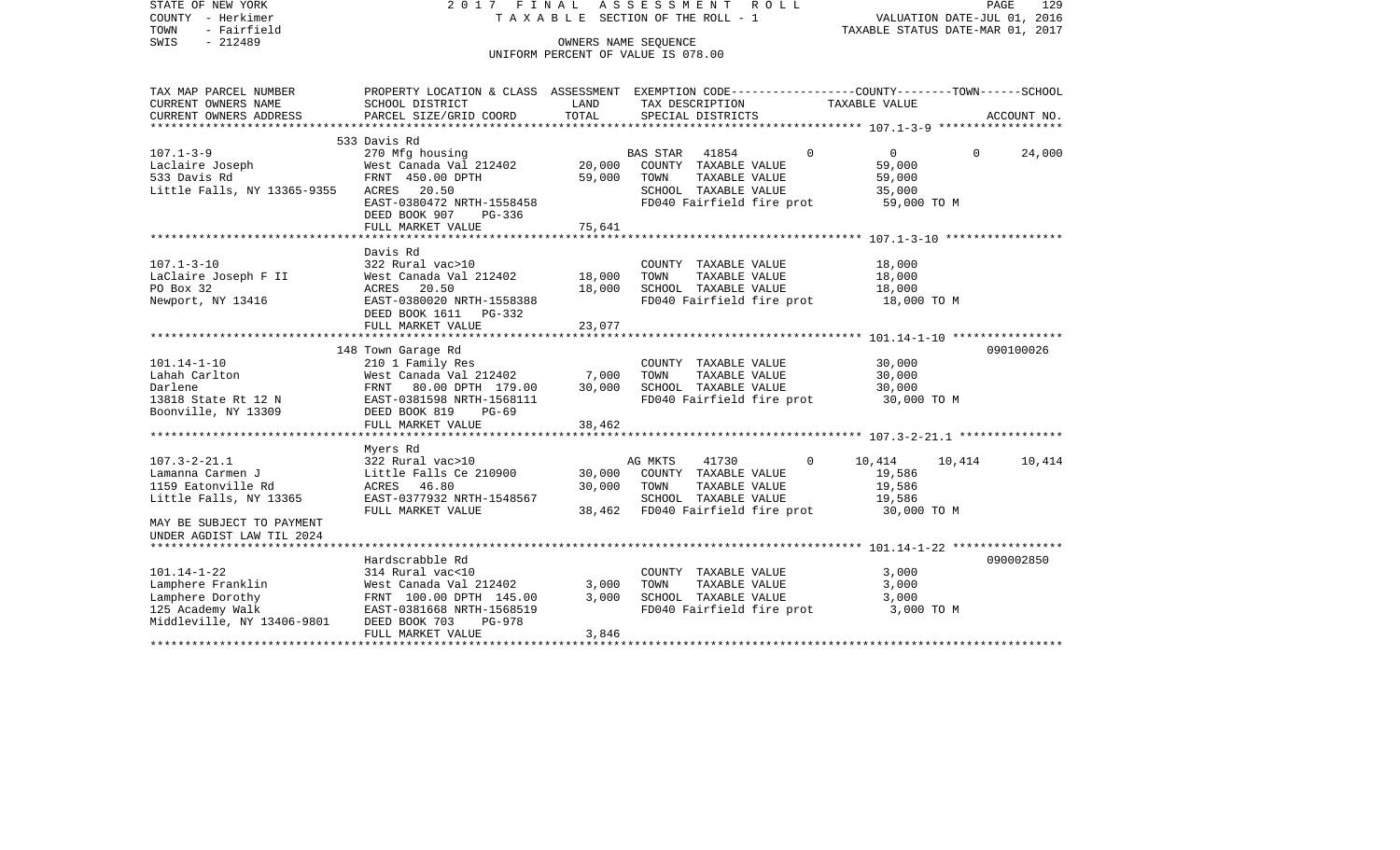STATE OF NEW YORK 2 0 1 7 F I N A L A S S E S S M E N T R O L L PAGE 130COUNTY - Herkimer **T A X A B L E** SECTION OF THE ROLL - 1 VALUATION DATE-JUL 01, 2016 TOWN - Fairfield TAXABLE STATUS DATE-MAR 01, 2017 SWIS - 212489 CONNERS NAME SEQUENCE UNIFORM PERCENT OF VALUE IS 078.00TAX MAP PARCEL NUMBER PROPERTY LOCATION & CLASS ASSESSMENT EXEMPTION CODE------------------COUNTY--------TOWN------SCHOOL CURRENT OWNERS NAME SCHOOL DISTRICT LAND TAX DESCRIPTION TAXABLE VALUECURRENT OWNERS ADDRESS PARCEL SIZE/GRID COORD TOTAL SPECIAL DISTRICTS ACCOUNT NO. \*\*\*\*\*\*\*\*\*\*\*\*\*\*\*\*\*\*\*\*\*\*\*\*\*\*\*\*\*\*\*\*\*\*\*\*\*\*\*\*\*\*\*\*\*\*\*\*\*\*\*\*\*\*\*\*\*\*\*\*\*\*\*\*\*\*\*\*\*\*\*\*\*\*\*\*\*\*\*\*\*\*\*\*\*\*\*\*\*\*\*\*\*\*\*\*\*\*\*\*\*\*\* 101.14-1-30 \*\*\*\*\*\*\*\*\*\*\*\*\*\*\*\* 125 Academy Walk 090005190 101.14-1-30 210 1 Family Res ENH STAR 41834 0 0 0 52,400 Lamphere Franklin West Canada Val 212402 8,000 COUNTY TAXABLE VALUE 75,000 Lamphere Dorothy FRNT 80.00 DPTH 340.00 75,000 TOWN TAXABLE VALUE 75,000 125 Academy Walk EAST-0381472 NRTH-1568796 SCHOOL TAXABLE VALUE 22,600 Middleville, NY 13406-9801 DEED BOOK 00537 PG-00411 FD040 Fairfield fire prot 75,000 TO M FULL MARKET VALUE 96,154 \*\*\*\*\*\*\*\*\*\*\*\*\*\*\*\*\*\*\*\*\*\*\*\*\*\*\*\*\*\*\*\*\*\*\*\*\*\*\*\*\*\*\*\*\*\*\*\*\*\*\*\*\*\*\*\*\*\*\*\*\*\*\*\*\*\*\*\*\*\*\*\*\*\*\*\*\*\*\*\*\*\*\*\*\*\*\*\*\*\*\*\*\*\*\*\*\*\*\*\*\*\*\* 101.4-6-8 \*\*\*\*\*\*\*\*\*\*\*\*\*\*\*\*\*\* 236 Thompson Rd 090009390 101.4-6-8 210 1 Family Res BAS STAR 41854 0 0 0 24,000 Lamphere Richard West Canada Val 212402 20,000 COUNTY TAXABLE VALUE 140,000 Lamphere Jennifer  $ACRES$  7.90 140,000 TOWN TAXABLE VALUE 140,000 236 Thompson Rd EAST-0394332 NRTH-1560779 SCHOOL TAXABLE VALUE 116,000 Little Falls, NY 13365 DEED BOOK 1208 PG-264 FD040 Fairfield fire prot 140,000 TO M FULL MARKET VALUE 179,487 \*\*\*\*\*\*\*\*\*\*\*\*\*\*\*\*\*\*\*\*\*\*\*\*\*\*\*\*\*\*\*\*\*\*\*\*\*\*\*\*\*\*\*\*\*\*\*\*\*\*\*\*\*\*\*\*\*\*\*\*\*\*\*\*\*\*\*\*\*\*\*\*\*\*\*\*\*\*\*\*\*\*\*\*\*\*\*\*\*\*\*\*\*\*\*\*\*\*\*\*\*\*\* 101.4-1-8.3 \*\*\*\*\*\*\*\*\*\*\*\*\*\*\*\* 2771 State Route 29101.4-1-8.3 270 Mfg housing COUNTY TAXABLE VALUE 42,000 Lamphere Scott  $\sim$  West Canada Val 212402 10,000 TOWN TAXABLE VALUE 42,000 Lamphere Megan  $ACRES$  1.50  $42,000$  SCHOOL TAXABLE VALUE  $42,000$ 1371 State Route 29 EAST-0393050 NRTH-1567589 FD040 Fairfield fire prot 42,000 TO M Little Falls, NY 13365 DEED BOOK 2017 PG-1505 FULL MARKET VALUE 53,846 PRIOR OWNER ON 3/01/2017 Lamphere Scott \*\*\*\*\*\*\*\*\*\*\*\*\*\*\*\*\*\*\*\*\*\*\*\*\*\*\*\*\*\*\*\*\*\*\*\*\*\*\*\*\*\*\*\*\*\*\*\*\*\*\*\*\*\*\*\*\*\*\*\*\*\*\*\*\*\*\*\*\*\*\*\*\*\*\*\*\*\*\*\*\*\*\*\*\*\*\*\*\*\*\*\*\*\*\*\*\*\*\*\*\*\*\* 101.4-1-8.1 \*\*\*\*\*\*\*\*\*\*\*\*\*\*\*\* 1447 State Route 29 090011280101.4-1-8.1 240 Rural res BAS STAR 41854 0 0 0 24,000 Lamphere-Farnell Barbara M West Canada Val 212402 23,000 COUNTY TAXABLE VALUE 65,000 1447 State Route 29 includes 8.2 & 8.4 65,000 TOWN TAXABLE VALUE 65,000 Little Falls, NY 13365 FRNT 1350.00 DPTH SCHOOL TAXABLE VALUE 41,000 ACRES 21.40 **FD040** Fairfield fire prot 65,000 TO M EAST-0393731 NRTH-1567463 DEED BOOK 1464 PG-236 FULL MARKET VALUE 83,333 \*\*\*\*\*\*\*\*\*\*\*\*\*\*\*\*\*\*\*\*\*\*\*\*\*\*\*\*\*\*\*\*\*\*\*\*\*\*\*\*\*\*\*\*\*\*\*\*\*\*\*\*\*\*\*\*\*\*\*\*\*\*\*\*\*\*\*\*\*\*\*\*\*\*\*\*\*\*\*\*\*\*\*\*\*\*\*\*\*\*\*\*\*\*\*\*\*\*\*\*\*\*\* 101.4-4-10 \*\*\*\*\*\*\*\*\*\*\*\*\*\*\*\*\*State Route 29 090007110 101.4-4-10 322 Rural vac>10 COUNTY TAXABLE VALUE 23,000 Lane Simmons 6 6 23,000 West Canada Val 212402 23,000 TOWN TAXABLE VALUE 23,000 Attn: Laura Carentz Survey Jj19a26 23,000 SCHOOL TAXABLE VALUE 23,000 348 Mason Rd ACRES 30.70 FD040 Fairfield fire prot 23,000 TO M Mohawk, NY 13407 EAST-0391734 NRTH-1566834 DEED BOOK 817 PG-321FULL MARKET VALUE 29,487 \*\*\*\*\*\*\*\*\*\*\*\*\*\*\*\*\*\*\*\*\*\*\*\*\*\*\*\*\*\*\*\*\*\*\*\*\*\*\*\*\*\*\*\*\*\*\*\*\*\*\*\*\*\*\*\*\*\*\*\*\*\*\*\*\*\*\*\*\*\*\*\*\*\*\*\*\*\*\*\*\*\*\*\*\*\*\*\*\*\*\*\*\*\*\*\*\*\*\*\*\*\*\*\*\*\*\*\*\*\*\*\*\*\*\*\*\*\*\*\*\*\*\*\*\*\*\*\*\*\*\*\*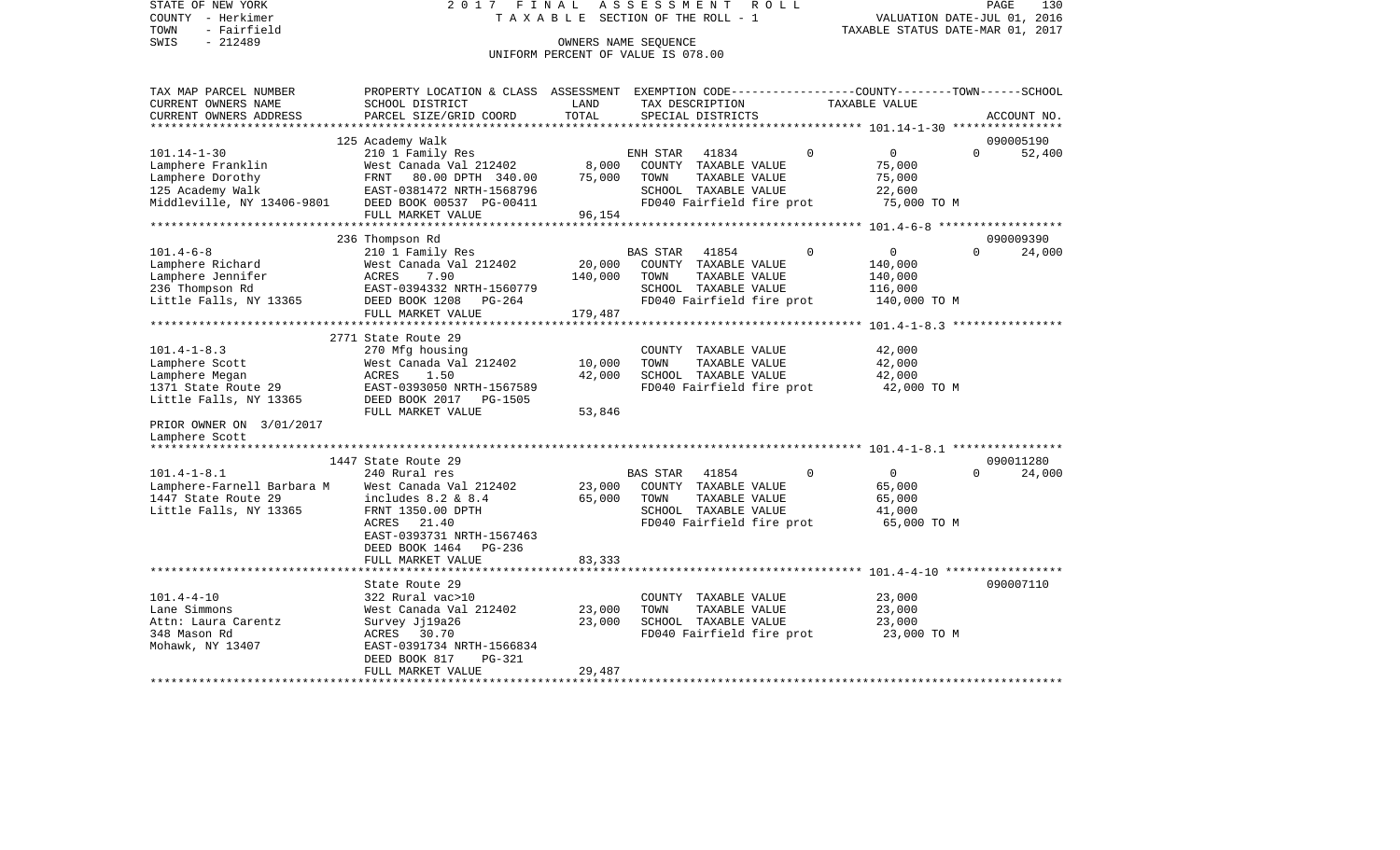STATE OF NEW YORK 2 0 1 7 F I N A L A S S E S S M E N T R O L L PAGE 131COUNTY - Herkimer **T A X A B L E** SECTION OF THE ROLL - 1 VALUATION DATE-JUL 01, 2016 TOWN - Fairfield TAXABLE STATUS DATE-MAR 01, 2017 SWIS - 212489 CONNERS NAME SEQUENCE UNIFORM PERCENT OF VALUE IS 078.00

TAX MAP PARCEL NUMBER PROPERTY LOCATION & CLASS ASSESSMENT EXEMPTION CODE------------------COUNTY--------TOWN------SCHOOL

CURRENT OWNERS NAME SCHOOL DISTRICT LAND TAX DESCRIPTION TAXABLE VALUECURRENT OWNERS ADDRESS PARCEL SIZE/GRID COORD TOTAL SPECIAL DISTRICTS ACCOUNT NO. \*\*\*\*\*\*\*\*\*\*\*\*\*\*\*\*\*\*\*\*\*\*\*\*\*\*\*\*\*\*\*\*\*\*\*\*\*\*\*\*\*\*\*\*\*\*\*\*\*\*\*\*\*\*\*\*\*\*\*\*\*\*\*\*\*\*\*\*\*\*\*\*\*\*\*\*\*\*\*\*\*\*\*\*\*\*\*\*\*\*\*\*\*\*\*\*\*\*\*\*\*\*\* 101.3-1-23 \*\*\*\*\*\*\*\*\*\*\*\*\*\*\*\*\* 698 State Route 29 090100004101.3-1-23 210 1 Family Res ENH STAR 41834 0 0 0 52,400 Lanphere Betty 65,000 West Canada Val 212402 10,000 COUNTY TAXABLE VALUE 65,000 698 State Route 29 FRNT 182.00 DPTH 237.00 65,000 TOWN TAXABLE VALUE 65,000 Middleville, NY 13406 EAST-0380473 NRTH-1568368 SCHOOL TAXABLE VALUE 12,600 DEED BOOK 00614 PG-00558 FD040 Fairfield fire prot 65,000 TO M FULL MARKET VALUE 83,333 \*\*\*\*\*\*\*\*\*\*\*\*\*\*\*\*\*\*\*\*\*\*\*\*\*\*\*\*\*\*\*\*\*\*\*\*\*\*\*\*\*\*\*\*\*\*\*\*\*\*\*\*\*\*\*\*\*\*\*\*\*\*\*\*\*\*\*\*\*\*\*\*\*\*\*\*\*\*\*\*\*\*\*\*\*\*\*\*\*\*\*\*\*\*\*\*\*\*\*\*\*\*\* 101.3-1-22 \*\*\*\*\*\*\*\*\*\*\*\*\*\*\*\*\* 684 State Route 29 090005220101.3-1-22 210 1 Family Res ENH STAR 41834 0 0 0 52,400 Lanphere Keith H West Canada Val 212402 10,000 COUNTY TAXABLE VALUE 68,000 684 State Route 29 ACRES 1.60 68,000 TOWN TAXABLE VALUE 68,000 Middleville, NY 13406 EAST-0380236 NRTH-1568349 SCHOOL TAXABLE VALUE 15,600 DEED BOOK 842 PG-108 FD040 Fairfield fire prot 68,000 TO M FULL MARKET VALUE 87,179 \*\*\*\*\*\*\*\*\*\*\*\*\*\*\*\*\*\*\*\*\*\*\*\*\*\*\*\*\*\*\*\*\*\*\*\*\*\*\*\*\*\*\*\*\*\*\*\*\*\*\*\*\*\*\*\*\*\*\*\*\*\*\*\*\*\*\*\*\*\*\*\*\*\*\*\*\*\*\*\*\*\*\*\*\*\*\*\*\*\*\*\*\*\*\*\*\*\*\*\*\*\*\* 107.1-1-20.3 \*\*\*\*\*\*\*\*\*\*\*\*\*\*\* Hardscrabble Rd107.1-1-20.3 105 Vac farmland COUNTY TAXABLE VALUE 77,500 Lapp Phares West Canada Val 212402 77,500 TOWN TAXABLE VALUE 77,500 4133 Red Well Dr ACRES 155.50 77,500 SCHOOL TAXABLE VALUE 77,500 Gordonville, PA 17529 EAST-0379873 NRTH-1555691 FD040 Fairfield fire prot 37,500 TO M FULL MARKET VALUE 99,359 \*\*\*\*\*\*\*\*\*\*\*\*\*\*\*\*\*\*\*\*\*\*\*\*\*\*\*\*\*\*\*\*\*\*\*\*\*\*\*\*\*\*\*\*\*\*\*\*\*\*\*\*\*\*\*\*\*\*\*\*\*\*\*\*\*\*\*\*\*\*\*\*\*\*\*\*\*\*\*\*\*\*\*\*\*\*\*\*\*\*\*\*\*\*\*\*\*\*\*\*\*\*\* 101.2-1-14.2 \*\*\*\*\*\*\*\*\*\*\*\*\*\*\* 785 Castle Rd101.2-1-14.2 210 1 Family Res COUNTY TAXABLE VALUE 80,000 Larocque Denise West Canada Val 212402 12,000 TOWN TAXABLE VALUE 80,000 Burrows Harold FRNT 210.00 DPTH 80,000 SCHOOL TAXABLE VALUE 80,000 785 Castle Rd ACRES 2.00 Middleville, NY 13406 EAST-0387952 NRTH-1571143 DEED BOOK 1627 PG-413FULL MARKET VALUE 102.564 \*\*\*\*\*\*\*\*\*\*\*\*\*\*\*\*\*\*\*\*\*\*\*\*\*\*\*\*\*\*\*\*\*\*\*\*\*\*\*\*\*\*\*\*\*\*\*\*\*\*\*\*\*\*\*\*\*\*\*\*\*\*\*\*\*\*\*\*\*\*\*\*\*\*\*\*\*\*\*\*\*\*\*\*\*\*\*\*\*\*\*\*\*\*\*\*\*\*\*\*\*\*\* 101.2-1-14.1 \*\*\*\*\*\*\*\*\*\*\*\*\*\*\* 751 Castle Rd 090003480101.2-1-14.1 112 Dairy farm BAS STAR 41854 0 0 0 24,000 Larocque Paul A West Canada Val 212402 67,000 COUNTY TAXABLE VALUE 179,000 751 Castle Rd ACRES 107.00 179,000 TOWN TAXABLE VALUE 179,000 Middleville, NY 13406 EAST-0387594 NRTH-1569697 SCHOOL TAXABLE VALUE 155,000 DEED BOOK 1376 PG-634 FD040 Fairfield fire prot 179,000 TO M FULL MARKET VALUE 229,487 \*\*\*\*\*\*\*\*\*\*\*\*\*\*\*\*\*\*\*\*\*\*\*\*\*\*\*\*\*\*\*\*\*\*\*\*\*\*\*\*\*\*\*\*\*\*\*\*\*\*\*\*\*\*\*\*\*\*\*\*\*\*\*\*\*\*\*\*\*\*\*\*\*\*\*\*\*\*\*\*\*\*\*\*\*\*\*\*\*\*\*\*\*\*\*\*\*\*\*\*\*\*\* 100.2-1-11.2 \*\*\*\*\*\*\*\*\*\*\*\*\*\*\* 4979 State Rte 28 090003300100.2-1-11.2 242 Rurl res&rec COUNTY TAXABLE VALUE 96,000 Laverty Yasmyne C West Canada Val 212402 15,000 TOWN TAXABLE VALUE 96,000 96 Edgefield Dr FRNT 503.00 DPTH 96,000 SCHOOL TAXABLE VALUE 96,000 Morris Plains, NJ 07950 ACRES 11.80 ACRES 11.80 FD040 Fairfield fire prot 96,000 TO M EAST-0364929 NRTH-1571675 PRIOR OWNER ON 3/01/2017 DEED BOOK 2017 PG-1499 Laverty Yasmyne C FULL MARKET VALUE 123,077 \*\*\*\*\*\*\*\*\*\*\*\*\*\*\*\*\*\*\*\*\*\*\*\*\*\*\*\*\*\*\*\*\*\*\*\*\*\*\*\*\*\*\*\*\*\*\*\*\*\*\*\*\*\*\*\*\*\*\*\*\*\*\*\*\*\*\*\*\*\*\*\*\*\*\*\*\*\*\*\*\*\*\*\*\*\*\*\*\*\*\*\*\*\*\*\*\*\*\*\*\*\*\*\*\*\*\*\*\*\*\*\*\*\*\*\*\*\*\*\*\*\*\*\*\*\*\*\*\*\*\*\*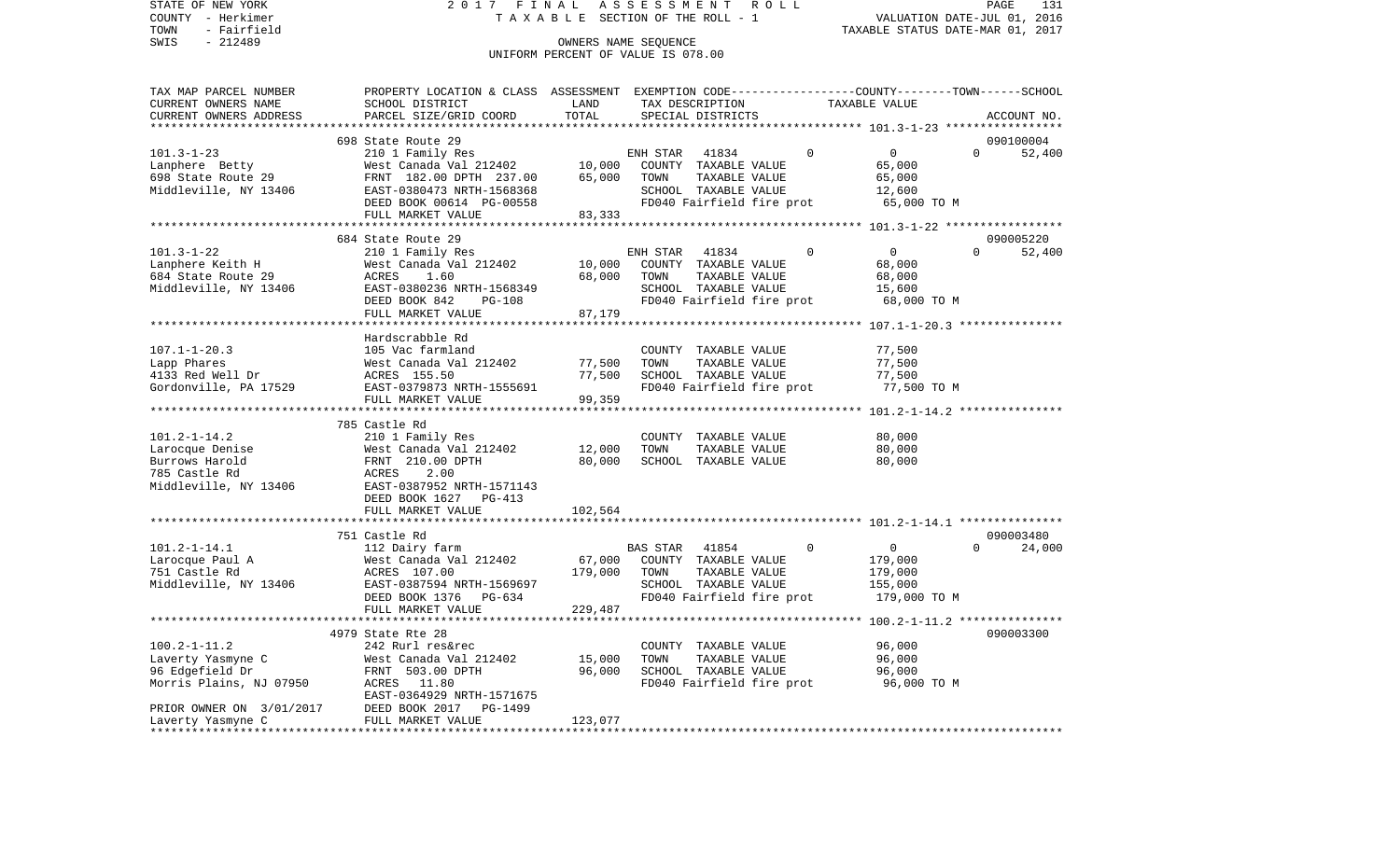STATE OF NEW YORK 2017 FINAL ASSESSMENT ROLL COUNTY - Herkimer T A X A B L E SECTION OF THE ROLL - 1 TOWN - Fairfield TAXABLE STATUS DATE-MAR 01, 2017 SWIS - Fairfield<br>
SWIS - 212489 OWNERS NAME SEQUENCE

UNIFORM PERCENT OF VALUE IS 078.00

| TAX MAP PARCEL NUMBER                     | PROPERTY LOCATION & CLASS ASSESSMENT EXEMPTION CODE---------------COUNTY-------TOWN------SCHOOL |         |                                     |                |                |          |             |
|-------------------------------------------|-------------------------------------------------------------------------------------------------|---------|-------------------------------------|----------------|----------------|----------|-------------|
| CURRENT OWNERS NAME                       | SCHOOL DISTRICT                                                                                 | LAND    | TAX DESCRIPTION                     |                | TAXABLE VALUE  |          |             |
| CURRENT OWNERS ADDRESS                    | PARCEL SIZE/GRID COORD                                                                          | TOTAL   | SPECIAL DISTRICTS                   |                |                |          | ACCOUNT NO. |
|                                           |                                                                                                 |         |                                     |                |                |          |             |
|                                           | 640 Stahl Rd                                                                                    |         |                                     |                |                |          | 090010108   |
| $107.2 - 1 - 19.3$                        | 241 Rural res&ag                                                                                |         | 41730                               | $\mathbf 0$    | 2,154          | 2,154    | 2,154       |
| Lee James C                               | West Canada Val 212402                                                                          |         | AG MKTS<br>41,000 ENH STAR<br>41834 | $\Omega$       | $\overline{0}$ | $\Omega$ | 52,400      |
| 640 Stahl Rd                              | INCLUDES 107.2-1-19.6 121,000                                                                   |         | COUNTY TAXABLE VALUE                |                | 118,846        |          |             |
| Little Falls, NY 13365                    | FRNT 1682.00 DPTH                                                                               |         | TOWN<br>TAXABLE VALUE               |                | 118,846        |          |             |
|                                           | ACRES 74.90                                                                                     |         | SCHOOL TAXABLE VALUE                |                | 66,446         |          |             |
| MAY BE SUBJECT TO PAYMENT                 | EAST-0389129 NRTH-1555924                                                                       |         | FD040 Fairfield fire prot           |                | 121,000 TO M   |          |             |
| UNDER AGDIST LAW TIL 2024                 | DEED BOOK 1191 PG-869                                                                           |         |                                     |                |                |          |             |
|                                           | FULL MARKET VALUE                                                                               | 155,128 |                                     |                |                |          |             |
|                                           |                                                                                                 |         |                                     |                |                |          |             |
|                                           | 252 Thompson Rd                                                                                 |         |                                     |                |                |          | 090009990   |
| $107.2 - 1 - 14$                          | 210 1 Family Res                                                                                |         | COUNTY TAXABLE VALUE                |                | 75,000         |          |             |
| Lekki Brian M                             | West Canada Val 212402                                                                          | 40,000  | TOWN<br>TAXABLE VALUE               |                | 75,000         |          |             |
| Lekki Kimberly K                          | ACRES 51.50                                                                                     | 75,000  | SCHOOL TAXABLE VALUE                |                | 75,000         |          |             |
| 252 Thompson Rd                           | EAST-0394624 NRTH-1560127                                                                       |         | FD040 Fairfield fire prot           |                | 75,000 TO M    |          |             |
| 252 Thompson Rd<br>Little Falls, NY 13365 | DEED BOOK 1396 PG-587                                                                           |         |                                     |                |                |          |             |
|                                           | FULL MARKET VALUE                                                                               | 96,154  |                                     |                |                |          |             |
|                                           |                                                                                                 |         |                                     |                |                |          |             |
|                                           | Hardscrabble Rd                                                                                 |         |                                     |                |                |          |             |
| $107.1 - 3 - 7$                           | 312 Vac w/imprv                                                                                 |         | COUNTY TAXABLE VALUE                |                | 12,400         |          |             |
| Leon William Jr.                          | West Canada Val 212402                                                                          | 12,000  | TOWN<br>TAXABLE VALUE               |                | 12,400         |          |             |
| Leon Mildred                              | 9.60<br>ACRES                                                                                   | 12,400  | SCHOOL TAXABLE VALUE                |                | 12,400         |          |             |
| PO Box 515                                | EAST-0381192 NRTH-1558717                                                                       |         | FD040 Fairfield fire prot           |                | 12,400 TO M    |          |             |
| Newport, NY 13416                         | DEED BOOK 1436 PG-923                                                                           |         |                                     |                |                |          |             |
|                                           | FULL MARKET VALUE                                                                               | 15,897  |                                     |                |                |          |             |
|                                           |                                                                                                 |         |                                     |                |                |          |             |
|                                           | State Route 29                                                                                  |         |                                     |                |                |          | 090100093   |
| $100.4 - 1 - 8.2$                         | 105 Vac farmland                                                                                |         | AG MKTS L 41720                     | $\Omega$       | 15,686         | 15,686   | 15,686      |
| Leshinski Andrew                          | West Canada Val 212402                                                                          | 31,000  | COUNTY TAXABLE VALUE                |                | 15,314         |          |             |
| Leshinski Margot                          | 68.2                                                                                            | 31,000  | TOWN<br>TAXABLE VALUE               |                | 15,314         |          |             |
| 489 State Route 29                        | ACRES 68.20                                                                                     |         | SCHOOL TAXABLE VALUE                |                | 15,314         |          |             |
| Middleville, NY 13406                     | EAST-0372494 NRTH-1567192                                                                       |         | FD040 Fairfield fire prot           |                | 15,314 TO M    |          |             |
|                                           | DEED BOOK 666<br>PG-880                                                                         |         | 15,686 EX                           |                |                |          |             |
| MAY BE SUBJECT TO PAYMENT                 | FULL MARKET VALUE                                                                               | 39,744  |                                     |                |                |          |             |
| UNDER AGDIST LAW TIL 2021                 |                                                                                                 |         |                                     |                |                |          |             |
|                                           |                                                                                                 |         |                                     |                |                |          |             |
|                                           | Teall Rd                                                                                        |         |                                     |                |                |          | 090087053   |
| $101.1 - 1 - 21.2$                        | 105 Vac farmland                                                                                |         | AG MKTS L 41720                     | $\overline{0}$ | 33,618         | 33,618   | 33,618      |
| Leshinski Andrew                          | West Canada Val 212402                                                                          | 60,000  | COUNTY TAXABLE VALUE                |                | 26,382         |          |             |
| Leshinski Margot                          | ACRES 110.50                                                                                    | 60,000  | TOWN<br>TAXABLE VALUE               |                | 26,382         |          |             |
| 489 St Rte 29                             | EAST-0383771 NRTH-1571289                                                                       |         | SCHOOL TAXABLE VALUE                |                | 26,382         |          |             |
| Middleville, NY 13406                     | DEED BOOK 706<br>$PG-411$                                                                       |         | FD040 Fairfield fire prot           |                | 26,382 TO M    |          |             |
|                                           | FULL MARKET VALUE                                                                               | 76,923  | 33,618 EX                           |                |                |          |             |
| MAY BE SUBJECT TO PAYMENT                 |                                                                                                 |         |                                     |                |                |          |             |
| UNDER AGDIST LAW TIL 2021                 |                                                                                                 |         |                                     |                |                |          |             |
|                                           |                                                                                                 |         |                                     |                |                |          |             |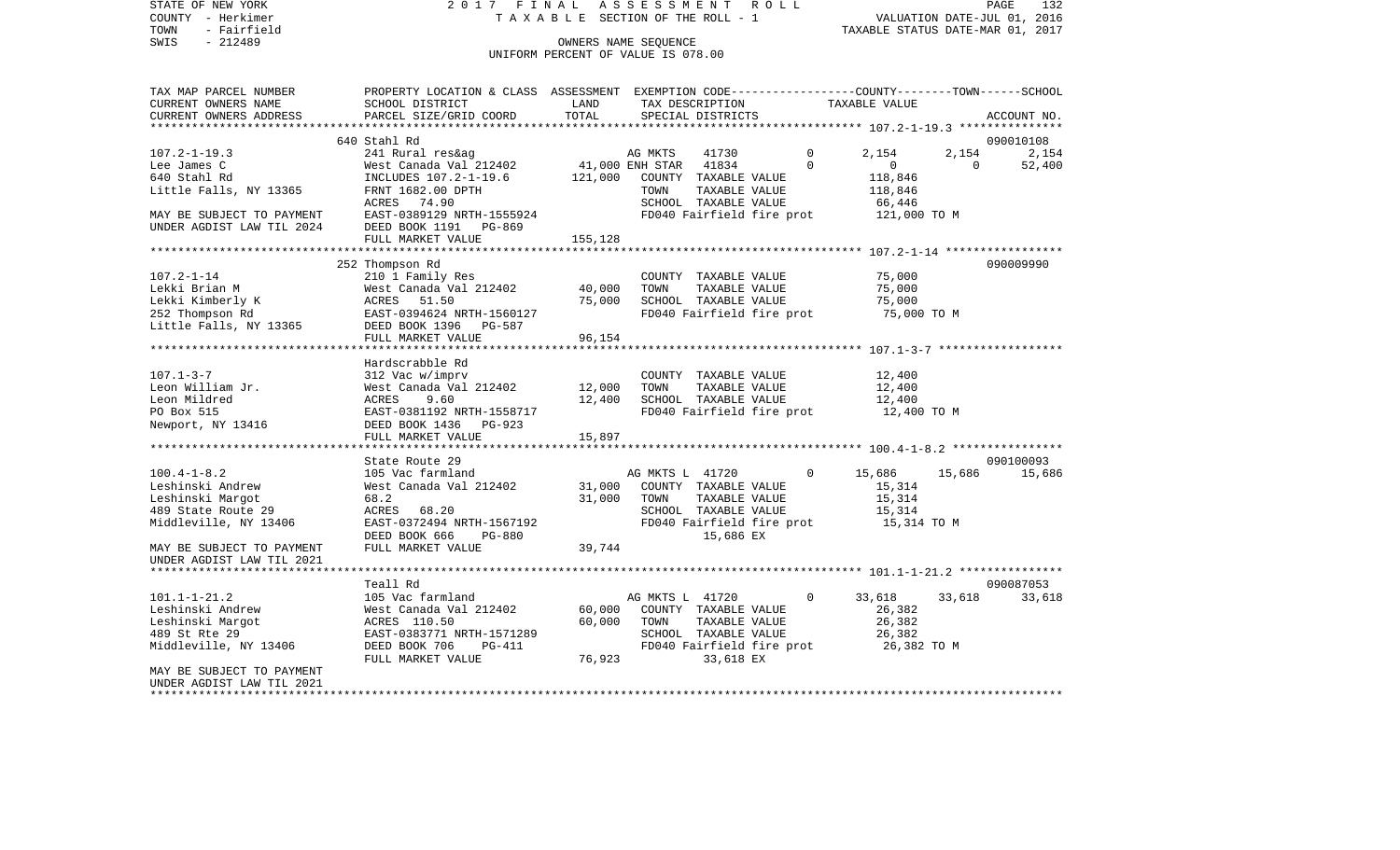| STATE OF NEW YORK<br>COUNTY - Herkimer                                                                                                                            |                                                                                                                                                                                                                                                          |        | 2017 FINAL ASSESSMENT ROLL<br>TAXABLE SECTION OF THE ROLL - 1 |               | VALUATION DATE-JUL 01, 2016      |                         | PAGE<br>133                 |
|-------------------------------------------------------------------------------------------------------------------------------------------------------------------|----------------------------------------------------------------------------------------------------------------------------------------------------------------------------------------------------------------------------------------------------------|--------|---------------------------------------------------------------|---------------|----------------------------------|-------------------------|-----------------------------|
| TOWN - Fairfield                                                                                                                                                  |                                                                                                                                                                                                                                                          |        |                                                               |               | TAXABLE STATUS DATE-MAR 01, 2017 |                         |                             |
| SWIS - 212489                                                                                                                                                     |                                                                                                                                                                                                                                                          |        | OWNERS NAME SEOUENCE                                          |               |                                  |                         |                             |
|                                                                                                                                                                   |                                                                                                                                                                                                                                                          |        | UNIFORM PERCENT OF VALUE IS 078.00                            |               |                                  |                         |                             |
| TAX MAP PARCEL NUMBER                                                                                                                                             | PROPERTY LOCATION & CLASS ASSESSMENT EXEMPTION CODE---------------COUNTY-------TOWN------SCHOOL                                                                                                                                                          |        |                                                               |               |                                  |                         |                             |
| CURRENT OWNERS NAME                                                                                                                                               | SCHOOL DISTRICT                                                                                                                                                                                                                                          |        | LAND TAX DESCRIPTION                                          |               | TAXABLE VALUE                    |                         |                             |
| CURRENT OWNERS ADDRESS                                                                                                                                            | PARCEL SIZE/GRID COORD                                                                                                                                                                                                                                   | TOTAL  | SPECIAL DISTRICTS                                             |               |                                  |                         | ACCOUNT NO.                 |
|                                                                                                                                                                   |                                                                                                                                                                                                                                                          |        |                                                               |               |                                  |                         |                             |
|                                                                                                                                                                   | Parkhurst Rd<br>Parkhurst Rd<br>105 Vac farmland<br>West Canada Val 212402 53,000 COUNTY TAXABLE VALUE<br>ACRES 97.50 53,000 TOWN TAXABLE VALUE 23,923<br>EAST-0375767 NRTH-1567307 5CHOOL TAXABLE VALUE 23,923<br>DEED BOOK 00661 PG-00743 FD040 Fairfi |        |                                                               |               |                                  |                         | 090005100                   |
| $101.3 - 1 - 5$                                                                                                                                                   |                                                                                                                                                                                                                                                          |        |                                                               |               |                                  |                         |                             |
| Leshinski Andrew                                                                                                                                                  |                                                                                                                                                                                                                                                          |        |                                                               |               |                                  |                         |                             |
| Leshinski Margot                                                                                                                                                  |                                                                                                                                                                                                                                                          |        |                                                               |               |                                  |                         |                             |
| 489 St Rte 29                                                                                                                                                     |                                                                                                                                                                                                                                                          |        |                                                               |               |                                  |                         |                             |
| Middleville, NY 13406                                                                                                                                             |                                                                                                                                                                                                                                                          |        |                                                               |               |                                  |                         |                             |
|                                                                                                                                                                   |                                                                                                                                                                                                                                                          |        |                                                               |               |                                  |                         |                             |
| MAY BE SUBJECT TO PAYMENT                                                                                                                                         |                                                                                                                                                                                                                                                          |        |                                                               |               |                                  |                         |                             |
| UNDER AGDIST LAW TIL 2021                                                                                                                                         |                                                                                                                                                                                                                                                          |        |                                                               |               |                                  |                         |                             |
|                                                                                                                                                                   |                                                                                                                                                                                                                                                          |        |                                                               |               |                                  |                         |                             |
|                                                                                                                                                                   | 489 State Route 29                                                                                                                                                                                                                                       |        | 24 PCT OF VALUE USED FOR EXEMPTION PURPOSES                   |               |                                  | $\overline{0}$          | 090005370<br>$\overline{0}$ |
|                                                                                                                                                                   |                                                                                                                                                                                                                                                          |        |                                                               |               |                                  | 16,000                  | $\overline{0}$              |
|                                                                                                                                                                   |                                                                                                                                                                                                                                                          |        |                                                               |               |                                  |                         |                             |
|                                                                                                                                                                   |                                                                                                                                                                                                                                                          |        |                                                               |               | 44,384 44,384                    |                         | 44,384                      |
|                                                                                                                                                                   |                                                                                                                                                                                                                                                          |        |                                                               |               |                                  | $\overline{0}$<br>4,000 | 52,400<br>4,000             |
|                                                                                                                                                                   | 101.1-1-5.1<br>Leshinski Margot (12.000 Mest Canada Val 212402 (13.000 VET COM C 41132 0 12,000 (12,000 Mest Canada Val 212402 (13.000 VET COM C 41133 0 12,000 (12,000 Mest Canada Val 212402 103,000 VET COM T 41133 0 0 0 0 0                         |        |                                                               |               | 209,616                          |                         |                             |
| MAY BE SUBJECT TO PAYMENT                                                                                                                                         |                                                                                                                                                                                                                                                          |        | TOWN<br>TAXABLE VALUE                                         |               | 205,616                          |                         |                             |
| UNDER AGDIST LAW TIL 2021                                                                                                                                         |                                                                                                                                                                                                                                                          |        | SCHOOL TAXABLE VALUE                                          |               | 169,216                          |                         |                             |
|                                                                                                                                                                   |                                                                                                                                                                                                                                                          |        |                                                               |               | 225,616 TO M                     |                         |                             |
|                                                                                                                                                                   |                                                                                                                                                                                                                                                          |        | FD040 Fairfield fire prot<br>44,384 EX                        |               |                                  |                         |                             |
|                                                                                                                                                                   |                                                                                                                                                                                                                                                          |        |                                                               |               |                                  |                         |                             |
|                                                                                                                                                                   | Hardscrabble Rd                                                                                                                                                                                                                                          |        |                                                               |               |                                  |                         | 090006360                   |
| $101.1 - 2 - 5.1$                                                                                                                                                 |                                                                                                                                                                                                                                                          |        | COUNTY TAXABLE VALUE                                          |               | 10,000                           |                         |                             |
| Lesniak Brianne                                                                                                                                                   | 314 Rural vac<10 COUNTY<br>West Canada Val 212402 10,000 TOWN                                                                                                                                                                                            |        |                                                               | TAXABLE VALUE | 10,000                           |                         |                             |
| 1443 Hardscrabble Rd                                                                                                                                              |                                                                                                                                                                                                                                                          |        |                                                               |               | 10,000                           |                         |                             |
| Middleville, NY 13406                                                                                                                                             |                                                                                                                                                                                                                                                          |        | FD040 Fairfield fire prot 10,000 TO M                         |               |                                  |                         |                             |
|                                                                                                                                                                   | EAST-0380141 NRTH-1572459                                                                                                                                                                                                                                |        |                                                               |               |                                  |                         |                             |
|                                                                                                                                                                   | DEED BOOK 851 PG-37                                                                                                                                                                                                                                      |        |                                                               |               |                                  |                         |                             |
|                                                                                                                                                                   | FULL MARKET VALUE                                                                                                                                                                                                                                        | 12,821 |                                                               |               |                                  |                         |                             |
|                                                                                                                                                                   |                                                                                                                                                                                                                                                          |        |                                                               |               |                                  |                         |                             |
|                                                                                                                                                                   |                                                                                                                                                                                                                                                          |        |                                                               |               |                                  |                         | 090087059                   |
|                                                                                                                                                                   |                                                                                                                                                                                                                                                          |        | COUNTY TAXABLE VALUE                                          |               | 30,000                           |                         |                             |
|                                                                                                                                                                   |                                                                                                                                                                                                                                                          |        | TAXABLE VALUE                                                 |               | 30,000                           |                         |                             |
|                                                                                                                                                                   |                                                                                                                                                                                                                                                          |        | 30,000 SCHOOL TAXABLE VALUE                                   |               | 30,000                           |                         |                             |
|                                                                                                                                                                   | EAST-0388483 NRTH-1567572 FD040 Fairfield fire prot                                                                                                                                                                                                      |        |                                                               |               | 30,000 TO M                      |                         |                             |
| VA<br>State Route 29<br>State Route 29<br>312 Vac w/imprv<br>eily<br>42 B<br>West Canada Val 21<br>42 ACRES<br>16.50<br>Hewitt, NJ 07421<br>ACRES<br>FAST-0388402 | DEED BOOK 1592    PG-974                                                                                                                                                                                                                                 |        |                                                               |               |                                  |                         |                             |
|                                                                                                                                                                   |                                                                                                                                                                                                                                                          | 38,462 |                                                               |               |                                  |                         |                             |
|                                                                                                                                                                   |                                                                                                                                                                                                                                                          |        |                                                               |               |                                  |                         |                             |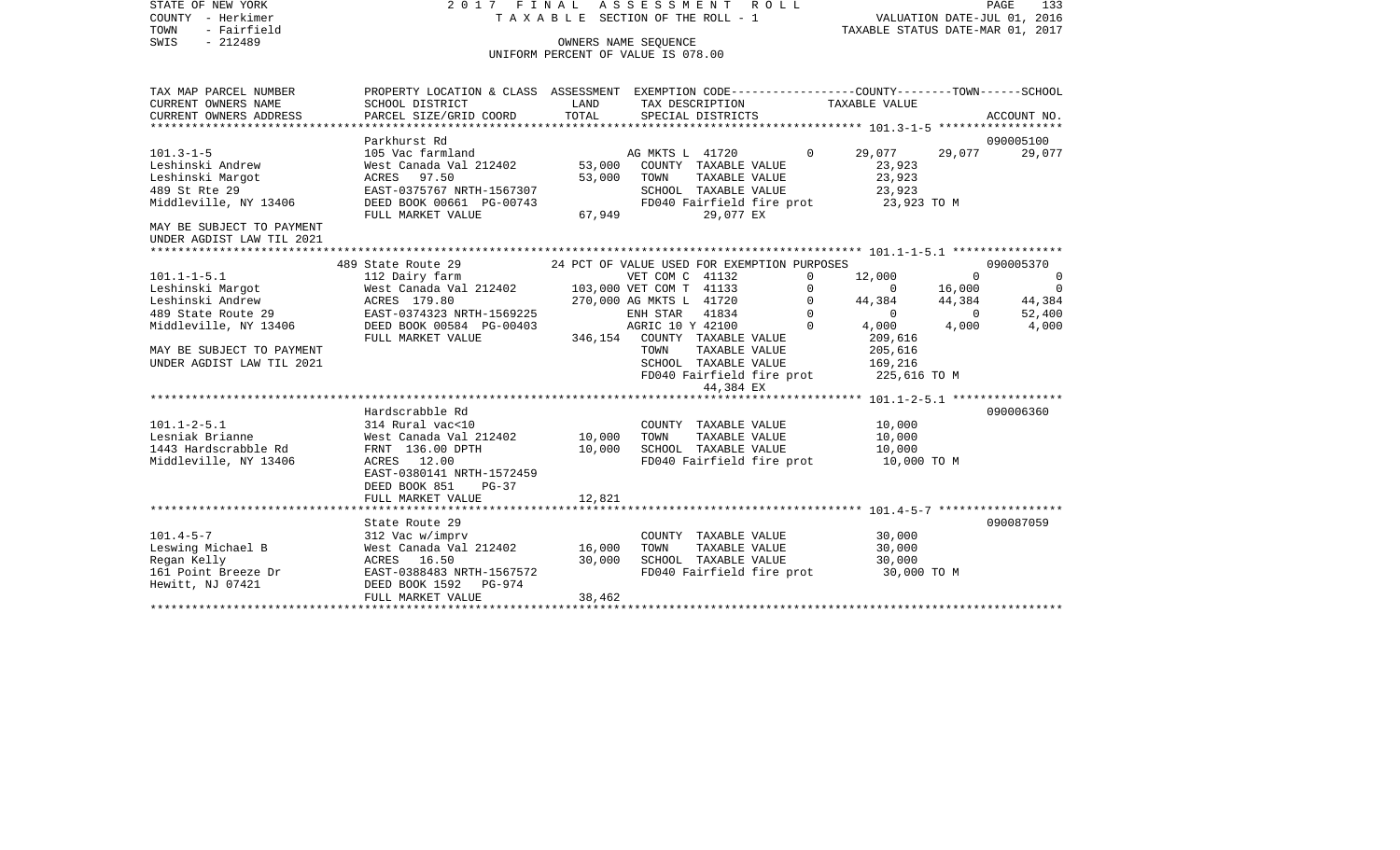STATE OF NEW YORK 2017 FINAL ASSESSMENT ROLL COUNTY - Herkimer T A X A B L E SECTION OF THE ROLL - 1 TOWN - Fairfield TAXABLE STATUS DATE-MAR 01, 2017 SWIS - Fairfield<br>
SWIS - 212489 OWNERS NAME SEQUENCE

UNIFORM PERCENT OF VALUE IS 078.00

| TAX MAP PARCEL NUMBER                          | PROPERTY LOCATION & CLASS ASSESSMENT EXEMPTION CODE---------------COUNTY-------TOWN------SCHOOL |               |                                                 |                |                                        |          |             |
|------------------------------------------------|-------------------------------------------------------------------------------------------------|---------------|-------------------------------------------------|----------------|----------------------------------------|----------|-------------|
| CURRENT OWNERS NAME<br>CURRENT OWNERS ADDRESS  | SCHOOL DISTRICT<br>PARCEL SIZE/GRID COORD                                                       | LAND<br>TOTAL | TAX DESCRIPTION<br>SPECIAL DISTRICTS            |                | TAXABLE VALUE                          |          | ACCOUNT NO. |
|                                                |                                                                                                 |               |                                                 |                |                                        |          |             |
|                                                | 124 Stahl Rd                                                                                    |               |                                                 |                |                                        |          | 090002580   |
| $107.4 - 2 - 15.3$                             | 112 Dairy farm                                                                                  |               |                                                 | $\Omega$       | 15,404                                 | 15,404   | 15,404      |
| Levellie David                                 | Little Falls Ce 210900                                                                          |               | AG MKTS L 41720<br>210900 63,000 BAS STAR 41854 | $\Omega$       | $\overline{0}$                         | $\Omega$ | 24,000      |
| 124 Stahl Rd                                   | FRNT 2080.00 DPTH                                                                               | 186,000       | COUNTY TAXABLE VALUE                            |                | 170,596                                |          |             |
| Little Falls, NY 13365                         | ACRES 108.70                                                                                    |               | TOWN<br>TAXABLE VALUE                           |                | 170,596                                |          |             |
|                                                | EAST-0392411 NRTH-1547168                                                                       |               | SCHOOL TAXABLE VALUE                            |                | 146,596                                |          |             |
| MAY BE SUBJECT TO PAYMENT                      | DEED BOOK 1471 PG-432                                                                           |               |                                                 |                | FD040 Fairfield fire prot 170,596 TO M |          |             |
| UNDER AGDIST LAW TIL 2021                      | FULL MARKET VALUE                                                                               | 238,462       | 15,404 EX                                       |                |                                        |          |             |
|                                                |                                                                                                 |               |                                                 |                |                                        |          |             |
|                                                | 207 Kilts Hill Rd                                                                               |               |                                                 |                |                                        |          |             |
| $107.2 - 2 - 6$                                | 210 1 Family Res                                                                                |               | BAS STAR 41854                                  | $\Omega$       | $\overline{0}$                         | $\Omega$ | 24,000      |
| Levellie John E                                | West Canada Val 212402 35,000                                                                   |               | COUNTY TAXABLE VALUE                            |                | 120,000                                |          |             |
| Levellie Heather L<br>207 Kilts Hill Rd        | FRNT 520.00 DPTH<br>ACRES 41.50                                                                 | 120,000       | TOWN<br>TAXABLE VALUE<br>SCHOOL TAXABLE VALUE   |                | 120,000<br>96,000                      |          |             |
| Little Falls, NY 13365                         | EAST-0394606 NRTH-1558068                                                                       |               |                                                 |                | FD040 Fairfield fire prot 120,000 TO M |          |             |
|                                                | DEED BOOK 1445 PG-451                                                                           |               |                                                 |                |                                        |          |             |
|                                                | FULL MARKET VALUE                                                                               | 153,846       |                                                 |                |                                        |          |             |
|                                                |                                                                                                 |               |                                                 |                |                                        |          |             |
|                                                | 2776 State Route 169                                                                            |               |                                                 |                |                                        |          | 090005430   |
| $107.1 - 1 - 2$                                | 210 1 Family Res                                                                                |               | ENH STAR<br>41834                               | $\Omega$       | $\Omega$                               | $\Omega$ | 52,400      |
| Lewis Thomas                                   | West Canada Val 212402 10,000<br>FRNT 224.00 DPTH 195.00 78,000                                 |               | COUNTY TAXABLE VALUE                            |                | 78,000                                 |          |             |
| Lewis Betty C                                  |                                                                                                 |               | TOWN<br>TAXABLE VALUE                           |                | 78,000                                 |          |             |
| 2776 State Route 169                           |                                                                                                 |               | SCHOOL TAXABLE VALUE                            |                | 25,600                                 |          |             |
| Little Falls, NY 13365                         | ACRES 1.01<br>EAST-0372220 NRTH-1558637                                                         |               | FD040 Fairfield fire prot                       |                | 78,000 TO M                            |          |             |
|                                                | DEED BOOK 00593 PG-00095                                                                        |               |                                                 |                |                                        |          |             |
|                                                | FULL MARKET VALUE                                                                               | 100,000       |                                                 |                |                                        |          |             |
|                                                |                                                                                                 |               |                                                 |                |                                        |          |             |
|                                                | off State Route 169                                                                             |               |                                                 |                |                                        |          | 090007020   |
| $107.1 - 1 - 3.4$<br>Lewis Tom                 | 323 Vacant rural<br>West Canada Val 212402                                                      | 3,000         | COUNTY TAXABLE VALUE<br>TOWN                    | TAXABLE VALUE  | 3,000<br>3,000                         |          |             |
| Lewis Bette C                                  | 5.90<br>ACRES                                                                                   | 3,000         | SCHOOL TAXABLE VALUE                            |                | 3,000                                  |          |             |
| 2776 State Route 169 EAST-0372819 NRTH-1558502 |                                                                                                 |               | FD040 Fairfield fire prot                       |                | 3,000 TO M                             |          |             |
| Little Falls, NY 13365 DEED BOOK 1149 PG-303   |                                                                                                 |               |                                                 |                |                                        |          |             |
|                                                | FULL MARKET VALUE                                                                               | 3,846         |                                                 |                |                                        |          |             |
|                                                |                                                                                                 |               |                                                 |                |                                        |          |             |
|                                                | 615 Lynch Rd                                                                                    |               |                                                 |                |                                        |          | 090006000   |
| $106.2 - 1 - 1.2$                              | 210 1 Family Res                                                                                |               | BAS STAR<br>41854                               | $\overline{0}$ | $\overline{0}$                         | $\Omega$ | 24,000      |
| Lindenmayer Andrew                             | West Canada Val 212402                                                                          | 11,000        | COUNTY TAXABLE VALUE                            |                | 110,000                                |          |             |
| Burling Margaret J                             | ACRES<br>3.28                                                                                   | 110,000       | TOWN<br>TAXABLE VALUE                           |                | 110,000                                |          |             |
| 615 Lynch Rd                                   | EAST-0363588 NRTH-1558889                                                                       |               | SCHOOL TAXABLE VALUE                            |                | 86,000                                 |          |             |
| Little Falls, NY 13365                         | DEED BOOK 928<br>PG-75                                                                          |               |                                                 |                | FD040 Fairfield fire prot 110,000 TO M |          |             |
|                                                | FULL MARKET VALUE                                                                               | 141,026       |                                                 |                |                                        |          |             |
|                                                |                                                                                                 |               |                                                 |                |                                        |          |             |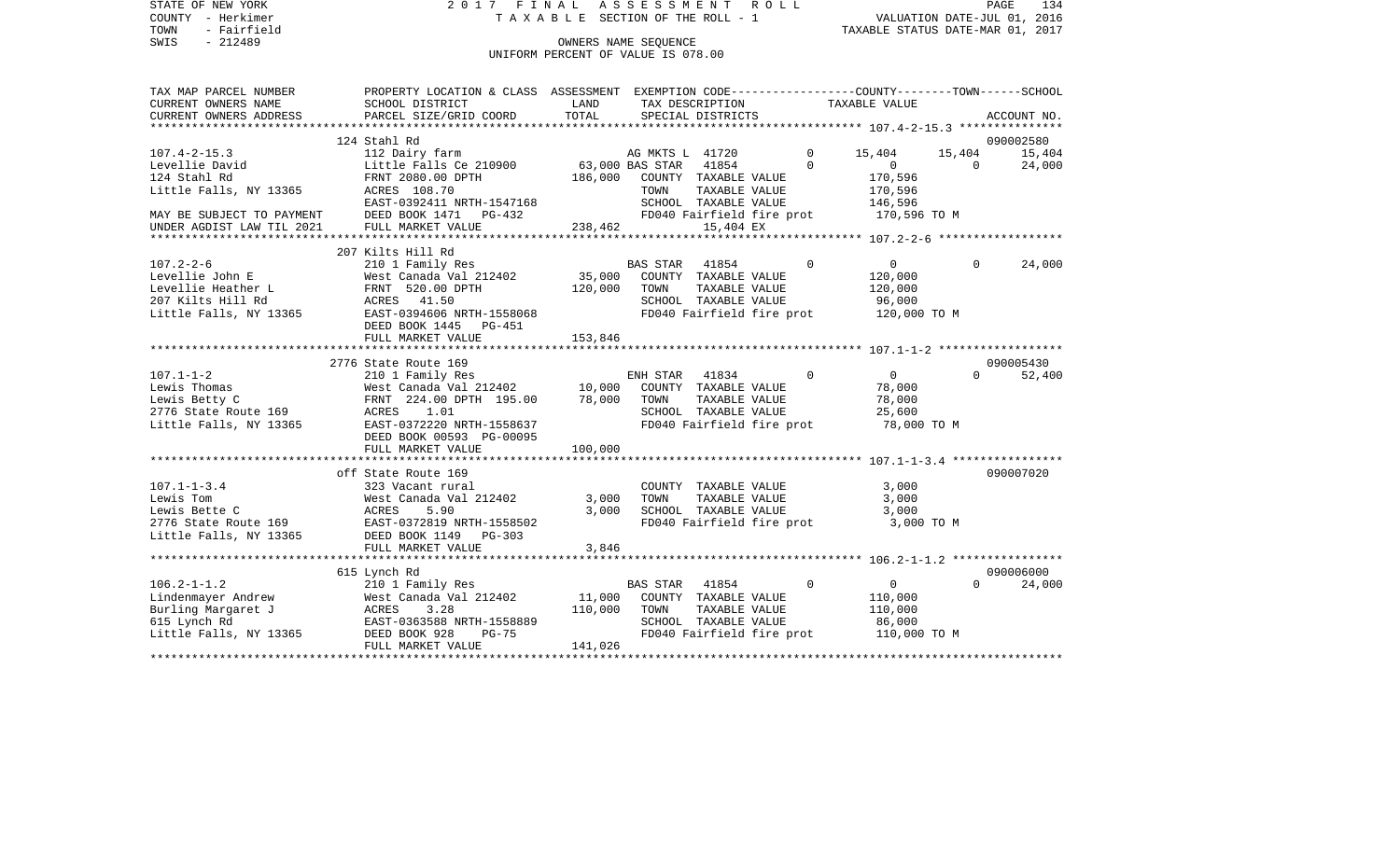| STATE OF NEW YORK<br>COUNTY - Herkimer<br>TOWN<br>- Fairfield | 2017<br>FINAL<br>TAXABLE                            | PAGE<br>135<br>2016<br>VALUATION DATE-JUL 01,<br>TAXABLE STATUS DATE-MAR 01, 2017 |                                                            |                                                                                                 |        |
|---------------------------------------------------------------|-----------------------------------------------------|-----------------------------------------------------------------------------------|------------------------------------------------------------|-------------------------------------------------------------------------------------------------|--------|
| SWIS<br>$-212489$                                             |                                                     |                                                                                   |                                                            |                                                                                                 |        |
|                                                               |                                                     |                                                                                   | OWNERS NAME SEQUENCE<br>UNIFORM PERCENT OF VALUE IS 078.00 |                                                                                                 |        |
| TAX MAP PARCEL NUMBER                                         |                                                     |                                                                                   |                                                            | PROPERTY LOCATION & CLASS ASSESSMENT EXEMPTION CODE---------------COUNTY-------TOWN------SCHOOL |        |
| CURRENT OWNERS NAME                                           | SCHOOL DISTRICT                                     | LAND                                                                              | TAX DESCRIPTION                                            | TAXABLE VALUE                                                                                   |        |
| CURRENT OWNERS ADDRESS                                        | PARCEL SIZE/GRID COORD                              | TOTAL                                                                             | SPECIAL DISTRICTS                                          | ACCOUNT NO.<br>********************************* 107.1-1-20.2 ***************                   |        |
|                                                               | hardscrabble                                        |                                                                                   |                                                            |                                                                                                 |        |
| $107.1 - 1 - 20.2$                                            | 323 Vacant rural                                    |                                                                                   | COUNTY TAXABLE VALUE                                       | 200                                                                                             |        |
| Lindsay Kim                                                   | West Canada Val 212402                              | 200                                                                               | TOWN<br>TAXABLE VALUE                                      | 200                                                                                             |        |
| Lindsay Richard K Sr.                                         | ACRES<br>0.26                                       | 200                                                                               | SCHOOL TAXABLE VALUE                                       | 200                                                                                             |        |
| 623 Hardscrabble Rd                                           | EAST-0381618 NRTH-0155602                           |                                                                                   |                                                            |                                                                                                 |        |
| Little Falls, NY 13365                                        | FULL MARKET VALUE                                   | 256                                                                               |                                                            |                                                                                                 |        |
|                                                               | *************************                           | * * * * * * * * * * * *                                                           |                                                            | ************** 107.1-2-6.1 *****************                                                    |        |
|                                                               | Davis Rd                                            |                                                                                   |                                                            |                                                                                                 |        |
| $107.1 - 2 - 6.1$                                             | 314 Rural vac<10                                    |                                                                                   | COUNTY TAXABLE VALUE                                       | 11,000                                                                                          |        |
| Lindsay Kim<br>623 Hardscrabble Rd                            | West Canada Val 212402<br>Portion Of 107.1-1-6.2/2- | 11,000<br>11,000                                                                  | TAXABLE VALUE<br>TOWN<br>SCHOOL TAXABLE VALUE              | 11,000<br>11,000                                                                                |        |
| Little Falls, NY 13365                                        | FRNT 133.50 DPTH                                    |                                                                                   | FD040 Fairfield fire prot                                  | 11,000 TO M                                                                                     |        |
|                                                               | ACRES<br>7.10                                       |                                                                                   |                                                            |                                                                                                 |        |
|                                                               | EAST-0383218 NRTH-1557429                           |                                                                                   |                                                            |                                                                                                 |        |
|                                                               | DEED BOOK 1567<br>PG-326                            |                                                                                   |                                                            |                                                                                                 |        |
|                                                               | FULL MARKET VALUE                                   | 14,103                                                                            |                                                            |                                                                                                 |        |
|                                                               | *******************                                 |                                                                                   |                                                            |                                                                                                 |        |
|                                                               | 623 Hardscrabble Rd                                 |                                                                                   |                                                            | 090007230                                                                                       |        |
| $107.1 - 3 - 1.1$                                             | 112 Dairy farm                                      |                                                                                   | 41854<br>$\Omega$<br><b>BAS STAR</b>                       | 0<br>$\Omega$                                                                                   | 24,000 |
| Lindsay Kim<br>Lindsay Richard K Sr                           | West Canada Val 212402<br>doublewide                | 15,000<br>180,000                                                                 | COUNTY TAXABLE VALUE<br>TAXABLE VALUE<br>TOWN              | 180,000<br>180,000                                                                              |        |
| 623 Hardscrabble Rd                                           | prior 107.1-1-16.2                                  |                                                                                   | SCHOOL TAXABLE VALUE                                       | 156,000                                                                                         |        |
| Little Falls, NY 13365                                        | ACRES<br>9.40                                       |                                                                                   | FD040 Fairfield fire prot                                  | 180,000 TO M                                                                                    |        |
|                                                               | EAST-0344800 NRTH-1131160                           |                                                                                   |                                                            |                                                                                                 |        |
|                                                               | DEED BOOK 835<br><b>PG-216</b>                      |                                                                                   |                                                            |                                                                                                 |        |
|                                                               | FULL MARKET VALUE                                   | 230,769                                                                           |                                                            |                                                                                                 |        |
|                                                               | ********<br>**************                          | * * * * * * * * * * *                                                             |                                                            | **************************************507.2-1-5*******************                              |        |
|                                                               | 809 Davis Rd                                        |                                                                                   |                                                            | 090090025                                                                                       |        |
| $107.2 - 1 - 5$                                               | 210 1 Family Res                                    |                                                                                   | COUNTY TAXABLE VALUE<br>TAXABLE VALUE<br>TOWN              | 85,000<br>85,000                                                                                |        |
| Lindsay Kim<br>Lindsay Richard K                              | West Canada Val 212402<br>FRNT 350.00 DPTH 190.00   | 10,000<br>85,000                                                                  | SCHOOL TAXABLE VALUE                                       | 85,000                                                                                          |        |
| 623 Hardscrabble Rd                                           | ACRES<br>1.52                                       |                                                                                   | FD040 Fairfield fire prot                                  | 85,000 TO M                                                                                     |        |
| Little Falls, NY 13365                                        | EAST-0386028 NRTH-1557869                           |                                                                                   |                                                            |                                                                                                 |        |
|                                                               | DEED BOOK 1307<br>PG-799                            |                                                                                   |                                                            |                                                                                                 |        |
|                                                               | FULL MARKET VALUE                                   | 108,974                                                                           |                                                            |                                                                                                 |        |
|                                                               |                                                     |                                                                                   |                                                            | ******************** 107.1-2-1 *******************                                              |        |
|                                                               | 593 Davis Rd                                        |                                                                                   |                                                            |                                                                                                 |        |
| $107.1 - 2 - 1$                                               | 270 Mfg housing                                     |                                                                                   | AG MKTS L 41720<br>$\Omega$                                | 2,873<br>2,873                                                                                  | 2,873  |
| Lindsay Richard                                               | West Canada Val 212402                              | 13,000                                                                            | COUNTY TAXABLE VALUE                                       | 40,127                                                                                          |        |
| Lindsay Kim<br>623 Hardscrabble Rd                            | Portion Of 107.1-1-6.2<br>ACRES<br>5.00             | 43,000                                                                            | TOWN<br>TAXABLE VALUE<br>SCHOOL TAXABLE VALUE              | 40,127<br>40,127                                                                                |        |
| Little Falls, NY 13365-6600                                   | EAST-0381890 NRTH-1557272                           |                                                                                   | FD040 Fairfield fire prot                                  | 40,127 TO M                                                                                     |        |
|                                                               | DEED BOOK 1216<br>PG-760                            |                                                                                   | 2,873 EX                                                   |                                                                                                 |        |
| MAY BE SUBJECT TO PAYMENT                                     | FULL MARKET VALUE                                   | 55,128                                                                            |                                                            |                                                                                                 |        |
| UNDER AGDIST LAW TIL 2021                                     |                                                     |                                                                                   |                                                            |                                                                                                 |        |
| *****************                                             |                                                     |                                                                                   |                                                            |                                                                                                 |        |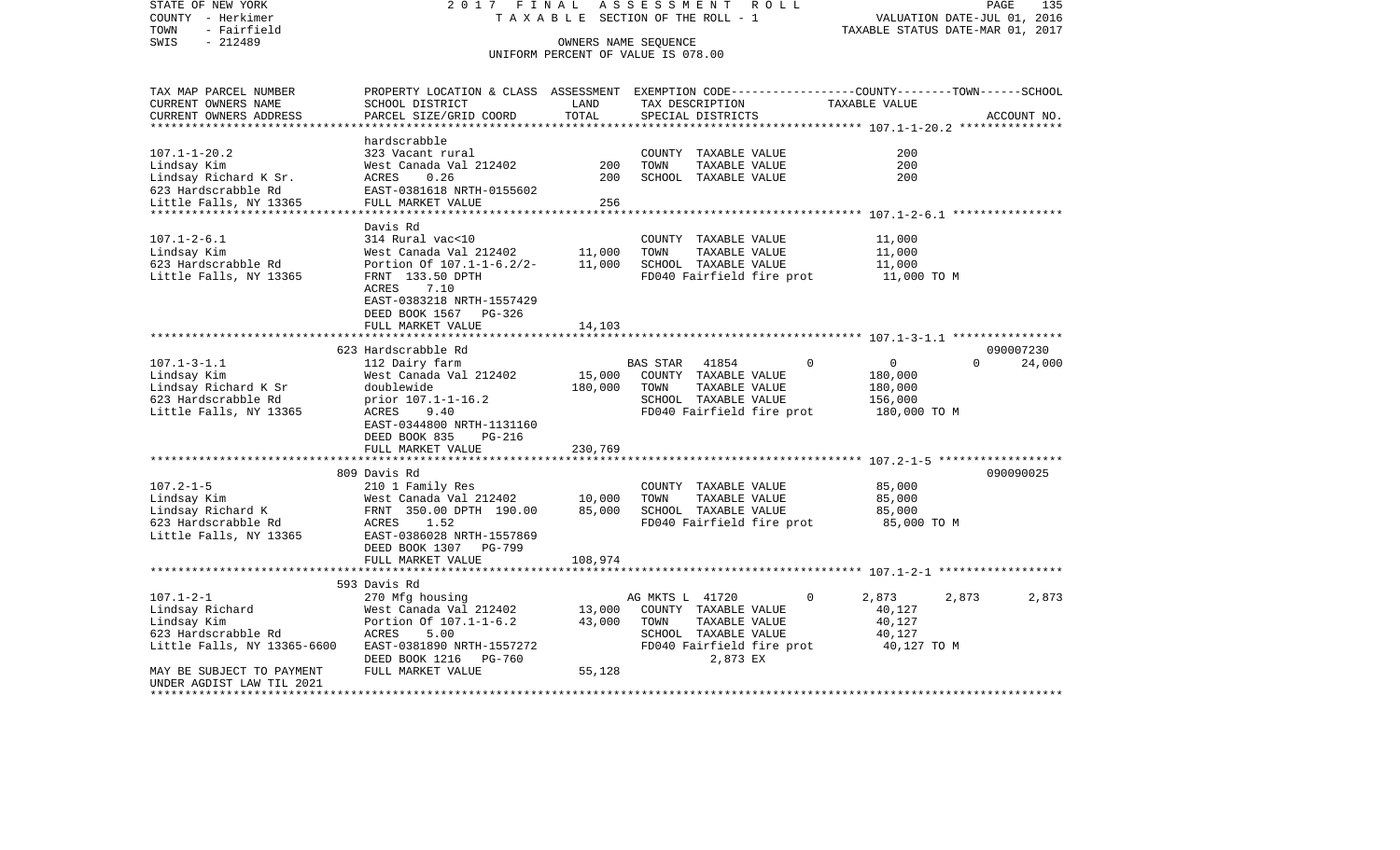| COUNTY<br>- Herkimer<br>TOWN<br>- Fairfield<br>SWIS<br>$-212489$ | TAXABLE SECTION OF THE ROLL - 1<br>OWNERS NAME SEOUENCE                                                            |                                    |                  |                                       |  | VALUATION DATE-JUL 01, 2016<br>TAXABLE STATUS DATE-MAR 01, 2017 |                   |          |             |
|------------------------------------------------------------------|--------------------------------------------------------------------------------------------------------------------|------------------------------------|------------------|---------------------------------------|--|-----------------------------------------------------------------|-------------------|----------|-------------|
|                                                                  |                                                                                                                    | UNIFORM PERCENT OF VALUE IS 078.00 |                  |                                       |  |                                                                 |                   |          |             |
| TAX MAP PARCEL NUMBER<br>CURRENT OWNERS NAME                     | PROPERTY LOCATION & CLASS ASSESSMENT EXEMPTION CODE---------------COUNTY-------TOWN------SCHOOL<br>SCHOOL DISTRICT | LAND                               |                  | TAX DESCRIPTION                       |  |                                                                 | TAXABLE VALUE     |          |             |
| CURRENT OWNERS ADDRESS<br>*************************              | PARCEL SIZE/GRID COORD                                                                                             | TOTAL                              |                  | SPECIAL DISTRICTS                     |  |                                                                 |                   |          | ACCOUNT NO. |
|                                                                  | Davis Rd                                                                                                           |                                    |                  |                                       |  |                                                                 |                   |          |             |
| $107.1 - 2 - 2$                                                  | 311 Res vac land                                                                                                   |                                    | AG MKTS L 41720  |                                       |  | $\Omega$                                                        | 7,585             | 7,585    | 7,585       |
| Lindsay Richard                                                  | West Canada Val 212402                                                                                             | 10,000                             |                  | COUNTY TAXABLE VALUE                  |  |                                                                 | 2,415             |          |             |
| Lindsay Kim                                                      | Portion Of 107.1-1-6.2                                                                                             | 10,000                             | TOWN             | TAXABLE VALUE                         |  |                                                                 | 2,415             |          |             |
| 623 Hardscrabble Rd                                              | 5.10<br>ACRES                                                                                                      |                                    |                  | SCHOOL TAXABLE VALUE                  |  |                                                                 | 2,415             |          |             |
| Little Falls, NY 13365-6600                                      | EAST-0382196 NRTH-1557324<br>DEED BOOK 1216<br>PG-760                                                              |                                    |                  | FD040 Fairfield fire prot<br>7,585 EX |  |                                                                 | 2,415 TO M        |          |             |
| MAY BE SUBJECT TO PAYMENT                                        | FULL MARKET VALUE                                                                                                  | 12,821                             |                  |                                       |  |                                                                 |                   |          |             |
| UNDER AGDIST LAW TIL 2021                                        |                                                                                                                    |                                    |                  |                                       |  |                                                                 |                   |          |             |
|                                                                  |                                                                                                                    |                                    |                  |                                       |  |                                                                 |                   |          |             |
|                                                                  | Davis Rd                                                                                                           |                                    |                  |                                       |  |                                                                 |                   |          |             |
| $107.1 - 2 - 3$                                                  | 314 Rural vac<10<br>West Canada Val 212402                                                                         | 10,000                             | AG MKTS L 41720  |                                       |  | 0                                                               | 7,739<br>2,261    | 7,739    | 7,739       |
| Lindsay Richard<br>Lindsay Kim                                   | Portion Of 107.1-1-6.2                                                                                             | 10,000                             | TOWN             | COUNTY TAXABLE VALUE<br>TAXABLE VALUE |  |                                                                 | 2,261             |          |             |
| 623 Hardscrabble Rd                                              | 5.00<br>ACRES                                                                                                      |                                    |                  | SCHOOL TAXABLE VALUE                  |  |                                                                 | 2,261             |          |             |
| Little Falls, NY 13365-6600                                      | EAST-0382514 NRTH-1557365                                                                                          |                                    |                  | FD040 Fairfield fire prot             |  |                                                                 | 2,261 TO M        |          |             |
|                                                                  | DEED BOOK 1216<br><b>PG-760</b>                                                                                    |                                    |                  | 7,739 EX                              |  |                                                                 |                   |          |             |
| MAY BE SUBJECT TO PAYMENT<br>UNDER AGDIST LAW TIL 2021           | FULL MARKET VALUE                                                                                                  | 12,821                             |                  |                                       |  |                                                                 |                   |          |             |
| *********************                                            |                                                                                                                    |                                    |                  |                                       |  |                                                                 |                   |          |             |
|                                                                  | 645 Davis Rd                                                                                                       |                                    |                  |                                       |  |                                                                 |                   |          |             |
| $107.1 - 2 - 4$                                                  | 270 Mfg housing                                                                                                    |                                    |                  | COUNTY TAXABLE VALUE                  |  |                                                                 | 16,000            |          |             |
| Lindsay Richard K Sr.                                            | West Canada Val 212402                                                                                             | 13,000                             | TOWN             | TAXABLE VALUE                         |  |                                                                 | 16,000            |          |             |
| Lindsay Kim A                                                    | ACRES<br>5.10                                                                                                      | 16,000                             |                  | SCHOOL TAXABLE VALUE                  |  |                                                                 | 16,000            |          |             |
| 623 Hardscrabble Rd                                              | EAST-0382821 NRTH-1557389                                                                                          |                                    |                  | FD040 Fairfield fire prot             |  |                                                                 | 16,000 TO M       |          |             |
| Little Falls, NY 13365                                           | DEED BOOK 1491<br>$PG-203$                                                                                         |                                    |                  |                                       |  |                                                                 |                   |          |             |
|                                                                  | FULL MARKET VALUE<br>*************************                                                                     | 20,513                             |                  |                                       |  |                                                                 |                   |          |             |
|                                                                  | 2581 State Route 169                                                                                               |                                    |                  |                                       |  |                                                                 |                   |          | 090005820   |
| $106.2 - 1 - 19$                                                 | 240 Rural res                                                                                                      |                                    | AGED-CT          | 41801                                 |  | 0                                                               | 110,000           | 110,000  |             |
| Litwen Stephanie                                                 | West Canada Val 212402                                                                                             |                                    | 110,000 ENH STAR | 41834                                 |  | $\Omega$                                                        | $\circ$           | $\Omega$ | 52,400      |
| 2581 State Rte 169                                               | Stephanie aka Stella                                                                                               | 220,000                            |                  | COUNTY TAXABLE VALUE                  |  |                                                                 | 110,000           |          |             |
| Little Falls, NY 13365                                           | ACRES 184.90                                                                                                       |                                    | TOWN             | TAXABLE VALUE                         |  |                                                                 | 110,000           |          |             |
|                                                                  | EAST-0370919 NRTH-1553455                                                                                          |                                    |                  | SCHOOL TAXABLE VALUE                  |  |                                                                 | 167,600           |          |             |
|                                                                  | DEED BOOK 00580 PG-00708                                                                                           |                                    |                  | FD040 Fairfield fire prot             |  |                                                                 | 220,000 TO M      |          |             |
|                                                                  | FULL MARKET VALUE                                                                                                  | 282,051                            |                  |                                       |  |                                                                 |                   |          |             |
|                                                                  |                                                                                                                    |                                    |                  |                                       |  |                                                                 |                   |          |             |
|                                                                  | 749 West End Rd                                                                                                    |                                    |                  |                                       |  | $\Omega$                                                        |                   |          | 090100087   |
| $106.2 - 3 - 6$<br>Long Richard L                                | 270 Mfg housing<br>West Canada Val 212402                                                                          | 11,000                             | ENH STAR         | 41834<br>COUNTY TAXABLE VALUE         |  |                                                                 | $\circ$<br>42,500 | $\Omega$ | 42,500      |
| 749 West End Rd                                                  | ACRES<br>3.10                                                                                                      | 42,500                             | TOWN             | TAXABLE VALUE                         |  |                                                                 | 42,500            |          |             |
| Little Falls, NY 13365                                           | EAST-0368371 NRTH-1553099                                                                                          |                                    |                  | SCHOOL TAXABLE VALUE                  |  |                                                                 | 0                 |          |             |
|                                                                  | DEED BOOK 1525<br><b>PG-194</b>                                                                                    |                                    |                  | FD040 Fairfield fire prot             |  |                                                                 | 42,500 TO M       |          |             |
|                                                                  | FULL MARKET VALUE                                                                                                  | 54,487                             |                  |                                       |  |                                                                 |                   |          |             |
|                                                                  |                                                                                                                    |                                    |                  |                                       |  |                                                                 |                   |          |             |

PAGE 136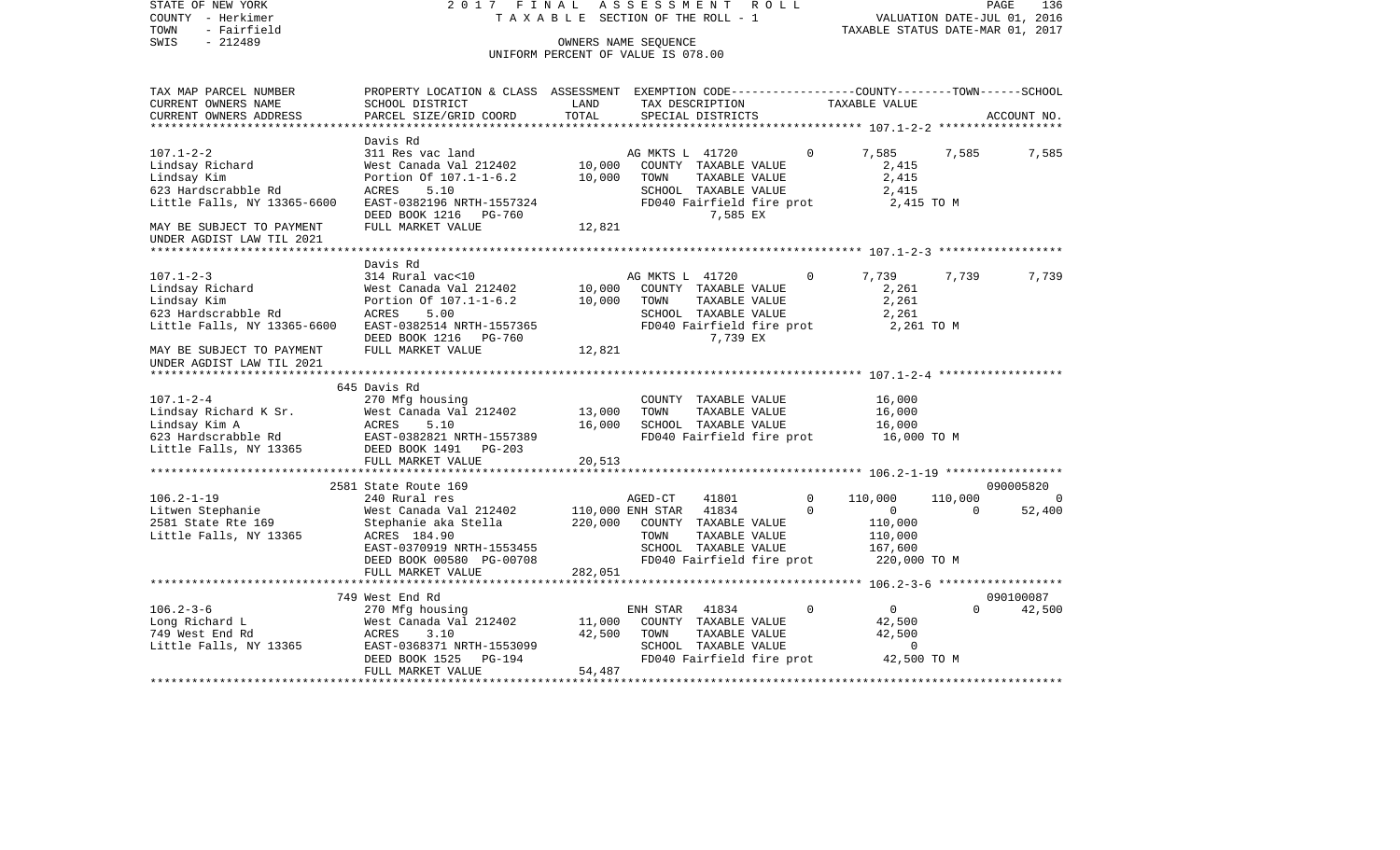| STATE OF NEW YORK<br>COUNTY - Herkimer<br>- Fairfield<br>TOWN | ASSESSMENT<br>2017 FINAL<br>R O L L<br>T A X A B L E SECTION OF THE ROLL - 1                    |                                         |                         |                                                   |             |                                                    | PAGE<br>137<br>VALUATION DATE-JUL 01, 2016<br>TAXABLE STATUS DATE-MAR 01, 2017 |                |  |
|---------------------------------------------------------------|-------------------------------------------------------------------------------------------------|-----------------------------------------|-------------------------|---------------------------------------------------|-------------|----------------------------------------------------|--------------------------------------------------------------------------------|----------------|--|
| SWIS<br>$-212489$                                             |                                                                                                 | OWNERS NAME SEQUENCE                    |                         |                                                   |             |                                                    |                                                                                |                |  |
|                                                               |                                                                                                 | UNIFORM PERCENT OF VALUE IS 078.00      |                         |                                                   |             |                                                    |                                                                                |                |  |
|                                                               |                                                                                                 |                                         |                         |                                                   |             |                                                    |                                                                                |                |  |
| TAX MAP PARCEL NUMBER                                         | PROPERTY LOCATION & CLASS ASSESSMENT EXEMPTION CODE---------------COUNTY-------TOWN------SCHOOL |                                         |                         |                                                   |             |                                                    |                                                                                |                |  |
| CURRENT OWNERS NAME                                           | SCHOOL DISTRICT                                                                                 | LAND                                    |                         | TAX DESCRIPTION                                   |             | TAXABLE VALUE                                      |                                                                                |                |  |
| CURRENT OWNERS ADDRESS                                        | PARCEL SIZE/GRID COORD                                                                          | TOTAL                                   |                         | SPECIAL DISTRICTS                                 |             |                                                    |                                                                                | ACCOUNT NO.    |  |
|                                                               |                                                                                                 |                                         |                         |                                                   |             |                                                    |                                                                                |                |  |
| $106.2 - 3 - 12.2$                                            | 160 Kelly Rd<br>312 Vac w/imprv                                                                 |                                         |                         | COUNTY TAXABLE VALUE                              |             | 11,000                                             |                                                                                | 090089110      |  |
| Long Richard L                                                | West Canada Val 212402                                                                          | 1,000                                   | TOWN                    | TAXABLE VALUE                                     |             | 11,000                                             |                                                                                |                |  |
| 749 West End Rd                                               | acreage corrected per map                                                                       | 11,000                                  |                         | SCHOOL TAXABLE VALUE                              |             | 11,000                                             |                                                                                |                |  |
| Little Falls, NY 13365                                        | FRNT 148.00 DPTH 116.00                                                                         |                                         |                         | FD040 Fairfield fire prot                         |             | 11,000 TO M                                        |                                                                                |                |  |
|                                                               | <b>ACRES</b><br>0.30<br>EAST-0368114 NRTH-1551751                                               |                                         |                         |                                                   |             |                                                    |                                                                                |                |  |
|                                                               | DEED BOOK 1525 PG-194                                                                           |                                         |                         |                                                   |             |                                                    |                                                                                |                |  |
|                                                               | FULL MARKET VALUE                                                                               | 14,103                                  |                         |                                                   |             |                                                    |                                                                                |                |  |
|                                                               |                                                                                                 |                                         |                         |                                                   |             |                                                    |                                                                                |                |  |
|                                                               | 2114 Castle Rd                                                                                  |                                         |                         |                                                   |             |                                                    |                                                                                | 090100058      |  |
| $094.4 - 1 - 18$                                              | 210 1 Family Res                                                                                |                                         | AGED-CT                 | 41801                                             | $\Omega$    | 34,000                                             | 34,000                                                                         | $\Omega$       |  |
| Longway Eleanor                                               | West Canada Val 212402                                                                          |                                         | 11,000 ENH STAR         | 41834                                             | $\Omega$    | $\mathbf{0}$                                       | $\Omega$                                                                       | 52,400         |  |
| Longway Ruby S                                                | FRNT 325.00 DPTH 400.00                                                                         | 68,000                                  |                         | COUNTY TAXABLE VALUE                              |             | 34,000                                             |                                                                                |                |  |
| 2114 Castle Rd                                                | ACRES<br>2.70                                                                                   |                                         | TOWN                    | TAXABLE VALUE                                     |             | 34,000                                             |                                                                                |                |  |
| Newport, NY 13416                                             | EAST-0367905 NRTH-1579694                                                                       |                                         |                         | SCHOOL TAXABLE VALUE                              |             | 15,600                                             |                                                                                |                |  |
|                                                               | DEED BOOK 768<br>$PG-423$                                                                       |                                         |                         | FD040 Fairfield fire prot                         |             | 68,000 TO M                                        |                                                                                |                |  |
|                                                               | FULL MARKET VALUE                                                                               | 87,179<br>***************************** |                         |                                                   |             |                                                    |                                                                                |                |  |
|                                                               | 1860 Castle Rd                                                                                  |                                         |                         |                                                   |             | ******************** 095.3-1-8 ******************* |                                                                                | 090005850      |  |
| $095.3 - 1 - 8$                                               | 240 Rural res                                                                                   |                                         | VET COM C 41132         |                                                   | $\Omega$    | 12,000                                             | $\Omega$                                                                       | $\Omega$       |  |
| Longway George                                                | West Canada Val 212402                                                                          |                                         | 84,000 VET COM T 41133  |                                                   | 0           | $\mathbf{0}$                                       | 16,000                                                                         | $\overline{0}$ |  |
| Longway Joan                                                  | 04 Ag Exempt BAR                                                                                |                                         | 185,000 VET DIS C 41142 |                                                   | $\Omega$    | 24,000                                             | $\overline{0}$                                                                 | $\Omega$       |  |
| 1860 Castle Rd                                                | ACRES 139.50                                                                                    |                                         | VET DIS T 41143         |                                                   | $\mathbf 0$ | $\mathbf{0}$                                       | 32,000                                                                         | $\Omega$       |  |
| Newport, NY 13416                                             | EAST-0374372 NRTH-1579245                                                                       |                                         | AG MKTS L 41720         |                                                   | $\Omega$    | 23,262                                             | 23,262                                                                         | 23,262         |  |
|                                                               | DEED BOOK 00648 PG-00092                                                                        |                                         | ENH STAR                | 41834                                             | $\Omega$    | $\Omega$                                           | $\Omega$                                                                       | 52,400         |  |
| MAY BE SUBJECT TO PAYMENT                                     | FULL MARKET VALUE                                                                               | 237,179                                 |                         | COUNTY TAXABLE VALUE                              |             | 125,738                                            |                                                                                |                |  |
| UNDER AGDIST LAW TIL 2021                                     |                                                                                                 |                                         | TOWN                    | TAXABLE VALUE                                     |             | 113,738                                            |                                                                                |                |  |
|                                                               |                                                                                                 |                                         |                         | SCHOOL TAXABLE VALUE                              |             | 109,338                                            |                                                                                |                |  |
|                                                               |                                                                                                 |                                         |                         | FD040 Fairfield fire prot                         |             | 161,738 TO M                                       |                                                                                |                |  |
|                                                               |                                                                                                 |                                         |                         | 23,262 EX                                         |             |                                                    |                                                                                |                |  |
|                                                               |                                                                                                 |                                         |                         |                                                   |             |                                                    |                                                                                |                |  |
|                                                               | 167 Reservoir Rd                                                                                |                                         |                         |                                                   |             |                                                    |                                                                                | 090005910      |  |
| $100.2 - 1 - 23.2$                                            | 210 1 Family Res                                                                                |                                         | <b>BAS STAR</b>         | 41854                                             | $\Omega$    | $\overline{0}$                                     | $\Omega$                                                                       | 24,000         |  |
| Louis Michael J                                               | West Canada Val 212402                                                                          | 10,000                                  |                         | COUNTY TAXABLE VALUE                              |             | 125,000                                            |                                                                                |                |  |
| Robin L                                                       | FRNT 230.00 DPTH                                                                                | 125,000                                 | TOWN                    | TAXABLE VALUE                                     |             | 125,000                                            |                                                                                |                |  |
| 167 Reservoir Rd<br>Newport, NY 13416                         | 2.20<br>ACRES<br>EAST-0368650 NRTH-1571536                                                      |                                         |                         | SCHOOL TAXABLE VALUE<br>FD040 Fairfield fire prot |             | 101,000<br>125,000 TO M                            |                                                                                |                |  |
|                                                               | DEED BOOK 818<br>$PG-39$                                                                        |                                         |                         |                                                   |             |                                                    |                                                                                |                |  |
|                                                               | FULL MARKET VALUE                                                                               | 160,256                                 |                         |                                                   |             |                                                    |                                                                                |                |  |
|                                                               |                                                                                                 |                                         |                         |                                                   |             |                                                    |                                                                                |                |  |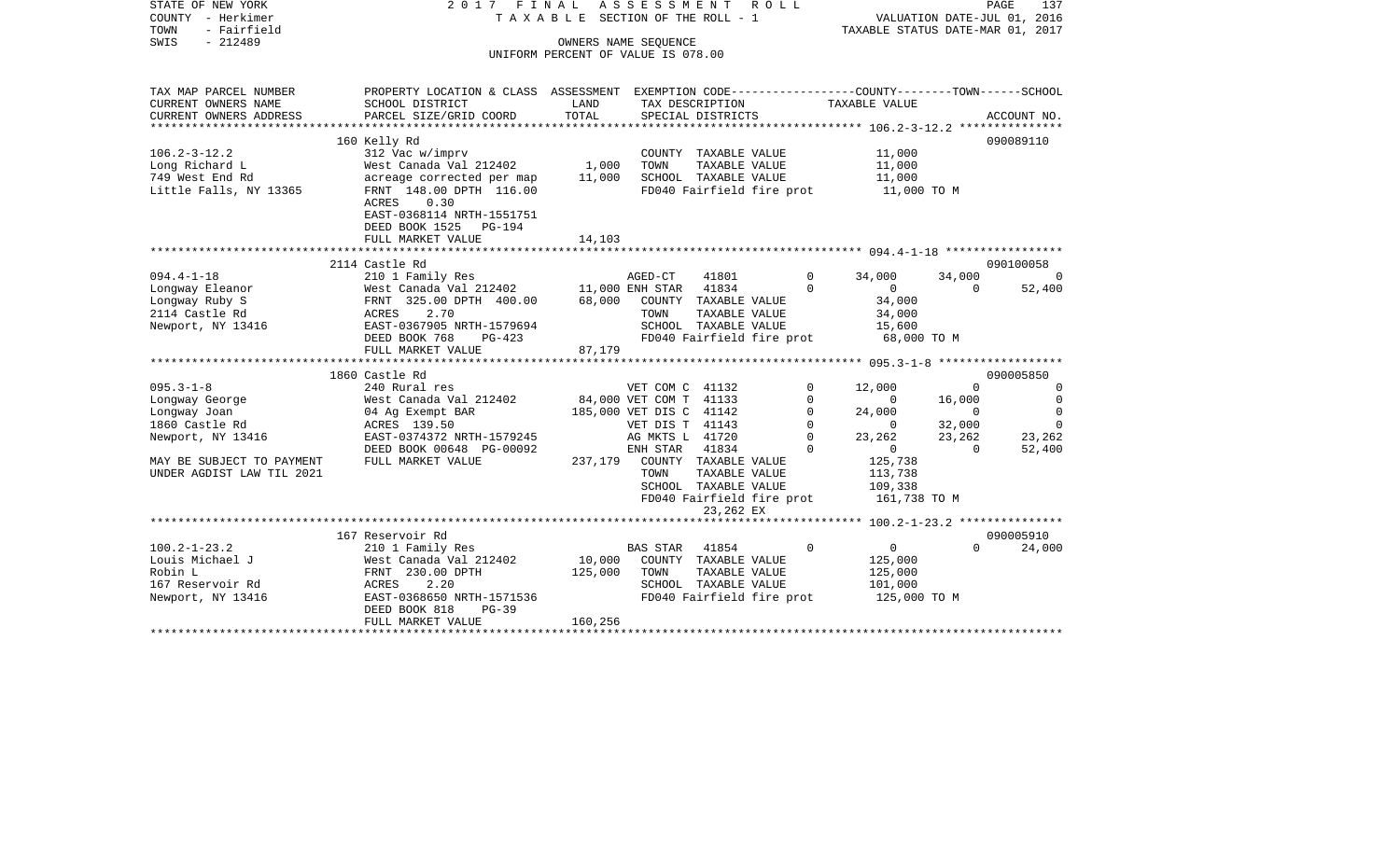| STATE OF NEW YORK                        | 2017 FINAL                                                                                                        |                                             | ASSESSMENT                   |                           | R O L L |             |                                               |                          | PAGE<br>138                 |
|------------------------------------------|-------------------------------------------------------------------------------------------------------------------|---------------------------------------------|------------------------------|---------------------------|---------|-------------|-----------------------------------------------|--------------------------|-----------------------------|
| COUNTY - Herkimer<br>TOWN<br>- Fairfield | TAXABLE SECTION OF THE ROLL - 1                                                                                   |                                             |                              |                           |         |             | TAXABLE STATUS DATE-MAR 01, 2017              |                          | VALUATION DATE-JUL 01, 2016 |
| SWIS<br>$-212489$                        | OWNERS NAME SEQUENCE                                                                                              |                                             |                              |                           |         |             |                                               |                          |                             |
|                                          | UNIFORM PERCENT OF VALUE IS 078.00                                                                                |                                             |                              |                           |         |             |                                               |                          |                             |
|                                          |                                                                                                                   |                                             |                              |                           |         |             |                                               |                          |                             |
| TAX MAP PARCEL NUMBER                    |                                                                                                                   |                                             |                              |                           |         |             |                                               |                          |                             |
| CURRENT OWNERS NAME                      | PROPERTY LOCATION & CLASS ASSESSMENT EXEMPTION CODE---------------COUNTY-------TOWN-----SCHOOL<br>SCHOOL DISTRICT | LAND                                        |                              | TAX DESCRIPTION           |         |             | TAXABLE VALUE                                 |                          |                             |
| CURRENT OWNERS ADDRESS                   | PARCEL SIZE/GRID COORD                                                                                            | TOTAL                                       |                              | SPECIAL DISTRICTS         |         |             |                                               |                          | ACCOUNT NO.                 |
|                                          |                                                                                                                   | ********************                        |                              |                           |         |             |                                               |                          |                             |
|                                          | 153 Reservoir Rd                                                                                                  | 53 PCT OF VALUE USED FOR EXEMPTION PURPOSES |                              |                           |         |             |                                               |                          | 090005910                   |
| $100.2 - 1 - 23.1$                       | 120 Field crops                                                                                                   |                                             | AGED-ALL                     | 41800                     |         | $\mathbf 0$ | 22,128                                        | 22,128                   | 22,128                      |
| Louis Paul                               | West Canada Val 212402                                                                                            |                                             | 34,000 ENH STAR              | 41834                     |         | $\mathbf 0$ | $\overline{0}$                                | $\overline{0}$           | 52,400                      |
| Louis Michael J Sr.                      | ACRES<br>46.80                                                                                                    | 83,500                                      |                              | COUNTY TAXABLE VALUE      |         |             | 61,372                                        |                          |                             |
| 153 Reservoir Rd                         | EAST-0368261 NRTH-1572492                                                                                         |                                             | TOWN                         | TAXABLE VALUE             |         |             | 61,372                                        |                          |                             |
| Newport, NY 13416                        | DEED BOOK 1485 PG-763                                                                                             |                                             |                              | SCHOOL TAXABLE VALUE      |         |             | 8,972                                         |                          |                             |
|                                          | FULL MARKET VALUE                                                                                                 |                                             |                              |                           |         |             | 107,051 FD040 Fairfield fire prot 83,500 TO M |                          |                             |
|                                          |                                                                                                                   |                                             |                              |                           |         |             |                                               |                          |                             |
|                                          | 1305 Castle Rd                                                                                                    |                                             |                              |                           |         |             |                                               |                          |                             |
| $095.3 - 4 - 17$                         | 210 1 Family Res                                                                                                  |                                             | ENH STAR                     | 41834                     |         | $\mathbf 0$ | $\overline{0}$                                | $\Omega$                 | 52,400                      |
| Lowell James R                           | West Canada Val 212402                                                                                            | 13,000                                      |                              | COUNTY TAXABLE VALUE      |         |             | 75,000                                        |                          |                             |
| 1305 Castle Rd                           | doublewide                                                                                                        | 75,000                                      | TOWN                         | TAXABLE VALUE             |         |             | 75,000                                        |                          |                             |
| Newport, NY 13416                        | FRNT 250.00 DPTH                                                                                                  |                                             |                              | SCHOOL TAXABLE VALUE      |         |             | 22,600                                        |                          |                             |
|                                          | 4.80<br>ACRES                                                                                                     |                                             |                              | FD040 Fairfield fire prot |         |             | 75,000 TO M                                   |                          |                             |
|                                          | EAST-0344970 NRTH-1154630                                                                                         |                                             |                              |                           |         |             |                                               |                          |                             |
|                                          | DEED BOOK 1515 PG-417                                                                                             |                                             |                              |                           |         |             |                                               |                          |                             |
|                                          | FULL MARKET VALUE                                                                                                 | 96,154                                      |                              |                           |         |             |                                               |                          |                             |
|                                          |                                                                                                                   |                                             |                              |                           |         |             |                                               |                          |                             |
|                                          | Davis Rd                                                                                                          |                                             |                              |                           |         |             |                                               |                          |                             |
| $107.1 - 2 - 7$                          | 311 Res vac land                                                                                                  |                                             |                              | COUNTY TAXABLE VALUE      |         |             | 11,000                                        |                          |                             |
| Lowenstein Michael                       | West Canada Val 212402                                                                                            | 11,000                                      | TOWN                         | TAXABLE VALUE             |         |             | 11,000                                        |                          |                             |
| 65 Kensington Oval                       | Merged With 107.1-2-8                                                                                             | 11,000                                      |                              | SCHOOL TAXABLE VALUE      |         |             | 11,000                                        |                          |                             |
| New Rochelle, NY 10805                   | Portion Of 107.1-1-6.2                                                                                            |                                             |                              | FD040 Fairfield fire prot |         |             | 11,000 TO M                                   |                          |                             |
|                                          | ACRES<br>7.70                                                                                                     |                                             |                              |                           |         |             |                                               |                          |                             |
|                                          | EAST-0383817 NRTH-1557506                                                                                         |                                             |                              |                           |         |             |                                               |                          |                             |
|                                          | DEED BOOK 1436 PG-927                                                                                             |                                             |                              |                           |         |             |                                               |                          |                             |
|                                          | FULL MARKET VALUE                                                                                                 | 14,103                                      |                              |                           |         |             |                                               |                          |                             |
|                                          |                                                                                                                   |                                             |                              |                           |         |             |                                               |                          |                             |
|                                          | North Creek Road                                                                                                  |                                             |                              |                           |         |             |                                               |                          |                             |
| $106.4 - 1 - 34.1$                       | 314 Rural vac<10                                                                                                  |                                             |                              | COUNTY TAXABLE VALUE      |         |             | 1,500                                         |                          |                             |
| Lupo Michael T                           | West Canada Val 212402                                                                                            | 1,500                                       | TOWN                         | TAXABLE VALUE             |         |             | 1,500                                         |                          |                             |
| Feeney Gerald                            | piece in Herkimer 106.4-1                                                                                         | 1,500                                       |                              | SCHOOL TAXABLE VALUE      |         |             | 1,500                                         |                          |                             |
| 26 Church St                             | FRNT<br>86.90 DPTH 132.00                                                                                         |                                             |                              | FD040 Fairfield fire prot |         |             | 1,500 TO M                                    |                          |                             |
| Little Falls, NY 13365                   | ACRES<br>0.70                                                                                                     |                                             |                              |                           |         |             |                                               |                          |                             |
|                                          | EAST-0364103 NRTH-1545817                                                                                         |                                             |                              |                           |         |             |                                               |                          |                             |
|                                          | DEED BOOK 1283 PG-876                                                                                             |                                             |                              |                           |         |             |                                               |                          |                             |
|                                          | FULL MARKET VALUE                                                                                                 | 1,923                                       |                              |                           |         |             |                                               |                          |                             |
|                                          | *******************************                                                                                   |                                             |                              |                           |         |             |                                               |                          |                             |
|                                          | 2056 Castle Rd                                                                                                    |                                             |                              |                           |         |             |                                               |                          | 090086012                   |
| $094.4 - 1 - 22$                         | 113 Cattle farm                                                                                                   |                                             | AG MKTS L 41720              |                           |         | $\mathbf 0$ | 58,238                                        | 58,238                   | 58,238                      |
| Lyga Michael E                           | West Canada Val 212402                                                                                            |                                             | 113,000 BAS STAR 41854       |                           |         | $\mathbf 0$ | $\overline{0}$                                | $\overline{\phantom{0}}$ | 24,000                      |
| Lyga Valerie L                           | ACRES 198.50                                                                                                      |                                             | 205,000 AGRIC 10 Y 42100     |                           |         | $\Omega$    | 4,000                                         | 4,000                    | 4,000                       |
| 2056 Castle Rd                           | EAST-0369361 NRTH-1580949                                                                                         |                                             |                              | COUNTY TAXABLE VALUE      |         |             | 142,762                                       |                          |                             |
| Newport, NY 13416                        | DEED BOOK 926<br>PG-429                                                                                           |                                             | TOWN                         | TAXABLE VALUE             |         |             | 142,762                                       |                          |                             |
|                                          | FULL MARKET VALUE                                                                                                 |                                             | 262,821 SCHOOL TAXABLE VALUE |                           |         |             | 118,762                                       |                          |                             |
| MAY BE SUBJECT TO PAYMENT                |                                                                                                                   |                                             |                              | FD040 Fairfield fire prot |         |             | 146,762 TO M                                  |                          |                             |
| UNDER AGDIST LAW TIL 2021                |                                                                                                                   |                                             |                              | 58,238 EX<br>.            |         |             |                                               |                          |                             |
| ******************************           |                                                                                                                   |                                             |                              |                           |         |             |                                               |                          |                             |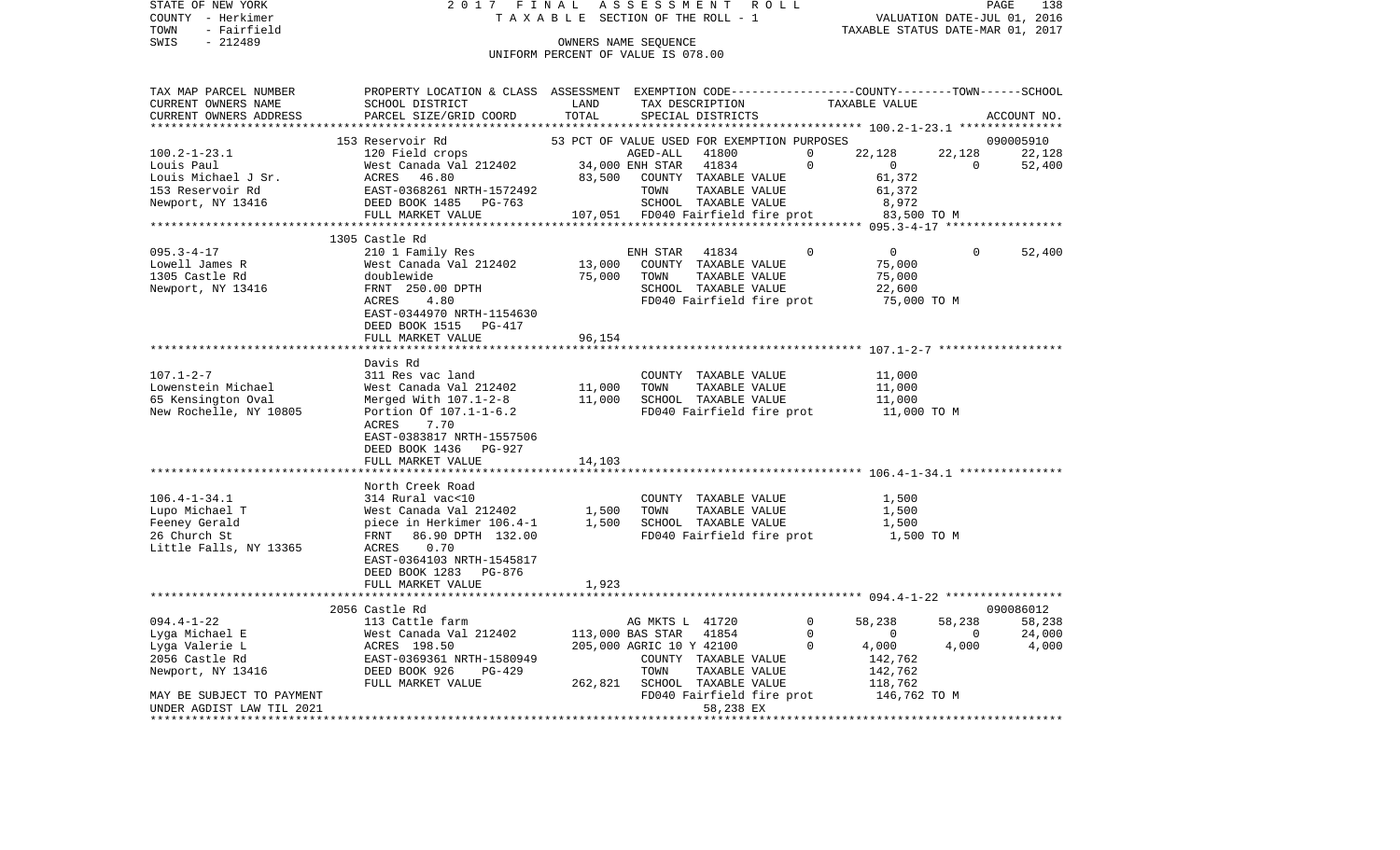| COUNTY<br>- Herkimer<br>- Fairfield<br>TOWN<br>SWIS<br>$-212489$ | T A X A B L E SECTION OF THE ROLL - 1<br>OWNERS NAME SEOUENCE<br>UNIFORM PERCENT OF VALUE IS 078.00 |         |                                               |          | VALUATION DATE-JUL 01, 2016<br>TAXABLE STATUS DATE-MAR 01, 2017 |          |             |  |
|------------------------------------------------------------------|-----------------------------------------------------------------------------------------------------|---------|-----------------------------------------------|----------|-----------------------------------------------------------------|----------|-------------|--|
| TAX MAP PARCEL NUMBER                                            | PROPERTY LOCATION & CLASS ASSESSMENT EXEMPTION CODE---------------COUNTY-------TOWN------SCHOOL     |         |                                               |          |                                                                 |          |             |  |
| CURRENT OWNERS NAME                                              | SCHOOL DISTRICT                                                                                     | LAND    | TAX DESCRIPTION                               |          | TAXABLE VALUE                                                   |          |             |  |
| CURRENT OWNERS ADDRESS                                           | PARCEL SIZE/GRID COORD                                                                              | TOTAL   | SPECIAL DISTRICTS                             |          |                                                                 |          | ACCOUNT NO. |  |
|                                                                  |                                                                                                     |         |                                               |          |                                                                 |          |             |  |
|                                                                  | 1498 State Route 170                                                                                |         |                                               |          |                                                                 |          |             |  |
| $101.4 - 3 - 3$                                                  | 240 Rural res                                                                                       |         | BAS STAR<br>41854                             | $\Omega$ | $\overline{0}$                                                  | $\Omega$ | 24,000      |  |
| Lyle Roy Jr.                                                     | West Canada Val 212402                                                                              | 16,000  | COUNTY TAXABLE VALUE                          |          | 103,000                                                         |          |             |  |
| Lyle Jessica                                                     | Auto Repair Shop<br>ACRES 11.20                                                                     | 103,000 | TOWN<br>TAXABLE VALUE<br>SCHOOL TAXABLE VALUE |          | 103,000                                                         |          |             |  |
| 1498 State Route 170<br>Little Falls, NY 13365                   | EAST-0386361 NRTH-1565673                                                                           |         | FD040 Fairfield fire prot                     |          | 79,000<br>103,000 TO M                                          |          |             |  |
|                                                                  | DEED BOOK 1378<br>PG-491                                                                            |         |                                               |          |                                                                 |          |             |  |
|                                                                  | FULL MARKET VALUE                                                                                   | 132,051 |                                               |          |                                                                 |          |             |  |
|                                                                  |                                                                                                     |         |                                               |          |                                                                 |          |             |  |
|                                                                  | 574 Parkhurst Rd                                                                                    |         |                                               |          |                                                                 |          | 090006090   |  |
| $101.3 - 1 - 12.1$                                               | 240 Rural res                                                                                       |         | ENH STAR<br>41834                             | $\Omega$ | $\mathbf{0}$                                                    | $\Omega$ | 52,400      |  |
| Lynch Charles                                                    | West Canada Val 212402                                                                              | 32,000  | COUNTY TAXABLE VALUE                          |          | 90,000                                                          |          |             |  |
| Parkhurst Rd                                                     | FRNT 467.50 DPTH                                                                                    | 90,000  | TOWN<br>TAXABLE VALUE                         |          | 90,000                                                          |          |             |  |
| PO Box 321                                                       | ACRES 47.10                                                                                         |         | SCHOOL TAXABLE VALUE                          |          | 37,600                                                          |          |             |  |
| Middleville, NY 13406                                            | EAST-0375970 NRTH-1563256                                                                           |         | FD040 Fairfield fire prot                     |          | 90,000 TO M                                                     |          |             |  |
|                                                                  | DEED BOOK 773<br>PG-397                                                                             |         |                                               |          |                                                                 |          |             |  |
|                                                                  | FULL MARKET VALUE<br>*******************************                                                | 115,385 |                                               |          |                                                                 |          |             |  |
|                                                                  | 1904 Castle Rd                                                                                      |         |                                               |          |                                                                 |          | 090010098   |  |
| $094.4 - 1 - 24.2$                                               | 312 Vac w/imprv                                                                                     |         | COUNTY TAXABLE VALUE                          |          | 15,000                                                          |          |             |  |
| Lynch Richard A                                                  | West Canada Val 212402                                                                              | 10,000  | TOWN<br>TAXABLE VALUE                         |          | 15,000                                                          |          |             |  |
| PO Box 112                                                       | FRNT 208.00 DPTH 208.00                                                                             | 15,000  | SCHOOL TAXABLE VALUE                          |          | 15,000                                                          |          |             |  |
| Middleville, NY 13406                                            | 1.00<br>ACRES                                                                                       |         | FD040 Fairfield fire prot                     |          | 15,000 TO M                                                     |          |             |  |
|                                                                  | EAST-0371994 NRTH-1580217                                                                           |         |                                               |          |                                                                 |          |             |  |
|                                                                  | DEED BOOK 1366 PG-141                                                                               |         |                                               |          |                                                                 |          |             |  |
|                                                                  | FULL MARKET VALUE                                                                                   | 19,231  |                                               |          |                                                                 |          |             |  |
|                                                                  |                                                                                                     |         |                                               |          |                                                                 |          |             |  |
|                                                                  | 580 Parkhurst Rd                                                                                    |         |                                               |          |                                                                 |          | 090008670   |  |
| $101.3 - 1 - 13$                                                 | 210 1 Family Res                                                                                    |         | 41854<br>BAS STAR                             | $\Omega$ | $\overline{0}$                                                  | $\Omega$ | 24,000      |  |
| Lynch Robert                                                     | West Canada Val 212402                                                                              | 11,000  | COUNTY TAXABLE VALUE                          |          | 69,500                                                          |          |             |  |
| Box 321                                                          | merged $w/12.4$                                                                                     | 69,500  | TOWN<br>TAXABLE VALUE                         |          | 69,500                                                          |          |             |  |
| Middleville, NY 13406                                            | FRNT 209.00 DPTH                                                                                    |         | SCHOOL TAXABLE VALUE                          |          | 45,500                                                          |          |             |  |
|                                                                  | 2.00<br>ACRES                                                                                       |         | FD040 Fairfield fire prot                     |          | 69,500 TO M                                                     |          |             |  |
|                                                                  | EAST-0376178 NRTH-1563767<br>DEED BOOK 858<br>PG-122                                                |         |                                               |          |                                                                 |          |             |  |
|                                                                  | FULL MARKET VALUE                                                                                   | 89,103  |                                               |          |                                                                 |          |             |  |
|                                                                  | ****************************                                                                        |         |                                               |          |                                                                 |          |             |  |
|                                                                  | 375 Parkhurst Rd                                                                                    |         |                                               |          |                                                                 |          | 090089080   |  |
| $101.3 - 1 - 2.2$                                                | 210 1 Family Res                                                                                    |         | 41854<br><b>BAS STAR</b>                      | $\Omega$ | $\mathbf 0$                                                     | $\Omega$ | 24,000      |  |
| Lynch Wesley Kim                                                 | West Canada Val 212402                                                                              | 9,000   | COUNTY TAXABLE VALUE                          |          | 105,000                                                         |          |             |  |
| 375 Parkhurst Rd                                                 | FRNT 190.00 DPTH 200.00                                                                             | 105,000 | TOWN<br>TAXABLE VALUE                         |          | 105,000                                                         |          |             |  |
| Little Falls, NY 13365                                           | EAST-0372418 NRTH-1565625                                                                           |         | SCHOOL TAXABLE VALUE                          |          | 81,000                                                          |          |             |  |
|                                                                  | DEED BOOK 747<br><b>PG-109</b>                                                                      |         | FD040 Fairfield fire prot                     |          | 105,000 TO M                                                    |          |             |  |
|                                                                  | FULL MARKET VALUE                                                                                   | 134,615 |                                               |          |                                                                 |          |             |  |
|                                                                  |                                                                                                     |         |                                               |          |                                                                 |          |             |  |

PAGE 139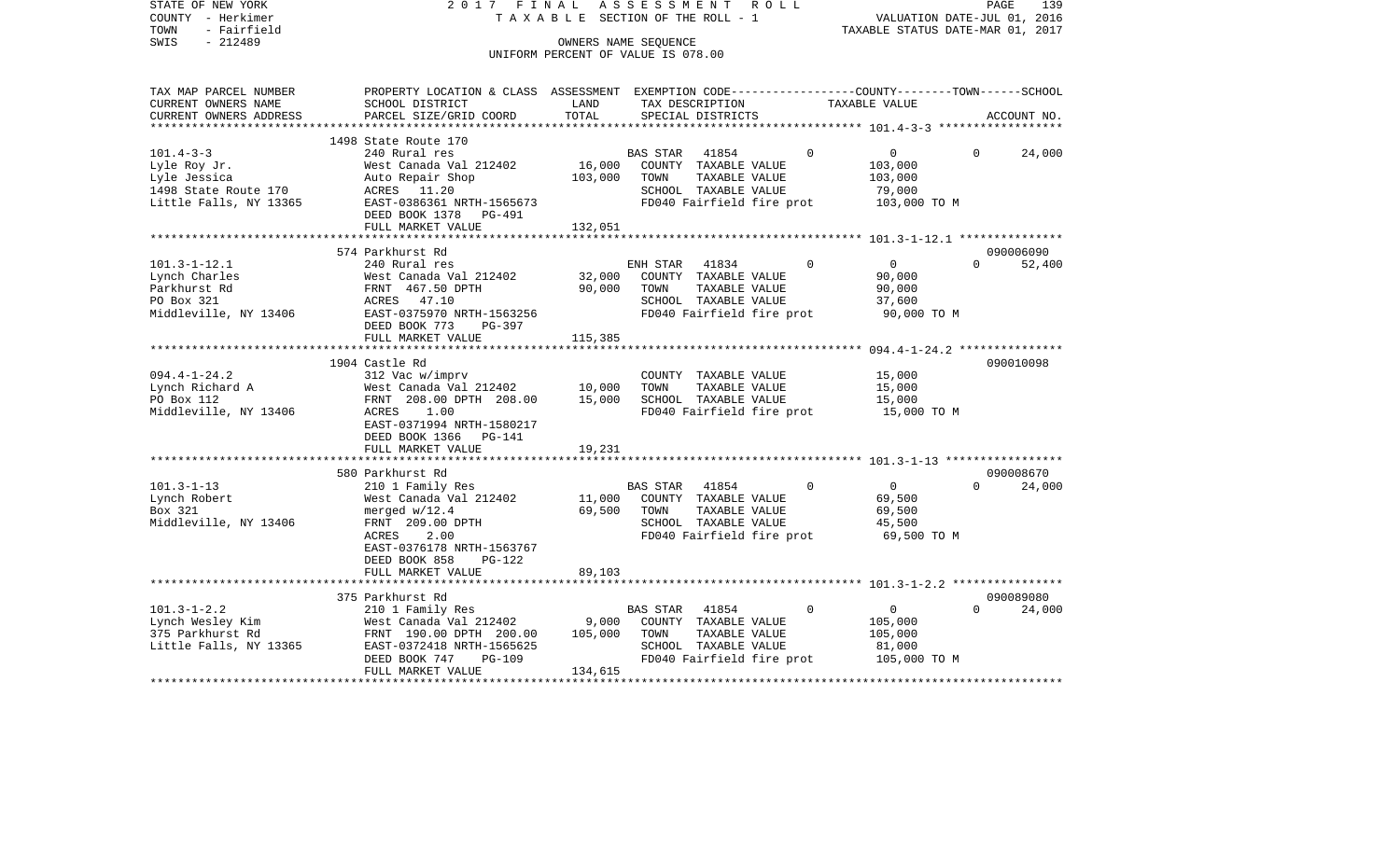COUNTY - Herkimer **T A X A B L E** SECTION OF THE ROLL - 1 VALUATION DATE-JUL 01, 2016 TOWN - Fairfield TAXABLE STATUS DATE-MAR 01, 2017 SWIS - 212489 CONNERS NAME SEQUENCE UNIFORM PERCENT OF VALUE IS 078.00TAX MAP PARCEL NUMBER PROPERTY LOCATION & CLASS ASSESSMENT EXEMPTION CODE------------------COUNTY--------TOWN------SCHOOL CURRENT OWNERS NAME SCHOOL DISTRICT LAND TAX DESCRIPTION TAXABLE VALUECURRENT OWNERS ADDRESS PARCEL SIZE/GRID COORD TOTAL SPECIAL DISTRICTS ACCOUNT NO. \*\*\*\*\*\*\*\*\*\*\*\*\*\*\*\*\*\*\*\*\*\*\*\*\*\*\*\*\*\*\*\*\*\*\*\*\*\*\*\*\*\*\*\*\*\*\*\*\*\*\*\*\*\*\*\*\*\*\*\*\*\*\*\*\*\*\*\*\*\*\*\*\*\*\*\*\*\*\*\*\*\*\*\*\*\*\*\*\*\*\*\*\*\*\*\*\*\*\*\*\*\*\* 107.1-1-13.2 \*\*\*\*\*\*\*\*\*\*\*\*\*\*\* 2578 State Route 169 090086045107.1-1-13.2 210 1 Family Res BAS STAR 41854 0 0 0 24,000 Lyndaker Irrevocable Trust Mar West Canada Val 212402 13,000 COUNTY TAXABLE VALUE 108,000 Lyndaker Benjamin includes 13.3 108,000 TOWN TAXABLE VALUE 108,000 2578 State Route 169 ACRES 6.00 SCHOOL TAXABLE VALUE 84,000 Little Falls, NY 13365 EAST-0372469 NRTH-1554784 FD040 Fairfield fire prot 108,000 TO M DEED BOOK 1558 PG-517FULL MARKET VALUE 138,462 \*\*\*\*\*\*\*\*\*\*\*\*\*\*\*\*\*\*\*\*\*\*\*\*\*\*\*\*\*\*\*\*\*\*\*\*\*\*\*\*\*\*\*\*\*\*\*\*\*\*\*\*\*\*\*\*\*\*\*\*\*\*\*\*\*\*\*\*\*\*\*\*\*\*\*\*\*\*\*\*\*\*\*\*\*\*\*\*\*\*\*\*\*\*\*\*\*\*\*\*\*\*\* 106.4-1-11.1 \*\*\*\*\*\*\*\*\*\*\*\*\*\*\* 112 Rasbach Rd 090006240106.4-1-11.1 113 Cattle farm BAS STAR 41854 0 0 0 24,000 Lyon Floyd Jr West Canada Val 212402 25,000 COUNTY TAXABLE VALUE 100,000 Lyon Joann ACRES 25.40 100,000 TOWN TAXABLE VALUE 100,000 112 Rasbach Rd EAST-0365620 NRTH-1550082 SCHOOL TAXABLE VALUE 76,000 Little Falls, NY 13365 DEED BOOK 671 PG-146 FD040 Fairfield fire prot 100,000 TO M FULL MARKET VALUE 128,205 \*\*\*\*\*\*\*\*\*\*\*\*\*\*\*\*\*\*\*\*\*\*\*\*\*\*\*\*\*\*\*\*\*\*\*\*\*\*\*\*\*\*\*\*\*\*\*\*\*\*\*\*\*\*\*\*\*\*\*\*\*\*\*\*\*\*\*\*\*\*\*\*\*\*\*\*\*\*\*\*\*\*\*\*\*\*\*\*\*\*\*\*\*\*\*\*\*\*\*\*\*\*\* 106.4-1-7.1 \*\*\*\*\*\*\*\*\*\*\*\*\*\*\*\* Kelly Rd 090004770 106.4-1-7.1 120 Field crops AG MKTS L 41720 0 21,526 21,526 21,526 Lyon Joseph 64,474 West Canada Val 212402 66,000 COUNTY TAXABLE VALUE 44,474 Lyon Angela FRNT 1057.00 DPTH 66,000 TOWN TAXABLE VALUE 44,474 432 Kelly Rd ACRES 106.40 SCHOOL TAXABLE VALUE 44,474 Little Falls, NY 13365 EAST-0370285 NRTH-1550383 FD040 Fairfield fire prot 44,474 TO M DEED BOOK 1520 PG-618 21,526 EX MAY BE SUBJECT TO PAYMENT FULL MARKET VALUE 64,615 UNDER AGDIST LAW TIL 2021 \*\*\*\*\*\*\*\*\*\*\*\*\*\*\*\*\*\*\*\*\*\*\*\*\*\*\*\*\*\*\*\*\*\*\*\*\*\*\*\*\*\*\*\*\*\*\*\*\*\*\*\*\*\*\*\*\*\*\*\*\*\*\*\*\*\*\*\*\*\*\*\*\*\*\*\*\*\*\*\*\*\*\*\*\*\*\*\*\*\*\*\*\*\*\*\*\*\*\*\*\*\*\* 106.4-1-8 \*\*\*\*\*\*\*\*\*\*\*\*\*\*\*\*\*\* Kelly Rd 090004800 106.4-1-8 105 Vac farmland 1968 NG MKTS L 41720 0 2,093 2,093 2,093 2,093 Lyon Joseph West Canada Val 212402 18,000 COUNTY TAXABLE VALUE 15,907 Lyon Angela ACRES 35.00 18,000 TOWN TAXABLE VALUE 15,907 432 Kelly Rd EAST-0368568 NRTH-1548749 SCHOOL TAXABLE VALUE 15,907 Little Falls, NY 13365 DEED BOOK 1520 PG-618 FD040 Fairfield fire prot 15,907 TO M FULL MARKET VALUE 23,077 2,093 EX MAY BE SUBJECT TO PAYMENTUNDER AGDIST LAW TIL 2021 \*\*\*\*\*\*\*\*\*\*\*\*\*\*\*\*\*\*\*\*\*\*\*\*\*\*\*\*\*\*\*\*\*\*\*\*\*\*\*\*\*\*\*\*\*\*\*\*\*\*\*\*\*\*\*\*\*\*\*\*\*\*\*\*\*\*\*\*\*\*\*\*\*\*\*\*\*\*\*\*\*\*\*\*\*\*\*\*\*\*\*\*\*\*\*\*\*\*\*\*\*\*\* 107.3-2-1.1 \*\*\*\*\*\*\*\*\*\*\*\*\*\*\*\* 432 Kelly Rd 090009060 107.3-2-1.1 112 Dairy farm AG MKTS L 41720 0 20,413 20,413 20,413 Lyon Joseph J West Canada Val 212402 117,000 BAS STAR 41854 0 0 0 24,000 Lyon Angela M 6,400 6,400 245,000 AGRIC 10 Y 42100 0 8,400 8,400 8,400 8,400 432 Kelly Rd EAST-0372811 NRTH-1549489 COUNTY TAXABLE VALUE 216,187 LITTLE FALLS, NY 13365 DEED BOOK 896 PG-243 TOWN TAXABLE VALUE 216,187 FULL MARKET VALUE 314,103 SCHOOL TAXABLE VALUE 192,187 MAY BE SUBJECT TO PAYMENT TO THE SUBJECT TO PAYMENT THE SUBJECT OF THE SUBJECT OF A LIFE PROTO MAY BE SUBJECT TO PAYMENT UNDER AGDIST LAW TIL 2021 20,413 EX \*\*\*\*\*\*\*\*\*\*\*\*\*\*\*\*\*\*\*\*\*\*\*\*\*\*\*\*\*\*\*\*\*\*\*\*\*\*\*\*\*\*\*\*\*\*\*\*\*\*\*\*\*\*\*\*\*\*\*\*\*\*\*\*\*\*\*\*\*\*\*\*\*\*\*\*\*\*\*\*\*\*\*\*\*\*\*\*\*\*\*\*\*\*\*\*\*\*\*\*\*\*\*\*\*\*\*\*\*\*\*\*\*\*\*\*\*\*\*\*\*\*\*\*\*\*\*\*\*\*\*\*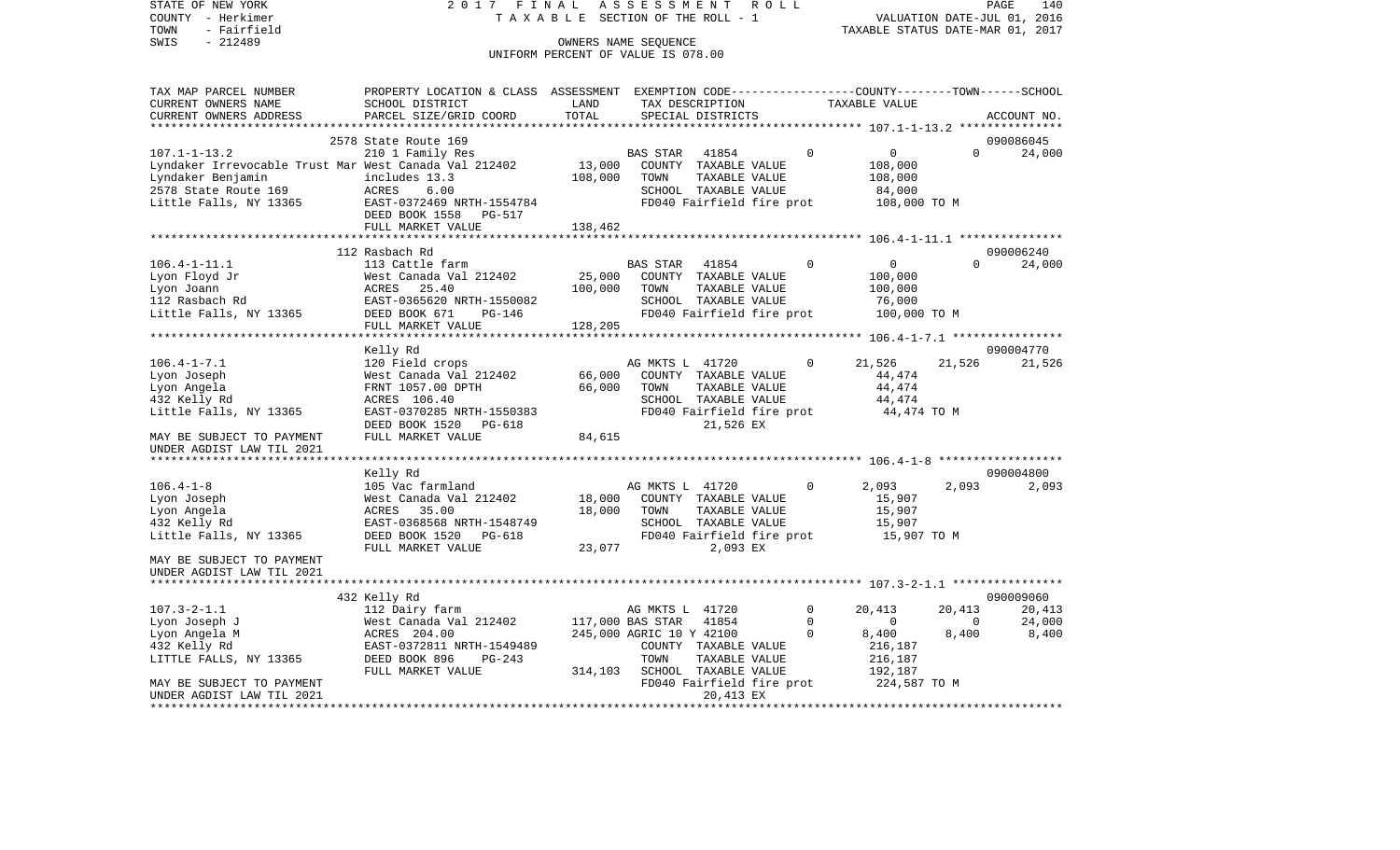| STATE OF NEW YORK<br>COUNTY - Herkimer<br>TOWN<br>- Fairfield<br>$-212489$<br>SWIS                                                                       | 2017 FINAL                                                                                                         |        | TAXABLE SECTION OF THE ROLL - 1<br>OWNERS NAME SEQUENCE<br>UNIFORM PERCENT OF VALUE IS 078.00 | ASSESSMENT ROLL               |                                       | PAGE<br>141<br>VALUATION DATE-JUL 01, 2016<br>TAXABLE STATUS DATE-MAR 01, 2017 |
|----------------------------------------------------------------------------------------------------------------------------------------------------------|--------------------------------------------------------------------------------------------------------------------|--------|-----------------------------------------------------------------------------------------------|-------------------------------|---------------------------------------|--------------------------------------------------------------------------------|
| TAX MAP PARCEL NUMBER<br>CURRENT OWNERS NAME                                                                                                             | PROPERTY LOCATION & CLASS ASSESSMENT EXEMPTION CODE----------------COUNTY-------TOWN-----SCHOOL<br>SCHOOL DISTRICT | LAND   |                                                                                               | TAX DESCRIPTION TAXABLE VALUE |                                       |                                                                                |
| CURRENT OWNERS ADDRESS<br>***********************                                                                                                        | PARCEL SIZE/GRID COORD                                                                                             | TOTAL  | SPECIAL DISTRICTS                                                                             |                               |                                       | ACCOUNT NO.                                                                    |
|                                                                                                                                                          | 432 Kelly Rd                                                                                                       |        |                                                                                               |                               |                                       |                                                                                |
| $107.3 - 2 - 29.4$                                                                                                                                       | 105 Vac farmland                                                                                                   |        | AG MKTS L 41720                                                                               | $\Omega$                      | 3,724                                 | 3,724<br>3,724                                                                 |
| Lyon Joseph J                                                                                                                                            | West Canada Val 212402 18,000                                                                                      |        |                                                                                               | COUNTY TAXABLE VALUE          | 14,276                                |                                                                                |
| LYON ANGELA M                                                                                                                                            | FRNT 60.00 DPTH                                                                                                    | 18,000 |                                                                                               | TOWN TAXABLE VALUE            | 14,276                                |                                                                                |
| 432 KELLY Rd                                                                                                                                             | ACRES 36.00                                                                                                        |        |                                                                                               | SCHOOL TAXABLE VALUE          | 14,276                                |                                                                                |
| LITTLE FALLS, NY 13365                                                                                                                                   | EAST-0373875 NRTH-1548304                                                                                          |        |                                                                                               | FD040 Fairfield fire prot     | 14,276 TO M                           |                                                                                |
|                                                                                                                                                          | DEED BOOK 896 PG-243                                                                                               |        |                                                                                               | 3,724 EX                      |                                       |                                                                                |
| MAY BE SUBJECT TO PAYMENT                                                                                                                                | FULL MARKET VALUE                                                                                                  | 23,077 |                                                                                               |                               |                                       |                                                                                |
| UNDER AGDIST LAW TIL 2021                                                                                                                                |                                                                                                                    |        |                                                                                               |                               |                                       |                                                                                |
|                                                                                                                                                          | Kelly Road                                                                                                         |        |                                                                                               |                               |                                       |                                                                                |
| $106.4 - 1 - 7.3$                                                                                                                                        | 105 Vac farmland                                                                                                   |        |                                                                                               | COUNTY TAXABLE VALUE          | 5,300                                 |                                                                                |
|                                                                                                                                                          |                                                                                                                    | 5,300  |                                                                                               | TOWN TAXABLE VALUE            | 5,300                                 |                                                                                |
| Lyzenga Robert A<br>248 Kelly Road<br>248 Kelly Road                                                                                                     | West Canada Val 212402<br>FRNT  816.50 DPTH                                                                        |        |                                                                                               | 5,300 SCHOOL TAXABLE VALUE    | 5,300                                 |                                                                                |
| Little Falls, NY 13365                                                                                                                                   | ACRES 1.60                                                                                                         |        |                                                                                               | FD040 Fairfield fire prot     | 5,300 TO M                            |                                                                                |
|                                                                                                                                                          | EAST-0369899 NRTH-1551918<br>DEED BOOK 1093 PG-807                                                                 |        |                                                                                               |                               |                                       |                                                                                |
|                                                                                                                                                          | FULL MARKET VALUE                                                                                                  | 6,795  |                                                                                               |                               |                                       |                                                                                |
|                                                                                                                                                          |                                                                                                                    |        |                                                                                               |                               |                                       |                                                                                |
|                                                                                                                                                          | 526 Hardscrabble Rd                                                                                                |        |                                                                                               |                               |                                       |                                                                                |
| $107.1 - 1 - 17.3$                                                                                                                                       | 240 Rural res                                                                                                      |        |                                                                                               | COUNTY TAXABLE VALUE          | 65,000                                |                                                                                |
| Maciewcz Elizabeth                                                                                                                                       | West Canada Val 212402 15,000                                                                                      |        | TOWN                                                                                          | TAXABLE VALUE                 | 65,000                                |                                                                                |
| 526 Hardscrabble Rd                                                                                                                                      | doublewide-life use to Wi                                                                                          | 65,000 |                                                                                               | SCHOOL TAXABLE VALUE          | 65,000                                |                                                                                |
| Little Falls, NY 13365                                                                                                                                   | ACRES 10.00                                                                                                        |        |                                                                                               |                               | FD040 Fairfield fire prot 65,000 TO M |                                                                                |
|                                                                                                                                                          | EAST-0381801 NRTH-1554727                                                                                          |        |                                                                                               |                               |                                       |                                                                                |
|                                                                                                                                                          | DEED BOOK 1594 PG-178                                                                                              |        |                                                                                               |                               |                                       |                                                                                |
|                                                                                                                                                          | FULL MARKET VALUE                                                                                                  | 83,333 |                                                                                               |                               |                                       |                                                                                |
|                                                                                                                                                          | 174 Sandy Lane Rd                                                                                                  |        |                                                                                               |                               |                                       | 090086018                                                                      |
|                                                                                                                                                          |                                                                                                                    |        |                                                                                               | COUNTY TAXABLE VALUE          | 76,000                                |                                                                                |
|                                                                                                                                                          |                                                                                                                    | 12,000 | TOWN                                                                                          | TAXABLE VALUE                 | 76,000                                |                                                                                |
| 095.4-1-7.5<br>Mack Daniel West Canada Val 212402<br>Mack Jane Mest Canada Val 212402<br>1099 County Rte. 22<br>Ghent, NY 12075<br>DEED BOOK 1188 PG-477 |                                                                                                                    | 76,000 |                                                                                               | SCHOOL TAXABLE VALUE          | 76,000                                |                                                                                |
|                                                                                                                                                          |                                                                                                                    |        |                                                                                               | FD040 Fairfield fire prot     | 76,000 TO M                           |                                                                                |
|                                                                                                                                                          |                                                                                                                    |        |                                                                                               |                               |                                       |                                                                                |
|                                                                                                                                                          | FULL MARKET VALUE                                                                                                  | 97,436 |                                                                                               |                               |                                       |                                                                                |
|                                                                                                                                                          |                                                                                                                    |        |                                                                                               |                               |                                       |                                                                                |
|                                                                                                                                                          | 174 Sandy Lane Rd                                                                                                  |        |                                                                                               |                               |                                       |                                                                                |
| $095.4 - 1 - 7.8$                                                                                                                                        | 322 Rural vac>10                                                                                                   |        |                                                                                               | COUNTY TAXABLE VALUE          | 17,000                                |                                                                                |
| Mack Daniel P                                                                                                                                            | West Canada Val 212402 17,000                                                                                      |        | TOWN                                                                                          | TAXABLE VALUE                 | 17,000                                |                                                                                |
| Mack Jane E                                                                                                                                              |                                                                                                                    | 17,000 |                                                                                               | SCHOOL TAXABLE VALUE          | 17,000                                |                                                                                |
| 1099 County Rte. 22<br>Ghent, NY 12075                                                                                                                   | West Canada Val 212402<br>ACRES 33.20<br>EAST-0385076 NRTH-1578841<br>DEED BOOK 1151 PG-963                        |        |                                                                                               | FD040 Fairfield fire prot     | 17,000 TO M                           |                                                                                |
| Ghent, NY 12075                                                                                                                                          | FULL MARKET VALUE                                                                                                  | 21,795 |                                                                                               |                               |                                       |                                                                                |
|                                                                                                                                                          |                                                                                                                    |        |                                                                                               |                               |                                       |                                                                                |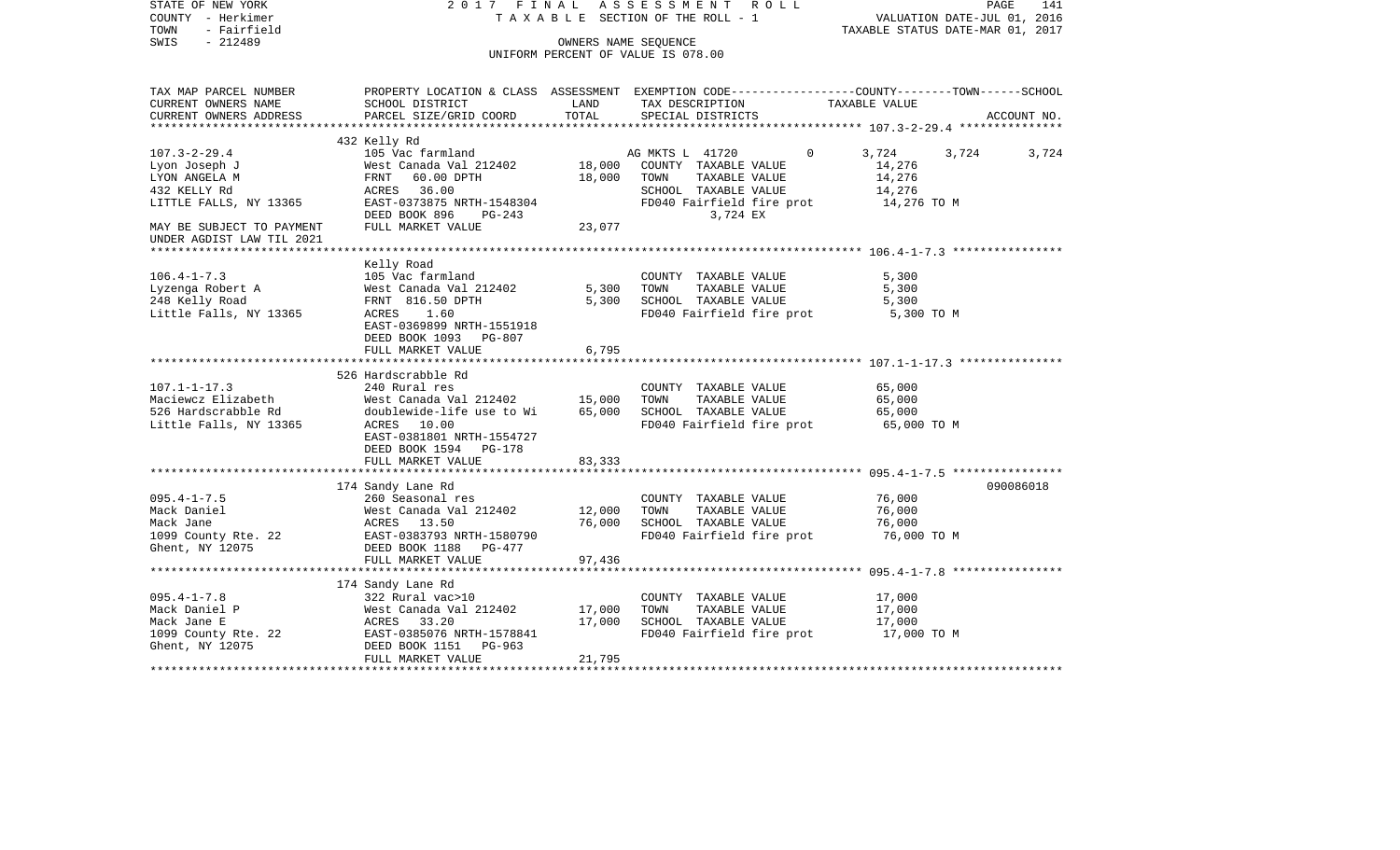STATE OF NEW YORK 2 0 1 7 F I N A L A S S E S S M E N T R O L L PAGE 142COUNTY - Herkimer **T A X A B L E** SECTION OF THE ROLL - 1 VALUATION DATE-JUL 01, 2016 TOWN - Fairfield TAXABLE STATUS DATE-MAR 01, 2017 SWIS - 212489 CONNERS NAME SEQUENCE UNIFORM PERCENT OF VALUE IS 078.00TAX MAP PARCEL NUMBER PROPERTY LOCATION & CLASS ASSESSMENT EXEMPTION CODE------------------COUNTY--------TOWN------SCHOOL CURRENT OWNERS NAME SCHOOL DISTRICT LAND TAX DESCRIPTION TAXABLE VALUECURRENT OWNERS ADDRESS PARCEL SIZE/GRID COORD TOTAL SPECIAL DISTRICTS ACCOUNT NO. \*\*\*\*\*\*\*\*\*\*\*\*\*\*\*\*\*\*\*\*\*\*\*\*\*\*\*\*\*\*\*\*\*\*\*\*\*\*\*\*\*\*\*\*\*\*\*\*\*\*\*\*\*\*\*\*\*\*\*\*\*\*\*\*\*\*\*\*\*\*\*\*\*\*\*\*\*\*\*\*\*\*\*\*\*\*\*\*\*\*\*\*\*\*\*\*\*\*\*\*\*\*\* 106.4-1-29.1 \*\*\*\*\*\*\*\*\*\*\*\*\*\*\* 3593 North Creek Rd 090003750106.4-1-29.1 210 1 Family Res BAS STAR 41854 0 0 0 24,000 Macri Charlene J West Canada Val 212402 12,000 COUNTY TAXABLE VALUE 106,800 251 West End Rd ACRES 4.00 106,800 TOWN TAXABLE VALUE 106,800 Herkimer, NY 13350 EAST-0362539 NRTH-1546179 SCHOOL TAXABLE VALUE 82,800 DEED BOOK 1273 PG-955 FD040 Fairfield fire prot 106,800 TO M FULL MARKET VALUE 136,923 \*\*\*\*\*\*\*\*\*\*\*\*\*\*\*\*\*\*\*\*\*\*\*\*\*\*\*\*\*\*\*\*\*\*\*\*\*\*\*\*\*\*\*\*\*\*\*\*\*\*\*\*\*\*\*\*\*\*\*\*\*\*\*\*\*\*\*\*\*\*\*\*\*\*\*\*\*\*\*\*\*\*\*\*\*\*\*\*\*\*\*\*\*\*\*\*\*\*\*\*\*\*\* 106.4-1-19 \*\*\*\*\*\*\*\*\*\*\*\*\*\*\*\*\* 431 West End Rd 090008400106.4-1-19 240 Rural res VET WAR C 41122 0 7,200 0 0 Macrina Irr. Trust Robert&Kare West Canada Val 212402 28,000 VET WAR T 41123 0 0 9,600 0 Hicks Bethany ACRES 35.34 105,000 ENH STAR 41834 0 0 0 52,400 431 West End Rd EAST-0364041 NRTH-1548368 COUNTY TAXABLE VALUE 97,800 Little Falls, NY 13365 DEED BOOK 1601 PG-484 TOWN TAXABLE VALUE 95,400 FULL MARKET VALUE  $134,615$  SCHOOL TAXABLE VALUE  $52,600$ FD040 Fairfield fire prot 105,000 TO M<br>\*\*\*\*\*\*\*\*\*\*\*\*\*\*\*\*\*\*\*\*\*\*\*\*\*\*\*\*\*\*\*\* 094.4-1-2 \*\*\*\*\*\*\*\*\*\*\*\*\*\*\*\*\* \*\*\*\*\*\*\*\*\*\*\*\*\*\*\*\*\*\*\*\*\*\*\*\*\*\*\*\*\*\*\*\*\*\*\*\*\*\*\*\*\*\*\*\*\*\*\*\*\*\*\*\*\*\*\*\*\*\*\*\*\*\*\*\*\*\*\*\*\*\*\*\*\*\*\*\*\*\*\*\*\*\*\*\*\*\*\*\*\*\*\*\*\*\*\*\*\*\*\*\*\*\*\* 094.4-1-2 \*\*\*\*\*\*\*\*\*\*\*\*\*\*\*\*\*\* 151 Old City Rd 090007200 094.4-1-2 240 Rural res VET COM C 41132 0 12,000 0 0 0 Madden Jerome E West Canada Val 212402 28,000 VET COM T 41133 0 0 16,000 0 PO Box 535 12 Acres In Town Of Newpo 65,000 BAS STAR 41854 0 0 0 24,000 Newport, NY 13416 ACRES 39.30 COUNTY TAXABLE VALUE 53,000 EAST-0362719 NRTH-1579000 TOWN TAXABLE VALUE 49,000 DEED BOOK 929 PG-39 SCHOOL TAXABLE VALUE 41,000 FULL MARKET VALUE 83,333 FD040 Fairfield fire prot 65,000 TO M \*\*\*\*\*\*\*\*\*\*\*\*\*\*\*\*\*\*\*\*\*\*\*\*\*\*\*\*\*\*\*\*\*\*\*\*\*\*\*\*\*\*\*\*\*\*\*\*\*\*\*\*\*\*\*\*\*\*\*\*\*\*\*\*\*\*\*\*\*\*\*\*\*\*\*\*\*\*\*\*\*\*\*\*\*\*\*\*\*\*\*\*\*\*\*\*\*\*\*\*\*\*\* 100.2-1-17.1 \*\*\*\*\*\*\*\*\*\*\*\*\*\*\* 577 Platform Rd 090010500100.2-1-17.1 240 Rural res BAS STAR 41854 0 0 0 24,000 Madderom Bruce West Canada Val 212402 36,000 COUNTY TAXABLE VALUE 136,000 Madderom Diane ACRES 48.00 136,000 TOWN TAXABLE VALUE 136,000 577 Platform Rd EAST-0371799 NRTH-1576597 SCHOOL TAXABLE VALUE 112,000 Newport, NY 13416 **DEED BOOK 825** PG-78 FD040 Fairfield fire prot 136,000 TO M FULL MARKET VALUE 174,359 \*\*\*\*\*\*\*\*\*\*\*\*\*\*\*\*\*\*\*\*\*\*\*\*\*\*\*\*\*\*\*\*\*\*\*\*\*\*\*\*\*\*\*\*\*\*\*\*\*\*\*\*\*\*\*\*\*\*\*\*\*\*\*\*\*\*\*\*\*\*\*\*\*\*\*\*\*\*\*\*\*\*\*\*\*\*\*\*\*\*\*\*\*\*\*\*\*\*\*\*\*\*\* 100.4-1-27.3 \*\*\*\*\*\*\*\*\*\*\*\*\*\*\* State Route 169100.4-1-27.3 322 Rural vac>10 AG MKTS L 41720 0 23,054 23,054 23,054 Maggie Properties, LLC West Canada Val 212402 45,000 COUNTY TAXABLE VALUE 21,946 49 S Main St FRNT 1530.00 DPTH 45,000 TOWN TAXABLE VALUE 21,946 Middleville, NY 13406 ACRES 75.00 SCHOOL TAXABLE VALUE 21,946 EAST-0367387 NRTH-1565110 FD040 Fairfield fire prot 21,946 TO M MAY BE SUBJECT TO PAYMENT DEED BOOK 1507 PG-265 23,054 EX UNDER AGDIST LAW TIL 2021 FULL MARKET VALUE 57,692 \*\*\*\*\*\*\*\*\*\*\*\*\*\*\*\*\*\*\*\*\*\*\*\*\*\*\*\*\*\*\*\*\*\*\*\*\*\*\*\*\*\*\*\*\*\*\*\*\*\*\*\*\*\*\*\*\*\*\*\*\*\*\*\*\*\*\*\*\*\*\*\*\*\*\*\*\*\*\*\*\*\*\*\*\*\*\*\*\*\*\*\*\*\*\*\*\*\*\*\*\*\*\*\*\*\*\*\*\*\*\*\*\*\*\*\*\*\*\*\*\*\*\*\*\*\*\*\*\*\*\*\*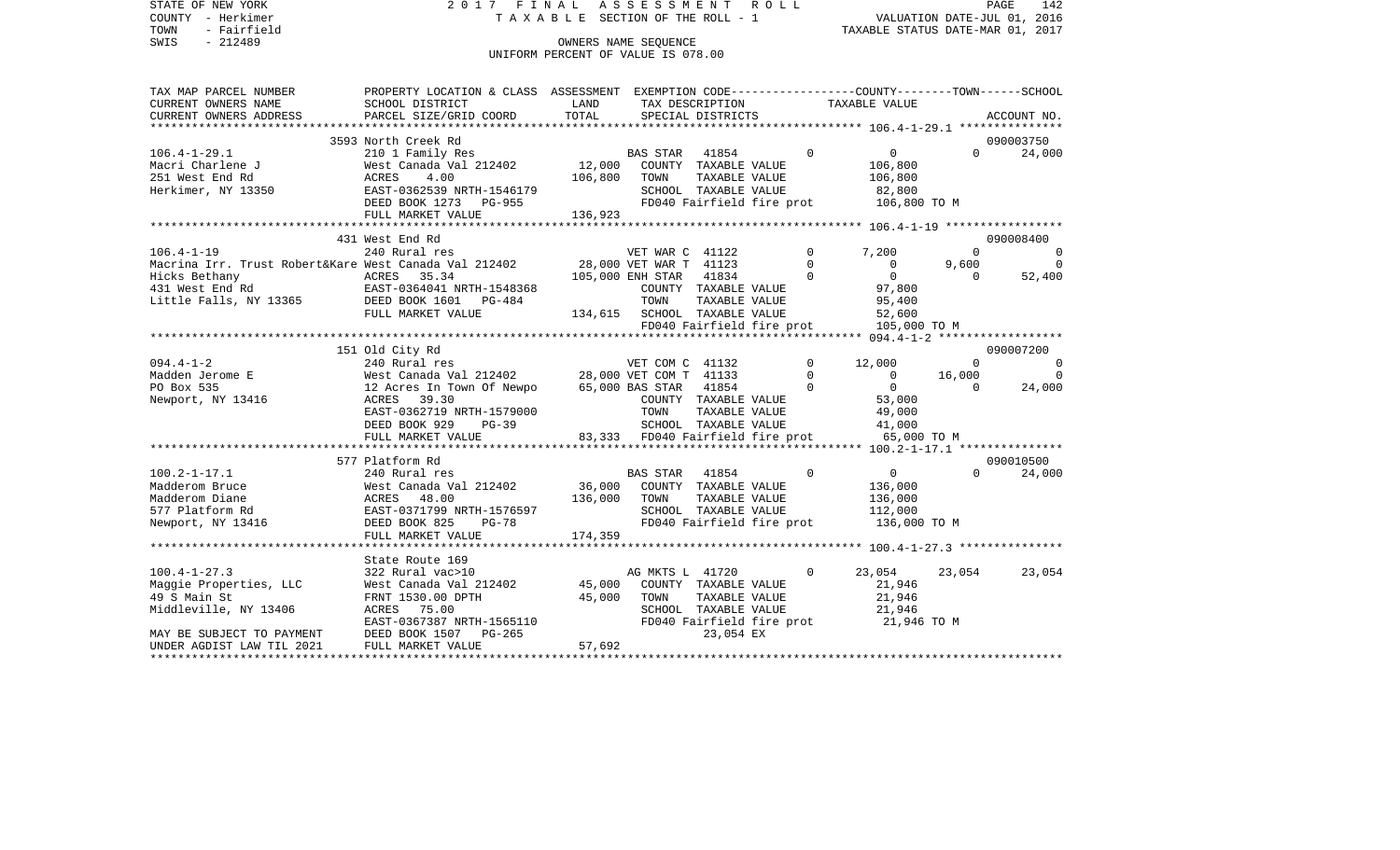COUNTY - Herkimer T A X A B L E SECTION OF THE ROLL - 1 VALUATION DATE-JUL 01, 2016 TOWN - Fairfield TAXABLE STATUS DATE-MAR 01, 2017 SWIS - 212489 OWNERS NAME SEQUENCE UNIFORM PERCENT OF VALUE IS 078.00TAX MAP PARCEL NUMBER PROPERTY LOCATION & CLASS ASSESSMENT EXEMPTION CODE------------------COUNTY--------TOWN------SCHOOL CURRENT OWNERS NAME SCHOOL DISTRICT LAND TAX DESCRIPTION TAXABLE VALUECURRENT OWNERS ADDRESS PARCEL SIZE/GRID COORD TOTAL SPECIAL DISTRICTS ACCOUNT NO. \*\*\*\*\*\*\*\*\*\*\*\*\*\*\*\*\*\*\*\*\*\*\*\*\*\*\*\*\*\*\*\*\*\*\*\*\*\*\*\*\*\*\*\*\*\*\*\*\*\*\*\*\*\*\*\*\*\*\*\*\*\*\*\*\*\*\*\*\*\*\*\*\*\*\*\*\*\*\*\*\*\*\*\*\*\*\*\*\*\*\*\*\*\*\*\*\*\*\*\*\*\*\* 100.4-1-31 \*\*\*\*\*\*\*\*\*\*\*\*\*\*\*\*\* State Route 29 100.4-1-31 314 Rural vac<10 COUNTY TAXABLE VALUE 5,000 Magnotta Joshua West Canada Val 212402 5,000 TOWN TAXABLE VALUE 5,000 Magnotta Magda **prior years no tax map no 5,000 SCHOOL TAXABLE VALUE** 5,000 17 Wildwood Acres adj to 100.51-1-68 FD040 Fairfield fire prot 5,000 TO M Rockfalls, CT 06481 ACRES 4.70 EAST-0369087 NRTH-1568694 DEED BOOK 1150 PG-142 FULL MARKET VALUE 6,410 \*\*\*\*\*\*\*\*\*\*\*\*\*\*\*\*\*\*\*\*\*\*\*\*\*\*\*\*\*\*\*\*\*\*\*\*\*\*\*\*\*\*\*\*\*\*\*\*\*\*\*\*\*\*\*\*\*\*\*\*\*\*\*\*\*\*\*\*\*\*\*\*\*\*\*\*\*\*\*\*\*\*\*\*\*\*\*\*\*\*\*\*\*\*\*\*\*\*\*\*\*\*\* 094.4-1-3.1 \*\*\*\*\*\*\*\*\*\*\*\*\*\*\*\* 2410 Castle Rd 090009090094.4-1-3.1 210 1 Family Res BAS STAR 41854 0 0 0 24,000 Maher Barbara Ann West Canada Val 212402 10,000 COUNTY TAXABLE VALUE 85,400 2410 Castle Rd ACRES 1.10 85,400 TOWN TAXABLE VALUE 85,400 Newport, NY 13416 **EAST-0362593 NRTH-1577487** SCHOOL TAXABLE VALUE 61,400 DEED BOOK 1344 PG-310 FD040 Fairfield fire prot 85,400 TO M FULL MARKET VALUE 109,487 \*\*\*\*\*\*\*\*\*\*\*\*\*\*\*\*\*\*\*\*\*\*\*\*\*\*\*\*\*\*\*\*\*\*\*\*\*\*\*\*\*\*\*\*\*\*\*\*\*\*\*\*\*\*\*\*\*\*\*\*\*\*\*\*\*\*\*\*\*\*\*\*\*\*\*\*\*\*\*\*\*\*\*\*\*\*\*\*\*\*\*\*\*\*\*\*\*\*\*\*\*\*\* 094.4-1-3.4 \*\*\*\*\*\*\*\*\*\*\*\*\*\*\*\* 121 Old City Rd 094.4-1-3.4 314 Rural vac<10 COUNTY TAXABLE VALUE 3,000 Mankouski Todd West Canada Val 212402 3,000 TOWN TAXABLE VALUE 3,000 Mankouski Laurie House In Town Of Newport 3,000 SCHOOL TAXABLE VALUE 3,000 121 Old City Rd FRNT 345.20 DPTH 100.00 FD040 Fairfield fire prot 3,000 TO M Newport, NY 13416 EAST-0362523 NRTH-1577743 DEED BOOK 764 PG-522FULL MARKET VALUE 3,846 \*\*\*\*\*\*\*\*\*\*\*\*\*\*\*\*\*\*\*\*\*\*\*\*\*\*\*\*\*\*\*\*\*\*\*\*\*\*\*\*\*\*\*\*\*\*\*\*\*\*\*\*\*\*\*\*\*\*\*\*\*\*\*\*\*\*\*\*\*\*\*\*\*\*\*\*\*\*\*\*\*\*\*\*\*\*\*\*\*\*\*\*\*\*\*\*\*\*\*\*\*\*\* 106.2-1-6 \*\*\*\*\*\*\*\*\*\*\*\*\*\*\*\*\*\* 2765 State Route 169 090000390106.2-1-6 120 Field crops AG MKTS 41730 0 19,268 19,268 19,268 Manship Thomas West Canada Val 212402 128,000 ENH STAR 41834 0 0 0 52,400 2765 State Route 169 FRNT 2330.00 DPTH 262,000 AGRIC 10 Y 42100 0 9,000 9,000 9,000 Little Falls, NY 13365 ACRES 218.30 COUNTY TAXABLE VALUE 233,732 EAST-0369914 NRTH-1558706 TOWN TAXABLE VALUE 233,732 MAY BE SUBJECT TO PAYMENT DEED BOOK 939 PG-131 SCHOOL TAXABLE VALUE 181,332 UNDER AGDIST LAW TIL 2024 FULL MARKET VALUE 335,897 FD040 Fairfield fire prot 262,000 TO M \*\*\*\*\*\*\*\*\*\*\*\*\*\*\*\*\*\*\*\*\*\*\*\*\*\*\*\*\*\*\*\*\*\*\*\*\*\*\*\*\*\*\*\*\*\*\*\*\*\*\*\*\*\*\*\*\*\*\*\*\*\*\*\*\*\*\*\*\*\*\*\*\*\*\*\*\*\*\*\*\*\*\*\*\*\*\*\*\*\*\*\*\*\*\*\*\*\*\*\*\*\*\* 107.2-1-12.5 \*\*\*\*\*\*\*\*\*\*\*\*\*\*\* State Route 170107.2-1-12.5 242 Rurl res&rec COUNTY TAXABLE VALUE 170,000 Marchev Cassidy 600 West Canada Val 212402 25,000 TOWN TAXABLE VALUE 170,000 Marchev April ACRES 24.00 170,000 SCHOOL TAXABLE VALUE 170,000 5289 Wilcox Rd EAST-0390302 NRTH-1560568 FD040 Fairfield fire prot 170,000 TO M Whitesboro, NY 13492 DEED BOOK 1592 PG-745 FULL MARKET VALUE 217,949 \*\*\*\*\*\*\*\*\*\*\*\*\*\*\*\*\*\*\*\*\*\*\*\*\*\*\*\*\*\*\*\*\*\*\*\*\*\*\*\*\*\*\*\*\*\*\*\*\*\*\*\*\*\*\*\*\*\*\*\*\*\*\*\*\*\*\*\*\*\*\*\*\*\*\*\*\*\*\*\*\*\*\*\*\*\*\*\*\*\*\*\*\*\*\*\*\*\*\*\*\*\*\*\*\*\*\*\*\*\*\*\*\*\*\*\*\*\*\*\*\*\*\*\*\*\*\*\*\*\*\*\*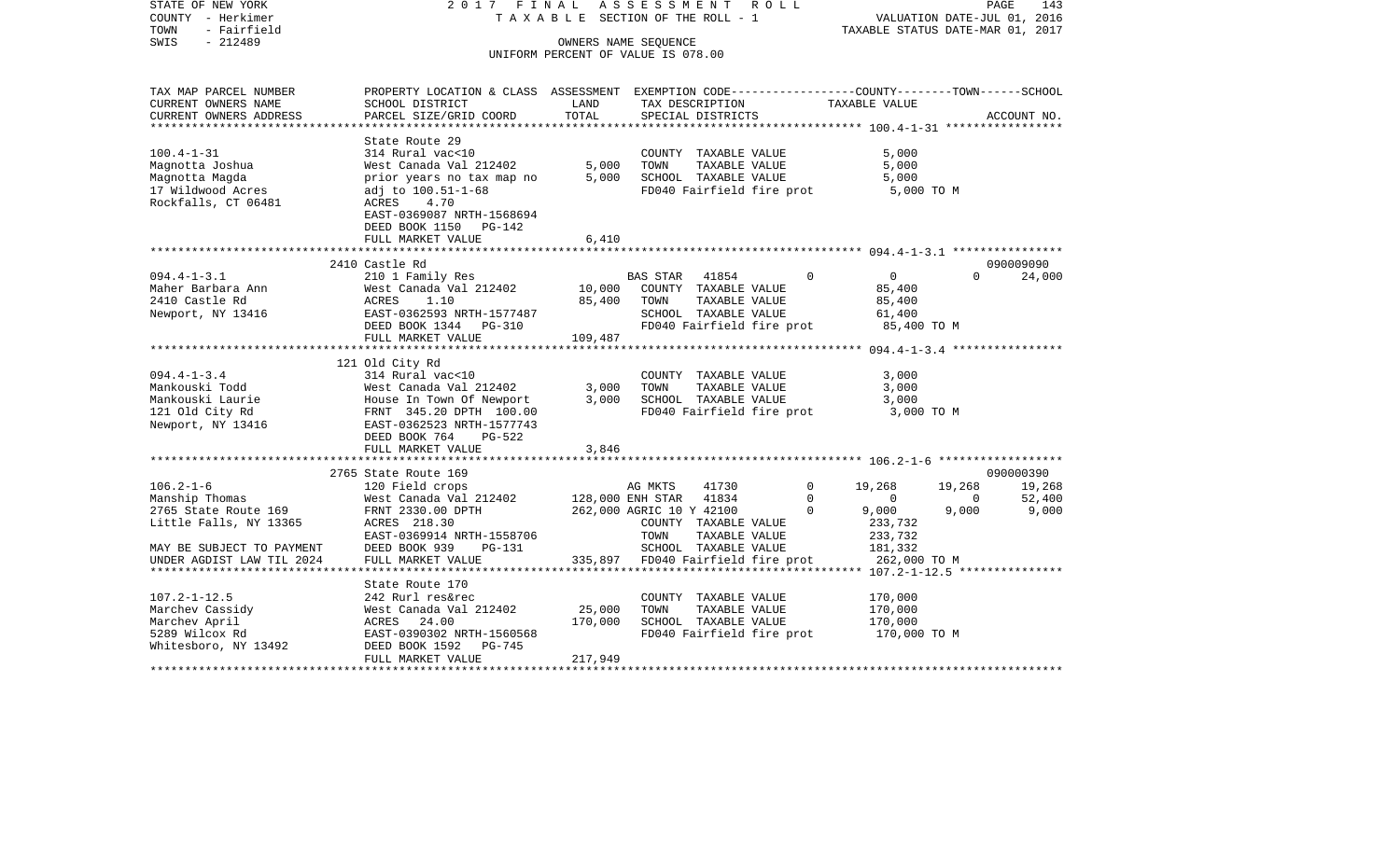STATE OF NEW YORK 2 0 1 7 F I N A L A S S E S S M E N T R O L L PAGE 144COUNTY - Herkimer **T A X A B L E** SECTION OF THE ROLL - 1 VALUATION DATE-JUL 01, 2016 TOWN - Fairfield TAXABLE STATUS DATE-MAR 01, 2017 SWIS - 212489 CONNERS NAME SEQUENCE UNIFORM PERCENT OF VALUE IS 078.00TAX MAP PARCEL NUMBER PROPERTY LOCATION & CLASS ASSESSMENT EXEMPTION CODE------------------COUNTY--------TOWN------SCHOOL CURRENT OWNERS NAME SCHOOL DISTRICT LAND TAX DESCRIPTION TAXABLE VALUECURRENT OWNERS ADDRESS PARCEL SIZE/GRID COORD TOTAL SPECIAL DISTRICTS ACCOUNT NO. \*\*\*\*\*\*\*\*\*\*\*\*\*\*\*\*\*\*\*\*\*\*\*\*\*\*\*\*\*\*\*\*\*\*\*\*\*\*\*\*\*\*\*\*\*\*\*\*\*\*\*\*\*\*\*\*\*\*\*\*\*\*\*\*\*\*\*\*\*\*\*\*\*\*\*\*\*\*\*\*\*\*\*\*\*\*\*\*\*\*\*\*\*\*\*\*\*\*\*\*\*\*\* 107.4-2-16 \*\*\*\*\*\*\*\*\*\*\*\*\*\*\*\*\* 109 Stahl Rd 090001650107.4-2-16 210 1 Family Res BAS STAR 41854 0 0 0 24,000 Marosek Jesse Little Falls Ce 210900 11,000 COUNTY TAXABLE VALUE 76,000 109 Stahl Rd ACRES 2.53 76,000 TOWN TAXABLE VALUE 76,000 Little Falls, NY 13365 628 EAST-0391053 NRTH-1546301 68 SCHOOL TAXABLE VALUE 52,000 DEED BOOK 1387 PG-166 FD040 Fairfield fire prot 76,000 TO M FULL MARKET VALUE 97,436 \*\*\*\*\*\*\*\*\*\*\*\*\*\*\*\*\*\*\*\*\*\*\*\*\*\*\*\*\*\*\*\*\*\*\*\*\*\*\*\*\*\*\*\*\*\*\*\*\*\*\*\*\*\*\*\*\*\*\*\*\*\*\*\*\*\*\*\*\*\*\*\*\*\*\*\*\*\*\*\*\*\*\*\*\*\*\*\*\*\*\*\*\*\*\*\*\*\*\*\*\*\*\* 107.4-2-17 \*\*\*\*\*\*\*\*\*\*\*\*\*\*\*\*\* Topnotch Rd 090010080 107.4-2-17 314 Rural vac<10 COUNTY TAXABLE VALUE 2,000 Marosek Lawrence  $Ltext{ little Falls Ce } 210900$   $2,000$  TOWN TAXABLE VALUE  $2,000$ 364 Top Notch Road FRNT 740.00 DPTH 20.00 2,000 SCHOOL TAXABLE VALUE 2,000 Little Falls, NY 13365 EAST-0391546 NRTH-1546085 FD040 Fairfield fire prot 2,000 TO M DEED BOOK 00387 PG-00078FULL MARKET VALUE 2,564 \*\*\*\*\*\*\*\*\*\*\*\*\*\*\*\*\*\*\*\*\*\*\*\*\*\*\*\*\*\*\*\*\*\*\*\*\*\*\*\*\*\*\*\*\*\*\*\*\*\*\*\*\*\*\*\*\*\*\*\*\*\*\*\*\*\*\*\*\*\*\*\*\*\*\*\*\*\*\*\*\*\*\*\*\*\*\*\*\*\*\*\*\*\*\*\*\*\*\*\*\*\*\* 101.3-1-9 \*\*\*\*\*\*\*\*\*\*\*\*\*\*\*\*\*\* 540 Parkhurst Rd 09009001524,000 101.3-1-9 210 1 Family Res BAS STAR 41854 0 0 0 0 Marsden Christine Staring West Canada Val 212402 11,000 COUNTY TAXABLE VALUE 63,000 Marsden Richard Doublewide 63,000 TOWN TAXABLE VALUE 63,000 540 Parkhurst Rd ACRES 2.50 SCHOOL TAXABLE VALUE 39,000 Little Falls, NY 13365 EAST-0375353 NRTH-1563924 FD040 Fairfield fire prot 63,000 TO M DEED BOOK 808 PG-31FULL MARKET VALUE 80,769 \*\*\*\*\*\*\*\*\*\*\*\*\*\*\*\*\*\*\*\*\*\*\*\*\*\*\*\*\*\*\*\*\*\*\*\*\*\*\*\*\*\*\*\*\*\*\*\*\*\*\*\*\*\*\*\*\*\*\*\*\*\*\*\*\*\*\*\*\*\*\*\*\*\*\*\*\*\*\*\*\*\*\*\*\*\*\*\*\*\*\*\*\*\*\*\*\*\*\*\*\*\*\* 101.1-1-1.2 \*\*\*\*\*\*\*\*\*\*\*\*\*\*\*\* 112 Murphy Rd 09010103 101.1-1-1.2 240 Rural res BAS STAR 41854 0 0 0 24,000 Marshall Charles 60,000 West Canada Val 212402 16,000 COUNTY TAXABLE VALUE 80,000 Marshall Charlene ACRES 10.90 80,000 TOWN TAXABLE VALUE 80,000 112 Murphy Rd EAST-0372812 NRTH-1575104 SCHOOL TAXABLE VALUE 56,000 PO Box 410 **DEED BOOK 825** PG-248 FD040 Fairfield fire prot 80,000 TO M Newport, NY 13416 FULL MARKET VALUE 102,564 \*\*\*\*\*\*\*\*\*\*\*\*\*\*\*\*\*\*\*\*\*\*\*\*\*\*\*\*\*\*\*\*\*\*\*\*\*\*\*\*\*\*\*\*\*\*\*\*\*\*\*\*\*\*\*\*\*\*\*\*\*\*\*\*\*\*\*\*\*\*\*\*\*\*\*\*\*\*\*\*\*\*\*\*\*\*\*\*\*\*\*\*\*\*\*\*\*\*\*\*\*\*\* 095.3-1-22 \*\*\*\*\*\*\*\*\*\*\*\*\*\*\*\*\* 1828 Hardscrabble Rd 090000060095.3-1-22 240 Rural res 240 Rural res VET WAR C 41122 0 7,200 0 0 0 Marshall Pamela West Canada Val 212402 20,000 VET WAR T 41123 0 0 9,600 0 PO Box 492 FRNT 745.20 DPTH 73,500 AGED-ALL 41800 0 33,150 31,950 36,750 Middleville, NY 13406 ACRES 18.90 ENH STAR 41834 0 0 0 36,750 EAST-0378336 NRTH-1579491 COUNTY TAXABLE VALUE 33,150 DEED BOOK 00636 PG-00075 TOWN TAXABLE VALUE 31,950 FULL MARKET VALUE  $94,231$  SCHOOL TAXABLE VALUE 0 FD040 Fairfield fire prot 73,500 TO M \*\*\*\*\*\*\*\*\*\*\*\*\*\*\*\*\*\*\*\*\*\*\*\*\*\*\*\*\*\*\*\*\*\*\*\*\*\*\*\*\*\*\*\*\*\*\*\*\*\*\*\*\*\*\*\*\*\*\*\*\*\*\*\*\*\*\*\*\*\*\*\*\*\*\*\*\*\*\*\*\*\*\*\*\*\*\*\*\*\*\*\*\*\*\*\*\*\*\*\*\*\*\*\*\*\*\*\*\*\*\*\*\*\*\*\*\*\*\*\*\*\*\*\*\*\*\*\*\*\*\*\*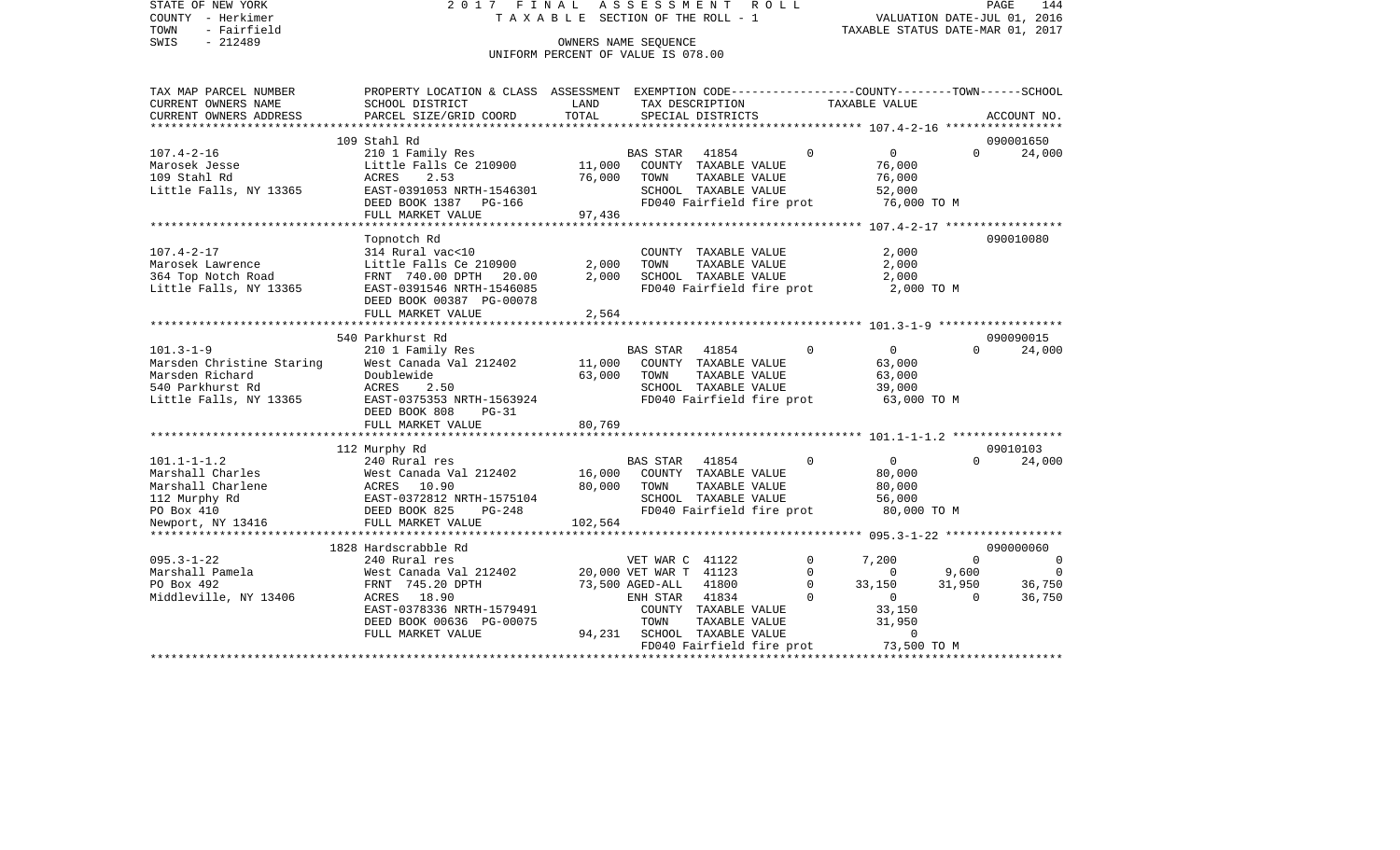COUNTY - Herkimer T A X A B L E SECTION OF THE ROLL - 1 VALUATION DATE-JUL 01, 2016 TOWN - Fairfield TAXABLE STATUS DATE-MAR 01, 2017 SWIS - 212489 OWNERS NAME SEQUENCE UNIFORM PERCENT OF VALUE IS 078.00TAX MAP PARCEL NUMBER PROPERTY LOCATION & CLASS ASSESSMENT EXEMPTION CODE------------------COUNTY--------TOWN------SCHOOL CURRENT OWNERS NAME SCHOOL DISTRICT LAND TAX DESCRIPTION TAXABLE VALUECURRENT OWNERS ADDRESS PARCEL SIZE/GRID COORD TOTAL SPECIAL DISTRICTS ACCOUNT NO. \*\*\*\*\*\*\*\*\*\*\*\*\*\*\*\*\*\*\*\*\*\*\*\*\*\*\*\*\*\*\*\*\*\*\*\*\*\*\*\*\*\*\*\*\*\*\*\*\*\*\*\*\*\*\*\*\*\*\*\*\*\*\*\*\*\*\*\*\*\*\*\*\*\*\*\*\*\*\*\*\*\*\*\*\*\*\*\*\*\*\*\*\*\*\*\*\*\*\*\*\*\*\* 101.3-3-15 \*\*\*\*\*\*\*\*\*\*\*\*\*\*\*\*\* Casler Rd 090009240090009240 101.3-3-15 314 Rural vac<10 COUNTY TAXABLE VALUE 10,000 Martin Brian G West Canada Val 212402 10,000 TOWN TAXABLE VALUE 10,000 183 Dahlia Dr Lot#15 10,000 SCHOOL TAXABLE VALUE 10,000 Mahopac, NY 10541 ACRES 5.00 FD040 Fairfield fire prot 10,000 TO M EAST-0377645 NRTH-1561960 DEED BOOK 1173 PG-517FULL MARKET VALUE 12,821 \*\*\*\*\*\*\*\*\*\*\*\*\*\*\*\*\*\*\*\*\*\*\*\*\*\*\*\*\*\*\*\*\*\*\*\*\*\*\*\*\*\*\*\*\*\*\*\*\*\*\*\*\*\*\*\*\*\*\*\*\*\*\*\*\*\*\*\*\*\*\*\*\*\*\*\*\*\*\*\*\*\*\*\*\*\*\*\*\*\*\*\*\*\*\*\*\*\*\*\*\*\*\* 101.3-3-12 \*\*\*\*\*\*\*\*\*\*\*\*\*\*\*\*\* Casler Rd 090009240101.3-3-12 314 Rural vac<10 COUNTY TAXABLE VALUE 10,000 Mastromoro Norman L West Canada Val 212402 10,000 TOWN TAXABLE VALUE 10,000 Mastromoro Gail B Koehler Subdivision 10,000 SCHOOL TAXABLE VALUE 10,000 134 Bellen Rd Lot #12 FD040 Fairfield fire prot 10,000 TO M Broadalbin, NY 12025 ACRES 5.00 EAST-0376600 NRTH-1561637 DEED BOOK 1254 PG-487FULL MARKET VALUE 12.821 \*\*\*\*\*\*\*\*\*\*\*\*\*\*\*\*\*\*\*\*\*\*\*\*\*\*\*\*\*\*\*\*\*\*\*\*\*\*\*\*\*\*\*\*\*\*\*\*\*\*\*\*\*\*\*\*\*\*\*\*\*\*\*\*\*\*\*\*\*\*\*\*\*\*\*\*\*\*\*\*\*\*\*\*\*\*\*\*\*\*\*\*\*\*\*\*\*\*\*\*\*\*\* 095.3-3-1 \*\*\*\*\*\*\*\*\*\*\*\*\*\*\*\*\*\* Castle Rd095.3-3-1 314 Rural vac<10 COUNTY TAXABLE VALUE 8,000 Mathews Bradford W 65.000 West Canada Val 212402 8,000 TOWN TAXABLE VALUE 8,000 Netcong Heights Apts. Bldg. 23 ACRES 5.09 8,000 SCHOOL TAXABLE VALUE 8,000 Netcong, NJ 07857 EAST-0381884 NRTH-1578420 FD040 Fairfield fire prot 8,000 TO M DEED BOOK 1148 PG-914FULL MARKET VALUE 10,256 \*\*\*\*\*\*\*\*\*\*\*\*\*\*\*\*\*\*\*\*\*\*\*\*\*\*\*\*\*\*\*\*\*\*\*\*\*\*\*\*\*\*\*\*\*\*\*\*\*\*\*\*\*\*\*\*\*\*\*\*\*\*\*\*\*\*\*\*\*\*\*\*\*\*\*\*\*\*\*\*\*\*\*\*\*\*\*\*\*\*\*\*\*\*\*\*\*\*\*\*\*\*\* 095.3-3-2 \*\*\*\*\*\*\*\*\*\*\*\*\*\*\*\*\*\* Castle Rd 095.3-3-2 312 Vac w/imprv COUNTY TAXABLE VALUE 8,000 Mathews Bradford W West Canada Val 212402 7,000 TOWN TAXABLE VALUE 8,000 Netcong Heights Apts. Bldg. 23 ACRES 5.14 8,000 SCHOOL TAXABLE VALUE 8,000 Netcong, NJ 07857 **EAST-0381924 NRTH-1578079** FD040 Fairfield fire prot 8,000 TO M DEED BOOK 1148 PG-914FULL MARKET VALUE 10,256 \*\*\*\*\*\*\*\*\*\*\*\*\*\*\*\*\*\*\*\*\*\*\*\*\*\*\*\*\*\*\*\*\*\*\*\*\*\*\*\*\*\*\*\*\*\*\*\*\*\*\*\*\*\*\*\*\*\*\*\*\*\*\*\*\*\*\*\*\*\*\*\*\*\*\*\*\*\*\*\*\*\*\*\*\*\*\*\*\*\*\*\*\*\*\*\*\*\*\*\*\*\*\* 095.3-4-1 \*\*\*\*\*\*\*\*\*\*\*\*\*\*\*\*\*\* Sandy Lane Rd 090000210 095.3-4-1 322 Rural vac>10 COUNTY TAXABLE VALUE 10,000 Maxwell Dennis West Canada Val 212402 10,000 TOWN TAXABLE VALUE 10,000 Maxwell Cathy  $ACRES$  14.40 10,000 SCHOOL TAXABLE VALUE 10,000 143 Sandy Ln EAST-0346225 NRTH-1155980 FD040 Fairfield fire prot 10,000 TO M Newport, NY 13416 DEED BOOK 773 PG-394 FULL MARKET VALUE 12.821 \*\*\*\*\*\*\*\*\*\*\*\*\*\*\*\*\*\*\*\*\*\*\*\*\*\*\*\*\*\*\*\*\*\*\*\*\*\*\*\*\*\*\*\*\*\*\*\*\*\*\*\*\*\*\*\*\*\*\*\*\*\*\*\*\*\*\*\*\*\*\*\*\*\*\*\*\*\*\*\*\*\*\*\*\*\*\*\*\*\*\*\*\*\*\*\*\*\*\*\*\*\*\*\*\*\*\*\*\*\*\*\*\*\*\*\*\*\*\*\*\*\*\*\*\*\*\*\*\*\*\*\*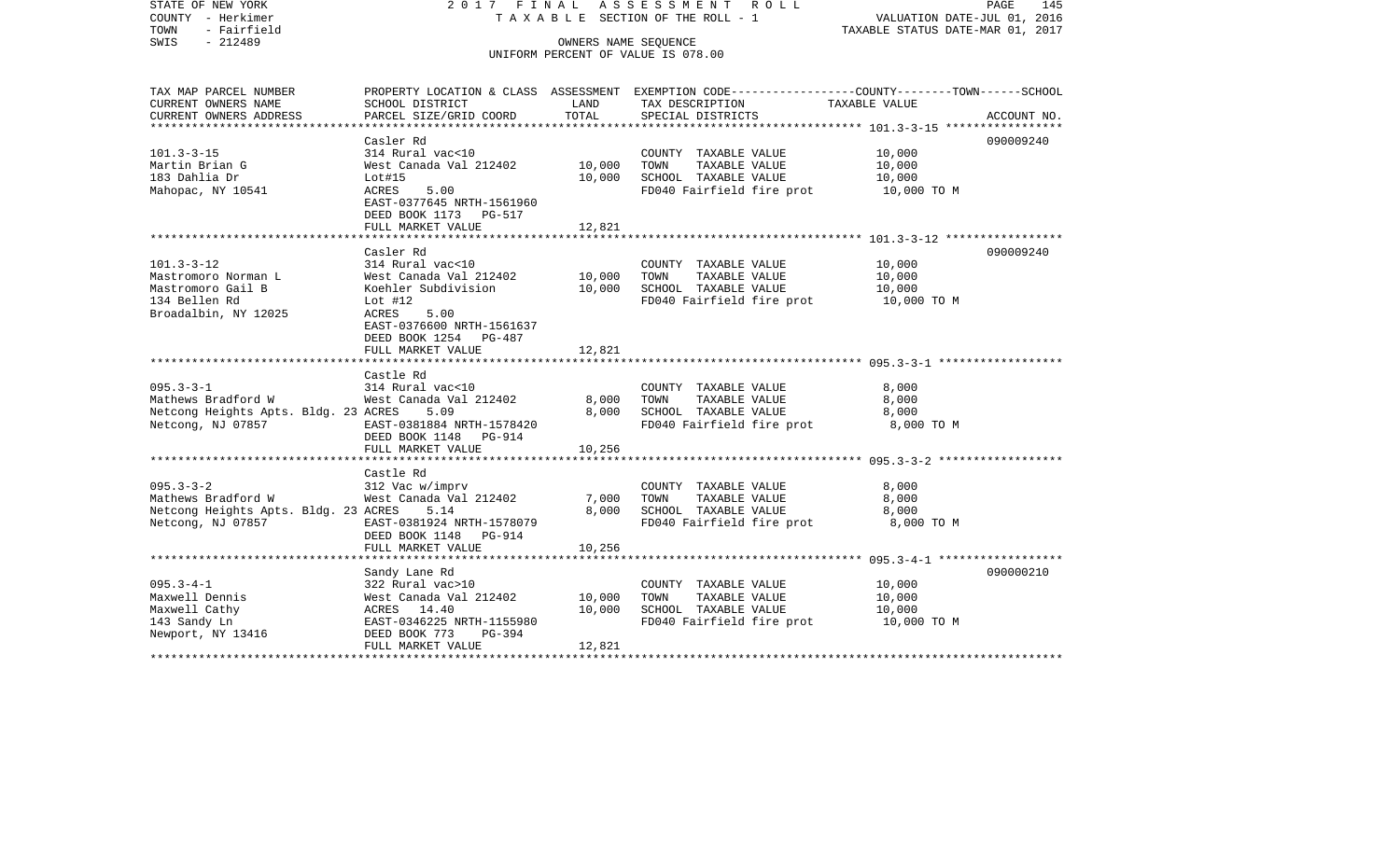| STATE OF NEW YORK<br>COUNTY - Herkimer<br>- Fairfield<br>TOWN<br>$-212489$<br>SWIS                                                    | 2017<br>FINAL                                                                                                                                                                       | TAXABLE SECTION OF THE ROLL - 1<br>UNIFORM PERCENT OF VALUE IS 078.00 | ASSESSMENT<br>OWNERS NAME SEQUENCE                                                                                 | ROLL                                                                                                   |                                                             | TAXABLE STATUS DATE-MAR 01, 2017                                                                  |                                                     | PAGE<br>146<br>VALUATION DATE-JUL 01, 2016                      |
|---------------------------------------------------------------------------------------------------------------------------------------|-------------------------------------------------------------------------------------------------------------------------------------------------------------------------------------|-----------------------------------------------------------------------|--------------------------------------------------------------------------------------------------------------------|--------------------------------------------------------------------------------------------------------|-------------------------------------------------------------|---------------------------------------------------------------------------------------------------|-----------------------------------------------------|-----------------------------------------------------------------|
| TAX MAP PARCEL NUMBER<br>CURRENT OWNERS NAME<br>CURRENT OWNERS ADDRESS<br>***********************                                     | PROPERTY LOCATION & CLASS ASSESSMENT EXEMPTION CODE---------------COUNTY-------TOWN-----SCHOOL<br>SCHOOL DISTRICT<br>PARCEL SIZE/GRID COORD<br>*****************************        | LAND<br>TOTAL                                                         |                                                                                                                    | TAX DESCRIPTION<br>SPECIAL DISTRICTS                                                                   |                                                             | TAXABLE VALUE                                                                                     |                                                     | ACCOUNT NO.                                                     |
|                                                                                                                                       | 1351 Castle Rd                                                                                                                                                                      |                                                                       |                                                                                                                    |                                                                                                        |                                                             |                                                                                                   |                                                     | 090000215                                                       |
| $095.3 - 4 - 5$<br>Maxwell Dennis<br>Maxwell Cathy<br>143 Sandy Ln<br>Newport, NY 13416<br>PRIOR OWNER ON 3/01/2017<br>Maxwell Dennis | 270 Mfg housing<br>West Canada Val 212402<br>ACRES<br>20.00<br>EAST-0344515 NRTH-1155265<br>DEED BOOK 2017<br>PG-1909<br>FULL MARKET VALUE                                          | 20,000<br>40,000<br>51,282                                            | AG MKTS L 41720<br>TOWN                                                                                            | COUNTY TAXABLE VALUE<br>TAXABLE VALUE<br>SCHOOL TAXABLE VALUE<br>FD040 Fairfield fire prot<br>3,339 EX | $\Omega$                                                    | 3,339<br>36,661<br>36,661<br>36,661<br>36,661 TO M                                                | 3,339                                               | 3,339                                                           |
| MAY BE SUBJECT TO PAYMENT<br>UNDER AGDIST LAW TIL 2021                                                                                |                                                                                                                                                                                     |                                                                       |                                                                                                                    |                                                                                                        |                                                             |                                                                                                   |                                                     |                                                                 |
|                                                                                                                                       | 143 Sandy Lane Rd                                                                                                                                                                   |                                                                       |                                                                                                                    |                                                                                                        |                                                             |                                                                                                   |                                                     | 090100044                                                       |
| $095.3 - 1 - 35$<br>Maxwell Dennis J<br>Maxwell Cathy<br>143 Sandy Ln<br>Newport, NY 13416                                            | 210 1 Family Res<br>West Canada Val 212402<br>ACRES<br>1.00 BANK<br>135<br>EAST-0382744 NRTH-1581416<br>DEED BOOK 808<br>$PG-291$                                                   | 10,000<br>79,000                                                      | BAS STAR<br>TOWN                                                                                                   | 41854<br>COUNTY TAXABLE VALUE<br>TAXABLE VALUE<br>SCHOOL TAXABLE VALUE<br>FD040 Fairfield fire prot    | $\Omega$                                                    | $\overline{0}$<br>79,000<br>79,000<br>55,000<br>79,000 TO M                                       | $\Omega$                                            | 24,000                                                          |
|                                                                                                                                       | FULL MARKET VALUE                                                                                                                                                                   | 101,282                                                               |                                                                                                                    |                                                                                                        |                                                             |                                                                                                   |                                                     |                                                                 |
|                                                                                                                                       | *****************************                                                                                                                                                       |                                                                       |                                                                                                                    |                                                                                                        |                                                             |                                                                                                   |                                                     |                                                                 |
| $095.3 - 4 - 15$<br>Maxwell Dennis Jr.<br>156 Sandy Lane Rd<br>Newport, NY 13416                                                      | 156 Sandy Lane Rd<br>210 1 Family Res<br>West Canada Val 212402<br>BAR change 6/05<br>2.77<br>ACRES<br>EAST-0346225 NRTH-1155980<br>DEED BOOK 1146<br>$PG-225$<br>FULL MARKET VALUE | 128,205                                                               | VET WAR C 41122<br>11,000 VET WAR T 41123<br>100,000 VET DIS C 41142<br>VET DIS T 41143<br><b>BAS STAR</b><br>TOWN | 41854<br>COUNTY TAXABLE VALUE<br>TAXABLE VALUE<br>SCHOOL TAXABLE VALUE<br>FD040 Fairfield fire prot    | $\Omega$<br>$\mathbf 0$<br>$\Omega$<br>$\Omega$<br>$\Omega$ | 7,200<br>0<br>10,000<br>$\mathbf{0}$<br>$\mathbf 0$<br>82,800<br>80,400<br>76,000<br>100,000 TO M | $\Omega$<br>9,600<br>$\Omega$<br>10,000<br>$\Omega$ | 090000210<br>0<br>$\mathbf 0$<br>$\Omega$<br>$\Omega$<br>24,000 |
|                                                                                                                                       | ********************                                                                                                                                                                |                                                                       |                                                                                                                    |                                                                                                        |                                                             |                                                                                                   |                                                     | $095.4 - 1 - 1.1$ *****************                             |
|                                                                                                                                       | 224 Comstock Rd                                                                                                                                                                     |                                                                       |                                                                                                                    |                                                                                                        |                                                             |                                                                                                   |                                                     | 090002220                                                       |
| $095.4 - 1 - 1.1$<br>Maxwell James & Mary<br>Maxwell James & Kellie Jr<br>224 Comstock Rd<br>Newport, NY 13416                        | 240 Rural res<br>West Canada Val 212402<br>Life use to James & Mary<br>10.30<br>ACRES<br>EAST-0384831 NRTH-1583797<br>DEED BOOK 1452<br>$PG-579$<br>FULL MARKET VALUE               | 15,000<br>80,000<br>102,564                                           | ENH STAR<br>TOWN                                                                                                   | 41834<br>COUNTY TAXABLE VALUE<br>TAXABLE VALUE<br>SCHOOL TAXABLE VALUE<br>FD040 Fairfield fire prot    | $\mathbf 0$                                                 | $\circ$<br>80,000<br>80,000<br>27,600<br>80,000 TO M                                              | $\Omega$                                            | 52,400                                                          |
|                                                                                                                                       | ********************                                                                                                                                                                |                                                                       |                                                                                                                    |                                                                                                        |                                                             |                                                                                                   |                                                     |                                                                 |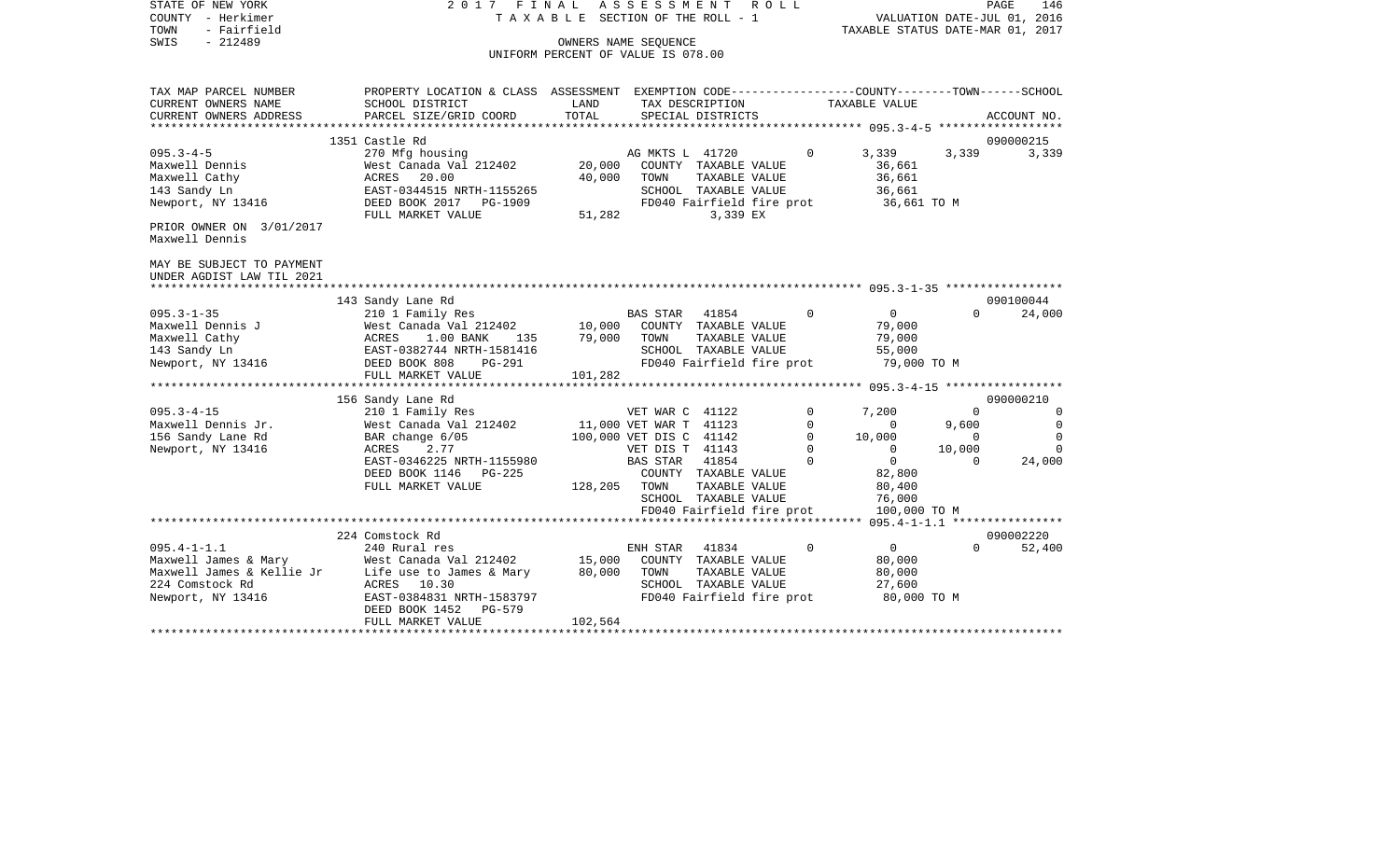| COUNTY - Herkimer<br>TOWN<br>- Fairfield |                                                                                                  |         | T A X A B L E SECTION OF THE ROLL - 1 | VALUATION DATE-JUL 01, 2016<br>TAXABLE STATUS DATE-MAR 01, 2017 |               |
|------------------------------------------|--------------------------------------------------------------------------------------------------|---------|---------------------------------------|-----------------------------------------------------------------|---------------|
| SWIS<br>$-212489$                        |                                                                                                  |         | OWNERS NAME SEOUENCE                  |                                                                 |               |
|                                          |                                                                                                  |         | UNIFORM PERCENT OF VALUE IS 078.00    |                                                                 |               |
|                                          |                                                                                                  |         |                                       |                                                                 |               |
| TAX MAP PARCEL NUMBER                    | PROPERTY LOCATION & CLASS ASSESSMENT EXEMPTION CODE----------------COUNTY-------TOWN------SCHOOL |         |                                       |                                                                 |               |
| CURRENT OWNERS NAME                      | SCHOOL DISTRICT                                                                                  | LAND    | TAX DESCRIPTION                       | TAXABLE VALUE                                                   |               |
| CURRENT OWNERS ADDRESS                   | PARCEL SIZE/GRID COORD                                                                           | TOTAL   | SPECIAL DISTRICTS                     |                                                                 | ACCOUNT NO.   |
|                                          |                                                                                                  |         |                                       |                                                                 |               |
|                                          | 118 Sandy Lane Rd                                                                                |         |                                       |                                                                 |               |
| $095.3 - 4 - 12$                         | 210 1 Family Res                                                                                 |         | BAS STAR 41854                        | $\Omega$<br>$0 \qquad \qquad$<br>$\Omega$                       | 24,000        |
| Maxwell Mark                             | West Canada Val 212402                                                                           | 13,000  | COUNTY TAXABLE VALUE                  | 154,000                                                         |               |
| Maxwell Rhonda                           | FRNT 596.00 DPTH                                                                                 | 154,000 | TOWN<br>TAXABLE VALUE                 | 154,000                                                         |               |
| 118 Sandy Lane Rd                        | ACRES<br>5.70                                                                                    |         | SCHOOL TAXABLE VALUE                  | 130,000                                                         |               |
| Newport, NY 13416                        | EAST-0345580 NRTH-1155750                                                                        |         | FD040 Fairfield fire prot             | 154,000 TO M                                                    |               |
|                                          | DEED BOOK 843<br>PG-256                                                                          |         |                                       |                                                                 |               |
|                                          | FULL MARKET VALUE                                                                                | 197,436 |                                       |                                                                 |               |
|                                          |                                                                                                  |         |                                       |                                                                 |               |
|                                          | 135 Lynch Rd                                                                                     |         |                                       |                                                                 | 090000540     |
| $106.4 - 1 - 4.1$                        | 322 Rural vac>10                                                                                 |         | COUNTY TAXABLE VALUE                  | 800                                                             |               |
| Maxwell William                          | West Canada Val 212402                                                                           | 800     | TOWN<br>TAXABLE VALUE                 | 800                                                             |               |
| 545 West End Rd                          | FRNT 75.00 DPTH                                                                                  | 800     | SCHOOL TAXABLE VALUE                  | 800                                                             |               |
| Little Falls, NY 13365                   | ACRES<br>0.35                                                                                    |         | FD040 Fairfield fire prot             | 800 TO M                                                        |               |
|                                          | EAST-0366130 NRTH-1549906                                                                        |         |                                       |                                                                 |               |
|                                          | DEED BOOK 1120 PG-936                                                                            |         |                                       |                                                                 |               |
|                                          | FULL MARKET VALUE                                                                                | 1,026   |                                       |                                                                 |               |
|                                          |                                                                                                  |         |                                       |                                                                 |               |
|                                          | 2804 State Route 169                                                                             |         |                                       |                                                                 | 090007020     |
| $107.1 - 1 - 3.1$                        | 241 Rural res&ag                                                                                 |         | AG MKTS L 41720                       | $\Omega$<br>33,524                                              | 33,524 33,524 |
| Mccann Brenda                            | West Canada Val 212402                                                                           | 118,000 | COUNTY TAXABLE VALUE                  | 204,476                                                         |               |
| 106 Blackberry Ln                        | FRNT 950.00 DPTH                                                                                 | 238,000 | TOWN<br>TAXABLE VALUE                 | 204,476                                                         |               |
| Little Falls, NY 13365                   | ACRES 201.10                                                                                     |         | SCHOOL TAXABLE VALUE                  | 204,476                                                         |               |
|                                          | EAST-0374922 NRTH-1560104                                                                        |         | FD040 Fairfield fire prot             | 204,476 TO M                                                    |               |
| MAY BE SUBJECT TO PAYMENT                | DEED BOOK 392<br>PG-552                                                                          |         | 33,524 EX                             |                                                                 |               |
| UNDER AGDIST LAW TIL 2021                | FULL MARKET VALUE                                                                                | 305,128 |                                       |                                                                 |               |
|                                          |                                                                                                  |         |                                       |                                                                 |               |
|                                          | 106 Blackberry Ln                                                                                |         |                                       |                                                                 | 090009240     |
| $101.3 - 3 - 1$                          | 210 1 Family Res                                                                                 |         | COUNTY TAXABLE VALUE                  | 140,000                                                         |               |
| McCann Patrick C                         | West Canada Val 212402                                                                           | 16,000  | TAXABLE VALUE<br>TOWN                 | 140,000                                                         |               |
| McCann Brenda M                          | Lot#1                                                                                            | 140,000 | SCHOOL TAXABLE VALUE                  | 140,000                                                         |               |
| 106 Blackberry Ln                        | ACRES<br>5.00                                                                                    |         | FD040 Fairfield fire prot             | 140,000 TO M                                                    |               |
| Little Falls, NY 13365                   | EAST-0377287 NRTH-1562826                                                                        |         |                                       |                                                                 |               |
|                                          | DEED BOOK 857<br>PG-254                                                                          |         |                                       |                                                                 |               |
|                                          | FULL MARKET VALUE                                                                                | 179,487 |                                       |                                                                 |               |
|                                          |                                                                                                  |         |                                       |                                                                 |               |
|                                          | Castle Rd.                                                                                       |         |                                       |                                                                 | 090010680     |
| $107.2 - 2 - 16$                         | 322 Rural vac>10                                                                                 |         | COUNTY TAXABLE VALUE                  | 17,000                                                          |               |
| McCann William J                         | West Canada Val 212402                                                                           | 17,000  | TOWN<br>TAXABLE VALUE                 | 17,000                                                          |               |
| McCann Francis J                         | NEW SUB DIV. MAP JJ27C28                                                                         | 17,000  | SCHOOL TAXABLE VALUE                  | 17,000                                                          |               |
| 32 Botsford Rd                           | FRNT 258.00 DPTH                                                                                 |         | FD040 Fairfield fire prot             | 17,000 TO M                                                     |               |
| Kent, CT 06757                           | ACRES 18.30                                                                                      |         |                                       |                                                                 |               |
|                                          | EAST-0392808 NRTH-1559894                                                                        |         |                                       |                                                                 |               |
|                                          | DEED BOOK 1356 PG-297                                                                            |         |                                       |                                                                 |               |
|                                          | FULL MARKET VALUE                                                                                | 21,795  |                                       |                                                                 |               |
|                                          |                                                                                                  |         |                                       |                                                                 |               |

PAGE 147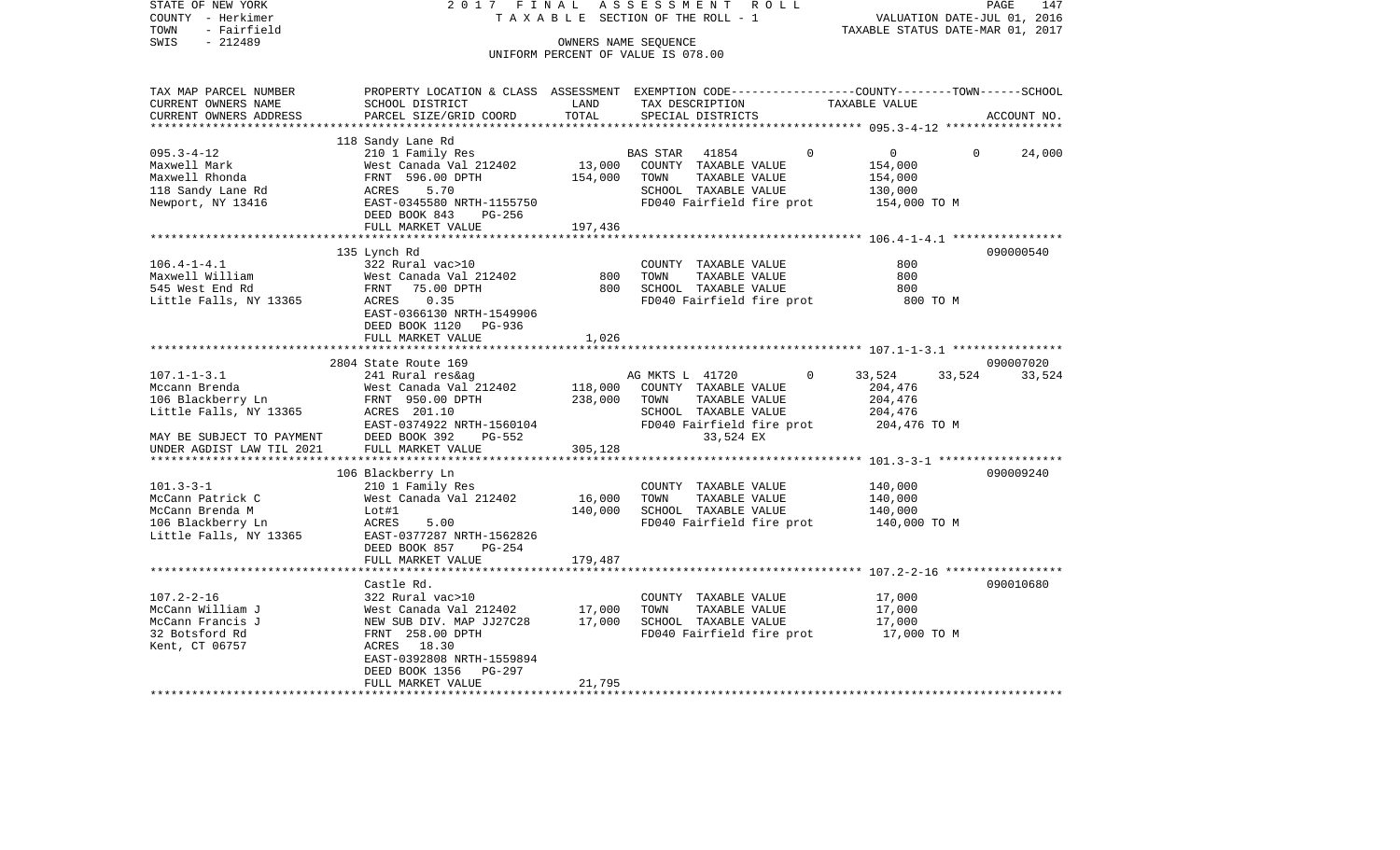STATE OF NEW YORK 2 0 1 7 F I N A L A S S E S S M E N T R O L L PAGE 148VALUATION DATE-JUL 01, 2016 COUNTY - Herkimer T A X A B L E SECTION OF THE ROLL - 1 TOWN - Fairfield TAXABLE STATUS DATE-MAR 01, 2017 SWIS - 212489 CONNERS NAME SEQUENCE UNIFORM PERCENT OF VALUE IS 078.00TAX MAP PARCEL NUMBER PROPERTY LOCATION & CLASS ASSESSMENT EXEMPTION CODE------------------COUNTY--------TOWN------SCHOOL CURRENT OWNERS NAME SCHOOL DISTRICT LAND TAX DESCRIPTION TAXABLE VALUECURRENT OWNERS ADDRESS PARCEL SIZE/GRID COORD TOTAL SPECIAL DISTRICTS ACCOUNT NO. \*\*\*\*\*\*\*\*\*\*\*\*\*\*\*\*\*\*\*\*\*\*\*\*\*\*\*\*\*\*\*\*\*\*\*\*\*\*\*\*\*\*\*\*\*\*\*\*\*\*\*\*\*\*\*\*\*\*\*\*\*\*\*\*\*\*\*\*\*\*\*\*\*\*\*\*\*\*\*\*\*\*\*\*\*\*\*\*\*\*\*\*\*\*\*\*\*\*\*\*\*\*\* 107.3-2-30 \*\*\*\*\*\*\*\*\*\*\*\*\*\*\*\*\* 617 North Creek Rd 090000150107.3-2-30 210 1 Family Res BAS STAR 41854 0 0 0 24,000 McCarthy Dean 61 West Canada Val 212402 12,000 COUNTY TAXABLE VALUE 107,000 McCarthy Tara  $ACRES$  3.00 107,000 TOWN TAXABLE VALUE 107,000 617 North Creek Rd EAST-0373605 NRTH-1547429 SCHOOL TAXABLE VALUE 83,000 Little Falls, NY 13365 DEED BOOK 1325 PG-213 FD040 Fairfield fire prot 107,000 TO M FULL MARKET VALUE 137,179 \*\*\*\*\*\*\*\*\*\*\*\*\*\*\*\*\*\*\*\*\*\*\*\*\*\*\*\*\*\*\*\*\*\*\*\*\*\*\*\*\*\*\*\*\*\*\*\*\*\*\*\*\*\*\*\*\*\*\*\*\*\*\*\*\*\*\*\*\*\*\*\*\*\*\*\*\*\*\*\*\*\*\*\*\*\*\*\*\*\*\*\*\*\*\*\*\*\*\*\*\*\*\* 107.1-3-4 \*\*\*\*\*\*\*\*\*\*\*\*\*\*\*\*\*\* Davis Rd107.1-3-4 314 Rural vac<10 COUNTY TAXABLE VALUE 9,000 Mcclarty John A West Canada Val 212402 9,000 TOWN TAXABLE VALUE 9,000 7800 Dollar Cir ACRES 3.00 9,000 SCHOOL TAXABLE VALUE 9,000 Youngsville, NC 27596 EAST-0381021 NRTH-1557747 FD040 Fairfield fire prot 9,000 TO M DEED BOOK 897 PG-683FULL MARKET VALUE 11,538 \*\*\*\*\*\*\*\*\*\*\*\*\*\*\*\*\*\*\*\*\*\*\*\*\*\*\*\*\*\*\*\*\*\*\*\*\*\*\*\*\*\*\*\*\*\*\*\*\*\*\*\*\*\*\*\*\*\*\*\*\*\*\*\*\*\*\*\*\*\*\*\*\*\*\*\*\*\*\*\*\*\*\*\*\*\*\*\*\*\*\*\*\*\*\*\*\*\*\*\*\*\*\* 100.4-1-12 \*\*\*\*\*\*\*\*\*\*\*\*\*\*\*\*\* Parkhurst Rd 090007650100.4-1-12 314 Rural vac<10 COUNTY TAXABLE VALUE 4,000 Mcconville Bruce E West Canada Val 212402 4,000 TOWN TAXABLE VALUE 4,000 Mcconville Maria M  $L$ ife Use To Mc Convilles  $4,000$  SCHOOL TAXABLE VALUE  $4,000$ 297 Parkhurst Rd FRNT 196.00 DPTH 230.00 FDD40 Fairfield fire prot 4,000 TO M Little Falls, NY 13365 EAST-0371153 NRTH-1566322 DEED BOOK 876 PG-233FULL MARKET VALUE 5,128 \*\*\*\*\*\*\*\*\*\*\*\*\*\*\*\*\*\*\*\*\*\*\*\*\*\*\*\*\*\*\*\*\*\*\*\*\*\*\*\*\*\*\*\*\*\*\*\*\*\*\*\*\*\*\*\*\*\*\*\*\*\*\*\*\*\*\*\*\*\*\*\*\*\*\*\*\*\*\*\*\*\*\*\*\*\*\*\*\*\*\*\*\*\*\*\*\*\*\*\*\*\*\* 100.4-1-13 \*\*\*\*\*\*\*\*\*\*\*\*\*\*\*\*\* Parkhurst Rd 090007620100.4-1-13 210 1 Family Res VET COM C 41132 0 12,000 0 0 0 Mcconville Bruce E West Canada Val 212402 10,000 VET COM T 41133 0 0 16,000 0 Mcconville Maria M and Music Use To Mc Convilles and 82,000 BAS STAR 41854 0 0 0 0 24,000 297 Parkhurst Rd ACRES 1.00 COUNTY TAXABLE VALUE 70,000 Little Falls, NY 13365 EAST-0370956 NRTH-1566360 TOWN TAXABLE VALUE 66,000 DEED BOOK 876 PG-227 SCHOOL TAXABLE VALUE 58,000 FULL MARKET VALUE 105,128 FD040 Fairfield fire prot 82,000 TO M \*\*\*\*\*\*\*\*\*\*\*\*\*\*\*\*\*\*\*\*\*\*\*\*\*\*\*\*\*\*\*\*\*\*\*\*\*\*\*\*\*\*\*\*\*\*\*\*\*\*\*\*\*\*\*\*\*\*\*\*\*\*\*\*\*\*\*\*\*\*\*\*\*\*\*\*\*\*\*\*\*\*\*\*\*\*\*\*\*\*\*\*\*\*\*\*\*\*\*\*\*\*\* 107.2-1-12.1 \*\*\*\*\*\*\*\*\*\*\*\*\*\*\* 2080 Davis Rd 090010320107.2-1-12.1 322 Rural vac>10 COUNTY TAXABLE VALUE 27,000 McEvoy Andrew J West Canada Val 212402 27,000 TOWN TAXABLE VALUE 27,000 McEvoy Theresa A **FRNT 686.50 DPTH** 27,000 SCHOOL TAXABLE VALUE PO Box 1011 **ACRES** 33.20 **FD040** Fairfield fire prot 27,000 TO M Little Falls, NY 13365 EAST-0390083 NRTH-1557919 DEED BOOK 931 PG-569FULL MARKET VALUE 34,615 \*\*\*\*\*\*\*\*\*\*\*\*\*\*\*\*\*\*\*\*\*\*\*\*\*\*\*\*\*\*\*\*\*\*\*\*\*\*\*\*\*\*\*\*\*\*\*\*\*\*\*\*\*\*\*\*\*\*\*\*\*\*\*\*\*\*\*\*\*\*\*\*\*\*\*\*\*\*\*\*\*\*\*\*\*\*\*\*\*\*\*\*\*\*\*\*\*\*\*\*\*\*\*\*\*\*\*\*\*\*\*\*\*\*\*\*\*\*\*\*\*\*\*\*\*\*\*\*\*\*\*\*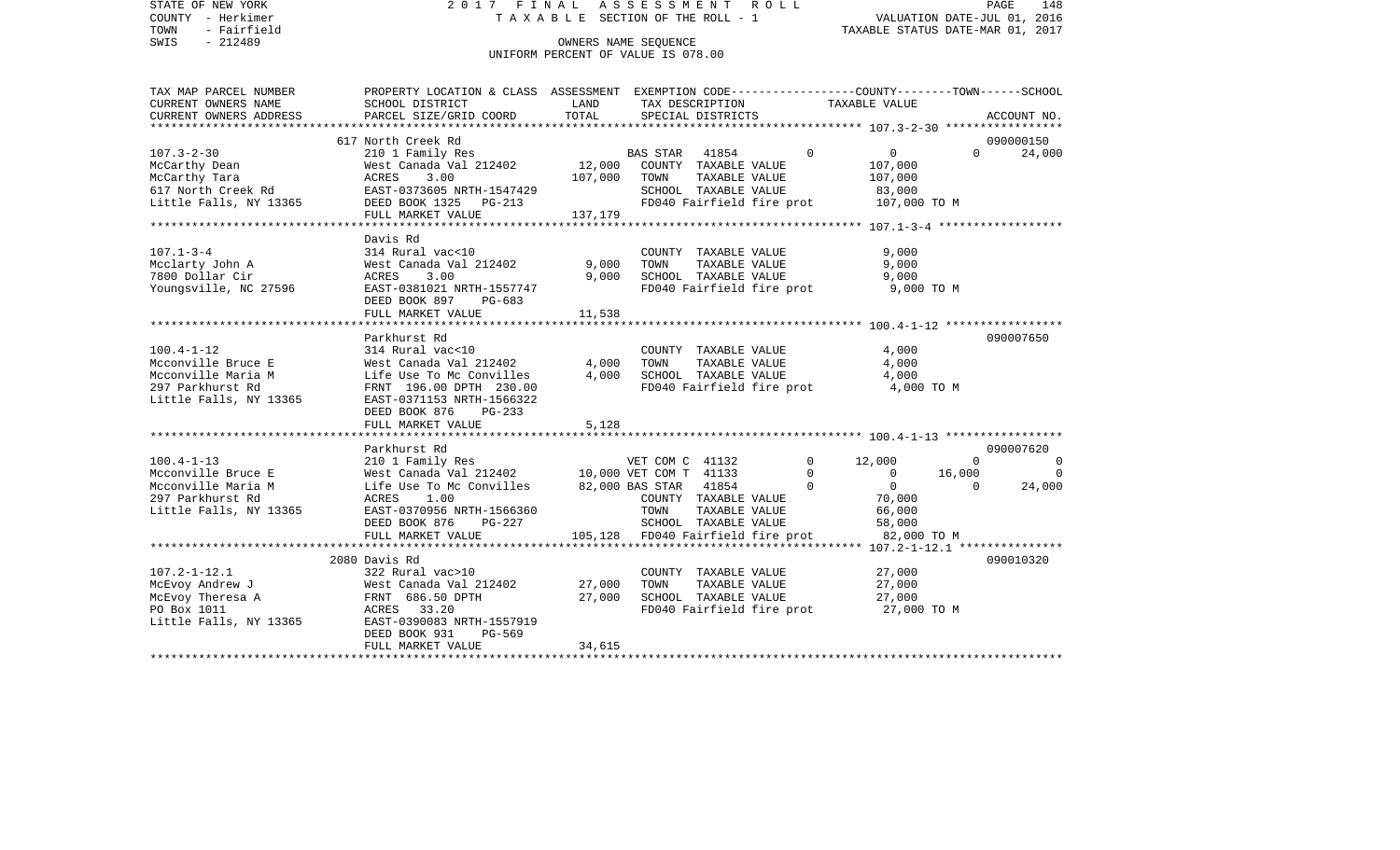STATE OF NEW YORK 2017 FINAL ASSESSMENT ROLL COUNTY - Herkimer T A X A B L E SECTION OF THE ROLL - 1 TOWN - Fairfield TAXABLE STATUS DATE-MAR 01, 2017 SWIS - Fairfield<br>
SWIS - 212489 OWNERS NAME SEQUENCE UNIFORM PERCENT OF VALUE IS 078.00

| TAX MAP PARCEL NUMBER                   | PROPERTY LOCATION & CLASS ASSESSMENT EXEMPTION CODE----------------COUNTY-------TOWN------SCHOOL |         |                                                   |                |                |          |           |
|-----------------------------------------|--------------------------------------------------------------------------------------------------|---------|---------------------------------------------------|----------------|----------------|----------|-----------|
| CURRENT OWNERS NAME                     | SCHOOL DISTRICT                                                                                  | LAND    | TAX DESCRIPTION                                   | TAXABLE VALUE  |                |          |           |
|                                         |                                                                                                  |         |                                                   |                |                |          |           |
|                                         |                                                                                                  |         |                                                   |                |                |          |           |
|                                         | 829 Davis Rd                                                                                     |         |                                                   |                |                |          | 090008520 |
| $107.2 - 1 - 3$                         | 240 Rural res<br>West Canada Val 212402 28,000                                                   |         | BAS STAR 41854                                    | $\Omega$       | $\overline{0}$ | $\Omega$ | 24,000    |
| McEvoy Jennifer R                       |                                                                                                  |         | COUNTY TAXABLE VALUE                              |                | 85,000         |          |           |
| Stack Thomas M<br>829 Davis Rd          | Doublewide                                                                                       | 85,000  | TAXABLE VALUE<br>TOWN                             |                | 85,000         |          |           |
|                                         | ACRES 36.00<br>EAST-0385658 NRTH-1558027                                                         |         | SCHOOL TAXABLE VALUE<br>FD040 Fairfield fire prot |                | 61,000         |          |           |
| Little Falls, NY 13365                  |                                                                                                  |         |                                                   |                | 85,000 TO M    |          |           |
|                                         | DEED BOOK 1547 PG-564<br>FULL MARKET VALUE                                                       | 108,974 |                                                   |                |                |          |           |
|                                         |                                                                                                  |         |                                                   |                |                |          |           |
|                                         | 218 Sandy Lane Rd                                                                                |         |                                                   |                |                |          |           |
| $095.4 - 1 - 7.7$                       | 270 Mfg housing                                                                                  |         | COUNTY TAXABLE VALUE                              |                | 25,000         |          |           |
| McMahon Christopher                     | West Canada Val 212402 15,000                                                                    |         | TOWN<br>TAXABLE VALUE                             |                | 25,000         |          |           |
| Gitto-McMahon Kathleen                  | ACRES 10.00                                                                                      | 25,000  | SCHOOL TAXABLE VALUE                              |                | 25,000         |          |           |
| PO Box 324                              | EAST-0383830 NRTH-1580271                                                                        |         | FD040 Fairfield fire prot 25,000 TO M             |                |                |          |           |
| Ghent, NY 12075                         | DEED BOOK 1591    PG-851                                                                         |         |                                                   |                |                |          |           |
|                                         | FULL MARKET VALUE                                                                                | 32,051  |                                                   |                |                |          |           |
|                                         |                                                                                                  |         |                                                   |                |                |          |           |
|                                         | 131 Old City Rd                                                                                  |         |                                                   |                |                |          | 090086010 |
| $094.4 - 1 - 3.2$                       | 210 1 Family Res                                                                                 |         | BAS STAR 41854                                    | $\Omega$       | $\mathsf{O}$   | $\Omega$ | 24,000    |
| Medves Russell                          |                                                                                                  |         | 10,000 COUNTY TAXABLE VALUE                       |                | 140,000        |          |           |
| Medves Beth                             | West Canada Val 212402<br>ACRES 1.40 140,000<br>EAST-0362496 NRTH-1578090 140,000                |         | TOWN<br>TAXABLE VALUE                             |                | 140,000        |          |           |
| 131 Old City Rd                         |                                                                                                  |         | SCHOOL TAXABLE VALUE                              |                | 116,000        |          |           |
| Newport, NY 13416                       |                                                                                                  |         | FD040 Fairfield fire prot                         |                | 140,000 TO M   |          |           |
|                                         | FULL MARKET VALUE                                                                                | 179,487 |                                                   |                |                |          |           |
|                                         |                                                                                                  |         |                                                   |                |                |          |           |
|                                         | 1417 Hardscrabble Rd                                                                             |         |                                                   |                |                |          |           |
| $101.1 - 2 - 5.3$                       | 322 Rural vac>10                                                                                 |         | COUNTY TAXABLE VALUE                              |                | 14,000         |          |           |
| Mergen Wade                             | West Canada Val 212402                                                                           | 14,000  | TOWN<br>TAXABLE VALUE                             |                | 14,000         |          |           |
| 601 Barrett Ave                         | FRNT 110.00 DPTH                                                                                 | 14,000  | SCHOOL TAXABLE VALUE                              |                | 14,000         |          |           |
| Huntingdon Valley, PA 19006 ACRES 12.70 |                                                                                                  |         | FD040 Fairfield fire prot 14,000 TO M             |                |                |          |           |
|                                         | EAST-0380213 NRTH-1572112                                                                        |         |                                                   |                |                |          |           |
|                                         | FULL MARKET VALUE                                                                                | 17,949  |                                                   |                |                |          |           |
|                                         |                                                                                                  |         |                                                   |                |                |          |           |
|                                         | 148 Lynch Rd                                                                                     |         |                                                   |                |                |          | 090089106 |
| $106.2 - 3 - 18$                        | 240 Rural res                                                                                    |         | CW_15_VET/ 41162                                  | $\overline{0}$ | 7,200          | $\Omega$ | $\Omega$  |
| Miller Benjamin M                       | West Canada Val 212402 12,000 CW_DISBLD_ 41171                                                   |         |                                                   | $\Omega$       | 14,250         | $\Omega$ | $\Omega$  |
| Miller Allesandro A                     | ACRES<br>4.00                                                                                    |         | 95,000 BAS STAR 41854                             | $\mathbf 0$    | $\overline{0}$ | $\Omega$ | 24,000    |
| 148 Lynch Rd                            | EAST-0367114 NRTH-1552471                                                                        |         | COUNTY TAXABLE VALUE                              |                | 73,550         |          |           |
| Little Falls, NY 13365                  | DEED BOOK 1481   PG-780                                                                          |         | TAXABLE VALUE<br>TOWN                             |                | 95,000         |          |           |
|                                         | FULL MARKET VALUE                                                                                |         | 121,795 SCHOOL TAXABLE VALUE                      |                | 71,000         |          |           |
|                                         |                                                                                                  |         | FD040 Fairfield fire prot                         |                | 95,000 TO M    |          |           |
|                                         |                                                                                                  |         |                                                   |                |                |          |           |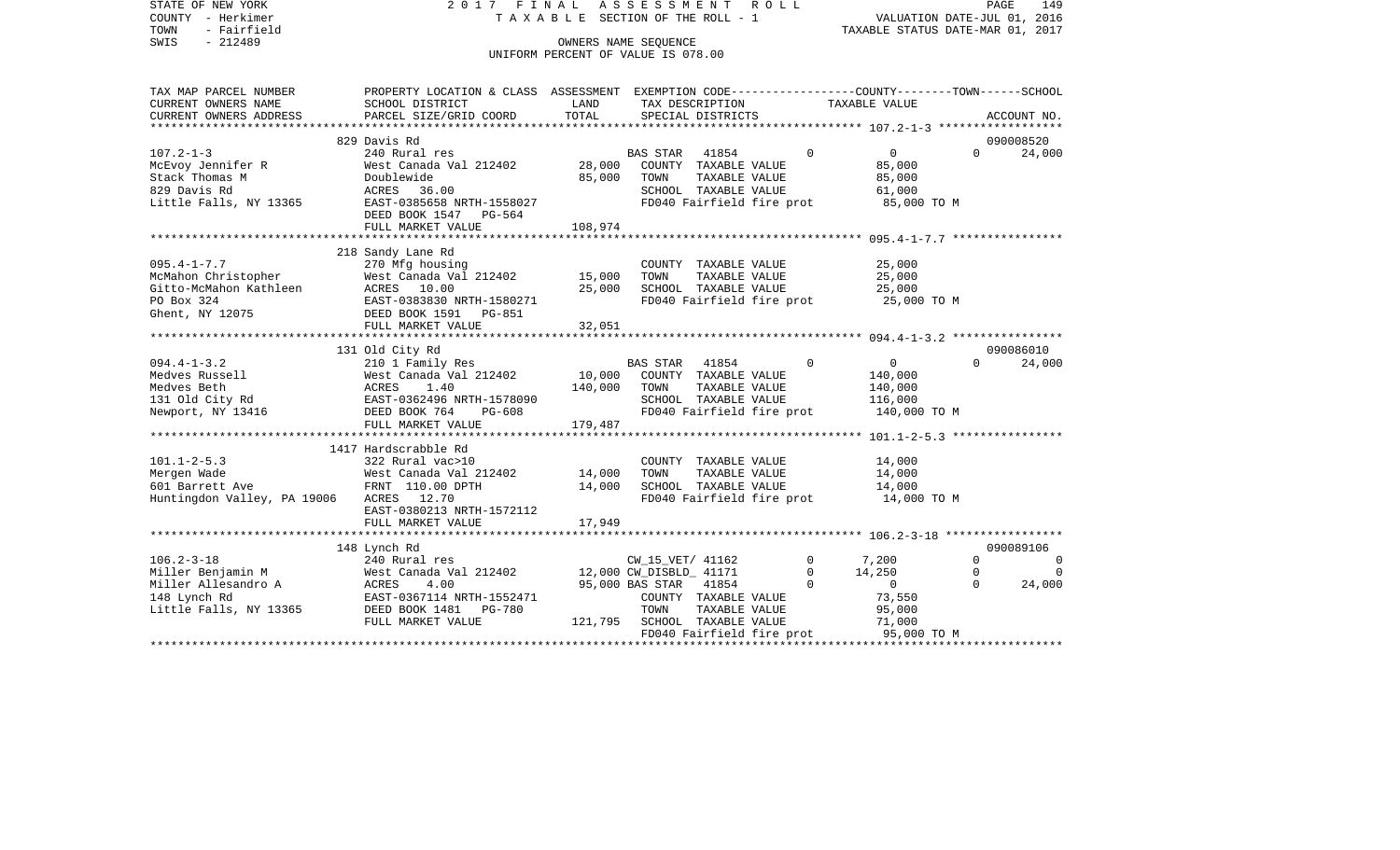STATE OF NEW YORK 2 0 1 7 F I N A L A S S E S S M E N T R O L L PAGE 150COUNTY - Herkimer **T A X A B L E** SECTION OF THE ROLL - 1 VALUATION DATE-JUL 01, 2016 TOWN - Fairfield TAXABLE STATUS DATE-MAR 01, 2017 SWIS - 212489 CONNERS NAME SEQUENCE UNIFORM PERCENT OF VALUE IS 078.00TAX MAP PARCEL NUMBER PROPERTY LOCATION & CLASS ASSESSMENT EXEMPTION CODE------------------COUNTY--------TOWN------SCHOOL CURRENT OWNERS NAME SCHOOL DISTRICT LAND TAX DESCRIPTION TAXABLE VALUECURRENT OWNERS ADDRESS PARCEL SIZE/GRID COORD TOTAL SPECIAL DISTRICTS ACCOUNT NO. \*\*\*\*\*\*\*\*\*\*\*\*\*\*\*\*\*\*\*\*\*\*\*\*\*\*\*\*\*\*\*\*\*\*\*\*\*\*\*\*\*\*\*\*\*\*\*\*\*\*\*\*\*\*\*\*\*\*\*\*\*\*\*\*\*\*\*\*\*\*\*\*\*\*\*\*\*\*\*\*\*\*\*\*\*\*\*\*\*\*\*\*\*\*\*\*\*\*\*\*\*\*\* 101.4-7-2 \*\*\*\*\*\*\*\*\*\*\*\*\*\*\*\*\*\* 315 Castle Rd311 Res yac land 101.4-7-2 311 Res vac land COUNTY TAXABLE VALUE 9,000 Miller Erick West Canada Val 212402 9,000 TOWN TAXABLE VALUE 9,000 Attn: James Miller ACRES 8.00 9,000 SCHOOL TAXABLE VALUE 9,000 PO Box 536 EAST-0390124 NRTH-1562224 FD040 Fairfield fire prot 9,000 TO M DEED BOOK 895 PG-148 FULL MARKET VALUE 11,538 \*\*\*\*\*\*\*\*\*\*\*\*\*\*\*\*\*\*\*\*\*\*\*\*\*\*\*\*\*\*\*\*\*\*\*\*\*\*\*\*\*\*\*\*\*\*\*\*\*\*\*\*\*\*\*\*\*\*\*\*\*\*\*\*\*\*\*\*\*\*\*\*\*\*\*\*\*\*\*\*\*\*\*\*\*\*\*\*\*\*\*\*\*\*\*\*\*\*\*\*\*\*\* 095.3-1-13 \*\*\*\*\*\*\*\*\*\*\*\*\*\*\*\*\* 1667 Castle Rd 090100043095.3-1-13 210 1 Family Res BAS STAR 41854 0 0 0 24,000 11.000 COUNTY TAXABLE VALUE 88,000 PO Box 536 ACRES 2.10 88,000 TOWN TAXABLE VALUE 88,000 Newport, NY 13416 EAST-0376778 NRTH-1580538 SCHOOL TAXABLE VALUE 64,000 DEED BOOK 679 PG-219 FDD40 Fairfield fire prot 88,000 TO M FULL MARKET VALUE 112,821 \*\*\*\*\*\*\*\*\*\*\*\*\*\*\*\*\*\*\*\*\*\*\*\*\*\*\*\*\*\*\*\*\*\*\*\*\*\*\*\*\*\*\*\*\*\*\*\*\*\*\*\*\*\*\*\*\*\*\*\*\*\*\*\*\*\*\*\*\*\*\*\*\*\*\*\*\*\*\*\*\*\*\*\*\*\*\*\*\*\*\*\*\*\*\*\*\*\*\*\*\*\*\* 095.3-1-14 \*\*\*\*\*\*\*\*\*\*\*\*\*\*\*\*\* 1687 Castle Rd 090100003095.3-1-14 270 Mfg housing COUNTY TAXABLE VALUE 27,000 Miller James E West Canada Val 212402 7,000 TOWN TAXABLE VALUE 27,000 Miller Patricia  $FRT$  85.00 DPTH 275.00 27,000 SCHOOL TAXABLE VALUE 27,000 PO Box 536 EAST-0376999 NRTH-1580542 FD040 Fairfield fire prot 27,000 TO M Newport, NY 13416 DEED BOOK 1422 PG-53 FULL MARKET VALUE 34,615 \*\*\*\*\*\*\*\*\*\*\*\*\*\*\*\*\*\*\*\*\*\*\*\*\*\*\*\*\*\*\*\*\*\*\*\*\*\*\*\*\*\*\*\*\*\*\*\*\*\*\*\*\*\*\*\*\*\*\*\*\*\*\*\*\*\*\*\*\*\*\*\*\*\*\*\*\*\*\*\*\*\*\*\*\*\*\*\*\*\*\*\*\*\*\*\*\*\*\*\*\*\*\* 095.3-3-11.2 \*\*\*\*\*\*\*\*\*\*\*\*\*\*\* 1711 Hardscrabble Rd095.3-3-11.2 270 Mfg housing COUNTY TAXABLE VALUE 70,000 Miller Linda L West Canada Val 212402 12,000 TOWN TAXABLE VALUE 70,000 Miller Morgan Ashley FRNT 300.00 DPTH 700.00 70,000 SCHOOL TAXABLE VALUE 70,000 PO Box 504 ACRES 4.80 FD040 Fairfield fire prot 70,000 TO M EAST-0378665 NRTH-1577321 DEED BOOK 1616 PG-161FULL MARKET VALUE 89,744 \*\*\*\*\*\*\*\*\*\*\*\*\*\*\*\*\*\*\*\*\*\*\*\*\*\*\*\*\*\*\*\*\*\*\*\*\*\*\*\*\*\*\*\*\*\*\*\*\*\*\*\*\*\*\*\*\*\*\*\*\*\*\*\*\*\*\*\*\*\*\*\*\*\*\*\*\*\*\*\*\*\*\*\*\*\*\*\*\*\*\*\*\*\*\*\*\*\*\*\*\*\*\* 106.4-1-31.5 \*\*\*\*\*\*\*\*\*\*\*\*\*\*\* 104 North Creek Rd 090088070106.4-1-31.5 210 1 Family Res BAS STAR 41854 0 0 0 24,000 Miller Rosemary West Canada Val 212402 11,000 COUNTY TAXABLE VALUE 80,000 harold deceased/rosemary 80,000 TOWN Little Falls, NY 13365 ACRES 2.00 SCHOOL TAXABLE VALUE 56,000 EAST-0363785 NRTH-1545934 FD040 Fairfield fire prot 80,000 TO M DEED BOOK 1273 PG-684FULL MARKET VALUE 102,564 \*\*\*\*\*\*\*\*\*\*\*\*\*\*\*\*\*\*\*\*\*\*\*\*\*\*\*\*\*\*\*\*\*\*\*\*\*\*\*\*\*\*\*\*\*\*\*\*\*\*\*\*\*\*\*\*\*\*\*\*\*\*\*\*\*\*\*\*\*\*\*\*\*\*\*\*\*\*\*\*\*\*\*\*\*\*\*\*\*\*\*\*\*\*\*\*\*\*\*\*\*\*\*\*\*\*\*\*\*\*\*\*\*\*\*\*\*\*\*\*\*\*\*\*\*\*\*\*\*\*\*\*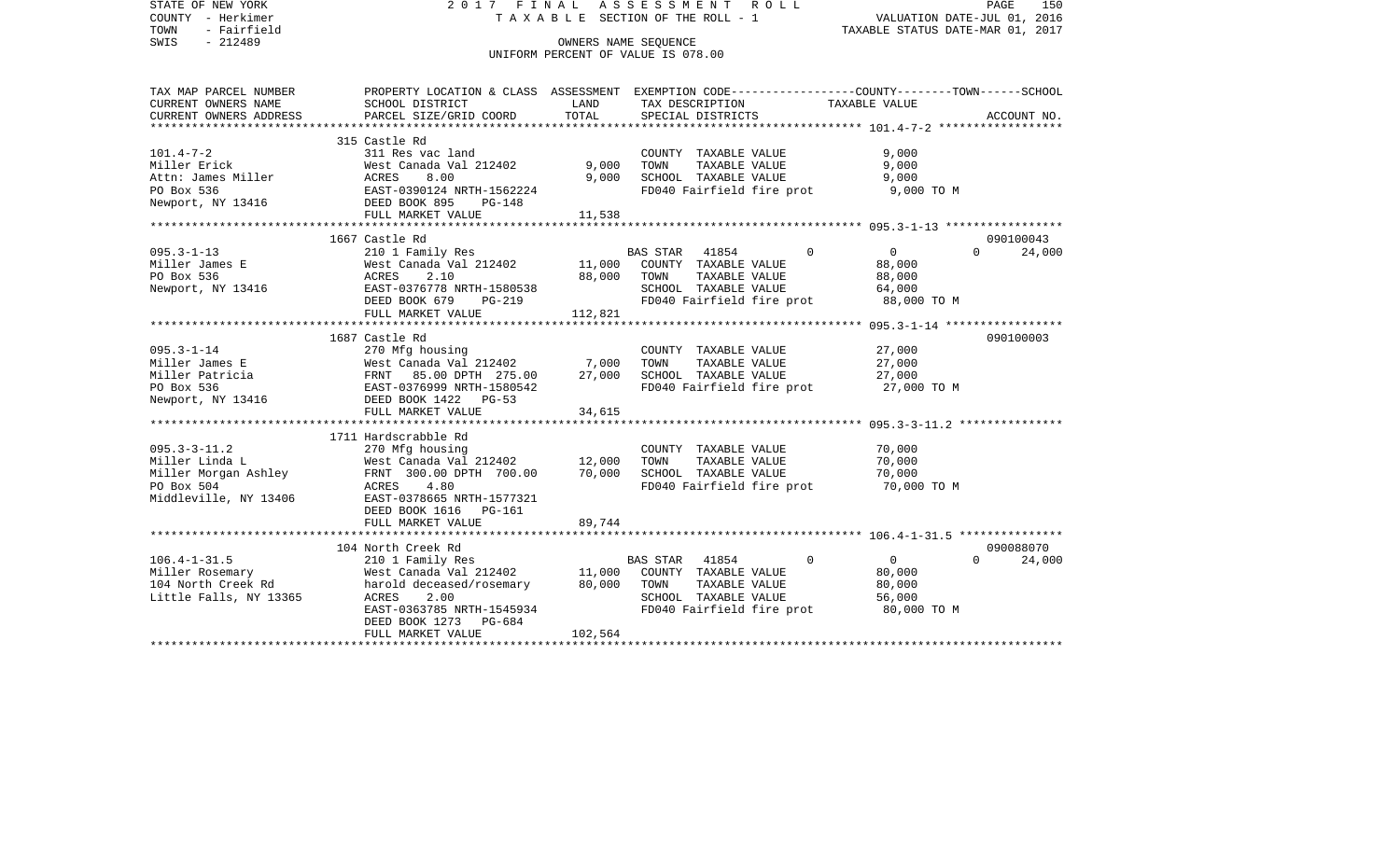STATE OF NEW YORK 2 0 1 7 F I N A L A S S E S S M E N T R O L L PAGE 151COUNTY - Herkimer **T A X A B L E** SECTION OF THE ROLL - 1 VALUATION DATE-JUL 01, 2016 TOWN - Fairfield TAXABLE STATUS DATE-MAR 01, 2017 SWIS - 212489 CONNERS NAME SEQUENCE UNIFORM PERCENT OF VALUE IS 078.00TAX MAP PARCEL NUMBER PROPERTY LOCATION & CLASS ASSESSMENT EXEMPTION CODE------------------COUNTY--------TOWN------SCHOOL CURRENT OWNERS NAME SCHOOL DISTRICT LAND TAX DESCRIPTION TAXABLE VALUECURRENT OWNERS ADDRESS PARCEL SIZE/GRID COORD TOTAL SPECIAL DISTRICTS ACCOUNT NO. \*\*\*\*\*\*\*\*\*\*\*\*\*\*\*\*\*\*\*\*\*\*\*\*\*\*\*\*\*\*\*\*\*\*\*\*\*\*\*\*\*\*\*\*\*\*\*\*\*\*\*\*\*\*\*\*\*\*\*\*\*\*\*\*\*\*\*\*\*\*\*\*\*\*\*\*\*\*\*\*\*\*\*\*\*\*\*\*\*\*\*\*\*\*\*\*\*\*\*\*\*\*\* 101.3-1-12.2 \*\*\*\*\*\*\*\*\*\*\*\*\*\*\* 608 Parkhurst Rd 101.3-1-12.2 210 1 Family Res BAS STAR 41854 0 0 0 24,000 Miller Roy **Miller Roy Communist Canada Val 212402** 11,000 COUNTY TAXABLE VALUE 135,000 608 Parkhurst Rd ACRES 2.00 135,000 TOWN TAXABLE VALUE 135,000 Little Falls, NY 13365 EAST-0376674 NRTH-1563829 SCHOOL TAXABLE VALUE 111,000 DEED BOOK 1608 PG-203 FD040 Fairfield fire prot 135,000 TO M FULL MARKET VALUE 173,077 \*\*\*\*\*\*\*\*\*\*\*\*\*\*\*\*\*\*\*\*\*\*\*\*\*\*\*\*\*\*\*\*\*\*\*\*\*\*\*\*\*\*\*\*\*\*\*\*\*\*\*\*\*\*\*\*\*\*\*\*\*\*\*\*\*\*\*\*\*\*\*\*\*\*\*\*\*\*\*\*\*\*\*\*\*\*\*\*\*\*\*\*\*\*\*\*\*\*\*\*\*\*\* 100.4-1-1 \*\*\*\*\*\*\*\*\*\*\*\*\*\*\*\*\*\* 112 State Route 29 090003270100.4-1-1 210 1 Family Res BAS STAR 41854 0 0 0 24,000 Miller Stephen West Canada Val 212402 7,000 COUNTY TAXABLE VALUE 26,000 Miller Cynthia G FRNT 5.00 DPTH 330.00 26,000 TOWN TAXABLE VALUE 26,000 112 State Route 29 EAST-0369058 NRTH-1569050 SCHOOL TAXABLE VALUE 2,000 PO Box 147 **DEED BOOK 1218** PG-336 **FD040** Fairfield fire prot 26,000 TO M Middleville, NY 13406 FULL MARKET VALUE 33,333 \*\*\*\*\*\*\*\*\*\*\*\*\*\*\*\*\*\*\*\*\*\*\*\*\*\*\*\*\*\*\*\*\*\*\*\*\*\*\*\*\*\*\*\*\*\*\*\*\*\*\*\*\*\*\*\*\*\*\*\*\*\*\*\*\*\*\*\*\*\*\*\*\*\*\*\*\*\*\*\*\*\*\*\*\*\*\*\*\*\*\*\*\*\*\*\*\*\*\*\*\*\*\* 107.2-1-24.1 \*\*\*\*\*\*\*\*\*\*\*\*\*\*\* 716 Cole Rd 09000957020.000 107.2-1-24.1 113 Cattle farm AGRIC 10 Y 41700 0 20,000 20,000 20,000 Millington Amy 68 West Canada Val 212402 127,000 AG MKTS 41730 0 18,547 18,547 18,547 630 Oregon Trail split 24.2-9/04 240,000 AGRIC 10 Y 42100 0 5,000 5,000 5,000 Pine Bush, NY 12566 FRNT 6879.00 DPTH COUNTY TAXABLE VALUE 196,453 ACRES 221.40 TOWN TAXABLE VALUE 196,453 MAY BE SUBJECT TO PAYMENT EAST-0386204 NRTH-1553164 SCHOOL TAXABLE VALUE 196,453 UNDER AGDIST LAW TIL 2024 DEED BOOK 879 PG-116 FD040 Fairfield fire prot 240,000 TO M<br>FULL MARKET VALUE 307.692 FULL MARKET VALUE \*\*\*\*\*\*\*\*\*\*\*\*\*\*\*\*\*\*\*\*\*\*\*\*\*\*\*\*\*\*\*\*\*\*\*\*\*\*\*\*\*\*\*\*\*\*\*\*\*\*\*\*\*\*\*\*\*\*\*\*\*\*\*\*\*\*\*\*\*\*\*\*\*\*\*\*\*\*\*\*\*\*\*\*\*\*\*\*\*\*\*\*\*\*\*\*\*\*\*\*\*\*\* 107.2-1-22.5 \*\*\*\*\*\*\*\*\*\*\*\*\*\*\* 805 Cole Rd107.2-1-22.5 210 1 Family Res BAS STAR 41854 0 0 0 24,000 Millington David **West Canada Val 212402** 4,000 COUNTY TAXABLE VALUE 83,000 Millington Amy FRNT 250.00 DPTH 83,000 TOWN TAXABLE VALUE 83,000 805 Cole Rd ACRES 3.00 SCHOOL TAXABLE VALUE 59,000 Little Falls, NY 13365 EAST-0385733 NRTH-1555174 DEED BOOK 1301 PG-637FULL MARKET VALUE 106,410 \*\*\*\*\*\*\*\*\*\*\*\*\*\*\*\*\*\*\*\*\*\*\*\*\*\*\*\*\*\*\*\*\*\*\*\*\*\*\*\*\*\*\*\*\*\*\*\*\*\*\*\*\*\*\*\*\*\*\*\*\*\*\*\*\*\*\*\*\*\*\*\*\*\*\*\*\*\*\*\*\*\*\*\*\*\*\*\*\*\*\*\*\*\*\*\*\*\*\*\*\*\*\* 107.4-2-9 \*\*\*\*\*\*\*\*\*\*\*\*\*\*\*\*\*\* 470 Cole Rd 09000708027.088 107.4-2-9 112 Dairy farm AG MKTS 41730 0 27,088 27,088 27,088 Millington Donald **Little Falls Ce 210900** 113,000 BAS STAR 41854 0 0 0 24,000 Mildred ACRES 189.00 187,000 COUNTY TAXABLE VALUE 159,912 470 Cole Rd EAST-0385871 NRTH-1549723 TOWN TAXABLE VALUE 159,912 Little Falls, NY 13365 DEED BOOK 00532 PG-00152 SCHOOL TAXABLE VALUE 135,912 FULL MARKET VALUE 239,744 FD040 Fairfield fire prot 187,000 TO M MAY BE SUBJECT TO PAYMENT

UNDER AGDIST LAW TIL 2024

\*\*\*\*\*\*\*\*\*\*\*\*\*\*\*\*\*\*\*\*\*\*\*\*\*\*\*\*\*\*\*\*\*\*\*\*\*\*\*\*\*\*\*\*\*\*\*\*\*\*\*\*\*\*\*\*\*\*\*\*\*\*\*\*\*\*\*\*\*\*\*\*\*\*\*\*\*\*\*\*\*\*\*\*\*\*\*\*\*\*\*\*\*\*\*\*\*\*\*\*\*\*\*\*\*\*\*\*\*\*\*\*\*\*\*\*\*\*\*\*\*\*\*\*\*\*\*\*\*\*\*\*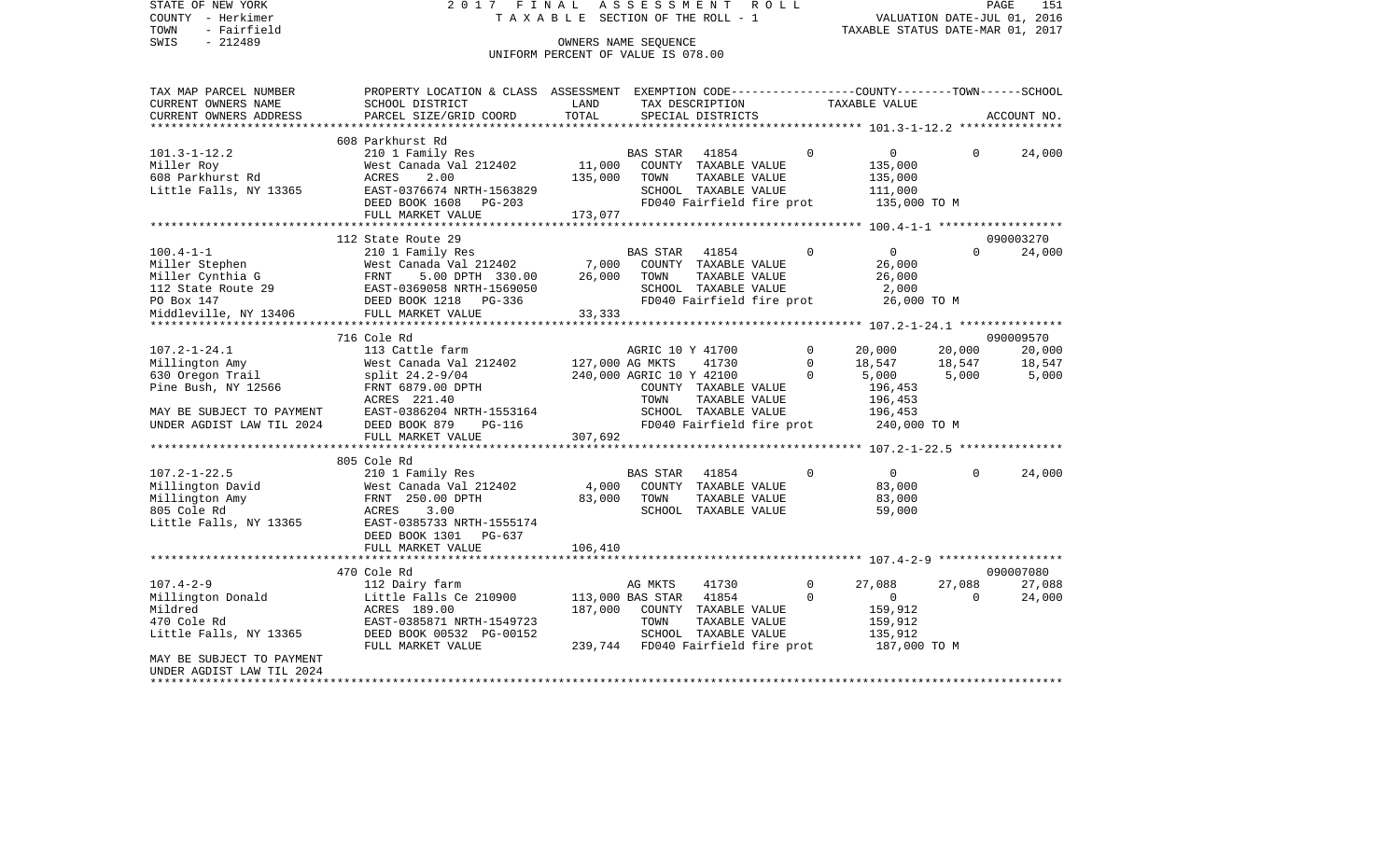| STATE OF NEW YORK         | 2017 FINAL                                                                                      |         | ASSESSMENT                         | R O L L                   |          |                                        |          | PAGE<br>152 |
|---------------------------|-------------------------------------------------------------------------------------------------|---------|------------------------------------|---------------------------|----------|----------------------------------------|----------|-------------|
| COUNTY - Herkimer         |                                                                                                 |         | TAXABLE SECTION OF THE ROLL - 1    |                           |          | VALUATION DATE-JUL 01, 2016            |          |             |
| TOWN<br>- Fairfield       |                                                                                                 |         |                                    |                           |          | TAXABLE STATUS DATE-MAR 01, 2017       |          |             |
| $-212489$<br>SWIS         |                                                                                                 |         | OWNERS NAME SEOUENCE               |                           |          |                                        |          |             |
|                           |                                                                                                 |         | UNIFORM PERCENT OF VALUE IS 078.00 |                           |          |                                        |          |             |
| TAX MAP PARCEL NUMBER     | PROPERTY LOCATION & CLASS ASSESSMENT EXEMPTION CODE---------------COUNTY-------TOWN------SCHOOL |         |                                    |                           |          |                                        |          |             |
| CURRENT OWNERS NAME       | SCHOOL DISTRICT                                                                                 | LAND    | TAX DESCRIPTION                    |                           |          | TAXABLE VALUE                          |          |             |
| CURRENT OWNERS ADDRESS    | PARCEL SIZE/GRID COORD                                                                          | TOTAL   | SPECIAL DISTRICTS                  |                           |          |                                        |          | ACCOUNT NO. |
|                           |                                                                                                 |         |                                    |                           |          |                                        |          |             |
|                           | 143 Frye Rd                                                                                     |         |                                    |                           |          |                                        |          | 090002910   |
| $107.1 - 1 - 17.1$        | 241 Rural res&ag                                                                                |         | AG MKTS                            | 41730                     | $\circ$  | 11,846                                 | 11,846   | 11,846      |
| Millington John D         | West Canada Val 212402                                                                          | 53,500  |                                    | COUNTY TAXABLE VALUE      |          | 94,654                                 |          |             |
| Millington Amy L          | FRNT 3869.00 DPTH                                                                               | 106,500 | TOWN                               | TAXABLE VALUE             |          | 94,654                                 |          |             |
| 630 OregonTrail           | ACRES 80.80                                                                                     |         |                                    | SCHOOL TAXABLE VALUE      |          | 94,654                                 |          |             |
| Pine Bush, NY 12566       | EAST-0380575 NRTH-1554076                                                                       |         |                                    |                           |          | FD040 Fairfield fire prot 106,500 TO M |          |             |
|                           | DEED BOOK 1604 PG-147                                                                           |         |                                    |                           |          |                                        |          |             |
| MAY BE SUBJECT TO PAYMENT | FULL MARKET VALUE                                                                               | 136,538 |                                    |                           |          |                                        |          |             |
| UNDER AGDIST LAW TIL 2024 |                                                                                                 |         |                                    |                           |          |                                        |          |             |
|                           |                                                                                                 |         |                                    |                           |          |                                        |          |             |
|                           | Frye Rd                                                                                         |         |                                    |                           |          |                                        |          |             |
| $107.1 - 1 - 17.6$        | 105 Vac farmland                                                                                |         | AG MKTS L 41720                    |                           | 0        | 13,686                                 | 13,686   | 13,686      |
| Millington John D         | West Canada Val 212402                                                                          | 50,000  |                                    | COUNTY TAXABLE VALUE      |          | 36,314                                 |          |             |
| Millington Amy L          | FRNT 4482.00 DPTH                                                                               | 50,000  | TOWN                               | TAXABLE VALUE             |          | 36,314                                 |          |             |
| 630 Oregon Trail          | ACRES 100.00                                                                                    |         |                                    | SCHOOL TAXABLE VALUE      |          | 36,314                                 |          |             |
| Pine Bush, NY 12566       | EAST-0381113 NRTH-1552557                                                                       |         |                                    |                           |          |                                        |          |             |
|                           | DEED BOOK 1431 PG-186                                                                           |         |                                    |                           |          |                                        |          |             |
| MAY BE SUBJECT TO PAYMENT | FULL MARKET VALUE                                                                               | 64,103  |                                    |                           |          |                                        |          |             |
| UNDER AGDIST LAW TIL 2021 |                                                                                                 |         |                                    |                           |          |                                        |          |             |
|                           |                                                                                                 |         |                                    |                           |          |                                        |          |             |
|                           | 521 Stahl Rd                                                                                    |         |                                    |                           |          |                                        |          | 090009840   |
| $107.2 - 1 - 25.1$        | 240 Rural res                                                                                   |         | AG MKTS                            | 41730                     | 0        | 16,435                                 | 16,435   | 16,435      |
| Millington Lee            | West Canada Val 212402                                                                          |         | 75,000 BAS STAR                    | 41854                     | $\Omega$ | $\overline{0}$                         | $\Omega$ | 24,000      |
| Millington Deborah        | Split -Part To Drier                                                                            | 180,000 | COUNTY TAXABLE VALUE               |                           |          | 163,565                                |          |             |
| 521 Stahl Rd              | ACRES 114.30                                                                                    |         | TOWN                               | TAXABLE VALUE             |          | 163,565                                |          |             |
| Little Falls, NY 13365    | EAST-0388188 NRTH-1552698                                                                       |         |                                    | SCHOOL TAXABLE VALUE      |          | 139,565                                |          |             |
|                           | DEED BOOK 913<br>PG-353                                                                         |         |                                    | FD040 Fairfield fire prot |          | 180,000 TO M                           |          |             |
| MAY BE SUBJECT TO PAYMENT | FULL MARKET VALUE                                                                               | 230,769 |                                    |                           |          |                                        |          |             |
| UNDER AGDIST LAW TIL 2024 |                                                                                                 |         |                                    |                           |          |                                        |          |             |
|                           |                                                                                                 |         |                                    |                           |          |                                        |          |             |
|                           | Cole Rd                                                                                         |         |                                    |                           |          |                                        |          |             |
| $107.2 - 1 - 22.4$        | 105 Vac farmland                                                                                |         |                                    | COUNTY TAXABLE VALUE      |          | 10,000                                 |          |             |
| Millington Tom            | West Canada Val 212402                                                                          | 10,000  | TOWN                               | TAXABLE VALUE             |          | 10,000                                 |          |             |
| Millington Heidi          | FRNT 1675.00 DPTH                                                                               | 10,000  |                                    | SCHOOL TAXABLE VALUE      |          | 10,000                                 |          |             |
| 591 Cole Rd               | ACRES 20.00                                                                                     |         |                                    |                           |          |                                        |          |             |
| Little Falls, NY 13365    | EAST-0386589 NRTH-1555184                                                                       |         |                                    |                           |          |                                        |          |             |
|                           | DEED BOOK 1295<br>$PG-21$                                                                       |         |                                    |                           |          |                                        |          |             |
|                           | FULL MARKET VALUE                                                                               | 12,821  |                                    |                           |          |                                        |          |             |
|                           |                                                                                                 |         |                                    |                           |          |                                        |          |             |
|                           | 591 Cole Road                                                                                   |         |                                    |                           |          |                                        |          |             |
| $107.2 - 1 - 24.2$        | 241 Rural res&ag                                                                                |         | AGRIC 10 Y 41700                   |                           | 0        | 8,000                                  | 8,000    | 8,000       |
| Millington Tom O          | West Canada Val 212402                                                                          |         | 18,000 BAS STAR                    | 41854                     | 0        | 0                                      | 0        | 24,000      |
| Millington Heidi O        | FB4 incomplete                                                                                  | 128,000 |                                    | COUNTY TAXABLE VALUE      |          | 120,000                                |          |             |
| 591 Cole Road             | FRNT 1624.00 DPTH                                                                               |         | TOWN                               | TAXABLE VALUE             |          | 120,000                                |          |             |
| Little Falls, NY 13365    | ACRES 21.90                                                                                     |         |                                    | SCHOOL TAXABLE VALUE      |          | 96,000                                 |          |             |
|                           | EAST-0385386 NRTH-1552227                                                                       |         |                                    | FD040 Fairfield fire prot |          | 128,000 TO M                           |          |             |
|                           | DEED BOOK 1158<br><b>PG-511</b>                                                                 |         |                                    |                           |          |                                        |          |             |
|                           | FULL MARKET VALUE                                                                               | 164,103 |                                    |                           |          |                                        |          |             |
| ************              |                                                                                                 |         |                                    |                           |          |                                        |          |             |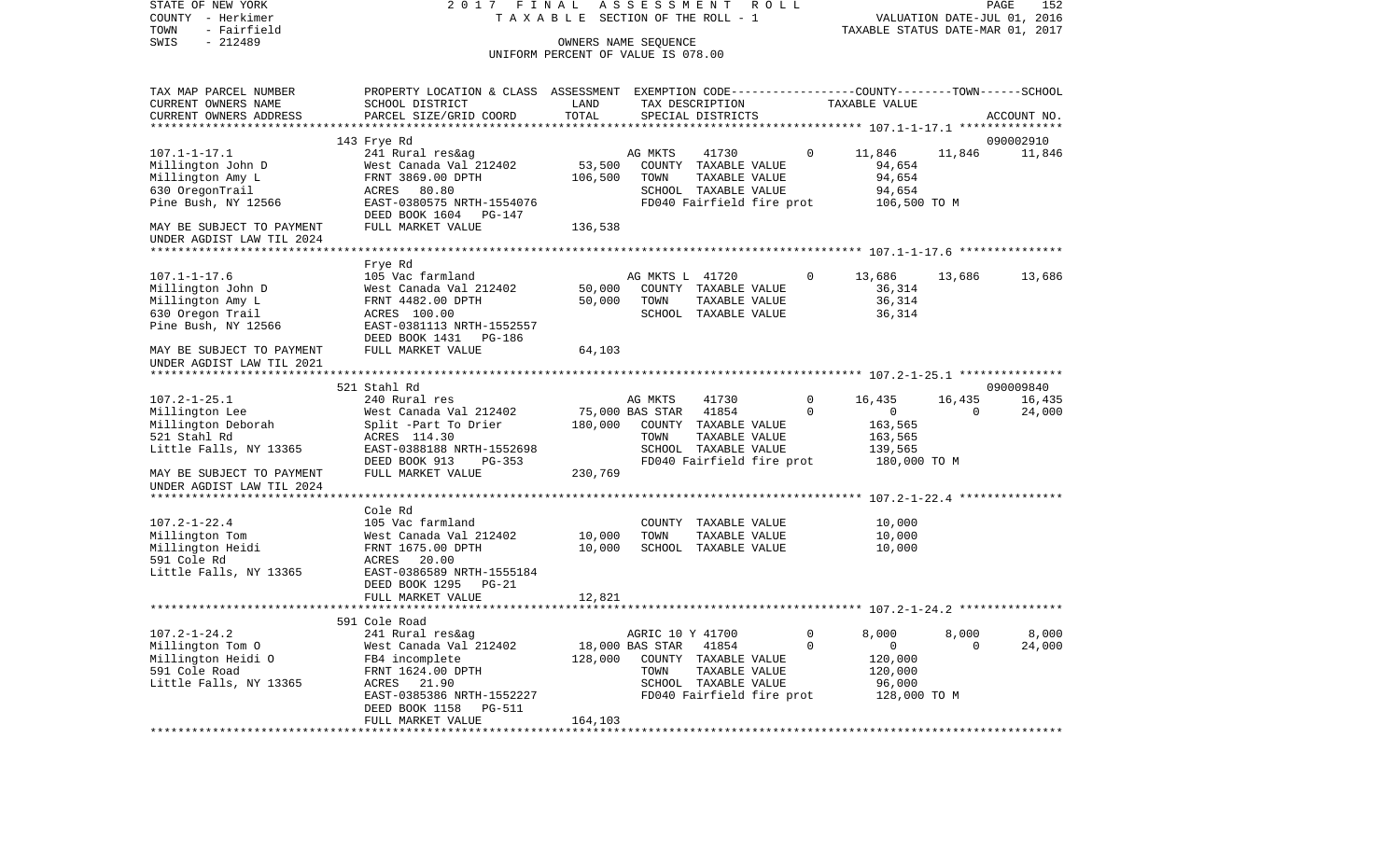| TOWN<br>- Fairfield<br>SWIS<br>$-212489$  |                                                                                                |                                    | OWNERS NAME SEOUENCE    |                                       |             | TAXABLE STATUS DATE-MAR 01, 2017 |                |                |
|-------------------------------------------|------------------------------------------------------------------------------------------------|------------------------------------|-------------------------|---------------------------------------|-------------|----------------------------------|----------------|----------------|
|                                           |                                                                                                | UNIFORM PERCENT OF VALUE IS 078.00 |                         |                                       |             |                                  |                |                |
| TAX MAP PARCEL NUMBER                     | PROPERTY LOCATION & CLASS ASSESSMENT EXEMPTION CODE---------------COUNTY-------TOWN-----SCHOOL |                                    |                         |                                       |             |                                  |                |                |
| CURRENT OWNERS NAME                       | SCHOOL DISTRICT                                                                                | LAND                               |                         | TAX DESCRIPTION                       |             | TAXABLE VALUE                    |                |                |
| CURRENT OWNERS ADDRESS                    | PARCEL SIZE/GRID COORD                                                                         | TOTAL                              |                         | SPECIAL DISTRICTS                     |             |                                  |                | ACCOUNT NO.    |
|                                           | ***************************                                                                    | **************                     |                         |                                       |             |                                  |                |                |
|                                           | 381 West End Rd                                                                                |                                    |                         |                                       |             |                                  |                | 090003780      |
| $106.4 - 1 - 24$                          | 240 Rural res                                                                                  |                                    | VET WAR C 41122         |                                       | $\Omega$    | 7,200                            | $\Omega$       | 0              |
| Mitchell Howard                           | West Canada Val 212402                                                                         |                                    | 17,000 VET WAR T 41123  |                                       | $\mathbf 0$ | $\overline{0}$                   | 9,600          | $\overline{0}$ |
| Mitchell Corliss                          | ACRES 13.10                                                                                    |                                    | 110,000 VET DIS C 41142 |                                       | 0           | 24,000                           | $\overline{0}$ | $\Omega$       |
| 381 West End Rd                           | EAST-0363939 NRTH-1547035                                                                      |                                    | VET DIS T 41143         |                                       | $\Omega$    | $\Omega$                         | 32,000         | $\Omega$       |
| Little Falls, NY 13365                    | DEED BOOK 599<br>$PG-256$                                                                      |                                    | ENH STAR                | 41834                                 | $\Omega$    | $\circ$                          | $\Omega$       | 52,400         |
|                                           | FULL MARKET VALUE                                                                              | 141,026                            |                         | COUNTY TAXABLE VALUE                  |             | 78,800                           |                |                |
|                                           |                                                                                                |                                    | TOWN                    | TAXABLE VALUE                         |             | 68,400                           |                |                |
|                                           |                                                                                                |                                    |                         | SCHOOL TAXABLE VALUE                  |             | 57,600                           |                |                |
|                                           |                                                                                                |                                    |                         | FD040 Fairfield fire prot             |             | 110,000 TO M                     |                |                |
|                                           |                                                                                                |                                    |                         |                                       |             |                                  |                |                |
|                                           | 405 West End Rd                                                                                |                                    |                         |                                       |             |                                  |                |                |
| $106.4 - 1 - 23.2$                        | 210 1 Family Res                                                                               |                                    | <b>BAS STAR</b>         | 41854                                 | $\Omega$    | $\overline{0}$                   | $\Omega$       | 24,000         |
| Molinaro Brian J<br>405 West End Rd       | West Canada Val 212402<br>ACRES<br>5.30                                                        | 13,000<br>86,000                   |                         | COUNTY TAXABLE VALUE                  |             | 86,000                           |                |                |
| Little Falls, NY 13365                    | EAST-0364339 NRTH-1547696                                                                      |                                    | TOWN                    | TAXABLE VALUE<br>SCHOOL TAXABLE VALUE |             | 86,000<br>62,000                 |                |                |
|                                           | DEED BOOK 930<br><b>PG-670</b>                                                                 |                                    |                         | FD040 Fairfield fire prot             |             | 86,000 TO M                      |                |                |
|                                           | FULL MARKET VALUE                                                                              | 110,256                            |                         |                                       |             |                                  |                |                |
|                                           |                                                                                                |                                    |                         |                                       |             |                                  |                |                |
|                                           | 2093 Castle Rd                                                                                 |                                    |                         |                                       |             |                                  |                | 090100005      |
| $094.4 - 1 - 20$                          | 270 Mfg housing                                                                                |                                    | <b>BAS STAR</b>         | 41854                                 | $\Omega$    | $\overline{0}$                   | $\Omega$       | 24,000         |
| Morgan Donald Jack                        | West Canada Val 212402                                                                         | 13,000                             |                         | COUNTY TAXABLE VALUE                  |             | 78,000                           |                |                |
| Lilley Michele Lea                        | ACRES<br>5.40                                                                                  | 78,000                             | TOWN                    | TAXABLE VALUE                         |             | 78,000                           |                |                |
| 2093 Castle Rd                            | EAST-0368424 NRTH-1579224                                                                      |                                    |                         | SCHOOL TAXABLE VALUE                  |             | 54,000                           |                |                |
| Newport, NY 13416                         | DEED BOOK 1355<br>PG-383                                                                       |                                    |                         | FD040 Fairfield fire prot             |             | 78,000 TO M                      |                |                |
|                                           | FULL MARKET VALUE                                                                              | 100,000                            |                         |                                       |             |                                  |                |                |
|                                           |                                                                                                |                                    |                         |                                       |             |                                  |                |                |
|                                           | 133 Town Garage Rd                                                                             |                                    |                         |                                       |             |                                  |                | 090010980      |
| 101.14-1-13                               | 210 1 Family Res                                                                               |                                    | <b>BAS STAR</b>         | 41854                                 | $\Omega$    | $\overline{0}$                   | $\Omega$       | 24,000         |
| Morris Benjamin                           | West Canada Val 212402                                                                         | 6,000                              |                         | COUNTY TAXABLE VALUE                  |             | 62,000                           |                |                |
| Morris Kerri                              | FRNT 100.00 DPTH 112.00<br>EAST-0381236 NRTH-1568269                                           | 62,000                             | TOWN                    | TAXABLE VALUE                         |             | 62,000                           |                |                |
| 133 Town Garage Rd                        |                                                                                                |                                    |                         | SCHOOL TAXABLE VALUE                  |             | 38,000                           |                |                |
| Middleville, NY 13406-9801 DEED BOOK 1275 | PG-596                                                                                         |                                    |                         | FD040 Fairfield fire prot             |             | 62,000 TO M                      |                |                |
|                                           | FULL MARKET VALUE<br>*************************                                                 | 79,487                             |                         |                                       |             |                                  |                |                |
|                                           |                                                                                                |                                    |                         |                                       |             |                                  |                |                |
|                                           | 516 Parkhurst Rd                                                                               |                                    |                         |                                       |             |                                  |                | 090100009      |
| $101.3 - 1 - 7$                           | 210 1 Family Res                                                                               |                                    | <b>BAS STAR</b>         | 41854                                 | $\Omega$    | $\mathbf 0$                      | $\Omega$       | 24,000         |
| Morse Eric J                              | West Canada Val 212402<br>ACRES<br>2.95                                                        | 11,000<br>110,000                  | TOWN                    | COUNTY TAXABLE VALUE<br>TAXABLE VALUE |             | 110,000                          |                |                |
| Morse Cynthia C<br>516 Parkhurst Rd       | EAST-0374886 NRTH-1563982                                                                      |                                    |                         | SCHOOL TAXABLE VALUE                  |             | 110,000<br>86,000                |                |                |
| Little Falls, NY 13365                    | DEED BOOK 1193<br>PG-498                                                                       |                                    |                         | FD040 Fairfield fire prot             |             | 110,000 TO M                     |                |                |
|                                           | FULL MARKET VALUE                                                                              | 141,026                            |                         |                                       |             |                                  |                |                |
|                                           |                                                                                                |                                    |                         |                                       |             |                                  |                |                |

STATE OF NEW YORK 2 0 1 7 F I N A L A S S E S S M E N T R O L L PAGE 153 COUNTY - Herkimer T A X A B L E SECTION OF THE ROLL - 1 VALUATION DATE-JUL 01, 2016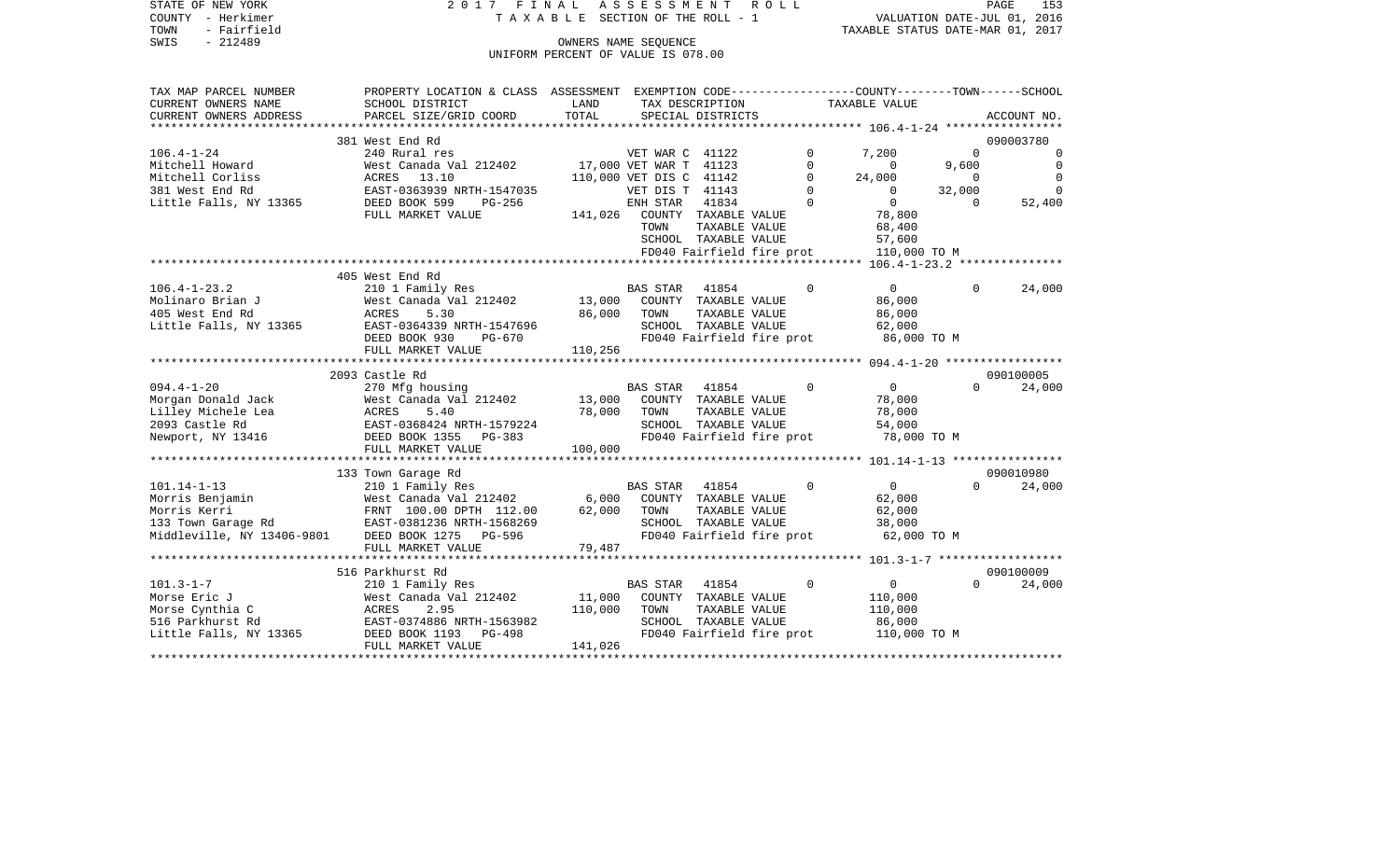| STATE OF NEW YORK           | 2017 FINAL                                                                                      |                                    | ASSESSMENT                                |                      | ROLL                       |                                  |                    | PAGE<br>154                   |
|-----------------------------|-------------------------------------------------------------------------------------------------|------------------------------------|-------------------------------------------|----------------------|----------------------------|----------------------------------|--------------------|-------------------------------|
| COUNTY - Herkimer           | TAXABLE                                                                                         |                                    | SECTION OF THE ROLL - 1                   |                      |                            |                                  |                    | VALUATION DATE-JUL 01, 2016   |
| TOWN<br>- Fairfield         |                                                                                                 |                                    |                                           |                      |                            | TAXABLE STATUS DATE-MAR 01, 2017 |                    |                               |
| $-212489$<br>SWIS           |                                                                                                 |                                    | OWNERS NAME SEQUENCE                      |                      |                            |                                  |                    |                               |
|                             |                                                                                                 | UNIFORM PERCENT OF VALUE IS 078.00 |                                           |                      |                            |                                  |                    |                               |
| TAX MAP PARCEL NUMBER       | PROPERTY LOCATION & CLASS ASSESSMENT EXEMPTION CODE---------------COUNTY-------TOWN------SCHOOL |                                    |                                           |                      |                            |                                  |                    |                               |
| CURRENT OWNERS NAME         | SCHOOL DISTRICT                                                                                 | LAND                               |                                           | TAX DESCRIPTION      |                            | TAXABLE VALUE                    |                    |                               |
| CURRENT OWNERS ADDRESS      | PARCEL SIZE/GRID COORD                                                                          | TOTAL                              |                                           | SPECIAL DISTRICTS    |                            |                                  |                    | ACCOUNT NO.                   |
| ***********************     | *****************************                                                                   |                                    |                                           |                      |                            |                                  |                    |                               |
|                             | 2669 State Route 169                                                                            |                                    |                                           |                      |                            |                                  |                    |                               |
| $106.2 - 1 - 7.4$           | 240 Rural res                                                                                   |                                    | <b>BAS STAR</b>                           | 41854                | 0                          | 0                                | 0                  | 24,000                        |
| Morton Michele              | West Canada Val 212402                                                                          | 20,000                             |                                           | COUNTY TAXABLE VALUE |                            | 105,000                          |                    |                               |
| 2669 State Rte 169          | ACRES<br>20.10                                                                                  | 105,000                            | TOWN                                      | TAXABLE VALUE        |                            | 105,000                          |                    |                               |
| Little Falls, NY 13365-9344 | EAST-0371160 NRTH-1556506                                                                       |                                    |                                           | SCHOOL TAXABLE VALUE |                            | 81,000                           |                    |                               |
|                             | DEED BOOK 835<br>PG-238                                                                         |                                    |                                           |                      | FD040 Fairfield fire prot  | 105,000 TO M                     |                    |                               |
|                             | FULL MARKET VALUE                                                                               | 134,615                            |                                           |                      |                            |                                  |                    |                               |
|                             |                                                                                                 |                                    |                                           |                      |                            |                                  |                    |                               |
|                             | 171 Lynch Rd                                                                                    |                                    |                                           |                      |                            |                                  |                    | 090100037                     |
| $106.4 - 1 - 3$             | 210 1 Family Res                                                                                |                                    | VET COM C 41132                           |                      | $\Omega$                   | 12,000                           | $\Omega$           | 0                             |
| Moss-Charles Karen E        | West Canada Val 212402                                                                          |                                    | 11,000 VET COM T 41133                    |                      | $\mathbf 0$                | $\mathbf 0$                      | 16,000             | $\mathbf 0$                   |
| 171 Lynch Rd                | FRNT 325.00 DPTH 250.00                                                                         |                                    | 90,000 VET DIS C 41142<br>VET DIS T 41143 |                      | $\mathbf 0$<br>$\mathbf 0$ | 24,000<br>$\mathbf 0$            | $\mathbf 0$        | $\mathbf 0$<br>$\overline{0}$ |
| Little Falls, NY 13365      | ACRES<br>1.70<br>EAST-0366656 NRTH-1552849                                                      |                                    | ENH STAR                                  | 41834                | $\Omega$                   | $\Omega$                         | 32,000<br>$\Omega$ | 52,400                        |
|                             | DEED BOOK 890<br>PG-376                                                                         |                                    |                                           | COUNTY TAXABLE VALUE |                            | 54,000                           |                    |                               |
|                             | FULL MARKET VALUE                                                                               | 115,385                            | TOWN                                      | TAXABLE VALUE        |                            | 42,000                           |                    |                               |
|                             |                                                                                                 |                                    |                                           | SCHOOL TAXABLE VALUE |                            | 37,600                           |                    |                               |
|                             |                                                                                                 |                                    |                                           |                      | FD040 Fairfield fire prot  | 90,000 TO M                      |                    |                               |
|                             |                                                                                                 |                                    |                                           |                      |                            |                                  |                    |                               |
|                             | 2048 Hardscrabble Rd                                                                            |                                    |                                           |                      |                            |                                  |                    | 090100017                     |
| $095.3 - 1 - 28$            | 240 Rural res                                                                                   |                                    | AGRIC 10 Y 41700                          |                      | $\mathbf 0$                | 15,000                           | 15,000             | 15,000                        |
| Mouyos Paul                 | West Canada Val 212402                                                                          |                                    | 28,000 AG MKTS                            | 41730                | $\mathbf 0$                | 2,876                            | 2,876              | 2,876                         |
| Mouyos Patricia             | 35.00<br>ACRES                                                                                  |                                    | 265,000 BAS STAR                          | 41854                | $\Omega$                   | $\mathbf 0$                      | $\mathbf 0$        | 24,000                        |
| 2048 Hardscrabble Rd        | EAST-0375782 NRTH-1582828                                                                       |                                    |                                           | COUNTY TAXABLE VALUE |                            | 247,124                          |                    |                               |
| Newport, NY 13416           | DEED BOOK 1540<br>PG-642                                                                        |                                    | TOWN                                      | TAXABLE VALUE        |                            | 247,124                          |                    |                               |
|                             | FULL MARKET VALUE                                                                               | 339,744                            |                                           | SCHOOL TAXABLE VALUE |                            | 223,124                          |                    |                               |
| MAY BE SUBJECT TO PAYMENT   |                                                                                                 |                                    |                                           |                      | FD040 Fairfield fire prot  | 265,000 TO M                     |                    |                               |
| UNDER AGDIST LAW TIL 2024   |                                                                                                 |                                    |                                           |                      |                            |                                  |                    |                               |
|                             |                                                                                                 |                                    |                                           |                      |                            |                                  |                    |                               |
|                             | 2893 State Route 169                                                                            |                                    |                                           |                      |                            |                                  |                    | 090007320                     |
| $106.2 - 1 - 4.1$           | 105 Vac farmland                                                                                |                                    |                                           | COUNTY TAXABLE VALUE |                            | 8,000                            |                    |                               |
| Mower Arnold                | West Canada Val 212402                                                                          | 8,000                              | TOWN                                      | TAXABLE VALUE        |                            | 8,000                            |                    |                               |
| Mower Beverly J             | 155.9 acres to Pullis                                                                           | 8,000                              |                                           | SCHOOL TAXABLE VALUE |                            | 8,000                            |                    |                               |
| 44 Herkimer St              | FRNT 352.50 DPTH<br>ACRES<br>6.00                                                               |                                    |                                           |                      | FD040 Fairfield fire prot  | 8,000 TO M                       |                    |                               |
| Middleville, NY 13406       | EAST-0369644 NRTH-1560263                                                                       |                                    |                                           |                      |                            |                                  |                    |                               |
|                             | DEED BOOK 00605 PG-00488                                                                        |                                    |                                           |                      |                            |                                  |                    |                               |
|                             | FULL MARKET VALUE                                                                               | 10,256                             |                                           |                      |                            |                                  |                    |                               |
|                             |                                                                                                 |                                    |                                           |                      |                            |                                  |                    |                               |
|                             | 2457 State Route 169                                                                            |                                    |                                           |                      |                            |                                  |                    | 090007290                     |
| $107.1 - 1 - 13.1$          | 210 1 Family Res                                                                                |                                    | BAS STAR                                  | 41854                | $\Omega$                   | $\circ$                          | $\Omega$           | 24,000                        |
| Mower Thomas E              | West Canada Val 212402                                                                          | 11,000                             |                                           | COUNTY TAXABLE VALUE |                            | 35,000                           |                    |                               |
| 2457 State Route 169        | <b>ACRES</b><br>1.80                                                                            | 35,000                             | TOWN                                      | TAXABLE VALUE        |                            | 35,000                           |                    |                               |
| Little Falls, NY 13365      | EAST-0373276 NRTH-1552606                                                                       |                                    |                                           | SCHOOL TAXABLE VALUE |                            | 11,000                           |                    |                               |
|                             | DEED BOOK 875<br>PG-123                                                                         |                                    |                                           |                      | FD040 Fairfield fire prot  | 35,000 TO M                      |                    |                               |
|                             | FULL MARKET VALUE                                                                               | 44,872                             |                                           |                      |                            |                                  |                    |                               |
|                             |                                                                                                 |                                    |                                           |                      |                            |                                  |                    |                               |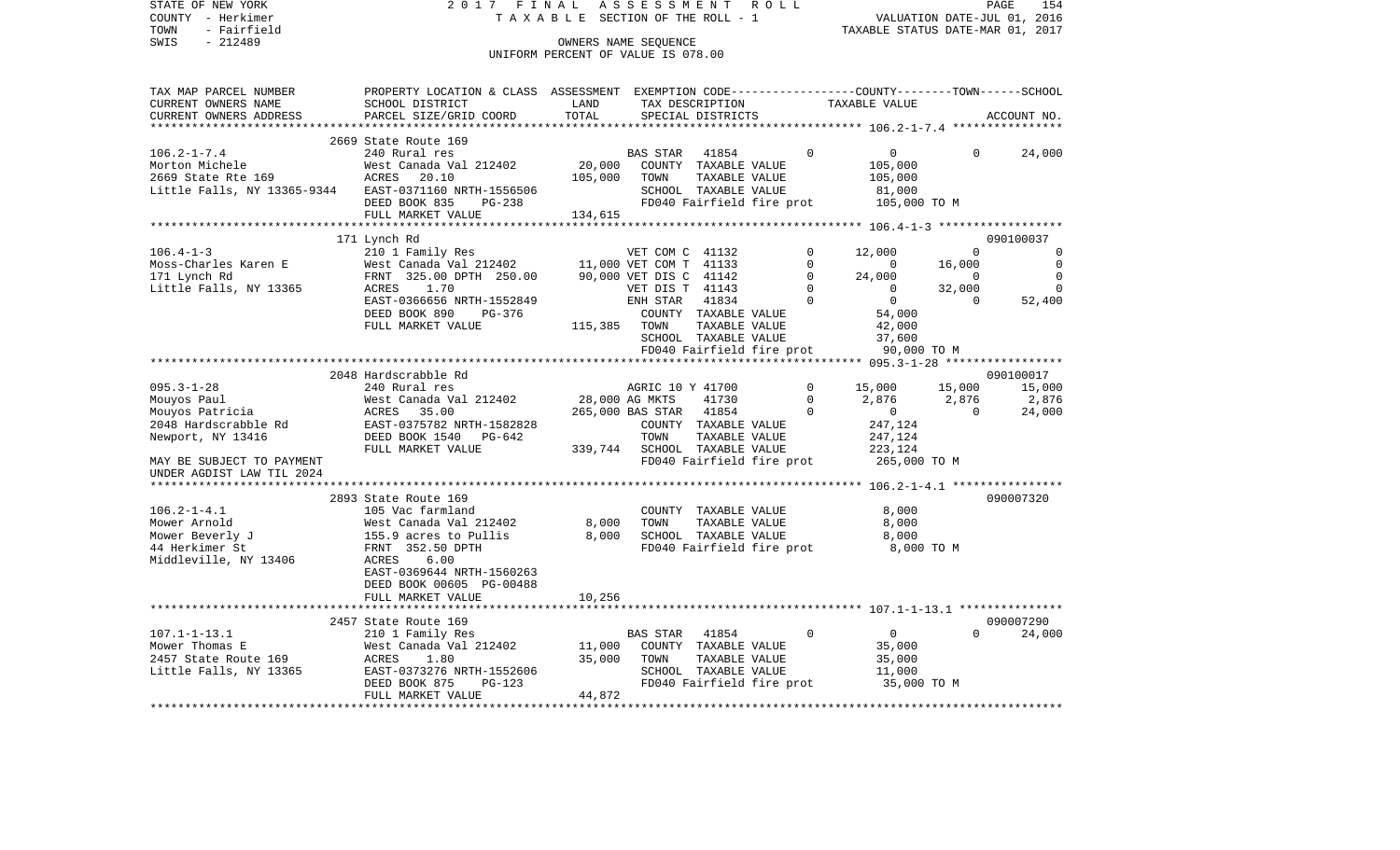STATE OF NEW YORK 2 0 1 7 F I N A L A S S E S S M E N T R O L L PAGE 155COUNTY - Herkimer **T A X A B L E SECTION OF THE ROLL - 1** VALUATION DATE-JUL 01, 2016 TOWN - Fairfield TAXABLE STATUS DATE-MAR 01, 2017 SWIS - 212489 OWNERS NAME SEQUENCE UNIFORM PERCENT OF VALUE IS 078.00TAX MAP PARCEL NUMBER PROPERTY LOCATION & CLASS ASSESSMENT EXEMPTION CODE------------------COUNTY--------TOWN------SCHOOL CURRENT OWNERS NAME SCHOOL DISTRICT LAND TAX DESCRIPTION TAXABLE VALUECURRENT OWNERS ADDRESS PARCEL SIZE/GRID COORD TOTAL SPECIAL DISTRICTS ACCOUNT NO. \*\*\*\*\*\*\*\*\*\*\*\*\*\*\*\*\*\*\*\*\*\*\*\*\*\*\*\*\*\*\*\*\*\*\*\*\*\*\*\*\*\*\*\*\*\*\*\*\*\*\*\*\*\*\*\*\*\*\*\*\*\*\*\*\*\*\*\*\*\*\*\*\*\*\*\*\*\*\*\*\*\*\*\*\*\*\*\*\*\*\*\*\*\*\*\*\*\*\*\*\*\*\* 095.4-1-11.1 \*\*\*\*\*\*\*\*\*\*\*\*\*\*\* Military Rd 090004410 095.4-1-11.1 321 Abandoned ag COUNTY TAXABLE VALUE 25,000 Mowers John West Canada Val 212402 25,000 TOWN TAXABLE VALUE 25,000 Richard ACRES 50.70 25,000 SCHOOL TAXABLE VALUE 25,000 2438 State Route 29 **EAST-0393000 NRTH-1578535** FD040 Fairfield fire prot 25,000 TO M Dolgeville, NY 13329 DEED BOOK 898 PG-309 FULL MARKET VALUE 32,051 \*\*\*\*\*\*\*\*\*\*\*\*\*\*\*\*\*\*\*\*\*\*\*\*\*\*\*\*\*\*\*\*\*\*\*\*\*\*\*\*\*\*\*\*\*\*\*\*\*\*\*\*\*\*\*\*\*\*\*\*\*\*\*\*\*\*\*\*\*\*\*\*\*\*\*\*\*\*\*\*\*\*\*\*\*\*\*\*\*\*\*\*\*\*\*\*\*\*\*\*\*\*\* 095.4-1-11.2 \*\*\*\*\*\*\*\*\*\*\*\*\*\*\* Military Rd 090004410 095.4-1-11.2 260 Seasonal res COUNTY TAXABLE VALUE 30,000 Mowers John West Canada Val 212402 17,000 TOWN TAXABLE VALUE 30,000 2438 NYS Rte 29 ACRES 24.70 30,000 SCHOOL TAXABLE VALUE 30,000 Dolgeville, NY 13329 BAST-0392696 NRTH-1580002 FD040 Fairfield fire prot 30,000 TO M DEED BOOK 867 PG-208 FULL MARKET VALUE 38,462 \*\*\*\*\*\*\*\*\*\*\*\*\*\*\*\*\*\*\*\*\*\*\*\*\*\*\*\*\*\*\*\*\*\*\*\*\*\*\*\*\*\*\*\*\*\*\*\*\*\*\*\*\*\*\*\*\*\*\*\*\*\*\*\*\*\*\*\*\*\*\*\*\*\*\*\*\*\*\*\*\*\*\*\*\*\*\*\*\*\*\*\*\*\*\*\*\*\*\*\*\*\*\* 094.4-1-12 \*\*\*\*\*\*\*\*\*\*\*\*\*\*\*\*\* Castle Rd 090009030094.4-1-12 314 Rural vac<10 COUNTY TAXABLE VALUE 6,000 Moyer Gary Lee II West Canada Val 212402 6,000 TOWN TAXABLE VALUE 6,000 128 Marginal Rd ACRES 1.80 6,000 SCHOOL TAXABLE VALUE 6,000 Herkimer, NY 13350 EAST-0365617 NRTH-1578984 FD040 Fairfield fire prot 6,000 TO M DEED BOOK 1612 PG-718 FULL MARKET VALUE 7,692 \*\*\*\*\*\*\*\*\*\*\*\*\*\*\*\*\*\*\*\*\*\*\*\*\*\*\*\*\*\*\*\*\*\*\*\*\*\*\*\*\*\*\*\*\*\*\*\*\*\*\*\*\*\*\*\*\*\*\*\*\*\*\*\*\*\*\*\*\*\*\*\*\*\*\*\*\*\*\*\*\*\*\*\*\*\*\*\*\*\*\*\*\*\*\*\*\*\*\*\*\*\*\* 101.3-3-3 \*\*\*\*\*\*\*\*\*\*\*\*\*\*\*\*\*\* 134 Sunset Ln 090009240101.3-3-3 210 1 Family Res BAS STAR 41854 0 0 0 24,000 Moynihan Jeffrey West Canada Val 212402 10,000 COUNTY TAXABLE VALUE 108,000 Moynihan Sandra Lot#3 108,000 TOWN TAXABLE VALUE 108,000 134 Sunset Ln ACRES 5.00 SCHOOL TAXABLE VALUE 84,000 Little Falls, NY 13365 EAST-0377129 NRTH-1562443 FD040 Fairfield fire prot 108,000 TO M DEED BOOK 1470 PG-175FULL MARKET VALUE 138,462 \*\*\*\*\*\*\*\*\*\*\*\*\*\*\*\*\*\*\*\*\*\*\*\*\*\*\*\*\*\*\*\*\*\*\*\*\*\*\*\*\*\*\*\*\*\*\*\*\*\*\*\*\*\*\*\*\*\*\*\*\*\*\*\*\*\*\*\*\*\*\*\*\*\*\*\*\*\*\*\*\*\*\*\*\*\*\*\*\*\*\*\*\*\*\*\*\*\*\*\*\*\*\* 101.3-3-4 \*\*\*\*\*\*\*\*\*\*\*\*\*\*\*\*\*\* Sunset Ln 090009240090009240 101.3-3-4 314 Rural vac<10 COUNTY TAXABLE VALUE 10,000 Moynihan Jeffrey West Canada Val 212402 10,000 TOWN TAXABLE VALUE 10,000 Lot#4 10,000 SCHOOL TAXABLE VALUE 134 Sunset Ln ACRES 5.00 FD040 Fairfield fire prot 10,000 TO M Little Falls, NY 13365 EAST-0376758 NRTH-1562495 DEED BOOK 1580 PG-854FULL MARKET VALUE 12,821 \*\*\*\*\*\*\*\*\*\*\*\*\*\*\*\*\*\*\*\*\*\*\*\*\*\*\*\*\*\*\*\*\*\*\*\*\*\*\*\*\*\*\*\*\*\*\*\*\*\*\*\*\*\*\*\*\*\*\*\*\*\*\*\*\*\*\*\*\*\*\*\*\*\*\*\*\*\*\*\*\*\*\*\*\*\*\*\*\*\*\*\*\*\*\*\*\*\*\*\*\*\*\*\*\*\*\*\*\*\*\*\*\*\*\*\*\*\*\*\*\*\*\*\*\*\*\*\*\*\*\*\*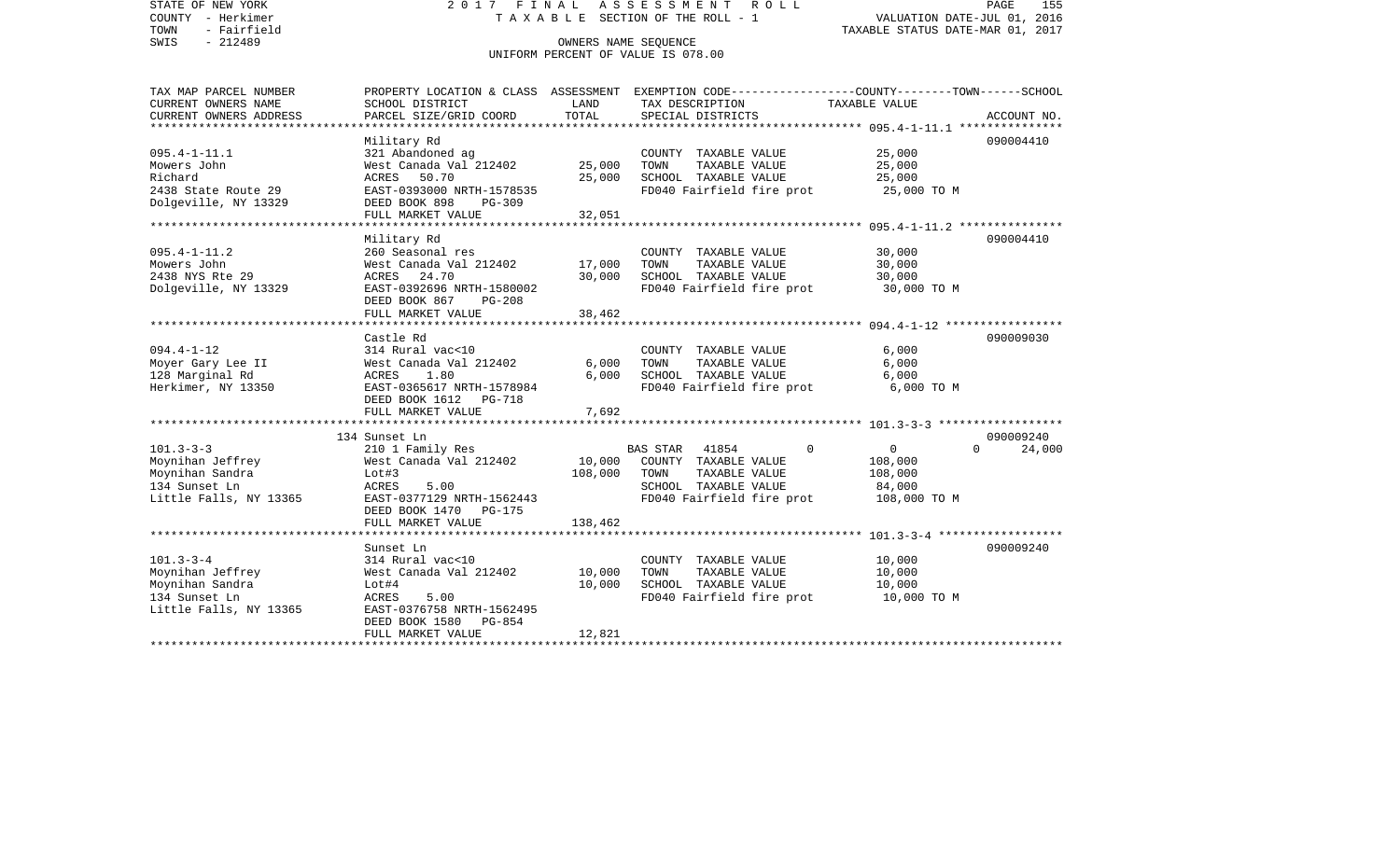| STATE OF NEW YORK<br>COUNTY - Herkimer<br>TOWN<br>- Fairfield<br>SWIS<br>$-212489$ | 2017 FINAL                                                                                                         | TAXABLE SECTION OF THE ROLL - 1<br>OWNERS NAME SEOUENCE<br>UNIFORM PERCENT OF VALUE IS 078.00 | ASSESSMENT                   |                                       | ROLL |             | TAXABLE STATUS DATE-MAR 01, 2017      | VALUATION DATE-JUL 01, 2016 | PAGE<br>156    |
|------------------------------------------------------------------------------------|--------------------------------------------------------------------------------------------------------------------|-----------------------------------------------------------------------------------------------|------------------------------|---------------------------------------|------|-------------|---------------------------------------|-----------------------------|----------------|
| TAX MAP PARCEL NUMBER<br>CURRENT OWNERS NAME                                       | PROPERTY LOCATION & CLASS ASSESSMENT EXEMPTION CODE----------------COUNTY-------TOWN-----SCHOOL<br>SCHOOL DISTRICT | LAND                                                                                          |                              | TAX DESCRIPTION                       |      |             | TAXABLE VALUE                         |                             |                |
| CURRENT OWNERS ADDRESS                                                             | PARCEL SIZE/GRID COORD                                                                                             | TOTAL                                                                                         |                              | SPECIAL DISTRICTS                     |      |             |                                       |                             | ACCOUNT NO.    |
|                                                                                    | 1459 Hardscrabble Rd                                                                                               |                                                                                               |                              |                                       |      |             |                                       |                             |                |
| $101.1 - 2 - 1$                                                                    | 210 1 Family Res                                                                                                   |                                                                                               | BAS STAR 41854               |                                       |      | $\Omega$    | $\overline{0}$                        | $\Omega$                    | 24,000         |
| MOYSEYUK DANIIL                                                                    | West Canada Val 212402                                                                                             | 13,000 COUNTY TAXABLE VALUE                                                                   |                              |                                       |      |             | 74,000                                |                             |                |
| MOYSEYUK NADEZHDA                                                                  | 5.00<br>ACRES                                                                                                      | 74,000                                                                                        | TOWN                         | TAXABLE VALUE                         |      |             | 74,000                                |                             |                |
| 1459 Hardscrabble Rd                                                               | EAST-0380098 NRTH-1572817                                                                                          |                                                                                               |                              | SCHOOL TAXABLE VALUE                  |      |             | 50,000                                |                             |                |
| PO Box 76                                                                          | DEED BOOK 1094 PG-449                                                                                              |                                                                                               |                              |                                       |      |             | FD040 Fairfield fire prot 74,000 TO M |                             |                |
| Middleville, NY 13406                                                              | FULL MARKET VALUE                                                                                                  | 94,872                                                                                        |                              |                                       |      |             |                                       |                             |                |
|                                                                                    |                                                                                                                    |                                                                                               |                              |                                       |      |             |                                       |                             |                |
| $101.1 - 2 - 2$                                                                    | Hardscrabble Rd<br>314 Rural vac<10                                                                                |                                                                                               |                              |                                       |      |             | 6,000                                 |                             | 090006360      |
| Moyseyuk Daniil                                                                    | West Canada Val 212402                                                                                             | 6,000                                                                                         | TOWN                         | COUNTY TAXABLE VALUE<br>TAXABLE VALUE |      |             | 6,000                                 |                             |                |
| 1459 Hardscrabble Rd                                                               | ACRES<br>2.20                                                                                                      | 6,000                                                                                         |                              | SCHOOL TAXABLE VALUE                  |      |             | 6,000                                 |                             |                |
| PO Box 76                                                                          | EAST-0380446 NRTH-1572654                                                                                          |                                                                                               |                              | FD040 Fairfield fire prot             |      |             | 6,000 TO M                            |                             |                |
| Middleville, NY 13406-9681 DEED BOOK 851                                           | $PG-39$                                                                                                            |                                                                                               |                              |                                       |      |             |                                       |                             |                |
|                                                                                    | FULL MARKET VALUE                                                                                                  | 7,692                                                                                         |                              |                                       |      |             |                                       |                             |                |
|                                                                                    |                                                                                                                    | ************                                                                                  |                              |                                       |      |             |                                       |                             |                |
|                                                                                    | 438 Castle Rd                                                                                                      |                                                                                               |                              |                                       |      |             |                                       |                             |                |
| $101.4 - 3 - 18$                                                                   | 270 Mfg housing                                                                                                    |                                                                                               |                              | COUNTY TAXABLE VALUE                  |      |             | 16,000                                |                             |                |
| Murine Rebecca                                                                     | West Canada Val 212402                                                                                             | 16,000                                                                                        | TOWN                         | TAXABLE VALUE                         |      |             | 16,000                                |                             |                |
| 438 Castle Rd                                                                      | ACRES 17.10                                                                                                        | 16,000                                                                                        |                              | SCHOOL TAXABLE VALUE                  |      |             | 16,000                                |                             |                |
| Little Falls, NY 13365                                                             | EAST-0390321 NRTH-1565033<br>DEED BOOK 1623 PG-426                                                                 |                                                                                               |                              | FD040 Fairfield fire prot             |      |             | 16,000 TO M                           |                             |                |
|                                                                                    | FULL MARKET VALUE                                                                                                  | 20,513                                                                                        |                              |                                       |      |             |                                       |                             |                |
|                                                                                    | 1067 Hardscrabble Rd                                                                                               |                                                                                               |                              |                                       |      |             |                                       |                             | 090007560      |
| $101.3 - 1 - 20.1$                                                                 | 210 1 Family Res                                                                                                   |                                                                                               | VETFUND CT 41101             |                                       |      | $\mathbf 0$ | 2,230                                 | 2,230                       | $\overline{0}$ |
| Murphy Helen                                                                       | 210 1 Family Res<br>West Canada Val 212402                                                                         |                                                                                               | 8,000 AGED-ALL 41800         |                                       |      | $\mathbf 0$ | 46,385                                | 46,385                      | 47,500         |
| 1067 Hardscrabble Rd                                                               | FRNT 210.00 DPTH 125.00                                                                                            |                                                                                               | 95,000 ENH STAR 41834        |                                       |      | $\Omega$    | $0 \qquad \qquad$                     | $\Omega$                    | 47,500         |
| Middleville, NY 13406-9801                                                         | EAST-0382073 NRTH-1565464                                                                                          |                                                                                               |                              | COUNTY TAXABLE VALUE                  |      |             | 46,385                                |                             |                |
|                                                                                    | DEED BOOK 707<br>PG-790                                                                                            |                                                                                               | TOWN                         | TAXABLE VALUE                         |      |             | 46,385                                |                             |                |
|                                                                                    | FULL MARKET VALUE                                                                                                  |                                                                                               | 121,795 SCHOOL TAXABLE VALUE |                                       |      |             | $\Omega$                              |                             |                |
|                                                                                    |                                                                                                                    |                                                                                               |                              | FD040 Fairfield fire prot             |      |             | 95,000 TO M                           |                             |                |
|                                                                                    |                                                                                                                    |                                                                                               |                              |                                       |      |             |                                       |                             |                |
|                                                                                    | 206 Reservoir Rd                                                                                                   |                                                                                               |                              |                                       |      |             |                                       |                             | 090087068      |
| $100.2 - 1 - 26.2$                                                                 | 210 1 Family Res                                                                                                   |                                                                                               | BAS STAR                     | 41854                                 |      | $\Omega$    | $0 \qquad \qquad$                     | $\Omega$                    | 24,000         |
| Murphy James                                                                       | West Canada Val 212402                                                                                             | 19,000                                                                                        |                              | COUNTY TAXABLE VALUE                  |      |             | 105,000                               |                             |                |
| Murphy Carol                                                                       | doublewide                                                                                                         | 105,000                                                                                       | TOWN                         | TAXABLE VALUE                         |      |             | 105,000                               |                             |                |
| 206 Reservoir Rd                                                                   | ACRES 17.60                                                                                                        |                                                                                               |                              | SCHOOL TAXABLE VALUE                  |      |             | 81,000                                |                             |                |
| Newport, NY 13416                                                                  | EAST-0369381 NRTH-1570843                                                                                          |                                                                                               |                              | FD040 Fairfield fire prot             |      |             | 105,000 TO M                          |                             |                |
|                                                                                    | PG-308<br>DEED BOOK 732                                                                                            |                                                                                               |                              |                                       |      |             |                                       |                             |                |
|                                                                                    | FULL MARKET VALUE                                                                                                  | 134,615                                                                                       |                              |                                       |      |             |                                       |                             |                |
|                                                                                    |                                                                                                                    |                                                                                               |                              |                                       |      |             |                                       |                             |                |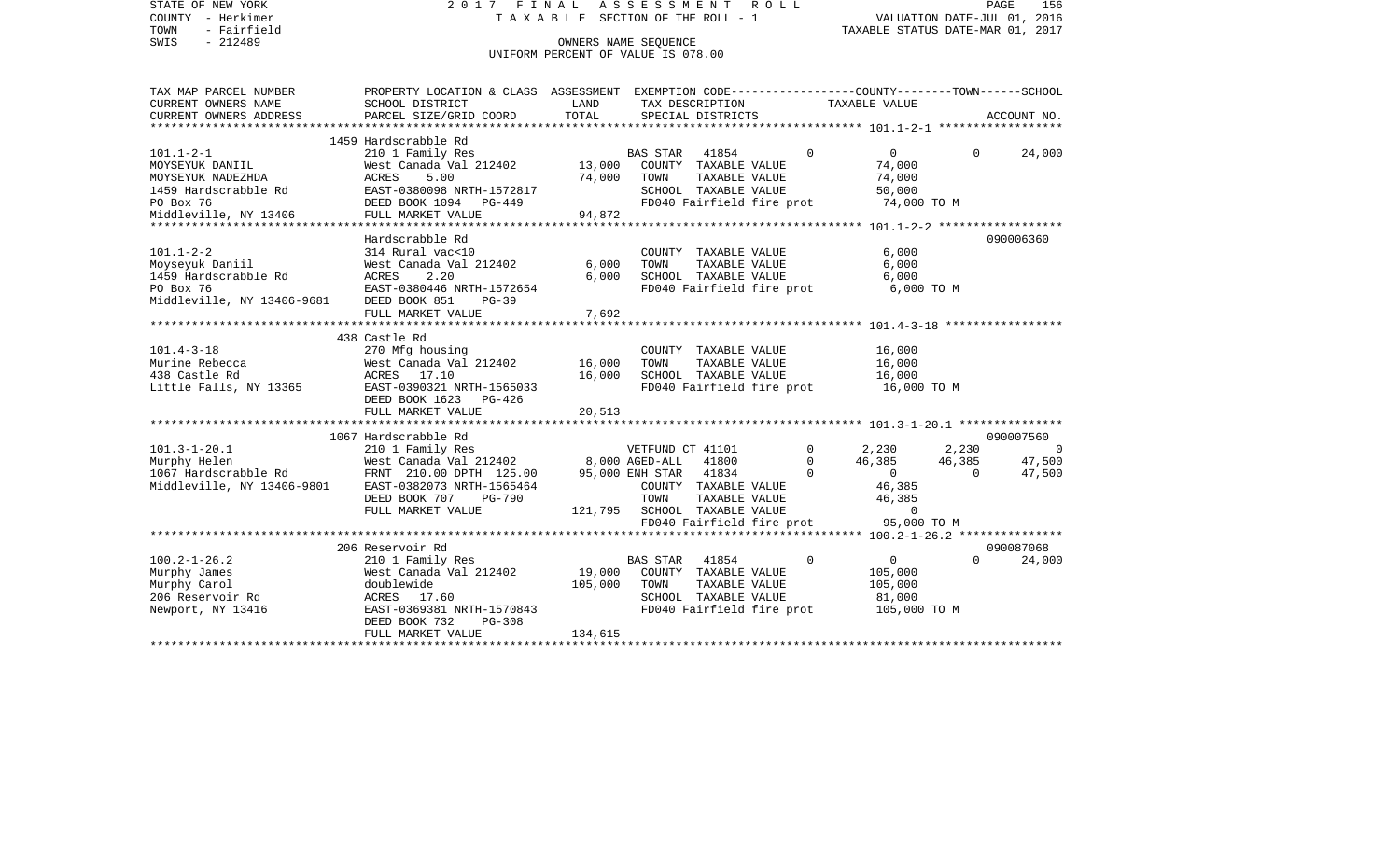VALUATION DATE-JUL 01, 2016 COUNTY - Herkimer T A X A B L E SECTION OF THE ROLL - 1 TOWN - Fairfield TAXABLE STATUS DATE-MAR 01, 2017 SWIS - 212489 CONNERS NAME SEQUENCE UNIFORM PERCENT OF VALUE IS 078.00TAX MAP PARCEL NUMBER PROPERTY LOCATION & CLASS ASSESSMENT EXEMPTION CODE------------------COUNTY--------TOWN------SCHOOL CURRENT OWNERS NAME SCHOOL DISTRICT LAND TAX DESCRIPTION TAXABLE VALUECURRENT OWNERS ADDRESS PARCEL SIZE/GRID COORD TOTAL SPECIAL DISTRICTS ACCOUNT NO. \*\*\*\*\*\*\*\*\*\*\*\*\*\*\*\*\*\*\*\*\*\*\*\*\*\*\*\*\*\*\*\*\*\*\*\*\*\*\*\*\*\*\*\*\*\*\*\*\*\*\*\*\*\*\*\*\*\*\*\*\*\*\*\*\*\*\*\*\*\*\*\*\*\*\*\*\*\*\*\*\*\*\*\*\*\*\*\*\*\*\*\*\*\*\*\*\*\*\*\*\*\*\* 101.3-1-20.2 \*\*\*\*\*\*\*\*\*\*\*\*\*\*\* Hardscrabble Rd 090007560101.3-1-20.2 105 Vac farmland AGRIC 10 Y 41700 0 25,000 25,000 25,000 Murphy Robert 6 68,897 6 68 West Canada Val 212402 132,000 AG MKTS 41730 0 38,897 38,897 38,897 38,897 Murphy Donna ACRES 239.35 157,000 COUNTY TAXABLE VALUE 93,103 120 Academy Walk EAST-0381719 NRTH-1564055 TOWN TAXABLE VALUE 93,103 Middleville, NY 13406-9801 DEED BOOK 855 PG-418 FULL MARKET VALUE 201,282 FD040 Fairfield fire prot 157,000 TO M MAY BE SUBJECT TO PAYMENT UNDER AGDIST LAW TIL 2024 \*\*\*\*\*\*\*\*\*\*\*\*\*\*\*\*\*\*\*\*\*\*\*\*\*\*\*\*\*\*\*\*\*\*\*\*\*\*\*\*\*\*\*\*\*\*\*\*\*\*\*\*\*\*\*\*\*\*\*\*\*\*\*\*\*\*\*\*\*\*\*\*\*\*\*\*\*\*\*\*\*\*\*\*\*\*\*\*\*\*\*\*\*\*\*\*\*\*\*\*\*\*\* 101.3-1-14 \*\*\*\*\*\*\*\*\*\*\*\*\*\*\*\*\* 605 Parkhurst Rd 090007530101.3-1-14 312 Vac w/imprv AGRIC 10 Y 41700 0 10,000 10,000 10,000 Murphy Robert E 6 6,075 West Canada Val 212402 107,000 AG MKTS 41730 0 36,075 36,075 36,075 Murphy Donna ACRES 194.00 117,000 COUNTY TAXABLE VALUE 70,925 120 Academy Walk EAST-0377573 NRTH-1565208 TOWN TAXABLE VALUE 70,925 Fairfield, NY 13406-9801 DEED BOOK 855 PG-418 SCHOOL TAXABLE VALUE 70,925 FULL MARKET VALUE  $150,000$  FD040 Fairfield fire prot  $117,000$  TO M MAY BE SUBJECT TO PAYMENTUNDER AGDIST LAW TIL 2024 \*\*\*\*\*\*\*\*\*\*\*\*\*\*\*\*\*\*\*\*\*\*\*\*\*\*\*\*\*\*\*\*\*\*\*\*\*\*\*\*\*\*\*\*\*\*\*\*\*\*\*\*\*\*\*\*\*\*\*\*\*\*\*\*\*\*\*\*\*\*\*\*\*\*\*\*\*\*\*\*\*\*\*\*\*\*\*\*\*\*\*\*\*\*\*\*\*\*\*\*\*\*\* 101.14-1-20 \*\*\*\*\*\*\*\*\*\*\*\*\*\*\*\*State Route 29 090001380 101.14-1-20 314 Rural vac<10 COUNTY TAXABLE VALUE 1,500 Murphy Robert E 60 West Canada Val 212402 1,500 TOWN TAXABLE VALUE 1,500 Murphy Donna M FRNT 120.00 DPTH 160.00 1,500 SCHOOL TAXABLE VALUE 1,500 FD040 Fairfield fire prot Middleville, NY 13406-9801 DEED BOOK 691 PG-695 FULL MARKET VALUE 1,923 \*\*\*\*\*\*\*\*\*\*\*\*\*\*\*\*\*\*\*\*\*\*\*\*\*\*\*\*\*\*\*\*\*\*\*\*\*\*\*\*\*\*\*\*\*\*\*\*\*\*\*\*\*\*\*\*\*\*\*\*\*\*\*\*\*\*\*\*\*\*\*\*\*\*\*\*\*\*\*\*\*\*\*\*\*\*\*\*\*\*\*\*\*\*\*\*\*\*\*\*\*\*\* 101.14-1-23 \*\*\*\*\*\*\*\*\*\*\*\*\*\*\*\* 120 Academy Walk 090000330 101.14-1-23 210 1 Family Res BAS STAR 41854 0 0 0 24,000 Murphy Robert E West Canada Val 212402 8,000 COUNTY TAXABLE VALUE 60,000 Murphy Donna M FRNT 115.00 DPTH 195.00 60,000 TOWN TAXABLE VALUE 60,000 120 Academy Walk EAST-0381549 NRTH-1568503 SCHOOL TAXABLE VALUE 36,000 Middleville, NY 13406-9801 DEED BOOK 691 PG-695 FD040 Fairfield fire prot 60,000 TO M FULL MARKET VALUE 76,923 \*\*\*\*\*\*\*\*\*\*\*\*\*\*\*\*\*\*\*\*\*\*\*\*\*\*\*\*\*\*\*\*\*\*\*\*\*\*\*\*\*\*\*\*\*\*\*\*\*\*\*\*\*\*\*\*\*\*\*\*\*\*\*\*\*\*\*\*\*\*\*\*\*\*\*\*\*\*\*\*\*\*\*\*\*\*\*\*\*\*\*\*\*\*\*\*\*\*\*\*\*\*\* 107.1-1-4 \*\*\*\*\*\*\*\*\*\*\*\*\*\*\*\*\*\* 844 Hardscrabble Rd 090007500107.1-1-4 112 Dairy farm BAS STAR 41854 0 0 0 24,000 Murphy William Debrah West Canada Val 212402 125,000 AGRIC 10 Y 42100 0 6,000 6,000 6,000 844 Hardscrabble Rd ACRES 222.20 285,000 COUNTY TAXABLE VALUE 279,000 Little Falls, NY 13365 EAST-0382615 NRTH-1560527 TOWN TAXABLE VALUE 279,000 DEED BOOK 0622 PG-00245 SCHOOL TAXABLE VALUE 255,000 FULL MARKET VALUE 365,385 FD040 Fairfield fire prot 285,000 TO M \*\*\*\*\*\*\*\*\*\*\*\*\*\*\*\*\*\*\*\*\*\*\*\*\*\*\*\*\*\*\*\*\*\*\*\*\*\*\*\*\*\*\*\*\*\*\*\*\*\*\*\*\*\*\*\*\*\*\*\*\*\*\*\*\*\*\*\*\*\*\*\*\*\*\*\*\*\*\*\*\*\*\*\*\*\*\*\*\*\*\*\*\*\*\*\*\*\*\*\*\*\*\*\*\*\*\*\*\*\*\*\*\*\*\*\*\*\*\*\*\*\*\*\*\*\*\*\*\*\*\*\*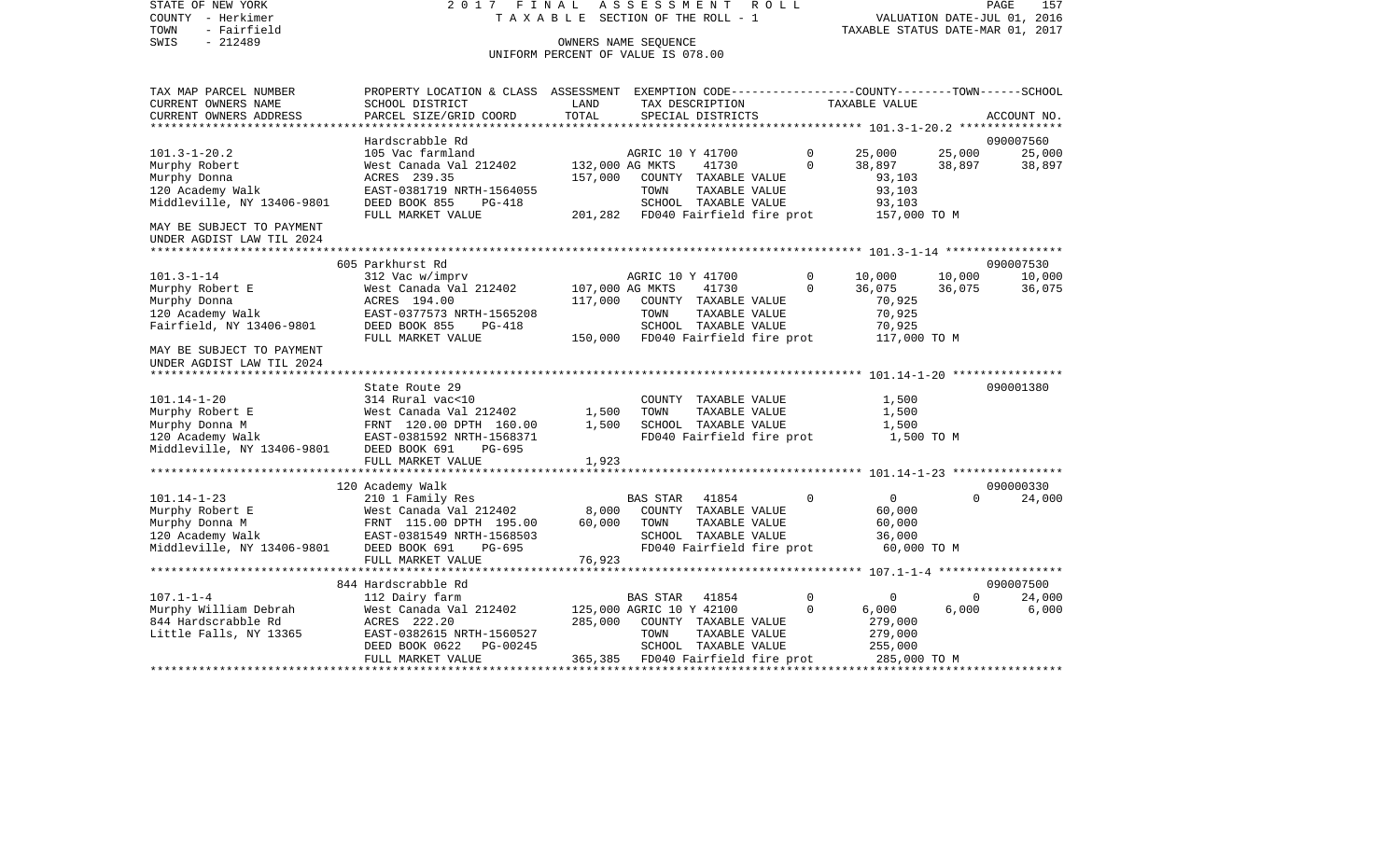STATE OF NEW YORK 2 0 1 7 F I N A L A S S E S S M E N T R O L L PAGE 158COUNTY - Herkimer **T A X A B L E** SECTION OF THE ROLL - 1 VALUATION DATE-JUL 01, 2016 TOWN - Fairfield TAXABLE STATUS DATE-MAR 01, 2017 SWIS - 212489 CONNERS NAME SEQUENCE UNIFORM PERCENT OF VALUE IS 078.00TAX MAP PARCEL NUMBER PROPERTY LOCATION & CLASS ASSESSMENT EXEMPTION CODE------------------COUNTY--------TOWN------SCHOOL CURRENT OWNERS NAME SCHOOL DISTRICT LAND TAX DESCRIPTION TAXABLE VALUECURRENT OWNERS ADDRESS PARCEL SIZE/GRID COORD TOTAL SPECIAL DISTRICTS ACCOUNT NO. \*\*\*\*\*\*\*\*\*\*\*\*\*\*\*\*\*\*\*\*\*\*\*\*\*\*\*\*\*\*\*\*\*\*\*\*\*\*\*\*\*\*\*\*\*\*\*\*\*\*\*\*\*\*\*\*\*\*\*\*\*\*\*\*\*\*\*\*\*\*\*\*\*\*\*\*\*\*\*\*\*\*\*\*\*\*\*\*\*\*\*\*\*\*\*\*\*\*\*\*\*\*\* 107.2-1-1 \*\*\*\*\*\*\*\*\*\*\*\*\*\*\*\*\*\*Davis Road -  $Off$ 090007590 107.2-1-1 105 Vac farmland COUNTY TAXABLE VALUE 43,000 Murphy William Debrah West Canada Val 212402 43,000 TOWN TAXABLE VALUE 43,000 844 Hardscrabble Rd  $ACRES$  82.90 BANK 023 43,000 SCHOOL TAXABLE VALUE 43,000 Little Falls, NY 13336 EAST-0384382 NRTH-1559856 FD040 Fairfield fire prot 43,000 TO M DEED BOOK 840 PG-378FULL MARKET VALUE 55,128 \*\*\*\*\*\*\*\*\*\*\*\*\*\*\*\*\*\*\*\*\*\*\*\*\*\*\*\*\*\*\*\*\*\*\*\*\*\*\*\*\*\*\*\*\*\*\*\*\*\*\*\*\*\*\*\*\*\*\*\*\*\*\*\*\*\*\*\*\*\*\*\*\*\*\*\*\*\*\*\*\*\*\*\*\*\*\*\*\*\*\*\*\*\*\*\*\*\*\*\*\*\*\* 106.4-1-39 \*\*\*\*\*\*\*\*\*\*\*\*\*\*\*\*\* North Creek Road106.4-1-39 314 Rural vac<10 COUNTY TAXABLE VALUE 500Nagele Mark A West Canada Val 212402 500 TOWN TAXABLE VALUE 500 515 W Lake Ave piece in Herkimer 106.4-3 500 SCHOOL TAXABLE VALUE 500 Herkimer, NY 13350 FRNT 783.00 DPTH FD040 Fairfield fire prot 500 TO M ACRES 5.60PRIOR OWNER ON 3/01/2017 EAST-0368322 NRTH-1546499 Nagele Mark A DEED BOOK 2017 PG-2645 FULL MARKET VALUE 641 \*\*\*\*\*\*\*\*\*\*\*\*\*\*\*\*\*\*\*\*\*\*\*\*\*\*\*\*\*\*\*\*\*\*\*\*\*\*\*\*\*\*\*\*\*\*\*\*\*\*\*\*\*\*\*\*\*\*\*\*\*\*\*\*\*\*\*\*\*\*\*\*\*\*\*\*\*\*\*\*\*\*\*\*\*\*\*\*\*\*\*\*\*\*\*\*\*\*\*\*\*\*\* 106.4-1-9 \*\*\*\*\*\*\*\*\*\*\*\*\*\*\*\*\*\* West End Rd 090010230106.4-1-9 241 Rural res&ag AGRIC 10 Y 42100 0 5,200 5,200 5,200 5,200 Narracci Sal West Canada Val 212402 64,000 COUNTY TAXABLE VALUE 140,800 Narracci Jean ACRES 101.00 146,000 TOWN TAXABLE VALUE 140,800 66-60 80th St Apt 307 EAST-0366326 NRTH-1548729 SCHOOL TAXABLE VALUE 140,800 Middle Village, NY 11379 DEED BOOK 00637 PG-00449 FD040 Fairfield fire prot 146,000 TO M<br>FULL MARKET VALUE 187.179 FULL MARKET VALUE \*\*\*\*\*\*\*\*\*\*\*\*\*\*\*\*\*\*\*\*\*\*\*\*\*\*\*\*\*\*\*\*\*\*\*\*\*\*\*\*\*\*\*\*\*\*\*\*\*\*\*\*\*\*\*\*\*\*\*\*\*\*\*\*\*\*\*\*\*\*\*\*\*\*\*\*\*\*\*\*\*\*\*\*\*\*\*\*\*\*\*\*\*\*\*\*\*\*\*\*\*\*\* 106.4-1-36 \*\*\*\*\*\*\*\*\*\*\*\*\*\*\*\*\* North Creek Rd 090010260106.4-1-36 322 Rural vac>10 COUNTY TAXABLE VALUE 10,700 Narracci Sal West Canada Val 212402 10,700 TOWN TAXABLE VALUE 10,700 Narracci Jean ACRES 18.70 10.700 SCHOOL TAXABLE VALUE 10.700 66-60 80th St Apt 307 EAST-0368072 NRTH-1547921 FD040 Fairfield fire prot 10,700 TO M Middle Village, NY 11379 DEED BOOK 00637 PG-00449 FULL MARKET VALUE 13,718 \*\*\*\*\*\*\*\*\*\*\*\*\*\*\*\*\*\*\*\*\*\*\*\*\*\*\*\*\*\*\*\*\*\*\*\*\*\*\*\*\*\*\*\*\*\*\*\*\*\*\*\*\*\*\*\*\*\*\*\*\*\*\*\*\*\*\*\*\*\*\*\*\*\*\*\*\*\*\*\*\*\*\*\*\*\*\*\*\*\*\*\*\*\*\*\*\*\*\*\*\*\*\* 101.4-1-8.5 \*\*\*\*\*\*\*\*\*\*\*\*\*\*\*\*State Route 29 090011280 101.4-1-8.5 323 Vacant rural COUNTY TAXABLE VALUE 25,000 Nesbit Terry K West Canada Val 212402 25,000 TOWN TAXABLE VALUE 25,000 Nesbit Kelley includes 8.2 & 8.4 25,000 SCHOOL TAXABLE VALUE 25,000 1400 State Route 29 ACRES 40.00 FOO40 Fairfield fire prot 25,000 TO M Little Falls, NY 13365 EAST-0393624 NRTH-1567463 DEED BOOK 2017 PG-2751PRIOR OWNER ON 3/01/2017 FULL MARKET VALUE 32.051 Swarey Reuben E \*\*\*\*\*\*\*\*\*\*\*\*\*\*\*\*\*\*\*\*\*\*\*\*\*\*\*\*\*\*\*\*\*\*\*\*\*\*\*\*\*\*\*\*\*\*\*\*\*\*\*\*\*\*\*\*\*\*\*\*\*\*\*\*\*\*\*\*\*\*\*\*\*\*\*\*\*\*\*\*\*\*\*\*\*\*\*\*\*\*\*\*\*\*\*\*\*\*\*\*\*\*\*\*\*\*\*\*\*\*\*\*\*\*\*\*\*\*\*\*\*\*\*\*\*\*\*\*\*\*\*\*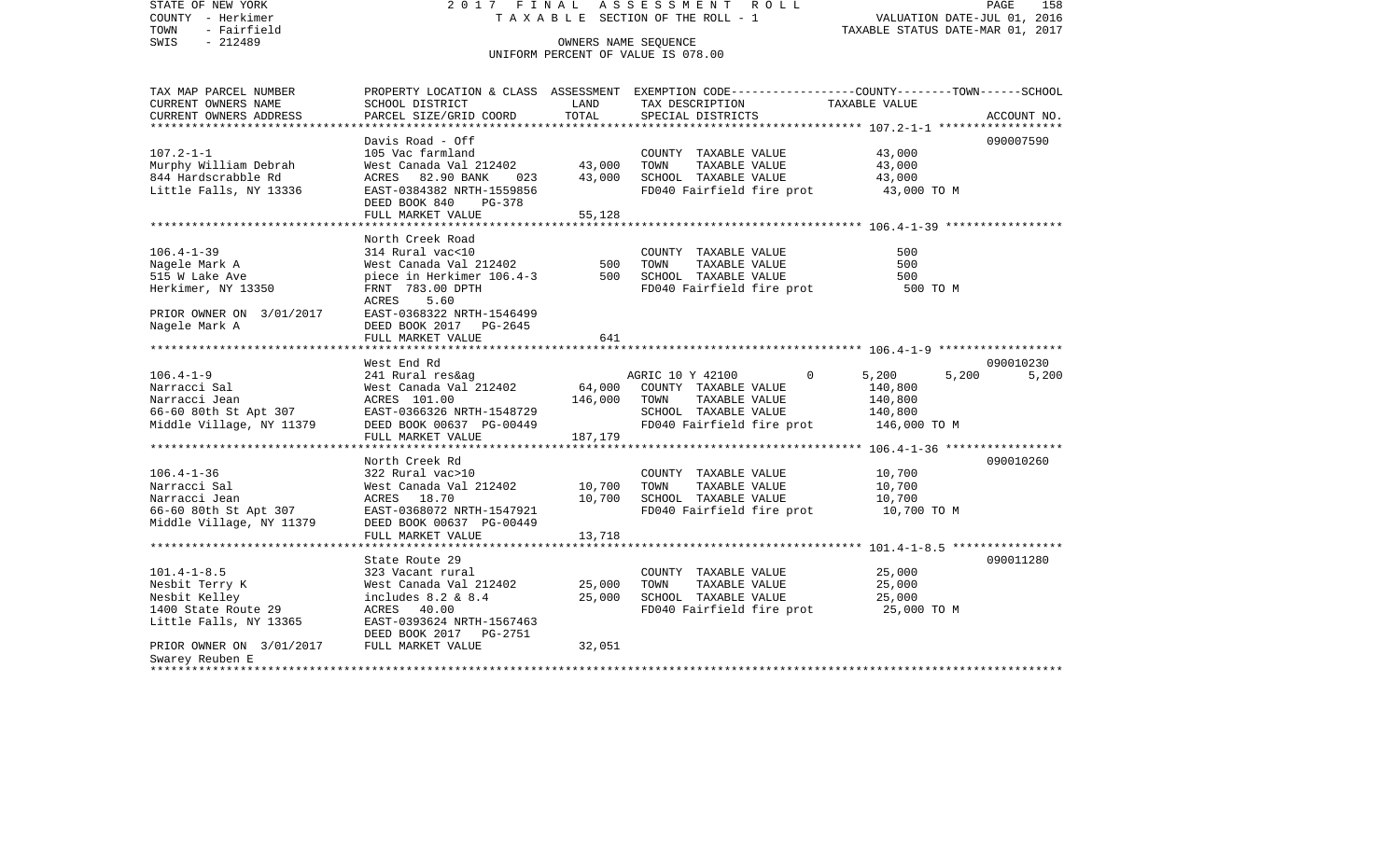| STATE OF NEW YORK<br>COUNTY - Herkimer<br>- Fairfield<br>TOWN<br>$-212489$<br>SWIS | 2017 FINAL                                                                                     | TAXABLE SECTION OF THE ROLL - 1<br>UNIFORM PERCENT OF VALUE IS 078.00 | ASSESSMENT<br>OWNERS NAME SEOUENCE |                                       | R O L L                   | TAXABLE STATUS DATE-MAR 01, 2017                              |          | PAGE<br>159<br>VALUATION DATE-JUL 01, 2016 |
|------------------------------------------------------------------------------------|------------------------------------------------------------------------------------------------|-----------------------------------------------------------------------|------------------------------------|---------------------------------------|---------------------------|---------------------------------------------------------------|----------|--------------------------------------------|
| TAX MAP PARCEL NUMBER                                                              | PROPERTY LOCATION & CLASS ASSESSMENT EXEMPTION CODE---------------COUNTY-------TOWN-----SCHOOL |                                                                       |                                    |                                       |                           |                                                               |          |                                            |
| CURRENT OWNERS NAME                                                                | SCHOOL DISTRICT                                                                                | LAND                                                                  |                                    | TAX DESCRIPTION                       |                           | TAXABLE VALUE                                                 |          |                                            |
| CURRENT OWNERS ADDRESS<br>**********************                                   | PARCEL SIZE/GRID COORD                                                                         | TOTAL                                                                 |                                    | SPECIAL DISTRICTS                     |                           |                                                               |          | ACCOUNT NO.                                |
|                                                                                    | 1400 State Route 29                                                                            |                                                                       |                                    |                                       |                           |                                                               |          | 090090040                                  |
| $101.4 - 1 - 9.1$                                                                  | 241 Rural res&ag                                                                               |                                                                       | AG MKTS L 41720                    |                                       | $\Omega$                  | 9,322                                                         | 9,322    | 9,322                                      |
| Nesbit Terry K                                                                     | West Canada Val 212402                                                                         |                                                                       | 36,000 BAS STAR                    | 41854                                 | $\Omega$                  | $\overline{0}$                                                | $\Omega$ | 24,000                                     |
| Nesbit Kelley E                                                                    | FRNT 1924.00 DPTH                                                                              | 105,000                                                               |                                    | COUNTY TAXABLE VALUE                  |                           | 95,678                                                        |          |                                            |
| 1400 State Route 29                                                                | ACRES 47.20                                                                                    |                                                                       | TOWN                               | TAXABLE VALUE                         |                           | 95,678                                                        |          |                                            |
| Little Falls, NY 13365                                                             | EAST-0393494 NRTH-1566635                                                                      |                                                                       |                                    | SCHOOL TAXABLE VALUE                  |                           | 71,678                                                        |          |                                            |
|                                                                                    | DEED BOOK 1538 PG-986                                                                          |                                                                       |                                    |                                       | FD040 Fairfield fire prot | 95,678 TO M                                                   |          |                                            |
| MAY BE SUBJECT TO PAYMENT<br>UNDER AGDIST LAW TIL 2021<br>*********************    | FULL MARKET VALUE                                                                              | 134,615                                                               |                                    | 9,322 EX                              |                           |                                                               |          |                                            |
|                                                                                    |                                                                                                |                                                                       |                                    |                                       |                           |                                                               |          |                                            |
| $101.3 - 3 - 2$                                                                    | Casler Rd<br>314 Rural vac<10                                                                  |                                                                       |                                    | COUNTY TAXABLE VALUE                  |                           | 10,000                                                        |          | 090009240                                  |
| Nicholas Janice M                                                                  | West Canada Val 212402                                                                         | 10,000                                                                | TOWN                               | TAXABLE VALUE                         |                           | 10,000                                                        |          |                                            |
| 252 Burt Rd                                                                        | ACRES<br>5.00                                                                                  | 10,000                                                                |                                    | SCHOOL TAXABLE VALUE                  |                           | 10,000                                                        |          |                                            |
| Cold Brook, NY 13324                                                               | EAST-0377579 NRTH-1562504                                                                      |                                                                       |                                    |                                       | FD040 Fairfield fire prot | 10,000 TO M                                                   |          |                                            |
|                                                                                    | DEED BOOK 912<br><b>PG-525</b>                                                                 |                                                                       |                                    |                                       |                           |                                                               |          |                                            |
|                                                                                    | FULL MARKET VALUE                                                                              | 12,821                                                                |                                    |                                       |                           |                                                               |          |                                            |
|                                                                                    |                                                                                                |                                                                       |                                    |                                       |                           |                                                               |          |                                            |
| $101.3 - 3 - 7$                                                                    | Casler Rd<br>314 Rural vac<10                                                                  |                                                                       |                                    | COUNTY TAXABLE VALUE                  |                           | 10,000                                                        |          | 090009240                                  |
| Nichols Carl J Sr.                                                                 | West Canada Val 212402                                                                         | 10,000                                                                | TOWN                               | TAXABLE VALUE                         |                           | 10,000                                                        |          |                                            |
| Nichols Patricia                                                                   | Lot#7                                                                                          | 10,000                                                                |                                    | SCHOOL TAXABLE VALUE                  |                           | 10,000                                                        |          |                                            |
| PO Box 201                                                                         | ACRES<br>5.50                                                                                  |                                                                       |                                    |                                       | FD040 Fairfield fire prot | 10,000 TO M                                                   |          |                                            |
| Salisbury Center, NY 13454                                                         | EAST-0375828 NRTH-1562378                                                                      |                                                                       |                                    |                                       |                           |                                                               |          |                                            |
|                                                                                    | DEED BOOK 1502 PG-813                                                                          |                                                                       |                                    |                                       |                           |                                                               |          |                                            |
|                                                                                    | FULL MARKET VALUE                                                                              | 12,821                                                                |                                    |                                       |                           |                                                               |          |                                            |
|                                                                                    | ***********************                                                                        |                                                                       |                                    |                                       |                           | ******************************** 106.2-3-15 ***************** |          |                                            |
| $106.2 - 3 - 15$                                                                   | 655 West End Rd                                                                                |                                                                       |                                    |                                       |                           | 175,000                                                       |          | 090089111                                  |
| Nichols James                                                                      | 312 Vac w/imprv<br>West Canada Val 212402                                                      | 10,000                                                                | TOWN                               | COUNTY TAXABLE VALUE<br>TAXABLE VALUE |                           | 175,000                                                       |          |                                            |
| 643 West End Rd                                                                    | ACRES<br>5.10                                                                                  | 175,000                                                               |                                    | SCHOOL TAXABLE VALUE                  |                           | 175,000                                                       |          |                                            |
| Little Falls, NY 13365                                                             | EAST-0367170 NRTH-1552085                                                                      |                                                                       |                                    |                                       | FD040 Fairfield fire prot | 175,000 TO M                                                  |          |                                            |
|                                                                                    | DEED BOOK 1449<br><b>PG-537</b>                                                                |                                                                       |                                    |                                       |                           |                                                               |          |                                            |
|                                                                                    | FULL MARKET VALUE                                                                              | 224,359                                                               |                                    |                                       |                           |                                                               |          |                                            |
|                                                                                    |                                                                                                |                                                                       |                                    |                                       |                           |                                                               |          |                                            |
|                                                                                    | 111 Lynch Rd                                                                                   |                                                                       |                                    |                                       |                           |                                                               |          |                                            |
| $106.4 - 1 - 4.2$                                                                  | 240 Rural res                                                                                  |                                                                       | <b>BAS STAR</b>                    | 41854                                 | $\Omega$                  | $\overline{0}$                                                | $\Omega$ | 24,000                                     |
| Northup Frederick J                                                                | West Canada Val 212402                                                                         | 25,000                                                                |                                    | COUNTY TAXABLE VALUE                  |                           | 200,000                                                       |          |                                            |
| Northup Anne Marie<br>111 Lynch Rd                                                 | ACRES 30.00<br>EAST-0366188 NRTH-1551355                                                       | 200,000                                                               | TOWN                               | TAXABLE VALUE<br>SCHOOL TAXABLE VALUE |                           | 200,000<br>176,000                                            |          |                                            |
| Little Falls, NY 13365                                                             | DEED BOOK 907<br>PG-361                                                                        |                                                                       |                                    |                                       | FD040 Fairfield fire prot | 200,000 TO M                                                  |          |                                            |
|                                                                                    | FULL MARKET VALUE                                                                              | 256,410                                                               |                                    |                                       |                           |                                                               |          |                                            |
|                                                                                    |                                                                                                |                                                                       |                                    |                                       |                           |                                                               |          |                                            |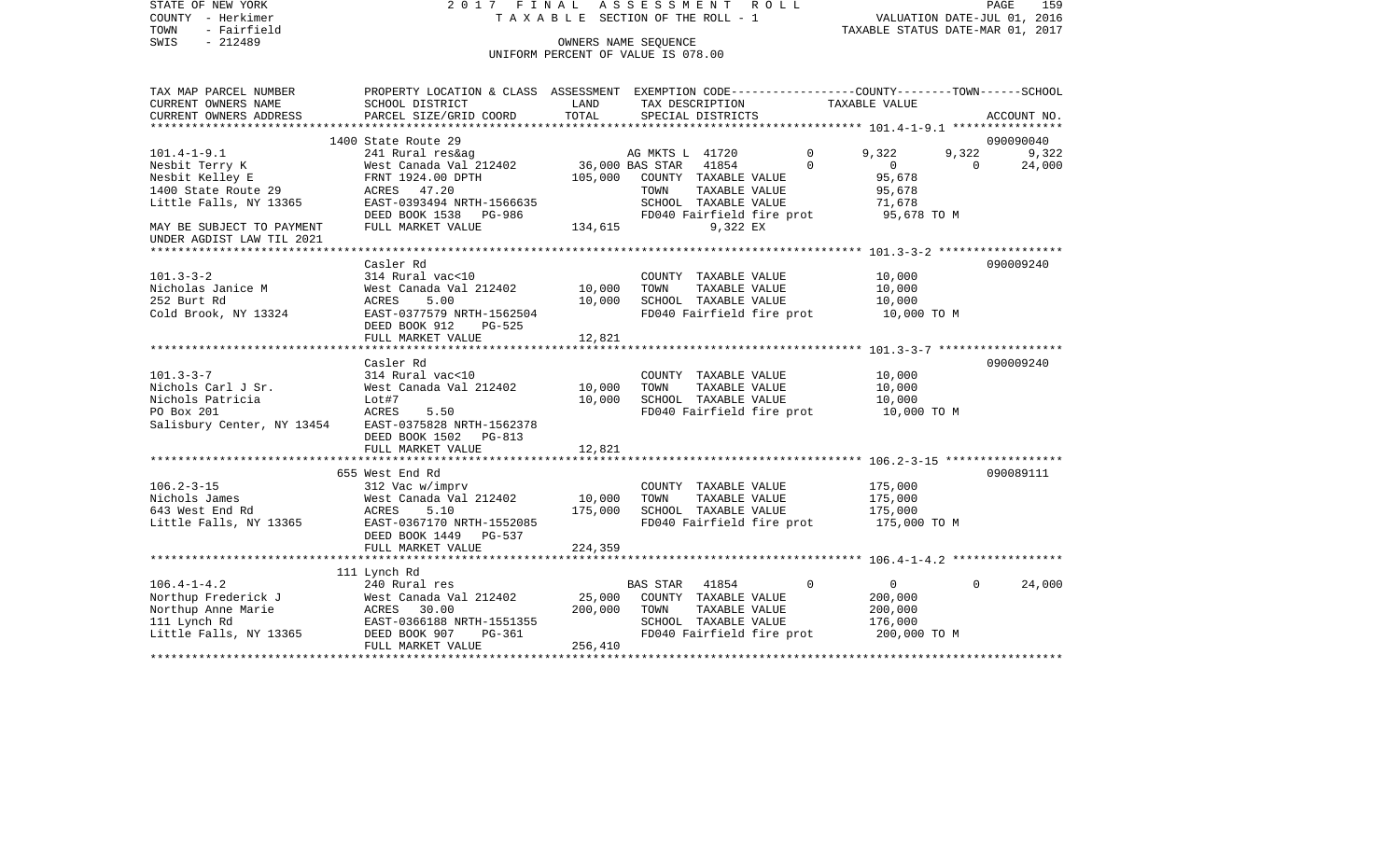| PROPERTY LOCATION & CLASS ASSESSMENT EXEMPTION CODE---------------COUNTY-------TOWN------SCHOOL<br>TAX MAP PARCEL NUMBER<br>CURRENT OWNERS NAME<br>SCHOOL DISTRICT<br>LAND<br>TAX DESCRIPTION<br>TAXABLE VALUE<br>CURRENT OWNERS ADDRESS<br>PARCEL SIZE/GRID COORD<br>TOTAL<br>SPECIAL DISTRICTS<br>ACCOUNT NO.<br>**********************<br>204 Myers Rd | 52,400 |
|-----------------------------------------------------------------------------------------------------------------------------------------------------------------------------------------------------------------------------------------------------------------------------------------------------------------------------------------------------------|--------|
|                                                                                                                                                                                                                                                                                                                                                           |        |
|                                                                                                                                                                                                                                                                                                                                                           |        |
|                                                                                                                                                                                                                                                                                                                                                           |        |
|                                                                                                                                                                                                                                                                                                                                                           |        |
| 210 1 Family Res<br>$107.3 - 2 - 21.2$<br>$\circ$<br>ENH STAR<br>41834<br>0<br>$\overline{0}$                                                                                                                                                                                                                                                             |        |
| Little Falls Ce 210900<br>O'Hara Robert J<br>12,000<br>COUNTY TAXABLE VALUE<br>176,800                                                                                                                                                                                                                                                                    |        |
| Life Use to Chas & Barb O<br>176,800<br>Morin Lynn L<br>TOWN<br>TAXABLE VALUE<br>176,800                                                                                                                                                                                                                                                                  |        |
| Attn: Charles & Barbara O'Hara FRNT 200.00 DPTH<br>SCHOOL TAXABLE VALUE<br>124,400                                                                                                                                                                                                                                                                        |        |
| 204 Myers Rd<br>ACRES<br>3.58<br>FD040 Fairfield fire prot<br>176,800 TO M                                                                                                                                                                                                                                                                                |        |
| Little Falls, NY 13365<br>EAST-0377561 NRTH-1549307                                                                                                                                                                                                                                                                                                       |        |
| DEED BOOK 933<br><b>PG-190</b>                                                                                                                                                                                                                                                                                                                            |        |
| FULL MARKET VALUE<br>226,667<br>***************************<br>**********                                                                                                                                                                                                                                                                                 |        |
| 357 Cole Rd<br>090000750                                                                                                                                                                                                                                                                                                                                  |        |
| $107.4 - 2 - 11.2$<br>210 1 Family Res<br>92,000<br>COUNTY TAXABLE VALUE                                                                                                                                                                                                                                                                                  |        |
| Little Falls Ce 210900<br>10,000<br>TAXABLE VALUE<br>OConnell Kathleen<br>TOWN<br>92,000                                                                                                                                                                                                                                                                  |        |
| FRNT 500.00 DPTH<br>SCHOOL TAXABLE VALUE<br>Burns Thos Burns Mary Jo<br>92,000<br>92,000                                                                                                                                                                                                                                                                  |        |
| 357 Cole Rd<br>1.00<br>FD040 Fairfield fire prot<br>ACRES<br>92,000 TO M                                                                                                                                                                                                                                                                                  |        |
| Little Falls, NY 13365<br>EAST-0386761 NRTH-1547404                                                                                                                                                                                                                                                                                                       |        |
| DEED BOOK 900<br>PG-264                                                                                                                                                                                                                                                                                                                                   |        |
| 117,949<br>FULL MARKET VALUE<br>                                                                                                                                                                                                                                                                                                                          |        |
| 756 State Route 29<br>090001590                                                                                                                                                                                                                                                                                                                           |        |
| $101.14 - 1 - 18$<br>314 Rural vac<10<br>COUNTY TAXABLE VALUE<br>7,000                                                                                                                                                                                                                                                                                    |        |
| Oldfield Daniel<br>West Canada Val 212402<br>7,000<br>TOWN<br>TAXABLE VALUE<br>7,000                                                                                                                                                                                                                                                                      |        |
| 7,000<br>740 State Route 29<br>FRNT 240.00 DPTH 200.00<br>SCHOOL TAXABLE VALUE<br>7,000                                                                                                                                                                                                                                                                   |        |
| Middleville, NY 13406-0331<br>EAST-0381461 NRTH-1568279<br>FD040 Fairfield fire prot<br>7,000 TO M                                                                                                                                                                                                                                                        |        |
| DEED BOOK 1526 PG-992                                                                                                                                                                                                                                                                                                                                     |        |
| FULL MARKET VALUE<br>8,974                                                                                                                                                                                                                                                                                                                                |        |
|                                                                                                                                                                                                                                                                                                                                                           |        |
| 137 Town Garage Rd<br>090008700                                                                                                                                                                                                                                                                                                                           |        |
| $101.14 - 1 - 12$<br>210 1 Family Res<br>37,000<br>COUNTY TAXABLE VALUE                                                                                                                                                                                                                                                                                   |        |
| Oldfield Daniel N<br>West Canada Val 212402<br>6,000<br>TOWN<br>TAXABLE VALUE<br>37,000                                                                                                                                                                                                                                                                   |        |
| 740 State Rte. 29<br>FRNT 100.00 DPTH 112.00<br>37,000<br>SCHOOL TAXABLE VALUE<br>37,000<br>Fairfield, NY 13406<br>FD040 Fairfield fire prot<br>EAST-0381336 NRTH-1568279<br>37,000 TO M                                                                                                                                                                  |        |
| DEED BOOK 1492 PG-657                                                                                                                                                                                                                                                                                                                                     |        |
| FULL MARKET VALUE<br>47,436                                                                                                                                                                                                                                                                                                                               |        |
| ****************************                                                                                                                                                                                                                                                                                                                              |        |
| 090000270<br>740 State Route 29                                                                                                                                                                                                                                                                                                                           |        |
| $101.14 - 1 - 17$<br>314 Rural vac<10<br>COUNTY TAXABLE VALUE<br>2,500                                                                                                                                                                                                                                                                                    |        |
| Oldfield Daniel Newton<br>West Canada Val 212402<br>2,500<br>TOWN<br>TAXABLE VALUE<br>2,500                                                                                                                                                                                                                                                               |        |
| 740 State Route 29<br>FRNT 100.00 DPTH 100.00<br>2,500<br>SCHOOL TAXABLE VALUE<br>2,500                                                                                                                                                                                                                                                                   |        |
| FD040 Fairfield fire prot<br>Middleville, NY 13406<br>EAST-0381314 NRTH-1568365<br>2,500 TO M                                                                                                                                                                                                                                                             |        |
| DEED BOOK 1413<br>PG-419                                                                                                                                                                                                                                                                                                                                  |        |
| 3,205<br>FULL MARKET VALUE                                                                                                                                                                                                                                                                                                                                |        |

PAGE 160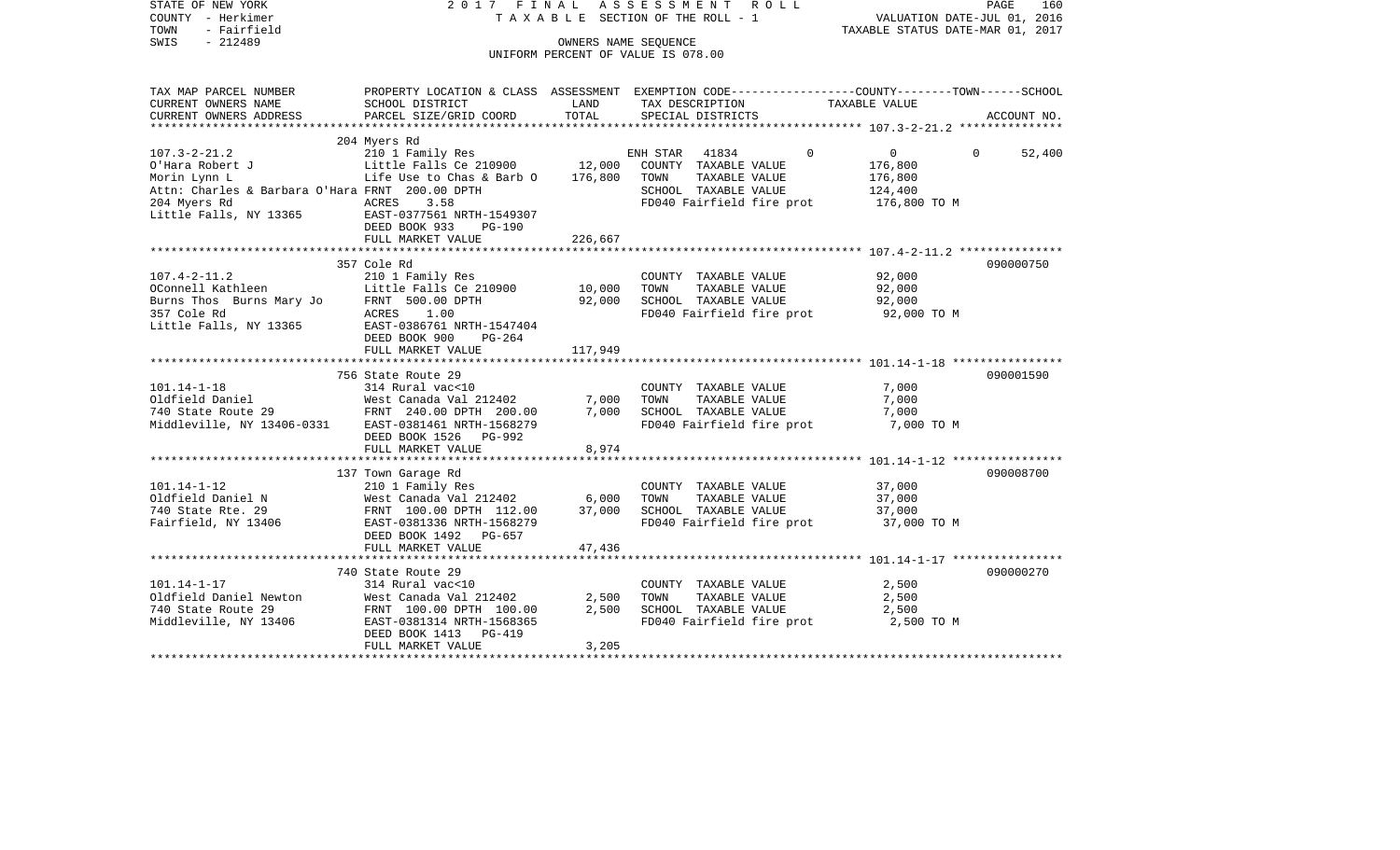COUNTY - Herkimer **T A X A B L E SECTION OF THE ROLL - 1** VALUATION DATE-JUL 01, 2016 TOWN - Fairfield TAXABLE STATUS DATE-MAR 01, 2017 SWIS - 212489 CONNERS NAME SEQUENCE UNIFORM PERCENT OF VALUE IS 078.00TAX MAP PARCEL NUMBER PROPERTY LOCATION & CLASS ASSESSMENT EXEMPTION CODE------------------COUNTY--------TOWN------SCHOOL CURRENT OWNERS NAME SCHOOL DISTRICT LAND TAX DESCRIPTION TAXABLE VALUECURRENT OWNERS ADDRESS PARCEL SIZE/GRID COORD TOTAL SPECIAL DISTRICTS ACCOUNT NO. \*\*\*\*\*\*\*\*\*\*\*\*\*\*\*\*\*\*\*\*\*\*\*\*\*\*\*\*\*\*\*\*\*\*\*\*\*\*\*\*\*\*\*\*\*\*\*\*\*\*\*\*\*\*\*\*\*\*\*\*\*\*\*\*\*\*\*\*\*\*\*\*\*\*\*\*\*\*\*\*\*\*\*\*\*\*\*\*\*\*\*\*\*\*\*\*\*\*\*\*\*\*\* 101.14-1-4 \*\*\*\*\*\*\*\*\*\*\*\*\*\*\*\*\* Fairfield 090086027101.14-1-4 314 Rural vac<10 COUNTY TAXABLE VALUE 6,500 Oldfield Louise West Canada Val 212402 6,500 TOWN TAXABLE VALUE 6,500 720 State Rte. 29 ACRES 7.90 6,500 SCHOOL TAXABLE VALUE 6,500 Middleville, NY 13406 EAST-0380795 NRTH-1568007 FD040 Fairfield fire prot 6,500 TO M DEED BOOK 1529 PG-648FULL MARKET VALUE 8,333 \*\*\*\*\*\*\*\*\*\*\*\*\*\*\*\*\*\*\*\*\*\*\*\*\*\*\*\*\*\*\*\*\*\*\*\*\*\*\*\*\*\*\*\*\*\*\*\*\*\*\*\*\*\*\*\*\*\*\*\*\*\*\*\*\*\*\*\*\*\*\*\*\*\*\*\*\*\*\*\*\*\*\*\*\*\*\*\*\*\*\*\*\*\*\*\*\*\*\*\*\*\*\* 101.14-1-3 \*\*\*\*\*\*\*\*\*\*\*\*\*\*\*\*\* 720 State Route 29 090001560101.14-1-3 210 1 Family Res VET COM C 41132 0 12,000 0 0 Vest Canada Val 212402 8,000 VET COM T 41133 0 0 12,250 0 0 720 State Rte. 29 FRNT 120.00 DPTH 185.00 49,000 BAS STAR 41854 0 0 0 24,000 Middleville, NY 13406 EAST-0380883 NRTH-1568408 COUNTY TAXABLE VALUE 37,000 DEED BOOK 823 PG-428 TOWN TAXABLE VALUE 36,750 FULL MARKET VALUE  $62,821$  SCHOOL TAXABLE VALUE  $25,000$ FD040 Fairfield fire prot 49,000 TO M<br>\*\*\*\*\*\*\*\*\*\*\*\*\*\*\*\*\*\*\*\*\*\*\*\*\*\*\*\*\*\*\*\*\* 106.2-3-13 \*\*\*\*\*\*\*\*\*\*\*\*\*\*\*\*\* \*\*\*\*\*\*\*\*\*\*\*\*\*\*\*\*\*\*\*\*\*\*\*\*\*\*\*\*\*\*\*\*\*\*\*\*\*\*\*\*\*\*\*\*\*\*\*\*\*\*\*\*\*\*\*\*\*\*\*\*\*\*\*\*\*\*\*\*\*\*\*\*\*\*\*\*\*\*\*\*\*\*\*\*\*\*\*\*\*\*\*\*\*\*\*\*\*\*\*\*\*\*\* 106.2-3-13 \*\*\*\*\*\*\*\*\*\*\*\*\*\*\*\*\* 643 West End Rd 090008070106.2-3-13 210 1 Family Res COUNTY TAXABLE VALUE 100,000 Orcutt Cassandra N West Canada Val 212402 12,000 TOWN TAXABLE VALUE 100,000 Cristman Justin W ACRES 1.00 100,000 SCHOOL TAXABLE VALUE 100,000 643 West End Rd EAST-0367052 NRTH-1551734 FD040 Fairfield fire prot 100,000 TO M Little Falls, NY 13365 DEED BOOK 1616 PG-430 FULL MARKET VALUE 128,205 \*\*\*\*\*\*\*\*\*\*\*\*\*\*\*\*\*\*\*\*\*\*\*\*\*\*\*\*\*\*\*\*\*\*\*\*\*\*\*\*\*\*\*\*\*\*\*\*\*\*\*\*\*\*\*\*\*\*\*\*\*\*\*\*\*\*\*\*\*\*\*\*\*\*\*\*\*\*\*\*\*\*\*\*\*\*\*\*\*\*\*\*\*\*\*\*\*\*\*\*\*\*\* 094.4-1-8.1 \*\*\*\*\*\*\*\*\*\*\*\*\*\*\*\* Farrington Rd 090000240 094.4-1-8.1 314 Rural vac<10 COUNTY TAXABLE VALUE 9,000 Orf Family Rev. Trust Robert & West Canada Val 212402 9,000 TOWN TAXABLE VALUE 9,000 193 Farrington Rd ACRES 9.00 9,000 SCHOOL TAXABLE VALUE 9,000 Newport, NY 13416 EAST-0363741 NRTH-1578996 FD040 Fairfield fire prot 9,000 TO M DEED BOOK 2017 PG-344FULL MARKET VALUE 11,538 \*\*\*\*\*\*\*\*\*\*\*\*\*\*\*\*\*\*\*\*\*\*\*\*\*\*\*\*\*\*\*\*\*\*\*\*\*\*\*\*\*\*\*\*\*\*\*\*\*\*\*\*\*\*\*\*\*\*\*\*\*\*\*\*\*\*\*\*\*\*\*\*\*\*\*\*\*\*\*\*\*\*\*\*\*\*\*\*\*\*\*\*\*\*\*\*\*\*\*\*\*\*\* 094.4-1-9 \*\*\*\*\*\*\*\*\*\*\*\*\*\*\*\*\*\* 193 Farrington Rd 090009750 094.4-1-9 240 Rural res BAS STAR 41854 0 0 0 24,000 Orf Family Rev. Trust Robert & West Canada Val 212402 18,000 COUNTY TAXABLE VALUE 155,000<br>193 Farrington Rd 155.000 ACRES 16.00 155.000 TOWN TAXABLE VALUE 155.000 193 Farrington Rd ACRES 16.00 155,000 TOWN Newport, NY 13416 EAST-0363929 NRTH-1579709 SCHOOL TAXABLE VALUE 131,000 DEED BOOK 2017 PG-343 FD040 Fairfield fire prot 155,000 TO M FULL MARKET VALUE 198,718 \*\*\*\*\*\*\*\*\*\*\*\*\*\*\*\*\*\*\*\*\*\*\*\*\*\*\*\*\*\*\*\*\*\*\*\*\*\*\*\*\*\*\*\*\*\*\*\*\*\*\*\*\*\*\*\*\*\*\*\*\*\*\*\*\*\*\*\*\*\*\*\*\*\*\*\*\*\*\*\*\*\*\*\*\*\*\*\*\*\*\*\*\*\*\*\*\*\*\*\*\*\*\* 095.3-1-10 \*\*\*\*\*\*\*\*\*\*\*\*\*\*\*\*\* 1695 Castle Rd 090005280095.3-1-10 270 Mfg housing COUNTY TAXABLE VALUE 16,000 Osiecki Donna West Canada Val 212402 11,000 TOWN TAXABLE VALUE 16,000 1695 Castle Rd ACRES 3.30 16,000 SCHOOL TAXABLE VALUE 16,000 Newport, NY 13416 **EAST-0376256 NRTH-1580377** FD040 Fairfield fire prot 16,000 TO M DEED BOOK 1314 PG-427 FULL MARKET VALUE 20,513 \*\*\*\*\*\*\*\*\*\*\*\*\*\*\*\*\*\*\*\*\*\*\*\*\*\*\*\*\*\*\*\*\*\*\*\*\*\*\*\*\*\*\*\*\*\*\*\*\*\*\*\*\*\*\*\*\*\*\*\*\*\*\*\*\*\*\*\*\*\*\*\*\*\*\*\*\*\*\*\*\*\*\*\*\*\*\*\*\*\*\*\*\*\*\*\*\*\*\*\*\*\*\*\*\*\*\*\*\*\*\*\*\*\*\*\*\*\*\*\*\*\*\*\*\*\*\*\*\*\*\*\*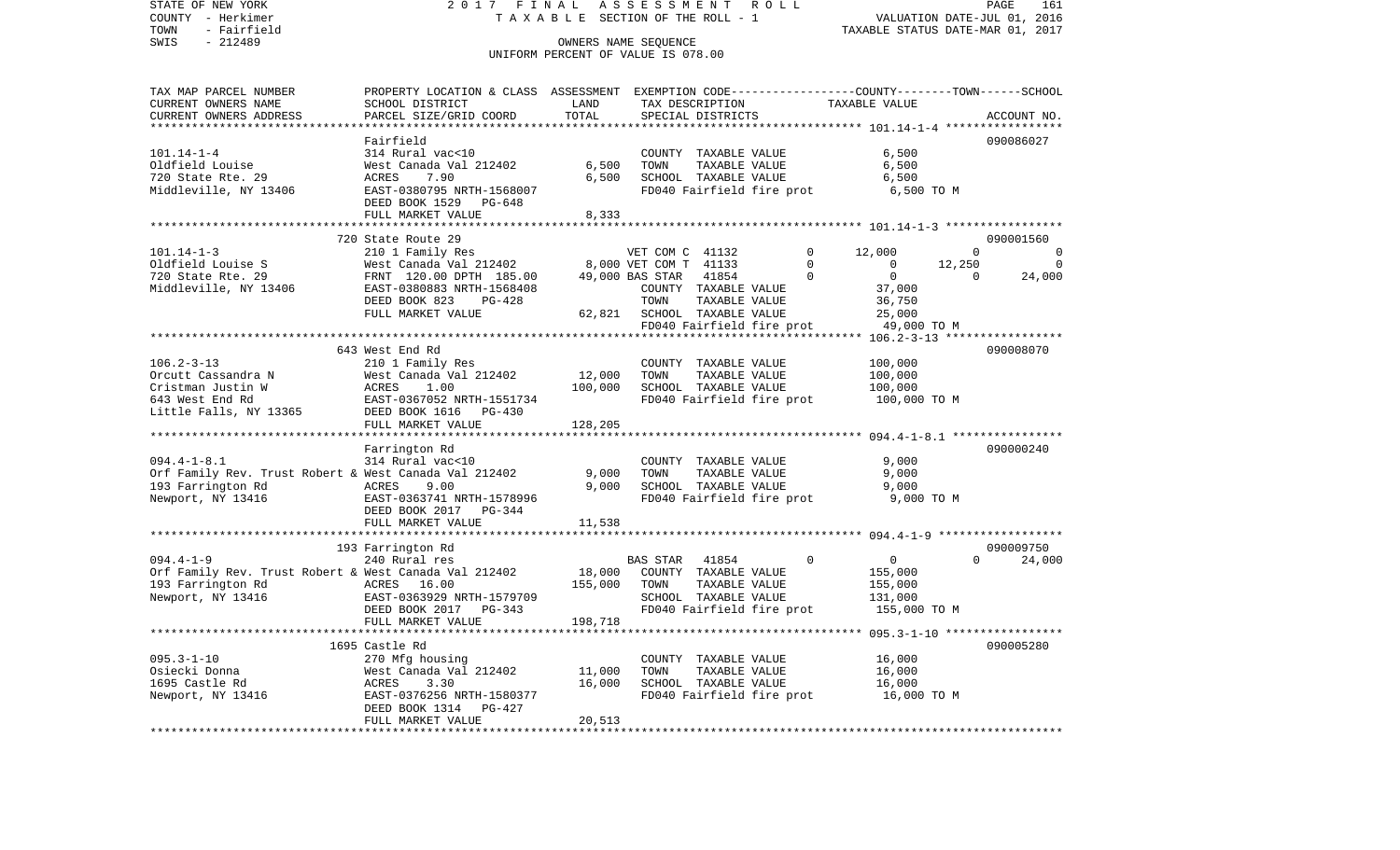| STATE OF NEW YORK<br>COUNTY - Herkimer | 2017 FINAL                                                                                      | TAXABLE SECTION OF THE ROLL - 1    | ASSESSMENT       |                           | ROLL |          |                                  |          | 162<br>PAGE<br>VALUATION DATE-JUL 01, 2016 |
|----------------------------------------|-------------------------------------------------------------------------------------------------|------------------------------------|------------------|---------------------------|------|----------|----------------------------------|----------|--------------------------------------------|
| - Fairfield<br>TOWN                    |                                                                                                 |                                    |                  |                           |      |          | TAXABLE STATUS DATE-MAR 01, 2017 |          |                                            |
| SWIS<br>$-212489$                      |                                                                                                 | OWNERS NAME SEQUENCE               |                  |                           |      |          |                                  |          |                                            |
|                                        |                                                                                                 | UNIFORM PERCENT OF VALUE IS 078.00 |                  |                           |      |          |                                  |          |                                            |
| TAX MAP PARCEL NUMBER                  | PROPERTY LOCATION & CLASS ASSESSMENT EXEMPTION CODE---------------COUNTY-------TOWN------SCHOOL |                                    |                  |                           |      |          |                                  |          |                                            |
| CURRENT OWNERS NAME                    | SCHOOL DISTRICT                                                                                 | LAND                               |                  | TAX DESCRIPTION           |      |          | TAXABLE VALUE                    |          |                                            |
| CURRENT OWNERS ADDRESS                 | PARCEL SIZE/GRID COORD                                                                          | TOTAL                              |                  | SPECIAL DISTRICTS         |      |          |                                  |          | ACCOUNT NO.                                |
| ***********************                |                                                                                                 |                                    |                  |                           |      |          |                                  |          |                                            |
|                                        | 342 Reservoir Rd                                                                                |                                    |                  |                           |      |          |                                  |          | 090087054                                  |
| $100.2 - 1 - 20.4$                     | 210 1 Family Res                                                                                |                                    | <b>BAS STAR</b>  | 41854                     |      | 0        | $\mathsf{O}$                     | $\Omega$ | 24,000                                     |
| Ostapuk Ivan                           | West Canada Val 212402                                                                          | 7,000                              | COUNTY           | TAXABLE VALUE             |      |          | 70,000                           |          |                                            |
| Ostapuk Tatyana                        | Ostapuk has land contract                                                                       | 70,000                             | TOWN             | TAXABLE VALUE             |      |          | 70,000                           |          |                                            |
| 342 Reservoir Rd                       | FRNT 165.00 DPTH 110.00                                                                         |                                    |                  | SCHOOL TAXABLE VALUE      |      |          | 46,000                           |          |                                            |
| Fairfield, NY 13416                    | EAST-0372261 NRTH-1571677                                                                       |                                    |                  | FD040 Fairfield fire prot |      |          | 70,000 TO M                      |          |                                            |
|                                        | DEED BOOK 1387<br>PG-10                                                                         |                                    |                  |                           |      |          |                                  |          |                                            |
|                                        | FULL MARKET VALUE                                                                               | 89,744                             |                  |                           |      |          |                                  |          |                                            |
|                                        | *********************                                                                           |                                    |                  |                           |      |          |                                  |          |                                            |
|                                        | Platform Rd                                                                                     |                                    |                  |                           |      |          |                                  |          |                                            |
| $100.2 - 1 - 20.5$                     | 322 Rural vac>10                                                                                |                                    |                  | COUNTY TAXABLE VALUE      |      |          | 12,000                           |          |                                            |
| Ostapuk Ivan & Tatyana                 | West Canada Val 212402                                                                          | 12,000                             | TOWN             | TAXABLE VALUE             |      |          | 12,000                           |          |                                            |
| 342 Reservoir Rd                       | FRNT 361.00 DPTH                                                                                | 12,000                             |                  | SCHOOL TAXABLE VALUE      |      |          | 12,000                           |          |                                            |
| Newport, NY 13416                      | 14.20<br>ACRES                                                                                  |                                    |                  | FD040 Fairfield fire prot |      |          | 12,000 TO M                      |          |                                            |
|                                        | EAST-0372502 NRTH-1571275                                                                       |                                    |                  |                           |      |          |                                  |          |                                            |
|                                        | DEED BOOK 786<br>$PG-683$                                                                       |                                    |                  |                           |      |          |                                  |          |                                            |
|                                        | FULL MARKET VALUE                                                                               | 15,385                             |                  |                           |      |          |                                  |          |                                            |
|                                        | ***********************                                                                         |                                    |                  |                           |      |          |                                  |          |                                            |
|                                        | 366 Resevoir Rd                                                                                 |                                    |                  |                           |      |          |                                  |          |                                            |
| $100.2 - 1 - 20.7$                     | 210 1 Family Res                                                                                |                                    | <b>BAS STAR</b>  | 41854                     |      | $\Omega$ | $\mathbf 0$                      | $\Omega$ | 24,000                                     |
| Ostapuk Sergey I                       | West Canada Val 212402                                                                          | 8,400                              | <b>COUNTY</b>    | TAXABLE VALUE             |      |          | 50,000                           |          |                                            |
| Ostapuk Olga V                         | FRNT 315.00 DPTH                                                                                | 50,000                             | TOWN             | TAXABLE VALUE             |      |          | 50,000                           |          |                                            |
| 366 Resevoir Rd                        | ACRES<br>3.40                                                                                   |                                    |                  | SCHOOL TAXABLE VALUE      |      |          | 26,000                           |          |                                            |
| Newport, NY 13416                      | EAST-0372769 NRTH-1571584                                                                       |                                    |                  |                           |      |          |                                  |          |                                            |
|                                        | DEED BOOK 1390<br>PG-645                                                                        |                                    |                  |                           |      |          |                                  |          |                                            |
|                                        | FULL MARKET VALUE                                                                               | 64,103                             |                  |                           |      |          |                                  |          |                                            |
|                                        |                                                                                                 |                                    |                  |                           |      |          |                                  |          |                                            |
|                                        | Snyder Rd                                                                                       |                                    |                  |                           |      |          |                                  |          |                                            |
| $101.4 - 4 - 12$                       | 314 Rural vac<10                                                                                |                                    | COUNTY           | TAXABLE VALUE             |      |          | 1,000                            |          |                                            |
| Pabes Diane                            | West Canada Val 212402                                                                          | 1,000                              | TOWN             | TAXABLE VALUE             |      |          | 1,000                            |          |                                            |
| 189 Lyle Rd                            | 50.00 DPTH<br>FRNT<br>50.00                                                                     | 1,000                              |                  | SCHOOL TAXABLE VALUE      |      |          | 1,000                            |          |                                            |
| Little Falls, NY 13365                 | EAST-0392127 NRTH-1567453                                                                       |                                    |                  | FD040 Fairfield fire prot |      |          | 1,000 TO M                       |          |                                            |
|                                        | FULL MARKET VALUE<br>*************************                                                  | 1,282                              |                  |                           |      |          |                                  |          |                                            |
|                                        | 1158 State Route 29                                                                             |                                    |                  |                           |      |          |                                  |          | 090005130                                  |
| $101.4 - 1 - 2$                        | 210 1 Family Res                                                                                |                                    | VET COM CT 41131 |                           |      | 0        | 8,750                            | 8,750    | 0                                          |
|                                        |                                                                                                 |                                    |                  |                           |      |          |                                  |          |                                            |

Palmeroni James J West Canada Val 212402 10,000 VET DIS CT 41141 0 17,500 17,500 0 Palmeroni Elizabeth J FRNT 650.00 DPTH 35,000 ENH STAR 41834 0 0 0 35,000

FULL MARKET VALUE 44,872 FD040 Fairfield fire prot \*\*\*\*\*\*\*\*\*\*\*\*\*\*\*\*\*\*\*\*\*\*\*\*\*\*\*\*\*\*\*\*\*\*\*\*\*\*\*\*\*\*\*\*\*\*\*\*\*\*\*\*\*\*\*\*\*\*\*\*\*\*\*\*\*\*\*\*\*\*\*\*\*\*\*\*\*\*\*\*\*\*\*\*\*\*\*\*\*\*\*\*\*\*\*\*\*\*\*\*\*\*\*\*\*\*\*\*\*\*\*\*\*\*\*\*\*\*\*\*\*\*\*\*\*\*\*\*\*\*\*\*

DEED BOOK 1399 PG-568 SCHOOL TAXABLE VALUE 0

35,000 TO M

1158 State Rte. 29 Rd ACRES 2.30 COUNTY TAXABLE VALUE 8,750 Little Falls, NY 13365 **EAST-0388936 NRTH-1566802** TOWN TAXABLE VALUE 8,750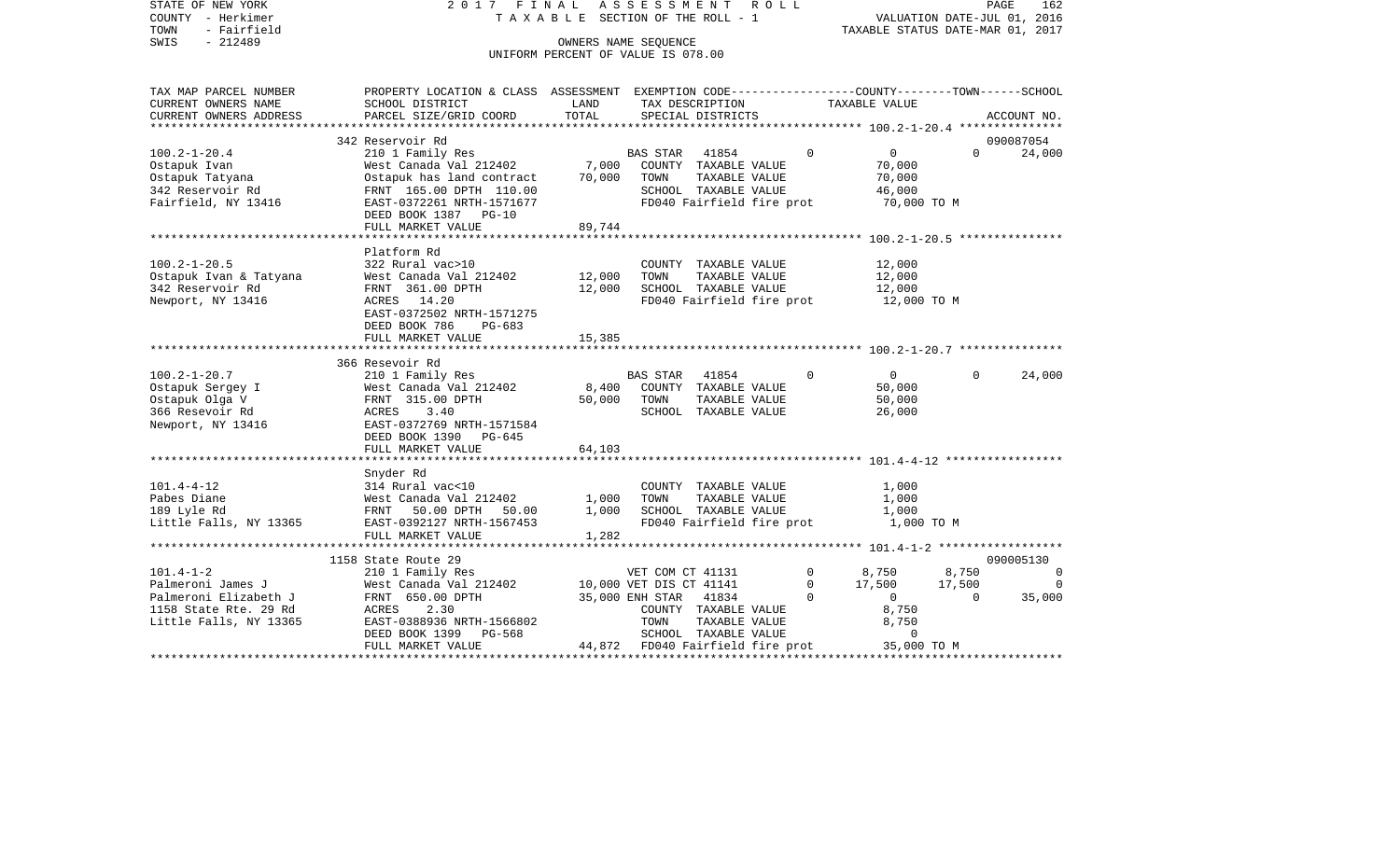| STATE OF NEW YORK<br>COUNTY - Herkimer<br>TOWN<br>- Fairfield<br>SWIS<br>$-212489$ | 2017 FINAL                                         |                  | ASSESSMENT ROLL<br>TAXABLE SECTION OF THE ROLL - 1<br>OWNERS NAME SEQUENCE<br>UNIFORM PERCENT OF VALUE IS 078.00 | PAGE<br>163<br>VALUATION DATE-JUL 01, 2016<br>TAXABLE STATUS DATE-MAR 01, 2017                                    |
|------------------------------------------------------------------------------------|----------------------------------------------------|------------------|------------------------------------------------------------------------------------------------------------------|-------------------------------------------------------------------------------------------------------------------|
| TAX MAP PARCEL NUMBER<br>CURRENT OWNERS NAME                                       | SCHOOL DISTRICT                                    | LAND             | TAX DESCRIPTION                                                                                                  | PROPERTY LOCATION & CLASS ASSESSMENT EXEMPTION CODE----------------COUNTY-------TOWN------SCHOOL<br>TAXABLE VALUE |
| CURRENT OWNERS ADDRESS                                                             | PARCEL SIZE/GRID COORD                             | TOTAL            | SPECIAL DISTRICTS                                                                                                | ACCOUNT NO.                                                                                                       |
|                                                                                    |                                                    |                  |                                                                                                                  |                                                                                                                   |
|                                                                                    | Castle Rd                                          |                  |                                                                                                                  |                                                                                                                   |
| $101.2 - 1 - 1.5$                                                                  | 322 Rural vac>10                                   |                  | COUNTY TAXABLE VALUE                                                                                             | 16,800                                                                                                            |
| Pasko Thomas<br>Pasko Emily                                                        | West Canada Val 212402<br>FRNT 947.00 DPTH         | 16,800<br>16,800 | TOWN<br>TAXABLE VALUE<br>SCHOOL TAXABLE VALUE                                                                    | 16,800<br>16,800                                                                                                  |
| 3120 Lone Pine Rd                                                                  | ACRES 23.70                                        |                  | FD040 Fairfield fire prot                                                                                        | 16,800 TO M                                                                                                       |
| Schenectady, NY 12303                                                              | EAST-0385206 NRTH-1573741<br>DEED BOOK 1343 PG-828 |                  |                                                                                                                  |                                                                                                                   |
|                                                                                    | FULL MARKET VALUE                                  | 21,538           |                                                                                                                  |                                                                                                                   |
|                                                                                    |                                                    |                  |                                                                                                                  |                                                                                                                   |
|                                                                                    | Davis Rd                                           |                  |                                                                                                                  |                                                                                                                   |
| $107.1 - 2 - 10$                                                                   | 314 Rural vac<10                                   |                  | COUNTY TAXABLE VALUE                                                                                             | 6,000                                                                                                             |
| Patrick Jennifer A                                                                 | West Canada Val 212402<br>Portion Of 107.1-1-6.2   | 6,000            | TOWN TAXABLE VALUE                                                                                               | 6,000                                                                                                             |
| PO Box 141<br>Middleville, NY 13406                                                | ACRES 1.70                                         | 6,000            | SCHOOL TAXABLE VALUE                                                                                             | 6,000<br>6,000 TO M                                                                                               |
|                                                                                    | EAST-0381959 NRTH-1556723                          |                  | FD040 Fairfield fire prot                                                                                        |                                                                                                                   |
|                                                                                    | DEED BOOK 1558 PG-124                              |                  |                                                                                                                  |                                                                                                                   |
|                                                                                    | FULL MARKET VALUE                                  | 7,692            |                                                                                                                  |                                                                                                                   |
|                                                                                    |                                                    |                  |                                                                                                                  |                                                                                                                   |
|                                                                                    | 2355 State Route 169                               |                  |                                                                                                                  | 090087060                                                                                                         |
| $107.3 - 2 - 2.2$                                                                  | 210 1 Family Res                                   |                  | BAS STAR 41854<br>$\Omega$                                                                                       | $\overline{0}$<br>$\Omega$<br>24,000                                                                              |
|                                                                                    |                                                    |                  |                                                                                                                  | 66,000                                                                                                            |
|                                                                                    |                                                    |                  | SCHOOL TAXABLE VALUE                                                                                             | 66,000<br>42,000                                                                                                  |
|                                                                                    |                                                    |                  | FD040 Fairfield fire prot                                                                                        | 66,000 TO M                                                                                                       |
|                                                                                    | FULL MARKET VALUE                                  | 84,615           |                                                                                                                  |                                                                                                                   |
|                                                                                    |                                                    |                  |                                                                                                                  |                                                                                                                   |
|                                                                                    | 1485 Castle Rd                                     |                  |                                                                                                                  |                                                                                                                   |
|                                                                                    | 322 Rural vac>10                                   |                  | COUNTY TAXABLE VALUE                                                                                             | 25,000                                                                                                            |
|                                                                                    |                                                    | 25,000           | TOWN TAXABLE VALUE                                                                                               | 25,000                                                                                                            |
|                                                                                    |                                                    | 25,000           | SCHOOL TAXABLE VALUE                                                                                             | 25,000                                                                                                            |
|                                                                                    |                                                    |                  | FD040 Fairfield fire prot                                                                                        | 25,000 TO M                                                                                                       |
|                                                                                    |                                                    |                  |                                                                                                                  |                                                                                                                   |
|                                                                                    | FULL MARKET VALUE                                  | 32,051           |                                                                                                                  |                                                                                                                   |
|                                                                                    | Sandy Lane Rd                                      |                  |                                                                                                                  |                                                                                                                   |
| $095.4 - 1 - 7.9$                                                                  | 322 Rural vac>10                                   |                  | COUNTY TAXABLE VALUE                                                                                             | 17,000                                                                                                            |
| Pavlus Richard                                                                     | West Canada Val 212402                             | 17,000           | TAXABLE VALUE<br>TOWN                                                                                            | 17,000                                                                                                            |
| 160 Red School House Road                                                          | ACRES 28.80                                        | 17,000           | SCHOOL TAXABLE VALUE                                                                                             | 17,000                                                                                                            |
| Johnstown, NY 12095                                                                | EAST-0383871 NRTH-1579427                          |                  | FD040 Fairfield fire prot 17,000 TO M                                                                            |                                                                                                                   |
|                                                                                    | DEED BOOK 892<br>PG-214                            |                  |                                                                                                                  |                                                                                                                   |
|                                                                                    | FULL MARKET VALUE                                  | 21,795           |                                                                                                                  |                                                                                                                   |
|                                                                                    |                                                    |                  |                                                                                                                  |                                                                                                                   |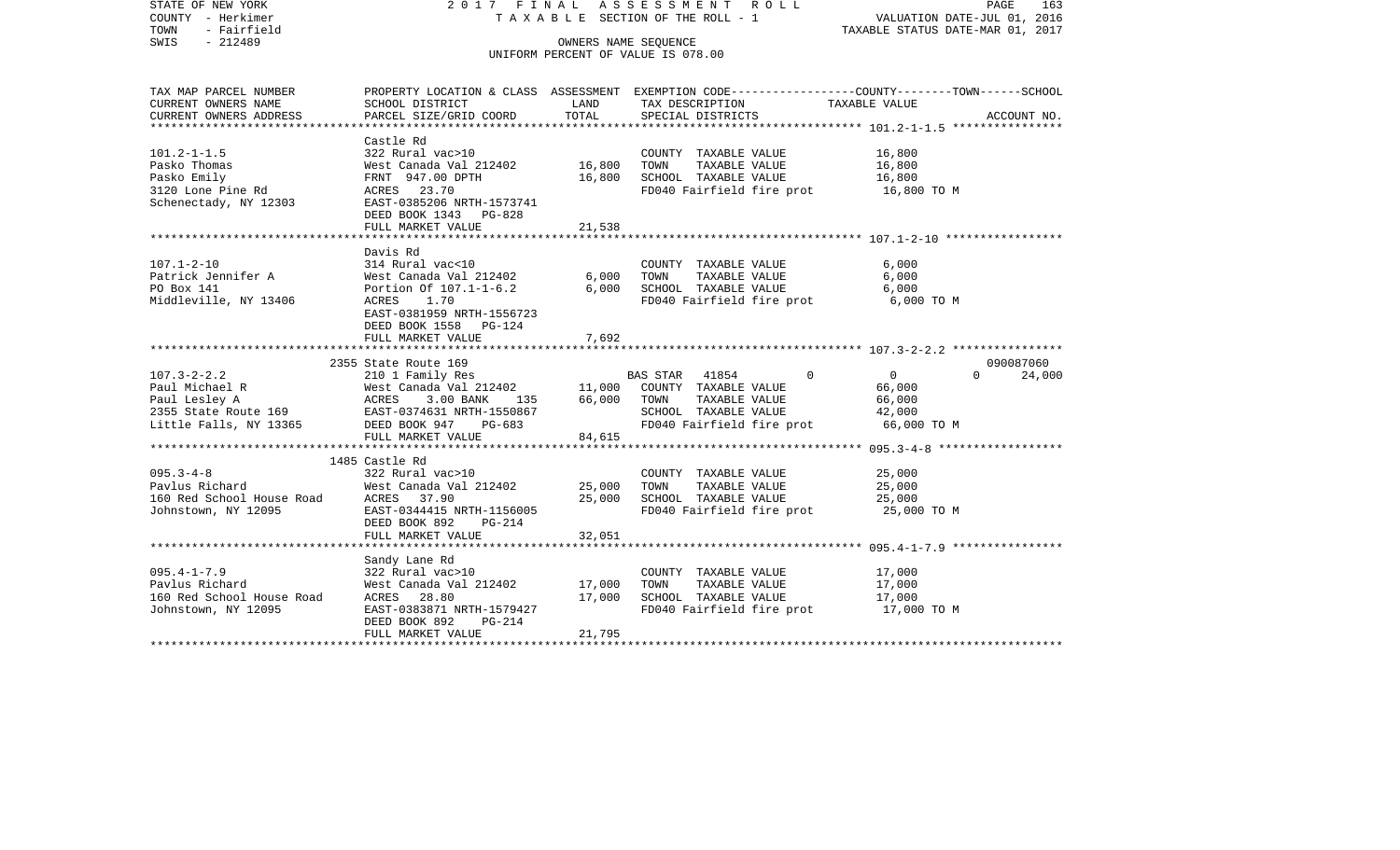STATE OF NEW YORK 2 0 1 7 F I N A L A S S E S S M E N T R O L L PAGE 164VALUATION DATE-JUL 01, 2016 COUNTY - Herkimer T A X A B L E SECTION OF THE ROLL - 1 TOWN - Fairfield TAXABLE STATUS DATE-MAR 01, 2017 SWIS - 212489 OWNERS NAME SEQUENCE UNIFORM PERCENT OF VALUE IS 078.00TAX MAP PARCEL NUMBER PROPERTY LOCATION & CLASS ASSESSMENT EXEMPTION CODE------------------COUNTY--------TOWN------SCHOOL CURRENT OWNERS NAME SCHOOL DISTRICT LAND TAX DESCRIPTION TAXABLE VALUECURRENT OWNERS ADDRESS PARCEL SIZE/GRID COORD TOTAL SPECIAL DISTRICTS ACCOUNT NO. \*\*\*\*\*\*\*\*\*\*\*\*\*\*\*\*\*\*\*\*\*\*\*\*\*\*\*\*\*\*\*\*\*\*\*\*\*\*\*\*\*\*\*\*\*\*\*\*\*\*\*\*\*\*\*\*\*\*\*\*\*\*\*\*\*\*\*\*\*\*\*\*\*\*\*\*\*\*\*\*\*\*\*\*\*\*\*\*\*\*\*\*\*\*\*\*\*\*\*\*\*\*\* 095.4-1-1.3 \*\*\*\*\*\*\*\*\*\*\*\*\*\*\*\* Comstock Rd 095.4-1-1.3 210 1 Family Res COUNTY TAXABLE VALUE 110,000 Pawlukanis Walter L West Canada Val 212402 32,000 TOWN TAXABLE VALUE 110,000 Elizabeth A ACRES 43.80 110,000 SCHOOL TAXABLE VALUE 110,000 247 Delaware Ave EAST-0385662 NRTH-1582519 FD040 Fairfield fire prot 110,000 TO M<br>Oakhurst, NJ 07755 DEED BOOK 810 PG-613 DEED BOOK 810 PG-613 FULL MARKET VALUE 141,026 \*\*\*\*\*\*\*\*\*\*\*\*\*\*\*\*\*\*\*\*\*\*\*\*\*\*\*\*\*\*\*\*\*\*\*\*\*\*\*\*\*\*\*\*\*\*\*\*\*\*\*\*\*\*\*\*\*\*\*\*\*\*\*\*\*\*\*\*\*\*\*\*\*\*\*\*\*\*\*\*\*\*\*\*\*\*\*\*\*\*\*\*\*\*\*\*\*\*\*\*\*\*\* 107.1-1-17.2 \*\*\*\*\*\*\*\*\*\*\*\*\*\*\* 499 Myers Rd 090089110 107.1-1-17.2 210 1 Family Res BAS STAR 41854 0 0 0 24,000 Peach Marsha West Canada Val 212402 10,000 COUNTY TAXABLE VALUE 93,000 499 Myers Rd ACRES 1.58 93,000 TOWN TAXABLE VALUE 93,000 Little Falls, NY 13365 EAST-0380190 NRTH-1553259 SCHOOL TAXABLE VALUE 69,000 DEED BOOK 697 PG-125 FD040 Fairfield fire prot 93,000 TO M FULL MARKET VALUE 119,231 \*\*\*\*\*\*\*\*\*\*\*\*\*\*\*\*\*\*\*\*\*\*\*\*\*\*\*\*\*\*\*\*\*\*\*\*\*\*\*\*\*\*\*\*\*\*\*\*\*\*\*\*\*\*\*\*\*\*\*\*\*\*\*\*\*\*\*\*\*\*\*\*\*\*\*\*\*\*\*\*\*\*\*\*\*\*\*\*\*\*\*\*\*\*\*\*\*\*\*\*\*\*\* 101.4-7-7 \*\*\*\*\*\*\*\*\*\*\*\*\*\*\*\*\*\* Castle Rd101.4-7-7 283 Res w/Comuse COUNTY TAXABLE VALUE 91,000 Peachey Samuel R 61,000 West Canada Val 212402 11,000 TOWN TAXABLE VALUE 91,000 Peachey Elizabeth P ACRES 7.00 91,000 SCHOOL TAXABLE VALUE 91,000 Noah Yoder EAST-0391058 NRTH-1562934 FD040 Fairfield fire prot 91,000 TO M 1576 State Rte. 29 DEED BOOK 1528 PG-805Little Falls, NY 13365 FULL MARKET VALUE 116,667 \*\*\*\*\*\*\*\*\*\*\*\*\*\*\*\*\*\*\*\*\*\*\*\*\*\*\*\*\*\*\*\*\*\*\*\*\*\*\*\*\*\*\*\*\*\*\*\*\*\*\*\*\*\*\*\*\*\*\*\*\*\*\*\*\*\*\*\*\*\*\*\*\*\*\*\*\*\*\*\*\*\*\*\*\*\*\*\*\*\*\*\*\*\*\*\*\*\*\*\*\*\*\* 107.1-1-20.4 \*\*\*\*\*\*\*\*\*\*\*\*\*\*\* 529 Hardscrabble107.1-1-20.4 112 Dairy farm AG MKTS L 41720 0 26,414 26,414 26,414 Peachey Shem T Jr. West Canada Val 212402 95,000 BAS STAR 41854 0 0 0 24,000 Peachey Rhoda J **FRNT 2523.00 DPTH** 195,000 AGRIC 10 Y 42100 0 2,500 2,500 2,500 2,500 529 Hardscrabble Rd ACRES 141.40 COUNTY TAXABLE VALUE 166,086 Little Falls, NY 13365 EAST-0383274 NRTH-1554961 TOWN TAXABLE VALUE 166,086 DEED BOOK 1735 PG-612 SCHOOL TAXABLE VALUE 142,086 MAY BE SUBJECT TO PAYMENT FULL MARKET VALUE 250,000 UNDER AGDIST LAW TIL 2021 \*\*\*\*\*\*\*\*\*\*\*\*\*\*\*\*\*\*\*\*\*\*\*\*\*\*\*\*\*\*\*\*\*\*\*\*\*\*\*\*\*\*\*\*\*\*\*\*\*\*\*\*\*\*\*\*\*\*\*\*\*\*\*\*\*\*\*\*\*\*\*\*\*\*\*\*\*\*\*\*\*\*\*\*\*\*\*\*\*\*\*\*\*\*\*\*\*\*\*\*\*\*\* 107.2-1-2 \*\*\*\*\*\*\*\*\*\*\*\*\*\*\*\*\*\* Cole Rd 090008490107.2-1-2 105 Vac farmland COUNTY TAXABLE VALUE 35,000 Peavey Kay S West Canada Val 212402 35,000 TOWN TAXABLE VALUE 35,000 Peavey Kim E ACRES 64.00 35,000 SCHOOL TAXABLE VALUE 35,000 Mark & Jill Sansouci **EAST-0385731 NRTH-1559146** FD040 Fairfield fire prot 35,000 TO M 77 Hickory Ridge Rd DEED BOOK 1534 PG-93 Rochester, NY 14625 FULL MARKET VALUE 44,872 \*\*\*\*\*\*\*\*\*\*\*\*\*\*\*\*\*\*\*\*\*\*\*\*\*\*\*\*\*\*\*\*\*\*\*\*\*\*\*\*\*\*\*\*\*\*\*\*\*\*\*\*\*\*\*\*\*\*\*\*\*\*\*\*\*\*\*\*\*\*\*\*\*\*\*\*\*\*\*\*\*\*\*\*\*\*\*\*\*\*\*\*\*\*\*\*\*\*\*\*\*\*\*\*\*\*\*\*\*\*\*\*\*\*\*\*\*\*\*\*\*\*\*\*\*\*\*\*\*\*\*\*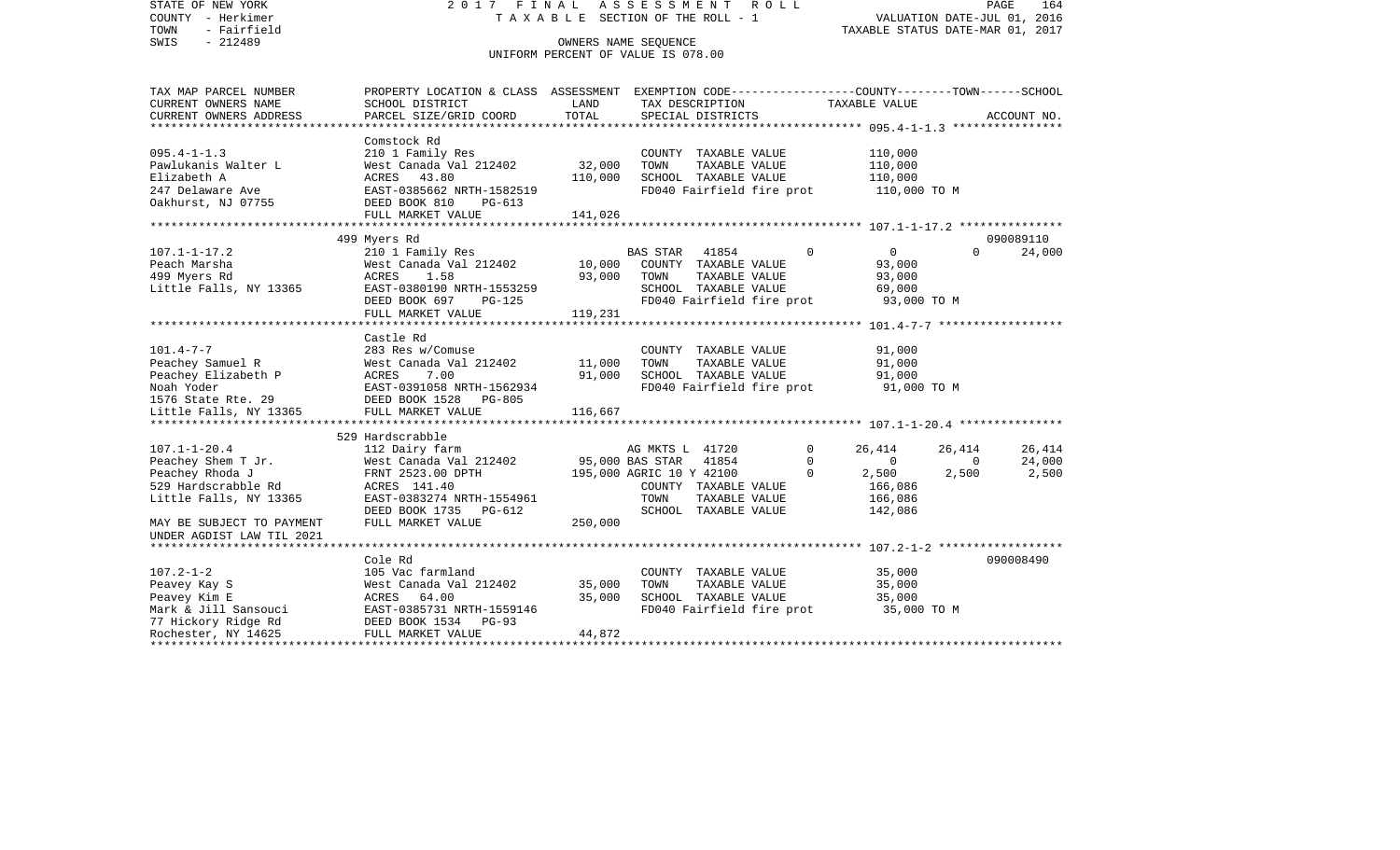| STATE OF NEW YORK          |                                                                                                                                                                                                                                    |             | 2017 FINAL ASSESSMENT ROLL                                        |                                  | PAGE           | 165           |
|----------------------------|------------------------------------------------------------------------------------------------------------------------------------------------------------------------------------------------------------------------------------|-------------|-------------------------------------------------------------------|----------------------------------|----------------|---------------|
| COUNTY - Herkimer          |                                                                                                                                                                                                                                    |             | TAXABLE SECTION OF THE ROLL - 1                                   | VALUATION DATE-JUL 01, 2016      |                |               |
| TOWN - Fairfield           |                                                                                                                                                                                                                                    |             |                                                                   | TAXABLE STATUS DATE-MAR 01, 2017 |                |               |
| $-212489$<br>SWIS          |                                                                                                                                                                                                                                    |             | OWNERS NAME SEQUENCE                                              |                                  |                |               |
|                            |                                                                                                                                                                                                                                    |             | UNIFORM PERCENT OF VALUE IS 078.00                                |                                  |                |               |
|                            | TAX MAP PARCEL NUMBER      PROPERTY LOCATION & CLASS ASSESSMENT EXEMPTION CODE--------------COUNTY-------TOWN------SCHOOL                                                                                                          |             |                                                                   |                                  |                |               |
| CURRENT OWNERS NAME        | SCHOOL DISTRICT                                                                                                                                                                                                                    | <b>LAND</b> | TAX DESCRIPTION TAXABLE VALUE                                     |                                  |                |               |
|                            | CURRENT OWNERS ADDRESS FARCEL SIZE/GRID COORD                                                                                                                                                                                      | TOTAL       | SPECIAL DISTRICTS                                                 |                                  |                | ACCOUNT NO.   |
|                            |                                                                                                                                                                                                                                    |             |                                                                   |                                  |                |               |
|                            | 1999 - 1999 - 1999 - 1999 - 1999 - 1999 - 1999 - 1999 - 1999 - 1999 - 1999 - 1999 - 1999 - 1999 - 1999 - 1999<br>1999 Cole Rd FRNT 3563.00 DPTH 138,500 COUNTY TAXABLE VALUE 134,500<br>138,500 COUNTY TAXABLE VALUE 134,500 - 134 |             |                                                                   |                                  |                | 090008460     |
|                            |                                                                                                                                                                                                                                    |             |                                                                   |                                  |                | $0 \t 52,400$ |
|                            |                                                                                                                                                                                                                                    |             |                                                                   | 4,000 4,000                      |                | 4,000         |
|                            |                                                                                                                                                                                                                                    |             |                                                                   |                                  |                |               |
|                            |                                                                                                                                                                                                                                    |             |                                                                   |                                  |                |               |
|                            |                                                                                                                                                                                                                                    |             |                                                                   |                                  |                |               |
|                            |                                                                                                                                                                                                                                    |             |                                                                   |                                  |                |               |
|                            | FULL MARKET VALUE                                                                                                                                                                                                                  | 177,564     |                                                                   |                                  |                |               |
|                            |                                                                                                                                                                                                                                    |             |                                                                   |                                  |                |               |
|                            | State Route 170                                                                                                                                                                                                                    |             |                                                                   |                                  |                | 090010680     |
| $107.2 - 2 - 10$           | State Route 170<br>314 Rural vac<10                                                                                                                                                                                                |             | COUNTY TAXABLE VALUE 6,000                                        |                                  |                |               |
|                            |                                                                                                                                                                                                                                    |             | TAXABLE VALUE<br>TAXABLE VALUE                                    | 6,000                            |                |               |
|                            |                                                                                                                                                                                                                                    |             |                                                                   | 6,000                            |                |               |
|                            |                                                                                                                                                                                                                                    |             | FD040 Fairfield fire prot 6,000 TO M                              |                                  |                |               |
|                            |                                                                                                                                                                                                                                    |             |                                                                   |                                  |                |               |
|                            | EAST-0393372 NRTH-1557508                                                                                                                                                                                                          |             |                                                                   |                                  |                |               |
|                            | DEED BOOK 916 PG-57                                                                                                                                                                                                                |             |                                                                   |                                  |                |               |
|                            | FULL MARKET VALUE                                                                                                                                                                                                                  | 7,692       |                                                                   |                                  |                |               |
|                            |                                                                                                                                                                                                                                    |             |                                                                   |                                  |                |               |
|                            | State Route 170                                                                                                                                                                                                                    |             |                                                                   |                                  |                |               |
|                            |                                                                                                                                                                                                                                    |             | COUNTY TAXABLE VALUE                                              | 8,000                            |                |               |
|                            |                                                                                                                                                                                                                                    |             | TOWN      TAXABLE VALUE<br>SCHOOL   TAXABLE VALUE                 | 8,000                            |                |               |
|                            | 107.2-2-11<br>Pelli Ernest M 314 Rural vac<br><10<br>Pelli Denise M Mest Canada Val 212402 8,000<br>Pelli Denise M MEW SUB DIV. MAP JJ27C28 8,000<br>                                                                              |             |                                                                   | 8,000                            |                |               |
|                            |                                                                                                                                                                                                                                    |             | FD040 Fairfield fire prot 8,000 TO M                              |                                  |                |               |
|                            |                                                                                                                                                                                                                                    |             |                                                                   |                                  |                |               |
|                            | EAST-0393280 NRTH-1557886                                                                                                                                                                                                          |             |                                                                   |                                  |                |               |
|                            | DEED BOOK 916<br>PG-57                                                                                                                                                                                                             |             |                                                                   |                                  |                |               |
|                            | FULL MARKET VALUE                                                                                                                                                                                                                  | 10,256      |                                                                   |                                  |                |               |
|                            |                                                                                                                                                                                                                                    |             |                                                                   |                                  |                |               |
|                            | 540 Davis Rd                                                                                                                                                                                                                       |             |                                                                   |                                  |                |               |
|                            |                                                                                                                                                                                                                                    |             | ENH STAR 41834<br>16,000 COUNTY TAXABLE VALUE<br>ENH STAR 41834 0 | $\overline{0}$                   | $\overline{0}$ | 52,400        |
|                            | 107.1-3-14.1 240 Rural res<br>Pendergast John T West Canada Val 212402<br>Virginia M FRNT 643.00 DPTH<br>540 Davis Rd RCRES 12.30<br>540 Davis Rd RCRES 12.30                                                                      |             |                                                                   | 89,000                           |                |               |
|                            |                                                                                                                                                                                                                                    | 89,000 TOWN | TAXABLE VALUE                                                     | 89,000                           |                |               |
|                            |                                                                                                                                                                                                                                    |             | SCHOOL TAXABLE VALUE                                              | 36,600                           |                |               |
|                            |                                                                                                                                                                                                                                    |             |                                                                   |                                  |                |               |
|                            | DEED BOOK 821<br>$PG-67$                                                                                                                                                                                                           |             |                                                                   |                                  |                |               |
|                            |                                                                                                                                                                                                                                    |             |                                                                   |                                  |                |               |
|                            | FULL MARKET VALUE                                                                                                                                                                                                                  | 114, 103    |                                                                   |                                  |                |               |
|                            |                                                                                                                                                                                                                                    |             |                                                                   |                                  |                |               |
|                            | Davis Rd                                                                                                                                                                                                                           |             |                                                                   |                                  |                |               |
| $107.1 - 3 - 12.3$         | 314 Rural vac<10                                                                                                                                                                                                                   |             | COUNTY TAXABLE VALUE                                              | 4,700                            |                |               |
| Pendergast John Thomas Jr. | West Canada Val 212402                                                                                                                                                                                                             | 4,700       | TOWN<br>TAXABLE VALUE                                             | 4,700                            |                |               |
| 60 Western Ave             | Subdivision                                                                                                                                                                                                                        | 4,700       | SCHOOL TAXABLE VALUE                                              | 4,700                            |                |               |
| Hampden, ME 04444          | FRNT 340.00 DPTH                                                                                                                                                                                                                   |             | FD040 Fairfield fire prot                                         | 4,700 TO M                       |                |               |
|                            | 4.70<br>ACRES                                                                                                                                                                                                                      |             |                                                                   |                                  |                |               |
|                            | EAST-0379373 NRTH-1557672                                                                                                                                                                                                          |             |                                                                   |                                  |                |               |
|                            | DEED BOOK 1138<br>PG-368<br>FULL MARKET VALUE                                                                                                                                                                                      | 6,026       |                                                                   |                                  |                |               |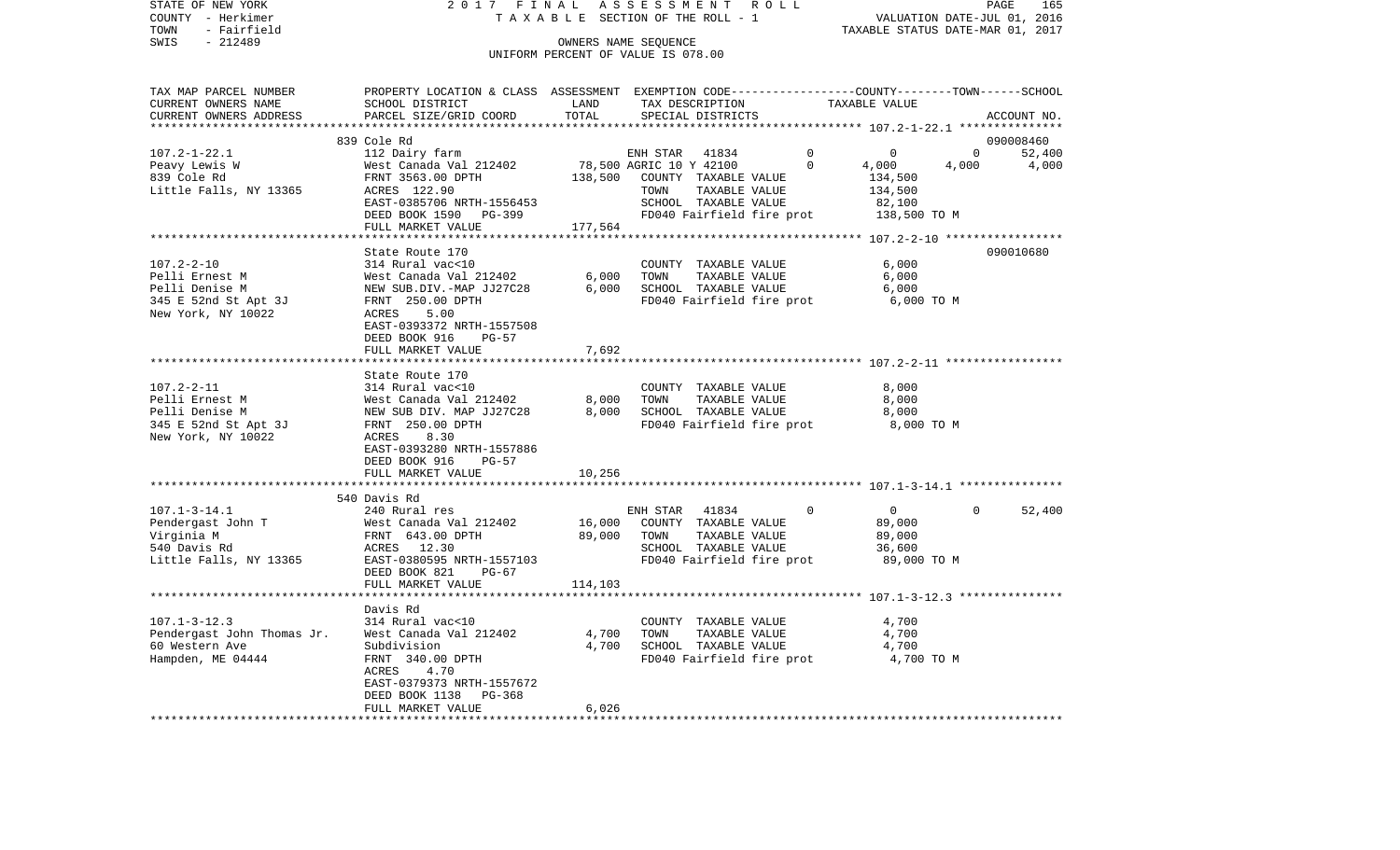| STATE OF NEW YORK<br>COUNTY - Herkimer<br>TOWN<br>- Fairfield<br>$-212489$<br>SWIS                       | 2017 FINAL                                                                                                                                                                                                       |                            | ASSESSMENT ROLL<br>TAXABLE SECTION OF THE ROLL - 1<br>OWNERS NAME SEQUENCE<br>UNIFORM PERCENT OF VALUE IS 078.00                                                                | PAGE<br>166<br>VALUATION DATE-JUL 01, 2016<br>TAXABLE STATUS DATE-MAR 01, 2017                                                                                                                                                                                                                   |
|----------------------------------------------------------------------------------------------------------|------------------------------------------------------------------------------------------------------------------------------------------------------------------------------------------------------------------|----------------------------|---------------------------------------------------------------------------------------------------------------------------------------------------------------------------------|--------------------------------------------------------------------------------------------------------------------------------------------------------------------------------------------------------------------------------------------------------------------------------------------------|
| TAX MAP PARCEL NUMBER<br>CURRENT OWNERS NAME<br>CURRENT OWNERS ADDRESS                                   | SCHOOL DISTRICT<br>PARCEL SIZE/GRID COORD                                                                                                                                                                        | LAND<br>TOTAL              | TAX DESCRIPTION<br>SPECIAL DISTRICTS                                                                                                                                            | PROPERTY LOCATION & CLASS ASSESSMENT EXEMPTION CODE----------------COUNTY-------TOWN------SCHOOL<br>TAXABLE VALUE<br>ACCOUNT NO.                                                                                                                                                                 |
| $107.1 - 3 - 12.2$<br>Pendergast Lawrence<br>Pendergast Giovanna<br>44 Cedar Lane<br>Poughquag, NY 12570 | Davis Rd<br>311 Res vac land<br>West Canada Val 212402<br>ACRES<br>6.10<br>EAST-0379277 NRTH-1558286<br>DEED BOOK 859<br>PG-328<br>FULL MARKET VALUE                                                             | 8,000<br>8.000<br>10,256   | COUNTY TAXABLE VALUE<br>TOWN<br>TAXABLE VALUE<br>SCHOOL TAXABLE VALUE<br>FD040 Fairfield fire prot                                                                              | 8,000<br>8,000<br>8,000<br>8,000 TO M                                                                                                                                                                                                                                                            |
| $107.1 - 3 - 12.1$<br>Pendergast Lawrence V<br>44 Cedar Ln<br>Poughquag, NY 12570                        | Davis Rd<br>314 Rural vac<10<br>West Canada Val 212402<br>Subdivision<br>ACRES<br>5.10<br>EAST-0379166 NRTH-1558985<br>DEED BOOK 1472 PG-86<br>FULL MARKET VALUE                                                 | 4,500<br>4,500<br>5,769    | COUNTY TAXABLE VALUE<br>TOWN<br>TAXABLE VALUE<br>SCHOOL TAXABLE VALUE<br>FD040 Fairfield fire prot                                                                              | 4,500<br>4,500<br>4,500<br>4,500 TO M                                                                                                                                                                                                                                                            |
|                                                                                                          |                                                                                                                                                                                                                  |                            |                                                                                                                                                                                 |                                                                                                                                                                                                                                                                                                  |
| $101.14 - 1 - 11$<br>Perry Aileen R<br>1202 Hardscrabble Rd<br>Middleville, NY 13406                     | 1202 Hardscrabble Rd<br>210 1 Family Res<br>West Canada Val 212402<br>FRNT 147.00 DPTH 198.00 70,000 VET DIS C 41142<br>0.67<br>ACRES<br>EAST-0381711 NRTH-1568128<br>DEED BOOK 1238 PG-624<br>FULL MARKET VALUE |                            | VET COM C 41132<br>7,000 VET COM T 41133<br>$\overline{0}$<br>VET DIS T 41143<br>ENH STAR 41834<br>COUNTY TAXABLE VALUE<br>89,744 TOWN<br>TAXABLE VALUE<br>SCHOOL TAXABLE VALUE | 090011130<br>12,000<br>0<br>$\mathbf 0$<br>$\Omega$<br>$\mathbf 0$<br>$\sim$ 0<br>16,000<br>$\mathbf 0$<br>24,000<br>$\mathbf 0$<br>$\sim$ 0<br>$\overline{0}$<br>$\overline{0}$<br>32,000<br>$\Omega$<br>$\bigcirc$<br>$\overline{0}$<br>$\overline{0}$<br>52,400<br>34,000<br>22,000<br>17,600 |
|                                                                                                          |                                                                                                                                                                                                                  |                            | FD040 Fairfield fire prot                                                                                                                                                       | 70,000 TO M                                                                                                                                                                                                                                                                                      |
| $106.4 - 1 - 31.3$<br>Perry Daniel<br>Perry Dorothy<br>126 Kast Hill Rd<br>Herkimer, NY 13350            | North Creek Rd<br>314 Rural vac<10<br>West Canada Val 212402<br>ACRES 1.60<br>EAST-0363384 NRTH-1545829<br>DEED BOOK 872<br>PG-459                                                                               | 1,000<br>1,000             | COUNTY TAXABLE VALUE<br>TOWN<br>TAXABLE VALUE<br>SCHOOL TAXABLE VALUE<br>FD040 Fairfield fire prot                                                                              | 090087064<br>1,000<br>1,000<br>1,000<br>1,000 TO M                                                                                                                                                                                                                                               |
|                                                                                                          | FULL MARKET VALUE                                                                                                                                                                                                | 1,282                      |                                                                                                                                                                                 |                                                                                                                                                                                                                                                                                                  |
| $106.4 - 1 - 31.4$<br>Perry Daniel<br>Perry Dorothy<br>126 Kast Hill Rd<br>Herkimer, NY 13350            | Kast Hill Rd<br>322 Rural vac>10<br>West Canada Val 212402<br>FRNT 1128.00 DPTH<br>ACRES 12.60<br>EAST-0362866 NRTH-1545824<br>DEED BOOK 1264 PG-252<br>FULL MARKET VALUE                                        | 14,000<br>14,000<br>17,949 | COUNTY TAXABLE VALUE<br>TOWN<br>TAXABLE VALUE<br>SCHOOL TAXABLE VALUE<br>FD040 Fairfield fire prot 14,000 TO M                                                                  | 090087057<br>14,000<br>14,000<br>14,000                                                                                                                                                                                                                                                          |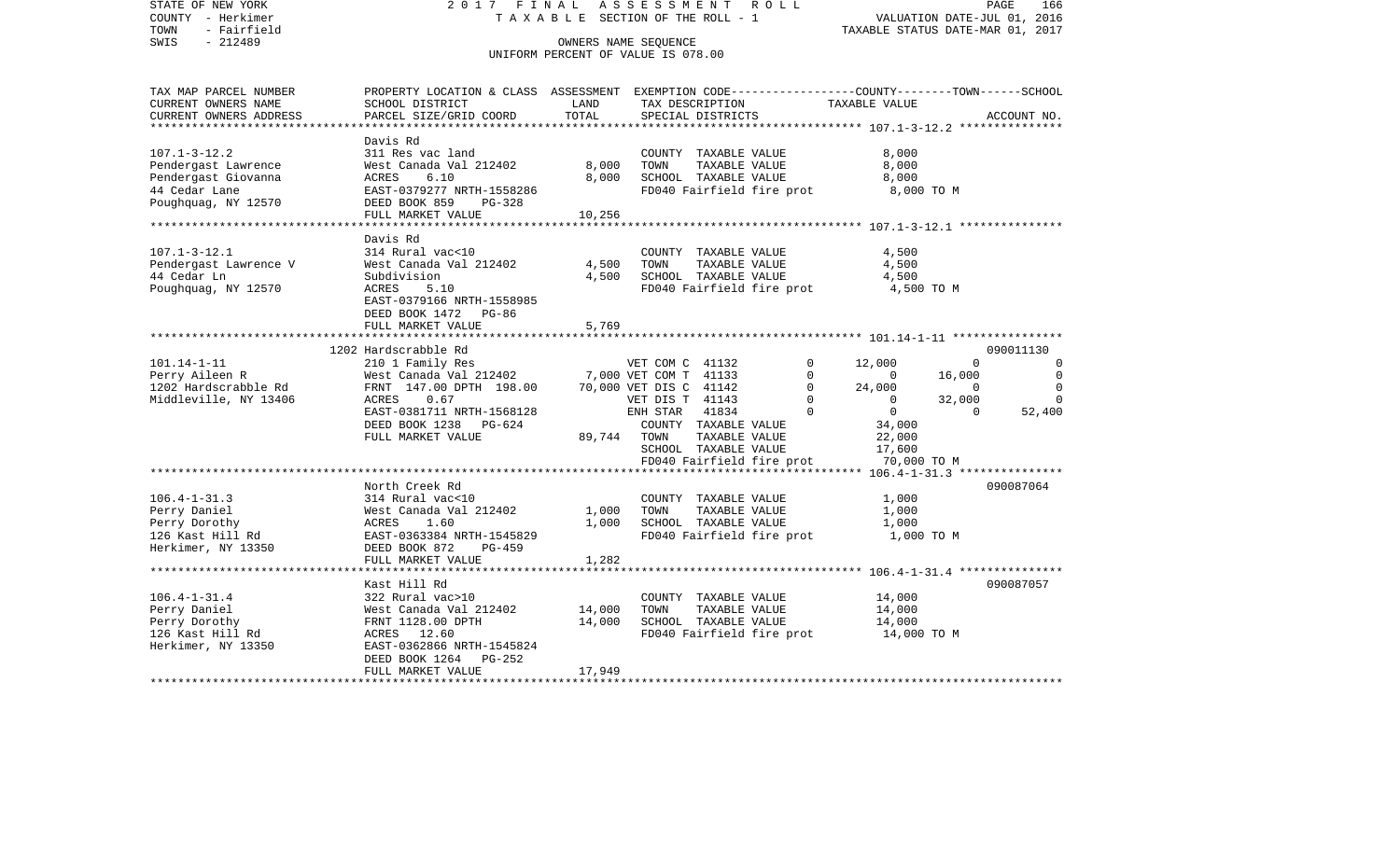| STATE OF NEW YORK                             | PAGE 167<br>TAXABLE SECTION OF THE ROLL - 1 VALUATION DATE-JUL 01, 2016<br>TAXABLE SECTION OF THE ROLL - 1 TAXABLE STATUS DATE-MAR 01, 2017                                                                                                      |                                    |                      |                           |                                                                                                                                                    |          |                                                                             |
|-----------------------------------------------|--------------------------------------------------------------------------------------------------------------------------------------------------------------------------------------------------------------------------------------------------|------------------------------------|----------------------|---------------------------|----------------------------------------------------------------------------------------------------------------------------------------------------|----------|-----------------------------------------------------------------------------|
| COUNTY - Herkimer                             |                                                                                                                                                                                                                                                  |                                    |                      |                           |                                                                                                                                                    |          |                                                                             |
| TOWN - Fairfield                              |                                                                                                                                                                                                                                                  |                                    |                      |                           |                                                                                                                                                    |          |                                                                             |
| SWIS - 212489                                 |                                                                                                                                                                                                                                                  |                                    | OWNERS NAME SEQUENCE |                           |                                                                                                                                                    |          |                                                                             |
|                                               |                                                                                                                                                                                                                                                  | UNIFORM PERCENT OF VALUE IS 078.00 |                      |                           |                                                                                                                                                    |          |                                                                             |
|                                               |                                                                                                                                                                                                                                                  |                                    |                      |                           |                                                                                                                                                    |          |                                                                             |
|                                               |                                                                                                                                                                                                                                                  |                                    |                      |                           |                                                                                                                                                    |          |                                                                             |
|                                               |                                                                                                                                                                                                                                                  |                                    |                      |                           |                                                                                                                                                    |          |                                                                             |
| CURRENT OWNERS ADDRESS PARCEL SIZE/GRID COORD |                                                                                                                                                                                                                                                  | TOTAL                              |                      |                           | TAX DESCRIPTION TAXABLE VALUE SPECIAL DISTRICTS                                                                                                    |          | ACCOUNT NO.                                                                 |
|                                               |                                                                                                                                                                                                                                                  |                                    |                      |                           |                                                                                                                                                    |          |                                                                             |
|                                               | 646 Parkhurst Rd                                                                                                                                                                                                                                 |                                    |                      |                           |                                                                                                                                                    |          | 090100034                                                                   |
|                                               |                                                                                                                                                                                                                                                  |                                    |                      |                           |                                                                                                                                                    |          | 0 52,400                                                                    |
|                                               |                                                                                                                                                                                                                                                  |                                    |                      |                           | ENH STAR 41834 0<br>12,000 COUNTY TAXABLE VALUE 140,000<br>140,000 TOWN TAXABLE VALUE 140,000                                                      |          |                                                                             |
|                                               |                                                                                                                                                                                                                                                  |                                    |                      | SCHOOL TAXABLE VALUE      | 87,600                                                                                                                                             |          |                                                                             |
|                                               |                                                                                                                                                                                                                                                  |                                    |                      |                           | FD040 Fairfield fire prot 140,000 TO M                                                                                                             |          |                                                                             |
|                                               | 101.3-1-16.1<br>Peruzzi Mary F<br>Peruzzi Rose Marie<br>646 Parkhurst Rd<br>Little Falls, NY 13365<br>EAST-0377167 NRTH-1563775                                                                                                                  |                                    |                      |                           |                                                                                                                                                    |          |                                                                             |
|                                               | DEED BOOK 1232 PG-483                                                                                                                                                                                                                            |                                    |                      |                           |                                                                                                                                                    |          |                                                                             |
|                                               | FULL MARKET VALUE                                                                                                                                                                                                                                | 179,487                            |                      |                           |                                                                                                                                                    |          |                                                                             |
|                                               |                                                                                                                                                                                                                                                  |                                    |                      |                           |                                                                                                                                                    |          |                                                                             |
|                                               | 223 State Route 29                                                                                                                                                                                                                               |                                    |                      |                           |                                                                                                                                                    |          | 090088075                                                                   |
|                                               |                                                                                                                                                                                                                                                  |                                    |                      | BAS STAR 41854 0          |                                                                                                                                                    |          | $\Omega$<br>24,000                                                          |
|                                               |                                                                                                                                                                                                                                                  |                                    |                      |                           |                                                                                                                                                    |          |                                                                             |
|                                               |                                                                                                                                                                                                                                                  |                                    |                      |                           |                                                                                                                                                    |          |                                                                             |
|                                               |                                                                                                                                                                                                                                                  |                                    |                      |                           |                                                                                                                                                    |          |                                                                             |
|                                               | 223 State Route 23<br>270 Mfg housing<br>Petkovsek Joann Mest Canada Val 212402 11,000 COUNTY TAXABLE VALUE<br>PO Box 552 FRNT 727.00 DPTH 192.00 31,000 TOWN TAXABLE VALUE<br>Middleville, NY 13406 ACRES 1.80 SCHOOL TAXABLE VALUE<br>         |                                    |                      |                           | AS STAR 41854 0<br>COUNTY TAXABLE VALUE 31,000<br>TOWN TAXABLE VALUE 31,000<br>SCHOOL TAXABLE VALUE 7,000<br>FD040 Fairfield fire prot 31,000 TO M |          |                                                                             |
|                                               | DEED BOOK 830 F<br>FULL MARKET VALUE<br>PG-125                                                                                                                                                                                                   |                                    |                      |                           |                                                                                                                                                    |          |                                                                             |
|                                               |                                                                                                                                                                                                                                                  | 39,744                             |                      |                           |                                                                                                                                                    |          |                                                                             |
|                                               | 553 State Route 170                                                                                                                                                                                                                              |                                    |                      |                           |                                                                                                                                                    |          | 090008010                                                                   |
|                                               | 353 State Route 170<br>253 State Route 170<br>253,000 VET WAR C 41122<br>253,000 VET WAR T 41123<br>253 State Route 170<br>253 State Route 170<br>253 State Route 170<br>253,000 VET WAR T 41123<br>253,000 VET WAR T 41123<br>253,000 VET WAR T |                                    |                      | VET WAR C 41122 0         | 7,200                                                                                                                                              |          |                                                                             |
|                                               |                                                                                                                                                                                                                                                  |                                    |                      |                           |                                                                                                                                                    |          | $\begin{matrix}0&&0\\0&&&&0\\9\, ,\,600&&&&0\end{matrix}$<br>$\overline{0}$ |
|                                               |                                                                                                                                                                                                                                                  |                                    |                      |                           | 000 VET WAR T 41123 0 0 0 9,600<br>000 AG MKTS L 41720 0 27,002 27,002<br>ENH STAR 41834 0 0 0<br>AGRIC 10 Y 42100 0 25,500 25,500                 |          | 27,002                                                                      |
|                                               |                                                                                                                                                                                                                                                  |                                    |                      |                           |                                                                                                                                                    |          | 52,400                                                                      |
|                                               |                                                                                                                                                                                                                                                  |                                    |                      |                           |                                                                                                                                                    |          | 25,500                                                                      |
|                                               |                                                                                                                                                                                                                                                  |                                    |                      | COUNTY TAXABLE VALUE      | 406,298                                                                                                                                            |          |                                                                             |
|                                               |                                                                                                                                                                                                                                                  |                                    |                      | TAXABLE VALUE             |                                                                                                                                                    |          |                                                                             |
|                                               |                                                                                                                                                                                                                                                  |                                    |                      | SCHOOL TAXABLE VALUE      | 403,898<br>361,098                                                                                                                                 |          |                                                                             |
|                                               |                                                                                                                                                                                                                                                  |                                    |                      | FD040 Fairfield fire prot | 438,998 TO M                                                                                                                                       |          |                                                                             |
|                                               |                                                                                                                                                                                                                                                  |                                    |                      | 27,002 EX                 |                                                                                                                                                    |          |                                                                             |
|                                               | 204 Pickert Rd                                                                                                                                                                                                                                   |                                    |                      |                           |                                                                                                                                                    |          |                                                                             |
|                                               |                                                                                                                                                                                                                                                  |                                    |                      |                           |                                                                                                                                                    |          | $0 \t 52,400$                                                               |
|                                               |                                                                                                                                                                                                                                                  |                                    |                      |                           |                                                                                                                                                    |          |                                                                             |
|                                               |                                                                                                                                                                                                                                                  |                                    |                      |                           |                                                                                                                                                    |          |                                                                             |
|                                               |                                                                                                                                                                                                                                                  |                                    |                      |                           |                                                                                                                                                    |          |                                                                             |
|                                               |                                                                                                                                                                                                                                                  |                                    |                      |                           | FD040 Fairfield fire prot 200,000 TO M                                                                                                             |          |                                                                             |
|                                               | 106.2-1-21.2<br>Petras Seth Mest Canada Val 212402 28,000 COUNTY TAXABLE VALUE<br>Petras Anita (ACRES 29.50 200,000 TOWN TAXABLE VALUE 200,000<br>204 Pickert Rd EAST-0369004 NRTH-1555605 200,000 TOWN TAXABLE VALUE 200,000<br>Littl           |                                    |                      |                           |                                                                                                                                                    |          |                                                                             |
|                                               |                                                                                                                                                                                                                                                  |                                    |                      |                           |                                                                                                                                                    |          |                                                                             |
|                                               |                                                                                                                                                                                                                                                  |                                    |                      |                           |                                                                                                                                                    |          |                                                                             |
|                                               |                                                                                                                                                                                                                                                  |                                    |                      |                           | $\overline{0}$                                                                                                                                     | $\Omega$ | 24,000                                                                      |
|                                               |                                                                                                                                                                                                                                                  |                                    |                      |                           | 120,000                                                                                                                                            |          |                                                                             |
|                                               |                                                                                                                                                                                                                                                  |                                    |                      |                           | 120,000                                                                                                                                            |          |                                                                             |
|                                               |                                                                                                                                                                                                                                                  |                                    |                      | SCHOOL TAXABLE VALUE      | 96,000                                                                                                                                             |          |                                                                             |
|                                               |                                                                                                                                                                                                                                                  |                                    |                      |                           | FD040 Fairfield fire prot 120,000 TO M                                                                                                             |          |                                                                             |
|                                               | XAMIN'S CONTROLL AND HARRET VALUE (210 1 FAMIly Res RAS STAR 41854 0<br>Phillips James West Canada Val 212402 20,000 COUNTY TAXABLE VALUE<br>Phillips Nancy ACRES 8.60 120,000 TOWN TAXABLE VALUE<br>20,000 TOWN TAXABLE VALUE<br>20,0           |                                    |                      |                           |                                                                                                                                                    |          |                                                                             |
|                                               |                                                                                                                                                                                                                                                  |                                    |                      |                           |                                                                                                                                                    |          |                                                                             |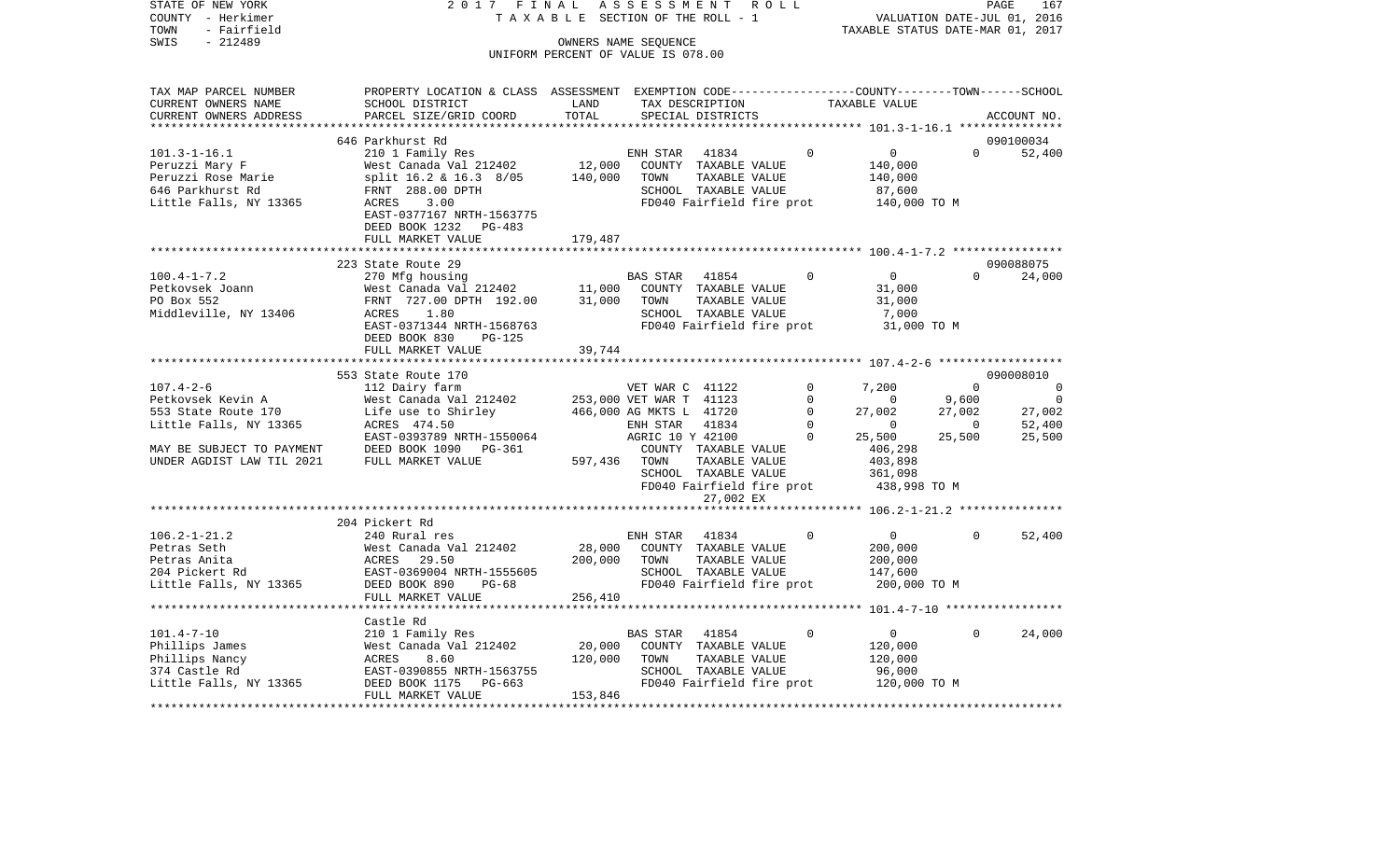STATE OF NEW YORK 2 0 1 7 F I N A L A S S E S S M E N T R O L L PAGE 168COUNTY - Herkimer **T A X A B L E SECTION OF THE ROLL - 1** VALUATION DATE-JUL 01, 2016 TOWN - Fairfield TAXABLE STATUS DATE-MAR 01, 2017 SWIS - 212489 OWNERS NAME SEQUENCE UNIFORM PERCENT OF VALUE IS 078.00TAX MAP PARCEL NUMBER PROPERTY LOCATION & CLASS ASSESSMENT EXEMPTION CODE------------------COUNTY--------TOWN------SCHOOL CURRENT OWNERS NAME SCHOOL DISTRICT LAND TAX DESCRIPTION TAXABLE VALUECURRENT OWNERS ADDRESS PARCEL SIZE/GRID COORD TOTAL SPECIAL DISTRICTS ACCOUNT NO. \*\*\*\*\*\*\*\*\*\*\*\*\*\*\*\*\*\*\*\*\*\*\*\*\*\*\*\*\*\*\*\*\*\*\*\*\*\*\*\*\*\*\*\*\*\*\*\*\*\*\*\*\*\*\*\*\*\*\*\*\*\*\*\*\*\*\*\*\*\*\*\*\*\*\*\*\*\*\*\*\*\*\*\*\*\*\*\*\*\*\*\*\*\*\*\*\*\*\*\*\*\*\* 101.4-7-11 \*\*\*\*\*\*\*\*\*\*\*\*\*\*\*\*\* Castle Rd314 Rural vac<10 101.4-7-11 314 Rural vac<10 COUNTY TAXABLE VALUE 12,000 Phillips James 61 West Canada Val 212402 12,000 TOWN TAXABLE VALUE 12,000 Phillips Nancy ACRES 9.00 12,000 SCHOOL TAXABLE VALUE 12,000 EAST-0390760 NRTH-1564014 FD040 Fairfield fire prot 12,000 TO M Little Falls, NY 13365 DEED BOOK 1175 PG-660 FULL MARKET VALUE 15,385 \*\*\*\*\*\*\*\*\*\*\*\*\*\*\*\*\*\*\*\*\*\*\*\*\*\*\*\*\*\*\*\*\*\*\*\*\*\*\*\*\*\*\*\*\*\*\*\*\*\*\*\*\*\*\*\*\*\*\*\*\*\*\*\*\*\*\*\*\*\*\*\*\*\*\*\*\*\*\*\*\*\*\*\*\*\*\*\*\*\*\*\*\*\*\*\*\*\*\*\*\*\*\* 107.1-1-7.2 \*\*\*\*\*\*\*\*\*\*\*\*\*\*\*\* 121 Delayton Rd 107.1-1-7.2 210 1 Family Res BAS STAR 41854 0 0 0 24,000 Phillips Scott A West Canada Val 212402 12,000 COUNTY TAXABLE VALUE 95,000 121 Delayton Rd ACRES 3.40 BANK 813 95,000 TOWN TAXABLE VALUE 95,000 Little Falls, NY 13365 EAST-0375989 NRTH-1556537 SCHOOL TAXABLE VALUE 71,000 FULL MARKET VALUE 121,795 FD040 Fairfield fire prot 95,000 TO M \*\*\*\*\*\*\*\*\*\*\*\*\*\*\*\*\*\*\*\*\*\*\*\*\*\*\*\*\*\*\*\*\*\*\*\*\*\*\*\*\*\*\*\*\*\*\*\*\*\*\*\*\*\*\*\*\*\*\*\*\*\*\*\*\*\*\*\*\*\*\*\*\*\*\*\*\*\*\*\*\*\*\*\*\*\*\*\*\*\*\*\*\*\*\*\*\*\*\*\*\*\*\* 095.4-1-1.2 \*\*\*\*\*\*\*\*\*\*\*\*\*\*\*\* 176 Comstock Rd095.4-1-1.2 240 Rural res COUNTY TAXABLE VALUE 127,000 Pilgrim John West Canada Val 212402 33,000 TOWN TAXABLE VALUE 127,000 Pilgrim Pamela ACRES 45.80 127,000 SCHOOL TAXABLE VALUE 127,000 21 Regent Drive **EAST-0385447 NRTH-1583571** FD040 Fairfield fire prot 127,000 TO M Hopewell Junction, NY 12533 DEED BOOK 928 PG-444 FULL MARKET VALUE 162,821 \*\*\*\*\*\*\*\*\*\*\*\*\*\*\*\*\*\*\*\*\*\*\*\*\*\*\*\*\*\*\*\*\*\*\*\*\*\*\*\*\*\*\*\*\*\*\*\*\*\*\*\*\*\*\*\*\*\*\*\*\*\*\*\*\*\*\*\*\*\*\*\*\*\*\*\*\*\*\*\*\*\*\*\*\*\*\*\*\*\*\*\*\*\*\*\*\*\*\*\*\*\*\* 107.1-1-1 \*\*\*\*\*\*\*\*\*\*\*\*\*\*\*\*\*\* 2828 State Route 169 090007050107.1-1-1 210 1 Family Res BAS STAR 41854 0 0 0 24,000 Polhamus Carl L Jr. West Canada Val 212402 10,500 COUNTY TAXABLE VALUE 50,000 2828 State Route 169 ACRES 3.50 50,000 TOWN TAXABLE VALUE 50,000 Little Falls, NY 13365 EAST-0371884 NRTH-1559814 SCHOOL TAXABLE VALUE 26,000 DEED BOOK 1523 PG-73 FD040 Fairfield fire prot 50,000 TO M FULL MARKET VALUE 64,103 \*\*\*\*\*\*\*\*\*\*\*\*\*\*\*\*\*\*\*\*\*\*\*\*\*\*\*\*\*\*\*\*\*\*\*\*\*\*\*\*\*\*\*\*\*\*\*\*\*\*\*\*\*\*\*\*\*\*\*\*\*\*\*\*\*\*\*\*\*\*\*\*\*\*\*\*\*\*\*\*\*\*\*\*\*\*\*\*\*\*\*\*\*\*\*\*\*\*\*\*\*\*\* 107.1-1-10 \*\*\*\*\*\*\*\*\*\*\*\*\*\*\*\*\* Davis Rd 090001890107.1-1-10 270 Mfg housing BAS STAR 41854 0 0 0 24,000 Price John M Jr **West Canada Val 212402** 10,000 COUNTY TAXABLE VALUE 40,000 285 Davis Rd FRNT 155.00 DPTH 273.00 40,000 TOWN TAXABLE VALUE 40,000 Little Falls, NY 13365 EAST-0375407 NRTH-1556880 SCHOOL TAXABLE VALUE 16,000 DEED BOOK 703 PG-634 FD040 Fairfield fire prot 40,000 TO M FULL MARKET VALUE 51,282 \*\*\*\*\*\*\*\*\*\*\*\*\*\*\*\*\*\*\*\*\*\*\*\*\*\*\*\*\*\*\*\*\*\*\*\*\*\*\*\*\*\*\*\*\*\*\*\*\*\*\*\*\*\*\*\*\*\*\*\*\*\*\*\*\*\*\*\*\*\*\*\*\*\*\*\*\*\*\*\*\*\*\*\*\*\*\*\*\*\*\*\*\*\*\*\*\*\*\*\*\*\*\* 101.1-1-25.1 \*\*\*\*\*\*\*\*\*\*\*\*\*\*\* 837 State Route 29 090008760101.1-1-25.1 240 Rural res COUNTY TAXABLE VALUE 110,000 Priore Franco West Canada Val 212402 18,000 TOWN TAXABLE VALUE 110,000 Priore Lucia Life Use E Robinson 110,000 SCHOOL TAXABLE VALUE 110,000 84 Fairchild Rd **ACRES** 15.00 **FD040** FD040 Fairfield fire prot 110,000 TO M Clifton, NJ 07013 EAST-0383054 NRTH-1568201 DEED BOOK 1200 PG-707 FULL MARKET VALUE 141,026 \*\*\*\*\*\*\*\*\*\*\*\*\*\*\*\*\*\*\*\*\*\*\*\*\*\*\*\*\*\*\*\*\*\*\*\*\*\*\*\*\*\*\*\*\*\*\*\*\*\*\*\*\*\*\*\*\*\*\*\*\*\*\*\*\*\*\*\*\*\*\*\*\*\*\*\*\*\*\*\*\*\*\*\*\*\*\*\*\*\*\*\*\*\*\*\*\*\*\*\*\*\*\*\*\*\*\*\*\*\*\*\*\*\*\*\*\*\*\*\*\*\*\*\*\*\*\*\*\*\*\*\*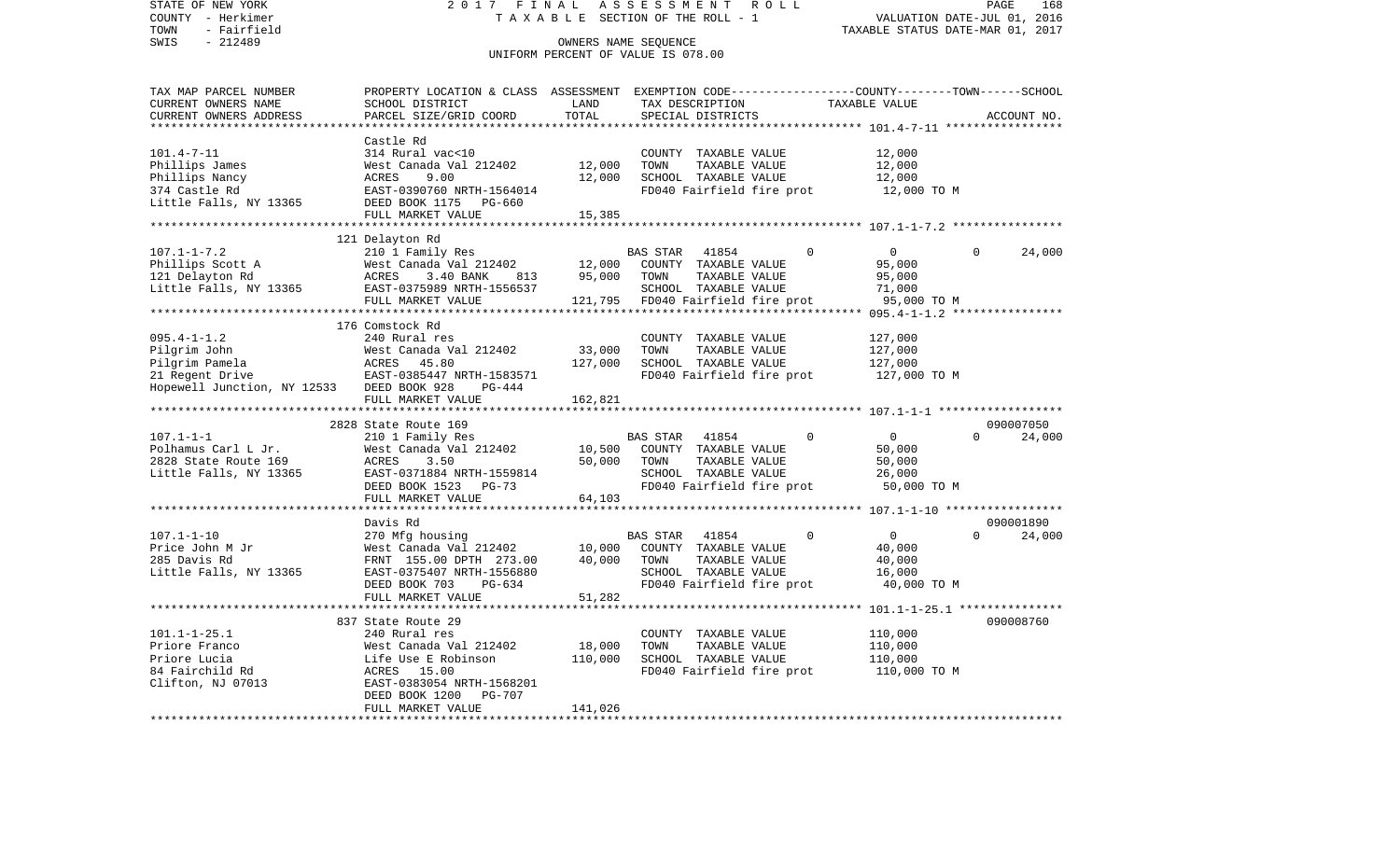| STATE OF NEW YORK<br>COUNTY - Herkimer<br>TOWN<br>- Fairfield<br>$-212489$<br>SWIS | 2017 FINAL                                                                                                                                  | TAXABLE SECTION OF THE ROLL - 1<br>OWNERS NAME SEQUENCE | ASSESSMENT       |                                                               | R O L L                           | VALUATION DATE-JUL 01, 2016<br>TAXABLE STATUS DATE-MAR 01, 2017 |             | PAGE<br>169 |
|------------------------------------------------------------------------------------|---------------------------------------------------------------------------------------------------------------------------------------------|---------------------------------------------------------|------------------|---------------------------------------------------------------|-----------------------------------|-----------------------------------------------------------------|-------------|-------------|
|                                                                                    |                                                                                                                                             | UNIFORM PERCENT OF VALUE IS 078.00                      |                  |                                                               |                                   |                                                                 |             |             |
| TAX MAP PARCEL NUMBER<br>CURRENT OWNERS NAME<br>CURRENT OWNERS ADDRESS             | PROPERTY LOCATION & CLASS ASSESSMENT EXEMPTION CODE---------------COUNTY-------TOWN-----SCHOOL<br>SCHOOL DISTRICT<br>PARCEL SIZE/GRID COORD | LAND<br>TOTAL                                           |                  | SPECIAL DISTRICTS                                             | TAX DESCRIPTION                   | TAXABLE VALUE                                                   |             | ACCOUNT NO. |
|                                                                                    | 2900 State Route 169                                                                                                                        |                                                         |                  |                                                               |                                   |                                                                 |             |             |
| $106.2 - 1 - 4.3$                                                                  | 112 Dairy farm                                                                                                                              |                                                         | AGRIC 10 Y 41700 |                                                               | $\mathbf{0}$                      | 10,000                                                          | 10,000      | 10,000      |
| Pullis Robert                                                                      | West Canada Val 212402                                                                                                                      | 95,000 AG MKTS                                          |                  | 41730                                                         | $\Omega$                          | 33,218                                                          | 33,218      | 33,218      |
| Pullis Rosa                                                                        | FRNT 1416.00 DPTH                                                                                                                           | 180,000 BAS STAR                                        |                  | 41854                                                         | $\Omega$                          | $\overline{0}$                                                  | $\Omega$    | 24,000      |
| 2900 State Route 169<br>Little Falls, NY 13365                                     | ACRES 155.90<br>EAST-0369642 NRTH-1560270<br>DEED BOOK 1089 PG-844                                                                          |                                                         | TOWN             | COUNTY TAXABLE VALUE<br>TAXABLE VALUE<br>SCHOOL TAXABLE VALUE |                                   | 136,782<br>136,782<br>112,782                                   |             |             |
| MAY BE SUBJECT TO PAYMENT                                                          | FULL MARKET VALUE                                                                                                                           |                                                         |                  |                                                               | 230,769 FD040 Fairfield fire prot | 180,000 TO M                                                    |             |             |
| UNDER AGDIST LAW TIL 2024                                                          |                                                                                                                                             |                                                         |                  |                                                               |                                   |                                                                 |             |             |
|                                                                                    |                                                                                                                                             |                                                         |                  |                                                               |                                   |                                                                 |             |             |
|                                                                                    | State Route 29                                                                                                                              |                                                         |                  |                                                               |                                   |                                                                 |             |             |
| $101.4 - 4 - 4$                                                                    | 322 Rural vac>10                                                                                                                            |                                                         |                  | COUNTY TAXABLE VALUE                                          |                                   | 15,000                                                          |             |             |
| Pumarejo Roberto                                                                   | West Canada Val 212402                                                                                                                      | 15,000                                                  | TOWN             | TAXABLE VALUE                                                 |                                   | 15,000                                                          |             |             |
| 12 Loretta Ct<br>Coram, NY 11727                                                   | Survey Jj19a26<br>ACRES 15.70                                                                                                               | 15,000                                                  |                  | SCHOOL TAXABLE VALUE                                          |                                   | 15,000<br>FD040 Fairfield fire prot 15,000 TO M                 |             |             |
|                                                                                    | EAST-0389249 NRTH-1567527                                                                                                                   |                                                         |                  |                                                               |                                   |                                                                 |             |             |
|                                                                                    | DEED BOOK 819<br>PG-436                                                                                                                     |                                                         |                  |                                                               |                                   |                                                                 |             |             |
|                                                                                    | FULL MARKET VALUE                                                                                                                           | 19,231                                                  |                  |                                                               |                                   |                                                                 |             |             |
|                                                                                    |                                                                                                                                             |                                                         |                  |                                                               |                                   |                                                                 |             |             |
|                                                                                    | Castle Rd                                                                                                                                   |                                                         |                  |                                                               |                                   |                                                                 |             | 090004470   |
| $094.4 - 1 - 23$                                                                   | 105 Vac farmland                                                                                                                            |                                                         |                  | COUNTY TAXABLE VALUE                                          |                                   | 8,000                                                           |             |             |
| Purinton Douglas P                                                                 | West Canada Val 212402                                                                                                                      | 8,000<br>8,000                                          | TOWN             | TAXABLE VALUE                                                 |                                   | 8,000                                                           |             |             |
| Purinton Julie C<br>526 Elm Tree Rd                                                | ACRES 15.00<br>EAST-0371553 NRTH-1582472                                                                                                    |                                                         |                  | SCHOOL TAXABLE VALUE                                          | FD040 Fairfield fire prot         | 8,000<br>8,000 TO M                                             |             |             |
| Newport, NY 13416                                                                  | DEED BOOK 838<br>PG-513                                                                                                                     |                                                         |                  |                                                               |                                   |                                                                 |             |             |
|                                                                                    | FULL MARKET VALUE                                                                                                                           | 10,256                                                  |                  |                                                               |                                   |                                                                 |             |             |
|                                                                                    |                                                                                                                                             |                                                         |                  |                                                               |                                   |                                                                 |             |             |
|                                                                                    | 581 West End Rd                                                                                                                             |                                                         |                  |                                                               |                                   |                                                                 |             | 090000540   |
| $106.4 - 1 - 4.5$                                                                  | 210 1 Family Res                                                                                                                            |                                                         | BAS STAR         | 41854                                                         | $\Omega$                          | $\overline{0}$                                                  | $\Omega$    | 24,000      |
| Putney Christopher W                                                               | West Canada Val 212402                                                                                                                      | 12,000                                                  |                  | COUNTY TAXABLE VALUE                                          |                                   | 68,000                                                          |             |             |
| 581 West End Rd                                                                    | Doublewide                                                                                                                                  | 68,000                                                  | TOWN             | TAXABLE VALUE                                                 |                                   | 68,000                                                          |             |             |
| Little Falls, NY 13365                                                             | 4.30<br>ACRES<br>EAST-0366225 NRTH-1550579                                                                                                  |                                                         |                  | SCHOOL TAXABLE VALUE                                          | FD040 Fairfield fire prot         | 44,000<br>68,000 TO M                                           |             |             |
|                                                                                    | DEED BOOK 1452 PG-640                                                                                                                       |                                                         |                  |                                                               |                                   |                                                                 |             |             |
|                                                                                    | FULL MARKET VALUE                                                                                                                           | 87,179                                                  |                  |                                                               |                                   |                                                                 |             |             |
|                                                                                    |                                                                                                                                             |                                                         |                  |                                                               |                                   |                                                                 |             |             |
|                                                                                    | 1558 Castle Rd                                                                                                                              |                                                         |                  |                                                               |                                   |                                                                 |             | 090087056   |
| $095.3 - 1 - 30.3$                                                                 | 210 1 Family Res                                                                                                                            |                                                         | VET COM C 41132  |                                                               | $\mathbf{0}$                      | 12,000                                                          | $\Omega$    | $\Omega$    |
| Putney David                                                                       | West Canada Val 212402 13,000 VET COM T 41133                                                                                               |                                                         |                  |                                                               | $\Omega$                          | $\Omega$                                                        | 16,000      | $\Omega$    |
| Putney Ruth<br>1558 Castle Road                                                    | FRNT 200.00 DPTH 1089.00                                                                                                                    |                                                         | 130,000 BAS STAR | 41854                                                         | $\mathsf{O}$                      | $\overline{0}$                                                  | $\mathbf 0$ | 24,000      |
| Newport, NY 13416                                                                  | ACRES<br>5.00 BANK<br>135<br>EAST-0378805 NRTH-1581502                                                                                      |                                                         | TOWN             | COUNTY TAXABLE VALUE<br>TAXABLE VALUE                         |                                   | 118,000<br>114,000                                              |             |             |
|                                                                                    | DEED BOOK 768<br>PG-595                                                                                                                     |                                                         |                  | SCHOOL TAXABLE VALUE                                          |                                   | 106,000                                                         |             |             |
|                                                                                    | FULL MARKET VALUE                                                                                                                           |                                                         |                  |                                                               | 166,667 FD040 Fairfield fire prot | 130,000 TO M                                                    |             |             |
|                                                                                    |                                                                                                                                             |                                                         |                  |                                                               |                                   |                                                                 |             |             |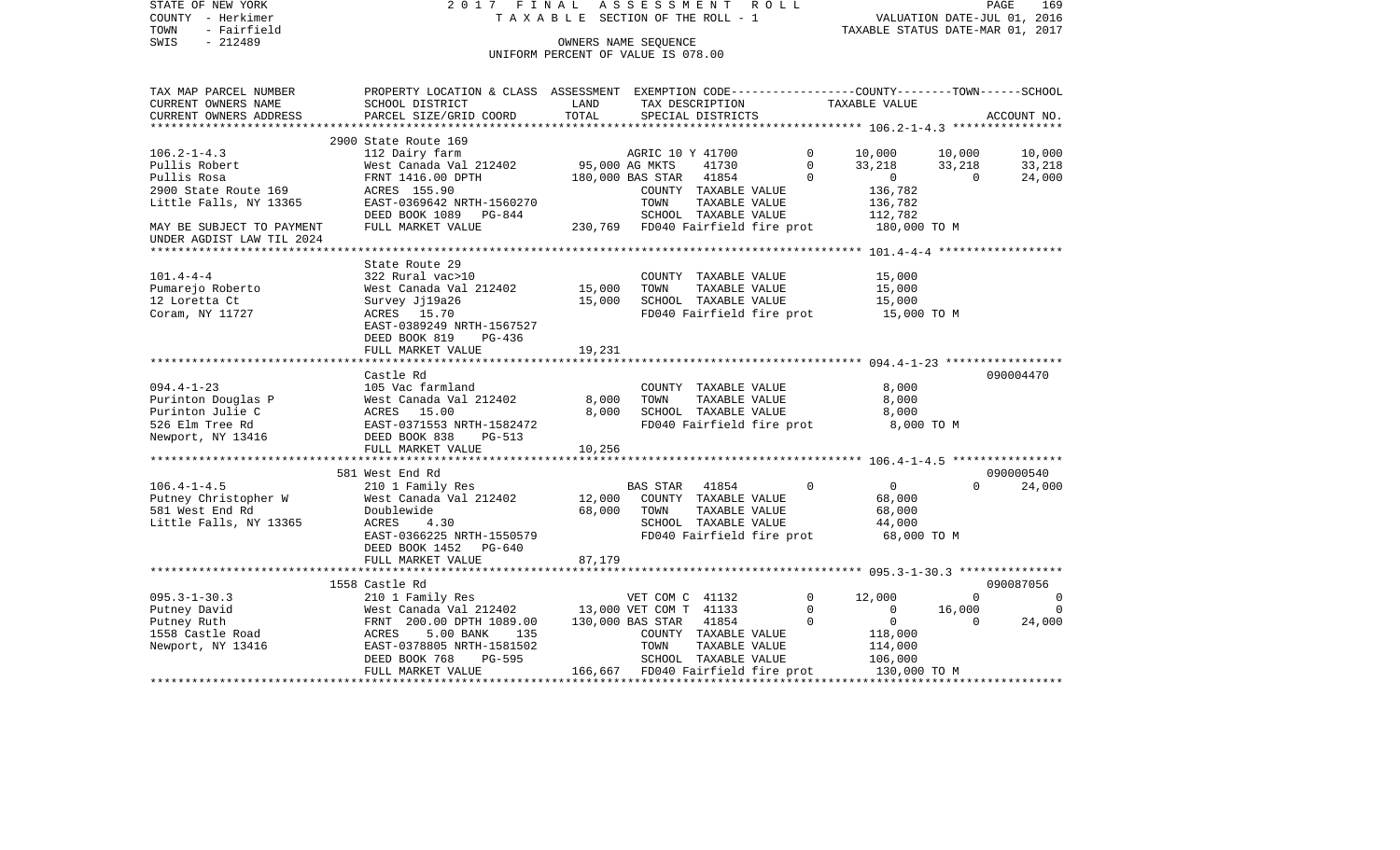STATE OF NEW YORK 2 0 1 7 F I N A L A S S E S S M E N T R O L L PAGE 170VALUATION DATE-JUL 01, 2016 COUNTY - Herkimer T A X A B L E SECTION OF THE ROLL - 1 TOWN - Fairfield TAXABLE STATUS DATE-MAR 01, 2017 SWIS - 212489 OWNERS NAME SEQUENCE UNIFORM PERCENT OF VALUE IS 078.00TAX MAP PARCEL NUMBER PROPERTY LOCATION & CLASS ASSESSMENT EXEMPTION CODE------------------COUNTY--------TOWN------SCHOOL CURRENT OWNERS NAME SCHOOL DISTRICT LAND TAX DESCRIPTION TAXABLE VALUECURRENT OWNERS ADDRESS PARCEL SIZE/GRID COORD TOTAL SPECIAL DISTRICTS ACCOUNT NO. \*\*\*\*\*\*\*\*\*\*\*\*\*\*\*\*\*\*\*\*\*\*\*\*\*\*\*\*\*\*\*\*\*\*\*\*\*\*\*\*\*\*\*\*\*\*\*\*\*\*\*\*\*\*\*\*\*\*\*\*\*\*\*\*\*\*\*\*\*\*\*\*\*\*\*\*\*\*\*\*\*\*\*\*\*\*\*\*\*\*\*\*\*\*\*\*\*\*\*\*\*\*\* 095.3-1-30.4 \*\*\*\*\*\*\*\*\*\*\*\*\*\*\* Castle Rd 090089092095.3-1-30.4 314 Rural vac<10 COUNTY TAXABLE VALUE 8,000 Putney David **West Canada Val 212402** 8,000 TOWN TAXABLE VALUE 8,000 1558 Castle Rd ACRES 5.00 8,000 SCHOOL TAXABLE VALUE 8,000 Newport, NY 13416 **EAST-0379018 NRTH-1581520** FD040 Fairfield fire prot 8,000 TO M DEED BOOK 842 PG-487FULL MARKET VALUE 10,256 \*\*\*\*\*\*\*\*\*\*\*\*\*\*\*\*\*\*\*\*\*\*\*\*\*\*\*\*\*\*\*\*\*\*\*\*\*\*\*\*\*\*\*\*\*\*\*\*\*\*\*\*\*\*\*\*\*\*\*\*\*\*\*\*\*\*\*\*\*\*\*\*\*\*\*\*\*\*\*\*\*\*\*\*\*\*\*\*\*\*\*\*\*\*\*\*\*\*\*\*\*\*\* 101.14-1-6 \*\*\*\*\*\*\*\*\*\*\*\*\*\*\*\*\* 1165 Hardscrabble Rd 090008340101.14-1-6 210 1 Family Res VET COM C 41132 0 12,000 0 0 Putney Timothy & Joanne West Canada Val 212402 10,000 VET COM T 41133 0 0 16,000 0 0 Putney Laurine & Kathleen ACRES 1.60 65,000 ENH STAR 41834 0 0 0 52,400 1165 Hardscrabble Rd EAST-0345010 NRTH-1142690 COUNTY TAXABLE VALUE 53,000 Middleville, NY 13406-9801 DEED BOOK 1299 PG-551 TOWN TAXABLE VALUE 49,000 FULL MARKET VALUE 83,333 SCHOOL TAXABLE VALUE 12,600 FD040 Fairfield fire prot 65,000 TO M<br>\*\*\*\*\*\*\*\*\*\*\*\*\*\*\*\*\*\*\*\*\*\*\*\*\*\*\*\*\*\*\*\* 106.4-1-44.2 \*\*\*\*\*\*\*\*\*\*\*\*\*\*\* \*\*\*\*\*\*\*\*\*\*\*\*\*\*\*\*\*\*\*\*\*\*\*\*\*\*\*\*\*\*\*\*\*\*\*\*\*\*\*\*\*\*\*\*\*\*\*\*\*\*\*\*\*\*\*\*\*\*\*\*\*\*\*\*\*\*\*\*\*\*\*\*\*\*\*\*\*\*\*\*\*\*\*\*\*\*\*\*\*\*\*\*\*\*\*\*\*\*\*\*\*\*\* 106.4-1-44.2 \*\*\*\*\*\*\*\*\*\*\*\*\*\*\* 377 North Creek Rd 090088073106.4-1-44.2 281 Multiple res BAS STAR 41854 0 0 0 24,000 RANDT Carl A 63,000 West Canada Val 212402 11,000 COUNTY TAXABLE VALUE 93,000 Randt Victoria Doublewide & singlewide 93,000 TOWN TAXABLE VALUE 93,000 377 North Creek Rd ACRES 1.80 SCHOOL TAXABLE VALUE 69,000 Little Falls, NY 13365 EAST-0369057 NRTH-1547052 FD040 Fairfield fire prot 93,000 TO M DEED BOOK 732 PG-87FULL MARKET VALUE 119,231 \*\*\*\*\*\*\*\*\*\*\*\*\*\*\*\*\*\*\*\*\*\*\*\*\*\*\*\*\*\*\*\*\*\*\*\*\*\*\*\*\*\*\*\*\*\*\*\*\*\*\*\*\*\*\*\*\*\*\*\*\*\*\*\*\*\*\*\*\*\*\*\*\*\*\*\*\*\*\*\*\*\*\*\*\*\*\*\*\*\*\*\*\*\*\*\*\*\*\*\*\*\*\* 095.3-1-31.1 \*\*\*\*\*\*\*\*\*\*\*\*\*\*\* 165 Rath Rd 090008580095.3-1-31.1 112 Dairy farm AGRIC 10 Y 41700 0 12,000 12,000 12,000 12,000 Rath Raymond A 669 West Canada Val 212402 64,000 AG MKTS L 41720 0 18,669 18,669 18,669 Rath Steven A FRNT 1447.00 DPTH 135,000 COUNTY TAXABLE VALUE 104.331 108 Rath Rd ACRES 99.60 TOWN TAXABLE VALUE 104,331 Newport, NY 13416 **EAST-0380948 NRTH-1582468** SCHOOL TAXABLE VALUE 104,331 DEED BOOK 1262 PG-400 FD040 Fairfield fire prot 116,331 TO M MAY BE SUBJECT TO PAYMENT FULL MARKET VALUE 173,077 18,669 EX UNDER AGDIST LAW TIL 2021 \*\*\*\*\*\*\*\*\*\*\*\*\*\*\*\*\*\*\*\*\*\*\*\*\*\*\*\*\*\*\*\*\*\*\*\*\*\*\*\*\*\*\*\*\*\*\*\*\*\*\*\*\*\*\*\*\*\*\*\*\*\*\*\*\*\*\*\*\*\*\*\*\*\*\*\*\*\*\*\*\*\*\*\*\*\*\*\*\*\*\*\*\*\*\*\*\*\*\*\*\*\*\* 095.3-1-36 \*\*\*\*\*\*\*\*\*\*\*\*\*\*\*\*\* 108 Rath Rd 090008610095.3-1-36 210 1 Family Res ENH STAR 41834 0 0 0 52,400 Rath Raymond A 67,000 West Canada Val 212402 10,000 COUNTY TAXABLE VALUE 57,000 Lura Rath FRNT 197.00 DPTH 197.00 57,000 TOWN TAXABLE VALUE 57,000 108 Rath Rd EAST-0382019 NRTH-1581442 SCHOOL TAXABLE VALUE 4,600 Newport, NY 13416 DEED BOOK 871 PG-186 FD040 Fairfield fire prot 57,000 TO M<br>FULL MARKET VALUE 73,077 FULL MARKET VALUE \*\*\*\*\*\*\*\*\*\*\*\*\*\*\*\*\*\*\*\*\*\*\*\*\*\*\*\*\*\*\*\*\*\*\*\*\*\*\*\*\*\*\*\*\*\*\*\*\*\*\*\*\*\*\*\*\*\*\*\*\*\*\*\*\*\*\*\*\*\*\*\*\*\*\*\*\*\*\*\*\*\*\*\*\*\*\*\*\*\*\*\*\*\*\*\*\*\*\*\*\*\*\*\*\*\*\*\*\*\*\*\*\*\*\*\*\*\*\*\*\*\*\*\*\*\*\*\*\*\*\*\*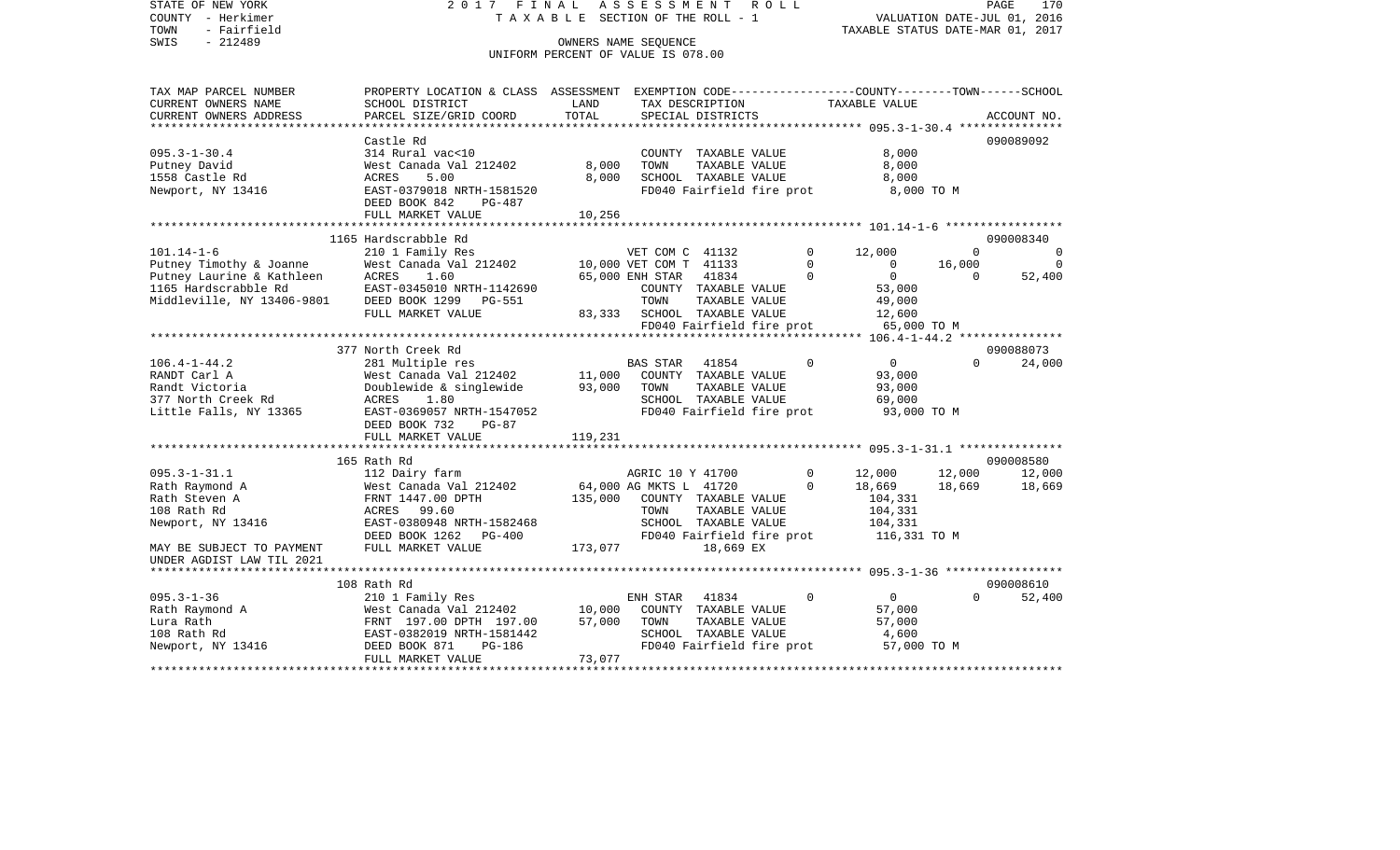| STATE OF NEW YORK<br>COUNTY - Herkimer<br>TOWN<br>- Fairfield | 2017 FINAL ASSESSMENT ROLL<br>TAXABLE SECTION OF THE ROLL - 1                                   |                                    | VALUATION DATE-JUL 01, 2016<br>TAXABLE STATUS DATE-MAR 01, 2017 |                                      | PAGE<br>171    |                 |             |                 |
|---------------------------------------------------------------|-------------------------------------------------------------------------------------------------|------------------------------------|-----------------------------------------------------------------|--------------------------------------|----------------|-----------------|-------------|-----------------|
| SWIS<br>$-212489$                                             |                                                                                                 |                                    | OWNERS NAME SEQUENCE                                            |                                      |                |                 |             |                 |
|                                                               |                                                                                                 | UNIFORM PERCENT OF VALUE IS 078.00 |                                                                 |                                      |                |                 |             |                 |
| TAX MAP PARCEL NUMBER                                         | PROPERTY LOCATION & CLASS ASSESSMENT EXEMPTION CODE---------------COUNTY-------TOWN------SCHOOL |                                    |                                                                 |                                      |                |                 |             |                 |
| CURRENT OWNERS NAME<br>CURRENT OWNERS ADDRESS                 | SCHOOL DISTRICT                                                                                 | LAND<br>TOTAL                      |                                                                 | TAX DESCRIPTION<br>SPECIAL DISTRICTS |                | TAXABLE VALUE   |             | ACCOUNT NO.     |
|                                                               | PARCEL SIZE/GRID COORD                                                                          |                                    |                                                                 |                                      |                |                 |             |                 |
|                                                               | 1448 Castle Rd                                                                                  |                                    |                                                                 |                                      |                |                 |             | 090008580       |
| $095.3 - 1 - 31.2$                                            | 260 Seasonal res                                                                                |                                    | <b>BAS STAR</b>                                                 | 41854                                | $\overline{0}$ | $\overline{0}$  | $\Omega$    | 24,000          |
| Rath Steve                                                    | West Canada Val 212402                                                                          | 10,000                             |                                                                 | COUNTY TAXABLE VALUE                 |                | 90,000          |             |                 |
| 1448 Castle Rd                                                | FRNT 208.00 DPTH                                                                                | 90,000                             | TOWN                                                            | TAXABLE VALUE                        |                | 90,000          |             |                 |
| Newport, NY 13416                                             | 1.00<br>ACRES                                                                                   |                                    |                                                                 | SCHOOL TAXABLE VALUE                 |                | 66,000          |             |                 |
|                                                               | EAST-0381113 NRTH-1581314                                                                       |                                    |                                                                 | FD040 Fairfield fire prot            |                | 90,000 TO M     |             |                 |
|                                                               | DEED BOOK 1397 PG-547                                                                           |                                    |                                                                 |                                      |                |                 |             |                 |
|                                                               | FULL MARKET VALUE                                                                               | 115,385                            |                                                                 |                                      |                |                 |             |                 |
|                                                               | 112 North Creek Rd                                                                              |                                    |                                                                 |                                      |                |                 |             | 090100083       |
| 106.4-1-31.1                                                  | 270 Mfg housing                                                                                 |                                    | BAS STAR                                                        | 41854                                | $\Omega$       | $\overline{0}$  | $\Omega$    | 24,000          |
| Ray Felix                                                     | West Canada Val 212402                                                                          | 10,000                             |                                                                 | COUNTY TAXABLE VALUE                 |                | 48,000          |             |                 |
| Ray Janice                                                    | ACRES<br>1.30                                                                                   | 48,000                             | TOWN                                                            | TAXABLE VALUE                        |                | 48,000          |             |                 |
|                                                               | 112 North Creek Rd EAST-0363901 NRTH-1545845                                                    |                                    |                                                                 | SCHOOL TAXABLE VALUE                 |                | 24,000          |             |                 |
| Little Falls, NY 13365                                        | DEED BOOK 779 PG-126                                                                            |                                    |                                                                 | FD040 Fairfield fire prot            |                |                 | 48,000 TO M |                 |
|                                                               | FULL MARKET VALUE                                                                               | 61,538                             |                                                                 |                                      |                |                 |             |                 |
|                                                               |                                                                                                 |                                    |                                                                 |                                      |                |                 |             |                 |
|                                                               | 280 Lynch Rd                                                                                    |                                    |                                                                 |                                      | $\Omega$       | $\overline{0}$  | $\Omega$    | 09010048        |
| $106.2 - 1 - 11.2$<br>Ray Rusty Jr.                           | 271 Mfg housings                                                                                | 11,000                             | BAS STAR                                                        | 41854<br>COUNTY TAXABLE VALUE        |                | 48,000          |             | 24,000          |
| Ray Nelson&Mary                                               | West Canada Val 212402<br>INCLUDES-106.2-1-11.1<br>EPNT 460.00 DPTH                             | 48,000                             | TOWN                                                            | TAXABLE VALUE                        |                | 48,000          |             |                 |
| 284 Lynch Rd                                                  | FRNT 460.00 DPTH                                                                                |                                    |                                                                 | SCHOOL TAXABLE VALUE                 |                | 24,000          |             |                 |
| Little Falls, NY 13365                                        | ACRES<br>1.90                                                                                   |                                    |                                                                 | FD040 Fairfield fire prot            |                | 48,000 TO M     |             |                 |
|                                                               | EAST-0365410 NRTH-1554082                                                                       |                                    |                                                                 |                                      |                |                 |             |                 |
|                                                               | DEED BOOK 1603 PG-219                                                                           |                                    |                                                                 |                                      |                |                 |             |                 |
|                                                               | FULL MARKET VALUE                                                                               | 61,538                             |                                                                 |                                      |                |                 |             |                 |
|                                                               |                                                                                                 |                                    |                                                                 |                                      |                |                 |             |                 |
| $106.2 - 1 - 10.3$                                            | 267 Lynch Rd<br>240 Rural res                                                                   |                                    |                                                                 | 41730                                | $\Omega$       | 5,586           | 5,586       | 090009480       |
| Ray Rusty P                                                   | West Canada Val 212402                                                                          |                                    | AG MKTS<br>48,000 BAS STAR                                      | 41854                                | $\Omega$       | $\overline{0}$  | $\Omega$    | 5,586<br>24,000 |
|                                                               | FRNT 840.00 DPTH                                                                                | 110,000                            |                                                                 | COUNTY TAXABLE VALUE                 |                | 104,414         |             |                 |
| Dermady-Ray Debra<br>267 Lynch Rd<br>267 Lynch Rd             | ACRES 48.30                                                                                     |                                    | TOWN                                                            | TAXABLE VALUE                        |                | 104,414         |             |                 |
| Little Falls, NY 13365                                        | EAST-0364125 NRTH-1553347                                                                       |                                    |                                                                 | SCHOOL TAXABLE VALUE                 |                | 80,414          |             |                 |
|                                                               | DEED BOOK 1500 PG-44                                                                            |                                    |                                                                 | FD040 Fairfield fire prot            |                | 110,000 TO M    |             |                 |
| MAY BE SUBJECT TO PAYMENT                                     | FULL MARKET VALUE                                                                               | 141,026                            |                                                                 |                                      |                |                 |             |                 |
| UNDER AGDIST LAW TIL 2024                                     |                                                                                                 |                                    |                                                                 |                                      |                |                 |             |                 |
|                                                               |                                                                                                 |                                    |                                                                 |                                      |                |                 |             |                 |
|                                                               | 2298 Castle Rd                                                                                  |                                    |                                                                 |                                      |                |                 |             | 090002250       |
| $094.4 - 1 - 11.1$                                            | 210 1 Family Res                                                                                |                                    | VET COM CT 41131                                                |                                      | $\circ$        | 7,500           | 7,500       | $\overline{0}$  |
| Reed Jason S<br>Reed Paula V                                  | West Canada Val 212402<br>West Canada Val 21<br>FRNT 1910.00 DPTH                               | 30,000                             | 15,000 VET DIS CT 41141                                         | COUNTY TAXABLE VALUE                 | $\Omega$       | 15,000<br>7,500 | 15,000      | $\Omega$        |
| 2298 Castle Rd                                                | ACRES<br>6.00                                                                                   |                                    | TOWN                                                            | TAXABLE VALUE                        |                | 7,500           |             |                 |
| Newport, NY 13416                                             | EAST-0364526 NRTH-1578377                                                                       |                                    |                                                                 | SCHOOL TAXABLE VALUE                 |                | 30,000          |             |                 |
|                                                               | DEED BOOK 1622<br>PG-697                                                                        |                                    |                                                                 | FD040 Fairfield fire prot            |                | 30,000 TO M     |             |                 |
|                                                               | FULL MARKET VALUE                                                                               | 38,462                             |                                                                 |                                      |                |                 |             |                 |
|                                                               |                                                                                                 |                                    |                                                                 |                                      |                |                 |             |                 |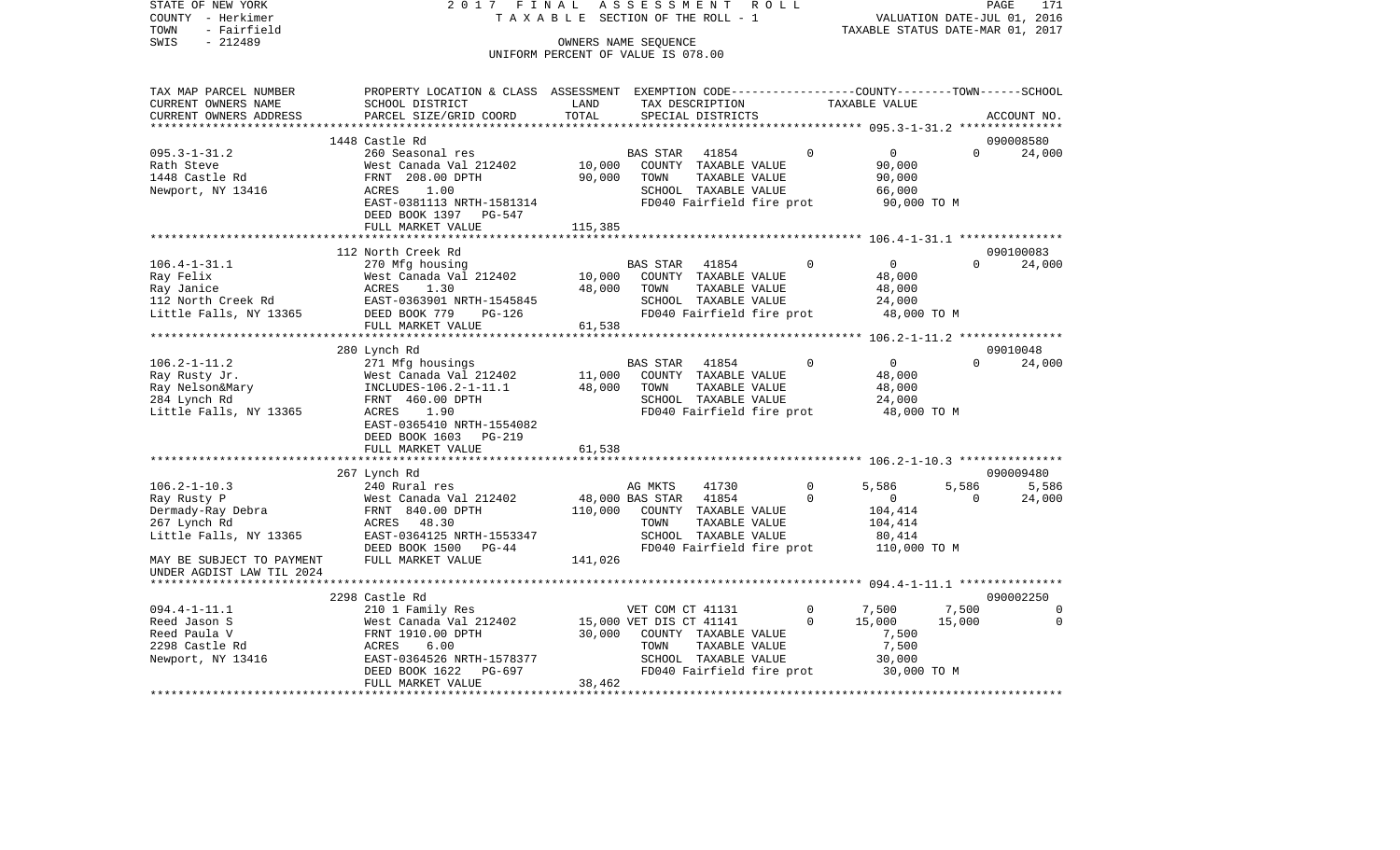| STATE OF NEW YORK<br>COUNTY - Herkimer<br>- Fairfield<br>TOWN | ASSESSMENT ROLL<br>2017 FINAL<br>TAXABLE SECTION OF THE ROLL - 1                                |                                    |                                                 |                                       |                           | PAGE<br>172<br>VALUATION DATE-JUL 01, 2016<br>TAXABLE STATUS DATE-MAR 01, 2017 |                   |                    |  |
|---------------------------------------------------------------|-------------------------------------------------------------------------------------------------|------------------------------------|-------------------------------------------------|---------------------------------------|---------------------------|--------------------------------------------------------------------------------|-------------------|--------------------|--|
| $-212489$<br>SWIS                                             | OWNERS NAME SEOUENCE                                                                            |                                    |                                                 |                                       |                           |                                                                                |                   |                    |  |
|                                                               |                                                                                                 | UNIFORM PERCENT OF VALUE IS 078.00 |                                                 |                                       |                           |                                                                                |                   |                    |  |
| TAX MAP PARCEL NUMBER                                         | PROPERTY LOCATION & CLASS ASSESSMENT EXEMPTION CODE----------------COUNTY-------TOWN-----SCHOOL |                                    |                                                 |                                       |                           |                                                                                |                   |                    |  |
| CURRENT OWNERS NAME                                           | SCHOOL DISTRICT                                                                                 | LAND                               |                                                 | TAX DESCRIPTION                       |                           | TAXABLE VALUE                                                                  |                   |                    |  |
| CURRENT OWNERS ADDRESS                                        | PARCEL SIZE/GRID COORD                                                                          | TOTAL                              |                                                 | SPECIAL DISTRICTS                     |                           |                                                                                |                   | ACCOUNT NO.        |  |
|                                                               |                                                                                                 |                                    |                                                 |                                       |                           |                                                                                |                   |                    |  |
|                                                               | 133 Castler Rd                                                                                  |                                    |                                                 |                                       |                           |                                                                                |                   |                    |  |
| $101.3 - 1 - 17.3$                                            | 210 1 Family Res                                                                                |                                    | BAS STAR                                        | 41854                                 | $\Omega$                  | $0 \qquad \qquad$                                                              | $\Omega$          | 24,000             |  |
| Reese James M<br>Reese Helen M                                | West Canada Val 212402<br>Doublewide                                                            | 13,000<br>95,000                   | TOWN                                            | COUNTY TAXABLE VALUE<br>TAXABLE VALUE |                           | 95,000<br>95,000                                                               |                   |                    |  |
| 133 Casler Rd                                                 | ACRES<br>5.01 BANK<br>023                                                                       |                                    |                                                 | SCHOOL TAXABLE VALUE                  |                           | 71,000                                                                         |                   |                    |  |
| Little Falls, NY 13365                                        | EAST-0378002 NRTH-1563550                                                                       |                                    |                                                 |                                       | FD040 Fairfield fire prot | 95,000 TO M                                                                    |                   |                    |  |
|                                                               | DEED BOOK 805<br>PG-421                                                                         |                                    |                                                 |                                       |                           |                                                                                |                   |                    |  |
|                                                               | FULL MARKET VALUE                                                                               | 121,795                            |                                                 |                                       |                           |                                                                                |                   |                    |  |
|                                                               |                                                                                                 |                                    |                                                 |                                       |                           |                                                                                |                   |                    |  |
|                                                               | Parkhurst Rd                                                                                    |                                    |                                                 |                                       |                           |                                                                                |                   | 090009240          |  |
| $101.3 - 1 - 17.9$                                            | 311 Res vac land                                                                                |                                    |                                                 | COUNTY TAXABLE VALUE                  |                           | 10,000                                                                         |                   |                    |  |
| Reese James M<br>Reese Helen M                                | West Canada Val 212402<br>ACRES<br>5.00                                                         | 10,000<br>10,000                   | TOWN                                            | TAXABLE VALUE<br>SCHOOL TAXABLE VALUE |                           | 10,000<br>10,000                                                               |                   |                    |  |
| 133 Casler Rd                                                 | EAST-0378031 NRTH-1563230                                                                       |                                    |                                                 |                                       | FD040 Fairfield fire prot | 10,000 TO M                                                                    |                   |                    |  |
| Little Falls, NY 13365                                        | DEED BOOK 841<br>PG-571                                                                         |                                    |                                                 |                                       |                           |                                                                                |                   |                    |  |
|                                                               | FULL MARKET VALUE                                                                               | 12,821                             |                                                 |                                       |                           |                                                                                |                   |                    |  |
|                                                               |                                                                                                 |                                    |                                                 |                                       |                           |                                                                                |                   |                    |  |
|                                                               | Fairfield St                                                                                    |                                    |                                                 |                                       |                           |                                                                                |                   |                    |  |
| $100.51 - 1 - 69.2$                                           | 323 Vacant rural                                                                                |                                    |                                                 | COUNTY TAXABLE VALUE                  |                           | 500                                                                            |                   |                    |  |
| Reiling Joseph A                                              | West Canada Val 212402                                                                          | 500<br>500                         | TOWN                                            | TAXABLE VALUE                         |                           | 500<br>500                                                                     |                   |                    |  |
| 97 Fairfield St<br>Middleville, NY 13406                      | FRNT<br>20.10 DPTH<br>ACRES<br>0.05                                                             |                                    |                                                 | SCHOOL TAXABLE VALUE                  |                           |                                                                                |                   |                    |  |
|                                                               | EAST-0368702 NRTH-1569370                                                                       |                                    |                                                 |                                       |                           |                                                                                |                   |                    |  |
|                                                               | DEED BOOK 1604 PG-769                                                                           |                                    |                                                 |                                       |                           |                                                                                |                   |                    |  |
|                                                               | FULL MARKET VALUE                                                                               | 641                                |                                                 |                                       |                           |                                                                                |                   |                    |  |
|                                                               |                                                                                                 |                                    |                                                 |                                       |                           |                                                                                |                   |                    |  |
|                                                               | 1687 Hardscrabble Rd                                                                            |                                    |                                                 |                                       |                           |                                                                                |                   |                    |  |
| $095.3 - 3 - 12$                                              | 270 Mfg housing                                                                                 |                                    | VET WAR C 41122                                 |                                       | $\mathbf{0}$              | 7,200                                                                          | $\Omega$          | $\Omega$           |  |
| Rice Michael<br>1687 Hardscrabble Rd                          | West Canada Val 212402<br>BAR change 6/05                                                       |                                    | 30,000 VET WAR T 41123<br>50,000 BAS STAR 41854 |                                       | $\mathbf{0}$<br>$\Omega$  | $\overline{\phantom{0}}$<br>$\overline{0}$                                     | 7,500<br>$\Omega$ | $\Omega$<br>24,000 |  |
| Newport, NY 13416                                             | ACRES 45.20                                                                                     |                                    |                                                 | COUNTY TAXABLE VALUE                  |                           | 42,800                                                                         |                   |                    |  |
|                                                               | EAST-0377440 NRTH-1577050                                                                       |                                    | TOWN                                            | TAXABLE VALUE                         |                           | 42,500                                                                         |                   |                    |  |
|                                                               | DEED BOOK 1440 PG-747                                                                           |                                    |                                                 | SCHOOL TAXABLE VALUE                  |                           | 26,000                                                                         |                   |                    |  |
|                                                               | FULL MARKET VALUE                                                                               |                                    | 64,103 FD040 Fairfield fire prot                |                                       |                           | 50,000 TO M                                                                    |                   |                    |  |
|                                                               |                                                                                                 |                                    |                                                 |                                       |                           |                                                                                |                   |                    |  |
|                                                               | 1820 Castle Rd                                                                                  |                                    |                                                 |                                       |                           |                                                                                |                   | 090002610          |  |
| $095.3 - 1 - 7$                                               | 210 1 Family Res                                                                                |                                    | <b>BAS STAR</b>                                 | 41854                                 | $\Omega$                  | $\overline{0}$                                                                 | $\Omega$          | 24,000             |  |
| Rice Robert G                                                 | West Canada Val 212402                                                                          | 9,000                              |                                                 | COUNTY TAXABLE VALUE                  |                           | 48,000                                                                         |                   |                    |  |
| 1820 Castle Rd<br>Newport, NY 13416                           | FRNT 150.00 DPTH 250.00<br>EAST-0373638 NRTH-1580444                                            | 48,000                             | TOWN                                            | TAXABLE VALUE<br>SCHOOL TAXABLE VALUE |                           | 48,000<br>24,000                                                               |                   |                    |  |
|                                                               | DEED BOOK 939<br>PG-226                                                                         |                                    |                                                 |                                       | FD040 Fairfield fire prot | 48,000 TO M                                                                    |                   |                    |  |
|                                                               | FULL MARKET VALUE                                                                               | 61,538                             |                                                 |                                       |                           |                                                                                |                   |                    |  |
|                                                               |                                                                                                 |                                    |                                                 |                                       |                           |                                                                                |                   |                    |  |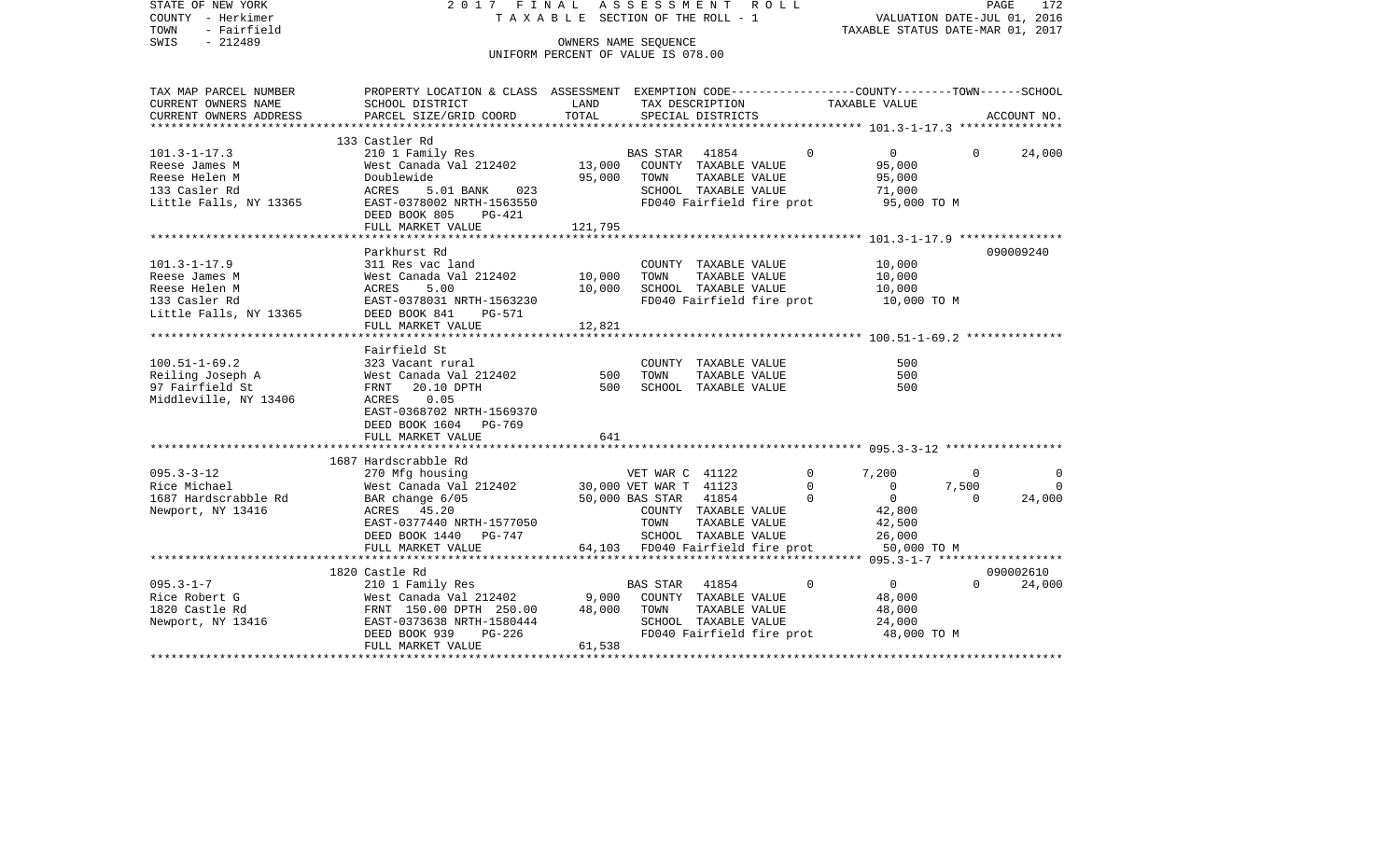| STATE OF NEW YORK<br>COUNTY - Herkimer<br>- Fairfield<br>TOWN<br>$-212489$<br>SWIS | 2017 FINAL<br>T A X A B L E SECTION OF THE ROLL - 1                                                                                   | PAGE<br>173<br>VALUATION DATE-JUL 01, 2016<br>TAXABLE STATUS DATE-MAR 01, 2017 |                                                            |               |                            |             |        |
|------------------------------------------------------------------------------------|---------------------------------------------------------------------------------------------------------------------------------------|--------------------------------------------------------------------------------|------------------------------------------------------------|---------------|----------------------------|-------------|--------|
|                                                                                    |                                                                                                                                       |                                                                                | OWNERS NAME SEOUENCE<br>UNIFORM PERCENT OF VALUE IS 078.00 |               |                            |             |        |
|                                                                                    |                                                                                                                                       |                                                                                |                                                            |               |                            |             |        |
| TAX MAP PARCEL NUMBER<br>CURRENT OWNERS NAME                                       | PROPERTY LOCATION & CLASS ASSESSMENT EXEMPTION CODE----------------COUNTY-------TOWN------SCHOOL<br>SCHOOL DISTRICT                   | LAND                                                                           | TAX DESCRIPTION                                            |               | TAXABLE VALUE              |             |        |
| CURRENT OWNERS ADDRESS<br>************************                                 | PARCEL SIZE/GRID COORD                                                                                                                | TOTAL                                                                          | SPECIAL DISTRICTS                                          |               |                            | ACCOUNT NO. |        |
|                                                                                    | State Route 29                                                                                                                        |                                                                                |                                                            |               |                            |             |        |
| $101.4 - 3 - 5$                                                                    | 314 Rural vac<10                                                                                                                      |                                                                                | COUNTY TAXABLE VALUE                                       |               | 12,000                     |             |        |
| Richardson James                                                                   | West Canada Val 212402                                                                                                                | 12,000                                                                         | TOWN                                                       | TAXABLE VALUE | 12,000                     |             |        |
| 333 E 23rd St 2EE                                                                  | ACRES<br>9.30                                                                                                                         | 12,000                                                                         | SCHOOL TAXABLE VALUE                                       |               | 12,000                     |             |        |
| New York, NY 10010                                                                 | EAST-0387085 NRTH-1565872<br>DEED BOOK 792<br>PG-100                                                                                  |                                                                                | FD040 Fairfield fire prot                                  |               | 12,000 TO M                |             |        |
|                                                                                    | FULL MARKET VALUE                                                                                                                     | 15,385                                                                         |                                                            |               |                            |             |        |
|                                                                                    | 797 Davis Rd                                                                                                                          |                                                                                |                                                            |               |                            | 090100047   |        |
| $107.2 - 1 - 4$                                                                    | 210 1 Family Res                                                                                                                      |                                                                                | ENH STAR<br>41834                                          |               | $\Omega$<br>$\mathbf{0}$   | $\Omega$    | 52,400 |
| Riesel Carolyn                                                                     | West Canada Val 212402                                                                                                                | 9,000                                                                          | COUNTY TAXABLE VALUE                                       |               | 60,000                     |             |        |
| 797 Davis Rd                                                                       | FRNT 250.00 DPTH 135.00                                                                                                               | 60,000                                                                         | TOWN                                                       | TAXABLE VALUE | 60,000                     |             |        |
| Little Falls, NY 13365                                                             | ACRES<br>$0.76$ BANK<br>135                                                                                                           |                                                                                | SCHOOL TAXABLE VALUE                                       |               | 7,600                      |             |        |
|                                                                                    | EAST-0385791 NRTH-1557786<br>DEED BOOK 847<br>$PG-53$                                                                                 |                                                                                | FD040 Fairfield fire prot                                  |               | 60,000 TO M                |             |        |
|                                                                                    | FULL MARKET VALUE                                                                                                                     | 76,923                                                                         |                                                            |               |                            |             |        |
|                                                                                    | Lynch Rd                                                                                                                              |                                                                                |                                                            |               |                            | 090089107   |        |
| $106.2 - 3 - 19$                                                                   | 314 Rural vac<10                                                                                                                      |                                                                                | COUNTY TAXABLE VALUE                                       |               | 10,000                     |             |        |
| Rinaldi James W                                                                    | West Canada Val 212402                                                                                                                | 10,000                                                                         | TOWN                                                       | TAXABLE VALUE | 10,000                     |             |        |
| 63 Leroy Ave                                                                       | ACRES<br>5.10                                                                                                                         | 10,000                                                                         | SCHOOL TAXABLE VALUE                                       |               | 10,000                     |             |        |
| Val Halla, NY 10595                                                                | EAST-0367235 NRTH-1552793                                                                                                             |                                                                                | FD040 Fairfield fire prot                                  |               | 10,000 TO M                |             |        |
|                                                                                    | DEED BOOK 812<br><b>PG-581</b>                                                                                                        |                                                                                |                                                            |               |                            |             |        |
| *****************                                                                  | FULL MARKET VALUE<br>اللواحظة المواطن المواطن المواطن المواطن المواطن المواطن المواطن المواطن المواطن المواطن المواطن المواطن المواطن | 12,821                                                                         |                                                            |               |                            |             |        |
|                                                                                    | 1940 Hardscrabble Rd                                                                                                                  |                                                                                |                                                            |               |                            | 090000840   |        |
| $095.3 - 1 - 26.2$                                                                 | 210 1 Family Res                                                                                                                      |                                                                                | ENH STAR<br>41834                                          |               | $\overline{0}$<br>$\Omega$ | $\Omega$    | 52,400 |
| Robbins Henry                                                                      | West Canada Val 212402                                                                                                                | 15,000                                                                         | COUNTY TAXABLE VALUE                                       |               | 100,000                    |             |        |
| Robbins Linda                                                                      | ACRES<br>5.00                                                                                                                         | 100,000                                                                        | TOWN                                                       | TAXABLE VALUE | 100,000                    |             |        |
| 1940 Hardscrabble Rd                                                               | EAST-0376617 NRTH-1581274                                                                                                             |                                                                                | SCHOOL TAXABLE VALUE                                       |               | 47,600                     |             |        |
| Newport, NY 13416                                                                  | DEED BOOK 1141<br>PG-404                                                                                                              |                                                                                | FD040 Fairfield fire prot                                  |               | 100,000 TO M               |             |        |
|                                                                                    | FULL MARKET VALUE                                                                                                                     | 128,205                                                                        |                                                            |               |                            |             |        |
|                                                                                    |                                                                                                                                       |                                                                                |                                                            |               |                            |             |        |
|                                                                                    | Castle Rd                                                                                                                             |                                                                                |                                                            |               |                            | 090090007   |        |
| $095.3 - 1 - 25$                                                                   | 314 Rural vac<10                                                                                                                      |                                                                                | COUNTY TAXABLE VALUE<br>TOWN                               |               | 6,000                      |             |        |
| Robbins Henry G<br>Robbins Linda K                                                 | West Canada Val 212402<br>ACRES<br>1.90                                                                                               | 6,000<br>6,000                                                                 | SCHOOL TAXABLE VALUE                                       | TAXABLE VALUE | 6,000<br>6,000             |             |        |
| 1940 Hardcastle Rd                                                                 | EAST-0378253 NRTH-1581001                                                                                                             |                                                                                | FD040 Fairfield fire prot                                  |               | 6,000 TO M                 |             |        |
| Newport, NY 13416                                                                  | DEED BOOK 1344<br>PG-924                                                                                                              |                                                                                |                                                            |               |                            |             |        |
|                                                                                    | FULL MARKET VALUE                                                                                                                     | 7,692                                                                          |                                                            |               |                            |             |        |
|                                                                                    |                                                                                                                                       |                                                                                |                                                            |               |                            |             |        |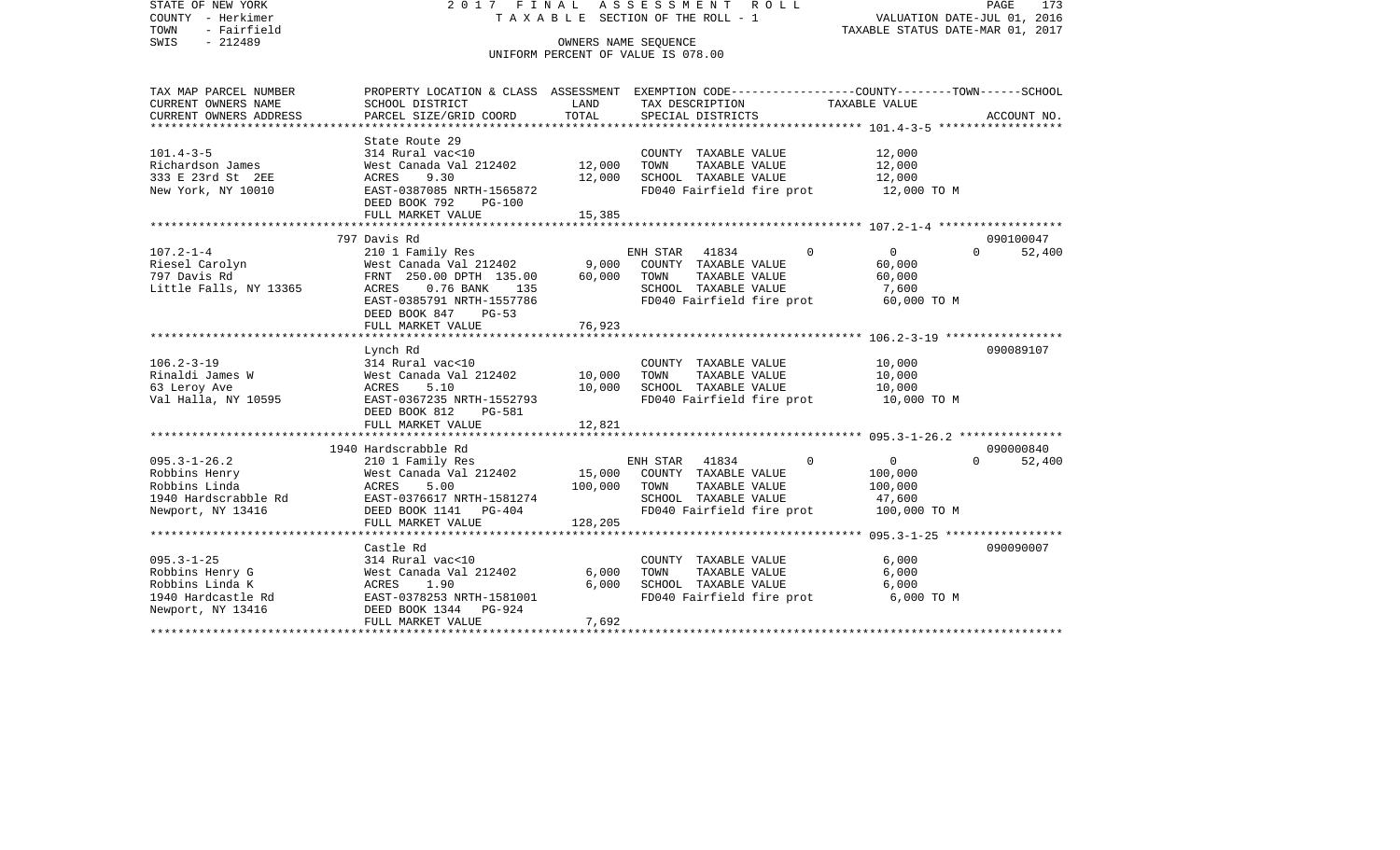STATE OF NEW YORK 2 0 1 7 F I N A L A S S E S S M E N T R O L L PAGE 174VALUATION DATE-JUL 01, 2016 COUNTY - Herkimer T A X A B L E SECTION OF THE ROLL - 1 TOWN - Fairfield TAXABLE STATUS DATE-MAR 01, 2017 SWIS - 212489 CONNERS NAME SEQUENCE UNIFORM PERCENT OF VALUE IS 078.00TAX MAP PARCEL NUMBER PROPERTY LOCATION & CLASS ASSESSMENT EXEMPTION CODE------------------COUNTY--------TOWN------SCHOOL CURRENT OWNERS NAME SCHOOL DISTRICT LAND TAX DESCRIPTION TAXABLE VALUECURRENT OWNERS ADDRESS PARCEL SIZE/GRID COORD TOTAL SPECIAL DISTRICTS ACCOUNT NO. \*\*\*\*\*\*\*\*\*\*\*\*\*\*\*\*\*\*\*\*\*\*\*\*\*\*\*\*\*\*\*\*\*\*\*\*\*\*\*\*\*\*\*\*\*\*\*\*\*\*\*\*\*\*\*\*\*\*\*\*\*\*\*\*\*\*\*\*\*\*\*\*\*\*\*\*\*\*\*\*\*\*\*\*\*\*\*\*\*\*\*\*\*\*\*\*\*\*\*\*\*\*\* 095.3-1-4.2 \*\*\*\*\*\*\*\*\*\*\*\*\*\*\*\* 1957 Hardscrabble Rd 090100040095.3-1-4.2 210 1 Family Res BAS STAR 41854 0 0 0 24,000 Roberts Brett 6100,000 West Canada Val 212402 14,000 COUNTY TAXABLE VALUE 100,000 1957 Hardscrabble Rd ACRES 7.20 100,000 TOWN TAXABLE VALUE 100,000 Newport, NY 13416 EAST-0375840 NRTH-1581318 SCHOOL TAXABLE VALUE 76,000 DEED BOOK 1577 PG-645 FD040 Fairfield fire prot 100,000 TO M FULL MARKET VALUE 128,205 \*\*\*\*\*\*\*\*\*\*\*\*\*\*\*\*\*\*\*\*\*\*\*\*\*\*\*\*\*\*\*\*\*\*\*\*\*\*\*\*\*\*\*\*\*\*\*\*\*\*\*\*\*\*\*\*\*\*\*\*\*\*\*\*\*\*\*\*\*\*\*\*\*\*\*\*\*\*\*\*\*\*\*\*\*\*\*\*\*\*\*\*\*\*\*\*\*\*\*\*\*\*\* 107.1-1-11.5 \*\*\*\*\*\*\*\*\*\*\*\*\*\*\* Davis Rd 090086044107.1-1-11.5 322 Rural vac>10 COUNTY TAXABLE VALUE 60,000 Roberts William West Canada Val 212402 60,000 TOWN TAXABLE VALUE 60,000 Roberts Edith ACRES 102.00 60,000 SCHOOL TAXABLE VALUE 60,000 3000 S County Trl EAST-0374786 NRTH-1557962 FD040 Fairfield fire prot 60,000 TO M West Kingston, RI 02892 DEED BOOK 750 PG-173 FULL MARKET VALUE 76,923 \*\*\*\*\*\*\*\*\*\*\*\*\*\*\*\*\*\*\*\*\*\*\*\*\*\*\*\*\*\*\*\*\*\*\*\*\*\*\*\*\*\*\*\*\*\*\*\*\*\*\*\*\*\*\*\*\*\*\*\*\*\*\*\*\*\*\*\*\*\*\*\*\*\*\*\*\*\*\*\*\*\*\*\*\*\*\*\*\*\*\*\*\*\*\*\*\*\*\*\*\*\*\* 101.4-5-5 \*\*\*\*\*\*\*\*\*\*\*\*\*\*\*\*\*\*State Route 29 090087059 101.4-5-5 322 Rural vac>10 COUNTY TAXABLE VALUE 17,000 Robinson Andrew 617,000 West Canada Val 212402 17,000 TOWN TAXABLE VALUE 17,000 120 W 138Th St ACRES 19.50 17,000 SCHOOL TAXABLE VALUE 17,000 New York, NY 10030 **EAST-0387681 NRTH-1567355** FD040 Fairfield fire prot 17,000 TO M DEED BOOK 881 PG-504FULL MARKET VALUE 21,795 \*\*\*\*\*\*\*\*\*\*\*\*\*\*\*\*\*\*\*\*\*\*\*\*\*\*\*\*\*\*\*\*\*\*\*\*\*\*\*\*\*\*\*\*\*\*\*\*\*\*\*\*\*\*\*\*\*\*\*\*\*\*\*\*\*\*\*\*\*\*\*\*\*\*\*\*\*\*\*\*\*\*\*\*\*\*\*\*\*\*\*\*\*\*\*\*\*\*\*\*\*\*\* 101.14-1-35.2 \*\*\*\*\*\*\*\*\*\*\*\*\*\* 1232 Hardscrabble Rd101.14-1-35.2 210 1 Family Res ENH STAR 41834 0 0 0 52,400 Robinson Gordon 600 West Canada Val 212402 10,000 COUNTY TAXABLE VALUE 110,000 Robinson Carol A ACRES 2.80 110,000 TOWN TAXABLE VALUE 110,000 1232 Hardscrabble Rd EAST-0381971 NRTH-1568905 SCHOOL TAXABLE VALUE 57,600 Middleville, NY 13406-9801 DEED BOOK 927 PG-144 FD040 Fairfield fire prot 110,000 TO M FULL MARKET VALUE 141,026 \*\*\*\*\*\*\*\*\*\*\*\*\*\*\*\*\*\*\*\*\*\*\*\*\*\*\*\*\*\*\*\*\*\*\*\*\*\*\*\*\*\*\*\*\*\*\*\*\*\*\*\*\*\*\*\*\*\*\*\*\*\*\*\*\*\*\*\*\*\*\*\*\*\*\*\*\*\*\*\*\*\*\*\*\*\*\*\*\*\*\*\*\*\*\*\*\*\*\*\*\*\*\* 101.2-1-15 \*\*\*\*\*\*\*\*\*\*\*\*\*\*\*\*\* 136 Robinson Road 090008790101.2-1-15 240 Rural res AG MKTS 41730 0 29,851 29,851 29,851 Robinson Harold 60 62,400 West Canada Val 212402 140,000 ENH STAR 41834 0 0 0 52,400 136 Robinson Road ACRES 252.00 195,000 COUNTY TAXABLE VALUE 165,149 Middleville, NY 13406-9801 EAST-0385719 NRTH-1569578 TOWN TAXABLE VALUE 165,149 DEED BOOK 699 PG-773 SCHOOL TAXABLE VALUE 112,749 MAY BE SUBJECT TO PAYMENT FULL MARKET VALUE  $250,000$  FD040 Fairfield fire prot 195,000 TO M UNDER AGDIST LAW TIL 2024\*\*\*\*\*\*\*\*\*\*\*\*\*\*\*\*\*\*\*\*\*\*\*\*\*\*\*\*\*\*\*\*\*\*\*\*\*\*\*\*\*\*\*\*\*\*\*\*\*\*\*\*\*\*\*\*\*\*\*\*\*\*\*\*\*\*\*\*\*\*\*\*\*\*\*\*\*\*\*\*\*\*\*\*\*\*\*\*\*\*\*\*\*\*\*\*\*\*\*\*\*\*\*\*\*\*\*\*\*\*\*\*\*\*\*\*\*\*\*\*\*\*\*\*\*\*\*\*\*\*\*\*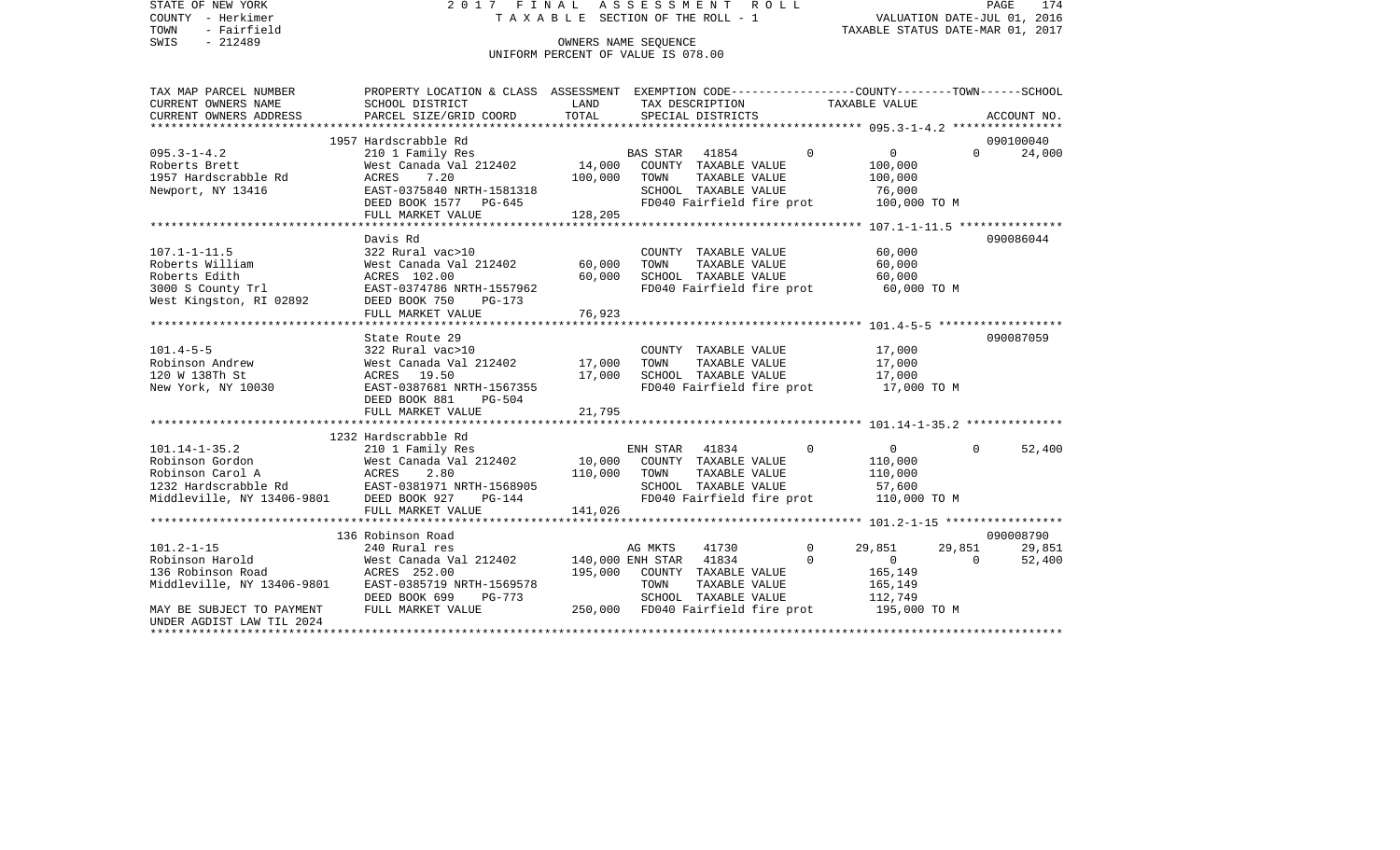STATE OF NEW YORK 2 0 1 7 F I N A L A S S E S S M E N T R O L L PAGE 175VALUATION DATE-JUL 01, 2016 COUNTY - Herkimer T A X A B L E SECTION OF THE ROLL - 1 TOWN - Fairfield TAXABLE STATUS DATE-MAR 01, 2017 SWIS - 212489 CONNERS NAME SEQUENCE UNIFORM PERCENT OF VALUE IS 078.00TAX MAP PARCEL NUMBER PROPERTY LOCATION & CLASS ASSESSMENT EXEMPTION CODE------------------COUNTY--------TOWN------SCHOOL CURRENT OWNERS NAME SCHOOL DISTRICT LAND TAX DESCRIPTION TAXABLE VALUECURRENT OWNERS ADDRESS PARCEL SIZE/GRID COORD TOTAL SPECIAL DISTRICTS ACCOUNT NO. \*\*\*\*\*\*\*\*\*\*\*\*\*\*\*\*\*\*\*\*\*\*\*\*\*\*\*\*\*\*\*\*\*\*\*\*\*\*\*\*\*\*\*\*\*\*\*\*\*\*\*\*\*\*\*\*\*\*\*\*\*\*\*\*\*\*\*\*\*\*\*\*\*\*\*\*\*\*\*\*\*\*\*\*\*\*\*\*\*\*\*\*\*\*\*\*\*\*\*\*\*\*\* 101.14-1-35.1 \*\*\*\*\*\*\*\*\*\*\*\*\*\* 1248 Hardscrabble Rd 090008850101.14-1-35.1 210 1 Family Res BAS STAR 41854 0 0 0 24,000 Robinson Jerry G 600 West Canada Val 212402 8,000 COUNTY TAXABLE VALUE 72,000 1248 Hard Scrabble Rd ACRES 1.45 72,000 TOWN TAXABLE VALUE 72,000 Farifield, NY 13336-9801 EAST-0381962 NRTH-1569100 SCHOOL TAXABLE VALUE 48,000 DEED BOOK 842 PG-540 FD040 Fairfield fire prot 72,000 TO M FULL MARKET VALUE 92,308 \*\*\*\*\*\*\*\*\*\*\*\*\*\*\*\*\*\*\*\*\*\*\*\*\*\*\*\*\*\*\*\*\*\*\*\*\*\*\*\*\*\*\*\*\*\*\*\*\*\*\*\*\*\*\*\*\*\*\*\*\*\*\*\*\*\*\*\*\*\*\*\*\*\*\*\*\*\*\*\*\*\*\*\*\*\*\*\*\*\*\*\*\*\*\*\*\*\*\*\*\*\*\* 101.1-1-21.1 \*\*\*\*\*\*\*\*\*\*\*\*\*\*\* 255 Teall Rd 090000870101.1-1-21.1 241 Rural res&ag VET COM C 41132 0 12,000 0 0 Roche Irrevocable Trust James West Canada Val 212402 63,000 VET COM T 41133 0 0 0 16,000 0 0 0 0 16 Roche James IV ACRES 99.50 230,000 VET DIS C 41142 0 24,000 0 0 255 Teall Rd EAST-0383779 NRTH-1573377 VET DIS T 41143 0 0 32,000 0 Middleville, NY 13406-9801 DEED BOOK 1472 PG-335 AG MKTS 41730 0 27,692 27,692 27,692 FULL MARKET VALUE 294,872 ENH STAR 41834 0 0 0 52,400 MAY BE SUBJECT TO PAYMENT COUNTY TAXABLE VALUE 166,308 UNDER AGDIST LAW TIL 2024 TOWN TAXABLE VALUE 154,308 SCHOOL TAXABLE VALUE 149,908 FD040 Fairfield fire prot 230,000 TO M \*\*\*\*\*\*\*\*\*\*\*\*\*\*\*\*\*\*\*\*\*\*\*\*\*\*\*\*\*\*\*\*\*\*\*\*\*\*\*\*\*\*\*\*\*\*\*\*\*\*\*\*\*\*\*\*\*\*\*\*\*\*\*\*\*\*\*\*\*\*\*\*\*\*\*\*\*\*\*\*\*\*\*\*\*\*\*\*\*\*\*\*\*\*\*\*\*\*\*\*\*\*\* 107.3-2-14 \*\*\*\*\*\*\*\*\*\*\*\*\*\*\*\*\* Hardscrabble Rd 090009000107.3-2-14 105 Vac farmland COUNTY TAXABLE VALUE 42,000 Rockwell Wayne R Little Falls Ce 210900 42,000 TOWN TAXABLE VALUE 42,000<br>Rockwell Shelia A ACRES 80.50 42,000 SCHOOL TAXABLE VA Rockwell Shelia A **ACRES** 80.50 42,000 SCHOOL TAXABLE VALUE 163 Rockwell Rd EAST-0383572 NRTH-1548371 FD040 Fairfield fire prot 42,000 TO M Little Falls, NY 13365 DEED BOOK 1358 PG-655 FULL MARKET VALUE 53,846 \*\*\*\*\*\*\*\*\*\*\*\*\*\*\*\*\*\*\*\*\*\*\*\*\*\*\*\*\*\*\*\*\*\*\*\*\*\*\*\*\*\*\*\*\*\*\*\*\*\*\*\*\*\*\*\*\*\*\*\*\*\*\*\*\*\*\*\*\*\*\*\*\*\*\*\*\*\*\*\*\*\*\*\*\*\*\*\*\*\*\*\*\*\*\*\*\*\*\*\*\*\*\* 101.4-6-10 \*\*\*\*\*\*\*\*\*\*\*\*\*\*\*\*\* Thompson Rd 090009390 101.4-6-10 314 Rural vac<10 COUNTY TAXABLE VALUE 12,000 Roland Richard West Canada Val 212402 12,000 TOWN TAXABLE VALUE 12,000 Roland Erin ACRES 8.40 12,000 SCHOOL TAXABLE VALUE 12,000 3102 N Main St EAST-0393429 NRTH-1560726 FD040 Fairfield fire prot 12,000 TO M Waterbury, CT 06704 DEED BOOK 1209 PG-941 FULL MARKET VALUE 15,385 \*\*\*\*\*\*\*\*\*\*\*\*\*\*\*\*\*\*\*\*\*\*\*\*\*\*\*\*\*\*\*\*\*\*\*\*\*\*\*\*\*\*\*\*\*\*\*\*\*\*\*\*\*\*\*\*\*\*\*\*\*\*\*\*\*\*\*\*\*\*\*\*\*\*\*\*\*\*\*\*\*\*\*\*\*\*\*\*\*\*\*\*\*\*\*\*\*\*\*\*\*\*\* 107.4-2-21 \*\*\*\*\*\*\*\*\*\*\*\*\*\*\*\*\*State Route 170 090010860 107.4-2-21 314 Rural vac<10 COUNTY TAXABLE VALUE 12,000 Rolle Robert Little Falls Ce 210900 12,000 TOWN TAXABLE VALUE 12,000 6349 State Route 10 ACRES 8.60 12,000 SCHOOL TAXABLE VALUE 12,000 Sharon Springs, NY 13459 EAST-0396519 NRTH-1546181 FD040 Fairfield fire prot 12,000 TO M DEED BOOK 1189 PG-904FULL MARKET VALUE 15,385 \*\*\*\*\*\*\*\*\*\*\*\*\*\*\*\*\*\*\*\*\*\*\*\*\*\*\*\*\*\*\*\*\*\*\*\*\*\*\*\*\*\*\*\*\*\*\*\*\*\*\*\*\*\*\*\*\*\*\*\*\*\*\*\*\*\*\*\*\*\*\*\*\*\*\*\*\*\*\*\*\*\*\*\*\*\*\*\*\*\*\*\*\*\*\*\*\*\*\*\*\*\*\*\*\*\*\*\*\*\*\*\*\*\*\*\*\*\*\*\*\*\*\*\*\*\*\*\*\*\*\*\*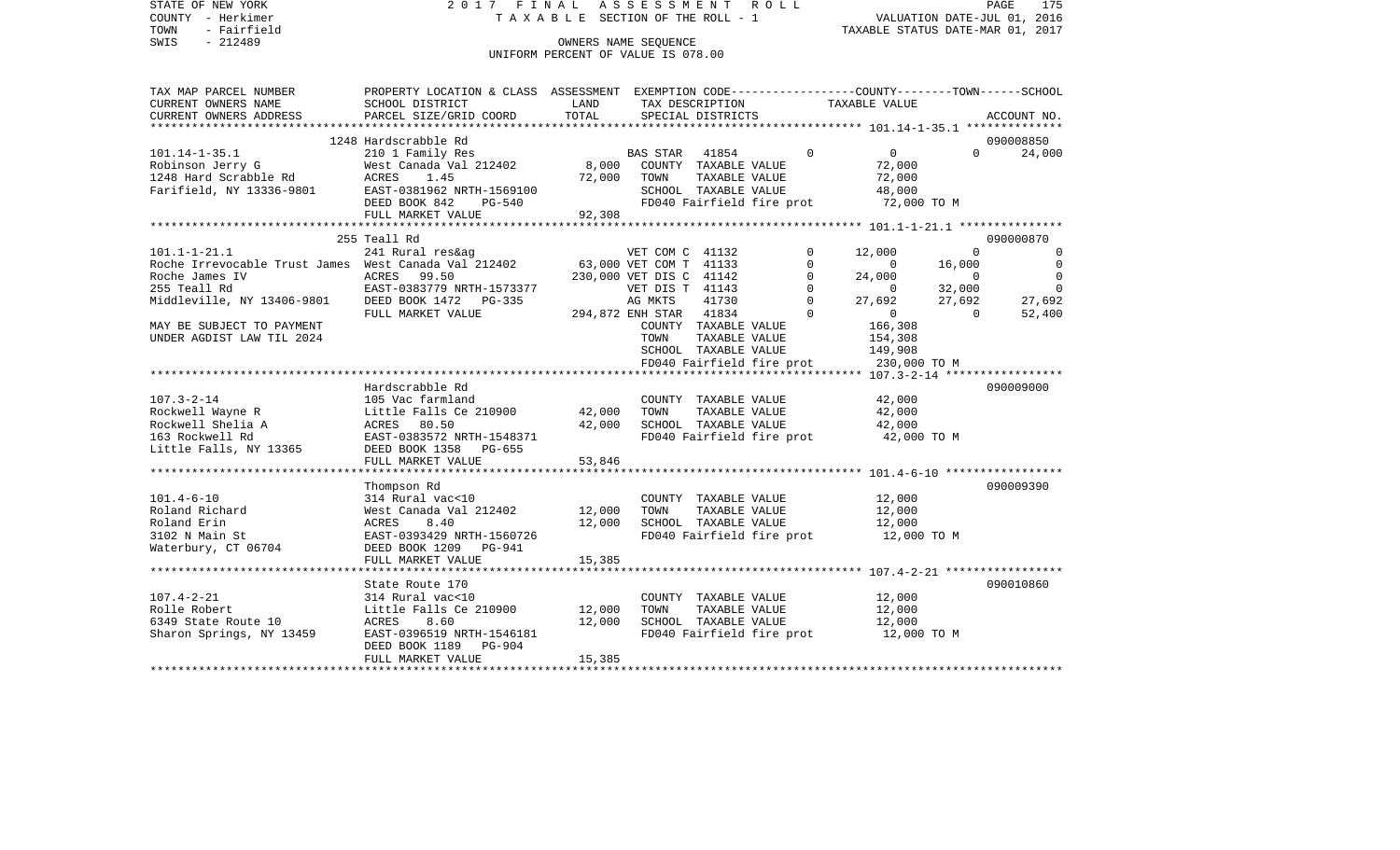COUNTY - Herkimer T A X A B L E SECTION OF THE ROLL - 1 VALUATION DATE-JUL 01, 2016 TOWN - Fairfield TAXABLE STATUS DATE-MAR 01, 2017 SWIS - 212489 OWNERS NAME SEQUENCE UNIFORM PERCENT OF VALUE IS 078.00TAX MAP PARCEL NUMBER PROPERTY LOCATION & CLASS ASSESSMENT EXEMPTION CODE------------------COUNTY--------TOWN------SCHOOL CURRENT OWNERS NAME SCHOOL DISTRICT LAND TAX DESCRIPTION TAXABLE VALUECURRENT OWNERS ADDRESS PARCEL SIZE/GRID COORD TOTAL SPECIAL DISTRICTS ACCOUNT NO. \*\*\*\*\*\*\*\*\*\*\*\*\*\*\*\*\*\*\*\*\*\*\*\*\*\*\*\*\*\*\*\*\*\*\*\*\*\*\*\*\*\*\*\*\*\*\*\*\*\*\*\*\*\*\*\*\*\*\*\*\*\*\*\*\*\*\*\*\*\*\*\*\*\*\*\*\*\*\*\*\*\*\*\*\*\*\*\*\*\*\*\*\*\*\*\*\*\*\*\*\*\*\* 095.3-1-30.1 \*\*\*\*\*\*\*\*\*\*\*\*\*\*\* Castle Rd 090006600095.3-1-30.1 105 Vac farmland 196 AG MKTS 41730 0 13,410 13,410 13,410 13,410 Romer Stephen West Canada Val 212402 49,000 COUNTY TAXABLE VALUE 35,590 Romer Nancy **ACRES 86.60** 49,000 TOWN TAXABLE VALUE 35,590 1134 Hardscrabble Rd EAST-0379270 NRTH-1582356 SCHOOL TAXABLE VALUE 35,590 Middleville, NY 13406-9801 DEED BOOK 00663 PG-00446 FD040 Fairfield fire prot 49,000 TO M FULL MARKET VALUE 62,821 MAY BE SUBJECT TO PAYMENT UNDER AGDIST LAW TIL 2024 \*\*\*\*\*\*\*\*\*\*\*\*\*\*\*\*\*\*\*\*\*\*\*\*\*\*\*\*\*\*\*\*\*\*\*\*\*\*\*\*\*\*\*\*\*\*\*\*\*\*\*\*\*\*\*\*\*\*\*\*\*\*\*\*\*\*\*\*\*\*\*\*\*\*\*\*\*\*\*\*\*\*\*\*\*\*\*\*\*\*\*\*\*\*\*\*\*\*\*\*\*\*\* 101.3-1-21.1 \*\*\*\*\*\*\*\*\*\*\*\*\*\*\* $State$  Route 29 09010099 101.3-1-21.1 120 Field crops AG MKTS 41730 0 25,960 25,960 25,960 Romer Stephen West Canada Val 212402 90,000 COUNTY TAXABLE VALUE 79,040 Romer Nancy ACRES 145.20 105,000 TOWN TAXABLE VALUE 79,040 1134 Hardscrabble Rd EAST-0379879 NRTH-1567043 SCHOOL TAXABLE VALUE 79,040 Middleville, NY 13406-9801 DEED BOOK 673 PG-283 FD040 Fairfield fire prot 105,000 TO M FULL MARKET VALUE 134.615 MAY BE SUBJECT TO PAYMENTUNDER AGDIST LAW TIL 2024 \*\*\*\*\*\*\*\*\*\*\*\*\*\*\*\*\*\*\*\*\*\*\*\*\*\*\*\*\*\*\*\*\*\*\*\*\*\*\*\*\*\*\*\*\*\*\*\*\*\*\*\*\*\*\*\*\*\*\*\*\*\*\*\*\*\*\*\*\*\*\*\*\*\*\*\*\*\*\*\*\*\*\*\*\*\*\*\*\*\*\*\*\*\*\*\*\*\*\*\*\*\*\* 101.3-1-24.1 \*\*\*\*\*\*\*\*\*\*\*\*\*\*\* 1134 Hardscrabble Rd 090006570101.3-1-24.1 112 Dairy farm VET COM C 41132 0 12,000 0 0 0 Romer Stephen West Canada Val 212402 90,000 VET COM T 41133 0 0 16,000 0 Romer Nancy ACRES 150.60 165,000 VET DIS C 41142 0 24,000 0 0 1134 Hardscrabble Rd EAST-0383646 NRTH-1566186 VET DIS T 41143 0 0 26,495 0 Middleville, NY 13406-9801 DEED BOOK 667 PG-770 AG MKTS 41730 0 24,524 24,524 24,524 FULL MARKET VALUE 211,538 ENH STAR 41834 0 0 0 52,400 MAY BE SUBJECT TO PAYMENT **AGRIC 10 Y 42100** 0 8,000 8,000 8,000 8,000 UNDER AGDIST LAW TIL 2024 **COUNTY TAXABLE VALUE** 96,476 TOWN TAXABLE VALUE 89,981 SCHOOL TAXABLE VALUE 80.076 FD040 Fairfield fire prot 165,000 TO M \*\*\*\*\*\*\*\*\*\*\*\*\*\*\*\*\*\*\*\*\*\*\*\*\*\*\*\*\*\*\*\*\*\*\*\*\*\*\*\*\*\*\*\*\*\*\*\*\*\*\*\*\*\*\*\*\*\*\*\*\*\*\*\*\*\*\*\*\*\*\*\*\*\*\*\*\*\*\*\*\*\*\*\*\*\*\*\*\*\*\*\*\*\*\*\*\*\*\*\*\*\*\* 101.4-1-4 \*\*\*\*\*\*\*\*\*\*\*\*\*\*\*\*\*\*State Route 170 090004230 101.4-1-4 105 Vac farmland 105 AG MKTS 41730 0 1,166 1,166 1,166 1,166 Romer Stephen West Canada Val 212402 26,000 COUNTY TAXABLE VALUE 24,834 Romer Nancy ACRES 50.70 26,000 TOWN TAXABLE VALUE 24,834 1134 Hardscrabble Rd EAST-0389702 NRTH-1566616 SCHOOL TAXABLE VALUE 24,834 Middleville, NY 13406-9801 DEED BOOK 763 PG-331 FD040 Fairfield fire prot 26,000 TO M FULL MARKET VALUE 33,333 MAY BE SUBJECT TO PAYMENT UNDER AGDIST LAW TIL 2024\*\*\*\*\*\*\*\*\*\*\*\*\*\*\*\*\*\*\*\*\*\*\*\*\*\*\*\*\*\*\*\*\*\*\*\*\*\*\*\*\*\*\*\*\*\*\*\*\*\*\*\*\*\*\*\*\*\*\*\*\*\*\*\*\*\*\*\*\*\*\*\*\*\*\*\*\*\*\*\*\*\*\*\*\*\*\*\*\*\*\*\*\*\*\*\*\*\*\*\*\*\*\*\*\*\*\*\*\*\*\*\*\*\*\*\*\*\*\*\*\*\*\*\*\*\*\*\*\*\*\*\*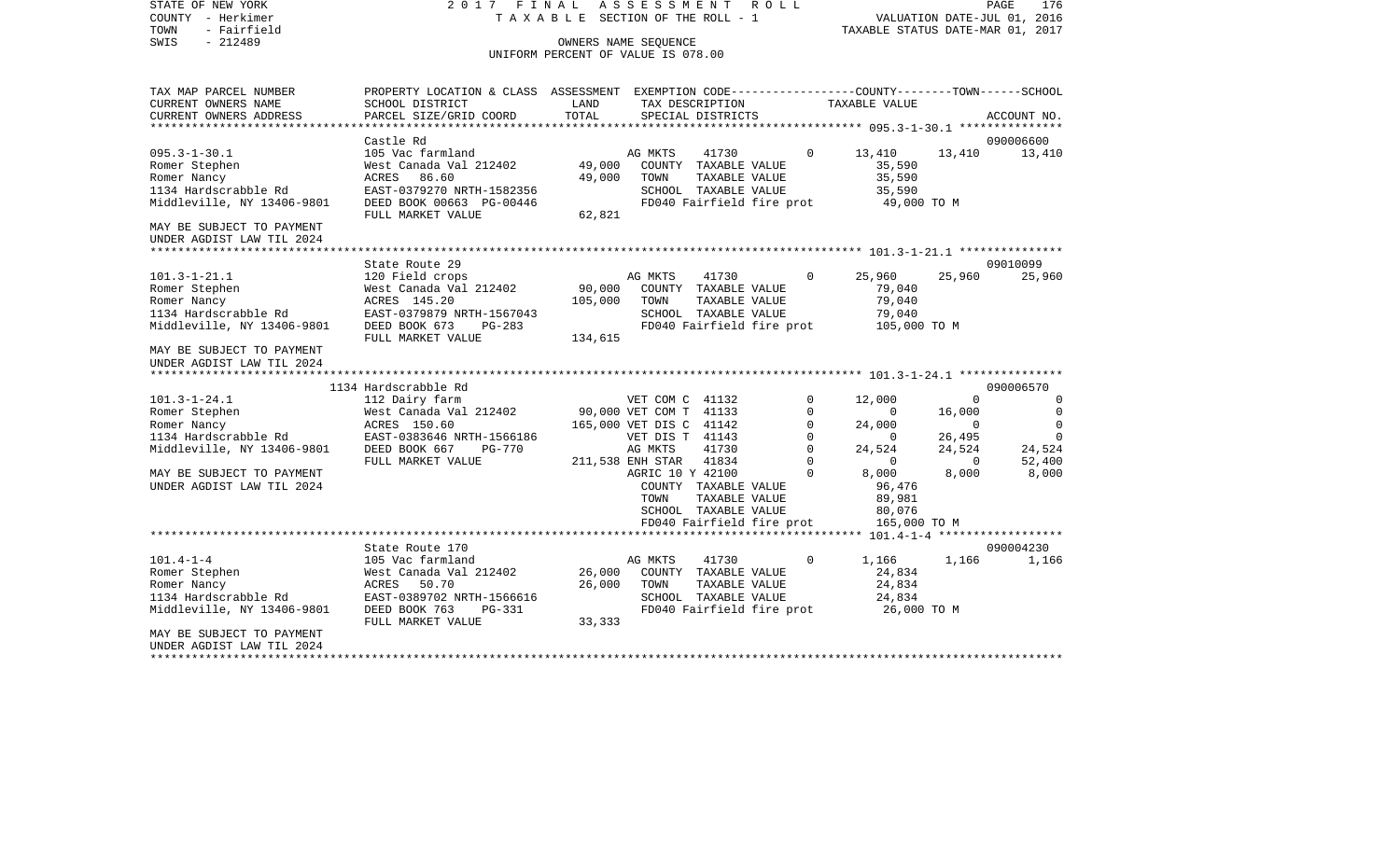COUNTY - Herkimer T A X A B L E SECTION OF THE ROLL - 1 VALUATION DATE-JUL 01, 2016 TOWN - Fairfield TAXABLE STATUS DATE-MAR 01, 2017 SWIS - 212489 CONNERS NAME SEQUENCE UNIFORM PERCENT OF VALUE IS 078.00TAX MAP PARCEL NUMBER PROPERTY LOCATION & CLASS ASSESSMENT EXEMPTION CODE------------------COUNTY--------TOWN------SCHOOL CURRENT OWNERS NAME SCHOOL DISTRICT LAND TAX DESCRIPTION TAXABLE VALUECURRENT OWNERS ADDRESS PARCEL SIZE/GRID COORD TOTAL SPECIAL DISTRICTS ACCOUNT NO. \*\*\*\*\*\*\*\*\*\*\*\*\*\*\*\*\*\*\*\*\*\*\*\*\*\*\*\*\*\*\*\*\*\*\*\*\*\*\*\*\*\*\*\*\*\*\*\*\*\*\*\*\*\*\*\*\*\*\*\*\*\*\*\*\*\*\*\*\*\*\*\*\*\*\*\*\*\*\*\*\*\*\*\*\*\*\*\*\*\*\*\*\*\*\*\*\*\*\*\*\*\*\* 101.4-1-5 \*\*\*\*\*\*\*\*\*\*\*\*\*\*\*\*\*\*State Route 170 090004260 101.4-1-5 105 Vac farmland AG MKTS 41730 0 3,120 3,120 3,120 Romer Stephen 61 West Canada Val 212402 14,000 COUNTY TAXABLE VALUE 10,880 Romer Nancy **ACRES** 24.90 14,000 TOWN TAXABLE VALUE 10,880 1134 Hardscrabble Rd EAST-0390831 NRTH-1566720 SCHOOL TAXABLE VALUE 10,880 Middleville, NY 13406-9801 DEED BOOK 763 PG-331 FD040 Fairfield fire prot 14,000 TO M FULL MARKET VALUE 17,949 MAY BE SUBJECT TO PAYMENT UNDER AGDIST LAW TIL 2024 \*\*\*\*\*\*\*\*\*\*\*\*\*\*\*\*\*\*\*\*\*\*\*\*\*\*\*\*\*\*\*\*\*\*\*\*\*\*\*\*\*\*\*\*\*\*\*\*\*\*\*\*\*\*\*\*\*\*\*\*\*\*\*\*\*\*\*\*\*\*\*\*\*\*\*\*\*\*\*\*\*\*\*\*\*\*\*\*\*\*\*\*\*\*\*\*\*\*\*\*\*\*\* 101.4-1-16 \*\*\*\*\*\*\*\*\*\*\*\*\*\*\*\*\*State Route 170 090004200 101.4-1-16 112 Dairy farm AG MKTS 41730 0 24,451 24,451 24,451 Romer Stephen West Canada Val 212402 107,000 AGRIC 10 Y 42100 0 6,000 6,000 6,000 Romer Nancy **ACRES 200.00** 200,000 COUNTY TAXABLE VALUE 169,549 1134 Hardscrabble Rd EAST-0386190 NRTH-1564481 TOWN TAXABLE VALUE 169,549 Middleville, NY 13406-9801 DEED BOOK 763 PG-331 SCHOOL TAXABLE VALUE 169,549 FULL MARKET VALUE 256,410 FD040 Fairfield fire prot 200,000 TO M MAY BE SUBJECT TO PAYMENTUNDER AGDIST LAW TIL 2024 \*\*\*\*\*\*\*\*\*\*\*\*\*\*\*\*\*\*\*\*\*\*\*\*\*\*\*\*\*\*\*\*\*\*\*\*\*\*\*\*\*\*\*\*\*\*\*\*\*\*\*\*\*\*\*\*\*\*\*\*\*\*\*\*\*\*\*\*\*\*\*\*\*\*\*\*\*\*\*\*\*\*\*\*\*\*\*\*\*\*\*\*\*\*\*\*\*\*\*\*\*\*\* 101.14-1-5 \*\*\*\*\*\*\*\*\*\*\*\*\*\*\*\*\*State Route 29 090006630 101.14-1-5 105 Vac farmland 105 AG MKTS 41730 0 3,486 3,486 3,486 3,486 3,486 3,486 3,486 3,486 3,486 3,486 3,486 3,486 3,486 3,486 3,486 3,486 3,486 3,486 3,486 3,486 3,486 3,486 3,486 3,486 3,486 3,486 3,486 3,486 3,486 Romer Stephen West Canada Val 212402 8,300 COUNTY TAXABLE VALUE 4,814 Romer Nancy ACRES 12.80 8,300 TOWN TAXABLE VALUE 4,814 1134 Hardscrabble Rd EAST-0381644 NRTH-1566950 SCHOOL TAXABLE VALUE 4,814 Middleville, NY 13406-9801 DEED BOOK 677 PG-768 FD040 Fairfield fire prot 8,300 TO M FULL MARKET VALUE 10,641 MAY BE SUBJECT TO PAYMENTUNDER AGDIST LAW TIL 2024 \*\*\*\*\*\*\*\*\*\*\*\*\*\*\*\*\*\*\*\*\*\*\*\*\*\*\*\*\*\*\*\*\*\*\*\*\*\*\*\*\*\*\*\*\*\*\*\*\*\*\*\*\*\*\*\*\*\*\*\*\*\*\*\*\*\*\*\*\*\*\*\*\*\*\*\*\*\*\*\*\*\*\*\*\*\*\*\*\*\*\*\*\*\*\*\*\*\*\*\*\*\*\* 106.4-1-30 \*\*\*\*\*\*\*\*\*\*\*\*\*\*\*\*\* West End Rd 090000180106.4-1-30 314 Rural vac<10 COUNTY TAXABLE VALUE 25,000 Ronca Nicholas West Canada Val 212402 25,000 TOWN TAXABLE VALUE 25,000 Attn: Midway Trl Service ACRES 8.00 25,000 SCHOOL TAXABLE VALUE 25,000 1528 Rt 9 EAST-0362073 NRTH-1545767 FD040 Fairfield fire prot 25,000 TO M Clifton Park, NY 12065 DEED BOOK 00636 PG-00947 FULL MARKET VALUE 32.051 \*\*\*\*\*\*\*\*\*\*\*\*\*\*\*\*\*\*\*\*\*\*\*\*\*\*\*\*\*\*\*\*\*\*\*\*\*\*\*\*\*\*\*\*\*\*\*\*\*\*\*\*\*\*\*\*\*\*\*\*\*\*\*\*\*\*\*\*\*\*\*\*\*\*\*\*\*\*\*\*\*\*\*\*\*\*\*\*\*\*\*\*\*\*\*\*\*\*\*\*\*\*\* 101.2-1-10 \*\*\*\*\*\*\*\*\*\*\*\*\*\*\*\*\* Beaver Rd 090009360101.2-1-10 322 Rural vac>10 COUNTY TAXABLE VALUE 34,000 Rosenkrantz Clark West Canada Val 212402 34,000 TOWN TAXABLE VALUE 34,000 Rosenkrantz Diane ACRES 53.10 34,000 SCHOOL TAXABLE VALUE 34,000 PO Box 469 **EAST-0393263 NRTH-1575685** FD040 Fairfield fire prot 34,000 TO M Salisbury Center, NY 13454 DEED BOOK 947 PG-199 FULL MARKET VALUE 43,590 \*\*\*\*\*\*\*\*\*\*\*\*\*\*\*\*\*\*\*\*\*\*\*\*\*\*\*\*\*\*\*\*\*\*\*\*\*\*\*\*\*\*\*\*\*\*\*\*\*\*\*\*\*\*\*\*\*\*\*\*\*\*\*\*\*\*\*\*\*\*\*\*\*\*\*\*\*\*\*\*\*\*\*\*\*\*\*\*\*\*\*\*\*\*\*\*\*\*\*\*\*\*\*\*\*\*\*\*\*\*\*\*\*\*\*\*\*\*\*\*\*\*\*\*\*\*\*\*\*\*\*\*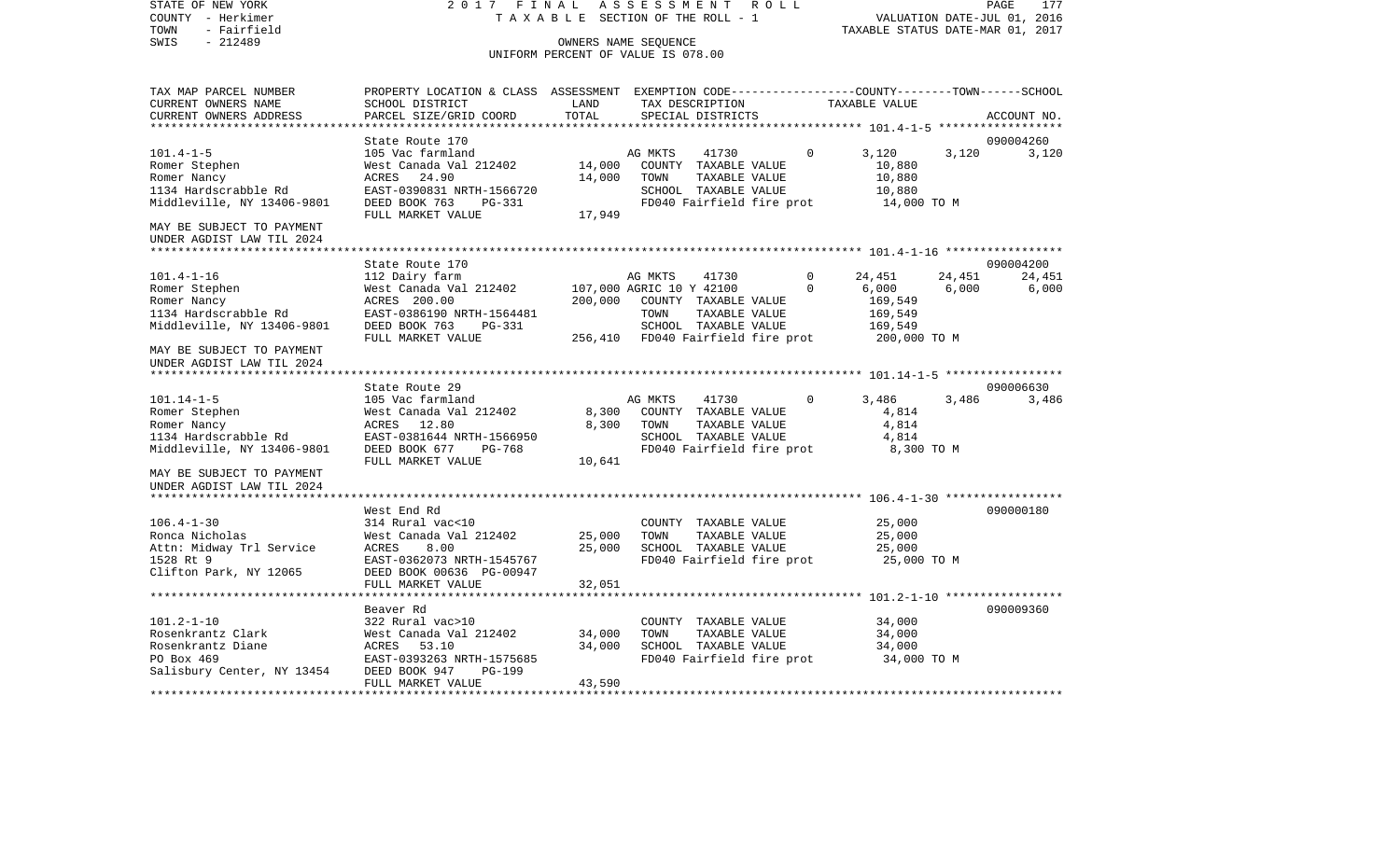STATE OF NEW YORK 2 0 1 7 F I N A L A S S E S S M E N T R O L L PAGE 178VALUATION DATE-JUL 01, 2016 COUNTY - Herkimer T A X A B L E SECTION OF THE ROLL - 1 TOWN - Fairfield TAXABLE STATUS DATE-MAR 01, 2017 SWIS - 212489 CONNERS NAME SEQUENCE UNIFORM PERCENT OF VALUE IS 078.00TAX MAP PARCEL NUMBER PROPERTY LOCATION & CLASS ASSESSMENT EXEMPTION CODE------------------COUNTY--------TOWN------SCHOOL CURRENT OWNERS NAME SCHOOL DISTRICT LAND TAX DESCRIPTION TAXABLE VALUECURRENT OWNERS ADDRESS PARCEL SIZE/GRID COORD TOTAL SPECIAL DISTRICTS ACCOUNT NO. \*\*\*\*\*\*\*\*\*\*\*\*\*\*\*\*\*\*\*\*\*\*\*\*\*\*\*\*\*\*\*\*\*\*\*\*\*\*\*\*\*\*\*\*\*\*\*\*\*\*\*\*\*\*\*\*\*\*\*\*\*\*\*\*\*\*\*\*\*\*\*\*\*\*\*\*\*\*\*\*\*\*\*\*\*\*\*\*\*\*\*\*\*\*\*\*\*\*\*\*\*\*\* 101.4-3-6 \*\*\*\*\*\*\*\*\*\*\*\*\*\*\*\*\*\* 1100 State Route 29 101.4-3-6 314 Rural vac<10 COUNTY TAXABLE VALUE 10,000 Ross Geraldine S 6000 West Canada Val 212402 10,000 TOWN TAXABLE VALUE 10,000 Ross Alfred M **ACRES** 5.80 10,000 SCHOOL TAXABLE VALUE 10,000 3309 214th St Sw **EAST-0387498 NRTH-1565885** FD040 Fairfield fire prot 10,000 TO M Brier, WA 98036-6841 DEED BOOK 893 PG-689 FULL MARKET VALUE 12,821 \*\*\*\*\*\*\*\*\*\*\*\*\*\*\*\*\*\*\*\*\*\*\*\*\*\*\*\*\*\*\*\*\*\*\*\*\*\*\*\*\*\*\*\*\*\*\*\*\*\*\*\*\*\*\*\*\*\*\*\*\*\*\*\*\*\*\*\*\*\*\*\*\*\*\*\*\*\*\*\*\*\*\*\*\*\*\*\*\*\*\*\*\*\*\*\*\*\*\*\*\*\*\* 101.4-3-9 \*\*\*\*\*\*\*\*\*\*\*\*\*\*\*\*\*\* 1100 State Route 29 101.4-3-9 314 Rural vac<10 COUNTY TAXABLE VALUE 1,000 Ross Geraldine S 600 West Canada Val 212402 1,000 TOWN TAXABLE VALUE 1,000 Ross Alfred M **FRNT 100.00 DPTH 250.00** 1,000 SCHOOL TAXABLE VALUE 1,000 3309 214th St Sw **EAST-0388116 NRTH-1565755** FD040 Fairfield fire prot 1,000 TO M Brier, WA 98036-6841 DEED BOOK 893 PG-689 FULL MARKET VALUE 1,282 \*\*\*\*\*\*\*\*\*\*\*\*\*\*\*\*\*\*\*\*\*\*\*\*\*\*\*\*\*\*\*\*\*\*\*\*\*\*\*\*\*\*\*\*\*\*\*\*\*\*\*\*\*\*\*\*\*\*\*\*\*\*\*\*\*\*\*\*\*\*\*\*\*\*\*\*\*\*\*\*\*\*\*\*\*\*\*\*\*\*\*\*\*\*\*\*\*\*\*\*\*\*\* 101.4-3-10 \*\*\*\*\*\*\*\*\*\*\*\*\*\*\*\*\* Castle Rd101.4-3-10 314 Rural vac<10 COUNTY TAXABLE VALUE 11,000 Ross Geraldine S 61,000 West Canada Val 212402 11,000 TOWN TAXABLE VALUE 11,000 Ross Alfred M **ACRES** 6.80 11,000 SCHOOL TAXABLE VALUE 11,000 3309 214th St Sw EAST-0388525 NRTH-1565858 FD040 Fairfield fire prot 11,000 TO M Brier, WA 98036-6841 DEED BOOK 893 PG-689 FULL MARKET VALUE 14,103 \*\*\*\*\*\*\*\*\*\*\*\*\*\*\*\*\*\*\*\*\*\*\*\*\*\*\*\*\*\*\*\*\*\*\*\*\*\*\*\*\*\*\*\*\*\*\*\*\*\*\*\*\*\*\*\*\*\*\*\*\*\*\*\*\*\*\*\*\*\*\*\*\*\*\*\*\*\*\*\*\*\*\*\*\*\*\*\*\*\*\*\*\*\*\*\*\*\*\*\*\*\*\* 101.4-3-7 \*\*\*\*\*\*\*\*\*\*\*\*\*\*\*\*\*\* 1100 State Route 29101.4-3-7 314 Rural vac<10 COUNTY TAXABLE VALUE 11,000 Ross Geraldines 6 11,000 West Canada Val 212402 11,000 TOWN TAXABLE VALUE 11,000 Ross Alfred M **ACRES** 6.70 11,000 SCHOOL TAXABLE VALUE 11,000 3309 214th St Sw **EAST-0387869 NRTH-1565963** FD040 Fairfield fire prot 11,000 TO M Brier, WA 98036-6841 DEED BOOK 893 PG-689 FULL MARKET VALUE 14,103 \*\*\*\*\*\*\*\*\*\*\*\*\*\*\*\*\*\*\*\*\*\*\*\*\*\*\*\*\*\*\*\*\*\*\*\*\*\*\*\*\*\*\*\*\*\*\*\*\*\*\*\*\*\*\*\*\*\*\*\*\*\*\*\*\*\*\*\*\*\*\*\*\*\*\*\*\*\*\*\*\*\*\*\*\*\*\*\*\*\*\*\*\*\*\*\*\*\*\*\*\*\*\* 095.3-1-9 \*\*\*\*\*\*\*\*\*\*\*\*\*\*\*\*\*\* 1731 Castle Rd 090008970095.3-1-9 240 Rural res ENH STAR 41834 0 0 0 52,400 Rowe Donald & Ruth **West Canada Val 212402** 23,000 COUNTY TAXABLE VALUE 93,000 Rowe Donald J Life Use to Donald & Ruth 93,000 TOWN TAXABLE VALUE 93,000 1731 Castle Rd  $ACRES$  25.00  $ACRES$  35.00  $SCHOOL$  TAXABLE VALUE 40,600 Newport, NY 13416 EAST-0375782 NRTH-1579844 FD040 Fairfield fire prot 93,000 TO M DEED BOOK 1089 PG-777FULL MARKET VALUE 119,231 \*\*\*\*\*\*\*\*\*\*\*\*\*\*\*\*\*\*\*\*\*\*\*\*\*\*\*\*\*\*\*\*\*\*\*\*\*\*\*\*\*\*\*\*\*\*\*\*\*\*\*\*\*\*\*\*\*\*\*\*\*\*\*\*\*\*\*\*\*\*\*\*\*\*\*\*\*\*\*\*\*\*\*\*\*\*\*\*\*\*\*\*\*\*\*\*\*\*\*\*\*\*\* 101.4-7-8 \*\*\*\*\*\*\*\*\*\*\*\*\*\*\*\*\*\* Castle Rd101.4-7-8 314 Rural vac<10 COUNTY TAXABLE VALUE 11,000 Royal Wayne S 61.000 West Canada Val 212402 11,000 TOWN TAXABLE VALUE 11,000 5014 Clinton Rde ACRES 7.60 11,000 SCHOOL TAXABLE VALUE 11,000 Whitesboro, NY 13492 **EAST-0390941 NRTH-1563219** FD040 Fairfield fire prot 11,000 TO M DEED BOOK 789 PG-454FULL MARKET VALUE 14,103 \*\*\*\*\*\*\*\*\*\*\*\*\*\*\*\*\*\*\*\*\*\*\*\*\*\*\*\*\*\*\*\*\*\*\*\*\*\*\*\*\*\*\*\*\*\*\*\*\*\*\*\*\*\*\*\*\*\*\*\*\*\*\*\*\*\*\*\*\*\*\*\*\*\*\*\*\*\*\*\*\*\*\*\*\*\*\*\*\*\*\*\*\*\*\*\*\*\*\*\*\*\*\*\*\*\*\*\*\*\*\*\*\*\*\*\*\*\*\*\*\*\*\*\*\*\*\*\*\*\*\*\*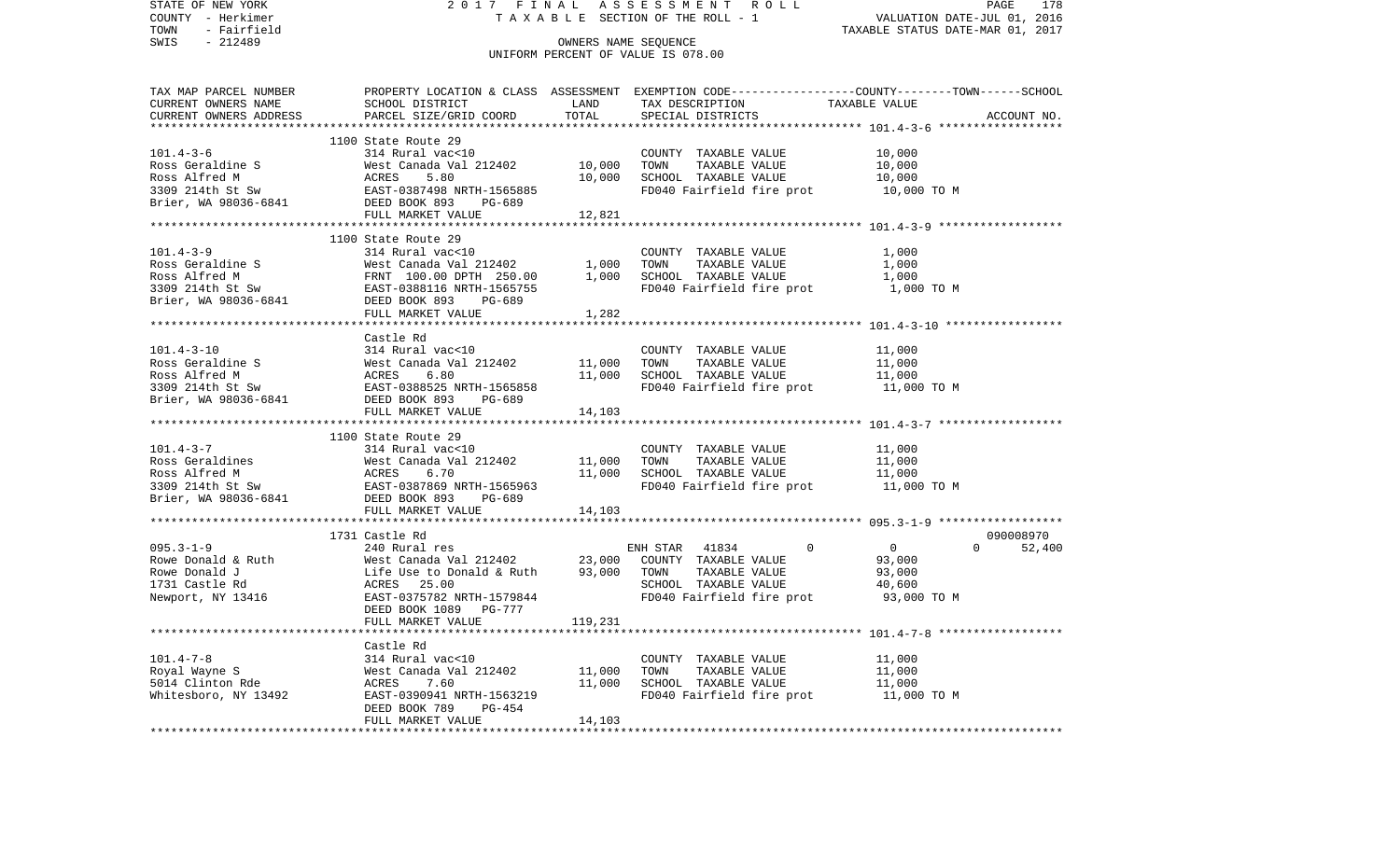STATE OF NEW YORK 2 0 1 7 F I N A L A S S E S S M E N T R O L L PAGE 179COUNTY - Herkimer **T A X A B L E** SECTION OF THE ROLL - 1 VALUATION DATE-JUL 01, 2016 TOWN - Fairfield TAXABLE STATUS DATE-MAR 01, 2017 SWIS - 212489 CONNERS NAME SEQUENCE UNIFORM PERCENT OF VALUE IS 078.00TAX MAP PARCEL NUMBER PROPERTY LOCATION & CLASS ASSESSMENT EXEMPTION CODE------------------COUNTY--------TOWN------SCHOOL CURRENT OWNERS NAME SCHOOL DISTRICT LAND TAX DESCRIPTION TAXABLE VALUECURRENT OWNERS ADDRESS PARCEL SIZE/GRID COORD TOTAL SPECIAL DISTRICTS ACCOUNT NO. \*\*\*\*\*\*\*\*\*\*\*\*\*\*\*\*\*\*\*\*\*\*\*\*\*\*\*\*\*\*\*\*\*\*\*\*\*\*\*\*\*\*\*\*\*\*\*\*\*\*\*\*\*\*\*\*\*\*\*\*\*\*\*\*\*\*\*\*\*\*\*\*\*\*\*\*\*\*\*\*\*\*\*\*\*\*\*\*\*\*\*\*\*\*\*\*\*\*\*\*\*\*\* 101.4-7-9 \*\*\*\*\*\*\*\*\*\*\*\*\*\*\*\*\*\* Castle Rd101.4-7-9 314 Rural vac<10 COUNTY TAXABLE VALUE 12,000 Royal Wayne S 600 West Canada Val 212402 12,000 TOWN TAXABLE VALUE 12,000 5014 Clinton Rd ACRES 8.10 12,000 SCHOOL TAXABLE VALUE 12,000 Whitesboro, NY 13492 EAST-0390907 NRTH-1563479 FD040 Fairfield fire prot 12,000 TO M DEED BOOK 789 PG-454FULL MARKET VALUE 15,385 \*\*\*\*\*\*\*\*\*\*\*\*\*\*\*\*\*\*\*\*\*\*\*\*\*\*\*\*\*\*\*\*\*\*\*\*\*\*\*\*\*\*\*\*\*\*\*\*\*\*\*\*\*\*\*\*\*\*\*\*\*\*\*\*\*\*\*\*\*\*\*\*\*\*\*\*\*\*\*\*\*\*\*\*\*\*\*\*\*\*\*\*\*\*\*\*\*\*\*\*\*\*\* 101.4-4-5 \*\*\*\*\*\*\*\*\*\*\*\*\*\*\*\*\*\* State Route 29101.4-4-5 322 Rural vac>10 AG MKTS L 41720 0 4,044 4,044 4,044 Rudi Winber J West Canada Val 212402 22,000 COUNTY TAXABLE VALUE 17,956 31 Walnut Hill Road Survey Jj19a26 22,000 TOWN TAXABLE VALUE 17,956 Glenwood, NJ 07418 ACRES 28.90 SCHOOL TAXABLE VALUE 17,956 EAST-0390411 NRTH-1567996 FD040 Fairfield fire prot 17,956 TO M MAY BE SUBJECT TO PAYMENT DEED BOOK 1124 PG-52 4,044 EX UNDER AGDIST LAW TIL 2021 FULL MARKET VALUE 28,205 \*\*\*\*\*\*\*\*\*\*\*\*\*\*\*\*\*\*\*\*\*\*\*\*\*\*\*\*\*\*\*\*\*\*\*\*\*\*\*\*\*\*\*\*\*\*\*\*\*\*\*\*\*\*\*\*\*\*\*\*\*\*\*\*\*\*\*\*\*\*\*\*\*\*\*\*\*\*\*\*\*\*\*\*\*\*\*\*\*\*\*\*\*\*\*\*\*\*\*\*\*\*\* 101.4-4-1 \*\*\*\*\*\*\*\*\*\*\*\*\*\*\*\*\*\* 690 Castle Rd 090007170101.4-4-1 241 Rural res&ag AG MKTS L 41720 0 2,296 2,296 2,296 Rudi Windber West Canada Val 212402 22,000 COUNTY TAXABLE VALUE 102,704 31 Walnut Hill Rd Survey Jj19a26 105,000 TOWN TAXABLE VALUE 102,704 Glenwood, NJ 07418 ACRES 28.30 SCHOOL TAXABLE VALUE 102,704 EAST-0389248 NRTH-1569758 FD040 Fairfield fire prot 102,704 TO M MAY BE SUBJECT TO PAYMENT DEED BOOK 886 PG-300 2,296 EX UNDER AGDIST LAW TIL 2021 FULL MARKET VALUE 134,615 \*\*\*\*\*\*\*\*\*\*\*\*\*\*\*\*\*\*\*\*\*\*\*\*\*\*\*\*\*\*\*\*\*\*\*\*\*\*\*\*\*\*\*\*\*\*\*\*\*\*\*\*\*\*\*\*\*\*\*\*\*\*\*\*\*\*\*\*\*\*\*\*\*\*\*\*\*\*\*\*\*\*\*\*\*\*\*\*\*\*\*\*\*\*\*\*\*\*\*\*\*\*\* 101.4-4-2 \*\*\*\*\*\*\*\*\*\*\*\*\*\*\*\*\*\* Castle Rd101.4-4-2 322 Rural vac>10 AG MKTS L 41720 0 4,748 4,748 4,748 4,748 Rudi Windber West Canada Val 212402 20,000 COUNTY TAXABLE VALUE 15,252 31 Walnut Hill Rd Survey Jj19a26 20,000 TOWN TAXABLE VALUE 15,252 Glenwood, NJ 07418 ACRES 25.20 SCHOOL TAXABLE VALUE 15,252 EAST-0389346 NRTH-1569024 FD040 Fairfield fire prot 15,252 TO M MAY BE SUBJECT TO PAYMENT DEED BOOK 886 PG-300 4,748 EX UNDER AGDIST LAW TIL 2021 FULL MARKET VALUE 25,641 \*\*\*\*\*\*\*\*\*\*\*\*\*\*\*\*\*\*\*\*\*\*\*\*\*\*\*\*\*\*\*\*\*\*\*\*\*\*\*\*\*\*\*\*\*\*\*\*\*\*\*\*\*\*\*\*\*\*\*\*\*\*\*\*\*\*\*\*\*\*\*\*\*\*\*\*\*\*\*\*\*\*\*\*\*\*\*\*\*\*\*\*\*\*\*\*\*\*\*\*\*\*\* 101.4-4-3 \*\*\*\*\*\*\*\*\*\*\*\*\*\*\*\*\*\* Castle Rd $322$  Rural vac>10 101.4-4-3 322 Rural vac>10 AG MKTS L 41720 0 3,815 3,815 3,815 Rudi Windber J Jr **West Canada Val 212402** 21,000 COUNTY TAXABLE VALUE 17,185 31 Walnut Hill Rd Survey Jj19a26 21,000 TOWN TAXABLE VALUE 17,185 Glenwood, NJ 07418 ACRES 27.30 SCHOOL TAXABLE VALUE 17,185 EAST-0389393 NRTH-1568347 FD040 Fairfield fire prot 17,185 TO M MAY BE SUBJECT TO PAYMENT DEED BOOK 832 PG-653 3,815 EX UNDER AGDIST LAW TIL 2021 FULL MARKET VALUE 26,923 \*\*\*\*\*\*\*\*\*\*\*\*\*\*\*\*\*\*\*\*\*\*\*\*\*\*\*\*\*\*\*\*\*\*\*\*\*\*\*\*\*\*\*\*\*\*\*\*\*\*\*\*\*\*\*\*\*\*\*\*\*\*\*\*\*\*\*\*\*\*\*\*\*\*\*\*\*\*\*\*\*\*\*\*\*\*\*\*\*\*\*\*\*\*\*\*\*\*\*\*\*\*\*\*\*\*\*\*\*\*\*\*\*\*\*\*\*\*\*\*\*\*\*\*\*\*\*\*\*\*\*\*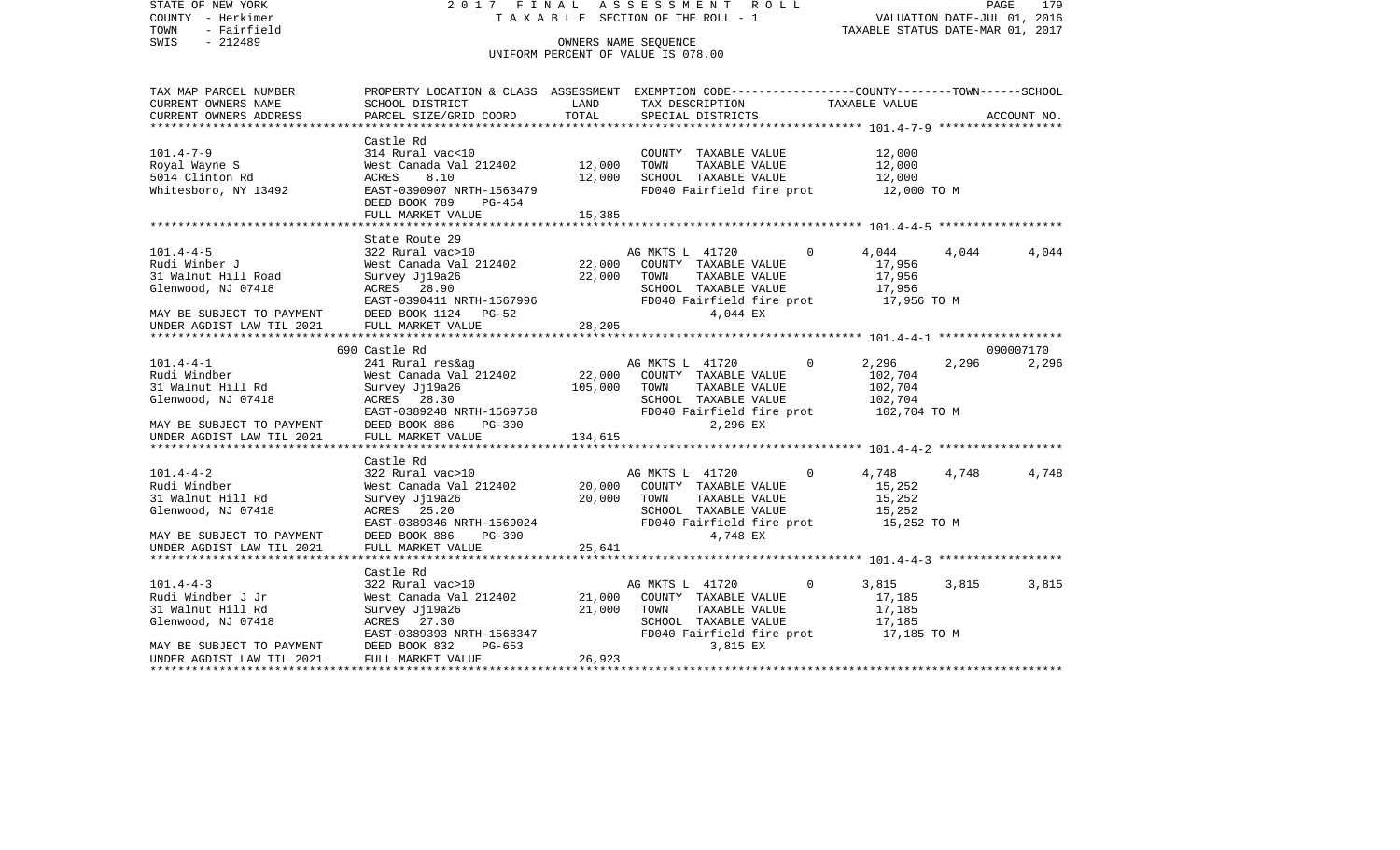STATE OF NEW YORK 2 0 1 7 F I N A L A S S E S S M E N T R O L L PAGE 180COUNTY - Herkimer **T A X A B L E** SECTION OF THE ROLL - 1 VALUATION DATE-JUL 01, 2016 TOWN - Fairfield TAXABLE STATUS DATE-MAR 01, 2017 SWIS - 212489 CONNERS NAME SEQUENCE UNIFORM PERCENT OF VALUE IS 078.00TAX MAP PARCEL NUMBER PROPERTY LOCATION & CLASS ASSESSMENT EXEMPTION CODE------------------COUNTY--------TOWN------SCHOOL CURRENT OWNERS NAME SCHOOL DISTRICT LAND TAX DESCRIPTION TAXABLE VALUECURRENT OWNERS ADDRESS PARCEL SIZE/GRID COORD TOTAL SPECIAL DISTRICTS ACCOUNT NO. \*\*\*\*\*\*\*\*\*\*\*\*\*\*\*\*\*\*\*\*\*\*\*\*\*\*\*\*\*\*\*\*\*\*\*\*\*\*\*\*\*\*\*\*\*\*\*\*\*\*\*\*\*\*\*\*\*\*\*\*\*\*\*\*\*\*\*\*\*\*\*\*\*\*\*\*\*\*\*\*\*\*\*\*\*\*\*\*\*\*\*\*\*\*\*\*\*\*\*\*\*\*\* 100.4-1-3 \*\*\*\*\*\*\*\*\*\*\*\*\*\*\*\*\*\* 128 State Route 29 090001110100.4-1-3 210 1 Family Res COUNTY TAXABLE VALUE 35,000 Ruffrage Paul **West Canada Val 212402** 12,000 TOWN TAXABLE VALUE 35,000 9 Jones Pond Rd FRNT 275.70 DPTH 250.00 35,000 SCHOOL TAXABLE VALUE 35,000 Edwards, NY 13635 ACRES 1.40 FD040 Fairfield fire prot 35,000 TO M EAST-0369378 NRTH-1569015 DEED BOOK 812 PG-276FULL MARKET VALUE 44,872 \*\*\*\*\*\*\*\*\*\*\*\*\*\*\*\*\*\*\*\*\*\*\*\*\*\*\*\*\*\*\*\*\*\*\*\*\*\*\*\*\*\*\*\*\*\*\*\*\*\*\*\*\*\*\*\*\*\*\*\*\*\*\*\*\*\*\*\*\*\*\*\*\*\*\*\*\*\*\*\*\*\*\*\*\*\*\*\*\*\*\*\*\*\*\*\*\*\*\*\*\*\*\* 107.3-2-12 \*\*\*\*\*\*\*\*\*\*\*\*\*\*\*\*\* 172 Hardscrabble Rd 090090016107.3-2-12 240 Rural res VET COM T 41133 0 0 16,000 0 Rusin John Christen Little Falls Ce 210900 15,000 VET COM CS 41135 0 12,000 0 12,000 12,000 Tony Scalise 6 6 6 6 6 6 6 6 6 6 6 6 6 77,000 AGED-ALL 41800 0 32,500 30,500 30,500 32,500 297 Flint Ave EAST-0384266 NRTH-1548976 ENH STAR 41834 0 0 0 32,500 Little Falls, NY 13365 DEED BOOK 00613 PG-00504 COUNTY TAXABLE VALUE 32,500 FULL MARKET VALUE 98,718 TOWN TAXABLE VALUE 30,500 SCHOOL TAXABLE VALUE 0 77.000 TO M FD040 Fairfield fire prot 77,000 TO M \*\*\*\*\*\*\*\*\*\*\*\*\*\*\*\*\*\*\*\*\*\*\*\*\*\*\*\*\*\*\*\*\*\*\*\*\*\*\*\*\*\*\*\*\*\*\*\*\*\*\*\*\*\*\*\*\*\*\*\*\*\*\*\*\*\*\*\*\*\*\*\*\*\*\*\*\*\*\*\*\*\*\*\*\*\*\*\*\*\*\*\*\*\*\*\*\*\*\*\*\*\*\* 107.3-2-18 \*\*\*\*\*\*\*\*\*\*\*\*\*\*\*\*\* 1878 State Rte. 169 Rd 090010380107.3-2-18 105 Vac farmland AG MKTS 41730 0 11,127 11,127 11,127 Sagatis Jason G Little Falls Ce 210900 23,000 COUNTY TAXABLE VALUE 11,873 Sagatis Carrie A ACRES 45.30 23,000 TOWN TAXABLE VALUE 11,873 PO Box 561 EAST-0380849 NRTH-1548830 SCHOOL TAXABLE VALUE 11,873 Little Falls, NY 13365 DEED BOOK 1170 PG-393 FD040 Fairfield fire prot 23,000 TO M FULL MARKET VALUE 29,487 MAY BE SUBJECT TO PAYMENTUNDER AGDIST LAW TIL 2024 \*\*\*\*\*\*\*\*\*\*\*\*\*\*\*\*\*\*\*\*\*\*\*\*\*\*\*\*\*\*\*\*\*\*\*\*\*\*\*\*\*\*\*\*\*\*\*\*\*\*\*\*\*\*\*\*\*\*\*\*\*\*\*\*\*\*\*\*\*\*\*\*\*\*\*\*\*\*\*\*\*\*\*\*\*\*\*\*\*\*\*\*\*\*\*\*\*\*\*\*\*\*\* 107.2-1-22.2 \*\*\*\*\*\*\*\*\*\*\*\*\*\*\* 820 Davis Rd 090008460107.2-1-22.2 210 1 Family Res ENH STAR 41834 0 0 0 52,400 Salamone James S Sr West Canada Val 212402 16,000 COUNTY TAXABLE VALUE 94,000 Salamone June E includes-107.2-1-21 94,000 TOWN TAXABLE VALUE 94,000 820 Davis Rd FRNT 532.00 DPTH SCHOOL TAXABLE VALUE 41,600 Little Falls, NY 13365 ACRES 11.40 ACRES FD040 Fairfield fire prot 94,000 TO M EAST-0386489 NRTH-1557511 DEED BOOK 861 PG-430FULL MARKET VALUE 120,513 \*\*\*\*\*\*\*\*\*\*\*\*\*\*\*\*\*\*\*\*\*\*\*\*\*\*\*\*\*\*\*\*\*\*\*\*\*\*\*\*\*\*\*\*\*\*\*\*\*\*\*\*\*\*\*\*\*\*\*\*\*\*\*\*\*\*\*\*\*\*\*\*\*\*\*\*\*\*\*\*\*\*\*\*\*\*\*\*\*\*\*\*\*\*\*\*\*\*\*\*\*\*\* 101.4-3-15 \*\*\*\*\*\*\*\*\*\*\*\*\*\*\*\*\* 415 Castle Rd101.4-3-15 210 1 Family Res BAS STAR 41854 0 0 0 24,000 Salanco Darren 65,000 West Canada Val 212402 12,000 COUNTY TAXABLE VALUE 85,000 415 Castle Rd **ACRES** 7.80 BANK 023 85,000 TOWN TAXABLE VALUE 85,000 Little Falls, NY 13365 EAST-0389198 NRTH-1564081 SCHOOL TAXABLE VALUE 61,000 DEED BOOK 1177 PG-878 FD040 Fairfield fire prot 85,000 TO M FULL MARKET VALUE 108,974 \*\*\*\*\*\*\*\*\*\*\*\*\*\*\*\*\*\*\*\*\*\*\*\*\*\*\*\*\*\*\*\*\*\*\*\*\*\*\*\*\*\*\*\*\*\*\*\*\*\*\*\*\*\*\*\*\*\*\*\*\*\*\*\*\*\*\*\*\*\*\*\*\*\*\*\*\*\*\*\*\*\*\*\*\*\*\*\*\*\*\*\*\*\*\*\*\*\*\*\*\*\*\*\*\*\*\*\*\*\*\*\*\*\*\*\*\*\*\*\*\*\*\*\*\*\*\*\*\*\*\*\*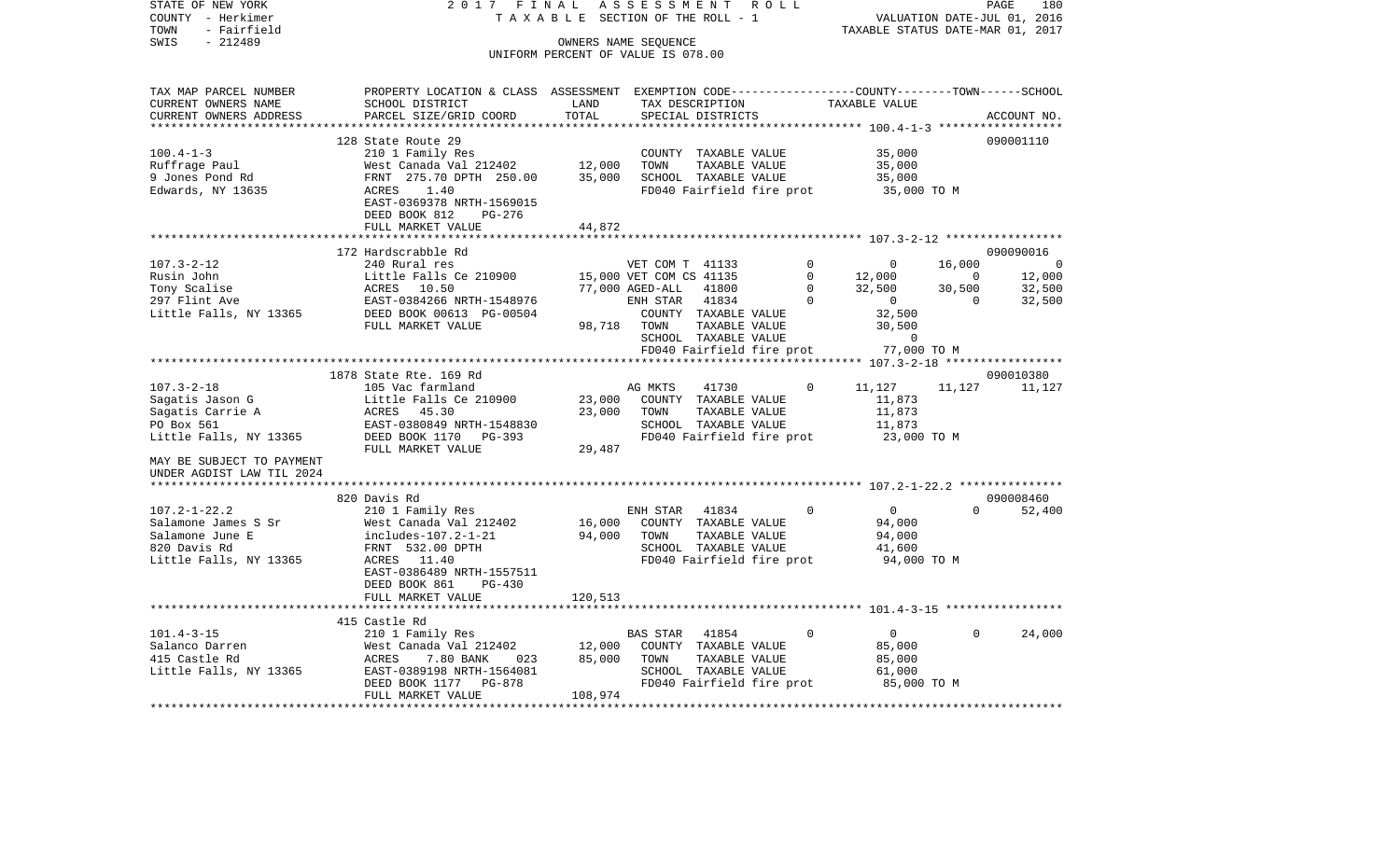TOWN - Fairfield<br>SWIS - 212489

STATE OF NEW YORK 2 0 1 7 F I N A L A S S E S S M E N T R O L L PAGE 181COUNTY - Herkimer  $T A X A B L E$  SECTION OF THE ROLL - 1

PAGE 181 TO THE ROLL - I THE POST CONNERS NAME SECTION OF THE ROLL - 1 TAXABLE STATUS DATE-JUL 01, 2016<br>
TAXABLE STATUS DATE-MAR 01, 2017

UNIFORM PERCENT OF VALUE IS 078.00

| TAX MAP PARCEL NUMBER                    | PROPERTY LOCATION & CLASS ASSESSMENT |         |                                   |                           |             | EXEMPTION CODE-----------------COUNTY-------TOWN------SCHOOL |          |                |
|------------------------------------------|--------------------------------------|---------|-----------------------------------|---------------------------|-------------|--------------------------------------------------------------|----------|----------------|
| CURRENT OWNERS NAME                      | SCHOOL DISTRICT                      | LAND    |                                   | TAX DESCRIPTION           |             | TAXABLE VALUE                                                |          |                |
| CURRENT OWNERS ADDRESS                   | PARCEL SIZE/GRID COORD               | TOTAL   |                                   | SPECIAL DISTRICTS         |             |                                                              |          | ACCOUNT NO.    |
|                                          |                                      |         |                                   |                           |             |                                                              |          |                |
|                                          | 541 North Creek Rd                   |         |                                   |                           |             |                                                              |          | 090100074      |
| $107.3 - 2 - 1.2$                        | 210 1 Family Res                     |         | VET WAR C 41122                   |                           | $\Omega$    | 7,200                                                        | $\Omega$ | $\Omega$       |
| Salanco Darren                           |                                      |         |                                   |                           | $\Omega$    | $\Omega$                                                     | 9,600    | $\overline{0}$ |
| 415 Castle Rd                            | life use/Dan & Helen Sala            |         | 135,000 AGED-ALL                  | 41800                     | $\Omega$    | 63,900                                                       | 62,700   | 67,500         |
| Little Falls, NY 13365                   | 7.10<br>ACRES                        |         | ENH STAR 41834                    |                           | $\Omega$    | $\Omega$                                                     | $\Omega$ | 52,400         |
|                                          | EAST-0372859 NRTH-1547410            |         |                                   | COUNTY TAXABLE VALUE      |             | 63,900                                                       |          |                |
| PRIOR OWNER ON 3/01/2017                 | DEED BOOK 2017 PG-2791               |         | TOWN                              | TAXABLE VALUE             |             | 62,700                                                       |          |                |
| Salanco Darren                           | FULL MARKET VALUE                    |         | 173,077 SCHOOL TAXABLE VALUE      |                           |             | 15,100                                                       |          |                |
|                                          |                                      |         |                                   | FD040 Fairfield fire prot |             | 135,000 TO M                                                 |          |                |
|                                          |                                      |         |                                   |                           |             |                                                              |          |                |
|                                          | 1520 Hardscrabble Rd                 |         |                                   |                           |             |                                                              |          | 090006450      |
| $101.1 - 1 - 18.1$                       | 270 Mfg housing                      |         | ENH STAR                          | 41834                     | $\Omega$    | $\overline{0}$                                               | $\Omega$ | 52,400         |
| Saltourides Ann                          | West Canada Val 212402               | 107,000 |                                   | COUNTY TAXABLE VALUE      |             | 121,000                                                      |          |                |
| 1520 Hardcrabble Rd                      | ACRES 195.20                         | 121,000 | TOWN                              | TAXABLE VALUE             |             | 121,000                                                      |          |                |
| Middleville, NY 13406-9801               | EAST-0380864 NRTH-1574166            |         |                                   | SCHOOL TAXABLE VALUE      |             | 68,600                                                       |          |                |
|                                          |                                      |         |                                   |                           |             |                                                              |          |                |
|                                          | DEED BOOK 665<br>PG-914              |         |                                   | FD040 Fairfield fire prot |             | 121,000 TO M                                                 |          |                |
|                                          | FULL MARKET VALUE                    | 155,128 |                                   |                           |             |                                                              |          |                |
|                                          |                                      |         |                                   |                           |             |                                                              |          |                |
|                                          | Hardscrabble Rd                      |         |                                   |                           |             |                                                              |          | 090006510      |
| $101.1 - 1 - 16.1$                       | 322 Rural vac>10                     |         |                                   | COUNTY TAXABLE VALUE      |             | 80,000                                                       |          |                |
| Saltourides John                         | West Canada Val 212402               | 80,000  | TOWN                              | TAXABLE VALUE             |             | 80,000                                                       |          |                |
| Saltourides Ann                          | ACRES 153.70                         | 80,000  |                                   | SCHOOL TAXABLE VALUE      |             | 80,000                                                       |          |                |
| 1520 Hardscrabble Rd                     | EAST-0378786 NRTH-1573729            |         |                                   | FD040 Fairfield fire prot |             | 80,000 TO M                                                  |          |                |
| Middleville, NY 13406-9801 DEED BOOK 665 | PG-914                               |         |                                   |                           |             |                                                              |          |                |
|                                          | FULL MARKET VALUE                    | 102,564 |                                   |                           |             |                                                              |          |                |
|                                          |                                      |         |                                   |                           |             |                                                              |          |                |
|                                          | 345 North Creek Rd                   |         |                                   |                           |             |                                                              |          | 090008100      |
| $106.4 - 1 - 40$                         | 210 1 Family Res                     |         | <b>BAS STAR</b>                   | 41854                     | $\mathbf 0$ | $\overline{0}$                                               | $\Omega$ | 24,000         |
| Salvagni Jason                           | West Canada Val 212402               | 10,000  |                                   | COUNTY TAXABLE VALUE      |             | 80,000                                                       |          |                |
| Schrader Cynthia                         | FRNT 208.00 DPTH 200.00              | 80,000  | TOWN                              | TAXABLE VALUE             |             | 80,000                                                       |          |                |
| 701 Bellinger Ave                        | 0.96<br>ACRES                        |         |                                   | SCHOOL TAXABLE VALUE      |             | 56,000                                                       |          |                |
| Herkimer, NY 13350                       | EAST-0368376 NRTH-1546908            |         |                                   | FD040 Fairfield fire prot |             | 80,000 TO M                                                  |          |                |
|                                          | DEED BOOK 1313 PG-756                |         |                                   |                           |             |                                                              |          |                |
|                                          | FULL MARKET VALUE                    | 102,564 |                                   |                           |             |                                                              |          |                |
|                                          |                                      |         |                                   |                           |             |                                                              |          |                |
|                                          | 733 State Route 170                  |         |                                   |                           |             |                                                              |          | 090004680      |
| $107.2 - 1 - 32$                         | 240 Rural res                        |         | AG MKTS L 41720                   |                           | $\mathbf 0$ | 4,635                                                        | 4,635    | 4,635          |
| Scanlon John P                           | West Canada Val 212402               |         | 20,000 BAS STAR 41854             |                           | $\Omega$    | $\overline{0}$                                               | $\Omega$ | 24,000         |
| Scanlon Jennifer                         | ACRES 22.20                          | 131,000 |                                   | COUNTY TAXABLE VALUE      |             | 126,365                                                      |          |                |
| 733 State Rte 170                        | EAST-0394749 NRTH-1553689            |         | TOWN                              | TAXABLE VALUE             |             | 126,365                                                      |          |                |
| Little Falls, NY 13365                   | DEED BOOK 859<br>$PG-539$            |         |                                   | SCHOOL TAXABLE VALUE      |             | 102,365                                                      |          |                |
|                                          | FULL MARKET VALUE                    |         | 167,949 FD040 Fairfield fire prot |                           |             | 126,365 TO M                                                 |          |                |
| MAY BE SUBJECT TO PAYMENT                |                                      |         |                                   | 4,635 EX                  |             |                                                              |          |                |
| UNDER AGDIST LAW TIL 2021                |                                      |         |                                   |                           |             |                                                              |          |                |
|                                          |                                      |         |                                   |                           |             |                                                              |          |                |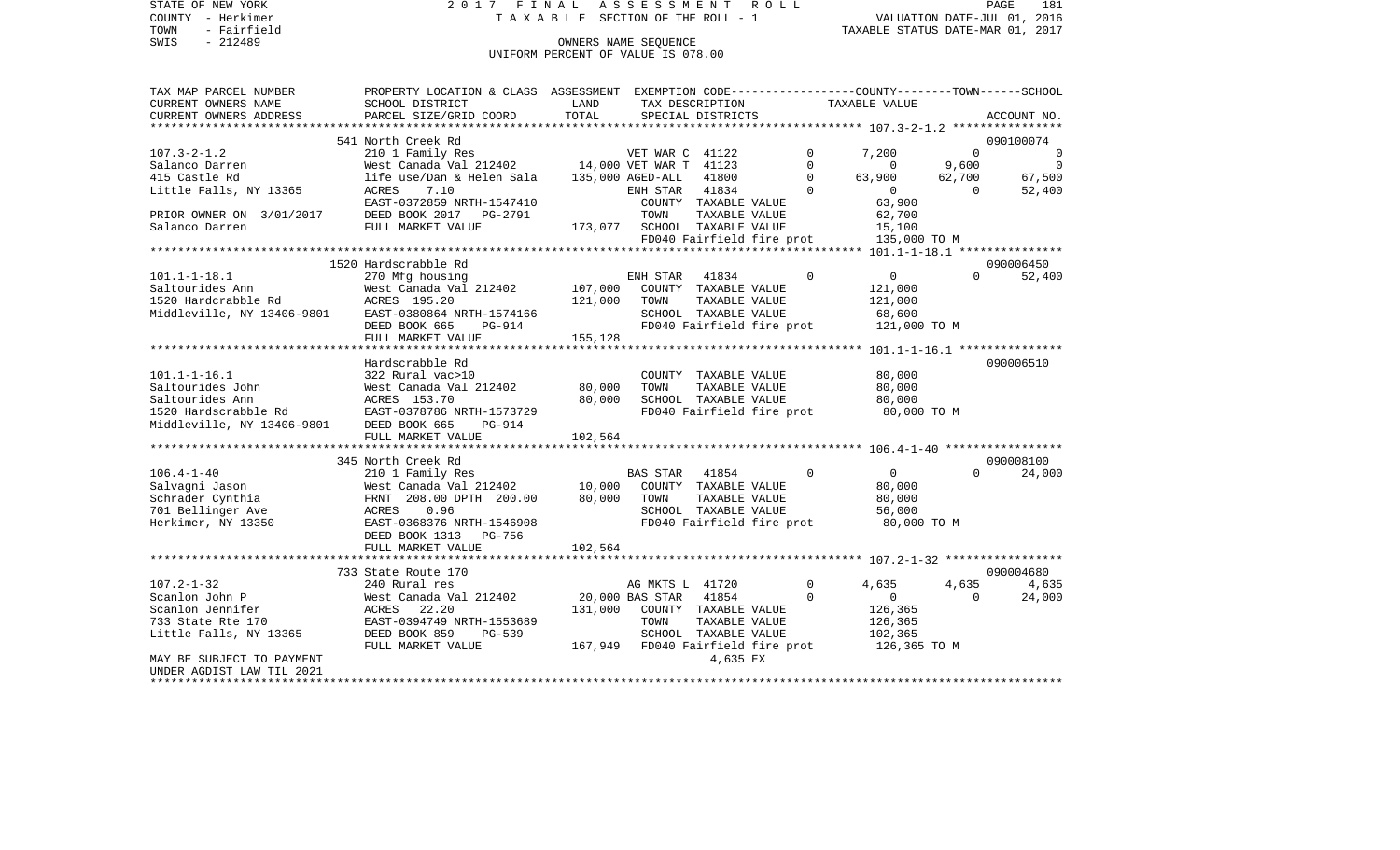STATE OF NEW YORK 2 0 1 7 F I N A L A S S E S S M E N T R O L L PAGE 182PAGE 182 COUNTY - Herkimer  $T A X A B L E$  SECTION OF THE ROLL - 1 TOWN - Fairfield<br>TAXABLE STATUS DATE-MAR 01, 2017<br>SWIS - 212489 OWNERS NAME SEQUENCE UNIFORM PERCENT OF VALUE IS 078.00TAX MAP PARCEL NUMBER PROPERTY LOCATION & CLASS ASSESSMENT EXEMPTION CODE------------------COUNTY--------TOWN------SCHOOL CURRENT OWNERS NAME SCHOOL DISTRICT LAND TAX DESCRIPTION TAXABLE VALUETAXABLE VALUE

| CURRENT OWNERS ADDRESS | PARCEL SIZE/GRID COORD                     | TOTAL       |                        | SPECIAL DISTRICTS                     |          |                                                                      |             | ACCOUNT NO. |
|------------------------|--------------------------------------------|-------------|------------------------|---------------------------------------|----------|----------------------------------------------------------------------|-------------|-------------|
|                        |                                            |             |                        |                                       |          | ************************************** 107.3-2-28.3 **************** |             |             |
|                        | 665 North Creek Rd                         |             |                        |                                       |          |                                                                      |             | 090087052   |
| $107.3 - 2 - 28.3$     | 270 Mfg housing                            |             | VET WAR C 41122        |                                       | 0        | 7,200                                                                | $\mathbf 0$ | $\mathbf 0$ |
| Scanlon Pearl          | West Canada Val 212402                     |             | 12,000 VET WAR T 41123 |                                       | $\Omega$ | $\mathbf 0$                                                          | 7,650       | $\Omega$    |
| Scanlon James          | 3.90<br>ACRES                              |             | 51,000 BAS STAR        | 41854                                 | $\Omega$ | $\Omega$                                                             | $\Omega$    | 24,000      |
| 665 North Creek Rd     | EAST-0374600 NRTH-1547800                  |             |                        | COUNTY TAXABLE VALUE                  |          | 43,800                                                               |             |             |
| Little Falls, NY 13365 | DEED BOOK 2017<br>$PG-952$                 |             | TOWN                   | TAXABLE VALUE                         |          | 43,350                                                               |             |             |
|                        | FULL MARKET VALUE                          | 65,385      |                        | SCHOOL TAXABLE VALUE                  |          | 27,000                                                               |             |             |
|                        |                                            |             |                        | FD040 Fairfield fire prot             |          | 51,000 TO M                                                          |             |             |
|                        |                                            |             |                        |                                       |          |                                                                      |             |             |
| $101.3 - 1 - 3$        | 443 Parkhurst Rd                           |             |                        |                                       |          |                                                                      |             | 090100029   |
| Schlesier Harry C      | 210 1 Family Res<br>West Canada Val 212402 | 11,000      | TOWN                   | COUNTY TAXABLE VALUE<br>TAXABLE VALUE |          | 50,000<br>50,000                                                     |             |             |
| 443 Parkhurst Rd       | ACRES<br>1.70                              | 50,000      |                        | SCHOOL TAXABLE VALUE                  |          | 50,000                                                               |             |             |
| Little Falls, NY 13365 | EAST-0373609 NRTH-1564989                  |             |                        | FD040 Fairfield fire prot             |          | 50,000 TO M                                                          |             |             |
|                        | DEED BOOK 2016<br>PG-2328                  |             |                        |                                       |          |                                                                      |             |             |
|                        | FULL MARKET VALUE                          | 64,103      |                        |                                       |          |                                                                      |             |             |
|                        | ********************************           |             |                        |                                       |          |                                                                      |             |             |
|                        | 160 Comstock Rd                            |             |                        |                                       |          |                                                                      |             |             |
| $095.4 - 1 - 14$       | 210 1 Family Res                           |             | <b>BAS STAR</b>        | 41854                                 | $\Omega$ | $\mathbf 0$                                                          | $\Omega$    | 24,000      |
| Schloop Edgar          | West Canada Val 212402                     | 10,000      |                        | COUNTY TAXABLE VALUE                  |          | 95,000                                                               |             |             |
| 160 Comstock Rd        | FRNT 225.00 DPTH 232.32                    | 95,000      | TOWN                   | TAXABLE VALUE                         |          | 95,000                                                               |             |             |
| Newport, NY 13416      | ACRES<br>1.20                              |             |                        | SCHOOL TAXABLE VALUE                  |          | 71,000                                                               |             |             |
|                        | EAST-0384668 NRTH-1582812                  |             |                        | FD040 Fairfield fire prot             |          | 95,000 TO M                                                          |             |             |
|                        | DEED BOOK 905<br>$PG-629$                  |             |                        |                                       |          |                                                                      |             |             |
|                        | FULL MARKET VALUE                          | 121,795     |                        |                                       |          |                                                                      |             |             |
|                        | ***************************                | *********** |                        |                                       |          | ********************* 107.2-1-12.3 ***************                   |             |             |
|                        | 2075 Davis Rd                              |             |                        |                                       |          |                                                                      |             |             |
| $107.2 - 1 - 12.3$     | 312 Vac w/imprv                            |             |                        | COUNTY TAXABLE VALUE                  |          | 19,000                                                               |             |             |
| Schmick Robert D       | West Canada Val 212402                     | 14,000      | TOWN                   | TAXABLE VALUE                         |          | 19,000                                                               |             |             |
| PO Box 423             | FRNT 829.00 DPTH                           | 19,000      |                        | SCHOOL TAXABLE VALUE                  |          | 19,000                                                               |             |             |
| Unionville, NY 10988   | ACRES 12.40                                |             |                        | FD040 Fairfield fire prot             |          | 19,000 TO M                                                          |             |             |
|                        | EAST-0389551 NRTH-1559579                  |             |                        |                                       |          |                                                                      |             |             |
|                        | DEED BOOK 1090 PG-331                      |             |                        |                                       |          |                                                                      |             |             |
|                        | FULL MARKET VALUE                          | 24,359      |                        |                                       |          |                                                                      |             |             |
|                        |                                            |             |                        |                                       |          |                                                                      |             |             |
|                        | 264 Rasbach Rd                             |             |                        |                                       |          |                                                                      |             | 090002550   |
| $106.4 - 1 - 15$       | 240 Rural res                              |             | <b>BAS STAR</b>        | 41854                                 | $\Omega$ | $\Omega$                                                             | $\Omega$    | 24,000      |
| Schrader Allen         | West Canada Val 212402                     | 42,000      |                        | COUNTY TAXABLE VALUE                  |          | 78,000                                                               |             |             |
| Ammermann Jennifer     | Life use to Marie Dziedzi                  | 78,000      | TOWN                   | TAXABLE VALUE                         |          | 78,000                                                               |             |             |
| 264 Rasbach Rd         | FRNT 216.00 DPTH                           |             |                        | SCHOOL TAXABLE VALUE                  |          | 54,000                                                               |             |             |
| Little Falls, NY 13365 | 58.37<br>ACRES                             |             |                        | FD040 Fairfield fire prot             |          | 78,000 TO M                                                          |             |             |
|                        | EAST-0363322 NRTH-1550454                  |             |                        |                                       |          |                                                                      |             |             |
|                        | DEED BOOK 1467<br>PG-394                   |             |                        |                                       |          |                                                                      |             |             |
|                        | FULL MARKET VALUE                          | 100,000     |                        |                                       |          |                                                                      |             |             |
|                        |                                            |             |                        |                                       |          |                                                                      |             |             |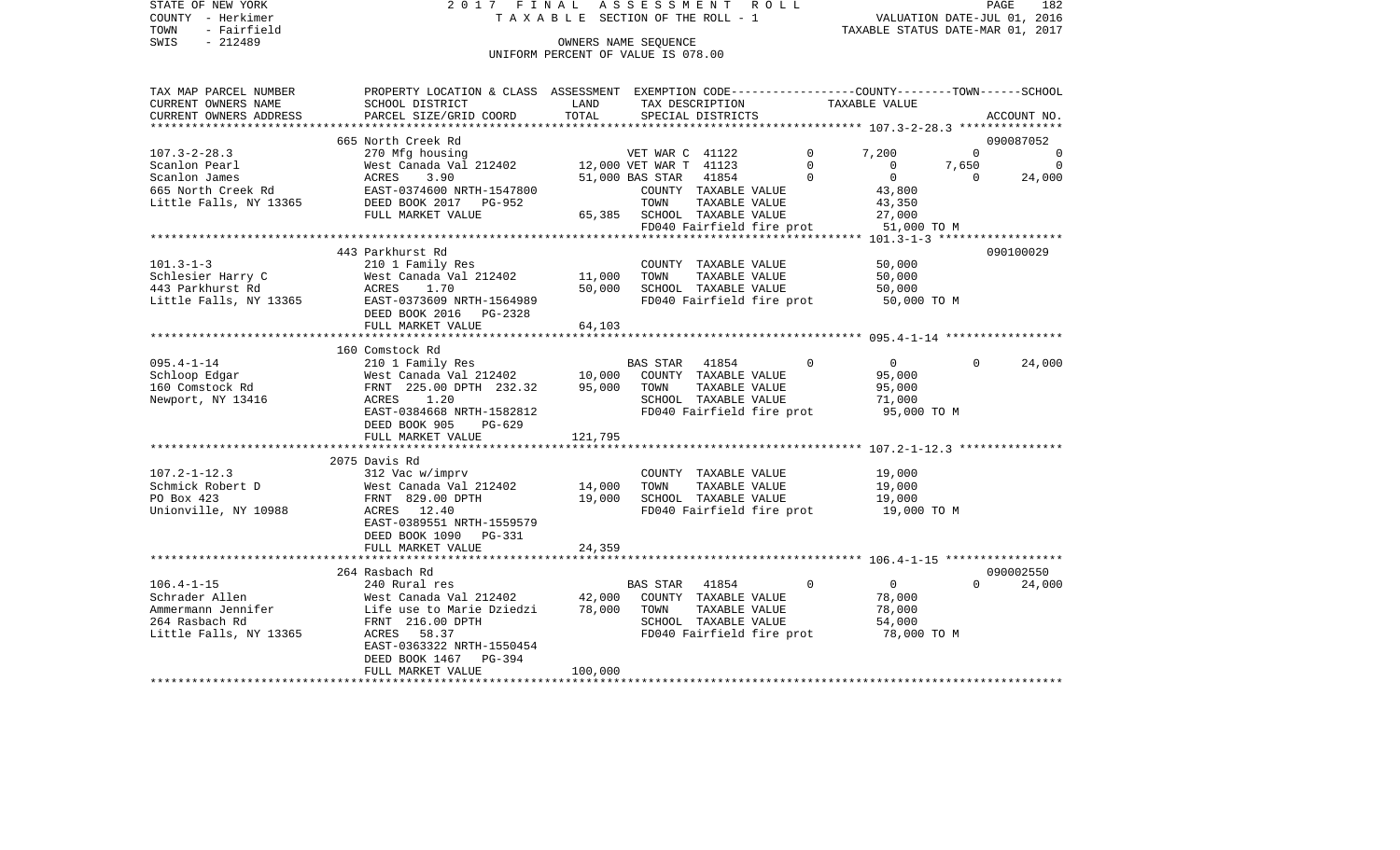STATE OF NEW YORK 2 0 1 7 F I N A L A S S E S S M E N T R O L L PAGE 183COUNTY - Herkimer T A X A B L E SECTION OF THE ROLL - 1 VALUATION DATE-JUL 01, 2016 TOWN - Fairfield TAXABLE STATUS DATE-MAR 01, 2017 SWIS - 212489 CONNERS NAME SEQUENCE UNIFORM PERCENT OF VALUE IS 078.00TAX MAP PARCEL NUMBER PROPERTY LOCATION & CLASS ASSESSMENT EXEMPTION CODE------------------COUNTY--------TOWN------SCHOOL CURRENT OWNERS NAME SCHOOL DISTRICT LAND TAX DESCRIPTION TAXABLE VALUECURRENT OWNERS ADDRESS PARCEL SIZE/GRID COORD TOTAL SPECIAL DISTRICTS ACCOUNT NO. \*\*\*\*\*\*\*\*\*\*\*\*\*\*\*\*\*\*\*\*\*\*\*\*\*\*\*\*\*\*\*\*\*\*\*\*\*\*\*\*\*\*\*\*\*\*\*\*\*\*\*\*\*\*\*\*\*\*\*\*\*\*\*\*\*\*\*\*\*\*\*\*\*\*\*\*\*\*\*\*\*\*\*\*\*\*\*\*\*\*\*\*\*\*\*\*\*\*\*\*\*\*\* 106.4-1-18 \*\*\*\*\*\*\*\*\*\*\*\*\*\*\*\*\* 451 West End Rd 090009150106.4-1-18 210 1 Family Res ENH STAR 41834 0 0 0 52,400 Schrader Allen 60,000 West Canada Val 212402 10,000 COUNTY TAXABLE VALUE 80,000 Schrader Karen Lacker Macres 1.20 80,000 TOWN TAXABLE VALUE 80,000 451 West End Rd EAST-0364704 NRTH-1548656 SCHOOL TAXABLE VALUE 27,600 Little Falls, NY 13365 DEED BOOK 00607 PG-00315 FD040 Fairfield fire prot 80,000 TO M FULL MARKET VALUE 102,564 \*\*\*\*\*\*\*\*\*\*\*\*\*\*\*\*\*\*\*\*\*\*\*\*\*\*\*\*\*\*\*\*\*\*\*\*\*\*\*\*\*\*\*\*\*\*\*\*\*\*\*\*\*\*\*\*\*\*\*\*\*\*\*\*\*\*\*\*\*\*\*\*\*\*\*\*\*\*\*\*\*\*\*\*\*\*\*\*\*\*\*\*\*\*\*\*\*\*\*\*\*\*\* 106.4-1-25 \*\*\*\*\*\*\*\*\*\*\*\*\*\*\*\*\* 364 West End Rd 090006720106.4-1-25 270 Mfg housing COUNTY TAXABLE VALUE 18,000 Schrader Allen L 6 = 11,000 TOWN TAXABLE VALUE 264 Rasbach Rd ACRES 3.30 18,000 SCHOOL TAXABLE VALUE 18,000 Little Falls, NY 13365 EAST-0364394 NRTH-1546691 FD040 Fairfield fire prot 18,000 TO M DEED BOOK 155 PG-493FULL MARKET VALUE 23,077 \*\*\*\*\*\*\*\*\*\*\*\*\*\*\*\*\*\*\*\*\*\*\*\*\*\*\*\*\*\*\*\*\*\*\*\*\*\*\*\*\*\*\*\*\*\*\*\*\*\*\*\*\*\*\*\*\*\*\*\*\*\*\*\*\*\*\*\*\*\*\*\*\*\*\*\*\*\*\*\*\*\*\*\*\*\*\*\*\*\*\*\*\*\*\*\*\*\*\*\*\*\*\* 106.4-1-14.4 \*\*\*\*\*\*\*\*\*\*\*\*\*\*\* 195 Rasbach Rd106.4-1-14.4 210 1 Family Res BAS STAR 41854 0 0 0 24,000 Schrader Arnold West Canada Val 212402 13,000 COUNTY TAXABLE VALUE 78,000 195 Rasbach Rd Doublewide 78,000 TOWN TAXABLE VALUE 78,000 Little Falls, NY 13365 ACRES 6.70 SCHOOL TAXABLE VALUE 54,000 EAST-0363326 NRTH-1549455 FD040 Fairfield fire prot 78,000 TO M DEED BOOK 809 PG-402FULL MARKET VALUE 100,000 \*\*\*\*\*\*\*\*\*\*\*\*\*\*\*\*\*\*\*\*\*\*\*\*\*\*\*\*\*\*\*\*\*\*\*\*\*\*\*\*\*\*\*\*\*\*\*\*\*\*\*\*\*\*\*\*\*\*\*\*\*\*\*\*\*\*\*\*\*\*\*\*\*\*\*\*\*\*\*\*\*\*\*\*\*\*\*\*\*\*\*\*\*\*\*\*\*\*\*\*\*\*\* 106.4-1-23.5 \*\*\*\*\*\*\*\*\*\*\*\*\*\*\* 452 West End Road 106.4-1-23.5 270 Mfg housing COUNTY TAXABLE VALUE 22,000 Schrader Arnold **West Canada Val 212402** 8,000 TOWN TAXABLE VALUE 22,000 Schrader Lorie Ann FRNT 297.50 DPTH 273.00 22,000 SCHOOL TAXABLE VALUE 22,000 452 West End Rd EAST-0364931 NRTH-1548411 FD040 Fairfield fire prot 22,000 TO M Little Falls, NY 13365 DEED BOOK 1248 PG-594 FULL MARKET VALUE 28,205 \*\*\*\*\*\*\*\*\*\*\*\*\*\*\*\*\*\*\*\*\*\*\*\*\*\*\*\*\*\*\*\*\*\*\*\*\*\*\*\*\*\*\*\*\*\*\*\*\*\*\*\*\*\*\*\*\*\*\*\*\*\*\*\*\*\*\*\*\*\*\*\*\*\*\*\*\*\*\*\*\*\*\*\*\*\*\*\*\*\*\*\*\*\*\*\*\*\*\*\*\*\*\* 106.4-1-37.3 \*\*\*\*\*\*\*\*\*\*\*\*\*\*\*North Creek Rd 090087065 106.4-1-37.3 314 Rural vac<10 COUNTY TAXABLE VALUE 5,000 Schrader Cynthia R West Canada Val 212402 5,000 TOWN TAXABLE VALUE 5,000 Schrader Wayne ACRES 1.10 5,000 SCHOOL TAXABLE VALUE 367 North Creek Rd EAST-0368693 NRTH-1547097 FD040 Fairfield fire prot 5,000 TO M Little Falls, NY 13365 DEED BOOK 860 PG-612 FULL MARKET VALUE 6,410 \*\*\*\*\*\*\*\*\*\*\*\*\*\*\*\*\*\*\*\*\*\*\*\*\*\*\*\*\*\*\*\*\*\*\*\*\*\*\*\*\*\*\*\*\*\*\*\*\*\*\*\*\*\*\*\*\*\*\*\*\*\*\*\*\*\*\*\*\*\*\*\*\*\*\*\*\*\*\*\*\*\*\*\*\*\*\*\*\*\*\*\*\*\*\*\*\*\*\*\*\*\*\*\*\*\*\*\*\*\*\*\*\*\*\*\*\*\*\*\*\*\*\*\*\*\*\*\*\*\*\*\*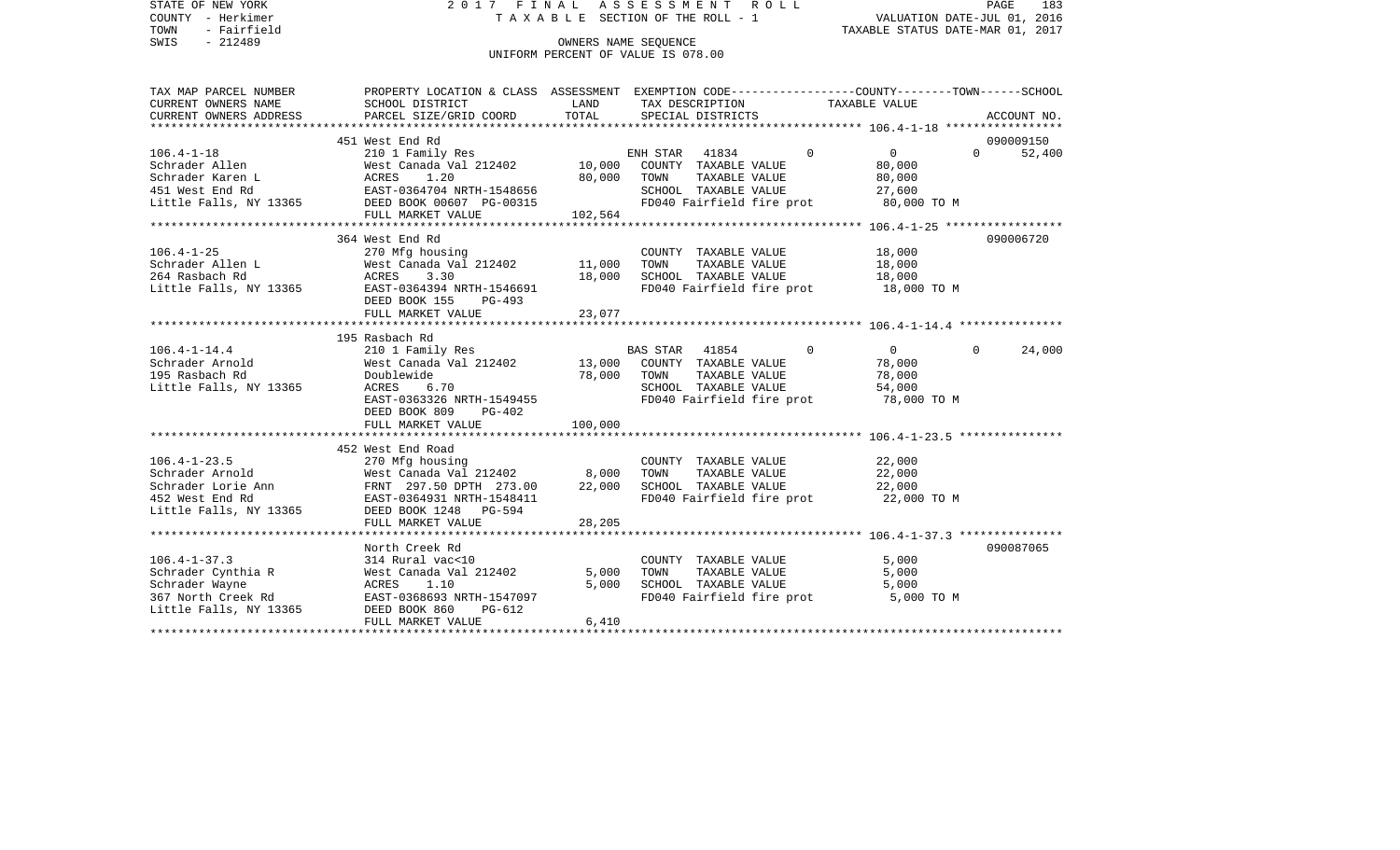STATE OF NEW YORK 2 0 1 7 F I N A L A S S E S S M E N T R O L L PAGE 184COUNTY - Herkimer T A X A B L E SECTION OF THE ROLL - 1 VALUATION DATE-JUL 01, 2016 TOWN - Fairfield TAXABLE STATUS DATE-MAR 01, 2017 SWIS - 212489 CONNERS NAME SEQUENCE UNIFORM PERCENT OF VALUE IS 078.00TAX MAP PARCEL NUMBER PROPERTY LOCATION & CLASS ASSESSMENT EXEMPTION CODE------------------COUNTY--------TOWN------SCHOOL CURRENT OWNERS NAME SCHOOL DISTRICT LAND TAX DESCRIPTION TAXABLE VALUECURRENT OWNERS ADDRESS PARCEL SIZE/GRID COORD TOTAL SPECIAL DISTRICTS ACCOUNT NO. \*\*\*\*\*\*\*\*\*\*\*\*\*\*\*\*\*\*\*\*\*\*\*\*\*\*\*\*\*\*\*\*\*\*\*\*\*\*\*\*\*\*\*\*\*\*\*\*\*\*\*\*\*\*\*\*\*\*\*\*\*\*\*\*\*\*\*\*\*\*\*\*\*\*\*\*\*\*\*\*\*\*\*\*\*\*\*\*\*\*\*\*\*\*\*\*\*\*\*\*\*\*\* 106.4-1-41 \*\*\*\*\*\*\*\*\*\*\*\*\*\*\*\*\* 367 North Creek Rd 090011190106.4-1-41 210 1 Family Res BAS STAR 41854 0 0 0 24,000 Schrader Cynthia R 65,000 West Canada Val 212402 12,000 COUNTY TAXABLE VALUE 65,000 Schrader Wayne ACRES 4.80 65,000 TOWN TAXABLE VALUE 65,000 367 North Creek Rd **EAST-0368899 NRTH-1547274** SCHOOL TAXABLE VALUE Little Falls, NY 13365 DEED BOOK 860 PG-612 FD040 Fairfield fire prot 65,000 TO M FULL MARKET VALUE 83,333 \*\*\*\*\*\*\*\*\*\*\*\*\*\*\*\*\*\*\*\*\*\*\*\*\*\*\*\*\*\*\*\*\*\*\*\*\*\*\*\*\*\*\*\*\*\*\*\*\*\*\*\*\*\*\*\*\*\*\*\*\*\*\*\*\*\*\*\*\*\*\*\*\*\*\*\*\*\*\*\*\*\*\*\*\*\*\*\*\*\*\*\*\*\*\*\*\*\*\*\*\*\*\* 101.1-1-6 \*\*\*\*\*\*\*\*\*\*\*\*\*\*\*\*\*\* 547 State Route 29 090010890101.1-1-6 120 Field crops COUNTY TAXABLE VALUE 206,000 West Canada Val 212402 105,000 TOWN TAXABLE VALUE Schreck Karen ACRES 259.00 206,000 SCHOOL TAXABLE VALUE 206,000 2236 Myers Rd EAST-0377444 NRTH-1569086 FD040 Fairfield fire prot 206,000 TO M Spring Grove, PA 17362 DEED BOOK 875 PG-39 FULL MARKET VALUE 264,103 \*\*\*\*\*\*\*\*\*\*\*\*\*\*\*\*\*\*\*\*\*\*\*\*\*\*\*\*\*\*\*\*\*\*\*\*\*\*\*\*\*\*\*\*\*\*\*\*\*\*\*\*\*\*\*\*\*\*\*\*\*\*\*\*\*\*\*\*\*\*\*\*\*\*\*\*\*\*\*\*\*\*\*\*\*\*\*\*\*\*\*\*\*\*\*\*\*\*\*\*\*\*\* 101.1-1-7.1 \*\*\*\*\*\*\*\*\*\*\*\*\*\*\*\* 601 State Route 29 090006420101.1-1-7.1 240 Rural res AG MKTS 41730 0 10,878 10,878 10,878 Schreck David D 6 7, 122 Schreck Karen ACRES 48.80 148,000 TOWN TAXABLE VALUE 137,122 2236 Myers Rd EAST-0379117 NRTH-1569211 SCHOOL TAXABLE VALUE 137,122 Spring Grove, PA 17362 DEED BOOK 1290 PG-213 FD040 Fairfield fire prot 148,000 TO M FULL MARKET VALUE 189,744 MAY BE SUBJECT TO PAYMENT UNDER AGDIST LAW TIL 2024 \*\*\*\*\*\*\*\*\*\*\*\*\*\*\*\*\*\*\*\*\*\*\*\*\*\*\*\*\*\*\*\*\*\*\*\*\*\*\*\*\*\*\*\*\*\*\*\*\*\*\*\*\*\*\*\*\*\*\*\*\*\*\*\*\*\*\*\*\*\*\*\*\*\*\*\*\*\*\*\*\*\*\*\*\*\*\*\*\*\*\*\*\*\*\*\*\*\*\*\*\*\*\* 100.2-1-20.3 \*\*\*\*\*\*\*\*\*\*\*\*\*\*\* 318 Reservoir Rd 090100092100.2-1-20.3 210 1 Family Res ENH STAR 41834 0 0 0 52,400 Schuyler Alma West Canada Val 212402 8,000 COUNTY TAXABLE VALUE 60,000 Marshall Charlene FRNT 150.00 DPTH 175.00 60,000 TOWN TAXABLE VALUE 60,000 318 Reservoir Rd EAST-0371659 NRTH-1571581 SCHOOL TAXABLE VALUE 7,600 Newport, NY 13416 **DEED BOOK 1560** PG-776 FD040 Fairfield fire prot 60,000 TO M FULL MARKET VALUE 76,923 \*\*\*\*\*\*\*\*\*\*\*\*\*\*\*\*\*\*\*\*\*\*\*\*\*\*\*\*\*\*\*\*\*\*\*\*\*\*\*\*\*\*\*\*\*\*\*\*\*\*\*\*\*\*\*\*\*\*\*\*\*\*\*\*\*\*\*\*\*\*\*\*\*\*\*\*\*\*\*\*\*\*\*\*\*\*\*\*\*\*\*\*\*\*\*\*\*\*\*\*\*\*\* 100.2-1-20.6 \*\*\*\*\*\*\*\*\*\*\*\*\*\*\* Reservoir Rd100.2-1-20.6 322 Rural vac>10 COUNTY TAXABLE VALUE 21,000 Schuyler Alma West Canada Val 212402 21,000 TOWN TAXABLE VALUE 21,000 Marshall Charlene **FRNT 825.00 DPTH** 21,000 SCHOOL TAXABLE VALUE 21,000 318 Reservoir Rd ACRES 31.00 FD040 Fairfield fire prot 21,000 TO M Newport, NY 13416 EAST-0371730 NRTH-1571106 DEED BOOK 1560 PG-776 FULL MARKET VALUE 26,923 \*\*\*\*\*\*\*\*\*\*\*\*\*\*\*\*\*\*\*\*\*\*\*\*\*\*\*\*\*\*\*\*\*\*\*\*\*\*\*\*\*\*\*\*\*\*\*\*\*\*\*\*\*\*\*\*\*\*\*\*\*\*\*\*\*\*\*\*\*\*\*\*\*\*\*\*\*\*\*\*\*\*\*\*\*\*\*\*\*\*\*\*\*\*\*\*\*\*\*\*\*\*\*\*\*\*\*\*\*\*\*\*\*\*\*\*\*\*\*\*\*\*\*\*\*\*\*\*\*\*\*\*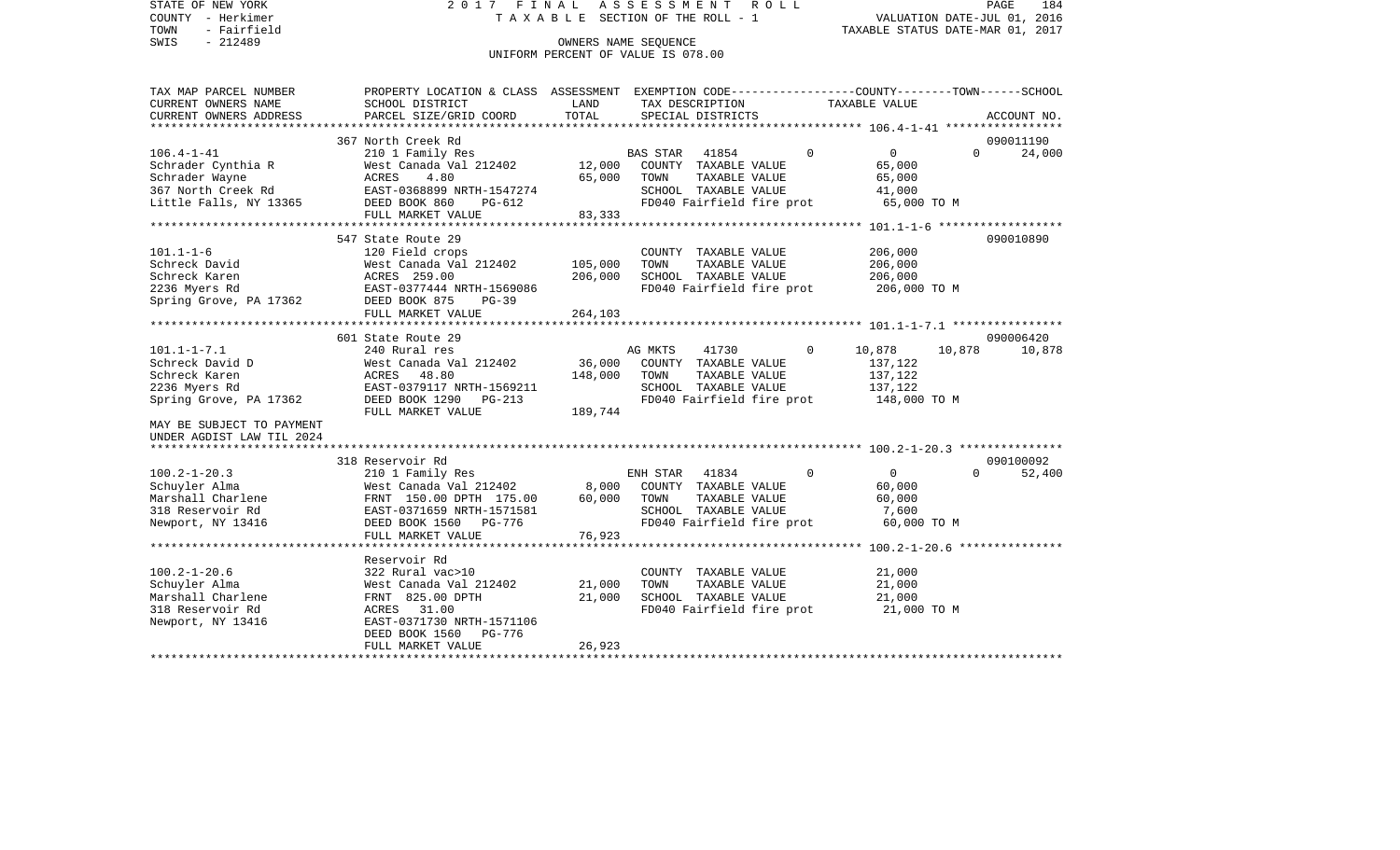STATE OF NEW YORK 2 0 1 7 F I N A L A S S E S S M E N T R O L L PAGE 185VALUATION DATE-JUL 01, 2016 COUNTY - Herkimer T A X A B L E SECTION OF THE ROLL - 1 TOWN - Fairfield TAXABLE STATUS DATE-MAR 01, 2017 SWIS - 212489 CONNERS NAME SEQUENCE UNIFORM PERCENT OF VALUE IS 078.00TAX MAP PARCEL NUMBER PROPERTY LOCATION & CLASS ASSESSMENT EXEMPTION CODE------------------COUNTY--------TOWN------SCHOOL CURRENT OWNERS NAME SCHOOL DISTRICT LAND TAX DESCRIPTION TAXABLE VALUECURRENT OWNERS ADDRESS PARCEL SIZE/GRID COORD TOTAL SPECIAL DISTRICTS ACCOUNT NO. \*\*\*\*\*\*\*\*\*\*\*\*\*\*\*\*\*\*\*\*\*\*\*\*\*\*\*\*\*\*\*\*\*\*\*\*\*\*\*\*\*\*\*\*\*\*\*\*\*\*\*\*\*\*\*\*\*\*\*\*\*\*\*\*\*\*\*\*\*\*\*\*\*\*\*\*\*\*\*\*\*\*\*\*\*\*\*\*\*\*\*\*\*\*\*\*\*\*\*\*\*\*\* 100.4-1-18 \*\*\*\*\*\*\*\*\*\*\*\*\*\*\*\*\* 232 Parkhurst Rd 090004080100.4-1-18 210 1 Family Res BAS STAR 41854 0 0 0 24,000 Schuyler Shelly L 68,000 West Canada Val 212402 9,000 COUNTY TAXABLE VALUE 68,000 Grower Gage W Doublewide 68,000 TOWN TAXABLE VALUE 68,000 232 Parkhurst Rd FRNT 200.00 DPTH 200.00 SCHOOL TAXABLE VALUE 44,000 Little Falls, NY 13365 EAST-0369720 NRTH-1566189 FD040 Fairfield fire prot 68,000 TO M DEED BOOK 1369 PG-670FULL MARKET VALUE 87,179 \*\*\*\*\*\*\*\*\*\*\*\*\*\*\*\*\*\*\*\*\*\*\*\*\*\*\*\*\*\*\*\*\*\*\*\*\*\*\*\*\*\*\*\*\*\*\*\*\*\*\*\*\*\*\*\*\*\*\*\*\*\*\*\*\*\*\*\*\*\*\*\*\*\*\*\*\*\*\*\*\*\*\*\*\*\*\*\*\*\*\*\*\*\*\*\*\*\*\*\*\*\*\* 095.3-1-32.7 \*\*\*\*\*\*\*\*\*\*\*\*\*\*\* 144 Rath Rd095.3-1-32.7 240 Rural res ENH STAR 41834 0 0 0 52,400 Scudieri Luigi West Canada Val 212402 32,000 COUNTY TAXABLE VALUE 102,000 Scudieri Frances 6 102,000 ACRES 46.00 BANK 135 102,000 TOWN TAXABLE VALUE 102,000 144 Rath Rd EAST-0382609 NRTH-1581962 SCHOOL TAXABLE VALUE 49,600 Newport, NY 13416 **DEED BOOK 867** PG-616 FD040 Fairfield fire prot 102,000 TO M FULL MARKET VALUE 130,769 \*\*\*\*\*\*\*\*\*\*\*\*\*\*\*\*\*\*\*\*\*\*\*\*\*\*\*\*\*\*\*\*\*\*\*\*\*\*\*\*\*\*\*\*\*\*\*\*\*\*\*\*\*\*\*\*\*\*\*\*\*\*\*\*\*\*\*\*\*\*\*\*\*\*\*\*\*\*\*\*\*\*\*\*\*\*\*\*\*\*\*\*\*\*\*\*\*\*\*\*\*\*\* 100.4-1-27.4 \*\*\*\*\*\*\*\*\*\*\*\*\*\*\* 212 Parkhurst Rd100.4-1-27.4 210 1 Family Res BAS STAR 41854 0 0 0 24,000 Searles Frederick West Canada Val 212402 10,000 COUNTY TAXABLE VALUE 110,000 Searles Tina FRNT 1029.00 DPTH 110,000 TOWN TAXABLE VALUE 110,000 212 Parkhurst Rd ACRES 9.80 SCHOOL TAXABLE VALUE 86,000 Little Falls, NY 13365 EAST-0368812 NRTH-1566172 DEED BOOK 1443 PG-675FULL MARKET VALUE 141,026 \*\*\*\*\*\*\*\*\*\*\*\*\*\*\*\*\*\*\*\*\*\*\*\*\*\*\*\*\*\*\*\*\*\*\*\*\*\*\*\*\*\*\*\*\*\*\*\*\*\*\*\*\*\*\*\*\*\*\*\*\*\*\*\*\*\*\*\*\*\*\*\*\*\*\*\*\*\*\*\*\*\*\*\*\*\*\*\*\*\*\*\*\*\*\*\*\*\*\*\*\*\*\* 101.4-7-3 \*\*\*\*\*\*\*\*\*\*\*\*\*\*\*\*\*\* 345 Castle Rd101.4-7-3 322 Rural vac>10 COUNTY TAXABLE VALUE 19,000 Selmecki Joseph J West Canada Val 212402 19,000 TOWN TAXABLE VALUE 19,000 Selmecki Anne M ACRES 23.80 19,000 SCHOOL TAXABLE VALUE 19,000 1024 New Rock Hill Rd EAST-0389722 NRTH-1562578 FD040 Fairfield fire prot 19,000 TO M Wallingford, CT 06492 DEED BOOK 1117 PG-572 FULL MARKET VALUE 24,359 \*\*\*\*\*\*\*\*\*\*\*\*\*\*\*\*\*\*\*\*\*\*\*\*\*\*\*\*\*\*\*\*\*\*\*\*\*\*\*\*\*\*\*\*\*\*\*\*\*\*\*\*\*\*\*\*\*\*\*\*\*\*\*\*\*\*\*\*\*\*\*\*\*\*\*\*\*\*\*\*\*\*\*\*\*\*\*\*\*\*\*\*\*\*\*\*\*\*\*\*\*\*\* 101.14-1-32 \*\*\*\*\*\*\*\*\*\*\*\*\*\*\*\* 1280 Hardscrabble Rd 090001230101.14-1-32 210 1 Family Res VET COM C 41132 0 12,000 0 0 Shannon Philip West Canada Val 212402 11,000 VET COM T 41133 0 0 16,000 0 Shannon Donna ACRES 2.00 72,000 ENH STAR 41834 0 0 52,400 1280 Hardscrabble Rd EAST-0381827 NRTH-1569628 COUNTY TAXABLE VALUE 60,000 Middleville, NY 13406-9801 DEED BOOK 00634 PG-00841 TOWN TAXABLE VALUE 56,000 FULL MARKET VALUE  $92,308$  SCHOOL TAXABLE VALUE 19,600 FD040 Fairfield fire prot 72,000 TO M \*\*\*\*\*\*\*\*\*\*\*\*\*\*\*\*\*\*\*\*\*\*\*\*\*\*\*\*\*\*\*\*\*\*\*\*\*\*\*\*\*\*\*\*\*\*\*\*\*\*\*\*\*\*\*\*\*\*\*\*\*\*\*\*\*\*\*\*\*\*\*\*\*\*\*\*\*\*\*\*\*\*\*\*\*\*\*\*\*\*\*\*\*\*\*\*\*\*\*\*\*\*\*\*\*\*\*\*\*\*\*\*\*\*\*\*\*\*\*\*\*\*\*\*\*\*\*\*\*\*\*\*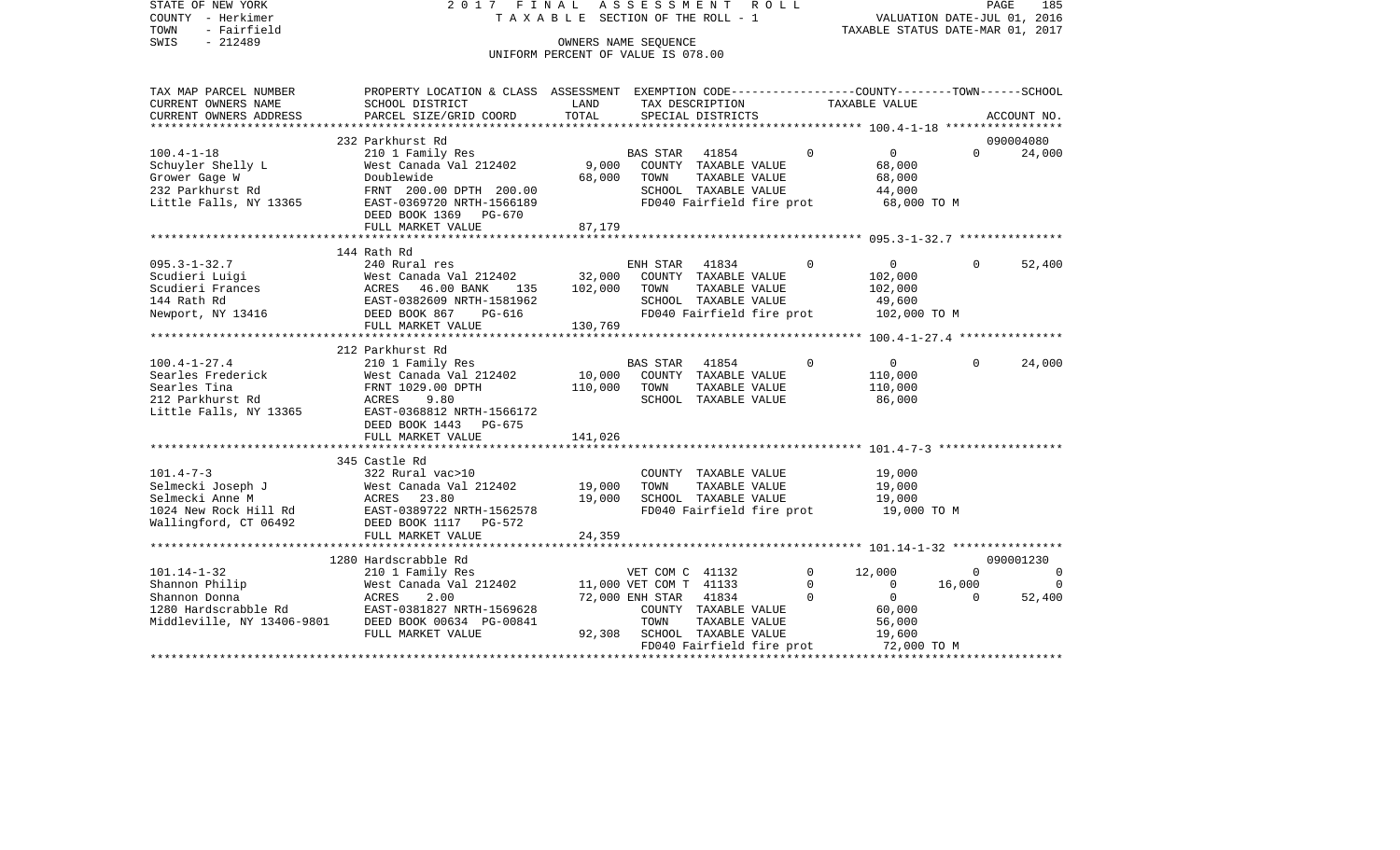STATE OF NEW YORK 2 0 1 7 F I N A L A S S E S S M E N T R O L L PAGE 186COUNTY - Herkimer T A X A B L E SECTION OF THE ROLL - 1 VALUATION DATE-JUL 01, 2016 TOWN - Fairfield TAXABLE STATUS DATE-MAR 01, 2017 SWIS - 212489 CONNERS NAME SEQUENCE UNIFORM PERCENT OF VALUE IS 078.00TAX MAP PARCEL NUMBER PROPERTY LOCATION & CLASS ASSESSMENT EXEMPTION CODE------------------COUNTY--------TOWN------SCHOOL CURRENT OWNERS NAME SCHOOL DISTRICT LAND TAX DESCRIPTION TAXABLE VALUECURRENT OWNERS ADDRESS PARCEL SIZE/GRID COORD TOTAL SPECIAL DISTRICTS ACCOUNT NO. \*\*\*\*\*\*\*\*\*\*\*\*\*\*\*\*\*\*\*\*\*\*\*\*\*\*\*\*\*\*\*\*\*\*\*\*\*\*\*\*\*\*\*\*\*\*\*\*\*\*\*\*\*\*\*\*\*\*\*\*\*\*\*\*\*\*\*\*\*\*\*\*\*\*\*\*\*\*\*\*\*\*\*\*\*\*\*\*\*\*\*\*\*\*\*\*\*\*\*\*\*\*\* 101.14-1-33 \*\*\*\*\*\*\*\*\*\*\*\*\*\*\*\* Hardscrabble Rd 090008310101.14-1-33 210 1 Family Res COUNTY TAXABLE VALUE 78,000 Shannon Philip M **West Canada Val 212402** 10,000 TOWN TAXABLE VALUE 78,000 Shannon Donna W ACRES 1.30 78,000 SCHOOL TAXABLE VALUE 78,000 1280 Hardscrabble Rd EAST-0381883 NRTH-1569454 FD040 Fairfield fire prot 78,000 TO M DEED BOOK 940 PG-189 FULL MARKET VALUE 100,000 \*\*\*\*\*\*\*\*\*\*\*\*\*\*\*\*\*\*\*\*\*\*\*\*\*\*\*\*\*\*\*\*\*\*\*\*\*\*\*\*\*\*\*\*\*\*\*\*\*\*\*\*\*\*\*\*\*\*\*\*\*\*\*\*\*\*\*\*\*\*\*\*\*\*\*\*\*\*\*\*\*\*\*\*\*\*\*\*\*\*\*\*\*\*\*\*\*\*\*\*\*\*\* 107.3-2-24 \*\*\*\*\*\*\*\*\*\*\*\*\*\*\*\*\* 741 North Creek Rd 091200000107.3-2-24 220 2 Family Res ENH STAR 41834 0 0 0 52,400 Shaw Fredrick West Country Taxable Value 140,000 Shaw Barbara ACRES 18.10 140,000 TOWN TAXABLE VALUE 140,000 741 North Creek Rd EAST-0375906 NRTH-1547916 SCHOOL TAXABLE VALUE 87,600 Little Falls, NY 13365 DEED BOOK 866 PG-620 FD040 Fairfield fire prot 140,000 TO M FULL MARKET VALUE 179,487 \*\*\*\*\*\*\*\*\*\*\*\*\*\*\*\*\*\*\*\*\*\*\*\*\*\*\*\*\*\*\*\*\*\*\*\*\*\*\*\*\*\*\*\*\*\*\*\*\*\*\*\*\*\*\*\*\*\*\*\*\*\*\*\*\*\*\*\*\*\*\*\*\*\*\*\*\*\*\*\*\*\*\*\*\*\*\*\*\*\*\*\*\*\*\*\*\*\*\*\*\*\*\* 101.2-1-1.9 \*\*\*\*\*\*\*\*\*\*\*\*\*\*\*\* Teall Rd 090003660101.2-1-1.9 322 Rural vac>10 COUNTY TAXABLE VALUE 12,000 Sheets Ryan West Canada Val 212402 12,000 TOWN TAXABLE VALUE 12,000 1702 Newport Rd FRNT 400.00 DPTH 12,000 SCHOOL TAXABLE VALUE 12,000 Poland, NY 13431 **ACRES** 12.00 **FD040** Fairfield fire prot 12,000 TO M EAST-0385464 NRTH-1571963 DEED BOOK 1604 PG-188FULL MARKET VALUE 15,385 \*\*\*\*\*\*\*\*\*\*\*\*\*\*\*\*\*\*\*\*\*\*\*\*\*\*\*\*\*\*\*\*\*\*\*\*\*\*\*\*\*\*\*\*\*\*\*\*\*\*\*\*\*\*\*\*\*\*\*\*\*\*\*\*\*\*\*\*\*\*\*\*\*\*\*\*\*\*\*\*\*\*\*\*\*\*\*\*\*\*\*\*\*\*\*\*\*\*\*\*\*\*\* 107.2-1-11.2 \*\*\*\*\*\*\*\*\*\*\*\*\*\*\* State Route 170107.2-1-11.2 311 Res vac land COUNTY TAXABLE VALUE 6,000 Skaskiw Walter West Canada Val 212402 6,000 TOWN TAXABLE VALUE 6,000 Skaskiw Dorothy ACRES 2.00 6,000 SCHOOL TAXABLE VALUE 6,000 32433 Willow Park Cir EAST-0389335 NRTH-1561143 FD040 Fairfield fire prot 6,000 TO M Fernandina Beach, FL 32034 DEED BOOK 800 PG-382 FULL MARKET VALUE 7,692 \*\*\*\*\*\*\*\*\*\*\*\*\*\*\*\*\*\*\*\*\*\*\*\*\*\*\*\*\*\*\*\*\*\*\*\*\*\*\*\*\*\*\*\*\*\*\*\*\*\*\*\*\*\*\*\*\*\*\*\*\*\*\*\*\*\*\*\*\*\*\*\*\*\*\*\*\*\*\*\*\*\*\*\*\*\*\*\*\*\*\*\*\*\*\*\*\*\*\*\*\*\*\* 100.4-1-5 \*\*\*\*\*\*\*\*\*\*\*\*\*\*\*\*\*\*194 State Route 29 090001350 100.4-1-5 210 1 Family Res COUNTY TAXABLE VALUE 67,000 Skelton Russell D West Canada Val 212402 11,000 TOWN TAXABLE VALUE 67,000 194 St. Rte. Life Use to George Hunt 67,000 SCHOOL TAXABLE VALUE 67,000 Middleville, NY 13406 ACRES 1.90 FD040 Fairfield fire prot 67,000 TO M EAST-0370703 NRTH-1568679 DEED BOOK 1237 PG-271FULL MARKET VALUE 85,897 \*\*\*\*\*\*\*\*\*\*\*\*\*\*\*\*\*\*\*\*\*\*\*\*\*\*\*\*\*\*\*\*\*\*\*\*\*\*\*\*\*\*\*\*\*\*\*\*\*\*\*\*\*\*\*\*\*\*\*\*\*\*\*\*\*\*\*\*\*\*\*\*\*\*\*\*\*\*\*\*\*\*\*\*\*\*\*\*\*\*\*\*\*\*\*\*\*\*\*\*\*\*\*\*\*\*\*\*\*\*\*\*\*\*\*\*\*\*\*\*\*\*\*\*\*\*\*\*\*\*\*\*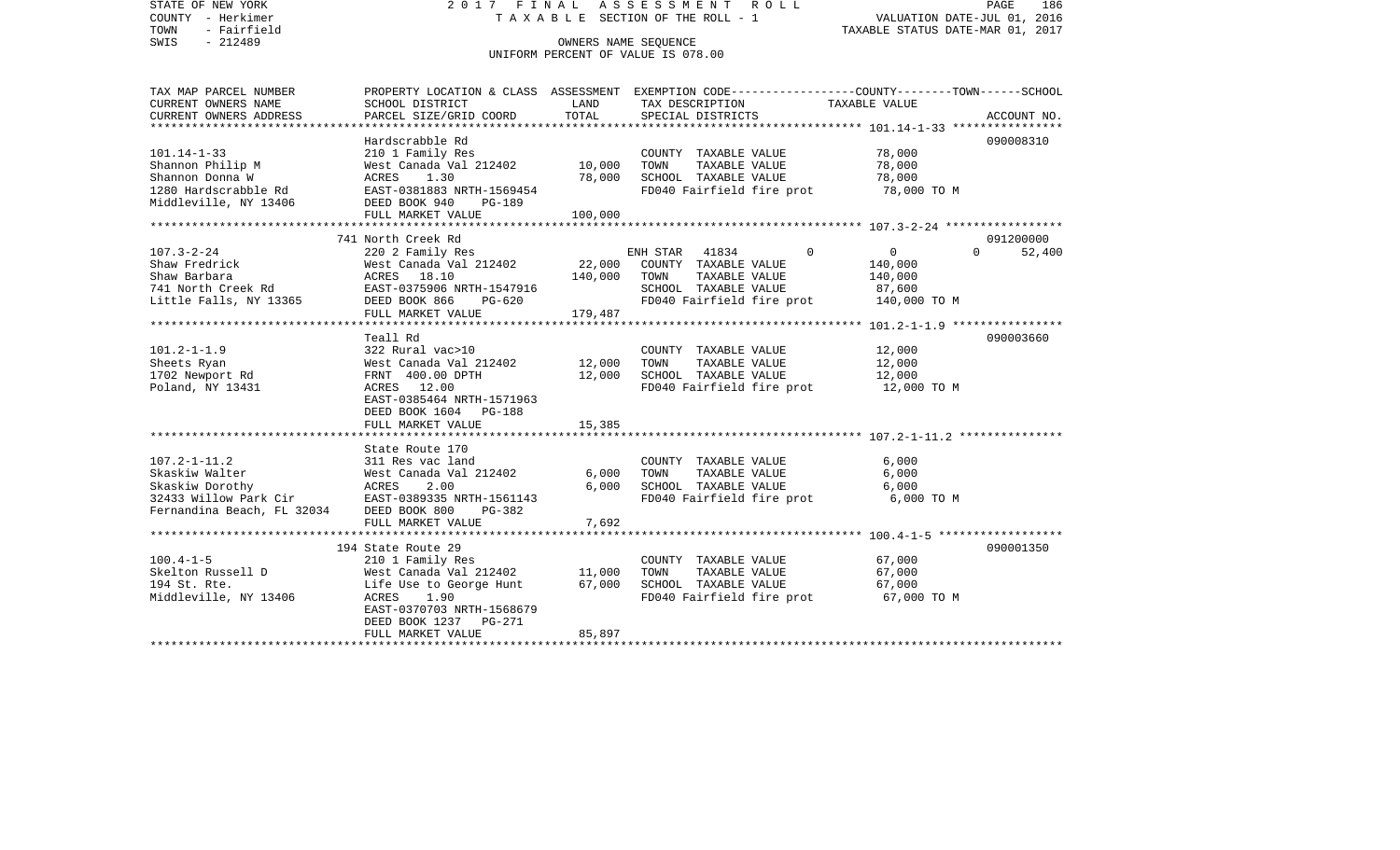STATE OF NEW YORK 2 0 1 7 F I N A L A S S E S S M E N T R O L L PAGE 187COUNTY - Herkimer **T A X A B L E** SECTION OF THE ROLL - 1 VALUATION DATE-JUL 01, 2016 TOWN - Fairfield TAXABLE STATUS DATE-MAR 01, 2017 SWIS - 212489 CONNERS NAME SEQUENCE UNIFORM PERCENT OF VALUE IS 078.00

TAX MAP PARCEL NUMBER PROPERTY LOCATION & CLASS ASSESSMENT EXEMPTION CODE------------------COUNTY--------TOWN------SCHOOL

CURRENT OWNERS NAME SCHOOL DISTRICT LAND TAX DESCRIPTION TAXABLE VALUECURRENT OWNERS ADDRESS PARCEL SIZE/GRID COORD TOTAL SPECIAL DISTRICTS ACCOUNT NO. \*\*\*\*\*\*\*\*\*\*\*\*\*\*\*\*\*\*\*\*\*\*\*\*\*\*\*\*\*\*\*\*\*\*\*\*\*\*\*\*\*\*\*\*\*\*\*\*\*\*\*\*\*\*\*\*\*\*\*\*\*\*\*\*\*\*\*\*\*\*\*\*\*\*\*\*\*\*\*\*\*\*\*\*\*\*\*\*\*\*\*\*\*\*\*\*\*\*\*\*\*\*\* 101.14-1-19 \*\*\*\*\*\*\*\*\*\*\*\*\*\*\*\* 1215 Hardscrabble Rd 090010530101.14-1-19 210 1 Family Res BAS STAR 41854 0 0 0 24,000 Small Russell T 68,000 West Canada Val 212402 8,000 COUNTY TAXABLE VALUE 68,000 1215 Hardscrabble Rd Combined With 101.3-2-21 68,000 TOWN TAXABLE VALUE 68,000 Middleville, NY 13406 FRNT 114.00 DPTH 195.00 SCHOOL TAXABLE VALUE 44,000 EAST-0381691 NRTH-1568372 FD040 Fairfield fire prot 68,000 TO M DEED BOOK 1426 PG-917FULL MARKET VALUE 87,179 \*\*\*\*\*\*\*\*\*\*\*\*\*\*\*\*\*\*\*\*\*\*\*\*\*\*\*\*\*\*\*\*\*\*\*\*\*\*\*\*\*\*\*\*\*\*\*\*\*\*\*\*\*\*\*\*\*\*\*\*\*\*\*\*\*\*\*\*\*\*\*\*\*\*\*\*\*\*\*\*\*\*\*\*\*\*\*\*\*\*\*\*\*\*\*\*\*\*\*\*\*\*\* 100.4-1-4 \*\*\*\*\*\*\*\*\*\*\*\*\*\*\*\*\*\* 125 State Route 29 090100051100.4-1-4 312 Vac w/imprv COUNTY TAXABLE VALUE 24,000 Smith Amy Land 2012 1212402 13,000 TOWN TAXABLE VALUE 24,000<br>164 Gage Rd. 15 24,000 FRNT 441.60 DPTH 24,000 SCHOOL TAXABLE VALUE 24,000 164 Gage Rd. FRNT 441.60 DPTH 24,000 SCHOOL TAXABLE VALUE 24,000 Newport, NY 13416 ACRES 10.50 FD040 Fairfield fire prot 24,000 TO M EAST-0369712 NRTH-1568726 DEED BOOK 1596 PG-543FULL MARKET VALUE 30.769 \*\*\*\*\*\*\*\*\*\*\*\*\*\*\*\*\*\*\*\*\*\*\*\*\*\*\*\*\*\*\*\*\*\*\*\*\*\*\*\*\*\*\*\*\*\*\*\*\*\*\*\*\*\*\*\*\*\*\*\*\*\*\*\*\*\*\*\*\*\*\*\*\*\*\*\*\*\*\*\*\*\*\*\*\*\*\*\*\*\*\*\*\*\*\*\*\*\*\*\*\*\*\* 094.4-1-10 \*\*\*\*\*\*\*\*\*\*\*\*\*\*\*\*\* 211 Farrington Rd 090100071 094.4-1-10 210 1 Family Res BAS STAR 41854 0 0 0 24,000 Smith Andrew West Canada Val 212402 14,000 COUNTY TAXABLE VALUE 95,000 211 Farrington Rd ACRES 8.80 95,000 TOWN TAXABLE VALUE 95,000 Newport, NY 13416 EAST-0364013 NRTH-1580076 SCHOOL TAXABLE VALUE 71,000 DEED BOOK 1162 PG-848 FD040 Fairfield fire prot 95,000 TO M<br>FULL MARKET VALUE 121.795 FULL MARKET VALUE \*\*\*\*\*\*\*\*\*\*\*\*\*\*\*\*\*\*\*\*\*\*\*\*\*\*\*\*\*\*\*\*\*\*\*\*\*\*\*\*\*\*\*\*\*\*\*\*\*\*\*\*\*\*\*\*\*\*\*\*\*\*\*\*\*\*\*\*\*\*\*\*\*\*\*\*\*\*\*\*\*\*\*\*\*\*\*\*\*\*\*\*\*\*\*\*\*\*\*\*\*\*\* 101.3-1-24.2 \*\*\*\*\*\*\*\*\*\*\*\*\*\*\* 832 State Route 29 090100081101.3-1-24.2 210 1 Family Res BAS STAR 41854 0 0 0 24,000 Smith Christopher 6127,000 West Canada Val 212402 12,000 COUNTY TAXABLE VALUE 127,000 832 State Route 29 ACRES 3.56 127,000 TOWN TAXABLE VALUE 127,000 Middleville, NY 13406 EAST-0382954 NRTH-1567260 SCHOOL TAXABLE VALUE 103,000<br>DEED BOOK 1134 PG-201 FD040 Fairfield fire prot 127,000 FD040 Fairfield fire prot 127,000 TO M FULL MARKET VALUE 162,821 \*\*\*\*\*\*\*\*\*\*\*\*\*\*\*\*\*\*\*\*\*\*\*\*\*\*\*\*\*\*\*\*\*\*\*\*\*\*\*\*\*\*\*\*\*\*\*\*\*\*\*\*\*\*\*\*\*\*\*\*\*\*\*\*\*\*\*\*\*\*\*\*\*\*\*\*\*\*\*\*\*\*\*\*\*\*\*\*\*\*\*\*\*\*\*\*\*\*\*\*\*\*\* 101.1-2-13 \*\*\*\*\*\*\*\*\*\*\*\*\*\*\*\*\* 1075 Platform Rd101.1-2-13 210 1 Family Res BAS STAR 41854 0 0 0 24,000 Smith David Jr **West Canada Val 212402** 10,000 COUNTY TAXABLE VALUE 80,000 Smith Maryellen and Doublewide 1999 and 20,000 TOWN TAXABLE VALUE 80,000 1075 Platform Rd FRNT 129.00 DPTH SCHOOL TAXABLE VALUE 56,000 Newport, NY 13416 ACRES 0.99 FD040 Fairfield fire prot 80,000 TO M EAST-0379551 NRTH-1570140 FULL MARKET VALUE 102.564

\*\*\*\*\*\*\*\*\*\*\*\*\*\*\*\*\*\*\*\*\*\*\*\*\*\*\*\*\*\*\*\*\*\*\*\*\*\*\*\*\*\*\*\*\*\*\*\*\*\*\*\*\*\*\*\*\*\*\*\*\*\*\*\*\*\*\*\*\*\*\*\*\*\*\*\*\*\*\*\*\*\*\*\*\*\*\*\*\*\*\*\*\*\*\*\*\*\*\*\*\*\*\*\*\*\*\*\*\*\*\*\*\*\*\*\*\*\*\*\*\*\*\*\*\*\*\*\*\*\*\*\*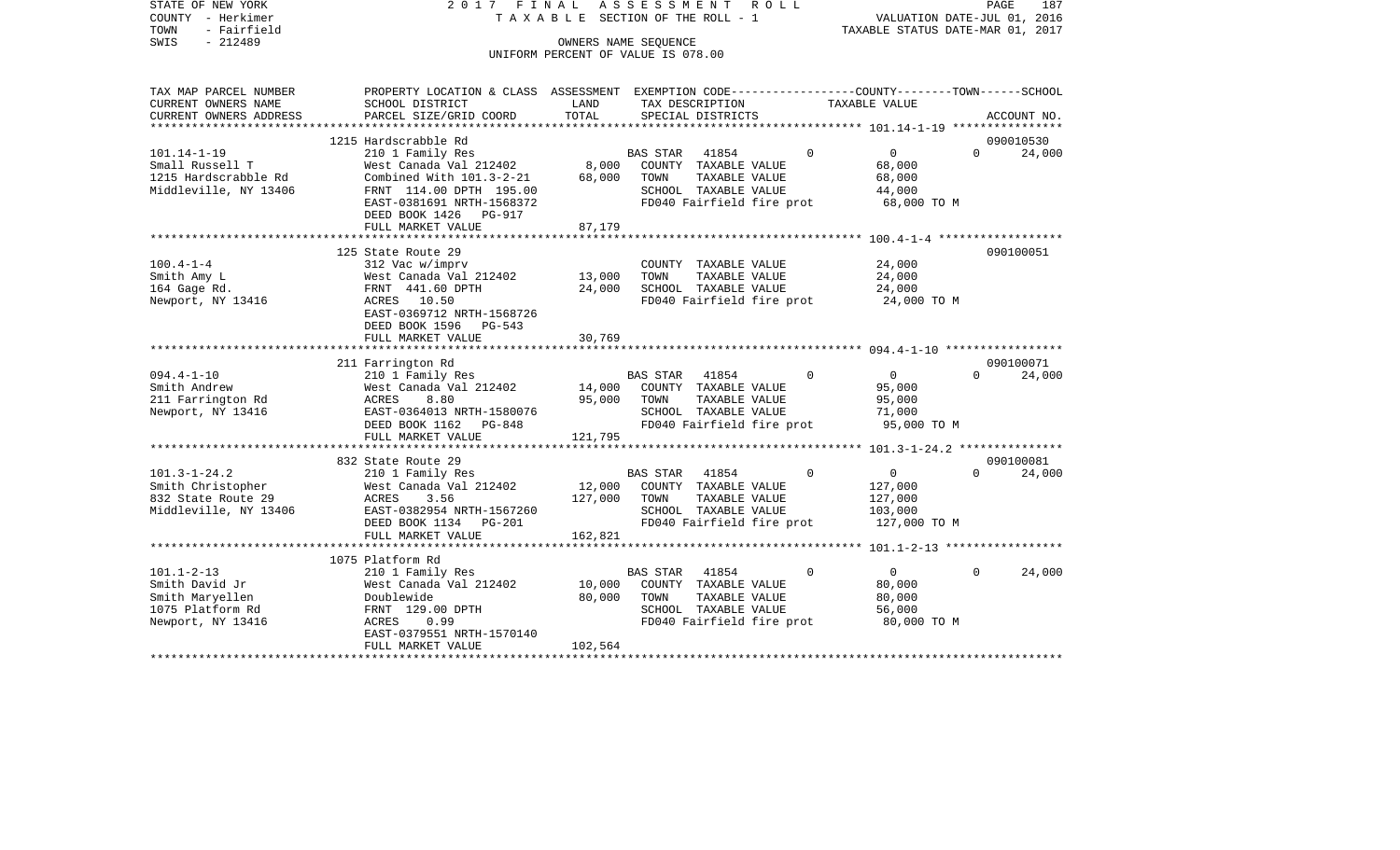COUNTY - Herkimer **T A X A B L E** SECTION OF THE ROLL - 1 VALUATION DATE-JUL 01, 2016 TOWN - Fairfield TAXABLE STATUS DATE-MAR 01, 2017 SWIS - 212489 CONNERS NAME SEQUENCE UNIFORM PERCENT OF VALUE IS 078.00TAX MAP PARCEL NUMBER PROPERTY LOCATION & CLASS ASSESSMENT EXEMPTION CODE------------------COUNTY--------TOWN------SCHOOL CURRENT OWNERS NAME SCHOOL DISTRICT LAND TAX DESCRIPTION TAXABLE VALUECURRENT OWNERS ADDRESS PARCEL SIZE/GRID COORD TOTAL SPECIAL DISTRICTS ACCOUNT NO. \*\*\*\*\*\*\*\*\*\*\*\*\*\*\*\*\*\*\*\*\*\*\*\*\*\*\*\*\*\*\*\*\*\*\*\*\*\*\*\*\*\*\*\*\*\*\*\*\*\*\*\*\*\*\*\*\*\*\*\*\*\*\*\*\*\*\*\*\*\*\*\*\*\*\*\*\*\*\*\*\*\*\*\*\*\*\*\*\*\*\*\*\*\*\*\*\*\*\*\*\*\*\* 101.1-2-14.1 \*\*\*\*\*\*\*\*\*\*\*\*\*\*\* Platform Rd 090088069101.1-2-14.1 314 Rural vac<10 COUNTY TAXABLE VALUE 6,000 Smith David T Jr. 6,000 West Canada Val 212402 6,000 TOWN TAXABLE VALUE 6,000 1075 Platform Rd FRNT 75.50 DPTH 6,000 SCHOOL TAXABLE VALUE 6,000 Newport, NY 13416 ACRES 2.30 FD040 Fairfield fire prot 6,000 TO M EAST-0379608 NRTH-1570296 DEED BOOK 1289 PG-294FULL MARKET VALUE 7,692 \*\*\*\*\*\*\*\*\*\*\*\*\*\*\*\*\*\*\*\*\*\*\*\*\*\*\*\*\*\*\*\*\*\*\*\*\*\*\*\*\*\*\*\*\*\*\*\*\*\*\*\*\*\*\*\*\*\*\*\*\*\*\*\*\*\*\*\*\*\*\*\*\*\*\*\*\*\*\*\*\*\*\*\*\*\*\*\*\*\*\*\*\*\*\*\*\*\*\*\*\*\*\* 101.3-1-10 \*\*\*\*\*\*\*\*\*\*\*\*\*\*\*\*\* Parkhurst Rd 090090008101.3-1-10 210 1 Family Res VET WAR C 41122 0 7,200 0 0 Nest Canada Val 212402 10,000 VET WAR T 41123 0 0 9,600 0 0 Smith Samuel Doublewide 66,800 VET DIS C 41142 0 24,000 0 0 558 Parkhurst Rd FRNT 241.28 DPTH 198.10 VET DIS T 41143 0 0 32,000 0 Little Falls, NY 13365 ACRES 1.06 BANK 023 BAS STAR 41854 0 0 0 24,000 EAST-0375643 NRTH-1563877 COUNTY TAXABLE VALUE 35,600 DEED BOOK 830 PG-207 TOWN TAXABLE VALUE 25,200 FULL MARKET VALUE  $85,641$  SCHOOL TAXABLE VALUE  $42,800$ FD040 Fairfield fire prot 66,800 TO M \*\*\*\*\*\*\*\*\*\*\*\*\*\*\*\*\*\*\*\*\*\*\*\*\*\*\*\*\*\*\*\*\*\*\*\*\*\*\*\*\*\*\*\*\*\*\*\*\*\*\*\*\*\*\*\*\*\*\*\*\*\*\*\*\*\*\*\*\*\*\*\*\*\*\*\*\*\*\*\*\*\*\*\*\*\*\*\*\*\*\*\*\*\*\*\*\*\*\*\*\*\*\* 095.4-1-16 \*\*\*\*\*\*\*\*\*\*\*\*\*\*\*\*\* 104 Comstock Rd 090089077095.4-1-16 210 1 Family Res ENH STAR 41834 0 0 0 50,000 Smith Edward C 60,000 West Canada Val 212402 11,000 COUNTY TAXABLE VALUE 50,000 Smith Linda Doublewide 50,000 TOWN TAXABLE VALUE 50,000 104 Comstock Rd ACRES 2.00 SCHOOL TAXABLE VALUE 0Newport, NY 13416 EAST-0385301 NRTH-1581959 FD040 Fairfield fire prot 50,000 TO M DEED BOOK 1600 PG-702FULL MARKET VALUE 64,103 \*\*\*\*\*\*\*\*\*\*\*\*\*\*\*\*\*\*\*\*\*\*\*\*\*\*\*\*\*\*\*\*\*\*\*\*\*\*\*\*\*\*\*\*\*\*\*\*\*\*\*\*\*\*\*\*\*\*\*\*\*\*\*\*\*\*\*\*\*\*\*\*\*\*\*\*\*\*\*\*\*\*\*\*\*\*\*\*\*\*\*\*\*\*\*\*\*\*\*\*\*\*\* 095.3-1-32.2 \*\*\*\*\*\*\*\*\*\*\*\*\*\*\* 255 Sandy Lane Rd 090010101 095.3-1-32.2 200 1 Family Res 210 1 Family Res ENH STAR 41834 0 0 0 52,400 Smith Frank West Canada Val 212402 13,000 COUNTY TAXABLE VALUE 70,000 Smith Gertrude ACRES 4.10 70,000 TOWN TAXABLE VALUE 70,000 255 Sandy Ln EAST-0384890 NRTH-1581702 SCHOOL TAXABLE VALUE 17,600 Newport, NY 13416 DEED BOOK 673 PG-906 FD040 Fairfield fire prot 70,000 TO M FULL MARKET VALUE 89,744 \*\*\*\*\*\*\*\*\*\*\*\*\*\*\*\*\*\*\*\*\*\*\*\*\*\*\*\*\*\*\*\*\*\*\*\*\*\*\*\*\*\*\*\*\*\*\*\*\*\*\*\*\*\*\*\*\*\*\*\*\*\*\*\*\*\*\*\*\*\*\*\*\*\*\*\*\*\*\*\*\*\*\*\*\*\*\*\*\*\*\*\*\*\*\*\*\*\*\*\*\*\*\* 101.3-1-21.3 \*\*\*\*\*\*\*\*\*\*\*\*\*\*\* 662 State Route 29 09010099101.3-1-21.3 210 1 Family Res BAS STAR 41854 0 0 0 24,000 Smith Frank Jr. West Canada Val 212402 10,000 COUNTY TAXABLE VALUE 60,000 Smith Colleen Doublewide 60,000 TOWN TAXABLE VALUE 60,000 662 State Route 29 ACRES 1.00 SCHOOL TAXABLE VALUE 36,000 Middleville, NY 13406-9801 EAST-0379724 NRTH-1568271 FD040 Fairfield fire prot 60,000 TO M DEED BOOK 1369 PG-97FULL MARKET VALUE 76,923 \*\*\*\*\*\*\*\*\*\*\*\*\*\*\*\*\*\*\*\*\*\*\*\*\*\*\*\*\*\*\*\*\*\*\*\*\*\*\*\*\*\*\*\*\*\*\*\*\*\*\*\*\*\*\*\*\*\*\*\*\*\*\*\*\*\*\*\*\*\*\*\*\*\*\*\*\*\*\*\*\*\*\*\*\*\*\*\*\*\*\*\*\*\*\*\*\*\*\*\*\*\*\*\*\*\*\*\*\*\*\*\*\*\*\*\*\*\*\*\*\*\*\*\*\*\*\*\*\*\*\*\*

STATE OF NEW YORK 2 0 1 7 F I N A L A S S E S S M E N T R O L L PAGE 188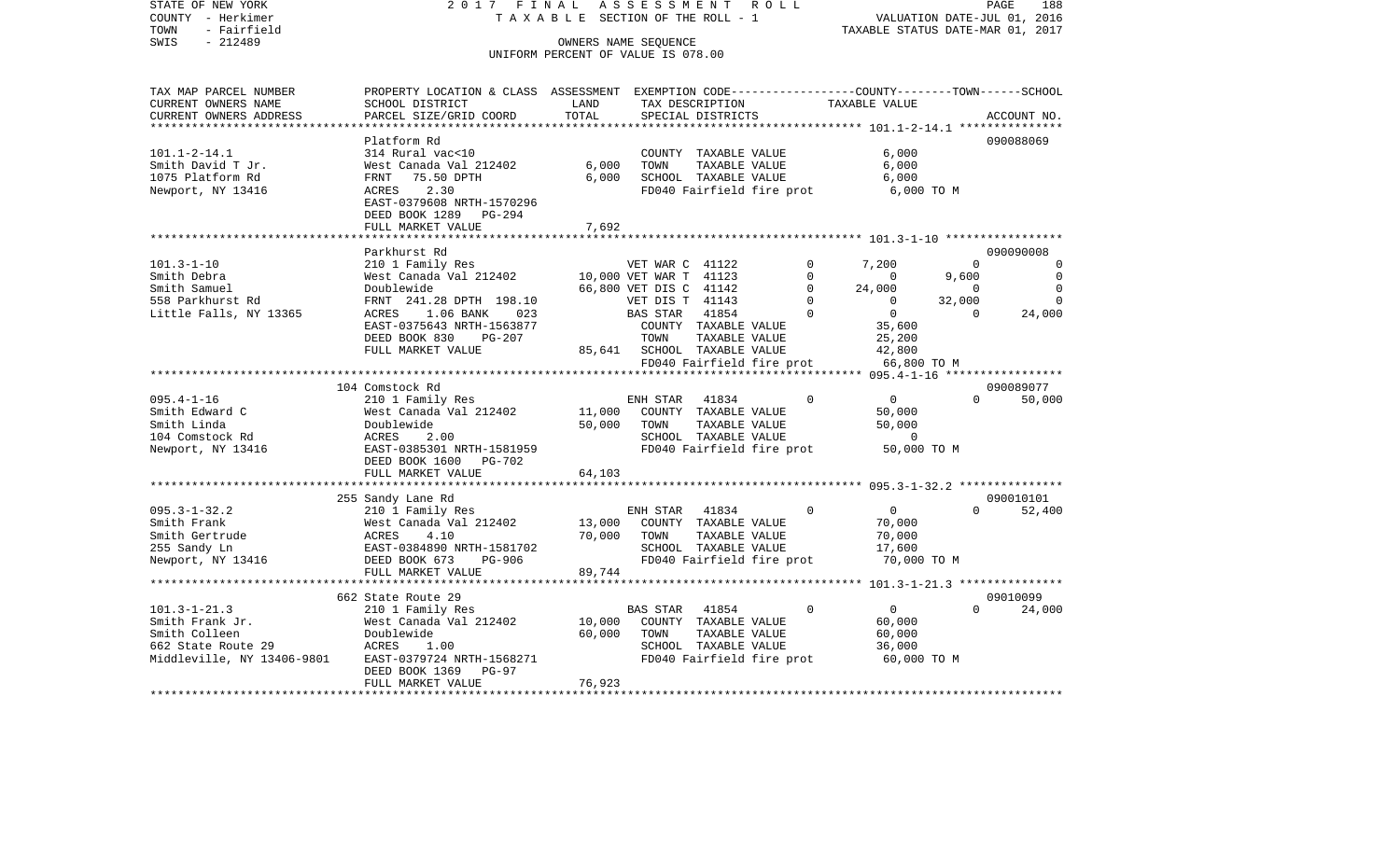| STATE OF NEW YORK                                                                                                                                                                                                                           |                                                                                                                                                      |        | 2017 FINAL ASSESSMENT ROLL                                                                      |                                  | PAGE<br>189   |
|---------------------------------------------------------------------------------------------------------------------------------------------------------------------------------------------------------------------------------------------|------------------------------------------------------------------------------------------------------------------------------------------------------|--------|-------------------------------------------------------------------------------------------------|----------------------------------|---------------|
| COUNTY - Herkimer                                                                                                                                                                                                                           |                                                                                                                                                      |        | TAXABLE SECTION OF THE ROLL - 1 VALUATION DATE-JUL 01, 2016                                     |                                  |               |
| - Fairfield<br>TOWN                                                                                                                                                                                                                         |                                                                                                                                                      |        |                                                                                                 | TAXABLE STATUS DATE-MAR 01, 2017 |               |
| SWIS<br>$-212489$                                                                                                                                                                                                                           |                                                                                                                                                      |        | OWNERS NAME SEQUENCE                                                                            |                                  |               |
|                                                                                                                                                                                                                                             |                                                                                                                                                      |        | UNIFORM PERCENT OF VALUE IS 078.00                                                              |                                  |               |
|                                                                                                                                                                                                                                             |                                                                                                                                                      |        |                                                                                                 |                                  |               |
| TAX MAP PARCEL NUMBER                                                                                                                                                                                                                       |                                                                                                                                                      |        | PROPERTY LOCATION & CLASS ASSESSMENT EXEMPTION CODE---------------COUNTY-------TOWN------SCHOOL |                                  |               |
| CURRENT OWNERS NAME                                                                                                                                                                                                                         | SCHOOL DISTRICT                                                                                                                                      | LAND   | TAX DESCRIPTION TAXABLE VALUE                                                                   |                                  |               |
| CURRENT OWNERS ADDRESS                                                                                                                                                                                                                      | PARCEL SIZE/GRID COORD                                                                                                                               | TOTAL  | SPECIAL DISTRICTS                                                                               |                                  | ACCOUNT NO.   |
|                                                                                                                                                                                                                                             |                                                                                                                                                      |        |                                                                                                 |                                  |               |
|                                                                                                                                                                                                                                             | 1377 Hardscrabble Rd                                                                                                                                 |        |                                                                                                 |                                  | 090006360     |
| $101.1 - 2 - 17$                                                                                                                                                                                                                            | 210 1 Family Res                                                                                                                                     |        | BAS STAR 41854                                                                                  | $\overline{0}$<br>$\Omega$       | $0 \t 24,000$ |
| Smith James A Jr                                                                                                                                                                                                                            |                                                                                                                                                      |        | West Canada Val 212402 10,000 COUNTY TAXABLE VALUE                                              | 68,000                           |               |
| 1377 Hardscrabble Rd                                                                                                                                                                                                                        | Doublewide<br>ACRES 1.00                                                                                                                             | 68,000 | TOWN TAXABLE VALUE                                                                              | 68,000                           |               |
| Middleville, NY 13406                                                                                                                                                                                                                       |                                                                                                                                                      |        | SCHOOL TAXABLE VALUE                                                                            | 44,000                           |               |
|                                                                                                                                                                                                                                             | EAST-0381204 NRTH-1571632                                                                                                                            |        | FD040 Fairfield fire prot                                                                       | 68,000 TO M                      |               |
|                                                                                                                                                                                                                                             | DEED BOOK 1365 PG-62                                                                                                                                 |        |                                                                                                 |                                  |               |
|                                                                                                                                                                                                                                             | FULL MARKET VALUE                                                                                                                                    | 87,179 |                                                                                                 |                                  |               |
|                                                                                                                                                                                                                                             |                                                                                                                                                      |        |                                                                                                 |                                  |               |
|                                                                                                                                                                                                                                             | Sandy Lane Rd                                                                                                                                        |        |                                                                                                 |                                  | 090086019     |
| $095.4 - 1 - 7.6$                                                                                                                                                                                                                           | 322 Rural vac>10                                                                                                                                     |        | COUNTY TAXABLE VALUE                                                                            | 19,000                           |               |
| Smith James A Sr.                                                                                                                                                                                                                           | West Canada Val 212402<br>Mest Canada Val 212402<br>ACRES 34.20<br>EAST-0386169 NRTH-1578671<br>EAST-0386169 NRTH-1578671<br>FD040 Fairfield fire pr |        |                                                                                                 | 19,000                           |               |
| Grower Lora J                                                                                                                                                                                                                               |                                                                                                                                                      |        |                                                                                                 | 19,000                           |               |
| 866 Castle Rd                                                                                                                                                                                                                               |                                                                                                                                                      |        | FD040 Fairfield fire prot                                                                       | 19,000 TO M                      |               |
| Middleville, NY 13406                                                                                                                                                                                                                       | DEED BOOK 1530 PG-283                                                                                                                                |        |                                                                                                 |                                  |               |
|                                                                                                                                                                                                                                             | FULL MARKET VALUE                                                                                                                                    | 24,359 |                                                                                                 |                                  |               |
|                                                                                                                                                                                                                                             | Castle Rd                                                                                                                                            |        |                                                                                                 |                                  | 090003660     |
| $101.2 - 1 - 1.1$                                                                                                                                                                                                                           | 105 Vac farmland                                                                                                                                     |        | COUNTY TAXABLE VALUE                                                                            | 25,000                           |               |
| Smith James A Sr.                                                                                                                                                                                                                           |                                                                                                                                                      |        | TAXABLE VALUE<br>TOWN                                                                           | 25,000                           |               |
| Smith Lori A                                                                                                                                                                                                                                | West Canada Val 212402 25,000<br>FRNT 4361.00 DPTH 25,000<br>ACRES 33.80                                                                             |        | SCHOOL TAXABLE VALUE                                                                            | 25,000                           |               |
| 866 Castle Rd                                                                                                                                                                                                                               |                                                                                                                                                      |        | FD040 Fairfield fire prot                                                                       | 25,000 TO M                      |               |
| Rd and the second service of the series of the series of the series of the series of the series of the series of the series of the series of the series of the series of the series of the series of the series of the series<br>PO Box 516 | EAST-0385934 NRTH-1572677                                                                                                                            |        |                                                                                                 |                                  |               |
| Middleville, NY 13406                                                                                                                                                                                                                       | DEED BOOK 1576 PG-866                                                                                                                                |        |                                                                                                 |                                  |               |
|                                                                                                                                                                                                                                             | FULL MARKET VALUE                                                                                                                                    | 32,051 |                                                                                                 |                                  |               |
| *****************************                                                                                                                                                                                                               |                                                                                                                                                      |        |                                                                                                 |                                  |               |
|                                                                                                                                                                                                                                             | Parkhurst Rd                                                                                                                                         |        |                                                                                                 |                                  | 090005070     |
| $101.3 - 1 - 6.1$                                                                                                                                                                                                                           | 314 Rural vac<10                                                                                                                                     |        | COUNTY TAXABLE VALUE                                                                            | 4,500                            |               |
| Smith James A Sr.                                                                                                                                                                                                                           | West Canada Val 212402                                                                                                                               | 4,500  | TOWN TAXABLE VALUE                                                                              | 4,500                            |               |
| PO Box 516                                                                                                                                                                                                                                  | JJ29646                                                                                                                                              |        | 4,500 SCHOOL TAXABLE VALUE                                                                      | 4,500                            |               |
| Middleville, NY 13406                                                                                                                                                                                                                       | FRNT 200.00 DPTH                                                                                                                                     |        | FD040 Fairfield fire prot                                                                       | 4,500 TO M                       |               |
|                                                                                                                                                                                                                                             | ACRES 2.00                                                                                                                                           |        |                                                                                                 |                                  |               |
|                                                                                                                                                                                                                                             | EAST-0375156 NRTH-1564432                                                                                                                            |        |                                                                                                 |                                  |               |
|                                                                                                                                                                                                                                             | DEED BOOK 2017 PG-546                                                                                                                                |        |                                                                                                 |                                  |               |
|                                                                                                                                                                                                                                             | FULL MARKET VALUE                                                                                                                                    | 5,769  |                                                                                                 |                                  |               |
|                                                                                                                                                                                                                                             |                                                                                                                                                      |        |                                                                                                 |                                  |               |
|                                                                                                                                                                                                                                             | Parkhurst Rd                                                                                                                                         |        |                                                                                                 |                                  | 090005070     |
| $101.3 - 1 - 6.3$                                                                                                                                                                                                                           | 323 Vacant rural                                                                                                                                     |        | COUNTY TAXABLE VALUE                                                                            | 500                              |               |
| Smith James A Sr.                                                                                                                                                                                                                           | West Canada Val 212402                                                                                                                               | 500    | TOWN<br>TAXABLE VALUE                                                                           | 500                              |               |
| PO Box 516                                                                                                                                                                                                                                  | JJ29646                                                                                                                                              |        | 500 SCHOOL TAXABLE VALUE                                                                        | 500                              |               |
| Middleville, NY 13406                                                                                                                                                                                                                       | FRNT 52.40 DPTH                                                                                                                                      |        | FD040 Fairfield fire prot                                                                       | 500 TO M                         |               |
|                                                                                                                                                                                                                                             | ACRES 0.12                                                                                                                                           |        |                                                                                                 |                                  |               |
|                                                                                                                                                                                                                                             | EAST-0374461 NRTH-1564447                                                                                                                            |        |                                                                                                 |                                  |               |
|                                                                                                                                                                                                                                             |                                                                                                                                                      |        |                                                                                                 |                                  |               |
|                                                                                                                                                                                                                                             | DEED BOOK 2017 PG-546                                                                                                                                |        |                                                                                                 |                                  |               |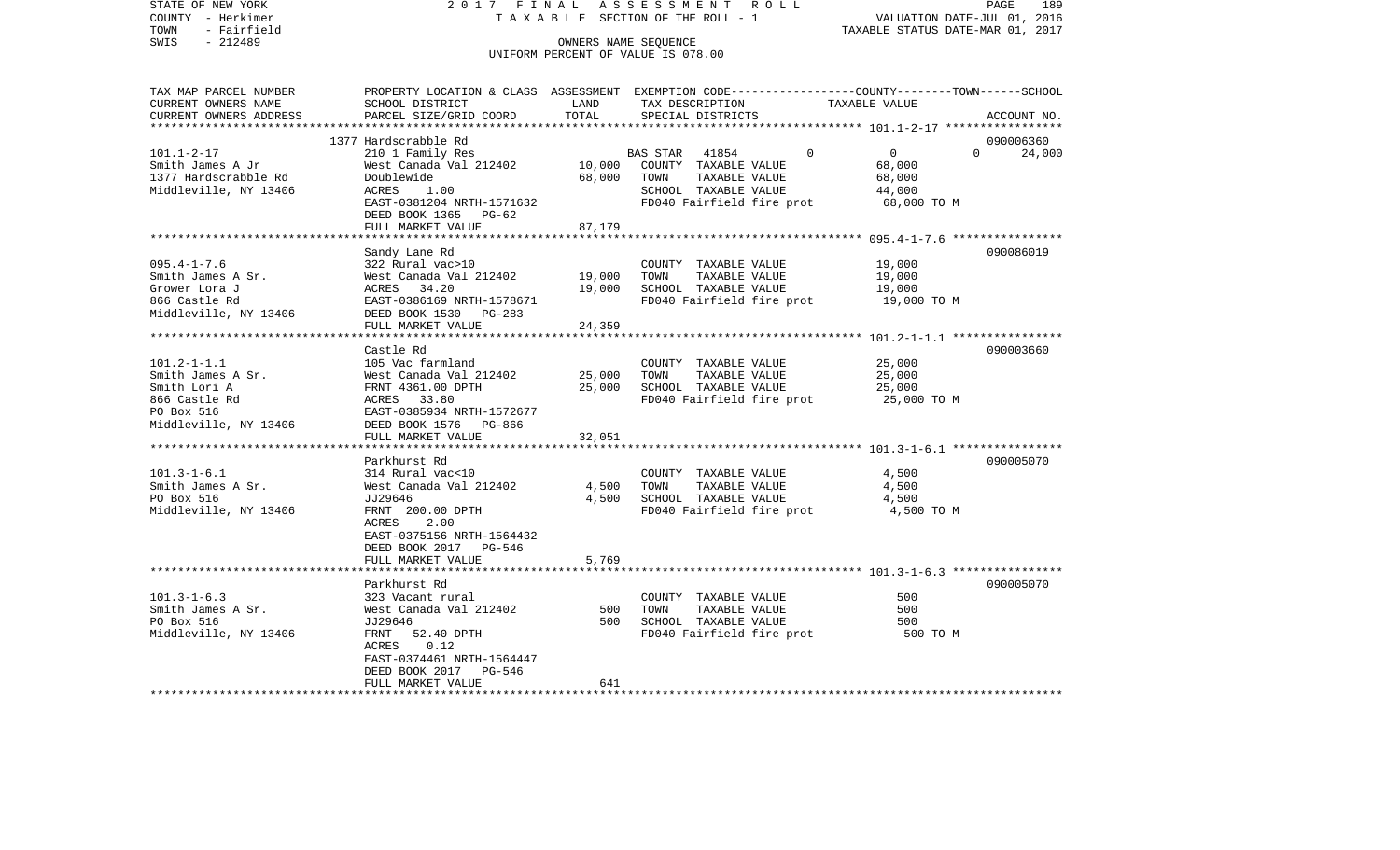| STATE OF NEW YORK<br>COUNTY - Herkimer<br>- Fairfield<br>TOWN                                                                                                                                                                                                                                                                                                                                                                         |                                                                                                                                                   |         | 2017 FINAL ASSESSMENT ROLL<br>T A X A B L E SECTION OF THE ROLL - 1 WALUATION DATE-JUL 01, 2016<br>TAXABLE STATUS DATE-MAR 01, 2017 |                                        | PAGE<br>190            |
|---------------------------------------------------------------------------------------------------------------------------------------------------------------------------------------------------------------------------------------------------------------------------------------------------------------------------------------------------------------------------------------------------------------------------------------|---------------------------------------------------------------------------------------------------------------------------------------------------|---------|-------------------------------------------------------------------------------------------------------------------------------------|----------------------------------------|------------------------|
| SWIS - 212489                                                                                                                                                                                                                                                                                                                                                                                                                         |                                                                                                                                                   |         | OWNERS NAME SEQUENCE                                                                                                                |                                        |                        |
|                                                                                                                                                                                                                                                                                                                                                                                                                                       |                                                                                                                                                   |         | UNIFORM PERCENT OF VALUE IS 078.00                                                                                                  |                                        |                        |
|                                                                                                                                                                                                                                                                                                                                                                                                                                       |                                                                                                                                                   |         |                                                                                                                                     |                                        |                        |
| TAX MAP PARCEL NUMBER PROPERTY LOCATION & CLASS ASSESSMENT EXEMPTION CODE---------------COUNTY-------TOWN-----SCHOOL                                                                                                                                                                                                                                                                                                                  |                                                                                                                                                   |         |                                                                                                                                     |                                        |                        |
| CURRENT OWNERS NAME<br>CURRENT OWNERS ADDRESS                                                                                                                                                                                                                                                                                                                                                                                         | SCHOOL DISTRICT LAND<br>PARCEL SIZE/GRID COORD                                                                                                    | TOTAL   | TAX DESCRIPTION<br>SPECIAL DISTRICTS                                                                                                | TAXABLE VALUE                          | ACCOUNT NO.            |
|                                                                                                                                                                                                                                                                                                                                                                                                                                       |                                                                                                                                                   |         |                                                                                                                                     |                                        |                        |
|                                                                                                                                                                                                                                                                                                                                                                                                                                       | 866 Castle Rd                                                                                                                                     |         |                                                                                                                                     |                                        |                        |
| $101.2 - 1 - 1.3$                                                                                                                                                                                                                                                                                                                                                                                                                     | 240 Rural res                                                                                                                                     |         | BAS STAR 41854                                                                                                                      | $\overline{0}$<br>$\Omega$             | $\mathbf{0}$<br>24,000 |
|                                                                                                                                                                                                                                                                                                                                                                                                                                       |                                                                                                                                                   |         |                                                                                                                                     | 107,000                                |                        |
|                                                                                                                                                                                                                                                                                                                                                                                                                                       |                                                                                                                                                   |         |                                                                                                                                     | 107,000                                |                        |
|                                                                                                                                                                                                                                                                                                                                                                                                                                       |                                                                                                                                                   |         |                                                                                                                                     | 83,000                                 |                        |
|                                                                                                                                                                                                                                                                                                                                                                                                                                       |                                                                                                                                                   |         | FD040 Fairfield fire prot 107,000 TO M                                                                                              |                                        |                        |
|                                                                                                                                                                                                                                                                                                                                                                                                                                       |                                                                                                                                                   |         |                                                                                                                                     |                                        |                        |
|                                                                                                                                                                                                                                                                                                                                                                                                                                       | Casler Rd                                                                                                                                         |         |                                                                                                                                     |                                        | 090009240              |
| $101.3 - 3 - 6$                                                                                                                                                                                                                                                                                                                                                                                                                       | 311 Res vac land                                                                                                                                  |         | COUNTY TAXABLE VALUE                                                                                                                | 10,000                                 |                        |
|                                                                                                                                                                                                                                                                                                                                                                                                                                       |                                                                                                                                                   |         | TOWN                                                                                                                                | TAXABLE VALUE 10,000                   |                        |
|                                                                                                                                                                                                                                                                                                                                                                                                                                       |                                                                                                                                                   |         | 10,000 SCHOOL TAXABLE VALUE                                                                                                         | 10,000                                 |                        |
| Sil Res vac Tand<br>Smith Lisa Mest Canada Val 212402 10,000<br>263 Drake Rd Lot#6 10,000<br>Pleasant Valley, NY 12569 ACRES 5.00                                                                                                                                                                                                                                                                                                     |                                                                                                                                                   |         |                                                                                                                                     | FD040 Fairfield fire prot 10,000 TO M  |                        |
|                                                                                                                                                                                                                                                                                                                                                                                                                                       | EAST-0376170 NRTH-1562434                                                                                                                         |         |                                                                                                                                     |                                        |                        |
|                                                                                                                                                                                                                                                                                                                                                                                                                                       | DEED BOOK 870<br>PG-381                                                                                                                           |         |                                                                                                                                     |                                        |                        |
|                                                                                                                                                                                                                                                                                                                                                                                                                                       | FULL MARKET VALUE                                                                                                                                 | 12,821  |                                                                                                                                     |                                        |                        |
| State Route<br>1447 Truck ter<br>3619 State Route 28<br>Herkimer, NY 13350<br>13350<br>125T-0361060<br>125T-0361060<br>125T-0361060<br>125T-0361060                                                                                                                                                                                                                                                                                   | State Route 28                                                                                                                                    |         |                                                                                                                                     |                                        | 090100066              |
|                                                                                                                                                                                                                                                                                                                                                                                                                                       | 447 Truck termnl                                                                                                                                  |         | COUNTY TAXABLE VALUE                                                                                                                | 250,000                                |                        |
|                                                                                                                                                                                                                                                                                                                                                                                                                                       |                                                                                                                                                   |         |                                                                                                                                     |                                        |                        |
|                                                                                                                                                                                                                                                                                                                                                                                                                                       |                                                                                                                                                   |         |                                                                                                                                     | 250,000<br>250,000                     |                        |
|                                                                                                                                                                                                                                                                                                                                                                                                                                       |                                                                                                                                                   |         |                                                                                                                                     | FD040 Fairfield fire prot 250,000 TO M |                        |
|                                                                                                                                                                                                                                                                                                                                                                                                                                       | West Canada Val 212402<br>Mest Canada Val 212402<br>ACRES 24.00 250,000 SCHOOL TAXABLE VALUE<br>EAST-0361060 NRTH-1546417<br>DEED BOOK 867 PG-553 |         |                                                                                                                                     |                                        |                        |
|                                                                                                                                                                                                                                                                                                                                                                                                                                       | FULL MARKET VALUE 320,513                                                                                                                         |         |                                                                                                                                     |                                        |                        |
|                                                                                                                                                                                                                                                                                                                                                                                                                                       |                                                                                                                                                   |         |                                                                                                                                     |                                        |                        |
|                                                                                                                                                                                                                                                                                                                                                                                                                                       | Parkhurst Rd                                                                                                                                      |         |                                                                                                                                     |                                        | 090009450              |
| $101.3 - 1 - 11$                                                                                                                                                                                                                                                                                                                                                                                                                      |                                                                                                                                                   |         |                                                                                                                                     | 1,000<br>1,000                         |                        |
|                                                                                                                                                                                                                                                                                                                                                                                                                                       |                                                                                                                                                   |         |                                                                                                                                     |                                        |                        |
| 101.3-1-11<br>Smith Samuel<br>Smith Debra<br>558 Parkhurst Rd                                                                                                                                                                                                                                                                                                                                                                         |                                                                                                                                                   |         | FD040 Fairfield fire prot 1,000 TO M                                                                                                | 1,000                                  |                        |
| Little Falls, NY 13365                                                                                                                                                                                                                                                                                                                                                                                                                |                                                                                                                                                   |         |                                                                                                                                     |                                        |                        |
|                                                                                                                                                                                                                                                                                                                                                                                                                                       | DEED BOOK 720<br>$PG-84$                                                                                                                          |         |                                                                                                                                     |                                        |                        |
|                                                                                                                                                                                                                                                                                                                                                                                                                                       | FULL MARKET VALUE                                                                                                                                 | 1,282   |                                                                                                                                     |                                        |                        |
|                                                                                                                                                                                                                                                                                                                                                                                                                                       |                                                                                                                                                   |         |                                                                                                                                     |                                        |                        |
|                                                                                                                                                                                                                                                                                                                                                                                                                                       |                                                                                                                                                   |         |                                                                                                                                     |                                        | 090009300              |
| $\begin{array}{lcccc} \text{106.4--1--28} & \text{283 West End Rd} & \text{285 First} & \text{286 First} & \text{287.} \\ \text{Smith Sean} & \text{West Canada Val 212402} & \text{8,000} & \text{COUNTY} & \text{TXABLE VALUE} \\ \text{283 West End Rd} & \text{FRNT} & \text{216.00 DPTH} & \text{100.00} & \text{110,000} & \text{TOWN} & \text{TXABLE VALUE} \\ \text{Herkimer, NY 13350} & \text{EAST}-0363114 NRTH-1546342 &$ |                                                                                                                                                   |         |                                                                                                                                     | $\overline{0}$                         | $\Omega$<br>24,000     |
|                                                                                                                                                                                                                                                                                                                                                                                                                                       |                                                                                                                                                   |         |                                                                                                                                     | 110,000                                |                        |
|                                                                                                                                                                                                                                                                                                                                                                                                                                       |                                                                                                                                                   |         |                                                                                                                                     | 110,000                                |                        |
|                                                                                                                                                                                                                                                                                                                                                                                                                                       |                                                                                                                                                   |         |                                                                                                                                     |                                        |                        |
|                                                                                                                                                                                                                                                                                                                                                                                                                                       |                                                                                                                                                   | 141,026 |                                                                                                                                     |                                        |                        |
|                                                                                                                                                                                                                                                                                                                                                                                                                                       | FULL MARKET VALUE                                                                                                                                 |         |                                                                                                                                     |                                        |                        |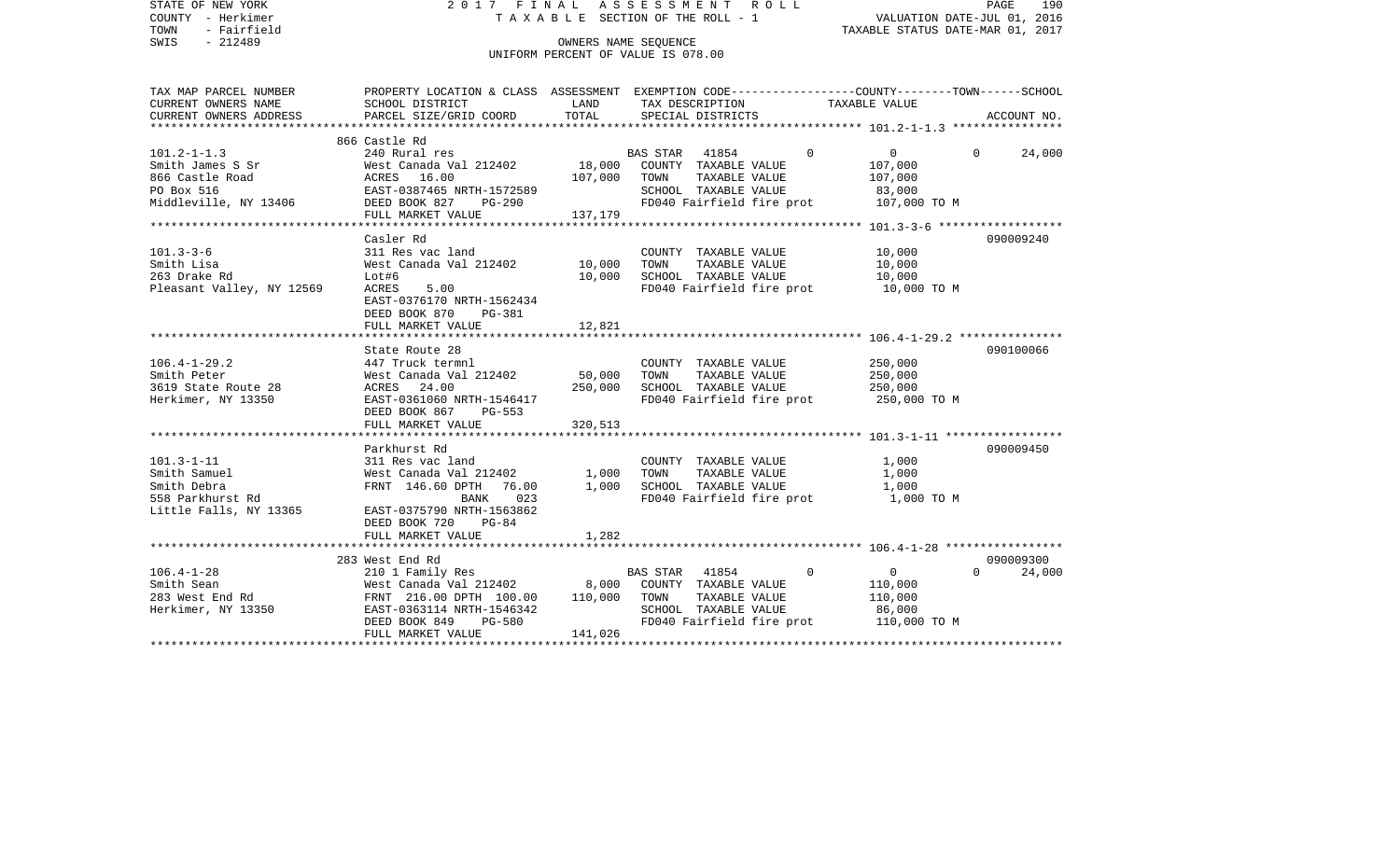| STATE OF NEW YORK<br>COUNTY - Herkimer<br>TOWN<br>- Fairfield | 2017<br>FINAL                                                                                          |                      | ASSESSMENT<br>TAXABLE SECTION OF THE ROLL - 1     | R O L L     | VALUATION DATE-JUL 01, 2016<br>TAXABLE STATUS DATE-MAR 01, 2017 | PAGE<br>191        |
|---------------------------------------------------------------|--------------------------------------------------------------------------------------------------------|----------------------|---------------------------------------------------|-------------|-----------------------------------------------------------------|--------------------|
| $-212489$<br>SWIS                                             |                                                                                                        | OWNERS NAME SEQUENCE |                                                   |             |                                                                 |                    |
|                                                               |                                                                                                        |                      | UNIFORM PERCENT OF VALUE IS 078.00                |             |                                                                 |                    |
| TAX MAP PARCEL NUMBER                                         | PROPERTY LOCATION & CLASS ASSESSMENT EXEMPTION CODE---------------COUNTY-------TOWN------SCHOOL        |                      |                                                   |             |                                                                 |                    |
| CURRENT OWNERS NAME                                           | SCHOOL DISTRICT                                                                                        | LAND                 | TAX DESCRIPTION                                   |             | TAXABLE VALUE                                                   |                    |
| CURRENT OWNERS ADDRESS<br>**********************              | PARCEL SIZE/GRID COORD                                                                                 | TOTAL                | SPECIAL DISTRICTS                                 |             |                                                                 | ACCOUNT NO.        |
|                                                               | 286 North Creek Rd                                                                                     |                      |                                                   |             |                                                                 | 090100020          |
| $106.4 - 1 - 32$                                              | 314 Rural vac<10                                                                                       |                      | COUNTY TAXABLE VALUE                              |             | 6,000                                                           |                    |
| Smith Sean C                                                  | West Canada Val 212402                                                                                 | 6,000                | TAXABLE VALUE<br>TOWN                             |             | 6,000                                                           |                    |
| 283 West End Rd                                               | FRNT 250.00 DPTH 250.00                                                                                | 6,000                | SCHOOL TAXABLE VALUE                              |             | 6,000                                                           |                    |
| Herkimer, NY 13350                                            | 1.50<br>ACRES<br>EAST-0363231 NRTH-1546193<br>DEED BOOK 914<br>PG-581<br>FULL MARKET VALUE             | 7,692                | FD040 Fairfield fire prot                         |             | 6,000 TO M                                                      |                    |
|                                                               |                                                                                                        |                      |                                                   |             |                                                                 |                    |
|                                                               | 713 State Route 29                                                                                     |                      |                                                   |             |                                                                 | 090000360          |
| $101.14 - 1 - 1$                                              | 210 1 Family Res                                                                                       |                      | <b>BAS STAR</b><br>41854                          | 0           | $\mathbf 0$                                                     | $\Omega$<br>24,000 |
| Snyder Michael                                                | West Canada Val 212402                                                                                 | 10,000               | COUNTY TAXABLE VALUE                              |             | 55,000                                                          |                    |
| Snyder Teresa                                                 | FRNT 100.00 DPTH 425.00                                                                                | 55,000               | TAXABLE VALUE<br>TOWN                             |             | 55,000                                                          |                    |
| 713 State Route 29                                            | EAST-0380694 NRTH-1568730                                                                              |                      | SCHOOL TAXABLE VALUE                              |             | 31,000                                                          |                    |
| Middleville, NY 13406-9801                                    | DEED BOOK 723<br>$PG-17$                                                                               |                      | FD040 Fairfield fire prot                         |             | 55,000 TO M                                                     |                    |
|                                                               | FULL MARKET VALUE                                                                                      | 70,513               |                                                   |             |                                                                 |                    |
|                                                               | 1215 Castle Rd                                                                                         |                      |                                                   |             |                                                                 |                    |
| $095.3 - 3 - 4$                                               | 210 1 Family Res                                                                                       |                      | COUNTY TAXABLE VALUE                              |             | 100,000                                                         |                    |
| Soloyna Stephen                                               | West Canada Val 212402                                                                                 | 14,000               | TOWN<br>TAXABLE VALUE                             |             | 100,000                                                         |                    |
| 1215 Castle Rd                                                | Middleville Subdivision                                                                                | 100,000              | SCHOOL TAXABLE VALUE                              |             | 100,000                                                         |                    |
| Newport, NY 13416                                             | Life use to Leo Lynch<br>ACRES<br>7.70<br>EAST-0381870 NRTH-1577427<br>DEED BOOK 1568<br><b>PG-310</b> |                      | FD040 Fairfield fire prot                         |             | 100,000 TO M                                                    |                    |
|                                                               | FULL MARKET VALUE                                                                                      | 128,205              |                                                   |             |                                                                 |                    |
|                                                               | ***************                                                                                        | *******              |                                                   |             | ************************* 100.4-1-27.2 ***************          |                    |
|                                                               | State Route 169                                                                                        |                      |                                                   |             |                                                                 |                    |
| $100.4 - 1 - 27.2$                                            | 322 Rural vac>10                                                                                       |                      | COUNTY TAXABLE VALUE                              |             | 12,000                                                          |                    |
| Soukup Ellen M                                                | West Canada Val 212402                                                                                 | 12,000               | TAXABLE VALUE<br>TOWN                             |             | 12,000                                                          |                    |
| 32 Herkimer St<br>Middleville, NY 13406                       | FRNT 1125.00 DPTH<br>ACRES 13.70                                                                       | 12,000               | SCHOOL TAXABLE VALUE<br>FD040 Fairfield fire prot |             | 12,000                                                          |                    |
|                                                               | EAST-0368723 NRTH-1565740<br>DEED BOOK 1296<br>PG-926                                                  |                      |                                                   |             | 12,000 TO M                                                     |                    |
|                                                               | FULL MARKET VALUE                                                                                      | 15,385               |                                                   |             |                                                                 |                    |
|                                                               | ******************************                                                                         |                      |                                                   |             |                                                                 |                    |
|                                                               | 5046 State Rte 28                                                                                      |                      |                                                   |             |                                                                 | 090003330          |
| $100.2 - 1 - 13$                                              | 120 Field crops                                                                                        |                      | 41854<br><b>BAS STAR</b>                          | $\mathbf 0$ | $\mathbf 0$                                                     | $\Omega$<br>24,000 |
| Souza Richard                                                 | West Canada Val 212402                                                                                 | 67,000               | COUNTY TAXABLE VALUE                              |             | 198,000                                                         |                    |
| Bruce Deborah<br>5046 State Rte 28                            | ACRES 106.00<br>EAST-0366053 NRTH-1572963                                                              | 198,000              | TOWN<br>TAXABLE VALUE<br>SCHOOL TAXABLE VALUE     |             | 198,000<br>174,000                                              |                    |
| Newport, NY 13416                                             | DEED BOOK 1507<br>PG-375                                                                               |                      | FD040 Fairfield fire prot                         |             | 198,000 TO M                                                    |                    |
|                                                               | FULL MARKET VALUE                                                                                      | 253,846              |                                                   |             |                                                                 |                    |
|                                                               |                                                                                                        |                      |                                                   |             |                                                                 |                    |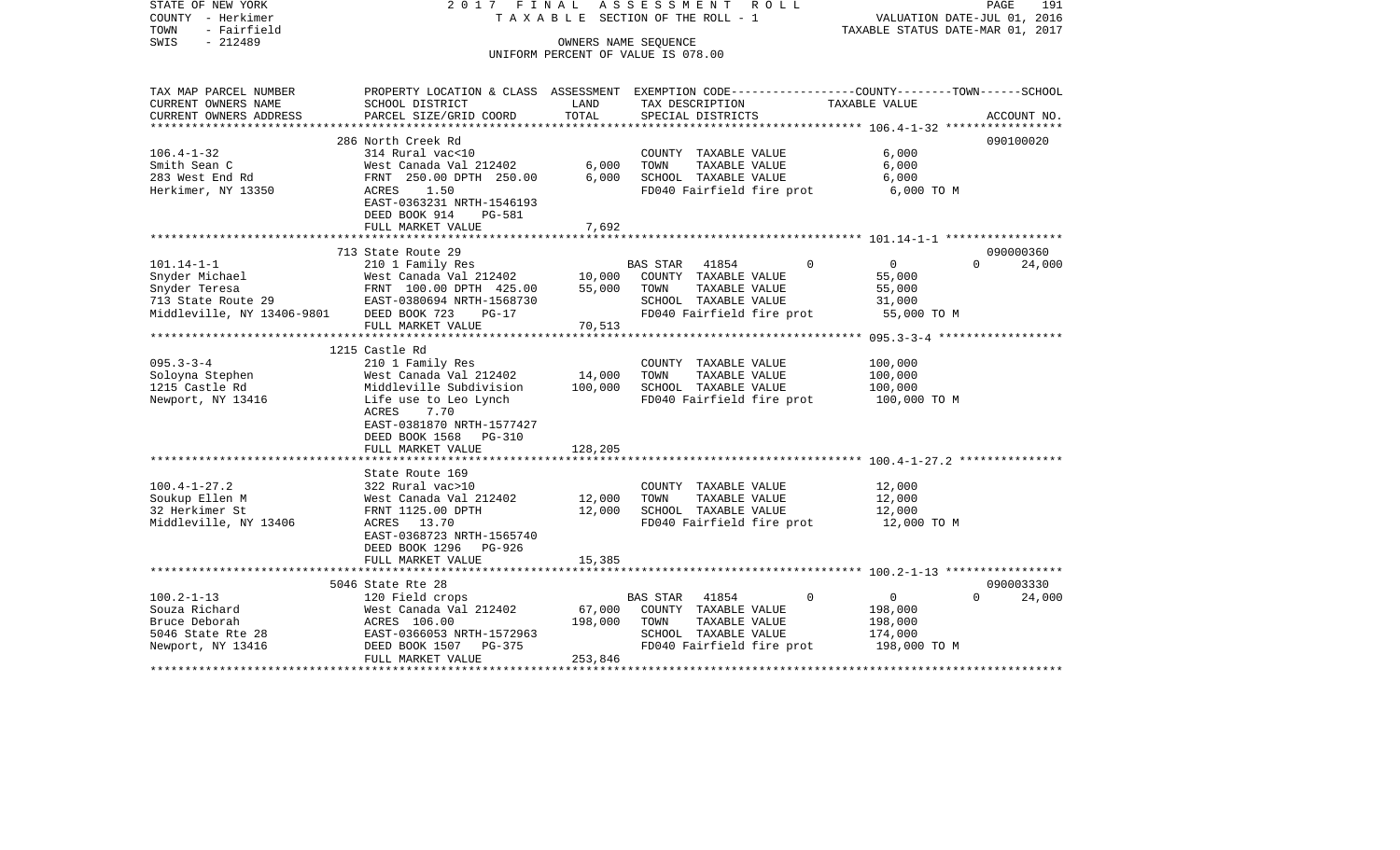| STATE OF NEW YORK                  | 2017 FINAL                                                                                      |                                    | ASSESSMENT                                 |                           | R O L L |                  |                                  |                          | PAGE<br>192                 |
|------------------------------------|-------------------------------------------------------------------------------------------------|------------------------------------|--------------------------------------------|---------------------------|---------|------------------|----------------------------------|--------------------------|-----------------------------|
| COUNTY - Herkimer                  |                                                                                                 | TAXABLE SECTION OF THE ROLL - 1    |                                            |                           |         |                  |                                  |                          | VALUATION DATE-JUL 01, 2016 |
| TOWN<br>- Fairfield                |                                                                                                 |                                    |                                            |                           |         |                  | TAXABLE STATUS DATE-MAR 01, 2017 |                          |                             |
| SWIS<br>$-212489$                  |                                                                                                 | OWNERS NAME SEQUENCE               |                                            |                           |         |                  |                                  |                          |                             |
|                                    |                                                                                                 | UNIFORM PERCENT OF VALUE IS 078.00 |                                            |                           |         |                  |                                  |                          |                             |
| TAX MAP PARCEL NUMBER              | PROPERTY LOCATION & CLASS ASSESSMENT EXEMPTION CODE---------------COUNTY-------TOWN------SCHOOL |                                    |                                            |                           |         |                  |                                  |                          |                             |
| CURRENT OWNERS NAME                | SCHOOL DISTRICT                                                                                 | LAND                               |                                            | TAX DESCRIPTION           |         |                  | TAXABLE VALUE                    |                          |                             |
| CURRENT OWNERS ADDRESS             | PARCEL SIZE/GRID COORD                                                                          | TOTAL                              |                                            | SPECIAL DISTRICTS         |         |                  |                                  |                          | ACCOUNT NO.                 |
| *************************          |                                                                                                 |                                    |                                            |                           |         |                  |                                  |                          |                             |
|                                    | 173 State Route 29                                                                              |                                    |                                            |                           |         |                  |                                  |                          |                             |
| $100.2 - 1 - 27.2$                 | 210 1 Family Res                                                                                |                                    | BAS STAR                                   | 41854                     |         | 0                | $\overline{0}$                   | 0                        | 24,000                      |
| Spellman James A                   | West Canada Val 212402                                                                          | 10,000                             |                                            | COUNTY TAXABLE VALUE      |         |                  | 84,000                           |                          |                             |
| 173 State Rte. 29                  | Doublewide                                                                                      | 84,000                             | TOWN                                       | TAXABLE VALUE             |         |                  | 84,000                           |                          |                             |
| Middleville, NY 13406              | FRNT 275.90 DPTH                                                                                |                                    |                                            | SCHOOL TAXABLE VALUE      |         |                  | 60,000                           |                          |                             |
|                                    | 1.54<br>ACRES                                                                                   |                                    |                                            | FD040 Fairfield fire prot |         |                  | 84,000 TO M                      |                          |                             |
|                                    | EAST-0370319 NRTH-1569100                                                                       |                                    |                                            |                           |         |                  |                                  |                          |                             |
|                                    | DEED BOOK 934<br><b>PG-109</b>                                                                  |                                    |                                            |                           |         |                  |                                  |                          |                             |
|                                    | FULL MARKET VALUE                                                                               | 107,692                            |                                            |                           |         |                  |                                  |                          |                             |
|                                    |                                                                                                 |                                    |                                            |                           |         |                  |                                  |                          |                             |
|                                    | 165 State Route 29                                                                              |                                    |                                            |                           |         |                  |                                  |                          | 090005940                   |
| $100.2 - 1 - 28$                   | 210 1 Family Res                                                                                |                                    |                                            | COUNTY TAXABLE VALUE      |         |                  | 44,000                           |                          |                             |
| Spellman James A                   | West Canada Val 212402                                                                          | 8,000                              | TOWN                                       | TAXABLE VALUE             |         |                  | 44,000                           |                          |                             |
| 173 State Route 29                 | FRNT 148.00 DPTH 177.00                                                                         | 44,000                             |                                            | SCHOOL TAXABLE VALUE      |         |                  | 44,000                           |                          |                             |
| Middleville, NY 13406              | EAST-0370085 NRTH-1569131                                                                       |                                    |                                            | FD040 Fairfield fire prot |         |                  | 44,000 TO M                      |                          |                             |
|                                    | DEED BOOK 2017 PG-2044                                                                          |                                    |                                            |                           |         |                  |                                  |                          |                             |
| PRIOR OWNER ON 3/01/2017           | FULL MARKET VALUE                                                                               | 56,410                             |                                            |                           |         |                  |                                  |                          |                             |
| Spellman James A                   |                                                                                                 |                                    |                                            |                           |         |                  |                                  |                          |                             |
|                                    |                                                                                                 |                                    |                                            |                           |         |                  |                                  |                          |                             |
|                                    | Cemetary Rd                                                                                     |                                    |                                            |                           |         |                  |                                  |                          |                             |
| $095.3 - 3 - 5$                    | 322 Rural vac>10                                                                                |                                    |                                            | COUNTY TAXABLE VALUE      |         |                  | 25,000                           |                          |                             |
| Stack Michael                      | West Canada Val 212402                                                                          | 25,000                             | TOWN                                       | TAXABLE VALUE             |         |                  | 25,000                           |                          |                             |
| 1280 Garrett St                    | 40.80<br>ACRES                                                                                  | 25,000                             |                                            | SCHOOL TAXABLE VALUE      |         |                  | 25,000                           |                          |                             |
| Mountain Home, ID 83647            | EAST-0381031 NRTH-1577783                                                                       |                                    |                                            | FD040 Fairfield fire prot |         |                  | 25,000 TO M                      |                          |                             |
|                                    | DEED BOOK 1563 PG-468                                                                           |                                    |                                            |                           |         |                  |                                  |                          |                             |
|                                    | FULL MARKET VALUE                                                                               | 32,051                             |                                            |                           |         |                  |                                  |                          |                             |
|                                    |                                                                                                 |                                    |                                            |                           |         |                  |                                  |                          |                             |
|                                    | 416 Hardscrabble Rd                                                                             |                                    |                                            |                           |         |                  |                                  |                          | 090100035                   |
| $107.3 - 2 - 9$                    | 112 Dairy farm                                                                                  |                                    | AGRIC 10 Y 41700                           |                           |         | 0<br>$\mathbf 0$ | 15,000                           | 15,000                   | 15,000                      |
| Stack Scott                        | West Canada Val 212402                                                                          |                                    | 90,000 AGRIC 10 Y 41700<br>235,000 AG MKTS | 41730                     |         | $\Omega$         | 7,200                            | 7,200                    | 7,200<br>22,046             |
| Stack Terry<br>416 Hardscrabble Rd | ACRES 150.00<br>EAST-0383748 NRTH-1552158                                                       |                                    | BAS STAR                                   | 41854                     |         | $\Omega$         | 22,046<br>$\overline{0}$         | 22,046<br>$\overline{0}$ | 24,000                      |
| Little Falls, NY 13365             | DEED BOOK 765<br>PG-706                                                                         |                                    |                                            | COUNTY TAXABLE VALUE      |         |                  | 190,754                          |                          |                             |
|                                    | FULL MARKET VALUE                                                                               | 301,282                            | TOWN                                       | TAXABLE VALUE             |         |                  | 190,754                          |                          |                             |
| MAY BE SUBJECT TO PAYMENT          |                                                                                                 |                                    |                                            | SCHOOL TAXABLE VALUE      |         |                  | 166,754                          |                          |                             |
| UNDER AGDIST LAW TIL 2024          |                                                                                                 |                                    |                                            | FD040 Fairfield fire prot |         |                  | 235,000 TO M                     |                          |                             |
|                                    | **********************************                                                              |                                    |                                            |                           |         |                  |                                  |                          |                             |
|                                    | Cole Rd                                                                                         |                                    |                                            |                           |         |                  |                                  |                          | 090100055                   |
| $107.3 - 2 - 10$                   | 105 Vac farmland                                                                                |                                    | AG MKTS L 41720                            |                           |         | $\mathbf 0$      | 11,224                           | 11,224                   | 11,224                      |
| Stack Scott A                      | Little Falls Ce 210900                                                                          | 28,000                             |                                            | COUNTY TAXABLE VALUE      |         |                  | 16,776                           |                          |                             |
| Stack Terry                        | ACRES 42.00 BANK<br>262                                                                         | 28,000                             | TOWN                                       | TAXABLE VALUE             |         |                  | 16,776                           |                          |                             |
| 416 Hardscrabble Rd                | EAST-0384004 NRTH-1550432                                                                       |                                    |                                            | SCHOOL TAXABLE VALUE      |         |                  | 16,776                           |                          |                             |
| Little Falls, NY 13365             | DEED BOOK 852<br>PG-323                                                                         |                                    |                                            | FD040 Fairfield fire prot |         |                  | 16,776 TO M                      |                          |                             |
|                                    | FULL MARKET VALUE                                                                               | 35,897                             |                                            | 11,224 EX                 |         |                  |                                  |                          |                             |
| MAY BE SUBJECT TO PAYMENT          |                                                                                                 |                                    |                                            |                           |         |                  |                                  |                          |                             |
| UNDER AGDIST LAW TIL 2021          |                                                                                                 |                                    |                                            |                           |         |                  |                                  |                          |                             |
| **********************             |                                                                                                 |                                    |                                            |                           |         |                  |                                  |                          |                             |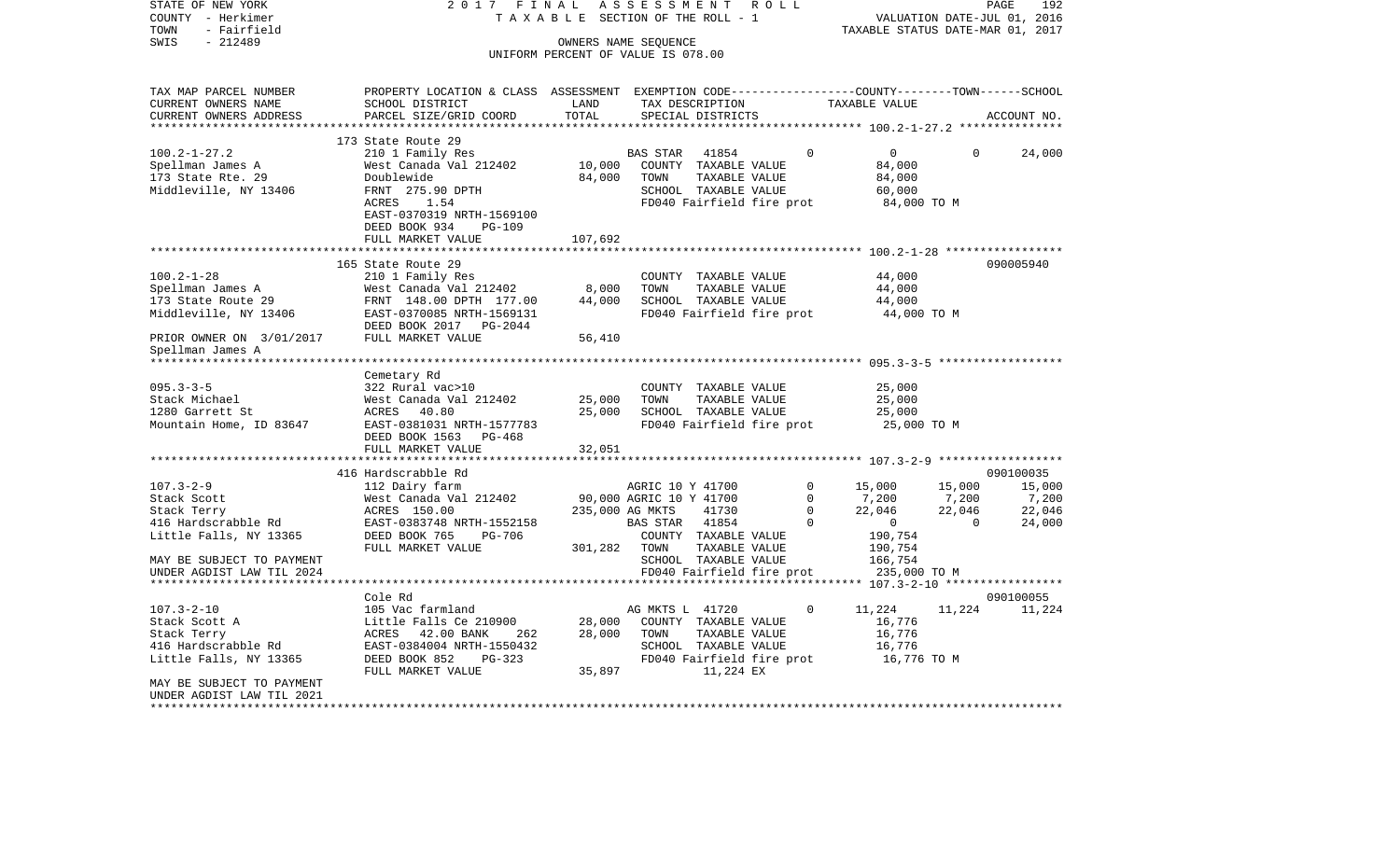STATE OF NEW YORK 2 0 1 7 F I N A L A S S E S S M E N T R O L L PAGE 193COUNTY - Herkimer **T A X A B L E** SECTION OF THE ROLL - 1 VALUATION DATE-JUL 01, 2016 TOWN - Fairfield TAXABLE STATUS DATE-MAR 01, 2017 SWIS - 212489 OWNERS NAME SEQUENCE UNIFORM PERCENT OF VALUE IS 078.00TAX MAP PARCEL NUMBER PROPERTY LOCATION & CLASS ASSESSMENT EXEMPTION CODE------------------COUNTY--------TOWN------SCHOOL CURRENT OWNERS NAME SCHOOL DISTRICT LAND TAX DESCRIPTION TAXABLE VALUECURRENT OWNERS ADDRESS PARCEL SIZE/GRID COORD TOTAL SPECIAL DISTRICTS ACCOUNT NO. \*\*\*\*\*\*\*\*\*\*\*\*\*\*\*\*\*\*\*\*\*\*\*\*\*\*\*\*\*\*\*\*\*\*\*\*\*\*\*\*\*\*\*\*\*\*\*\*\*\*\*\*\*\*\*\*\*\*\*\*\*\*\*\*\*\*\*\*\*\*\*\*\*\*\*\*\*\*\*\*\*\*\*\*\*\*\*\*\*\*\*\*\*\*\*\*\*\*\*\*\*\*\* 107.3-2-8.2 \*\*\*\*\*\*\*\*\*\*\*\*\*\*\*\*Hardscrabble Rd 090010107 107.3-2-8.2 314 Rural vac<10 COUNTY TAXABLE VALUE 1,000 Stack Thomas A Little Falls Ce 210900 1,000 TOWN TAXABLE VALUE 1,000 Stack Pamela J FRNT 56.00 DPTH 216.00 1,000 SCHOOL TAXABLE VALUE 1,000 357 Hardscrabble Rd EAST-0382187 NRTH-1551660 FD040 Fairfield fire prot 1,000 TO M Little Falls, NY 13365 DEED BOOK 1201 PG-464 FULL MARKET VALUE 1,282 \*\*\*\*\*\*\*\*\*\*\*\*\*\*\*\*\*\*\*\*\*\*\*\*\*\*\*\*\*\*\*\*\*\*\*\*\*\*\*\*\*\*\*\*\*\*\*\*\*\*\*\*\*\*\*\*\*\*\*\*\*\*\*\*\*\*\*\*\*\*\*\*\*\*\*\*\*\*\*\*\*\*\*\*\*\*\*\*\*\*\*\*\*\*\*\*\*\*\*\*\*\*\* 107.3-2-8.4 \*\*\*\*\*\*\*\*\*\*\*\*\*\*\*\* 357 Hardscrabble Rd 107.3-2-8.4 210 1 Family Res BAS STAR 41854 0 0 0 24,000 Stack Thomas A Little Falls Ce 210900 9,000 COUNTY TAXABLE VALUE 65,000 Stack Pamela J doublewide 65,000 TOWN TAXABLE VALUE 65,000 357 Hardscrabble Rd FRNT 216.00 DPTH 144.00 SCHOOL TAXABLE VALUE 41,000 Little Falls, NY 13365 EAST-0382371 NRTH-1551699 FD040 Fairfield fire prot 65,000 TO M DEED BOOK 1201 PG-464 FULL MARKET VALUE 83,333 \*\*\*\*\*\*\*\*\*\*\*\*\*\*\*\*\*\*\*\*\*\*\*\*\*\*\*\*\*\*\*\*\*\*\*\*\*\*\*\*\*\*\*\*\*\*\*\*\*\*\*\*\*\*\*\*\*\*\*\*\*\*\*\*\*\*\*\*\*\*\*\*\*\*\*\*\*\*\*\*\*\*\*\*\*\*\*\*\*\*\*\*\*\*\*\*\*\*\*\*\*\*\* 107.3-2-8.7 \*\*\*\*\*\*\*\*\*\*\*\*\*\*\*\* Hardscrabble Rd107.3-2-8.7 314 Rural vac<10 COUNTY TAXABLE VALUE 2,000 Stack Thomas A Little Falls Ce 210900 2,000 TOWN TAXABLE VALUE 2,000 Stack Pamela J 3,000 School Split from 8.2 2,000 SCHOOL TAXABLE VALUE 2,000 357 Hardscrabble Rd FRNT 88.00 DPTH 216.00 FD040 Fairfield fire prot 2,000 TO M Little Falls, NY 13365 EAST-0382267 NRTH-1551672 DEED BOOK 1201 PG-464FULL MARKET VALUE 2,564 \*\*\*\*\*\*\*\*\*\*\*\*\*\*\*\*\*\*\*\*\*\*\*\*\*\*\*\*\*\*\*\*\*\*\*\*\*\*\*\*\*\*\*\*\*\*\*\*\*\*\*\*\*\*\*\*\*\*\*\*\*\*\*\*\*\*\*\*\*\*\*\*\*\*\*\*\*\*\*\*\*\*\*\*\*\*\*\*\*\*\*\*\*\*\*\*\*\*\*\*\*\*\* 107.1-1-17.4 \*\*\*\*\*\*\*\*\*\*\*\*\*\*\* Hardscrabble Rd107.1-1-17.4 323 Vacant rural COUNTY TAXABLE VALUE 800Stack Thomas J Little Falls Ce 210900 800 TOWN TAXABLE VALUE 800 Stack Pamela A ACRES 0.70 800 SCHOOL TAXABLE VALUE 800357 Hardscrabble Rd EAST-0382264 NRTH-1551841Little Falls, NY 13365 DEED BOOK 1201 PG-468 FULL MARKET VALUE 1,026 \*\*\*\*\*\*\*\*\*\*\*\*\*\*\*\*\*\*\*\*\*\*\*\*\*\*\*\*\*\*\*\*\*\*\*\*\*\*\*\*\*\*\*\*\*\*\*\*\*\*\*\*\*\*\*\*\*\*\*\*\*\*\*\*\*\*\*\*\*\*\*\*\*\*\*\*\*\*\*\*\*\*\*\*\*\*\*\*\*\*\*\*\*\*\*\*\*\*\*\*\*\*\* 107.3-2-32.2 \*\*\*\*\*\*\*\*\*\*\*\*\*\*\* Hardscrabble107.3-2-32.2 323 Vacant rural COUNTY TAXABLE VALUE 500500 Stack Thomas J Little Falls Ce 210900 500 TOWN TAXABLE VALUE Stack Pamela A ACRES 0.50 500 SCHOOL TAXABLE VALUE 500 357 Hardscrabble Rd EAST-0382391 NRTH-1551548 Little Falls, NY 13365 DEED BOOK 1201 PG-472 FULL MARKET VALUE 641 \*\*\*\*\*\*\*\*\*\*\*\*\*\*\*\*\*\*\*\*\*\*\*\*\*\*\*\*\*\*\*\*\*\*\*\*\*\*\*\*\*\*\*\*\*\*\*\*\*\*\*\*\*\*\*\*\*\*\*\*\*\*\*\*\*\*\*\*\*\*\*\*\*\*\*\*\*\*\*\*\*\*\*\*\*\*\*\*\*\*\*\*\*\*\*\*\*\*\*\*\*\*\*\*\*\*\*\*\*\*\*\*\*\*\*\*\*\*\*\*\*\*\*\*\*\*\*\*\*\*\*\*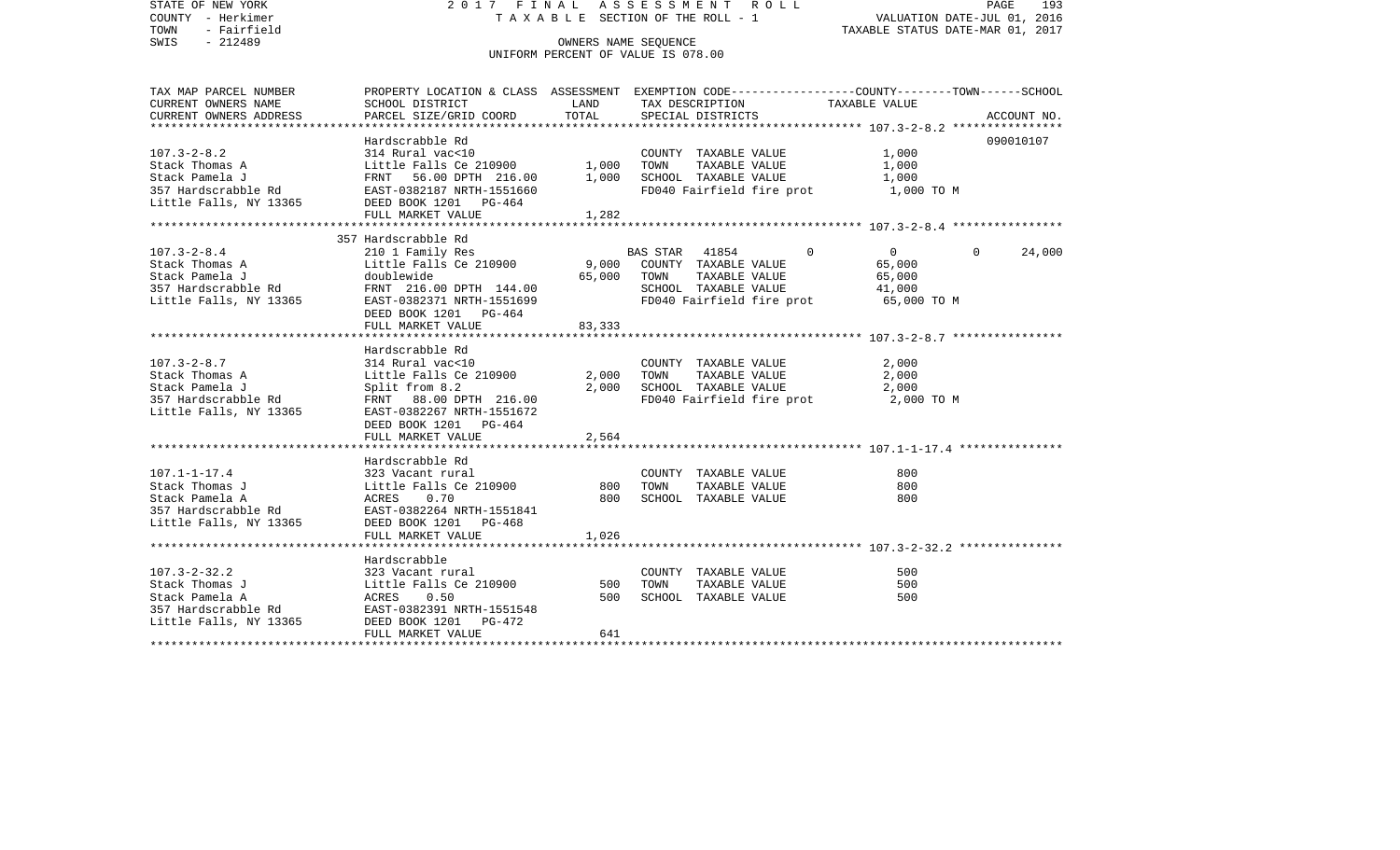STATE OF NEW YORK 2 0 1 7 F I N A L A S S E S S M E N T R O L L PAGE 194VALUATION DATE-JUL 01, 2016 COUNTY - Herkimer T A X A B L E SECTION OF THE ROLL - 1 TOWN - Fairfield TAXABLE STATUS DATE-MAR 01, 2017 SWIS - 212489 CONNERS NAME SEQUENCE UNIFORM PERCENT OF VALUE IS 078.00TAX MAP PARCEL NUMBER PROPERTY LOCATION & CLASS ASSESSMENT EXEMPTION CODE------------------COUNTY--------TOWN------SCHOOL CURRENT OWNERS NAME SCHOOL DISTRICT LAND TAX DESCRIPTION TAXABLE VALUECURRENT OWNERS ADDRESS PARCEL SIZE/GRID COORD TOTAL SPECIAL DISTRICTS ACCOUNT NO. \*\*\*\*\*\*\*\*\*\*\*\*\*\*\*\*\*\*\*\*\*\*\*\*\*\*\*\*\*\*\*\*\*\*\*\*\*\*\*\*\*\*\*\*\*\*\*\*\*\*\*\*\*\*\*\*\*\*\*\*\*\*\*\*\*\*\*\*\*\*\*\*\*\*\*\*\*\*\*\*\*\*\*\*\*\*\*\*\*\*\*\*\*\*\*\*\*\*\*\*\*\*\* 107.2-1-19.5 \*\*\*\*\*\*\*\*\*\*\*\*\*\*\* 911 Cole Rd 090088074107.2-1-19.5 210 1 Family Res COUNTY TAXABLE VALUE 65,000 Staring Lawrence 65,000 West Canada Val 212402 11,000 TOWN TAXABLE VALUE 65,000 911 Cole Rd ACRES 3.00 65,000 SCHOOL TAXABLE VALUE 65,000 Little Falls, NY 13365 EAST-0387668 NRTH-1555940 FD040 Fairfield fire prot 65,000 TO M DEED BOOK 1528 PG-639FULL MARKET VALUE 83,333 \*\*\*\*\*\*\*\*\*\*\*\*\*\*\*\*\*\*\*\*\*\*\*\*\*\*\*\*\*\*\*\*\*\*\*\*\*\*\*\*\*\*\*\*\*\*\*\*\*\*\*\*\*\*\*\*\*\*\*\*\*\*\*\*\*\*\*\*\*\*\*\*\*\*\*\*\*\*\*\*\*\*\*\*\*\*\*\*\*\*\*\*\*\*\*\*\*\*\*\*\*\*\* 101.4-1-20 \*\*\*\*\*\*\*\*\*\*\*\*\*\*\*\*\* Thompson Rd 090010020 101.4-1-20 105 Vac farmland COUNTY TAXABLE VALUE 15,000 Steciak Irrevocable Trust Jean West Canada Val 212402 15,000 TOWN TAXABLE VALUE 15,000 Steciak David & Donald  $ACRES$  19.80 15.000 SCHOOL TAXABLE VALUE 15.000 383 Thompson Rd EAST-0394636 NRTH-1562020 FD040 Fairfield fire prot 15,000 TO M Little Falls, NY 13365 DEED BOOK 1615 PG-434 FULL MARKET VALUE 19,231 \*\*\*\*\*\*\*\*\*\*\*\*\*\*\*\*\*\*\*\*\*\*\*\*\*\*\*\*\*\*\*\*\*\*\*\*\*\*\*\*\*\*\*\*\*\*\*\*\*\*\*\*\*\*\*\*\*\*\*\*\*\*\*\*\*\*\*\*\*\*\*\*\*\*\*\*\*\*\*\*\*\*\*\*\*\*\*\*\*\*\*\*\*\*\*\*\*\*\*\*\*\*\* 100.4-1-6 \*\*\*\*\*\*\*\*\*\*\*\*\*\*\*\*\*\* 216 State Route 29 09000843024,000 100.4-1-6 240 Rural res BAS STAR 41854 0 0 0 24,000 Steciak Sherrie L West Canada Val 212402 20,000 COUNTY TAXABLE VALUE 77,000 216 State Route 29 Doublewide 77,000 TOWN TAXABLE VALUE 77,000 Middleville, NY 13406 ACRES 21.70 SCHOOL TAXABLE VALUE 53,000 EAST-0371120 NRTH-1568342 FD040 Fairfield fire prot 77,000 TO M DEED BOOK 923 PG-502 FULL MARKET VALUE 98,718 \*\*\*\*\*\*\*\*\*\*\*\*\*\*\*\*\*\*\*\*\*\*\*\*\*\*\*\*\*\*\*\*\*\*\*\*\*\*\*\*\*\*\*\*\*\*\*\*\*\*\*\*\*\*\*\*\*\*\*\*\*\*\*\*\*\*\*\*\*\*\*\*\*\*\*\*\*\*\*\*\*\*\*\*\*\*\*\*\*\*\*\*\*\*\*\*\*\*\*\*\*\*\* 094.4-1-26 \*\*\*\*\*\*\*\*\*\*\*\*\*\*\*\*\* 1941 Castle Rd 090100000094.4-1-26 270 Mfg housing ENH STAR 41834 0 0 0 36,000 Stemmer Karl J Janice G West Canada Val 212402 10,000 COUNTY TAXABLE VALUE 36,000 1941 Castle Rd ACRES 1.00 36,000 TOWN TAXABLE VALUE 36,000 Newport, NY 13416 EAST-0371334 NRTH-1579840 SCHOOL TAXABLE VALUE 0 DEED BOOK 00617 PG-00811 FD040 Fairfield fire prot 36,000 TO M FULL MARKET VALUE 46,154 \*\*\*\*\*\*\*\*\*\*\*\*\*\*\*\*\*\*\*\*\*\*\*\*\*\*\*\*\*\*\*\*\*\*\*\*\*\*\*\*\*\*\*\*\*\*\*\*\*\*\*\*\*\*\*\*\*\*\*\*\*\*\*\*\*\*\*\*\*\*\*\*\*\*\*\*\*\*\*\*\*\*\*\*\*\*\*\*\*\*\*\*\*\*\*\*\*\*\*\*\*\*\* 107.1-1-11.4 \*\*\*\*\*\*\*\*\*\*\*\*\*\*\* 313 Davis Rd 090086043107.1-1-11.4 210 1 Family Res COUNTY TAXABLE VALUE 122,000 Stewart Francis West Canada Val 212402 11,000 TOWN TAXABLE VALUE 122,000 Stewart Theresa ACRES 1.70 BANK 193 122,000 SCHOOL TAXABLE VALUE 122,000 313 Davis Rd EAST-0376228 NRTH-1556984 FD040 Fairfield fire prot 122,000 TO M Little Falls, NY 13365 DEED BOOK 702 PG-530 FULL MARKET VALUE 156,410 \*\*\*\*\*\*\*\*\*\*\*\*\*\*\*\*\*\*\*\*\*\*\*\*\*\*\*\*\*\*\*\*\*\*\*\*\*\*\*\*\*\*\*\*\*\*\*\*\*\*\*\*\*\*\*\*\*\*\*\*\*\*\*\*\*\*\*\*\*\*\*\*\*\*\*\*\*\*\*\*\*\*\*\*\*\*\*\*\*\*\*\*\*\*\*\*\*\*\*\*\*\*\* 100.2-1-19.1 \*\*\*\*\*\*\*\*\*\*\*\*\*\*\* 295 Reservoir Rd 090006930100.2-1-19.1 430 Mtor veh srv COUNTY TAXABLE VALUE 65,000 Stoyan Pavel West Canada Val 212402 20,000 TOWN TAXABLE VALUE 65,000 1320 Rutger St Auto Sales & Repair 65,000 SCHOOL TAXABLE VALUE 65,000 Utica, NY 13501 ACRES 10.30 FD040 Fairfield fire prot 65,000 TO M EAST-0372229 NRTH-1572324 DEED BOOK 1199 PG-180 FULL MARKET VALUE 83,333 \*\*\*\*\*\*\*\*\*\*\*\*\*\*\*\*\*\*\*\*\*\*\*\*\*\*\*\*\*\*\*\*\*\*\*\*\*\*\*\*\*\*\*\*\*\*\*\*\*\*\*\*\*\*\*\*\*\*\*\*\*\*\*\*\*\*\*\*\*\*\*\*\*\*\*\*\*\*\*\*\*\*\*\*\*\*\*\*\*\*\*\*\*\*\*\*\*\*\*\*\*\*\*\*\*\*\*\*\*\*\*\*\*\*\*\*\*\*\*\*\*\*\*\*\*\*\*\*\*\*\*\*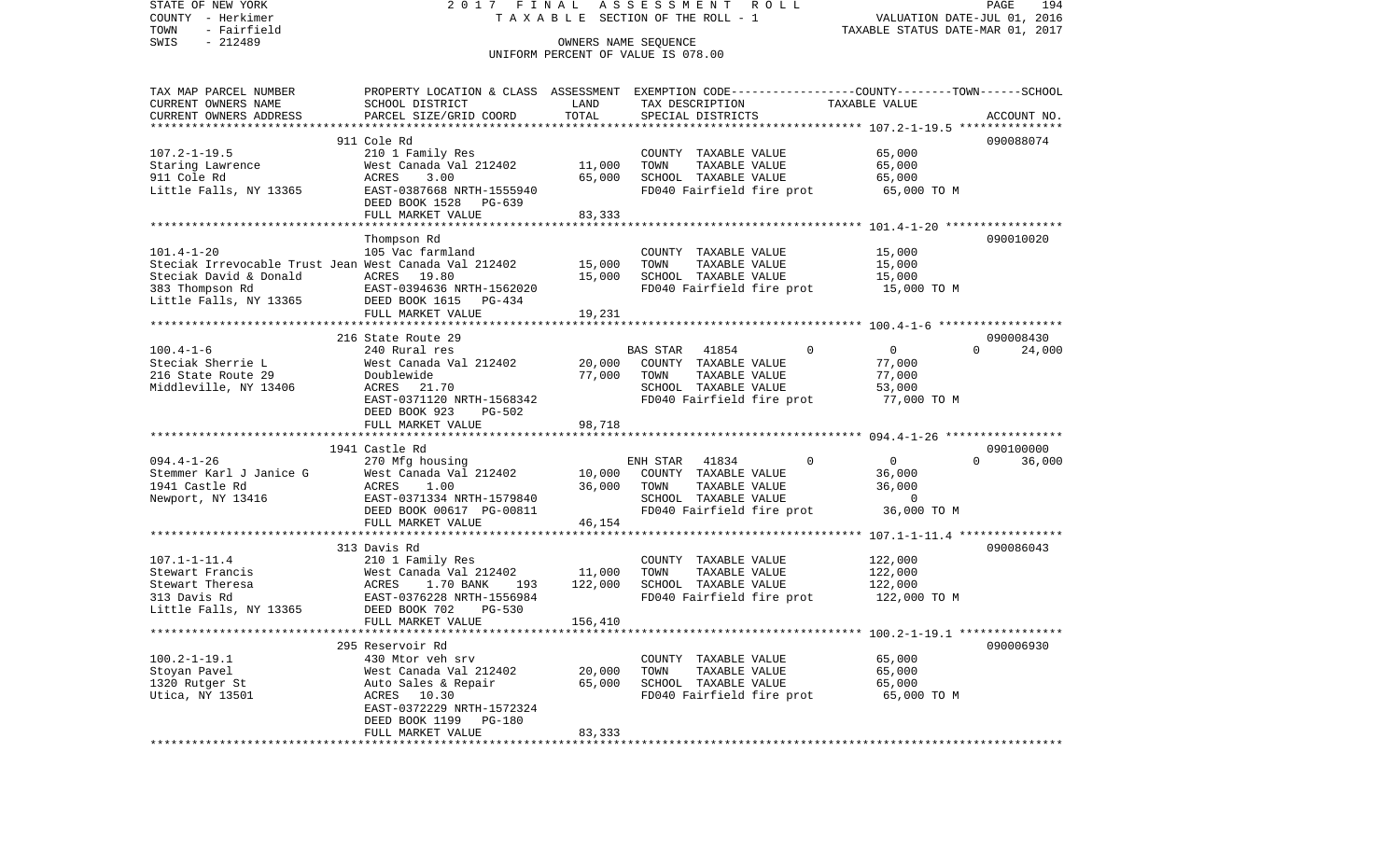STATE OF NEW YORK 2 0 1 7 F I N A L A S S E S S M E N T R O L L PAGE 195COUNTY - Herkimer T A X A B L E SECTION OF THE ROLL - 1 VALUATION DATE-JUL 01, 2016 TOWN - Fairfield TAXABLE STATUS DATE-MAR 01, 2017 SWIS - 212489 OWNERS NAME SEQUENCE UNIFORM PERCENT OF VALUE IS 078.00TAX MAP PARCEL NUMBER PROPERTY LOCATION & CLASS ASSESSMENT EXEMPTION CODE------------------COUNTY--------TOWN------SCHOOL CURRENT OWNERS NAME SCHOOL DISTRICT LAND TAX DESCRIPTION TAXABLE VALUECURRENT OWNERS ADDRESS PARCEL SIZE/GRID COORD TOTAL SPECIAL DISTRICTS ACCOUNT NO. \*\*\*\*\*\*\*\*\*\*\*\*\*\*\*\*\*\*\*\*\*\*\*\*\*\*\*\*\*\*\*\*\*\*\*\*\*\*\*\*\*\*\*\*\*\*\*\*\*\*\*\*\*\*\*\*\*\*\*\*\*\*\*\*\*\*\*\*\*\*\*\*\*\*\*\*\*\*\*\*\*\*\*\*\*\*\*\*\*\*\*\*\*\*\*\*\*\*\*\*\*\*\* 107.4-2-18 \*\*\*\*\*\*\*\*\*\*\*\*\*\*\*\*\* Topnotch Rd 090003570 107.4-2-18 105 Vac farmland COUNTY TAXABLE VALUE 35,000 Subasic Mohammed  $L$ ittle Falls Ce 210900 35,000 TOWN TAXABLE VALUE 35,000 Dzevat ACRES 70.00 35,000 SCHOOL TAXABLE VALUE 35,000 60 Shrewsbury Dr EAST-0394445 NRTH-1546692 FD040 Fairfield fire prot 35,000 TO M<br>Livingston, NJ 07039 DEED BOOK 829 PG-455 DEED BOOK 829 PG-455 FULL MARKET VALUE 44,872 \*\*\*\*\*\*\*\*\*\*\*\*\*\*\*\*\*\*\*\*\*\*\*\*\*\*\*\*\*\*\*\*\*\*\*\*\*\*\*\*\*\*\*\*\*\*\*\*\*\*\*\*\*\*\*\*\*\*\*\*\*\*\*\*\*\*\*\*\*\*\*\*\*\*\*\*\*\*\*\*\*\*\*\*\*\*\*\*\*\*\*\*\*\*\*\*\*\*\*\*\*\*\* 107.4-2-19.1 \*\*\*\*\*\*\*\*\*\*\*\*\*\*\* Topnotch Rd 090003600 107.4-2-19.1 120 Field crops 18.000 COUNTY TAXABLE VALUE 38,000<br>Subasic Mohammed Dzevat 1.ittle Falls Ce 210900 38.000 TOWN TAXABLE VALUE 38.000 Subasic Mohammed Dzevat Little Falls Ce 210900 38,000 TOWN Subasic Dzevahire ACRES 61.40 38,000 SCHOOL TAXABLE VALUE 38,000 60 Shrewsbury Dr EAST-0395713 NRTH-1546646 FD040 Fairfield fire prot 38,000 TO M Livingston, NJ 07039 DEED BOOK 829 PG-455 FULL MARKET VALUE 48,718 \*\*\*\*\*\*\*\*\*\*\*\*\*\*\*\*\*\*\*\*\*\*\*\*\*\*\*\*\*\*\*\*\*\*\*\*\*\*\*\*\*\*\*\*\*\*\*\*\*\*\*\*\*\*\*\*\*\*\*\*\*\*\*\*\*\*\*\*\*\*\*\*\*\*\*\*\*\*\*\*\*\*\*\*\*\*\*\*\*\*\*\*\*\*\*\*\*\*\*\*\*\*\* 106.2-1-6.2 \*\*\*\*\*\*\*\*\*\*\*\*\*\*\*\* St. Rte. 169105 Vac farmland 106.2-1-6.2 105 Vac farmland COUNTY TAXABLE VALUE 13,000 Suchowij Deanna M West Canada Val 212402 13,000 TOWN TAXABLE VALUE 13,000 Staring Christy L FRNT 25.00 DPTH 13,000 SCHOOL TAXABLE VALUE 13,000 2701 State Route 169 ACRES 26.60Little Falls, NY 13365 EAST-0369340 NRTH-1557591 DEED BOOK 2017 PG-1265PRIOR OWNER ON 3/01/2017 FULL MARKET VALUE 16,667 Suchowij Deanna M \*\*\*\*\*\*\*\*\*\*\*\*\*\*\*\*\*\*\*\*\*\*\*\*\*\*\*\*\*\*\*\*\*\*\*\*\*\*\*\*\*\*\*\*\*\*\*\*\*\*\*\*\*\*\*\*\*\*\*\*\*\*\*\*\*\*\*\*\*\*\*\*\*\*\*\*\*\*\*\*\*\*\*\*\*\*\*\*\*\*\*\*\*\*\*\*\*\*\*\*\*\*\* 106.2-1-7.3 \*\*\*\*\*\*\*\*\*\*\*\*\*\*\*\* 2701 State Route 169106.2-1-7.3 240 Rural res ENH STAR 41834 0 0 0 52,400 Suchowij Deanna M West Canada Val 212402 19,000 COUNTY TAXABLE VALUE 155,000 Staring Christy L **ACRES** 17.00 155,000 TOWN TAXABLE VALUE 155,000 2701 State Route 169 **EAST-0371346 NRTH-1557383** SCHOOL TAXABLE VALUE 102,600 Little Falls, NY 13365 DEED BOOK 2017 PG-1265 FD040 Fairfield fire prot 155,000 TO M FULL MARKET VALUE 198,718 PRIOR OWNER ON 3/01/2017 Suchowij Deanna M \*\*\*\*\*\*\*\*\*\*\*\*\*\*\*\*\*\*\*\*\*\*\*\*\*\*\*\*\*\*\*\*\*\*\*\*\*\*\*\*\*\*\*\*\*\*\*\*\*\*\*\*\*\*\*\*\*\*\*\*\*\*\*\*\*\*\*\*\*\*\*\*\*\*\*\*\*\*\*\*\*\*\*\*\*\*\*\*\*\*\*\*\*\*\*\*\*\*\*\*\*\*\* 095.3-1-4.1 \*\*\*\*\*\*\*\*\*\*\*\*\*\*\*\* Castle Rd 090100040095.3-1-4.1 322 Rural vac>10 COUNTY TAXABLE VALUE 23,000 Suglia Benjamin West Canada Val 212402 23,000 TOWN TAXABLE VALUE 23,000 Urcan Carina ACRES 36.80 23,000 SCHOOL TAXABLE VALUE 23,000 35 Bonnie Dr EAST-0375325 NRTH-1581005 FD040 Fairfield fire prot 23,000 TO M Fort Solanga, NY 11768 DEED BOOK 761 PG-208 FULL MARKET VALUE 29,487 \*\*\*\*\*\*\*\*\*\*\*\*\*\*\*\*\*\*\*\*\*\*\*\*\*\*\*\*\*\*\*\*\*\*\*\*\*\*\*\*\*\*\*\*\*\*\*\*\*\*\*\*\*\*\*\*\*\*\*\*\*\*\*\*\*\*\*\*\*\*\*\*\*\*\*\*\*\*\*\*\*\*\*\*\*\*\*\*\*\*\*\*\*\*\*\*\*\*\*\*\*\*\*\*\*\*\*\*\*\*\*\*\*\*\*\*\*\*\*\*\*\*\*\*\*\*\*\*\*\*\*\*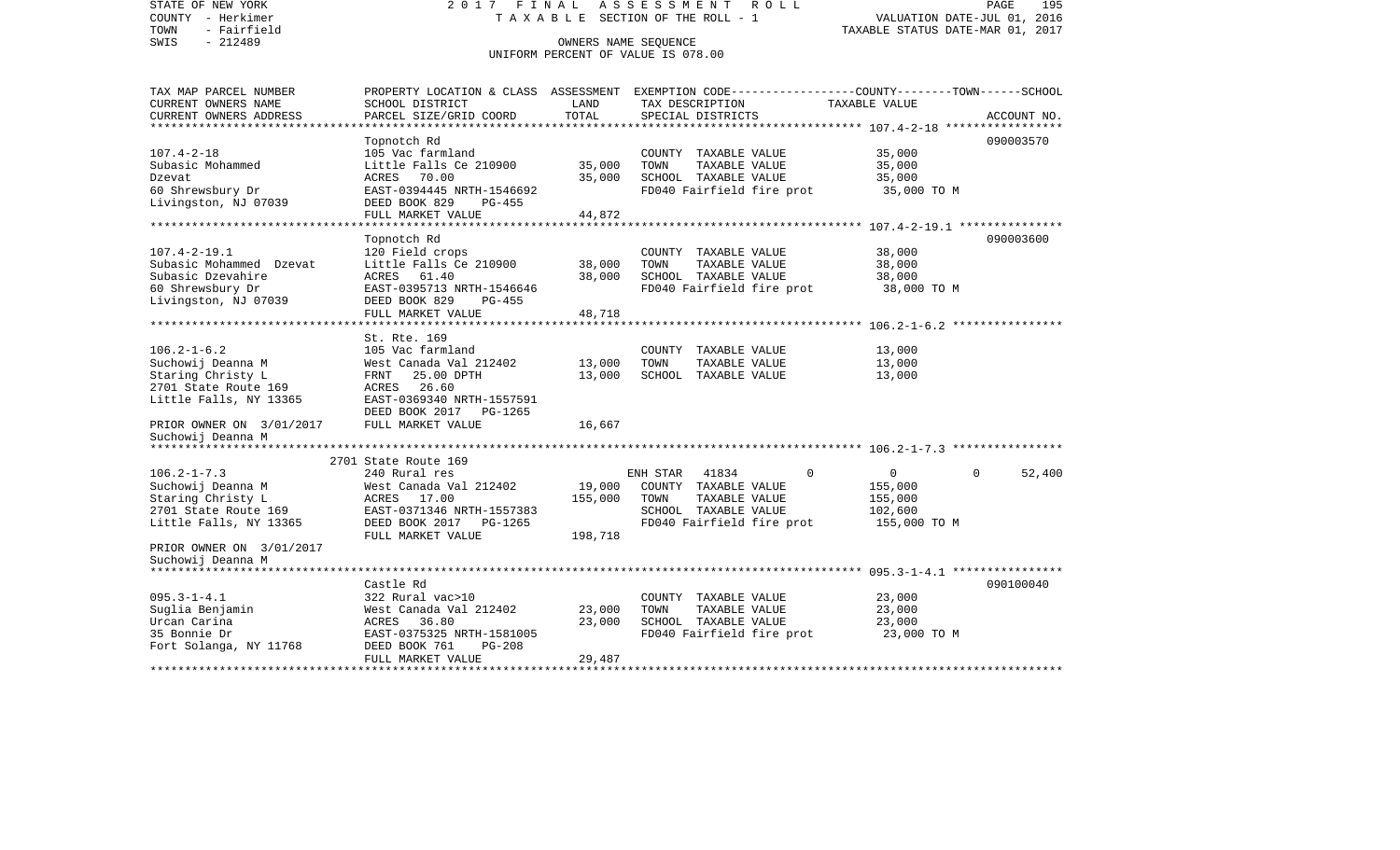VALUATION DATE-JUL 01, 2016 COUNTY - Herkimer T A X A B L E SECTION OF THE ROLL - 1 TOWN - Fairfield TAXABLE STATUS DATE-MAR 01, 2017 SWIS - 212489 OWNERS NAME SEQUENCE UNIFORM PERCENT OF VALUE IS 078.00TAX MAP PARCEL NUMBER PROPERTY LOCATION & CLASS ASSESSMENT EXEMPTION CODE------------------COUNTY--------TOWN------SCHOOL CURRENT OWNERS NAME SCHOOL DISTRICT LAND TAX DESCRIPTION TAXABLE VALUECURRENT OWNERS ADDRESS PARCEL SIZE/GRID COORD TOTAL SPECIAL DISTRICTS ACCOUNT NO. \*\*\*\*\*\*\*\*\*\*\*\*\*\*\*\*\*\*\*\*\*\*\*\*\*\*\*\*\*\*\*\*\*\*\*\*\*\*\*\*\*\*\*\*\*\*\*\*\*\*\*\*\*\*\*\*\*\*\*\*\*\*\*\*\*\*\*\*\*\*\*\*\*\*\*\*\*\*\*\*\*\*\*\*\*\*\*\*\*\*\*\*\*\*\*\*\*\*\*\*\*\*\* 107.3-2-19 \*\*\*\*\*\*\*\*\*\*\*\*\*\*\*\*\* Hardscrabble Rd 090000780107.3-2-19 105 Vac farmland AG MKTS 41730 0 3,725 3,725 3,725 Swarey Henry **Example 2018** Little Falls Ce 210900 50,000 COUNTY TAXABLE VALUE 46,275 Swarey Sally Z In Two Townships 50,000 TOWN TAXABLE VALUE 46,275 1914 State Rte. 169 Land Land Communication SCHOOL TAXABLE VALUE 46.275 Little Falls, NY 13365 ACRES 106.00 FOO40 Fairfield fire prot 50,000 TO M EAST-0379413 NRTH-1548873MAY BE SUBJECT TO PAYMENT DEED BOOK 1327 PG-751 UNDER AGDIST LAW TIL 2024 FULL MARKET VALUE 64,103 \*\*\*\*\*\*\*\*\*\*\*\*\*\*\*\*\*\*\*\*\*\*\*\*\*\*\*\*\*\*\*\*\*\*\*\*\*\*\*\*\*\*\*\*\*\*\*\*\*\*\*\*\*\*\*\*\*\*\*\*\*\*\*\*\*\*\*\*\*\*\*\*\*\*\*\*\*\*\*\*\*\*\*\*\*\*\*\*\*\*\*\*\*\*\*\*\*\*\*\*\*\*\* 101.2-1-17 \*\*\*\*\*\*\*\*\*\*\*\*\*\*\*\*\*State Route 29 090007140 101.2-1-17 322 Rural vac>10 COUNTY TAXABLE VALUE 46,000 Swarey Reuben E West Canada Val 212402 46,000 TOWN TAXABLE VALUE 46,000 Swarey Malinda C 6,000 Survey Jj19a26 46,000 SCHOOL TAXABLE VALUE 46,000 1309 State Route 29 ACRES 76.10 FD040 Fairfield fire prot 46,000 TO M Little Falls, NY 13365 EAST-0392310 NRTH-1569253 DEED BOOK 1503 PG-49FULL MARKET VALUE 58,974 \*\*\*\*\*\*\*\*\*\*\*\*\*\*\*\*\*\*\*\*\*\*\*\*\*\*\*\*\*\*\*\*\*\*\*\*\*\*\*\*\*\*\*\*\*\*\*\*\*\*\*\*\*\*\*\*\*\*\*\*\*\*\*\*\*\*\*\*\*\*\*\*\*\*\*\*\*\*\*\*\*\*\*\*\*\*\*\*\*\*\*\*\*\*\*\*\*\*\*\*\*\*\* 101.4-4-6 \*\*\*\*\*\*\*\*\*\*\*\*\*\*\*\*\*\* 1309 State Route 29 101.4-4-6 240 Rural res COUNTY TAXABLE VALUE 84,000 Swarey Reuben E 64,000 West Canada Val 212402 25,000 TOWN TAXABLE VALUE 84,000 Swarey Malinda C 64,000 Survey Jj19a26 84,000 SCHOOL TAXABLE VALUE 84,000 1309 State Route 29 ACRES 28.55 FD040 Fairfield fire prot 84,000 TO M Little Falls, NY 13365 EAST-0391560 NRTH-1568190 DEED BOOK 1503 PG-49 FULL MARKET VALUE 107,692 \*\*\*\*\*\*\*\*\*\*\*\*\*\*\*\*\*\*\*\*\*\*\*\*\*\*\*\*\*\*\*\*\*\*\*\*\*\*\*\*\*\*\*\*\*\*\*\*\*\*\*\*\*\*\*\*\*\*\*\*\*\*\*\*\*\*\*\*\*\*\*\*\*\*\*\*\*\*\*\*\*\*\*\*\*\*\*\*\*\*\*\*\*\*\*\*\*\*\*\*\*\*\* 101.14-1-43 \*\*\*\*\*\*\*\*\*\*\*\*\*\*\*\*818 State Route 29 090010200 000010200 000010200 000010200 000010200 000010200 000010200 000010200 000010200 000010200 000010200 000010200 000010200 000010200 000010200 00001020 00001020 00001020 00001020 00001020 00001020 101.14-1-43 210 1 Family Res ENH STAR 41834 0 0 0 52,400 Swartz Lynne F 6 110,000 West Canada Val 212402 11,000 COUNTY TAXABLE VALUE 110,000 818 State Route 29 FRNT 224.80 DPTH 110,000 TOWN TAXABLE VALUE 110,000 Middleville, NY 13406 ACRES 2.53 SCHOOL TAXABLE VALUE 57,600 EAST-0382549 NRTH-1567481 FD040 Fairfield fire prot 110,000 TO M DEED BOOK 00609 PG-00544FULL MARKET VALUE 141.026 \*\*\*\*\*\*\*\*\*\*\*\*\*\*\*\*\*\*\*\*\*\*\*\*\*\*\*\*\*\*\*\*\*\*\*\*\*\*\*\*\*\*\*\*\*\*\*\*\*\*\*\*\*\*\*\*\*\*\*\*\*\*\*\*\*\*\*\*\*\*\*\*\*\*\*\*\*\*\*\*\*\*\*\*\*\*\*\*\*\*\*\*\*\*\*\*\*\*\*\*\*\*\* 101.3-1-25 \*\*\*\*\*\*\*\*\*\*\*\*\*\*\*\*\* 924 Hardscrabble Rd 090010140101.3-1-25 120 Field crops AG MKTS 41730 0 41,168 41,168 41,168 41,168 Sweeney John M **West Canada Val 212402** 91,000 ENH STAR 41834 0 0 0 0 52,400 Sweeney Dawn A ACRES 157.00 165,000 COUNTY TAXABLE VALUE 123,832 EAST-0383183 NRTH-1562613 TOWN TAXABLE VALUE 123,832 Middleville, NY 13406 DEED BOOK 00575 PG-00876 SCHOOL TAXABLE VALUE 71,432 FULL MARKET VALUE 211,538 FD040 Fairfield fire prot 165,000 TO M MAY BE SUBJECT TO PAYMENTUNDER AGDIST LAW TIL 2024\*\*\*\*\*\*\*\*\*\*\*\*\*\*\*\*\*\*\*\*\*\*\*\*\*\*\*\*\*\*\*\*\*\*\*\*\*\*\*\*\*\*\*\*\*\*\*\*\*\*\*\*\*\*\*\*\*\*\*\*\*\*\*\*\*\*\*\*\*\*\*\*\*\*\*\*\*\*\*\*\*\*\*\*\*\*\*\*\*\*\*\*\*\*\*\*\*\*\*\*\*\*\*\*\*\*\*\*\*\*\*\*\*\*\*\*\*\*\*\*\*\*\*\*\*\*\*\*\*\*\*\*

STATE OF NEW YORK 2 0 1 7 F I N A L A S S E S S M E N T R O L L PAGE 196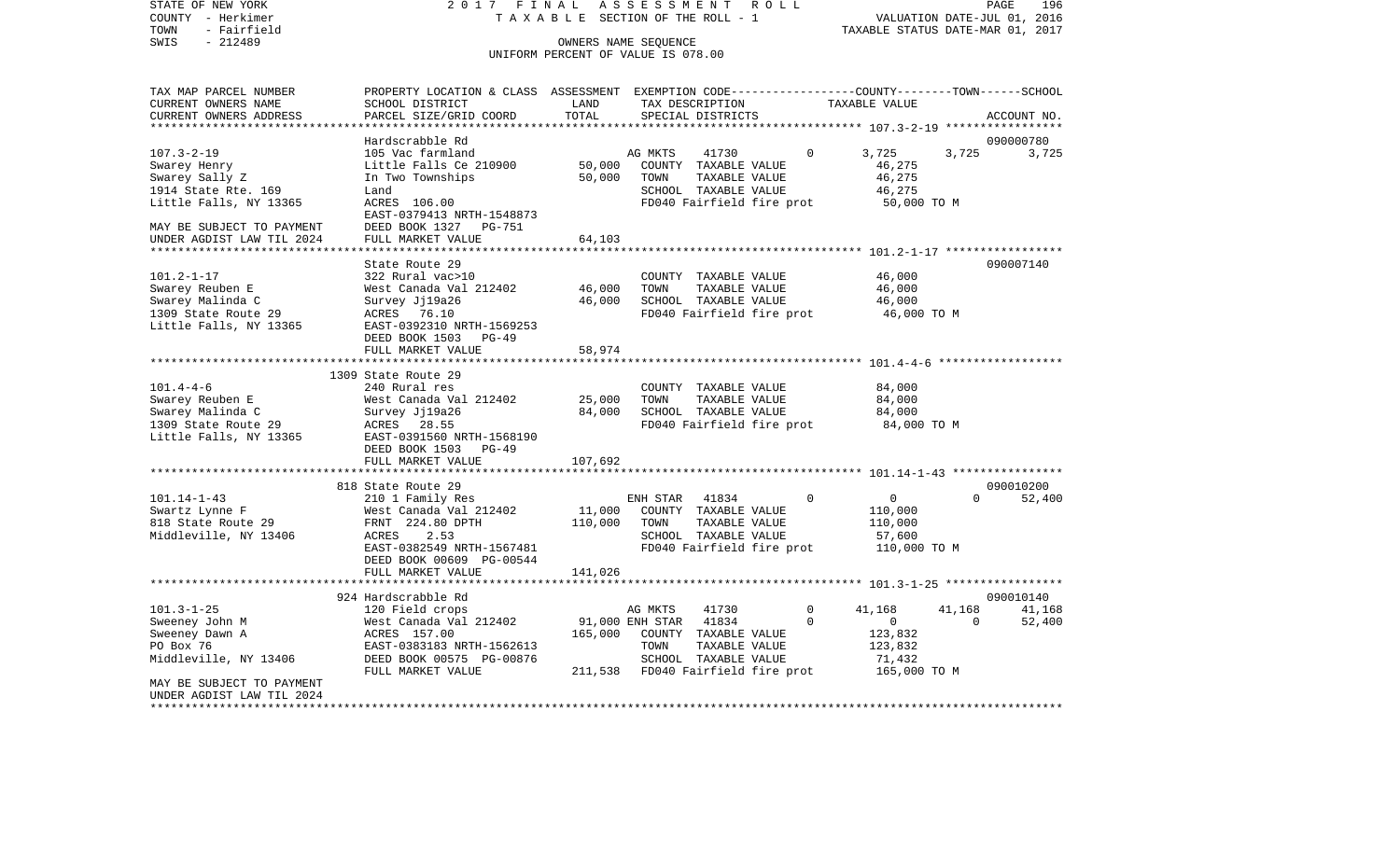| COUNTY - Herkimer<br>- Fairfield<br>TOWN   |                                                                                                 | T A X A B L E SECTION OF THE ROLL - 1 |                             |                                                   |          | TAXABLE STATUS DATE-MAR 01, 2017 | VALUATION DATE-JUL 01, 2016 |             |
|--------------------------------------------|-------------------------------------------------------------------------------------------------|---------------------------------------|-----------------------------|---------------------------------------------------|----------|----------------------------------|-----------------------------|-------------|
| SWIS<br>$-212489$                          |                                                                                                 | OWNERS NAME SEOUENCE                  |                             |                                                   |          |                                  |                             |             |
|                                            |                                                                                                 | UNIFORM PERCENT OF VALUE IS 078.00    |                             |                                                   |          |                                  |                             |             |
| TAX MAP PARCEL NUMBER                      | PROPERTY LOCATION & CLASS ASSESSMENT EXEMPTION CODE---------------COUNTY-------TOWN------SCHOOL |                                       |                             |                                                   |          |                                  |                             |             |
| CURRENT OWNERS NAME                        | SCHOOL DISTRICT                                                                                 | LAND                                  |                             | TAX DESCRIPTION                                   |          | TAXABLE VALUE                    |                             |             |
| CURRENT OWNERS ADDRESS                     | PARCEL SIZE/GRID COORD                                                                          | TOTAL                                 |                             | SPECIAL DISTRICTS                                 |          |                                  |                             | ACCOUNT NO. |
| ******************                         |                                                                                                 |                                       |                             |                                                   |          |                                  |                             |             |
|                                            | 1323 Castle Rd                                                                                  |                                       |                             |                                                   |          |                                  |                             |             |
| $095.3 - 4 - 18$                           | 210 1 Family Res                                                                                |                                       | BAS STAR 41854              |                                                   | $\Omega$ | $\overline{0}$                   | $\Omega$                    | 24,000      |
| Sweet Robert J                             | West Canada Val 212402<br>FRNT 250.00 DPTH<br>ACRES 4.80<br>EAST-0344925 NRTH-0115890           | 13,000                                |                             | COUNTY TAXABLE VALUE                              |          | 82,000                           |                             |             |
| 1323 Castle Rd<br>PO Box 392               |                                                                                                 | 82,000                                | TOWN                        | TAXABLE VALUE<br>SCHOOL TAXABLE VALUE             |          | 82,000                           |                             |             |
| Newport, NY 13416                          |                                                                                                 |                                       |                             | FD040 Fairfield fire prot                         |          | 58,000<br>82,000 TO M            |                             |             |
|                                            | DEED BOOK 1249 PG-675                                                                           |                                       |                             |                                                   |          |                                  |                             |             |
|                                            | FULL MARKET VALUE                                                                               | 105,128                               |                             |                                                   |          |                                  |                             |             |
|                                            |                                                                                                 |                                       |                             |                                                   |          |                                  |                             |             |
|                                            | 296 Teall Rd                                                                                    |                                       |                             |                                                   |          |                                  |                             | 090003660   |
| $101.2 - 1 - 1.7$                          | Lual res<br>West Canada Val 21<br>FRNT 475.00 DPTH<br>ACRES 16.80<br>EAST-000                   |                                       | BAS STAR 41854              |                                                   | $\Omega$ | $\overline{0}$                   | $0 \qquad \qquad$           | 24,000      |
| Synakowski Stephen J                       | West Canada Val 212402                                                                          | 12,000                                |                             | COUNTY TAXABLE VALUE                              |          | 96,000                           |                             |             |
| Synakowski Theresa M                       |                                                                                                 | 96,000                                | TOWN                        | TAXABLE VALUE                                     |          | 96,000                           |                             |             |
| 296 Teall Rd                               |                                                                                                 |                                       |                             | SCHOOL TAXABLE VALUE                              |          | 72,000                           |                             |             |
| Middleville, NY 13406                      | EAST-0385064 NRTH-1571709                                                                       |                                       |                             | FD040 Fairfield fire prot                         |          | 96,000 TO M                      |                             |             |
|                                            | DEED BOOK 1148 PG-641                                                                           |                                       |                             |                                                   |          |                                  |                             |             |
|                                            | FULL MARKET VALUE                                                                               | 123,077                               |                             |                                                   |          |                                  |                             |             |
|                                            |                                                                                                 |                                       |                             |                                                   |          |                                  |                             |             |
|                                            | 1281 Castle Rd                                                                                  |                                       |                             |                                                   |          |                                  |                             | 090010100   |
| $095.3 - 4 - 3$                            | 240 Rural res                                                                                   |                                       |                             | COUNTY TAXABLE VALUE                              |          | 80,000                           |                             |             |
| Taylor Kimberly                            | West Canada Val 212402                                                                          | 20,000                                | TOWN                        | TAXABLE VALUE                                     |          | 80,000                           |                             |             |
| 1281 Castle Rd                             | Doublewide<br>ACRES 18.50                                                                       | 80,000                                |                             | SCHOOL TAXABLE VALUE                              |          | 80,000<br>80,000 TO M            |                             |             |
| Newport, NY 13416                          | EAST-0344565 NRTH-1154315                                                                       |                                       |                             | FD040 Fairfield fire prot                         |          |                                  |                             |             |
|                                            | DEED BOOK 1290 PG-591                                                                           |                                       |                             |                                                   |          |                                  |                             |             |
|                                            | FULL MARKET VALUE                                                                               | 102,564                               |                             |                                                   |          |                                  |                             |             |
|                                            |                                                                                                 |                                       |                             |                                                   |          |                                  |                             |             |
|                                            | 1293 Castle Rd                                                                                  |                                       |                             |                                                   |          |                                  |                             |             |
| $095.3 - 4 - 9$                            | 210 1 Family Res                                                                                |                                       | VET WAR C 41122             |                                                   |          | 7,200<br>$\overline{0}$          | $\overline{0}$              | 0           |
| Taylor Mary                                |                                                                                                 |                                       | 11,000 VET WAR T 41123      |                                                   |          | $\overline{0}$<br>$\Omega$       | 8,100                       | $\Omega$    |
| PO Box 51                                  |                                                                                                 |                                       | 54,000 ENH STAR 41834       |                                                   | $\Omega$ | $\overline{0}$                   | $\Omega$                    | 52,400      |
| Newport, NY 13416                          | West Canada Val 212402<br>ACRES     2.00<br>EAST-0345210_NRTH-1154080                           |                                       |                             | COUNTY TAXABLE VALUE                              |          | 46,800                           |                             |             |
|                                            | DEED BOOK 780<br>PG-532                                                                         |                                       | TOWN                        | TAXABLE VALUE                                     |          | 45,900                           |                             |             |
|                                            | FULL MARKET VALUE                                                                               |                                       | 69,231 SCHOOL TAXABLE VALUE |                                                   |          | 1,600                            |                             |             |
|                                            |                                                                                                 |                                       |                             | FD040 Fairfield fire prot                         |          | 54,000 TO M                      |                             |             |
|                                            |                                                                                                 |                                       |                             |                                                   |          |                                  |                             |             |
|                                            | 866 State Route 29                                                                              |                                       |                             |                                                   |          |                                  |                             | 090087051   |
| $101.3 - 1 - 24.4$                         | 210 1 Family Res                                                                                |                                       |                             | COUNTY TAXABLE VALUE                              |          | 100,000                          |                             |             |
| Tecler Robert N                            | West Canada Val 212402                                                                          | 14,000                                | TOWN                        | TAXABLE VALUE                                     |          | 100,000                          |                             |             |
| 866 State Rte. 29<br>Middleville, NY 13406 | Barto Hill Inn<br>FRNT 357.00 DPTH                                                              | 100,000                               |                             | SCHOOL TAXABLE VALUE<br>FD040 Fairfield fire prot |          | 100,000<br>100,000 TO M          |                             |             |
|                                            | ACRES<br>2.70                                                                                   |                                       |                             |                                                   |          |                                  |                             |             |
|                                            | EAST-0383309 NRTH-1567180                                                                       |                                       |                             |                                                   |          |                                  |                             |             |
|                                            | DEED BOOK 1283 PG-109                                                                           |                                       |                             |                                                   |          |                                  |                             |             |
|                                            | FULL MARKET VALUE                                                                               | 128,205                               |                             |                                                   |          |                                  |                             |             |
| **********************                     |                                                                                                 |                                       |                             |                                                   |          |                                  |                             |             |

PAGE 197

STATE OF NEW YORK 2 0 1 7 F I N A L A S S E S S M E N T R O L L PAGE 197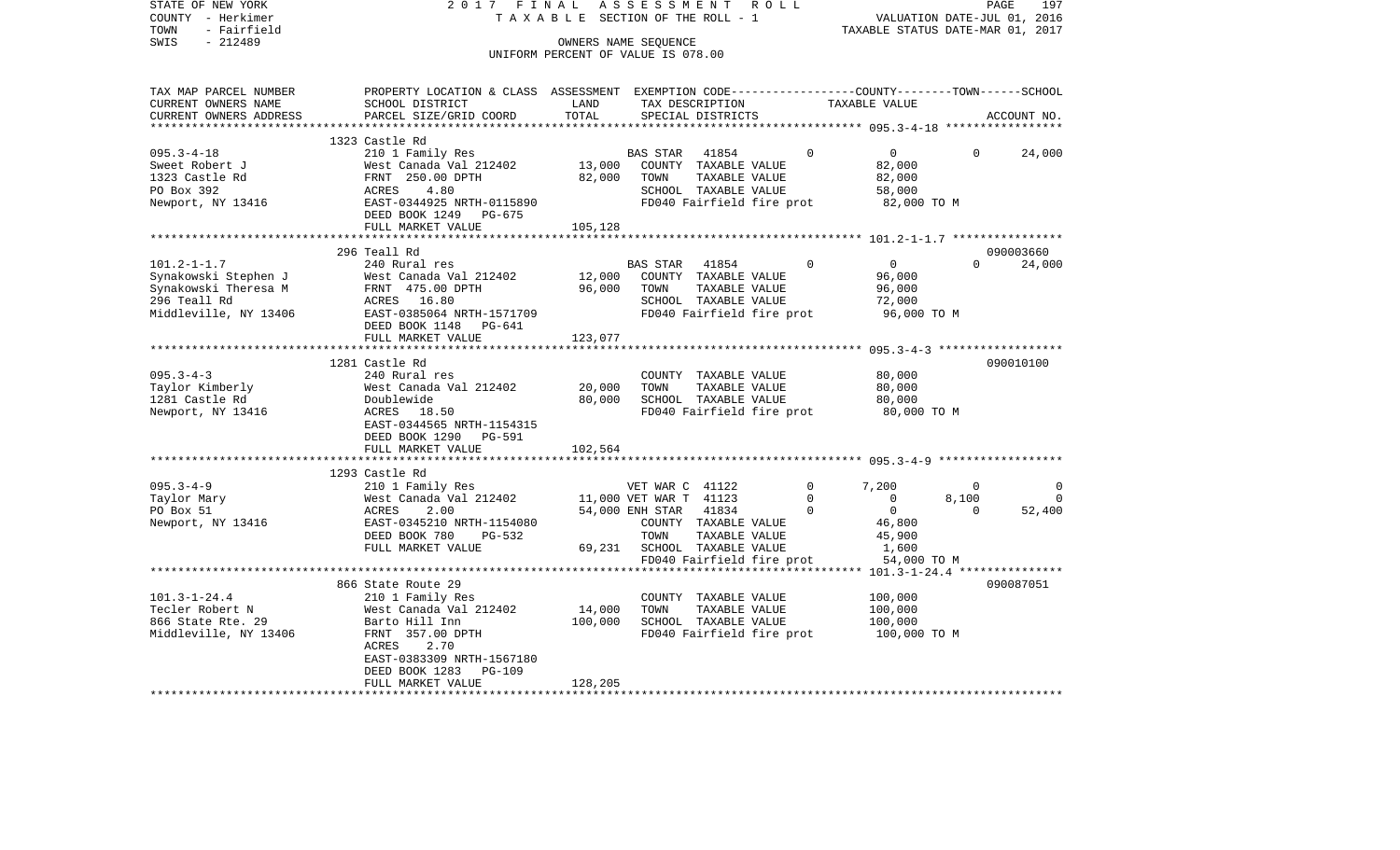| STATE OF NEW YORK<br>COUNTY - Herkimer<br>- Fairfield<br>TOWN<br>$-212489$<br>SWIS                          | 2017 FINAL                                                                                                                                                |                           | ASSESSMENT ROLL<br>TAXABLE SECTION OF THE ROLL - 1<br>OWNERS NAME SEOUENCE                                              |          | VALUATION DATE-JUL 01, 2016<br>TAXABLE STATUS DATE-MAR 01, 2017 |          | PAGE<br>198 |
|-------------------------------------------------------------------------------------------------------------|-----------------------------------------------------------------------------------------------------------------------------------------------------------|---------------------------|-------------------------------------------------------------------------------------------------------------------------|----------|-----------------------------------------------------------------|----------|-------------|
|                                                                                                             |                                                                                                                                                           |                           | UNIFORM PERCENT OF VALUE IS 078.00                                                                                      |          |                                                                 |          |             |
| TAX MAP PARCEL NUMBER                                                                                       | PROPERTY LOCATION & CLASS ASSESSMENT EXEMPTION CODE---------------COUNTY-------TOWN------SCHOOL                                                           | LAND                      |                                                                                                                         |          | TAXABLE VALUE                                                   |          |             |
| CURRENT OWNERS NAME<br>CURRENT OWNERS ADDRESS                                                               | SCHOOL DISTRICT<br>PARCEL SIZE/GRID COORD                                                                                                                 | TOTAL                     | TAX DESCRIPTION<br>SPECIAL DISTRICTS                                                                                    |          |                                                                 |          | ACCOUNT NO. |
| *************************                                                                                   |                                                                                                                                                           |                           |                                                                                                                         |          |                                                                 |          |             |
| $101.14 - 1 - 41$<br>Thomas Blaine<br>791 State Route 29<br>Middleville, NY 13406-9801                      | 791 State Route 29<br>210 1 Family Res<br>West Canada Val 212402<br>FRNT 190.97 DPTH 240.13<br>0.73<br>ACRES<br>EAST-0382268 NRTH-1568057                 | 9,000<br>69,500           | COUNTY TAXABLE VALUE<br>TOWN<br>TAXABLE VALUE<br>SCHOOL TAXABLE VALUE<br>FD040 Fairfield fire prot                      |          | 69,500<br>69,500<br>69,500<br>69,500 TO M                       |          | 090002700   |
|                                                                                                             | DEED BOOK 1631 PG-180<br>FULL MARKET VALUE                                                                                                                | 89,103                    |                                                                                                                         |          |                                                                 |          |             |
|                                                                                                             |                                                                                                                                                           |                           |                                                                                                                         |          |                                                                 |          |             |
|                                                                                                             | 599 West End Rd                                                                                                                                           |                           |                                                                                                                         |          |                                                                 |          | 090000540   |
| $106.4 - 1 - 4.4$<br>Tinker Robert<br>599 West End Rd<br>Little Falls, NY 13365                             | 210 1 Family Res<br>West Canada Val 212402<br>ACRES<br>3.10<br>EAST-0366334 NRTH-1550807<br>DEED BOOK 878<br><b>PG-68</b>                                 | 11,000<br>60,000          | BAS STAR<br>41854<br>COUNTY TAXABLE VALUE<br>TOWN<br>TAXABLE VALUE<br>SCHOOL TAXABLE VALUE<br>FD040 Fairfield fire prot | $\Omega$ | $\overline{0}$<br>60,000<br>60,000<br>36,000<br>60,000 TO M     | $\Omega$ | 24,000      |
|                                                                                                             | FULL MARKET VALUE                                                                                                                                         | 76,923                    |                                                                                                                         |          |                                                                 |          |             |
|                                                                                                             | 883 Cole Rd                                                                                                                                               |                           |                                                                                                                         |          |                                                                 |          | 090100075   |
| $107.2 - 1 - 19.2$                                                                                          | 210 1 Family Res                                                                                                                                          |                           | VET COM CT 41131                                                                                                        | 0        | 11,250                                                          | 11,250   | $\Omega$    |
| Tobin Tobias<br>883 Cole Rd<br>Little Falls, NY 13365                                                       | West Canada Val 212402<br>Incomplete<br>ACRES<br>4.00<br>EAST-0387239 NRTH-1555872<br>DEED BOOK 854<br>PG-675                                             | 12,000 ENH STAR<br>45,000 | 41834<br>COUNTY TAXABLE VALUE<br>TAXABLE VALUE<br>TOWN<br>SCHOOL TAXABLE VALUE<br>FD040 Fairfield fire prot 45,000 TO M | $\Omega$ | $\overline{0}$<br>33,750<br>33,750<br>$\mathbf 0$               | $\Omega$ | 45,000      |
|                                                                                                             | FULL MARKET VALUE                                                                                                                                         | 57,692                    |                                                                                                                         |          |                                                                 |          |             |
|                                                                                                             | 641 State Route 170                                                                                                                                       |                           |                                                                                                                         |          |                                                                 |          | 090005310   |
| $107.4 - 2 - 4$<br>Tomei Jay<br>Tomei Pamela<br>641 State Route 170<br>PO Box 101<br>Little Falls, NY 13365 | 210 1 Family Res<br>West Canada Val 212402<br>Easement to spring<br>ACRES 1 00<br>ACRES<br>1.00<br>EAST-0395740 NRTH-1552008<br>DEED BOOK 734<br>$PG-264$ | 10,000<br>108,000         | ENH STAR 41834<br>COUNTY TAXABLE VALUE<br>TAXABLE VALUE<br>TOWN<br>SCHOOL TAXABLE VALUE<br>FD040 Fairfield fire prot    | $\Omega$ | $\overline{0}$<br>108,000<br>108,000<br>55,600<br>108,000 TO M  | $\Omega$ | 52,400      |
|                                                                                                             | FULL MARKET VALUE                                                                                                                                         | 138,462                   |                                                                                                                         |          |                                                                 |          |             |
| $107.3 - 2 - 25$                                                                                            | 2213 State Route 169<br>270 Mfg housing                                                                                                                   |                           | COUNTY TAXABLE VALUE                                                                                                    |          | 40,000                                                          |          | 090090006   |
| Torres George                                                                                               | Little Falls Ce 210900                                                                                                                                    | 11,000                    | TOWN<br>TAXABLE VALUE                                                                                                   |          | 40,000                                                          |          |             |
| 314 W Main St<br>Little Falls, NY 13365                                                                     | ACRES<br>2.50<br>EAST-0375813 NRTH-1548549<br>DEED BOOK 1533 PG-490<br>FULL MARKET VALUE                                                                  | 40,000<br>51,282          | SCHOOL TAXABLE VALUE<br>FD040 Fairfield fire prot                                                                       |          | 40,000<br>40,000 TO M                                           |          |             |
|                                                                                                             |                                                                                                                                                           |                           |                                                                                                                         |          |                                                                 |          |             |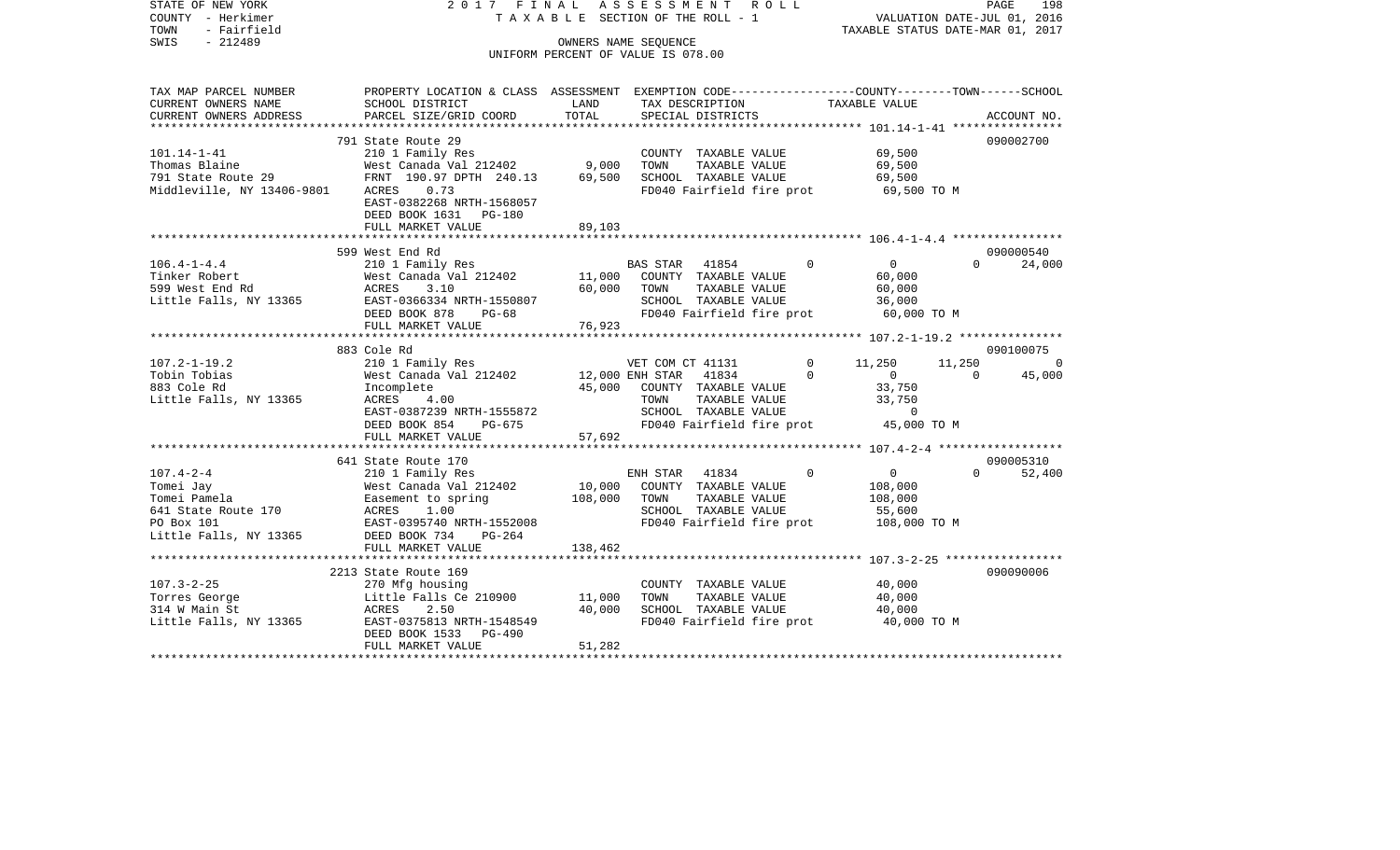STATE OF NEW YORK 2 0 1 7 F I N A L A S S E S S M E N T R O L L PAGE 199VALUATION DATE-JUL 01, 2016 COUNTY - Herkimer T A X A B L E SECTION OF THE ROLL - 1 TOWN - Fairfield TAXABLE STATUS DATE-MAR 01, 2017 SWIS - 212489 OWNERS NAME SEQUENCE UNIFORM PERCENT OF VALUE IS 078.00

TAX MAP PARCEL NUMBER PROPERTY LOCATION & CLASS ASSESSMENT EXEMPTION CODE------------------COUNTY--------TOWN------SCHOOL CURRENT OWNERS NAME SCHOOL DISTRICT LAND TAX DESCRIPTION TAXABLE VALUECURRENT OWNERS ADDRESS PARCEL SIZE/GRID COORD TOTAL SPECIAL DISTRICTS ACCOUNT NO. \*\*\*\*\*\*\*\*\*\*\*\*\*\*\*\*\*\*\*\*\*\*\*\*\*\*\*\*\*\*\*\*\*\*\*\*\*\*\*\*\*\*\*\*\*\*\*\*\*\*\*\*\*\*\*\*\*\*\*\*\*\*\*\*\*\*\*\*\*\*\*\*\*\*\*\*\*\*\*\*\*\*\*\*\*\*\*\*\*\*\*\*\*\*\*\*\*\*\*\*\*\*\* 106.2-1-7.2 \*\*\*\*\*\*\*\*\*\*\*\*\*\*\*\* 141 Davis Rd240 Rural res 106.2-1-7.2 240 Rural res VET WAR C 41122 0 7,200 0 0 Toy Larry 2012 12:00 West Canada Val 212402 21,000 VET WAR T 41123 0 0 9,600 0 9,600 Toy Elizabeth ACRES 21.00 170,000 ENH STAR 41834 0 0 52,400 141 Davis Rd EAST-0372691 NRTH-1556765 COUNTY TAXABLE VALUE 162,800 Little Falls, NY 13365 DEED BOOK 764 PG-164 TOWN TAXABLE VALUE 160,400 FULL MARKET VALUE  $217.949$  SCHOOL TAXABLE VALUE  $117.600$ FD040 Fairfield fire prot 170,000 TO M \*\*\*\*\*\*\*\*\*\*\*\*\*\*\*\*\*\*\*\*\*\*\*\*\*\*\*\*\*\*\*\*\*\*\*\*\*\*\*\*\*\*\*\*\*\*\*\*\*\*\*\*\*\*\*\*\*\*\*\*\*\*\*\*\*\*\*\*\*\*\*\*\*\*\*\*\*\*\*\*\*\*\*\*\*\*\*\*\*\*\*\*\*\*\*\*\*\*\*\*\*\*\* 095.3-1-3.2 \*\*\*\*\*\*\*\*\*\*\*\*\*\*\*\* 1991 Hardscrabble Rd095.3-1-3.2 210 1 Family Res BAS STAR 41854 0 0 0 24,000 Tracy Cynthia E West Canada Val 212402 11,000 COUNTY TAXABLE VALUE 150,000 Fiorentino James ACRES 2.80 150,000 TOWN TAXABLE VALUE 150,000 1991 Hardscrabble Rd EAST-0375574 NRTH-1581670 SCHOOL TAXABLE VALUE 126,000 Newport, NY 13416 **DEED BOOK 1221** PG-428 **FD040 Fairfield fire prot** 150,000 TO M FULL MARKET VALUE 192,308 \*\*\*\*\*\*\*\*\*\*\*\*\*\*\*\*\*\*\*\*\*\*\*\*\*\*\*\*\*\*\*\*\*\*\*\*\*\*\*\*\*\*\*\*\*\*\*\*\*\*\*\*\*\*\*\*\*\*\*\*\*\*\*\*\*\*\*\*\*\*\*\*\*\*\*\*\*\*\*\*\*\*\*\*\*\*\*\*\*\*\*\*\*\*\*\*\*\*\*\*\*\*\* 100.4-1-9 \*\*\*\*\*\*\*\*\*\*\*\*\*\*\*\*\*\* Parkhurst Rd 090006060100.4-1-9 322 Rural vac>10 AG MKTS L 41720 0 960 960 960Troyer Dan West Canada Val 212402 25,000 COUNTY TAXABLE VALUE 24,040 Troyer Cevilla ACRES 58.60 25,000 TOWN TAXABLE VALUE 24,040 399 Parkhurst Rd EAST-0370736 NRTH-1567194 SCHOOL TAXABLE VALUE 24,040 Little Falls, NY 13365 DEED BOOK 1609 PG-565 FD040 Fairfield fire prot 24,040 TO M FULL MARKET VALUE 32,051 960 EX MAY BE SUBJECT TO PAYMENTUNDER AGDIST LAW TIL 2021 \*\*\*\*\*\*\*\*\*\*\*\*\*\*\*\*\*\*\*\*\*\*\*\*\*\*\*\*\*\*\*\*\*\*\*\*\*\*\*\*\*\*\*\*\*\*\*\*\*\*\*\*\*\*\*\*\*\*\*\*\*\*\*\*\*\*\*\*\*\*\*\*\*\*\*\*\*\*\*\*\*\*\*\*\*\*\*\*\*\*\*\*\*\*\*\*\*\*\*\*\*\*\* 101.3-1-2.4 \*\*\*\*\*\*\*\*\*\*\*\*\*\*\*\* 399 Parkhurst Rd101.3-1-2.4 113 Cattle farm AGRIC 10 Y 41700 0 20,000 20,000 20,000 20,000 Troyer Dan West Canada Val 212402 72,000 AG MKTS L 41720 0 22,496 22,496 22,496 Troyer Cevilla FRNT 1947.00 DPTH 152,000 COUNTY TAXABLE VALUE 109,504 399 Parkhurst Rd ACRES 108.00 TOWN TAXABLE VALUE 109,504 Little Falls, NY 13365 EAST-0373844 NRTH-1565674 SCHOOL TAXABLE VALUE 109,504 DEED BOOK 1609 PG-565 MAY BE SUBJECT TO PAYMENT FULL MARKET VALUE 194,872 UNDER AGDIST LAW TIL 2021 \*\*\*\*\*\*\*\*\*\*\*\*\*\*\*\*\*\*\*\*\*\*\*\*\*\*\*\*\*\*\*\*\*\*\*\*\*\*\*\*\*\*\*\*\*\*\*\*\*\*\*\*\*\*\*\*\*\*\*\*\*\*\*\*\*\*\*\*\*\*\*\*\*\*\*\*\*\*\*\*\*\*\*\*\*\*\*\*\*\*\*\*\*\*\*\*\*\*\*\*\*\*\* 100.4-1-22.2 \*\*\*\*\*\*\*\*\*\*\*\*\*\*\* Parkhurst Rd 090089088100.4-1-22.2 314 Rural vac<10 COUNTY TAXABLE VALUE 10,000 Troyer John West Canada Val 212402 10,000 TOWN TAXABLE VALUE 10,000 Troyer Effie Deed Restriction 10,000 SCHOOL TAXABLE VALUE 10,000 1884 South Bard Rd ACRES 5.30 FD040 Fairfield fire prot 10,000 TO M Gladwin, MI 48624 EAST-0371414 NRTH-1565640 DEED BOOK 1623 PG-803FULL MARKET VALUE 12,821 \*\*\*\*\*\*\*\*\*\*\*\*\*\*\*\*\*\*\*\*\*\*\*\*\*\*\*\*\*\*\*\*\*\*\*\*\*\*\*\*\*\*\*\*\*\*\*\*\*\*\*\*\*\*\*\*\*\*\*\*\*\*\*\*\*\*\*\*\*\*\*\*\*\*\*\*\*\*\*\*\*\*\*\*\*\*\*\*\*\*\*\*\*\*\*\*\*\*\*\*\*\*\*\*\*\*\*\*\*\*\*\*\*\*\*\*\*\*\*\*\*\*\*\*\*\*\*\*\*\*\*\*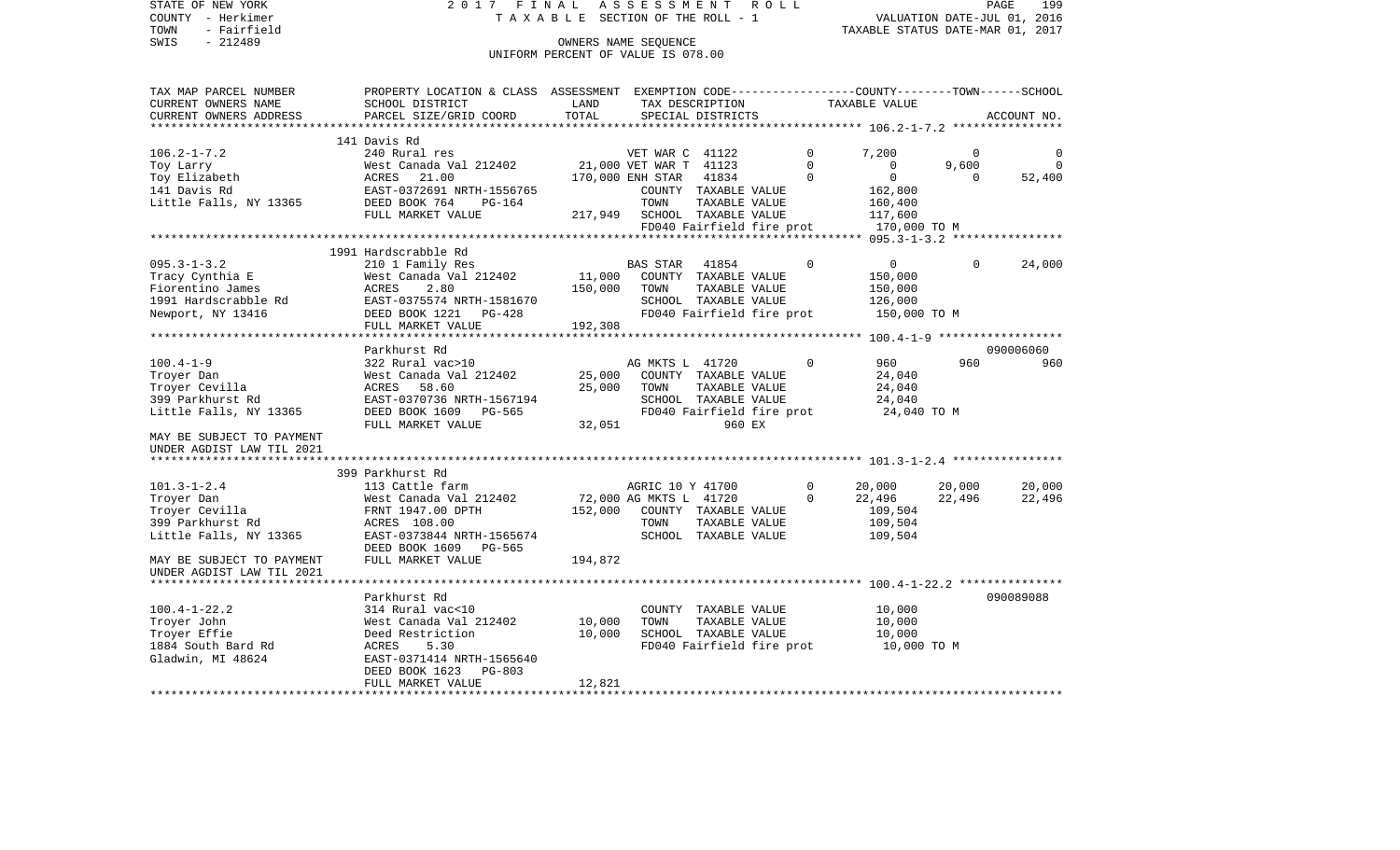COUNTY - Herkimer T A X A B L E SECTION OF THE ROLL - 1 VALUATION DATE-JUL 01, 2016 TOWN - Fairfield TAXABLE STATUS DATE-MAR 01, 2017 SWIS - 212489 CONNERS NAME SEQUENCE UNIFORM PERCENT OF VALUE IS 078.00TAX MAP PARCEL NUMBER PROPERTY LOCATION & CLASS ASSESSMENT EXEMPTION CODE------------------COUNTY--------TOWN------SCHOOL CURRENT OWNERS NAME SCHOOL DISTRICT LAND TAX DESCRIPTION TAXABLE VALUECURRENT OWNERS ADDRESS PARCEL SIZE/GRID COORD TOTAL SPECIAL DISTRICTS ACCOUNT NO. \*\*\*\*\*\*\*\*\*\*\*\*\*\*\*\*\*\*\*\*\*\*\*\*\*\*\*\*\*\*\*\*\*\*\*\*\*\*\*\*\*\*\*\*\*\*\*\*\*\*\*\*\*\*\*\*\*\*\*\*\*\*\*\*\*\*\*\*\*\*\*\*\*\*\*\*\*\*\*\*\*\*\*\*\*\*\*\*\*\*\*\*\*\*\*\*\*\*\*\*\*\*\* 100.4-1-22.4 \*\*\*\*\*\*\*\*\*\*\*\*\*\*\* Parkhurst Rd 090089087100.4-1-22.4 314 Rural vac<10 COUNTY TAXABLE VALUE 12,000 Troyer John West Canada Val 212402 12,000 TOWN TAXABLE VALUE 12,000 Troyer Effie Deed Restriction 12,000 SCHOOL TAXABLE VALUE 12,000 1884 South Bard Rd **ACRES** 8.90 **ACRES** 8.90 **FD040** Fairfield fire prot 12,000 TO M Gladwin, MI 48624 EAST-0371812 NRTH-1565500 DEED BOOK 1623 PG-803FULL MARKET VALUE 15,385 \*\*\*\*\*\*\*\*\*\*\*\*\*\*\*\*\*\*\*\*\*\*\*\*\*\*\*\*\*\*\*\*\*\*\*\*\*\*\*\*\*\*\*\*\*\*\*\*\*\*\*\*\*\*\*\*\*\*\*\*\*\*\*\*\*\*\*\*\*\*\*\*\*\*\*\*\*\*\*\*\*\*\*\*\*\*\*\*\*\*\*\*\*\*\*\*\*\*\*\*\*\*\* 100.4-1-23 \*\*\*\*\*\*\*\*\*\*\*\*\*\*\*\*\* Parkhurst Rd 090009540100.4-1-23 322 Rural vac>10 AG MKTS L 41720 0 7,526 7,526 7,526 Troyer John West Canada Val 212402 25,000 COUNTY TAXABLE VALUE 17,474 Troyer Effie ACRES 43.00 25,000 TOWN TAXABLE VALUE 17,474 1884 South Bard Rd EAST-0371890 NRTH-1564619 SCHOOL TAXABLE VALUE 17,474 Gladwin, MI 48624 **DEED BOOK 1623** PG-803 FD040 Fairfield fire prot 17,474 TO M FULL MARKET VALUE 32,051 7,526 EX MAY BE SUBJECT TO PAYMENT UNDER AGDIST LAW TIL 2021 \*\*\*\*\*\*\*\*\*\*\*\*\*\*\*\*\*\*\*\*\*\*\*\*\*\*\*\*\*\*\*\*\*\*\*\*\*\*\*\*\*\*\*\*\*\*\*\*\*\*\*\*\*\*\*\*\*\*\*\*\*\*\*\*\*\*\*\*\*\*\*\*\*\*\*\*\*\*\*\*\*\*\*\*\*\*\*\*\*\*\*\*\*\*\*\*\*\*\*\*\*\*\* 100.4-1-24 \*\*\*\*\*\*\*\*\*\*\*\*\*\*\*\*\*State Route 169 090007770 100.4-1-24 240 Rural res AG MKTS L 41720 0 6.484 6.484 6.484 6.484 Troyer John West Canada Val 212402 29,000 COUNTY TAXABLE VALUE 149,916 Troyer Effie ACRES 36.90 156,400 TOWN TAXABLE VALUE 149,916 1884 South Bard Rd **EAST-0371386 NRTH-1563521** SCHOOL TAXABLE VALUE Gladwin, MI 48624 **DEED BOOK 1623** PG-803 FD040 Fairfield fire prot 149,916 TO M FULL MARKET VALUE 200,513 6,484 EX MAY BE SUBJECT TO PAYMENTUNDER AGDIST LAW TIL 2021 \*\*\*\*\*\*\*\*\*\*\*\*\*\*\*\*\*\*\*\*\*\*\*\*\*\*\*\*\*\*\*\*\*\*\*\*\*\*\*\*\*\*\*\*\*\*\*\*\*\*\*\*\*\*\*\*\*\*\*\*\*\*\*\*\*\*\*\*\*\*\*\*\*\*\*\*\*\*\*\*\*\*\*\*\*\*\*\*\*\*\*\*\*\*\*\*\*\*\*\*\*\*\* 100.4-1-25 \*\*\*\*\*\*\*\*\*\*\*\*\*\*\*\*\*State Route 169 090007830 100.4-1-25 105 Vac farmland AG MKTS L 41720 0 8,072 8,072 8,072 Troyer John West Canada Val 212402 14,000 COUNTY TAXABLE VALUE 5,928 Trover Effie ACRES 12.50 14,000 TOWN TAXABLE VALUE 5,928 1884 South Bard Rd EAST-0370472 NRTH-1563422 SCHOOL TAXABLE VALUE 5,928 Gladwin, MI 48624 **DEED BOOK 1623** PG-803 FD040 Fairfield fire prot 5,928 TO M FULL MARKET VALUE **17,949** 8,072 EX MAY BE SUBJECT TO PAYMENTUNDER AGDIST LAW TIL 2021 \*\*\*\*\*\*\*\*\*\*\*\*\*\*\*\*\*\*\*\*\*\*\*\*\*\*\*\*\*\*\*\*\*\*\*\*\*\*\*\*\*\*\*\*\*\*\*\*\*\*\*\*\*\*\*\*\*\*\*\*\*\*\*\*\*\*\*\*\*\*\*\*\*\*\*\*\*\*\*\*\*\*\*\*\*\*\*\*\*\*\*\*\*\*\*\*\*\*\*\*\*\*\* 100.4-1-26.2 \*\*\*\*\*\*\*\*\*\*\*\*\*\*\* State Route 169100.4-1-26.2 322 Rural vac>10 COUNTY TAXABLE VALUE 21,000 Troyer John West Canada Val 212402 21,000 TOWN TAXABLE VALUE 21,000 Troyer Effie  $ACRES$  26.70 21,000 SCHOOL TAXABLE VALUE 21,000 1884 South Bard Rd EAST-0370417 NRTH-1564704 FD040 Fairfield fire prot 21,000 TO M Gladwin, MI 48624 DEED BOOK 1623 PG-803 FULL MARKET VALUE 26,923 \*\*\*\*\*\*\*\*\*\*\*\*\*\*\*\*\*\*\*\*\*\*\*\*\*\*\*\*\*\*\*\*\*\*\*\*\*\*\*\*\*\*\*\*\*\*\*\*\*\*\*\*\*\*\*\*\*\*\*\*\*\*\*\*\*\*\*\*\*\*\*\*\*\*\*\*\*\*\*\*\*\*\*\*\*\*\*\*\*\*\*\*\*\*\*\*\*\*\*\*\*\*\*\*\*\*\*\*\*\*\*\*\*\*\*\*\*\*\*\*\*\*\*\*\*\*\*\*\*\*\*\*

STATE OF NEW YORK 2 0 1 7 F I N A L A S S E S S M E N T R O L L PAGE 200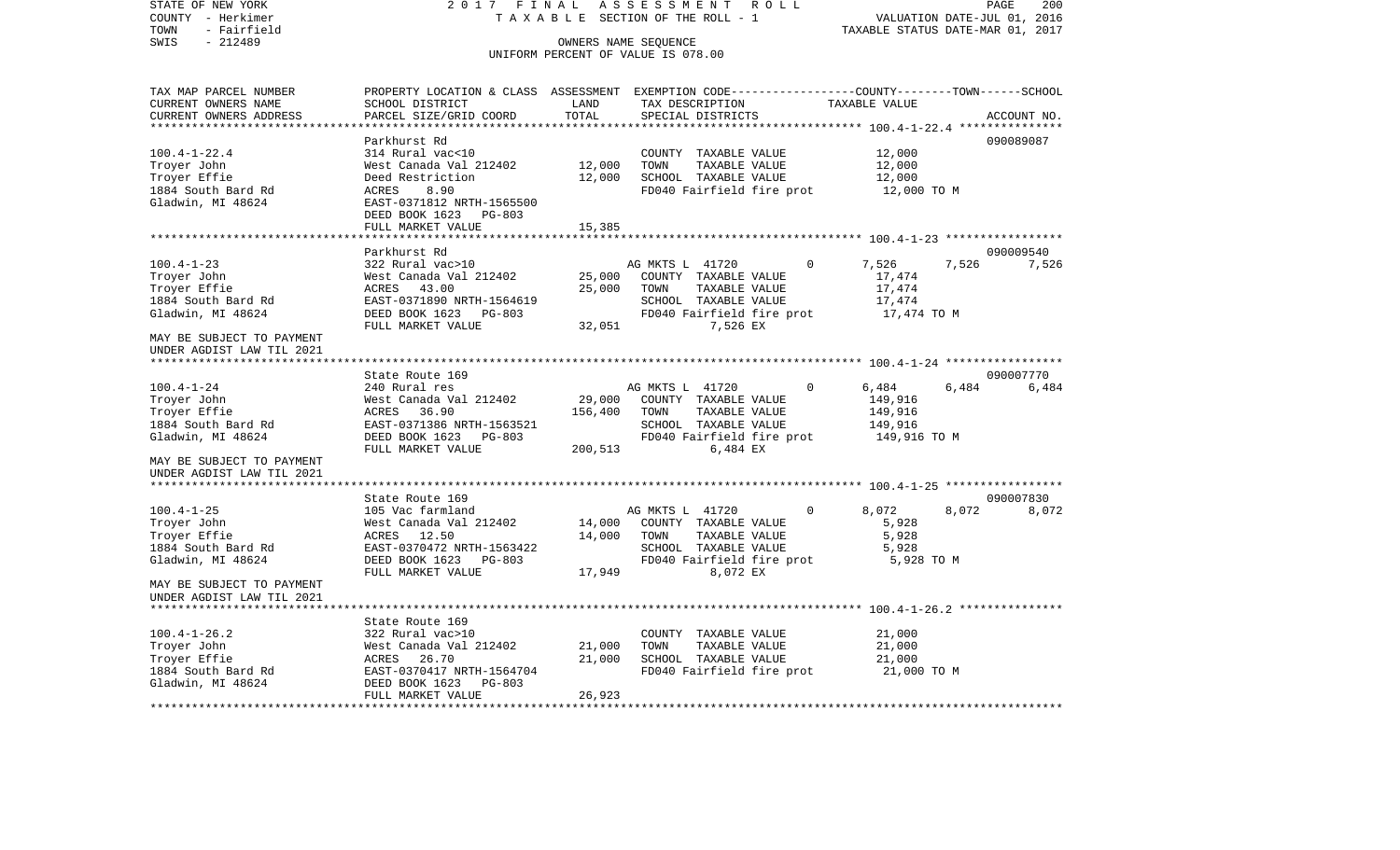STATE OF NEW YORK 2 0 1 7 F I N A L A S S E S S M E N T R O L L PAGE 201COUNTY - Herkimer T A X A B L E SECTION OF THE ROLL - 1 VALUATION DATE-JUL 01, 2016 TOWN - Fairfield TAXABLE STATUS DATE-MAR 01, 2017 SWIS - 212489 OWNERS NAME SEQUENCE UNIFORM PERCENT OF VALUE IS 078.00TAX MAP PARCEL NUMBER PROPERTY LOCATION & CLASS ASSESSMENT EXEMPTION CODE------------------COUNTY--------TOWN------SCHOOL CURRENT OWNERS NAME SCHOOL DISTRICT LAND TAX DESCRIPTION TAXABLE VALUECURRENT OWNERS ADDRESS PARCEL SIZE/GRID COORD TOTAL SPECIAL DISTRICTS ACCOUNT NO. \*\*\*\*\*\*\*\*\*\*\*\*\*\*\*\*\*\*\*\*\*\*\*\*\*\*\*\*\*\*\*\*\*\*\*\*\*\*\*\*\*\*\*\*\*\*\*\*\*\*\*\*\*\*\*\*\*\*\*\*\*\*\*\*\*\*\*\*\*\*\*\*\*\*\*\*\*\*\*\*\*\*\*\*\*\*\*\*\*\*\*\*\*\*\*\*\*\*\*\*\*\*\* 101.3-1-2.1 \*\*\*\*\*\*\*\*\*\*\*\*\*\*\*\* Parkhurst Rd 090006030101.3-1-2.1 105 Vac farmland AG MKTS L 41720 0 23,827 23,827 23,827

| Troyer John               | West Canada Val 212402                                            | 47,000       |                              | COUNTY TAXABLE VALUE |                           | 23,173                                                         |          |           |
|---------------------------|-------------------------------------------------------------------|--------------|------------------------------|----------------------|---------------------------|----------------------------------------------------------------|----------|-----------|
| Troyer Effie              | Life Use Reserved                                                 | 47,000       | TOWN                         | TAXABLE VALUE        |                           | 23,173                                                         |          |           |
| 1884 South Bard Rd        | FRNT 1970.00 DPTH                                                 |              |                              | SCHOOL TAXABLE VALUE |                           | 23,173                                                         |          |           |
| Gladwin, MI 48624         | 58.00<br>ACRES                                                    |              |                              |                      |                           | FD040 Fairfield fire prot<br>23,173 TO M                       |          |           |
|                           | EAST-0373141 NRTH-1564294                                         |              |                              | 23,827 EX            |                           |                                                                |          |           |
| MAY BE SUBJECT TO PAYMENT | DEED BOOK 1623 PG-803                                             |              |                              |                      |                           |                                                                |          |           |
| UNDER AGDIST LAW TIL 2021 | FULL MARKET VALUE                                                 | 60,256       |                              |                      |                           |                                                                |          |           |
|                           |                                                                   |              |                              |                      |                           |                                                                |          |           |
|                           | North Creek Rd                                                    |              |                              |                      |                           |                                                                |          | 090008758 |
| $106.4 - 1 - 31.2$        | 312 Vac w/imprv                                                   |              |                              | COUNTY TAXABLE VALUE |                           | 42,000                                                         |          |           |
| Turner Gordon             | West Canada Val 212402                                            |              | 13,000 TOWN                  | TAXABLE VALUE        |                           | 42,000                                                         |          |           |
| Turner Sharon             | 4.00<br>ACRES                                                     | 42,000       |                              | SCHOOL TAXABLE VALUE |                           | 42,000                                                         |          |           |
| 299 West End Rd           | EAST-0363555 NRTH-1546131                                         |              |                              |                      |                           | FD040 Fairfield fire prot<br>42,000 TO M                       |          |           |
| Herkimer, NY 13350        | DEED BOOK 706<br>PG-183                                           |              |                              |                      |                           |                                                                |          |           |
|                           | FULL MARKET VALUE                                                 | 53,846       |                              |                      |                           |                                                                |          |           |
|                           |                                                                   |              |                              |                      |                           |                                                                |          |           |
|                           | 299 West End Rd                                                   |              |                              |                      |                           |                                                                |          | 090100011 |
| $106.4 - 1 - 26$          | 210 1 Family Res                                                  |              | ENH STAR                     | 41834                |                           | $\Omega$<br>$\Omega$                                           | $\Omega$ | 52,400    |
| Turner Gordon Sharon J A  | West Canada Val 212402 14,000                                     |              | COUNTY TAXABLE VALUE         |                      |                           | 102,000                                                        |          |           |
| 299 West End Rd           | 8.00<br>ACRES                                                     | 102,000 TOWN |                              | TAXABLE VALUE        |                           | 102,000                                                        |          |           |
| Herkimer, NY 13350        | EAST-0363564 NRTH-1546583                                         |              |                              | SCHOOL TAXABLE VALUE |                           | 49,600                                                         |          |           |
|                           | DEED BOOK 00635 PG-00814                                          |              |                              |                      |                           | SCHOOL TAXABLE VALUE<br>FD040 Fairfield fire prot 102,000 TO M |          |           |
|                           | FULL MARKET VALUE                                                 | 130,769      |                              |                      |                           |                                                                |          |           |
|                           |                                                                   |              |                              |                      |                           |                                                                |          |           |
|                           | 224 Parkhurst Rd                                                  |              |                              |                      |                           |                                                                |          | 090010830 |
| $100.4 - 1 - 17$          |                                                                   |              |                              |                      |                           | $\Omega$<br>7,200                                              | $\Omega$ | $\Omega$  |
| Ucasz John Eleanor        | 210 1 Family Res<br>West Canada Val 212402 10,000 VET WAR T 41123 |              |                              |                      |                           | $\Omega$<br>$\overline{0}$                                     | 9,600    | $\Omega$  |
| 224 Parkhurst Rd          | FRNT 260.00 DPTH 170.00 102,000 ENH STAR                          |              |                              | 41834                |                           | $\overline{0}$<br>$\Omega$                                     | $\Omega$ | 52,400    |
| Little Falls, NY 13365    | EAST-0369498 NRTH-1566189                                         |              |                              | COUNTY TAXABLE VALUE |                           | 94,800                                                         |          |           |
|                           | DEED BOOK 00637 PG-00283                                          |              | TOWN                         | TAXABLE VALUE        |                           | 92,400                                                         |          |           |
|                           | FULL MARKET VALUE                                                 |              | 130,769 SCHOOL TAXABLE VALUE |                      |                           | 49,600                                                         |          |           |
|                           |                                                                   |              |                              |                      | FD040 Fairfield fire prot | 102,000 TO M                                                   |          |           |
|                           |                                                                   |              |                              |                      |                           |                                                                |          |           |
|                           | 156 Blackberry Ln                                                 |              |                              |                      |                           |                                                                |          | 090009240 |
| $101.3 - 3 - 16$          | 210 1 Family Res                                                  |              | <b>BAS STAR</b>              | 41854                |                           | $\Omega$<br>$\overline{0}$                                     | $\Omega$ | 24,000    |
| Valenti David M           | West Canada Val 212402                                            |              | 10,000 COUNTY TAXABLE VALUE  |                      |                           | 105,000                                                        |          |           |
| Valenti Stephanie A       | Lot $#16$                                                         | 105,000      | TOWN                         | TAXABLE VALUE        |                           | 105,000                                                        |          |           |
| 156 Blackberry Ln         | ACRES<br>6.90                                                     |              |                              | SCHOOL TAXABLE VALUE |                           | 81,000                                                         |          |           |
| Little Falls, NY 13365    | EAST-0377407 NRTH-1561359                                         |              |                              |                      | FD040 Fairfield fire prot | 105,000 TO M                                                   |          |           |
|                           | DEED BOOK 1521 PG-19                                              |              |                              |                      |                           |                                                                |          |           |
|                           | FULL MARKET VALUE                                                 | 134,615      |                              |                      |                           |                                                                |          |           |
|                           |                                                                   |              |                              |                      |                           |                                                                |          |           |

201

23,827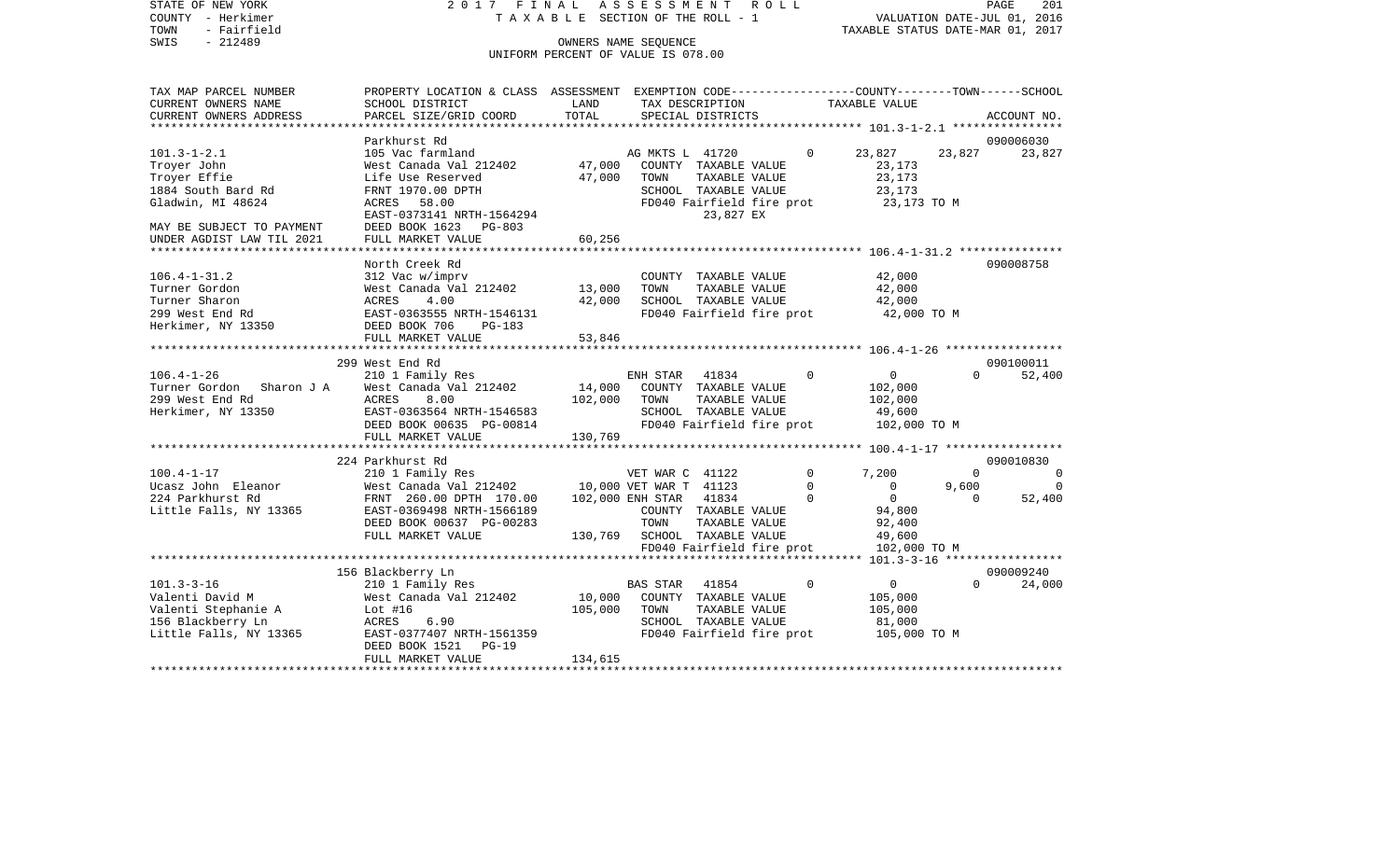| STATE OF NEW YORK<br>COUNTY - Herkimer<br>TOWN<br>- Fairfield<br>SWIS<br>$-212489$                          | 2017 FINAL ASSESSMENT ROLL<br>T A X A B L E SECTION OF THE ROLL - 1<br>UNIFORM PERCENT OF VALUE IS 078.00                                                | PAGE<br>202<br>VALUATION DATE-JUL 01, 2016<br>TAXABLE STATUS DATE-MAR 01, 2017 |                                                                                                                                                    |                                                            |                                 |  |
|-------------------------------------------------------------------------------------------------------------|----------------------------------------------------------------------------------------------------------------------------------------------------------|--------------------------------------------------------------------------------|----------------------------------------------------------------------------------------------------------------------------------------------------|------------------------------------------------------------|---------------------------------|--|
|                                                                                                             |                                                                                                                                                          |                                                                                |                                                                                                                                                    |                                                            |                                 |  |
| TAX MAP PARCEL NUMBER<br>CURRENT OWNERS NAME<br>CURRENT OWNERS ADDRESS                                      | SCHOOL DISTRICT<br>PARCEL SIZE/GRID COORD                                                                                                                | LAND<br>TOTAL                                                                  | PROPERTY LOCATION & CLASS ASSESSMENT EXEMPTION CODE----------------COUNTY-------TOWN------SCHOOL<br>TAX DESCRIPTION<br>SPECIAL DISTRICTS           | TAXABLE VALUE                                              | ACCOUNT NO.                     |  |
| $101.3 - 1 - 17.2$                                                                                          | Parkhurst Rd<br>311 Res vac land                                                                                                                         |                                                                                | COUNTY TAXABLE VALUE                                                                                                                               | 10,000                                                     |                                 |  |
| Verde Carolanne<br>PO Box 592<br>Stormville, NY 12582-1701                                                  | West Canada Val 212402<br>Land<br>ACRES<br>4.90<br>EAST-0379075 NRTH-1563670                                                                             | 10,000<br>10,000                                                               | TOWN<br>TAXABLE VALUE<br>SCHOOL TAXABLE VALUE<br>FD040 Fairfield fire prot                                                                         | 10,000<br>10,000<br>10,000 TO M                            |                                 |  |
|                                                                                                             | DEED BOOK 776<br>PG-475<br>FULL MARKET VALUE                                                                                                             | 12,821                                                                         |                                                                                                                                                    |                                                            |                                 |  |
|                                                                                                             | Platform Rd                                                                                                                                              |                                                                                |                                                                                                                                                    |                                                            | 090006840                       |  |
| $100.2 - 1 - 18$<br>Village Of Middleville<br>Middleville Reservoir<br>3 S Main St<br>Middleville, NY 13406 | 822 Water supply<br>West Canada Val 212402<br>Water<br>ACRES 11.80 BANK<br>984<br>EAST-0371762 NRTH-1572879                                              | 7,900<br>13,600                                                                | COUNTY TAXABLE VALUE<br>TOWN<br>TAXABLE VALUE<br>SCHOOL TAXABLE VALUE<br>FD040 Fairfield fire prot                                                 | 13,600<br>13,600<br>13,600<br>13,600 TO M                  |                                 |  |
|                                                                                                             | FULL MARKET VALUE<br>*************************************                                                                                               | 17,436                                                                         |                                                                                                                                                    |                                                            |                                 |  |
| $100.2 - 1 - 21$<br>Village Of Middleville<br>Middleville Reservoir<br>3 S Main St<br>Middleville, NY 13406 | Reservoir Rd<br>822 Water supply<br>West Canada Val 212402<br>Water Tank, lines<br>FRNT 70.00 DPTH 60.00<br>984<br>BANK                                  | 5<br>95,000                                                                    | COUNTY TAXABLE VALUE<br>TOWN<br>TAXABLE VALUE<br>SCHOOL TAXABLE VALUE<br>FD040 Fairfield fire prot                                                 | 95,000<br>95,000<br>95,000<br>95,000 TO M                  | 090100023                       |  |
|                                                                                                             | EAST-0369319 NRTH-1571505<br>FULL MARKET VALUE<br>*********************                                                                                  | 121,795                                                                        |                                                                                                                                                    |                                                            |                                 |  |
| $101.1 - 1 - 7.2$<br>Village Of Middleville<br>3 S Main St<br>Middleville, NY 13406                         | State Route 29<br>314 Rural vac<10<br>West Canada Val 212402<br>pond & hydrant<br>ACRES<br>2.60<br>EAST-0379905 NRTH-1568660<br>DEED BOOK 837<br>PG-371  | 10,000<br>10,000                                                               | MUN OWNED 13100<br>$\mathbf{0}$<br>COUNTY TAXABLE VALUE<br>TOWN<br>TAXABLE VALUE<br>SCHOOL TAXABLE VALUE<br>FD040 Fairfield fire prot<br>10,000 EX | 10,000<br>$\Omega$<br>$\mathbf 0$<br>0 TO M                | 09010102<br>10,000<br>10,000    |  |
|                                                                                                             | FULL MARKET VALUE<br>*******************************                                                                                                     | 12,821                                                                         |                                                                                                                                                    |                                                            |                                 |  |
| $101.1 - 2 - 8$<br>Vincent John<br>186 Teall Rd<br>Middleville, NY 13406                                    | 186 Teall Rd<br>270 Mfg housing<br>West Canada Val 212402<br>ACRES<br>2.50<br>EAST-0382890 NRTH-1572082<br>PG-688<br>DEED BOOK 1206<br>FULL MARKET VALUE | 11,000<br>28,000<br>35,897                                                     | BAS STAR<br>41854<br>$\Omega$<br>COUNTY TAXABLE VALUE<br>TOWN<br>TAXABLE VALUE<br>SCHOOL TAXABLE VALUE<br>FD040 Fairfield fire prot                | $\overline{0}$<br>28,000<br>28,000<br>4,000<br>28,000 TO M | 090089080<br>$\Omega$<br>24,000 |  |
|                                                                                                             |                                                                                                                                                          |                                                                                |                                                                                                                                                    |                                                            |                                 |  |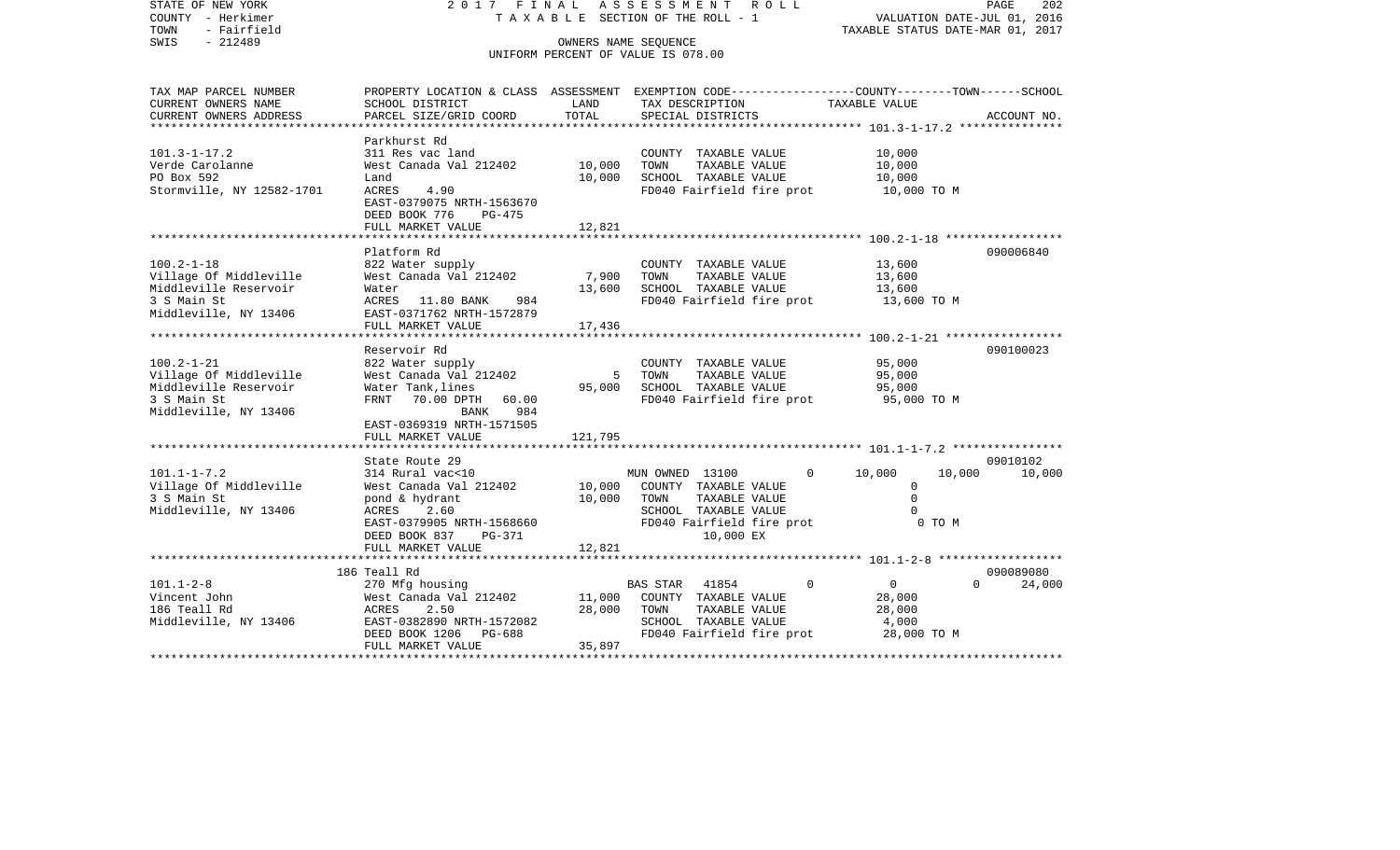STATE OF NEW YORK 2 0 1 7 F I N A L A S S E S S M E N T R O L L PAGE 203COUNTY - Herkimer **T A X A B L E** SECTION OF THE ROLL - 1 VALUATION DATE-JUL 01, 2016 TOWN - Fairfield TAXABLE STATUS DATE-MAR 01, 2017 SWIS - 212489 CONNERS NAME SEQUENCE UNIFORM PERCENT OF VALUE IS 078.00TAX MAP PARCEL NUMBER PROPERTY LOCATION & CLASS ASSESSMENT EXEMPTION CODE------------------COUNTY--------TOWN------SCHOOL CURRENT OWNERS NAME SCHOOL DISTRICT LAND TAX DESCRIPTION TAXABLE VALUECURRENT OWNERS ADDRESS PARCEL SIZE/GRID COORD TOTAL SPECIAL DISTRICTS ACCOUNT NO. \*\*\*\*\*\*\*\*\*\*\*\*\*\*\*\*\*\*\*\*\*\*\*\*\*\*\*\*\*\*\*\*\*\*\*\*\*\*\*\*\*\*\*\*\*\*\*\*\*\*\*\*\*\*\*\*\*\*\*\*\*\*\*\*\*\*\*\*\*\*\*\*\*\*\*\*\*\*\*\*\*\*\*\*\*\*\*\*\*\*\*\*\*\*\*\*\*\*\*\*\*\*\* 100.4-1-19 \*\*\*\*\*\*\*\*\*\*\*\*\*\*\*\*\*State Route 169 090007380  $24.000$ 100.4-1-19 210 1 Family Res BAS STAR 41854 0 0 0 Voesack Gregory 68,000 West Canada Val 212402 14,000 COUNTY TAXABLE VALUE 88,000 Voesack Pamela E Combined With 100.4.-1-20 88,000 TOWN TAXABLE VALUE 88,000 3146 State Route 169 ACRES 8.10 SCHOOL TAXABLE VALUE 64,000 Little Falls, NY 13365 EAST-0369264 NRTH-1565296 FD040 Fairfield fire prot 88,000 TO M DEED BOOK 1200 PG-399FULL MARKET VALUE 112,821 \*\*\*\*\*\*\*\*\*\*\*\*\*\*\*\*\*\*\*\*\*\*\*\*\*\*\*\*\*\*\*\*\*\*\*\*\*\*\*\*\*\*\*\*\*\*\*\*\*\*\*\*\*\*\*\*\*\*\*\*\*\*\*\*\*\*\*\*\*\*\*\*\*\*\*\*\*\*\*\*\*\*\*\*\*\*\*\*\*\*\*\*\*\*\*\*\*\*\*\*\*\*\* 101.3-1-8 \*\*\*\*\*\*\*\*\*\*\*\*\*\*\*\*\*\* 522 Parkhurst Rd 09009001352.400 101.3-1-8 210 1 Family Res ENH STAR 41834 0 0 0 0 Vogt Edward Candace West Canada Val 212402 11,000 COUNTY TAXABLE VALUE 96,000 522 Parkhurst Rd ACRES 2.00 96,000 TOWN TAXABLE VALUE 96,000 Little Falls, NY 13365 EAST-0375070 NRTH-1563983 SCHOOL TAXABLE VALUE 43,600 DEED BOOK 00621 PG-00404 FD040 Fairfield fire prot 96,000 TO M FULL MARKET VALUE 123,077 \*\*\*\*\*\*\*\*\*\*\*\*\*\*\*\*\*\*\*\*\*\*\*\*\*\*\*\*\*\*\*\*\*\*\*\*\*\*\*\*\*\*\*\*\*\*\*\*\*\*\*\*\*\*\*\*\*\*\*\*\*\*\*\*\*\*\*\*\*\*\*\*\*\*\*\*\*\*\*\*\*\*\*\*\*\*\*\*\*\*\*\*\*\*\*\*\*\*\*\*\*\*\* 107.2-2-1 \*\*\*\*\*\*\*\*\*\*\*\*\*\*\*\*\*\*931 State Route 170 090010680 107.2-2-1 113 Cattle farm BAS STAR 41854 0 0 0 24,000 Volpe Peter West Canada Val 212402 57,000 COUNTY TAXABLE VALUE 145,000 Volpe Gina Marie merged 107.2-2-1 145,000 TOWN TAXABLE VALUE 145,000 931 State Route 170 FRNT 2881.00 DPTH SCHOOL TAXABLE VALUE 121,000 Little Falls, NY 13365 ACRES 89.30 ACRES FD040 Fairfield fire prot 145,000 TO M EAST-0392579 NRTH-1556095 DEED BOOK 1160 PG-948FULL MARKET VALUE 185,897 \*\*\*\*\*\*\*\*\*\*\*\*\*\*\*\*\*\*\*\*\*\*\*\*\*\*\*\*\*\*\*\*\*\*\*\*\*\*\*\*\*\*\*\*\*\*\*\*\*\*\*\*\*\*\*\*\*\*\*\*\*\*\*\*\*\*\*\*\*\*\*\*\*\*\*\*\*\*\*\*\*\*\*\*\*\*\*\*\*\*\*\*\*\*\*\*\*\*\*\*\*\*\* 101.14-1-38 \*\*\*\*\*\*\*\*\*\*\*\*\*\*\*\* 1208 Hardscrabble Rd 090009120101.14-1-38 210 1 Family Res COUNTY TAXABLE VALUE 52,000 Vrooman Norman Trustee freedom West Canada Val 212402 7,000 TOWN TAXABLE VALUE 52,000 Norman Vrooman FRNT 114.00 DPTH 147.00 52,000 SCHOOL TAXABLE VALUE 52,000 433 Warren Rd EAST-0381869 NRTH-1568259 FD040 Fairfield fire prot 52,000 TO M Mohawk, NY 13407 DEED BOOK 1369 PG-55 FULL MARKET VALUE 66,667 \*\*\*\*\*\*\*\*\*\*\*\*\*\*\*\*\*\*\*\*\*\*\*\*\*\*\*\*\*\*\*\*\*\*\*\*\*\*\*\*\*\*\*\*\*\*\*\*\*\*\*\*\*\*\*\*\*\*\*\*\*\*\*\*\*\*\*\*\*\*\*\*\*\*\*\*\*\*\*\*\*\*\*\*\*\*\*\*\*\*\*\*\*\*\*\*\*\*\*\*\*\*\* 101.1-2-10 \*\*\*\*\*\*\*\*\*\*\*\*\*\*\*\*\* 1360 Hardscrabble Rd101.1-2-10 240 Rural res BAS STAR 41854 0 0 0 24,000 Wallace Carolyn M West Canada Val 212402 16,000 COUNTY TAXABLE VALUE 78,000 Attn: Suzannah Eaton Doublewide 78,000 TOWN TAXABLE VALUE 78,000 1360 Hardscrabble Road FRNT 550.00 DPTH SCHOOL TAXABLE VALUE 54,000 Middleville, NY 13406 ACRES 15.10 FD040 Fairfield fire prot 78,000 TO M EAST-0381893 NRTH-1571060 DEED BOOK 901 PG-022FULL MARKET VALUE 100,000

\*\*\*\*\*\*\*\*\*\*\*\*\*\*\*\*\*\*\*\*\*\*\*\*\*\*\*\*\*\*\*\*\*\*\*\*\*\*\*\*\*\*\*\*\*\*\*\*\*\*\*\*\*\*\*\*\*\*\*\*\*\*\*\*\*\*\*\*\*\*\*\*\*\*\*\*\*\*\*\*\*\*\*\*\*\*\*\*\*\*\*\*\*\*\*\*\*\*\*\*\*\*\*\*\*\*\*\*\*\*\*\*\*\*\*\*\*\*\*\*\*\*\*\*\*\*\*\*\*\*\*\*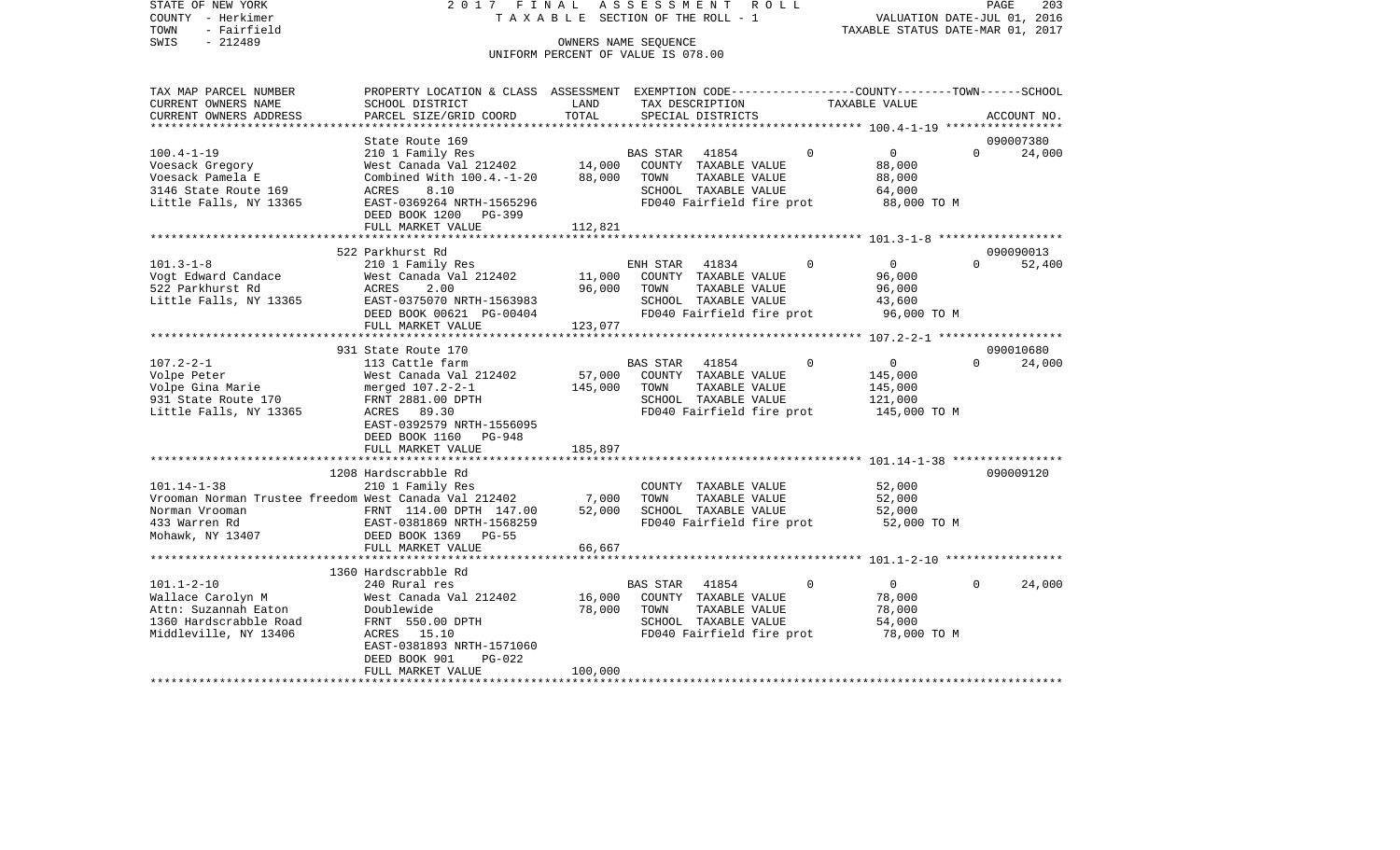| STATE OF NEW YORK<br>COUNTY - Herkimer<br>TOWN<br>- Fairfield | 2017 FINAL                                                                                       | TAXABLE SECTION OF THE ROLL - 1                            | ASSESSMENT ROLL                   |                                       |             | VALUATION DATE-JUL 01, 2016<br>TAXABLE STATUS DATE-MAR 01, 2017 |          | PAGE        | 204 |
|---------------------------------------------------------------|--------------------------------------------------------------------------------------------------|------------------------------------------------------------|-----------------------------------|---------------------------------------|-------------|-----------------------------------------------------------------|----------|-------------|-----|
| SWIS<br>$-212489$                                             |                                                                                                  | OWNERS NAME SEQUENCE<br>UNIFORM PERCENT OF VALUE IS 078.00 |                                   |                                       |             |                                                                 |          |             |     |
| TAX MAP PARCEL NUMBER                                         | PROPERTY LOCATION & CLASS ASSESSMENT EXEMPTION CODE----------------COUNTY-------TOWN------SCHOOL |                                                            |                                   |                                       |             |                                                                 |          |             |     |
| CURRENT OWNERS NAME<br>CURRENT OWNERS ADDRESS                 | SCHOOL DISTRICT<br>PARCEL SIZE/GRID COORD                                                        | LAND<br>TOTAL                                              |                                   | TAX DESCRIPTION<br>SPECIAL DISTRICTS  |             | TAXABLE VALUE                                                   |          | ACCOUNT NO. |     |
|                                                               |                                                                                                  |                                                            |                                   |                                       |             |                                                                 |          |             |     |
|                                                               | 1274 Castle Rd                                                                                   |                                                            |                                   |                                       |             |                                                                 |          | 090100095   |     |
| $095.3 - 4 - 2$                                               | 270 Mfg housing                                                                                  |                                                            | <b>BAS STAR</b>                   | 41854                                 | $\Omega$    | $\overline{0}$                                                  | $\Omega$ | 24,000      |     |
| Weakley Larry                                                 | West Canada Val 212402<br>ACRES 39.10                                                            | 30,000<br>45,000                                           | TOWN                              | COUNTY TAXABLE VALUE<br>TAXABLE VALUE |             | 45,000<br>45,000                                                |          |             |     |
| 1274 Castle Rd<br>Newport, NY 13416                           | EAST-0346115 NRTH-1153880                                                                        |                                                            |                                   | SCHOOL TAXABLE VALUE                  |             | 21,000                                                          |          |             |     |
|                                                               | DEED BOOK 671<br>PG-438                                                                          |                                                            |                                   | FD040 Fairfield fire prot             |             | 45,000 TO M                                                     |          |             |     |
|                                                               | FULL MARKET VALUE                                                                                | 57,692                                                     |                                   |                                       |             |                                                                 |          |             |     |
|                                                               | ************************                                                                         |                                                            |                                   |                                       |             |                                                                 |          |             |     |
|                                                               | Sandy Lane Rd                                                                                    |                                                            |                                   |                                       |             |                                                                 |          |             |     |
| $095.4 - 1 - 7.11$                                            | 323 Vacant rural                                                                                 |                                                            |                                   | COUNTY TAXABLE VALUE                  |             | 12,500                                                          |          |             |     |
| Weakly Larry                                                  | West Canada Val 212402                                                                           | 12,500                                                     | TOWN                              | TAXABLE VALUE                         |             | 12,500                                                          |          |             |     |
| 1274 Castle Rd                                                | Split 2000                                                                                       | 12,500                                                     |                                   | SCHOOL TAXABLE VALUE                  |             | 12,500                                                          |          |             |     |
| Newport, NY 13416                                             | ACRES 26.20<br>EAST-0384110 NRTH-1578404<br>DEED BOOK 885<br>$PG-457$                            |                                                            |                                   |                                       |             | FD040 Fairfield fire prot 12,500 TO M                           |          |             |     |
|                                                               | FULL MARKET VALUE                                                                                | 16,026                                                     |                                   |                                       |             |                                                                 |          |             |     |
|                                                               |                                                                                                  |                                                            |                                   |                                       |             |                                                                 |          |             |     |
|                                                               | 1325 State Route 170                                                                             |                                                            |                                   |                                       |             |                                                                 |          | 090008190   |     |
| $101.4 - 1 - 17$                                              | 120 Field crops                                                                                  |                                                            | AGRIC 10 Y 41700                  |                                       | $\circ$     | 20,000                                                          | 20,000   | 20,000      |     |
| Weaver Lyndon L                                               | West Canada Val 212402                                                                           |                                                            | 140,000 AG MKTS                   | 41730                                 | $\mathbf 0$ | 43,364                                                          | 43,364   | 43,364      |     |
| Weaver Doris A                                                | ACRES 250.00                                                                                     | 160,000                                                    |                                   | COUNTY TAXABLE VALUE                  |             | 96,636                                                          |          |             |     |
| 1325 State Route 170                                          | EAST-0386932 NRTH-1562281                                                                        |                                                            | TOWN                              | TAXABLE VALUE                         |             | 96,636                                                          |          |             |     |
| Little Falls, NY 13365                                        | DEED BOOK 1598 PG-589                                                                            |                                                            |                                   | SCHOOL TAXABLE VALUE                  |             | 96,636                                                          |          |             |     |
|                                                               | FULL MARKET VALUE                                                                                |                                                            | 205,128 FD040 Fairfield fire prot |                                       |             | 160,000 TO M                                                    |          |             |     |
| MAY BE SUBJECT TO PAYMENT                                     |                                                                                                  |                                                            |                                   |                                       |             |                                                                 |          |             |     |
| UNDER AGDIST LAW TIL 2024                                     |                                                                                                  |                                                            |                                   |                                       |             |                                                                 |          |             |     |
|                                                               | 1325 State Route 170                                                                             |                                                            |                                   |                                       |             |                                                                 |          | 090100054   |     |
| $101.4 - 1 - 18$                                              | 210 1 Family Res                                                                                 |                                                            |                                   | COUNTY TAXABLE VALUE                  |             | 90,000                                                          |          |             |     |
| Weaver Lyndon L                                               | West Canada Val 212402                                                                           | 11,000                                                     | TOWN                              | TAXABLE VALUE                         |             | 90,000                                                          |          |             |     |
| Weaver Doris A                                                | ACRES<br>2.20                                                                                    | 90,000                                                     |                                   | SCHOOL TAXABLE VALUE                  |             | 90,000                                                          |          |             |     |
| 1325 State Route 170                                          | EAST-0387795 NRTH-1562442                                                                        |                                                            |                                   | FD040 Fairfield fire prot             |             | 90,000 TO M                                                     |          |             |     |
| Little Falls, NY 13365                                        | DEED BOOK 1598 PG-589                                                                            |                                                            |                                   |                                       |             |                                                                 |          |             |     |
|                                                               | FULL MARKET VALUE                                                                                | 115,385                                                    |                                   |                                       |             |                                                                 |          |             |     |
|                                                               |                                                                                                  |                                                            |                                   |                                       |             |                                                                 |          |             |     |
|                                                               | Hardscrabble Rd                                                                                  |                                                            |                                   |                                       |             |                                                                 |          |             |     |
| $101.1 - 2 - 12$                                              | 322 Rural vac>10                                                                                 |                                                            |                                   | COUNTY TAXABLE VALUE                  |             | 20,000                                                          |          |             |     |
| Weisser Roseanne Living                                       | West Canada Val 212402                                                                           | 20,000                                                     | TOWN                              | TAXABLE VALUE                         |             | 20,000                                                          |          |             |     |
| Dated April 19 00                                             | Living Trust                                                                                     | 20,000                                                     |                                   | SCHOOL TAXABLE VALUE                  |             | 20,000                                                          |          |             |     |
| 201 Graham St                                                 | ACRES 24.80                                                                                      |                                                            |                                   | FD040 Fairfield fire prot             |             | 20,000 TO M                                                     |          |             |     |
| Herkimer, NY 13350                                            | EAST-0380568 NRTH-1570457<br>DEED BOOK 876<br>PG-551                                             |                                                            |                                   |                                       |             |                                                                 |          |             |     |
|                                                               | FULL MARKET VALUE                                                                                | 25,641                                                     |                                   |                                       |             |                                                                 |          |             |     |
|                                                               |                                                                                                  |                                                            |                                   |                                       |             |                                                                 |          |             |     |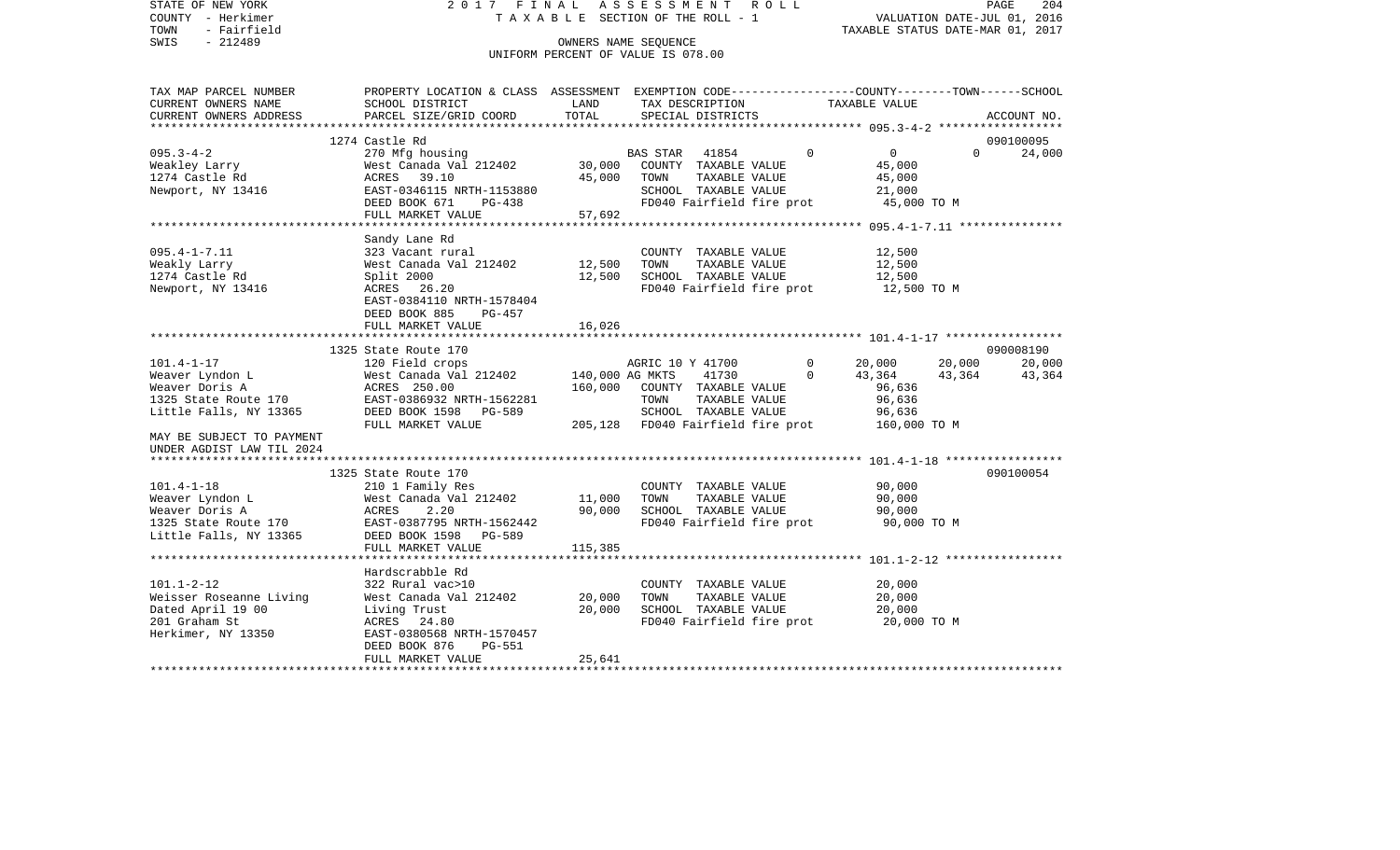STATE OF NEW YORK 2 0 1 7 F I N A L A S S E S S M E N T R O L L PAGE 205COUNTY - Herkimer T A X A B L E SECTION OF THE ROLL - 1 VALUATION DATE-JUL 01, 2016 TOWN - Fairfield TAXABLE STATUS DATE-MAR 01, 2017 SWIS - 212489 CONNERS NAME SEQUENCE UNIFORM PERCENT OF VALUE IS 078.00TAX MAP PARCEL NUMBER PROPERTY LOCATION & CLASS ASSESSMENT EXEMPTION CODE------------------COUNTY--------TOWN------SCHOOL CURRENT OWNERS NAME SCHOOL DISTRICT LAND TAX DESCRIPTION TAXABLE VALUECURRENT OWNERS ADDRESS PARCEL SIZE/GRID COORD TOTAL SPECIAL DISTRICTS ACCOUNT NO. \*\*\*\*\*\*\*\*\*\*\*\*\*\*\*\*\*\*\*\*\*\*\*\*\*\*\*\*\*\*\*\*\*\*\*\*\*\*\*\*\*\*\*\*\*\*\*\*\*\*\*\*\*\*\*\*\*\*\*\*\*\*\*\*\*\*\*\*\*\*\*\*\*\*\*\*\*\*\*\*\*\*\*\*\*\*\*\*\*\*\*\*\*\*\*\*\*\*\*\*\*\*\* 106.2-3-2 \*\*\*\*\*\*\*\*\*\*\*\*\*\*\*\*\*\*West End Rd 090089096 106.2-3-2 322 Rural vac>10 COUNTY TAXABLE VALUE 14,000 Wells James West Canada Val 212402 14,000 TOWN TAXABLE VALUE 14,000 726 West End Rd ACRES 13.70 14,000 SCHOOL TAXABLE VALUE 14,000 Little Falls, NY 13365 EAST-0367710 NRTH-1553365 FD040 Fairfield fire prot 14,000 TO M DEED BOOK 760 PG-309FULL MARKET VALUE 17,949 \*\*\*\*\*\*\*\*\*\*\*\*\*\*\*\*\*\*\*\*\*\*\*\*\*\*\*\*\*\*\*\*\*\*\*\*\*\*\*\*\*\*\*\*\*\*\*\*\*\*\*\*\*\*\*\*\*\*\*\*\*\*\*\*\*\*\*\*\*\*\*\*\*\*\*\*\*\*\*\*\*\*\*\*\*\*\*\*\*\*\*\*\*\*\*\*\*\*\*\*\*\*\* 106.2-3-11 \*\*\*\*\*\*\*\*\*\*\*\*\*\*\*\*\* Kelly Rd 090089103 106.2-3-11 314 Rural vac<10 COUNTY TAXABLE VALUE 10,000 Wells James West Canada Val 212402 10,000 TOWN TAXABLE VALUE 10,000 726 West End Rd ACRES 5.20 10,000 SCHOOL TAXABLE VALUE 10,000 Little Falls, NY 13365 EAST-0367819 NRTH-1551953 FD040 Fairfield fire prot 10,000 TO M DEED BOOK 782 PG-648FULL MARKET VALUE 12,821 \*\*\*\*\*\*\*\*\*\*\*\*\*\*\*\*\*\*\*\*\*\*\*\*\*\*\*\*\*\*\*\*\*\*\*\*\*\*\*\*\*\*\*\*\*\*\*\*\*\*\*\*\*\*\*\*\*\*\*\*\*\*\*\*\*\*\*\*\*\*\*\*\*\*\*\*\*\*\*\*\*\*\*\*\*\*\*\*\*\*\*\*\*\*\*\*\*\*\*\*\*\*\* 106.2-3-10 \*\*\*\*\*\*\*\*\*\*\*\*\*\*\*\*\* 726 West End Rd 090089093106.2-3-10 240 Rural res COUNTY TAXABLE VALUE 335,000 Wells James R West Canada Val 212402 18,000 TOWN TAXABLE VALUE 335,000 726 West End Rd ACRES 16.70 335,000 SCHOOL TAXABLE VALUE 335,000 Little Falls, NY 13365 EAST-0368311 NRTH-1552273 FD040 Fairfield fire prot 335,000 TO M DEED BOOK 1538 PG-790FULL MARKET VALUE 429,487 \*\*\*\*\*\*\*\*\*\*\*\*\*\*\*\*\*\*\*\*\*\*\*\*\*\*\*\*\*\*\*\*\*\*\*\*\*\*\*\*\*\*\*\*\*\*\*\*\*\*\*\*\*\*\*\*\*\*\*\*\*\*\*\*\*\*\*\*\*\*\*\*\*\*\*\*\*\*\*\*\*\*\*\*\*\*\*\*\*\*\*\*\*\*\*\*\*\*\*\*\*\*\* 106.4-1-13 \*\*\*\*\*\*\*\*\*\*\*\*\*\*\*\*\* 282 Rasbach Rd 090010800106.4-1-13 210 1 Family Res BAS STAR 41854 0 0 0 24,000 Werthman Donna West Canada Val 212402 10,000 COUNTY TAXABLE VALUE 86,000 Werthman Daniel J ACRES 1.70 86,000 TOWN TAXABLE VALUE 86,000 282 Rasbach Rd EAST-0362503 NRTH-1550366 SCHOOL TAXABLE VALUE 62,000 Little Falls, NY 13365 DEED BOOK 1144 PG-869 FD040 Fairfield fire prot 86,000 TO M FULL MARKET VALUE 110,256 \*\*\*\*\*\*\*\*\*\*\*\*\*\*\*\*\*\*\*\*\*\*\*\*\*\*\*\*\*\*\*\*\*\*\*\*\*\*\*\*\*\*\*\*\*\*\*\*\*\*\*\*\*\*\*\*\*\*\*\*\*\*\*\*\*\*\*\*\*\*\*\*\*\*\*\*\*\*\*\*\*\*\*\*\*\*\*\*\*\*\*\*\*\*\*\*\*\*\*\*\*\*\* 094.4-1-21.2 \*\*\*\*\*\*\*\*\*\*\*\*\*\*\* 2075 Castle Rd094.4-1-21.2 210 1 Family Res ENH STAR 41834 0 0 0 52,400 Wheatley Ronald J West Canada Val 212402 12,000 COUNTY TAXABLE VALUE 70,712 DeMars Donna D BAR change 6/05 70,712 TOWN TAXABLE VALUE 70,712 SCHOOL TAXABLE VALUE Newport, NY 13416 EAST-0368844 NRTH-1579354 FD040 Fairfield fire prot 70,712 TO M DEED BOOK 1424 PG-504 FULL MARKET VALUE 90,656 \*\*\*\*\*\*\*\*\*\*\*\*\*\*\*\*\*\*\*\*\*\*\*\*\*\*\*\*\*\*\*\*\*\*\*\*\*\*\*\*\*\*\*\*\*\*\*\*\*\*\*\*\*\*\*\*\*\*\*\*\*\*\*\*\*\*\*\*\*\*\*\*\*\*\*\*\*\*\*\*\*\*\*\*\*\*\*\*\*\*\*\*\*\*\*\*\*\*\*\*\*\*\*\*\*\*\*\*\*\*\*\*\*\*\*\*\*\*\*\*\*\*\*\*\*\*\*\*\*\*\*\*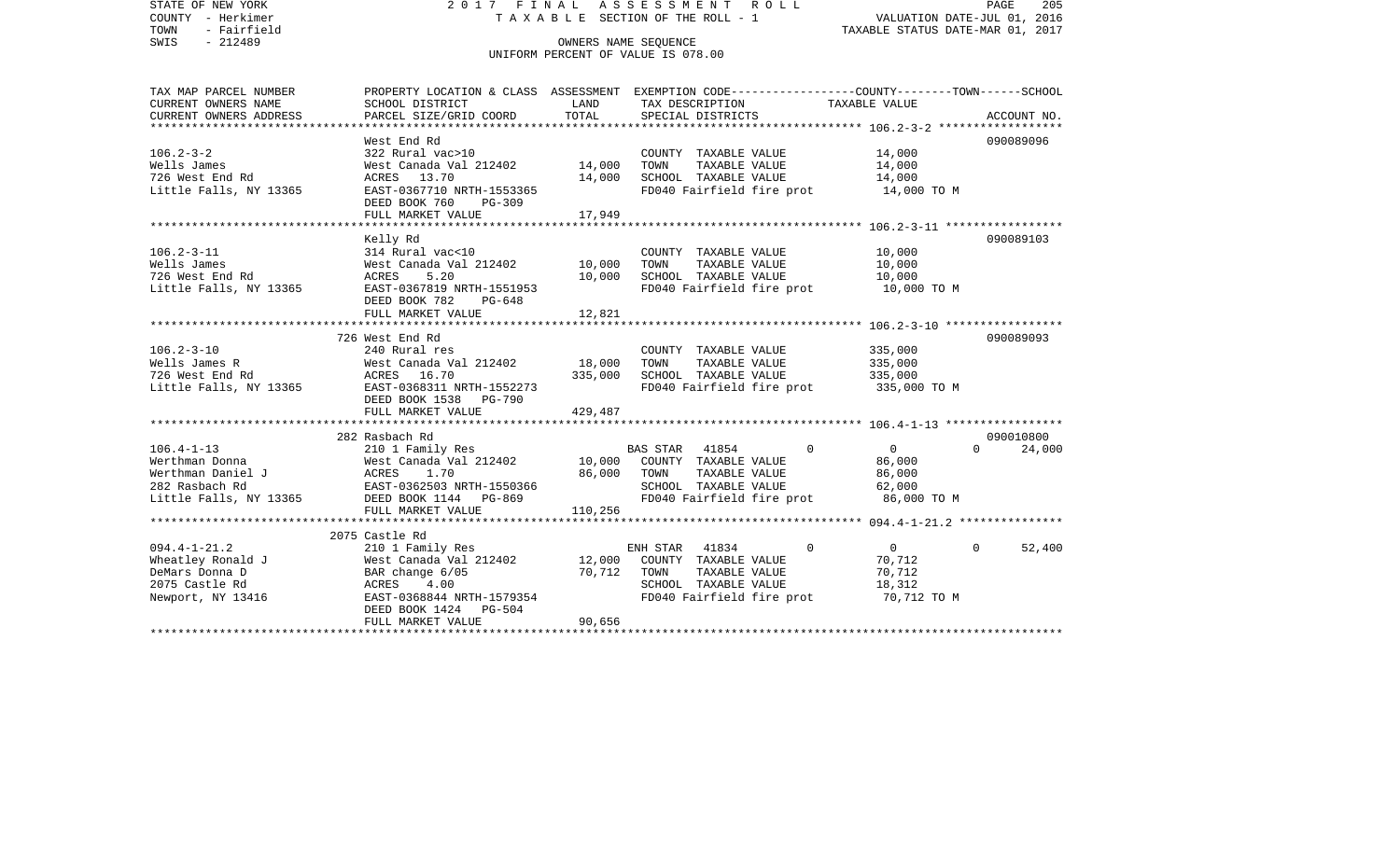STATE OF NEW YORK 2 0 1 7 F I N A L A S S E S S M E N T R O L L PAGE 206COUNTY - Herkimer **T A X A B L E** SECTION OF THE ROLL - 1 VALUATION DATE-JUL 01, 2016 TOWN - Fairfield TAXABLE STATUS DATE-MAR 01, 2017 SWIS - 212489 CONNERS NAME SEQUENCE UNIFORM PERCENT OF VALUE IS 078.00

TAX MAP PARCEL NUMBER PROPERTY LOCATION & CLASS ASSESSMENT EXEMPTION CODE------------------COUNTY--------TOWN------SCHOOL CURRENT OWNERS NAME SCHOOL DISTRICT LAND TAX DESCRIPTION TAXABLE VALUECURRENT OWNERS ADDRESS PARCEL SIZE/GRID COORD TOTAL SPECIAL DISTRICTS ACCOUNT NO. \*\*\*\*\*\*\*\*\*\*\*\*\*\*\*\*\*\*\*\*\*\*\*\*\*\*\*\*\*\*\*\*\*\*\*\*\*\*\*\*\*\*\*\*\*\*\*\*\*\*\*\*\*\*\*\*\*\*\*\*\*\*\*\*\*\*\*\*\*\*\*\*\*\*\*\*\*\*\*\*\*\*\*\*\*\*\*\*\*\*\*\*\*\*\*\*\*\*\*\*\*\*\* 101.14-1-15 \*\*\*\*\*\*\*\*\*\*\*\*\*\*\*\* 726 State Route 29 090010920101.14-1-15 210 1 Family Res ENH STAR 41834 0 0 0 52,400 Whitney Giacinda A 60,000 West Canada Val 212402 9,000 COUNTY TAXABLE VALUE 80,000 233 N Caroline St FRNT 220.00 DPTH 165.00 80,000 TOWN TAXABLE VALUE 80,000 Herkimer, NY 13350 EAST-0381052 NRTH-1568444 SCHOOL TAXABLE VALUE 27,600 DEED BOOK 857 PG-122 FD040 Fairfield fire prot 80,000 TO M FULL MARKET VALUE 102,564 \*\*\*\*\*\*\*\*\*\*\*\*\*\*\*\*\*\*\*\*\*\*\*\*\*\*\*\*\*\*\*\*\*\*\*\*\*\*\*\*\*\*\*\*\*\*\*\*\*\*\*\*\*\*\*\*\*\*\*\*\*\*\*\*\*\*\*\*\*\*\*\*\*\*\*\*\*\*\*\*\*\*\*\*\*\*\*\*\*\*\*\*\*\*\*\*\*\*\*\*\*\*\* 100.2-1-20.2 \*\*\*\*\*\*\*\*\*\*\*\*\*\*\* 216 Reservoir Rd 090100091100.2-1-20.2 210 1 Family Res BAS STAR 41854 0 0 0 24,000 Williams Christopher **West Canada Val 212402** 10,000 COUNTY TAXABLE VALUE 80,000 Williams Jennifer Doublewide 80,000 TOWN TAXABLE VALUE 80,000 216 Reservoir Rd ACRES 1.43 BANK 135 SCHOOL TAXABLE VALUE 56,000 PO Box 432 EAST-0369714 NRTH-1571292 FD040 Fairfield fire prot 80,000 TO M Middleville, NY 13406 DEED BOOK 884 PG-692 FULL MARKET VALUE 102,564 \*\*\*\*\*\*\*\*\*\*\*\*\*\*\*\*\*\*\*\*\*\*\*\*\*\*\*\*\*\*\*\*\*\*\*\*\*\*\*\*\*\*\*\*\*\*\*\*\*\*\*\*\*\*\*\*\*\*\*\*\*\*\*\*\*\*\*\*\*\*\*\*\*\*\*\*\*\*\*\*\*\*\*\*\*\*\*\*\*\*\*\*\*\*\*\*\*\*\*\*\*\*\* 107.2-1-6 \*\*\*\*\*\*\*\*\*\*\*\*\*\*\*\*\*\* 845 Davis Rd 090090030107.2-1-6 210 1 Family Res BAS STAR 41854 0 0 0 24,000 Williams Patrick M West Canada Val 212402 10,000 COUNTY TAXABLE VALUE 77,000 Williams Bonnie L **ACRES** 1.40 BANK 135 77,000 TOWN TAXABLE VALUE 77,000 845 Davis Rd EAST-0386727 NRTH-1558381 SCHOOL TAXABLE VALUE 53,000 Little Falls, NY 13365 DEED BOOK 848 PG-452 FD040 Fairfield fire prot 77,000 TO M FULL MARKET VALUE 98,718 \*\*\*\*\*\*\*\*\*\*\*\*\*\*\*\*\*\*\*\*\*\*\*\*\*\*\*\*\*\*\*\*\*\*\*\*\*\*\*\*\*\*\*\*\*\*\*\*\*\*\*\*\*\*\*\*\*\*\*\*\*\*\*\*\*\*\*\*\*\*\*\*\*\*\*\*\*\*\*\*\*\*\*\*\*\*\*\*\*\*\*\*\*\*\*\*\*\*\*\*\*\*\* 101.14-1-29 \*\*\*\*\*\*\*\*\*\*\*\*\*\*\*\* 121 Academy Walk 090010410 101.14-1-29 210 1 Family Res BAS STAR 41854 0 0 0 24,000 Willoughby James 6,000 West Canada Val 212402 6,000 COUNTY TAXABLE VALUE 56,000 Willoughby Debra FRNT 33.00 DPTH 340.00 56,000 TOWN TAXABLE VALUE 56,000 121 Academy Walk  $ACRES$  0.26 SCHOOL TAXABLE VALUE 32,000 Fairfield, NY 13406-9801 EAST-0381415 NRTH-1568793 FD040 Fairfield fire prot 56,000 TO M DEED BOOK 787 PG-81FULL MARKET VALUE 71,795 \*\*\*\*\*\*\*\*\*\*\*\*\*\*\*\*\*\*\*\*\*\*\*\*\*\*\*\*\*\*\*\*\*\*\*\*\*\*\*\*\*\*\*\*\*\*\*\*\*\*\*\*\*\*\*\*\*\*\*\*\*\*\*\*\*\*\*\*\*\*\*\*\*\*\*\*\*\*\*\*\*\*\*\*\*\*\*\*\*\*\*\*\*\*\*\*\*\*\*\*\*\*\* 101.14-1-27 \*\*\*\*\*\*\*\*\*\*\*\*\*\*\*\* 113 Academy Walk 090011040 101.14-1-27 210 1 Family Res ENH STAR 41834 0 0 0 52,400 Willoughby Judith West Canada Val 212402 8,000 COUNTY TAXABLE VALUE 85,000 Willoughby James J FRNT 170.00 DPTH 170.00 85,000 TOWN TAXABLE VALUE 113 Academy Walk EAST-0381249 NRTH-1568709 SCHOOL TAXABLE VALUE 32,600 Middleville, NY 13406-9801 DEED BOOK 1174 PG-292 FD040 Fairfield fire prot 85,000 TO M FULL MARKET VALUE 108,974 \*\*\*\*\*\*\*\*\*\*\*\*\*\*\*\*\*\*\*\*\*\*\*\*\*\*\*\*\*\*\*\*\*\*\*\*\*\*\*\*\*\*\*\*\*\*\*\*\*\*\*\*\*\*\*\*\*\*\*\*\*\*\*\*\*\*\*\*\*\*\*\*\*\*\*\*\*\*\*\*\*\*\*\*\*\*\*\*\*\*\*\*\*\*\*\*\*\*\*\*\*\*\*\*\*\*\*\*\*\*\*\*\*\*\*\*\*\*\*\*\*\*\*\*\*\*\*\*\*\*\*\*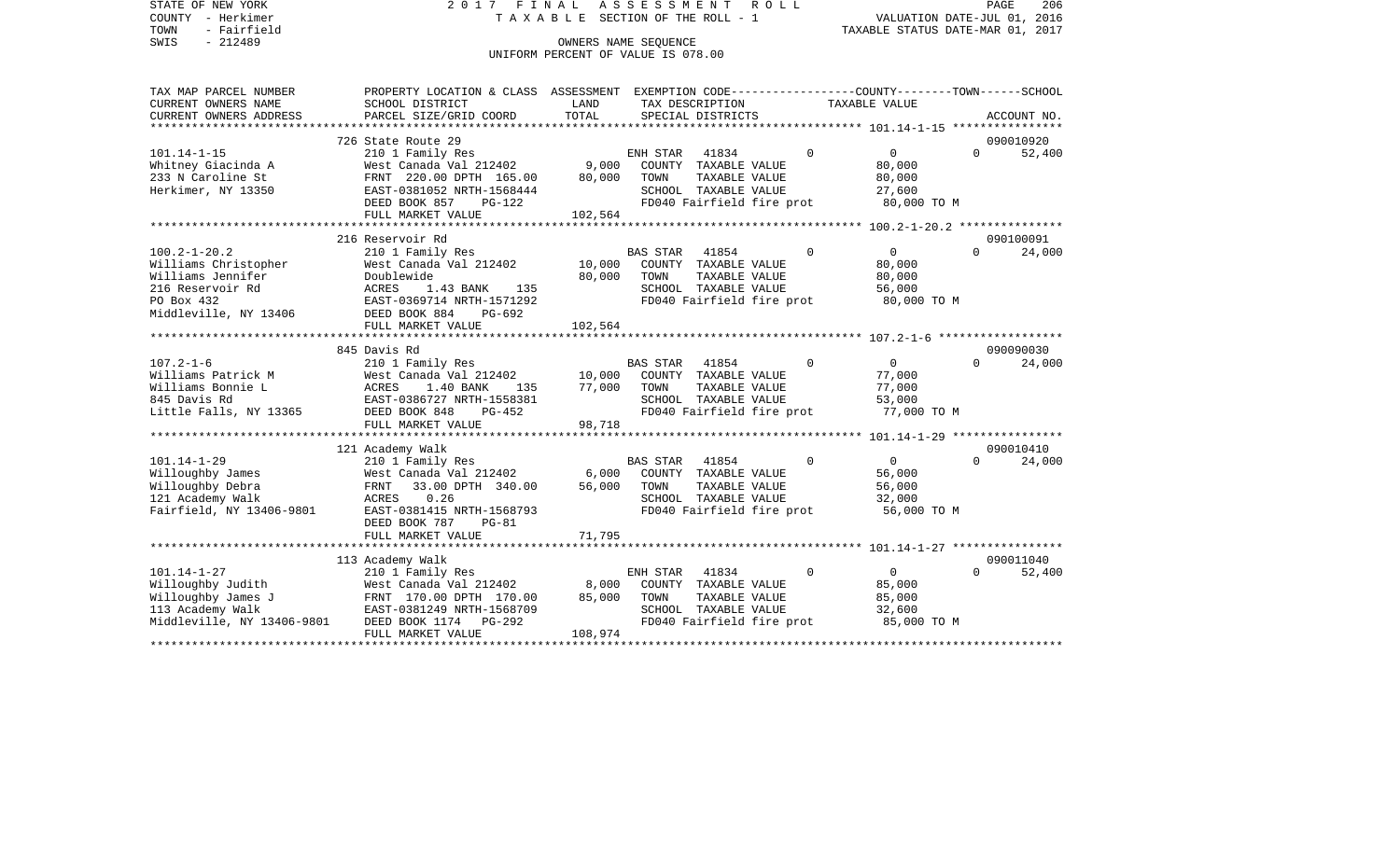COUNTY - Herkimer T A X A B L E SECTION OF THE ROLL - 1 VALUATION DATE-JUL 01, 2016 TOWN - Fairfield TAXABLE STATUS DATE-MAR 01, 2017 SWIS - 212489 CONNERS NAME SEQUENCE UNIFORM PERCENT OF VALUE IS 078.00TAX MAP PARCEL NUMBER PROPERTY LOCATION & CLASS ASSESSMENT EXEMPTION CODE------------------COUNTY--------TOWN------SCHOOL CURRENT OWNERS NAME SCHOOL DISTRICT LAND TAX DESCRIPTION TAXABLE VALUECURRENT OWNERS ADDRESS PARCEL SIZE/GRID COORD TOTAL SPECIAL DISTRICTS ACCOUNT NO. \*\*\*\*\*\*\*\*\*\*\*\*\*\*\*\*\*\*\*\*\*\*\*\*\*\*\*\*\*\*\*\*\*\*\*\*\*\*\*\*\*\*\*\*\*\*\*\*\*\*\*\*\*\*\*\*\*\*\*\*\*\*\*\*\*\*\*\*\*\*\*\*\*\*\*\*\*\*\*\*\*\*\*\*\*\*\*\*\*\*\*\*\*\*\*\*\*\*\*\*\*\*\* 106.4-1-10 \*\*\*\*\*\*\*\*\*\*\*\*\*\*\*\*\* 545 West End Rd 090100027106.4-1-10 210 1 Family Res COUNTY TAXABLE VALUE 95,000 Wilmington Savings Fund West Canada Val 212402 10,000 TOWN TAXABLE VALUE 95,000 500 Delaware Ave Doublewide 95,000 SCHOOL TAXABLE VALUE 95,000 Wilmington, DE 19801 ACRES 2.00 FD040 Fairfield fire prot 95,000 TO M EAST-0366126 NRTH-1549821 DEED BOOK 2017 PG-843FULL MARKET VALUE 121,795 \*\*\*\*\*\*\*\*\*\*\*\*\*\*\*\*\*\*\*\*\*\*\*\*\*\*\*\*\*\*\*\*\*\*\*\*\*\*\*\*\*\*\*\*\*\*\*\*\*\*\*\*\*\*\*\*\*\*\*\*\*\*\*\*\*\*\*\*\*\*\*\*\*\*\*\*\*\*\*\*\*\*\*\*\*\*\*\*\*\*\*\*\*\*\*\*\*\*\*\*\*\*\* 101.14-1-28 \*\*\*\*\*\*\*\*\*\*\*\*\*\*\*\* 119 Academy Walk 090011070 101.14-1-28 210 1 Family Res ENH STAR 41834 0 0 0 0 Windecker Bruce & Barbara Mest Canada Val 212402 8,000 COUNTY TAXABLE VALUE 85,000 119 Academy Walk life use 85,000 TOWN TAXABLE VALUE 85,000 Fairfield, NY 13406 FRNT 75.00 DPTH 340.00 SCHOOL TAXABLE VALUE 32,600 EAST-0381357 NRTH-1568792 FD040 Fairfield fire prot 85,000 TO M DEED BOOK 1505 PG-484 FULL MARKET VALUE 108,974 \*\*\*\*\*\*\*\*\*\*\*\*\*\*\*\*\*\*\*\*\*\*\*\*\*\*\*\*\*\*\*\*\*\*\*\*\*\*\*\*\*\*\*\*\*\*\*\*\*\*\*\*\*\*\*\*\*\*\*\*\*\*\*\*\*\*\*\*\*\*\*\*\*\*\*\*\*\*\*\*\*\*\*\*\*\*\*\*\*\*\*\*\*\*\*\*\*\*\*\*\*\*\* 101.14-1-31 \*\*\*\*\*\*\*\*\*\*\*\*\*\*\*\* 1231 Hardscrabble Rd 090008280101.14-1-31 210 1 Family Res COUNTY TAXABLE VALUE 80,000 Windecker Dana West Canada Val 212402 10,000 TOWN TAXABLE VALUE 80,000 Windecker Sandra ACRES 1.32 80,000 SCHOOL TAXABLE VALUE 80,000 1140 Hardscrabble Rd EAST-0381588 NRTH-1568815 FD040 Fairfield fire prot 80,000 TO M Middleville, NY 13406 DEED BOOK 1572 PG-818 FULL MARKET VALUE 102,564 \*\*\*\*\*\*\*\*\*\*\*\*\*\*\*\*\*\*\*\*\*\*\*\*\*\*\*\*\*\*\*\*\*\*\*\*\*\*\*\*\*\*\*\*\*\*\*\*\*\*\*\*\*\*\*\*\*\*\*\*\*\*\*\*\*\*\*\*\*\*\*\*\*\*\*\*\*\*\*\*\*\*\*\*\*\*\*\*\*\*\*\*\*\*\*\*\*\*\*\*\*\*\* 101.14-1-50 \*\*\*\*\*\*\*\*\*\*\*\*\*\*\*\* 1140 Hardscrabble Rd 090100028101.14-1-50 210 1 Family Res ENH STAR 41834 0 0 0 52,400 Windecker Family Irrevocable T West Canada Val 212402 9,000 COUNTY TAXABLE VALUE 91,000 Windecker Dana & Sandra Steven FRNT 110.00 DPTH 295.00 91.000 TOWN TAXABLE VALUE 91.000 1140 Hardscrabble Rd EAST-0382139 NRTH-1566917 SCHOOL TAXABLE VALUE 38,600 Fairfield, NY 13406 **DEED BOOK 1505** PG-491 **FD040** Fairfield fire prot 91,000 TO M FULL MARKET VALUE 116,667 \*\*\*\*\*\*\*\*\*\*\*\*\*\*\*\*\*\*\*\*\*\*\*\*\*\*\*\*\*\*\*\*\*\*\*\*\*\*\*\*\*\*\*\*\*\*\*\*\*\*\*\*\*\*\*\*\*\*\*\*\*\*\*\*\*\*\*\*\*\*\*\*\*\*\*\*\*\*\*\*\*\*\*\*\*\*\*\*\*\*\*\*\*\*\*\*\*\*\*\*\*\*\* 101.14-1-49 \*\*\*\*\*\*\*\*\*\*\*\*\*\*\*\* 1152 Hardscrabble Rd 090000960101.14-1-49 210 1 Family Res COUNTY TAXABLE VALUE 45,000 Windecker Family Trrevocable T West Canada Val 212402 Windecker Dana & Sandra Steven ACRES 2.00 45,000 SCHOOL TAXABLE VALUE 45,000 1152 Hardscrabble Rd EAST-0382114 NRTH-1567098 FD040 Fairfield fire prot 45,000 TO M Fairfield, NY 13406 DEED BOOK 1505 PG-487 FULL MARKET VALUE 57,692 \*\*\*\*\*\*\*\*\*\*\*\*\*\*\*\*\*\*\*\*\*\*\*\*\*\*\*\*\*\*\*\*\*\*\*\*\*\*\*\*\*\*\*\*\*\*\*\*\*\*\*\*\*\*\*\*\*\*\*\*\*\*\*\*\*\*\*\*\*\*\*\*\*\*\*\*\*\*\*\*\*\*\*\*\*\*\*\*\*\*\*\*\*\*\*\*\*\*\*\*\*\*\*\*\*\*\*\*\*\*\*\*\*\*\*\*\*\*\*\*\*\*\*\*\*\*\*\*\*\*\*\*

STATE OF NEW YORK 2 0 1 7 F I N A L A S S E S S M E N T R O L L PAGE 207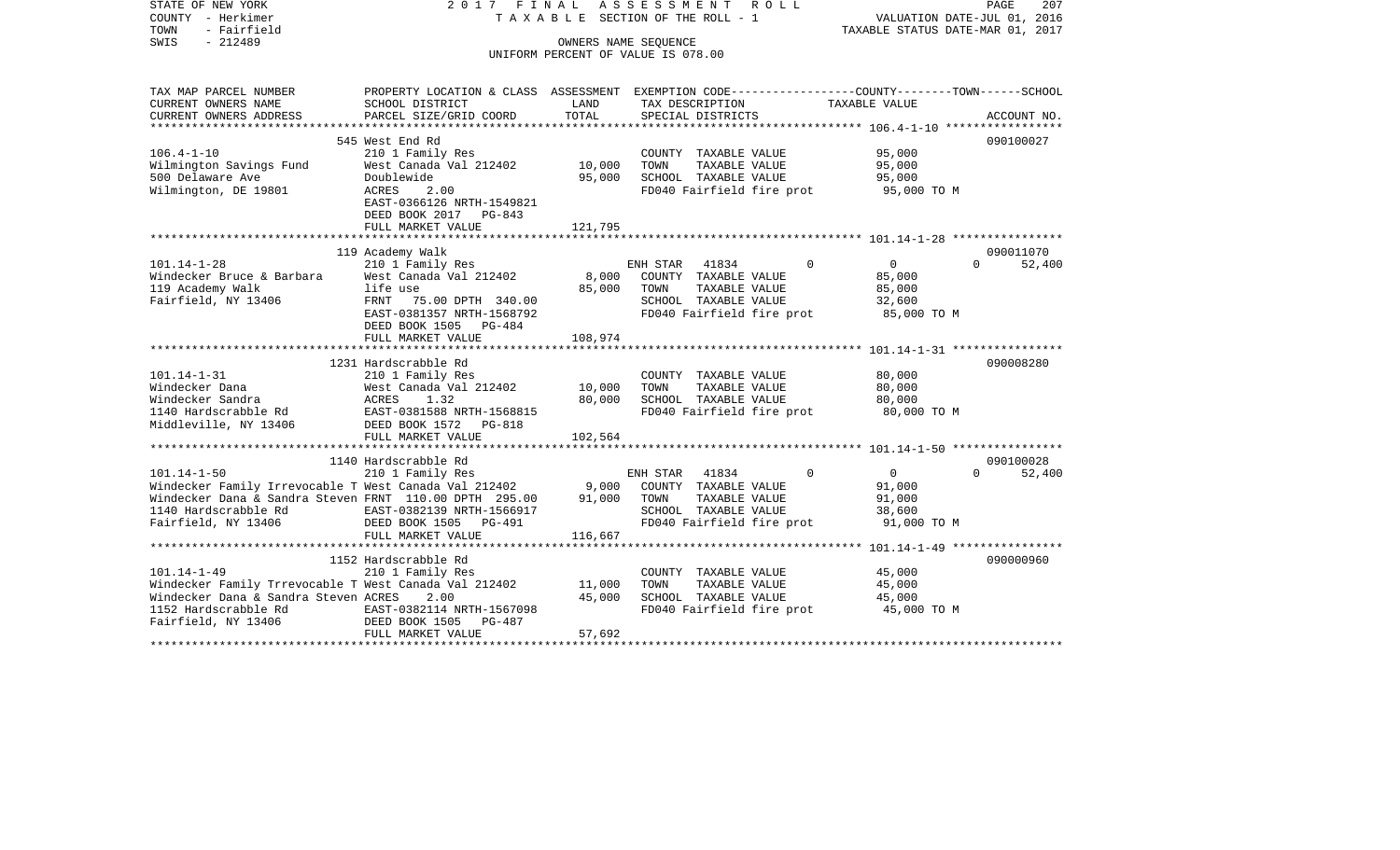| STATE OF NEW YORK<br>COUNTY - Herkimer<br>TOWN<br>- Fairfield<br>$-212489$<br>SWIS | 2017 FINAL                                                                                     | TAXABLE SECTION OF THE ROLL - 1<br>OWNERS NAME SEQUENCE | ASSESSMENT                 |                                       | R O L L                   | VALUATION DATE-JUL 01, 2016<br>TAXABLE STATUS DATE-MAR 01, 2017 |          | PAGE<br>208 |
|------------------------------------------------------------------------------------|------------------------------------------------------------------------------------------------|---------------------------------------------------------|----------------------------|---------------------------------------|---------------------------|-----------------------------------------------------------------|----------|-------------|
|                                                                                    |                                                                                                | UNIFORM PERCENT OF VALUE IS 078.00                      |                            |                                       |                           |                                                                 |          |             |
|                                                                                    |                                                                                                |                                                         |                            |                                       |                           |                                                                 |          |             |
| TAX MAP PARCEL NUMBER                                                              | PROPERTY LOCATION & CLASS ASSESSMENT EXEMPTION CODE---------------COUNTY-------TOWN-----SCHOOL | LAND                                                    |                            |                                       |                           | TAXABLE VALUE                                                   |          |             |
| CURRENT OWNERS NAME<br>CURRENT OWNERS ADDRESS                                      | SCHOOL DISTRICT<br>PARCEL SIZE/GRID COORD                                                      | TOTAL                                                   |                            | SPECIAL DISTRICTS                     | TAX DESCRIPTION           |                                                                 |          | ACCOUNT NO. |
| ***********************                                                            |                                                                                                |                                                         |                            |                                       |                           |                                                                 |          |             |
|                                                                                    | 1568 Castle Rd                                                                                 |                                                         |                            |                                       |                           |                                                                 |          | 090086015   |
| $095.3 - 1 - 30.2$                                                                 | 210 1 Family Res<br>West Canada Val 212402                                                     |                                                         | ENH STAR                   | 41834                                 | $\Omega$                  | $\overline{0}$<br>66,000                                        | $\Omega$ | 52,400      |
| Winter David B                                                                     | 3.38                                                                                           | 12,000<br>66,000                                        | TOWN                       | COUNTY TAXABLE VALUE<br>TAXABLE VALUE |                           | 66,000                                                          |          |             |
|                                                                                    | EAST-0378646 NRTH-1581269                                                                      |                                                         |                            | SCHOOL TAXABLE VALUE                  |                           | 13,600                                                          |          |             |
|                                                                                    | DEED BOOK 880<br>PG-203                                                                        |                                                         |                            |                                       | FD040 Fairfield fire prot | 66,000 TO M                                                     |          |             |
|                                                                                    | FULL MARKET VALUE                                                                              | 84,615                                                  |                            |                                       |                           |                                                                 |          |             |
|                                                                                    |                                                                                                |                                                         |                            |                                       |                           |                                                                 |          |             |
|                                                                                    | 263 Parkhurst Rd                                                                               |                                                         |                            |                                       |                           |                                                                 |          | 090006120   |
| $100.4 - 1 - 15$                                                                   | 210 1 Family Res                                                                               |                                                         | ENH STAR                   | 41834                                 | $\Omega$                  | $\overline{0}$                                                  | $\Omega$ | 52,400      |
| Woodcock Helen                                                                     | West Canada Val 212402                                                                         | 10,000                                                  |                            | COUNTY TAXABLE VALUE                  |                           | 65,000                                                          |          |             |
| 263 Parkhurst Rd                                                                   | Doublewide                                                                                     | 65,000                                                  | TOWN                       | TAXABLE VALUE                         |                           | 65,000                                                          |          |             |
| Little Falls, NY 13365                                                             | ACRES<br>1.00                                                                                  |                                                         |                            | SCHOOL TAXABLE VALUE                  |                           | 12,600                                                          |          |             |
|                                                                                    | EAST-0370269 NRTH-1566442                                                                      |                                                         |                            |                                       | FD040 Fairfield fire prot | 65,000 TO M                                                     |          |             |
|                                                                                    | DEED BOOK 814<br>PG-542                                                                        |                                                         |                            |                                       |                           |                                                                 |          |             |
|                                                                                    | FULL MARKET VALUE                                                                              | 83,333                                                  |                            |                                       |                           |                                                                 |          |             |
|                                                                                    | State Route 29                                                                                 |                                                         |                            |                                       |                           |                                                                 |          | 090087059   |
| $101.4 - 5 - 4$                                                                    | 322 Rural vac>10                                                                               |                                                         |                            | COUNTY TAXABLE VALUE                  |                           | 17,000                                                          |          |             |
| Wright Alphanso                                                                    | West Canada Val 212402                                                                         | 17,000                                                  | TOWN                       | TAXABLE VALUE                         |                           | 17,000                                                          |          |             |
| 187-23 Sullivan Rd                                                                 | ACRES 19.60                                                                                    | 17,000                                                  |                            | SCHOOL TAXABLE VALUE                  |                           | 17,000                                                          |          |             |
| St. Albans, NY 11412                                                               | EAST-0387283 NRTH-1567261                                                                      |                                                         |                            |                                       |                           | FD040 Fairfield fire prot 17,000 TO M                           |          |             |
|                                                                                    | DEED BOOK 940<br>PG-700                                                                        |                                                         |                            |                                       |                           |                                                                 |          |             |
|                                                                                    | FULL MARKET VALUE                                                                              | 21,795                                                  |                            |                                       |                           |                                                                 |          |             |
|                                                                                    |                                                                                                |                                                         |                            |                                       |                           |                                                                 |          |             |
|                                                                                    | 310 Lynch Rd                                                                                   |                                                         |                            |                                       |                           |                                                                 |          |             |
| $106.2 - 1 - 12.2$                                                                 | 210 1 Family Res                                                                               |                                                         | BAS STAR                   | 41854                                 | $\Omega$                  | $\overline{0}$                                                  | 0        | 24,000      |
| Wright Heather L                                                                   | West Canada Val 212402                                                                         | 6,000                                                   |                            | COUNTY TAXABLE VALUE                  |                           | 110,000                                                         |          |             |
| 310 Lynch Rd                                                                       | FRNT<br>75.00 DPTH 140.00                                                                      | 110,000                                                 | TOWN                       | TAXABLE VALUE                         |                           | 110,000                                                         |          |             |
| Little Falls, NY 13365                                                             | ACRES<br>$0.26$ BANK<br>135                                                                    |                                                         |                            | SCHOOL TAXABLE VALUE                  |                           | 86,000                                                          |          |             |
|                                                                                    | EAST-0365300 NRTH-1554382                                                                      |                                                         |                            |                                       | FD040 Fairfield fire prot | 110,000 TO M                                                    |          |             |
|                                                                                    | DEED BOOK 803<br>PG-646                                                                        |                                                         |                            |                                       |                           |                                                                 |          |             |
|                                                                                    | FULL MARKET VALUE                                                                              | 141,026                                                 |                            |                                       |                           |                                                                 |          |             |
|                                                                                    | 304 Lynch Rd                                                                                   |                                                         |                            |                                       |                           |                                                                 |          | 090100039   |
| $106.2 - 1 - 12.1$                                                                 | 210 1 Family Res                                                                               |                                                         | BAS STAR                   | 41854                                 | $\mathbf 0$               | $\overline{0}$                                                  | $\Omega$ | 24,000      |
| Wright Wesley                                                                      | West Canada Val 212402                                                                         |                                                         | 7,000 COUNTY TAXABLE VALUE |                                       |                           | 60,000                                                          |          |             |
| 304 Lynch Rd                                                                       | BAR change 6/05                                                                                | 60,000                                                  | TOWN                       | TAXABLE VALUE                         |                           | 60,000                                                          |          |             |
| Little Falls, NY 13365                                                             | FRNT 140.00 DPTH 150.00                                                                        |                                                         |                            | SCHOOL TAXABLE VALUE                  |                           | 36,000                                                          |          |             |
|                                                                                    | ACRES<br>$0.46$ BANK<br>135                                                                    |                                                         |                            |                                       | FD040 Fairfield fire prot | 60,000 TO M                                                     |          |             |
|                                                                                    | EAST-0365357 NRTH-1554457                                                                      |                                                         |                            |                                       |                           |                                                                 |          |             |
|                                                                                    | DEED BOOK 794<br>PG-46                                                                         |                                                         |                            |                                       |                           |                                                                 |          |             |
|                                                                                    | FULL MARKET VALUE                                                                              | 76,923                                                  |                            |                                       |                           |                                                                 |          |             |
|                                                                                    |                                                                                                |                                                         |                            |                                       |                           |                                                                 |          |             |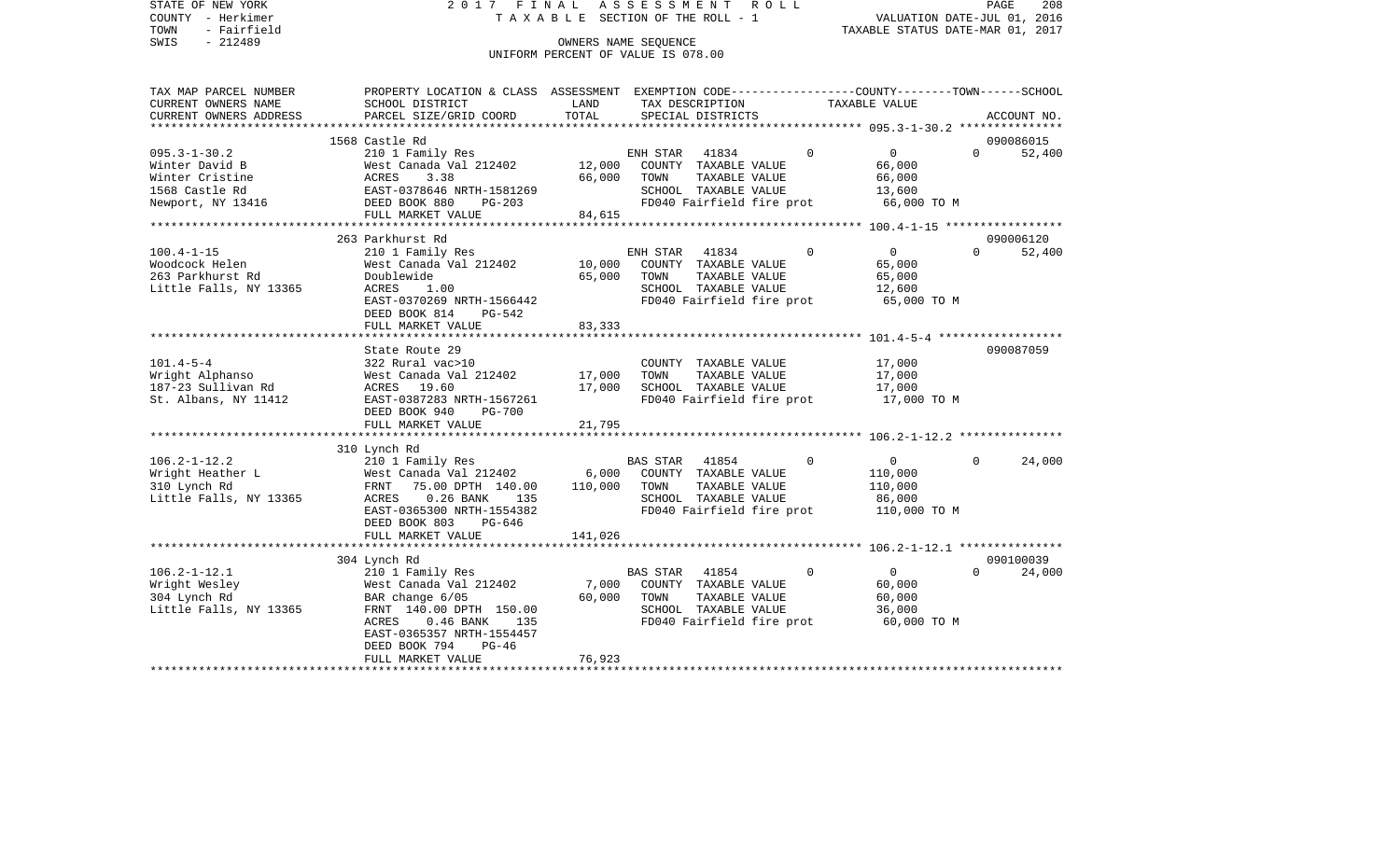| STATE OF NEW YORK<br>COUNTY - Herkimer<br>- Fairfield<br>TOWN<br>$-212489$<br>SWIS                  | 2017 FINAL                                                                                                                                                 | OWNERS NAME SEQUENCE | ASSESSMENT<br>R O L L<br>TAXABLE SECTION OF THE ROLL - 1<br>UNIFORM PERCENT OF VALUE IS 078.00                                        |                                                                           | PAGE<br>209<br>VALUATION DATE-JUL 01, 2016<br>TAXABLE STATUS DATE-MAR 01, 2017 |
|-----------------------------------------------------------------------------------------------------|------------------------------------------------------------------------------------------------------------------------------------------------------------|----------------------|---------------------------------------------------------------------------------------------------------------------------------------|---------------------------------------------------------------------------|--------------------------------------------------------------------------------|
| TAX MAP PARCEL NUMBER<br>CURRENT OWNERS NAME<br>CURRENT OWNERS ADDRESS                              | PROPERTY LOCATION & CLASS ASSESSMENT EXEMPTION CODE---------------COUNTY-------TOWN------SCHOOL<br>SCHOOL DISTRICT<br>PARCEL SIZE/GRID COORD               | LAND<br>TOTAL        | TAX DESCRIPTION<br>SPECIAL DISTRICTS                                                                                                  | TAXABLE VALUE                                                             | ACCOUNT NO.                                                                    |
|                                                                                                     | 205 Sandy Ln Rd                                                                                                                                            |                      |                                                                                                                                       |                                                                           |                                                                                |
| $095.3 - 1 - 32.6$<br>Yocabet Michael<br>Yocabet Michael Jr.<br>205 Sandy Ln<br>Fairfield, NY 13416 | 242 Rurl res&rec<br>West Canada Val 212402<br>ACRES 50.20<br>EAST-0384253 NRTH-1582098<br>DEED BOOK 1605 PG-374                                            | 36,000<br>136,000    | COUNTY TAXABLE VALUE<br>TAXABLE VALUE<br>TOWN<br>SCHOOL TAXABLE VALUE<br>FD040 Fairfield fire prot                                    | 136,000<br>136,000<br>136,000<br>136,000 TO M                             |                                                                                |
|                                                                                                     | FULL MARKET VALUE                                                                                                                                          | 174,359              |                                                                                                                                       |                                                                           |                                                                                |
| $101.4 - 4 - 9$<br>Yoder Rufus M<br>Yoder Ester Mae<br>194 Snyder Rd<br>Little Falls, NY 13365      | 194 Snyder Rd<br>240 Rural res<br>West Canada Val 212402<br>Survey Jj19a26<br>ACRES 20.90<br>EAST-0391900 NRTH-1565854<br>DEED BOOK 1453 PG-757            | 20,000<br>100,000    | BAS STAR<br>41854<br>COUNTY TAXABLE VALUE<br>TAXABLE VALUE<br>TOWN<br>SCHOOL TAXABLE VALUE<br>FD040 Fairfield fire prot               | $\Omega$<br>$\mathbf{0}$<br>100,000<br>100,000<br>76,000<br>100,000 TO M  | $\Omega$<br>24,000                                                             |
|                                                                                                     | FULL MARKET VALUE                                                                                                                                          | 128,205              |                                                                                                                                       |                                                                           |                                                                                |
| $107.3 - 2 - 2.3$<br>Young-Edick Donna<br>2322 State Route 169<br>Little Falls, NY 13365            | State Route 169<br>314 Rural vac<10<br>West Canada Val 212402<br>FRNT 100.00 DPTH<br>3.30<br>ACRES<br>EAST-0375430 NRTH-1550910<br>DEED BOOK 903<br>PG-322 | 5,000<br>5,000       | COUNTY TAXABLE VALUE<br>TOWN<br>TAXABLE VALUE<br>SCHOOL TAXABLE VALUE<br>FD040 Fairfield fire prot                                    | 5,000<br>5,000<br>5,000<br>5,000 TO M                                     |                                                                                |
|                                                                                                     | FULL MARKET VALUE                                                                                                                                          | 6,410                |                                                                                                                                       |                                                                           |                                                                                |
| $107.3 - 2 - 4.2$<br>Young-Edick Donna<br>2322 State Route 169<br>Little Falls, 13365               | 2322 State Route 169<br>210 1 Family Res<br>Little Falls Ce 210900<br>ACRES<br>1.60<br>EAST-0375292 NRTH-1550705<br>DEED BOOK 741<br>$PG-93$               | 102,000              | <b>BAS STAR</b><br>41854<br>10,000 COUNTY TAXABLE VALUE<br>TOWN<br>TAXABLE VALUE<br>SCHOOL TAXABLE VALUE<br>FD040 Fairfield fire prot | $\circ$<br>$\overline{0}$<br>102,000<br>102,000<br>78,000<br>102,000 TO M | 090100068<br>$\Omega$<br>24,000                                                |
|                                                                                                     | FULL MARKET VALUE<br>***************************                                                                                                           | 130,769              |                                                                                                                                       |                                                                           |                                                                                |
| $106.2 - 1 - 2.1$<br>Yoworski Keith<br>Yoworski Theresa<br>448 Lynch Rd<br>Little Falls, NY 13365   | 456 Lynch Rd<br>210 1 Family Res<br>West Canada Val 212402<br>FRNT 160.00 DPTH<br>1.10<br>ACRES<br>EAST-0365747 NRTH-1557276<br>DEED BOOK 2017 PG-1377     | 10,000<br>50,000     | COUNTY TAXABLE VALUE<br>TOWN<br>TAXABLE VALUE<br>SCHOOL TAXABLE VALUE<br>FD040 Fairfield fire prot                                    | 50,000<br>50,000<br>50,000<br>50,000 TO M                                 | 090004950                                                                      |
| PRIOR OWNER ON 3/01/2017 FULL MARKET VALUE<br>Yoworski Mariah M<br>*****************                |                                                                                                                                                            | 64,103               |                                                                                                                                       |                                                                           |                                                                                |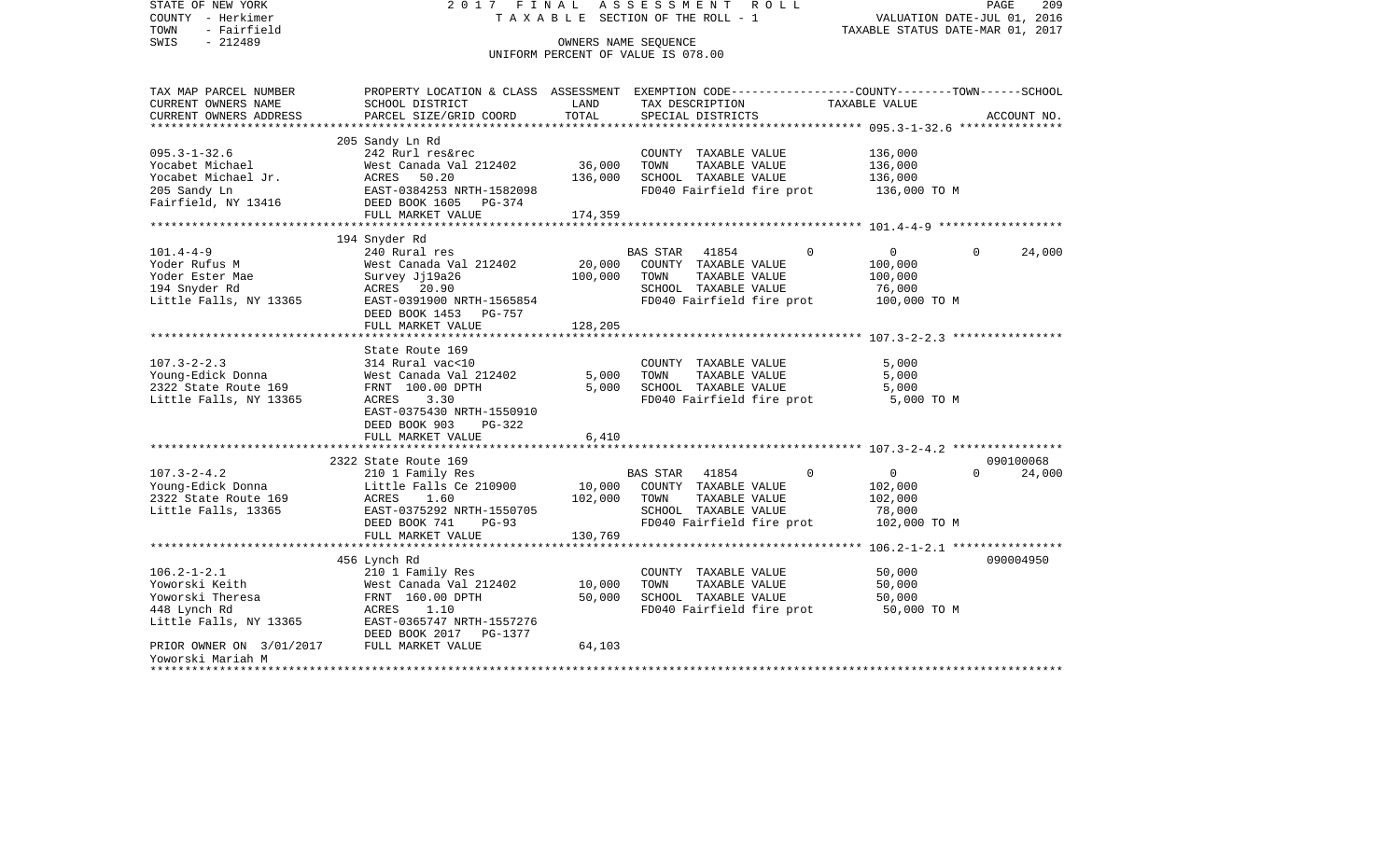| STATE OF NEW YORK<br>COUNTY - Herkimer                                                                | 2017 FINAL ASSESSMENT ROLL                                                                                                                                                                                                                                  | T A X A B L E SECTION OF THE ROLL - 1 |                         |                                | VALUATION DATE-JUL 01, 2016           |                | 210<br>PAGE    |
|-------------------------------------------------------------------------------------------------------|-------------------------------------------------------------------------------------------------------------------------------------------------------------------------------------------------------------------------------------------------------------|---------------------------------------|-------------------------|--------------------------------|---------------------------------------|----------------|----------------|
| TOWN<br>- Fairfield                                                                                   |                                                                                                                                                                                                                                                             |                                       |                         |                                | TAXABLE STATUS DATE-MAR 01, 2017      |                |                |
| SWIS<br>$-212489$                                                                                     |                                                                                                                                                                                                                                                             |                                       | OWNERS NAME SEQUENCE    |                                |                                       |                |                |
|                                                                                                       |                                                                                                                                                                                                                                                             | UNIFORM PERCENT OF VALUE IS 078.00    |                         |                                |                                       |                |                |
| TAX MAP PARCEL NUMBER                                                                                 | PROPERTY LOCATION & CLASS ASSESSMENT EXEMPTION CODE----------------COUNTY-------TOWN------SCHOOL                                                                                                                                                            |                                       |                         |                                |                                       |                |                |
| CURRENT OWNERS NAME                                                                                   | SCHOOL DISTRICT                                                                                                                                                                                                                                             | LAND                                  |                         | TAX DESCRIPTION                | TAXABLE VALUE                         |                |                |
| CURRENT OWNERS ADDRESS                                                                                | PARCEL SIZE/GRID COORD                                                                                                                                                                                                                                      | TOTAL                                 |                         | SPECIAL DISTRICTS              |                                       |                | ACCOUNT NO.    |
|                                                                                                       |                                                                                                                                                                                                                                                             |                                       |                         |                                |                                       |                |                |
|                                                                                                       | 448 Lynch Rd                                                                                                                                                                                                                                                |                                       |                         |                                |                                       |                | 090087056      |
|                                                                                                       | 108.2-1-2.2<br>108.2-1-2.2<br>101 Family Res<br>2101 Family Res<br>2101 Family Res<br>2101 Family Res<br>2101 Family Res<br>212402<br>27,000 VET WAR T<br>2112402<br>27,000 VET WAR T<br>21123<br>27,000 VET WAR T<br>21123<br>295,500 VET DIS CT<br>25,500 |                                       |                         |                                | $\mathbf 0$<br>7,200                  | $\Omega$       | $\overline{0}$ |
|                                                                                                       |                                                                                                                                                                                                                                                             |                                       |                         |                                | $\Omega$<br>$\Omega$                  | 9,600          | $\overline{0}$ |
|                                                                                                       |                                                                                                                                                                                                                                                             |                                       |                         |                                | $\Omega$<br>24,000                    | 32,000         | $\overline{0}$ |
|                                                                                                       |                                                                                                                                                                                                                                                             |                                       |                         |                                | $\Omega$<br>$\circ$                   | $\Omega$       | 24,000         |
|                                                                                                       |                                                                                                                                                                                                                                                             |                                       |                         | COUNTY TAXABLE VALUE           | 64,300                                |                |                |
|                                                                                                       | DEED BOOK 802<br>PG-29                                                                                                                                                                                                                                      |                                       | TOWN                    | TAXABLE VALUE                  | 53,900                                |                |                |
|                                                                                                       | FULL MARKET VALUE                                                                                                                                                                                                                                           | 122,436 SCHOOL TAXABLE VALUE          |                         |                                | 71,500<br>95,500 TO M                 |                |                |
|                                                                                                       |                                                                                                                                                                                                                                                             |                                       |                         | FD040 Fairfield fire prot      |                                       |                |                |
|                                                                                                       | Davis Rd                                                                                                                                                                                                                                                    |                                       |                         |                                |                                       |                |                |
| $107.1 - 3 - 14.2$                                                                                    | 314 Rural vac<10                                                                                                                                                                                                                                            |                                       |                         | COUNTY TAXABLE VALUE           | 12,000                                |                |                |
|                                                                                                       |                                                                                                                                                                                                                                                             | 12,000                                | TOWN                    | TAXABLE VALUE                  | 12,000                                |                |                |
|                                                                                                       |                                                                                                                                                                                                                                                             | 12,000                                |                         | SCHOOL TAXABLE VALUE           | 12,000                                |                |                |
|                                                                                                       |                                                                                                                                                                                                                                                             |                                       |                         |                                | FD040 Fairfield fire prot 12,000 TO M |                |                |
|                                                                                                       |                                                                                                                                                                                                                                                             |                                       |                         |                                |                                       |                |                |
|                                                                                                       | FULL MARKET VALUE                                                                                                                                                                                                                                           | 15,385                                |                         |                                |                                       |                |                |
|                                                                                                       |                                                                                                                                                                                                                                                             |                                       |                         |                                |                                       |                |                |
|                                                                                                       | Parkhurst Road                                                                                                                                                                                                                                              |                                       |                         |                                |                                       |                |                |
| $101.3 - 1 - 16.3$                                                                                    |                                                                                                                                                                                                                                                             |                                       |                         | COUNTY TAXABLE VALUE           | 6,500                                 |                |                |
| Zaino Michael J                                                                                       |                                                                                                                                                                                                                                                             | 6,500                                 | TOWN                    | TAXABLE VALUE<br>TAXABLE VALUE | 6,500                                 |                |                |
| Zaino Heather L                                                                                       |                                                                                                                                                                                                                                                             | 6,500                                 |                         | SCHOOL TAXABLE VALUE           | 6,500                                 |                |                |
| PO Box 302                                                                                            | 314 Rural vac<10<br>West Canada Val 212402<br>FRNT 346.80 DPTH<br>ACRES 4.00<br>EAST-0377429 NRTH-1563166                                                                                                                                                   |                                       |                         |                                | FD040 Fairfield fire prot 6,500 TO M  |                |                |
| Newport, NY 13416                                                                                     |                                                                                                                                                                                                                                                             |                                       |                         |                                |                                       |                |                |
|                                                                                                       | DEED BOOK 1140<br>PG-561                                                                                                                                                                                                                                    |                                       |                         |                                |                                       |                |                |
|                                                                                                       | FULL MARKET VALUE                                                                                                                                                                                                                                           | 8,333                                 |                         |                                |                                       |                |                |
|                                                                                                       | 2628 State Route 169                                                                                                                                                                                                                                        |                                       |                         |                                |                                       |                | 090006180      |
| 107.1-1-12.2                                                                                          | 113 Cattle farm                                                                                                                                                                                                                                             |                                       | VET COM C 41132         |                                | $\mathbf{0}$<br>12,000                | $\Omega$       | $\overline{0}$ |
| Zelman Russell R                                                                                      |                                                                                                                                                                                                                                                             | 76,000 VET COM T 41133                |                         |                                | 0<br>$\overline{0}$                   | 16,000         | $\overline{0}$ |
| Zelman Lorna Kay                                                                                      | West Canada Val 212402<br>BAR change 6/05<br>Merge Of 106.21-20 & 21                                                                                                                                                                                        |                                       | 200,000 VET DIS C 41142 |                                | 0<br>24,000                           | $\Omega$       | $\overline{0}$ |
| 2628 State Route 169                                                                                  |                                                                                                                                                                                                                                                             |                                       | VET DIS T 41143         |                                | $\mathbf 0$<br>$\overline{0}$         | 32,000         | $\overline{0}$ |
| Little Falls, NY 13365 ACRES 141.50                                                                   |                                                                                                                                                                                                                                                             |                                       | AG MKTS                 | 41730                          | $\Omega$<br>7,354                     | 7,354          | 7,354          |
|                                                                                                       | EAST-0372758 NRTH-1555841                                                                                                                                                                                                                                   |                                       | BAS STAR                | 41854                          | $\Omega$<br>$\overline{0}$            | $\overline{0}$ | 24,000         |
|                                                                                                       | PG-154                                                                                                                                                                                                                                                      |                                       |                         | COUNTY TAXABLE VALUE           | 156,646                               |                |                |
| MAY BE SUBJECT TO PAYMENT      DEED BOOK 839    1<br>UNDER AGDIST LAW TIL 2024      FULL MARKET VALUE |                                                                                                                                                                                                                                                             | 256,410                               | TOWN                    | TAXABLE VALUE                  | 144,646                               |                |                |
|                                                                                                       |                                                                                                                                                                                                                                                             |                                       |                         | SCHOOL TAXABLE VALUE           | 168,646                               |                |                |

FD040 Fairfield fire prot 200,000 TO M \*\*\*\*\*\*\*\*\*\*\*\*\*\*\*\*\*\*\*\*\*\*\*\*\*\*\*\*\*\*\*\*\*\*\*\*\*\*\*\*\*\*\*\*\*\*\*\*\*\*\*\*\*\*\*\*\*\*\*\*\*\*\*\*\*\*\*\*\*\*\*\*\*\*\*\*\*\*\*\*\*\*\*\*\*\*\*\*\*\*\*\*\*\*\*\*\*\*\*\*\*\*\*\*\*\*\*\*\*\*\*\*\*\*\*\*\*\*\*\*\*\*\*\*\*\*\*\*\*\*\*\*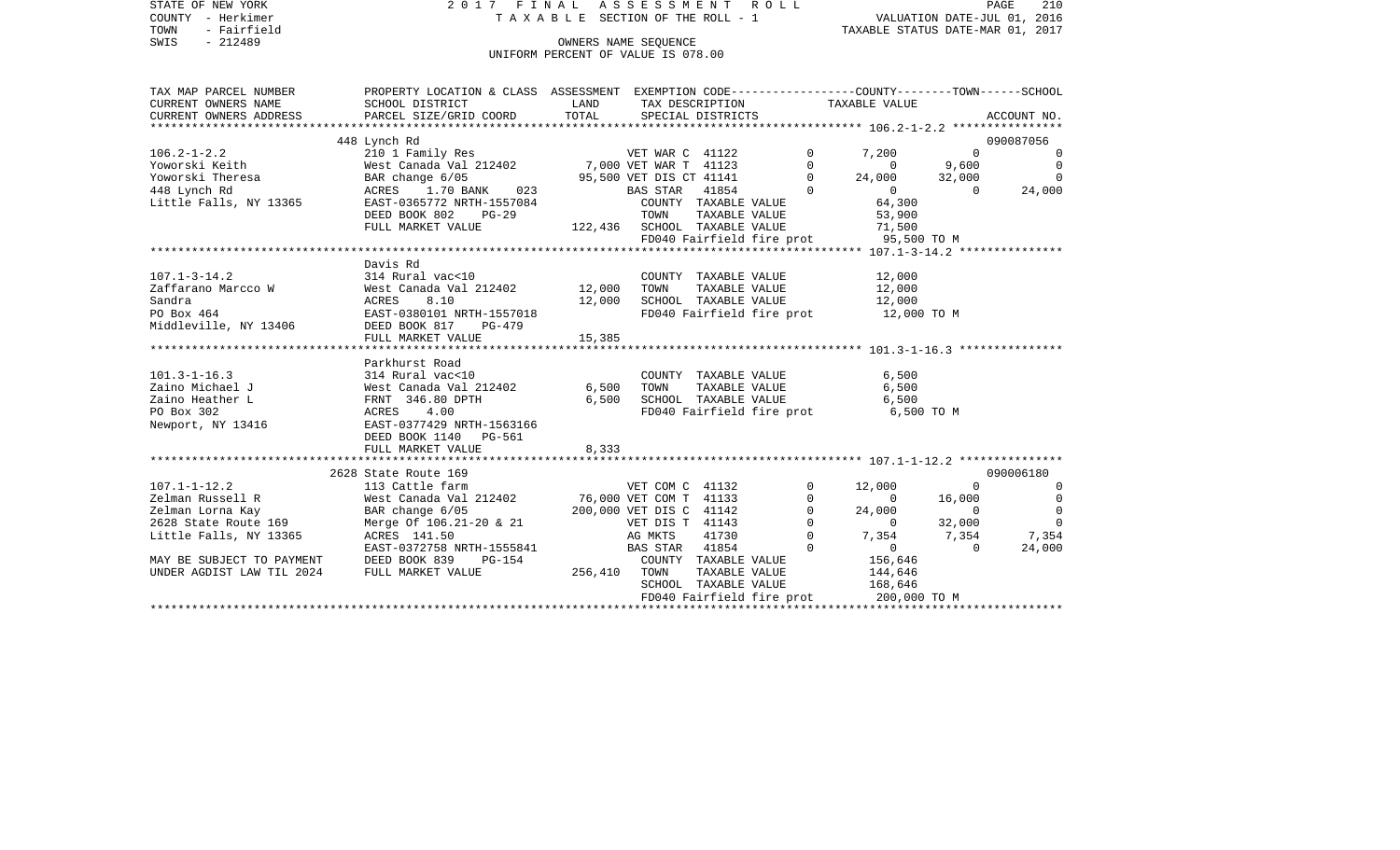| STATE OF NEW YORK   | 2017 FINAL ASSESSMENT ROLL            |                                  | <b>PAGE</b>     |  |
|---------------------|---------------------------------------|----------------------------------|-----------------|--|
| COUNTY - Herkimer   | T A X A B L E SECTION OF THE ROLL - 1 | VALUATION DATE-JUL 01, 2016      |                 |  |
| TOWN<br>- Fairfield |                                       | TAXABLE STATUS DATE-MAR 01, 2017 |                 |  |
| SWIS<br>- 212489    |                                       |                                  | RPS150/V04/L015 |  |
|                     | UNIFORM PERCENT OF VALUE IS 078.00    | CURRENT DATE 6/20/2017           |                 |  |
|                     |                                       |                                  |                 |  |

#### R O L L S E C T I O N T O T A L S

#### \*\*\* S P E C I A L D I S T R I C T S U M M A R Y \*\*\*

| CODE | DISTRICT NAME PARCELS | TOTAL | EXTENSION<br>TYPE. | EXTENSION<br>VALUE | AD VALOREM<br>VALUE | <b>EXEMPT</b><br>AMOUNT | TAXABLE<br><b>VALUE</b> |
|------|-----------------------|-------|--------------------|--------------------|---------------------|-------------------------|-------------------------|
|      | FD040 Fairfield fire  |       | 811 TOTAL<br>M     |                    | 56652,712           | 956,994                 | 55695,718               |

#### \*\*\* S C H O O L D I S T R I C T S U M M A R Y \*\*\*

| CODE             | DISTRICT NAME                              | TOTAL<br>PARCELS | ASSESSED<br>LAND      | ASSESSED<br>TOTAL     | EXEMPT<br>AMOUNT    | TOTAL<br>TAXABLE      | <b>STAR</b><br>AMOUNT | STAR<br>TAXABLE       |
|------------------|--------------------------------------------|------------------|-----------------------|-----------------------|---------------------|-----------------------|-----------------------|-----------------------|
| 210900<br>212402 | Little Falls Central<br>West Canada Valley | 42<br>798        | 1090,300<br>17539,505 | 2563,000<br>55543,612 | 244,358<br>2690,136 | 2318,642<br>52853,476 | 438,500<br>11496,250  | 1880,142<br>41357,226 |
|                  | SUB-TOTAL                                  | 840              | 18629,805             | 58106,612             | 2934,494            | 55172,118             | 11934,750             | 43237,368             |
|                  | TOTAL                                      | 840              | 18629,805             | 58106,612             | 2934,494            | 55172,118             | 11934,750             | 43237,368             |

## \*\*\* S Y S T E M C O D E S S U M M A R Y \*\*\*

#### NO SYSTEM EXEMPTIONS AT THIS LEVEL

# \*\*\* E X E M P T I O N S U M M A R Y \*\*\*

|       |             | TOTAL   |         |         |        |
|-------|-------------|---------|---------|---------|--------|
| CODE  | DESCRIPTION | PARCELS | COUNTY  | TOWN    | SCHOOL |
| 13100 | MUN OWNED   |         | 10,000  | 10,000  | 10,000 |
| 41101 | VETFUND CT  |         | 2,680   | 2,680   |        |
| 41121 | VET WAR CT  |         | 7,200   | 9,000   |        |
| 41122 | VET WAR C   | 23      | 163,350 |         |        |
| 41123 | VET WAR T   | 24      |         | 216,600 |        |
| 41125 | VET WAR CS  |         | 7,200   |         | 7,200  |
| 41131 | VET COM CT  | 3       | 27,500  | 27,500  |        |
| 41132 | VET COM C   | 27      | 321,000 |         |        |
| 41133 | VET COM T   | 28      |         | 429,625 |        |
| 41135 | VET COM CS  |         | 12,000  |         | 12,000 |
| 41141 | VET DIS CT  | 5       | 74,800  | 82,800  |        |
| 41142 | VET DIS C   | 14      | 282,665 |         |        |
| 41143 | VET DIS T   | 14      |         | 357,160 |        |
|       |             |         |         |         |        |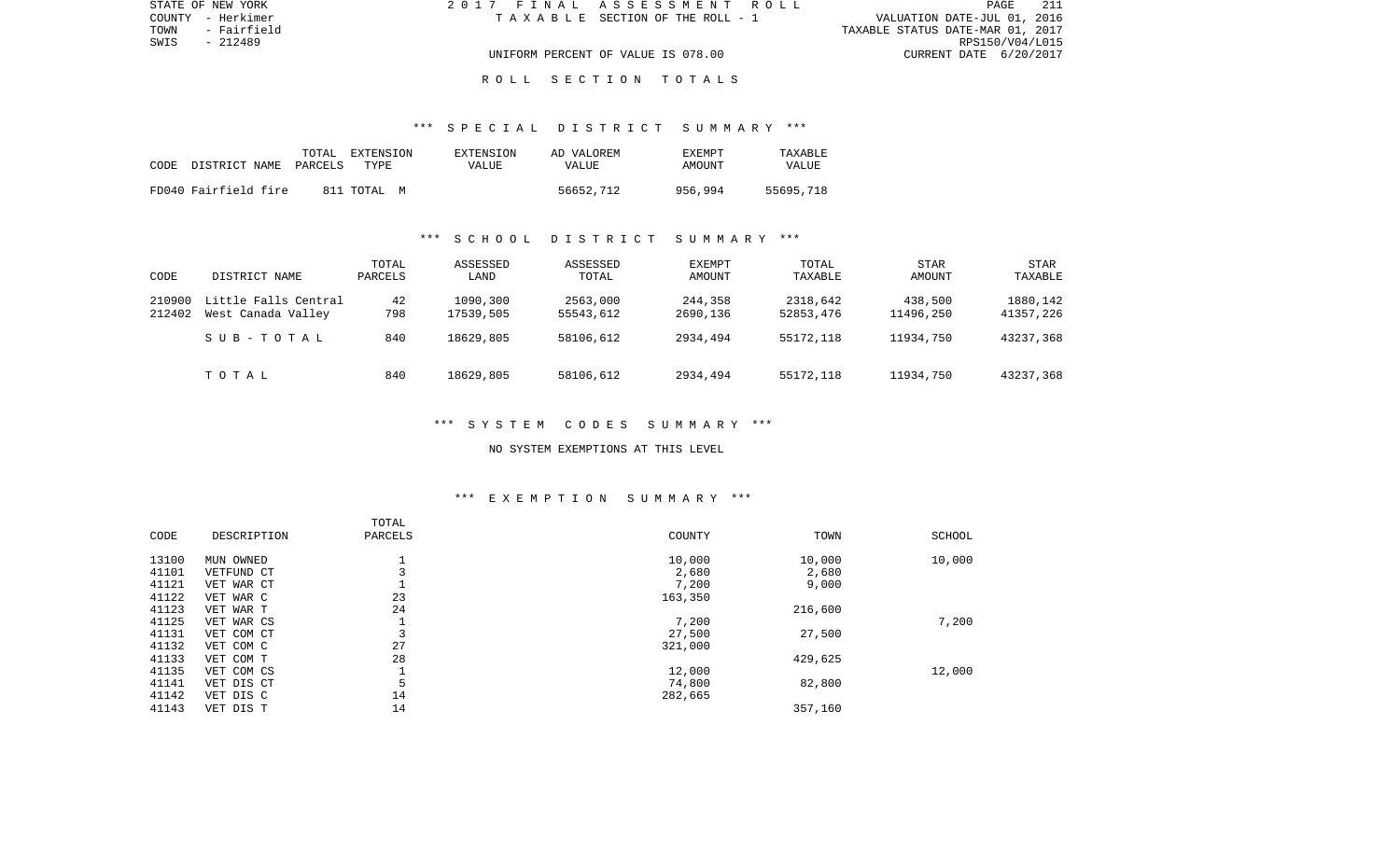|      | STATE OF NEW YORK | 2017 FINAL ASSESSMENT ROLL         | 212<br>PAGE                      |
|------|-------------------|------------------------------------|----------------------------------|
|      | COUNTY - Herkimer | TAXABLE SECTION OF THE ROLL - 1    | VALUATION DATE-JUL 01, 2016      |
| TOWN | - Fairfield       |                                    | TAXABLE STATUS DATE-MAR 01, 2017 |
| SWIS | - 212489          |                                    | RPS150/V04/L015                  |
|      |                   | UNIFORM PERCENT OF VALUE IS 078.00 | CURRENT DATE 6/20/2017           |

R O L L S E C T I O N T O T A L S

### \*\*\* E X E M P T I O N S U M M A R Y \*\*\*

| CODE  | DESCRIPTION     | TOTAL<br>PARCELS | COUNTY   | TOWN     | SCHOOL    |
|-------|-----------------|------------------|----------|----------|-----------|
| 41162 | $CW$ 15 $VET/$  | 2                | 14,400   |          |           |
| 41171 | CW DISBLD       |                  | 14,250   |          |           |
| 41172 | CW DISBLD       |                  | 24,000   |          |           |
| 41700 | AGRIC 10 Y      | 12               | 385,200  | 385,200  | 385,200   |
| 41720 | AG MKTS L       | 67               | 1039,216 | 1039,216 | 1039,216  |
| 41730 | AG MKTS         | 56               | 992,600  | 992,600  | 992,600   |
| 41800 | AGED-ALL        | $\mathbf{r}$     | 255,438  | 251,038  | 263,878   |
| 41801 | AGED-CT         | 5                | 190,700  | 190,700  |           |
| 41834 | ENH STAR        | 124              |          |          | 6236,750  |
| 41854 | <b>BAS STAR</b> | 238              |          |          | 5698,000  |
| 42100 | AGRIC 10 Y      | 31               | 224,400  | 224,400  | 224,400   |
|       | TOTAL           | 689              | 4048,599 | 4218,519 | 14869,244 |

### \*\*\* G R A N D T O T A L S \*\*\*

| ROLL       | DESCRIPTION | TOTAL   | ASSESSED  | ASSESSED  | TAXABLE   | TAXABLE   | TAXABLE       | <b>STAR</b> |
|------------|-------------|---------|-----------|-----------|-----------|-----------|---------------|-------------|
| <b>SEC</b> |             | PARCELS | ∟AND      | TOTAL     | COUNTY    | TOWN      | <b>SCHOOL</b> | TAXABLE     |
|            | TAXABLE     | 840     | 18629,805 | 58106,612 | 54058,013 | 53888,093 | 55172,118     | 43237,368   |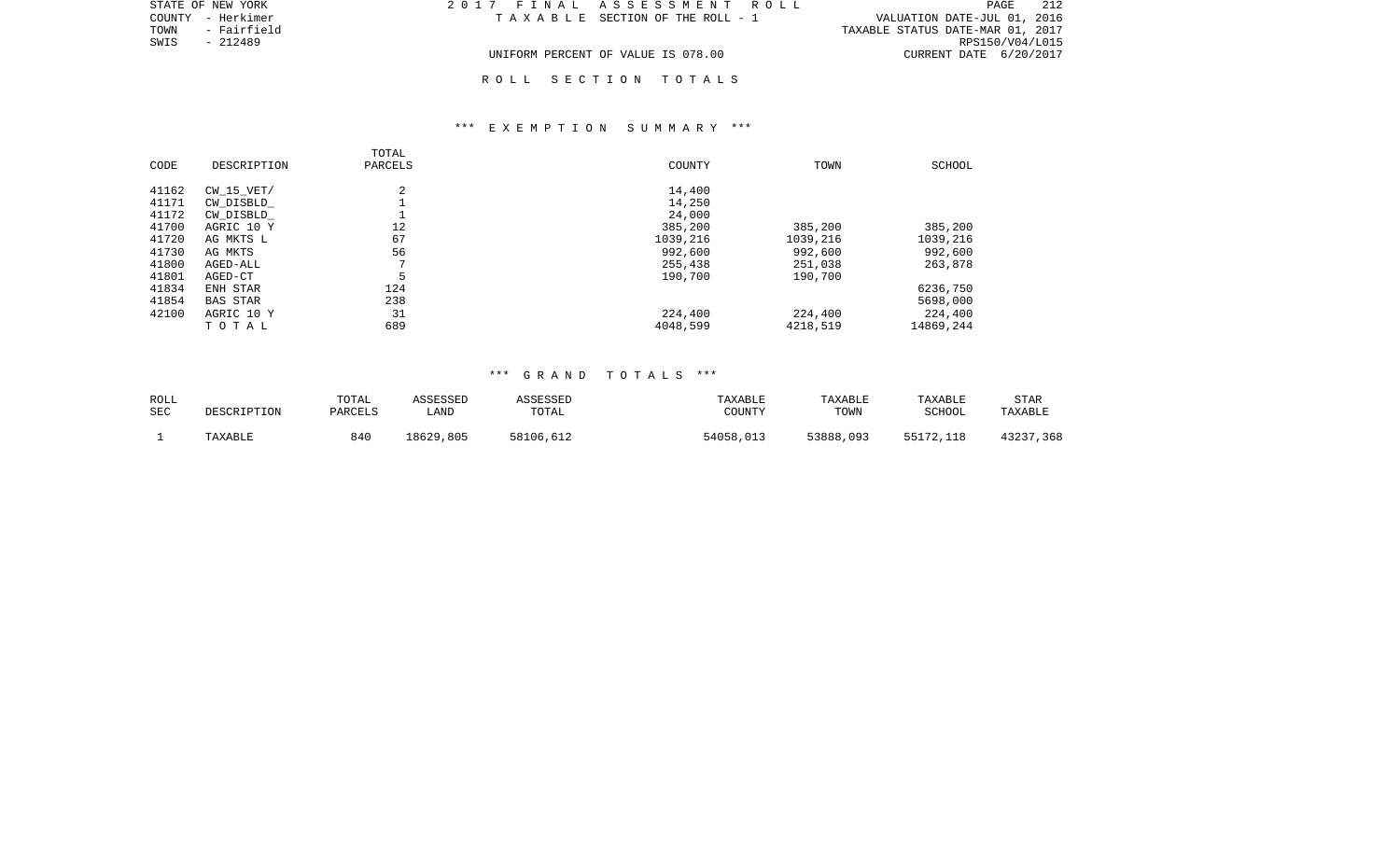| STATE OF NEW YORK<br>COUNTY - Herkimer<br>- Fairfield<br>TOWN | ASSESSMENT<br>2 0 1 7<br>FINAL<br>ROLL<br>SPECIAL FRANCHISE SECTION OF THE ROLL - 5 |                           |                                                                                                 | VALUATION DATE-JUL 01, 2016<br>TAXABLE STATUS DATE-MAR 01, 2017 | PAGE<br>213 |
|---------------------------------------------------------------|-------------------------------------------------------------------------------------|---------------------------|-------------------------------------------------------------------------------------------------|-----------------------------------------------------------------|-------------|
| $-212489$<br>SWIS                                             | OWNERS NAME SEQUENCE<br>UNIFORM PERCENT OF VALUE IS 078.00                          |                           |                                                                                                 |                                                                 |             |
| TAX MAP PARCEL NUMBER                                         |                                                                                     |                           | PROPERTY LOCATION & CLASS ASSESSMENT EXEMPTION CODE---------------COUNTY-------TOWN------SCHOOL |                                                                 |             |
| CURRENT OWNERS NAME                                           | SCHOOL DISTRICT                                                                     | LAND                      | TAX DESCRIPTION                                                                                 | TAXABLE VALUE                                                   |             |
| CURRENT OWNERS ADDRESS                                        | PARCEL SIZE/GRID COORD                                                              | TOTAL<br>*******          | SPECIAL DISTRICTS                                                                               |                                                                 | ACCOUNT NO. |
|                                                               |                                                                                     |                           |                                                                                                 | ********* 555.-3-1.1 ***                                        | 090500030   |
| $555. - 3 - 1.1$                                              | Town<br>861 Elec & gas                                                              |                           | COUNTY TAXABLE VALUE                                                                            | 43,596                                                          |             |
| National Grid                                                 | Little Falls Ce 210900                                                              | $\mathbf 0$               | TOWN<br>TAXABLE VALUE                                                                           | 43,596                                                          |             |
| Real Esate Tax Dept                                           | App For School (4.00)                                                               | 43,596                    | SCHOOL TAXABLE VALUE                                                                            | 43,596                                                          |             |
| 300 Erie Blvd W                                               | Special Franchise                                                                   |                           | FD040 Fairfield fire prot                                                                       | 43,596 TO M                                                     |             |
| Syracuse, NY 13202                                            | Tenative 50097                                                                      |                           |                                                                                                 |                                                                 |             |
|                                                               | FULL MARKET VALUE                                                                   | 55,892                    |                                                                                                 |                                                                 |             |
|                                                               | *******************                                                                 |                           |                                                                                                 | ********************** 555.-3-1.2 ******************            |             |
|                                                               | Town                                                                                |                           |                                                                                                 |                                                                 | 090500030   |
| $555. - 3 - 1.2$                                              | 861 Elec & gas                                                                      |                           | COUNTY TAXABLE VALUE                                                                            | 1046,310                                                        |             |
| National Grid                                                 | West Canada Val 212402                                                              | 0                         | TOWN<br>TAXABLE VALUE                                                                           | 1046,310                                                        |             |
| Real Estate Tax Dept                                          | App For School (96.00%)                                                             | 1046,310                  | SCHOOL TAXABLE VALUE                                                                            | 1046,310                                                        |             |
| 300 Erie Blvd W                                               | Special Franchise                                                                   |                           | FD040 Fairfield fire prot                                                                       | 1046,310 TO M                                                   |             |
| Syracuse, NY 13202                                            | Tentative 50097<br>FULL MARKET VALUE                                                | 1341,423                  |                                                                                                 |                                                                 |             |
| **********************                                        |                                                                                     |                           |                                                                                                 |                                                                 |             |
|                                                               | Town                                                                                |                           |                                                                                                 |                                                                 | 090500060   |
| $555. - 1 - 1$                                                | 866 Telephone                                                                       |                           | COUNTY TAXABLE VALUE                                                                            | 61,197                                                          |             |
| Newport Telephone Co Inc                                      | West Canada Val 212402                                                              | 0                         | TOWN<br>TAXABLE VALUE                                                                           | 61,197                                                          |             |
| Bridge St                                                     | Special Franchise (100%)                                                            | 61,197                    | SCHOOL TAXABLE VALUE                                                                            | 61,197                                                          |             |
| Newport, NY 13416                                             | Tenative 8182                                                                       |                           | FD040 Fairfield fire prot                                                                       | 61,197 TO M                                                     |             |
|                                                               | BANK<br>984                                                                         |                           |                                                                                                 |                                                                 |             |
|                                                               | DEED BOOK 00000                                                                     |                           |                                                                                                 |                                                                 |             |
|                                                               | FULL MARKET VALUE<br>******************                                             | 78,458<br>* * * * * * * * | ******************************* 555.5-1 ********************                                    |                                                                 |             |
|                                                               | Town                                                                                |                           |                                                                                                 |                                                                 |             |
| $555.5 - 1$                                                   | 835 Cable tv                                                                        |                           | COUNTY TAXABLE VALUE                                                                            | 8,812                                                           |             |
| Northland Networks                                            | West Canada Val 212402                                                              | $\mathbf 0$               | TOWN<br>TAXABLE VALUE                                                                           | 8,812                                                           |             |
| PO Box 419                                                    |                                                                                     | 8,812                     | SCHOOL TAXABLE VALUE                                                                            | 8,812                                                           |             |
| Holland Patent, NY 13354                                      | FULL MARKET VALUE                                                                   | 11,297                    |                                                                                                 |                                                                 |             |
|                                                               |                                                                                     |                           |                                                                                                 |                                                                 |             |
|                                                               | Town                                                                                |                           |                                                                                                 |                                                                 |             |
| $555.4 - 1$                                                   | 835 Cable tv                                                                        |                           | COUNTY TAXABLE VALUE                                                                            | 3,920                                                           |             |
| Time Warner Cable                                             | West Canada Val 212402                                                              | $\Omega$                  | TOWN<br>TAXABLE VALUE                                                                           | 3,920                                                           |             |
| Beth Peterson                                                 | Special Franchise                                                                   | 3,920                     | SCHOOL TAXABLE VALUE                                                                            | 3,920                                                           |             |
| 7800 Crescent Executive Dr                                    | Tenative 929                                                                        |                           | FD040 Fairfield fire prot                                                                       | 3,920 TO M                                                      |             |
| Charlotte, NC 28217                                           | <b>ACRES</b><br>0.01<br>FULL MARKET VALUE                                           | 5,026                     |                                                                                                 |                                                                 |             |
| ******************************                                | ************************                                                            |                           |                                                                                                 |                                                                 |             |
|                                                               | Town                                                                                |                           |                                                                                                 |                                                                 | 090500090   |
| $555. - 2 - 1.1$                                              | 866 Telephone                                                                       |                           | COUNTY TAXABLE VALUE                                                                            | 4,321                                                           |             |
| Verizon New York Inc                                          | Little Falls Ce 210900                                                              | $\Omega$                  | TOWN<br>TAXABLE VALUE                                                                           | 4,321                                                           |             |
| Property Tax Department                                       | App For School 9.10                                                                 | 4,321                     | SCHOOL TAXABLE VALUE                                                                            | 4,321                                                           |             |
| C/O Duff & Phelps                                             | Special Franchise                                                                   |                           | FD040 Fairfield fire prot                                                                       | 4,321 TO M                                                      |             |
| PO Box 2749                                                   | Tentative 11349                                                                     |                           |                                                                                                 |                                                                 |             |
| Addison, TX 75001                                             | 984<br><b>BANK</b>                                                                  |                           |                                                                                                 |                                                                 |             |
|                                                               | FULL MARKET VALUE<br>*******************                                            | 5,540                     |                                                                                                 |                                                                 |             |
|                                                               |                                                                                     |                           |                                                                                                 |                                                                 |             |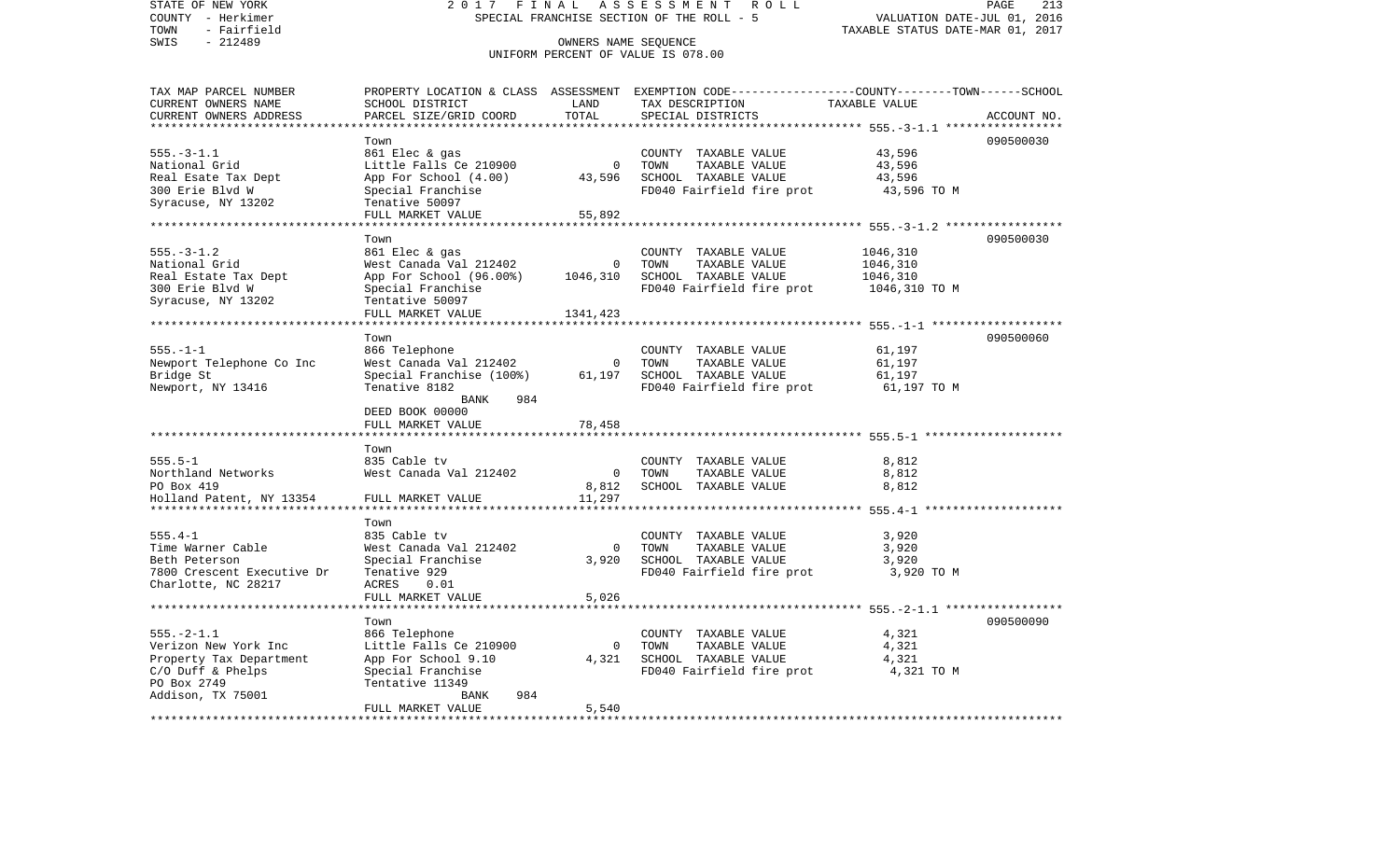| STATE OF NEW YORK                                                              | 2017                      | FINAL      | ROLL<br>ASSESSMENT                        | 214<br>PAGE                                                   |
|--------------------------------------------------------------------------------|---------------------------|------------|-------------------------------------------|---------------------------------------------------------------|
| – Herkimer<br>COUNTY                                                           |                           |            | SPECIAL FRANCHISE SECTION OF THE ROLL - 5 | VALUATION DATE-JUL 01,<br>2016                                |
| - Fairfield<br>TOWN                                                            |                           |            |                                           | TAXABLE STATUS DATE-MAR 01, 2017                              |
| $-212489$<br>SWIS                                                              |                           |            | OWNERS NAME SEQUENCE                      |                                                               |
|                                                                                |                           |            | UNIFORM PERCENT OF VALUE IS 078.00        |                                                               |
|                                                                                |                           |            |                                           |                                                               |
|                                                                                |                           |            |                                           |                                                               |
| TAX MAP PARCEL NUMBER                                                          | PROPERTY LOCATION & CLASS | ASSESSMENT |                                           | EXEMPTION CODE-----------------COUNTY--------TOWN------SCHOOL |
| CURRENT OWNERS NAME                                                            | SCHOOL DISTRICT           | LAND       | TAX DESCRIPTION TAXABLE VALUE             |                                                               |
| PARCEL SIZE/GRID COORD<br>TOTAL<br>SPECIAL DISTRICTS<br>CURRENT OWNERS ADDRESS |                           |            |                                           | ACCOUNT NO.                                                   |
|                                                                                |                           |            |                                           |                                                               |
|                                                                                | Town                      |            |                                           | 090500090                                                     |
| $555. - 2 - 1.2$                                                               | 866 Telephone             |            | COUNTY<br>TAXABLE VALUE                   | 43,164                                                        |
| Verizon New York Inc                                                           | West Canada Val 212402    | $\Omega$   | TOWN<br>TAXABLE VALUE                     | 43,164                                                        |
| Property Tax Dept                                                              | App. 90.90%               | 43,164     | SCHOOL<br>TAXABLE VALUE                   | 43,164                                                        |
| $C/O$ Duff & Phelps                                                            | Special Franchise         |            | FD040 Fairfield fire prot                 | 43,164 TO M                                                   |
| PO Box 2749                                                                    | Tenative 11349            |            |                                           |                                                               |
| Addison, TX 75001                                                              | 984<br>BANK               |            |                                           |                                                               |
|                                                                                | DEED BOOK 00000           |            |                                           |                                                               |
|                                                                                | FULL MARKET VALUE         | 55,338     |                                           |                                                               |
|                                                                                |                           |            |                                           |                                                               |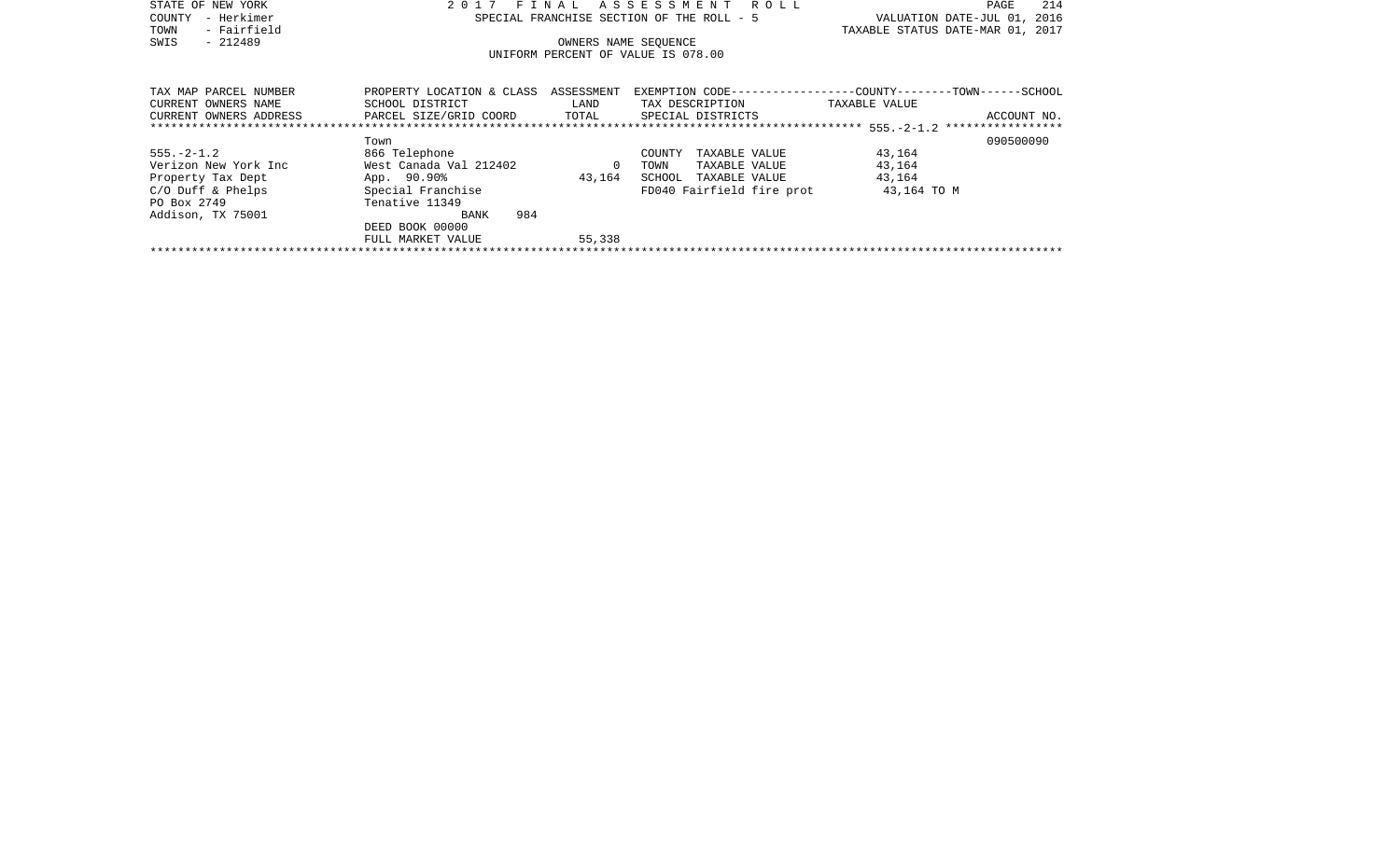|      | STATE OF NEW YORK | 2017 FINAL ASSESSMENT ROLL                | 215<br>PAGE                      |
|------|-------------------|-------------------------------------------|----------------------------------|
|      | COUNTY - Herkimer | SPECIAL FRANCHISE SECTION OF THE ROLL - 5 | VALUATION DATE-JUL 01, 2016      |
| TOWN | - Fairfield       |                                           | TAXABLE STATUS DATE-MAR 01, 2017 |
| SWIS | - 212489          |                                           | RPS150/V04/L015                  |
|      |                   | UNIFORM PERCENT OF VALUE IS 078.00        | CURRENT DATE 6/20/2017           |

R O L L S E C T I O N T O T A L S

#### \*\*\* S P E C I A L D I S T R I C T S U M M A R Y \*\*\*

| CODE | DISTRICT NAME PARCELS | TOTAL | EXTENSION<br>TYPE | EXTENSION<br>VALUE | AD VALOREM<br><b>VALUE</b> | <b>EXEMPT</b><br>AMOUNT | TAXARLE<br>VALUE |
|------|-----------------------|-------|-------------------|--------------------|----------------------------|-------------------------|------------------|
|      | FD040 Fairfield fire  |       | 6 ТОТАЬ М         |                    | 1202,508                   |                         | 1202,508         |

### \*\*\* S C H O O L D I S T R I C T S U M M A R Y \*\*\*

| CODE             | DISTRICT NAME                              | TOTAL<br>PARCELS | ASSESSED<br>LAND | ASSESSED<br>TOTAL  | <b>EXEMPT</b><br>AMOUNT | TOTAL<br>TAXABLE   | STAR<br>AMOUNT | STAR<br>TAXABLE    |
|------------------|--------------------------------------------|------------------|------------------|--------------------|-------------------------|--------------------|----------------|--------------------|
| 210900<br>212402 | Little Falls Central<br>West Canada Valley | 2                |                  | 47,917<br>1163,403 |                         | 47.917<br>1163,403 |                | 47,917<br>1163,403 |
|                  | SUB-TOTAL                                  |                  |                  | 1211,320           |                         | 1211,320           |                | 1211,320           |
|                  | TOTAL                                      |                  |                  | 1211,320           |                         | 1211,320           |                | 1211,320           |

## \*\*\* S Y S T E M C O D E S S U M M A R Y \*\*\*

#### NO SYSTEM EXEMPTIONS AT THIS LEVEL

# \*\*\* E X E M P T I O N S U M M A R Y \*\*\*

### NO EXEMPTIONS AT THIS LEVEL

# \*\*\* G R A N D T O T A L S \*\*\*

| ROLL       | DESCRIPTION       | TOTAL   | ASSESSED | ASSESSED | TAXABLE  | TAXABLE  | TAXABLE  | <b>STAR</b> |
|------------|-------------------|---------|----------|----------|----------|----------|----------|-------------|
| <b>SEC</b> |                   | PARCELS | ∟AND     | TOTAL    | COUNTY   | TOWN     | SCHOOL   | TAXABLE     |
|            | SPECIAL FRANCHISE |         |          | 1211,320 | 1211,320 | 1211,320 | 1211,320 | 1211,320    |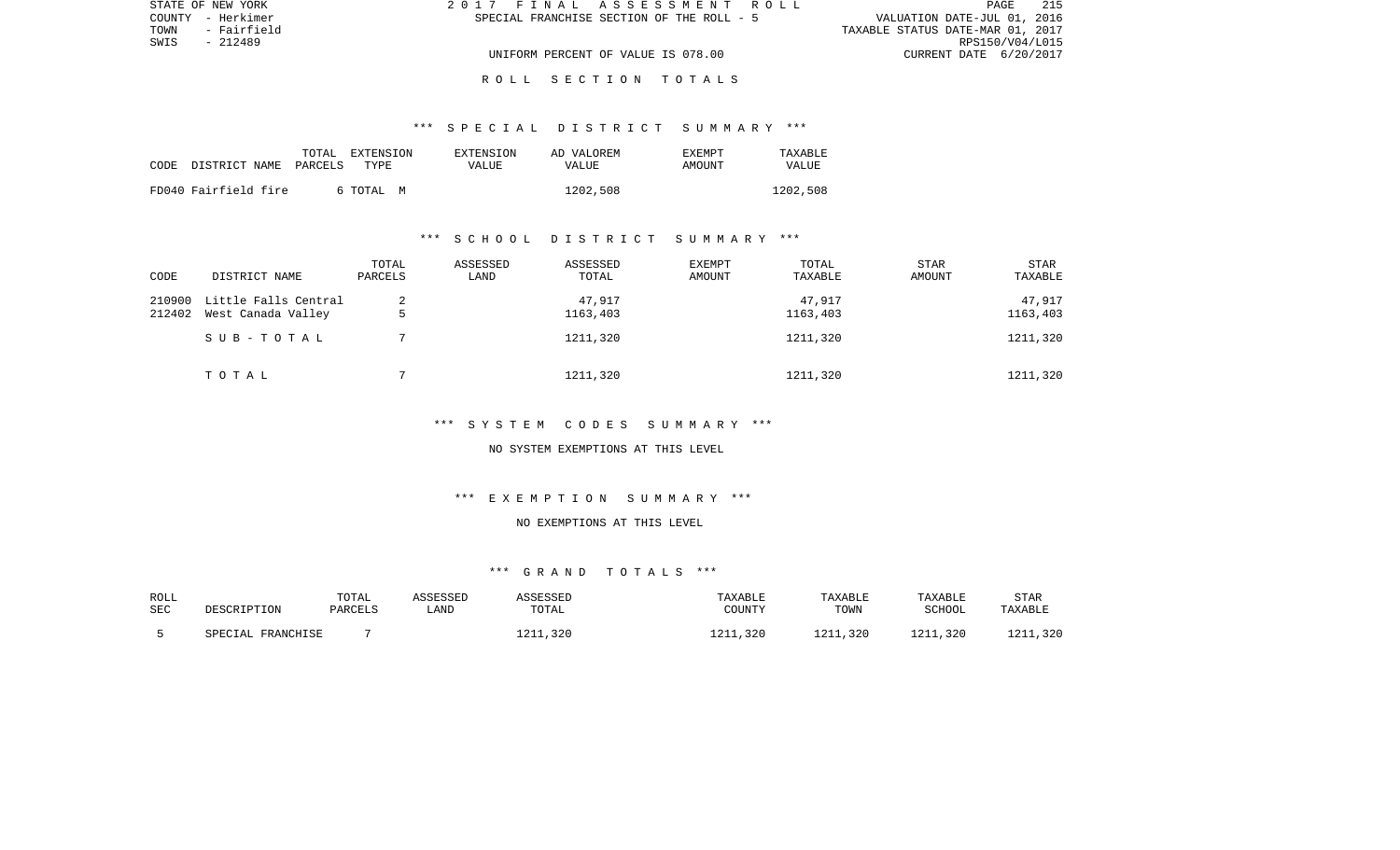| STATE OF NEW YORK<br>COUNTY - Herkimer | 2017 FINAL                                         |                    | ASSESSMENT<br>R O L L<br>UTILITY & R.R. SECTION OF THE ROLL - 6                                 | VALUATION DATE-JUL 01, 2016      | PAGE<br>216 |
|----------------------------------------|----------------------------------------------------|--------------------|-------------------------------------------------------------------------------------------------|----------------------------------|-------------|
| - Fairfield<br>TOWN                    |                                                    |                    |                                                                                                 | TAXABLE STATUS DATE-MAR 01, 2017 |             |
| $-212489$<br>SWIS                      |                                                    |                    | OWNERS NAME SEQUENCE                                                                            |                                  |             |
|                                        |                                                    |                    | UNIFORM PERCENT OF VALUE IS 078.00                                                              |                                  |             |
|                                        |                                                    |                    |                                                                                                 |                                  |             |
| TAX MAP PARCEL NUMBER                  |                                                    |                    | PROPERTY LOCATION & CLASS ASSESSMENT EXEMPTION CODE---------------COUNTY-------TOWN------SCHOOL |                                  |             |
| CURRENT OWNERS NAME                    | SCHOOL DISTRICT                                    | LAND               | TAX DESCRIPTION                                                                                 | TAXABLE VALUE                    |             |
| CURRENT OWNERS ADDRESS                 | PARCEL SIZE/GRID COORD                             | TOTAL              | SPECIAL DISTRICTS                                                                               |                                  | ACCOUNT NO. |
|                                        |                                                    |                    |                                                                                                 |                                  |             |
| $095.4 - 1 - 5$                        |                                                    |                    |                                                                                                 |                                  | 090100084   |
| City Of Little Falls                   | 822 Water supply<br>West Canada Val 212402         | 1350,000           | COUNTY TAXABLE VALUE<br>TOWN<br>TAXABLE VALUE                                                   | 1350,000<br>1350,000             |             |
| City Office                            | Vacant Land Water Supply                           | 1350,000           | SCHOOL TAXABLE VALUE                                                                            | 1350,000                         |             |
| Little Falls, NY 13365                 | Water Supply                                       |                    | FD040 Fairfield fire prot                                                                       | 1350,000 TO M                    |             |
|                                        | Bld Removed                                        |                    |                                                                                                 |                                  |             |
|                                        | ACRES 1803.70 BANK<br>984                          |                    |                                                                                                 |                                  |             |
|                                        | EAST-0353810 NRTH-1152100                          |                    |                                                                                                 |                                  |             |
|                                        | FULL MARKET VALUE                                  | 1730,769           |                                                                                                 |                                  |             |
|                                        | *********************                              |                    |                                                                                                 |                                  |             |
|                                        | Outside Plant                                      |                    |                                                                                                 |                                  |             |
| 624.089-9999-823.360-2002              | 883 Gas Trans Impr                                 |                    | COUNTY TAXABLE VALUE                                                                            | 4708,428                         |             |
| Iroquois Gas Co                        | West Canada Val 212402                             | $\mathbf{0}$       | TAXABLE VALUE<br>TOWN                                                                           | 4708,428                         |             |
| One Corporate Dr                       | Gas Trans                                          | 4708,428           | SCHOOL TAXABLE VALUE                                                                            | 4708,428                         |             |
| Shelton, CT 06484                      | \$4,648,260 True Value                             |                    | FD040 Fairfield fire prot                                                                       | 4708,428 TO M                    |             |
|                                        | Gas Long Trans Line<br>ACRES<br>$0.10$ BANK<br>984 |                    |                                                                                                 |                                  |             |
|                                        | FULL MARKET VALUE                                  | 6036,446           |                                                                                                 |                                  |             |
|                                        |                                                    |                    |                                                                                                 |                                  |             |
|                                        | Outside Plant                                      |                    |                                                                                                 |                                  | 090300030   |
| 624.089-9999-132.350-1002              | 882 Elec Trans Imp                                 |                    | COUNTY TAXABLE VALUE                                                                            | 16,753                           |             |
| National Grid                          | West Canada Val 212402                             | $\overline{0}$     | TOWN<br>TAXABLE VALUE                                                                           | 16,753                           |             |
| Real Estate Tax Dept                   | Electric Trans                                     | 16,753             | SCHOOL TAXABLE VALUE                                                                            | 16,753                           |             |
| 132350                                 | Poles, wires, cables, etc                          |                    | FD040 Fairfield fire prot                                                                       | 16,753 TO M                      |             |
| 300 Erie Blvd W                        | T-186 Trenton Falls-Middl                          |                    |                                                                                                 |                                  |             |
| Syracuse, NY 13202                     | DEED BOOK 00000                                    |                    |                                                                                                 |                                  |             |
|                                        | FULL MARKET VALUE<br>********************          | 21,478             | ***************************** 624.089-9999-132.350-1012***                                      |                                  |             |
|                                        | Outside Plant                                      |                    |                                                                                                 |                                  | 090300090   |
| 624.089-9999-132.350-1012              | 872 Elec-Substation                                |                    | COUNTY TAXABLE VALUE                                                                            | 9,872                            |             |
| National Grid                          | West Canada Val 212402                             | $\mathbf 0$        | TOWN<br>TAXABLE VALUE                                                                           | 9,872                            |             |
| Real Estate Tax Dept                   | Substation                                         | 9,872              | SCHOOL TAXABLE VALUE                                                                            | 9,872                            |             |
| 132350                                 | Es 5.92                                            |                    | FD040 Fairfield fire prot                                                                       | 9,872 TO M                       |             |
| 300 Erie Blvd W                        | Eastern Rock Poducts Sub                           |                    |                                                                                                 |                                  |             |
| Syracuse, NY 13202                     | DEED BOOK 00000                                    |                    |                                                                                                 |                                  |             |
|                                        | FULL MARKET VALUE                                  | 12,656             |                                                                                                 |                                  |             |
|                                        | *************************                          |                    | ********************************* 624.089-9999-132.350-1881***                                  |                                  |             |
|                                        | Outside Plant                                      |                    |                                                                                                 |                                  | 090300060   |
| 624.089-9999-132.350-1881              | 872 Elec-Substation                                |                    | COUNTY TAXABLE VALUE                                                                            | 28,190                           |             |
| National Grid                          | Little Falls Ce 210900<br>Outside Plant            | $\Omega$<br>28,190 | TOWN<br>TAXABLE VALUE<br>SCHOOL TAXABLE VALUE                                                   | 28,190<br>28,190                 |             |
| Real Estate Tax Dept<br>132350         | Poles, wires, cables, etc                          |                    | FD040 Fairfield fire prot                                                                       | 28,190 TO M                      |             |
| 300 Erie Blvd W                        | DEED BOOK 00000                                    |                    |                                                                                                 |                                  |             |
| Syracuse, NY 13202                     | FULL MARKET VALUE                                  | 36,141             |                                                                                                 |                                  |             |
|                                        |                                                    |                    |                                                                                                 |                                  |             |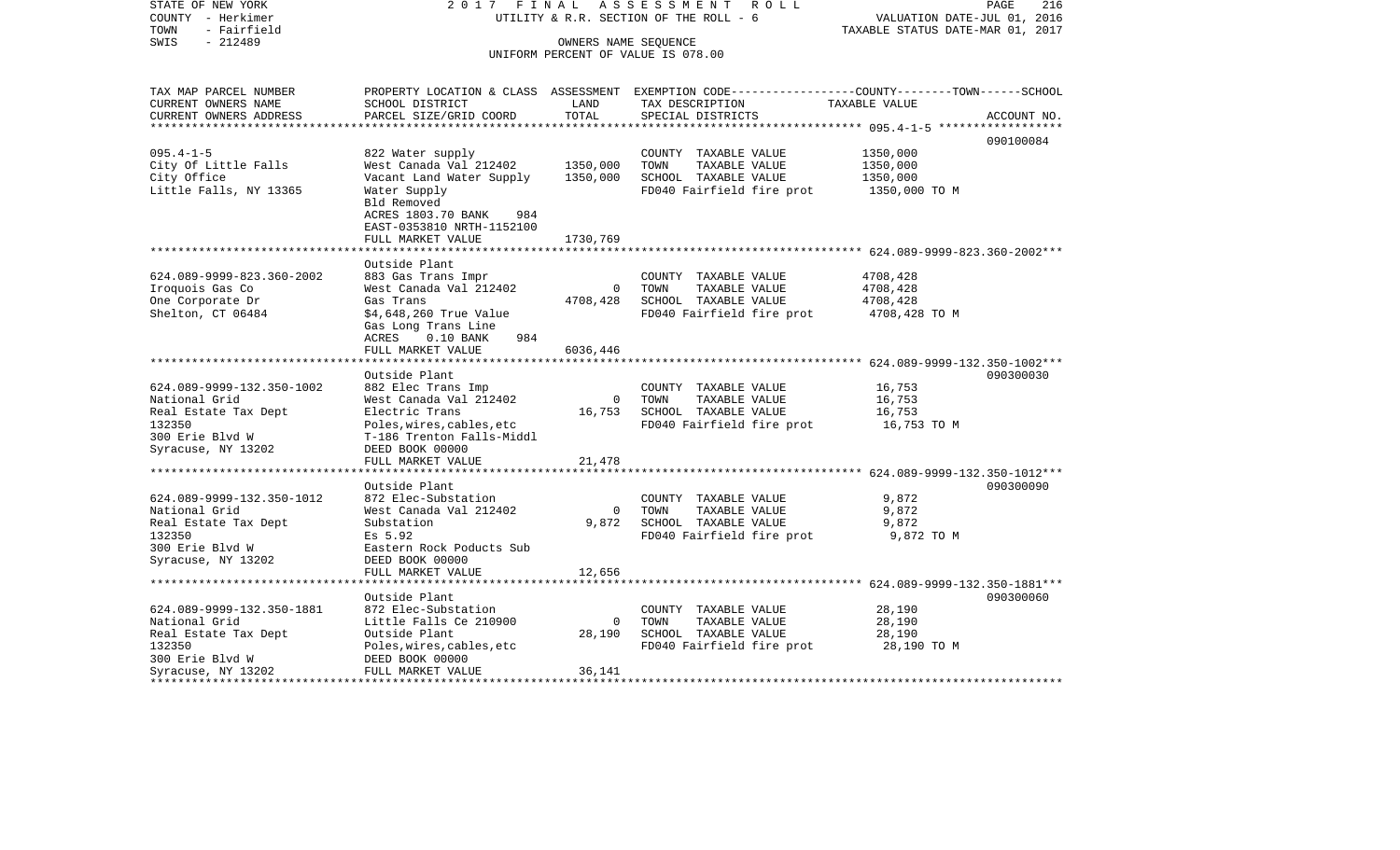| STATE OF NEW YORK<br>COUNTY - Herkimer<br>- Fairfield<br>TOWN<br>$-212489$<br>SWIS | 2017 FINAL                                                                                                          | OWNERS NAME SEQUENCE | ASSESSMENT<br>R O L L<br>UTILITY & R.R. SECTION OF THE ROLL - 6<br>UNIFORM PERCENT OF VALUE IS 078.00 |             | VALUATION DATE-JUL 01, 2016<br>TAXABLE STATUS DATE-MAR 01, 2017 | PAGE  | 217         |
|------------------------------------------------------------------------------------|---------------------------------------------------------------------------------------------------------------------|----------------------|-------------------------------------------------------------------------------------------------------|-------------|-----------------------------------------------------------------|-------|-------------|
| TAX MAP PARCEL NUMBER<br>CURRENT OWNERS NAME                                       | PROPERTY LOCATION & CLASS ASSESSMENT EXEMPTION CODE----------------COUNTY-------TOWN------SCHOOL<br>SCHOOL DISTRICT | LAND                 | TAX DESCRIPTION                                                                                       |             | TAXABLE VALUE                                                   |       |             |
| CURRENT OWNERS ADDRESS                                                             | PARCEL SIZE/GRID COORD                                                                                              | TOTAL                | SPECIAL DISTRICTS                                                                                     |             |                                                                 |       | ACCOUNT NO. |
| **********************                                                             | ********************                                                                                                |                      |                                                                                                       |             |                                                                 |       |             |
|                                                                                    | Outside Plant                                                                                                       |                      |                                                                                                       |             |                                                                 |       | 090300060   |
| 624.089-9999-132.350-1882                                                          | 884 Elec Dist Out                                                                                                   |                      | COUNTY TAXABLE VALUE                                                                                  |             | 473,746                                                         |       |             |
| National Grid                                                                      | West Canada Val 212402                                                                                              | $\Omega$             | TOWN<br>TAXABLE VALUE                                                                                 |             | 473,746                                                         |       |             |
| Real Estate Tax Dpt                                                                | Outside Plant                                                                                                       | 473,746              | SCHOOL TAXABLE VALUE                                                                                  |             | 473,746                                                         |       |             |
| 132350                                                                             | Poles, wires, cables, etc                                                                                           |                      | FD040 Fairfield fire prot                                                                             |             | 473,746 TO M                                                    |       |             |
| 300 Erie Blvd W                                                                    | FULL MARKET VALUE                                                                                                   | 607,367              |                                                                                                       |             |                                                                 |       |             |
| Syracuse, NY 13202                                                                 |                                                                                                                     |                      |                                                                                                       |             | ********* 624.089-9999-132.350-1883***                          |       |             |
|                                                                                    | Outside Plant                                                                                                       |                      |                                                                                                       |             |                                                                 |       |             |
| 624.089-9999-132.350-1883                                                          | 884 Elec Dist Out                                                                                                   |                      | COUNTY TAXABLE VALUE                                                                                  |             | 5,070                                                           |       |             |
| National Grid                                                                      | Dolgeville Cent 213602                                                                                              | $\Omega$             | TOWN<br>TAXABLE VALUE                                                                                 |             | 5,070                                                           |       |             |
| Real Estate Tax Dept                                                               | Electric Distribution Fac                                                                                           | 5,070                | SCHOOL TAXABLE VALUE                                                                                  |             | 5,070                                                           |       |             |
| 300 Erie Blvd W                                                                    | 1% Dolgeville Central                                                                                               |                      |                                                                                                       |             |                                                                 |       |             |
| Syracuse, NY 13202                                                                 | Poles Wires Cables                                                                                                  |                      |                                                                                                       |             |                                                                 |       |             |
|                                                                                    | FULL MARKET VALUE                                                                                                   | 6,500                |                                                                                                       |             |                                                                 |       |             |
|                                                                                    |                                                                                                                     |                      | ***************************** 624.089-0000-630.500-1881***                                            |             |                                                                 |       |             |
|                                                                                    | Outside Plant                                                                                                       |                      |                                                                                                       |             |                                                                 |       |             |
| 624.089-0000-630.500-1881                                                          | 836 Telecom. eq.<br>Little Falls Ce 210900                                                                          | $\Omega$             | Mass Telec 47100<br>COUNTY TAXABLE VALUE                                                              | 0           | 12<br>401                                                       | 12    | 12          |
| Newport Telephone Co Inc<br>Bridge St                                              | Outside Plant                                                                                                       | 413                  | TOWN<br>TAXABLE VALUE                                                                                 |             | 401                                                             |       |             |
| Newport, NY 13416                                                                  | Poles, wires, cables, etc                                                                                           |                      | SCHOOL TAXABLE VALUE                                                                                  |             | 401                                                             |       |             |
|                                                                                    | <b>BANK</b><br>984                                                                                                  |                      | FD040 Fairfield fire prot                                                                             |             | 401 TO M                                                        |       |             |
|                                                                                    | FULL MARKET VALUE                                                                                                   | 529                  | 12 EX                                                                                                 |             |                                                                 |       |             |
|                                                                                    | ******************                                                                                                  |                      |                                                                                                       |             | **** $624.089 - 0000 - 630.500 - 1882$ ***                      |       |             |
|                                                                                    | Outside Plant                                                                                                       |                      |                                                                                                       |             |                                                                 |       |             |
| 624.089-0000-630.500-1882                                                          | 836 Telecom. eq.                                                                                                    |                      | Mass Telec 47100                                                                                      | $\Omega$    | 575                                                             | 575   | 575         |
| Newport Telephone Co Inc                                                           | West Canada Val 212402                                                                                              | $\Omega$             | COUNTY TAXABLE VALUE                                                                                  |             | 20,173                                                          |       |             |
| Bridge St                                                                          | Outside Plant                                                                                                       | 20,748               | TOWN<br>TAXABLE VALUE                                                                                 |             | 20,173                                                          |       |             |
| Newport, NY 13416                                                                  | Poles, wires, cables, etc                                                                                           |                      | SCHOOL TAXABLE VALUE                                                                                  |             | 20,173                                                          |       |             |
|                                                                                    | <b>BANK</b><br>984                                                                                                  |                      | FD040 Fairfield fire prot                                                                             |             | 20,173 TO M                                                     |       |             |
|                                                                                    | FULL MARKET VALUE<br>******************                                                                             | 26,600               | 575 EX                                                                                                |             |                                                                 |       |             |
|                                                                                    | Outside Plant                                                                                                       |                      |                                                                                                       |             |                                                                 |       | 090300150   |
| 624.089-0000-631.900-1881                                                          | 836 Telecom. eq.                                                                                                    |                      | Mass Telec 47100                                                                                      | $\mathbf 0$ | 4,032                                                           | 4,032 | 4,032       |
| Verizon New York Inc                                                               | Little Falls Ce 210900                                                                                              | $\Omega$             | COUNTY TAXABLE VALUE                                                                                  |             | 1,793                                                           |       |             |
| $C/O$ Duff & Phelps                                                                | Outside Plant                                                                                                       | 5,825                | TOWN<br>TAXABLE VALUE                                                                                 |             | 1,793                                                           |       |             |
| PO Box 2749                                                                        | 241-242.1-242.2-243                                                                                                 |                      | SCHOOL TAXABLE VALUE                                                                                  |             | 1,793                                                           |       |             |
| Addison, TX 75001                                                                  | Poles Wires Cables                                                                                                  |                      | FD040 Fairfield fire prot                                                                             |             | 1,793 TO M                                                      |       |             |
|                                                                                    | 984<br><b>BANK</b>                                                                                                  |                      | 4,032 EX                                                                                              |             |                                                                 |       |             |
|                                                                                    | FULL MARKET VALUE                                                                                                   | 7,468                |                                                                                                       |             |                                                                 |       |             |
|                                                                                    |                                                                                                                     |                      |                                                                                                       |             |                                                                 |       |             |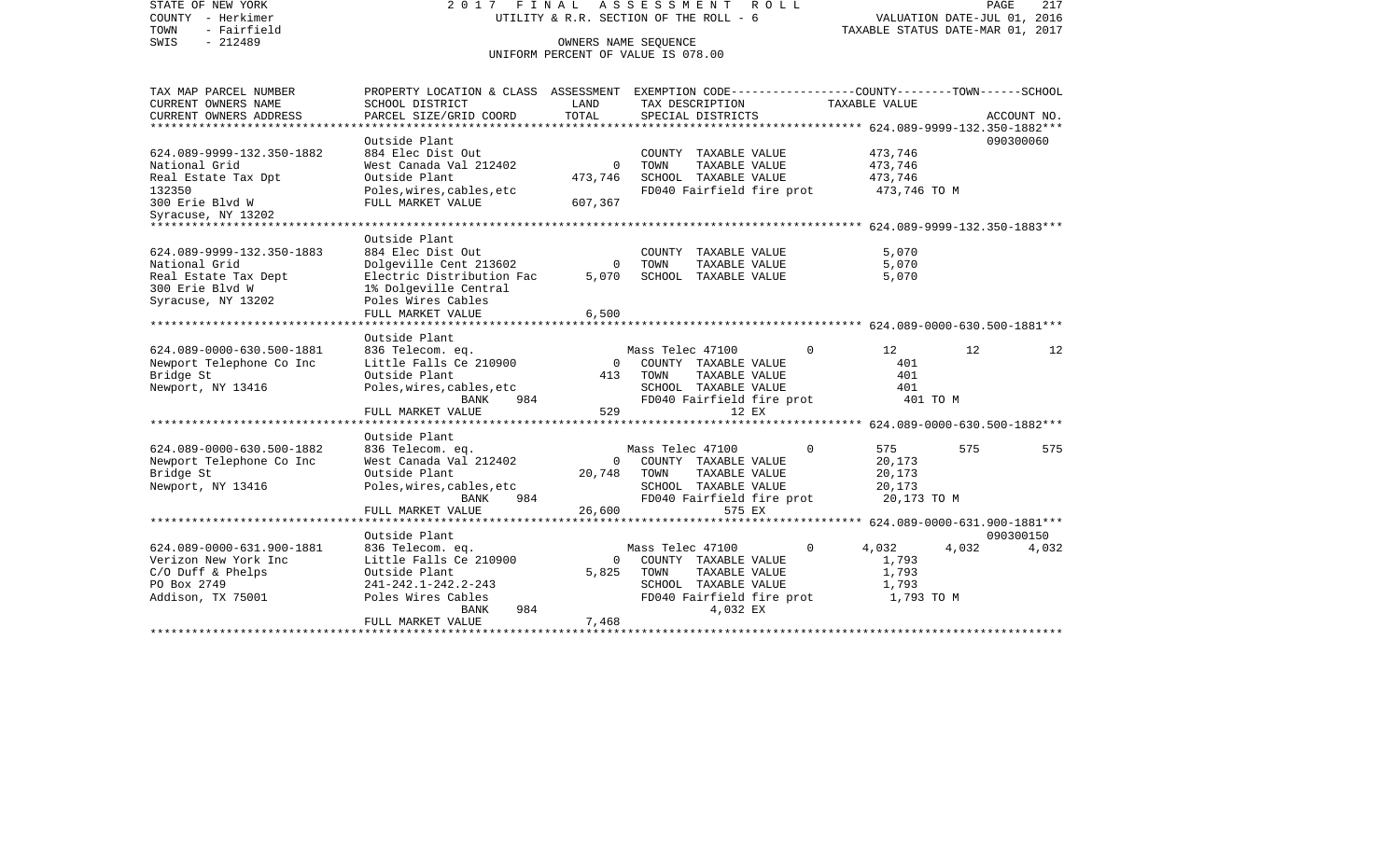| STATE OF NEW YORK         | 2017                               | FINAL    | ASSESSMENT<br>R O L L                         | 218<br>PAGE                                                                                     |  |  |  |  |  |
|---------------------------|------------------------------------|----------|-----------------------------------------------|-------------------------------------------------------------------------------------------------|--|--|--|--|--|
| - Herkimer<br>COUNTY      |                                    |          | UTILITY & R.R. SECTION OF THE ROLL - 6        | VALUATION DATE-JUL 01, 2016                                                                     |  |  |  |  |  |
| - Fairfield<br>TOWN       |                                    |          |                                               | TAXABLE STATUS DATE-MAR 01, 2017                                                                |  |  |  |  |  |
| SWIS<br>$-212489$         |                                    |          |                                               |                                                                                                 |  |  |  |  |  |
|                           | UNIFORM PERCENT OF VALUE IS 078.00 |          |                                               |                                                                                                 |  |  |  |  |  |
|                           |                                    |          |                                               |                                                                                                 |  |  |  |  |  |
|                           |                                    |          |                                               |                                                                                                 |  |  |  |  |  |
| TAX MAP PARCEL NUMBER     |                                    |          |                                               | PROPERTY LOCATION & CLASS ASSESSMENT EXEMPTION CODE---------------COUNTY-------TOWN------SCHOOL |  |  |  |  |  |
| CURRENT OWNERS NAME       | SCHOOL DISTRICT                    |          | LAND TAX DESCRIPTION TAXABLE VALUE            |                                                                                                 |  |  |  |  |  |
| CURRENT OWNERS ADDRESS    | PARCEL SIZE/GRID COORD TOTAL       |          | SPECIAL DISTRICTS                             | ACCOUNT NO.                                                                                     |  |  |  |  |  |
|                           | Outside Plant                      |          |                                               | 090300150                                                                                       |  |  |  |  |  |
| 624.089-0000-631.900-1882 | 836 Telecom. eq.                   |          | Mass Telec 47100 0                            | 7,739<br>7,739<br>7,739                                                                         |  |  |  |  |  |
| Verizon New York Inc      |                                    |          | West Canada Val 212402 0 COUNTY TAXABLE VALUE | 90,163                                                                                          |  |  |  |  |  |
| $C/O$ Duff & Phelps       | Outside Plant                      | 97.902   | TAXABLE VALUE<br>TOWN                         | 90,163                                                                                          |  |  |  |  |  |
| PO Box 2749               | 241-242.1 242.2 243                |          | SCHOOL TAXABLE VALUE                          | 90,163                                                                                          |  |  |  |  |  |
| Addison, TX 75001         | Poles Wires Cables<br>BANK 984     |          |                                               | FD040 Fairfield fire prot 90,163 TO M                                                           |  |  |  |  |  |
|                           |                                    |          | 7,739 EX                                      |                                                                                                 |  |  |  |  |  |
|                           | DEED BOOK 00000                    |          |                                               |                                                                                                 |  |  |  |  |  |
|                           | FULL MARKET VALUE                  | 125,515  |                                               |                                                                                                 |  |  |  |  |  |
|                           |                                    |          |                                               |                                                                                                 |  |  |  |  |  |
|                           | 192 Delayton Rd                    |          |                                               | 090006780                                                                                       |  |  |  |  |  |
| $107.1 - 1 - 14$          | 835 Cable tv                       |          | COUNTY<br>TAXABLE VALUE                       | 1500,000                                                                                        |  |  |  |  |  |
| WKTV, LLC                 | West Canada Val 212402 20,000      |          | TAXABLE VALUE<br>TOWN                         | 1500,000                                                                                        |  |  |  |  |  |
| 5936 Smith Hill Rd        | TV Tower Site                      | 1500,000 | SCHOOL<br>TAXABLE VALUE                       | 1500,000                                                                                        |  |  |  |  |  |
| Utica, NY 13502           | Delayton Road <b>Search School</b> |          | FD040 Fairfield fire prot 1500,000 TO M       |                                                                                                 |  |  |  |  |  |
|                           | ACRES<br>5.20                      |          |                                               |                                                                                                 |  |  |  |  |  |
|                           | EAST-0374852 NRTH-1555708          |          |                                               |                                                                                                 |  |  |  |  |  |

\*\*\*\*\*\*\*\*\*\*\*\*\*\*\*\*\*\*\*\*\*\*\*\*\*\*\*\*\*\*\*\*\*\*\*\*\*\*\*\*\*\*\*\*\*\*\*\*\*\*\*\*\*\*\*\*\*\*\*\*\*\*\*\*\*\*\*\*\*\*\*\*\*\*\*\*\*\*\*\*\*\*\*\*\*\*\*\*\*\*\*\*\*\*\*\*\*\*\*\*\*\*\*\*\*\*\*\*\*\*\*\*\*\*\*\*\*\*\*\*\*\*\*\*\*\*\*\*\*\*\*\*

DEED BOOK 1523 PG-647

FULL MARKET VALUE 1923,077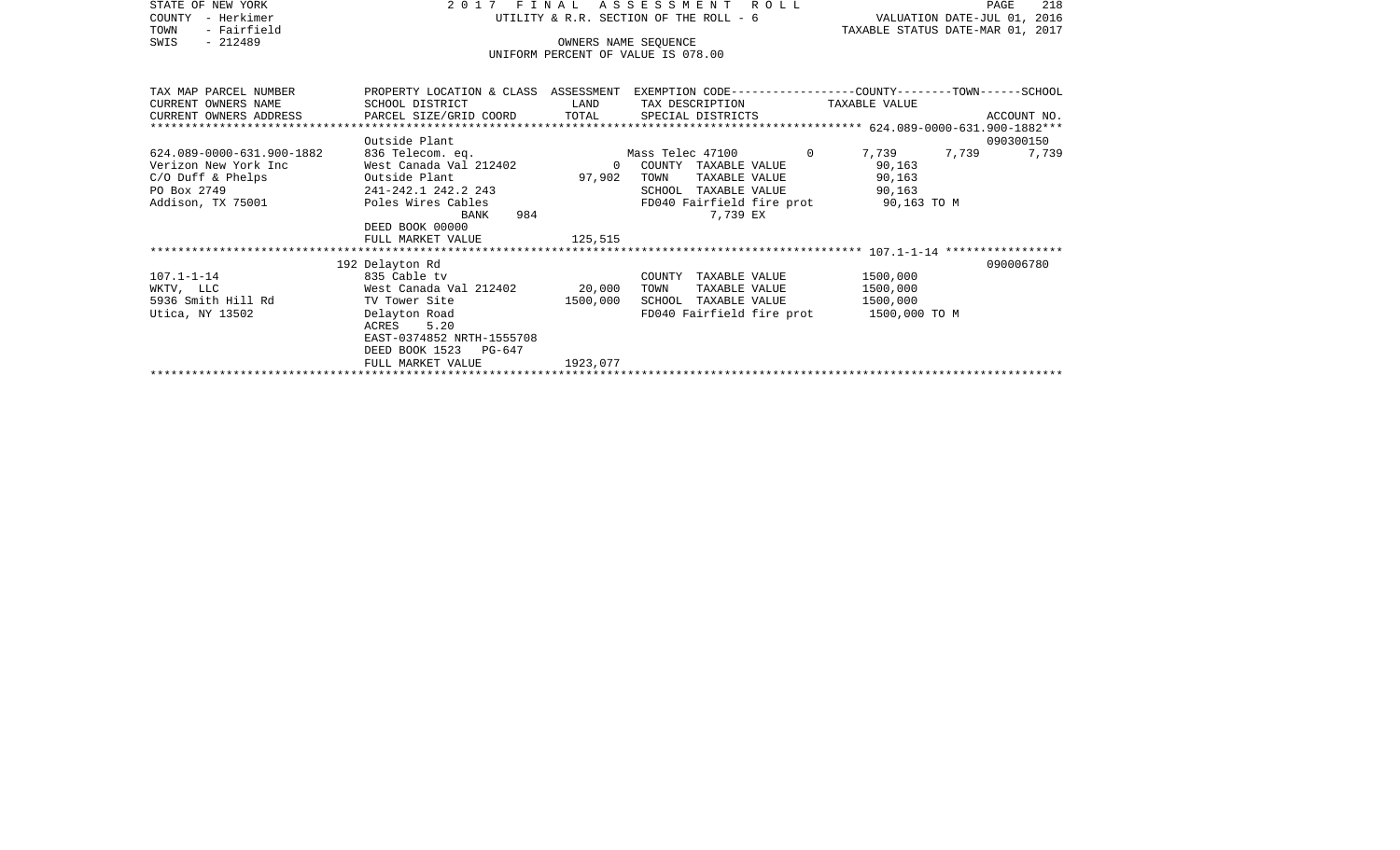| STATE OF NEW YORK   | 2017 FINAL ASSESSMENT ROLL             | 219<br>PAGE                      |
|---------------------|----------------------------------------|----------------------------------|
| COUNTY - Herkimer   | UTILITY & R.R. SECTION OF THE ROLL - 6 | VALUATION DATE-JUL 01, 2016      |
| TOWN<br>- Fairfield |                                        | TAXABLE STATUS DATE-MAR 01, 2017 |
| SWIS<br>- 212489    |                                        | RPS150/V04/L015                  |
|                     | UNIFORM PERCENT OF VALUE IS 078.00     | CURRENT DATE 6/20/2017           |
|                     |                                        |                                  |

#### R O L L S E C T I O N T O T A L S

#### \*\*\* S P E C I A L D I S T R I C T S U M M A R Y \*\*\*

| CODE | DISTRICT NAME        | TOTAL<br>PARCELS | EXTENSION<br>TYPE. | EXTENSION<br>VALUE | AD VALOREM<br>VALUE | <b>EXEMPT</b><br>AMOUNT | <b>TAXARLE</b><br>VALUE |
|------|----------------------|------------------|--------------------|--------------------|---------------------|-------------------------|-------------------------|
|      | FD040 Fairfield fire |                  | 11 TOTAL M         |                    | 8211,877            | 12,358                  | 8199,519                |

#### \*\*\* S C H O O L D I S T R I C T S U M M A R Y \*\*\*

| CODE                       | DISTRICT NAME                                                    | TOTAL<br>PARCELS | ASSESSED<br>LAND | ASSESSED<br>TOTAL           | <b>EXEMPT</b><br>AMOUNT | TOTAL<br>TAXABLE            | <b>STAR</b><br>AMOUNT | <b>STAR</b><br>TAXABLE      |
|----------------------------|------------------------------------------------------------------|------------------|------------------|-----------------------------|-------------------------|-----------------------------|-----------------------|-----------------------------|
| 210900<br>212402<br>213602 | Little Falls Central<br>West Canada Valley<br>Dolgeville Central | 8                | 1370,000         | 34,428<br>8177,449<br>5,070 | 4,044<br>8,314          | 30,384<br>8169,135<br>5,070 |                       | 30,384<br>8169,135<br>5,070 |
|                            | SUB-TOTAL                                                        | 12               | 1370,000         | 8216,947                    | 12,358                  | 8204,589                    |                       | 8204,589                    |
|                            | TOTAL                                                            | 12               | 1370,000         | 8216,947                    | 12,358                  | 8204,589                    |                       | 8204,589                    |

#### \*\*\* S Y S T E M C O D E S S U M M A R Y \*\*\*

#### NO SYSTEM EXEMPTIONS AT THIS LEVEL

| CODE  | DESCRIPTION         | TOTAL<br>PARCELS | COUNTY           | TOWN             | <b>SCHOOL</b>    |
|-------|---------------------|------------------|------------------|------------------|------------------|
| 47100 | Mass Telec<br>TOTAL |                  | 12,358<br>12,358 | 12,358<br>12,358 | 12,358<br>12,358 |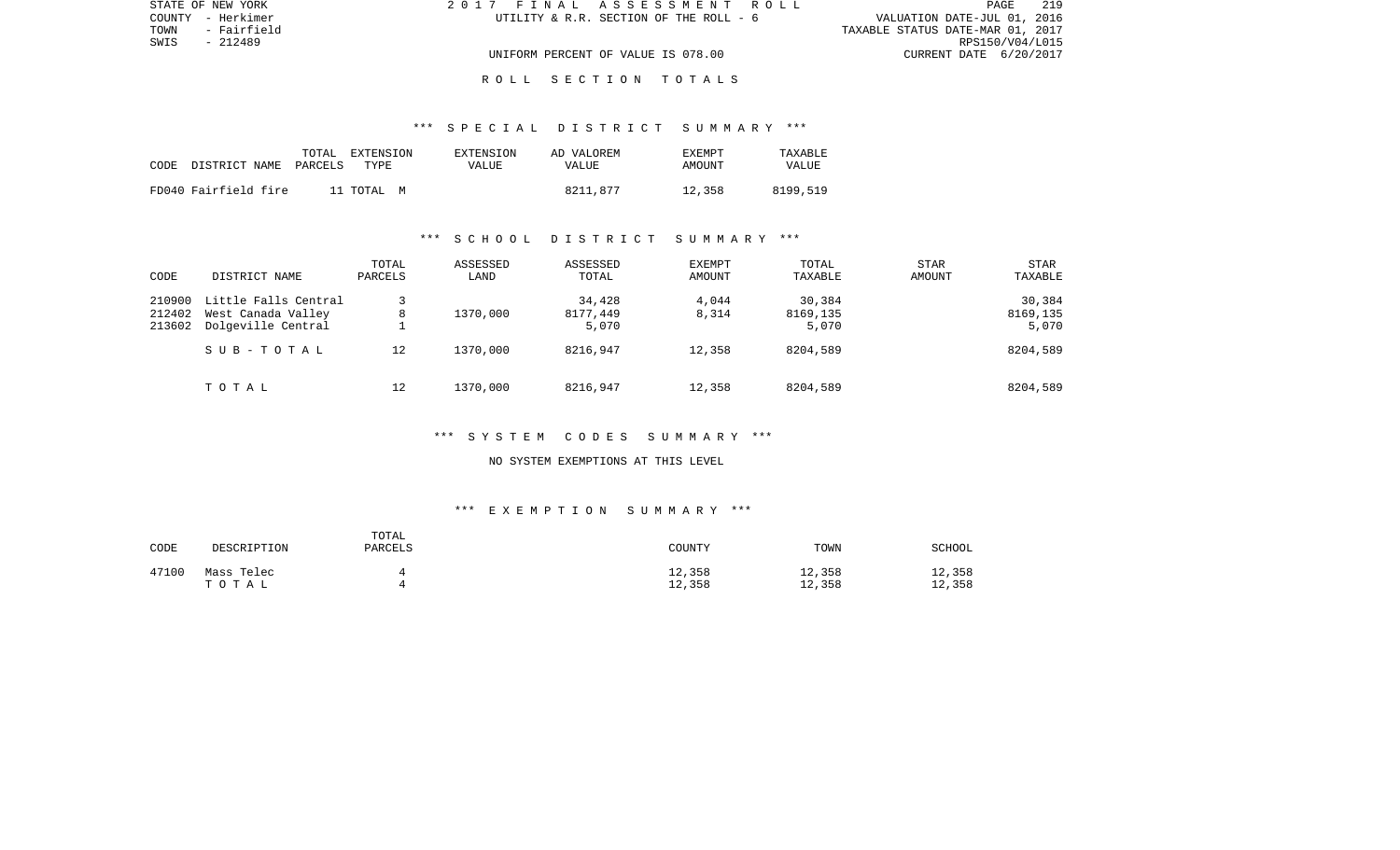| STATE OF NEW YORK   | 2017 FINAL ASSESSMENT ROLL             | 220<br>PAGE                      |
|---------------------|----------------------------------------|----------------------------------|
| COUNTY - Herkimer   | UTILITY & R.R. SECTION OF THE ROLL - 6 | VALUATION DATE-JUL 01, 2016      |
| TOWN<br>- Fairfield |                                        | TAXABLE STATUS DATE-MAR 01, 2017 |
| SWIS<br>- 212489    |                                        | RPS150/V04/L015                  |
|                     | UNIFORM PERCENT OF VALUE IS 078.00     | CURRENT DATE 6/20/2017           |
|                     |                                        |                                  |

R O L L S E C T I O N T O T A L S

#### \*\*\* G R A N D T O T A L S \*\*\*

| ROLL<br>SEC | DESCRIPTION      | TOTAL<br>PARCELS | ASSESSED<br>_AND | ASSESSED<br>TOTAL | TAXABLE<br>COUNTY | TAXABLE<br>TOWN | TAXABLE<br><b>SCHOOL</b> | STAR<br>TAXABLE |
|-------------|------------------|------------------|------------------|-------------------|-------------------|-----------------|--------------------------|-----------------|
|             | UTILITIES & N.C. |                  | 1370,000         | 8216,947          | 8204,589          | 8204,589        | 8204,589                 | 8204,589        |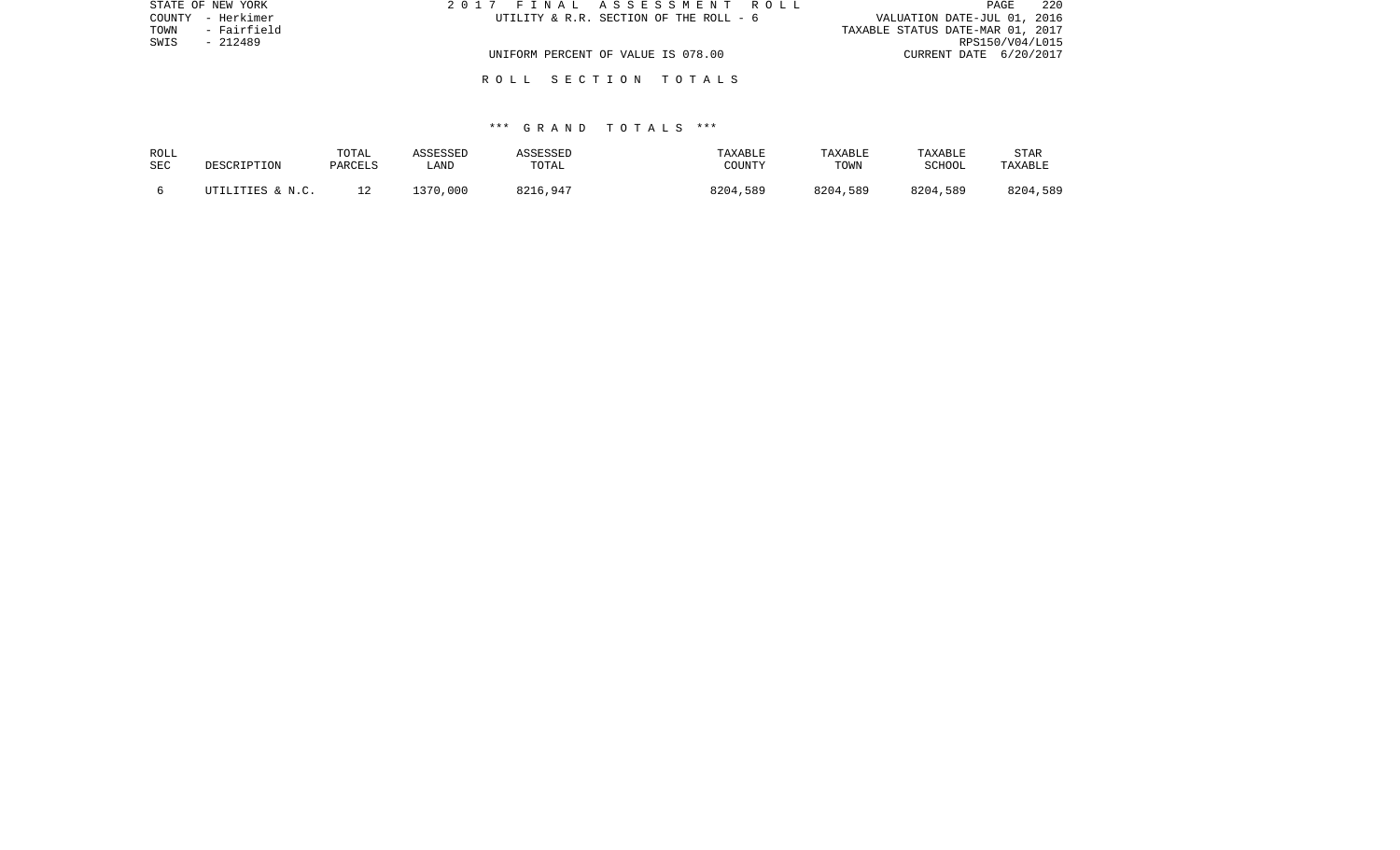| STATE OF NEW YORK<br>COUNTY - Herkimer<br>TOWN<br>- Fairfield | 2017 FINAL ASSESSMENT ROLL                                                                           | WHOLLY EXEMPT SECTION OF THE ROLL - 8                      |                |                                             |              |                                      | VALUATION DATE-JUL 01, 2016<br>TAXABLE STATUS DATE-MAR 01, 2017 | PAGE<br>221 |
|---------------------------------------------------------------|------------------------------------------------------------------------------------------------------|------------------------------------------------------------|----------------|---------------------------------------------|--------------|--------------------------------------|-----------------------------------------------------------------|-------------|
| $-212489$<br>SWIS                                             |                                                                                                      | OWNERS NAME SEQUENCE<br>UNIFORM PERCENT OF VALUE IS 078.00 |                |                                             |              |                                      |                                                                 |             |
| TAX MAP PARCEL NUMBER                                         | PROPERTY LOCATION & CLASS ASSESSMENT EXEMPTION CODE---------------COUNTY-------TOWN------SCHOOL      |                                                            |                |                                             |              |                                      |                                                                 |             |
| CURRENT OWNERS NAME                                           | SCHOOL DISTRICT                                                                                      | LAND                                                       |                | TAX DESCRIPTION                             |              | TAXABLE VALUE                        |                                                                 |             |
| CURRENT OWNERS ADDRESS                                        | PARCEL SIZE/GRID COORD                                                                               | TOTAL                                                      |                | SPECIAL DISTRICTS                           |              |                                      |                                                                 | ACCOUNT NO. |
|                                                               | Hardscrabble Road                                                                                    |                                                            |                |                                             |              |                                      |                                                                 |             |
| $101.1 - 1 - 29$                                              | 695 Cemetery                                                                                         |                                                            |                | $C$ CEM-LND $13110$                         |              | $\overline{0}$<br>6.000              | 6,000                                                           | 6,000       |
| Bushnell Cemetery                                             | West Canada Val 212402 6,000 COUNTY TAXABLE VALUE<br>FRNT 90.00 DPTH 140.00 6,000 TOWN TAXABLE VALUE |                                                            |                |                                             |              |                                      | $\Omega$                                                        |             |
| Attn: Bushnell Cem Assoc                                      |                                                                                                      |                                                            |                |                                             |              |                                      | $\Omega$                                                        |             |
| Hc 85                                                         | EAST-0378985 NRTH-1576842                                                                            |                                                            |                | SCHOOL TAXABLE VALUE                        |              |                                      |                                                                 |             |
| Fairfield, NY 13406-9801                                      | FULL MARKET VALUE                                                                                    | 7,692                                                      |                |                                             |              |                                      |                                                                 |             |
|                                                               | State Route 29                                                                                       |                                                            |                |                                             |              |                                      |                                                                 |             |
| $101.14 - 1 - 45.1$                                           | 620 Religious                                                                                        |                                                            |                | N/P-RELIG 25110                             | $\Omega$     | 208,000                              | 208,000                                                         | 208,000     |
| Fairfield Episcopal                                           | West Canada Val 212402                                                                               | 11,000                                                     |                | COUNTY TAXABLE VALUE                        |              |                                      | $\overline{0}$                                                  |             |
| Church                                                        | Church & Cemetary                                                                                    | 208,000                                                    | TOWN           | TAXABLE VALUE                               |              |                                      | $\Omega$                                                        |             |
| Hc 85                                                         | FRNT 155.50 DPTH                                                                                     |                                                            |                | SCHOOL TAXABLE VALUE                        |              |                                      |                                                                 |             |
| Fairfield, NY 13406-9801                                      | ACRES 0.40                                                                                           |                                                            |                | FD040 Fairfield fire prot                   |              |                                      | $0$ TO M                                                        |             |
|                                                               | EAST-0382475 NRTH-1567710                                                                            |                                                            |                | 208,000 EX                                  |              |                                      |                                                                 |             |
|                                                               | FULL MARKET VALUE                                                                                    | 266,667                                                    |                |                                             |              |                                      |                                                                 |             |
|                                                               | castle                                                                                               |                                                            |                |                                             |              |                                      |                                                                 |             |
|                                                               |                                                                                                      |                                                            | GEN MUNY 18020 |                                             | $\Omega$     | 1,000                                | 1,000                                                           | 1,000       |
|                                                               |                                                                                                      |                                                            |                | 1,000 COUNTY TAXABLE VALUE                  |              |                                      | $\Omega$                                                        |             |
|                                                               |                                                                                                      | 1,000                                                      | TOWN           | TAXABLE VALUE                               |              |                                      | $\Omega$                                                        |             |
| Herkimer, NY 13350                                            | FULL MARKET VALUE                                                                                    | 1,282 SCHOOL TAXABLE VALUE                                 |                |                                             |              |                                      |                                                                 |             |
|                                                               |                                                                                                      |                                                            |                |                                             |              | FD040 Fairfield fire prot 1,000 TO M |                                                                 |             |
|                                                               |                                                                                                      |                                                            |                |                                             |              |                                      |                                                                 |             |
| 095.3-1-30.1-999                                              | Castle<br>880 Elec-Gas Tra                                                                           |                                                            | GEN MUNY 18020 |                                             | $\Omega$     | 1,000                                | 1,000                                                           | 1,000       |
|                                                               |                                                                                                      |                                                            |                | 1,000 COUNTY TAXABLE VALUE                  |              |                                      | $\mathbf{0}$                                                    |             |
|                                                               |                                                                                                      | 1,000                                                      | TOWN           | TAXABLE VALUE                               |              |                                      | $\Omega$                                                        |             |
| Herkimer, NY 13350                                            | FULL MARKET VALUE                                                                                    |                                                            |                | 1,282 SCHOOL TAXABLE VALUE                  |              |                                      | $\Omega$                                                        |             |
|                                                               |                                                                                                      |                                                            |                | FD040 Fairfield fire prot                   |              | 1,000 TO M                           |                                                                 |             |
|                                                               |                                                                                                      |                                                            |                |                                             |              |                                      |                                                                 |             |
|                                                               | Rath                                                                                                 |                                                            |                |                                             |              |                                      |                                                                 |             |
| 095.3-1-31.1-999<br>095.3–1–31.1–999<br>Herkimer County IDA   | 880 Elec-Gas Tra<br>West Canada Val 212402                                                           |                                                            | GEN MUNY       | 18020                                       | $\circ$      | 1,000                                | 1,000                                                           | 1,000       |
| 420 E German St Ste 101A ACRES 0.01                           |                                                                                                      | 1,000                                                      | TOWN           | 1,000 COUNTY TAXABLE VALUE<br>TAXABLE VALUE |              |                                      | $\mathbf{0}$<br>$\Omega$                                        |             |
| Herkimer, NY 13350                                            | FULL MARKET VALUE                                                                                    | 1,282                                                      |                | SCHOOL TAXABLE VALUE                        |              |                                      | $\Omega$                                                        |             |
|                                                               |                                                                                                      |                                                            |                | FD040 Fairfield fire prot                   |              | 1,000 TO M                           |                                                                 |             |
|                                                               |                                                                                                      |                                                            |                |                                             |              |                                      |                                                                 |             |
|                                                               | Cemetery                                                                                             |                                                            |                |                                             |              |                                      |                                                                 |             |
| $095.3 - 3 - 5.999$                                           | 880 Elec-Gas Tra                                                                                     |                                                            | GEN MUNY       | 18020                                       | $\mathbf{0}$ | 1,000                                | 1,000                                                           | 1,000       |
| Herkimer County IDA                                           | West Canada Val 212402                                                                               | 1,000                                                      |                | COUNTY TAXABLE VALUE                        |              |                                      | 0                                                               |             |
| 420 E German St Ste 101A                                      | <b>ACRES</b><br>0.01                                                                                 | 1,000                                                      | TOWN           | TAXABLE VALUE                               |              |                                      | $\Omega$                                                        |             |
| Herkimer, NY 13350                                            | FULL MARKET VALUE                                                                                    | 1,282                                                      |                | SCHOOL TAXABLE VALUE                        |              | FD040 Fairfield fire prot 1,000 TO M | $\Omega$                                                        |             |
|                                                               |                                                                                                      |                                                            |                |                                             |              |                                      |                                                                 |             |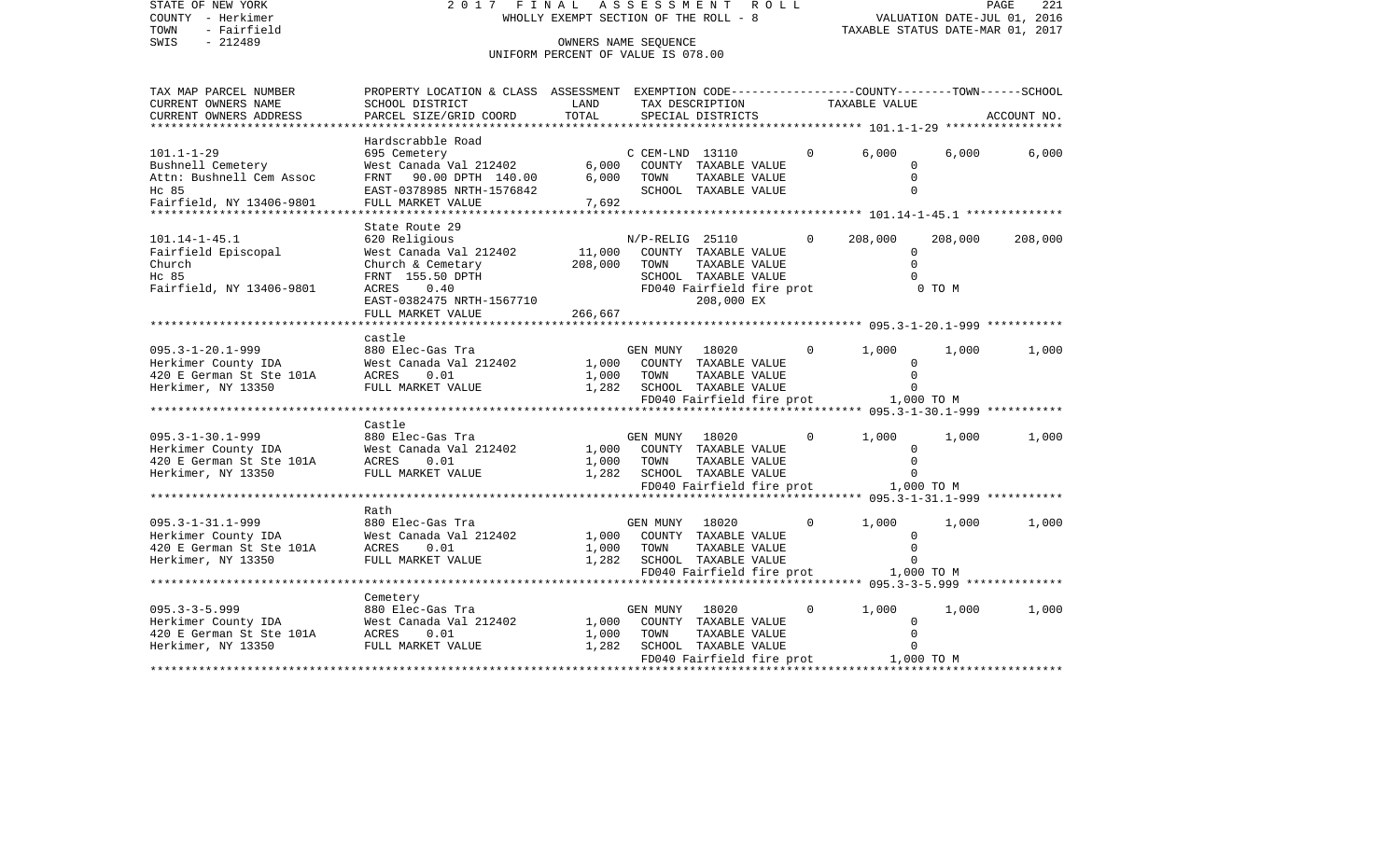| STATE OF NEW YORK<br>COUNTY - Herkimer<br>TOWN<br>- Fairfield<br>$-212489$<br>SWIS                                                      | 2017 FINAL                                                                                                        | WHOLLY EXEMPT SECTION OF THE ROLL - 8<br>OWNERS NAME SEOUENCE |            | ASSESSMENT ROLL            |             | VALUATION DATE-JUL 01, 2016<br>TAXABLE STATUS DATE-MAR 01, 2017 |          | PAGE<br>222 |
|-----------------------------------------------------------------------------------------------------------------------------------------|-------------------------------------------------------------------------------------------------------------------|---------------------------------------------------------------|------------|----------------------------|-------------|-----------------------------------------------------------------|----------|-------------|
|                                                                                                                                         |                                                                                                                   | UNIFORM PERCENT OF VALUE IS 078.00                            |            |                            |             |                                                                 |          |             |
| TAX MAP PARCEL NUMBER<br>CURRENT OWNERS NAME                                                                                            | PROPERTY LOCATION & CLASS ASSESSMENT EXEMPTION CODE---------------COUNTY-------TOWN-----SCHOOL<br>SCHOOL DISTRICT | LAND                                                          |            | TAX DESCRIPTION            |             | TAXABLE VALUE                                                   |          |             |
| CURRENT OWNERS ADDRESS<br>***********************                                                                                       | PARCEL SIZE/GRID COORD                                                                                            | TOTAL                                                         |            | SPECIAL DISTRICTS          |             |                                                                 |          | ACCOUNT NO. |
|                                                                                                                                         | Castle                                                                                                            |                                                               |            |                            |             |                                                                 |          |             |
| $095.3 - 4 - 3.999$                                                                                                                     | 880 Elec-Gas Tra                                                                                                  |                                                               |            | GEN MUNY 18020             | $\Omega$    | 1,000                                                           | 1,000    | 1,000       |
|                                                                                                                                         | West Canada Val 212402 1,000 COUNTY TAXABLE VALUE<br>ACRES 0.01 1,000 TOWN TAXABLE VALUE                          |                                                               |            |                            |             | $\Omega$                                                        |          |             |
| Herkimer County IDA<br>420 E German St Ste 101A                                                                                         | ACRES                                                                                                             |                                                               |            |                            |             | $\Omega$                                                        |          |             |
| Herkimer, NY 13350                                                                                                                      | FULL MARKET VALUE                                                                                                 | 1,282 SCHOOL TAXABLE VALUE                                    |            |                            |             | $\Omega$                                                        |          |             |
|                                                                                                                                         |                                                                                                                   |                                                               |            |                            |             | FD040 Fairfield fire prot 1,000 TO M                            |          |             |
|                                                                                                                                         |                                                                                                                   |                                                               |            |                            |             |                                                                 |          |             |
| $095.3 - 4 - 5.999$                                                                                                                     | Castle<br>880 Elec-Gas Tra                                                                                        |                                                               |            | GEN MUNY 18020             | $\mathbf 0$ | 1,000                                                           | 1,000    | 1,000       |
| 095.3-4-5.999 880 Ele<br>Herkimer County IDA West Ca<br>420 E German St Ste 101A ACRES<br>Herkimer, NY 13350 FULL MA                    | West Canada Val 212402 1,000 COUNTY TAXABLE VALUE                                                                 |                                                               |            |                            |             | 0                                                               |          |             |
|                                                                                                                                         | 0.01                                                                                                              | 1,000 TOWN                                                    |            | TAXABLE VALUE              |             | $\Omega$                                                        |          |             |
| Herkimer, NY 13350                                                                                                                      | FULL MARKET VALUE                                                                                                 | 1,282 SCHOOL TAXABLE VALUE                                    |            |                            |             | $\Omega$                                                        |          |             |
|                                                                                                                                         |                                                                                                                   |                                                               |            |                            |             | FD040 Fairfield fire prot 1,000 TO M                            |          |             |
|                                                                                                                                         |                                                                                                                   |                                                               |            |                            |             |                                                                 |          |             |
|                                                                                                                                         | Castle                                                                                                            |                                                               |            |                            |             |                                                                 |          |             |
| $095.3 - 4 - 7.999$                                                                                                                     | 880 Elec-Gas Tra                                                                                                  |                                                               |            | GEN MUNY 18020             | $\Omega$    | 1,000                                                           | 1,000    | 1,000       |
|                                                                                                                                         | West Canada Val 212402 1,000 COUNTY TAXABLE VALUE<br>0.01                                                         |                                                               |            |                            |             | $\Omega$<br>$\Omega$                                            |          |             |
| 095.3-4-7.999 880 El<br>Herkimer County IDA West C<br>420 E German St Ste 101A ACRES<br>Herkimer, NY 13350 FULL M<br>Herkimer, NY 13350 | FULL MARKET VALUE                                                                                                 | 1,000 TOWN TAXABLE VALUE<br>1,282 SCHOOL TAXABLE VALUE        |            |                            |             | $\Omega$                                                        |          |             |
|                                                                                                                                         |                                                                                                                   |                                                               |            |                            |             | FD040 Fairfield fire prot 1,000 TO M                            |          |             |
|                                                                                                                                         |                                                                                                                   |                                                               |            |                            |             |                                                                 |          |             |
|                                                                                                                                         | Castle Rd                                                                                                         |                                                               |            |                            |             |                                                                 |          |             |
| $101.1 - 1 - 19.999$                                                                                                                    | 877 Elc Pwr Othr                                                                                                  |                                                               |            | GEN MUNY 18020             |             | 9000,000                                                        | 9000,000 | 9000,000    |
| Herkimer County IDA                                                                                                                     | West Canada Val 212402                                                                                            | 100 COUNTY TAXABLE VALUE                                      |            |                            |             | $\Omega$                                                        |          |             |
| 420 E German St Ste 101A<br>Herkimer, NY 13350                                                                                          |                                                                                                                   | 9000,000 TOWN<br>11538,462 SCHOOL TAXABLE VALUE               |            | TAXABLE VALUE              |             | $\mathbf 0$<br>$\Omega$                                         |          |             |
|                                                                                                                                         | FULL MARKET VALUE                                                                                                 |                                                               |            |                            |             | FD040 Fairfield fire prot 9000,000 TO M                         |          |             |
|                                                                                                                                         |                                                                                                                   |                                                               |            |                            |             |                                                                 |          |             |
|                                                                                                                                         | Teall                                                                                                             |                                                               |            |                            |             |                                                                 |          |             |
| 101.1-1-21.2-999 880 Ele<br>Herkimer County IDA West Ca<br>420 E German St Ste 101A ACRES<br>Herkimer, NY 13350 FULL MA                 | 880 Elec-Gas Tra                                                                                                  |                                                               |            | GEN MUNY 18020             | $\Omega$    | 1,000                                                           | 1,000    | 1,000       |
|                                                                                                                                         | West Canada Val 212402                                                                                            | 1,000 COUNTY TAXABLE VALUE                                    |            |                            |             | $\Omega$                                                        |          |             |
|                                                                                                                                         | 0.01                                                                                                              |                                                               | 1,000 TOWN | TAXABLE VALUE              |             | $\mathbf 0$                                                     |          |             |
|                                                                                                                                         | FULL MARKET VALUE                                                                                                 |                                                               |            | 1,282 SCHOOL TAXABLE VALUE |             | $\Omega$                                                        |          |             |
|                                                                                                                                         |                                                                                                                   |                                                               |            |                            |             | FD040 Fairfield fire prot 1,000 TO M                            |          |             |
|                                                                                                                                         | castle Rd                                                                                                         |                                                               |            |                            |             |                                                                 |          |             |
|                                                                                                                                         | 877 Elc Pwr Othr                                                                                                  |                                                               |            | GEN MUNY 18020             | $\Omega$    | 3000,000                                                        | 3000,000 | 3000,000    |
| 101.1-1-21.999<br>Herkimer County IDA                                                                                                   | West Canada Val 212402                                                                                            |                                                               |            | 100 COUNTY TAXABLE VALUE   |             | $\mathbf 0$                                                     |          |             |
| 420 E German St Ste 101A                                                                                                                |                                                                                                                   | 3000,000                                                      | TOWN       | TAXABLE VALUE              |             | $\mathbf 0$                                                     |          |             |
| Herkimer, NY 13350                                                                                                                      | -<br>FULL MARKET VALUE                                                                                            | 3846,154                                                      |            | SCHOOL TAXABLE VALUE       |             | $\Omega$                                                        |          |             |
|                                                                                                                                         |                                                                                                                   |                                                               |            |                            |             | FD040 Fairfield fire prot 3000,000 TO M                         |          |             |
|                                                                                                                                         |                                                                                                                   |                                                               |            |                            |             |                                                                 |          |             |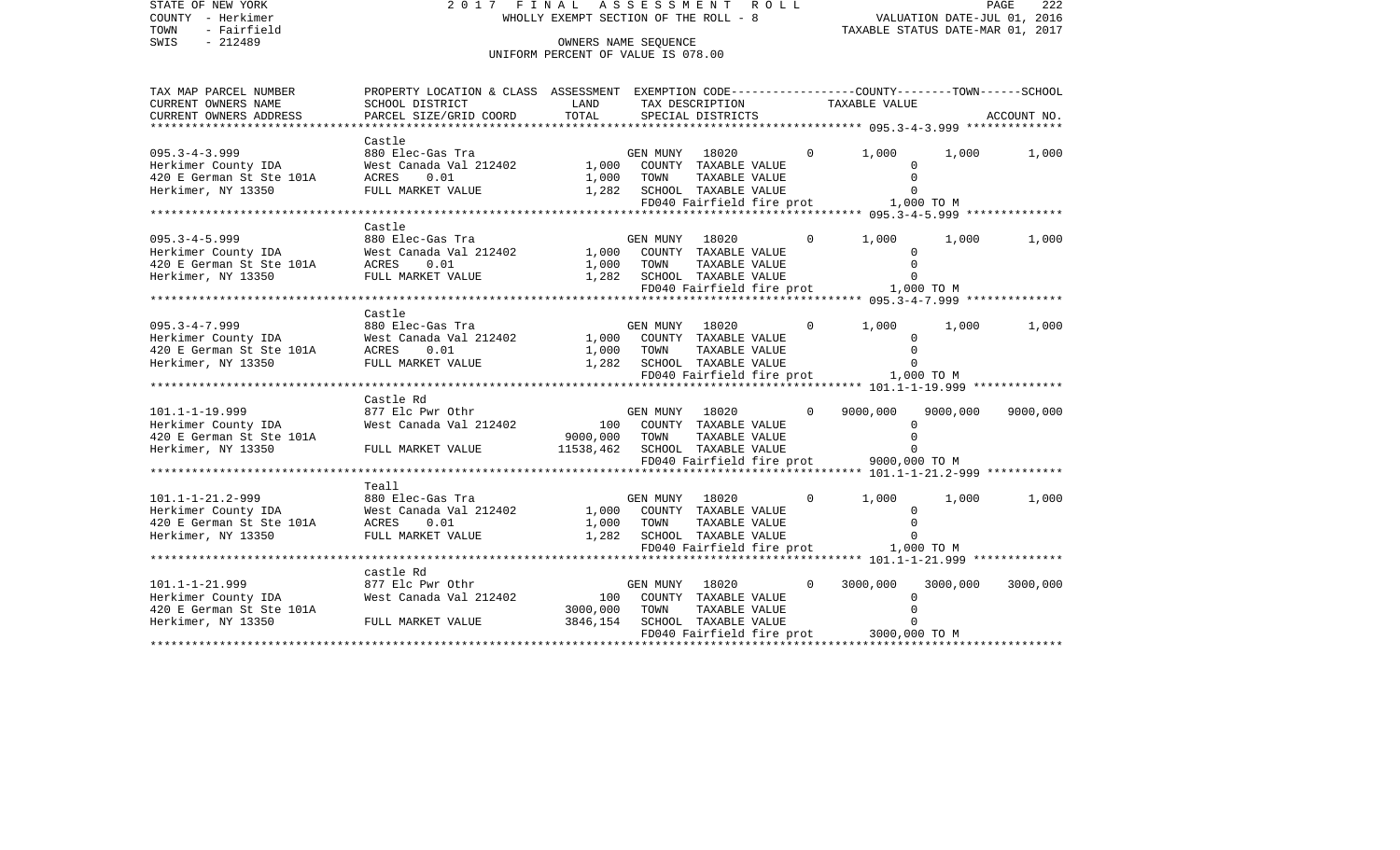| STATE OF NEW YORK<br>COUNTY - Herkimer<br>TOWN<br>- Fairfield         | 2017 FINAL ASSESSMENT ROLL                                                                     | WHOLLY EXEMPT SECTION OF THE ROLL - 8                              |                |                      |          | VALUATION DATE-JUL 01, 2016             | TAXABLE STATUS DATE-MAR 01, 2017 | PAGE<br>223 |
|-----------------------------------------------------------------------|------------------------------------------------------------------------------------------------|--------------------------------------------------------------------|----------------|----------------------|----------|-----------------------------------------|----------------------------------|-------------|
| $-212489$<br>SWIS                                                     |                                                                                                | OWNERS NAME SEOUENCE<br>UNIFORM PERCENT OF VALUE IS 078.00         |                |                      |          |                                         |                                  |             |
|                                                                       |                                                                                                |                                                                    |                |                      |          |                                         |                                  |             |
| TAX MAP PARCEL NUMBER                                                 | PROPERTY LOCATION & CLASS ASSESSMENT EXEMPTION CODE---------------COUNTY-------TOWN-----SCHOOL |                                                                    |                |                      |          |                                         |                                  |             |
| CURRENT OWNERS NAME                                                   | SCHOOL DISTRICT                                                                                | LAND                                                               |                | TAX DESCRIPTION      |          | TAXABLE VALUE                           |                                  |             |
| CURRENT OWNERS ADDRESS<br>***********************                     | PARCEL SIZE/GRID COORD                                                                         | TOTAL                                                              |                | SPECIAL DISTRICTS    |          |                                         |                                  | ACCOUNT NO. |
|                                                                       | castle Rd                                                                                      |                                                                    |                |                      |          |                                         |                                  |             |
| $101.2 - 1 - 14.999$                                                  | 877 Elc Pwr Othr                                                                               |                                                                    | GEN MUNY 18020 |                      | $\Omega$ | 3000,000                                | 3000,000                         | 3000,000    |
| Herkimer County IDA                                                   |                                                                                                |                                                                    |                |                      |          | $\Omega$                                |                                  |             |
| 420 E German St Ste 101A                                              |                                                                                                | 3000,000 TOWN                                                      |                | TAXABLE VALUE        |          | $\Omega$                                |                                  |             |
| Herkimer, NY 13350                                                    | FULL MARKET VALUE                                                                              | 3846,154 SCHOOL TAXABLE VALUE                                      |                |                      |          | $\Omega$                                |                                  |             |
|                                                                       |                                                                                                |                                                                    |                |                      |          | FD040 Fairfield fire prot 3000,000 TO M |                                  |             |
|                                                                       |                                                                                                |                                                                    |                |                      |          |                                         |                                  |             |
|                                                                       | castle Rd                                                                                      |                                                                    |                |                      |          |                                         |                                  |             |
| $101.2 - 1 - 15.999$                                                  | 877 Elc Pwr Othr                                                                               |                                                                    | GEN MUNY 18020 |                      | $\Omega$ | 6000,000<br>$\Omega$                    | 6000,000                         | 6000,000    |
| Herkimer County IDA                                                   |                                                                                                |                                                                    |                |                      |          | $\Omega$                                |                                  |             |
| 420 E German St Ste 101A<br>Herkimer, NY 13350                        | FULL MARKET VALUE                                                                              | 6000,000 TOWN                                                      |                | TAXABLE VALUE        |          | $\Omega$                                |                                  |             |
|                                                                       |                                                                                                | 7692,308 SCHOOL TAXABLE VALUE                                      |                |                      |          | FD040 Fairfield fire prot 6000,000 TO M |                                  |             |
|                                                                       |                                                                                                |                                                                    |                |                      |          |                                         |                                  |             |
|                                                                       | Hardscrabble                                                                                   |                                                                    |                |                      |          |                                         |                                  |             |
| $101.3 - 1 - 24.1 - 999$                                              | 880 Elec-Gas Tra                                                                               |                                                                    | GEN MUNY 18020 |                      | $\circ$  | 1,000                                   | 1,000                            | 1,000       |
|                                                                       | Nest Canada Val 212402 (CEN MUNY 18020                                                         |                                                                    |                |                      |          | $\mathbf 0$                             |                                  |             |
|                                                                       | ACRES<br>0.01                                                                                  |                                                                    |                |                      |          | $\mathbf 0$                             |                                  |             |
| Herkimer County IDA<br>420 E German St Ste 101A<br>Herkimer, NY 13350 | FULL MARKET VALUE                                                                              | 1,000 TOWN TAXABLE VALUE<br>1,282 SCHOOL TAXABLE VALUE             |                |                      |          | $\overline{0}$                          |                                  |             |
|                                                                       |                                                                                                |                                                                    |                |                      |          | FD040 Fairfield fire prot 1,000 TO M    |                                  |             |
|                                                                       |                                                                                                |                                                                    |                |                      |          |                                         |                                  |             |
|                                                                       | Hardscrabble Rd                                                                                |                                                                    |                |                      |          |                                         |                                  |             |
| $101.3 - 1 - 25.999$                                                  | 877 Elc Pwr Othr                                                                               |                                                                    | GEN MUNY 18020 |                      | $\Omega$ | 3000,000                                | 3000,000                         | 3000,000    |
| Herkimer County IDA                                                   | 877 Elc Pwr Othr<br>West Canada Val 212402                                                     | 100 COUNTY TAXABLE VALUE                                           |                |                      |          | $\Omega$                                |                                  |             |
| 420 E German St Ste 101A                                              |                                                                                                | 3000,000 TOWN                                                      |                | TAXABLE VALUE        |          | $\Omega$                                |                                  |             |
| Herkimer, NY 13350                                                    | FULL MARKET VALUE                                                                              | 3846,154 SCHOOL TAXABLE VALUE                                      |                |                      |          | $\Omega$                                |                                  |             |
|                                                                       |                                                                                                |                                                                    |                |                      |          | FD040 Fairfield fire prot 3000,000 TO M |                                  |             |
|                                                                       |                                                                                                |                                                                    |                |                      |          |                                         |                                  |             |
|                                                                       | castle Rd                                                                                      |                                                                    |                |                      |          |                                         |                                  |             |
| $101.4 - 1 - 16.999$                                                  | 877 Elc Pwr Othr                                                                               | GEN MUNY 18020<br>100 COUNTY TAXABLE VALUE                         | GEN MUNY       | 18020 1802           | $\Omega$ | 9250,000                                | 9250,000                         | 9250,000    |
| Herkimer County IDA                                                   | West Canada Val 212402                                                                         |                                                                    |                |                      |          | $\Omega$<br>$\Omega$                    |                                  |             |
| 420 E German St Ste 101A<br>Herkimer, NY 13350                        | FULL MARKET VALUE                                                                              | 9250,000<br>11858, 974 SCHOOL TAXABLE VALUE                        | TOWN           | TAXABLE VALUE        |          | $\Omega$                                |                                  |             |
|                                                                       |                                                                                                |                                                                    |                |                      |          | FD040 Fairfield fire prot 9250,000 TO M |                                  |             |
|                                                                       |                                                                                                |                                                                    |                |                      |          |                                         |                                  |             |
|                                                                       | State Rte 170                                                                                  |                                                                    |                |                      |          |                                         |                                  |             |
|                                                                       | 877 Elc Pwr Othr                                                                               |                                                                    |                |                      | $\Omega$ | 6000,000                                | 6000,000                         | 6000,000    |
| 101.4-1-17.999<br>Herkimer County IDA                                 | West Canada Val 212402                                                                         |                                                                    |                |                      |          | $\mathbf 0$                             |                                  |             |
| 420 E German St Ste 101A                                              |                                                                                                | GEN MUNY LOUZU<br>100 COUNTY TAXABLE VALUE<br>------ TAXABLE VALUE |                |                      |          | $\overline{0}$                          |                                  |             |
| Herkimer, NY 13350 FULL MARKET VALUE                                  |                                                                                                | 7692,308                                                           |                | SCHOOL TAXABLE VALUE |          | $\overline{0}$                          |                                  |             |
|                                                                       |                                                                                                |                                                                    |                |                      |          | FD040 Fairfield fire prot 6000,000 TO M |                                  |             |
|                                                                       |                                                                                                |                                                                    |                |                      |          |                                         |                                  |             |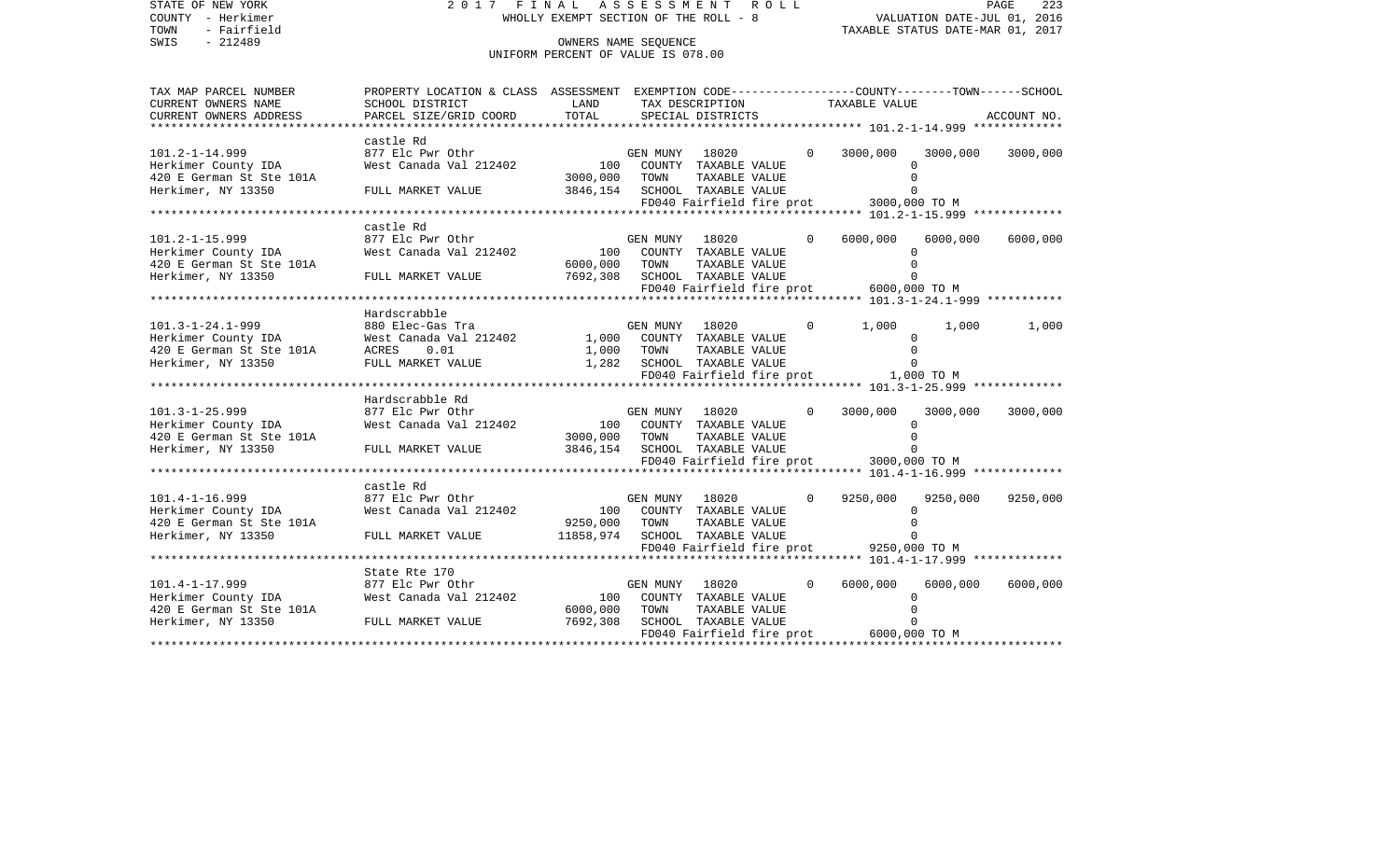| STATE OF NEW YORK<br>COUNTY - Herkimer<br>- Fairfield<br>TOWN<br>$-212489$<br>SWIS                                | 2017 FINAL ASSESSMENT ROLL<br>PAGE 224<br>VALUATION DATE-JUL 01, 2016<br>TAXABLE STATUS DATE 1:55<br>WHOLLY EXEMPT SECTION OF THE ROLL - 8<br>OWNERS NAME SEOUENCE<br>UNIFORM PERCENT OF VALUE IS 078.00               |                                                 |                |                                                |          |                                         |                          |             |
|-------------------------------------------------------------------------------------------------------------------|------------------------------------------------------------------------------------------------------------------------------------------------------------------------------------------------------------------------|-------------------------------------------------|----------------|------------------------------------------------|----------|-----------------------------------------|--------------------------|-------------|
| TAX MAP PARCEL NUMBER                                                                                             | PROPERTY LOCATION & CLASS ASSESSMENT EXEMPTION CODE---------------COUNTY-------TOWN-----SCHOOL                                                                                                                         |                                                 |                |                                                |          |                                         |                          |             |
| CURRENT OWNERS NAME                                                                                               | SCHOOL DISTRICT                                                                                                                                                                                                        | LAND                                            |                | TAX DESCRIPTION                                |          | TAXABLE VALUE                           |                          |             |
| CURRENT OWNERS ADDRESS<br>***********************                                                                 | PARCEL SIZE/GRID COORD                                                                                                                                                                                                 | TOTAL                                           |                | SPECIAL DISTRICTS                              |          |                                         |                          | ACCOUNT NO. |
|                                                                                                                   | Hardscrabble Rd                                                                                                                                                                                                        |                                                 |                |                                                |          |                                         |                          |             |
| $107.1 - 1 - 20.999$                                                                                              | 877 Elc Pwr Othr                                                                                                                                                                                                       |                                                 |                | GEN MUNY 18020                                 | $\Omega$ | 3500,000                                | 3500,000                 | 3500,000    |
| Herkimer County IDA                                                                                               | 877 Ele Pwr Othr المدين المستوى السابقة المستوى المستوى المستوى المستوى المستوى المستوى المستوى المس<br>Mest Canada Val 212402 المستوى المستوى المستوى المستوى المستوى المستوى المستوى المستوى المستوى المستوى المستوى |                                                 |                |                                                |          |                                         | $\cap$                   |             |
| 420 E German St Ste 101A<br>Herkimer, NY 13350                                                                    | FULL MARKET VALUE                                                                                                                                                                                                      | 3500,000                                        | TOWN           | TAXABLE VALUE<br>4487,179 SCHOOL TAXABLE VALUE |          |                                         | $\Omega$<br>$\Omega$     |             |
|                                                                                                                   |                                                                                                                                                                                                                        |                                                 |                |                                                |          | FD040 Fairfield fire prot 3500,000 TO M |                          |             |
|                                                                                                                   |                                                                                                                                                                                                                        |                                                 |                |                                                |          |                                         |                          |             |
|                                                                                                                   | off davis Rd                                                                                                                                                                                                           |                                                 |                |                                                |          |                                         |                          |             |
| $107.2 - 1 - 1.999$<br>Herkimer County IDA                                                                        |                                                                                                                                                                                                                        |                                                 |                | GEN MUNY 18020                                 | $\Omega$ | 6000,000                                | 6000,000<br>$\Omega$     | 6000,000    |
| 420 E German St Ste 101A                                                                                          |                                                                                                                                                                                                                        | 6000,000                                        | TOWN           | TAXABLE VALUE                                  |          |                                         | $\Omega$                 |             |
| Herkimer, NY 13350                                                                                                | FULL MARKET VALUE                                                                                                                                                                                                      |                                                 |                | 7692,308 SCHOOL TAXABLE VALUE                  |          |                                         | $\Omega$                 |             |
|                                                                                                                   |                                                                                                                                                                                                                        |                                                 |                |                                                |          | FD040 Fairfield fire prot 6000,000 TO M |                          |             |
|                                                                                                                   |                                                                                                                                                                                                                        |                                                 |                |                                                |          |                                         |                          |             |
| $107.2 - 1 - 7.999$                                                                                               | Davis<br>880 Elec-Gas Tra                                                                                                                                                                                              |                                                 |                | GEN MUNY 18020                                 | $\circ$  | 1,000                                   | 1,000                    | 1,000       |
| 107.2-1-7.999 880 El<br>Herkimer County IDA West C<br>420 E German St Ste 101A ACRES<br>Herkimer, NY 13350 FULL M | West Canada Val 212402 1,000 COUNTY TAXABLE VALUE                                                                                                                                                                      |                                                 |                |                                                |          |                                         | $\Omega$                 |             |
|                                                                                                                   |                                                                                                                                                                                                                        |                                                 |                |                                                |          |                                         | $\Omega$                 |             |
| Herkimer, NY 13350                                                                                                | ACRES 0.01 1,000 TOWN TAXABLE VALUE<br>FULL MARKET VALUE 1,282 SCHOOL TAXABLE VALUE                                                                                                                                    |                                                 |                |                                                |          |                                         | $\Omega$                 |             |
|                                                                                                                   |                                                                                                                                                                                                                        |                                                 |                |                                                |          | FD040 Fairfield fire prot 1,000 TO M    |                          |             |
|                                                                                                                   | davis Rd                                                                                                                                                                                                               |                                                 |                |                                                |          |                                         |                          |             |
| $107.2 - 1 - 8.999$                                                                                               |                                                                                                                                                                                                                        |                                                 |                | GEN MUNY 18020                                 | $\Omega$ | 3000,000                                | 3000,000                 | 3000,000    |
| Herkimer County IDA                                                                                               |                                                                                                                                                                                                                        |                                                 |                |                                                |          |                                         | $\Omega$                 |             |
| 420 E German St Ste 101A                                                                                          |                                                                                                                                                                                                                        | 3000,000 TOWN                                   |                | TAXABLE VALUE                                  |          |                                         | $\Omega$                 |             |
| Herkimer, NY 13350                                                                                                | FULL MARKET VALUE                                                                                                                                                                                                      |                                                 |                | 3846,154 SCHOOL TAXABLE VALUE                  |          |                                         |                          |             |
|                                                                                                                   |                                                                                                                                                                                                                        |                                                 |                |                                                |          | FD040 Fairfield fire prot 3000,000 TO M |                          |             |
|                                                                                                                   | Cole                                                                                                                                                                                                                   |                                                 |                |                                                |          |                                         |                          |             |
| 107.2-1-20.999 880 Electimer County IDA West C.<br>420 E German St Ste 101A ACRES<br>Herkimer. NY 13350 FULL M    | 880 Elec-Gas Tra                                                                                                                                                                                                       |                                                 | GEN MUNY 18020 |                                                | $\Omega$ | 1,000                                   | 1,000                    | 1,000       |
|                                                                                                                   | West Canada Val 212402                                                                                                                                                                                                 |                                                 |                | 1,000 COUNTY TAXABLE VALUE                     |          |                                         | $\Omega$                 |             |
|                                                                                                                   | 0.01                                                                                                                                                                                                                   | 1,000                                           | TOWN           | TAXABLE VALUE<br>1,282 SCHOOL TAXABLE VALUE    |          |                                         | $\Omega$<br>$\Omega$     |             |
|                                                                                                                   | FULL MARKET VALUE                                                                                                                                                                                                      |                                                 |                |                                                |          | FD040 Fairfield fire prot 1,000 TO M    |                          |             |
|                                                                                                                   |                                                                                                                                                                                                                        |                                                 |                |                                                |          |                                         |                          |             |
|                                                                                                                   | cole Rd                                                                                                                                                                                                                |                                                 |                |                                                |          |                                         |                          |             |
| 107.2-1-22.999<br>Herkimer County IDA                                                                             | 877 Elc Pwr Othr                                                                                                                                                                                                       | $\begin{array}{c} \text{GE} \\ 100 \end{array}$ | GEN MUNY 18020 |                                                | $\Omega$ | 3000,000                                | 3000,000                 | 3000,000    |
|                                                                                                                   | West Canada Val 212402                                                                                                                                                                                                 |                                                 |                | COUNTY TAXABLE VALUE                           |          |                                         | $\Omega$<br>$\mathbf{0}$ |             |
| 420 E German St Ste 101A<br>Herkimer, NY 13350 FULL MARKET VALUE 3846,154                                         |                                                                                                                                                                                                                        | 3000,000                                        | TOWN           | TAXABLE VALUE<br>SCHOOL TAXABLE VALUE          |          |                                         | 0                        |             |
|                                                                                                                   |                                                                                                                                                                                                                        |                                                 |                |                                                |          | FD040 Fairfield fire prot 3000,000 TO M |                          |             |
|                                                                                                                   |                                                                                                                                                                                                                        |                                                 |                |                                                |          |                                         |                          |             |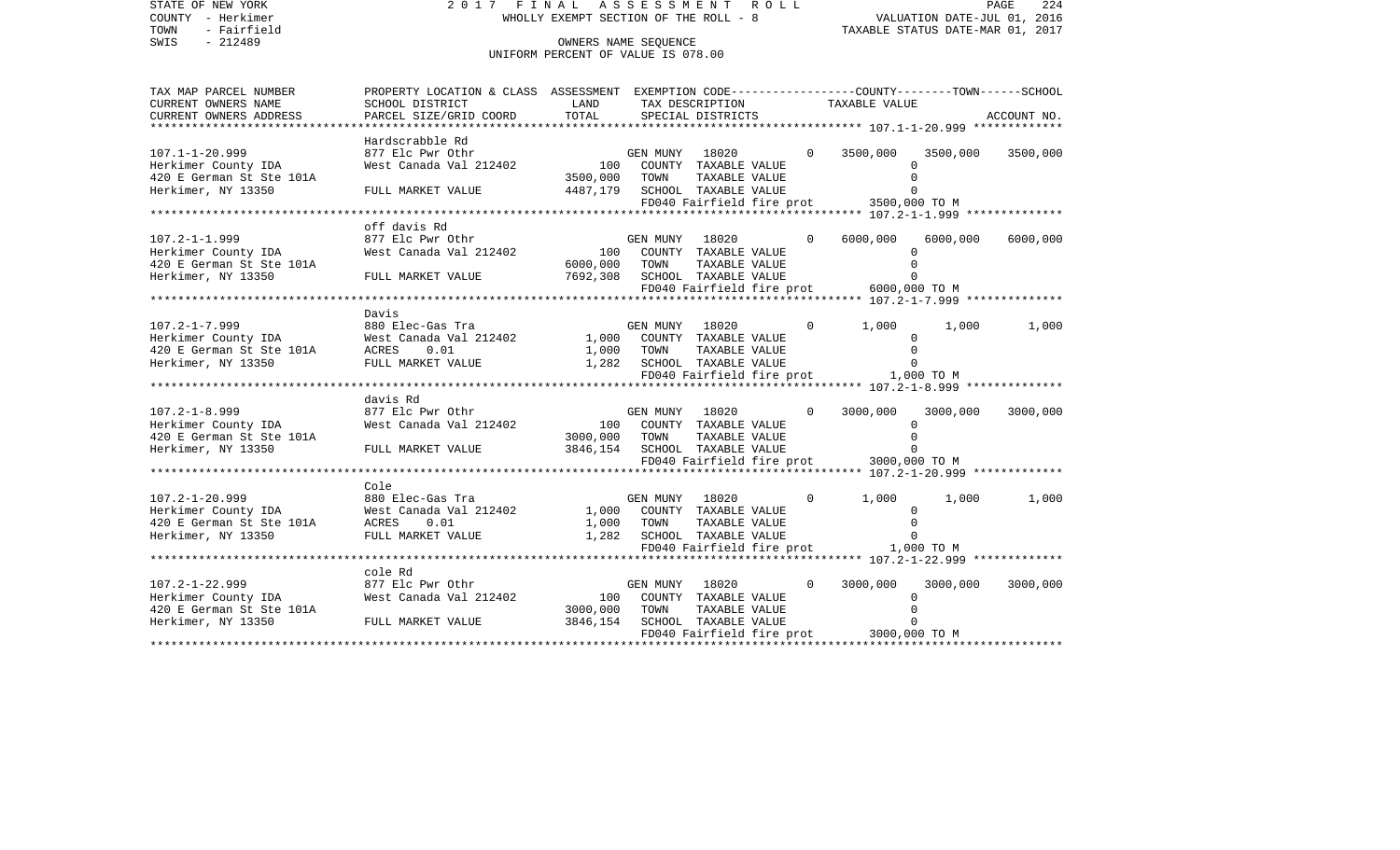| STATE OF NEW YORK<br>COUNTY - Herkimer<br>- Fairfield<br>TOWN<br>$-212489$<br>SWIS                                                                                                                                             | 2017 FINAL ASSESSMENT ROLL<br>PAGE<br>VALUATION DATE-JUL 01, 2016<br>WHOLLY EXEMPT SECTION OF THE ROLL - 8<br>TAXABLE STATUS DATE-MAR 01, 2017<br>OWNERS NAME SEOUENCE<br>UNIFORM PERCENT OF VALUE IS 078.00 |                               |          |                            |  |                                                   |             | 225         |
|--------------------------------------------------------------------------------------------------------------------------------------------------------------------------------------------------------------------------------|--------------------------------------------------------------------------------------------------------------------------------------------------------------------------------------------------------------|-------------------------------|----------|----------------------------|--|---------------------------------------------------|-------------|-------------|
| TAX MAP PARCEL NUMBER<br>CURRENT OWNERS NAME                                                                                                                                                                                   | PROPERTY LOCATION & CLASS ASSESSMENT EXEMPTION CODE---------------COUNTY-------TOWN-----SCHOOL<br>SCHOOL DISTRICT                                                                                            | LAND                          |          | TAX DESCRIPTION            |  | TAXABLE VALUE                                     |             |             |
| CURRENT OWNERS ADDRESS                                                                                                                                                                                                         | PARCEL SIZE/GRID COORD                                                                                                                                                                                       | TOTAL                         |          | SPECIAL DISTRICTS          |  |                                                   |             | ACCOUNT NO. |
| *********************                                                                                                                                                                                                          |                                                                                                                                                                                                              |                               |          |                            |  |                                                   |             |             |
|                                                                                                                                                                                                                                | Hardscrabble Rd                                                                                                                                                                                              |                               |          |                            |  |                                                   |             |             |
| $107.3 - 2 - 9.999$                                                                                                                                                                                                            | 877 Elc Pwr Othr                                                                                                                                                                                             |                               |          | GEN MUNY 18020             |  | 6000,000<br>$\Omega$                              | 6000,000    | 6000,000    |
| Herkimer county IDA                                                                                                                                                                                                            | West Canada Val 212402 100                                                                                                                                                                                   |                               |          | COUNTY TAXABLE VALUE       |  |                                                   | $\cap$      |             |
| 420 E German St Ste 101A                                                                                                                                                                                                       |                                                                                                                                                                                                              | 6000,000                      | TOWN     | TAXABLE VALUE              |  |                                                   |             |             |
| Herkimer, NY 13350                                                                                                                                                                                                             | FULL MARKET VALUE                                                                                                                                                                                            | 7692,308 SCHOOL TAXABLE VALUE |          |                            |  |                                                   | $\Omega$    |             |
|                                                                                                                                                                                                                                |                                                                                                                                                                                                              |                               |          |                            |  | FD040 Fairfield fire prot 6000,000 TO M           |             |             |
|                                                                                                                                                                                                                                | cole Rd                                                                                                                                                                                                      |                               |          |                            |  |                                                   |             |             |
| $107.3 - 2 - 10.999$                                                                                                                                                                                                           | 877 Elc Pwr Othr                                                                                                                                                                                             |                               |          | GEN MUNY 18020             |  | $\Omega$<br>3000,000                              | 3000,000    | 3000,000    |
| Herkimer County IDA                                                                                                                                                                                                            | 877 EIC PWY OUNY<br>West Canada Val 212402                         100   COUNTY  TAXABLE VALUE                                                                                                               |                               |          |                            |  |                                                   |             |             |
| 420 E German St Ste 101A                                                                                                                                                                                                       |                                                                                                                                                                                                              | 3000,000                      | TOWN     | TAXABLE VALUE              |  |                                                   | $\Omega$    |             |
| Herkimer, NY 13350                                                                                                                                                                                                             | FULL MARKET VALUE                                                                                                                                                                                            | 3846,154 SCHOOL TAXABLE VALUE |          |                            |  |                                                   | $\Omega$    |             |
|                                                                                                                                                                                                                                |                                                                                                                                                                                                              |                               |          |                            |  | FD040 Fairfield fire prot 3000,000 TO M           |             |             |
|                                                                                                                                                                                                                                |                                                                                                                                                                                                              |                               |          |                            |  |                                                   |             |             |
|                                                                                                                                                                                                                                | St. Rte. 170                                                                                                                                                                                                 |                               |          |                            |  |                                                   |             |             |
| $107.4 - 2 - 6.999$                                                                                                                                                                                                            |                                                                                                                                                                                                              |                               |          | GEN MUNY 18020             |  | 9000,000<br>$\Omega$                              | 9000,000    | 9000,000    |
| Herkimer County IDA                                                                                                                                                                                                            |                                                                                                                                                                                                              |                               |          |                            |  |                                                   | $\Omega$    |             |
| 420 E German St Ste 101A                                                                                                                                                                                                       |                                                                                                                                                                                                              | 9000,000                      | TOWN     | TAXABLE VALUE              |  |                                                   | $\Omega$    |             |
| Herkimer, NY 13350                                                                                                                                                                                                             | FULL MARKET VALUE 11538, 462 SCHOOL TAXABLE VALUE                                                                                                                                                            |                               |          |                            |  |                                                   | $\Omega$    |             |
|                                                                                                                                                                                                                                |                                                                                                                                                                                                              |                               |          |                            |  | FD040 Fairfield fire prot 9000,000 TO M           |             |             |
|                                                                                                                                                                                                                                | Cole                                                                                                                                                                                                         |                               |          |                            |  |                                                   |             |             |
| 107.4-2-9.999<br>Herkimer County IDA<br>Herkimer County IDA Little Falls Ce 210900 1,000 COUNTY TAXABLE VALUE<br>420 E German St Ste 101A ACRES 0.01 1,000 TOWN TAXABLE VALUE<br>FIILL MARKET VALUE 1,282 SCHOOL TAXABLE VALUE |                                                                                                                                                                                                              |                               |          |                            |  | $\Omega$<br>1,000                                 | 1,000       | 1,000       |
|                                                                                                                                                                                                                                |                                                                                                                                                                                                              |                               |          |                            |  |                                                   | $\Omega$    |             |
|                                                                                                                                                                                                                                |                                                                                                                                                                                                              |                               |          |                            |  |                                                   | $\Omega$    |             |
|                                                                                                                                                                                                                                |                                                                                                                                                                                                              |                               |          |                            |  |                                                   | $\Omega$    |             |
|                                                                                                                                                                                                                                |                                                                                                                                                                                                              |                               |          |                            |  | FD040 Fairfield fire prot 1,000 TO M              |             |             |
|                                                                                                                                                                                                                                |                                                                                                                                                                                                              |                               |          |                            |  | ******************** 107.4-2-11.1-999 *********** |             |             |
|                                                                                                                                                                                                                                | Cole                                                                                                                                                                                                         |                               |          |                            |  |                                                   |             |             |
| 107.4-2-11.1-999<br>Herkimer County IDA Little Falls Ce 210900<br>420 E German St Ste 101A ACRES 0.01<br>ACRES 0.01                                                                                                            |                                                                                                                                                                                                              |                               | GEN MUNY | 18020                      |  | $\Omega$<br>1,000                                 | 1,000       | 1,000       |
|                                                                                                                                                                                                                                |                                                                                                                                                                                                              |                               |          | 1,000 COUNTY TAXABLE VALUE |  |                                                   | $\Omega$    |             |
|                                                                                                                                                                                                                                |                                                                                                                                                                                                              | 1,000                         | TOWN     | TAXABLE VALUE              |  |                                                   | $\Omega$    |             |
| Herkimer, NY 13350                                                                                                                                                                                                             | FULL MARKET VALUE                                                                                                                                                                                            |                               |          | 1,282 SCHOOL TAXABLE VALUE |  |                                                   | $\Omega$    |             |
|                                                                                                                                                                                                                                |                                                                                                                                                                                                              |                               |          |                            |  | FD040 Fairfield fire prot 1,000 TO M              |             |             |
|                                                                                                                                                                                                                                |                                                                                                                                                                                                              |                               |          |                            |  |                                                   |             |             |
|                                                                                                                                                                                                                                | Topnotch                                                                                                                                                                                                     |                               | GEN MUNY | 18020                      |  | 1,000<br>$\mathbf 0$                              | 1,000       | 1,000       |
|                                                                                                                                                                                                                                |                                                                                                                                                                                                              |                               |          | COUNTY TAXABLE VALUE       |  |                                                   | $\mathbf 0$ |             |
|                                                                                                                                                                                                                                |                                                                                                                                                                                                              |                               | TOWN     | TAXABLE VALUE              |  |                                                   | $\mathbf 0$ |             |
|                                                                                                                                                                                                                                |                                                                                                                                                                                                              |                               |          | SCHOOL TAXABLE VALUE       |  |                                                   | $\mathbf 0$ |             |
| 107.4-2-12.999<br>Herkimer County IDA<br>420 E German St Ste 101A<br>Herkimer, NY 13350 FULL MARKET VALUE<br>1,282                                                                                                             |                                                                                                                                                                                                              |                               |          |                            |  | FD040 Fairfield fire prot 1,000 TO M              |             |             |
|                                                                                                                                                                                                                                |                                                                                                                                                                                                              |                               |          |                            |  |                                                   |             |             |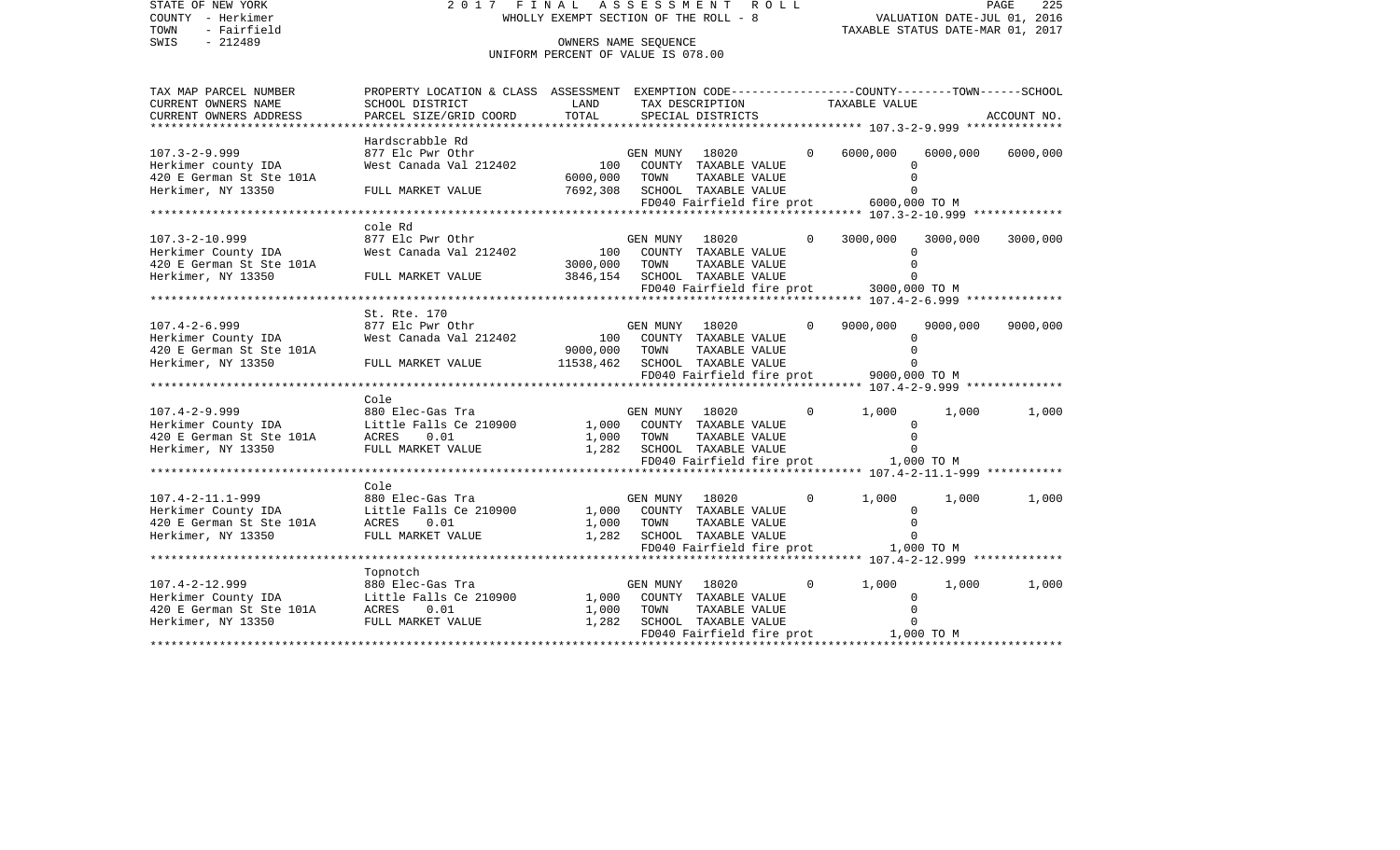| STATE OF NEW YORK<br>COUNTY - Herkimer<br>- Fairfield<br>TOWN<br>SWIS<br>$-212489$                          | 2017 FINAL                                                                                                                                                        | WHOLLY EXEMPT SECTION OF THE ROLL - 8<br>OWNERS NAME SEQUENCE<br>UNIFORM PERCENT OF VALUE IS 078.00 | A S S E S S M E N T     | R O L L                                                                                                         | PAGE<br>226<br>VALUATION DATE-JUL 01, 2016<br>TAXABLE STATUS DATE-MAR 01, 2017 |                                                            |                 |                    |
|-------------------------------------------------------------------------------------------------------------|-------------------------------------------------------------------------------------------------------------------------------------------------------------------|-----------------------------------------------------------------------------------------------------|-------------------------|-----------------------------------------------------------------------------------------------------------------|--------------------------------------------------------------------------------|------------------------------------------------------------|-----------------|--------------------|
| TAX MAP PARCEL NUMBER<br>CURRENT OWNERS NAME<br>CURRENT OWNERS ADDRESS                                      | PROPERTY LOCATION & CLASS ASSESSMENT EXEMPTION CODE----------------COUNTY-------TOWN------SCHOOL<br>SCHOOL DISTRICT<br>PARCEL SIZE/GRID COORD                     | LAND<br>TOTAL                                                                                       |                         | TAX DESCRIPTION<br>SPECIAL DISTRICTS                                                                            |                                                                                | TAXABLE VALUE                                              |                 | ACCOUNT NO.        |
| $107.4 - 2 - 13.999$                                                                                        | Topnotch<br>880 Elec-Gas Tra                                                                                                                                      |                                                                                                     | GEN MUNY                | 18020                                                                                                           | $\circ$                                                                        | 1,000                                                      | 1,000           | 1,000              |
| Herkimer County IDA<br>420 E German St Ste 101A<br>Herkimer, NY 13350                                       | Little Falls Ce 210900<br>ACRES<br>0.01<br>FULL MARKET VALUE                                                                                                      | 1,000<br>1,000<br>1,282                                                                             | TOWN                    | COUNTY TAXABLE VALUE<br>TAXABLE VALUE<br>SCHOOL TAXABLE VALUE<br>FD040 Fairfield fire prot                      |                                                                                | $\Omega$<br>$\Omega$<br>$\Omega$<br>1,000 TO M             |                 |                    |
|                                                                                                             |                                                                                                                                                                   |                                                                                                     |                         |                                                                                                                 |                                                                                |                                                            |                 |                    |
| $107.4 - 2 - 14.1 - 999$<br>Herkimer County IDA<br>420 E German St Ste 101A                                 | Topnotch<br>880 Elec-Gas Tra<br>Little Falls Ce 210900<br>ACRES<br>0.01                                                                                           | 1,000<br>1,000                                                                                      | GEN MUNY<br>TOWN        | 18020<br>COUNTY TAXABLE VALUE<br>TAXABLE VALUE                                                                  | 0                                                                              | 1,000<br>$\mathbf 0$                                       | 1,000           | 1,000              |
| Herkimer, NY 13350                                                                                          | FULL MARKET VALUE                                                                                                                                                 | 1,282                                                                                               |                         | SCHOOL TAXABLE VALUE<br>FD040 Fairfield fire prot                                                               |                                                                                | $\Omega$<br>1,000 TO M                                     |                 |                    |
|                                                                                                             |                                                                                                                                                                   |                                                                                                     |                         |                                                                                                                 |                                                                                | ************************************* 107.4-2-15.999 ***** |                 |                    |
| $107.4 - 2 - 15.999$<br>Herkimer County IDA<br>420 E German St Ste 101A<br>Herkimer, NY 13350               | Stahl Rd<br>877 Elc Pwr Othr<br>West Canada Val 212402<br>FULL MARKET VALUE                                                                                       | 100<br>3000,000<br>3846,154                                                                         | GEN MUNY<br>TOWN        | 18020<br>COUNTY TAXABLE VALUE<br>TAXABLE VALUE<br>SCHOOL TAXABLE VALUE                                          | $\Omega$                                                                       | 3000,000<br>$\mathbf 0$<br>$\Omega$<br>$\Omega$            | 3000,000        | 3000,000           |
|                                                                                                             |                                                                                                                                                                   |                                                                                                     |                         | FD040 Fairfield fire prot                                                                                       |                                                                                | 3000,000 TO M                                              |                 |                    |
|                                                                                                             |                                                                                                                                                                   |                                                                                                     |                         |                                                                                                                 |                                                                                |                                                            |                 |                    |
| $106.4 - 1 - 48$<br>New York State<br>Herkimer, NY 13350                                                    | State Route 28<br>932 Forest s532b<br>West Canada Val 212402<br>Kast Bridge Rt 28<br>ACRES 11.90<br>ACRES 11.20<br>EAST-0361356 NRTH-1549768<br>FULL MARKET VALUE | 8,000<br>8,000<br>10,256                                                                            | NYS HOSP<br>TOWN        | 12100<br>COUNTY TAXABLE VALUE<br>TAXABLE VALUE<br>SCHOOL TAXABLE VALUE<br>FD040 Fairfield fire prot<br>8,000 EX | $\circ$                                                                        | 8,000<br>$\Omega$<br>$\Omega$<br>$\Omega$                  | 8,000<br>0 TO M | 090086040<br>8,000 |
|                                                                                                             | *********************                                                                                                                                             |                                                                                                     |                         |                                                                                                                 |                                                                                |                                                            |                 |                    |
|                                                                                                             | Kast Bridge Rt 28                                                                                                                                                 |                                                                                                     |                         |                                                                                                                 |                                                                                |                                                            |                 | 090086041          |
| $106.4 - 1 - 49$<br>New York State Dept Env Cons<br>50 Wolf Rd<br>Albany, NY 12233                          | 961 State park<br>West Canada Val 212402<br>ACRES<br>2.60<br>EAST-0361685 NRTH-1549832<br>DEED BOOK 781<br>PG-207                                                 | 1,600<br>1,600                                                                                      | WHOLLY EX 50000<br>TOWN | COUNTY TAXABLE VALUE<br>TAXABLE VALUE<br>SCHOOL TAXABLE VALUE<br>FD040 Fairfield fire prot                      | $\Omega$                                                                       | 1,600<br>$\Omega$<br>$\Omega$                              | 1,600<br>0 TO M | 1,600              |
|                                                                                                             | FULL MARKET VALUE                                                                                                                                                 | 2,051                                                                                               |                         | 1,600 EX                                                                                                        |                                                                                |                                                            |                 |                    |
|                                                                                                             | State Route 28                                                                                                                                                    |                                                                                                     |                         |                                                                                                                 |                                                                                |                                                            |                 | 090086042          |
| $106.4 - 1 - 50$<br>New York State Dept Envir Cons West Canada Val 212402<br>50 Wolf Rd<br>Albany, NY 12233 | 961 State park<br>Vacant Railway Property<br>ACRES<br>2.00<br>EAST-0361569 NRTH-1545937<br>DEED BOOK 781<br>PG-207<br>FULL MARKET VALUE                           | 4,000<br>4,000<br>5,128                                                                             | WHOLLY EX 50000<br>TOWN | COUNTY TAXABLE VALUE<br>TAXABLE VALUE<br>SCHOOL TAXABLE VALUE<br>FD040 Fairfield fire prot<br>4,000 EX          | $\mathbf 0$                                                                    | 4,000<br>$\Omega$<br>$\Omega$                              | 4,000<br>0 TO M | 4,000              |
|                                                                                                             |                                                                                                                                                                   |                                                                                                     |                         |                                                                                                                 |                                                                                |                                                            |                 |                    |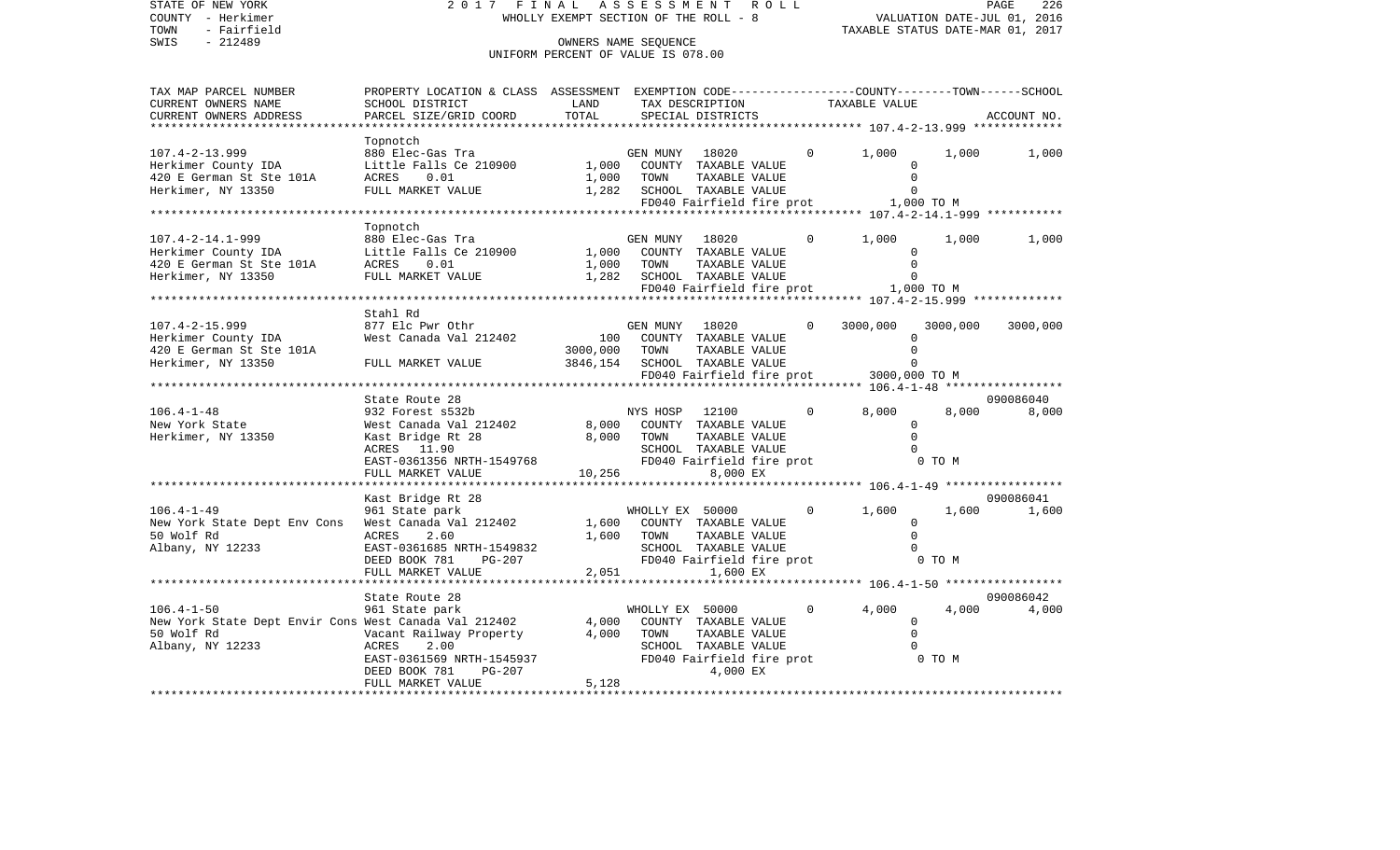STATE OF NEW YORK 2017 FINAL ASSESSMENT ROLL COUNTY - Herkimer<br>TOWN - Fairfield<br>SWIS - 212489 - 212489 TOWN - Fairfield TAXABLE STATUS DATE-MAR 01, 2017 OWNERS NAME SEQUENCE

### UNIFORM PERCENT OF VALUE IS 078.00

| TAX MAP PARCEL NUMBER    | PROPERTY LOCATION & CLASS ASSESSMENT EXEMPTION CODE---------------COUNTY-------TOWN------SCHOOL |         |                 |                           |                |               |         |             |
|--------------------------|-------------------------------------------------------------------------------------------------|---------|-----------------|---------------------------|----------------|---------------|---------|-------------|
| CURRENT OWNERS NAME      | SCHOOL DISTRICT                                                                                 | LAND    |                 | TAX DESCRIPTION           |                | TAXABLE VALUE |         |             |
| CURRENT OWNERS ADDRESS   | PARCEL SIZE/GRID COORD                                                                          | TOTAL   |                 | SPECIAL DISTRICTS         |                |               |         | ACCOUNT NO. |
| ********************     |                                                                                                 |         |                 |                           |                |               |         |             |
|                          | Platform Rd                                                                                     |         |                 |                           |                |               |         |             |
| $101.1 - 1 - 1.3$        | 695 Cemetery                                                                                    |         | C CEM-LND 13110 |                           | $\mathbf{0}$   | 8,000         | 8,000   | 8,000       |
|                          |                                                                                                 | 7,000   |                 |                           |                | $\Omega$      |         |             |
| Old Amish Cemetary Asso  | West Canada Val 212402                                                                          |         |                 | COUNTY TAXABLE VALUE      |                |               |         |             |
| Attn: Byler David        | FRNT 189.50 DPTH 100.00                                                                         | 8,000   | TOWN            | TAXABLE VALUE             |                | $\Omega$      |         |             |
| 2666 Parish Rd           | EAST-0373364 NRTH-1574482                                                                       |         |                 | SCHOOL TAXABLE VALUE      |                | $\Omega$      |         |             |
| Ovid, NY 14521           | DEED BOOK 776<br>PG-553                                                                         |         |                 |                           |                |               |         |             |
|                          | FULL MARKET VALUE                                                                               | 10,256  |                 |                           |                |               |         |             |
|                          |                                                                                                 |         |                 |                           |                |               |         |             |
|                          | Off West End Road                                                                               |         |                 |                           |                |               |         |             |
| $106.4 - 1 - 51$         | 314 Rural vac<10                                                                                |         | WHOLLY EX 50000 |                           | $\mathbf{0}$   | 6,000         | 6,000   | 6,000       |
|                          |                                                                                                 |         |                 |                           |                |               |         |             |
| State of New York        | West Canada Val 212402                                                                          | 6,000   |                 | COUNTY TAXABLE VALUE      |                | $\circ$       |         |             |
| 50 Wolf Road             | 6.80<br>ACRES                                                                                   | 6,000   | TOWN            | TAXABLE VALUE             |                | $\Omega$      |         |             |
| Albany, NY 12233         | EAST-0362071 NRTH-1546646                                                                       |         |                 | SCHOOL TAXABLE VALUE      |                | $\Omega$      |         |             |
|                          | FULL MARKET VALUE                                                                               | 7,692   |                 |                           |                |               |         |             |
|                          |                                                                                                 |         |                 |                           |                |               |         |             |
|                          | Off Lynch Rd                                                                                    |         |                 |                           |                |               |         |             |
| $106.4 - 1 - 52$         | 322 Rural vac>10                                                                                |         | WHOLLY EX 50000 |                           | $\overline{0}$ | 10,000        | 10,000  | 10,000      |
|                          |                                                                                                 |         |                 |                           |                |               |         |             |
| State of New York        | West Canada Val 212402                                                                          | 10,000  |                 | COUNTY TAXABLE VALUE      |                | $\Omega$      |         |             |
| 50 Wolf Road             | ACRES 12.70                                                                                     | 10,000  | TOWN            | TAXABLE VALUE             |                | $\mathbf 0$   |         |             |
| Albany, NY 12233         | EAST-0361877 NRTH-1550677                                                                       |         |                 | SCHOOL TAXABLE VALUE      |                | $\Omega$      |         |             |
|                          | FULL MARKET VALUE                                                                               | 12,821  |                 |                           |                |               |         |             |
|                          | **********************                                                                          |         |                 |                           |                |               |         |             |
|                          | State Route 28                                                                                  |         |                 |                           |                |               |         | 090086021   |
| $100.2 - 1 - 9$          | 695 Cemetery                                                                                    |         | TOWN-GEN        | 13500                     | $\overline{0}$ | 5,000         | 5,000   | 5,000       |
| Town Of Fairfield        | West Canada Val 212402                                                                          | 5,000   |                 | COUNTY TAXABLE VALUE      |                | $\Omega$      |         |             |
|                          |                                                                                                 |         |                 |                           |                |               |         |             |
| Fairfield, NY 13336      | Cemetary                                                                                        | 5,000   | TOWN            | TAXABLE VALUE             |                | $\Omega$      |         |             |
|                          | FRNT 150.00 DPTH 150.00                                                                         |         |                 | SCHOOL TAXABLE VALUE      |                | $\Omega$      |         |             |
|                          | EAST-0365235 NRTH-1572177                                                                       |         |                 |                           |                |               |         |             |
|                          | FULL MARKET VALUE                                                                               | 6,410   |                 |                           |                |               |         |             |
|                          |                                                                                                 |         |                 |                           |                |               |         |             |
|                          | 113 Town Garage Rd                                                                              |         |                 |                           |                |               |         |             |
| $101.14 - 1 - 14$        | 651 Highway gar                                                                                 |         | TOWN-GEN 13500  |                           | $\circ$        | 268,000       | 268,000 | 268,000     |
|                          |                                                                                                 |         |                 |                           |                |               |         |             |
| Town Of Fairfield        | West Canada Val 212402                                                                          | 11,000  |                 | COUNTY TAXABLE VALUE      |                | $\Omega$      |         |             |
| Hc 85                    | Fairfield Town Garage                                                                           | 268,000 | TOWN            | TAXABLE VALUE             |                | $\mathbf 0$   |         |             |
| Fairfield, NY 13406-9801 | FRNT 175.00 DPTH 190.00                                                                         |         |                 | SCHOOL TAXABLE VALUE      |                | $\Omega$      |         |             |
|                          | ACRES 1.20                                                                                      |         |                 |                           |                |               |         |             |
|                          | EAST-0381081 NRTH-1568276                                                                       |         |                 |                           |                |               |         |             |
|                          | FULL MARKET VALUE                                                                               | 343,590 |                 |                           |                |               |         |             |
|                          |                                                                                                 |         |                 |                           |                |               |         |             |
|                          |                                                                                                 |         |                 |                           |                |               |         |             |
|                          | 734 State Route 29                                                                              |         |                 |                           |                |               |         | 090003030   |
| $101.14 - 1 - 16$        | 330 Vacant comm                                                                                 |         | TOWN-GEN        | 13500                     | $\mathbf{0}$   | 5,000         | 5,000   | 5,000       |
| Town of Fairfield        | West Canada Val 212402                                                                          | 5,000   |                 | COUNTY TAXABLE VALUE      |                | $\Omega$      |         |             |
| 439 Kelly Road           | FRNT 125.00 DPTH 165.00                                                                         | 5,000   | TOWN            | TAXABLE VALUE             |                | $\Omega$      |         |             |
| Little Falls, NY 13365   | EAST-0381216 NRTH-1568402                                                                       |         |                 | SCHOOL TAXABLE VALUE      |                |               |         |             |
|                          | DEED BOOK 1128 PG-598                                                                           |         |                 | FD040 Fairfield fire prot |                |               | 0 TO M  |             |
|                          | FULL MARKET VALUE                                                                               | 6,410   |                 | 5,000 EX                  |                |               |         |             |
|                          |                                                                                                 |         |                 |                           |                |               |         |             |
|                          |                                                                                                 |         |                 |                           |                |               |         |             |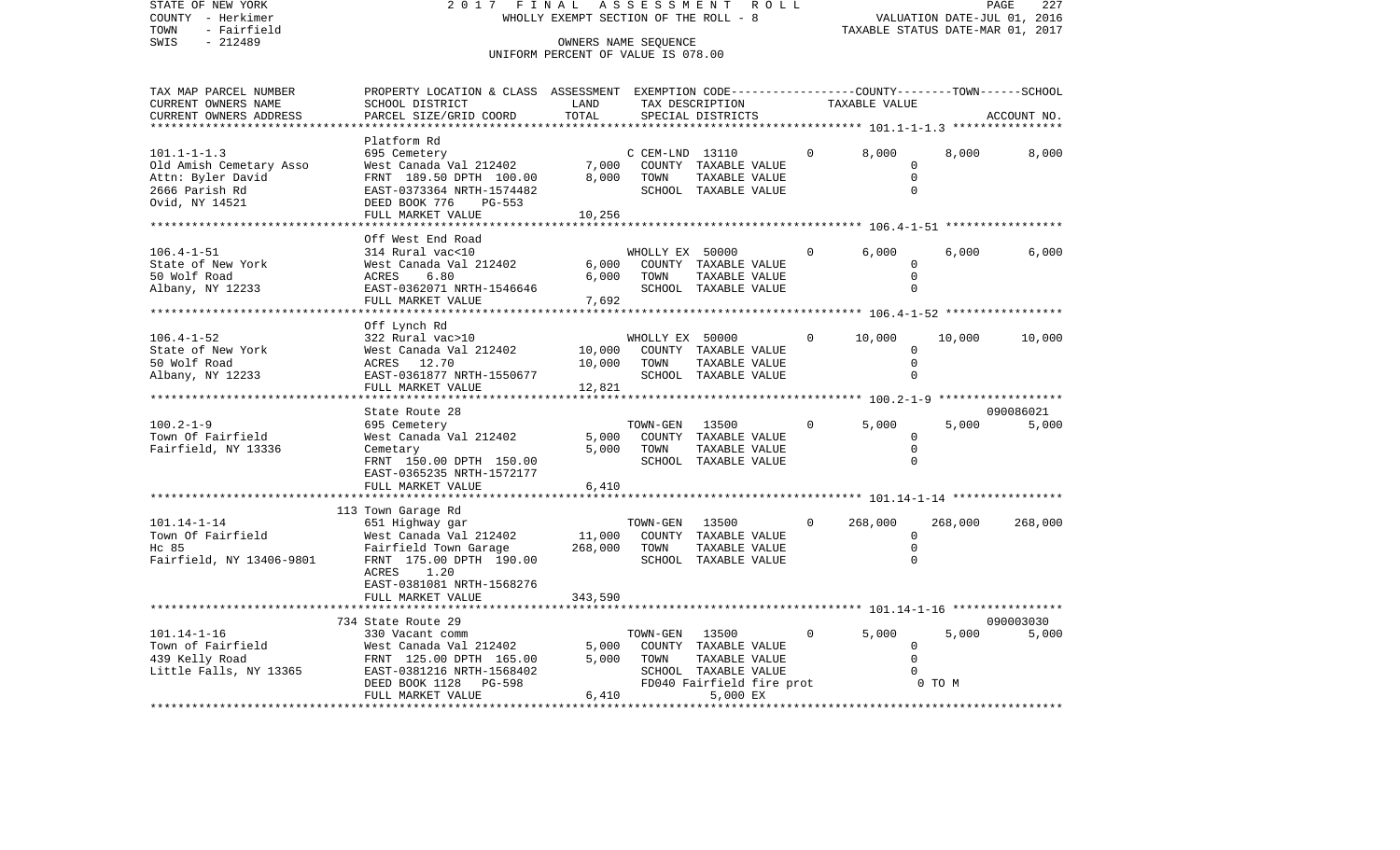| STATE OF NEW YORK<br>COUNTY - Herkimer<br>- Fairfield<br>TOWN                                      | 2017 FINAL ASSESSMENT ROLL<br>WHOLLY EXEMPT SECTION OF THE ROLL - 8                                                                                                                     |                              |                                                                                                                                    |              |                                                 | 228<br>PAGE<br>VALUATION DATE-JUL 01, 2016<br>TAXABLE STATUS DATE-MAR 01, 2017 |                    |  |
|----------------------------------------------------------------------------------------------------|-----------------------------------------------------------------------------------------------------------------------------------------------------------------------------------------|------------------------------|------------------------------------------------------------------------------------------------------------------------------------|--------------|-------------------------------------------------|--------------------------------------------------------------------------------|--------------------|--|
| $-212489$<br>SWIS                                                                                  |                                                                                                                                                                                         |                              | OWNERS NAME SEOUENCE<br>UNIFORM PERCENT OF VALUE IS 078.00                                                                         |              |                                                 |                                                                                |                    |  |
| TAX MAP PARCEL NUMBER<br>CURRENT OWNERS NAME<br>CURRENT OWNERS ADDRESS                             | PROPERTY LOCATION & CLASS ASSESSMENT EXEMPTION CODE----------------COUNTY-------TOWN------SCHOOL<br>SCHOOL DISTRICT<br>PARCEL SIZE/GRID COORD                                           | LAND<br>TOTAL                | TAX DESCRIPTION<br>SPECIAL DISTRICTS                                                                                               |              | TAXABLE VALUE                                   |                                                                                | ACCOUNT NO.        |  |
| $101.14 - 1 - 37$<br>Town Of Fairfield<br>Fairfield Seminary<br>Hc 85<br>Fairfield, NY 13406-9801  | 1218 Hardscrabble Rd<br>652 Govt bldgs<br>West Canada Val 212402<br>Community Hall<br>2.80<br>ACRES<br>EAST-0381921 NRTH-1568493<br>DEED BOOK 675<br><b>PG-775</b><br>FULL MARKET VALUE | 11,000<br>140,000<br>179,487 | MUN OWNED 13100<br>COUNTY TAXABLE VALUE<br>TOWN<br>TAXABLE VALUE<br>SCHOOL TAXABLE VALUE                                           | $\Omega$     | 140,000<br>$\Omega$<br>$\mathbf 0$<br>$\Omega$  | 140,000                                                                        | 140,000            |  |
| $101.14 - 1 - 45.2$<br>Trinity St. michaels parish<br>state Rte. 29<br>Fairfield, NY               | state Rte. 29<br>695 Cemetery<br>West Canada Val 212402<br>FRNT<br>54.50 DPTH<br>ACRES 0.70<br>EAST-0382395 NRTH-1567632<br>DEED BOOK 1399<br>PG-73<br>FULL MARKET VALUE                | 1,000<br>1,000<br>1,282      | WHOLLY EX 50000<br>COUNTY TAXABLE VALUE<br>TOWN<br>TAXABLE VALUE<br>SCHOOL TAXABLE VALUE                                           | $\Omega$     | 1,000<br>$\mathbf 0$<br>$\mathbf 0$<br>$\Omega$ | 1,000                                                                          | 1,000              |  |
|                                                                                                    |                                                                                                                                                                                         |                              |                                                                                                                                    |              |                                                 |                                                                                |                    |  |
| $101.1 - 1 - 26$<br>Village Of Middleville<br>Box 425<br>Middleville, NY 13406                     | Hardscrabble Rd<br>822 Water supply<br>West Canada Val 212402<br>Water Inlet<br>46.90 DPTH 126.10<br>FRNT<br>EAST-0373820 NRTH-1576759<br>FULL MARKET VALUE                             | 6,000<br>6,000<br>7,692      | VLG/OTHER 13650<br>COUNTY TAXABLE VALUE<br>TOWN<br>TAXABLE VALUE<br>SCHOOL TAXABLE VALUE<br>FD040 Fairfield fire prot<br>6,000 EX  | $\Omega$     | 6,000<br>$\mathbf 0$<br>$\mathbf 0$<br>$\Omega$ | 6,000<br>0 TO M                                                                | 090086026<br>6,000 |  |
|                                                                                                    |                                                                                                                                                                                         | ***********                  | **************************** 101.4-4-9.999 **************                                                                          |              |                                                 |                                                                                |                    |  |
| $101.4 - 4 - 9.999$<br>Yoder Rufus M<br>Yoder Ester Mae<br>194 Snyder Rd<br>Little Falls, NY 13365 | 194 Snyder Rd<br>240 Rural res<br>West Canada Val 212402<br>Survey Jj19a26<br>ACRES<br>0.01<br>EAST-0391900 NRTH-1565854<br>DEED BOOK 1453<br>PG-757<br>FULL MARKET VALUE               | 5,000<br>25,000<br>32,051    | WHOLLY EX 50000<br>COUNTY TAXABLE VALUE<br>TOWN<br>TAXABLE VALUE<br>SCHOOL TAXABLE VALUE<br>FD040 Fairfield fire prot<br>25,000 EX | $\mathbf{0}$ | 25,000<br>0<br>$\mathbf 0$<br>$\Omega$          | 25,000<br>0 TO M                                                               | 25,000             |  |

\*\*\*\*\*\*\*\*\*\*\*\*\*\*\*\*\*\*\*\*\*\*\*\*\*\*\*\*\*\*\*\*\*\*\*\*\*\*\*\*\*\*\*\*\*\*\*\*\*\*\*\*\*\*\*\*\*\*\*\*\*\*\*\*\*\*\*\*\*\*\*\*\*\*\*\*\*\*\*\*\*\*\*\*\*\*\*\*\*\*\*\*\*\*\*\*\*\*\*\*\*\*\*\*\*\*\*\*\*\*\*\*\*\*\*\*\*\*\*\*\*\*\*\*\*\*\*\*\*\*\*\*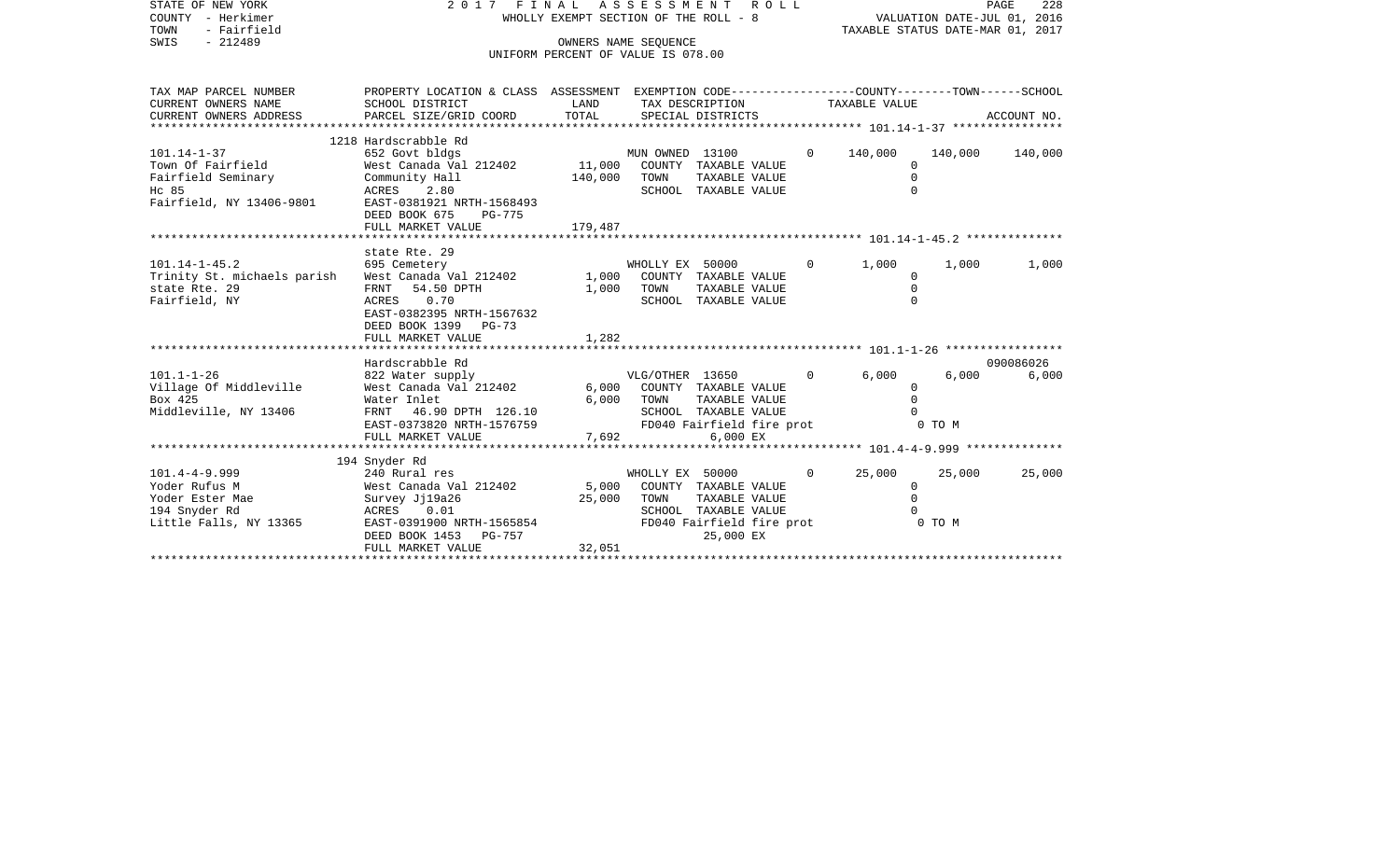| STATE OF NEW YORK   | 2017 FINAL ASSESSMENT ROLL            | 229<br><b>PAGE</b>               |
|---------------------|---------------------------------------|----------------------------------|
| COUNTY - Herkimer   | WHOLLY EXEMPT SECTION OF THE ROLL - 8 | VALUATION DATE-JUL 01, 2016      |
| TOWN<br>- Fairfield |                                       | TAXABLE STATUS DATE-MAR 01, 2017 |
| SWIS<br>- 212489    |                                       | RPS150/V04/L015                  |
|                     | UNIFORM PERCENT OF VALUE IS 078.00    | CURRENT DATE 6/20/2017           |
|                     |                                       |                                  |

# R O L L S E C T I O N T O T A L S

#### \*\*\* S P E C I A L D I S T R I C T S U M M A R Y \*\*\*

| CODE | DISTRICT NAME PARCELS | TOTAL | EXTENSION<br>TYPF. | EXTENSION<br>VALUE | AD VALOREM<br>VALUE | EXEMPT<br>AMOUNT | TAXABLE<br>VALUE |
|------|-----------------------|-------|--------------------|--------------------|---------------------|------------------|------------------|
|      | FD040 Fairfield fire  |       | 38 TOTAL M         |                    | 76023,600           | 257,600          | 75766,000        |

#### \*\*\* S C H O O L D I S T R I C T S U M M A R Y \*\*\*

| CODE             | DISTRICT NAME                              | TOTAL<br>PARCELS | ASSESSED<br>LAND | ASSESSED<br>TOTAL  | <b>EXEMPT</b><br>AMOUNT | TOTAL<br>TAXABLE | <b>STAR</b><br>AMOUNT | STAR<br>TAXABLE |
|------------------|--------------------------------------------|------------------|------------------|--------------------|-------------------------|------------------|-----------------------|-----------------|
| 210900<br>212402 | Little Falls Central<br>West Canada Valley | 41               | 5,000<br>110,100 | 5,000<br>76462,600 | 5,000<br>76462,600      |                  |                       |                 |
|                  | SUB-TOTAL                                  | 46               | 115,100          | 76467,600          | 76467,600               |                  |                       |                 |
|                  | TOTAL                                      | 46               | 115,100          | 76467,600          | 76467,600               |                  |                       |                 |

#### \*\*\* S Y S T E M C O D E S S U M M A R Y \*\*\*

| CODE  | DESCRIPTION        | TOTAL<br><b>PARCELS</b> | COUNTY           | TOWN             | SCHOOL           |
|-------|--------------------|-------------------------|------------------|------------------|------------------|
| 50000 | WHOLLY EX<br>TOTAL |                         | 47,600<br>47,600 | 47,600<br>47,600 | 47,600<br>47,600 |

| CODE  | DESCRIPTION | TOTAL<br>PARCELS | COUNTY    | TOWN      | SCHOOL    |
|-------|-------------|------------------|-----------|-----------|-----------|
| 12100 | NYS HOSP    |                  | 8,000     | 8,000     | 8,000     |
| 13100 | MUN OWNED   |                  | 140,000   | 140,000   | 140,000   |
| 13110 | C CEM-LND   |                  | 14,000    | 14,000    | 14,000    |
| 13500 | TOWN-GEN    |                  | 278,000   | 278,000   | 278,000   |
| 13650 | VLG/OTHER   |                  | 6,000     | 6,000     | 6,000     |
| 18020 | GEN MUNY    | 31               | 75766,000 | 75766,000 | 75766,000 |
| 25110 | $N/P-RELIG$ |                  | 208,000   | 208,000   | 208,000   |
|       | TOTAL       | 40               | 76420,000 | 76420,000 | 76420,000 |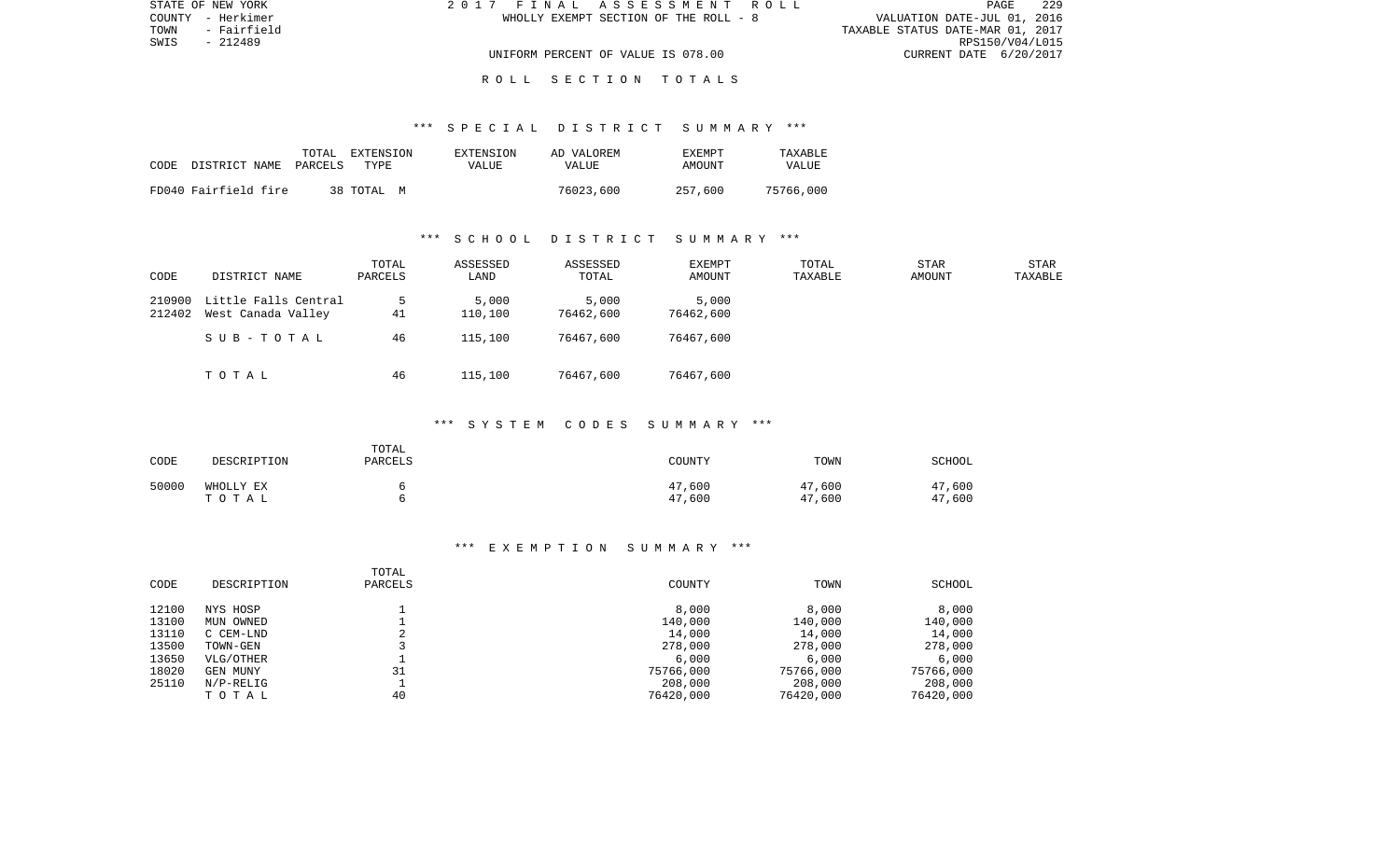| STATE OF NEW YORK   | 2017 FINAL ASSESSMENT ROLL            | 230<br>PAGE                      |
|---------------------|---------------------------------------|----------------------------------|
| COUNTY - Herkimer   | WHOLLY EXEMPT SECTION OF THE ROLL - 8 | VALUATION DATE-JUL 01, 2016      |
| - Fairfield<br>TOWN |                                       | TAXABLE STATUS DATE-MAR 01, 2017 |
| SWIS<br>$-212489$   |                                       | RPS150/V04/L015                  |
|                     | UNIFORM PERCENT OF VALUE IS 078.00    | CURRENT DATE 6/20/2017           |
|                     | ROLL SECTION TOTALS                   |                                  |

#### \*\*\* G R A N D T O T A L S \*\*\*

| ROLL       | DESCRIPTION   | TOTAL   | ASSESSED | ASSESSED  | TAXABLE | TAXABLE | TAXABLE | STAR    |
|------------|---------------|---------|----------|-----------|---------|---------|---------|---------|
| <b>SEC</b> |               | PARCELS | LAND     | TOTAL     | COUNTY  | TOWN    | SCHOOL  | TAXABLE |
|            | WHOLLY EXEMPT | 46      | 115,100  | 76467,600 |         |         |         |         |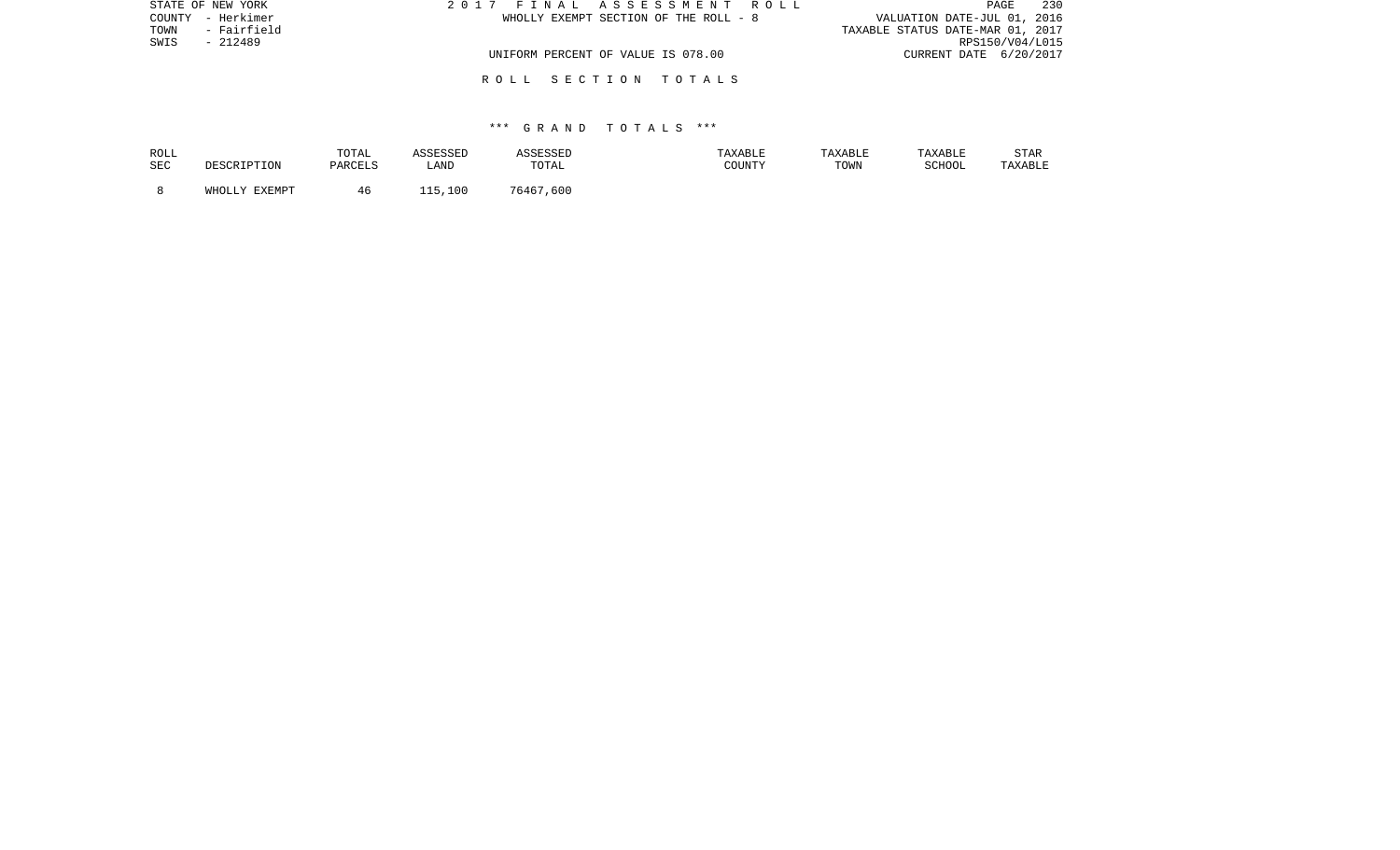PAGE 231 COUNTY - Herkimer VALUATION DATE-JUL 01, 2016 TOWN - Fairfield TAXABLE STATUS DATE-MAR 01, 2017 SWIS - 212489 S W I S T O T A L S RPS150/V04/L015

STATE OF NEW YORK 2 0 1 7 F I N A L A S S E S S M E N T R O L L PAGE 231

## UNIFORM PERCENT OF VALUE IS 078.00

#### \*\*\* S P E C I A L D I S T R I C T S U M M A R Y \*\*\*

|                       | TOTAL<br>EXTENSION | EXTENSION | AD VALOREM | <b>EXEMPT</b> | TAXABLE    |
|-----------------------|--------------------|-----------|------------|---------------|------------|
| CODE<br>DISTRICT NAME | TYPE<br>PARCELS    | VALUE     | VALUE      | AMOUNT        | VALUE      |
|                       |                    |           |            |               |            |
| FD040 Fairfield fire  | 866 ТОТАL М        |           | 142090,697 | 1226,952      | 140863,745 |

#### \*\*\* S C H O O L D I S T R I C T S U M M A R Y \*\*\*

| CODE             | DISTRICT NAME                              | TOTAL<br>PARCELS | ASSESSED<br>LAND      | ASSESSED<br>TOTAL      | <b>EXEMPT</b><br>AMOUNT | TOTAL<br>TAXABLE      | <b>STAR</b><br>AMOUNT | <b>STAR</b><br>TAXABLE |
|------------------|--------------------------------------------|------------------|-----------------------|------------------------|-------------------------|-----------------------|-----------------------|------------------------|
| 210900<br>212402 | Little Falls Central<br>West Canada Valley | 52<br>852        | 1095,300<br>19019,605 | 2650,345<br>141347,064 | 253,402<br>79161,050    | 2396,943<br>62186,014 | 438,500<br>11496,250  | 1958,443<br>50689,764  |
| 213602           | Dolgeville Central                         |                  |                       | 5,070                  |                         | 5,070                 |                       | 5,070                  |
|                  | SUB-TOTAL                                  | 905              | 20114,905             | 144002,479             | 79414,452               | 64588,027             | 11934,750             | 52653,277              |
|                  | TOTAL                                      | 905              | 20114,905             | 144002,479             | 79414,452               | 64588,027             | 11934,750             | 52653,277              |

#### \*\*\* S Y S T E M C O D E S S U M M A R Y \*\*\*

| CODE  | DESCRIPTION        | TOTAL<br>PARCELS | COUNTY           | TOWN             | SCHOOL           |
|-------|--------------------|------------------|------------------|------------------|------------------|
| 50000 | WHOLLY EX<br>TOTAL |                  | 47,600<br>47,600 | 47,600<br>47,600 | 47,600<br>47,600 |

| CODE  | DESCRIPTION  | TOTAL<br>PARCELS         | COUNTY    | TOWN      | SCHOOL    |
|-------|--------------|--------------------------|-----------|-----------|-----------|
| 12100 | NYS HOSP     |                          | 8,000     | 8,000     | 8,000     |
| 13100 | MUN OWNED    | $\sim$                   | 150,000   | 150,000   | 150,000   |
| 13110 | C CEM-LND    | $\overline{\phantom{a}}$ | 14,000    | 14,000    | 14,000    |
| 13500 | TOWN-GEN     |                          | 278,000   | 278,000   | 278,000   |
| 13650 | VLG/OTHER    |                          | 6.000     | 6,000     | 6,000     |
| 18020 | GEN MUNY     | 31                       | 75766,000 | 75766,000 | 75766,000 |
| 25110 | $N/P-RELLIG$ |                          | 208,000   | 208,000   | 208,000   |
| 41101 | VETFUND CT   |                          | 2,680     | 2,680     |           |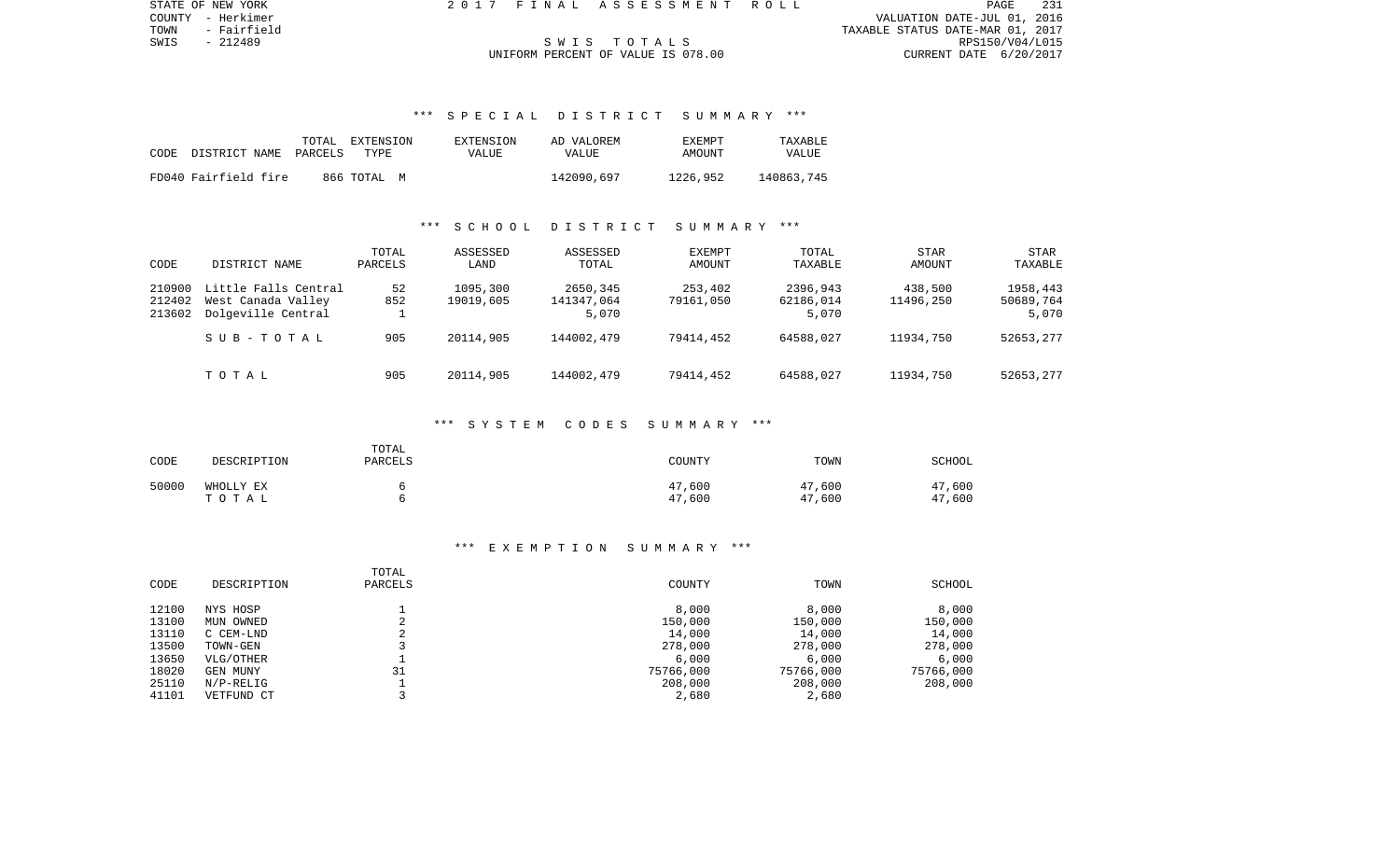COUNTY - Herkimer VALUATION DATE-JUL 01, 2016 TOWN - Fairfield TAXABLE STATUS DATE-MAR 01, 2017 SWIS - Fairfield (1917) TOWN - Fairfield (1917) SWIS - 212489<br>SWIS - 212489 SWIS - 212489 SWIS - 212489 SWIS - 212489 SWIS - 212489 SWIS - 212489 SWIS - 212489 SWIS - 20217<br>UNIFORM PERCENT OF VALUE IS 078.00 SWIS CURRENT D

STATE OF NEW YORK 2 0 1 7 F I N A L A S S E S S M E N T R O L L PAGE 232

## UNIFORM PERCENT OF VALUE IS 078.00

#### \*\*\* E X E M P T I O N S U M M A R Y \*\*\*

|       |                 | TOTAL       |           |           |           |
|-------|-----------------|-------------|-----------|-----------|-----------|
| CODE  | DESCRIPTION     | PARCELS     | COUNTY    | TOWN      | SCHOOL    |
|       |                 |             |           |           |           |
| 41121 | VET WAR CT      | 1           | 7,200     | 9,000     |           |
| 41122 | VET WAR C       | 23          | 163,350   |           |           |
| 41123 | VET WAR T       | 24          |           | 216,600   |           |
| 41125 | VET WAR CS      | 1           | 7,200     |           | 7,200     |
| 41131 | VET COM CT      | 3           | 27,500    | 27,500    |           |
| 41132 | VET COM C       | 27          | 321,000   |           |           |
| 41133 | VET COM T       | 28          |           | 429,625   |           |
| 41135 | VET COM CS      | $\mathbf 1$ | 12,000    |           | 12,000    |
| 41141 | VET DIS CT      | 5           | 74,800    | 82,800    |           |
| 41142 | VET DIS C       | 14          | 282,665   |           |           |
| 41143 | VET DIS T       | 14          |           | 357,160   |           |
| 41162 | $CW_15_VET/$    | 2           | 14,400    |           |           |
| 41171 | CW_DISBLD_      | $\mathbf 1$ | 14,250    |           |           |
| 41172 | CW_DISBLD_      | $\mathbf 1$ | 24,000    |           |           |
| 41700 | AGRIC 10 Y      | 12          | 385,200   | 385,200   | 385,200   |
| 41720 | AG MKTS L       | 67          | 1039,216  | 1039,216  | 1039,216  |
| 41730 | AG MKTS         | 56          | 992,600   | 992,600   | 992,600   |
| 41800 | AGED-ALL        | 7           | 255,438   | 251,038   | 263,878   |
| 41801 | AGED-CT         | 5           | 190,700   | 190,700   |           |
| 41834 | ENH STAR        | 124         |           |           | 6236,750  |
| 41854 | <b>BAS STAR</b> | 238         |           |           | 5698,000  |
| 42100 | AGRIC 10 Y      | 31          | 224,400   | 224,400   | 224,400   |
| 47100 | Mass Telec      | 4           | 12,358    | 12,358    | 12,358    |
|       | TOTAL           | 733         | 80480,957 | 80650,877 | 91301,602 |
|       |                 |             |           |           |           |

#### \*\*\* G R A N D T O T A L S \*\*\*

| ROLL<br><b>SEC</b> | DESCRIPTION       | TOTAL<br>PARCELS | ASSESSED<br>LAND | ASSESSED<br>TOTAL | TAXABLE<br>COUNTY | <b>TAXABLE</b><br>TOWN | TAXABLE<br>SCHOOL | <b>STAR</b><br>TAXABLE |
|--------------------|-------------------|------------------|------------------|-------------------|-------------------|------------------------|-------------------|------------------------|
|                    | TAXABLE           | 840              | 18629,805        | 58106,612         | 54058,013         | 53888,093              | 55172,118         | 43237,368              |
|                    | SPECIAL FRANCHISE |                  |                  | 1211,320          | 1211,320          | 1211,320               | 1211,320          | 1211,320               |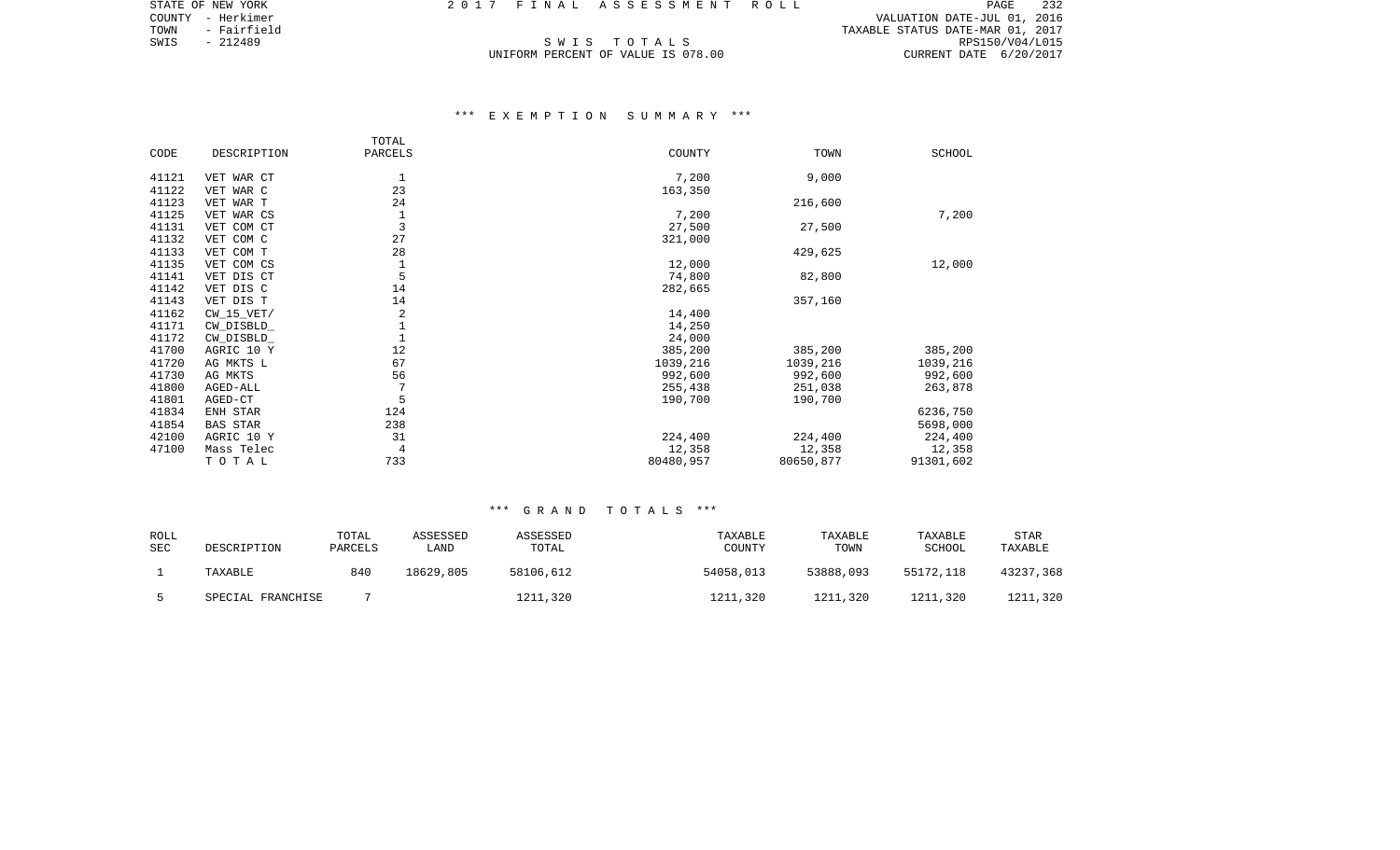| STATE OF NEW YORK   |  | 2017 FINAL ASSESSMENT ROLL         |                                  | PAGE            | 233 |
|---------------------|--|------------------------------------|----------------------------------|-----------------|-----|
| COUNTY - Herkimer   |  |                                    | VALUATION DATE-JUL 01, 2016      |                 |     |
| TOWN<br>- Fairfield |  |                                    | TAXABLE STATUS DATE-MAR 01, 2017 |                 |     |
| SWIS<br>- 212489    |  | SWIS TOTALS                        |                                  | RPS150/V04/L015 |     |
|                     |  | UNIFORM PERCENT OF VALUE IS 078.00 | CURRENT DATE 6/20/2017           |                 |     |

#### \*\*\* G R A N D T O T A L S \*\*\*

STATE OF NEW YORK

| ROLL<br><b>SEC</b> | DESCRIPTION         | TOTAL<br>PARCELS | ASSESSED<br>LAND | ASSESSED<br>TOTAL | TAXABLE<br>COUNTY | TAXABLE<br>TOWN | TAXABLE<br>SCHOOL | <b>STAR</b><br>TAXABLE |
|--------------------|---------------------|------------------|------------------|-------------------|-------------------|-----------------|-------------------|------------------------|
| 6                  | UTILITIES & N.C.    | 12               | 1370,000         | 8216,947          | 8204,589          | 8204,589        | 8204,589          | 8204,589               |
| 8                  | WHOLLY EXEMPT       | 46               | 115,100          | 76467,600         |                   |                 |                   |                        |
| $\star$            | <b>SUB</b><br>TOTAL | 905              | 20114,905        | 144002,479        | 63473,922         | 63304,002       | 64588,027         | 52653,277              |
| $* *$              | GRAND TOTAL         | 905              | 20114,905        | 144002,479        | 63473,922         | 63304,002       | 64588,027         | 52653,277              |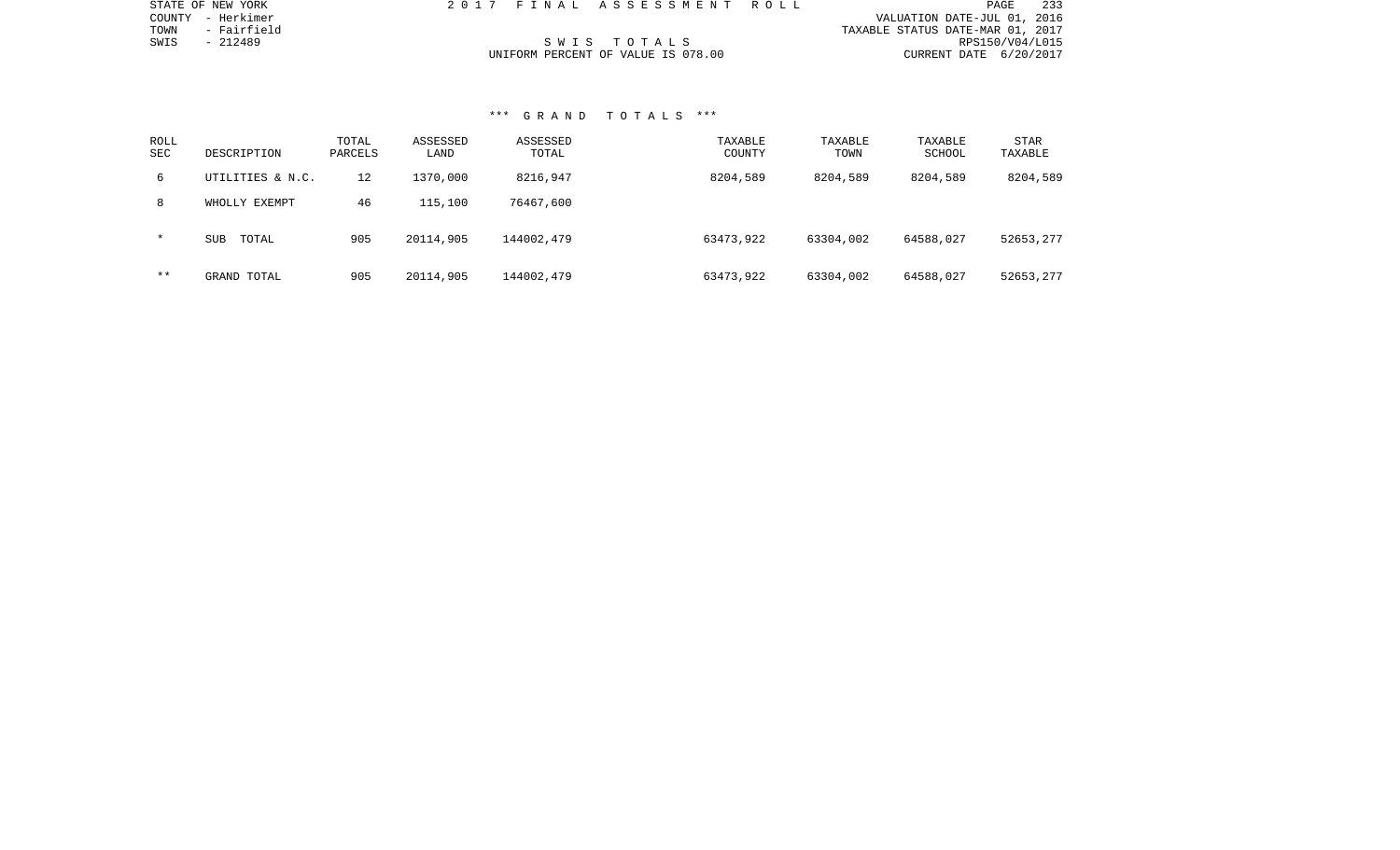TOWN - Fairfield TAXABLE STATUS DATE-MAR 01, 2017 RPS150/V04/L015 UNIFORM PERCENT OF VALUE IS 078.00 CURRENT DATE 6/20/2017

STATE OF NEW YORK 2 0 1 7 F I N A L A S S E S S M E N T R O L L PAGE 234COUNTY - Herkimer T O W N T O T A L S VALUATION DATE-JUL 01, 2016

### \*\*\* S P E C I A L D I S T R I C T S U M M A R Y \*\*\*

| CODE | DISTRICT NAME        | TOTAL<br>PARCELS | EXTENSION<br>TYPE | EXTENSION<br>VALUE | AD VALOREM<br>VALUE | EXEMPT<br>AMOUNT | TAXABLE<br>VALUE |
|------|----------------------|------------------|-------------------|--------------------|---------------------|------------------|------------------|
|      | FD040 Fairfield fire |                  | 866 ТОТАЬ М       |                    | 142090,697          | 1226,952         | 140863,745       |

#### \*\*\* S C H O O L D I S T R I C T S U M M A R Y \*\*\*

| CODE                       | DISTRICT NAME                                                    | TOTAL<br>PARCELS | ASSESSED<br>LAND      | ASSESSED<br>TOTAL               | <b>EXEMPT</b><br>AMOUNT | TOTAL<br>TAXABLE               | <b>STAR</b><br>AMOUNT | <b>STAR</b><br>TAXABLE         |
|----------------------------|------------------------------------------------------------------|------------------|-----------------------|---------------------------------|-------------------------|--------------------------------|-----------------------|--------------------------------|
| 210900<br>212402<br>213602 | Little Falls Central<br>West Canada Valley<br>Dolgeville Central | 52<br>1,030      | 1095,300<br>21065,905 | 2650,345<br>154312,171<br>5,070 | 253,402<br>80436,856    | 2396,943<br>73875,315<br>5,070 | 438,500<br>14344,250  | 1958,443<br>59531,065<br>5,070 |
|                            | SUB-TOTAL                                                        | 1,083            | 22161,205             | 156967,586                      | 80690,258               | 76277,328                      | 14782,750             | 61494,578                      |
|                            | TOTAL                                                            | 1,083            | 22161,205             | 156967.586                      | 80690,258               | 76277,328                      | 14782,750             | 61494,578                      |

#### \*\*\* S Y S T E M C O D E S S U M M A R Y \*\*\*

| CODE  | DESCRIPTION        | TOTAL<br>PARCELS | VILLAGE          | COUNTY             | TOWN               | <b>SCHOOL</b>      |
|-------|--------------------|------------------|------------------|--------------------|--------------------|--------------------|
| 50000 | WHOLLY EX<br>TOTAL |                  | 76,300<br>76,300 | 123,900<br>123,900 | 123,900<br>123,900 | 123,900<br>123,900 |

| CODE  | DESCRIPTION  | TOTAL<br>PARCELS | <b>VILLAGE</b> | COUNTY    | TOWN      | SCHOOL    |
|-------|--------------|------------------|----------------|-----------|-----------|-----------|
|       |              |                  |                |           |           |           |
| 12100 | NYS HOSP     |                  |                | 8,000     | 8,000     | 8,000     |
| 13100 | MUN OWNED    |                  | 11,000         | 161,000   | 161,000   | 161,000   |
| 13110 | C CEM-LND    |                  |                | 14,000    | 14,000    | 14,000    |
| 13500 | TOWN-GEN     |                  |                | 278,000   | 278,000   | 278,000   |
| 13650 | VLG/OTHER    | 8                | 1046,000       | 1052,000  | 1052,000  | 1052,000  |
| 18020 | GEN MUNY     | 31               |                | 75766,000 | 75766,000 | 75766,000 |
| 25110 | $N/P-RELLIG$ | $\bigcap$        | 95,000         | 303,000   | 303,000   | 303,000   |
| 29700 | WDRL/FORCL   |                  | 20,000         | 20,000    | 20,000    | 20,000    |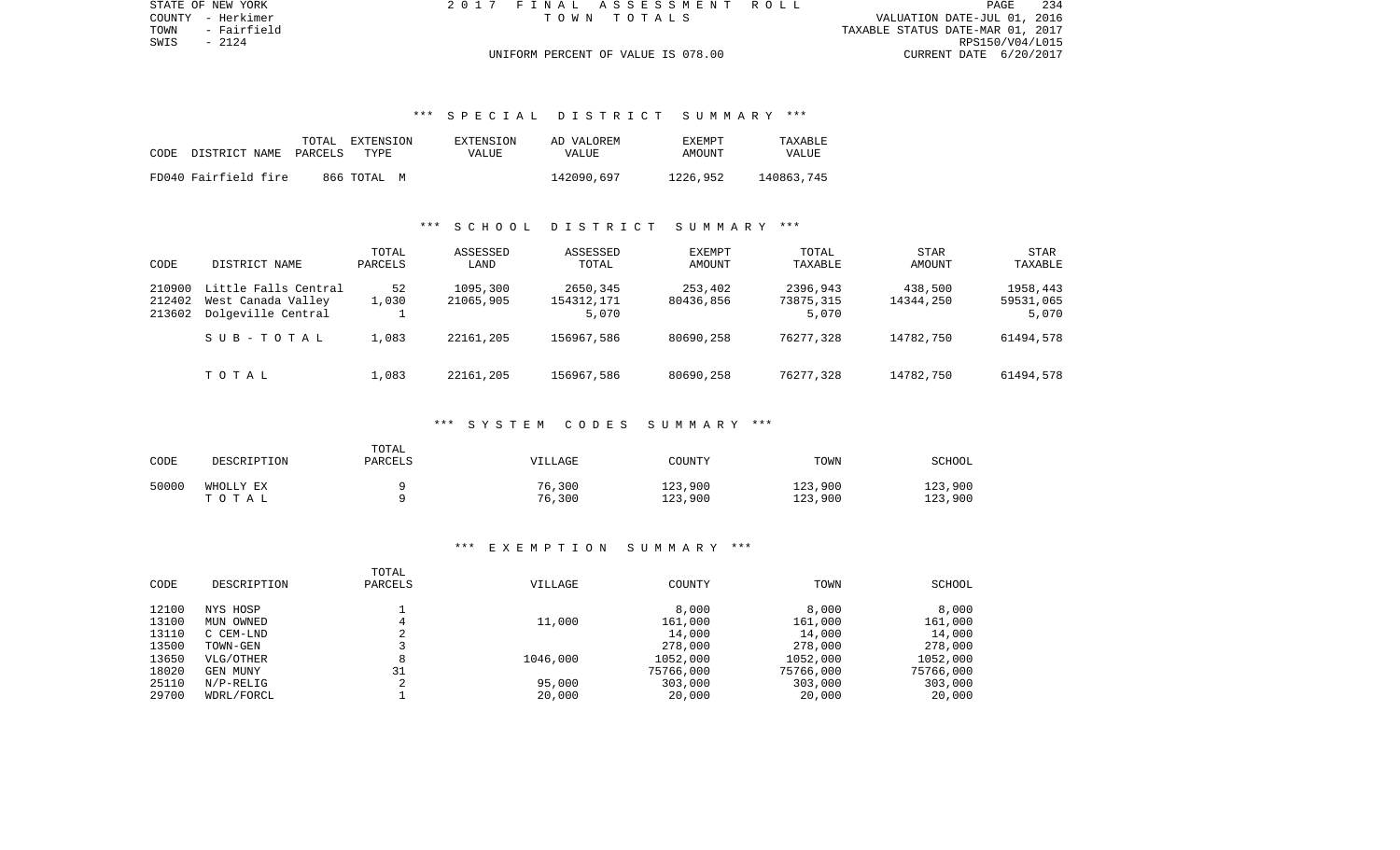| STATE OF NEW YORK   | 2017 FINAL ASSESSMENT ROLL         | - 235<br>PAGE                    |
|---------------------|------------------------------------|----------------------------------|
| COUNTY - Herkimer   | TOWN TOTALS                        | VALUATION DATE-JUL 01, 2016      |
| - Fairfield<br>TOWN |                                    | TAXABLE STATUS DATE-MAR 01, 2017 |
| SWIS<br>- 2124      |                                    | RPS150/V04/L015                  |
|                     | UNIFORM PERCENT OF VALUE IS 078.00 | CURRENT DATE 6/20/2017           |

|       |                 | TOTAL          |          |           |           |               |
|-------|-----------------|----------------|----------|-----------|-----------|---------------|
| CODE  | DESCRIPTION     | PARCELS        | VILLAGE  | COUNTY    | TOWN      | <b>SCHOOL</b> |
|       |                 |                |          |           |           |               |
| 41101 | VETFUND CT      | 3              |          | 2,680     | 2,680     |               |
| 41121 | VET WAR CT      | 1              |          | 7,200     | 9,000     |               |
| 41122 | VET WAR C       | 27             | 28,800   | 192,150   |           |               |
| 41123 | VET WAR T       | 28             |          |           | 255,000   |               |
| 41125 | VET WAR CS      | 1              |          | 7,200     |           | 7,200         |
| 41131 | VET COM CT      | 3              |          | 27,500    | 27,500    |               |
| 41132 | VET COM C       | 38             | 132,000  | 453,000   |           |               |
| 41133 | VET COM T       | 39             |          |           | 604,625   |               |
| 41135 | VET COM CS      | 1              |          | 12,000    |           | 12,000        |
| 41141 | VET DIS CT      | 5              |          | 74,800    | 82,800    |               |
| 41142 | VET DIS C       | 16             | 32,200   | 314,865   |           |               |
| 41143 | VET DIS T       | 16             |          |           | 389,360   |               |
| 41161 | $CW_15_VET/$    | 1              |          | 7,200     |           |               |
| 41162 | $CW_15_VET/$    | 3              |          | 21,600    |           |               |
| 41171 | CW DISBLD       | $\overline{2}$ |          | 38,250    |           |               |
| 41172 | CW_DISBLD_      |                |          | 24,000    |           |               |
| 41700 | AGRIC 10 Y      | 12             |          | 385,200   | 385,200   | 385,200       |
| 41720 | AG MKTS L       | 69             |          | 1065,891  | 1065,891  | 1065,891      |
| 41730 | AG MKTS         | 56             |          | 992,600   | 992,600   | 992,600       |
| 41800 | AGED-ALL        | 7              |          | 255,438   | 251,038   | 263,878       |
| 41801 | AGED-CT         | 6              |          | 228,200   | 228,200   |               |
| 41834 | ENH STAR        | 157            |          |           |           | 7936,750      |
| 41854 | <b>BAS STAR</b> | 286            |          |           |           | 6846,000      |
| 42100 | AGRIC 10 Y      | 31             |          | 224,400   | 224,400   | 224,400       |
| 47100 | Mass Telec      | 5              | 831      | 13,189    | 13,189    | 13,189        |
|       | TOTAL           | 866            | 1365,831 | 81949,363 | 82133,483 | 95349,108     |
|       |                 |                |          |           |           |               |